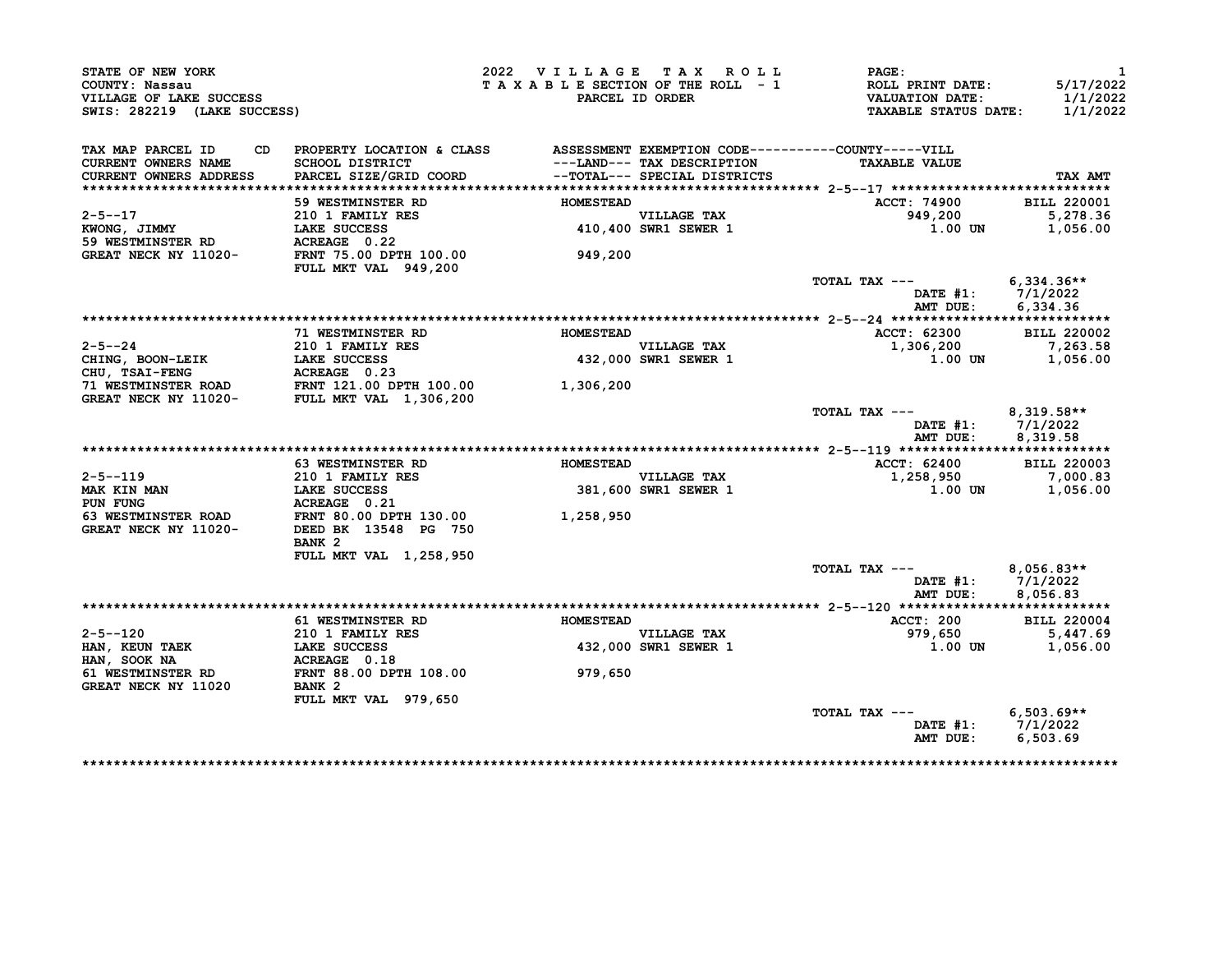| SWIS: 282219 (LAKE SUCCESS) |                                                                                                                                                                                                                                                                                                                                                                                                                                                                                                                       |                                                                                                                                                                                                          | PAGE:<br>ROLL PRINT DATE:<br><b>VALUATION DATE:</b><br><b>TAXABLE STATUS DATE:</b>                                                                                                                                                                                                                        | $\overline{2}$<br>5/17/2022<br>1/1/2022<br>1/1/2022                                                                                                                                                                                                                                                                     |
|-----------------------------|-----------------------------------------------------------------------------------------------------------------------------------------------------------------------------------------------------------------------------------------------------------------------------------------------------------------------------------------------------------------------------------------------------------------------------------------------------------------------------------------------------------------------|----------------------------------------------------------------------------------------------------------------------------------------------------------------------------------------------------------|-----------------------------------------------------------------------------------------------------------------------------------------------------------------------------------------------------------------------------------------------------------------------------------------------------------|-------------------------------------------------------------------------------------------------------------------------------------------------------------------------------------------------------------------------------------------------------------------------------------------------------------------------|
| SCHOOL DISTRICT             |                                                                                                                                                                                                                                                                                                                                                                                                                                                                                                                       |                                                                                                                                                                                                          | <b>TAXABLE VALUE</b>                                                                                                                                                                                                                                                                                      | TAX AMT                                                                                                                                                                                                                                                                                                                 |
|                             |                                                                                                                                                                                                                                                                                                                                                                                                                                                                                                                       |                                                                                                                                                                                                          |                                                                                                                                                                                                                                                                                                           |                                                                                                                                                                                                                                                                                                                         |
|                             |                                                                                                                                                                                                                                                                                                                                                                                                                                                                                                                       |                                                                                                                                                                                                          |                                                                                                                                                                                                                                                                                                           | <b>BILL 220005</b>                                                                                                                                                                                                                                                                                                      |
|                             |                                                                                                                                                                                                                                                                                                                                                                                                                                                                                                                       |                                                                                                                                                                                                          |                                                                                                                                                                                                                                                                                                           | 8,483.91                                                                                                                                                                                                                                                                                                                |
| <b>ACREAGE</b> 0.21         |                                                                                                                                                                                                                                                                                                                                                                                                                                                                                                                       |                                                                                                                                                                                                          |                                                                                                                                                                                                                                                                                                           | 1,056.00                                                                                                                                                                                                                                                                                                                |
| BANK <sub>2</sub>           |                                                                                                                                                                                                                                                                                                                                                                                                                                                                                                                       |                                                                                                                                                                                                          |                                                                                                                                                                                                                                                                                                           |                                                                                                                                                                                                                                                                                                                         |
|                             |                                                                                                                                                                                                                                                                                                                                                                                                                                                                                                                       |                                                                                                                                                                                                          |                                                                                                                                                                                                                                                                                                           |                                                                                                                                                                                                                                                                                                                         |
|                             |                                                                                                                                                                                                                                                                                                                                                                                                                                                                                                                       |                                                                                                                                                                                                          |                                                                                                                                                                                                                                                                                                           | $9,539.91**$<br>DATE #1: 7/1/2022<br>9,539.91                                                                                                                                                                                                                                                                           |
|                             |                                                                                                                                                                                                                                                                                                                                                                                                                                                                                                                       |                                                                                                                                                                                                          |                                                                                                                                                                                                                                                                                                           |                                                                                                                                                                                                                                                                                                                         |
| <b>65 WESTMINSTER RD</b>    |                                                                                                                                                                                                                                                                                                                                                                                                                                                                                                                       |                                                                                                                                                                                                          | ACCT: 400                                                                                                                                                                                                                                                                                                 | <b>BILL 220006</b>                                                                                                                                                                                                                                                                                                      |
| <b>210 1 FAMILY RES</b>     |                                                                                                                                                                                                                                                                                                                                                                                                                                                                                                                       |                                                                                                                                                                                                          | 1,750,000                                                                                                                                                                                                                                                                                                 | 9,731.49                                                                                                                                                                                                                                                                                                                |
|                             |                                                                                                                                                                                                                                                                                                                                                                                                                                                                                                                       |                                                                                                                                                                                                          | 1.00 UN                                                                                                                                                                                                                                                                                                   | 1,056.00                                                                                                                                                                                                                                                                                                                |
|                             |                                                                                                                                                                                                                                                                                                                                                                                                                                                                                                                       |                                                                                                                                                                                                          |                                                                                                                                                                                                                                                                                                           |                                                                                                                                                                                                                                                                                                                         |
| DEED BK 9999 PG 999         |                                                                                                                                                                                                                                                                                                                                                                                                                                                                                                                       |                                                                                                                                                                                                          |                                                                                                                                                                                                                                                                                                           |                                                                                                                                                                                                                                                                                                                         |
|                             |                                                                                                                                                                                                                                                                                                                                                                                                                                                                                                                       |                                                                                                                                                                                                          | TOTAL TAX ---<br>AMT DUE:                                                                                                                                                                                                                                                                                 | 10,787.49**<br>DATE $#1: 7/1/2022$<br>10,787.49                                                                                                                                                                                                                                                                         |
|                             |                                                                                                                                                                                                                                                                                                                                                                                                                                                                                                                       |                                                                                                                                                                                                          |                                                                                                                                                                                                                                                                                                           |                                                                                                                                                                                                                                                                                                                         |
|                             |                                                                                                                                                                                                                                                                                                                                                                                                                                                                                                                       |                                                                                                                                                                                                          |                                                                                                                                                                                                                                                                                                           | <b>BILL 220007</b>                                                                                                                                                                                                                                                                                                      |
|                             |                                                                                                                                                                                                                                                                                                                                                                                                                                                                                                                       |                                                                                                                                                                                                          |                                                                                                                                                                                                                                                                                                           | 5,208.29                                                                                                                                                                                                                                                                                                                |
|                             |                                                                                                                                                                                                                                                                                                                                                                                                                                                                                                                       |                                                                                                                                                                                                          |                                                                                                                                                                                                                                                                                                           | 1,056.00                                                                                                                                                                                                                                                                                                                |
|                             |                                                                                                                                                                                                                                                                                                                                                                                                                                                                                                                       |                                                                                                                                                                                                          |                                                                                                                                                                                                                                                                                                           |                                                                                                                                                                                                                                                                                                                         |
| DEED BK 12757 PG 888        |                                                                                                                                                                                                                                                                                                                                                                                                                                                                                                                       |                                                                                                                                                                                                          |                                                                                                                                                                                                                                                                                                           |                                                                                                                                                                                                                                                                                                                         |
|                             |                                                                                                                                                                                                                                                                                                                                                                                                                                                                                                                       |                                                                                                                                                                                                          |                                                                                                                                                                                                                                                                                                           |                                                                                                                                                                                                                                                                                                                         |
|                             |                                                                                                                                                                                                                                                                                                                                                                                                                                                                                                                       |                                                                                                                                                                                                          | TOTAL TAX ---                                                                                                                                                                                                                                                                                             | $6,264.29**$<br>DATE #1: 7/1/2022                                                                                                                                                                                                                                                                                       |
|                             |                                                                                                                                                                                                                                                                                                                                                                                                                                                                                                                       |                                                                                                                                                                                                          | AMT DUE:                                                                                                                                                                                                                                                                                                  | 6,264.29                                                                                                                                                                                                                                                                                                                |
|                             |                                                                                                                                                                                                                                                                                                                                                                                                                                                                                                                       |                                                                                                                                                                                                          |                                                                                                                                                                                                                                                                                                           |                                                                                                                                                                                                                                                                                                                         |
|                             |                                                                                                                                                                                                                                                                                                                                                                                                                                                                                                                       |                                                                                                                                                                                                          |                                                                                                                                                                                                                                                                                                           | <b>BILL 220008</b><br>9,704.24                                                                                                                                                                                                                                                                                          |
|                             |                                                                                                                                                                                                                                                                                                                                                                                                                                                                                                                       |                                                                                                                                                                                                          |                                                                                                                                                                                                                                                                                                           | 1,056.00                                                                                                                                                                                                                                                                                                                |
|                             |                                                                                                                                                                                                                                                                                                                                                                                                                                                                                                                       |                                                                                                                                                                                                          |                                                                                                                                                                                                                                                                                                           |                                                                                                                                                                                                                                                                                                                         |
| DEED BK 12919 PG 590        | 1,745,100                                                                                                                                                                                                                                                                                                                                                                                                                                                                                                             |                                                                                                                                                                                                          |                                                                                                                                                                                                                                                                                                           |                                                                                                                                                                                                                                                                                                                         |
|                             |                                                                                                                                                                                                                                                                                                                                                                                                                                                                                                                       |                                                                                                                                                                                                          |                                                                                                                                                                                                                                                                                                           |                                                                                                                                                                                                                                                                                                                         |
| FULL MKT VAL 1,745,100      |                                                                                                                                                                                                                                                                                                                                                                                                                                                                                                                       |                                                                                                                                                                                                          |                                                                                                                                                                                                                                                                                                           |                                                                                                                                                                                                                                                                                                                         |
|                             | 67 WESTMINSTER RD<br>210 1 FAMILY RES<br>$2-5-121$<br>WONG VINCENT J M<br>$\frac{1280 \text{ C}}{120 \text{ N}} = 50 \text{ C}$ CESS<br>FULL MKT VAL 1,525,650<br>LAKE SUCCESS<br>FULL MKT VAL 1,750,000<br>EN CONTRACT CONTRACT CONTRACT CONTRACT CONTRACT CONTRACT CONTRACT CONTRACT CONTRACT OUTS<br>FARK, SHARON LLYOUNG ACREAGE 0.18<br>69 WESTMINSTER RD FRNT 80.00 DPTH 100<br>GREAT NECK NY 11000<br>BANK <sub>2</sub><br>FULL MKT VAL 936,600<br>210 1 FAMILY RES<br>LAKE SUCCESS<br>ACREAGE 0.23<br>BANK 14 | PARCEL SIZE/GRID COORD<br>FRNT 107.00 DPTH 114.00<br>1,525,650<br>DEED BK 13446 PG 235<br><b>69 WESTMINSTER RD</b><br>FRNT 80.00 DPTH 100.00<br>936,600<br>3 ROBBINS LA<br><b>FRNT 99.00 DPTH 100.00</b> | <b>PARCEL ID ORDER</b><br>--TOTAL--- SPECIAL DISTRICTS<br><b>HOMESTEAD</b><br>VILLAGE TAX<br>352,800 SWR1 SEWER 1<br><b>HOMESTEAD</b><br>VILLAGE TAX<br>403,200 SWR1 SEWER 1<br><b>HOMESTEAD</b><br>VILLAGE TAX<br>446,400 SWR1 SEWER 1<br><b>HOMESTEAD</b><br><b>VILLAGE TAX</b><br>381,600 SWR1 SEWER 1 | 2022 VILLAGE TAX ROLL<br>TAXABLE SECTION OF THE ROLL - 1<br>CD PROPERTY LOCATION & CLASS ASSESSMENT EXEMPTION CODE----------COUNTY-----VILL<br>---LAND--- TAX DESCRIPTION<br>ACCT: 300<br>1,525,650<br>$1.00$ UN<br>TOTAL TAX ---<br>AMT DUE:<br>ACCT: 90000<br>936,600<br>1.00 UN<br>ACCT: 600<br>1,745,100<br>1.00 UN |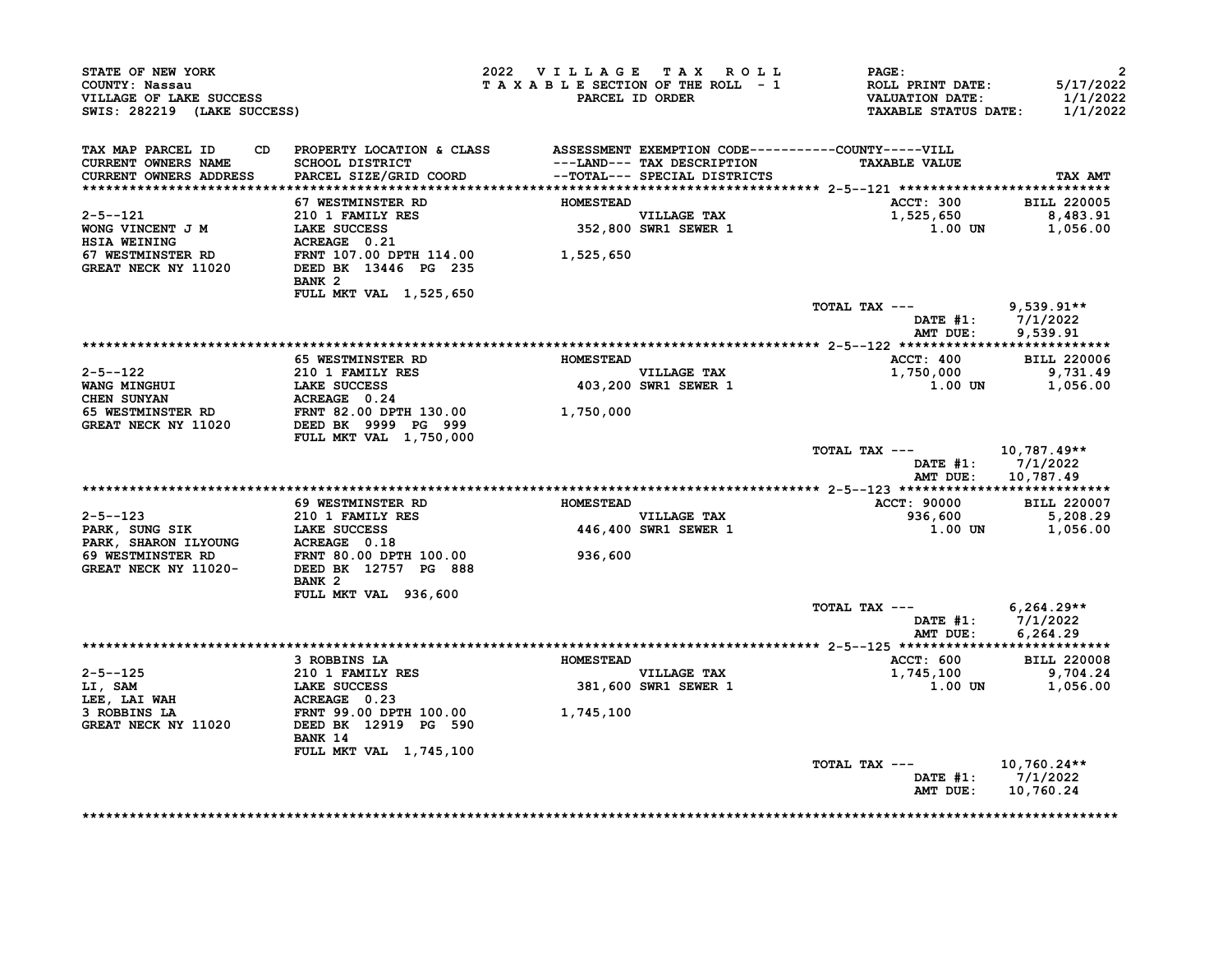| STATE OF NEW YORK<br>COUNTY: Nassau<br>VILLAGE OF LAKE SUCCESS<br>SWIS: 282219 (LAKE SUCCESS)                                                                                                          |                                                                                                                                                                                                                                    | 2022 VILLAGE TAX ROLL<br>TAXABLE SECTION OF THE ROLL - 1 | PARCEL ID ORDER                     | <b>PAGE:</b><br>ROLL PRINT DATE:<br>VALUATION DATE:<br>TAXABLE STATUS DATE: 1/1/2022 | 3<br>5/17/2022<br>1/1/2022             |
|--------------------------------------------------------------------------------------------------------------------------------------------------------------------------------------------------------|------------------------------------------------------------------------------------------------------------------------------------------------------------------------------------------------------------------------------------|----------------------------------------------------------|-------------------------------------|--------------------------------------------------------------------------------------|----------------------------------------|
| TAX MAP PARCEL ID<br>CURRENT OWNERS NAME<br><b>CURRENT OWNERS ADDRESS</b>                                                                                                                              | CD PROPERTY LOCATION & CLASS ASSESSMENT EXEMPTION CODE----------COUNTY-----VILL<br>SCHOOL DISTRICT                                   ---LAND--- TAX DESCRIPTION<br>PARCEL SIZE/GRID COORD             --TOTAL--- SPECIAL DISTRICTS |                                                          | ---LAND--- TAX DESCRIPTION          | <b>TAXABLE VALUE</b>                                                                 | TAX AMT                                |
|                                                                                                                                                                                                        | 2 OAKS HUNT RD                                                                                                                                                                                                                     | <b>HOMESTEAD</b>                                         | VILLAGE TAX<br>432,000 SWR1 SEWER 1 | ACCT: 96400<br>1,010,100<br>$1.00$ UN $1,056.00$                                     | <b>BILL 220009</b><br>5,617.01         |
|                                                                                                                                                                                                        | <b>FULL MKT VAL 1,010,100</b>                                                                                                                                                                                                      | 1,010,100                                                |                                     |                                                                                      |                                        |
|                                                                                                                                                                                                        |                                                                                                                                                                                                                                    |                                                          |                                     | TOTAL TAX --- $6,673.01**$<br>AMT DUE:                                               | DATE #1: 7/1/2022<br>6,673.01          |
|                                                                                                                                                                                                        |                                                                                                                                                                                                                                    |                                                          |                                     |                                                                                      |                                        |
|                                                                                                                                                                                                        | 6 OAKS HUNT RD                                                                                                                                                                                                                     | <b>HOMESTEAD</b>                                         |                                     | ACCT: 700 BILL 220010                                                                |                                        |
|                                                                                                                                                                                                        |                                                                                                                                                                                                                                    |                                                          | VILLAGE TAX<br>417,600 SWR1 SEWER 1 | 1,046,850<br>$1.00$ UN $1,056.00$                                                    | 5,821.38                               |
| 2-5--127<br>WILK FLORENCE<br>TRUSTEE<br>6 OAKS HUNT RD<br>GREAT NECK NY 11020<br>ERENT 80.00 DPTH 100.00<br>GREAT NECK NY 11020<br>28 DEED BK 13016 PG 280                                             | <b>FULL MKT VAL 1,046,850</b>                                                                                                                                                                                                      | 1,046,850                                                |                                     |                                                                                      |                                        |
|                                                                                                                                                                                                        |                                                                                                                                                                                                                                    |                                                          |                                     | TOTAL TAX --- 6,877.38**                                                             | DATE #1: 7/1/2022<br>AMT DUE: 6,877.38 |
|                                                                                                                                                                                                        | 8 OAKS HUNT RD                                                                                                                                                                                                                     | <b>HOMESTEAD</b>                                         |                                     | ACCT: 800                                                                            | <b>BILL 220011</b>                     |
| $2 - 5 - -128$<br>D'INTRONO JOSEPH & FRANCES LAKE SUCCESS                                                                                                                                              | 210 1 FAMILY RES                                                                                                                                                                                                                   |                                                          | VILLAGE TAX<br>446,400 SWR1 SEWER 1 | 946,050 5,260.84<br>1.00 UN 1,056.00                                                 |                                        |
| 8 OAKS HUNT RD<br>GREAT NECK NY 11020 FRNT 85.00 DPTH 100.00                                                                                                                                           | DEED BK 12967 PG 537<br>BANK <sub>2</sub>                                                                                                                                                                                          | 946,050                                                  |                                     |                                                                                      |                                        |
|                                                                                                                                                                                                        | FULL MKT VAL 946,050                                                                                                                                                                                                               |                                                          |                                     | TOTAL TAX --- $6,316.84**$                                                           |                                        |
|                                                                                                                                                                                                        |                                                                                                                                                                                                                                    |                                                          |                                     |                                                                                      | DATE #1: 7/1/2022<br>AMT DUE: 6,316.84 |
|                                                                                                                                                                                                        | <b>10 OAKS HUNT RD</b>                                                                                                                                                                                                             | <b>HOMESTEAD</b>                                         |                                     | ACCT: 900                                                                            | <b>BILL 220012</b>                     |
| $2 - 5 - -129$<br>2-5--129 210 1 FAMILY RES<br>YI MICHAEL & GRACE LAKE SUCCESS 367,200<br>10 OAKS HUNT RD ACREAGE 0.20<br>GREAT NECK NY 11020 FRNT 85.00 DPTH 104.00 1,009,050<br>DEED BK 12660 PG 747 |                                                                                                                                                                                                                                    |                                                          | VILLAGE TAX<br>367,200 SWR1 SEWER 1 | 1,009,050                                                                            | 5,611.18<br>1.00 UN 1,056.00           |
|                                                                                                                                                                                                        |                                                                                                                                                                                                                                    |                                                          |                                     |                                                                                      |                                        |
| PRIOR OWNER ON 1/1/2022 BANK 2<br>HONG JUWAN                                                                                                                                                           | <b>FULL MKT VAL 1,009,050</b>                                                                                                                                                                                                      |                                                          |                                     |                                                                                      |                                        |
|                                                                                                                                                                                                        |                                                                                                                                                                                                                                    |                                                          |                                     | TOTAL TAX $---$ 6.667.18**                                                           | DATE #1: 7/1/2022<br>AMT DUE: 6,667.18 |
|                                                                                                                                                                                                        |                                                                                                                                                                                                                                    |                                                          |                                     |                                                                                      |                                        |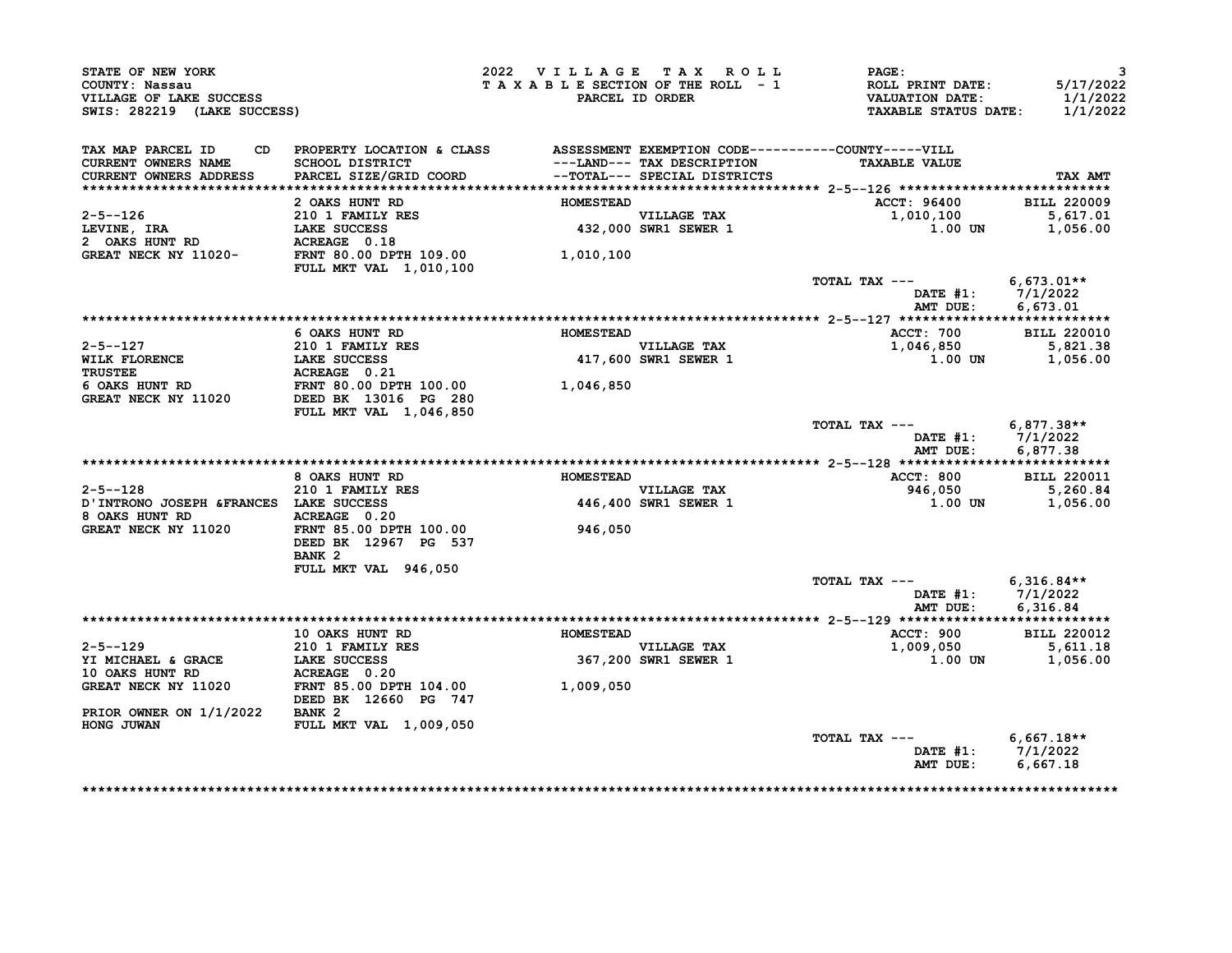| STATE OF NEW YORK<br>COUNTY: Nassau<br>VILLAGE OF LAKE SUCCESS<br>SWIS: 282219 (LAKE SUCCESS) |                                                                                                                           | 2022 VILLAGE TAX ROLL<br>TAXABLE SECTION OF THE ROLL - 1 | PARCEL ID ORDER                                            | PAGE:<br>ROLL PRINT DATE:<br><b>VALUATION DATE:</b><br><b>TAXABLE STATUS DATE:</b> | 4<br>5/17/2022<br>1/1/2022<br>1/1/2022 |
|-----------------------------------------------------------------------------------------------|---------------------------------------------------------------------------------------------------------------------------|----------------------------------------------------------|------------------------------------------------------------|------------------------------------------------------------------------------------|----------------------------------------|
| TAX MAP PARCEL ID<br>CD<br>CURRENT OWNERS NAME<br><b>CURRENT OWNERS ADDRESS</b>               | PROPERTY LOCATION & CLASS ASSESSMENT EXEMPTION CODE----------COUNTY-----VILL<br>SCHOOL DISTRICT<br>PARCEL SIZE/GRID COORD |                                                          | ---LAND--- TAX DESCRIPTION<br>--TOTAL--- SPECIAL DISTRICTS | <b>TAXABLE VALUE</b>                                                               | TAX AMT                                |
|                                                                                               |                                                                                                                           |                                                          |                                                            |                                                                                    |                                        |
|                                                                                               | 12 OAKS HUNT RD                                                                                                           | <b>HOMESTEAD</b>                                         |                                                            | <b>ACCT: 1000</b>                                                                  | <b>BILL 220013</b>                     |
| 2-5--130                                                                                      |                                                                                                                           |                                                          | <b>VILLAGE TAX</b>                                         | 1,827,000                                                                          | 10,159.67                              |
| CHONG JEAN C                                                                                  | <b>210 1 FAMILY RES<br/>LAKE SUCCESS<br/>ACREAGE 0.44</b><br><b>LAKE SUCCESS</b>                                          |                                                          | 410,400 SWR1 SEWER 1                                       | 1.00 UN                                                                            | 1,056.00                               |
| ANAND MELIGE                                                                                  | ACREAGE 0.44                                                                                                              |                                                          |                                                            |                                                                                    |                                        |
| 12 OAKS HUND RD                                                                               | FRNT 192.00 DPTH 120.00                                                                                                   | 1,827,000                                                |                                                            |                                                                                    |                                        |
| GREAT NECK NY 11020                                                                           | DEED BK 12830 PG 964                                                                                                      |                                                          |                                                            |                                                                                    |                                        |
|                                                                                               | <b>FULL MKT VAL 1,827,000</b>                                                                                             |                                                          |                                                            |                                                                                    |                                        |
|                                                                                               |                                                                                                                           |                                                          |                                                            | TOTAL TAX ---                                                                      | 11,215.67**                            |
|                                                                                               |                                                                                                                           |                                                          |                                                            | DATE $#1:$<br>AMT DUE:                                                             | 7/1/2022<br>11,215.67                  |
|                                                                                               |                                                                                                                           |                                                          |                                                            |                                                                                    |                                        |
|                                                                                               | 12A OAKS HUNT RD                                                                                                          | <b>HOMESTEAD</b>                                         |                                                            | ACCT: 1100                                                                         | <b>BILL 220014</b>                     |
| $2 - 5 - -131$                                                                                | 210 1 FAMILY RES                                                                                                          |                                                          | VILLAGE TAX                                                | 1,783,950                                                                          | 9,920.28                               |
| LING-LIU, ALICE                                                                               | LAKE SUCCESS                                                                                                              | 350,000                                                  |                                                            |                                                                                    |                                        |
| LIU, WEIJIAN                                                                                  | DEED BK 13286 PG 538                                                                                                      |                                                          |                                                            |                                                                                    |                                        |
| 12A OAKS HUNT ROAD                                                                            | BANK <sub>2</sub>                                                                                                         | 1,783,950                                                |                                                            |                                                                                    |                                        |
| GREAT NECK NY 11020                                                                           | <b>FULL MKT VAL 1,783,950</b>                                                                                             |                                                          |                                                            |                                                                                    |                                        |
|                                                                                               |                                                                                                                           |                                                          |                                                            | TOTAL TAX ---<br>DATE #1:<br>AMT DUE:                                              | $9,920.28**$<br>7/1/2022<br>9,920.28   |
|                                                                                               |                                                                                                                           |                                                          |                                                            |                                                                                    |                                        |
|                                                                                               | 16 OAKS HUNT RD                                                                                                           | <b>HOMESTEAD</b>                                         |                                                            | ACCT: 1200                                                                         | <b>BILL 220015</b>                     |
| 2-5--132                                                                                      | <b>210 1 FAMILY RES</b>                                                                                                   |                                                          | VILLAGE TAX                                                | 1,230,600                                                                          | 6,843.18                               |
| YE JINPENG                                                                                    | <b>LAKE SUCCESS</b>                                                                                                       |                                                          | <b>446,400 SWR1 SEWER 1</b>                                | 1.00 UN                                                                            | 1,056.00                               |
| 16 OAKS HUNT RD                                                                               | ACREAGE 0.23                                                                                                              |                                                          |                                                            |                                                                                    |                                        |
| GREAT NECK NY 11020                                                                           | FRNT 85.00 DPTH 120.00                                                                                                    | 1,230,600                                                |                                                            |                                                                                    |                                        |
|                                                                                               | DEED BK 13859 PG 677                                                                                                      |                                                          |                                                            |                                                                                    |                                        |
|                                                                                               | BANK <sub>2</sub>                                                                                                         |                                                          |                                                            |                                                                                    |                                        |
|                                                                                               | FULL MKT VAL 1,230,600                                                                                                    |                                                          |                                                            |                                                                                    |                                        |
|                                                                                               |                                                                                                                           |                                                          |                                                            | TOTAL TAX ---                                                                      | $7,899.18**$                           |
|                                                                                               |                                                                                                                           |                                                          |                                                            | DATE #1:                                                                           | 7/1/2022                               |
|                                                                                               |                                                                                                                           |                                                          |                                                            | AMT DUE:                                                                           | 7,899.18                               |
|                                                                                               | <b>18 OAKS HUNT RD</b>                                                                                                    | <b>HOMESTEAD</b>                                         |                                                            | ACCT: 75000                                                                        | <b>BILL 220016</b>                     |
| $2 - 5 - -133$                                                                                | 210 1 FAMILY RES                                                                                                          |                                                          | VILLAGE TAX                                                | 1,109,850                                                                          | 6,171.71                               |
| KWONG, STANLEY                                                                                | LAKE SUCCESS                                                                                                              |                                                          | <b>417,600 SWR1 SEWER 1</b>                                | 1.00 UN                                                                            | 1,056.00                               |
| CHOI, GRACE                                                                                   | ACREAGE 0.23                                                                                                              |                                                          |                                                            |                                                                                    |                                        |
| 18 OAKS HUNT RD                                                                               |                                                                                                                           | 1,109,850                                                |                                                            |                                                                                    |                                        |
| GREAT NECK NY 11020-                                                                          | FRNT 85.00 DPTH 120.00<br>DEED BK 13711 PG 841                                                                            |                                                          |                                                            |                                                                                    |                                        |
|                                                                                               | FULL MKT VAL 1,109,850                                                                                                    |                                                          |                                                            |                                                                                    |                                        |
|                                                                                               |                                                                                                                           |                                                          |                                                            | TOTAL TAX ---                                                                      | $7,227.71**$                           |
|                                                                                               |                                                                                                                           |                                                          |                                                            | DATE #1:                                                                           | 7/1/2022                               |
|                                                                                               |                                                                                                                           |                                                          |                                                            | AMT DUE:                                                                           | 7,227.71                               |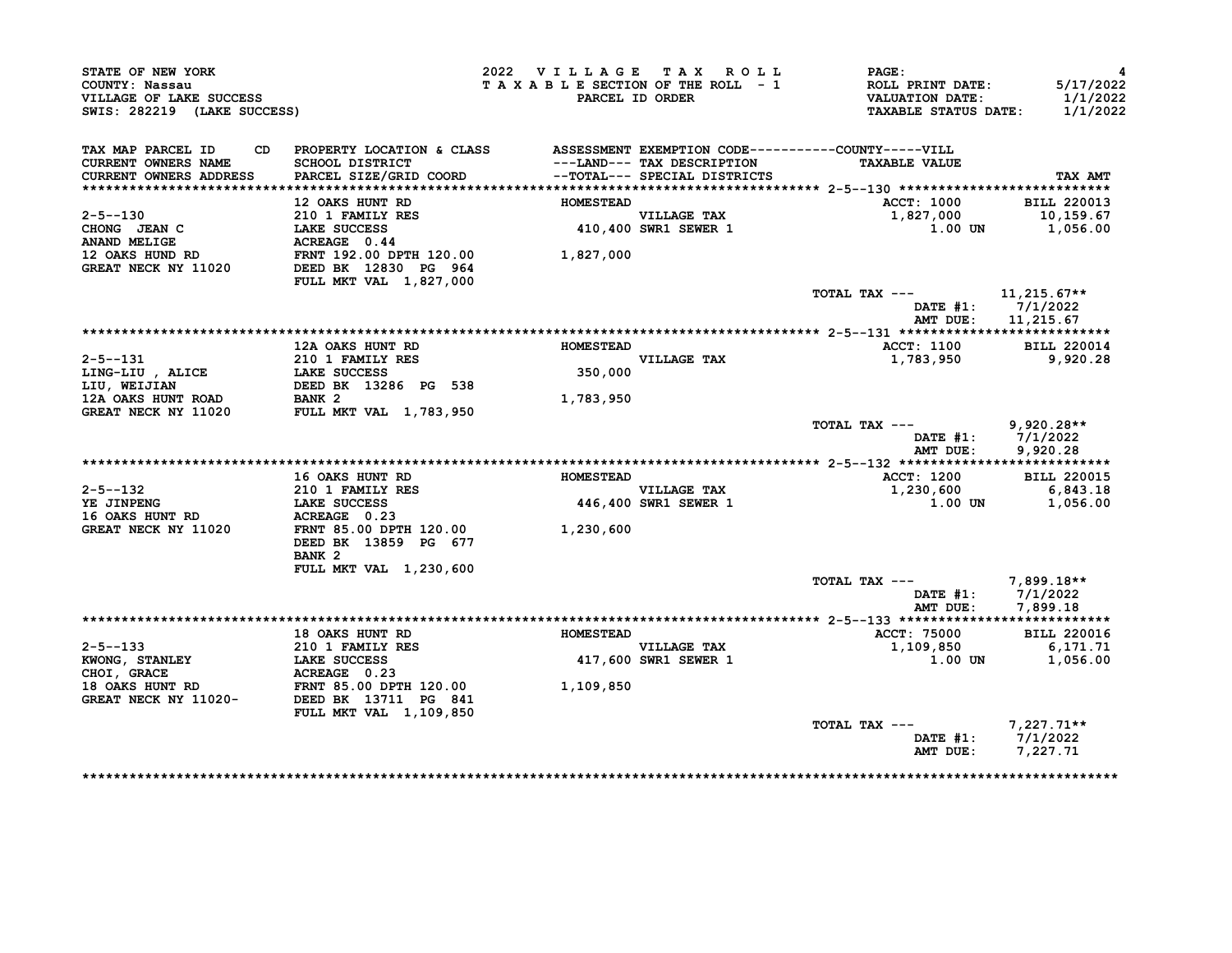| STATE OF NEW YORK<br>COUNTY: Nassau<br>VILLAGE OF LAKE SUCCESS<br>SWIS: 282219 (LAKE SUCCESS)                                                                                             |                                                                                  | 2022 VILLAGE TAX ROLL<br>TAXABLE SECTION OF THE ROLL - 1 | PARCEL ID ORDER                     | <b>PAGE:</b><br>ROLL PRINT DATE:<br>VALUATION DATE:<br><b>TAXABLE STATUS DATE:</b> | 5<br>5/17/2022<br>1/1/2022<br>1/1/2022 |
|-------------------------------------------------------------------------------------------------------------------------------------------------------------------------------------------|----------------------------------------------------------------------------------|----------------------------------------------------------|-------------------------------------|------------------------------------------------------------------------------------|----------------------------------------|
| TAX MAP PARCEL ID                                                                                                                                                                         | CD PROPERTY LOCATION & CLASS ASSESSMENT EXEMPTION CODE-----------COUNTY-----VILL |                                                          |                                     |                                                                                    |                                        |
| CURRENT OWNERS NAME                                                                                                                                                                       | SCHOOL DISTRICT                                                                  |                                                          | ---LAND--- TAX DESCRIPTION          | <b>TAXABLE VALUE</b>                                                               |                                        |
| <b>CURRENT OWNERS ADDRESS</b>                                                                                                                                                             | PARCEL SIZE/GRID COORD                                                           |                                                          | --TOTAL--- SPECIAL DISTRICTS        |                                                                                    | <b>TAX AMT</b>                         |
|                                                                                                                                                                                           | 20 OAKS HUNT RD                                                                  | <b>HOMESTEAD</b>                                         |                                     | <b>ACCT: 1300</b>                                                                  | <b>BILL 220017</b>                     |
| $2 - 5 - -134$                                                                                                                                                                            |                                                                                  |                                                          |                                     | 1,160,250                                                                          | 6,451.98                               |
| KIM, RICHARD & LIM, JANE LAKE SUCCESS                                                                                                                                                     |                                                                                  |                                                          | VILLAGE TAX<br>439,200 SWR1 SEWER 1 | 1.00 UN                                                                            | 1,056.00                               |
| 20 OAKS HUNT RD                                                                                                                                                                           | <b>210 1 FAMILY RES<br/>LAKE SUCCESS<br/>ACREAGE 0.23</b>                        |                                                          |                                     |                                                                                    |                                        |
| <b>GREAT NECK NY 11020</b>                                                                                                                                                                | FRNT 85.00 DPTH 120.00 1,160,250                                                 |                                                          |                                     |                                                                                    |                                        |
|                                                                                                                                                                                           | DEED BK 12575 PG 117                                                             |                                                          |                                     |                                                                                    |                                        |
|                                                                                                                                                                                           | BANK <sub>2</sub>                                                                |                                                          |                                     |                                                                                    |                                        |
|                                                                                                                                                                                           | FULL MKT VAL 1,160,250                                                           |                                                          |                                     |                                                                                    |                                        |
|                                                                                                                                                                                           |                                                                                  |                                                          |                                     | TOTAL TAX ---                                                                      | 7,507.98**                             |
|                                                                                                                                                                                           |                                                                                  |                                                          |                                     |                                                                                    | DATE #1: 7/1/2022                      |
|                                                                                                                                                                                           |                                                                                  |                                                          |                                     |                                                                                    | AMT DUE: 7,507.98                      |
|                                                                                                                                                                                           |                                                                                  |                                                          |                                     |                                                                                    |                                        |
| $2 - 5 - -135$                                                                                                                                                                            | 22 OAKS HUNT RD                                                                  | <b>HOMESTEAD</b>                                         |                                     | ACCT: 1400                                                                         | <b>BILL 220018</b>                     |
|                                                                                                                                                                                           | 210 1 FAMILY RES<br>LAKE SUCCESS<br>ACREAGE 0.23                                 |                                                          | VILLAGE TAX<br>468,000 SWR1 SEWER 1 | 5,687.08<br>1,022,700 5,687.08<br>1,056.00 1,056.00                                |                                        |
| 22 OAKS HUNT RD                                                                                                                                                                           |                                                                                  |                                                          |                                     |                                                                                    |                                        |
| GREAT NECK NY 11020-<br>FRNT 85.00 DPTH 120.00                                                                                                                                            |                                                                                  | 1,022,700                                                |                                     |                                                                                    |                                        |
|                                                                                                                                                                                           | DEED BK 12660 PG 759<br>FULL MKT VAL 1,022,700                                   |                                                          |                                     |                                                                                    |                                        |
|                                                                                                                                                                                           |                                                                                  |                                                          |                                     | TOTAL TAX --- $6,743.08**$                                                         |                                        |
|                                                                                                                                                                                           |                                                                                  |                                                          |                                     |                                                                                    | DATE $#1: 7/1/2022$                    |
|                                                                                                                                                                                           |                                                                                  |                                                          |                                     | AMT DUE:                                                                           | 6,743.08                               |
|                                                                                                                                                                                           |                                                                                  |                                                          |                                     |                                                                                    |                                        |
|                                                                                                                                                                                           | <b>24 OAKS HUNT RD</b>                                                           | <b>HOMESTEAD</b>                                         |                                     | <b>ACCT: 1500</b>                                                                  | <b>BILL 220019</b>                     |
| 2-5--136 210 1 FAMILY RES<br>ENG, STEVEN SHUYANG LAKE SUCCESS<br>KATHERINE FENG ZENG ACREAGE 0.23<br>24 OAKS HUNT RD FRNT 86.00 DPTH 115.00<br>GREAT NECK NY 11020 FULL MKT VAL 2,019,150 |                                                                                  |                                                          | VILLAGE TAX<br>475,200 SWR1 SEWER 1 |                                                                                    |                                        |
|                                                                                                                                                                                           |                                                                                  |                                                          |                                     |                                                                                    |                                        |
|                                                                                                                                                                                           |                                                                                  |                                                          |                                     |                                                                                    |                                        |
|                                                                                                                                                                                           |                                                                                  | 2,019,150                                                |                                     |                                                                                    |                                        |
|                                                                                                                                                                                           |                                                                                  |                                                          |                                     | TOTAL TAX ---                                                                      | 12,284.19**                            |
|                                                                                                                                                                                           |                                                                                  |                                                          |                                     |                                                                                    | DATE $#1: 7/1/2022$                    |
|                                                                                                                                                                                           |                                                                                  |                                                          |                                     |                                                                                    | AMT DUE: 12,284.19                     |
|                                                                                                                                                                                           |                                                                                  |                                                          |                                     |                                                                                    |                                        |
|                                                                                                                                                                                           | 26 OAKS HUNT RD MOMESTEAD                                                        |                                                          |                                     | ACCT: 88000                                                                        | <b>BILL 220020</b>                     |
|                                                                                                                                                                                           |                                                                                  |                                                          |                                     | 1,056,300                                                                          | 5,873.93                               |
|                                                                                                                                                                                           |                                                                                  |                                                          | VILLAGE TAX<br>468,000 SWR1 SEWER 1 |                                                                                    | 1.00 UN 1,056.00                       |
|                                                                                                                                                                                           |                                                                                  |                                                          |                                     |                                                                                    |                                        |
| 2-5--137 210 1 FAMILY RES<br>LI WEN BIAO LAKE SUCCESS<br>26 OAKS HUNT RD ACREAGE 0.26<br>GREAT NECK NY 11020- FRNT 88.00 DPTH 112.00                                                      |                                                                                  | 1,056,300                                                |                                     |                                                                                    |                                        |
|                                                                                                                                                                                           | DEED BK 13465 PG 573                                                             |                                                          |                                     |                                                                                    |                                        |
|                                                                                                                                                                                           | FULL MKT VAL 1,056,300                                                           |                                                          |                                     |                                                                                    |                                        |
|                                                                                                                                                                                           |                                                                                  |                                                          |                                     | TOTAL TAX ---                                                                      | $6,929.93**$                           |
|                                                                                                                                                                                           |                                                                                  |                                                          |                                     |                                                                                    | DATE #1: 7/1/2022                      |
|                                                                                                                                                                                           |                                                                                  |                                                          |                                     | AMT DUE:                                                                           | 6,929.93                               |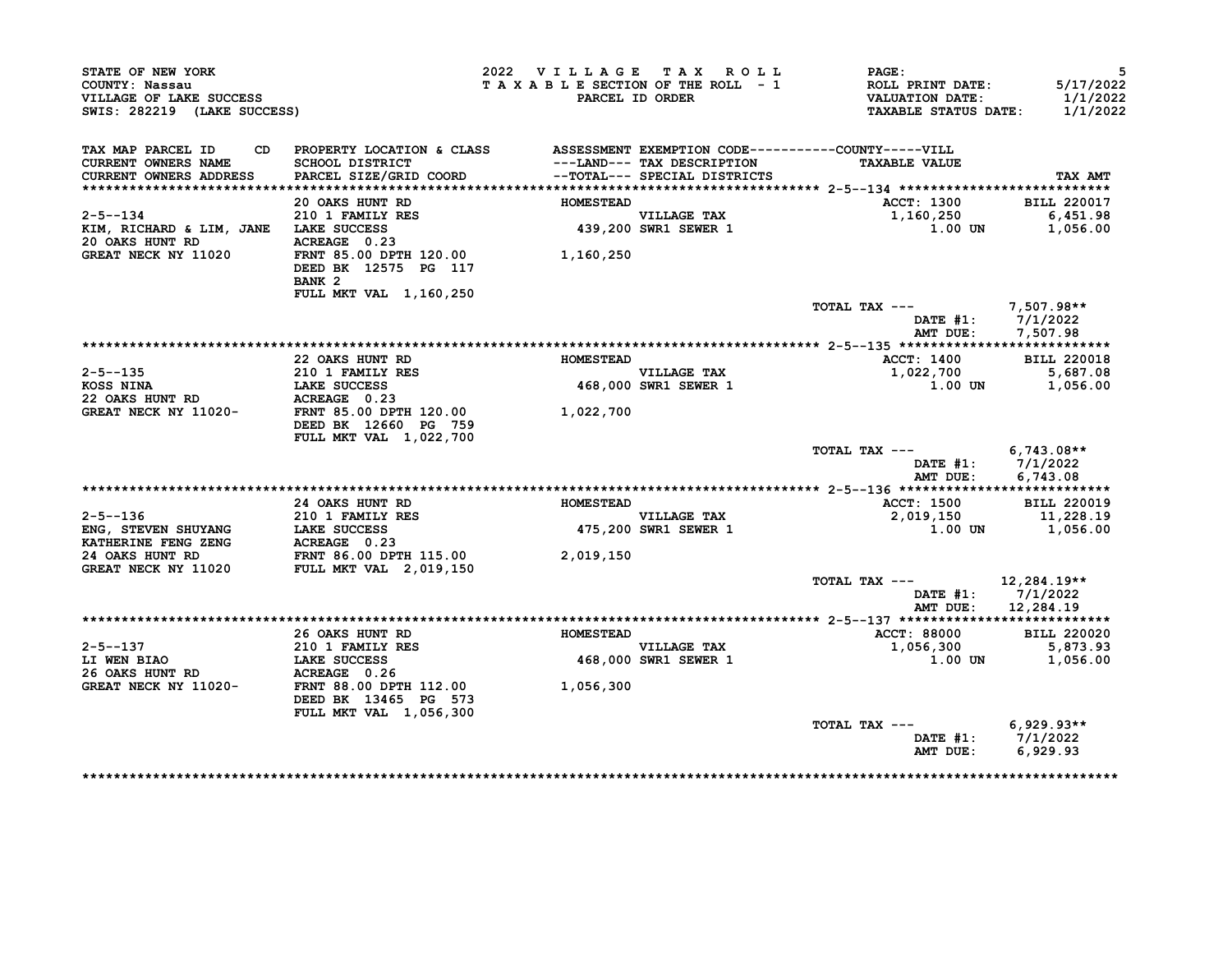| STATE OF NEW YORK<br>COUNTY: Nassau<br>VILLAGE OF LAKE SUCCESS<br>SWIS: 282219 (LAKE SUCCESS)                                                                                                                                                           |                                                                                                                                                                                                           | 2022 VILLAGE TAX ROLL |                                     | <b>PAGE:</b><br>T A X A B L E SECTION OF THE ROLL - 1 ROLL PRINT DATE:<br>PARCEL ID ORDER VALUATION DATE:<br>TAXABLE STATUS DATE: 1/1/2022 | 6<br>5/17/2022<br>1/1/2022              |
|---------------------------------------------------------------------------------------------------------------------------------------------------------------------------------------------------------------------------------------------------------|-----------------------------------------------------------------------------------------------------------------------------------------------------------------------------------------------------------|-----------------------|-------------------------------------|--------------------------------------------------------------------------------------------------------------------------------------------|-----------------------------------------|
| TAX MAP PARCEL ID<br>CURRENT OWNERS NAME                                                                                                                                                                                                                | CD PROPERTY LOCATION & CLASS ASSESSMENT EXEMPTION CODE----------COUNTY-----VILL<br>SCHOOL DISTRICT ---------------- TAX DESCRIPTION TAXABLE VALUE<br>SPARCEL SIZE/GRID COORD --TOTAL--- SPECIAL DISTRICTS |                       |                                     | <b>TAXABLE VALUE</b>                                                                                                                       |                                         |
| CURRENT OWNERS ADDRESS                                                                                                                                                                                                                                  |                                                                                                                                                                                                           |                       |                                     |                                                                                                                                            | TAX AMT                                 |
|                                                                                                                                                                                                                                                         | 28 OAKS HUNT RD                                                                                                                                                                                           | <b>HOMESTEAD</b>      |                                     | ACCT: 62500 BILL 220021                                                                                                                    |                                         |
| $2 - 5 - -138$                                                                                                                                                                                                                                          |                                                                                                                                                                                                           |                       | VILLAGE TAX<br>374,400 SWR1 SEWER 1 | $2,143,050$<br>1.00 UN 1,056.00                                                                                                            |                                         |
| 2-5--138 210 1 FAMILY RES<br>CHOPRA, ANJU BALA LAKE SUCCESS 374,400<br>28 OAKS HUNT RD ACREAGE 0.26<br>GREAT NECK NY 11020-<br>FRNT 58.00 DPTH 112.00 2,143,050                                                                                         |                                                                                                                                                                                                           |                       |                                     |                                                                                                                                            |                                         |
|                                                                                                                                                                                                                                                         | BANK 2                                                                                                                                                                                                    |                       |                                     |                                                                                                                                            |                                         |
|                                                                                                                                                                                                                                                         | FULL MKT VAL 2, 143, 050                                                                                                                                                                                  |                       |                                     |                                                                                                                                            |                                         |
|                                                                                                                                                                                                                                                         |                                                                                                                                                                                                           |                       |                                     | TOTAL TAX $---$ 12,973.18**                                                                                                                | DATE $#1: 7/1/2022$                     |
|                                                                                                                                                                                                                                                         |                                                                                                                                                                                                           |                       |                                     |                                                                                                                                            | AMT DUE: 12,973.18                      |
|                                                                                                                                                                                                                                                         |                                                                                                                                                                                                           |                       |                                     |                                                                                                                                            |                                         |
|                                                                                                                                                                                                                                                         | 27 OAKS HUNT RD                                                                                                                                                                                           | <b>HOMESTEAD</b>      |                                     | ---<br>ACCT: 62600 BILL 220022<br>2,459,100 13,674.69                                                                                      |                                         |
|                                                                                                                                                                                                                                                         |                                                                                                                                                                                                           |                       |                                     | $1.00$ UN $1,056.00$                                                                                                                       |                                         |
|                                                                                                                                                                                                                                                         |                                                                                                                                                                                                           |                       |                                     |                                                                                                                                            |                                         |
|                                                                                                                                                                                                                                                         |                                                                                                                                                                                                           |                       |                                     |                                                                                                                                            |                                         |
| 2-5--139<br>210 1 FAMILY RES<br>YAO, NAN<br>HU, YAN<br>27 OAKS HUNT RD<br>27 OAKS HUNT RD<br>GREAT NECK NY 11020-<br>27 NECK NY 11020-<br>27 NECK NY 11020-<br>27 NECK NY 11020-<br>27 NECK NY 11020-<br>27 NECK NY 11020-<br>27 NECK NY 11020-<br>27 N | BANK 2                                                                                                                                                                                                    |                       |                                     |                                                                                                                                            |                                         |
|                                                                                                                                                                                                                                                         | FULL MKT VAL 2,459,100                                                                                                                                                                                    |                       |                                     | TOTAL TAX $---$ 14,730.69**                                                                                                                |                                         |
|                                                                                                                                                                                                                                                         |                                                                                                                                                                                                           |                       |                                     |                                                                                                                                            | DATE #1: 7/1/2022<br>AMT DUE: 14,730.69 |
|                                                                                                                                                                                                                                                         |                                                                                                                                                                                                           |                       |                                     |                                                                                                                                            |                                         |
|                                                                                                                                                                                                                                                         | 25 OAKS HUNT RD MOMESTEAD                                                                                                                                                                                 |                       |                                     | ACCT: 1600 BILL 220023                                                                                                                     |                                         |
|                                                                                                                                                                                                                                                         |                                                                                                                                                                                                           |                       | VILLAGE TAX<br>410,400 SWR1 SEWER 1 |                                                                                                                                            | 5,506.08                                |
|                                                                                                                                                                                                                                                         |                                                                                                                                                                                                           |                       |                                     |                                                                                                                                            |                                         |
|                                                                                                                                                                                                                                                         |                                                                                                                                                                                                           | 990,150               |                                     |                                                                                                                                            |                                         |
| 2-5--140<br>SHEA JIM 210 1 FAMILY RES<br>LIU MAY LAKE SUCCESS<br>LIU MAY ACREAGE 0.22<br>25 OAKS HUNT RD FRNT 80.00 DPTH 120.00<br>GREAT NECK NY 11020 DEED BK 12837 PG 550                                                                             | FULL MKT VAL 990,150                                                                                                                                                                                      |                       |                                     |                                                                                                                                            |                                         |
|                                                                                                                                                                                                                                                         |                                                                                                                                                                                                           |                       |                                     | TOTAL TAX --- $6,562.08**$                                                                                                                 |                                         |
|                                                                                                                                                                                                                                                         |                                                                                                                                                                                                           |                       |                                     |                                                                                                                                            | DATE #1: 7/1/2022<br>AMT DUE: 6,562.08  |
|                                                                                                                                                                                                                                                         |                                                                                                                                                                                                           |                       |                                     |                                                                                                                                            |                                         |
|                                                                                                                                                                                                                                                         | 12 MARKET LA                                                                                                                                                                                              | <b>HOMESTEAD</b>      |                                     | ACCT: 1700 BILL 220024                                                                                                                     |                                         |
|                                                                                                                                                                                                                                                         |                                                                                                                                                                                                           |                       | VILLAGE TAX<br>403,200 SWR1 SEWER 1 | $2,677,500$<br>1.00 UN 1,056.00                                                                                                            |                                         |
| 12 MARKET LA                                                                                                                                                                                                                                            |                                                                                                                                                                                                           |                       |                                     |                                                                                                                                            |                                         |
| GREAT NECK NY 11020                                                                                                                                                                                                                                     | ACREAGE 0.28<br>FRNT 132.00 DPTH 101.00 2,677,500<br>DEED BK 13218 PG 910                                                                                                                                 |                       |                                     |                                                                                                                                            |                                         |
|                                                                                                                                                                                                                                                         | BANK <sub>2</sub>                                                                                                                                                                                         |                       |                                     |                                                                                                                                            |                                         |
|                                                                                                                                                                                                                                                         | <b>FULL MKT VAL 2,677,500</b>                                                                                                                                                                             |                       |                                     | TOTAL TAX --- $15,945.18**$                                                                                                                |                                         |
|                                                                                                                                                                                                                                                         |                                                                                                                                                                                                           |                       |                                     | AMT DUE: 15,945.18                                                                                                                         | DATE $#1: 7/1/2022$                     |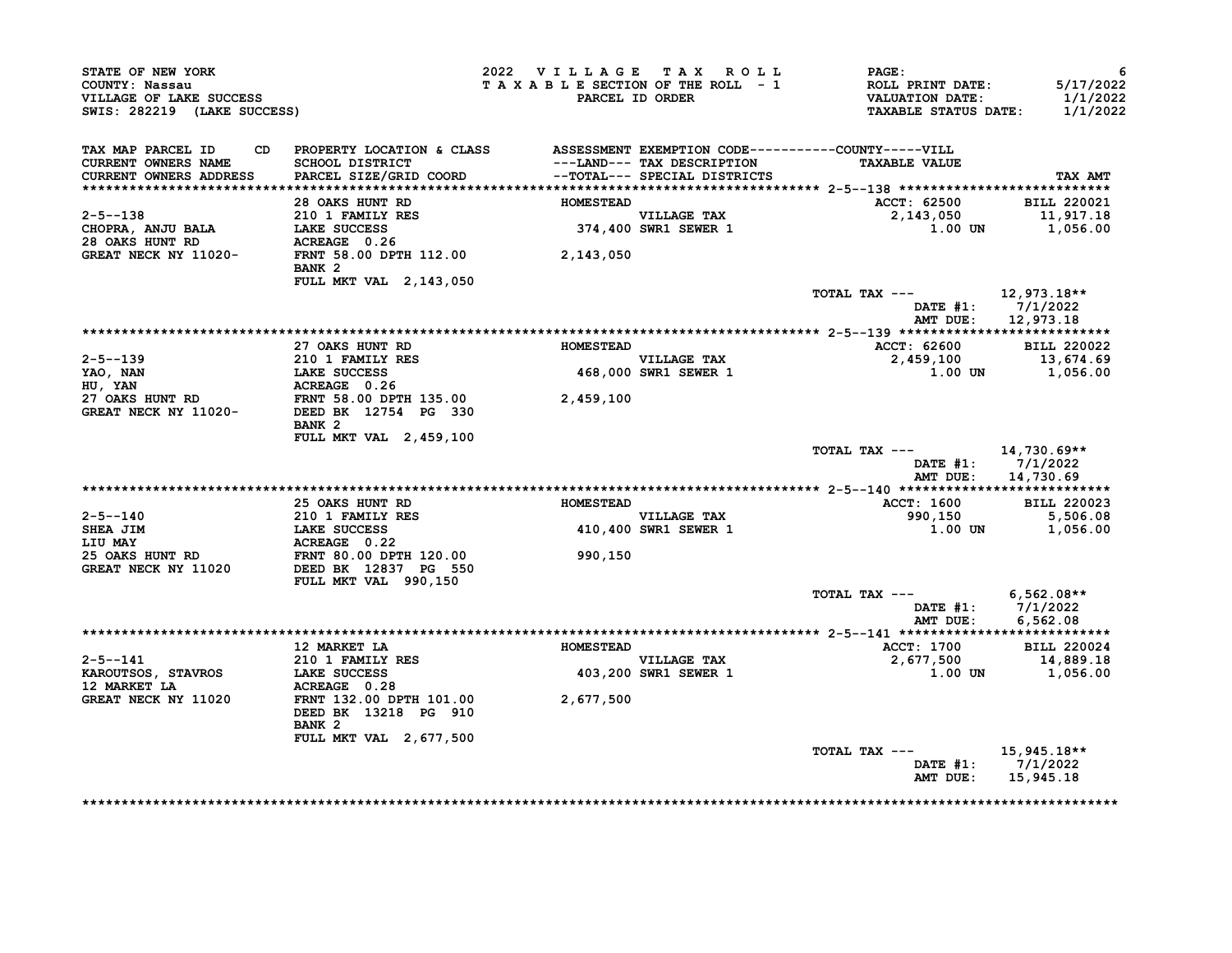| STATE OF NEW YORK<br>COUNTY: Nassau<br>VILLAGE OF LAKE SUCCESS<br>SWIS: 282219 (LAKE SUCCESS) |                                                                                                                                                                                                                                    | 2022 VILLAGE TAX ROLL<br>TAXABLE SECTION OF THE ROLL - 1 | PARCEL ID ORDER                     | <b>PAGE:</b><br><b>ROLL PRINT DATE:</b><br><b>VALUATION DATE:</b><br><b>TAXABLE STATUS DATE:</b> | $7\phantom{.0}$<br>5/17/2022<br>1/1/2022<br>1/1/2022   |
|-----------------------------------------------------------------------------------------------|------------------------------------------------------------------------------------------------------------------------------------------------------------------------------------------------------------------------------------|----------------------------------------------------------|-------------------------------------|--------------------------------------------------------------------------------------------------|--------------------------------------------------------|
| TAX MAP PARCEL ID<br>CURRENT OWNERS NAME<br>CURRENT OWNERS ADDRESS                            | CD PROPERTY LOCATION & CLASS ASSESSMENT EXEMPTION CODE----------COUNTY-----VILL<br>SCHOOL DISTRICT                                     --LAND--- TAX DESCRIPTION<br>PARCEL SIZE/GRID COORD             -TOTAL--- SPECIAL DISTRICTS |                                                          |                                     | <b>TAXABLE VALUE</b>                                                                             | TAX AMT                                                |
|                                                                                               |                                                                                                                                                                                                                                    |                                                          |                                     |                                                                                                  |                                                        |
|                                                                                               | 8 MARKET LA                                                                                                                                                                                                                        | <b>HOMESTEAD</b>                                         |                                     | <b>ACCT: 1800</b>                                                                                | <b>BILL 220025</b>                                     |
| 2-5--142<br>HE, CHUAN GONG<br>8 MARKET LA                                                     | 210 1 FAMILY RES<br>LAKE SUCCESS<br>LAKE SUCCESS<br>ACREAGE 0.32                                                                                                                                                                   |                                                          | VILLAGE TAX<br>460,800 SWR1 SEWER 1 | 2,677,500                                                                                        | 14,889.18<br>$1.00$ UN $1,056.00$                      |
| GREAT NECK NY 11020                                                                           | FRNT 213.00 DPTH 136.00 2,677,500<br>DEED BK 13215 PG 447<br>BANK 8<br><b>FULL MKT VAL 2,677,500</b>                                                                                                                               |                                                          |                                     |                                                                                                  |                                                        |
|                                                                                               |                                                                                                                                                                                                                                    |                                                          |                                     | TOTAL TAX $---$ 15,945.18**                                                                      | DATE $#1: 7/1/2022$<br>AMT DUE: 15,945.18              |
|                                                                                               |                                                                                                                                                                                                                                    |                                                          |                                     |                                                                                                  |                                                        |
|                                                                                               | 6 MARKET LA                                                                                                                                                                                                                        | <b>HOMESTEAD</b>                                         |                                     | <b>ACCT: 75100</b>                                                                               | <b>BILL 220026</b>                                     |
| $2 - 5 - -143$<br>KANFER, STEPHEN & SUSAN LAKE SUCCESS<br>6 MARKET LANE                       | $210$ 1 FAMILY RES<br>ACREAGE 0.26                                                                                                                                                                                                 |                                                          | VILLAGE TAX<br>417,600 SWR1 SEWER 1 | 1,081,500<br>1.00 UN                                                                             | 6,014.06<br>1,056.00                                   |
| GREAT NECK NY 11020- FRNT 84.00 DPTH 136.00                                                   | <b>FULL MKT VAL 1,081,500</b>                                                                                                                                                                                                      | 1,081,500                                                |                                     |                                                                                                  |                                                        |
|                                                                                               |                                                                                                                                                                                                                                    |                                                          |                                     | TOTAL TAX --- 7,070.06**                                                                         | DATE #1: 7/1/2022<br>AMT DUE: 7,070.06                 |
|                                                                                               |                                                                                                                                                                                                                                    |                                                          |                                     |                                                                                                  |                                                        |
| $2 - 5 - -144$                                                                                | 2 MARKET LA<br>210 1 FAMILY RES                                                                                                                                                                                                    | <b>HOMESTEAD</b>                                         |                                     | <b>ACCT: 1900</b><br>2,782,500                                                                   | <b>BILL 220027</b><br>15,473.07                        |
| WONG JUDY XUJIN<br>2 MARKET LA                                                                | LAKE SUCCESS<br>ACREAGE 0.30                                                                                                                                                                                                       |                                                          | VILLAGE TAX<br>576,000 SWR1 SEWER 1 |                                                                                                  | 1.00 UN 1,056.00                                       |
| GREAT NECK NY 11020                                                                           | FRNT 153.00 DPTH 100.00<br>DEED BK 13941 PG 213<br>FULL MKT VAL 2,782,500                                                                                                                                                          | 2,782,500                                                |                                     |                                                                                                  |                                                        |
|                                                                                               |                                                                                                                                                                                                                                    |                                                          |                                     | TOTAL TAX ---                                                                                    | 16,529.07**<br>DATE #1: 7/1/2022                       |
|                                                                                               |                                                                                                                                                                                                                                    |                                                          |                                     |                                                                                                  | AMT DUE: 16,529.07                                     |
|                                                                                               |                                                                                                                                                                                                                                    |                                                          |                                     | ACCT: 62700                                                                                      | <b>BILL 220028</b>                                     |
| $2 - 106 - -60$<br>U PLACE LLC<br>191 SEVEN ISLES DRIVE ACREAGE 0.31                          | 210 1 FAMILY RES                                                                                                                                                                                                                   | 410,400                                                  | <b>VILLAGE TAX</b>                  | 1,550,850                                                                                        | 8,624.04                                               |
| FORT LAUDERDALE FL 33301 FRNT 100.00 DPTH 125.00 1,550,850                                    | DEED BK 13629 PG 131<br>FULL MKT VAL 1,550,850                                                                                                                                                                                     |                                                          |                                     |                                                                                                  |                                                        |
|                                                                                               |                                                                                                                                                                                                                                    |                                                          |                                     | TOTAL TAX ---                                                                                    | $8,624.04**$<br>DATE #1: 7/1/2022<br>AMT DUE: 8,624.04 |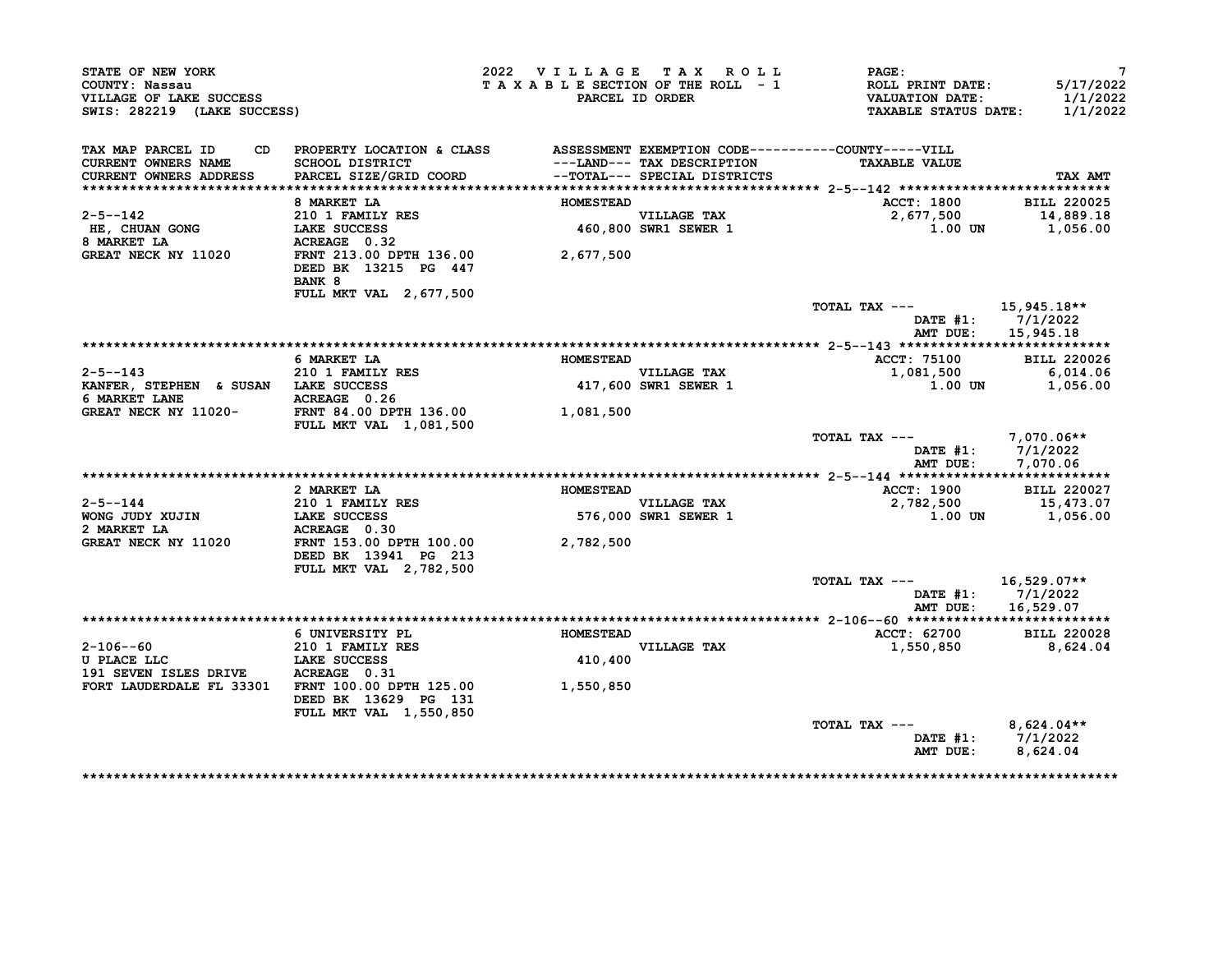| VILLAGE OF LAKE SUCCESS<br>SWIS: 282219 (LAKE SUCCESS)<br>"AX ***                                                                                                                                                                                                                                                                                                                                           |                                | 2022 VILLAGE TAX ROLL | <b>PAGE:</b><br>TAXABLE SECTION OF THE ROLL - 1 ROLL PRINT DATE:<br>TAXABLE SECTION OF THE ROLL - 1 VALUATION DATE:<br>PARCEL ID ORDER TAXABLE STATUS DATE: | 8<br>5/17/2022<br>1/1/2022<br>1/1/2022  |
|-------------------------------------------------------------------------------------------------------------------------------------------------------------------------------------------------------------------------------------------------------------------------------------------------------------------------------------------------------------------------------------------------------------|--------------------------------|-----------------------|-------------------------------------------------------------------------------------------------------------------------------------------------------------|-----------------------------------------|
| TAX MAP PARCEL ID CD PROPERTY LOCATION & CLASS ASSESSMENT EXEMPTION CODE----------COUNTY-----VILL<br>CURRENT OWNERS NAME SCHOOL DISTRICT ---LAND--- TAX DESCRIPTION TAXABLE VALUE<br>CURRENT OWNERS ADDRESS PARCEL SIZE/GRID COORD -                                                                                                                                                                        |                                |                       |                                                                                                                                                             | TAX AMT                                 |
|                                                                                                                                                                                                                                                                                                                                                                                                             |                                |                       |                                                                                                                                                             |                                         |
|                                                                                                                                                                                                                                                                                                                                                                                                             |                                |                       | ACCT: 2000 BILL 220029<br>674,100 3,748.57<br>519.42 MT 519.42                                                                                              |                                         |
|                                                                                                                                                                                                                                                                                                                                                                                                             |                                |                       |                                                                                                                                                             |                                         |
| 2 -106-65<br>2 -106-65<br>2 -106-65<br>2 -106-65<br>2 -106-65<br>2 -106-65<br>2 -106-65<br>2 -106-65<br>2 -106-65<br>2 -106-65<br>2 -106-65<br>2 -106-65<br>2 -106-65<br>2 -106-65<br>2 -106-65<br>2 -106<br>2 -106<br>2 -106<br>2 -106<br>2 -106<br>2 -106<br>2 -106<br>2                                                                                                                                  | FULL MKT VAL 674,100           |                       |                                                                                                                                                             |                                         |
|                                                                                                                                                                                                                                                                                                                                                                                                             |                                |                       | TOTAL TAX ---                                                                                                                                               | 4,267.99**                              |
|                                                                                                                                                                                                                                                                                                                                                                                                             |                                |                       |                                                                                                                                                             |                                         |
|                                                                                                                                                                                                                                                                                                                                                                                                             |                                |                       | ACCT: 2200 BILL 220030                                                                                                                                      |                                         |
|                                                                                                                                                                                                                                                                                                                                                                                                             |                                |                       | $710,000$ 11,078.73                                                                                                                                         |                                         |
| 2-106--233<br>220 LAKEVILLE RD MON-HOMESTEAD<br>485 1 STY. SM. STR.-MULT<br>COODSTEIN, FAMILY, L.P. LAKE SUCCESS<br>220 LAKEVILLE ROAD DEED BK 12249 PG 536<br>GREAT NECK NY 11020- FULL MKT VAL 710,000 710,000                                                                                                                                                                                            |                                |                       |                                                                                                                                                             |                                         |
|                                                                                                                                                                                                                                                                                                                                                                                                             |                                |                       |                                                                                                                                                             |                                         |
|                                                                                                                                                                                                                                                                                                                                                                                                             |                                |                       | TOTAL TAX --- $11,078.73**$                                                                                                                                 | DATE #1: 7/1/2022<br>AMT DUE: 11,078.73 |
|                                                                                                                                                                                                                                                                                                                                                                                                             |                                |                       |                                                                                                                                                             |                                         |
|                                                                                                                                                                                                                                                                                                                                                                                                             | 218 LAKEVILLE RD NON-HOMESTEAD |                       | ACCT: 2300 BILL 220031<br>830,000 12,951.19                                                                                                                 |                                         |
| $2-106--234$<br>218 LAKEVILLE AQUISATION LAKE SUCCESS<br>218 LAKEVILLE AQUISATION LAKE SUCCESS<br>218 LAKEVILLE ROAD DEED BK 13240 PG 973<br>GREAT NECK NY 11020 FULL MKT VAL 830,000 830,000                                                                                                                                                                                                               |                                |                       |                                                                                                                                                             |                                         |
|                                                                                                                                                                                                                                                                                                                                                                                                             |                                |                       |                                                                                                                                                             |                                         |
|                                                                                                                                                                                                                                                                                                                                                                                                             |                                |                       | TOTAL TAX ---                                                                                                                                               | 12,951.19**<br>DATE #1: 7/1/2022        |
|                                                                                                                                                                                                                                                                                                                                                                                                             |                                |                       |                                                                                                                                                             | AMT DUE: 12,951.19                      |
|                                                                                                                                                                                                                                                                                                                                                                                                             |                                |                       |                                                                                                                                                             |                                         |
|                                                                                                                                                                                                                                                                                                                                                                                                             |                                |                       | ACCT: 2400 BILL 220032<br>880,000 13,731.38                                                                                                                 |                                         |
|                                                                                                                                                                                                                                                                                                                                                                                                             |                                |                       |                                                                                                                                                             |                                         |
| $\begin{tabular}{lllllllllll} 2-106--235 & 216 & LAKEVILLE & \textbf{DD} & \textbf{NON-ROMESTEAD} \\ \textbf{ROSEN LAKEVILLE} & 481 & DOWNTOWN & \textbf{ROW} (COM.WA & \textbf{VILLAGE TAX} \\ \textbf{216 LAKEVILLE} & 439,200 & \textbf{MCE} \\ \textbf{218 LAKE SUCCES} & 439,200 & \textbf{MCE} \\ \textbf{229 LAKE SUCCES} & 439,200 & \textbf{MCE} \\ \textbf{GREAT NECK NY} & 11021 & BANK 8 & & &$ |                                |                       |                                                                                                                                                             |                                         |
|                                                                                                                                                                                                                                                                                                                                                                                                             |                                |                       | TOTAL TAX --- $13,731.38**$                                                                                                                                 | DATE #1: 7/1/2022<br>AMT DUE: 13,731.38 |
|                                                                                                                                                                                                                                                                                                                                                                                                             |                                |                       |                                                                                                                                                             |                                         |
|                                                                                                                                                                                                                                                                                                                                                                                                             |                                |                       |                                                                                                                                                             |                                         |
| 2-106--236<br>2-106--236<br>PDQ COOLIDGE, LLC<br>PDQ COOLIDGE, LLC<br>COOLIDGE, LLC<br>COOLIDGE, LLC<br>COOLIDGE, LLC<br>COOLIDGE, LLC<br>COOLIDGE, LLC<br>COOLIDGE, LLC<br>COLONIAL BUILDIN<br>S, 428,800 SWR3 SEWER 3<br>S60 NOPTHEDN PTIME MANAGEME                                                                                                                                                      |                                |                       | ACCT: 2500 BILL 220033<br>10,000,000 156,038.46<br>1.00 UN 28,994.00                                                                                        |                                         |
| 560 NORTHERN BLVD FULL MKT VAL 10,000,000 10,000,000                                                                                                                                                                                                                                                                                                                                                        |                                |                       |                                                                                                                                                             |                                         |
| <b>GREAT NECK NY 11021</b>                                                                                                                                                                                                                                                                                                                                                                                  |                                |                       | TOTAL TAX --- 185,032.46**                                                                                                                                  | DATE #1: 7/1/2022                       |
|                                                                                                                                                                                                                                                                                                                                                                                                             |                                |                       | AMT DUE: 185,032.46                                                                                                                                         |                                         |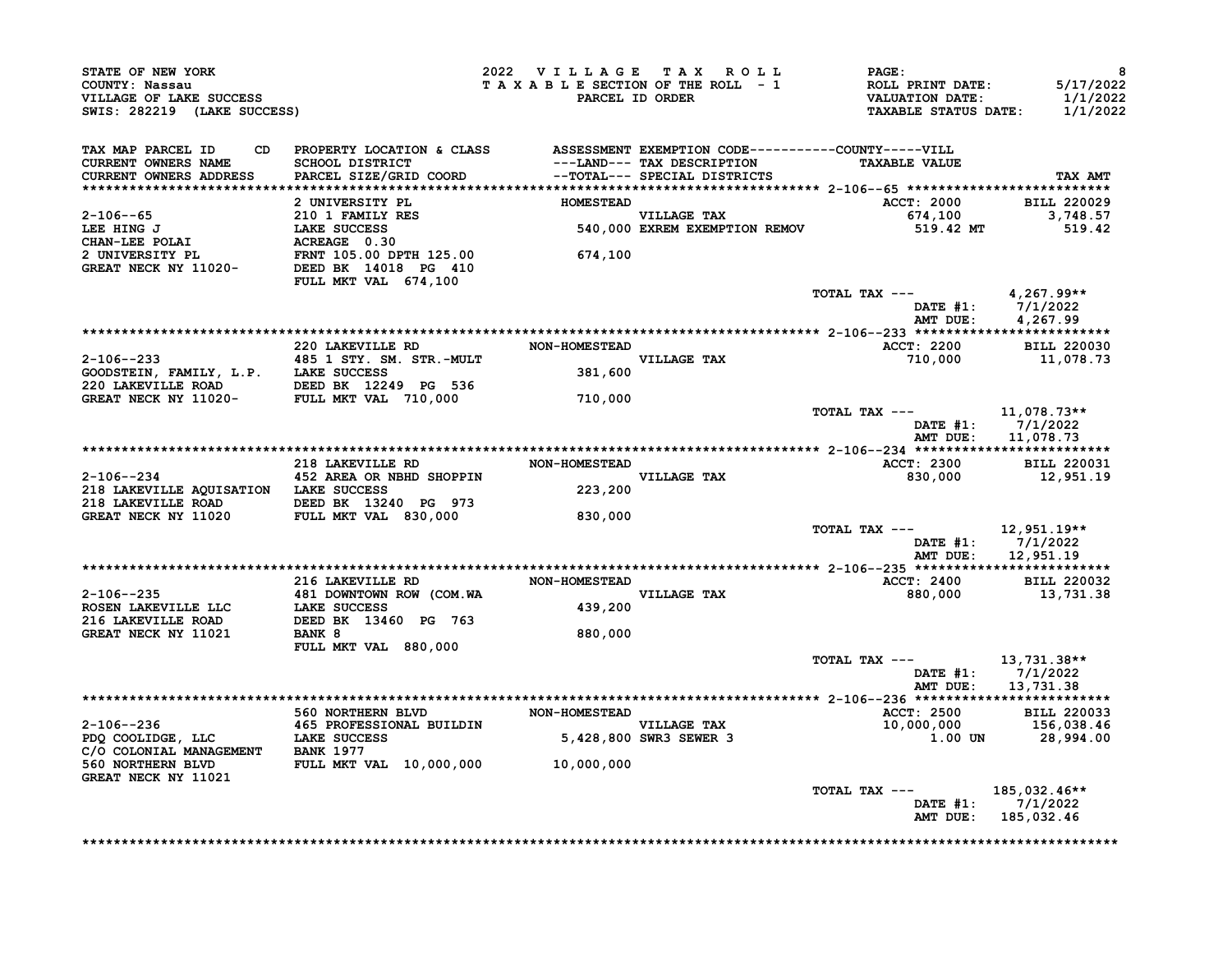| STATE OF NEW YORK<br>COUNTY: Nassau<br>VILLAGE OF LAKE SUCCESS<br>SWIS: 282219 (LAKE SUCCESS)                                                                                                                                                                                                                                                                                         |                                                                                 | 2022 VILLAGE TAX ROLL |                                     | <b>PAGE :</b><br>T A X A B L E SECTION OF THE ROLL - 1 ROLL PRINT DATE:<br>PARCEL ID ORDER VALUATION DATE:<br>TAXABLE STATUS DATE: | 9<br>5/17/2022<br>1/1/2022<br>1/1/2022                 |
|---------------------------------------------------------------------------------------------------------------------------------------------------------------------------------------------------------------------------------------------------------------------------------------------------------------------------------------------------------------------------------------|---------------------------------------------------------------------------------|-----------------------|-------------------------------------|------------------------------------------------------------------------------------------------------------------------------------|--------------------------------------------------------|
| TAX MAP PARCEL ID<br><b>CURRENT OWNERS NAME</b><br>CURRENT OWNERS ADDRESS                                                                                                                                                                                                                                                                                                             | CD PROPERTY LOCATION & CLASS ASSESSMENT EXEMPTION CODE----------COUNTY-----VILL |                       |                                     | <b>TAXABLE VALUE</b><br>ACCT: 2600 BILL 220034                                                                                     | TAX AMT                                                |
|                                                                                                                                                                                                                                                                                                                                                                                       |                                                                                 |                       |                                     |                                                                                                                                    | 14,823.65<br>429.00                                    |
|                                                                                                                                                                                                                                                                                                                                                                                       |                                                                                 |                       |                                     | TOTAL TAX ---<br>AMT DUE:                                                                                                          | $15,252.65**$<br>DATE #1: 7/1/2022<br>15,252.65        |
|                                                                                                                                                                                                                                                                                                                                                                                       | 650 NORTHERN BLVD NON-HOMESTEAD                                                 |                       |                                     | ACCT: 2700 BILL 220035                                                                                                             |                                                        |
| $2-112--228-B$ 330 VACANT LAND IN COMME<br>650 NORTHERN BOULEVARD LAKE SUCCESS 125,000<br>THE PLASTIC SURGEY GROUP BANK 1977                                                                                                                                                                                                                                                          |                                                                                 |                       |                                     | $125,000$ 1,950.48                                                                                                                 |                                                        |
| 650 NORTHERN BOULEVARD<br>GREAT NECK NY 11021                                                                                                                                                                                                                                                                                                                                         | FULL MKT VAL 125,000 125,000                                                    |                       |                                     |                                                                                                                                    |                                                        |
|                                                                                                                                                                                                                                                                                                                                                                                       |                                                                                 |                       |                                     | TOTAL TAX --- 1,950.48**                                                                                                           | DATE #1: 7/1/2022<br>AMT DUE: 1,950.48                 |
|                                                                                                                                                                                                                                                                                                                                                                                       |                                                                                 |                       |                                     |                                                                                                                                    |                                                        |
|                                                                                                                                                                                                                                                                                                                                                                                       |                                                                                 |                       |                                     | ACCT: 2800 BILL 220036                                                                                                             | 14,800,000 230,936.92                                  |
| $\begin{array}{cccc}\n & 600 & \text{NORTHERN} & \text{BUD} & \text{NON-HOMESTEAD} \\ \text{2-112--232} & 464 & \text{OFFICE BULUDING} & \text{VILLAGE TAX} & \text{VILLAGE TAX} \\ \text{HPIII NEW YORK 600 LLC} & \text{LAKE SUCCES} & 7,956,000 & \text{VILLAGE TAX} \\ \text{14001 NORMEFR ST.}, & \text{STE DEEBD} & \text{SUE} & 7,956,000 & \text{VILLAGE TAX} \\ \end{array}$ |                                                                                 |                       |                                     |                                                                                                                                    |                                                        |
| MILWAUKEE WI 53202 FULL MKT VAL 14,800,000                                                                                                                                                                                                                                                                                                                                            |                                                                                 | 14,800,000            |                                     | TOTAL TAX --- 230,936.92**                                                                                                         | DATE #1: 7/1/2022                                      |
|                                                                                                                                                                                                                                                                                                                                                                                       |                                                                                 |                       |                                     |                                                                                                                                    | AMT DUE: 230,936.92                                    |
|                                                                                                                                                                                                                                                                                                                                                                                       |                                                                                 |                       |                                     | <b>ACCT: 3000</b>                                                                                                                  | <b>BILL 220037</b>                                     |
|                                                                                                                                                                                                                                                                                                                                                                                       |                                                                                 |                       |                                     | 1,006,950                                                                                                                          | 5,599.50                                               |
| 2-271--1<br>210 1 FAMILY RES<br>CHIU, YUEN LING<br>2 VANDERBILT DR<br>2 VANDERBILT DR<br>2 ACREAGE 0.22<br>GREAT NECK NY 11020<br>FRNT 104.00 DPTH 103.00<br>1,006,950                                                                                                                                                                                                                |                                                                                 |                       |                                     |                                                                                                                                    | $1.00$ UN $1,056.00$                                   |
|                                                                                                                                                                                                                                                                                                                                                                                       | DEED BK 13656 PG 642<br>BANK 8                                                  |                       |                                     |                                                                                                                                    |                                                        |
|                                                                                                                                                                                                                                                                                                                                                                                       | FULL MKT VAL 1,006,950                                                          |                       |                                     | TOTAL TAX ---                                                                                                                      | $6,655.50**$<br>DATE #1: 7/1/2022<br>AMT DUE: 6,655.50 |
|                                                                                                                                                                                                                                                                                                                                                                                       |                                                                                 |                       |                                     |                                                                                                                                    |                                                        |
|                                                                                                                                                                                                                                                                                                                                                                                       |                                                                                 |                       |                                     | ACCT: 62800 BILL 220038                                                                                                            |                                                        |
|                                                                                                                                                                                                                                                                                                                                                                                       |                                                                                 |                       | VILLAGE TAX<br>388,800 SWR1 SEWER 1 | $938,700$<br>938,700<br>1.00 UN 1,056.00                                                                                           |                                                        |
|                                                                                                                                                                                                                                                                                                                                                                                       |                                                                                 | 938,700               |                                     |                                                                                                                                    |                                                        |
|                                                                                                                                                                                                                                                                                                                                                                                       |                                                                                 |                       |                                     | TOTAL TAX ---<br>AMT DUE:                                                                                                          | $6,275.97**$<br>DATE $#1: 7/1/2022$<br>6,275.97        |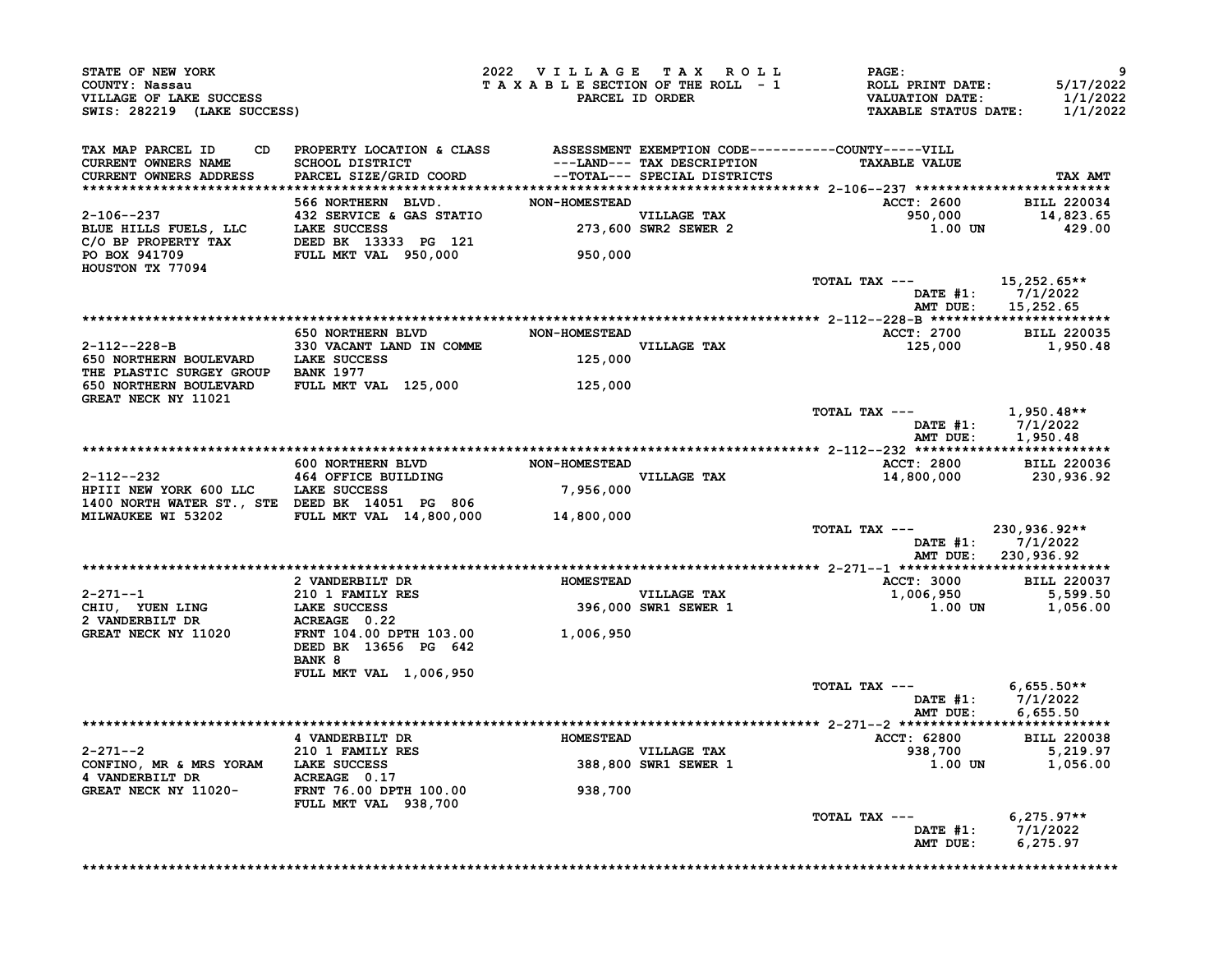| STATE OF NEW YORK<br>COUNTY: Nassau<br>VILLAGE OF LAKE SUCCESS<br>SWIS: 282219 (LAKE SUCCESS) |                                                                                                                                     |                  | 2022 VILLAGE TAX ROLL<br>TAXABLE SECTION OF THE ROLL - 1<br>PARCEL ID ORDER | PAGE:<br>ROLL PRINT DATE:<br><b>VALUATION DATE:</b><br><b>TAXABLE STATUS DATE:</b> | 10<br>5/17/2022<br>1/1/2022<br>1/1/2022 |
|-----------------------------------------------------------------------------------------------|-------------------------------------------------------------------------------------------------------------------------------------|------------------|-----------------------------------------------------------------------------|------------------------------------------------------------------------------------|-----------------------------------------|
| TAX MAP PARCEL ID<br><b>CURRENT OWNERS NAME</b><br>CURRENT OWNERS ADDRESS                     | CD PROPERTY LOCATION & CLASS ASSESSMENT EXEMPTION CODE----------COUNTY-----VILL<br><b>SCHOOL DISTRICT</b><br>PARCEL SIZE/GRID COORD |                  | ---LAND--- TAX DESCRIPTION<br>--TOTAL--- SPECIAL DISTRICTS                  | <b>TAXABLE VALUE</b>                                                               | TAX AMT                                 |
|                                                                                               | 6 VANDERBILT DR                                                                                                                     | <b>HOMESTEAD</b> |                                                                             | ACCT: 62900                                                                        | <b>BILL 220039</b>                      |
| $2 - 271 - -3$<br>CANTU, ROBERT JR<br>6 VANDERBILT DR                                         | 210 1 FAMILY RES<br>LAKE SUCCESS<br>ACREAGE 0.17                                                                                    |                  | VILLAGE TAX<br>374,400 SWR1 SEWER 1                                         | 908,250<br>$1.00$ UN                                                               | 5,050.64<br>1,056.00                    |
| GREAT NECK NY 11020-                                                                          | FRNT 76.00 DPTH 100.00<br>BANK 8                                                                                                    | 908,250          |                                                                             |                                                                                    |                                         |
|                                                                                               | FULL MKT VAL 908,250                                                                                                                |                  |                                                                             | TOTAL TAX ---<br>DATE $#1: 7/1/2022$<br>AMT DUE:                                   | $6,106.64**$<br>6.106.64                |
|                                                                                               |                                                                                                                                     |                  |                                                                             |                                                                                    |                                         |
|                                                                                               | 8 VANDERBILT DR                                                                                                                     | <b>HOMESTEAD</b> |                                                                             | <b>ACCT: 75200</b>                                                                 | <b>BILL 220040</b>                      |
| $2 - 271 - -4$                                                                                | 210 1 FAMILY RES<br>LAKE SUCCESS                                                                                                    |                  | <b>VILLAGE TAX</b>                                                          | 1,094,100                                                                          | $6,084.13$<br>$1,056,00$                |
| LIN SHISHENG                                                                                  |                                                                                                                                     |                  | 316,800 SWR1 SEWER 1                                                        | 1.00 UN                                                                            | 1,056.00                                |
|                                                                                               |                                                                                                                                     | 1,094,100        |                                                                             |                                                                                    |                                         |
|                                                                                               |                                                                                                                                     |                  |                                                                             |                                                                                    |                                         |
|                                                                                               | BANK <sub>2</sub>                                                                                                                   |                  |                                                                             |                                                                                    |                                         |
|                                                                                               | FULL MKT VAL 1,094,100                                                                                                              |                  |                                                                             |                                                                                    |                                         |
|                                                                                               |                                                                                                                                     |                  |                                                                             | TOTAL TAX ---                                                                      | 7,140.13**                              |
|                                                                                               |                                                                                                                                     |                  |                                                                             | DATE $#1: 7/1/2022$<br>AMT DUE:                                                    | 7,140.13                                |
|                                                                                               |                                                                                                                                     |                  |                                                                             |                                                                                    |                                         |
|                                                                                               | 10 VANDERBILT DR                                                                                                                    | <b>HOMESTEAD</b> |                                                                             | <b>ACCT: 93100</b>                                                                 | <b>BILL 220041</b>                      |
| $2 - 271 - -5$                                                                                | 210 1 FAMILY RES                                                                                                                    |                  | VILLAGE TAX                                                                 | 928,200                                                                            | 5,161.58                                |
| KLAT ALAN J AS TRUSTEE LAKE SUCCESS<br>OF THE ALAN J RVCNL TRUST ACREAGE 0.17                 |                                                                                                                                     |                  | 468,000 SWR1 SEWER 1                                                        | 1.00 UN                                                                            | 1,056.00                                |
| 10 VANDERBILT DR<br>GREAT NECK NY 11020                                                       | FRNT 76.00 DPTH 100.00<br>DEED BK 13530 PG 436<br>FULL MKT VAL 928,200                                                              | 928,200          |                                                                             |                                                                                    |                                         |
|                                                                                               |                                                                                                                                     |                  |                                                                             | TOTAL TAX ---                                                                      | $6,217.58**$                            |
|                                                                                               |                                                                                                                                     |                  |                                                                             | DATE $#1: 7/1/2022$                                                                |                                         |
|                                                                                               |                                                                                                                                     |                  |                                                                             | AMT DUE:                                                                           | 6,217.58                                |
|                                                                                               | <b>12 VANDERBILT DR</b>                                                                                                             | <b>HOMESTEAD</b> |                                                                             | <b>ACCT: 3100</b>                                                                  | <b>BILL 220042</b>                      |
| $2 - 271 - -6$                                                                                | 210 1 FAMILY RES                                                                                                                    |                  | <b>VILLAGE TAX</b>                                                          | 1,341,900                                                                          | 7,462.10                                |
|                                                                                               |                                                                                                                                     |                  | 367,200 SWR1 SEWER 1                                                        | 1.00 UN                                                                            | 1,056.00                                |
| KARKARE SHEFALI NAKUL       LAKE SUCCESS<br>KARKARE NAKUL VINOD          ACREAGE   0.17       |                                                                                                                                     |                  |                                                                             |                                                                                    |                                         |
| 12 VANDERBILT DR                                                                              | FRNT 75.00 DPTH 100.00<br>DEED BK 13422 PG 553                                                                                      | 1,341,900        |                                                                             |                                                                                    |                                         |
| GREAT NECK NY 11020                                                                           | <b>FULL MKT VAL 1,341,900</b>                                                                                                       |                  |                                                                             |                                                                                    |                                         |
|                                                                                               |                                                                                                                                     |                  |                                                                             | TOTAL TAX ---                                                                      | $8,518.10**$                            |
|                                                                                               |                                                                                                                                     |                  |                                                                             | DATE #1: 7/1/2022<br>AMT DUE:                                                      | 8,518.10                                |
|                                                                                               |                                                                                                                                     |                  |                                                                             |                                                                                    |                                         |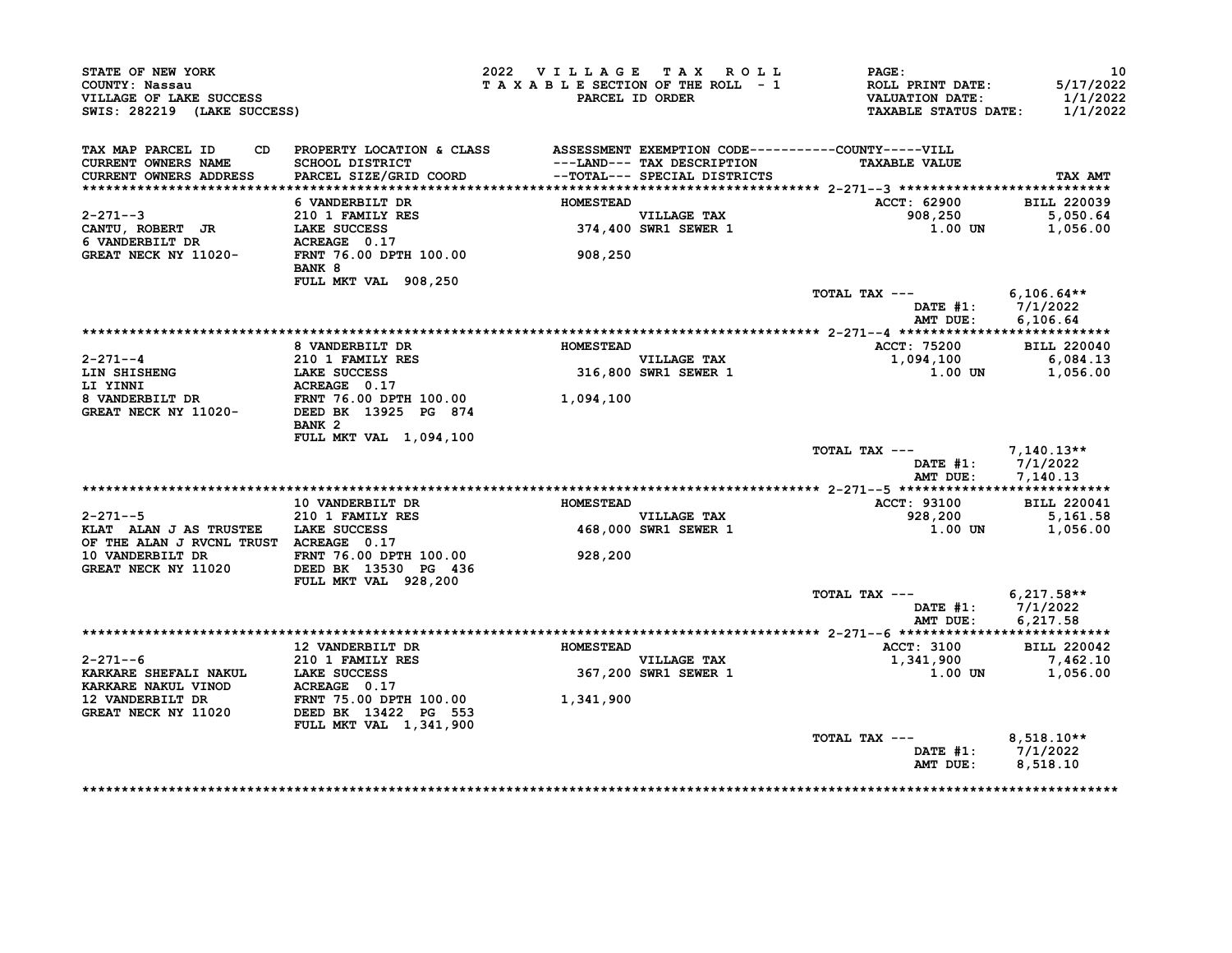| STATE OF NEW YORK<br>COUNTY: Nassau<br>VILLAGE OF LAKE SUCCESS<br>SWIS: 282219 (LAKE SUCCESS)    |                                                                                              | 2022 VILLAGE TAX ROLL<br>TAXABLE SECTION OF THE ROLL - 1 | PARCEL ID ORDER                                           | PAGE:<br>ROLL PRINT DATE:<br><b>VALUATION DATE:</b><br><b>TAXABLE STATUS DATE:</b> | 11<br>5/17/2022<br>1/1/2022<br>1/1/2022 |
|--------------------------------------------------------------------------------------------------|----------------------------------------------------------------------------------------------|----------------------------------------------------------|-----------------------------------------------------------|------------------------------------------------------------------------------------|-----------------------------------------|
| TAX MAP PARCEL ID<br>CURRENT OWNERS NAME<br><b>CURRENT OWNERS ADDRESS</b>                        | CD PROPERTY LOCATION & CLASS ASSESSMENT EXEMPTION CODE----------COUNTY-----VILL              |                                                          | ---LAND--- TAX DESCRIPTION                                | <b>TAXABLE VALUE</b>                                                               | TAX AMT                                 |
|                                                                                                  | 14 VANDERBILT DR                                                                             | <b>HOMESTEAD</b>                                         |                                                           | ACCT: 63000                                                                        | <b>BILL 220043</b>                      |
| $2 - 271 - -7$                                                                                   | 210 1 FAMILY RES                                                                             |                                                          |                                                           | 971,250                                                                            | 5,400.98                                |
| LOWENKRON, ALLAN & NANCY LAKE SUCCESS<br>14 VANDERBILT DR                                        | ACREAGE 0.17                                                                                 |                                                          | VILLAGE TAX<br>360,000 SWR1 SEWER 1                       | 1.00 UN                                                                            | 1,056.00                                |
| GREAT NECK NY 11020-                                                                             | FRNT 75.00 DPTH 100.00<br>BANK <sub>2</sub>                                                  | 971,250                                                  |                                                           |                                                                                    |                                         |
|                                                                                                  | FULL MKT VAL 971,250                                                                         |                                                          |                                                           | TOTAL TAX $---$ 6.456.98**                                                         |                                         |
|                                                                                                  |                                                                                              |                                                          |                                                           | DATE #1: 7/1/2022<br>AMT DUE:                                                      | 6,456.98                                |
|                                                                                                  | <b>16 VANDERBILT DR</b>                                                                      | <b>HOMESTEAD</b>                                         |                                                           | <b>ACCT: 3200</b>                                                                  | <b>BILL 220044</b>                      |
| $2 - 271 - -8$                                                                                   | 210 1 FAMILY RES                                                                             |                                                          |                                                           |                                                                                    |                                         |
| XI, ZHIQIANG                                                                                     | LAKE SUCCESS                                                                                 |                                                          | VILLAGE TAX<br>302,400 SWR1 SEWER 1                       | 918,750 5,109.03<br>1.00 IN 1.056.00<br>1.00 UN                                    | 1,056.00                                |
|                                                                                                  |                                                                                              |                                                          |                                                           |                                                                                    |                                         |
| 16 VANDERBILT DR           ACREAGE   0.17<br>GREAT NECK NY 11020-         FRNT 75.00 DPTH 100.00 | DEED BK 13117 PG 7                                                                           | 918,750                                                  |                                                           |                                                                                    |                                         |
|                                                                                                  | FULL MKT VAL 918,750                                                                         |                                                          |                                                           |                                                                                    |                                         |
|                                                                                                  |                                                                                              |                                                          |                                                           | TOTAL TAX $---$ 6,165.03**<br>DATE #1: 7/1/2022<br>AMT DUE:                        | 6, 165.03                               |
|                                                                                                  |                                                                                              |                                                          |                                                           |                                                                                    |                                         |
|                                                                                                  | <b>18 VANDERBILT DR</b>                                                                      | <b>HOMESTEAD</b>                                         |                                                           | ACCT: 93200                                                                        | <b>BILL 220045</b>                      |
| $2 - 271 - -9$                                                                                   | 210 1 FAMILY RES                                                                             |                                                          | VILLAGE TAX                                               | 935,550                                                                            | 5,202.45                                |
| SUNG IRREVOCABLE TRUST LAKE SUCCESS                                                              |                                                                                              |                                                          | 360,000 SWR1 SEWER 1                                      | 1.00 UN 1,056.00                                                                   |                                         |
| <b>18 VANDERBILT DR</b>                                                                          | ACREAGE 0.17                                                                                 |                                                          |                                                           |                                                                                    |                                         |
| GREAT NECK NY 11020                                                                              | FRNT 75.00 DPTH 100.00<br>DEED BK 13657 PG 81<br>DEED BK 13657 PG 81<br>FULL MKT VAL 935,550 | 935,550                                                  |                                                           |                                                                                    |                                         |
|                                                                                                  |                                                                                              |                                                          |                                                           | TOTAL TAX --- $6,258.45**$                                                         |                                         |
|                                                                                                  |                                                                                              |                                                          |                                                           | DATE #1: 7/1/2022<br>AMT DUE: 6,258.45                                             |                                         |
|                                                                                                  |                                                                                              |                                                          |                                                           |                                                                                    |                                         |
|                                                                                                  | 20 VANDERBILT DR                                                                             | <b>HOMESTEAD</b>                                         |                                                           | ACCT: 3300                                                                         | <b>BILL 220046</b>                      |
| 2-271--10                                                                                        | 210 1 FAMILY RES                                                                             |                                                          | <b>VILLAGE TAX</b><br>VILLAGE TAX<br>375,000 SWR1 SEWER 1 | 911,400                                                                            | 5,068.16                                |
| <b>COLAO ANNE TERESE</b>                                                                         | LAKE SUCCESS                                                                                 |                                                          |                                                           | 1.00 UN                                                                            | 1,056.00                                |
| 20 VANDERBILT DR                                                                                 | ACREAGE 0.17                                                                                 |                                                          |                                                           |                                                                                    |                                         |
| GREAT NECK NY 11020                                                                              | FRNT 75.00 DPTH 100.00<br>DEED BK 13553 PG 847<br>BANK <sub>2</sub>                          | 911,400                                                  |                                                           |                                                                                    |                                         |
|                                                                                                  |                                                                                              |                                                          |                                                           |                                                                                    |                                         |
|                                                                                                  |                                                                                              |                                                          |                                                           |                                                                                    |                                         |
|                                                                                                  | FULL MKT VAL 911,400                                                                         |                                                          |                                                           | TOTAL TAX --- $6,124.16**$<br>DATE #1: 7/1/2022<br>AMT DUE:                        | 6,124.16                                |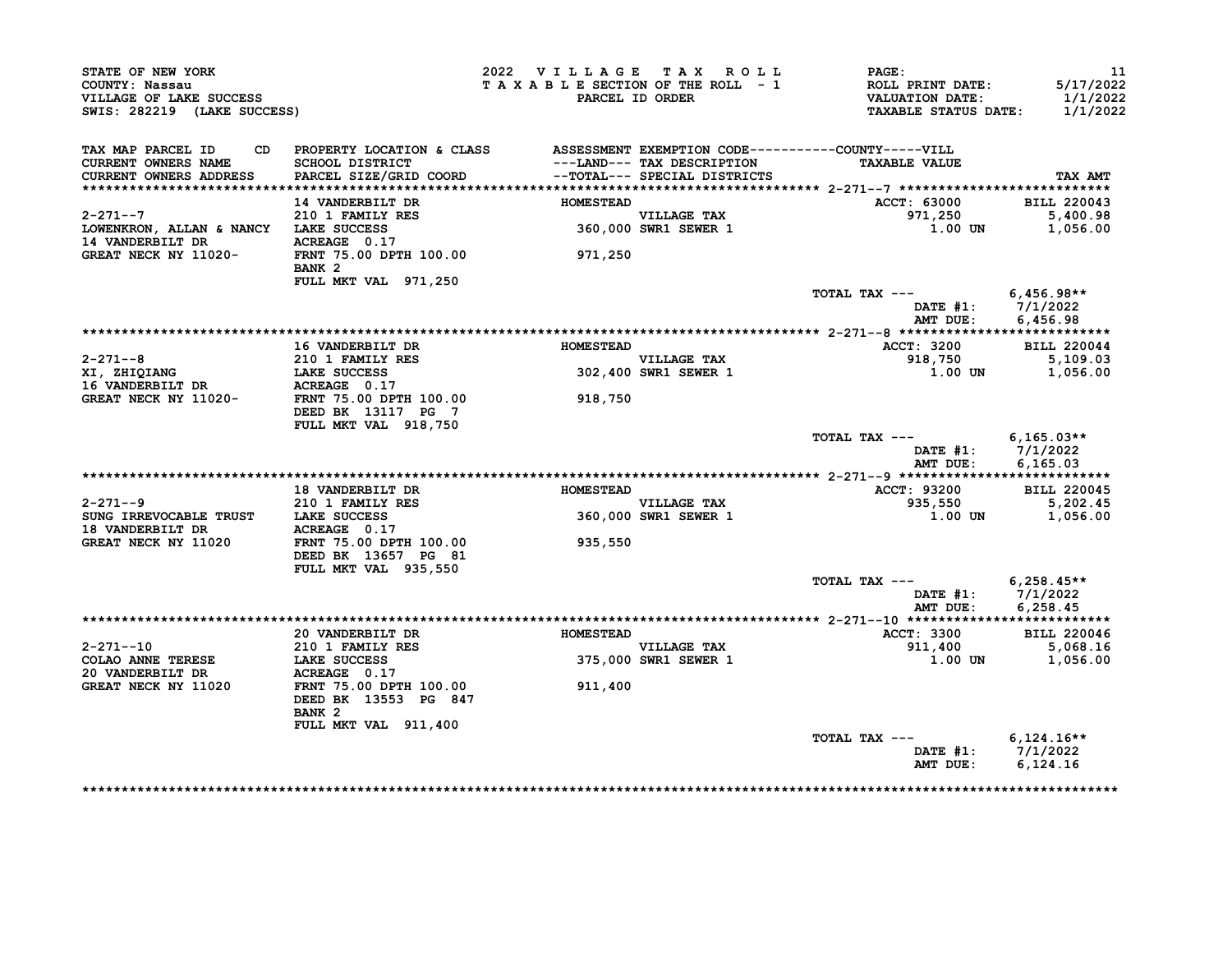| STATE OF NEW YORK<br>COUNTY: Nassau<br>VILLAGE OF LAKE SUCCESS<br>SWIS: 282219 (LAKE SUCCESS)                                                 |                                                                                                                              | 2022 VILLAGE TAX ROLL<br>TAXABLE SECTION OF THE ROLL - 1 | PARCEL ID ORDER                                            | <b>PAGE:</b><br>ROLL PRINT DATE:<br><b>VALUATION DATE:</b><br><b>TAXABLE STATUS DATE:</b> | 12<br>5/17/2022<br>1/1/2022<br>1/1/2022 |
|-----------------------------------------------------------------------------------------------------------------------------------------------|------------------------------------------------------------------------------------------------------------------------------|----------------------------------------------------------|------------------------------------------------------------|-------------------------------------------------------------------------------------------|-----------------------------------------|
| TAX MAP PARCEL ID<br><b>CURRENT OWNERS NAME</b><br>CURRENT OWNERS ADDRESS                                                                     | CD PROPERTY LOCATION & CLASS ASSESSMENT EXEMPTION CODE----------COUNTY-----VILL<br>SCHOOL DISTRICT<br>PARCEL SIZE/GRID COORD |                                                          | ---LAND--- TAX DESCRIPTION<br>--TOTAL--- SPECIAL DISTRICTS | <b>TAXABLE VALUE</b>                                                                      | TAX AMT                                 |
|                                                                                                                                               | 22 VANDERBILT DR                                                                                                             | <b>HOMESTEAD</b>                                         |                                                            | <b>ACCT: 3400</b>                                                                         | <b>BILL 220047</b>                      |
| 2-271--11<br>DEOCHAND, CHABILALL<br>DEOCHAND, GETTA                                                                                           | 210 1 FAMILY RES<br>LAKE SUCCESS<br>ACREAGE 0.17                                                                             |                                                          | VILLAGE TAX<br>345,600 SWR1 SEWER 1                        | 1,306,200<br>$1.00$ UN                                                                    | 7,263.58<br>1,056.00                    |
| 22 VANDERBILT DR<br>GREAT NECK NY 11020                                                                                                       | FRNT 75.00 DPTH 100.00 1,306,200<br>BANK 14<br>FULL MKT VAL 1,306,200                                                        |                                                          |                                                            |                                                                                           |                                         |
|                                                                                                                                               |                                                                                                                              |                                                          |                                                            | TOTAL TAX ---<br>DATE $#1: 7/1/2022$<br>AMT DUE:                                          | 8,319.58**<br>8,319.58                  |
|                                                                                                                                               |                                                                                                                              |                                                          |                                                            |                                                                                           |                                         |
|                                                                                                                                               | 24 VANDERBILT DR                                                                                                             | <b>HOMESTEAD</b>                                         |                                                            | <b>ACCT: 63100</b>                                                                        | <b>BILL 220048</b>                      |
| $2 - 271 - -12$<br><b>CHEN ANLE</b>                                                                                                           | 210 1 FAMILY RES<br>LAKE SUCCESS                                                                                             |                                                          | VILLAGE TAX<br>367,200 SWR1 SEWER 1                        | 1,489,950<br>1.00 UN                                                                      | 8,285.39<br>1,056.00                    |
|                                                                                                                                               |                                                                                                                              |                                                          |                                                            |                                                                                           |                                         |
|                                                                                                                                               |                                                                                                                              | 1,489,950                                                |                                                            |                                                                                           |                                         |
| EXANG CHUNHUAN <b>EXAMPLE A PART 75.00 DPTH 100.00</b><br>24 VANDERBILT DR FRNT 75.00 DPTH 100.00<br>GREAT NECK NY 11020- DEED BK 14009 PG 19 | <b>BANK 8</b>                                                                                                                |                                                          |                                                            |                                                                                           |                                         |
|                                                                                                                                               | FULL MKT VAL 1,489,950                                                                                                       |                                                          |                                                            | TOTAL TAX ---<br>DATE $#1: 7/1/2022$<br>AMT DUE:                                          | $9,341.39**$<br>9,341.39                |
|                                                                                                                                               |                                                                                                                              |                                                          |                                                            |                                                                                           |                                         |
|                                                                                                                                               | 26 VANDERBILT DR                                                                                                             | <b>HOMESTEAD</b>                                         |                                                            | ACCT: 63200                                                                               | <b>BILL 220049</b>                      |
|                                                                                                                                               | 210 1 FAMILY RES                                                                                                             |                                                          | <b>VILLAGE TAX</b>                                         | 906,150                                                                                   | 5,038.96                                |
| $2-2/1--13$<br>GOLDMAN, RON & SUSAN LAKE SUCCESS<br>26 VANDERRIUM RONGERS<br>26 VANDERBILT DRIVE                                              | ACREAGE 0.17                                                                                                                 |                                                          | 417,600 SWR1 SEWER 1                                       | 1.00 UN                                                                                   | 1,056.00                                |
| GREAT NECK NY 11020-                                                                                                                          | FRNT 75.00 DPTH 100.00<br>BANK <sub>2</sub>                                                                                  | 906,150                                                  |                                                            |                                                                                           |                                         |
|                                                                                                                                               | FULL MKT VAL 906,150                                                                                                         |                                                          |                                                            |                                                                                           |                                         |
|                                                                                                                                               |                                                                                                                              |                                                          |                                                            | TOTAL TAX ---<br>DATE $#1: 7/1/2022$<br>AMT DUE:                                          | 6,094.96**<br>6,094.96                  |
|                                                                                                                                               |                                                                                                                              |                                                          |                                                            |                                                                                           |                                         |
| $2 - 271 - -14$                                                                                                                               | 28 VANDERBILT DR<br>210 1 FAMILY RES                                                                                         | <b>HOMESTEAD</b>                                         | <b>VILLAGE TAX</b>                                         | <b>ACCT: 3500</b><br>887,250                                                              | <b>BILL 220050</b><br>4,933.86          |
|                                                                                                                                               | LAKE SUCCESS                                                                                                                 |                                                          | 309,600 SWR1 SEWER 1                                       | <b>1.00 UN</b>                                                                            | 1,056.00                                |
| HUO KENNY QI<br>ZHAO LINDA<br>ZHAO LINDA                                                                                                      | ACREAGE 0.17                                                                                                                 |                                                          |                                                            |                                                                                           |                                         |
| 28 VANDERBILT DR<br>GREAT NECK NY 11020                                                                                                       | FRNT 75.00 DPTH 100.00<br>DEED BK 14062 PG 3<br>FULL MKT VAL 887,250                                                         | 887,250                                                  |                                                            |                                                                                           |                                         |
|                                                                                                                                               |                                                                                                                              |                                                          |                                                            | TOTAL TAX ---                                                                             | $5,989.86**$                            |
|                                                                                                                                               |                                                                                                                              |                                                          |                                                            | DATE $#1: 7/1/2022$<br>AMT DUE:                                                           | 5,989.86                                |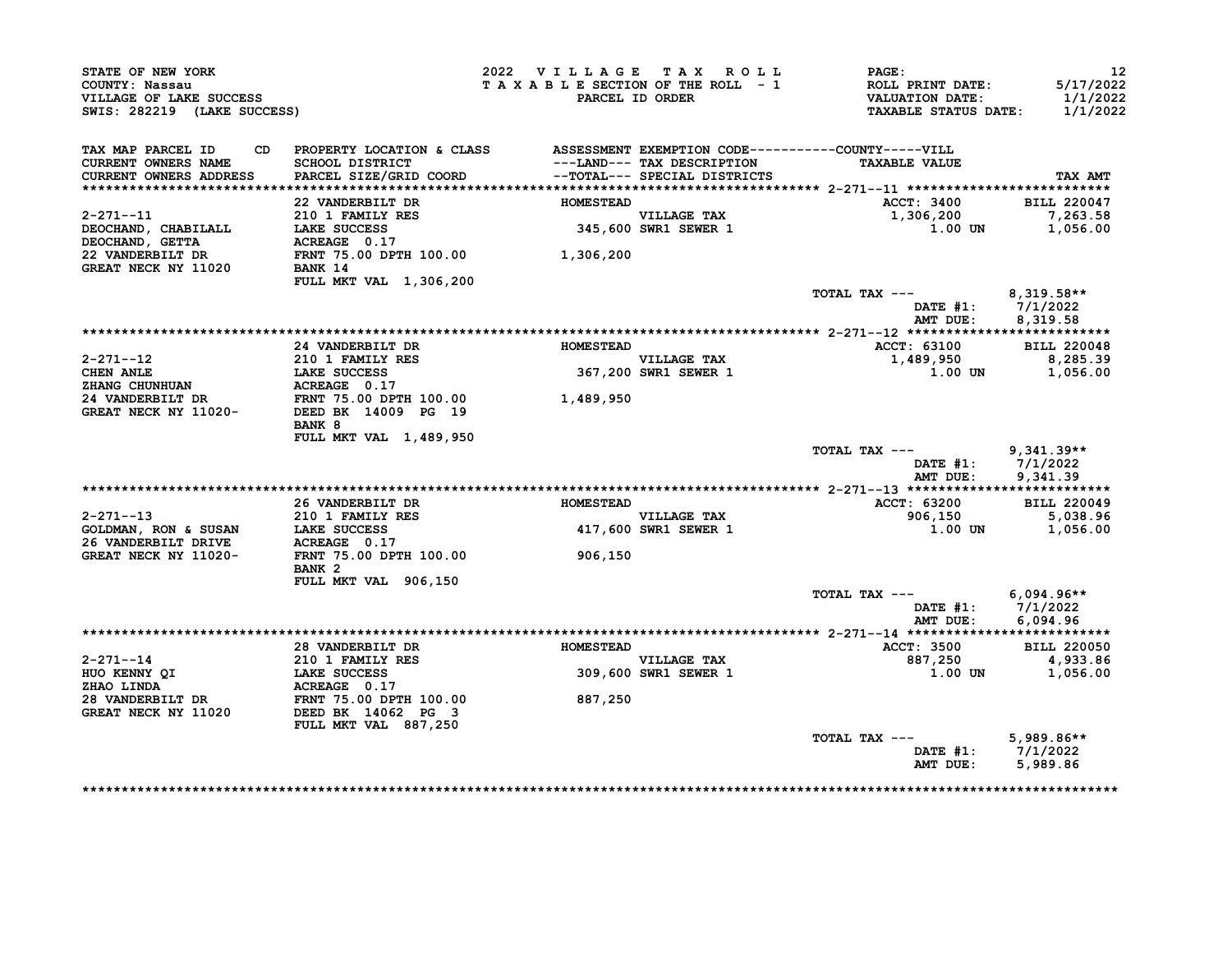| STATE OF NEW YORK<br>COUNTY: Nassau<br>VILLAGE OF LAKE SUCCESS<br>SWIS: 282219 (LAKE SUCCESS) |                                                                                                                           | 2022 VILLAGE TAX ROLL | TAXABLE SECTION OF THE ROLL - 1<br>PARCEL ID ORDER                                         | <b>PAGE:</b><br>ROLL PRINT DATE:<br><b>VALUATION DATE:</b><br>TAXABLE STATUS DATE: 1/1/2022 | 13<br>5/17/2022<br>1/1/2022 |
|-----------------------------------------------------------------------------------------------|---------------------------------------------------------------------------------------------------------------------------|-----------------------|--------------------------------------------------------------------------------------------|---------------------------------------------------------------------------------------------|-----------------------------|
| TAX MAP PARCEL ID<br>CD.<br><b>CURRENT OWNERS NAME</b><br>CURRENT OWNERS ADDRESS              | PROPERTY LOCATION & CLASS ASSESSMENT EXEMPTION CODE----------COUNTY-----VILL<br>SCHOOL DISTRICT<br>PARCEL SIZE/GRID COORD |                       | ---LAND--- TAX DESCRIPTION<br>--TOTAL--- SPECIAL DISTRICTS<br>--TOTAL--- SPECIAL DISTRICTS | <b>TAXABLE VALUE</b>                                                                        | TAX AMT                     |
|                                                                                               |                                                                                                                           |                       |                                                                                            |                                                                                             |                             |
|                                                                                               | 30 VANDERBILT DR                                                                                                          | <b>HOMESTEAD</b>      |                                                                                            | ACCT: 3600                                                                                  | <b>BILL 220051</b>          |
| 2-271--15                                                                                     | $210$ 1 FAMILY RES                                                                                                        |                       |                                                                                            | 903,000                                                                                     | 5,021.45                    |
| RICHARD M. MEYERS                                                                             | LAKE SUCCESS                                                                                                              |                       | nomestead<br>VILLAGE TAX<br>381,600 SWR1 SEWER 1                                           | 1.00 UN                                                                                     | 1,056.00                    |
|                                                                                               |                                                                                                                           |                       |                                                                                            |                                                                                             |                             |
| GREAT NECK NY 11020                                                                           | DEED BK 14000 PG 118<br>FULL MKT VAL 903,000                                                                              | 903,000               |                                                                                            |                                                                                             |                             |
|                                                                                               |                                                                                                                           |                       |                                                                                            | TOTAL TAX $---$ 6,077.45**                                                                  |                             |
|                                                                                               |                                                                                                                           |                       |                                                                                            | DATE #1: 7/1/2022                                                                           |                             |
|                                                                                               |                                                                                                                           |                       |                                                                                            |                                                                                             |                             |
|                                                                                               | 32 VANDERBILT DR                                                                                                          | <b>HOMESTEAD</b>      |                                                                                            | ACCT: 3700                                                                                  | <b>BILL 220052</b>          |
| $2 - 271 - -16$                                                                               |                                                                                                                           |                       |                                                                                            | 970,200<br>1.00 UN                                                                          | 5,395.14                    |
| <b>MEYERS, BARBARA</b>                                                                        | LAKE SUCCESS                                                                                                              |                       |                                                                                            |                                                                                             | 1,056.00                    |
| 32 VANDERBILT DR                                                                              |                                                                                                                           |                       |                                                                                            |                                                                                             |                             |
| GREAT NECK NY 11020                                                                           | <b>FULL MKT VAL 970,200</b>                                                                                               | 970,200               |                                                                                            |                                                                                             |                             |
|                                                                                               |                                                                                                                           |                       |                                                                                            | TOTAL TAX $---$ 6,451.14**<br>DATE #1: 7/1/2022<br>AMT DUE:                                 | 6,451.14                    |
|                                                                                               |                                                                                                                           |                       |                                                                                            |                                                                                             |                             |
|                                                                                               | <b>34 VANDERBILT DR</b>                                                                                                   | <b>HOMESTEAD</b>      |                                                                                            | <b>ACCT: 3800</b>                                                                           | <b>BILL 220053</b>          |
|                                                                                               |                                                                                                                           |                       | VILLAGE TAX<br>482,400 SWR1 SEWER 1                                                        | 922,950 5,132.39<br>1.00 100 1,056.00                                                       |                             |
|                                                                                               |                                                                                                                           |                       |                                                                                            |                                                                                             |                             |
| GREAT NECK NY 11020                                                                           | BANK 2                                                                                                                    | 922, 950              |                                                                                            |                                                                                             |                             |
|                                                                                               | FULL MKT VAL 922,950                                                                                                      |                       |                                                                                            | TOTAL TAX --- 6,188.39**                                                                    |                             |
|                                                                                               |                                                                                                                           |                       |                                                                                            | DATE $#1: 7/1/2022$<br>AMT DUE:                                                             | 6,188.39                    |
|                                                                                               |                                                                                                                           |                       |                                                                                            |                                                                                             |                             |
|                                                                                               | <b>36 VANDERBILT DR</b>                                                                                                   | HOMESTEAD             |                                                                                            | <b>ACCT: 75300</b>                                                                          | <b>BILL 220054</b>          |
| $2 - 271 - -18$                                                                               | <b>210 1 FAMILY RES</b>                                                                                                   |                       | VILLAGE TAX<br>396,000 SWR1 SEWER 1                                                        | 912,450                                                                                     | 5,074.00                    |
| EPSTEIN, JACOB & LINDA LAKE SUCCESS                                                           | 36 VANDERBILT DR           ACREAGE   0.17<br>GREAT NECK NY 11020-       FRNT 75.00 DPTH 100.00                            |                       |                                                                                            | 1.00 UN                                                                                     | 1,056.00                    |
|                                                                                               | FULL MKT VAL 912,450                                                                                                      | 912,450               |                                                                                            |                                                                                             |                             |
|                                                                                               |                                                                                                                           |                       |                                                                                            | TOTAL TAX --- $6,130.00**$                                                                  |                             |
|                                                                                               |                                                                                                                           |                       |                                                                                            | DATE #1: 7/1/2022                                                                           |                             |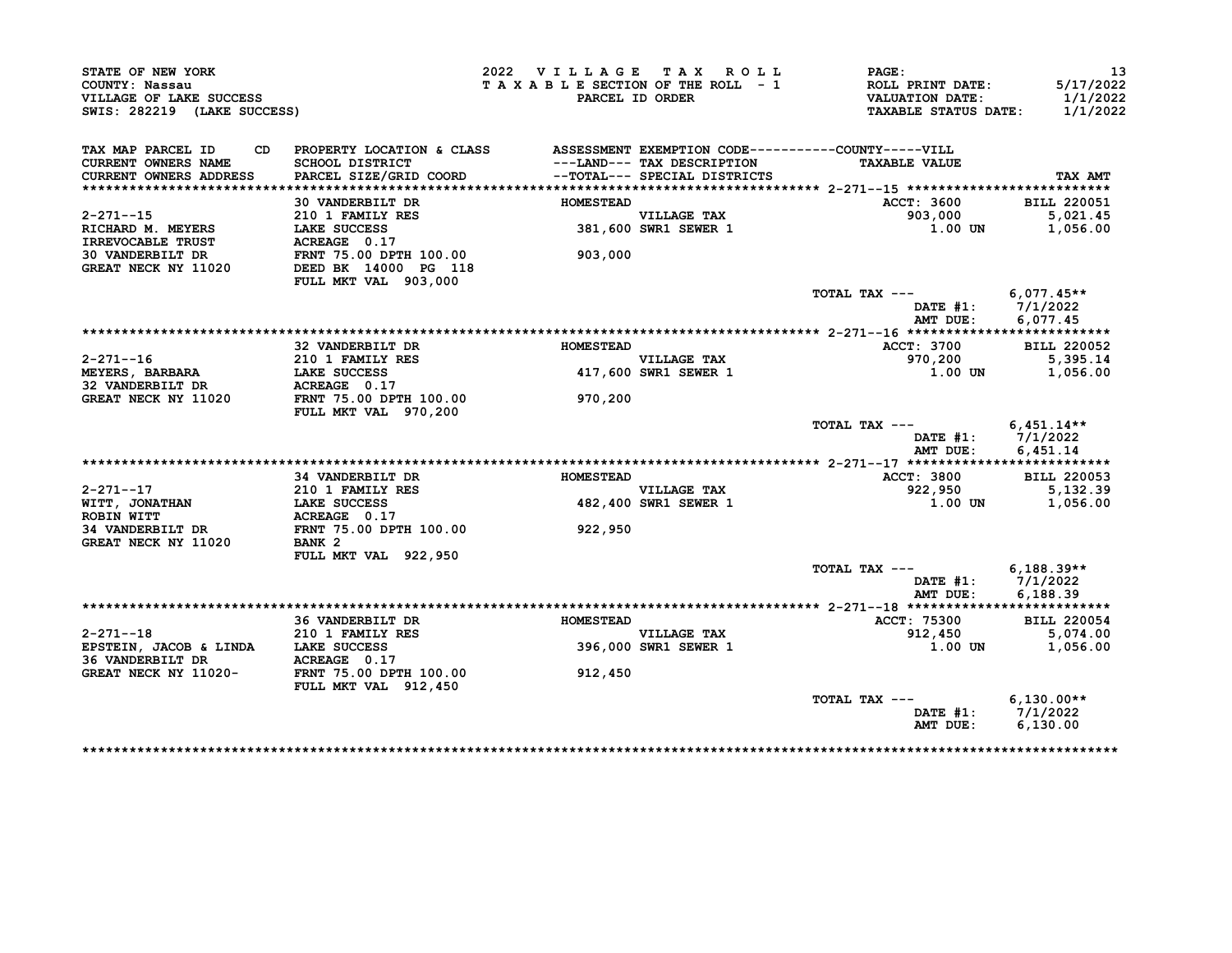| STATE OF NEW YORK<br>COUNTY: Nassau<br>VILLAGE OF LAKE SUCCESS<br>SWIS: 282219 (LAKE SUCCESS) |                                                                                 | 2022 VILLAGE TAX ROLL | <b>PAGE:</b><br>T A X A B L E SECTION OF THE ROLL - 1 ROLL PRINT DATE:<br>PARCEL ID ORDER VALUATION DATE:<br>TAXABLE STATUS DATE:                                                                                                                                                                                                                                                        | 14<br>5/17/2022<br>1/1/2022<br>1/1/2022 |
|-----------------------------------------------------------------------------------------------|---------------------------------------------------------------------------------|-----------------------|------------------------------------------------------------------------------------------------------------------------------------------------------------------------------------------------------------------------------------------------------------------------------------------------------------------------------------------------------------------------------------------|-----------------------------------------|
| TAX MAP PARCEL ID<br><b>CURRENT OWNERS NAME</b>                                               | CD PROPERTY LOCATION & CLASS ASSESSMENT EXEMPTION CODE----------COUNTY-----VILL |                       |                                                                                                                                                                                                                                                                                                                                                                                          |                                         |
| CURRENT OWNERS ADDRESS                                                                        |                                                                                 |                       |                                                                                                                                                                                                                                                                                                                                                                                          | TAX AMT                                 |
|                                                                                               |                                                                                 |                       |                                                                                                                                                                                                                                                                                                                                                                                          |                                         |
|                                                                                               |                                                                                 |                       | ACCT: 3900 BILL 220055                                                                                                                                                                                                                                                                                                                                                                   |                                         |
|                                                                                               |                                                                                 |                       |                                                                                                                                                                                                                                                                                                                                                                                          |                                         |
|                                                                                               |                                                                                 |                       |                                                                                                                                                                                                                                                                                                                                                                                          | 824,850 4,586.87<br>1.00 UN 1,056.00    |
|                                                                                               |                                                                                 |                       |                                                                                                                                                                                                                                                                                                                                                                                          |                                         |
|                                                                                               |                                                                                 |                       |                                                                                                                                                                                                                                                                                                                                                                                          |                                         |
|                                                                                               |                                                                                 |                       | TOTAL TAX ---                                                                                                                                                                                                                                                                                                                                                                            | $5,642.87**$                            |
|                                                                                               |                                                                                 |                       | DATE #1: 7/1/2022<br>AMT DUE: 5,642.87                                                                                                                                                                                                                                                                                                                                                   |                                         |
|                                                                                               |                                                                                 |                       |                                                                                                                                                                                                                                                                                                                                                                                          |                                         |
|                                                                                               | 20 DALE CARNEGIE CT HOMESTEAD                                                   |                       | ACCT: 4000 BILL 220056                                                                                                                                                                                                                                                                                                                                                                   |                                         |
|                                                                                               |                                                                                 |                       |                                                                                                                                                                                                                                                                                                                                                                                          |                                         |
|                                                                                               |                                                                                 |                       |                                                                                                                                                                                                                                                                                                                                                                                          |                                         |
|                                                                                               |                                                                                 |                       | $\begin{array}{lllllllllllllllll} \text{2--272--32} & \text{2--32} & \text{2--32} & \text{2--32} & \text{2--32} & \text{2--32} & \text{2--32} & \text{2--32} & \text{2--32} & \text{2--32} & \text{2--32} & \text{2--32} & \text{2--32} & \text{2--32} & \text{2--32} & \text{2--32} & \text{2--32} & \text{2--32} & \text{2--32} & \text{2--32} & \text{2--32} & \text{2--32} & \text{$ |                                         |
|                                                                                               |                                                                                 |                       | TOTAL TAX ---<br>DATE #1: $7/1/2022$<br>AMT DUE: 9,621.66                                                                                                                                                                                                                                                                                                                                | $9,621.66$ **                           |
|                                                                                               |                                                                                 |                       |                                                                                                                                                                                                                                                                                                                                                                                          |                                         |
|                                                                                               |                                                                                 |                       |                                                                                                                                                                                                                                                                                                                                                                                          |                                         |
|                                                                                               |                                                                                 |                       |                                                                                                                                                                                                                                                                                                                                                                                          |                                         |
|                                                                                               |                                                                                 |                       |                                                                                                                                                                                                                                                                                                                                                                                          |                                         |
|                                                                                               |                                                                                 |                       |                                                                                                                                                                                                                                                                                                                                                                                          |                                         |
|                                                                                               |                                                                                 |                       | TOTAL TAX --- $6,731.40**$<br>DATE #1: $7/1/2022$<br>AMT DUE: 6,731.40                                                                                                                                                                                                                                                                                                                   |                                         |
|                                                                                               |                                                                                 |                       |                                                                                                                                                                                                                                                                                                                                                                                          |                                         |
|                                                                                               |                                                                                 |                       |                                                                                                                                                                                                                                                                                                                                                                                          |                                         |
|                                                                                               |                                                                                 |                       |                                                                                                                                                                                                                                                                                                                                                                                          |                                         |
|                                                                                               |                                                                                 |                       |                                                                                                                                                                                                                                                                                                                                                                                          |                                         |
|                                                                                               |                                                                                 |                       |                                                                                                                                                                                                                                                                                                                                                                                          |                                         |
|                                                                                               |                                                                                 |                       | TOTAL TAX ---<br>DATE #1: 7/1/2022<br>AMT DUE: 6,264.29                                                                                                                                                                                                                                                                                                                                  | $6,264.29**$                            |
|                                                                                               |                                                                                 |                       |                                                                                                                                                                                                                                                                                                                                                                                          |                                         |
|                                                                                               |                                                                                 |                       |                                                                                                                                                                                                                                                                                                                                                                                          |                                         |
|                                                                                               |                                                                                 |                       |                                                                                                                                                                                                                                                                                                                                                                                          |                                         |
|                                                                                               |                                                                                 |                       |                                                                                                                                                                                                                                                                                                                                                                                          |                                         |
|                                                                                               | <b>BANK 8</b>                                                                   |                       |                                                                                                                                                                                                                                                                                                                                                                                          |                                         |
|                                                                                               | FULL MKT VAL 1,005,900                                                          |                       |                                                                                                                                                                                                                                                                                                                                                                                          |                                         |
|                                                                                               |                                                                                 |                       | TOTAL TAX ---                                                                                                                                                                                                                                                                                                                                                                            | $6,649.66**$                            |
|                                                                                               |                                                                                 |                       | DATE #1: 7/1/2022                                                                                                                                                                                                                                                                                                                                                                        |                                         |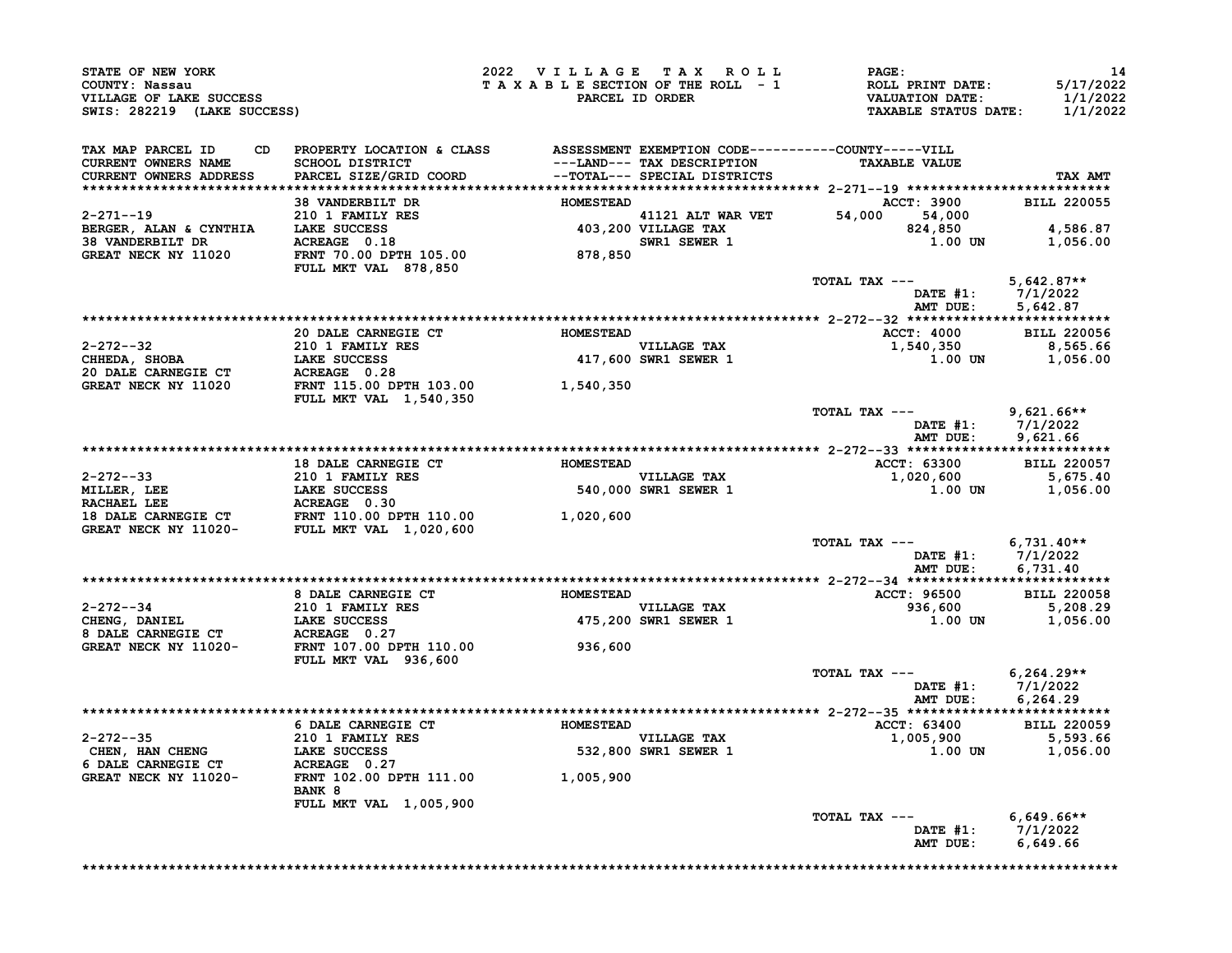| STATE OF NEW YORK<br>COUNTY: Nassau<br>VILLAGE OF LAKE SUCCESS<br>SWIS: 282219 (LAKE SUCCESS) |                                                                                 | 2022 VILLAGE TAX ROLL<br>TAXABLE SECTION OF THE ROLL - 1 | PARCEL ID ORDER                     | $\mathbf{PAGE:}$<br><b>ROLL PRINT DATE:</b><br><b>VALUATION DATE:</b><br><b>TAXABLE STATUS DATE:</b> | -15<br>5/17/2022<br>1/1/2022<br>1/1/2022 |
|-----------------------------------------------------------------------------------------------|---------------------------------------------------------------------------------|----------------------------------------------------------|-------------------------------------|------------------------------------------------------------------------------------------------------|------------------------------------------|
| TAX MAP PARCEL ID                                                                             | CD PROPERTY LOCATION & CLASS ASSESSMENT EXEMPTION CODE----------COUNTY-----VILL |                                                          |                                     |                                                                                                      |                                          |
| <b>CURRENT OWNERS NAME</b>                                                                    | SCHOOL DISTRICT                                                                 |                                                          | ---LAND--- TAX DESCRIPTION          | <b>TAXABLE VALUE</b>                                                                                 |                                          |
| CURRENT OWNERS ADDRESS                                                                        | PARCEL SIZE/GRID COORD                                                          |                                                          | --TOTAL--- SPECIAL DISTRICTS        |                                                                                                      | TAX AMT                                  |
|                                                                                               |                                                                                 |                                                          |                                     |                                                                                                      |                                          |
| $2 - 272 - -36$                                                                               | 4 DALE CARNEGIE CT                                                              | <b>HOMESTEAD</b>                                         |                                     | <b>ACCT: 4100</b>                                                                                    | <b>BILL 220060</b><br>5,803.86           |
| FOX, SCOTT & LORNA                                                                            | 210 1 FAMILY RES                                                                |                                                          | VILLAGE TAX<br>475,200 SWR1 SEWER 1 | 1,043,700<br>1.00 UN                                                                                 | 1,056.00                                 |
| 4 DALE CARNEGIE CT                                                                            | <b>LAKE SUCCESS<br/>ACREAGE 0.29</b>                                            |                                                          |                                     |                                                                                                      |                                          |
| GREAT NECK NY 11020                                                                           | FRNT 115.00 DPTH 127.00                                                         | 1,043,700                                                |                                     |                                                                                                      |                                          |
|                                                                                               | <b>FULL MKT VAL 1,043,700</b>                                                   |                                                          |                                     |                                                                                                      |                                          |
|                                                                                               |                                                                                 |                                                          |                                     | TOTAL TAX ---                                                                                        | 6,859.86**                               |
|                                                                                               |                                                                                 |                                                          |                                     | DATE #1: 7/1/2022                                                                                    |                                          |
|                                                                                               |                                                                                 |                                                          |                                     | AMT DUE:                                                                                             | 6,859.86                                 |
|                                                                                               |                                                                                 |                                                          |                                     |                                                                                                      |                                          |
|                                                                                               | 29 VANDERBILT DR                                                                | <b>HOMESTEAD</b>                                         |                                     | <b>ACCT: 4200</b>                                                                                    | <b>BILL 220061</b>                       |
| 2-272--37                                                                                     |                                                                                 |                                                          | VILLAGE TAX<br>446,400 SWR1 SEWER 1 | 1,236,900                                                                                            | 6,878.22                                 |
| LAU-HANG, HOA DIANNA H. LAKE SUCCESS                                                          | <b>210 1 FAMILY RES<br/>LAKE SUCCESS<br/>ACREAGE 0.23</b>                       |                                                          |                                     | $1.00$ UN                                                                                            | 1,056.00                                 |
|                                                                                               |                                                                                 |                                                          |                                     |                                                                                                      |                                          |
|                                                                                               |                                                                                 |                                                          |                                     |                                                                                                      |                                          |
|                                                                                               | DEED BK 12434 PG 131                                                            |                                                          |                                     |                                                                                                      |                                          |
|                                                                                               | BANK <sub>2</sub>                                                               |                                                          |                                     |                                                                                                      |                                          |
|                                                                                               | FULL MKT VAL 1,236,900                                                          |                                                          |                                     | TOTAL TAX --- 7,934.22**                                                                             |                                          |
|                                                                                               |                                                                                 |                                                          |                                     | DATE #1: 7/1/2022                                                                                    |                                          |
|                                                                                               |                                                                                 |                                                          |                                     | AMT DUE:                                                                                             | 7,934.22                                 |
|                                                                                               |                                                                                 |                                                          |                                     |                                                                                                      |                                          |
|                                                                                               | 2 DALE CARNEGIE CT                                                              | <b>HOMESTEAD</b>                                         |                                     | <b>ACCT: 4300</b>                                                                                    | <b>BILL 220062</b>                       |
| 2-272--38                                                                                     |                                                                                 |                                                          | <b>VILLAGE TAX</b>                  | 1,015,350                                                                                            | 5,646.21                                 |
| $Z-Z/Z$<br>TUNG, VICKY<br>$Z = 2712 \text{ F}$                                                | 210 1 FAMILY RES<br>LAKE SUCCESS                                                | 568,800                                                  | 568,800 SWR1 SEWER 1                | 1.00 UN                                                                                              | 1,056.00                                 |
|                                                                                               |                                                                                 |                                                          |                                     |                                                                                                      |                                          |
| 2 DALE CARNEGIE CT                                                                            | <b>ACREAGE 0.23<br/>FRNT 106.00 DPTH 65.00</b>                                  | 1,015,350                                                |                                     |                                                                                                      |                                          |
| GREAT NECK NY 11020                                                                           | <b>FULL MKT VAL 1,015,350</b>                                                   |                                                          |                                     |                                                                                                      |                                          |
|                                                                                               |                                                                                 |                                                          |                                     | TOTAL TAX ---                                                                                        | $6,702.21**$                             |
|                                                                                               |                                                                                 |                                                          |                                     | DATE $#1: 7/1/2022$                                                                                  |                                          |
|                                                                                               |                                                                                 |                                                          |                                     | AMT DUE:                                                                                             | 6.702.21                                 |
|                                                                                               |                                                                                 |                                                          |                                     |                                                                                                      |                                          |
|                                                                                               | <b>1 DALE CARNEGIE CT</b>                                                       | <b>HOMESTEAD</b>                                         |                                     | <b>ACCT: 4400</b>                                                                                    | <b>BILL 220063</b>                       |
| $2 - 273 - -20$<br>E-275--20<br>KOO, HYE IN & JA JONG LAKE SUCCESS                            | 210 1 FAMILY RES                                                                |                                                          | VILLAGE TAX<br>400,000 SWR1 SEWER 1 | 1,025,850<br>1.00 UN                                                                                 | 5,704.60                                 |
| KOO-LEE, JOON HWI & KOO B ACREAGE 0.18                                                        |                                                                                 |                                                          |                                     |                                                                                                      | 1,056.00                                 |
| 1 DALE CARNEGIE CT                                                                            | FRNT 64.00 DPTH 100.00<br>DEED BK 13101 PG 758                                  | 1,025,850                                                |                                     |                                                                                                      |                                          |
| GREAT NECK NY 11020                                                                           |                                                                                 |                                                          |                                     |                                                                                                      |                                          |
|                                                                                               | <b>FULL MKT VAL 1,025,850</b>                                                   |                                                          |                                     |                                                                                                      |                                          |
|                                                                                               |                                                                                 |                                                          |                                     | TOTAL TAX ---                                                                                        | $6,760.60**$                             |
|                                                                                               |                                                                                 |                                                          |                                     | DATE $#1: 7/1/2022$                                                                                  |                                          |
|                                                                                               |                                                                                 |                                                          |                                     | AMT DUE:                                                                                             | 6,760.60                                 |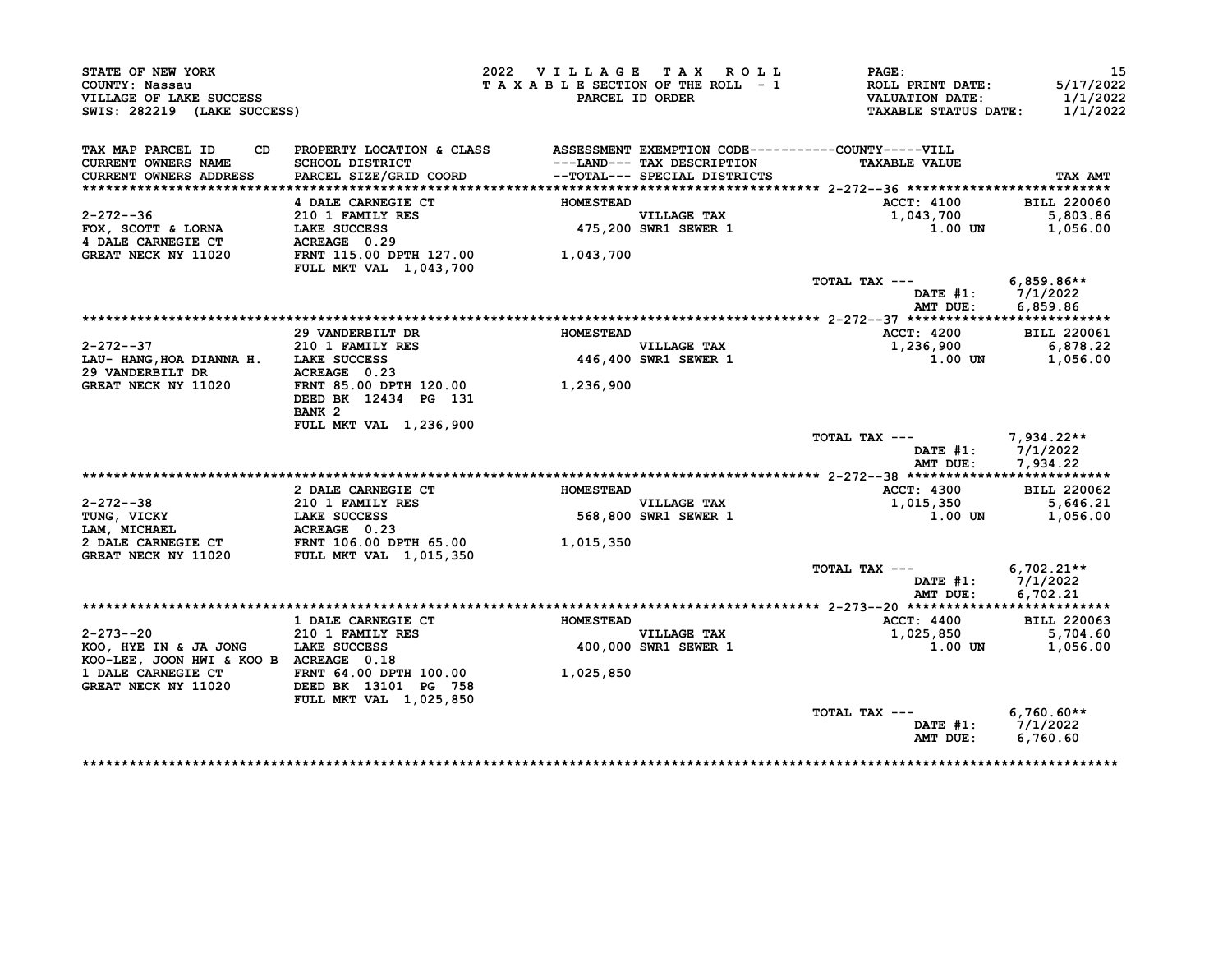| STATE OF NEW YORK<br>COUNTY: Nassau<br>VILLAGE OF LAKE SUCCESS<br>SWIS: 282219 (LAKE SUCCESS)                                                                                                                                              |                                                                                                                              | 2022 VILLAGE TAX ROLL<br>TAXABLE SECTION OF THE ROLL - 1 | PARCEL ID ORDER                                            | <b>PAGE:</b><br>ROLL PRINT DATE:<br>VALUATION DATE:<br>TAXABLE STATUS DATE: | 16<br>5/17/2022<br>1/1/2022<br>1/1/2022 |
|--------------------------------------------------------------------------------------------------------------------------------------------------------------------------------------------------------------------------------------------|------------------------------------------------------------------------------------------------------------------------------|----------------------------------------------------------|------------------------------------------------------------|-----------------------------------------------------------------------------|-----------------------------------------|
| TAX MAP PARCEL ID<br>CURRENT OWNERS NAME<br><b>CURRENT OWNERS ADDRESS</b>                                                                                                                                                                  | CD PROPERTY LOCATION & CLASS ASSESSMENT EXEMPTION CODE----------COUNTY-----VILL<br>SCHOOL DISTRICT<br>PARCEL SIZE/GRID COORD |                                                          | ---LAND--- TAX DESCRIPTION<br>--TOTAL--- SPECIAL DISTRICTS | <b>TAXABLE VALUE</b>                                                        | TAX AMT                                 |
|                                                                                                                                                                                                                                            | 3 DALE CARNEGIE CT HOMESTEAD                                                                                                 |                                                          |                                                            | <b>ACCT: 4500</b>                                                           | <b>BILL 220064</b>                      |
| $2 - 273 - -21$                                                                                                                                                                                                                            | 210 1 FAMILY RES                                                                                                             |                                                          |                                                            | 897,750                                                                     | 4,992.25                                |
| GURIEL MIRON & STEPHAINE LAKE SUCCESS                                                                                                                                                                                                      |                                                                                                                              |                                                          | VILLAGE TAX<br>439,200 SWR1 SEWER 1                        | 1.00 UN                                                                     | 1,056.00                                |
| 3 DALE CARNEGIE COURT ACREAGE 0.24<br>GREAT NECK NY 11020                                                                                                                                                                                  | FRNT 105.00 DPTH 100.00<br>DEED BK 13366 PG 775<br>BANK 14                                                                   | 897,750                                                  |                                                            |                                                                             |                                         |
|                                                                                                                                                                                                                                            | FULL MKT VAL 897,750                                                                                                         |                                                          |                                                            | TOTAL TAX $---$ 6,048.25**                                                  |                                         |
|                                                                                                                                                                                                                                            |                                                                                                                              |                                                          |                                                            | DATE #1: 7/1/2022<br>AMT DUE: 6,048.25                                      |                                         |
|                                                                                                                                                                                                                                            |                                                                                                                              |                                                          |                                                            |                                                                             |                                         |
|                                                                                                                                                                                                                                            | 5 DALE CARNEGIE CT                                                                                                           | <b>HOMESTEAD</b>                                         |                                                            | ACCT: 4600                                                                  | <b>BILL 220065</b>                      |
|                                                                                                                                                                                                                                            |                                                                                                                              |                                                          | VILLAGE TAX<br>VILLAGE TAX<br>403,200 SWR1 SEWER 1         | 912, 450<br>1.00 UN 1, 056.00                                               |                                         |
|                                                                                                                                                                                                                                            |                                                                                                                              |                                                          |                                                            |                                                                             |                                         |
| 2-273--22<br>EHAN, RIZWAN & STACEY<br>5 DALE CARNEGIE CT<br>GREAT NECK NY 11020<br>FRAME THEORY STATE OF THE STATE OF THE 100.00<br>FRAME THEORY STATE OF THE 100.00<br>FRAME THEORY STATE OF THE STATE OF THE STATE OF THE STATE OF THE S | DEED BK 12631 PG 733<br>BANK <sub>2</sub>                                                                                    | 912,450                                                  |                                                            |                                                                             |                                         |
|                                                                                                                                                                                                                                            | FULL MKT VAL 912,450                                                                                                         |                                                          |                                                            | TOTAL TAX --- $6,130.00**$                                                  |                                         |
|                                                                                                                                                                                                                                            |                                                                                                                              |                                                          |                                                            | DATE #1: 7/1/2022<br>AMT DUE: 6,130.00                                      |                                         |
|                                                                                                                                                                                                                                            | 7 DALE CARNEGIE CT                                                                                                           | <b>HOMESTEAD</b>                                         |                                                            | <b>ACCT: 90100</b>                                                          | <b>BILL 220066</b>                      |
| $2 - 273 - -23$                                                                                                                                                                                                                            | 210 1 FAMILY RES                                                                                                             |                                                          |                                                            | 890,400                                                                     | 4,951.38                                |
| CASSELL-VALVIS, WENDY<br>TRE SUCCESS<br>T DALE CARNEGIE CT ACREAGE 0.25<br>GREAT NECK NY 11020-<br>FRNT 121.00 DPTH 100.00                                                                                                                 |                                                                                                                              | VILLAGE TAX<br>489,600 SWR1 SEWER 1                      |                                                            | 1.00 UN 1,056.00                                                            |                                         |
|                                                                                                                                                                                                                                            | DEED BK 12412 PG 597                                                                                                         | 890,400                                                  |                                                            |                                                                             |                                         |
|                                                                                                                                                                                                                                            | FULL MKT VAL 890,400                                                                                                         |                                                          |                                                            | TOTAL TAX --- $6,007.38**$                                                  |                                         |
|                                                                                                                                                                                                                                            |                                                                                                                              |                                                          |                                                            | DATE #1: 7/1/2022<br>AMT DUE: 6,007.38                                      |                                         |
|                                                                                                                                                                                                                                            |                                                                                                                              |                                                          |                                                            |                                                                             |                                         |
| $2 - 273 - -24$                                                                                                                                                                                                                            | 9 DALE CARNEGIE CT FOMESTEAD                                                                                                 |                                                          |                                                            | ACCT: 4700 BILL 220067                                                      |                                         |
| 2-273--24<br>AROLKAR LAILA                                                                                                                                                                                                                 | 210 1 FAMILY RES<br>LAKE SUCCESS<br>ACREAGE 0.26                                                                             |                                                          | VILLAGE TAX<br>554,400 SWR1 SEWER 1                        |                                                                             |                                         |
| 9 DALE CARNEGIE CT<br>GREAT NECK NY 11020                                                                                                                                                                                                  | FRNT 112.00 DPTH 123.00                                                                                                      | 939,750                                                  |                                                            |                                                                             |                                         |
|                                                                                                                                                                                                                                            | DEED BK 13824 PG 27<br>BANK <sub>2</sub>                                                                                     |                                                          |                                                            |                                                                             |                                         |
|                                                                                                                                                                                                                                            | FULL MKT VAL 939,750                                                                                                         |                                                          |                                                            | TOTAL TAX $---$ 6,281.81**                                                  |                                         |
|                                                                                                                                                                                                                                            |                                                                                                                              |                                                          |                                                            | DATE #1: 7/1/2022<br>AMT DUE:                                               | 6,281.81                                |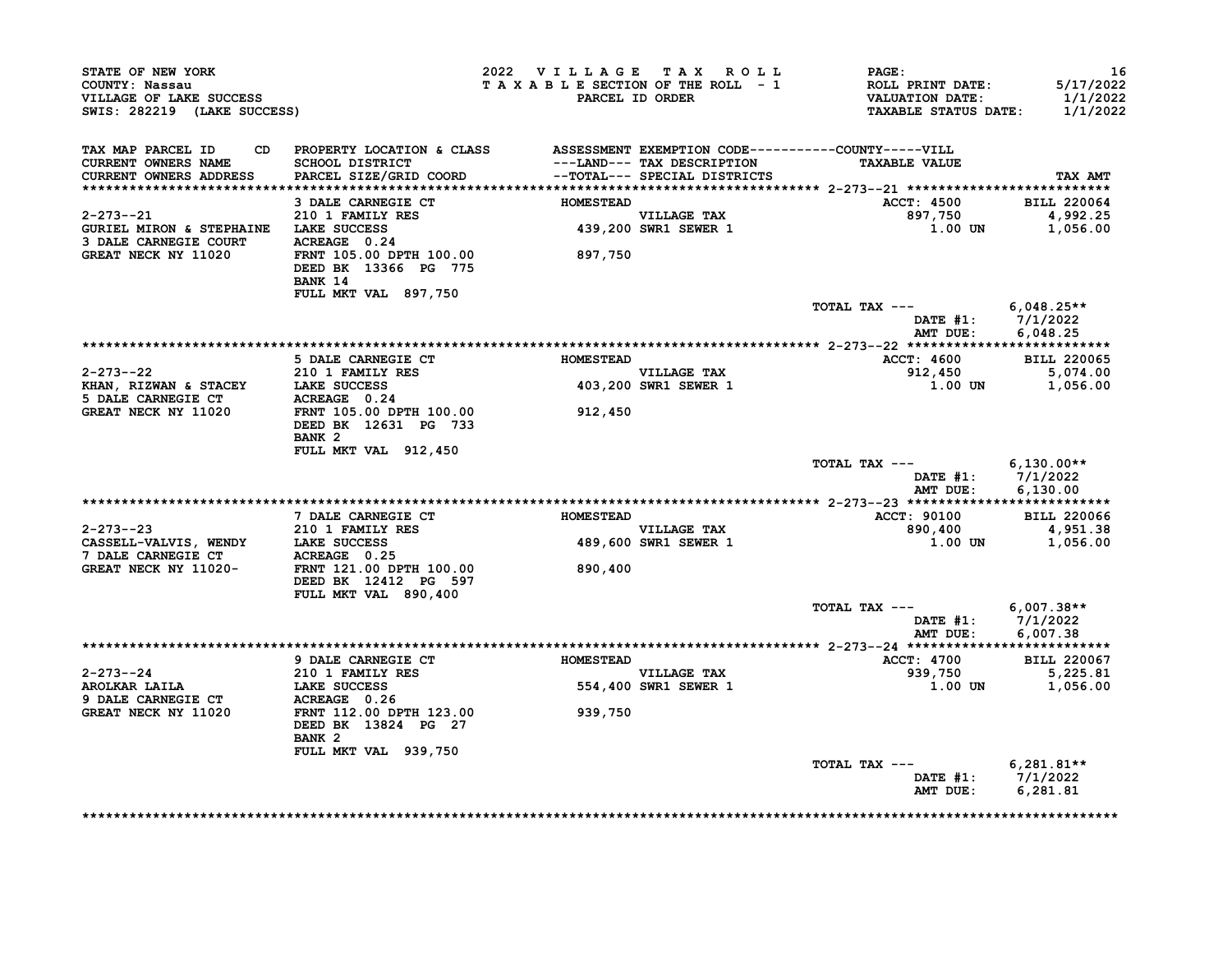| STATE OF NEW YORK                                                                                                                                             |                                                                                 | 2022 VILLAGE TAX ROLL           |                                     | $\mathtt{PAGE}$ :                                                                | 17                                |
|---------------------------------------------------------------------------------------------------------------------------------------------------------------|---------------------------------------------------------------------------------|---------------------------------|-------------------------------------|----------------------------------------------------------------------------------|-----------------------------------|
| COUNTY: Nassau<br>VILLAGE OF LAKE SUCCESS<br>SWIS: 282219 (LAKE SUCCESS)                                                                                      |                                                                                 | TAXABLE SECTION OF THE ROLL - 1 | PARCEL ID ORDER                     | <b>ROLL PRINT DATE:</b><br><b>VALUATION DATE:</b><br><b>TAXABLE STATUS DATE:</b> | 5/17/2022<br>1/1/2022<br>1/1/2022 |
|                                                                                                                                                               |                                                                                 |                                 |                                     |                                                                                  |                                   |
| TAX MAP PARCEL ID                                                                                                                                             | CD PROPERTY LOCATION & CLASS ASSESSMENT EXEMPTION CODE----------COUNTY-----VILL |                                 |                                     |                                                                                  |                                   |
| CURRENT OWNERS NAME<br><b>CURRENT OWNERS ADDRESS</b>                                                                                                          | SCHOOL DISTRICT<br>PARCEL SIZE/GRID COORD -- TOTAL--- SPECIAL DISTRICTS         |                                 | ---LAND--- TAX DESCRIPTION          | <b>TAXABLE VALUE</b>                                                             | TAX AMT                           |
|                                                                                                                                                               |                                                                                 |                                 |                                     |                                                                                  |                                   |
|                                                                                                                                                               | 11 DALE CARNEGIE CT                                                             | <b>HOMESTEAD</b>                |                                     | ACCT: 63500 BILL 220068                                                          |                                   |
|                                                                                                                                                               |                                                                                 |                                 |                                     |                                                                                  |                                   |
|                                                                                                                                                               |                                                                                 |                                 | VILLAGE TAX<br>360,000 SWR1 SEWER 1 |                                                                                  |                                   |
|                                                                                                                                                               |                                                                                 |                                 |                                     |                                                                                  |                                   |
| 2-273--25 210 1 FAMILI ALS<br>XIM, ALICE M LAKE SUCCESS 360,000<br>11 DALE CARNEGIE CT ACREAGE 0.27<br>GREAT NECK NY 11020- FRNT 123.00 DPTH 100.00 1,380,750 | BANK <sub>2</sub>                                                               |                                 |                                     |                                                                                  |                                   |
|                                                                                                                                                               | FULL MKT VAL 1,380,750                                                          |                                 |                                     |                                                                                  |                                   |
|                                                                                                                                                               |                                                                                 |                                 |                                     | TOTAL TAX ---                                                                    | $8,734.14**$                      |
|                                                                                                                                                               |                                                                                 |                                 |                                     | DATE $#1: 7/1/2022$<br>AMT DUE:                                                  | 8,734.14                          |
|                                                                                                                                                               |                                                                                 |                                 |                                     |                                                                                  |                                   |
|                                                                                                                                                               | 13 DALE CARNEGIE CT HOMESTEAD                                                   |                                 |                                     | <b>ACCT: 4800</b>                                                                | <b>BILL 220069</b>                |
| 2-273--26                                                                                                                                                     | <b>210 1 FAMILY RES</b>                                                         |                                 | VILLAGE TAX<br>381,600 SWR1 SEWER 1 | 1,537,200<br>1.00 UN 1,056.00                                                    | 8,548.14                          |
| 2-273--26<br>YANG HUAN LAKE SUCCESS<br>13 DALE CARNEGIE COURT ACREAGE 0.23                                                                                    |                                                                                 |                                 |                                     |                                                                                  |                                   |
| GREAT NECK NY 11020 FRNT 113.00 DPTH 100.00                                                                                                                   |                                                                                 | 1,537,200                       |                                     |                                                                                  |                                   |
|                                                                                                                                                               | DEED BK 12485 PG 435<br>FULL MKT VAL 1,537,200                                  |                                 |                                     |                                                                                  |                                   |
|                                                                                                                                                               |                                                                                 |                                 |                                     | TOTAL TAX $---$ 9,604.14**                                                       |                                   |
|                                                                                                                                                               |                                                                                 |                                 |                                     | DATE #1: 7/1/2022<br>AMT DUE: 9,604.14                                           |                                   |
|                                                                                                                                                               |                                                                                 |                                 |                                     |                                                                                  |                                   |
|                                                                                                                                                               |                                                                                 | <b>HOMESTEAD</b>                |                                     |                                                                                  |                                   |
| $2 - 273 - -27$                                                                                                                                               | <b>15 DALE CARNEGIE CT</b><br><b>210 1 FAMILY RES</b>                           |                                 | <b>VILLAGE TAX</b>                  | <b>ACCT: 4900</b>                                                                | <b>BILL 220070</b><br>5,325.07    |
| KAM KAI & ZHAO ELAINE LAKE SUCCESS                                                                                                                            |                                                                                 |                                 | 504,000 SWR1 SEWER 1                | 957,600<br>1.00 UN                                                               | 1,056.00                          |
|                                                                                                                                                               |                                                                                 |                                 |                                     |                                                                                  |                                   |
| 15 DALE CARNEGIE CT ACREAGE 0.18<br>GREAT NECK NY 11020 FRNT 48.00 DPTH 81.00                                                                                 | FRNT 48.00 DPTH 81.00                                                           | 957,600                         |                                     |                                                                                  |                                   |
|                                                                                                                                                               | DEED BK 12600 PG 1                                                              |                                 |                                     |                                                                                  |                                   |
|                                                                                                                                                               | BANK 2                                                                          |                                 |                                     |                                                                                  |                                   |
|                                                                                                                                                               | FULL MKT VAL 957,600                                                            |                                 |                                     |                                                                                  |                                   |
|                                                                                                                                                               |                                                                                 |                                 |                                     | TOTAL TAX --- $6,381.07**$                                                       |                                   |
|                                                                                                                                                               |                                                                                 |                                 |                                     | DATE #1: 7/1/2022                                                                |                                   |
|                                                                                                                                                               |                                                                                 |                                 |                                     | AMT DUE:                                                                         | 6,381.07                          |
|                                                                                                                                                               | 17 DALE CARNEGIE CT                                                             | <b>HOMESTEAD</b>                |                                     | <b>ACCT: 5000</b>                                                                | <b>BILL 220071</b>                |
|                                                                                                                                                               |                                                                                 |                                 |                                     |                                                                                  |                                   |
|                                                                                                                                                               |                                                                                 |                                 | VILLAGE TAX<br>439,200 SWR1 SEWER 1 | $934,500$<br>934,500<br>1.00 UN 1,056.00                                         |                                   |
|                                                                                                                                                               |                                                                                 |                                 |                                     |                                                                                  |                                   |
| 2-273--28<br>CHOI, SOO CHIN<br>17 DALE CARNEGIE CT<br>17 DALE CARNEGIE CT<br>GREAT NECK NY 11020-<br>FRNT 105.00 DPTH 100.00                                  | DEED BK 12397 PG 53                                                             | 934,500                         |                                     |                                                                                  |                                   |
|                                                                                                                                                               | FULL MKT VAL 934,500                                                            |                                 |                                     |                                                                                  |                                   |
|                                                                                                                                                               |                                                                                 |                                 |                                     | TOTAL TAX ---                                                                    | $6,252.61**$                      |
|                                                                                                                                                               |                                                                                 |                                 |                                     | DATE $#1: 7/1/2022$                                                              |                                   |
|                                                                                                                                                               |                                                                                 |                                 |                                     | AMT DUE:                                                                         | 6, 252.61                         |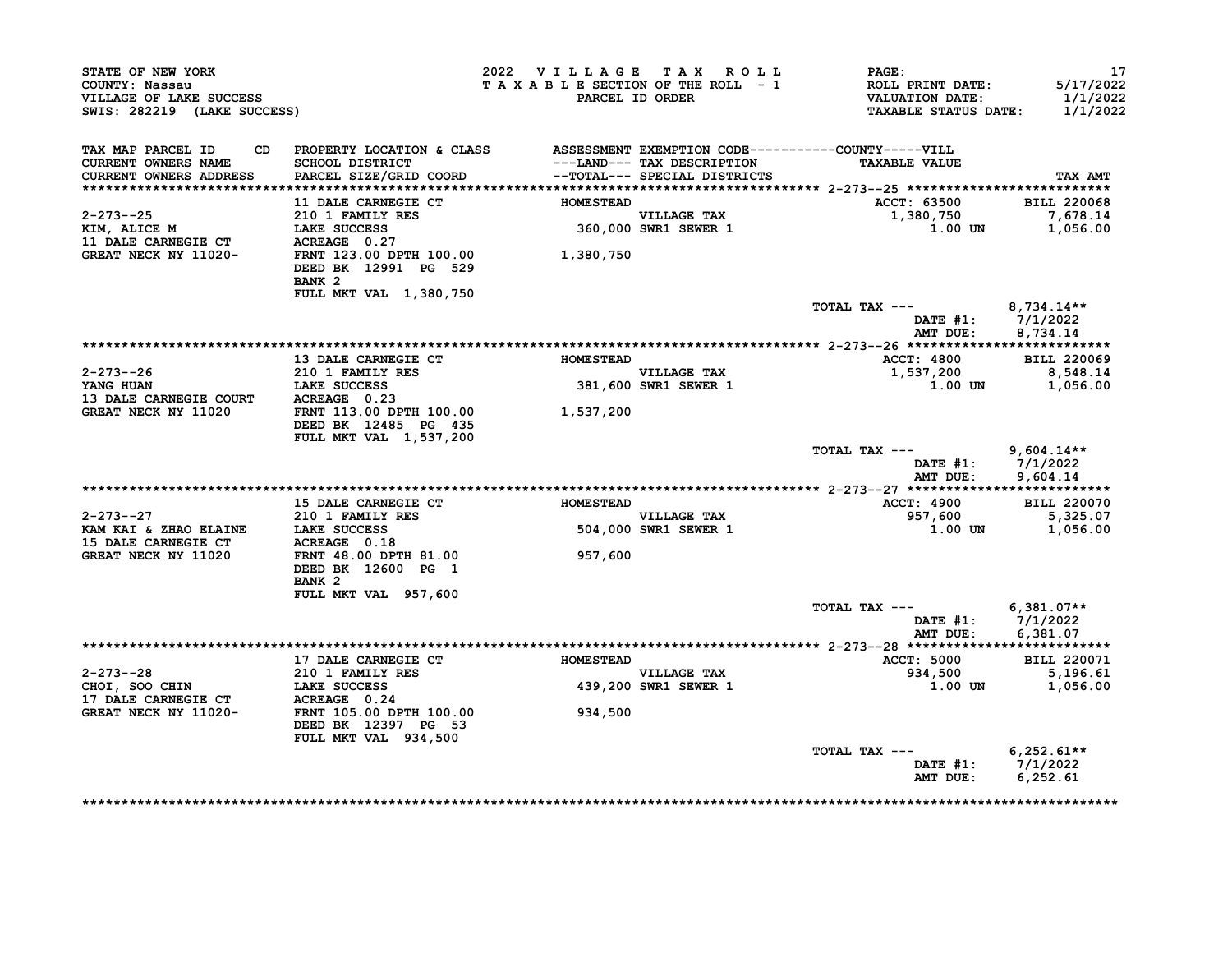| STATE OF NEW YORK<br>COUNTY: Nassau<br>VILLAGE OF LAKE SUCCESS<br>SWIS: 282219 (LAKE SUCCESS)                                           |                                                                                 |                  | 2022 VILLAGE TAX ROLL<br>TAXABLE SECTION OF THE ROLL - 1<br>PARCEL ID ORDER | $\mathtt{PAGE}$ :<br><b>ROLL PRINT DATE:<br/>VALUATION DATE:</b><br>TAXABLE STATUS DATE: | 18<br>5/17/2022<br>1/1/2022<br>1/1/2022 |
|-----------------------------------------------------------------------------------------------------------------------------------------|---------------------------------------------------------------------------------|------------------|-----------------------------------------------------------------------------|------------------------------------------------------------------------------------------|-----------------------------------------|
| TAX MAP PARCEL ID<br>CURRENT OWNERS NAME<br>CURRENT OWNERS ADDRESS                                                                      | CD PROPERTY LOCATION & CLASS ASSESSMENT EXEMPTION CODE----------COUNTY-----VILL |                  | ---LAND--- TAX DESCRIPTION                                                  | <b>TAXABLE VALUE</b>                                                                     | TAX AMT                                 |
|                                                                                                                                         |                                                                                 |                  |                                                                             |                                                                                          |                                         |
|                                                                                                                                         |                                                                                 | <b>HOMESTEAD</b> |                                                                             | ACCT: 75400 BILL 220072                                                                  |                                         |
|                                                                                                                                         |                                                                                 |                  | VILLAGE TAX<br>396,000 SWR1 SEWER 1                                         | 935,550                                                                                  | 5,202.45<br>1.00 UN 1,056.00            |
|                                                                                                                                         | BANK 2<br><b>FULL MKT VAL 935,550</b>                                           |                  |                                                                             |                                                                                          |                                         |
|                                                                                                                                         |                                                                                 |                  |                                                                             | TOTAL TAX --- $6,258.45**$                                                               |                                         |
|                                                                                                                                         |                                                                                 |                  |                                                                             |                                                                                          | DATE #1: 7/1/2022<br>AMT DUE: 6,258.45  |
|                                                                                                                                         |                                                                                 |                  |                                                                             |                                                                                          |                                         |
|                                                                                                                                         | 21 DALE CARNEGIE CT                                                             | <b>HOMESTEAD</b> |                                                                             | <b>ACCT: 5100</b>                                                                        | <b>BILL 220073</b>                      |
|                                                                                                                                         |                                                                                 |                  |                                                                             | 41101 ELGBL VETERANS 43,570 43,570                                                       |                                         |
|                                                                                                                                         |                                                                                 |                  | 41101 ELGBL VETERANS $43, 3$<br>396,000 VILLAGE TAX<br>swr1 SEWER 1         | 975,980                                                                                  | 5,427.28                                |
|                                                                                                                                         |                                                                                 |                  | SWR1 SEWER 1                                                                | 1.00 UN                                                                                  | 1,056.00                                |
|                                                                                                                                         | DEED BK 13962 PG 89<br><b>FULL MKT VAL 1,019,550</b>                            |                  |                                                                             |                                                                                          |                                         |
|                                                                                                                                         |                                                                                 |                  |                                                                             | TOTAL TAX --- $6,483.28**$                                                               |                                         |
|                                                                                                                                         |                                                                                 |                  |                                                                             | AMT DUE:                                                                                 | DATE #1: 7/1/2022<br>6,483.28           |
|                                                                                                                                         |                                                                                 |                  |                                                                             |                                                                                          |                                         |
|                                                                                                                                         | 23 DALE CARNEGIE CT                                                             | <b>HOMESTEAD</b> |                                                                             | <b>ACCT: 5200</b>                                                                        | <b>BILL 220074</b>                      |
| 2-273--31<br>WANG HAN                                                                                                                   |                                                                                 |                  | VILLAGE TAX<br>381,600 SWR1 SEWER 1                                         | 1,417,500 7,882.50<br>1.00 UN 1,056.00                                                   |                                         |
|                                                                                                                                         |                                                                                 |                  |                                                                             |                                                                                          |                                         |
| 2-273--31<br>WANG HAN LAKE SUCCESS 381,600<br>23 DALE CARNEGIE CT. ACREAGE 0.17<br>GREAT NECK NY 11020 FRNT 89.00 DPTH 100.00 1,417,500 | DEED BK 13667 PG 461                                                            |                  |                                                                             |                                                                                          |                                         |
|                                                                                                                                         | <b>FULL MKT VAL 1,417,500</b>                                                   |                  |                                                                             | TOTAL TAX --- $8,938.50**$                                                               |                                         |
|                                                                                                                                         |                                                                                 |                  |                                                                             | AMT DUE:                                                                                 | DATE $#1: 7/1/2022$<br>8,938.50         |
|                                                                                                                                         |                                                                                 |                  |                                                                             |                                                                                          |                                         |
|                                                                                                                                         | 9 HORIZON RD                                                                    | HOMESTEAD        |                                                                             | <b>ACCT: 5300</b>                                                                        | <b>BILL 220075</b>                      |
| 2-273--32                                                                                                                               | 210 1 FAMILY RES                                                                |                  | <b>VILLAGE TAX</b>                                                          | 1,465,800                                                                                | 8,151.09                                |
| TANAPATCHIAYAPONG PRASERT LAKE SUCCESS<br>TANAPATCHIAYAPONG RANGSIM ACREAGE 0.46                                                        |                                                                                 |                  | 410,400 SWR1 SEWER 1                                                        |                                                                                          | $1.00$ UN $1,056.00$                    |
|                                                                                                                                         | <b>FULL MKT VAL 1,465,800</b>                                                   |                  |                                                                             |                                                                                          |                                         |
|                                                                                                                                         |                                                                                 |                  |                                                                             | TOTAL TAX ---                                                                            | $9,207.09**$<br>DATE #1: 7/1/2022       |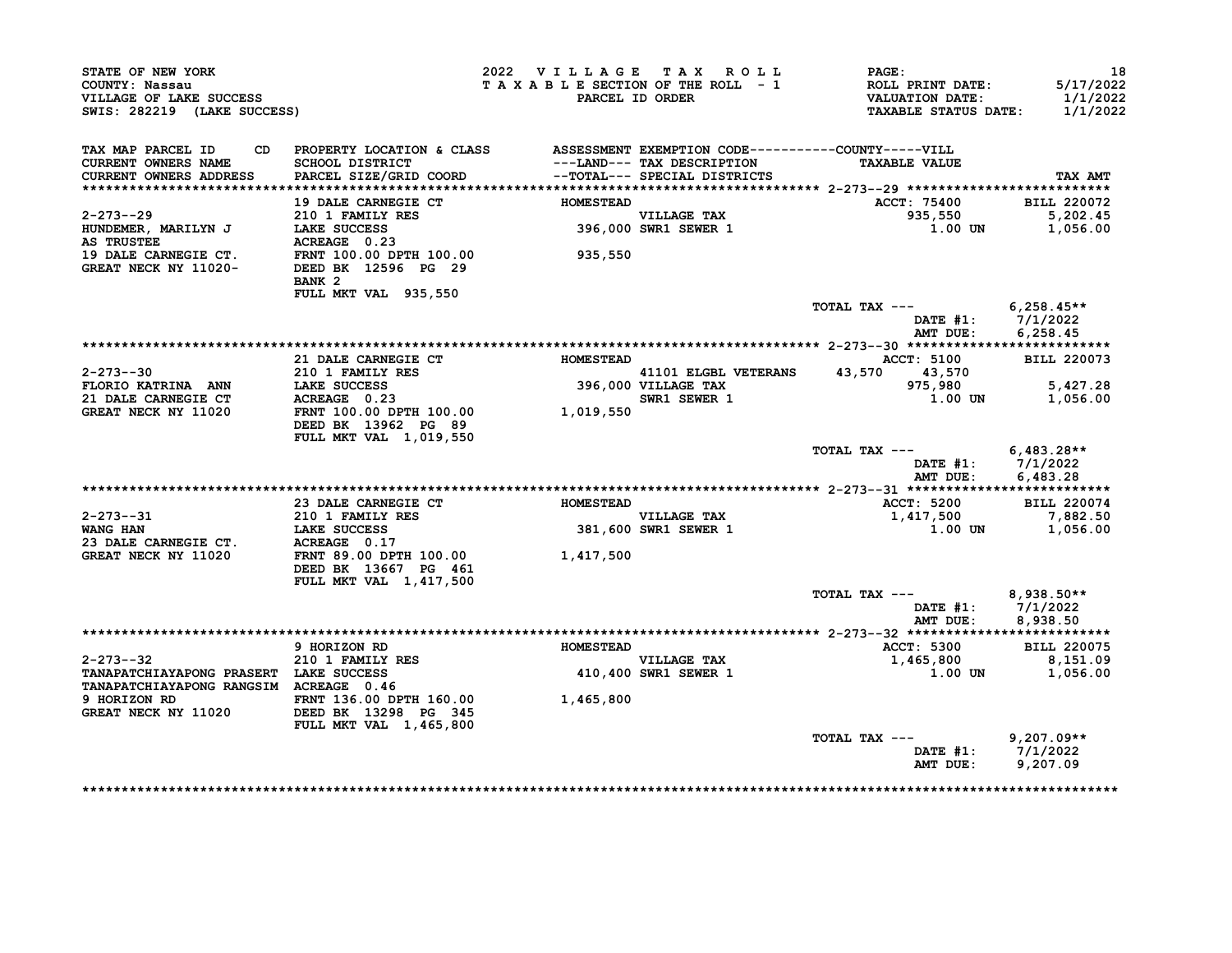| STATE OF NEW YORK<br>COUNTY: Nassau<br>VILLAGE OF LAKE SUCCESS<br>SWIS: 282219 (LAKE SUCCESS) |                                                                                                                                                           | 2022 VILLAGE TAX ROLL<br>TAXABLE SECTION OF THE ROLL - 1 | PARCEL ID ORDER                     | <b>PAGE :</b><br>ROLL PRINT DATE:<br>VALUATION DATE:<br><b>TAXABLE STATUS DATE:</b> | 19<br>5/17/2022<br>1/1/2022<br>1/1/2022 |
|-----------------------------------------------------------------------------------------------|-----------------------------------------------------------------------------------------------------------------------------------------------------------|----------------------------------------------------------|-------------------------------------|-------------------------------------------------------------------------------------|-----------------------------------------|
| TAX MAP PARCEL ID<br><b>CURRENT OWNERS NAME</b><br><b>CURRENT OWNERS ADDRESS</b>              | CD PROPERTY LOCATION & CLASS ASSESSMENT EXEMPTION CODE----------COUNTY-----VILL<br>SCHOOL DISTRICT<br>PARCEL SIZE/GRID COORD --TOTAL--- SPECIAL DISTRICTS |                                                          | ---LAND--- TAX DESCRIPTION          | <b>TAXABLE VALUE</b>                                                                | TAX AMT                                 |
|                                                                                               |                                                                                                                                                           |                                                          |                                     |                                                                                     |                                         |
|                                                                                               | 7 HORIZON RD                                                                                                                                              | <b>HOMESTEAD</b>                                         |                                     | <b>ACCT: 5400</b>                                                                   | <b>BILL 220076</b>                      |
| $2 - 273 - -33$<br>LEE SANG WOO                                                               | 210 1 FAMILY RES<br>LAKE SUCCESS                                                                                                                          |                                                          | VILLAGE TAX<br>453,600 SWR1 SEWER 1 | 1,215,900<br>1.00 UN                                                                | 6,761.44<br>1,056.00                    |
| YOO JENNY<br><b>BAYSIDE NY 11364</b>                                                          | $ACREAGE$ 0.46<br>DEED BK 13976 PG 906<br>BANK <sub>2</sub>                                                                                               |                                                          |                                     |                                                                                     |                                         |
|                                                                                               | FULL MKT VAL 1,215,900                                                                                                                                    |                                                          |                                     | TOTAL TAX --- 7,817.44**                                                            |                                         |
|                                                                                               |                                                                                                                                                           |                                                          |                                     | DATE $#1: 7/1/2022$<br>AMT DUE: 7,817.44                                            |                                         |
|                                                                                               |                                                                                                                                                           |                                                          |                                     |                                                                                     |                                         |
| 2-273--34                                                                                     | 5 HORIZON RD<br>210 1 FAMILY RES                                                                                                                          | <b>HOMESTEAD</b>                                         | <b>VILLAGE TAX</b>                  | <b>ACCT: 5500</b><br>1,214,850                                                      | <b>BILL 220077</b><br>6,755.60          |
| XU, YING TRUSTEE LAKE SUCCESS<br>5 HORIZON RD                                                 | ACREAGE 0.44                                                                                                                                              |                                                          | 504,000 SWR1 SEWER 1                | $1.00$ UN $1,056.00$                                                                |                                         |
| GREAT NECK NY 11020                                                                           | FRNT 120.00 DPTH 160.00<br>DEED BK 13976 PG 475<br>FULL MKT VAL 1,214,850                                                                                 | 1,214,850                                                |                                     |                                                                                     |                                         |
|                                                                                               |                                                                                                                                                           |                                                          |                                     | TOTAL TAX --- 7,811.60**<br>DATE #1: 7/1/2022<br>AMT DUE:                           | 7,811.60                                |
|                                                                                               |                                                                                                                                                           |                                                          |                                     |                                                                                     |                                         |
|                                                                                               | 2 FAIRWAY DR                                                                                                                                              | <b>HOMESTEAD</b>                                         |                                     | ACCT: 75500                                                                         | <b>BILL 220078</b>                      |
| $2 - 273 - -37$                                                                               |                                                                                                                                                           |                                                          | VILLAGE TAX<br>396,000 SWR1 SEWER 1 | 1,337,700                                                                           | 7,438.75                                |
| LIU, KAREN L.                                                                                 |                                                                                                                                                           |                                                          |                                     | 1.00 UN                                                                             | 1,056.00                                |
| CHEUNG, KAM                                                                                   |                                                                                                                                                           |                                                          |                                     |                                                                                     |                                         |
| 2 FAIRWAY DRIVE<br><b>GREAT NECK NY 11020-</b>                                                | 210 1 FAMILY RES<br>LAKE SUCCESS 396,000<br>ACREAGE 0.46<br>FRNT 230.00 DPTH 195.00 1,337,700<br>BANK 2<br>FULL MKT VAL 1,337,700                         |                                                          |                                     |                                                                                     |                                         |
|                                                                                               |                                                                                                                                                           |                                                          |                                     | TOTAL TAX ---                                                                       | 8,494.75**                              |
|                                                                                               |                                                                                                                                                           |                                                          |                                     | DATE #1: 7/1/2022<br>AMT DUE:                                                       | 8,494.75                                |
|                                                                                               |                                                                                                                                                           |                                                          |                                     |                                                                                     |                                         |
|                                                                                               | 3 HORIZON RD                                                                                                                                              | <b>HOMESTEAD</b>                                         |                                     | <b>ACCT: 88100</b>                                                                  | <b>BILL 220079</b>                      |
| 2-273--39<br><b>SIEW KAM WAH</b>                                                              | 210 1 FAMILY RES<br><b>LAKE SUCCESS</b>                                                                                                                   |                                                          | VILLAGE TAX<br>396,000 SWR1 SEWER 1 | 1,459,500<br>$1.00$ UN                                                              | 8,116.06<br>1,056.00                    |
| YAP YEN FOON                                                                                  | ACREAGE 0.46                                                                                                                                              |                                                          |                                     |                                                                                     |                                         |
| 3 HORIZON RD<br>GREAT NECK NY 11020-                                                          | FRNT 125.00 DPTH 160.00<br>DEED BK 13595 PG 46                                                                                                            | 1,459,500                                                |                                     |                                                                                     |                                         |
|                                                                                               | BANK 8<br>FULL MKT VAL 1,459,500                                                                                                                          |                                                          |                                     |                                                                                     |                                         |
|                                                                                               |                                                                                                                                                           |                                                          |                                     | TOTAL TAX ---<br>DATE #1: $7/1/2022$                                                | $9,172.06**$                            |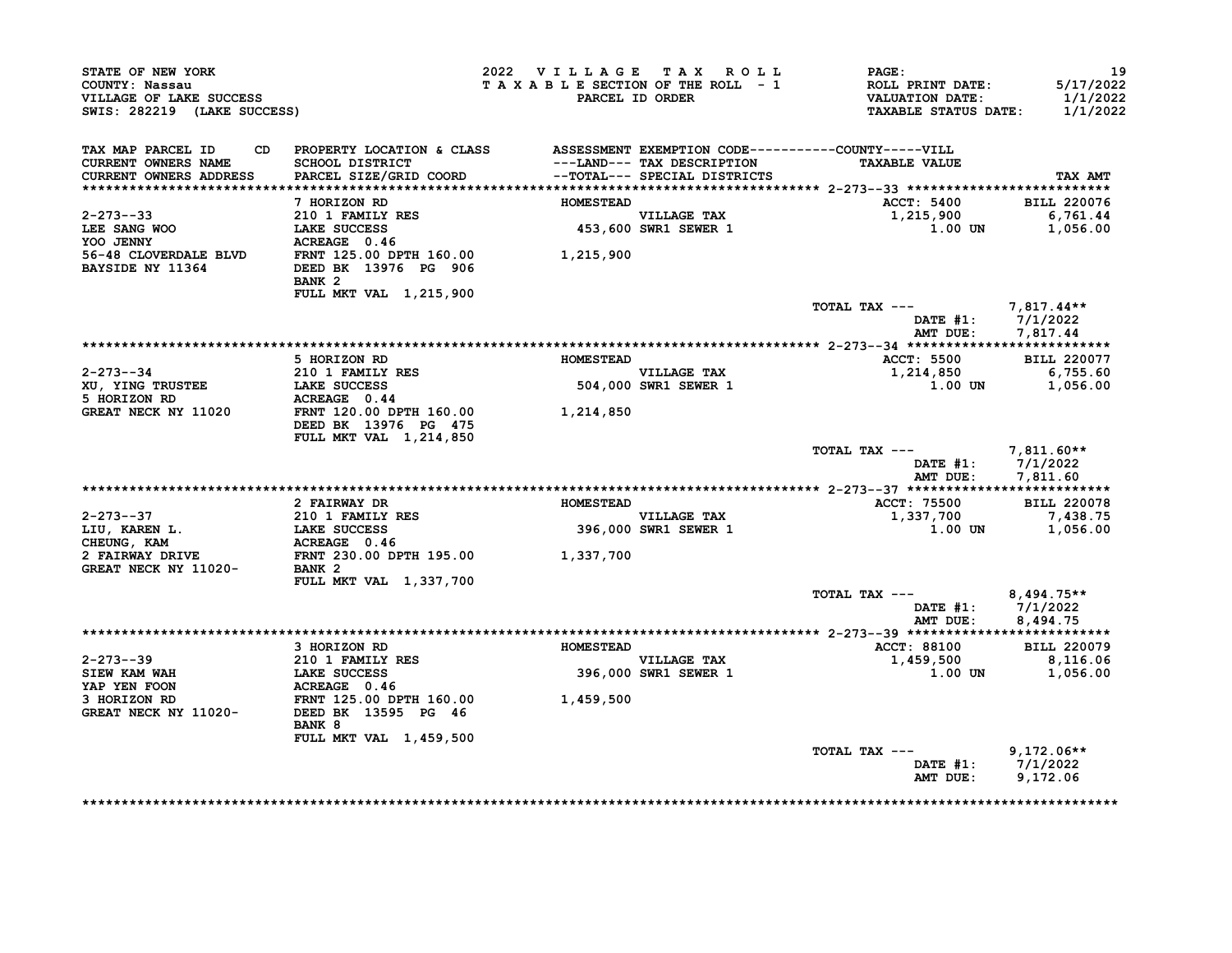| STATE OF NEW YORK<br>COUNTY: Nassau<br>VILLAGE OF LAKE SUCCESS<br>SWIS: 282219 (LAKE SUCCESS) |                                                                                                                           | 2022 VILLAGE TAX ROLL<br>TAXABLE SECTION OF THE ROLL - 1 | PARCEL ID ORDER                                            | PAGE:<br>ROLL PRINT DATE:<br><b>VALUATION DATE:</b><br><b>TAXABLE STATUS DATE:</b> | 20<br>5/17/2022<br>1/1/2022<br>1/1/2022     |
|-----------------------------------------------------------------------------------------------|---------------------------------------------------------------------------------------------------------------------------|----------------------------------------------------------|------------------------------------------------------------|------------------------------------------------------------------------------------|---------------------------------------------|
| TAX MAP PARCEL ID<br>CD.<br>CURRENT OWNERS NAME<br>CURRENT OWNERS ADDRESS                     | PROPERTY LOCATION & CLASS ASSESSMENT EXEMPTION CODE----------COUNTY-----VILL<br>SCHOOL DISTRICT<br>PARCEL SIZE/GRID COORD |                                                          | ---LAND--- TAX DESCRIPTION<br>--TOTAL--- SPECIAL DISTRICTS | <b>TAXABLE VALUE</b>                                                               | TAX AMT                                     |
|                                                                                               |                                                                                                                           |                                                          |                                                            |                                                                                    |                                             |
|                                                                                               | 1 HORIZON RD                                                                                                              | <b>HOMESTEAD</b>                                         |                                                            | <b>ACCT: 5700</b>                                                                  | <b>BILL 220080</b>                          |
| 2-273--40                                                                                     | 210 1 FAMILY RES                                                                                                          |                                                          | VILLAGE TAX<br>396,000 SWR1 SEWER 1                        | 1,034,250<br>1.00 UN                                                               | 5,751.31                                    |
| XU HUI<br>SHI DANNII                                                                          | LAKE SUCCESS<br>ACREAGE 0.39                                                                                              |                                                          |                                                            |                                                                                    | 1,056.00                                    |
| <b>1 HORIZON RD</b>                                                                           | FRNT 105.00 DPTH 164.00                                                                                                   | 1,034,250                                                |                                                            |                                                                                    |                                             |
| GREAT NECK NY 11020                                                                           | DEED BK 13799 PG 187<br>FULL MKT VAL 1,034,250                                                                            |                                                          |                                                            |                                                                                    |                                             |
|                                                                                               |                                                                                                                           |                                                          |                                                            | TOTAL TAX ---<br>AMT DUE:                                                          | 6,807.31**<br>DATE #1: 7/1/2022<br>6,807.31 |
|                                                                                               |                                                                                                                           |                                                          |                                                            |                                                                                    |                                             |
|                                                                                               | 108 WINDSOR GATE                                                                                                          | <b>HOMESTEAD</b>                                         |                                                            | <b>ACCT: 5800</b>                                                                  | <b>BILL 220081</b>                          |
| $2 - 280 - 2 - 1$                                                                             | 210 1 FAMILY RES                                                                                                          |                                                          | <b>VILLAGE TAX</b>                                         | 3,451,350                                                                          | 19,192.44                                   |
| PUNTUS, MARC                                                                                  | <b>LAKE SUCCESS</b>                                                                                                       | 928,800                                                  |                                                            |                                                                                    |                                             |
| <b>AMY PUNTUS</b>                                                                             | ACREAGE 1.02                                                                                                              |                                                          |                                                            |                                                                                    |                                             |
| 108 WINDSOR GATE FRNT 187.00 DPTH 263.00                                                      |                                                                                                                           | 3,451,350                                                |                                                            |                                                                                    |                                             |
| <b>GREAT NECK NY 11020</b>                                                                    | <b>FULL MKT VAL 3,451,350</b>                                                                                             |                                                          |                                                            |                                                                                    |                                             |
|                                                                                               |                                                                                                                           |                                                          |                                                            | TOTAL TAX $---$                                                                    | 19,192.44**<br>DATE $#1: 7/1/2022$          |
|                                                                                               |                                                                                                                           |                                                          |                                                            | AMT DUE:                                                                           | 19,192.44                                   |
|                                                                                               | 110 WINDSOR GATE                                                                                                          | <b>HOMESTEAD</b>                                         |                                                            | ACCT: 75600                                                                        | BILL 220082                                 |
| $2 - 280 - 2 - 2$                                                                             | 210 1 FAMILY RES                                                                                                          |                                                          | VILLAGE TAX                                                | 3,521,700                                                                          | 19,583.65                                   |
| DIEBER, MICHAEL & TONI LAKE SUCCESS<br>110 WINDSOR GATE                                       | ACREAGE 0.93                                                                                                              | 856,800                                                  |                                                            |                                                                                    |                                             |
| GREAT NECK NY 11020-                                                                          | FRNT 117.00 DPTH 213.00<br>DEED BK 13659 PG 976                                                                           | 3,521,700                                                |                                                            |                                                                                    |                                             |
|                                                                                               | FULL MKT VAL 3,521,700                                                                                                    |                                                          |                                                            | TOTAL TAX ---                                                                      |                                             |
|                                                                                               |                                                                                                                           |                                                          |                                                            | DATE #1:<br>AMT DUE:                                                               | 19,583.65**<br>7/1/2022<br>19,583.65        |
|                                                                                               |                                                                                                                           |                                                          |                                                            |                                                                                    |                                             |
|                                                                                               | 112 WINDSOR GATE                                                                                                          | <b>HOMESTEAD</b>                                         |                                                            | ACCT: 5900                                                                         | <b>BILL 220083</b>                          |
| $2 - 280 - 2 - 4$                                                                             | 210 1 FAMILY RES                                                                                                          | 770,400                                                  | VILLAGE TAX                                                | 2,835,000                                                                          | 15,765.01                                   |
| WEISFELD, NORMAN & EDITH LAKE SUCCESS<br>112 WINDSOR GATE                                     | ACREAGE 0.83                                                                                                              |                                                          |                                                            |                                                                                    |                                             |
| GREAT NECK NY 11020                                                                           | FRNT 142.00 DPTH 189.00                                                                                                   | 2,835,000                                                |                                                            |                                                                                    |                                             |
|                                                                                               | FULL MKT VAL 2,835,000                                                                                                    |                                                          |                                                            |                                                                                    |                                             |
|                                                                                               |                                                                                                                           |                                                          |                                                            | TOTAL TAX ---                                                                      | $15,765.01**$                               |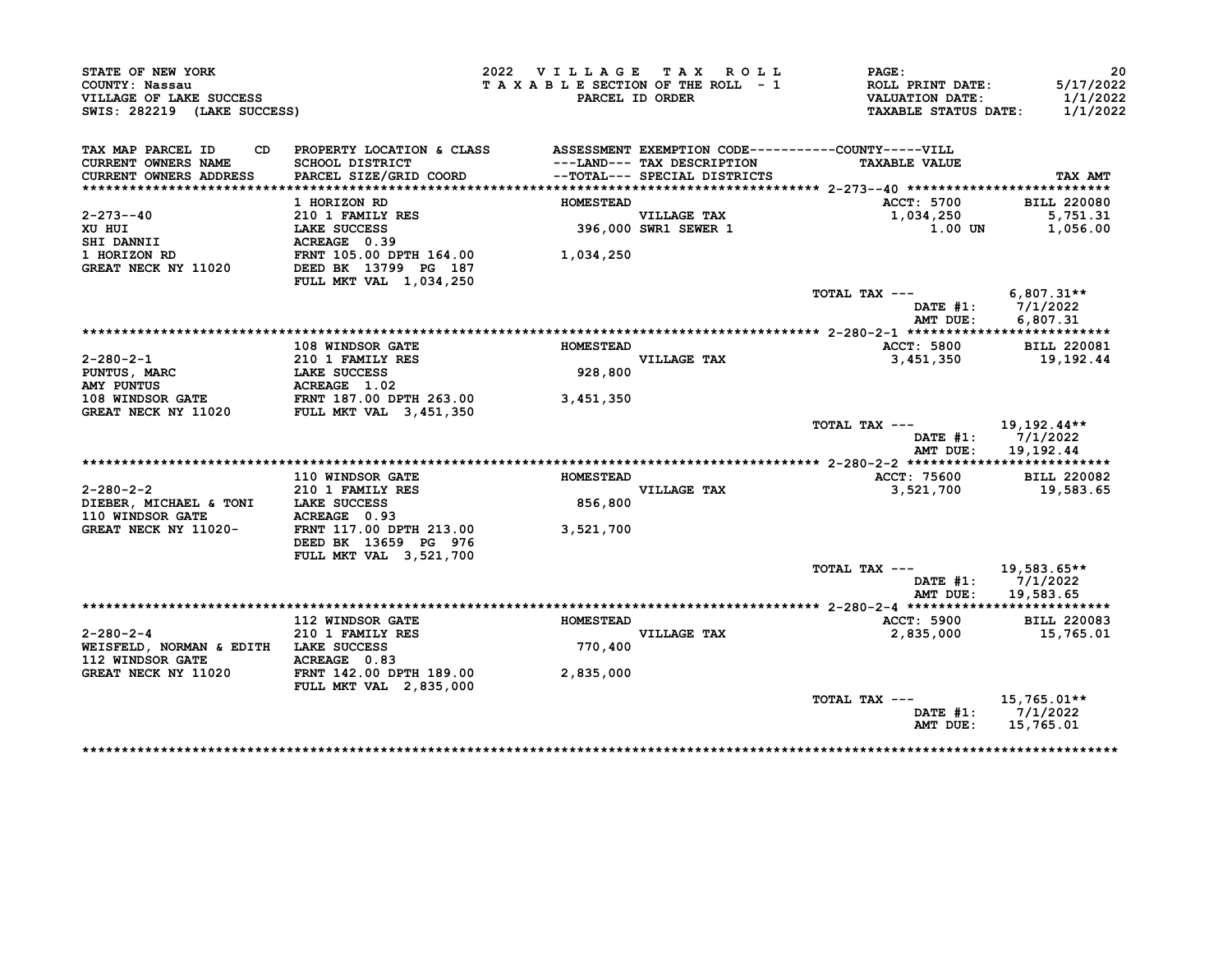| STATE OF NEW YORK<br>COUNTY: Nassau                                                                                                                           |                                                                              | 2022 VILLAGE TAX ROLL<br>TAXABLE SECTION OF THE ROLL - 1 |                              | <b>PAGE:</b><br><b>ROLL PRINT DATE:</b>               | 21<br>5/17/2022      |
|---------------------------------------------------------------------------------------------------------------------------------------------------------------|------------------------------------------------------------------------------|----------------------------------------------------------|------------------------------|-------------------------------------------------------|----------------------|
| VILLAGE OF LAKE SUCCESS<br>SWIS: 282219 (LAKE SUCCESS)                                                                                                        |                                                                              |                                                          | PARCEL ID ORDER              | <b>VALUATION DATE:</b><br><b>TAXABLE STATUS DATE:</b> | 1/1/2022<br>1/1/2022 |
| TAX MAP PARCEL ID<br>CD.                                                                                                                                      | PROPERTY LOCATION & CLASS ASSESSMENT EXEMPTION CODE----------COUNTY-----VILL |                                                          |                              |                                                       |                      |
| <b>CURRENT OWNERS NAME</b>                                                                                                                                    | SCHOOL DISTRICT                                                              |                                                          | ---LAND--- TAX DESCRIPTION   | <b>TAXABLE VALUE</b>                                  |                      |
| CURRENT OWNERS ADDRESS                                                                                                                                        | PARCEL SIZE/GRID COORD                                                       |                                                          | --TOTAL--- SPECIAL DISTRICTS |                                                       | TAX AMT              |
|                                                                                                                                                               | <b>114A WINDSOR GATE</b>                                                     | <b>HOMESTEAD</b>                                         |                              | <b>ACCT: 6000</b>                                     | <b>BILL 220084</b>   |
| $2 - 280 - 2 - 5$                                                                                                                                             | 210 1 FAMILY RES                                                             |                                                          |                              | 3,332,700                                             | 18,532.64            |
| NATHAN, SARI                                                                                                                                                  | LAKE SUCCESS                                                                 |                                                          | VILLAGE TAX<br>684,000       |                                                       |                      |
| NATHAN, RODNEY                                                                                                                                                | ACREAGE 0.64                                                                 |                                                          |                              |                                                       |                      |
| 114A WINDSOR GATE<br>GREAT NECK NY 11020                                                                                                                      | FRNT 94.00 DPTH 261.00 3,332,700<br>BANK 2                                   |                                                          |                              |                                                       |                      |
|                                                                                                                                                               | FULL MKT VAL 3,332,700                                                       |                                                          |                              |                                                       |                      |
|                                                                                                                                                               |                                                                              |                                                          |                              | TOTAL TAX $---$ 18,532.64**                           |                      |
|                                                                                                                                                               |                                                                              |                                                          |                              |                                                       | DATE $#1: 7/1/2022$  |
|                                                                                                                                                               |                                                                              |                                                          |                              | AMT DUE:                                              | 18,532.64            |
|                                                                                                                                                               |                                                                              |                                                          |                              |                                                       |                      |
| $2 - 280 - 2 - 6$                                                                                                                                             | 115 WINDSOR GATE<br>210 1 FAMILY RES                                         | <b>HOMESTEAD</b>                                         | VILLAGE TAX                  | ACCT: 6100<br>2,717,400                               | <b>BILL 220085</b>   |
| PENG ZHAOHUI & CHEN JUNJU LAKE SUCCESS                                                                                                                        |                                                                              | 691,200                                                  |                              |                                                       | 15,111.05            |
| 115 WINDSOR GATE                                                                                                                                              | ACREAGE 0.87                                                                 |                                                          |                              |                                                       |                      |
| GREAT NECK NY 11020                                                                                                                                           | FRNT 117.00 DPTH 212.00                                                      | 2,717,400                                                |                              |                                                       |                      |
|                                                                                                                                                               | DEED BK 13805 PG 74<br>BANK <sub>2</sub>                                     |                                                          |                              |                                                       |                      |
|                                                                                                                                                               | FULL MKT VAL 2, 717, 400                                                     |                                                          |                              |                                                       |                      |
|                                                                                                                                                               |                                                                              |                                                          |                              | TOTAL TAX $---$ 15, 111.05**                          |                      |
|                                                                                                                                                               |                                                                              |                                                          |                              |                                                       | DATE #1: 7/1/2022    |
|                                                                                                                                                               |                                                                              |                                                          |                              |                                                       | AMT DUE: 15,111.05   |
|                                                                                                                                                               |                                                                              |                                                          |                              |                                                       |                      |
|                                                                                                                                                               | <b>116 WINDSOR GATE</b>                                                      | <b>HOMESTEAD</b>                                         |                              | ACCT: 75700 BILL 220086                               |                      |
| $2 - 280 - 2 - 7$                                                                                                                                             | 210 1 FAMILY RES                                                             |                                                          | VILLAGE TAX<br>720,000       | 2,622,900                                             | 14,585.55            |
| GOLD, STUART                                                                                                                                                  | LAKE SUCCESS                                                                 |                                                          |                              |                                                       |                      |
| 116 WINDSOR GATE             ACREAGE   1.01<br>GREAT NECK NY 11020-         FRNT 189.00 DPTH 259.00                                                           |                                                                              |                                                          |                              |                                                       |                      |
|                                                                                                                                                               | <b>FULL MKT VAL 2,622,900</b>                                                | 2,622,900                                                |                              |                                                       |                      |
|                                                                                                                                                               |                                                                              |                                                          |                              | TOTAL TAX ---                                         | 14,585.55**          |
|                                                                                                                                                               |                                                                              |                                                          |                              |                                                       | DATE #1: 7/1/2022    |
|                                                                                                                                                               |                                                                              |                                                          |                              |                                                       | AMT DUE: 14,585.55   |
|                                                                                                                                                               | <b>104 WINDSOR GATE</b>                                                      | <b>HOMESTEAD</b>                                         |                              | ACCT: 6200                                            | <b>BILL 220087</b>   |
| $2 - 280 - 2 - 8$                                                                                                                                             |                                                                              |                                                          | <b>VILLAGE TAX</b>           | 3,473,400                                             | 19,315.06            |
|                                                                                                                                                               | 210 1 FAMILY RES<br>LAKE SUCCESS                                             | 800,000                                                  |                              |                                                       |                      |
|                                                                                                                                                               |                                                                              |                                                          |                              |                                                       |                      |
|                                                                                                                                                               |                                                                              | 3,473,400                                                |                              |                                                       |                      |
| PERLA, PAMELA<br>PERLA DANIEL (ESSENTEREM PERLA DANIEL ACREAGE 1.35<br>104 WINDSOR GATE FRNT 184.00 DPTH 345.00<br>GREAT NECK NY 11020 FULL MKT VAL 3,473,400 |                                                                              |                                                          |                              |                                                       |                      |
|                                                                                                                                                               |                                                                              |                                                          |                              | TOTAL TAX ---                                         | 19,315.06**          |
|                                                                                                                                                               |                                                                              |                                                          |                              |                                                       | DATE $#1: 7/1/2022$  |
|                                                                                                                                                               |                                                                              |                                                          |                              |                                                       |                      |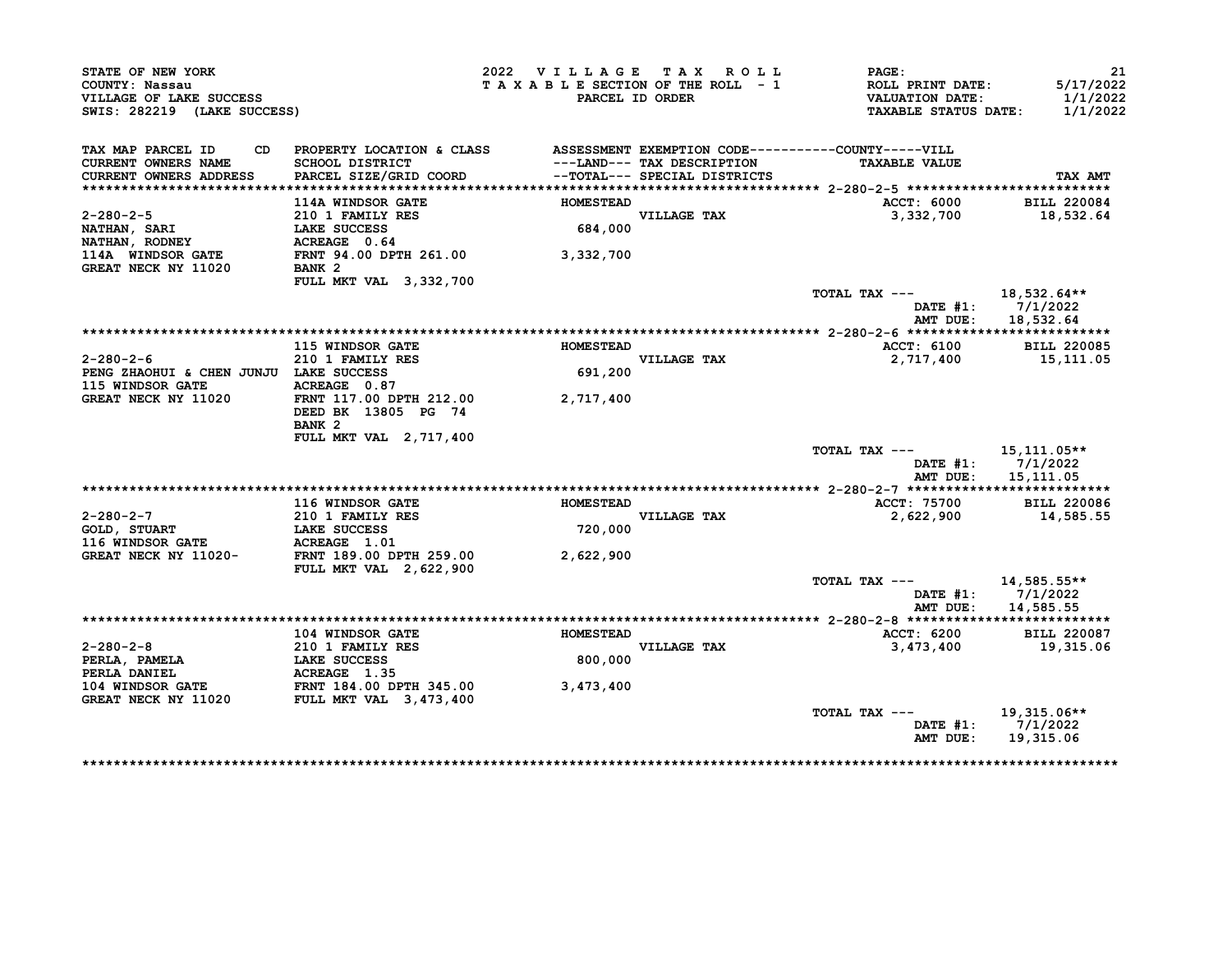| STATE OF NEW YORK<br>COUNTY: Nassau                                                                                                                                                                                  |                                                                                                 | 2022 VILLAGE TAX ROLL<br>TAXABLE SECTION OF THE ROLL - 1 |                                                            | <b>PAGE:</b><br>ROLL PRINT DATE:                      | 22<br>5/17/2022      |
|----------------------------------------------------------------------------------------------------------------------------------------------------------------------------------------------------------------------|-------------------------------------------------------------------------------------------------|----------------------------------------------------------|------------------------------------------------------------|-------------------------------------------------------|----------------------|
| VILLAGE OF LAKE SUCCESS<br>SWIS: 282219 (LAKE SUCCESS)                                                                                                                                                               |                                                                                                 |                                                          | PARCEL ID ORDER                                            | <b>VALUATION DATE:</b><br><b>TAXABLE STATUS DATE:</b> | 1/1/2022<br>1/1/2022 |
|                                                                                                                                                                                                                      |                                                                                                 |                                                          |                                                            |                                                       |                      |
| TAX MAP PARCEL ID<br>CD                                                                                                                                                                                              | PROPERTY LOCATION & CLASS ASSESSMENT EXEMPTION CODE----------COUNTY-----VILL<br>SCHOOL DISTRICT |                                                          |                                                            | <b>TAXABLE VALUE</b>                                  |                      |
| <b>CURRENT OWNERS NAME</b><br>CURRENT OWNERS ADDRESS                                                                                                                                                                 | PARCEL SIZE/GRID COORD                                                                          |                                                          | ---LAND--- TAX DESCRIPTION<br>--TOTAL--- SPECIAL DISTRICTS |                                                       | TAX AMT              |
|                                                                                                                                                                                                                      |                                                                                                 |                                                          |                                                            |                                                       |                      |
|                                                                                                                                                                                                                      | 270 LAKEVILLE RD                                                                                | <b>HOMESTEAD</b>                                         |                                                            | ACCT: 63600                                           | <b>BILL 220088</b>   |
| $2 - 280 - 2 - 9$                                                                                                                                                                                                    | 210 1 FAMILY RES<br>LAKE SUCCESS                                                                |                                                          | VILLAGE TAX<br>921,600 SWR1 SEWER 1                        |                                                       |                      |
| ZUCKERMAN, MR & MRS ZEEV LAKE SUCCESS                                                                                                                                                                                |                                                                                                 |                                                          |                                                            |                                                       |                      |
| 270 LAKEVILLE RD                                                                                                                                                                                                     | ACREAGE 1.10                                                                                    |                                                          |                                                            |                                                       |                      |
| GREAT NECK NY 11020-                                                                                                                                                                                                 | FRNT 202.00 DPTH 215.00 1,980,300<br>BANK <sub>2</sub>                                          |                                                          |                                                            |                                                       |                      |
|                                                                                                                                                                                                                      | FULL MKT VAL 1,980,300                                                                          |                                                          |                                                            |                                                       |                      |
|                                                                                                                                                                                                                      |                                                                                                 |                                                          |                                                            | TOTAL TAX ---                                         | 12,068.15**          |
|                                                                                                                                                                                                                      |                                                                                                 |                                                          |                                                            |                                                       | DATE $#1: 7/1/2022$  |
|                                                                                                                                                                                                                      |                                                                                                 |                                                          |                                                            | AMT DUE:                                              | 12,068.15            |
|                                                                                                                                                                                                                      |                                                                                                 |                                                          |                                                            |                                                       |                      |
|                                                                                                                                                                                                                      | <b>120 WINDSOR GATE</b>                                                                         | <b>HOMESTEAD</b>                                         |                                                            | ACCT: 63700<br>2,100,000                              | <b>BILL 220089</b>   |
| 2-280-2-11<br>HOD AYAL<br>HOD AYAL<br>HOD JANET<br>120 WINDSOR GATE<br>120 WINDSOR GATE<br>SEED BK 13847 PG 838<br>HOD JANET<br>FRNT 160.00 DPTH 337.00<br>2,100,000<br>CREAT NECK NY 11020-<br>DEED BK 13847 PG 838 |                                                                                                 | 885,600                                                  | VILLAGE TAX                                                |                                                       | 11,677.79            |
|                                                                                                                                                                                                                      |                                                                                                 |                                                          |                                                            |                                                       |                      |
|                                                                                                                                                                                                                      |                                                                                                 |                                                          |                                                            |                                                       |                      |
|                                                                                                                                                                                                                      |                                                                                                 |                                                          |                                                            |                                                       |                      |
|                                                                                                                                                                                                                      | BANK 14                                                                                         |                                                          |                                                            |                                                       |                      |
|                                                                                                                                                                                                                      | FULL MKT VAL 2,100,000                                                                          |                                                          |                                                            |                                                       |                      |
|                                                                                                                                                                                                                      |                                                                                                 |                                                          |                                                            | TOTAL TAX $---$ 11,677.79**                           |                      |
|                                                                                                                                                                                                                      |                                                                                                 |                                                          |                                                            |                                                       | DATE $#1: 7/1/2022$  |
|                                                                                                                                                                                                                      |                                                                                                 |                                                          |                                                            |                                                       | AMT DUE: 11,677.79   |
|                                                                                                                                                                                                                      |                                                                                                 |                                                          |                                                            |                                                       |                      |
|                                                                                                                                                                                                                      | <b>118 WINDSOR GATE</b>                                                                         | <b>HOMESTEAD</b>                                         |                                                            | ACCT: 6300 BILL 220090                                |                      |
| $2 - 280 - 2 - 26$                                                                                                                                                                                                   | 210 1 FAMILY RES<br>I LAKE SUCCESS                                                              |                                                          | VILLAGE TAX<br>943,200                                     | 2,131,500                                             | 11,852.95            |
| PEIREZ, DAVID & ELIZABETH LAKE SUCCESS                                                                                                                                                                               |                                                                                                 |                                                          |                                                            |                                                       |                      |
| 118 WINDSOR GATE ACREAGE 1.03                                                                                                                                                                                        |                                                                                                 |                                                          |                                                            |                                                       |                      |
| GREAT NECK NY 11020                                                                                                                                                                                                  | FRNT 165.00 DPTH 301.00<br><b>FULL MKT VAL 2,131,500</b>                                        | 2,131,500                                                |                                                            |                                                       |                      |
|                                                                                                                                                                                                                      |                                                                                                 |                                                          |                                                            | TOTAL TAX --- 11,852.95**                             |                      |
|                                                                                                                                                                                                                      |                                                                                                 |                                                          |                                                            |                                                       | DATE #1: 7/1/2022    |
|                                                                                                                                                                                                                      |                                                                                                 |                                                          |                                                            |                                                       | AMT DUE: 11,852.95   |
|                                                                                                                                                                                                                      |                                                                                                 |                                                          |                                                            |                                                       |                      |
|                                                                                                                                                                                                                      | <b>106 WINDSOR GATE</b>                                                                         | <b>HOMESTEAD</b>                                         |                                                            | <b>ACCT: 6400</b>                                     | BILL 220091          |
|                                                                                                                                                                                                                      |                                                                                                 | 1,072,800                                                | VILLAGE TAX<br>1.072.800                                   | 2,808,750                                             | 15,619.04            |
|                                                                                                                                                                                                                      |                                                                                                 |                                                          |                                                            |                                                       |                      |
|                                                                                                                                                                                                                      |                                                                                                 | 2,808,750                                                |                                                            |                                                       |                      |
| 2-280-2-27<br>CLASSER, JAY<br>CLASSER, JAY<br>LAKE SUCCESS<br>JILL GLASSER<br>106 WINDSOR GATE<br>GREAT NECK NY 11020<br>FULL MKT VAL 2,808,750                                                                      |                                                                                                 |                                                          |                                                            |                                                       |                      |
|                                                                                                                                                                                                                      |                                                                                                 |                                                          |                                                            | TOTAL TAX ---                                         | 15,619.04**          |
|                                                                                                                                                                                                                      |                                                                                                 |                                                          |                                                            |                                                       |                      |
|                                                                                                                                                                                                                      |                                                                                                 |                                                          |                                                            |                                                       | DATE $#1: 7/1/2022$  |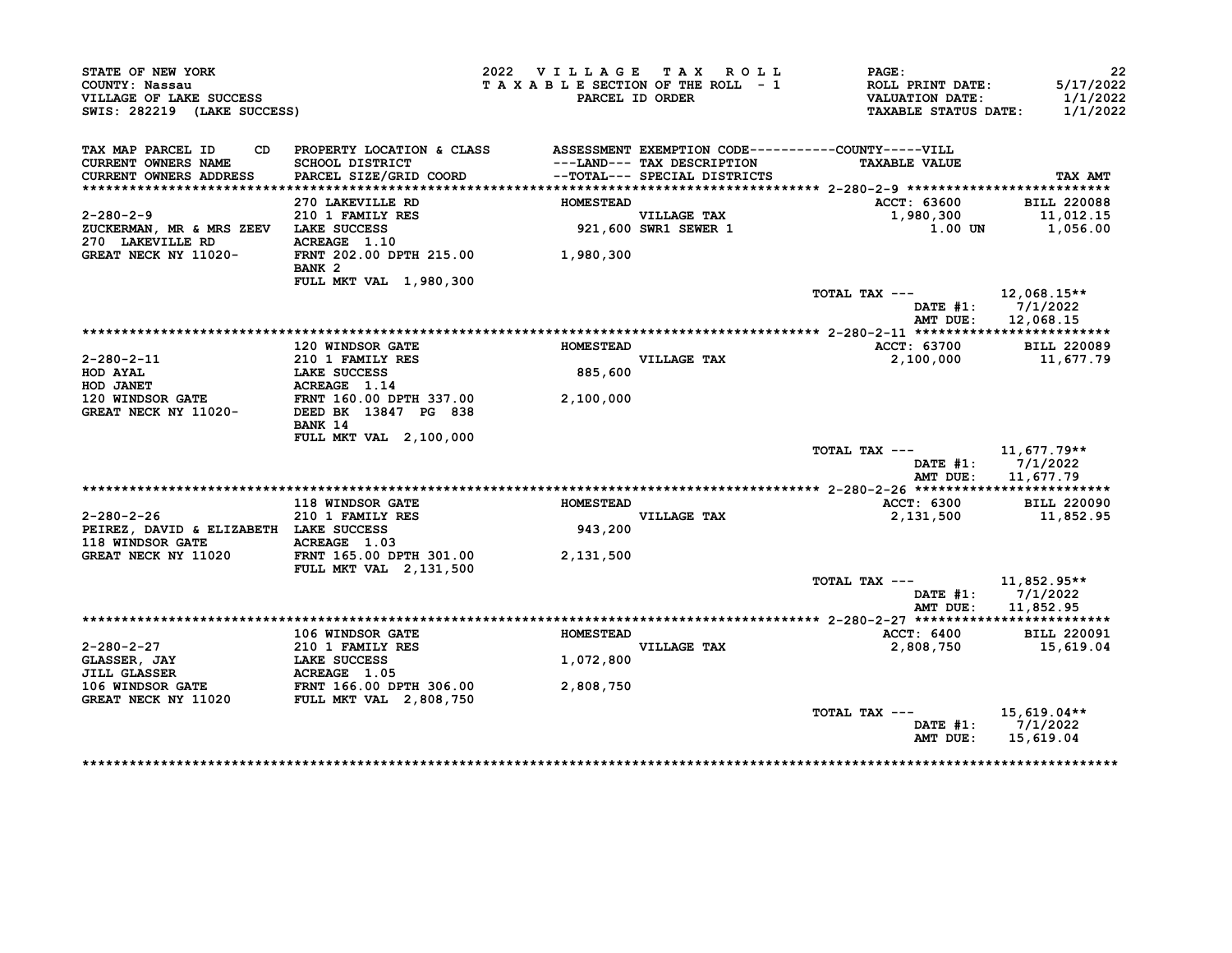| STATE OF NEW YORK<br>COUNTY: Nassau<br>VILLAGE OF LAKE SUCCESS<br>SWIS: 282219 (LAKE SUCCESS)                                                                                                                                                  |                                                             | 2022 VILLAGE TAX ROLL<br>TAXABLE SECTION OF THE ROLL - 1 | PARCEL ID ORDER                     | <b>PAGE :</b><br>ROLL PRINT DATE:<br>VALUATION DATE:<br>TAXABLE STATUS DATE: | 23<br>5/17/2022<br>1/1/2022<br>1/1/2022 |
|------------------------------------------------------------------------------------------------------------------------------------------------------------------------------------------------------------------------------------------------|-------------------------------------------------------------|----------------------------------------------------------|-------------------------------------|------------------------------------------------------------------------------|-----------------------------------------|
| TAX MAP PARCEL ID<br><b>CURRENT OWNERS NAME</b><br><b>CURRENT OWNERS ADDRESS</b>                                                                                                                                                               |                                                             |                                                          |                                     | <b>TAXABLE VALUE</b>                                                         | TAX AMT                                 |
|                                                                                                                                                                                                                                                | 116 WINDSOR GATE                                            | <b>HOMESTEAD</b>                                         |                                     | ACCT: 6500 BILL 220092                                                       |                                         |
| 2-280-2-32<br>GOLD, STUART 11 RES VACANT LAND<br>116 WINDSOR GATE LAKE SUCCESS<br>THE TOULD MANY VAL 0                                                                                                                                         |                                                             |                                                          |                                     | $\sim$ 0                                                                     |                                         |
|                                                                                                                                                                                                                                                |                                                             |                                                          |                                     |                                                                              |                                         |
|                                                                                                                                                                                                                                                |                                                             |                                                          |                                     | TOTAL TAX $---$ 0.00**                                                       |                                         |
|                                                                                                                                                                                                                                                |                                                             |                                                          |                                     |                                                                              |                                         |
|                                                                                                                                                                                                                                                | 25 MEADOW WOODS RD HOMESTEAD                                |                                                          | VILLAGE TAX<br>532,800 SWR1 SEWER 1 | ACCT: 63800 BILL 220093<br>$1,491,000$<br>1,491,000<br>1.00 UN 1,056.00      |                                         |
|                                                                                                                                                                                                                                                |                                                             |                                                          |                                     |                                                                              |                                         |
| 2-280-2-67<br>LUO XIAO DAN LAKE SUCCESS 532,800<br>25 MEADOW WOODS RD ACREAGE 0.35<br>GREAT NECK NY 11020-<br>DEED BK 14132 PG 410<br>25 MEADOW WOODS RD ACREAGE 0.35<br>GREAT NECK NY 11020-<br>DEED BK 14132 PG 410                          | BANK 8                                                      |                                                          |                                     |                                                                              |                                         |
|                                                                                                                                                                                                                                                | FULL MKT VAL 1,491,000                                      |                                                          |                                     | TOTAL TAX ---<br>DATE #1: 7/1/2022<br>AMT DUE: 9,347.23                      | 9,347.23**                              |
|                                                                                                                                                                                                                                                |                                                             |                                                          |                                     |                                                                              |                                         |
|                                                                                                                                                                                                                                                |                                                             |                                                          |                                     |                                                                              |                                         |
|                                                                                                                                                                                                                                                |                                                             |                                                          |                                     | ACCT: 6600 BILL 220094                                                       |                                         |
|                                                                                                                                                                                                                                                |                                                             |                                                          |                                     | $1,417,500$<br>1,417,500<br>1.00 UN 1,056.00                                 |                                         |
| GREAT NECK NY 11020-                                                                                                                                                                                                                           | FRNT 100.00 DPTH 153.00 1,417,500<br>FULL MKT VAL 1,417,500 |                                                          |                                     |                                                                              |                                         |
|                                                                                                                                                                                                                                                |                                                             |                                                          |                                     | TOTAL TAX --- $8,938.50**$<br>DATE #1: 7/1/2022<br>AMT DUE: 8,938.50         |                                         |
|                                                                                                                                                                                                                                                |                                                             |                                                          |                                     |                                                                              |                                         |
|                                                                                                                                                                                                                                                | 19 MEADOW WOODS RD MOMESTEAD                                |                                                          | VILLAGE TAX                         | ACCT: 6700 BILL 220095<br>1,373,400 7,637.27                                 |                                         |
| 2-280-2-69<br>EXAUEWAN, SANDRA LAKE SUCCESS<br>19 MEADOW WOODS RD ACREAGE 0.41<br>GREAT NECK NY 11020-<br>THE METHOLOGY PTH 160.00<br>THE METHOLOGY PTH 160.00<br>THE METHOLOGY PTH 160.00<br>THE METHOLOGY PTH 160.00<br>THE METHOLOGY PTH 16 |                                                             |                                                          | VILLAGE TAX<br>547,200 SWR1 SEWER 1 | 1.00 UN                                                                      | 1,056.00                                |
|                                                                                                                                                                                                                                                | FULL MKT VAL 1,373,400                                      |                                                          |                                     |                                                                              |                                         |
|                                                                                                                                                                                                                                                |                                                             |                                                          |                                     | TOTAL TAX --- $8,693.27**$<br>DATE #1: 7/1/2022<br>AMT DUE: 8,693.27         |                                         |
|                                                                                                                                                                                                                                                |                                                             |                                                          |                                     |                                                                              |                                         |
|                                                                                                                                                                                                                                                | 17 MEADOW WOODS RD HOMESTEAD                                |                                                          |                                     | ACCT: 75900 BILL 220096                                                      |                                         |
| 2-280-2-70 210 1 FAMILY RES<br>RAPHAEL, ROBERT & MICHELE LAKE SUCCESS 597,600<br>17 MEADOW WOODS RD ACREAGE 0.40<br>GREAT NECK NY 11020 FRNT 100.00 DPTH 168.00 1,720,950                                                                      |                                                             |                                                          | VILLAGE TAX<br>597,600 SWR1 SEWER 1 | 1,720,950<br>1.00 UN 1,056.00                                                | 9,569.94                                |
|                                                                                                                                                                                                                                                | <b>FULL MKT VAL 1,720,950</b>                               |                                                          |                                     |                                                                              |                                         |
|                                                                                                                                                                                                                                                |                                                             |                                                          |                                     | TOTAL TAX ---<br>DATE #1: $7/1/2022$<br>AMT DUE: 10,625.94                   | 10,625.94**                             |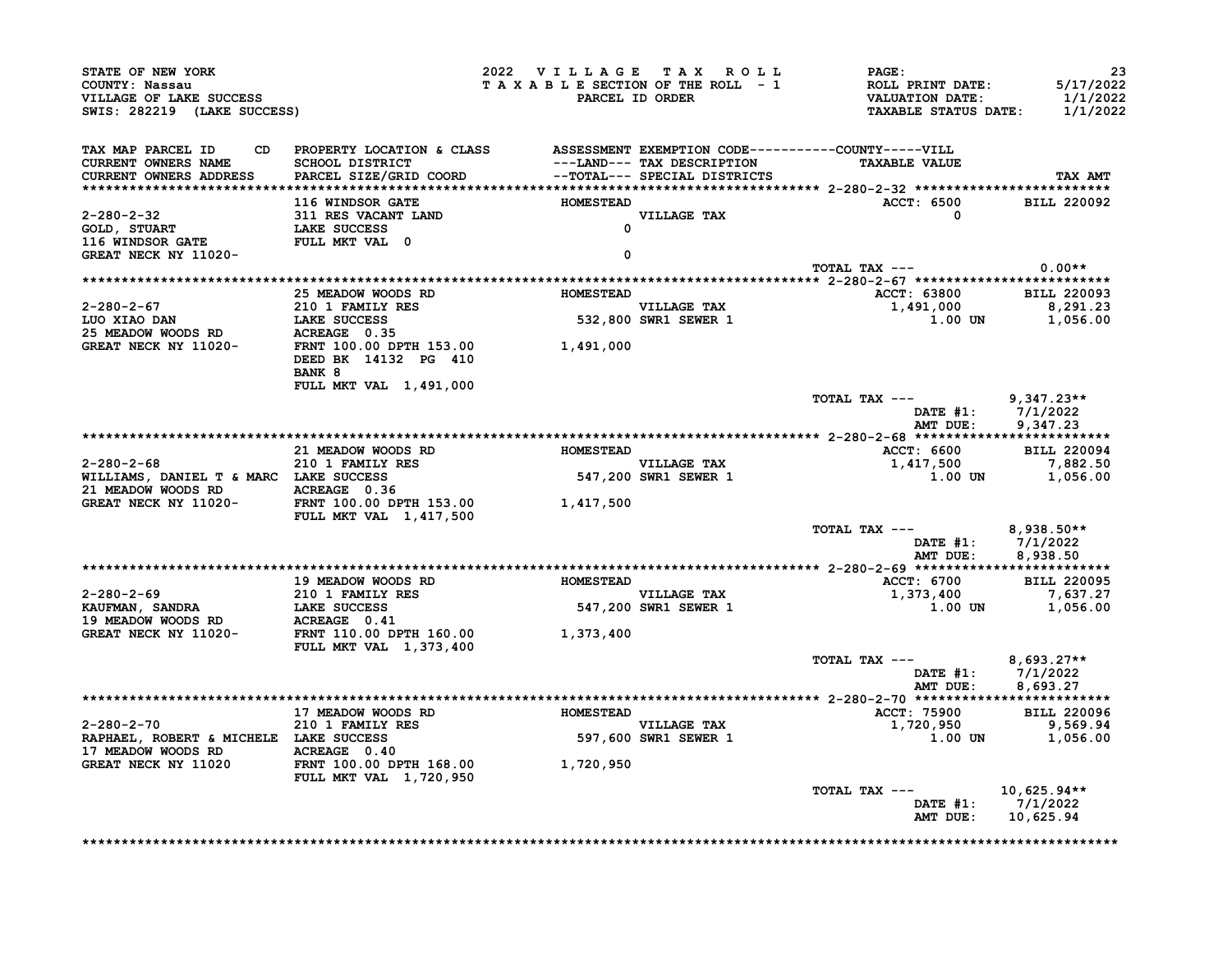| TAX MAP PARCEL ID CD PROPERTY LOCATION & CLASS ASSESSMENT EXEMPTION CODE----------COUNTY-----VILL<br>CURRENT OWNERS NAME SCHOOL DISTRICT ---LAND--- TAX DESCRIPTION TAXABLE VALUE<br>CURRENT OWNERS ADDRESS PARCEL SIZE/GRID COORD -                                 | <b>HOMESTEAD</b>              |                                                           | <b>TAXABLE VALUE</b>                                                                                                                                                                                                                                                                                                                                                                                                                                                                                                                                                                                                                                                                       |                                                                                                                                                                                |
|----------------------------------------------------------------------------------------------------------------------------------------------------------------------------------------------------------------------------------------------------------------------|-------------------------------|-----------------------------------------------------------|--------------------------------------------------------------------------------------------------------------------------------------------------------------------------------------------------------------------------------------------------------------------------------------------------------------------------------------------------------------------------------------------------------------------------------------------------------------------------------------------------------------------------------------------------------------------------------------------------------------------------------------------------------------------------------------------|--------------------------------------------------------------------------------------------------------------------------------------------------------------------------------|
|                                                                                                                                                                                                                                                                      |                               |                                                           |                                                                                                                                                                                                                                                                                                                                                                                                                                                                                                                                                                                                                                                                                            | TAX AMT                                                                                                                                                                        |
|                                                                                                                                                                                                                                                                      |                               |                                                           |                                                                                                                                                                                                                                                                                                                                                                                                                                                                                                                                                                                                                                                                                            |                                                                                                                                                                                |
|                                                                                                                                                                                                                                                                      |                               |                                                           |                                                                                                                                                                                                                                                                                                                                                                                                                                                                                                                                                                                                                                                                                            | ACCT: 6800 BILL 220097<br>2,751,000 15,297.90                                                                                                                                  |
|                                                                                                                                                                                                                                                                      |                               |                                                           |                                                                                                                                                                                                                                                                                                                                                                                                                                                                                                                                                                                                                                                                                            | $1.00$ UN $1,056.00$                                                                                                                                                           |
| DELIGIANNIS SERGIO<br>CONTARATOS KATERINA ACREAGE 0.44<br>15 MEADOW WOODS RD FRAT 100.00 DPTH 173.00<br>GREAT NECK NY 11020 DEED BK 13409 PG 957<br>BANK 8<br>FULL MKT VAL 2,751,000                                                                                 |                               |                                                           |                                                                                                                                                                                                                                                                                                                                                                                                                                                                                                                                                                                                                                                                                            |                                                                                                                                                                                |
|                                                                                                                                                                                                                                                                      |                               |                                                           | TOTAL TAX $---$ 16,353.90**                                                                                                                                                                                                                                                                                                                                                                                                                                                                                                                                                                                                                                                                |                                                                                                                                                                                |
|                                                                                                                                                                                                                                                                      |                               |                                                           |                                                                                                                                                                                                                                                                                                                                                                                                                                                                                                                                                                                                                                                                                            | DATE #1: 7/1/2022<br>AMT DUE: 16,353.90                                                                                                                                        |
|                                                                                                                                                                                                                                                                      |                               |                                                           |                                                                                                                                                                                                                                                                                                                                                                                                                                                                                                                                                                                                                                                                                            |                                                                                                                                                                                |
| 13 MEADOW WOODS RD MOMESTEAD                                                                                                                                                                                                                                         |                               |                                                           |                                                                                                                                                                                                                                                                                                                                                                                                                                                                                                                                                                                                                                                                                            | ACCT: 76000 BILL 220098<br>1,639,050 9,114.51                                                                                                                                  |
|                                                                                                                                                                                                                                                                      |                               | <b>VILLAGE TAX</b><br>VILLAGE TAX<br>655,200 SWR1 SEWER 1 |                                                                                                                                                                                                                                                                                                                                                                                                                                                                                                                                                                                                                                                                                            |                                                                                                                                                                                |
|                                                                                                                                                                                                                                                                      |                               |                                                           |                                                                                                                                                                                                                                                                                                                                                                                                                                                                                                                                                                                                                                                                                            | $1.00$ UN $1,056.00$                                                                                                                                                           |
| 2-280-2-72<br>210 13 MEADOW WOODS RD<br>210 1 FAMILY RES<br>210 1 FAMILY RES<br>210 1 FAMILY RES<br>210 1 FAMILY RES<br>210 1 FAMILY RES<br>210 2 DEED BK<br>210 2 DEED BK<br>210 2 DEED BK<br>210 2 DEED BK<br>210 2 DEED BK<br>2999 PG<br>2999 PG<br>299<br>BANK 2 |                               |                                                           |                                                                                                                                                                                                                                                                                                                                                                                                                                                                                                                                                                                                                                                                                            |                                                                                                                                                                                |
| FULL MKT VAL 1,639,050                                                                                                                                                                                                                                               |                               |                                                           | TOTAL TAX --- $10,170.51**$                                                                                                                                                                                                                                                                                                                                                                                                                                                                                                                                                                                                                                                                | DATE #1: 7/1/2022<br>AMT DUE: 10,170.51                                                                                                                                        |
|                                                                                                                                                                                                                                                                      |                               |                                                           |                                                                                                                                                                                                                                                                                                                                                                                                                                                                                                                                                                                                                                                                                            |                                                                                                                                                                                |
| 11 MEADOW WOODS RD                                                                                                                                                                                                                                                   |                               |                                                           |                                                                                                                                                                                                                                                                                                                                                                                                                                                                                                                                                                                                                                                                                            |                                                                                                                                                                                |
|                                                                                                                                                                                                                                                                      |                               |                                                           |                                                                                                                                                                                                                                                                                                                                                                                                                                                                                                                                                                                                                                                                                            | BILL 220099<br>7,444.59                                                                                                                                                        |
|                                                                                                                                                                                                                                                                      |                               |                                                           |                                                                                                                                                                                                                                                                                                                                                                                                                                                                                                                                                                                                                                                                                            | 1.00 UN 1,056.00                                                                                                                                                               |
|                                                                                                                                                                                                                                                                      |                               |                                                           |                                                                                                                                                                                                                                                                                                                                                                                                                                                                                                                                                                                                                                                                                            |                                                                                                                                                                                |
|                                                                                                                                                                                                                                                                      |                               |                                                           |                                                                                                                                                                                                                                                                                                                                                                                                                                                                                                                                                                                                                                                                                            | DATE #1: 7/1/2022<br>8,500.59                                                                                                                                                  |
|                                                                                                                                                                                                                                                                      |                               |                                                           |                                                                                                                                                                                                                                                                                                                                                                                                                                                                                                                                                                                                                                                                                            |                                                                                                                                                                                |
|                                                                                                                                                                                                                                                                      |                               |                                                           |                                                                                                                                                                                                                                                                                                                                                                                                                                                                                                                                                                                                                                                                                            | <b>BILL 220100</b>                                                                                                                                                             |
|                                                                                                                                                                                                                                                                      |                               |                                                           |                                                                                                                                                                                                                                                                                                                                                                                                                                                                                                                                                                                                                                                                                            | 9,283.84<br>$1.00$ UN $1,056.00$                                                                                                                                               |
|                                                                                                                                                                                                                                                                      |                               |                                                           |                                                                                                                                                                                                                                                                                                                                                                                                                                                                                                                                                                                                                                                                                            |                                                                                                                                                                                |
|                                                                                                                                                                                                                                                                      |                               |                                                           |                                                                                                                                                                                                                                                                                                                                                                                                                                                                                                                                                                                                                                                                                            |                                                                                                                                                                                |
|                                                                                                                                                                                                                                                                      |                               |                                                           |                                                                                                                                                                                                                                                                                                                                                                                                                                                                                                                                                                                                                                                                                            | DATE #1: 7/1/2022<br>AMT DUE: 10,339.84                                                                                                                                        |
|                                                                                                                                                                                                                                                                      | <b>FULL MKT VAL 1,669,500</b> |                                                           | <b>HOMESTEAD</b><br>11 MEADOW WOODS RD<br>11 MEADOW WOODS RD<br>210 1 FAMILY RES<br>210 1 RAKE SUCCESS<br>ESTHER CALABRETTA-VOIGT<br>11 MEADOW WOODS RD<br>1,338,750<br>GREAT NECK NY 11020-<br>FULL MKT VAL 1,338,750<br>2011 MEADOW WOODS RD<br>FRNT 100.00 DPTH 173<br>$\begin{tabular}{lllllllllllll} 2-280-2-74 & 9 MEADOW WOODS RD & HOMESTEAD \\ \hline \multicolumn{2}{c}{\text{COHEN}} & MICHAEL & LAKE SUCCES & 554,400 \\ \multicolumn{2}{c}{\text{COHEN}} & NANCY & ACREACEOS & 554,400 \\ \multicolumn{2}{c}{\text{OHEN}} & NANCY & ACREAGE & 0.39 \\ \multicolumn{2}{c}{\text{SPEADOW WOODS RD}} & FRNT 100.00 DPTH 172.00 & 1,669,500 \\ \multicolumn{2}{c}{\text{GREAT NE$ | <b>ACCT: 6900</b><br>VILLAGE TAX<br>568,800 SWR1 SEWER 1<br>1,338,750<br>TOTAL TAX --- $8,500.59**$<br>AMT DUE:<br><b>ACCT: 7000</b><br>1,669,500<br>TOTAL TAX --- 10,339.84** |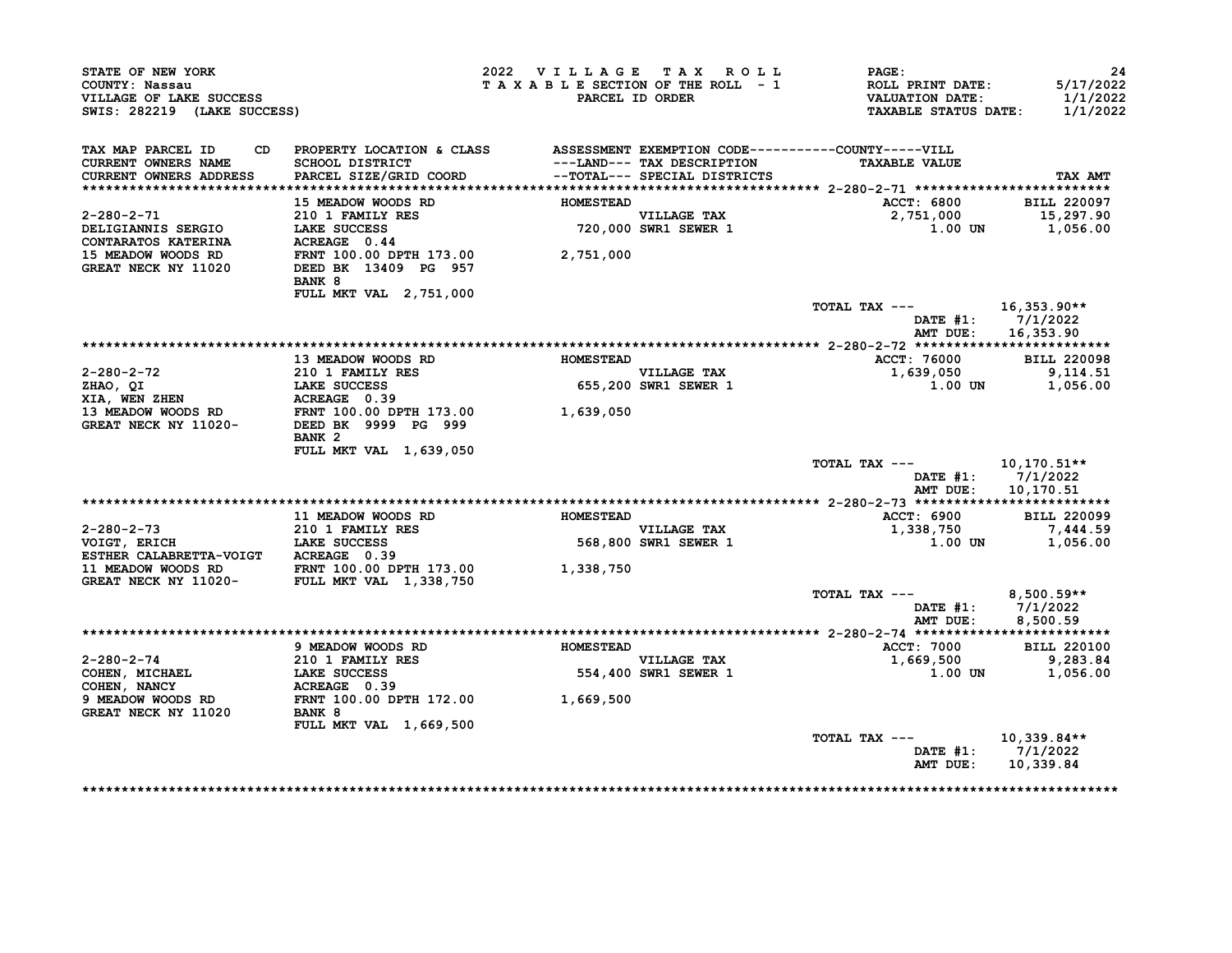| STATE OF NEW YORK<br>COUNTY: Nassau<br>VILLAGE OF LAKE SUCCESS<br>SWIS: 282219 (LAKE SUCCESS)    |                                                                                  | 2022 VILLAGE TAX ROLL | TAXABLE SECTION OF THE ROLL - 1<br>PARCEL ID ORDER         | PAGE:<br><b>ROLL PRINT DATE:</b><br><b>VALUATION DATE:</b><br><b>TAXABLE STATUS DATE:</b> | 25<br>5/17/2022<br>1/1/2022<br>1/1/2022 |
|--------------------------------------------------------------------------------------------------|----------------------------------------------------------------------------------|-----------------------|------------------------------------------------------------|-------------------------------------------------------------------------------------------|-----------------------------------------|
| TAX MAP PARCEL ID<br>CD.                                                                         | PROPERTY LOCATION & CLASS ASSESSMENT EXEMPTION CODE----------COUNTY-----VILL     |                       |                                                            |                                                                                           |                                         |
| <b>CURRENT OWNERS NAME</b><br>CURRENT OWNERS ADDRESS                                             | SCHOOL DISTRICT<br>PARCEL SIZE/GRID COORD                                        |                       | ---LAND--- TAX DESCRIPTION<br>--TOTAL--- SPECIAL DISTRICTS | <b>TAXABLE VALUE</b>                                                                      | TAX AMT                                 |
|                                                                                                  |                                                                                  |                       |                                                            |                                                                                           |                                         |
|                                                                                                  | 7 MEADOW WOODS RD                                                                | <b>HOMESTEAD</b>      |                                                            | ACCT: 76100                                                                               | <b>BILL 220101</b>                      |
| $2 - 280 - 2 - 75$                                                                               | 210 1 FAMILY RES                                                                 |                       | <b>VILLAGE TAX</b>                                         | 1,586,550                                                                                 | 8,822.57                                |
| BULLER, RANDY & RANDI                                                                            | LAKE SUCCESS                                                                     |                       | 583,200 SWR1 SEWER 1                                       | 1.00 UN                                                                                   | 1,056.00                                |
| 7 MEADOW WOODS RD                                                                                | ACREAGE 0.38                                                                     |                       |                                                            |                                                                                           |                                         |
| GREAT NECK NY 11020-                                                                             | FRNT 100.00 DPTH 169.00                                                          | 1,586,550             |                                                            |                                                                                           |                                         |
|                                                                                                  | <b>FULL MKT VAL 1,586,550</b>                                                    |                       |                                                            |                                                                                           |                                         |
|                                                                                                  |                                                                                  |                       |                                                            | TOTAL TAX ---                                                                             | 9,878.57**                              |
|                                                                                                  |                                                                                  |                       |                                                            | DATE #1: $7/1/2022$                                                                       |                                         |
|                                                                                                  |                                                                                  |                       |                                                            | AMT DUE:                                                                                  | 9,878.57                                |
|                                                                                                  | 5 MEADOW WOODS RD                                                                | <b>HOMESTEAD</b>      |                                                            | ACCT: 7100                                                                                | <b>BILL 220102</b>                      |
| $2 - 280 - 2 - 76$                                                                               | 210 1 FAMILY RES                                                                 |                       |                                                            | 1,315,650                                                                                 | 7,316.13                                |
| <b>MENDOLIA SALVATOR</b>                                                                         | LAKE SUCCESS                                                                     |                       | VILLAGE TAX<br>648,000 SWR1 SEWER 1                        | 1.00 UN                                                                                   | 1,056.00                                |
| <b>MENDOLIA MELISSA</b>                                                                          | ACREAGE 0.37                                                                     |                       |                                                            |                                                                                           |                                         |
|                                                                                                  |                                                                                  |                       |                                                            |                                                                                           |                                         |
| 5 MEADOW WOODS RD FRNT 100.00 DPTH 164.00 $1,315,650$<br>GREAT NECK NY 11020 DEED BK 13888 PG 10 |                                                                                  |                       |                                                            |                                                                                           |                                         |
|                                                                                                  | FULL MKT VAL 1,315,650                                                           |                       |                                                            |                                                                                           |                                         |
|                                                                                                  |                                                                                  |                       |                                                            | TOTAL TAX ---                                                                             | $8,372.13**$<br>DATE $#1: 7/1/2022$     |
|                                                                                                  |                                                                                  |                       |                                                            | AMT DUE:                                                                                  | 8,372.13                                |
|                                                                                                  | 3 MEADOW WOODS RD                                                                | HOMESTEAD             |                                                            | ACCT: 90200                                                                               | <b>BILL 220103</b>                      |
| 2-280-2-77                                                                                       | 210 1 FAMILY RES                                                                 |                       | <b>VILLAGE TAX</b>                                         | 1,407,000                                                                                 | 7,824.12                                |
| $RHO,$ JENNIE                                                                                    | 210 1 FAMILY<br>LAKE SUCCESS                                                     |                       | 547,200 SWR1 SEWER 1                                       | 1.00 UN                                                                                   | 1,056.00                                |
| 3 MEADOW WOODS RD                                                                                | ACREAGE 0.35                                                                     |                       |                                                            |                                                                                           |                                         |
| GREAT NECK NY 11020-                                                                             | FRNT 100.00 DPTH 156.00 1,407,000                                                |                       |                                                            |                                                                                           |                                         |
|                                                                                                  | DEED BK 13781 PG 730                                                             |                       |                                                            |                                                                                           |                                         |
|                                                                                                  | BANK <sub>2</sub>                                                                |                       |                                                            |                                                                                           |                                         |
|                                                                                                  | FULL MKT VAL 1,407,000                                                           |                       |                                                            |                                                                                           |                                         |
|                                                                                                  |                                                                                  |                       |                                                            | TOTAL TAX ---                                                                             | $8,880.12**$                            |
|                                                                                                  |                                                                                  |                       |                                                            | DATE #1: 7/1/2022                                                                         |                                         |
|                                                                                                  |                                                                                  |                       |                                                            | AMT DUE:                                                                                  | 8,880.12                                |
|                                                                                                  |                                                                                  | <b>HOMESTEAD</b>      |                                                            |                                                                                           | <b>BILL 220104</b>                      |
| $2 - 280 - 2 - 78$                                                                               | 1 MEADOW WOODS RD                                                                |                       |                                                            | ACCT: 7200<br>1,405,950                                                                   | 7,818.28                                |
| SAMUELS, JUDITH                                                                                  | 210 1 FAMILY RES<br>LAKE SUCCESS<br>- ---- -- - - - - - -<br><b>LAKE SUCCESS</b> |                       | VILLAGE TAX<br>590,400 SWR1 SEWER 1                        | 1.00 UN                                                                                   | 1,056.00                                |
| 1 MEADOW WOODS RD                                                                                | ACREAGE 0.44                                                                     |                       |                                                            |                                                                                           |                                         |
| GREAT NECK NY 11020                                                                              | FRNT 145.00 DPTH 149.00                                                          | 1,405,950             |                                                            |                                                                                           |                                         |
|                                                                                                  | <b>FULL MKT VAL 1,405,950</b>                                                    |                       |                                                            |                                                                                           |                                         |
|                                                                                                  |                                                                                  |                       |                                                            | TOTAL TAX ---                                                                             | 8,874.28**                              |
|                                                                                                  |                                                                                  |                       |                                                            |                                                                                           |                                         |
|                                                                                                  |                                                                                  |                       |                                                            | DATE #1: $7/1/2022$                                                                       |                                         |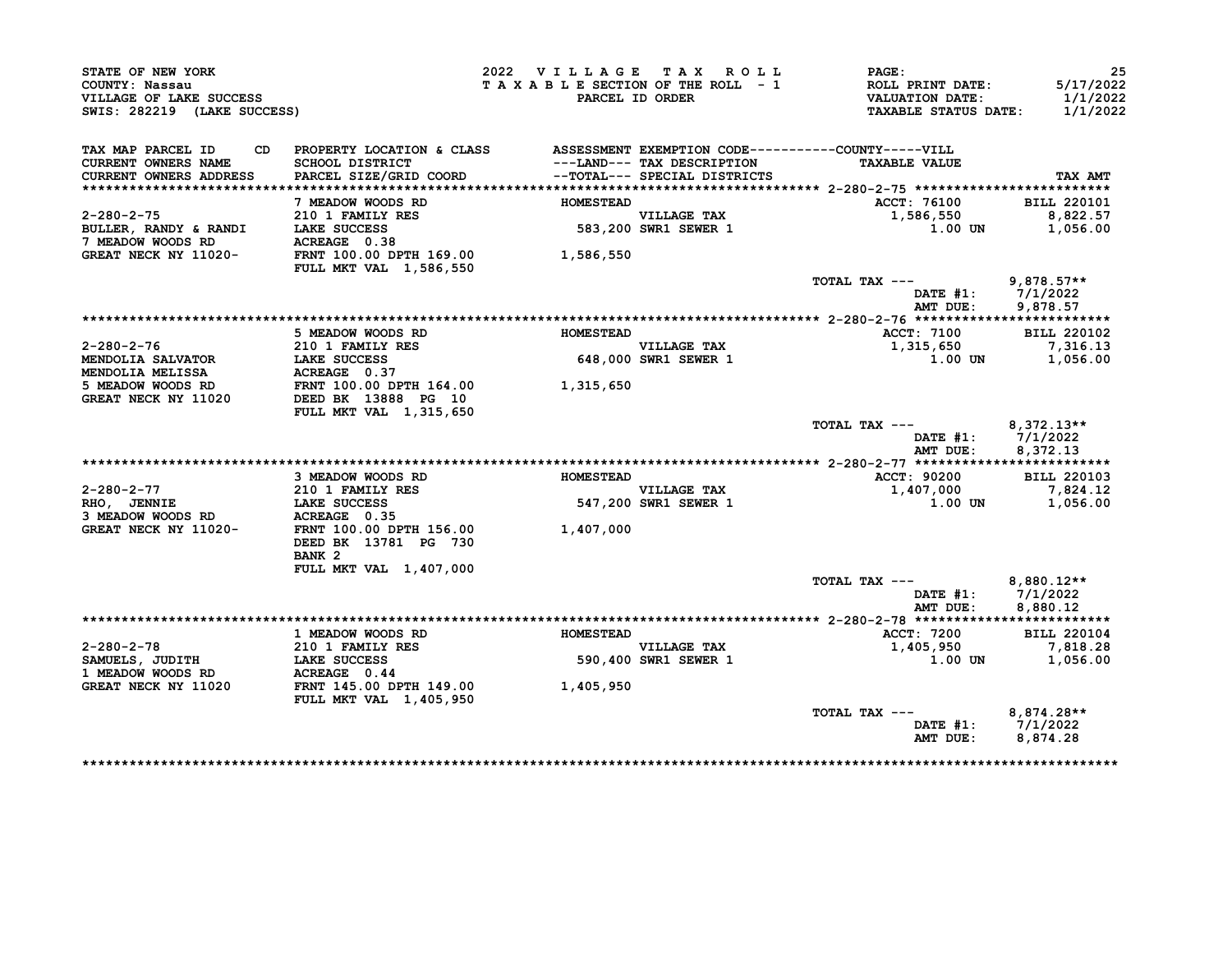| STATE OF NEW YORK<br>COUNTY: Nassau                                                    |                                                                              | 2022 VILLAGE TAX ROLL<br>TAXABLE SECTION OF THE ROLL - 1 |                                                                                            | PAGE:<br>ROLL PRINT DATE:                             | 26<br>5/17/2022                            |
|----------------------------------------------------------------------------------------|------------------------------------------------------------------------------|----------------------------------------------------------|--------------------------------------------------------------------------------------------|-------------------------------------------------------|--------------------------------------------|
| VILLAGE OF LAKE SUCCESS<br>SWIS: 282219 (LAKE SUCCESS)                                 |                                                                              |                                                          | PARCEL ID ORDER                                                                            | <b>VALUATION DATE:</b><br><b>TAXABLE STATUS DATE:</b> | 1/1/2022<br>1/1/2022                       |
| TAX MAP PARCEL ID<br>CD                                                                | PROPERTY LOCATION & CLASS ASSESSMENT EXEMPTION CODE----------COUNTY-----VILL |                                                          |                                                                                            |                                                       |                                            |
| CURRENT OWNERS NAME<br><b>CURRENT OWNERS ADDRESS</b>                                   | <b>SCHOOL DISTRICT</b><br>PARCEL SIZE/GRID COORD                             |                                                          | ---LAND--- TAX DESCRIPTION<br>--TOTAL--- SPECIAL DISTRICTS<br>--TOTAL--- SPECIAL DISTRICTS | <b>TAXABLE VALUE</b>                                  | TAX AMT                                    |
|                                                                                        |                                                                              |                                                          |                                                                                            |                                                       |                                            |
|                                                                                        | 2 BIRCH HILL RD<br>210 1 FAMILY RES                                          | <b>HOMESTEAD</b>                                         |                                                                                            | ACCT: 7300                                            | <b>BILL 220105</b>                         |
| $2 - 280 - 2 - 101$                                                                    |                                                                              |                                                          | <b>VILLAGE TAX</b><br>576,000 SWR1 SEWER 1                                                 | 1,207,500                                             | 6,714.73                                   |
| BLACK, HARVEY & EMILIE<br>2 BIRCH HILL RD                                              | LAKE SUCCESS                                                                 |                                                          |                                                                                            | 1.00 UN                                               | 1,056.00                                   |
| GREAT NECK NY 11020                                                                    | ACREAGE 0.38<br>FRNT 110.00 DPTH 130.00                                      | 1,207,500                                                |                                                                                            |                                                       |                                            |
|                                                                                        | FULL MKT VAL 1,207,500                                                       |                                                          |                                                                                            |                                                       |                                            |
|                                                                                        |                                                                              |                                                          |                                                                                            | TOTAL TAX ---                                         | $7,770.73**$                               |
|                                                                                        |                                                                              |                                                          |                                                                                            | DATE $#1:$                                            | 7/1/2022                                   |
|                                                                                        |                                                                              |                                                          |                                                                                            | AMT DUE:                                              | 7,770.73                                   |
|                                                                                        | 4 BIRCH HILL RD                                                              | <b>HOMESTEAD</b>                                         |                                                                                            | <b>ACCT: 7400</b>                                     | <b>BILL 220106</b>                         |
| $2 - 280 - 2 - 102$                                                                    | <b>210 1 FAMILY RES</b>                                                      |                                                          | <b>VILLAGE TAX</b>                                                                         | 1,650,600                                             | 9,178.74                                   |
| CHOUNG, STANLEY & MEEWON LAKE SUCCESS                                                  |                                                                              | 576.                                                     | 576,000 SWR1 SEWER 1                                                                       | 1.00 UN                                               | 1,056.00                                   |
| 4 BIRCH HILL ROAD                                                                      | ACREAGE 0.32                                                                 |                                                          |                                                                                            |                                                       |                                            |
|                                                                                        | GREAT NECK, NY NY 11020- FRNT 107.00 DPTH 130.00 1,650,600                   |                                                          |                                                                                            |                                                       |                                            |
|                                                                                        | BANK <sub>2</sub>                                                            |                                                          |                                                                                            |                                                       |                                            |
|                                                                                        | <b>FULL MKT VAL 1,650,600</b>                                                |                                                          |                                                                                            |                                                       |                                            |
|                                                                                        |                                                                              |                                                          |                                                                                            | TOTAL TAX ---                                         | 10,234.74**                                |
|                                                                                        |                                                                              |                                                          |                                                                                            |                                                       | DATE $#1: 7/1/2022$                        |
|                                                                                        |                                                                              |                                                          |                                                                                            | AMT DUE:                                              | 10,234.74                                  |
|                                                                                        |                                                                              |                                                          |                                                                                            |                                                       |                                            |
|                                                                                        | 6 BIRCH HILL RD                                                              | <b>HOMESTEAD</b>                                         |                                                                                            | ACCT: 63900                                           | <b>BILL 220107</b>                         |
| $2 - 280 - 2 - 103$                                                                    | 210 1 FAMILY RES                                                             |                                                          | <b>VILLAGE TAX</b><br>532,800 SWR1 SEWER $1$                                               | 1,197,000<br><b>1.00 UN</b>                           | 6,656.34                                   |
| CATUOGNO, JOHN<br>6 BIRCH HILL RD                                                      | <b>LAKE SUCCESS</b><br>ACREAGE 0.31                                          |                                                          |                                                                                            |                                                       | 1,056.00                                   |
| GREAT NECK NY 11020-                                                                   | FRNT 107.00 DPTH 129.00                                                      | 1,197,000                                                |                                                                                            |                                                       |                                            |
|                                                                                        | FULL MKT VAL 1,197,000                                                       |                                                          |                                                                                            |                                                       |                                            |
|                                                                                        |                                                                              |                                                          |                                                                                            | TOTAL TAX ---                                         | $7,712.34**$                               |
|                                                                                        |                                                                              |                                                          |                                                                                            | DATE #1:                                              | 7/1/2022                                   |
|                                                                                        |                                                                              |                                                          |                                                                                            |                                                       |                                            |
|                                                                                        |                                                                              |                                                          |                                                                                            | AMT DUE:                                              | 7,712.34                                   |
|                                                                                        |                                                                              |                                                          |                                                                                            |                                                       |                                            |
|                                                                                        | 8 BIRCH HILL                                                                 | <b>HOMESTEAD</b>                                         |                                                                                            | ACCT: 64000                                           |                                            |
|                                                                                        | 210 1 FAMILY RES                                                             |                                                          |                                                                                            | 1,735,000                                             |                                            |
|                                                                                        | <b>LAKE SUCCESS</b>                                                          |                                                          | VILLAGE TAX<br>511,200 SWR1 SEWER 1                                                        | 1.00 UN                                               |                                            |
|                                                                                        | ACREAGE 0.31                                                                 |                                                          |                                                                                            |                                                       |                                            |
|                                                                                        | FRNT 107.00 DPTH 127.00                                                      | 1,735,000                                                |                                                                                            |                                                       |                                            |
|                                                                                        | BANK <sub>2</sub>                                                            |                                                          |                                                                                            |                                                       |                                            |
| $2 - 280 - 2 - 104$<br><b>FARKAS, LARRY</b><br>8 BIRCH HILL RD<br>GREAT NECK NY 11020- | FULL MKT VAL 1,735,000                                                       |                                                          |                                                                                            |                                                       | <b>BILL 220108</b><br>9,648.07<br>1,056.00 |
|                                                                                        |                                                                              |                                                          |                                                                                            | TOTAL TAX ---<br>DATE #1:                             | $10,704.07**$<br>7/1/2022                  |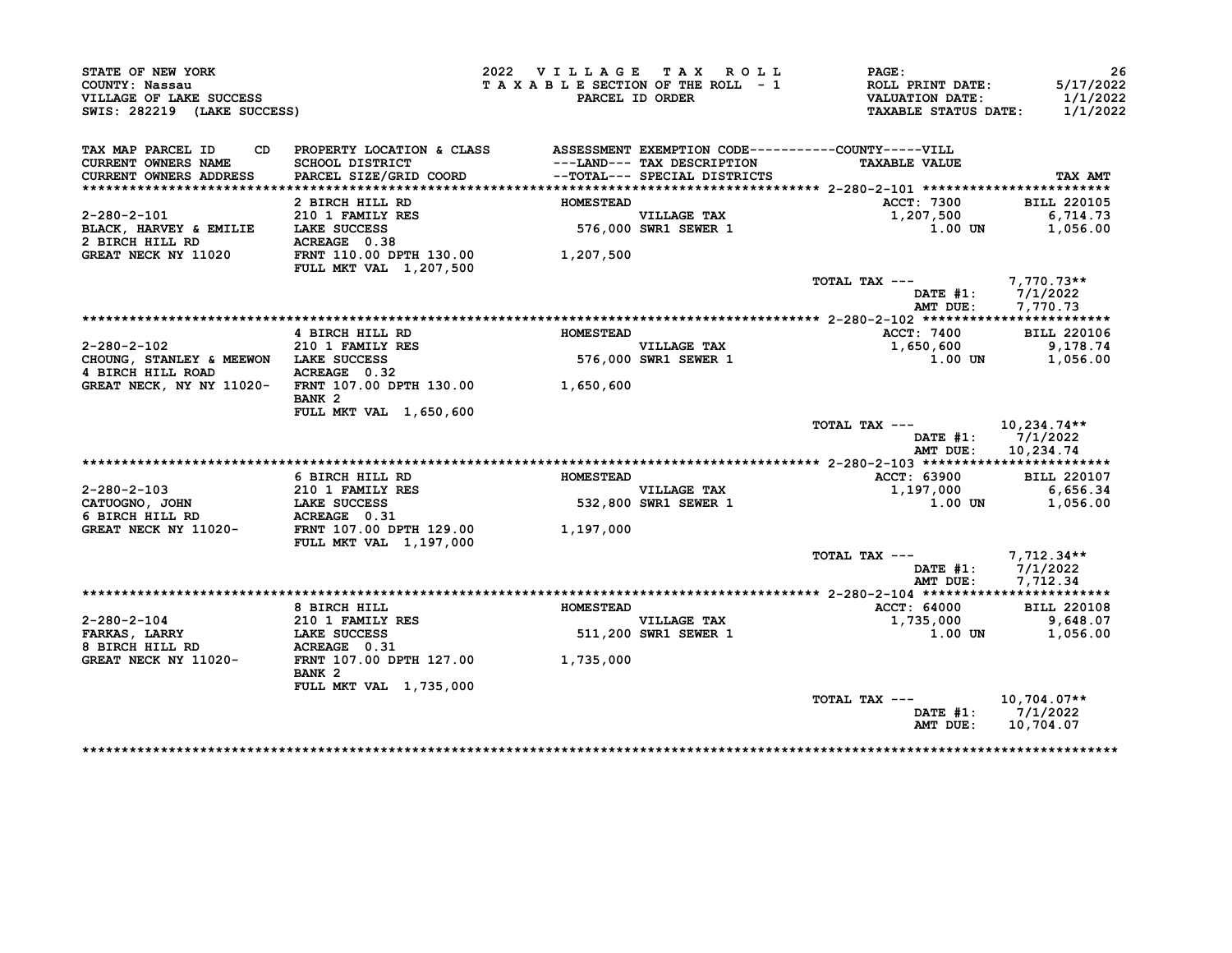| STATE OF NEW YORK<br>COUNTY: Nassau                    |                                                                                                                                                                                                                                                                                                                                                                                                  | 2022 VILLAGE TAX ROLL<br>TAXABLE SECTION OF THE ROLL - 1 |                                          | $\mathtt{PAGE}$ :                                           | 27<br>5/17/2022      |
|--------------------------------------------------------|--------------------------------------------------------------------------------------------------------------------------------------------------------------------------------------------------------------------------------------------------------------------------------------------------------------------------------------------------------------------------------------------------|----------------------------------------------------------|------------------------------------------|-------------------------------------------------------------|----------------------|
| VILLAGE OF LAKE SUCCESS<br>SWIS: 282219 (LAKE SUCCESS) |                                                                                                                                                                                                                                                                                                                                                                                                  |                                                          | PARCEL ID ORDER                          | ROLL PRINT DATE:<br>VALUATION DATE:<br>TAXABLE STATUS DATE: | 1/1/2022<br>1/1/2022 |
|                                                        | CD PROPERTY LOCATION & CLASS ASSESSMENT EXEMPTION CODE-----------COUNTY-----VILL                                                                                                                                                                                                                                                                                                                 |                                                          |                                          |                                                             |                      |
| TAX MAP PARCEL ID<br>CURRENT OWNERS NAME               | SCHOOL DISTRICT                                                                                                                                                                                                                                                                                                                                                                                  |                                                          | ---LAND--- TAX DESCRIPTION               | <b>TAXABLE VALUE</b>                                        |                      |
| <b>CURRENT OWNERS ADDRESS</b>                          | PARCEL SIZE/GRID COORD --TOTAL--- SPECIAL DISTRICTS                                                                                                                                                                                                                                                                                                                                              |                                                          |                                          |                                                             | TAX AMT              |
|                                                        |                                                                                                                                                                                                                                                                                                                                                                                                  |                                                          |                                          |                                                             |                      |
|                                                        | 10 BIRCH HILL RD                                                                                                                                                                                                                                                                                                                                                                                 | <b>HOMESTEAD</b>                                         |                                          | ACCT: 7500 BILL 220109                                      |                      |
|                                                        |                                                                                                                                                                                                                                                                                                                                                                                                  |                                                          |                                          |                                                             |                      |
|                                                        |                                                                                                                                                                                                                                                                                                                                                                                                  |                                                          | VILLAGE TAX<br>554,400 SWR1 SEWER 1      | 1,340,850 7,456.27<br>1.00 UN 1,056.00                      |                      |
|                                                        |                                                                                                                                                                                                                                                                                                                                                                                                  |                                                          |                                          |                                                             |                      |
|                                                        | 2-280-2-105<br>MARC & JULIET VOSES<br>10 BIRCH HILL ROAD ACREAGE 0.31<br>GREAT NECK NY 11020-<br>TRIT 126.00 1,340,850<br>DEED BK 12796 PG 614                                                                                                                                                                                                                                                   |                                                          |                                          |                                                             |                      |
|                                                        | BANK <sub>2</sub>                                                                                                                                                                                                                                                                                                                                                                                |                                                          |                                          |                                                             |                      |
|                                                        | FULL MKT VAL 1,340,850                                                                                                                                                                                                                                                                                                                                                                           |                                                          |                                          |                                                             |                      |
|                                                        |                                                                                                                                                                                                                                                                                                                                                                                                  |                                                          |                                          | TOTAL TAX ---                                               | $8,512.27**$         |
|                                                        |                                                                                                                                                                                                                                                                                                                                                                                                  |                                                          |                                          | DATE $#1: 7/1/2022$                                         |                      |
|                                                        |                                                                                                                                                                                                                                                                                                                                                                                                  |                                                          |                                          | AMT DUE:                                                    | 8,512.27             |
|                                                        | 12 BIRCH HILL RD MOMESTEAD                                                                                                                                                                                                                                                                                                                                                                       |                                                          |                                          | ACCT: 7600 BILL 220110                                      |                      |
|                                                        |                                                                                                                                                                                                                                                                                                                                                                                                  |                                                          | <b>VILLAGE TAX</b>                       | 2,056,950                                                   | 11,438.39            |
|                                                        |                                                                                                                                                                                                                                                                                                                                                                                                  |                                                          | 676,800 SWR1 SEWER 1                     | 1.00 UN 1,056.00                                            |                      |
|                                                        |                                                                                                                                                                                                                                                                                                                                                                                                  |                                                          |                                          |                                                             |                      |
|                                                        |                                                                                                                                                                                                                                                                                                                                                                                                  |                                                          |                                          |                                                             |                      |
|                                                        | BANK <sub>2</sub>                                                                                                                                                                                                                                                                                                                                                                                |                                                          |                                          |                                                             |                      |
|                                                        | <b>FULL MKT VAL 2,056,950</b>                                                                                                                                                                                                                                                                                                                                                                    |                                                          |                                          |                                                             |                      |
|                                                        |                                                                                                                                                                                                                                                                                                                                                                                                  |                                                          |                                          | TOTAL TAX ---                                               | 12,494.39**          |
|                                                        |                                                                                                                                                                                                                                                                                                                                                                                                  |                                                          |                                          | DATE $#1: 7/1/2022$                                         |                      |
|                                                        |                                                                                                                                                                                                                                                                                                                                                                                                  |                                                          |                                          | AMT DUE:                                                    | 12,494.39            |
|                                                        |                                                                                                                                                                                                                                                                                                                                                                                                  |                                                          |                                          |                                                             |                      |
|                                                        | 14 BIRCH HILL RD                                                                                                                                                                                                                                                                                                                                                                                 | <b>HOMESTEAD</b>                                         |                                          | <b>ACCT: 7700</b>                                           | <b>BILL 220111</b>   |
|                                                        | $\begin{tabular}{lllllllllllllllllllllcl} \multicolumn{2}{c }{\textbf{2-280-2-107}} & & & & \multicolumn{2}{c }{\textbf{2-10}} & & & \multicolumn{2}{c }{\textbf{2-280-2-107}} & & & \multicolumn{2}{c }{\textbf{2-280-2-107}} & & & \multicolumn{2}{c }{\textbf{2-280-2-107}} & & & \multicolumn{2}{c }{\textbf{2-280-2-107}} & & \multicolumn{2}{c }{\textbf{2-280-2-107}} & & \multicolumn{2$ |                                                          | VILLAGE TAX                              | 1,260,000                                                   | 7,006.67             |
|                                                        |                                                                                                                                                                                                                                                                                                                                                                                                  |                                                          | 554,400 SWR1 SEWER 1                     | $1.00$ UN $1,056.00$                                        |                      |
|                                                        |                                                                                                                                                                                                                                                                                                                                                                                                  |                                                          |                                          |                                                             |                      |
| <b>GREAT NECK NY 11020</b>                             | DEED BK 13829 PG 644                                                                                                                                                                                                                                                                                                                                                                             |                                                          |                                          |                                                             |                      |
|                                                        | BANK 2                                                                                                                                                                                                                                                                                                                                                                                           |                                                          |                                          |                                                             |                      |
|                                                        | FULL MKT VAL 1,260,000                                                                                                                                                                                                                                                                                                                                                                           |                                                          |                                          |                                                             |                      |
|                                                        |                                                                                                                                                                                                                                                                                                                                                                                                  |                                                          |                                          | TOTAL TAX ---                                               | $8.062.67**$         |
|                                                        |                                                                                                                                                                                                                                                                                                                                                                                                  |                                                          |                                          | DATE $#1: 7/1/2022$                                         |                      |
|                                                        |                                                                                                                                                                                                                                                                                                                                                                                                  |                                                          |                                          | AMT DUE:                                                    | 8,062.67             |
|                                                        |                                                                                                                                                                                                                                                                                                                                                                                                  |                                                          |                                          |                                                             |                      |
|                                                        | 16 BIRCH HILL RD                                                                                                                                                                                                                                                                                                                                                                                 | <b>HOMESTEAD</b>                                         |                                          | <b>ACCT: 7800</b>                                           | <b>BILL 220112</b>   |
| $2 - 280 - 2 - 108$                                    |                                                                                                                                                                                                                                                                                                                                                                                                  |                                                          | 41121 ALT WAR VET                        | 54,000 54,000                                               |                      |
|                                                        |                                                                                                                                                                                                                                                                                                                                                                                                  |                                                          | 41121 ALT WAR VET<br>547,200 VILLAGE TAX | 1,128,300                                                   | 6,274.31             |
|                                                        |                                                                                                                                                                                                                                                                                                                                                                                                  |                                                          | SWR1 SEWER 1                             | $1.00$ UN                                                   | 1,056.00             |
|                                                        |                                                                                                                                                                                                                                                                                                                                                                                                  |                                                          |                                          |                                                             |                      |
|                                                        |                                                                                                                                                                                                                                                                                                                                                                                                  |                                                          |                                          |                                                             |                      |
|                                                        |                                                                                                                                                                                                                                                                                                                                                                                                  |                                                          |                                          | TOTAL TAX ---                                               | $7.330.31**$         |
|                                                        |                                                                                                                                                                                                                                                                                                                                                                                                  |                                                          |                                          | DATE $#1: 7/1/2022$                                         |                      |
|                                                        |                                                                                                                                                                                                                                                                                                                                                                                                  |                                                          |                                          | AMT DUE:                                                    | 7,330.31             |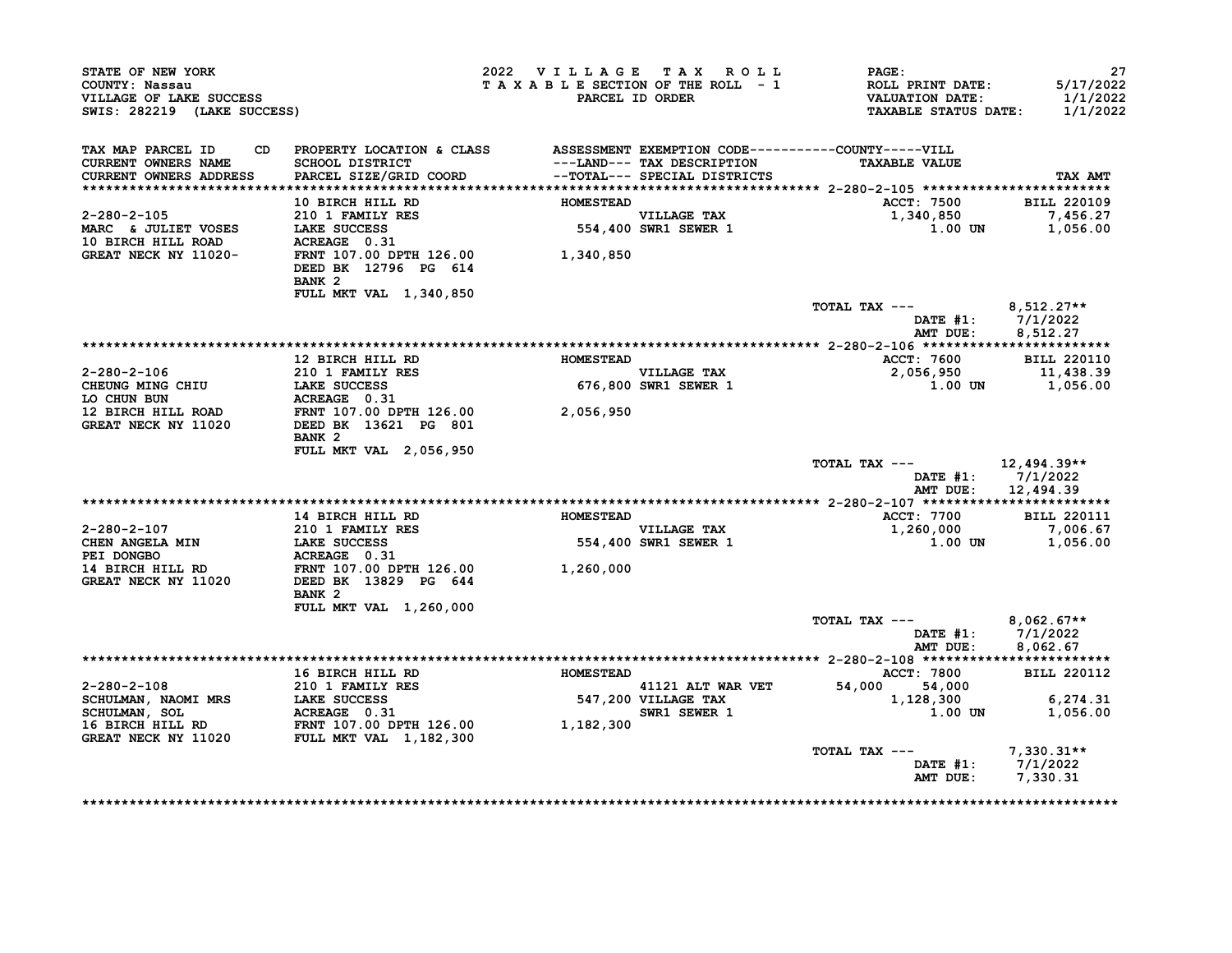| STATE OF NEW YORK<br>COUNTY: Nassau<br>VILLAGE OF LAKE SUCCESS<br>SWIS: 282219 (LAKE SUCCESS)                                       |                                                                                                 | 2022 VILLAGE TAX ROLL | TAXABLE SECTION OF THE ROLL - 1<br>PARCEL ID ORDER | PAGE:<br>ROLL PRINT DATE:<br><b>VALUATION DATE:</b><br><b>TAXABLE STATUS DATE:</b> | 28<br>5/17/2022<br>1/1/2022<br>1/1/2022       |
|-------------------------------------------------------------------------------------------------------------------------------------|-------------------------------------------------------------------------------------------------|-----------------------|----------------------------------------------------|------------------------------------------------------------------------------------|-----------------------------------------------|
| TAX MAP PARCEL ID<br>CD<br><b>CURRENT OWNERS NAME</b>                                                                               | PROPERTY LOCATION & CLASS ASSESSMENT EXEMPTION CODE----------COUNTY-----VILL<br>SCHOOL DISTRICT |                       | ---LAND--- TAX DESCRIPTION                         | <b>TAXABLE VALUE</b>                                                               |                                               |
| <b>CURRENT OWNERS ADDRESS</b>                                                                                                       | PARCEL SIZE/GRID COORD                                                                          |                       | --TOTAL--- SPECIAL DISTRICTS                       |                                                                                    | TAX AMT                                       |
|                                                                                                                                     |                                                                                                 |                       |                                                    |                                                                                    |                                               |
|                                                                                                                                     | 18 BIRCH HILL RD                                                                                | <b>HOMESTEAD</b>      |                                                    | <b>ACCT: 90300</b>                                                                 | <b>BILL 220113</b>                            |
| $2 - 280 - 2 - 109$                                                                                                                 | 210 1 FAMILY RES                                                                                |                       | VILLAGE TAX<br>612,000 SWR1 SEWER 1                | 1,285,200                                                                          | 7,146.80                                      |
| BERK, HOWARD & ELANE                                                                                                                | LAKE SUCCESS                                                                                    |                       |                                                    | 1.00 UN                                                                            | 1,056.00                                      |
| 18 BIRCH HILL RD                                                                                                                    |                                                                                                 |                       |                                                    |                                                                                    |                                               |
| GREAT NECK NY 11020-                                                                                                                | FULL MKT VAL 1,285,200                                                                          | 1,285,200             |                                                    |                                                                                    |                                               |
|                                                                                                                                     |                                                                                                 |                       |                                                    | TOTAL TAX ---                                                                      | $8,202.80**$                                  |
|                                                                                                                                     |                                                                                                 |                       |                                                    | AMT DUE:                                                                           | DATE #1: 7/1/2022<br>8,202.80                 |
|                                                                                                                                     |                                                                                                 |                       |                                                    |                                                                                    |                                               |
|                                                                                                                                     | 20 BIRCH HILL RD                                                                                | <b>HOMESTEAD</b>      |                                                    | ACCT: 7900                                                                         | <b>BILL 220114</b>                            |
| $2 - 280 - 2 - 110$                                                                                                                 | 210 1 FAMILY RES                                                                                |                       | <b>VILLAGE TAX</b>                                 | 1,271,550                                                                          | 7,070.90                                      |
|                                                                                                                                     |                                                                                                 | 561,600               | 561,600 SWR1 SEWER 1                               | 1.00 UN                                                                            | 1,056.00                                      |
|                                                                                                                                     |                                                                                                 |                       |                                                    |                                                                                    |                                               |
| 2-280-2-110<br>COHEN, MR & MRS PAUL LAKE SUCCESS<br>20 BIRCH HILL ROAD ACREAGE 0.36<br>GREAT NECK NY 11020- FRNT 148.00 DPTH 135.00 | <b>FULL MKT VAL 1,271,550</b>                                                                   | 1,271,550             |                                                    |                                                                                    |                                               |
|                                                                                                                                     |                                                                                                 |                       |                                                    | TOTAL TAX ---<br>AMT DUE:                                                          | $8,126.90**$<br>DATE #1: 7/1/2022<br>8,126.90 |
|                                                                                                                                     |                                                                                                 |                       |                                                    |                                                                                    |                                               |
|                                                                                                                                     | 15 OLDFIELD LA                                                                                  | <b>HOMESTEAD</b>      |                                                    | ACCT: 93300                                                                        | <b>BILL 220115</b>                            |
| $2 - 280 - 2 - 111$                                                                                                                 | <b>210 1 FAMILY RES</b>                                                                         |                       |                                                    | 1,389,150                                                                          | 7,724.85                                      |
| HALPERN, RICHARD                                                                                                                    | LAKE SUCCESS                                                                                    |                       | VILLAGE TAX<br>568,800 SWR1 SEWER 1                | $1.00$ UN                                                                          | 1,056.00                                      |
| 15 OLDFIELD LA                                                                                                                      | ACREAGE 0.39                                                                                    |                       |                                                    |                                                                                    |                                               |
| GREAT NECK NY 11020                                                                                                                 | FRNT 40.00 DPTH 134.00<br>FULL MKT VAL 1,389,150                                                | 1,389,150             |                                                    |                                                                                    |                                               |
|                                                                                                                                     |                                                                                                 |                       |                                                    | TOTAL TAX ---                                                                      | 8,780.85**                                    |
|                                                                                                                                     |                                                                                                 |                       |                                                    | AMT DUE:                                                                           | DATE $#1: 7/1/2022$<br>8,780.85               |
|                                                                                                                                     |                                                                                                 |                       |                                                    |                                                                                    |                                               |
|                                                                                                                                     | 17 OLDFIELD LA                                                                                  | HOMESTEAD             |                                                    | <b>ACCT: 8000</b>                                                                  | <b>BILL 220116</b>                            |
| 2-280-2-112                                                                                                                         | 210 1 FAMILY RES                                                                                |                       |                                                    | 3,010,350                                                                          | 16,740.10                                     |
| TU CHUN KUANG                                                                                                                       | LAKE SUCCESS                                                                                    |                       | VILLAGE TAX<br>633,600 SWR1 SEWER 1                | 1.00 UN                                                                            | 1,056.00                                      |
| 17 OLDFIELD LA                                                                                                                      | ACREAGE 0.33                                                                                    |                       |                                                    |                                                                                    |                                               |
| GREAT NECK NY 11020-                                                                                                                | FRNT 82.00 DPTH 144.00<br>DEED BK 13559 PG 116                                                  | 3,010,350             |                                                    |                                                                                    |                                               |
|                                                                                                                                     | <b>BANK 8</b>                                                                                   |                       |                                                    |                                                                                    |                                               |
|                                                                                                                                     | FULL MKT VAL 3,010,350                                                                          |                       |                                                    | TOTAL TAX ---                                                                      |                                               |
|                                                                                                                                     |                                                                                                 |                       |                                                    | AMT DUE:                                                                           | 17,796.10**<br>DATE #1: 7/1/2022<br>17,796.10 |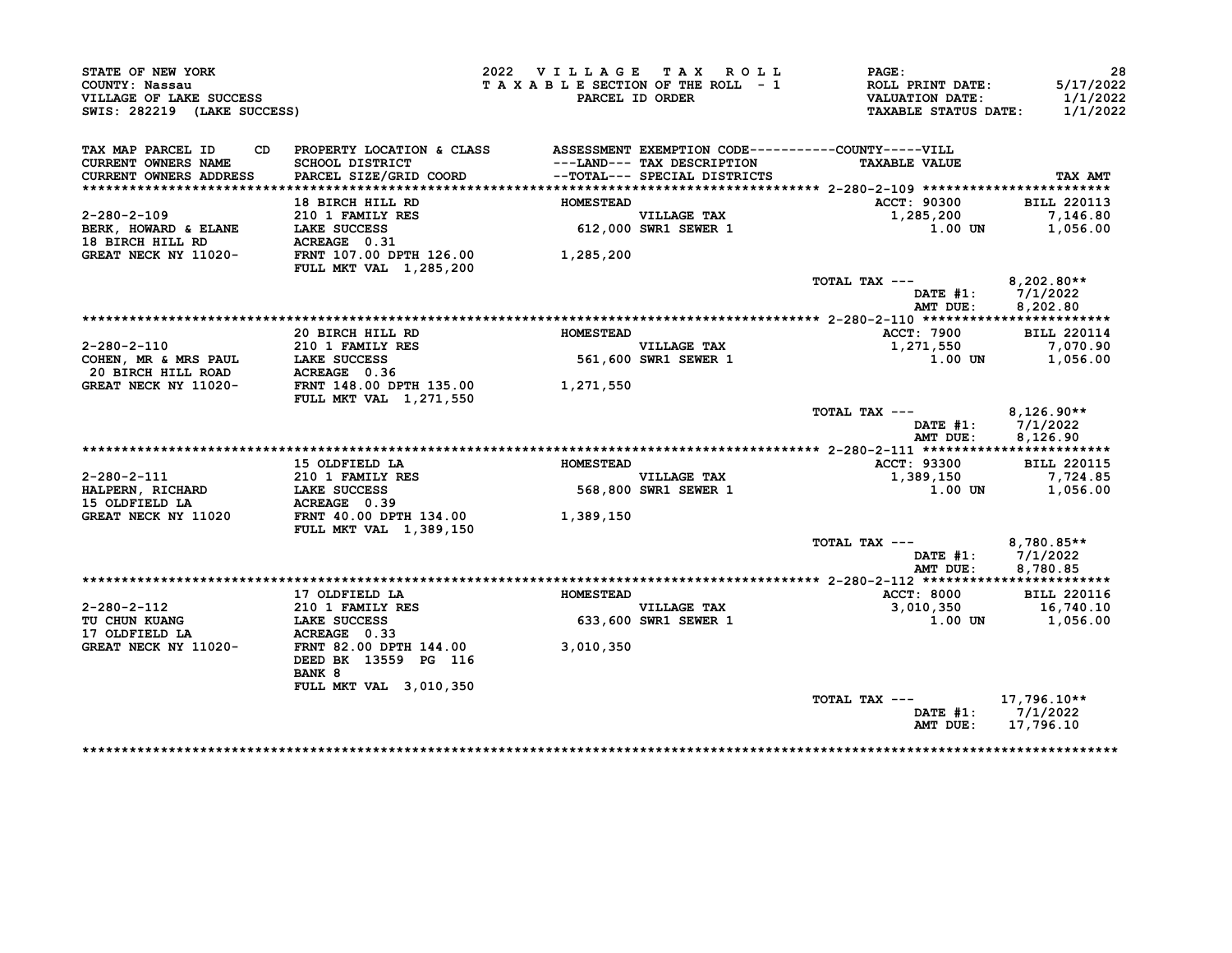| STATE OF NEW YORK<br>COUNTY: Nassau<br>VILLAGE OF LAKE SUCCESS<br>SWIS: 282219 (LAKE SUCCESS)                                                                                                                                                                                                                                                                                                                                                 |                                                                                                                                                                                                 | 2022 VILLAGE TAX ROLL |                                     | <b>PAGE:</b><br>T A X A B L E SECTION OF THE ROLL - 1 ROLL PRINT DATE:<br>PARCEL ID ORDER VALUATION DATE:<br>TAXABLE STATUS DATE: 1/1/2022 | 29<br>5/17/2022<br>1/1/2022            |
|-----------------------------------------------------------------------------------------------------------------------------------------------------------------------------------------------------------------------------------------------------------------------------------------------------------------------------------------------------------------------------------------------------------------------------------------------|-------------------------------------------------------------------------------------------------------------------------------------------------------------------------------------------------|-----------------------|-------------------------------------|--------------------------------------------------------------------------------------------------------------------------------------------|----------------------------------------|
| TAX MAP PARCEL ID<br>CURRENT OWNERS NAME<br><b>CURRENT OWNERS ADDRESS</b>                                                                                                                                                                                                                                                                                                                                                                     | CD PROPERTY LOCATION & CLASS ASSESSMENT EXEMPTION CODE----------COUNTY-----VILL<br>SCHOOL DISTRICT<br>SCHOOL DISTRICT<br>PARCEL SIZE/GRID COORD                    --TOTAL--- SPECIAL DISTRICTS |                       | ---LAND--- TAX DESCRIPTION          | <b>TAXABLE VALUE</b>                                                                                                                       | TAX AMT                                |
|                                                                                                                                                                                                                                                                                                                                                                                                                                               |                                                                                                                                                                                                 |                       |                                     |                                                                                                                                            |                                        |
|                                                                                                                                                                                                                                                                                                                                                                                                                                               | 19 OLDFIELD LA                                                                                                                                                                                  | <b>HOMESTEAD</b>      |                                     | ACCT: 90400 BILL 220117                                                                                                                    |                                        |
|                                                                                                                                                                                                                                                                                                                                                                                                                                               |                                                                                                                                                                                                 |                       |                                     |                                                                                                                                            |                                        |
|                                                                                                                                                                                                                                                                                                                                                                                                                                               |                                                                                                                                                                                                 |                       | VILLAGE TAX<br>619,200 SWR1 SEWER 1 |                                                                                                                                            | 1,651,650 9,184.58<br>1.00 UN 1,056.00 |
|                                                                                                                                                                                                                                                                                                                                                                                                                                               | BANK 8                                                                                                                                                                                          |                       |                                     |                                                                                                                                            |                                        |
|                                                                                                                                                                                                                                                                                                                                                                                                                                               | FULL MKT VAL 1,651,650                                                                                                                                                                          |                       |                                     |                                                                                                                                            |                                        |
|                                                                                                                                                                                                                                                                                                                                                                                                                                               |                                                                                                                                                                                                 |                       |                                     | TOTAL TAX --- 10,240.58**                                                                                                                  | DATE #1: 7/1/2022                      |
|                                                                                                                                                                                                                                                                                                                                                                                                                                               |                                                                                                                                                                                                 |                       |                                     | AMT DUE:                                                                                                                                   | 10,240.58                              |
|                                                                                                                                                                                                                                                                                                                                                                                                                                               |                                                                                                                                                                                                 |                       |                                     |                                                                                                                                            |                                        |
|                                                                                                                                                                                                                                                                                                                                                                                                                                               | 21 OLDFIELD LA                                                                                                                                                                                  | <b>HOMESTEAD</b>      |                                     | ACCT: 76200                                                                                                                                | <b>BILL 220118</b>                     |
| $2-280-2-114$ 210 1 FAMILY RES<br>LEUNG ALBERT & LAI AMY LAKE SUCCESS                                                                                                                                                                                                                                                                                                                                                                         | 210 1 FAMILY RES                                                                                                                                                                                |                       | VILLAGE TAX<br>583,200 SWR1 SEWER 1 | $1,486,800$<br>1,486,800<br>1,00 UN 1,056.00                                                                                               |                                        |
|                                                                                                                                                                                                                                                                                                                                                                                                                                               |                                                                                                                                                                                                 |                       |                                     |                                                                                                                                            |                                        |
| 21 OLDFIELD LA ACREAGE 0.33<br>LAKE SUCCESS NY 11020- FRNT 100.00 DPTH 147.00 1,486,800                                                                                                                                                                                                                                                                                                                                                       |                                                                                                                                                                                                 |                       |                                     |                                                                                                                                            |                                        |
|                                                                                                                                                                                                                                                                                                                                                                                                                                               | DEED BK 12625 PG 159<br>BANK <sub>2</sub>                                                                                                                                                       |                       |                                     |                                                                                                                                            |                                        |
|                                                                                                                                                                                                                                                                                                                                                                                                                                               | FULL MKT VAL 1,486,800                                                                                                                                                                          |                       |                                     |                                                                                                                                            |                                        |
|                                                                                                                                                                                                                                                                                                                                                                                                                                               |                                                                                                                                                                                                 |                       |                                     | TOTAL TAX --- 9,323.87**                                                                                                                   | DATE #1: 7/1/2022                      |
|                                                                                                                                                                                                                                                                                                                                                                                                                                               |                                                                                                                                                                                                 |                       |                                     |                                                                                                                                            | AMT DUE: 9,323.87                      |
|                                                                                                                                                                                                                                                                                                                                                                                                                                               | 23 OLDFIELD LA                                                                                                                                                                                  | <b>HOMESTEAD</b>      |                                     | ACCT: 8100 BILL 220119                                                                                                                     |                                        |
| $2 - 280 - 2 - 115$                                                                                                                                                                                                                                                                                                                                                                                                                           |                                                                                                                                                                                                 |                       |                                     |                                                                                                                                            | 9,307.19                               |
|                                                                                                                                                                                                                                                                                                                                                                                                                                               |                                                                                                                                                                                                 |                       | VILLAGE TAX<br>633,600 SWR1 SEWER 1 | 1,673,700                                                                                                                                  | $1.00$ UN $1,056.00$                   |
| $\begin{tabular}{lllllllllllllllllllllcl} \multicolumn{2}{c l} \multicolumn{2}{c l} \multicolumn{2}{c l}{} & \multicolumn{2}{c l}{} & \multicolumn{2}{c l}{} & \multicolumn{2}{c l}{} & \multicolumn{2}{c l}{} & \multicolumn{2}{c l}{} & \multicolumn{2}{c l}{} & \multicolumn{2}{c l}{} & \multicolumn{2}{c l}{} & \multicolumn{2}{c l}{} & \multicolumn{2}{c l}{} & \multicolumn{2}{c l}{} & \multicolumn{2}{c l}{} & \multicolumn{2}{c l$ |                                                                                                                                                                                                 |                       |                                     |                                                                                                                                            |                                        |
|                                                                                                                                                                                                                                                                                                                                                                                                                                               |                                                                                                                                                                                                 |                       |                                     |                                                                                                                                            |                                        |
| <b>GREAT NECK NY 11020</b>                                                                                                                                                                                                                                                                                                                                                                                                                    | DEED BK 11201 PG 1122<br>BANK <sub>2</sub>                                                                                                                                                      |                       |                                     |                                                                                                                                            |                                        |
|                                                                                                                                                                                                                                                                                                                                                                                                                                               | FULL MKT VAL 1,673,700                                                                                                                                                                          |                       |                                     |                                                                                                                                            |                                        |
|                                                                                                                                                                                                                                                                                                                                                                                                                                               |                                                                                                                                                                                                 |                       |                                     | TOTAL TAX ---                                                                                                                              | 10,363.19**<br>DATE #1: 7/1/2022       |
|                                                                                                                                                                                                                                                                                                                                                                                                                                               |                                                                                                                                                                                                 |                       |                                     | AMT DUE:                                                                                                                                   | 10,363.19                              |
|                                                                                                                                                                                                                                                                                                                                                                                                                                               |                                                                                                                                                                                                 |                       |                                     |                                                                                                                                            |                                        |
|                                                                                                                                                                                                                                                                                                                                                                                                                                               | 25 OLDFIELD LA <b>HOMESTEAD</b>                                                                                                                                                                 |                       |                                     | ACCT: 64100 BILL 220120                                                                                                                    |                                        |
| $2-280-2-116$<br>$210$ I FAMILY RES                                                                                                                                                                                                                                                                                                                                                                                                           |                                                                                                                                                                                                 |                       | VILLAGE TAX<br>525,600 SWR1 SEWER 1 | $1,587,600$<br>$1,00 \text{ UN}$<br>$1,056.00$<br>$1,0056.00$                                                                              |                                        |
|                                                                                                                                                                                                                                                                                                                                                                                                                                               | BOYAR MICHAEL & VITALIYA LAKE SUCCESS                                                                                                                                                           |                       |                                     |                                                                                                                                            |                                        |
|                                                                                                                                                                                                                                                                                                                                                                                                                                               |                                                                                                                                                                                                 |                       |                                     |                                                                                                                                            |                                        |
|                                                                                                                                                                                                                                                                                                                                                                                                                                               | DEED BK 13363 PG 531<br>BANK <sub>2</sub>                                                                                                                                                       |                       |                                     |                                                                                                                                            |                                        |
|                                                                                                                                                                                                                                                                                                                                                                                                                                               | FULL MKT VAL 1,587,600                                                                                                                                                                          |                       |                                     | TOTAL TAX ---                                                                                                                              |                                        |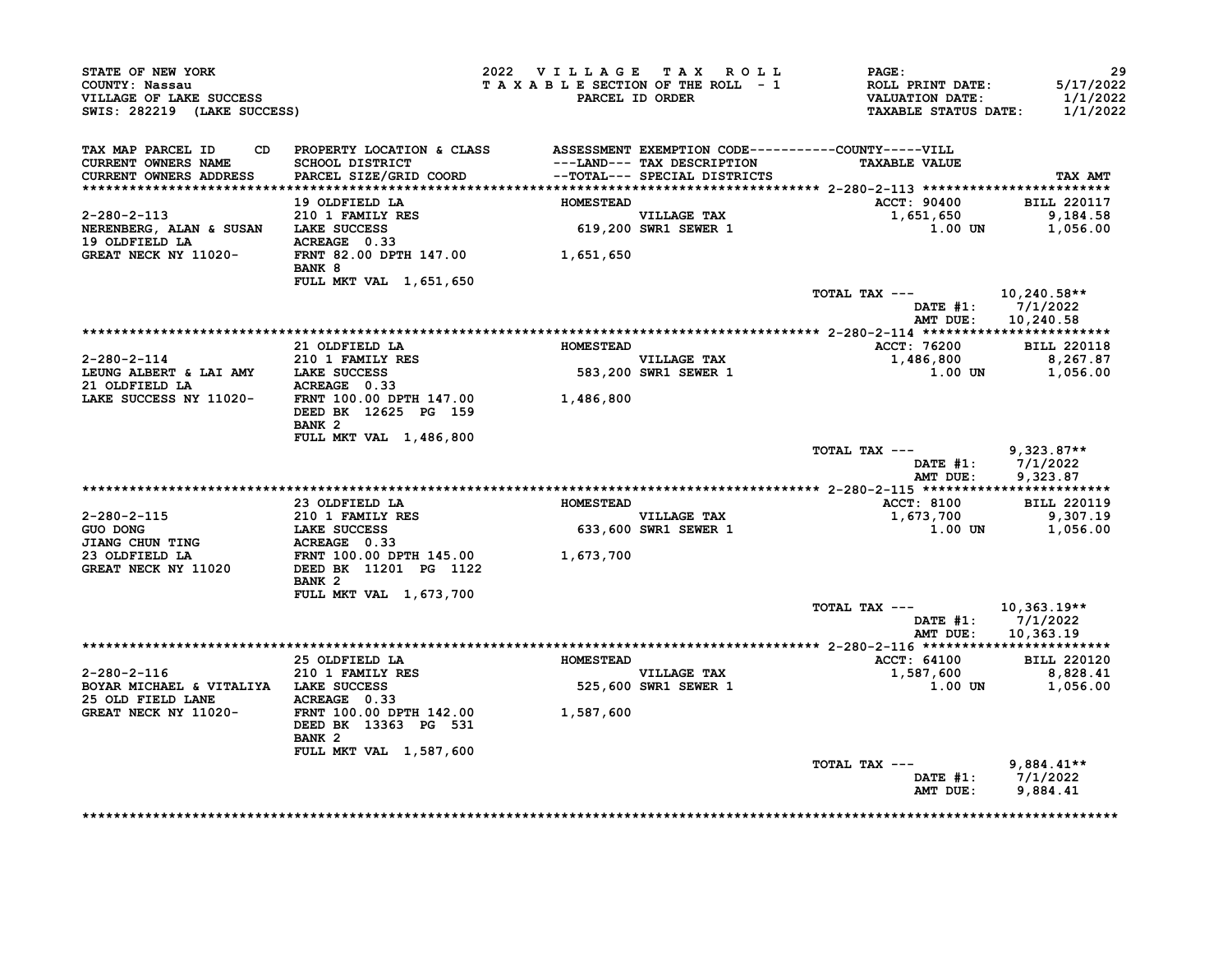| STATE OF NEW YORK<br>COUNTY: Nassau<br>VILLAGE OF LAKE SUCCESS<br>SWIS: 282219 (LAKE SUCCESS) |                                                                                                           | 2022 VILLAGE TAX ROLL<br>TAXABLE SECTION OF THE ROLL - 1 | PARCEL ID ORDER                     | <b>PAGE :</b><br>ROLL PRINT DATE:<br><b>VALUATION DATE:</b><br><b>TAXABLE STATUS DATE:</b> | 30<br>5/17/2022<br>1/1/2022<br>1/1/2022 |
|-----------------------------------------------------------------------------------------------|-----------------------------------------------------------------------------------------------------------|----------------------------------------------------------|-------------------------------------|--------------------------------------------------------------------------------------------|-----------------------------------------|
| TAX MAP PARCEL ID<br><b>CURRENT OWNERS NAME</b>                                               | CD PROPERTY LOCATION & CLASS ASSESSMENT EXEMPTION CODE----------COUNTY-----VILL<br><b>SCHOOL DISTRICT</b> |                                                          | ---LAND--- TAX DESCRIPTION          | <b>TAXABLE VALUE</b>                                                                       |                                         |
| <b>CURRENT OWNERS ADDRESS</b>                                                                 | PARCEL SIZE/GRID COORD                                                                                    |                                                          | -- TOTAL--- SPECIAL DISTRICTS       |                                                                                            | TAX AMT                                 |
|                                                                                               | 27 OLDFIELD LA                                                                                            | <b>HOMESTEAD</b>                                         |                                     | ACCT: 8200                                                                                 | <b>BILL 220121</b>                      |
| 2-280-2-117                                                                                   | 210 1 FAMILY RES                                                                                          |                                                          |                                     | 1,730,400                                                                                  | 9,622.49                                |
| <b>JOEL &amp; SHERRY HARNICK</b><br>27 OLDFIELD LA                                            | LAKE SUCCESS<br>ACREAGE 0.32                                                                              |                                                          | VILLAGE TAX<br>770,400 SWR1 SEWER 1 | 1.00 UN                                                                                    | 1,056.00                                |
| <b>GREAT NECK NY 11020</b>                                                                    | FRNT 100.00 DPTH 135.00<br>DEED BK 12795 PG 386<br>BANK <sub>2</sub>                                      | 1,730,400                                                |                                     |                                                                                            |                                         |
|                                                                                               | FULL MKT VAL 1,730,400                                                                                    |                                                          |                                     | TOTAL TAX ---                                                                              | 10,678.49**<br>DATE $#1: 7/1/2022$      |
|                                                                                               |                                                                                                           |                                                          |                                     | AMT DUE:                                                                                   | 10,678.49                               |
|                                                                                               | 29 OLDFIELD LA                                                                                            | <b>HOMESTEAD</b>                                         |                                     | <b>ACCT: 8300</b>                                                                          | <b>BILL 220122</b>                      |
| 2-280-2-118                                                                                   | $210$ 1 FAMILY RES                                                                                        |                                                          | <b>VILLAGE TAX</b>                  | 1,298,850                                                                                  | 7,222.71                                |
| LEWIS, TRACY<br><b>AMY TABOR</b>                                                              | <b>LAKE SUCCESS</b><br>ACREAGE 0.34                                                                       |                                                          | 525,600 SWR1 SEWER 1                | 1.00 UN                                                                                    | 1,056.00                                |
| 29 OLD FIELD LANE FRNT 114.00 DPTH 126.00<br>GREAT NECK NY 11020- FULL MKT VAL 1,298,850      |                                                                                                           | 1,298,850                                                |                                     |                                                                                            |                                         |
|                                                                                               |                                                                                                           |                                                          |                                     | TOTAL TAX --- $8,278.71**$<br>AMT DUE:                                                     | DATE #1: 7/1/2022<br>8,278.71           |
|                                                                                               |                                                                                                           |                                                          |                                     |                                                                                            |                                         |
|                                                                                               | 31 OLDFIELD LA                                                                                            | <b>HOMESTEAD</b>                                         |                                     | ACCT: 76300                                                                                | <b>BILL 220123</b>                      |
| 2-280-2-119                                                                                   | 210 1 FAMILY RES<br>LAKE SUCCESS                                                                          |                                                          | VILLAGE TAX<br>612,000 SWR1 SEWER 1 | 1,492,050                                                                                  | 8,297.07                                |
| AZATYAN GARY & ANAHITA LAKE SUCCESS<br>31 OLDFIELD LA                                         | ACREAGE 0.45                                                                                              |                                                          |                                     | 1.00 UN                                                                                    | 1,056.00                                |
| <b>GREAT NECK NY 11020-</b>                                                                   | FRNT 101.00 DPTH 136.00 1,492,050<br>DEED BK 13482 PG 26<br>BANK <sub>2</sub>                             |                                                          |                                     |                                                                                            |                                         |
|                                                                                               | FULL MKT VAL 1,492,050                                                                                    |                                                          |                                     |                                                                                            |                                         |
|                                                                                               |                                                                                                           |                                                          |                                     | TOTAL TAX ---                                                                              | $9,353.07**$<br>DATE $#1: 7/1/2022$     |
|                                                                                               |                                                                                                           |                                                          |                                     | AMT DUE:                                                                                   | 9,353.07                                |
|                                                                                               | 100 WINDSOR GATE                                                                                          | <b>HOMESTEAD</b>                                         |                                     | ACCT: 64200                                                                                | <b>BILL 220124</b>                      |
| 2-280-2-120                                                                                   | 210 1 FAMILY RES                                                                                          |                                                          | <b>VILLAGE TAX</b>                  | 2,958,900                                                                                  | 16,454.00                               |
| MASHAAL, EZIA & EDNA<br>100 WINDSOR GATE                                                      | LAKE SUCCESS<br>ACREAGE 0.52                                                                              |                                                          | 669,600 SWR1 SEWER 1                | 1.00 UN                                                                                    | 1,056.00                                |
| GREAT NECK NY 11020-                                                                          | FRNT 188.00 DPTH 153.00<br><b>FULL MKT VAL 2,958,900</b>                                                  | 2,958,900                                                |                                     |                                                                                            |                                         |
|                                                                                               |                                                                                                           |                                                          |                                     | TOTAL TAX ---<br>AMT DUE: 17,510.00                                                        | 17,510.00**<br>DATE #1: 7/1/2022        |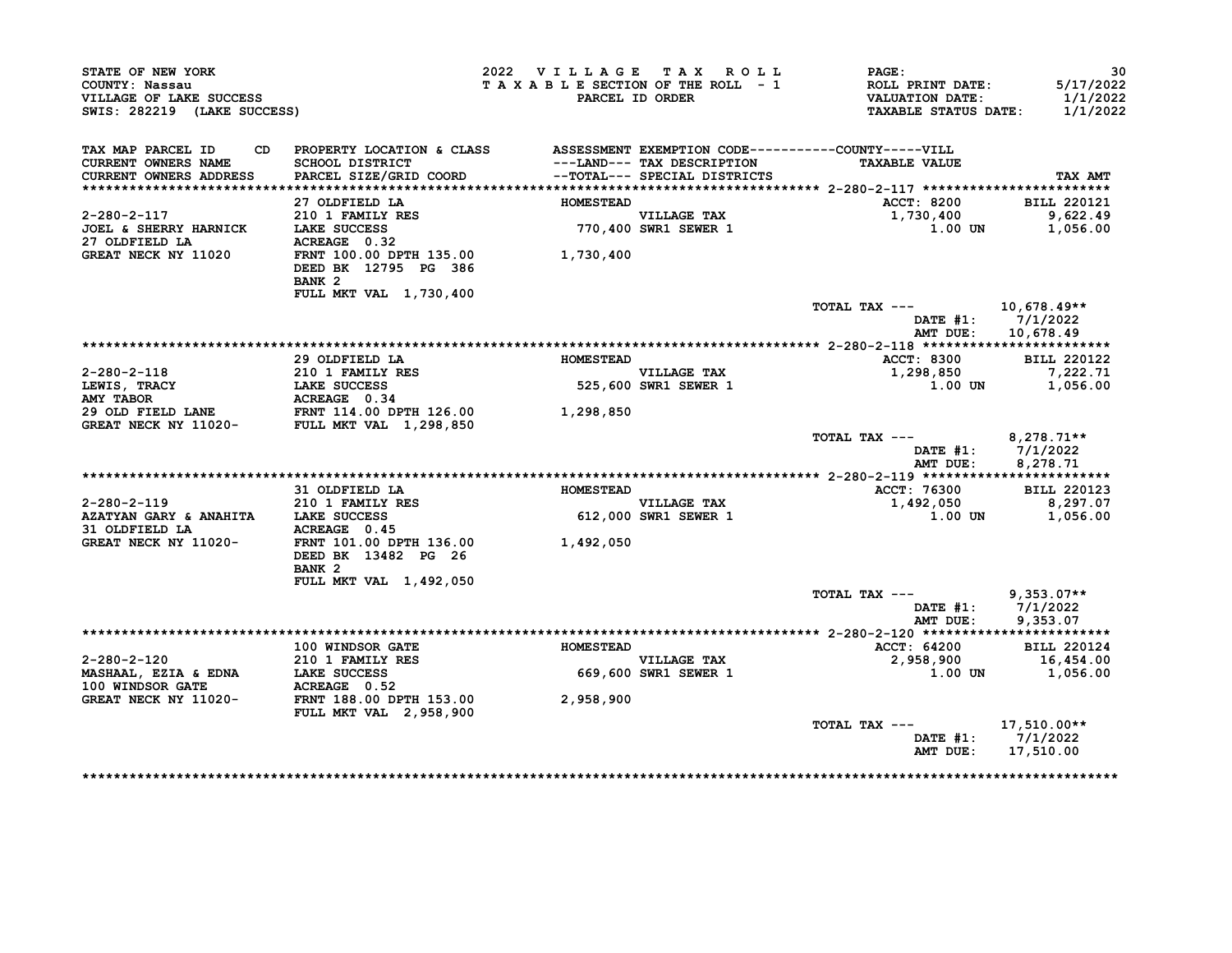| STATE OF NEW YORK<br>COUNTY: Nassau<br>VILLAGE OF LAKE SUCCESS<br>SWIS: 282219 (LAKE SUCCESS)                                                                                                                                                                                                                                                                                                                          |                                                                                                                              |                  | 2022 VILLAGE TAX ROLL<br>TAXABLE SECTION OF THE ROLL - 1<br>PARCEL ID ORDER | <b>PAGE:</b><br>ROLL PRINT DATE:<br>VALUATION DATE:<br>TAXABLE STATUS DATE: | -31<br>5/17/2022<br>1/1/2022<br>1/1/2022 |
|------------------------------------------------------------------------------------------------------------------------------------------------------------------------------------------------------------------------------------------------------------------------------------------------------------------------------------------------------------------------------------------------------------------------|------------------------------------------------------------------------------------------------------------------------------|------------------|-----------------------------------------------------------------------------|-----------------------------------------------------------------------------|------------------------------------------|
| TAX MAP PARCEL ID<br>CURRENT OWNERS NAME<br>CURRENT OWNERS ADDRESS                                                                                                                                                                                                                                                                                                                                                     | CD PROPERTY LOCATION & CLASS ASSESSMENT EXEMPTION CODE----------COUNTY-----VILL<br>SCHOOL DISTRICT<br>PARCEL SIZE/GRID COORD |                  | --TOTAL--- SPECIAL DISTRICTS                                                | ---LAND--- TAX DESCRIPTION TAXABLE VALUE                                    | <b>TAX AMT</b>                           |
|                                                                                                                                                                                                                                                                                                                                                                                                                        |                                                                                                                              |                  |                                                                             | ACCT: 8400 BILL 220125                                                      |                                          |
| 2-280-2-121<br>LEE, STEVEN<br>LEE, STEVEN<br>LEE, TERRI LAKE SUCCESS<br>LEE, TERRI ACREAGE 0.45<br>102 WINDSOR GATE FRNT 130.00 DPTH 153.00 2,073,750<br>GREAT NECK NY 11020 DEED BK 12327 PG 812                                                                                                                                                                                                                      | 102 WINDSOR GATE FOR HOMESTEAD                                                                                               |                  | VILLAGE TAX<br>770,400                                                      | 2,073,750 11,531.81                                                         |                                          |
|                                                                                                                                                                                                                                                                                                                                                                                                                        | BANK 2                                                                                                                       |                  |                                                                             |                                                                             |                                          |
|                                                                                                                                                                                                                                                                                                                                                                                                                        | FULL MKT VAL 2,073,750                                                                                                       |                  |                                                                             | TOTAL TAX --- 11,531.81**<br>DATE #1: 7/1/2022<br>AMT DUE: 11,531.81        |                                          |
|                                                                                                                                                                                                                                                                                                                                                                                                                        |                                                                                                                              |                  |                                                                             |                                                                             |                                          |
|                                                                                                                                                                                                                                                                                                                                                                                                                        |                                                                                                                              |                  |                                                                             | ACCT: 88200 BILL 220126                                                     |                                          |
|                                                                                                                                                                                                                                                                                                                                                                                                                        |                                                                                                                              |                  |                                                                             | $2,858,100$<br>2,858,100<br>1.00 UN 1,056.00                                |                                          |
| $\begin{tabular}{lllllllllllll} 2-280-2-122 & 122 \text{ WINDSOR GATE} & \text{HOMESTEAL} \\ & 210 & 1 \text{ FAMILY RES} & \text{HOMESTEAL} \\ \text{YOKK PARTRICIA TRUSTEE} & \text{LAKE SUCCES} & 763,200 \text{ SWR1 SEWER 1} \\ & 122 \text{ WINDSOR GATE} & \text{LARE SUCCES} & 763,200 \text{ SWR1 SEWER 1} \\ & 122 \text{ WINDSOR GATE} & \text{RCHER 1} & \text{RCHER 2} & \text{RCHER 3} \\ \end{tabular}$ |                                                                                                                              |                  |                                                                             |                                                                             |                                          |
| 122 WINDSOR GATE FRNT 129.00 DPTH 337.00 $2,858,100$<br>GREAT NECK NY 11020 DEED BK 14058 PG 636                                                                                                                                                                                                                                                                                                                       | BANK 2                                                                                                                       |                  |                                                                             |                                                                             |                                          |
|                                                                                                                                                                                                                                                                                                                                                                                                                        | FULL MKT VAL 2,858,100                                                                                                       |                  |                                                                             | TOTAL TAX --- $16,949.47**$<br>DATE #1: 7/1/2022<br>AMT DUE: 16,949.47      |                                          |
|                                                                                                                                                                                                                                                                                                                                                                                                                        | <b>128 WINDSOR GATE</b>                                                                                                      | <b>HOMESTEAD</b> |                                                                             | ACCT: 8500 BILL 220127                                                      |                                          |
|                                                                                                                                                                                                                                                                                                                                                                                                                        |                                                                                                                              |                  |                                                                             | $5,244,750$ 29,165.27                                                       |                                          |
| 2-280-2-123<br>NYC DISTRICT HOLDING LLC<br>NYC DISTRICT HOLDING LLC<br>128 WINDSOR GATE<br>128 WINDSOR GATE<br>128 WINDSOR GATE<br>128 WINDSOR GATE<br>128 WINDSOR GATE<br>210 1 KEAD RESS<br>210 DEED BK<br>210 DEEP DEEP DEEP DEEP DEEP DEEP DE                                                                                                                                                                      |                                                                                                                              |                  |                                                                             | $1.00$ UN $1,056.00$                                                        |                                          |
|                                                                                                                                                                                                                                                                                                                                                                                                                        |                                                                                                                              |                  |                                                                             |                                                                             |                                          |
| PRIOR OWNER ON 1/1/2022 BANK 8<br><b>GU XIANYU</b>                                                                                                                                                                                                                                                                                                                                                                     | FULL MKT VAL 5,244,750                                                                                                       |                  |                                                                             |                                                                             |                                          |
|                                                                                                                                                                                                                                                                                                                                                                                                                        |                                                                                                                              |                  |                                                                             | TOTAL TAX --- $30,221.27**$<br>DATE #1: 7/1/2022<br>AMT DUE:                | 30,221.27                                |
|                                                                                                                                                                                                                                                                                                                                                                                                                        |                                                                                                                              |                  |                                                                             |                                                                             |                                          |
|                                                                                                                                                                                                                                                                                                                                                                                                                        | 110A WINDSOR GATE <b>120 FORESTEAD</b>                                                                                       |                  | VILLAGE TAX<br>810,000                                                      | 2 20128<br>2,385,600 BILL 220128<br>2,385,600 13,265.96                     |                                          |
| 2-280-2-124<br>NAIDU FAMILY TRUST<br>110A WINDSOR GATE ACREAGE 0.97<br>GREAT NECK NY 11020-<br>FRNT 93.00 DPTH 191.00<br>2,385,600                                                                                                                                                                                                                                                                                     |                                                                                                                              |                  |                                                                             |                                                                             |                                          |
|                                                                                                                                                                                                                                                                                                                                                                                                                        | DEED BK 13158 PG 287<br>FULL MKT VAL 2,385,600                                                                               |                  |                                                                             |                                                                             |                                          |
|                                                                                                                                                                                                                                                                                                                                                                                                                        |                                                                                                                              |                  |                                                                             | TOTAL TAX --- 13,265.96**<br>DATE #1: 7/1/2022<br>AMT DUE: 13,265.96        |                                          |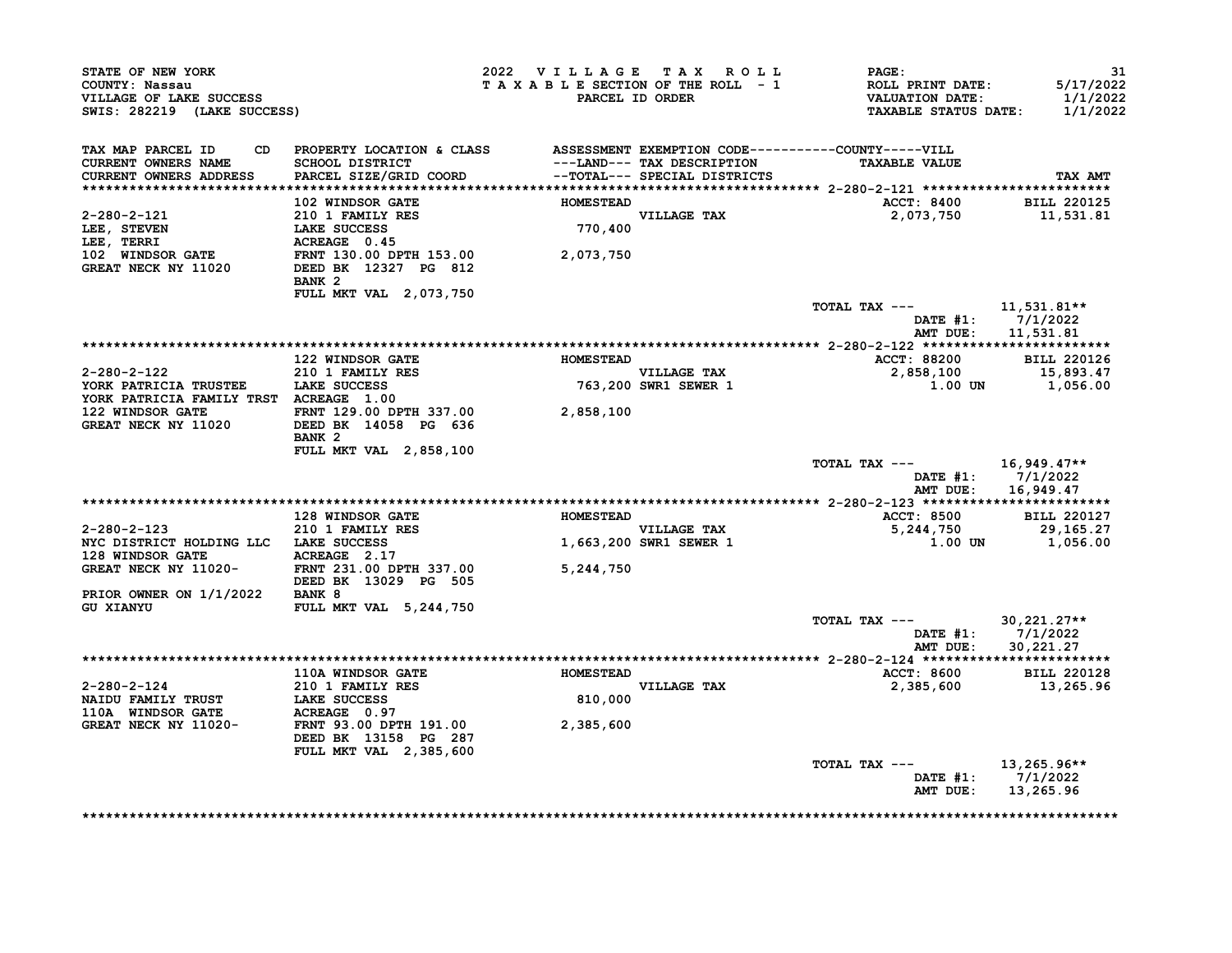| STATE OF NEW YORK<br>COUNTY: Nassau<br>VILLAGE OF LAKE SUCCESS<br>SWIS: 282219 (LAKE SUCCESS)                                                                                        |                                                                                 | 2022 VILLAGE TAX ROLL | TAXABLE SECTION OF THE ROLL - 1<br>PARCEL ID ORDER         | <b>PAGE :</b><br><b>ROLL PRINT DATE:</b><br><b>VALUATION DATE:</b><br><b>TAXABLE STATUS DATE:</b> | 32<br>5/17/2022<br>1/1/2022<br>1/1/2022 |
|--------------------------------------------------------------------------------------------------------------------------------------------------------------------------------------|---------------------------------------------------------------------------------|-----------------------|------------------------------------------------------------|---------------------------------------------------------------------------------------------------|-----------------------------------------|
| TAX MAP PARCEL ID                                                                                                                                                                    | CD PROPERTY LOCATION & CLASS ASSESSMENT EXEMPTION CODE----------COUNTY-----VILL |                       |                                                            |                                                                                                   |                                         |
| <b>CURRENT OWNERS NAME</b><br><b>CURRENT OWNERS ADDRESS</b>                                                                                                                          | <b>SCHOOL DISTRICT</b><br>PARCEL SIZE/GRID COORD                                |                       | ---LAND--- TAX DESCRIPTION<br>--TOTAL--- SPECIAL DISTRICTS | <b>TAXABLE VALUE</b>                                                                              | TAX AMT                                 |
|                                                                                                                                                                                      |                                                                                 |                       |                                                            |                                                                                                   |                                         |
|                                                                                                                                                                                      | 32 OLD FIELD LA                                                                 | <b>HOMESTEAD</b>      |                                                            | ACCT: 76500                                                                                       | <b>BILL 220129</b>                      |
| 2-281--22                                                                                                                                                                            | 210 1 FAMILY RES<br>LAKE SUCCESS                                                |                       | VILLAGE TAX<br>554,400 SWR1 SEWER 1                        | 1,660,050                                                                                         | 9,231.29                                |
| KIM HYEONG CHAN                                                                                                                                                                      |                                                                                 |                       |                                                            | 1.00 UN                                                                                           | 1,056.00                                |
| 32 OLD FIELD LANE                                                                                                                                                                    | ACREAGE 0.32                                                                    |                       |                                                            |                                                                                                   |                                         |
| GREAT NECK NY 11020-                                                                                                                                                                 | FRNT 98.00 DPTH 120.00<br>DEED BK 14036 PG 451<br>BANK <sub>2</sub>             | 1,660,050             |                                                            |                                                                                                   |                                         |
|                                                                                                                                                                                      | FULL MKT VAL 1,660,050                                                          |                       |                                                            |                                                                                                   |                                         |
|                                                                                                                                                                                      |                                                                                 |                       |                                                            | TOTAL TAX ---                                                                                     | 10,287.29**<br>DATE $#1: 7/1/2022$      |
|                                                                                                                                                                                      |                                                                                 |                       |                                                            | AMT DUE:                                                                                          | 10,287.29                               |
|                                                                                                                                                                                      | 30 OLDFIELD LA                                                                  |                       |                                                            |                                                                                                   | <b>BILL 220130</b>                      |
| $2 - 281 - -23$                                                                                                                                                                      | <b>210 1 FAMILY RES</b>                                                         | <b>HOMESTEAD</b>      |                                                            | ACCT: 76600<br>1,422,750                                                                          | 7,911.70                                |
|                                                                                                                                                                                      |                                                                                 |                       | VILLAGE TAX<br>518,400 SWR1 SEWER 1                        |                                                                                                   | 1.00 UN 1,056.00                        |
|                                                                                                                                                                                      |                                                                                 |                       |                                                            |                                                                                                   |                                         |
| COTTLIEB, SAM & ELLEN<br>AS TRUSTEE<br>30 OLD FIELD LANE<br>GREAT NECK NY 11020-<br>GREAT NECK NY 11020-<br>FULL MKT VAL 1,422,750<br>CREAT NECK NY 11020-<br>FULL MKT VAL 1,422,750 |                                                                                 |                       |                                                            |                                                                                                   |                                         |
|                                                                                                                                                                                      |                                                                                 |                       |                                                            | TOTAL TAX --- 8,967.70**<br>AMT DUE:                                                              | DATE #1: 7/1/2022<br>8,967.70           |
|                                                                                                                                                                                      |                                                                                 |                       |                                                            |                                                                                                   |                                         |
|                                                                                                                                                                                      | 28 OLDFIELD LANE                                                                | <b>HOMESTEAD</b>      |                                                            | ACCT: 64300                                                                                       | <b>BILL 220131</b>                      |
| $2 - 281 - -24$                                                                                                                                                                      | <b>210 1 FAMILY RES</b>                                                         |                       | <b>VILLAGE TAX</b>                                         | 1,437,450                                                                                         | 7,993.44                                |
| <b>PARK, JENNY</b><br><b>AS TRUSTEE</b>                                                                                                                                              | LAKE SUCCESS                                                                    |                       | <b>496,800 SWR1 SEWER 1</b>                                | $1.00$ UN                                                                                         | 1,056.00                                |
| 28 OLDFIELD LANE<br>GREAT NECK NY 11020-                                                                                                                                             | BANK 2                                                                          |                       |                                                            |                                                                                                   |                                         |
|                                                                                                                                                                                      | FULL MKT VAL 1,437,450                                                          |                       |                                                            |                                                                                                   | $9,049.44**$                            |
|                                                                                                                                                                                      |                                                                                 |                       |                                                            |                                                                                                   |                                         |
|                                                                                                                                                                                      |                                                                                 |                       |                                                            | TOTAL TAX ---                                                                                     |                                         |
|                                                                                                                                                                                      |                                                                                 |                       |                                                            |                                                                                                   | DATE #1: 7/1/2022                       |
|                                                                                                                                                                                      |                                                                                 |                       |                                                            | AMT DUE:                                                                                          | 9,049.44                                |
|                                                                                                                                                                                      |                                                                                 | <b>HOMESTEAD</b>      |                                                            | ACCT: 88300                                                                                       | <b>BILL 220132</b>                      |
| $2 - 281 - -25$                                                                                                                                                                      | 26 OLDFIELD LA                                                                  |                       |                                                            | 1,504,650                                                                                         | 8,367.13                                |
| CHARLES, LEE & PAMELA<br>26 OLD FIELD LANE                                                                                                                                           | LAKE SUCCESS<br>ACREAGE 0.24                                                    |                       | VILLAGE TAX<br>547,200 SWR1 SEWER 1                        | 1.00 UN                                                                                           | 1,056.00                                |
|                                                                                                                                                                                      |                                                                                 | 1,504,650             |                                                            |                                                                                                   |                                         |
| GREAT NECK NY 11020- FRNT 100.00 DPTH 101.00                                                                                                                                         | <b>FULL MKT VAL 1,504,650</b>                                                   |                       |                                                            | TOTAL TAX ---                                                                                     | $9,423.13**$                            |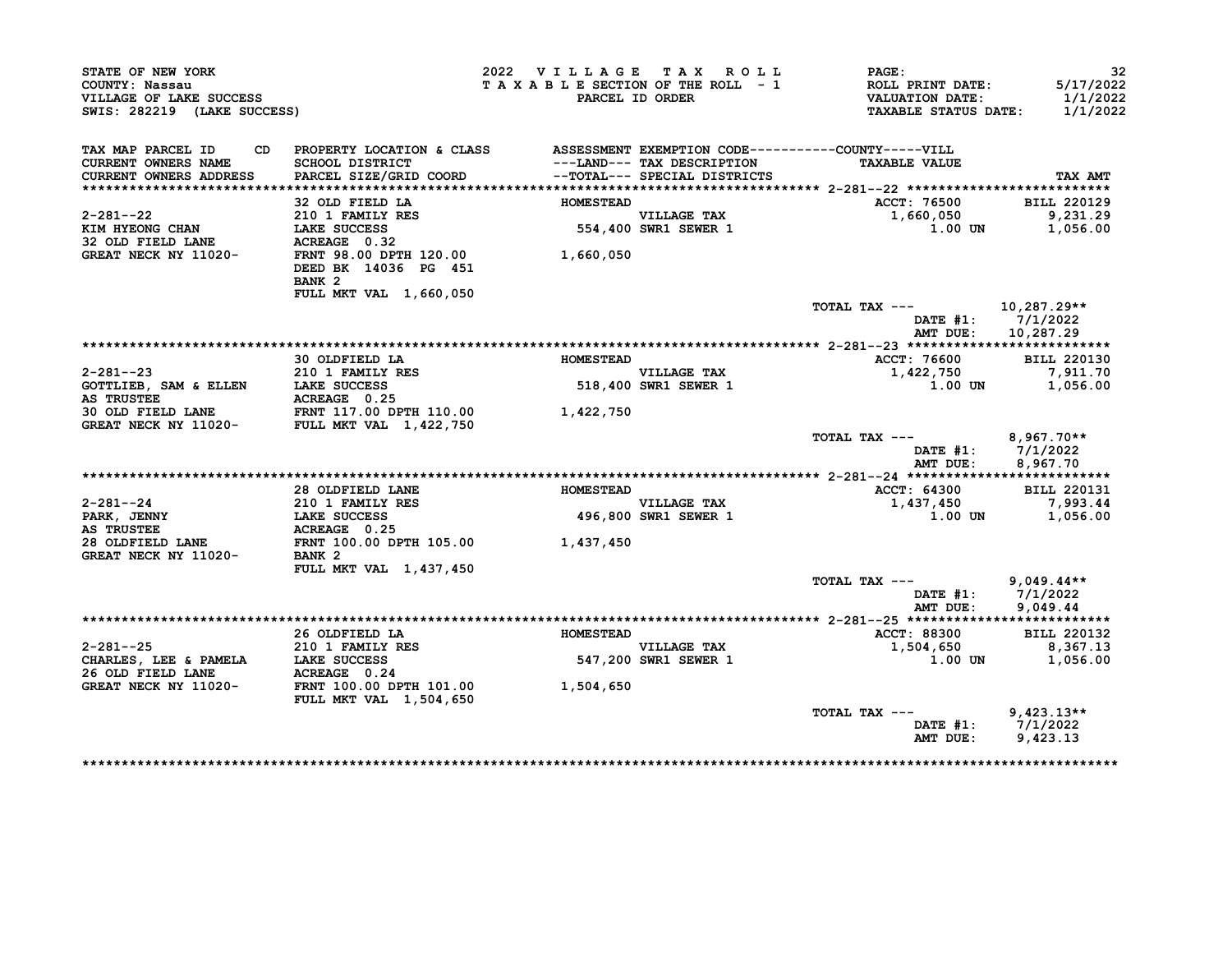| STATE OF NEW YORK<br>COUNTY: Nassau<br>VILLAGE OF LAKE SUCCESS<br>SWIS: 282219 (LAKE SUCCESS)                                                                        |                                                                                           | 2022 VILLAGE TAX ROLL | TAXABLE SECTION OF THE ROLL - 1<br>PARCEL ID ORDER         | <b>PAGE:</b><br>ROLL PRINT DATE:<br><b>VALUATION DATE:</b><br><b>TAXABLE STATUS DATE:</b> | 33<br>5/17/2022<br>1/1/2022<br>1/1/2022    |
|----------------------------------------------------------------------------------------------------------------------------------------------------------------------|-------------------------------------------------------------------------------------------|-----------------------|------------------------------------------------------------|-------------------------------------------------------------------------------------------|--------------------------------------------|
| TAX MAP PARCEL ID                                                                                                                                                    | CD PROPERTY LOCATION & CLASS ASSESSMENT EXEMPTION CODE----------COUNTY-----VILL           |                       |                                                            |                                                                                           |                                            |
| <b>CURRENT OWNERS NAME</b><br>CURRENT OWNERS ADDRESS                                                                                                                 | <b>SCHOOL DISTRICT</b><br>PARCEL SIZE/GRID COORD                                          |                       | ---LAND--- TAX DESCRIPTION<br>--TOTAL--- SPECIAL DISTRICTS | <b>TAXABLE VALUE</b>                                                                      | <b>TAX AMT</b>                             |
|                                                                                                                                                                      |                                                                                           |                       |                                                            |                                                                                           |                                            |
|                                                                                                                                                                      | 24 OLDFIELD LA                                                                            | <b>HOMESTEAD</b>      |                                                            | ACCT: 8700                                                                                | <b>BILL 220133</b>                         |
|                                                                                                                                                                      |                                                                                           |                       | VILLAGE TAX<br>547,200 SWR1 SEWER 1                        | 1,201,200                                                                                 | 6,679.69                                   |
|                                                                                                                                                                      |                                                                                           |                       |                                                            | 1.00 UN                                                                                   | 1,056.00                                   |
|                                                                                                                                                                      |                                                                                           |                       |                                                            |                                                                                           |                                            |
|                                                                                                                                                                      | <b>FULL MKT VAL 1,201,200</b>                                                             | 1,201,200             |                                                            |                                                                                           |                                            |
|                                                                                                                                                                      |                                                                                           |                       |                                                            | TOTAL TAX --- $7,735.69**$                                                                | DATE $#1: 7/1/2022$                        |
|                                                                                                                                                                      |                                                                                           |                       |                                                            | AMT DUE:                                                                                  | 7,735.69                                   |
|                                                                                                                                                                      |                                                                                           |                       |                                                            |                                                                                           |                                            |
|                                                                                                                                                                      | 22 OLDFIELD LA                                                                            | <b>HOMESTEAD</b>      |                                                            | <b>ACCT: 64400</b>                                                                        | <b>BILL 220134</b>                         |
|                                                                                                                                                                      |                                                                                           |                       | VILLAGE TAX<br>583,200 SWR1 SEWER 1                        | 1,194,900                                                                                 | 6,644.66                                   |
|                                                                                                                                                                      |                                                                                           |                       |                                                            | 1.00 UN                                                                                   | 1,056.00                                   |
|                                                                                                                                                                      |                                                                                           |                       |                                                            |                                                                                           |                                            |
| 2-281--27<br>FENG YUJIA 210 1 FAMILY RES<br>GONG NANBO ACREAGE 0.23<br>22 OLDFIELD LA FRNT 100.00 DPTH 101.00 1,194,900<br>GREAT NECK NY 11020- DEED BK 14089 PG 649 |                                                                                           |                       |                                                            |                                                                                           |                                            |
|                                                                                                                                                                      | BANK <sub>2</sub>                                                                         |                       |                                                            |                                                                                           |                                            |
|                                                                                                                                                                      | FULL MKT VAL 1,194,900                                                                    |                       |                                                            |                                                                                           |                                            |
|                                                                                                                                                                      |                                                                                           |                       |                                                            | TOTAL TAX --- 7,700.66**                                                                  |                                            |
|                                                                                                                                                                      |                                                                                           |                       |                                                            |                                                                                           | DATE #1: 7/1/2022                          |
|                                                                                                                                                                      |                                                                                           |                       |                                                            |                                                                                           | AMT DUE: 7,700.66                          |
|                                                                                                                                                                      |                                                                                           |                       |                                                            |                                                                                           |                                            |
|                                                                                                                                                                      | 20 OLDFIELD LA                                                                            | <b>HOMESTEAD</b>      |                                                            | ACCT: 76700                                                                               | <b>BILL 220135</b>                         |
| 2-281--28                                                                                                                                                            |                                                                                           |                       | VILLAGE TAX<br>547,200 SWR1 SEWER 1                        | 1,209,600                                                                                 | 6,726.40                                   |
| <b>TRAN DAVID AND MYRA</b>                                                                                                                                           | <b>210 1 FAMILY RES<br/>LAKE SUCCESS<br/>ACREAGE 0.24</b><br>LAKE SUCCESS<br>ACREAGE 0.24 |                       |                                                            | $1.00$ UN                                                                                 |                                            |
|                                                                                                                                                                      |                                                                                           |                       |                                                            |                                                                                           |                                            |
|                                                                                                                                                                      |                                                                                           |                       |                                                            |                                                                                           |                                            |
|                                                                                                                                                                      | FRNT 100.00 DPTH 105.00 1,209,600                                                         |                       |                                                            |                                                                                           |                                            |
|                                                                                                                                                                      | DEED BK 13610 PG 105                                                                      |                       |                                                            |                                                                                           |                                            |
|                                                                                                                                                                      | BANK 8                                                                                    |                       |                                                            |                                                                                           |                                            |
|                                                                                                                                                                      | FULL MKT VAL 1,209,600                                                                    |                       |                                                            |                                                                                           |                                            |
|                                                                                                                                                                      |                                                                                           |                       |                                                            | TOTAL TAX --- $7,782.40**$                                                                | 1,056.00                                   |
|                                                                                                                                                                      |                                                                                           |                       |                                                            |                                                                                           | DATE $#1: 7/1/2022$                        |
| 20 OLDFIELD LA<br>GREAT NECK NY 11020-                                                                                                                               |                                                                                           |                       |                                                            | AMT DUE:                                                                                  | 7,782.40                                   |
|                                                                                                                                                                      | 18 OLDFIELD LA                                                                            | <b>HOMESTEAD</b>      |                                                            | <b>ACCT: 8800</b>                                                                         |                                            |
|                                                                                                                                                                      |                                                                                           |                       | <b>VILLAGE TAX</b>                                         | 1,213,800                                                                                 |                                            |
|                                                                                                                                                                      | 210 1 FAMILY RES<br>LAKE SUCCESS<br>LAKE SUCCESS                                          |                       | VILLAGE TAX<br>511,200 SWR1 SEWER 1                        | 1.00 UN                                                                                   |                                            |
| $2 - 281 - -29$<br><b>MAZEL, SUZANNE</b>                                                                                                                             |                                                                                           |                       |                                                            |                                                                                           |                                            |
|                                                                                                                                                                      |                                                                                           | 1,213,800             |                                                            |                                                                                           |                                            |
|                                                                                                                                                                      |                                                                                           |                       |                                                            |                                                                                           | <b>BILL 220136</b><br>6,749.76<br>1,056.00 |
|                                                                                                                                                                      |                                                                                           |                       |                                                            | TOTAL TAX $---$ 7,805.76**                                                                | DATE #1: 7/1/2022                          |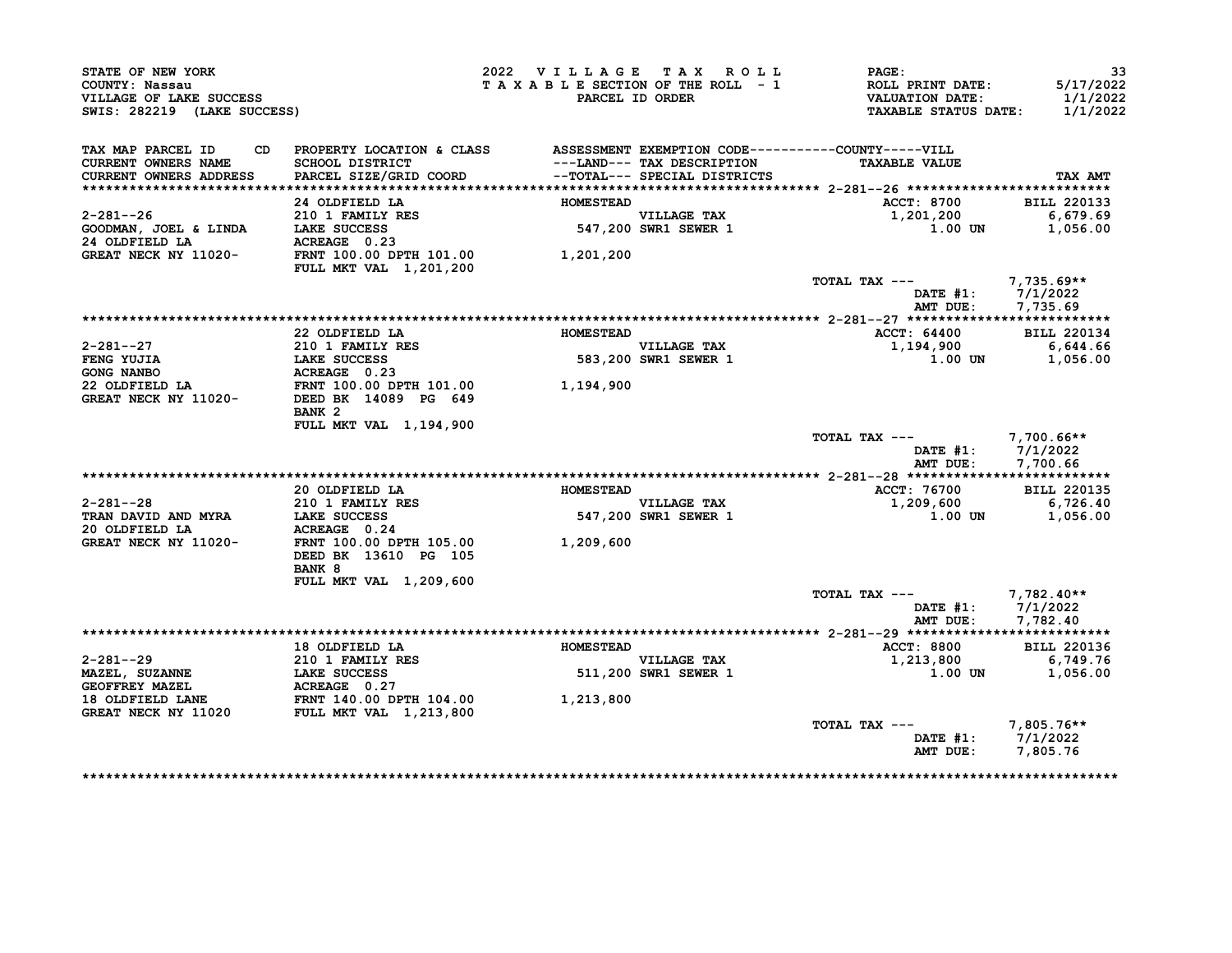| STATE OF NEW YORK<br>COUNTY: Nassau<br>VILLAGE OF LAKE SUCCESS<br>SWIS: 282219 (LAKE SUCCESS)                                                                                                                                                              |                                                                                                           | 2022 VILLAGE TAX ROLL<br>TAXABLE SECTION OF THE ROLL - 1 | PARCEL ID ORDER                                                  | PAGE:<br><b>ROLL PRINT DATE:</b><br><b>VALUATION DATE:</b><br><b>TAXABLE STATUS DATE:</b> | -34<br>5/17/2022<br>1/1/2022<br>1/1/2022 |
|------------------------------------------------------------------------------------------------------------------------------------------------------------------------------------------------------------------------------------------------------------|-----------------------------------------------------------------------------------------------------------|----------------------------------------------------------|------------------------------------------------------------------|-------------------------------------------------------------------------------------------|------------------------------------------|
| TAX MAP PARCEL ID<br>CURRENT OWNERS NAME                                                                                                                                                                                                                   | CD PROPERTY LOCATION & CLASS ASSESSMENT EXEMPTION CODE----------COUNTY-----VILL<br><b>SCHOOL DISTRICT</b> |                                                          | ---LAND--- TAX DESCRIPTION                                       | <b>TAXABLE VALUE</b>                                                                      |                                          |
| CURRENT OWNERS ADDRESS                                                                                                                                                                                                                                     | PARCEL SIZE/GRID COORD                                                                                    |                                                          | -- TOTAL--- SPECIAL DISTRICTS                                    |                                                                                           | TAX AMT                                  |
|                                                                                                                                                                                                                                                            | 3 BRIDLE PATH LA                                                                                          | <b>HOMESTEAD</b>                                         |                                                                  | <b>ACCT: 8900</b>                                                                         | <b>BILL 220137</b>                       |
| 2-281--30                                                                                                                                                                                                                                                  | 210 1 FAMILY RES                                                                                          |                                                          |                                                                  | 1,235,850                                                                                 | 6,872.38                                 |
| <b>DORF AMY MENSCH</b>                                                                                                                                                                                                                                     | LAKE SUCCESS                                                                                              | VILLAGE TAX<br>568,800 SWR1 SEWER 1                      |                                                                  | 1.00 UN                                                                                   | 1,056.00                                 |
| 3 BRIDLE PATH LA                                                                                                                                                                                                                                           | <b>LAKE SUCCESS<br/>ACREAGE 0.26</b>                                                                      |                                                          |                                                                  |                                                                                           |                                          |
| GREAT NECK NY 11020                                                                                                                                                                                                                                        | FRNT 133.00 DPTH 123.00 1,235,850<br>DEED BK 9999 PG 999                                                  |                                                          |                                                                  |                                                                                           |                                          |
|                                                                                                                                                                                                                                                            | BANK <sub>2</sub>                                                                                         |                                                          |                                                                  |                                                                                           |                                          |
|                                                                                                                                                                                                                                                            | FULL MKT VAL 1,235,850                                                                                    |                                                          |                                                                  |                                                                                           |                                          |
|                                                                                                                                                                                                                                                            |                                                                                                           |                                                          |                                                                  | TOTAL TAX --- 7,928.38**<br>DATE $#1: 7/1/2022$<br>AMT DUE:                               | 7,928.38                                 |
|                                                                                                                                                                                                                                                            |                                                                                                           |                                                          |                                                                  |                                                                                           |                                          |
|                                                                                                                                                                                                                                                            | 3 FOX HUNT LA                                                                                             | <b>HOMESTEAD</b>                                         |                                                                  | <b>ACCT: 9000</b>                                                                         | <b>BILL 220138</b>                       |
|                                                                                                                                                                                                                                                            |                                                                                                           |                                                          |                                                                  | 1,481,550                                                                                 | 8,238.68                                 |
|                                                                                                                                                                                                                                                            |                                                                                                           |                                                          | -<br>VILLAGE TAX<br>1 S90,400 SWR1 SEMPP<br>590,400 SWR1 SEWER 1 | 1.00 UN                                                                                   | 1,056.00                                 |
|                                                                                                                                                                                                                                                            |                                                                                                           |                                                          |                                                                  |                                                                                           |                                          |
|                                                                                                                                                                                                                                                            |                                                                                                           |                                                          |                                                                  |                                                                                           |                                          |
| 2-281--31<br>LEE, JACOB SUNG HUN<br>ELE, JACOB SUNG HUN<br>ELE, JACOB SUNG HUN<br>ELE COLOREAGE 0.27<br>3 FOX HUNT LA<br>GREAT NECK NY 11020-<br>DEED BK 13085 PG 136<br>CREAT NECK NY 11020-<br>DEED BK 13085 PG 136<br>2000<br>2000<br>2000<br>2000<br>2 | BANK <sub>2</sub>                                                                                         |                                                          |                                                                  |                                                                                           |                                          |
|                                                                                                                                                                                                                                                            | FULL MKT VAL 1,481,550                                                                                    |                                                          |                                                                  |                                                                                           |                                          |
|                                                                                                                                                                                                                                                            |                                                                                                           |                                                          |                                                                  | TOTAL TAX --- 9,294.68**                                                                  |                                          |
|                                                                                                                                                                                                                                                            |                                                                                                           |                                                          |                                                                  | DATE #1: 7/1/2022<br>AMT DUE:                                                             | 9,294.68                                 |
|                                                                                                                                                                                                                                                            |                                                                                                           |                                                          |                                                                  |                                                                                           |                                          |
|                                                                                                                                                                                                                                                            | 5 FOX HUNT LA                                                                                             | <b>HOMESTEAD</b>                                         |                                                                  | <b>ACCT: 9100</b>                                                                         | <b>BILL 220139</b>                       |
| $2 - 281 - -32$                                                                                                                                                                                                                                            | 210 1 FAMILY RES                                                                                          |                                                          |                                                                  | 1,393,350                                                                                 | 7,748.21                                 |
| ROSS, SHERRY                                                                                                                                                                                                                                               | LAKE SUCCESS                                                                                              |                                                          | VILLAGE TAX<br>712,800 SWR1 SEWER 1                              | 1.00 UN                                                                                   | 1,056.00                                 |
| 5 FOX HUNT LA                                                                                                                                                                                                                                              | ACREAGE 0.59                                                                                              |                                                          |                                                                  |                                                                                           |                                          |
| GREAT NECK NY 11020                                                                                                                                                                                                                                        | FRNT 200.00 DPTH 135.00 1,393,350                                                                         |                                                          |                                                                  |                                                                                           |                                          |
|                                                                                                                                                                                                                                                            | BANK <sub>2</sub>                                                                                         |                                                          |                                                                  |                                                                                           |                                          |
|                                                                                                                                                                                                                                                            | FULL MKT VAL 1,393,350                                                                                    |                                                          |                                                                  |                                                                                           |                                          |
|                                                                                                                                                                                                                                                            |                                                                                                           |                                                          |                                                                  | TOTAL TAX --- $8,804.21**$<br>DATE $#1: 7/1/2022$                                         |                                          |
|                                                                                                                                                                                                                                                            |                                                                                                           |                                                          |                                                                  | AMT DUE:                                                                                  | 8,804.21                                 |
|                                                                                                                                                                                                                                                            | 5 FOX HUNT LA                                                                                             |                                                          |                                                                  | <b>ACCT: 9200</b>                                                                         | <b>BILL 220140</b>                       |
| $2 - 281 - -33$                                                                                                                                                                                                                                            |                                                                                                           | <b>HOMESTEAD</b>                                         | <b>VILLAGE TAX</b>                                               | 422,864                                                                                   | 2,351.48                                 |
|                                                                                                                                                                                                                                                            | 311 RES VACANT LAND<br>LAKE SUCCESS                                                                       | 422,864                                                  |                                                                  |                                                                                           |                                          |
|                                                                                                                                                                                                                                                            |                                                                                                           |                                                          |                                                                  |                                                                                           |                                          |
|                                                                                                                                                                                                                                                            |                                                                                                           | 422,864                                                  |                                                                  |                                                                                           |                                          |
| دد--281<br>ROSS, SHERRY LANE LAKE SUCCENT<br>5 FOX HUNT LANE BANK 2<br>--- '""" NY 11020 FULL MKT VAL 422,864                                                                                                                                              |                                                                                                           |                                                          |                                                                  | TOTAL TAX $---$ 2,351.48**                                                                |                                          |
|                                                                                                                                                                                                                                                            |                                                                                                           |                                                          |                                                                  | DATE #1: 7/1/2022                                                                         |                                          |
|                                                                                                                                                                                                                                                            |                                                                                                           |                                                          |                                                                  | AMT DUE:                                                                                  | 2,351.48                                 |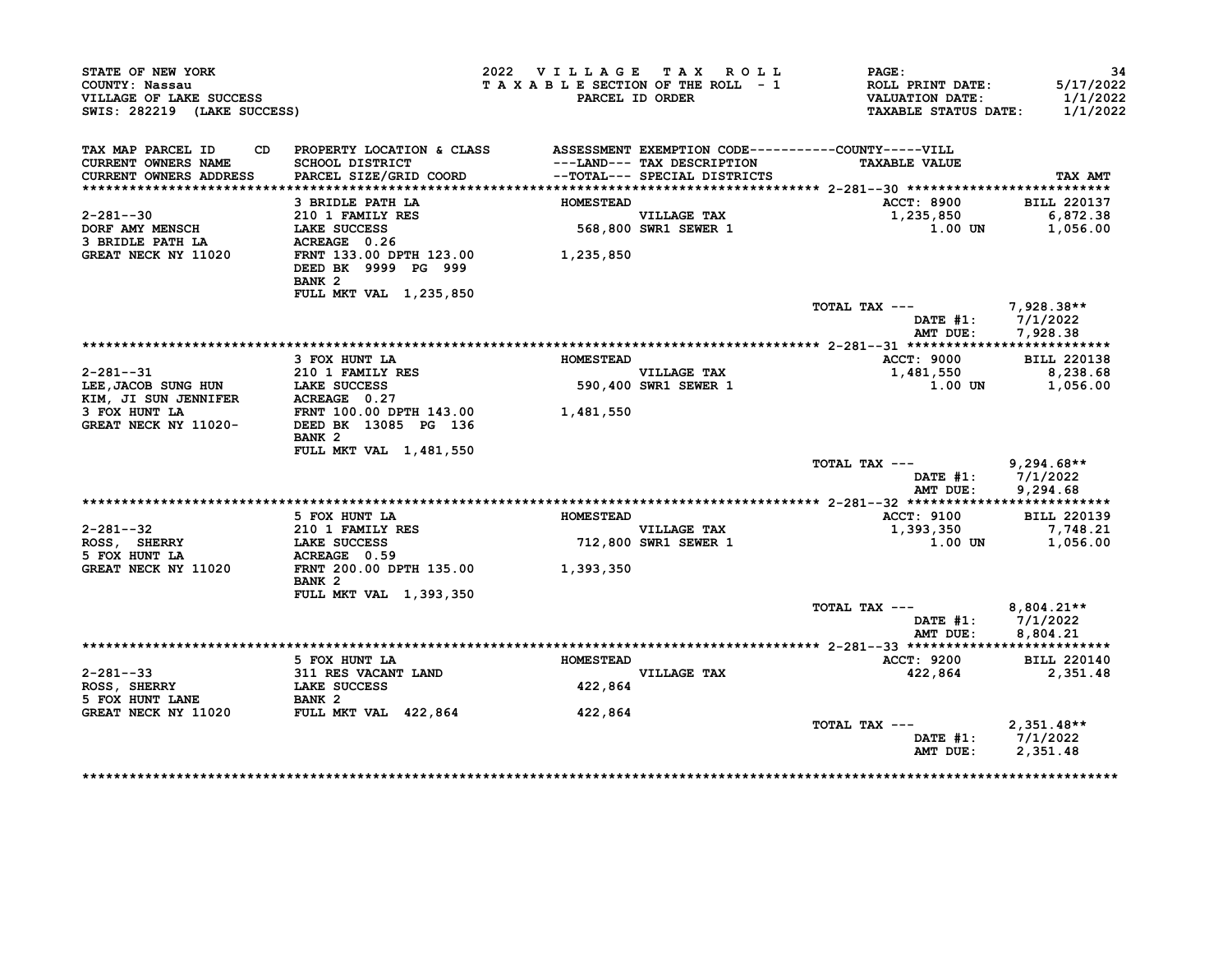| STATE OF NEW YORK<br>COUNTY: Nassau<br>VILLAGE OF LAKE SUCCESS<br>SWIS: 282219 (LAKE SUCCESS) |                                                                                                                                                                                                                                                                | 2022 VILLAGE TAX ROLL<br>TAXABLE SECTION OF THE ROLL - 1 | PARCEL ID ORDER                     | <b>PAGE:</b><br>ROLL PRINT DATE:<br>VALUATION DATE:<br><b>TAXABLE STATUS DATE:</b> | 35<br>5/17/2022<br>1/1/2022<br>1/1/2022                |
|-----------------------------------------------------------------------------------------------|----------------------------------------------------------------------------------------------------------------------------------------------------------------------------------------------------------------------------------------------------------------|----------------------------------------------------------|-------------------------------------|------------------------------------------------------------------------------------|--------------------------------------------------------|
| TAX MAP PARCEL ID<br><b>CURRENT OWNERS NAME</b>                                               | CD PROPERTY LOCATION & CLASS ASSESSMENT EXEMPTION CODE----------COUNTY-----VILL<br>SCHOOL DISTRICT<br>PARCEL SIZE/GRID COORD                                                                                                                                   |                                                          | ---LAND--- TAX DESCRIPTION          | <b>TAXABLE VALUE</b>                                                               |                                                        |
| <b>CURRENT OWNERS ADDRESS</b>                                                                 |                                                                                                                                                                                                                                                                |                                                          | --TOTAL--- SPECIAL DISTRICTS        |                                                                                    | TAX AMT                                                |
|                                                                                               | 9 FOX HUNT LA                                                                                                                                                                                                                                                  | <b>HOMESTEAD</b>                                         |                                     | <b>ACCT: 64500</b>                                                                 | <b>BILL 220141</b>                                     |
| 2-281--34                                                                                     | 210 1 FAMILY RES                                                                                                                                                                                                                                               |                                                          |                                     | 1,407,000                                                                          | 7,824.12                                               |
|                                                                                               |                                                                                                                                                                                                                                                                |                                                          | VILLAGE TAX<br>547,200 SWR1 SEWER 1 | 1.00 UN                                                                            | 1,056.00                                               |
|                                                                                               | LAKE SUCCESS<br>ACREAGE 0.27                                                                                                                                                                                                                                   |                                                          |                                     |                                                                                    |                                                        |
| <b>GREAT NECK NY 11020-</b>                                                                   | FRNT 102.00 DPTH 104.00 1,407,000<br>DEED BK 14018 PG 351<br>BANK <sub>2</sub>                                                                                                                                                                                 |                                                          |                                     |                                                                                    |                                                        |
|                                                                                               | FULL MKT VAL 1,407,000                                                                                                                                                                                                                                         |                                                          |                                     |                                                                                    |                                                        |
|                                                                                               |                                                                                                                                                                                                                                                                |                                                          |                                     | TOTAL TAX ---<br>AMT DUE:                                                          | $8,880.12**$<br>DATE $#1: 7/1/2022$<br>8,880.12        |
|                                                                                               |                                                                                                                                                                                                                                                                |                                                          |                                     |                                                                                    |                                                        |
|                                                                                               | 11 FOX HUNT LA                                                                                                                                                                                                                                                 | <b>HOMESTEAD</b>                                         |                                     | ACCT: 76800                                                                        | <b>BILL 220142</b>                                     |
| $2 - 281 - -35$                                                                               | 210 1 FAMILY RES                                                                                                                                                                                                                                               |                                                          |                                     | 1,417,500                                                                          | 7,882.50                                               |
| SALOMON, MARCIA<br>11 FOX HUNT LA                                                             | LAKE SUCCESS                                                                                                                                                                                                                                                   |                                                          | VILLAGE TAX<br>568,800 SWR1 SEWER 1 | 1.00 UN                                                                            | 1,056.00                                               |
|                                                                                               | <b>ACREAGE   0.25<br/>FRNT 100.00 DPTH 104.00                   1,417,500</b>                                                                                                                                                                                  |                                                          |                                     |                                                                                    |                                                        |
| GREAT NECK NY 11020-                                                                          | BANK 8                                                                                                                                                                                                                                                         |                                                          |                                     |                                                                                    |                                                        |
|                                                                                               | FULL MKT VAL 1, 417, 500                                                                                                                                                                                                                                       |                                                          |                                     | TOTAL TAX ---<br>AMT DUE:                                                          | $8,938.50**$<br>DATE $#1: 7/1/2022$<br>8,938.50        |
|                                                                                               |                                                                                                                                                                                                                                                                |                                                          |                                     |                                                                                    |                                                        |
|                                                                                               | 15 FOX HUNT LA                                                                                                                                                                                                                                                 | <b>HOMESTEAD</b>                                         |                                     | ACCT: 64600                                                                        | <b>BILL 220143</b>                                     |
|                                                                                               |                                                                                                                                                                                                                                                                |                                                          | VILLAGE TAX                         | 1,467,900                                                                          | 8,162.77                                               |
|                                                                                               | $\begin{tabular}{lllllllllllll} 2-281--36 & & & 210 & 1 FAMILY RES \\ \texttt{CHANG, STEVE} & & & \texttt{LAKE SUCCES} \\ \texttt{CHANG, JOANNA} & & & \texttt{ACREAGE} & 0.24 \\ \texttt{15 FOX HUNT LA} & & & \texttt{FRNT 91.00 DPTH 110.00} \end{tabular}$ |                                                          | 590,400 SWR1 SEWER 1                |                                                                                    | 1.00 UN 1,056.00                                       |
|                                                                                               |                                                                                                                                                                                                                                                                | 1,467,900                                                |                                     |                                                                                    |                                                        |
| GREAT NECK NY 11020-                                                                          | DEED BK 12916 PG 234<br>BANK <sub>2</sub>                                                                                                                                                                                                                      |                                                          |                                     |                                                                                    |                                                        |
|                                                                                               | FULL MKT VAL 1,467,900                                                                                                                                                                                                                                         |                                                          |                                     |                                                                                    |                                                        |
|                                                                                               |                                                                                                                                                                                                                                                                |                                                          |                                     | TOTAL TAX ---                                                                      | $9,218.77**$<br>DATE #1: 7/1/2022<br>AMT DUE: 9,218.77 |
|                                                                                               |                                                                                                                                                                                                                                                                |                                                          |                                     |                                                                                    |                                                        |
|                                                                                               | 17 FOX HUNT LA                                                                                                                                                                                                                                                 | <b>HOMESTEAD</b>                                         |                                     | <b>ACCT: 64700</b>                                                                 | <b>BILL 220144</b>                                     |
| $2 - 281 - -37$                                                                               | 210 1 FAMILY RES                                                                                                                                                                                                                                               |                                                          | <b>VILLAGE TAX</b>                  | 1,617,000 8,991.89                                                                 |                                                        |
| <b>SCHWARTZ MARK &amp; SARA</b>                                                               | LAKE SUCCESS<br>ACREAGE 0.24                                                                                                                                                                                                                                   |                                                          | <b>626,400 SWR1 SEWER 1</b>         | 1.00 UN                                                                            | 1,056.00                                               |
| <b>17 FOX HUNT LANE</b><br>GREAT NECK NY 11020                                                | FRNT 114.00 DPTH 120.00 1,617,000<br>DEED BK 12872 PG 453<br>BANK <sub>2</sub>                                                                                                                                                                                 |                                                          |                                     |                                                                                    |                                                        |
|                                                                                               | FULL MKT VAL 1,617,000                                                                                                                                                                                                                                         |                                                          |                                     |                                                                                    |                                                        |
|                                                                                               |                                                                                                                                                                                                                                                                |                                                          |                                     | TOTAL TAX ---                                                                      | 10,047.89**<br>DATE #1: 7/1/2022                       |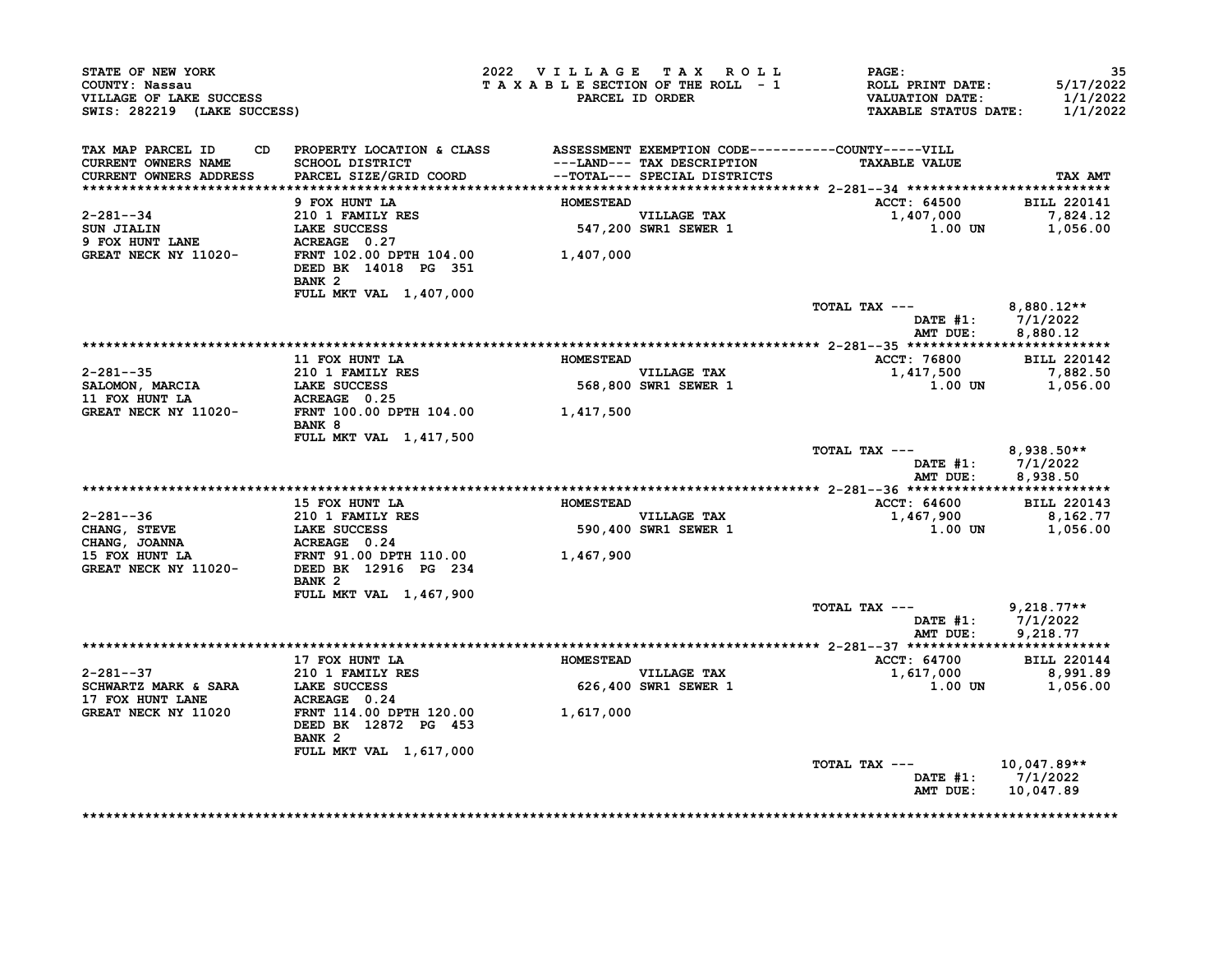| VILLAGE OF LAKE SUCCESS<br>SWIS: 282219 (LAKE SUCCESS)                    |                                                                                                                              |                  | 2022 VILLAGE TAX ROLL<br>TAXABLE SECTION OF THE ROLL - 1<br>PARCEL ID ORDER | PAGE:<br><b>ROLL PRINT DATE:</b><br><b>VALUATION DATE:</b><br><b>TAXABLE STATUS DATE:</b> | 36<br>5/17/2022<br>1/1/2022<br>1/1/2022 |
|---------------------------------------------------------------------------|------------------------------------------------------------------------------------------------------------------------------|------------------|-----------------------------------------------------------------------------|-------------------------------------------------------------------------------------------|-----------------------------------------|
| TAX MAP PARCEL ID<br><b>CURRENT OWNERS NAME</b><br>CURRENT OWNERS ADDRESS | CD PROPERTY LOCATION & CLASS ASSESSMENT EXEMPTION CODE----------COUNTY-----VILL<br>SCHOOL DISTRICT<br>PARCEL SIZE/GRID COORD |                  | ---LAND--- TAX DESCRIPTION<br>--TOTAL--- SPECIAL DISTRICTS                  | <b>TAXABLE VALUE</b>                                                                      | TAX AMT                                 |
|                                                                           | 10 OLDFIELD LA                                                                                                               | <b>HOMESTEAD</b> |                                                                             | ACCT: 76900                                                                               | <b>BILL 220145</b>                      |
| 2-282-1-56<br>GLUECK, BRIAN<br>STURIM-GLUECK, SONDRA ACREAGE 0.25         | 210 1 FAMILY RES<br>LAKE SUCCESS                                                                                             |                  | VILLAGE TAX<br>576,000 SWR1 SEWER 1                                         | 1,583,400<br>$1.00$ UN                                                                    | 8,805.05<br>1,056.00                    |
| 10 OLDFIELD LANE<br>GREAT NECK NY 11020-                                  | FRNT 106.00 DPTH 107.00 1,583,400<br>BANK <sub>2</sub>                                                                       |                  |                                                                             |                                                                                           |                                         |
|                                                                           | FULL MKT VAL 1,583,400                                                                                                       |                  |                                                                             | TOTAL TAX ---<br>DATE $#1: 7/1/2022$<br>AMT DUE:                                          | $9,861.05**$<br>9,861.05                |
|                                                                           |                                                                                                                              |                  |                                                                             |                                                                                           |                                         |
|                                                                           | 8 OLDFIELD LA                                                                                                                | <b>HOMESTEAD</b> |                                                                             | ACCT: 9300                                                                                | <b>BILL 220146</b>                      |
| $2 - 282 - 1 - 57$                                                        | 210 1 FAMILY RES                                                                                                             |                  | <b>VILLAGE TAX</b>                                                          | 1,375,500                                                                                 | 7,648.95                                |
| GRABER, DAVID & JOYCE LAKE SUCCESS                                        | ACREAGE 0.25                                                                                                                 |                  | 583,200 SWR1 SEWER 1                                                        | 1.00 UN                                                                                   | 1,056.00                                |
| 8 OLDFIELD LA<br>GREAT NECK NY 11020-                                     | FRNT 100.00 DPTH 110.00 1,375,500<br>BANK <sub>2</sub>                                                                       |                  |                                                                             |                                                                                           |                                         |
|                                                                           | FULL MKT VAL 1,375,500                                                                                                       |                  |                                                                             | TOTAL TAX ---<br>DATE $#1: 7/1/2022$<br>AMT DUE:                                          | $8,704.95**$<br>8,704.95                |
|                                                                           |                                                                                                                              |                  |                                                                             |                                                                                           |                                         |
|                                                                           |                                                                                                                              |                  |                                                                             |                                                                                           |                                         |
|                                                                           | 6 OLDFIELD LA                                                                                                                | <b>HOMESTEAD</b> |                                                                             | <b>ACCT: 9400</b>                                                                         | <b>BILL 220147</b>                      |
| 2-282-1-58                                                                | 210 1 FAMILY RES                                                                                                             |                  | <b>VILLAGE TAX</b>                                                          | 1,467,900                                                                                 | 8,162.77                                |
| HOM TIRGIT                                                                | LAKE SUCCESS                                                                                                                 |                  | 554,400 SWR1 SEWER 1                                                        | 1.00 UN                                                                                   | 1,056.00                                |
| 6 OLDFIELD LA<br>GREAT NECK NY 11020-                                     | ACREAGE 0.25<br>FRNT 100.00 DPTH 110.00<br>DEED BK 12925 PG 624<br>BANK <sub>2</sub>                                         | 1,467,900        |                                                                             |                                                                                           |                                         |
|                                                                           | FULL MKT VAL 1,467,900                                                                                                       |                  |                                                                             |                                                                                           |                                         |
|                                                                           |                                                                                                                              |                  |                                                                             | TOTAL TAX ---<br>DATE $#1: 7/1/2022$<br>AMT DUE:                                          | $9,218.77**$<br>9,218.77                |
|                                                                           |                                                                                                                              |                  |                                                                             |                                                                                           |                                         |
|                                                                           | 4 OLDFIELD LA                                                                                                                | <b>HOMESTEAD</b> |                                                                             | <b>ACCT: 64800</b>                                                                        | <b>BILL 220148</b>                      |
| 2-282-1-59                                                                |                                                                                                                              |                  | <b>VILLAGE TAX</b><br>583,200 SWR1 SEWER 1                                  | 1,550,000<br><b>1.00 UN</b>                                                               | 8,619.32<br>1,056.00                    |
| WILK, DANIEL<br>WILK, JARAH                                               | 210 1 FAMILY RES<br>LAKE SUCCESS<br>ACREAGE 0.26                                                                             |                  |                                                                             |                                                                                           |                                         |
| 4 OLD FIELD LA<br>GREAT NECK NY 11020                                     | FRNT 117.00 DPTH 110.00<br>DEED BK 12917 PG 778<br>FULL MKT VAL 1,550,000                                                    | 1,550,000        |                                                                             |                                                                                           |                                         |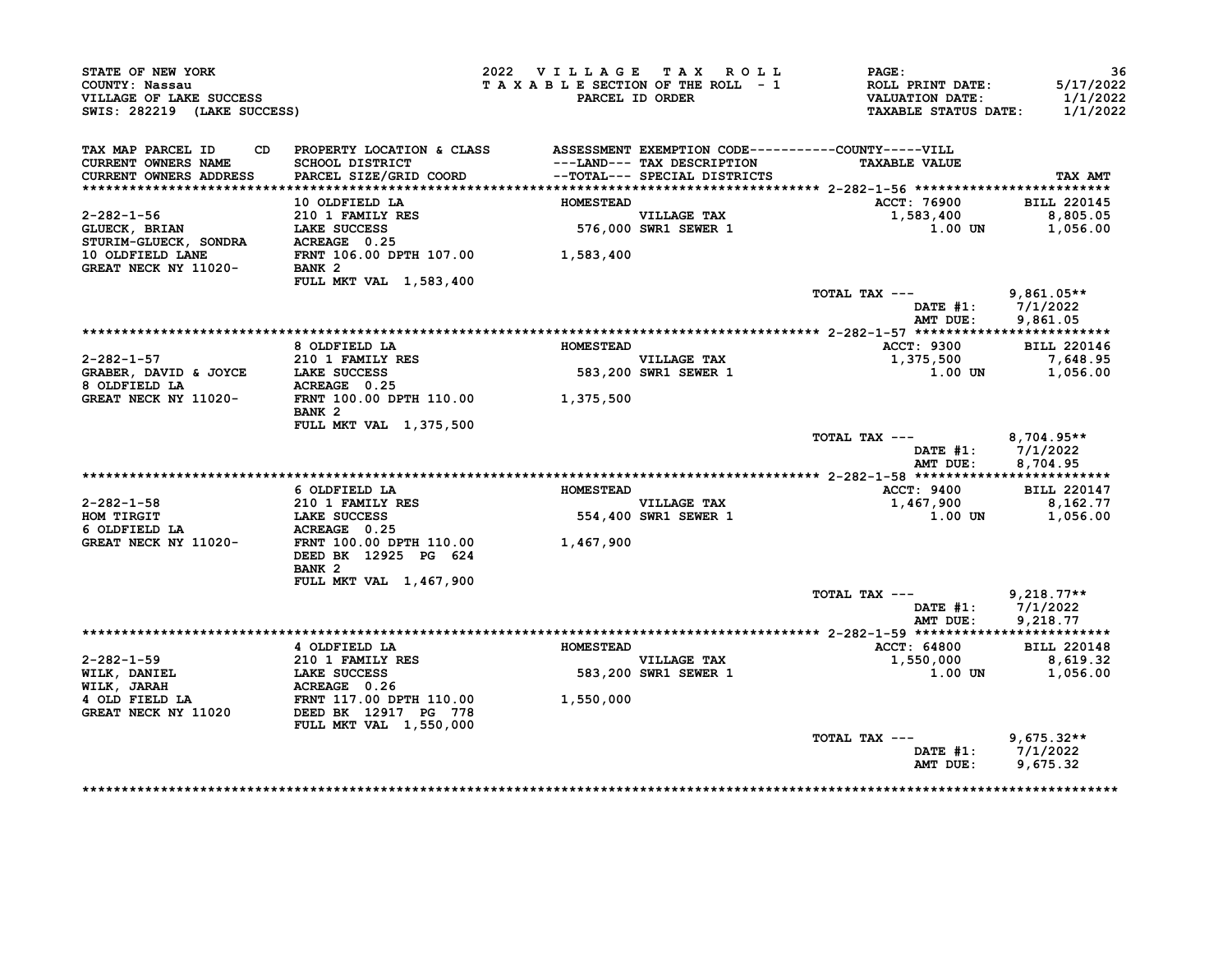| STATE OF NEW YORK<br>COUNTY: Nassau<br>VILLAGE OF LAKE SUCCESS<br>SWIS: 282219 (LAKE SUCCESS) |                                                                                          | 2022 VILLAGE TAX ROLL<br>TAXABLE SECTION OF THE ROLL - 1 | PARCEL ID ORDER                         | <b>PAGE:</b><br>ROLL PRINT DATE:<br><b>VALUATION DATE:</b><br><b>TAXABLE STATUS DATE:</b> | 37<br>5/17/2022<br>1/1/2022<br>1/1/2022       |
|-----------------------------------------------------------------------------------------------|------------------------------------------------------------------------------------------|----------------------------------------------------------|-----------------------------------------|-------------------------------------------------------------------------------------------|-----------------------------------------------|
| TAX MAP PARCEL ID<br>CURRENT OWNERS NAME<br><b>CURRENT OWNERS ADDRESS</b>                     | CD PROPERTY LOCATION & CLASS ASSESSMENT EXEMPTION CODE----------COUNTY-----VILL          |                                                          | ---LAND--- TAX DESCRIPTION              | <b>TAXABLE VALUE</b>                                                                      | TAX AMT                                       |
|                                                                                               | 3 OLDFIELD LA                                                                            | <b>HOMESTEAD</b>                                         |                                         | <b>ACCT: 9500</b>                                                                         | <b>BILL 220149</b>                            |
| 2-282-1-62<br>POLICHRONAKIS, EMANUEL LAKE SUCCESS<br>MACKHRANDILALL, PRIYA $ACREAGE = 0.26$   | 210 1 FAMILY RES                                                                         |                                                          | VILLAGE TAX<br>576,000 SWR1 SEWER 1     | 1,529,850<br>1.00 UN                                                                      | 8,507.27<br>1,056.00                          |
| 3 OLDFIELD LA<br>GREAT NECK NY 11020                                                          | FRNT 117.00 DPTH 110.00 1,529,850<br>BANK <sub>2</sub><br>FULL MKT VAL 1,529,850         |                                                          |                                         |                                                                                           |                                               |
|                                                                                               |                                                                                          |                                                          |                                         | TOTAL TAX ---<br>AMT DUE:                                                                 | $9,563.27**$<br>DATE #1: 7/1/2022<br>9,563.27 |
|                                                                                               |                                                                                          |                                                          |                                         |                                                                                           |                                               |
|                                                                                               | 5 OLDFIELD LA                                                                            | <b>HOMESTEAD</b>                                         |                                         | <b>ACCT: 9600</b>                                                                         | <b>BILL 220150</b>                            |
| 2-282-1-63<br>ONE LAKE SUCCESS LLC<br>LAKE SUCCESS LLC<br>LAKE SUCCESS                        |                                                                                          |                                                          | <b>VILLAGE TAX</b>                      | 2,164,050 12,033.96<br>1.00 1.00 1,056.00                                                 |                                               |
| 5 OLDFIELD LA                                                                                 | ACREAGE 0.25                                                                             |                                                          | $554,400$ SWR1 SEWER 1                  |                                                                                           |                                               |
| GREAT NECK NY 11020 FRNT 100.00 DPTH 110.00                                                   | DEED BK 13843 PG 529                                                                     | 2,164,050                                                |                                         |                                                                                           |                                               |
|                                                                                               | FULL MKT VAL 2, 164, 050                                                                 |                                                          |                                         | TOTAL TAX ---<br>AMT DUE:                                                                 | 13,089.96**<br>DATE #1: 7/1/2022<br>13,089.96 |
|                                                                                               |                                                                                          |                                                          |                                         |                                                                                           |                                               |
|                                                                                               | 7 OLDFIELD LA                                                                            | <b>HOMESTEAD</b>                                         |                                         | <b>ACCT: 9700</b>                                                                         | <b>BILL 220151</b>                            |
| 2-282-1-64                                                                                    | 210 1 FAMILY RES                                                                         |                                                          | VILLAGE TAX                             | 1,312,500                                                                                 | 7,298.62                                      |
| BHAT JODUMMUTT GANESH LAKE SUCCESS<br><b>BHAT PREMILA</b>                                     | ACREAGE 0.24                                                                             |                                                          | <b>604,800 SWR1 SEWER 1</b>             |                                                                                           | 1.00 UN 1,056.00                              |
| 7 OLDFIELD LA<br>GREAT NECK NY 11020-                                                         | FRNT 95.00 DPTH 110.00<br>DEED BK 13937 PG 381<br>BANK <sub>2</sub>                      | 1,312,500                                                |                                         |                                                                                           |                                               |
|                                                                                               | FULL MKT VAL 1,312,500                                                                   |                                                          |                                         | TOTAL TAX ---                                                                             | $8,354.62**$                                  |
|                                                                                               |                                                                                          |                                                          |                                         | AMT DUE:                                                                                  | DATE #1: 7/1/2022<br>8,354.62                 |
|                                                                                               | 9 OLDFIELD LA                                                                            | <b>HOMESTEAD</b>                                         |                                         | <b>ACCT: 9800</b>                                                                         | <b>BILL 220152</b>                            |
| 2-282-1-65                                                                                    | 210 1 FAMILY RES                                                                         |                                                          |                                         | 607,425 607,425                                                                           |                                               |
| PACE, ESTELLE M. TRUSTEE LAKE SUCCESS                                                         |                                                                                          |                                                          | $41800$ SENIOR-ALL $\overline{0011442}$ | 607,425                                                                                   | 3,377.80                                      |
| 9 OLDFIELD LA<br>GREAT NECK NY 11020                                                          | ACREAGE 0.26<br>ACREAGE 0.26<br>FRNT 95.00 DPTH 120.00 1,214,850<br>DEED BK 13764 PG 716 |                                                          | <b>SWR1 SEWER 1</b>                     | 1.00 UN                                                                                   | 1,056.00                                      |
|                                                                                               | FULL MKT VAL 1,214,850                                                                   |                                                          |                                         | TOTAL TAX $---$ 4,433.80**                                                                |                                               |
|                                                                                               |                                                                                          |                                                          |                                         |                                                                                           | DATE #1: $7/1/2022$<br>AMT DUE: $4,433.80$    |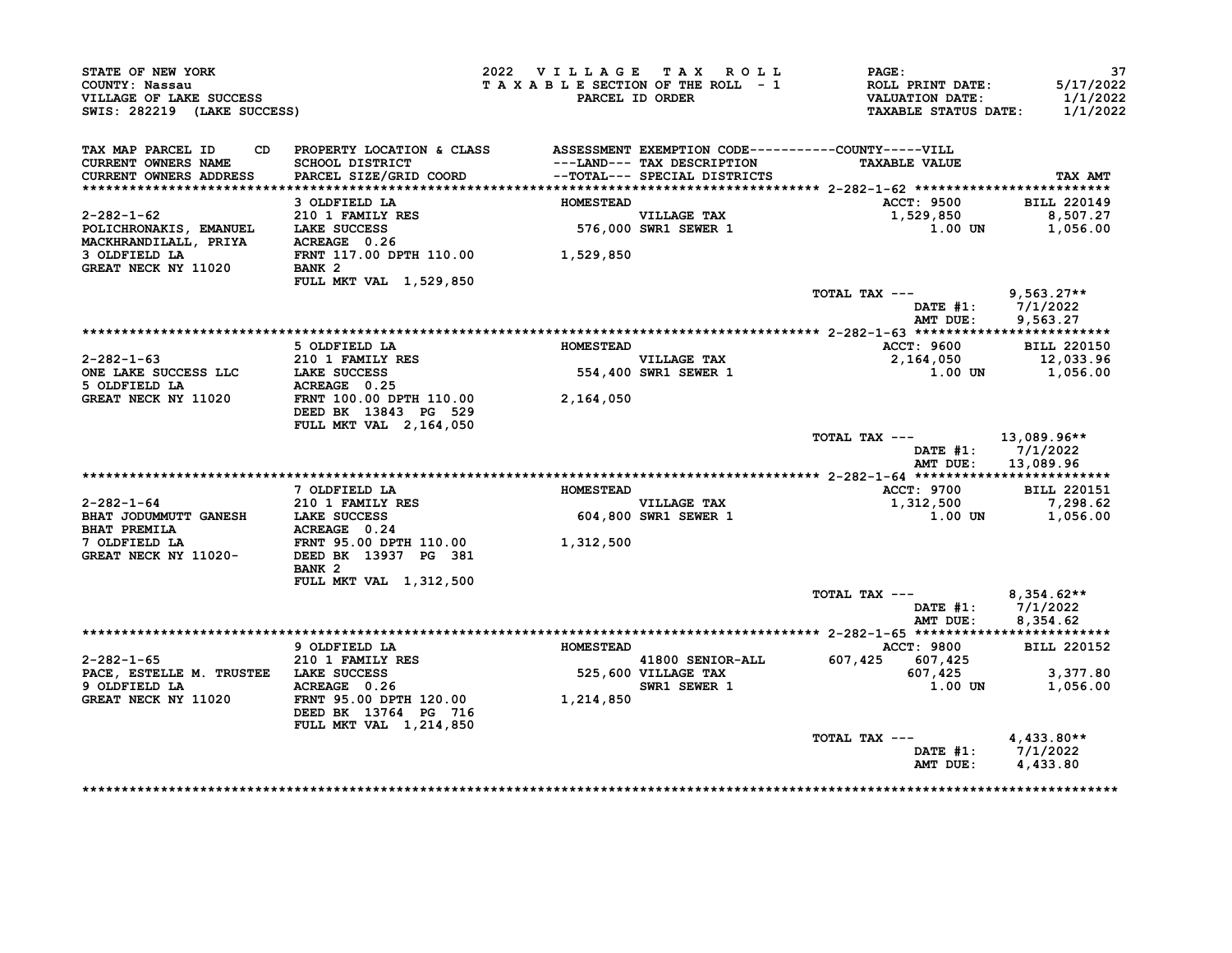| STATE OF NEW YORK<br>COUNTY: Nassau<br>VILLAGE OF LAKE SUCCESS<br>SWIS: 282219 (LAKE SUCCESS)                                                                                                                                                |                                                                                                    | 2022 VILLAGE TAX ROLL<br>TAXABLE SECTION OF THE ROLL - 1 | PARCEL ID ORDER                     | $\mathtt{PAGE}$ :<br>ROLL PRINT DATE:<br>VALUATION DATE:<br><b>TAXABLE STATUS DATE:</b> | 38<br>5/17/2022<br>1/1/2022<br>1/1/2022   |
|----------------------------------------------------------------------------------------------------------------------------------------------------------------------------------------------------------------------------------------------|----------------------------------------------------------------------------------------------------|----------------------------------------------------------|-------------------------------------|-----------------------------------------------------------------------------------------|-------------------------------------------|
| TAX MAP PARCEL ID<br><b>CURRENT OWNERS NAME</b>                                                                                                                                                                                              | CD PROPERTY LOCATION & CLASS ASSESSMENT EXEMPTION CODE----------COUNTY-----VILL<br>SCHOOL DISTRICT |                                                          | ---LAND--- TAX DESCRIPTION          | <b>TAXABLE VALUE</b>                                                                    |                                           |
| CURRENT OWNERS ADDRESS                                                                                                                                                                                                                       | PARCEL SIZE/GRID COORD                                                                             |                                                          | --TOTAL--- SPECIAL DISTRICTS        |                                                                                         | TAX AMT                                   |
|                                                                                                                                                                                                                                              |                                                                                                    |                                                          |                                     |                                                                                         |                                           |
|                                                                                                                                                                                                                                              | 11 OLDFIELD LA                                                                                     | <b>HOMESTEAD</b>                                         |                                     | ACCT: 77000                                                                             | <b>BILL 220153</b>                        |
| $2 - 282 - 1 - 66$<br>MITTLER, ANNE                                                                                                                                                                                                          | <b>210 1 FAMILY RES<br/>LAKE SUCCESS<br/>ACREAGE 0.38</b>                                          |                                                          | VILLAGE TAX<br>612,000 SWR1 SEWER 1 | 1,300,950<br>1.00 UN                                                                    | 7,234.39<br>1,056.00                      |
| 11 OLDFIELD LANE                                                                                                                                                                                                                             | <b>LAKE SUCCESS</b>                                                                                |                                                          |                                     |                                                                                         |                                           |
| GREAT NECK NY 11020- FRNT 146.00 DPTH 120.00                                                                                                                                                                                                 |                                                                                                    | 1,300,950                                                |                                     |                                                                                         |                                           |
|                                                                                                                                                                                                                                              | <b>FULL MKT VAL 1,300,950</b>                                                                      |                                                          |                                     |                                                                                         |                                           |
|                                                                                                                                                                                                                                              |                                                                                                    |                                                          |                                     | TOTAL TAX $---$ 8,290.39**                                                              |                                           |
|                                                                                                                                                                                                                                              |                                                                                                    |                                                          |                                     | DATE #1: 7/1/2022                                                                       | AMT DUE: 8,290.39                         |
|                                                                                                                                                                                                                                              |                                                                                                    |                                                          |                                     |                                                                                         |                                           |
|                                                                                                                                                                                                                                              | 67 MEADOW WOODS RD                                                                                 | <b>HOMESTEAD</b>                                         |                                     | ACCT: 64900                                                                             | <b>BILL 220154</b>                        |
|                                                                                                                                                                                                                                              | 210 1 FAMILY RES                                                                                   |                                                          | VILLAGE TAX<br>475,200 SWR1 SEWER 1 | 2,255,400                                                                               | 12,541.94                                 |
| $2-282-1-67$<br>LI, KA & WANG, IVY X<br>67 MEADOW WOODS ROAD<br>$2-282-1-67$<br>$5-282-1-67$<br>$5-282-1-67$<br>$5-282-1-67$<br>$6-282-1-67$<br>$7-282-1-67$<br>$7-282-1-67$<br>$7-282-1-67$<br>$7-282-1-67$<br>$7-282-1-67$<br>$7-282-1-67$ |                                                                                                    |                                                          |                                     | $1.00$ UN $1,056.00$                                                                    |                                           |
|                                                                                                                                                                                                                                              |                                                                                                    |                                                          |                                     |                                                                                         |                                           |
| GREAT NECK NY 11020-                                                                                                                                                                                                                         | FRNT 99.00 DPTH 132.00                                                                             | 2,255,400                                                |                                     |                                                                                         |                                           |
|                                                                                                                                                                                                                                              | DEED BK 12478 PG 90<br>FULL MKT VAL 2,255,400                                                      |                                                          |                                     |                                                                                         |                                           |
|                                                                                                                                                                                                                                              |                                                                                                    |                                                          |                                     | TOTAL TAX ---                                                                           | 13,597.94**                               |
|                                                                                                                                                                                                                                              |                                                                                                    |                                                          |                                     | AMT DUE:                                                                                | DATE $#1: 7/1/2022$<br>13,597.94          |
|                                                                                                                                                                                                                                              |                                                                                                    |                                                          |                                     |                                                                                         |                                           |
|                                                                                                                                                                                                                                              | 69 MEADOW WOODS RD                                                                                 | <b>HOMESTEAD</b>                                         |                                     | <b>ACCT: 9900</b>                                                                       | <b>BILL 220155</b>                        |
| 2-282-1-68                                                                                                                                                                                                                                   | 210 1 FAMILY RES                                                                                   |                                                          | <b>VILLAGE TAX</b>                  | 2,730,000                                                                               | 15,181.12                                 |
| 105 GREAT NECK PROPERTY L LAKE SUCCESS                                                                                                                                                                                                       |                                                                                                    |                                                          | 475,200 SWR1 SEWER 1                | $1.00$ UN $1,056.00$                                                                    |                                           |
| 18 ENGINEERS RD. ACREAGE 0.38                                                                                                                                                                                                                |                                                                                                    |                                                          |                                     |                                                                                         |                                           |
| <b>ROSLYN NY 11576</b>                                                                                                                                                                                                                       | FRNT 131.00 DPTH 132.00<br>DEED BK 13334 PG 842                                                    | 2,730,000                                                |                                     |                                                                                         |                                           |
|                                                                                                                                                                                                                                              | FULL MKT VAL 2,730,000                                                                             |                                                          |                                     |                                                                                         |                                           |
|                                                                                                                                                                                                                                              |                                                                                                    |                                                          |                                     | TOTAL TAX ---                                                                           | 16,237.12**                               |
|                                                                                                                                                                                                                                              |                                                                                                    |                                                          |                                     |                                                                                         | DATE $#1: 7/1/2022$<br>AMT DUE: 16,237.12 |
|                                                                                                                                                                                                                                              |                                                                                                    |                                                          |                                     |                                                                                         |                                           |
|                                                                                                                                                                                                                                              | 71 MEADOW WOODS RD                                                                                 | <b>HOMESTEAD</b>                                         |                                     | <b>ACCT: 65000</b>                                                                      | <b>BILL 220156</b>                        |
| 2-282-1-69 210 1 FAMILY RES                                                                                                                                                                                                                  |                                                                                                    |                                                          |                                     | 1,415,400 7,870.83                                                                      |                                           |
| LIU JOHN & YUI JESSICA LAKE SUCCESS                                                                                                                                                                                                          |                                                                                                    |                                                          | VILLAGE TAX<br>511,200 SWR1 SEWER 1 | 1.00 UN                                                                                 | 1,056.00                                  |
| 71 MEADOW WOODS RD ACREAGE 0.37<br>GREAT NECK NY 11020- FRNT 130.00 DPTH 125.00                                                                                                                                                              |                                                                                                    |                                                          |                                     |                                                                                         |                                           |
|                                                                                                                                                                                                                                              | DEED BK 13530 PG 129                                                                               | 1,415,400                                                |                                     |                                                                                         |                                           |
|                                                                                                                                                                                                                                              | FULL MKT VAL 1,415,400                                                                             |                                                          |                                     |                                                                                         |                                           |
|                                                                                                                                                                                                                                              |                                                                                                    |                                                          |                                     | TOTAL TAX ---                                                                           | $8.926.83**$                              |
|                                                                                                                                                                                                                                              |                                                                                                    |                                                          |                                     | DATE #1: 7/1/2022<br>AMT DUE:                                                           | 8,926.83                                  |
|                                                                                                                                                                                                                                              |                                                                                                    |                                                          |                                     |                                                                                         |                                           |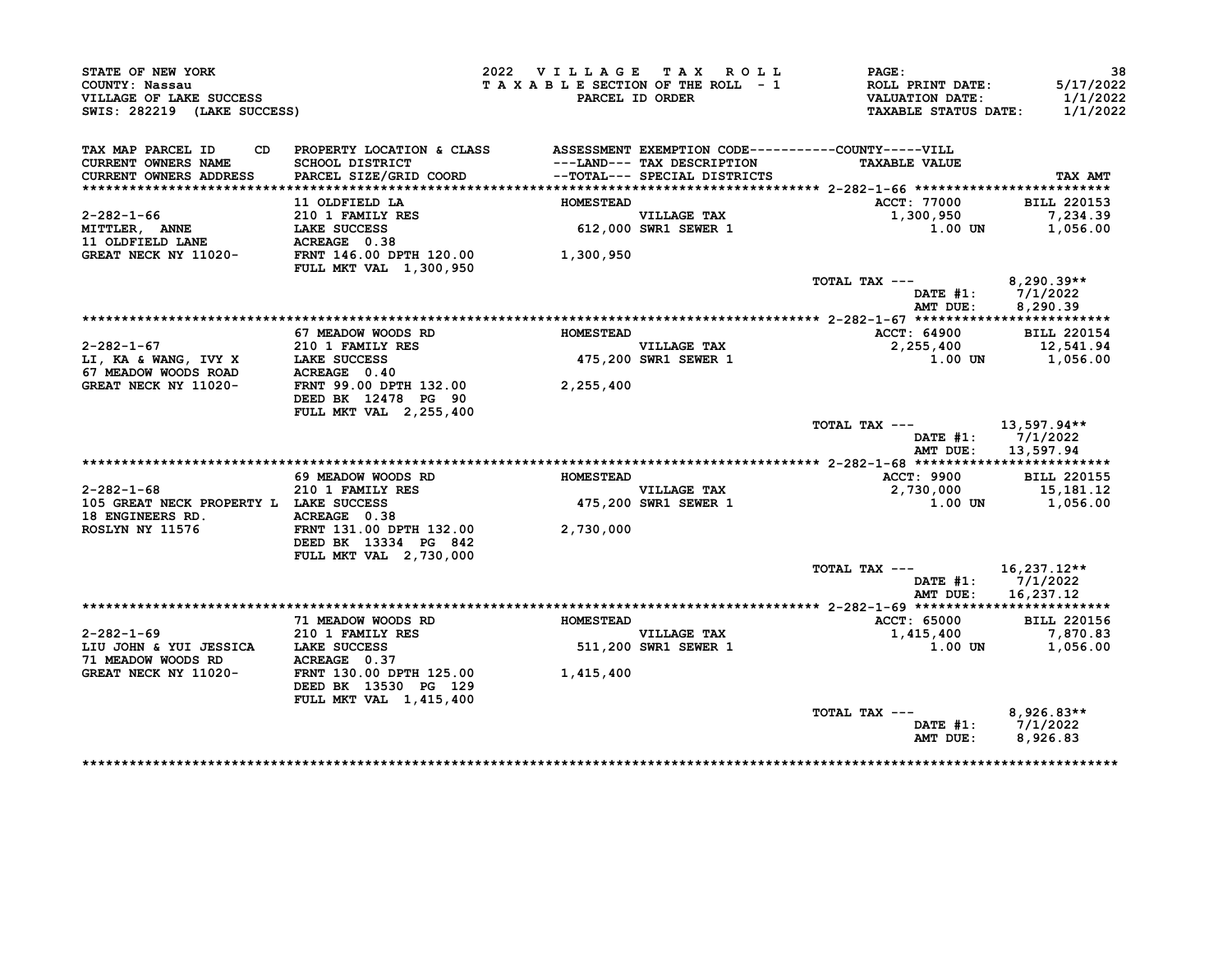| STATE OF NEW YORK<br>COUNTY: Nassau<br>VILLAGE OF LAKE SUCCESS<br>SWIS: 282219 (LAKE SUCCESS) |                                                                                                                              | 2022 VILLAGE TAX ROLL<br>TAXABLE SECTION OF THE ROLL - 1 | PARCEL ID ORDER                                                                            | PAGE:<br><b>ROLL PRINT DATE:</b><br><b>VALUATION DATE:</b><br><b>TAXABLE STATUS DATE:</b> | 39<br>5/17/2022<br>1/1/2022<br>1/1/2022 |
|-----------------------------------------------------------------------------------------------|------------------------------------------------------------------------------------------------------------------------------|----------------------------------------------------------|--------------------------------------------------------------------------------------------|-------------------------------------------------------------------------------------------|-----------------------------------------|
|                                                                                               |                                                                                                                              |                                                          |                                                                                            |                                                                                           |                                         |
| TAX MAP PARCEL ID<br>CURRENT OWNERS NAME<br>CURRENT OWNERS ADDRESS                            | CD PROPERTY LOCATION & CLASS ASSESSMENT EXEMPTION CODE----------COUNTY-----VILL<br>SCHOOL DISTRICT<br>PARCEL SIZE/GRID COORD |                                                          | ---LAND--- TAX DESCRIPTION<br>--TOTAL--- SPECIAL DISTRICTS<br>--TOTAL--- SPECIAL DISTRICTS | <b>TAXABLE VALUE</b>                                                                      | TAX AMT                                 |
|                                                                                               |                                                                                                                              |                                                          |                                                                                            |                                                                                           |                                         |
|                                                                                               | 73 MEADOW WOODS RD                                                                                                           | <b>HOMESTEAD</b>                                         |                                                                                            | ACCT: 10000                                                                               | <b>BILL 220157</b>                      |
| $2 - 282 - 1 - 70$<br>LEE, SUNG KIL                                                           | 210 1 FAMILY RES<br>LAKE SUCCESS                                                                                             |                                                          | VILLAGE TAX<br>532,800 SWR1 SEWER 1                                                        | 1,377,600<br>1.00 UN                                                                      | 7,660.63<br>1,056.00                    |
| LEE, KYEONG JA & BENJAMIN ACREAGE 0.37                                                        |                                                                                                                              |                                                          |                                                                                            |                                                                                           |                                         |
| 73 MEADOW WOODS RD                                                                            | FRNT 130.00 DPTH 125.00 1,377,600                                                                                            |                                                          |                                                                                            |                                                                                           |                                         |
| GREAT NECK NY 11020-                                                                          | BANK 14                                                                                                                      |                                                          |                                                                                            |                                                                                           |                                         |
|                                                                                               | FULL MKT VAL 1,377,600                                                                                                       |                                                          |                                                                                            |                                                                                           |                                         |
|                                                                                               |                                                                                                                              |                                                          |                                                                                            | TOTAL TAX $---$ 8,716.63**                                                                |                                         |
|                                                                                               |                                                                                                                              |                                                          |                                                                                            | DATE #1: 7/1/2022                                                                         |                                         |
|                                                                                               |                                                                                                                              |                                                          |                                                                                            | AMT DUE:                                                                                  | 8,716.63                                |
|                                                                                               |                                                                                                                              |                                                          |                                                                                            |                                                                                           |                                         |
|                                                                                               | 75 MEADOW WOODS RD                                                                                                           | <b>HOMESTEAD</b>                                         |                                                                                            | ACCT: 10100                                                                               | <b>BILL 220158</b>                      |
| $2 - 282 - 1 - 71$                                                                            | 210 1 FAMILY RES                                                                                                             |                                                          | <b>VILLAGE TAX</b>                                                                         | 1,496,250                                                                                 | 8,320.42                                |
| GARBER, GERALD A & HANA R LAKE SUCCESS                                                        |                                                                                                                              |                                                          | $475,200$ SWR1 SEWER 1                                                                     | 1.00 UN                                                                                   | 1,056.00                                |
| 75 MEADOW WOODS RD                                                                            | ACREAGE 0.35                                                                                                                 |                                                          |                                                                                            |                                                                                           |                                         |
| GREAT NECK NY 11020                                                                           | FRNT 95.00 DPTH 168.00                                                                                                       | 1,496,250                                                |                                                                                            |                                                                                           |                                         |
|                                                                                               | <b>FULL MKT VAL 1,496,250</b>                                                                                                |                                                          |                                                                                            | $TOTAL$ $TAX$ $---$                                                                       | $9,376.42**$                            |
|                                                                                               |                                                                                                                              |                                                          |                                                                                            | DATE $#1: 7/1/2022$                                                                       |                                         |
|                                                                                               |                                                                                                                              |                                                          |                                                                                            | AMT DUE:                                                                                  | 9,376.42                                |
|                                                                                               |                                                                                                                              |                                                          |                                                                                            |                                                                                           |                                         |
|                                                                                               | 77 MEADOW WOODS RD                                                                                                           | <b>HOMESTEAD</b>                                         |                                                                                            | ACCT: 65100                                                                               | <b>BILL 220159</b>                      |
| $2 - 282 - 1 - 72$                                                                            | <b>210 1 FAMILY RES</b>                                                                                                      | 619,200                                                  |                                                                                            | 1,491,000                                                                                 | 8,291.23                                |
| MINDEL, MARY                                                                                  | <b>LAKE SUCCESS</b>                                                                                                          |                                                          | VILLAGE TAX<br>619,200 SWR1 SEWER 1                                                        | 1.00 UN                                                                                   | 1,056.00                                |
| 77 MEADOW WOODS RD                                                                            | <b>ACREAGE 0.62<br/>FRNT 102.00 DPTH 288.00</b>                                                                              |                                                          |                                                                                            |                                                                                           |                                         |
| GREAT NECK NY 11020-                                                                          |                                                                                                                              | 1,491,000                                                |                                                                                            |                                                                                           |                                         |
|                                                                                               | FULL MKT VAL 1,491,000                                                                                                       |                                                          |                                                                                            |                                                                                           |                                         |
|                                                                                               |                                                                                                                              |                                                          |                                                                                            | TOTAL TAX ---                                                                             | $9,347.23**$                            |
|                                                                                               |                                                                                                                              |                                                          |                                                                                            | DATE $#1: 7/1/2022$                                                                       |                                         |
|                                                                                               |                                                                                                                              |                                                          |                                                                                            | AMT DUE:                                                                                  | 9,347.23                                |
|                                                                                               | 79 MEADOW WOODS RD                                                                                                           | <b>HOMESTEAD</b>                                         |                                                                                            | ACCT: 65200                                                                               | <b>BILL 220160</b>                      |
| $2 - 282 - 1 - 73$                                                                            | 210 1 FAMILY RES                                                                                                             |                                                          |                                                                                            | 1,744,050                                                                                 | 9,698.40                                |
| <b>SONG PETER</b>                                                                             | <b>LAKE SUCCESS</b>                                                                                                          |                                                          | VILLAGE TAX<br>468,000 SWR1 SEWER 1                                                        | 1.00 UN                                                                                   | 1,056.00                                |
| KIM JEEYOUNG                                                                                  |                                                                                                                              |                                                          |                                                                                            |                                                                                           |                                         |
| 79 MEADOW WOODS RD                                                                            | <b>ACREAGE</b> 0.42<br>FRNT 116.00 DPTH 180.00                                                                               | 1,744,050                                                |                                                                                            |                                                                                           |                                         |
| GREAT NECK NY 11020-                                                                          | DEED BK 13517 PG 935                                                                                                         |                                                          |                                                                                            |                                                                                           |                                         |
|                                                                                               | FULL MKT VAL 1,744,050                                                                                                       |                                                          |                                                                                            |                                                                                           |                                         |
|                                                                                               |                                                                                                                              |                                                          |                                                                                            | TOTAL TAX ---                                                                             | $10,754.40**$                           |
|                                                                                               |                                                                                                                              |                                                          |                                                                                            | DATE #1: 7/1/2022                                                                         |                                         |
|                                                                                               |                                                                                                                              |                                                          |                                                                                            | AMT DUE:                                                                                  | 10,754.40                               |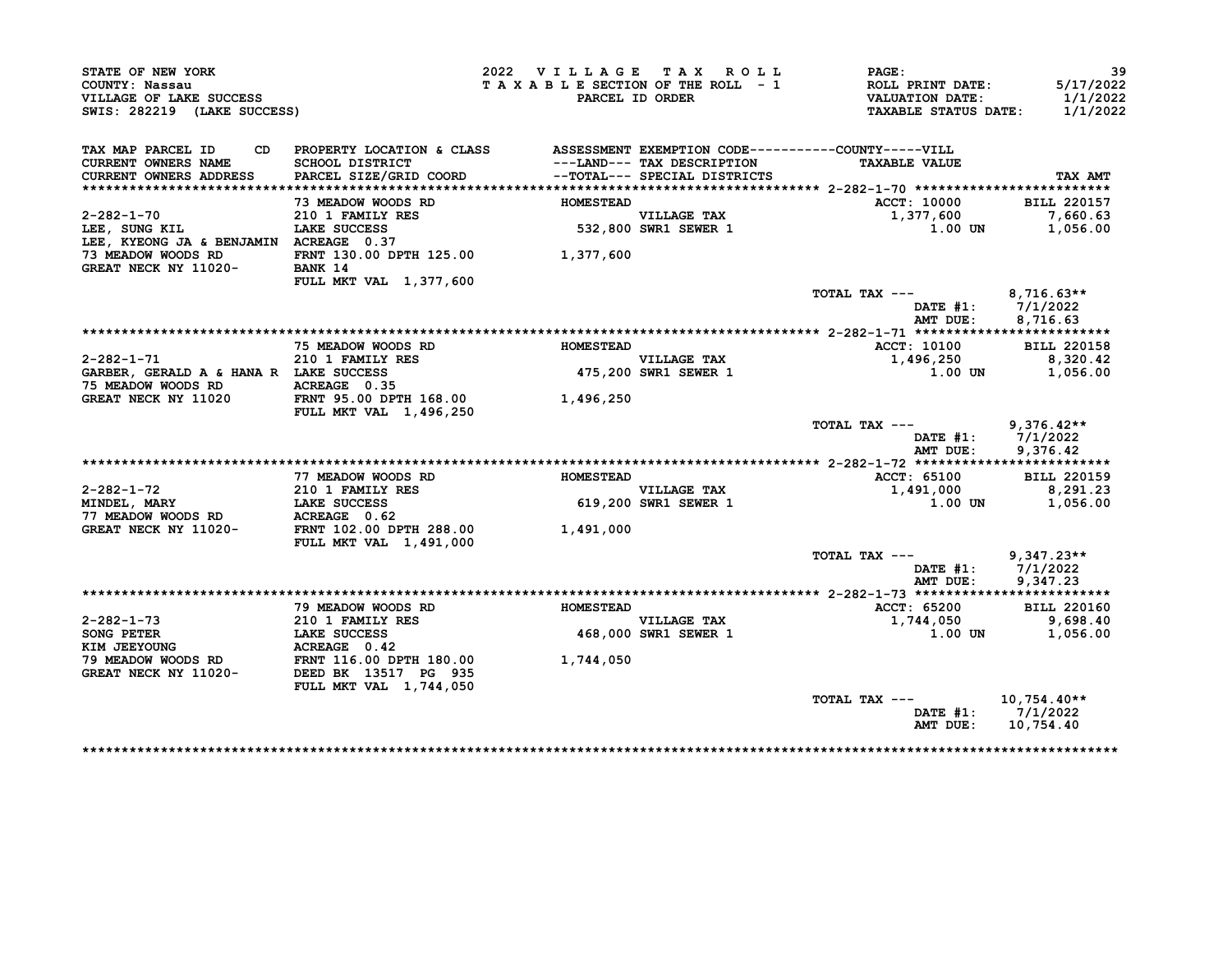| STATE OF NEW YORK<br>COUNTY: Nassau<br>VILLAGE OF LAKE SUCCESS<br>SWIS: 282219 (LAKE SUCCESS)                                                                                                                                             |                                                                                                                                                                                        | 2022 VILLAGE TAX ROLL<br>TAXABLE SECTION OF THE ROLL - 1 | PARCEL ID ORDER                                    | $\mathtt{PAGE}$ :<br><b>ROLL PRINT DATE:<br/>VALUATION DATE:<br/>TAXABLE STATUS DATE:</b> | -40<br>5/17/2022<br>1/1/2022<br>1/1/2022 |
|-------------------------------------------------------------------------------------------------------------------------------------------------------------------------------------------------------------------------------------------|----------------------------------------------------------------------------------------------------------------------------------------------------------------------------------------|----------------------------------------------------------|----------------------------------------------------|-------------------------------------------------------------------------------------------|------------------------------------------|
| TAX MAP PARCEL ID<br>CURRENT OWNERS NAME<br><b>CURRENT OWNERS ADDRESS</b>                                                                                                                                                                 | CD PROPERTY LOCATION & CLASS ASSESSMENT EXEMPTION CODE----------COUNTY-----VILL<br>SCHOOL DISTRICT<br>PARCEL SIZE/GRID COORD<br>PARCEL SIZE/GRID COORD<br>--TOTAL--- SPECIAL DISTRICTS |                                                          |                                                    | <b>TAXABLE VALUE</b>                                                                      | TAX AMT                                  |
|                                                                                                                                                                                                                                           |                                                                                                                                                                                        |                                                          |                                                    |                                                                                           |                                          |
|                                                                                                                                                                                                                                           | 81 MEADOW WOODS RD                                                                                                                                                                     | <b>HOMESTEAD</b>                                         |                                                    | <b>ACCT: 10200</b>                                                                        | <b>BILL 220161</b>                       |
| 2-282-1-74<br>ZHANG JUAN                                                                                                                                                                                                                  | 210 1 FAMILY RES<br>LAKE SUCCESS                                                                                                                                                       | VILLAGE TAX<br>475,200 SWR1 SEWER 1                      |                                                    | 1,391,250<br>$1.00$ UN $1,056.00$                                                         | 7,736.53                                 |
| TANABE DAVIN KIYOTO<br>81 MEADOW WOODS RD FRNT 111.00 DPTH 175.00 1,391,250<br>GREAT NECK NY 11020 DEED BK 13453 PG 77                                                                                                                    | BANK 8                                                                                                                                                                                 |                                                          |                                                    |                                                                                           |                                          |
|                                                                                                                                                                                                                                           | FULL MKT VAL 1,391,250                                                                                                                                                                 |                                                          |                                                    | TOTAL TAX --- 8,792.53**                                                                  | DATE #1: 7/1/2022<br>AMT DUE: 8,792.53   |
|                                                                                                                                                                                                                                           |                                                                                                                                                                                        |                                                          |                                                    |                                                                                           |                                          |
|                                                                                                                                                                                                                                           | 83 MEADOW WOODS RD                                                                                                                                                                     | <b>HOMESTEAD</b>                                         |                                                    | <b>ACCT: 77100</b>                                                                        | <b>BILL 220162</b>                       |
| $2 - 282 - 1 - 75$                                                                                                                                                                                                                        |                                                                                                                                                                                        |                                                          |                                                    |                                                                                           |                                          |
| HOFFMAN, STEVEN & STACY LAKE SUCCESS                                                                                                                                                                                                      | <b>210 1 FAMILY RES<br/>LAKE SUCCESS<br/>ACREAGE 0.37</b>                                                                                                                              |                                                          | VILLAGE TAX<br>540,000 SWR1 SEWER 1                | 1,551,900 8,629.88<br>1.00 UN 1,056.00                                                    |                                          |
| 83 MEADOW WOODS ROAD<br>GREAT NECK NY 11020-<br>FREAT NECK NY 11020-<br>FREAT NECK NY 11020-<br>FREAT 1.00 DPTH 146.00<br>1,551,900                                                                                                       | <b>FULL MKT VAL 1,551,900</b>                                                                                                                                                          |                                                          |                                                    |                                                                                           |                                          |
|                                                                                                                                                                                                                                           |                                                                                                                                                                                        |                                                          |                                                    | TOTAL TAX $---$ 9,685.88**                                                                | DATE #1: 7/1/2022<br>AMT DUE: 9,685.88   |
|                                                                                                                                                                                                                                           |                                                                                                                                                                                        |                                                          |                                                    |                                                                                           |                                          |
|                                                                                                                                                                                                                                           | 85 MEADOW WOODS RD BOMESTEAD                                                                                                                                                           |                                                          |                                                    | ACCT: 10300 BILL 220163                                                                   |                                          |
|                                                                                                                                                                                                                                           |                                                                                                                                                                                        |                                                          |                                                    | 2, 264, 850 12, 594.49                                                                    |                                          |
| 2-282-1-76<br>ROTHBAUM, STEVEN<br>ROTHBAUM, STEVEN<br>210 1 FAMILY RES  210 1 FAMILY RES  210 1 FAMILY RES  210 1 FAMILY RES  210 1 FAMILY RES  210 1 FAMILY RES  2264,850<br>2264,850<br>2264,850<br>2264,850                            |                                                                                                                                                                                        |                                                          |                                                    |                                                                                           | $1.00$ UN $1,056.00$                     |
|                                                                                                                                                                                                                                           | <b>FULL MKT VAL 2,264,850</b>                                                                                                                                                          |                                                          |                                                    |                                                                                           |                                          |
|                                                                                                                                                                                                                                           |                                                                                                                                                                                        |                                                          |                                                    | TOTAL TAX --- $13,650.49**$                                                               | DATE #1: 7/1/2022                        |
|                                                                                                                                                                                                                                           |                                                                                                                                                                                        |                                                          |                                                    |                                                                                           | AMT DUE: 13,650.49                       |
|                                                                                                                                                                                                                                           |                                                                                                                                                                                        |                                                          |                                                    |                                                                                           |                                          |
|                                                                                                                                                                                                                                           | 3 THE CIRCLE                                                                                                                                                                           | <b>HOMESTEAD</b>                                         |                                                    | ACCT: 10400 BILL 220164                                                                   |                                          |
|                                                                                                                                                                                                                                           |                                                                                                                                                                                        |                                                          | VILLAGE TAX<br>VILLAGE TAX<br>561,600 SWR1 SEWER 1 | $1,797,600$ $9,996.18$                                                                    |                                          |
|                                                                                                                                                                                                                                           |                                                                                                                                                                                        |                                                          |                                                    |                                                                                           | 1.00 UN 1,056.00                         |
|                                                                                                                                                                                                                                           |                                                                                                                                                                                        |                                                          |                                                    |                                                                                           |                                          |
| 2-282-1-77<br>XU DAN 210 1 FAMILY RES<br>XU DAN LAKE SUCCESS 561,600<br>2HENG YI RESPURE 0.60<br>3 THE CIRCLE FRNT 58.00 DPTH 252.00<br>GREAT NECK NY 11020- DEED BK 12846 PG 295<br>THE CIRCLE CREAT NECK NY 11020- DEED BK 12846 PG 295 | BANK 14                                                                                                                                                                                |                                                          |                                                    |                                                                                           |                                          |
|                                                                                                                                                                                                                                           | FULL MKT VAL 1,797,600                                                                                                                                                                 |                                                          |                                                    |                                                                                           |                                          |
|                                                                                                                                                                                                                                           |                                                                                                                                                                                        |                                                          |                                                    | TOTAL TAX --- 11,052.18**                                                                 |                                          |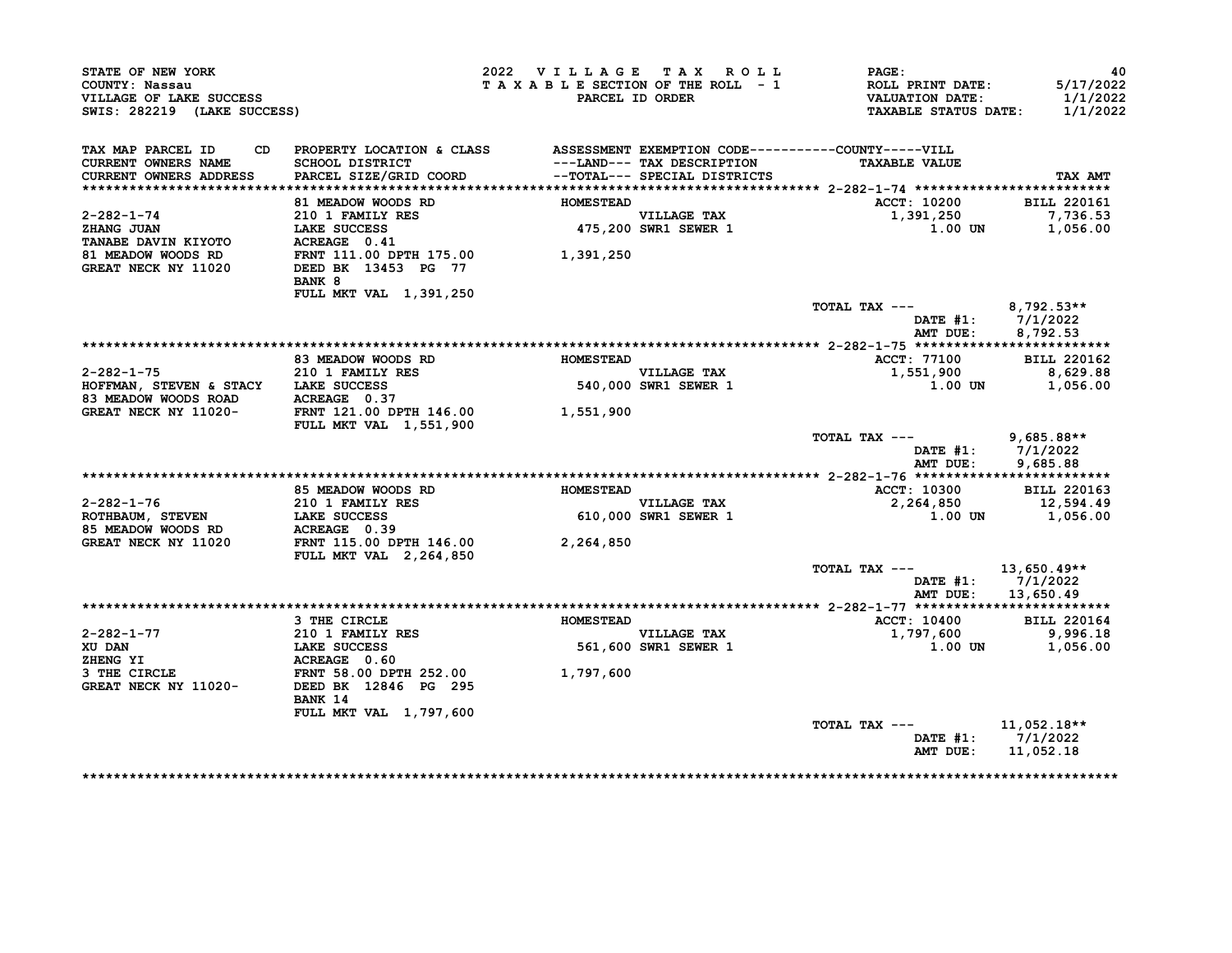| STATE OF NEW YORK<br>COUNTY: Nassau<br>VILLAGE OF LAKE SUCCESS<br>SWIS: 282219 (LAKE SUCCESS)                                                                                    |                                                                                                                                    | 2022 VILLAGE TAX ROLL<br>TAXABLE SECTION OF THE ROLL - 1 | PARCEL ID ORDER                     | <b>PAGE:</b><br>ROLL PRINT DATE:<br><b>VALUATION DATE:</b><br><b>TAXABLE STATUS DATE:</b> | 41<br>5/17/2022<br>1/1/2022<br>1/1/2022 |
|----------------------------------------------------------------------------------------------------------------------------------------------------------------------------------|------------------------------------------------------------------------------------------------------------------------------------|----------------------------------------------------------|-------------------------------------|-------------------------------------------------------------------------------------------|-----------------------------------------|
| TAX MAP PARCEL ID<br><b>CURRENT OWNERS NAME</b>                                                                                                                                  | CD PROPERTY LOCATION & CLASS ASSESSMENT EXEMPTION CODE----------COUNTY-----VILL<br>SCHOOL DISTRICT                                 |                                                          | ---LAND--- TAX DESCRIPTION          | <b>TAXABLE VALUE</b>                                                                      |                                         |
| <b>CURRENT OWNERS ADDRESS</b>                                                                                                                                                    | PARCEL SIZE/GRID COORD                                                                                                             |                                                          | --TOTAL--- SPECIAL DISTRICTS        |                                                                                           | TAX AMT                                 |
|                                                                                                                                                                                  |                                                                                                                                    |                                                          |                                     |                                                                                           |                                         |
|                                                                                                                                                                                  | 2 THE CIRCLE                                                                                                                       | <b>HOMESTEAD</b>                                         |                                     | ACCT: 10500                                                                               | <b>BILL 220165</b>                      |
|                                                                                                                                                                                  |                                                                                                                                    |                                                          | VILLAGE TAX<br>720,000 SWR1 SEWER 1 | 1,627,500                                                                                 | 9,050.28                                |
|                                                                                                                                                                                  | 210 1 FAMILY RES<br>LAKE SUCCESS<br>ACREAGE 0.50<br>TRIVE                                                                          |                                                          |                                     | 1.00 UN                                                                                   | 1,056.00                                |
| 2-282-1-78<br>LEE, KENNY LAKE SUCCED<br>LEE, ESTHER Y. ACREAGE 0.50<br>2 THE CIRCLE FRNT 63.00 DPTH 252.00<br>----- NECK NY 11020 DEED BK 12347 PG 156<br>FULL MKT VAL 1,627,500 |                                                                                                                                    | 1,627,500                                                |                                     |                                                                                           |                                         |
|                                                                                                                                                                                  |                                                                                                                                    |                                                          |                                     |                                                                                           |                                         |
|                                                                                                                                                                                  |                                                                                                                                    |                                                          |                                     |                                                                                           |                                         |
|                                                                                                                                                                                  |                                                                                                                                    |                                                          |                                     | TOTAL TAX ---                                                                             | 10,106.28**                             |
|                                                                                                                                                                                  |                                                                                                                                    |                                                          |                                     | AMT DUE:                                                                                  | DATE #1: 7/1/2022<br>10,106.28          |
|                                                                                                                                                                                  |                                                                                                                                    |                                                          |                                     |                                                                                           |                                         |
|                                                                                                                                                                                  | 1 THE CIRCLE                                                                                                                       | <b>HOMESTEAD</b>                                         |                                     | <b>ACCT: 10600</b>                                                                        | <b>BILL 220166</b>                      |
| $2 - 282 - 1 - 79$                                                                                                                                                               |                                                                                                                                    |                                                          | VILLAGE TAX<br>525,600 SWR1 SEWER 1 | 1,421,700                                                                                 | 7,905.86                                |
| WANG, JAMES                                                                                                                                                                      |                                                                                                                                    |                                                          |                                     | 1.00 UN                                                                                   | 1,056.00                                |
| WANG, ELSA                                                                                                                                                                       |                                                                                                                                    |                                                          |                                     |                                                                                           |                                         |
| 1 THE CIRCLE<br>GREAT NECK NY 11020                                                                                                                                              | 210 1 FAMILY RES<br>1210 1 FAMILY RES<br>12 DANE SUCCESS<br>ACREAGE 0.43<br>FRNT 60.00 DFTH 148.00<br>2 11020 DEED BK 12409 PG 755 | 1,421,700                                                |                                     |                                                                                           |                                         |
|                                                                                                                                                                                  | FULL MKT VAL 1,421,700                                                                                                             |                                                          |                                     |                                                                                           |                                         |
|                                                                                                                                                                                  |                                                                                                                                    |                                                          |                                     | TOTAL TAX $---$ 8,961.86**<br>AMT DUE:                                                    | DATE $#1: 7/1/2022$<br>8,961.86         |
|                                                                                                                                                                                  |                                                                                                                                    |                                                          |                                     |                                                                                           |                                         |
|                                                                                                                                                                                  | 87 MEADOW WOODS RD                                                                                                                 | <b>HOMESTEAD</b>                                         |                                     | <b>ACCT: 10700</b>                                                                        | <b>BILL 220167</b>                      |
| 2-282-1-80                                                                                                                                                                       | 210 1 FAMILY RES                                                                                                                   |                                                          |                                     | 1,527,750                                                                                 | 8,495.59                                |
|                                                                                                                                                                                  |                                                                                                                                    |                                                          | VILLAGE TAX<br>554,400 SWR1 SEWER 1 | $1.00$ UN                                                                                 | 1,056.00                                |
|                                                                                                                                                                                  |                                                                                                                                    |                                                          |                                     |                                                                                           |                                         |
| 87 MEADOW WOODS ROAD<br><b>GREAT NECK NY 11020</b>                                                                                                                               | FRNT 150.00 DPTH 145.00 1,527,750<br>BANK 14                                                                                       |                                                          |                                     |                                                                                           |                                         |
|                                                                                                                                                                                  | <b>FULL MKT VAL 1,527,750</b>                                                                                                      |                                                          |                                     |                                                                                           |                                         |
|                                                                                                                                                                                  |                                                                                                                                    |                                                          |                                     | TOTAL TAX ---                                                                             | $9,551.59**$                            |
|                                                                                                                                                                                  |                                                                                                                                    |                                                          |                                     |                                                                                           | DATE #1: 7/1/2022                       |
|                                                                                                                                                                                  |                                                                                                                                    |                                                          |                                     | AMT DUE:                                                                                  | 9,551.59                                |
|                                                                                                                                                                                  | 24 POLO FIELD LA <b>HOMESTEAD</b>                                                                                                  |                                                          |                                     | <b>ACCT: 10900</b>                                                                        | <b>BILL 220168</b>                      |
|                                                                                                                                                                                  |                                                                                                                                    |                                                          |                                     | 1,096,200                                                                                 | 6,095.80                                |
|                                                                                                                                                                                  |                                                                                                                                    |                                                          | VILLAGE TAX<br>352,800 SWR1 SEWER 1 |                                                                                           | 1.00 UN 1,056.00                        |
| 2-282-1-126 210 1 FAMILY RES<br>FRIED, MARJORIE LAKE SUCCESS<br>24 POLO FIELD LA ACREAGE 0.36<br>GREAT NECK NY 11020-                                                            |                                                                                                                                    |                                                          |                                     |                                                                                           |                                         |
| GREAT NECK NY 11020-                                                                                                                                                             | FRNT 60.00 DPTH 103.00<br>DEED BK 13664 PG 699                                                                                     | 1,096,200                                                |                                     |                                                                                           |                                         |
|                                                                                                                                                                                  | FULL MKT VAL 1,096,200                                                                                                             |                                                          |                                     |                                                                                           |                                         |
|                                                                                                                                                                                  |                                                                                                                                    |                                                          |                                     | TOTAL TAX $---$ 7,151.80**                                                                | DATE #1: 7/1/2022                       |
|                                                                                                                                                                                  |                                                                                                                                    |                                                          |                                     |                                                                                           | AMT DUE: 7,151.80                       |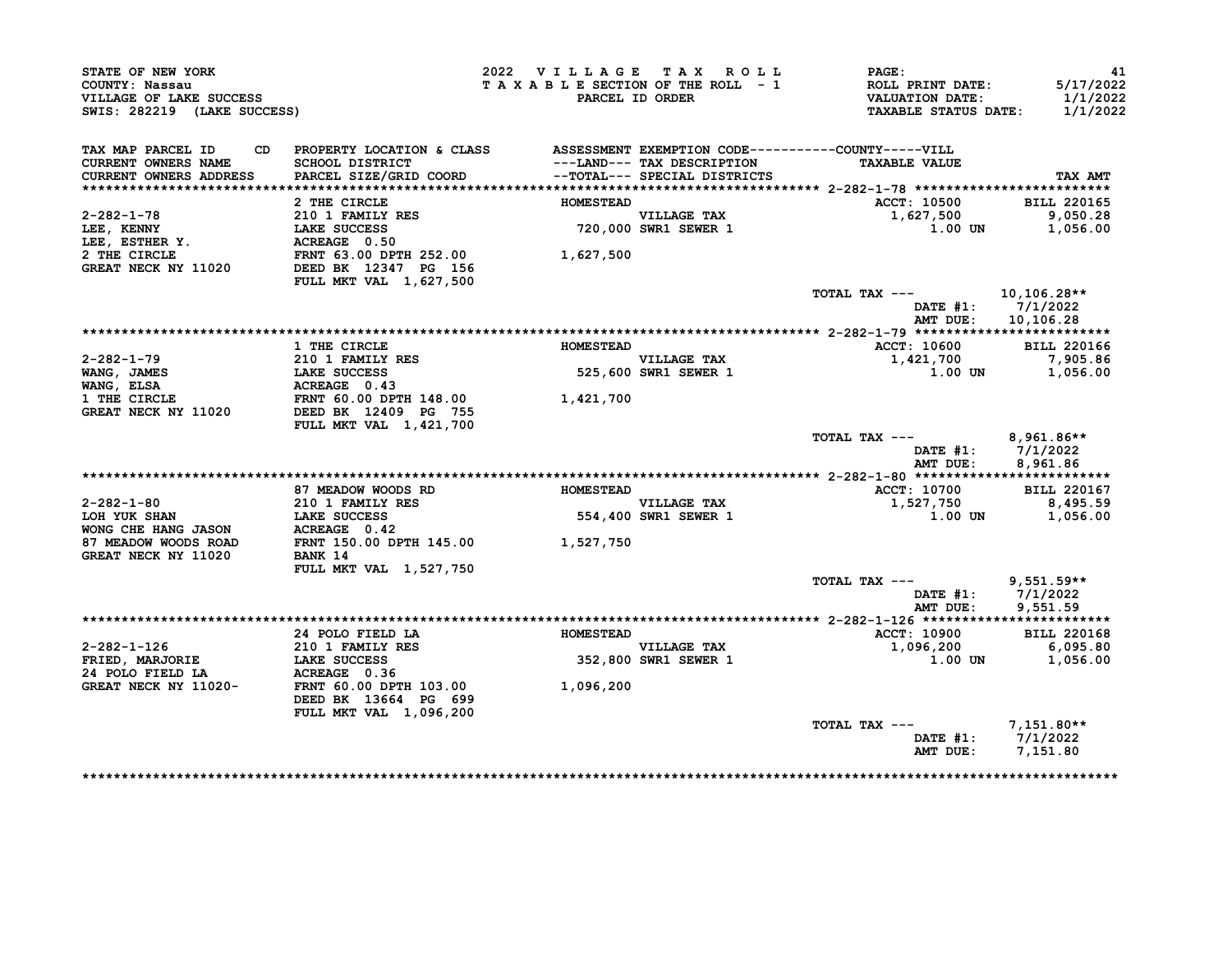| STATE OF NEW YORK<br>COUNTY: Nassau<br>VILLAGE OF LAKE SUCCESS<br>SWIS: 282219 (LAKE SUCCESS)                                                                                                                               |                                                                                 | 2022 VILLAGE TAX ROLL |                                     | <b>PAGE :</b><br>TAXABLE SECTION OF THE ROLL - 1 ROLL PRINT DATE:<br>PARCEL ID ORDER VALUATION DATE:<br>TAXABLE STATUS DATE: | 42<br>5/17/2022<br>1/1/2022<br>1/1/2022 |
|-----------------------------------------------------------------------------------------------------------------------------------------------------------------------------------------------------------------------------|---------------------------------------------------------------------------------|-----------------------|-------------------------------------|------------------------------------------------------------------------------------------------------------------------------|-----------------------------------------|
| TAX MAP PARCEL ID<br>CURRENT OWNERS NAME<br>CURRENT OWNERS ADDRESS                                                                                                                                                          | CD PROPERTY LOCATION & CLASS ASSESSMENT EXEMPTION CODE----------COUNTY-----VILL |                       |                                     | <b>TAXABLE VALUE</b>                                                                                                         | TAX AMT                                 |
|                                                                                                                                                                                                                             | 26 POLO FIELD LA <b>HOMESTEAD</b>                                               |                       |                                     | ACCT: 11000 BILL 220169                                                                                                      |                                         |
|                                                                                                                                                                                                                             |                                                                                 |                       |                                     |                                                                                                                              |                                         |
|                                                                                                                                                                                                                             |                                                                                 |                       |                                     | 1,536,150 8,542.30<br>1.00 UN 1,056.00                                                                                       |                                         |
| 2-282-1-127<br>HUANG HAIFAN<br>200 1 FAMILY RES<br>26 POLO FIELD LA ACREAGE 0.26<br>GREAT NECK NY 11020-<br>DEED BK 13929 PG 777<br>200 DEEP BK 13929 PG 777<br>200 1,536,150                                               | FULL MKT VAL 1,536,150                                                          |                       |                                     |                                                                                                                              |                                         |
|                                                                                                                                                                                                                             |                                                                                 |                       |                                     | TOTAL TAX ---<br>DATE #1: 7/1/2022<br>AMT DUE: 9,598.30                                                                      | $9,598.30**$                            |
|                                                                                                                                                                                                                             |                                                                                 |                       |                                     |                                                                                                                              |                                         |
| 2-282-1-128                                                                                                                                                                                                                 | 63 MEADOW WOODS RD MOMESTEAD<br><b>210 1 FAMILY RES</b>                         |                       |                                     | <b>ACCT: 11100</b>                                                                                                           | <b>BILL 220170</b>                      |
| 2-262-1-120<br>HIMDERSTEIN, GERALD & CAR LAKE SUCCESS 525,600<br>63 MEADOW WOODS RD ACREAGE 0.41<br>GREAT NECK NY 11020-<br>FRNT 160.00 DPTH 118.00 1,580,250<br>FULL MKT VAL 1,580,250                                     |                                                                                 |                       | VILLAGE TAX<br>525,600 SWR1 SEWER 1 | 1,580,250 8,787.53<br>1.00 UN 1,056.00                                                                                       |                                         |
|                                                                                                                                                                                                                             |                                                                                 |                       |                                     |                                                                                                                              |                                         |
|                                                                                                                                                                                                                             |                                                                                 |                       |                                     | TOTAL TAX --- 9,843.53**                                                                                                     |                                         |
|                                                                                                                                                                                                                             |                                                                                 |                       |                                     | DATE #1: 7/1/2022<br>AMT DUE: 9,843.53                                                                                       |                                         |
|                                                                                                                                                                                                                             | 57 MEADOW WOODS RD MOMESTEAD                                                    |                       |                                     | <b>ACCT: 77200</b>                                                                                                           | <b>BILL 220171</b>                      |
|                                                                                                                                                                                                                             |                                                                                 |                       | VILLAGE TAX<br>590,400 SWR1 SEWER 1 | $1,455,300$<br>1.00 UN 1,056.00                                                                                              |                                         |
| 2-282-1-131<br>SLAKTER, JASON<br>57 MEADOW WOODS RD<br>GREAT NECK NY 11020<br>FRAME SUCCESS<br>FRAME 92.00 DPTH 103.00<br>FULL MKT VAL 1,455,300                                                                            |                                                                                 | 1,455,300             |                                     |                                                                                                                              |                                         |
|                                                                                                                                                                                                                             |                                                                                 |                       |                                     | TOTAL TAX ---<br>DATE #1: 7/1/2022                                                                                           | $9,148.71**$                            |
|                                                                                                                                                                                                                             |                                                                                 |                       |                                     | AMT DUE: 9,148.71                                                                                                            |                                         |
|                                                                                                                                                                                                                             | 55 MEADOW WOODS RD BOMESTEAD                                                    |                       |                                     | <b>ACCT: 77300</b>                                                                                                           | <b>BILL 220172</b>                      |
|                                                                                                                                                                                                                             |                                                                                 |                       | VILLAGE TAX<br>684,000 SWR1 SEWER 1 | $1,467,900$<br>1,467,900<br>1.00 UN 1,056.00                                                                                 |                                         |
| 2-282-1-132<br>COODWIN, JEFFREY<br>COODWIN, LISA 210 1 FAMILY RES<br>COODWIN, LISA ACREAGE 0.26<br>55 MEADOW WOODS ROAD<br>GREAT NECK NY 11020-<br>FULL MKT VAL 1,467,900<br>CREAT NECK NY 11020-<br>FULL MKT VAL 1,467,900 |                                                                                 |                       |                                     |                                                                                                                              |                                         |
|                                                                                                                                                                                                                             |                                                                                 |                       |                                     | TOTAL TAX ---<br>DATE #1: 7/1/2022<br>AMT DUE: 9,218.77                                                                      | $9,218.77**$                            |
|                                                                                                                                                                                                                             |                                                                                 |                       |                                     |                                                                                                                              |                                         |
|                                                                                                                                                                                                                             | 23 BIRCH HILL RD MOMESTEAD                                                      |                       |                                     | ACCT: 11200 BILL 220173                                                                                                      |                                         |
|                                                                                                                                                                                                                             |                                                                                 |                       | VILLAGE TAX<br>528,580              | 528,580                                                                                                                      | 2,939.35                                |
| 2-282-1-133<br>JOHNSON, LISA M<br>23 BIRCH HILL RD<br>311 RES VACANT LAND<br>23 BIRCH HILL RD<br>ACREAGE 0.69<br>GREAT NECK NY 11020<br>TRINT 100.00 DPTH 172.00<br>TRINT 100.00 DPTH 172.00                                | <b>FULL MKT VAL 528,580</b>                                                     | 528,580               |                                     |                                                                                                                              |                                         |
|                                                                                                                                                                                                                             |                                                                                 |                       |                                     | TOTAL TAX ---                                                                                                                |                                         |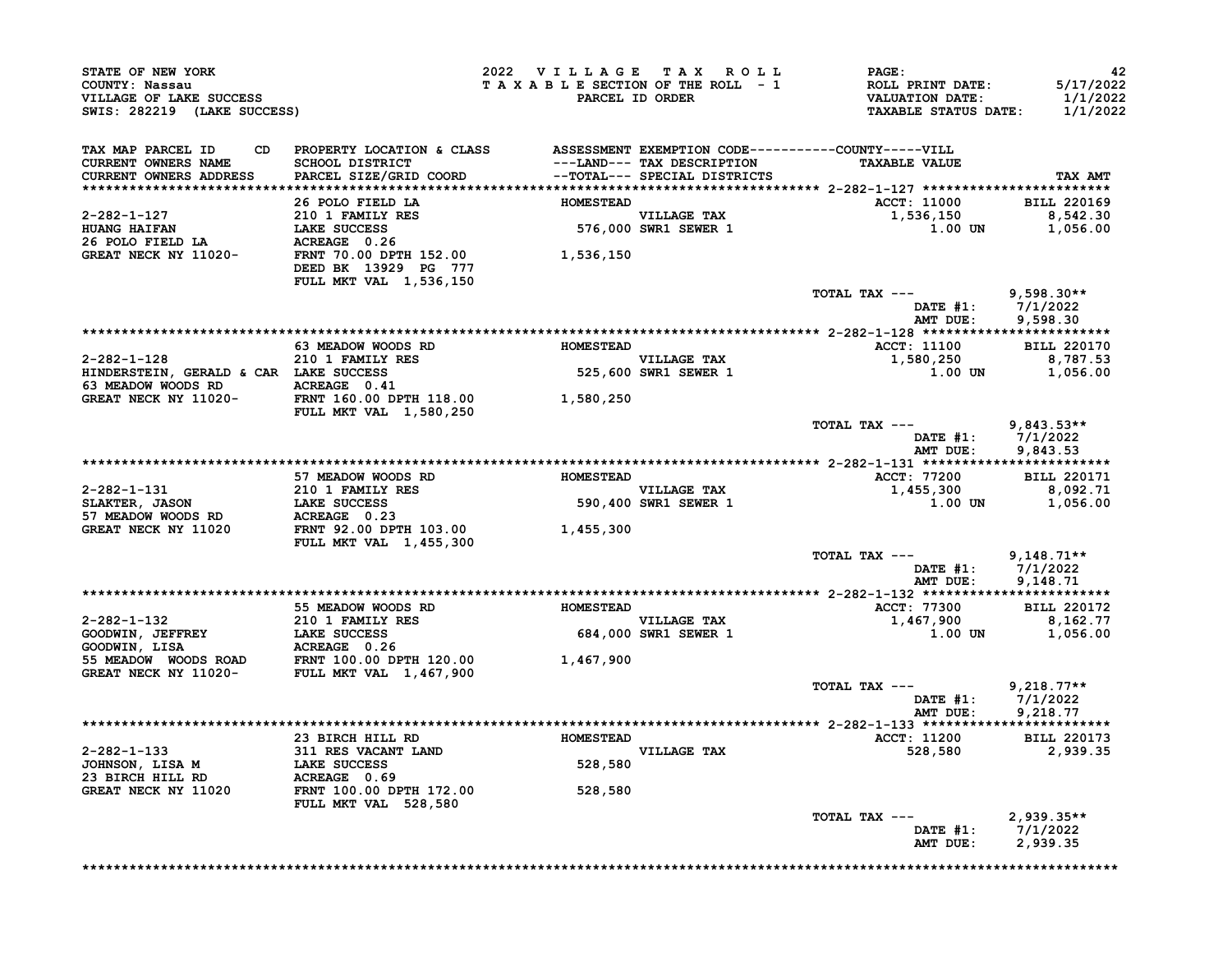| WILLIAGE OF LAKE SUCCESS<br>SWIS: 282219 (LAKE SUCCESS)<br>AX MAP TERRE                         |                                                                                                         | 2022 VILLAGE TAX ROLL<br>TAXABLE SECTION OF THE ROLL - 1 | PARCEL ID ORDER                     | $\mathtt{PAGE}$ :<br>ROLL PRINT DATE:<br>VALUATION DATE:<br><b>TAXABLE STATUS DATE:</b> | 43<br>5/17/2022<br>1/1/2022<br>1/1/2022           |
|-------------------------------------------------------------------------------------------------|---------------------------------------------------------------------------------------------------------|----------------------------------------------------------|-------------------------------------|-----------------------------------------------------------------------------------------|---------------------------------------------------|
| TAX MAP PARCEL ID<br>CURRENT OWNERS NAME<br>CURRENT OWNERS ADDRESS                              | CD PROPERTY LOCATION & CLASS ASSESSMENT EXEMPTION CODE----------COUNTY-----VILL                         |                                                          | ---LAND--- TAX DESCRIPTION          | <b>TAXABLE VALUE</b>                                                                    | TAX AMT                                           |
|                                                                                                 | 21 BIRCH HILL RD                                                                                        | <b>HOMESTEAD</b>                                         |                                     | <b>ACCT: 11300</b>                                                                      | <b>BILL 220174</b>                                |
| 2-282-1-155<br>ZENG, WENDY WEN LIANG<br>CENG, WENDY WEN LIANG<br>ACREAGE 0.29<br>CALCREAGE 0.29 |                                                                                                         |                                                          | VILLAGE TAX<br>633,600 SWR1 SEWER 1 | 1,371,300                                                                               | 7,625.59<br>1.00 UN 1,056.00                      |
| LIN, HUI<br>21 BIRCH HILL RD<br><b>GREAT NECK NY 11020</b>                                      | FRNT 93.00 DPTH 111.00 1,371,300<br>DEED BK 13125 PG 715<br>BANK <sub>2</sub><br>FULL MKT VAL 1,371,300 |                                                          |                                     |                                                                                         |                                                   |
|                                                                                                 |                                                                                                         |                                                          |                                     | TOTAL TAX --- $8,681.59**$                                                              | DATE #1: $7/1/2022$<br>AMT DUE: 8,681.59          |
|                                                                                                 |                                                                                                         |                                                          |                                     |                                                                                         |                                                   |
|                                                                                                 |                                                                                                         | <b>HOMESTEAD</b>                                         |                                     | <b>ACCT: 11500</b>                                                                      | <b>BILL 220175</b>                                |
| 2-282-1-157                                                                                     |                                                                                                         |                                                          | <b>VILLAGE TAX</b>                  | 2,300,000 12,789.96                                                                     |                                                   |
| MINDEL ALAN & KARA<br>89 MEADOW WOODS RD                                                        | meaDOW WOODS RD<br>210 1 FAMILY RES<br>LAKE SUCCESS<br>ACREAGE 0.32<br>FRNT 100 00 process              |                                                          | VILLAGE TAX<br>576,000 SWR1 SEWER 1 | 1.00 UN                                                                                 | 1,056.00                                          |
| GREAT NECK NY 11020                                                                             | FRNT 100.00 DPTH 141.00 2,300,000<br>DEED BK 13200 PG 70<br><b>FULL MKT VAL 2,300,000</b>               |                                                          |                                     |                                                                                         |                                                   |
|                                                                                                 |                                                                                                         |                                                          |                                     | TOTAL TAX --- 13,845.96**                                                               | DATE #1: 7/1/2022                                 |
|                                                                                                 |                                                                                                         |                                                          |                                     |                                                                                         | AMT DUE: 13,845.96                                |
|                                                                                                 | 2 OLDFIELD LA                                                                                           | <b>HOMESTEAD</b>                                         |                                     | ACCT: 11600 BILL 220176                                                                 |                                                   |
| 2-282-1-160                                                                                     | 210 1 FAMILY RES<br>LAKE SUCCESS                                                                        |                                                          | VILLAGE TAX<br>475,200 SWR1 SEWER 1 | 1,252,650 6,965.80<br>1.00 UN 1,056.00                                                  |                                                   |
| PAWLOW, WILLIAM<br>2 OLDFIELD LA                                                                | ACREAGE 0.34                                                                                            |                                                          |                                     |                                                                                         |                                                   |
| GREAT NECK NY 11020                                                                             | FRNT 76.00 DPTH 191.00 1,252,650<br>DEED BK 12411 PG 381<br>BANK <sub>2</sub>                           |                                                          |                                     |                                                                                         |                                                   |
|                                                                                                 | FULL MKT VAL 1,252,650                                                                                  |                                                          |                                     |                                                                                         |                                                   |
|                                                                                                 |                                                                                                         |                                                          |                                     | TOTAL TAX ---<br>AMT DUE:                                                               | $8,021.80**$<br>DATE #1: 7/1/2022<br>8,021.80     |
|                                                                                                 |                                                                                                         |                                                          |                                     |                                                                                         |                                                   |
|                                                                                                 | 20 POLO FIELD LA <b>MESTEAD</b>                                                                         |                                                          |                                     | ACCT: 11700 BILL 220177                                                                 |                                                   |
|                                                                                                 |                                                                                                         |                                                          |                                     | $1,899,450$<br>1,899,450<br>1.00 UN 1,056.00                                            |                                                   |
| 2-282-1-194<br>PAN, DAVID<br>LUNNER NGAI                                                        | 210 1 FAMILY RES<br>LAKE SUCCESS 511,200 SWR1 SEWER 1<br>ACREAGE 0.30                                   |                                                          |                                     |                                                                                         |                                                   |
| 20 POLO FIELD LANE FRNT 103.00 DPTH 132.00 1,899,450<br>GREAT NECK NY 11020 BANK 2              |                                                                                                         |                                                          |                                     |                                                                                         |                                                   |
|                                                                                                 | FULL MKT VAL 1,899,450                                                                                  |                                                          |                                     |                                                                                         |                                                   |
|                                                                                                 |                                                                                                         |                                                          |                                     | TOTAL TAX ---<br>AMT DUE:                                                               | $11,618.56**$<br>DATE $#1: 7/1/2022$<br>11,618.56 |

\*\*\*\*\*\*\*\*\*\*\*\*\*\*\*\*\*\*\*\*\*\*\*\*\*\*\*\*\*\*\*\*\*\*\*\*\*\*\*\*\*\*\*\*\*\*\*\*\*\*\*\*\*\*\*\*\*\*\*\*\*\*\*\*\*\*\*\*\*\*\*\*\*\*\*\*\*\*\*\*\*\*\*\*\*\*\*\*\*\*\*\*\*\*\*\*\*\*\*\*\*\*\*\*\*\*\*\*\*\*\*\*\*\*\*\*\*\*\*\*\*\*\*\*\*\*\*\*\*\*\*\*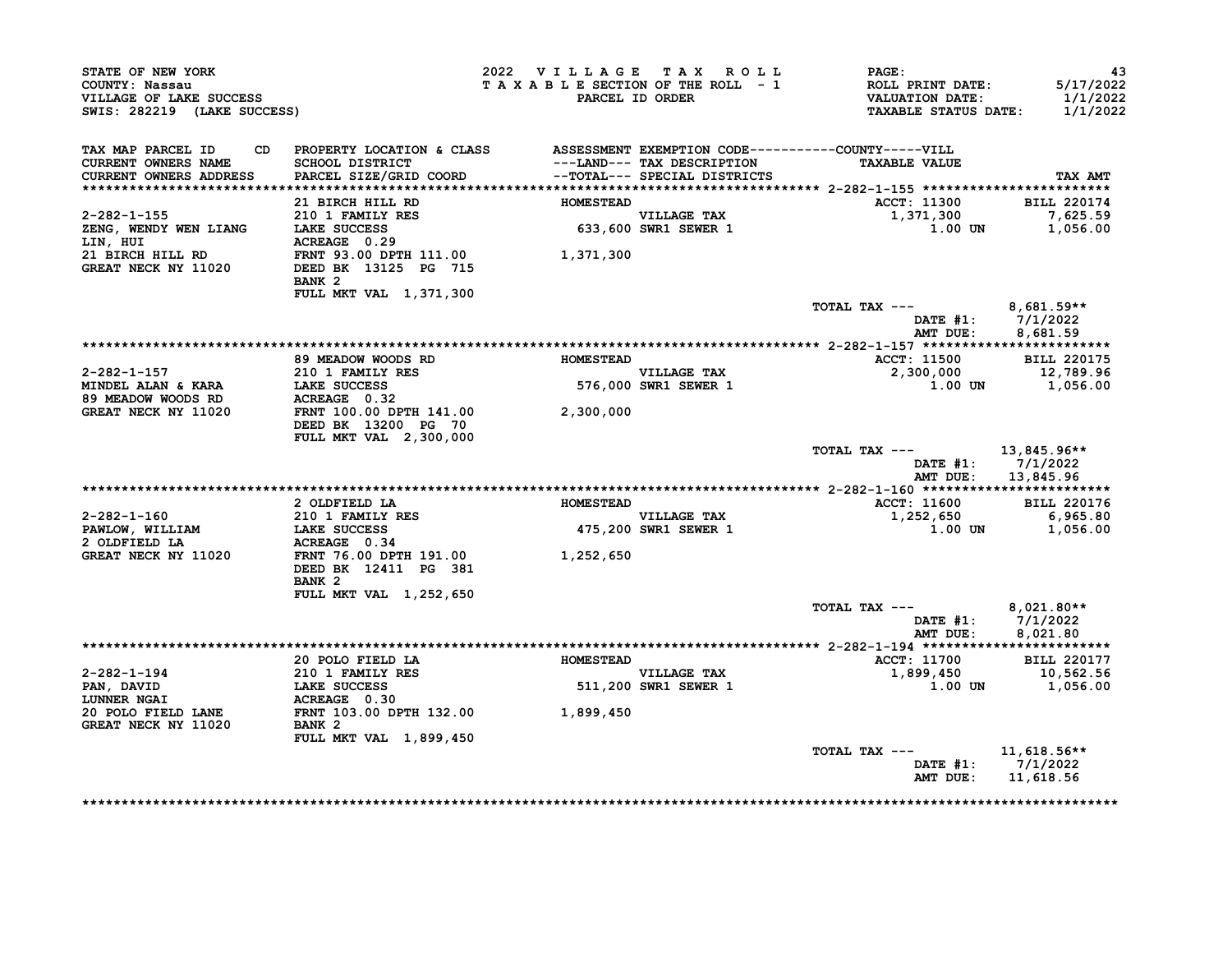| STATE OF NEW YORK                                                        |                                                                              | 2022 VILLAGE TAX ROLL           |                                                                                            | PAGE:                                                                            | 44                                |
|--------------------------------------------------------------------------|------------------------------------------------------------------------------|---------------------------------|--------------------------------------------------------------------------------------------|----------------------------------------------------------------------------------|-----------------------------------|
| COUNTY: Nassau<br>VILLAGE OF LAKE SUCCESS<br>SWIS: 282219 (LAKE SUCCESS) |                                                                              | TAXABLE SECTION OF THE ROLL - 1 | PARCEL ID ORDER                                                                            | <b>ROLL PRINT DATE:</b><br><b>VALUATION DATE:</b><br><b>TAXABLE STATUS DATE:</b> | 5/17/2022<br>1/1/2022<br>1/1/2022 |
|                                                                          |                                                                              |                                 |                                                                                            |                                                                                  |                                   |
| TAX MAP PARCEL ID<br>CD.                                                 | PROPERTY LOCATION & CLASS ASSESSMENT EXEMPTION CODE----------COUNTY-----VILL |                                 |                                                                                            |                                                                                  |                                   |
| CURRENT OWNERS NAME<br>CURRENT OWNERS ADDRESS                            | SCHOOL DISTRICT<br>PARCEL SIZE/GRID COORD                                    |                                 | ---LAND--- TAX DESCRIPTION<br>--TOTAL--- SPECIAL DISTRICTS<br>--TOTAL--- SPECIAL DISTRICTS | <b>TAXABLE VALUE</b>                                                             | TAX AMT                           |
|                                                                          |                                                                              |                                 |                                                                                            |                                                                                  |                                   |
|                                                                          | 22 POLO FIELD LA                                                             | <b>HOMESTEAD</b>                |                                                                                            | <b>ACCT: 11800</b>                                                               | <b>BILL 220178</b>                |
| 2-282-1-195                                                              | 210 1 FAMILY RES                                                             |                                 |                                                                                            | 1,186,500                                                                        | 6,597.95                          |
| <b>SHAKTER, DR BERNARD</b>                                               | LAKE SUCCESS                                                                 |                                 | VILLAGE TAX<br>518,400 SWR1 SEWER 1                                                        | 1.00 UN                                                                          | 1,056.00                          |
| 22 POLO FIELD LA                                                         | ACREAGE 0.34                                                                 |                                 |                                                                                            |                                                                                  |                                   |
| GREAT NECK NY 11020                                                      | FRNT 70.00 DPTH 103.00<br><b>FULL MKT VAL 1,186,500</b>                      | 1,186,500                       |                                                                                            |                                                                                  |                                   |
|                                                                          |                                                                              |                                 |                                                                                            | TOTAL TAX ---                                                                    | $7,653.95**$                      |
|                                                                          |                                                                              |                                 |                                                                                            | DATE #1:                                                                         | 7/1/2022                          |
|                                                                          |                                                                              |                                 |                                                                                            | AMT DUE:                                                                         | 7,653.95                          |
|                                                                          |                                                                              |                                 |                                                                                            |                                                                                  |                                   |
|                                                                          | 61 MEADOW WOODS RD                                                           | <b>HOMESTEAD</b>                |                                                                                            | ACCT: 11900                                                                      | <b>BILL 220179</b>                |
| 2-282-1-229                                                              | 210 1 FAMILY RES<br>LAKE SUCCESS                                             |                                 | <b>VILLAGE TAX</b><br>$525,600$ SWR1 SEWER 1                                               | 2,850,750                                                                        | 15,852.59                         |
| QI, DANFENG<br>61 MEADOW WOODS RD                                        | ACREAGE 0.29                                                                 |                                 |                                                                                            | 1.00 UN                                                                          | 1,056.00                          |
| <b>GREAT NECK NY 11020</b>                                               | FRNT 90.00 DPTH 132.00                                                       | 2,850,750                       |                                                                                            |                                                                                  |                                   |
|                                                                          | DEED BK 13180 PG 883                                                         |                                 |                                                                                            |                                                                                  |                                   |
|                                                                          | FULL MKT VAL 2,850,750                                                       |                                 |                                                                                            |                                                                                  |                                   |
|                                                                          |                                                                              |                                 |                                                                                            | TOTAL TAX ---                                                                    | 16,908.59**                       |
|                                                                          |                                                                              |                                 |                                                                                            | DATE #1:                                                                         | 7/1/2022                          |
|                                                                          |                                                                              |                                 |                                                                                            | AMT DUE:                                                                         | 16,908.59                         |
|                                                                          |                                                                              |                                 |                                                                                            |                                                                                  |                                   |
|                                                                          | 59 MEADOW WOODS RD                                                           | <b>HOMESTEAD</b>                |                                                                                            | ACCT: 77400                                                                      | <b>BILL 220180</b>                |
| $2 - 282 - 1 - 230$                                                      | 210 1 FAMILY RES                                                             |                                 | <b>VILLAGE TAX</b>                                                                         | 1,902,600                                                                        | 10,580.07                         |
| HOLIK KARYN JENNY & PETER LAKE SUCCESS                                   |                                                                              |                                 | 504,000 SWR1 SEWER 1                                                                       | $1.00$ UN                                                                        | 1,056.00                          |
| 59 MEADOW WOODS RD                                                       | ACREAGE 0.27                                                                 |                                 |                                                                                            |                                                                                  |                                   |
| GREAT NECK NY 11020-                                                     | FRNT 90.00 DPTH 132.00                                                       | 1,902,600                       |                                                                                            |                                                                                  |                                   |
|                                                                          | DEED BK 9999 PG 999                                                          |                                 |                                                                                            |                                                                                  |                                   |
|                                                                          | FULL MKT VAL 1,902,600                                                       |                                 |                                                                                            | TOTAL TAX ---                                                                    |                                   |
|                                                                          |                                                                              |                                 |                                                                                            | DATE #1:                                                                         | 11,636.07**<br>7/1/2022           |
|                                                                          |                                                                              |                                 |                                                                                            | AMT DUE:                                                                         | 11,636.07                         |
|                                                                          |                                                                              |                                 |                                                                                            |                                                                                  |                                   |
|                                                                          | 23 BIRCH HILL RD                                                             | <b>HOMESTEAD</b>                |                                                                                            | ACCT: 12000                                                                      | <b>BILL 220181</b>                |
| $2 - 282 - 1 - 234$                                                      | 210 1 FAMILY RES                                                             |                                 | <b>VILLAGE TAX</b>                                                                         | 1,382,850                                                                        | 7,689.82                          |
| JOHNSON, LISA M                                                          | LAKE SUCCESS                                                                 |                                 | 561,600 SWR1 SEWER 1                                                                       | 1.00 UN                                                                          | 1,056.00                          |
| 23 BIRCH HILL RD                                                         | <b>FULL MKT VAL 1,382,850</b>                                                |                                 |                                                                                            |                                                                                  |                                   |
| GREAT NECK NY 11020                                                      |                                                                              | 1,382,850                       |                                                                                            |                                                                                  |                                   |
|                                                                          |                                                                              |                                 |                                                                                            | TOTAL TAX ---                                                                    | 8,745.82**                        |
|                                                                          |                                                                              |                                 |                                                                                            |                                                                                  |                                   |
|                                                                          |                                                                              |                                 |                                                                                            | DATE #1:<br>AMT DUE:                                                             | 7/1/2022<br>8,745.82              |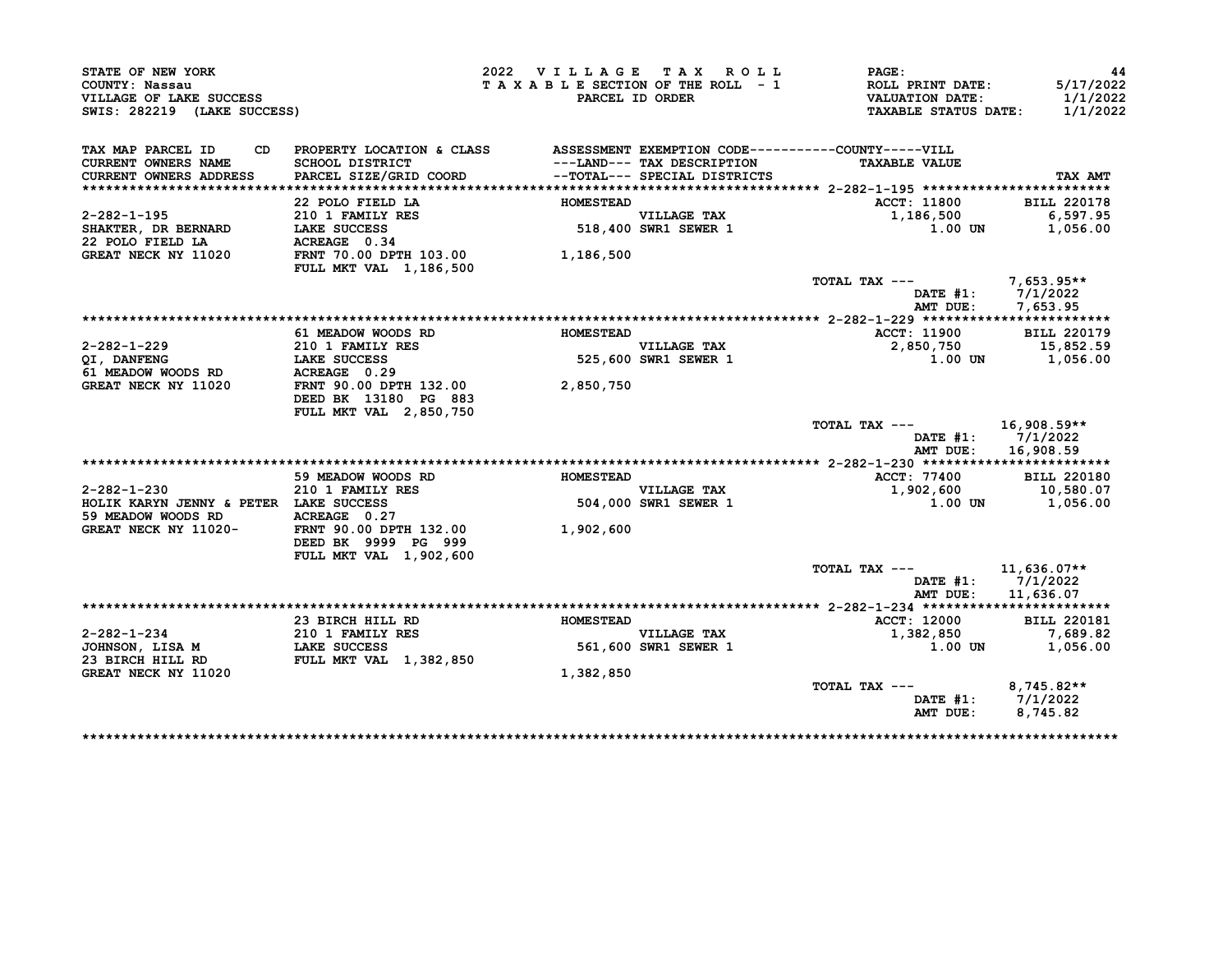| STATE OF NEW YORK<br>COUNTY: Nassau<br>VILLAGE OF LAKE SUCCESS<br>SWIS: 282219 (LAKE SUCCESS) |                                                                                                                                  | 2022 VILLAGE TAX ROLL<br>TAXABLE SECTION OF THE ROLL - 1 | PARCEL ID ORDER                                            | PAGE:<br>ROLL PRINT DATE:<br><b>VALUATION DATE:</b><br><b>TAXABLE STATUS DATE:</b> | 45<br>5/17/2022<br>1/1/2022<br>1/1/2022 |
|-----------------------------------------------------------------------------------------------|----------------------------------------------------------------------------------------------------------------------------------|----------------------------------------------------------|------------------------------------------------------------|------------------------------------------------------------------------------------|-----------------------------------------|
| TAX MAP PARCEL ID<br>CD.<br><b>CURRENT OWNERS NAME</b><br>CURRENT OWNERS ADDRESS              | PROPERTY LOCATION & CLASS ASSESSMENT EXEMPTION CODE----------COUNTY-----VILL<br><b>SCHOOL DISTRICT</b><br>PARCEL SIZE/GRID COORD |                                                          | ---LAND--- TAX DESCRIPTION<br>--TOTAL--- SPECIAL DISTRICTS | <b>TAXABLE VALUE</b>                                                               | TAX AMT                                 |
|                                                                                               |                                                                                                                                  |                                                          |                                                            |                                                                                    |                                         |
| $2 - 282 - 1 - 262$                                                                           | 1 OLDFIELD LANE<br>210 1 FAMILY RES                                                                                              | <b>HOMESTEAD</b>                                         | <b>VILLAGE TAX</b>                                         | <b>ACCT: 12100</b><br>1,668,450                                                    | <b>BILL 220182</b><br>9,278.00          |
| ADITYA, MICHELE                                                                               | LAKE SUCCESS                                                                                                                     |                                                          | 576,000 SWR1 SEWER 1                                       | 1.00 UN                                                                            | 1,056.00                                |
| 1 OLDFIELD LANE<br>GREAT NECK NY 11020                                                        | ACREAGE 0.29<br>FRNT 80.00 DPTH 135.00<br>DEED BK 13115 PG 114<br>FULL MKT VAL 1,668,450                                         | 1,668,450                                                |                                                            |                                                                                    |                                         |
|                                                                                               |                                                                                                                                  |                                                          |                                                            | TOTAL TAX ---<br>DATE #1:                                                          | 10,334.00**<br>7/1/2022                 |
|                                                                                               |                                                                                                                                  |                                                          |                                                            | AMT DUE:                                                                           | 10,334.00                               |
|                                                                                               | 6 BRIDLE PATH LA                                                                                                                 | <b>HOMESTEAD</b>                                         |                                                            | <b>ACCT: 12400</b>                                                                 | <b>BILL 220183</b>                      |
| 2-282-2-51                                                                                    | 210 1 FAMILY RES                                                                                                                 |                                                          | <b>VILLAGE TAX</b>                                         | 2,826,600                                                                          | 15,718.30                               |
| 6 BRIDLE PATH LLC                                                                             | <b>LAKE SUCCESS</b>                                                                                                              |                                                          | 583,200 SWR1 SEWER 1                                       | 1.00 UN                                                                            | 1,056.00                                |
| 6 BRIDLE PATH LA                                                                              | ACREAGE 0.26                                                                                                                     |                                                          |                                                            |                                                                                    |                                         |
| GREAT NECK NY 11020-                                                                          | FRNT 110.00 DPTH 117.00<br>DEED BK 13842 PG 399<br>BANK <sub>2</sub>                                                             | 2,826,600                                                |                                                            |                                                                                    |                                         |
|                                                                                               | FULL MKT VAL 2,826,600                                                                                                           |                                                          |                                                            |                                                                                    |                                         |
|                                                                                               |                                                                                                                                  |                                                          |                                                            | TOTAL TAX ---<br>DATE #1:                                                          | 16,774.30**<br>7/1/2022                 |
|                                                                                               |                                                                                                                                  |                                                          |                                                            | AMT DUE:                                                                           | 16,774.30                               |
|                                                                                               | 4 BRIDLE PATH LA                                                                                                                 | <b>HOMESTEAD</b>                                         |                                                            | <b>ACCT: 12500</b>                                                                 | <b>BILL 220184</b>                      |
| $2 - 282 - 2 - 52$                                                                            | 210 1 FAMILY RES                                                                                                                 |                                                          | <b>VILLAGE TAX</b>                                         | 1,446,900                                                                          | 8,045.99                                |
| <b>SHACHI, YANIV</b>                                                                          | <b>LAKE SUCCESS</b>                                                                                                              |                                                          | 568,800 SWR1 SEWER 1                                       | 1.00 UN                                                                            | 1,056.00                                |
| 4 BRIDLE PATH LA                                                                              | ACREAGE 0.26                                                                                                                     |                                                          |                                                            |                                                                                    |                                         |
| GREAT NECK NY 11020                                                                           | FRNT 110.00 DPTH 105.00<br>DEED BK 12680 PG 791<br>BANK <sub>2</sub>                                                             | 1,446,900                                                |                                                            |                                                                                    |                                         |
|                                                                                               | FULL MKT VAL 1,446,900                                                                                                           |                                                          |                                                            |                                                                                    |                                         |
|                                                                                               |                                                                                                                                  |                                                          |                                                            | TOTAL TAX ---                                                                      | $9,101.99**$                            |
|                                                                                               |                                                                                                                                  |                                                          |                                                            | DATE #1:<br>AMT DUE:                                                               | 7/1/2022<br>9,101.99                    |
|                                                                                               | 26 BIRCH HILL RD                                                                                                                 | <b>HOMESTEAD</b>                                         |                                                            | ACCT: 12600                                                                        | <b>BILL 220185</b>                      |
| $2 - 282 - 2 - 135$                                                                           | <b>210 1 FAMILY RES</b>                                                                                                          |                                                          | VILLAGE TAX                                                | 1,544,550                                                                          | 8,589.01                                |
| ALWADISH, DAVID                                                                               | <b>LAKE SUCCESS</b>                                                                                                              |                                                          | 590,400 SWR1 SEWER 1                                       | 1.00 UN                                                                            | 1,056.00                                |
| GELLER, RANDI<br>26 BIRCH HILL RD                                                             |                                                                                                                                  | 1,544,550                                                |                                                            |                                                                                    |                                         |
| GREAT NECK NY 11020- FULL MKT VAL 1,544,550                                                   |                                                                                                                                  |                                                          |                                                            |                                                                                    |                                         |
|                                                                                               |                                                                                                                                  |                                                          |                                                            | TOTAL TAX ---<br><b>DATE #1:</b>                                                   | $9,645.01**$<br>7/1/2022                |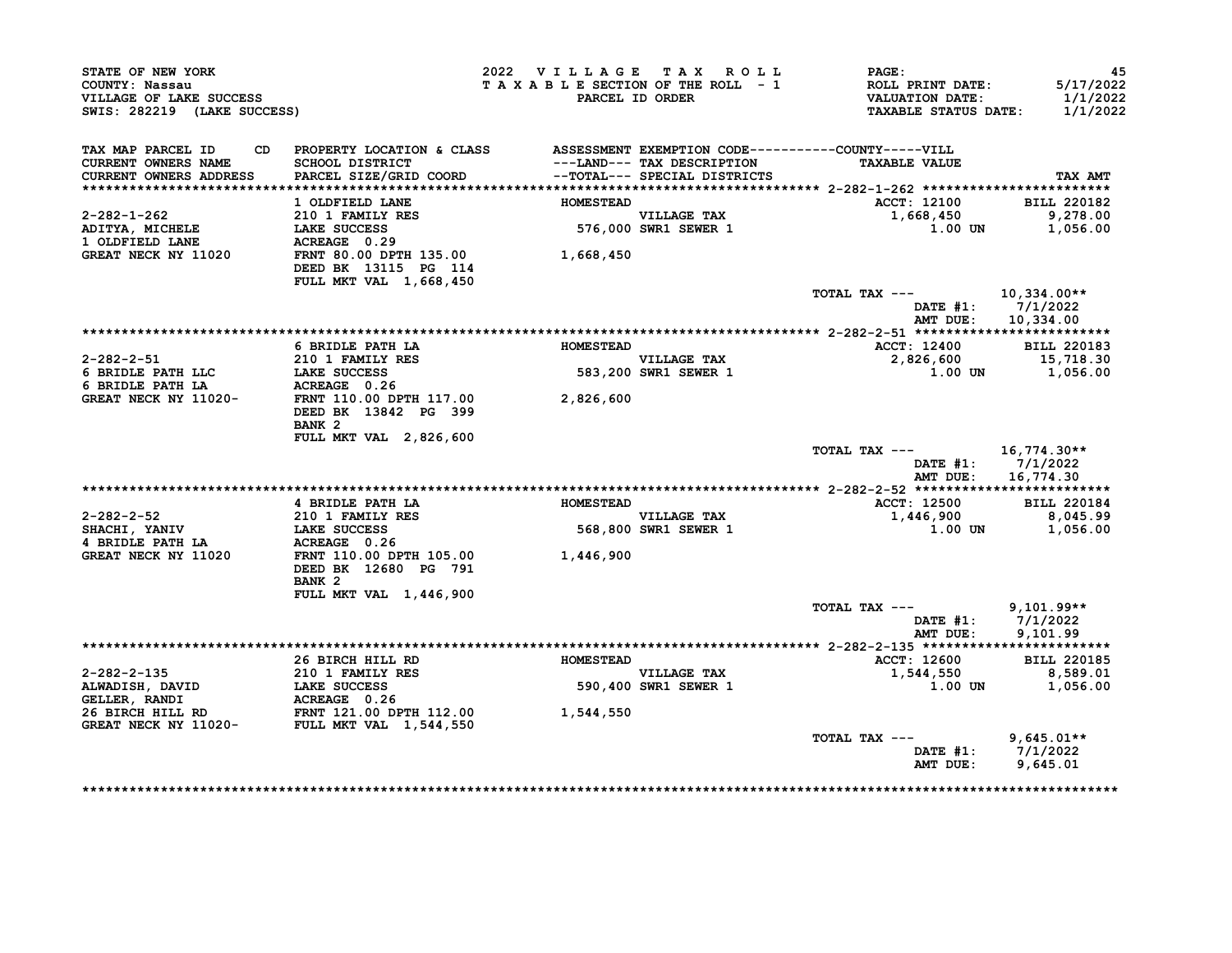| STATE OF NEW YORK                         |                                                          | 2022 VILLAGE TAX ROLL           |                              | PAGE:                                              | 46                    |
|-------------------------------------------|----------------------------------------------------------|---------------------------------|------------------------------|----------------------------------------------------|-----------------------|
| COUNTY: Nassau<br>VILLAGE OF LAKE SUCCESS |                                                          | TAXABLE SECTION OF THE ROLL - 1 | PARCEL ID ORDER              | ROLL PRINT DATE:<br><b>VALUATION DATE:</b>         | 5/17/2022<br>1/1/2022 |
| SWIS: 282219 (LAKE SUCCESS)               |                                                          |                                 |                              | <b>TAXABLE STATUS DATE:</b>                        | 1/1/2022              |
| TAX MAP PARCEL ID<br>CD.                  | PROPERTY LOCATION & CLASS                                |                                 |                              | ASSESSMENT EXEMPTION CODE----------COUNTY-----VILL |                       |
| CURRENT OWNERS NAME                       | SCHOOL DISTRICT                                          |                                 | ---LAND--- TAX DESCRIPTION   | <b>TAXABLE VALUE</b>                               |                       |
| CURRENT OWNERS ADDRESS                    | PARCEL SIZE/GRID COORD                                   |                                 | --TOTAL--- SPECIAL DISTRICTS |                                                    | TAX AMT               |
|                                           | 28 BIRCH HILL RD                                         | <b>HOMESTEAD</b>                |                              | ACCT: 12700                                        | <b>BILL 220186</b>    |
| $2 - 282 - 2 - 136$                       | 210 1 FAMILY RES                                         |                                 | <b>VILLAGE TAX</b>           | 1,682,100                                          | 9,353.91              |
| BACHRACH, DANIEL&MEREDITH LAKE SUCCESS    |                                                          |                                 | 576,000 SWR1 SEWER 1         | 1.00 UN                                            | 1,056.00              |
| 28 BIRCH HILL RD                          | ACREAGE 0.34                                             |                                 |                              |                                                    |                       |
| GREAT NECK NY 11020                       | FRNT 100.00 DPTH 110.00                                  | 1,682,100                       |                              |                                                    |                       |
|                                           | DEED BK 13232 PG 49                                      |                                 |                              |                                                    |                       |
|                                           | BANK <sub>2</sub>                                        |                                 |                              |                                                    |                       |
|                                           | FULL MKT VAL 1,682,100                                   |                                 |                              |                                                    |                       |
|                                           |                                                          |                                 |                              | TOTAL TAX ---                                      | $10,409.91**$         |
|                                           |                                                          |                                 |                              | DATE #1:                                           | 7/1/2022              |
|                                           |                                                          |                                 |                              | AMT DUE:                                           | 10,409.91             |
|                                           |                                                          |                                 |                              |                                                    |                       |
|                                           | 8 BRIDLE PATH LA                                         | <b>HOMESTEAD</b>                |                              | ACCT: 93400                                        | <b>BILL 220187</b>    |
| $2 - 282 - 2 - 137$                       | 210 1 FAMILY RES                                         |                                 | VILLAGE TAX                  | 1,379,700                                          | 7,672.30              |
| GINSBERG, EDWIN & SHERYL LAKE SUCCESS     |                                                          |                                 | 518,400 SWR1 SEWER 1         | 1.00 UN                                            | 1,056.00              |
| 8 BRIDLE PATH LANE                        | ACREAGE 0.30                                             |                                 |                              |                                                    |                       |
| GREAT NECK NY 11020-                      | FRNT 141.00 DPTH 110.00<br><b>FULL MKT VAL 1,379,700</b> | 1,379,700                       |                              |                                                    |                       |
|                                           |                                                          |                                 |                              | TOTAL TAX ---                                      | $8,728.30**$          |
|                                           |                                                          |                                 |                              | DATE $#1$ :                                        | 7/1/2022              |
|                                           |                                                          |                                 |                              | AMT DUE:                                           | 8,728.30              |
|                                           |                                                          |                                 |                              |                                                    |                       |
|                                           | 2 BRIDLE PATH LA                                         | <b>HOMESTEAD</b>                |                              | ACCT: 12800                                        | <b>BILL 220188</b>    |
| 2-282-2-153                               | 210 1 FAMILY RES                                         |                                 | <b>VILLAGE TAX</b>           | 1,433,250                                          | 7,970.09              |
| WU, DAVID MING-HAI                        | LAKE SUCCESS                                             |                                 | 540,000 SWR1 SEWER 1         | 1.00 UN                                            | 1,056.00              |
| YU, AMY HAIBO                             | ACREAGE 0.22                                             |                                 |                              |                                                    |                       |
| 2 BRIDLE PATH LANE                        | FRNT 116.00 DPTH 105.00                                  | 1,433,250                       |                              |                                                    |                       |
| <b>GREAT NECK NY 11020</b>                | <b>FULL MKT VAL 1,433,250</b>                            |                                 |                              |                                                    |                       |
|                                           |                                                          |                                 |                              | TOTAL TAX ---                                      | $9,026.09**$          |
|                                           |                                                          |                                 |                              | DATE #1:                                           | 7/1/2022              |
|                                           |                                                          |                                 |                              | AMT DUE:                                           | 9.026.09              |
|                                           |                                                          |                                 |                              |                                                    |                       |
|                                           | 24 BIRCH HILL RD                                         | <b>HOMESTEAD</b>                |                              | <b>ACCT: 77500</b>                                 | <b>BILL 220189</b>    |
| $2 - 282 - 2 - 154$                       | 210 1 FAMILY RES                                         |                                 | <b>VILLAGE TAX</b>           | 1,388,100                                          | 7,719.02              |
| FOK, ADELINE LEE                          | LAKE SUCCESS                                             |                                 | 619,200 SWR1 SEWER 1         | 1.00 UN                                            | 1,056.00              |
|                                           | ACREAGE 0.26                                             |                                 |                              |                                                    |                       |
| 24 BIRCH HILL RD                          |                                                          |                                 |                              |                                                    |                       |
| GREAT NECK NY 11020-                      | FRNT 123.00 DPTH 112.00                                  | 1,388,100                       |                              |                                                    |                       |
|                                           | DEED BK 12581 PG 865                                     |                                 |                              |                                                    |                       |
|                                           | FULL MKT VAL 1,388,100                                   |                                 |                              |                                                    |                       |
|                                           |                                                          |                                 |                              | TOTAL TAX ---                                      | $8,775.02**$          |
|                                           |                                                          |                                 |                              | DATE #1:<br>AMT DUE:                               | 7/1/2022<br>8,775.02  |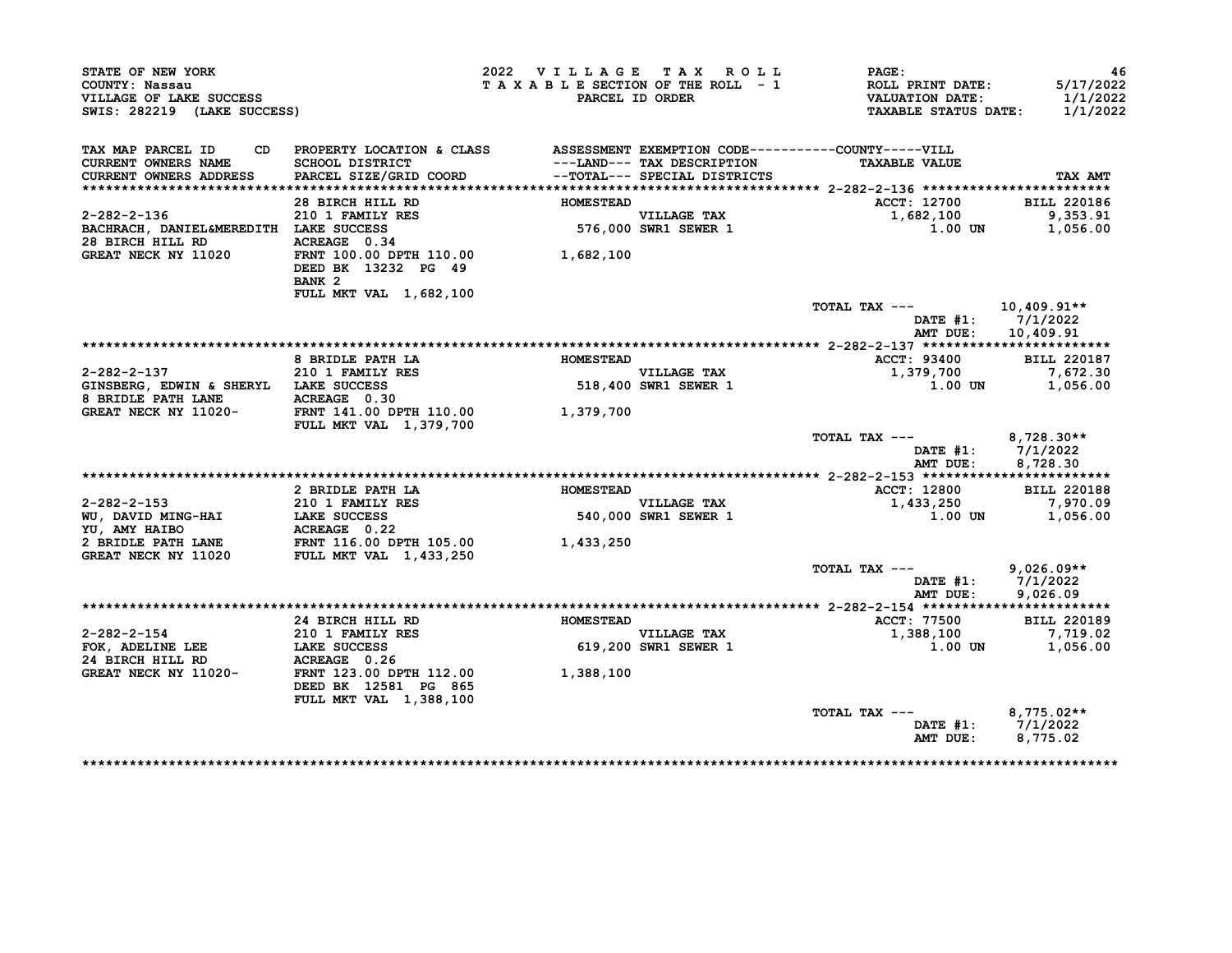| STATE OF NEW YORK<br>COUNTY: Nassau<br>VILLAGE OF LAKE SUCCESS<br>SWIS: 282219 (LAKE SUCCESS) |                                                                                                                                                | 2022 VILLAGE TAX ROLL<br>TAXABLE SECTION OF THE ROLL - 1 | PARCEL ID ORDER                                            | <b>PAGE :</b><br><b>ROLL PRINT DATE:</b><br>VALUATION DATE:<br><b>TAXABLE STATUS DATE:</b> | 47<br>5/17/2022<br>1/1/2022<br>1/1/2022 |
|-----------------------------------------------------------------------------------------------|------------------------------------------------------------------------------------------------------------------------------------------------|----------------------------------------------------------|------------------------------------------------------------|--------------------------------------------------------------------------------------------|-----------------------------------------|
| TAX MAP PARCEL ID                                                                             | CD PROPERTY LOCATION & CLASS ASSESSMENT EXEMPTION CODE----------COUNTY-----VILL                                                                |                                                          |                                                            |                                                                                            |                                         |
| <b>CURRENT OWNERS NAME</b><br><b>CURRENT OWNERS ADDRESS</b>                                   | <b>SCHOOL DISTRICT</b><br>PARCEL SIZE/GRID COORD                                                                                               |                                                          | ---LAND--- TAX DESCRIPTION<br>--TOTAL--- SPECIAL DISTRICTS | <b>TAXABLE VALUE</b>                                                                       | TAX AMT                                 |
|                                                                                               |                                                                                                                                                |                                                          |                                                            |                                                                                            |                                         |
|                                                                                               | 31 MEADOW WOODS RD                                                                                                                             | <b>HOMESTEAD</b>                                         |                                                            | ACCT: 12900                                                                                | <b>BILL 220190</b>                      |
| $2 - 282 - 3 - 44$                                                                            | 210 1 FAMILY RES                                                                                                                               |                                                          |                                                            | 1,860,600                                                                                  | 10,346.52                               |
| <b>WARSHAVSKY STEVE</b>                                                                       | LAKE SUCCESS                                                                                                                                   |                                                          | VILLAGE TAX<br>518,400 SWR1 SEWER 1                        | 1.00 UN                                                                                    | 1,056.00                                |
| WARSHAVSKY CLAIRE                                                                             | ACREAGE 0.30                                                                                                                                   |                                                          |                                                            |                                                                                            |                                         |
| 31 MEADOW WOODS ROAD FRNT 100.00 DPTH 105.00<br>GREAT NECK NY 11020 FULL MKT VAL 1,860,600    |                                                                                                                                                | 1,860,600                                                |                                                            |                                                                                            |                                         |
|                                                                                               |                                                                                                                                                |                                                          |                                                            |                                                                                            |                                         |
|                                                                                               |                                                                                                                                                |                                                          |                                                            | TOTAL TAX ---                                                                              | 11,402.52**                             |
|                                                                                               |                                                                                                                                                |                                                          |                                                            | DATE #1: 7/1/2022                                                                          |                                         |
|                                                                                               |                                                                                                                                                |                                                          |                                                            | AMT DUE: 11,402.52                                                                         |                                         |
|                                                                                               | 12 FOX HUNT LA                                                                                                                                 | <b>HOMESTEAD</b>                                         |                                                            |                                                                                            | <b>BILL 220191</b>                      |
| 2-282-3-45                                                                                    |                                                                                                                                                |                                                          |                                                            | ACCT: 90500<br>1,586,550                                                                   | 8,822.57                                |
| LUSTRIN ELIZABETH                                                                             | 210 1 FAMILY RES<br>LAKE SUCCESS<br>ACREAGE 0.27<br>LAKE SUCCESS                                                                               |                                                          | VILLAGE TAX<br>568,800 SWR1 SEWER 1                        | 1.00 UN                                                                                    | 1,056.00                                |
| 12 FOX HUNT LA                                                                                | ACREAGE 0.27                                                                                                                                   |                                                          |                                                            |                                                                                            |                                         |
| GREAT NECK NY 11020-                                                                          | FRNT 160.00 DPTH 114.00 1,586,550                                                                                                              |                                                          |                                                            |                                                                                            |                                         |
|                                                                                               | DEED BK 12869 PG 458                                                                                                                           |                                                          |                                                            |                                                                                            |                                         |
|                                                                                               | BANK <sub>2</sub>                                                                                                                              |                                                          |                                                            |                                                                                            |                                         |
|                                                                                               | FULL MKT VAL 1,586,550                                                                                                                         |                                                          |                                                            |                                                                                            |                                         |
|                                                                                               |                                                                                                                                                |                                                          |                                                            | TOTAL TAX --- 9,878.57**                                                                   |                                         |
|                                                                                               |                                                                                                                                                |                                                          |                                                            | DATE #1: 7/1/2022                                                                          |                                         |
|                                                                                               |                                                                                                                                                |                                                          |                                                            | AMT DUE:                                                                                   | 9,878.57                                |
|                                                                                               |                                                                                                                                                |                                                          |                                                            |                                                                                            |                                         |
|                                                                                               | 10 FOX HUNT LA                                                                                                                                 | <b>HOMESTEAD</b>                                         |                                                            | ACCT: 88400                                                                                | <b>BILL 220192</b>                      |
| 2-282-3-46                                                                                    | 210 1 FAMILY RES                                                                                                                               |                                                          | <b>VILLAGE TAX</b>                                         | 1,147,650                                                                                  | 6,381.91                                |
| SU, DONG                                                                                      |                                                                                                                                                |                                                          | 489,600 SWR1 SEWER 1                                       | $1.00$ UN                                                                                  | 1,056.00                                |
| ZHAI, NANPING                                                                                 | LAKE SUCCESS<br>ACREAGE 0.26<br>FRNT 101.00 DPTH 106.00                                                                                        |                                                          |                                                            |                                                                                            |                                         |
| <b>10 FOX HUNT LANE</b><br>GREAT NECK NY 11020-                                               | DEED BK 12996 PG 55                                                                                                                            | 1,147,650                                                |                                                            |                                                                                            |                                         |
|                                                                                               | FULL MKT VAL 1,147,650                                                                                                                         |                                                          |                                                            |                                                                                            |                                         |
|                                                                                               |                                                                                                                                                |                                                          |                                                            | TOTAL TAX ---                                                                              | 7,437.91**                              |
|                                                                                               |                                                                                                                                                |                                                          |                                                            | DATE #1: 7/1/2022                                                                          |                                         |
|                                                                                               |                                                                                                                                                |                                                          |                                                            | AMT DUE: 7,437.91                                                                          |                                         |
|                                                                                               |                                                                                                                                                |                                                          |                                                            |                                                                                            |                                         |
|                                                                                               | 8 FOX HUNT LA                                                                                                                                  | <b>HOMESTEAD</b>                                         |                                                            | ACCT: 13000                                                                                | <b>BILL 220193</b>                      |
| $2 - 282 - 3 - 47$                                                                            |                                                                                                                                                |                                                          |                                                            | 1,253,700                                                                                  | 6,971.64                                |
| HOCHMAN, SONIA                                                                                | 210 1 FAMILY RES<br>LAKE SUCCESS<br>ASPERTED AST<br><b>LAKE SUCCESS<br/>ACREAGE 0.27<br/>FRNT 99.00 DPTH 116.00<br/>FULL MKT VAL 1,253,700</b> |                                                          | VILLAGE TAX<br>619,200 SWR1 SEWER 1                        | 1.00 UN                                                                                    | 1,056.00                                |
| HOCHMAN, HARRY                                                                                |                                                                                                                                                |                                                          |                                                            |                                                                                            |                                         |
| 8 FOX HUNT LA                                                                                 |                                                                                                                                                | 1,253,700                                                |                                                            |                                                                                            |                                         |
| <b>GREAT NECK NY 11020</b>                                                                    |                                                                                                                                                |                                                          |                                                            |                                                                                            |                                         |
|                                                                                               |                                                                                                                                                |                                                          |                                                            | TOTAL TAX ---                                                                              | $8,027.64**$                            |
|                                                                                               |                                                                                                                                                |                                                          |                                                            | DATE #1: 7/1/2022                                                                          |                                         |
|                                                                                               |                                                                                                                                                |                                                          |                                                            | AMT DUE:                                                                                   | 8,027.64                                |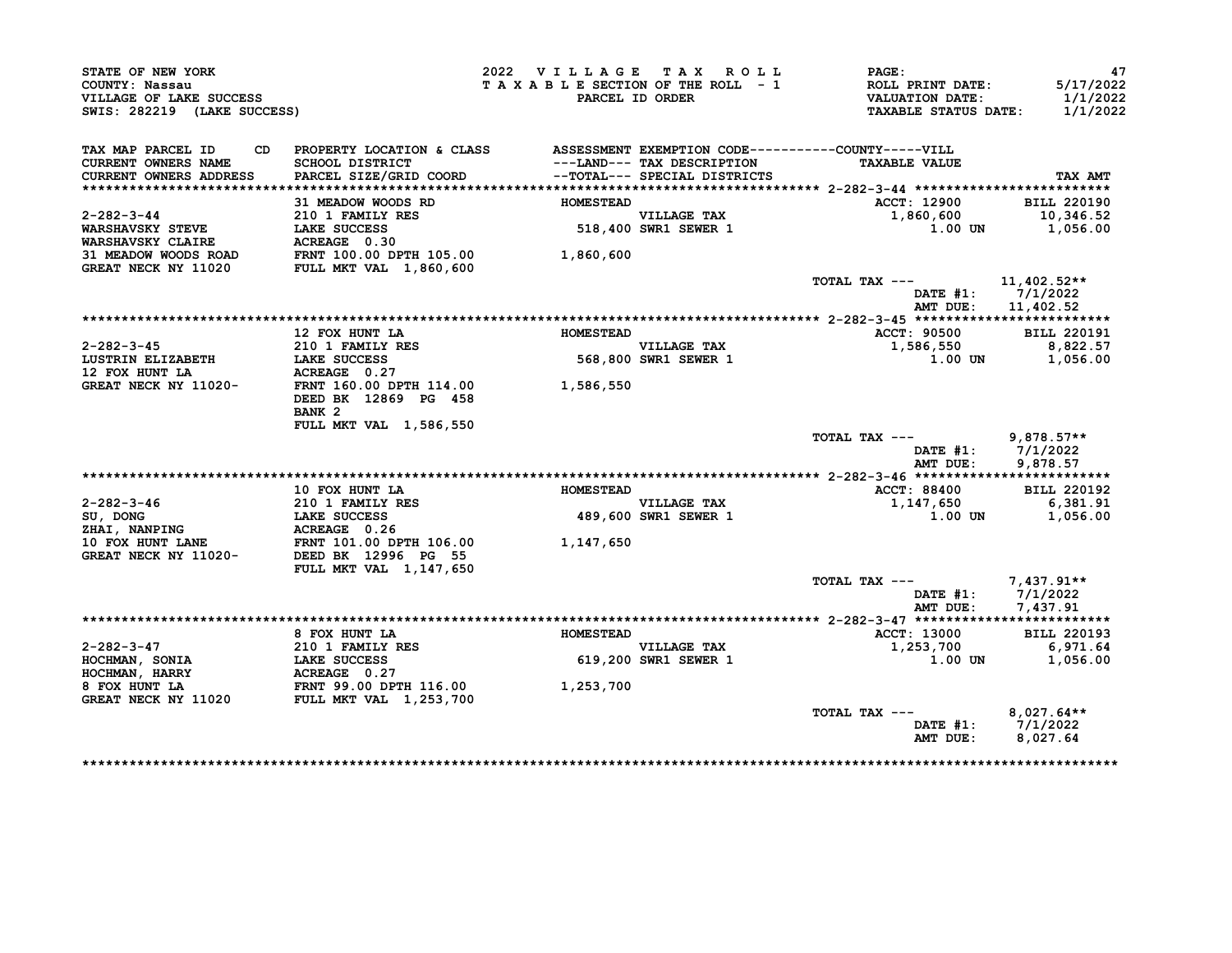| STATE OF NEW YORK<br>COUNTY: Nassau<br>VILLAGE OF LAKE SUCCESS<br>SWIS: 282219 (LAKE SUCCESS) |                                                                              | 2022 VILLAGE TAX ROLL | TAXABLE SECTION OF THE ROLL - 1<br>PARCEL ID ORDER | PAGE:<br>ROLL PRINT DATE:<br><b>VALUATION DATE:</b><br><b>TAXABLE STATUS DATE:</b> | 48<br>5/17/2022<br>1/1/2022<br>1/1/2022 |
|-----------------------------------------------------------------------------------------------|------------------------------------------------------------------------------|-----------------------|----------------------------------------------------|------------------------------------------------------------------------------------|-----------------------------------------|
| TAX MAP PARCEL ID<br>CD                                                                       | PROPERTY LOCATION & CLASS ASSESSMENT EXEMPTION CODE----------COUNTY-----VILL |                       |                                                    |                                                                                    |                                         |
| CURRENT OWNERS NAME                                                                           | <b>SCHOOL DISTRICT</b>                                                       |                       | ---LAND--- TAX DESCRIPTION                         | <b>TAXABLE VALUE</b>                                                               |                                         |
| <b>CURRENT OWNERS ADDRESS</b>                                                                 | PARCEL SIZE/GRID COORD                                                       |                       | --TOTAL--- SPECIAL DISTRICTS                       |                                                                                    | TAX AMT                                 |
|                                                                                               |                                                                              |                       |                                                    |                                                                                    |                                         |
|                                                                                               | 43 MEADOW WOODS RD                                                           | <b>HOMESTEAD</b>      |                                                    | ACCT: 77600                                                                        | <b>BILL 220194</b>                      |
| 2-282-3-139                                                                                   | 210 1 FAMILY RES                                                             |                       | VILLAGE TAX<br>583,200 SWR1 SEWER 1                | 1,590,750                                                                          | 8,845.92                                |
| 43 MEADOW WOODS LLC LAKE SUCCESS<br>43 MEADOW WOODS ROAD ACREAGE 0.34                         |                                                                              |                       |                                                    | 1.00 UN                                                                            | 1,056.00                                |
|                                                                                               |                                                                              |                       |                                                    |                                                                                    |                                         |
| LAKE SUCCESS NY 11020                                                                         | FRNT 120.00 DPTH 117.00<br>DEED BK 13910 PG 720                              | 1,590,750             |                                                    |                                                                                    |                                         |
|                                                                                               | FULL MKT VAL 1,590,750                                                       |                       |                                                    |                                                                                    |                                         |
|                                                                                               |                                                                              |                       |                                                    | TOTAL TAX ---                                                                      | $9,901.92**$                            |
|                                                                                               |                                                                              |                       |                                                    |                                                                                    | DATE $#1: 7/1/2022$                     |
|                                                                                               |                                                                              |                       |                                                    | AMT DUE:                                                                           | 9,901.92                                |
|                                                                                               |                                                                              |                       |                                                    |                                                                                    |                                         |
|                                                                                               | 41 MEADOW WOODS RD                                                           | <b>HOMESTEAD</b>      |                                                    | ACCT: 13100                                                                        | <b>BILL 220195</b>                      |
| 2-282-3-140                                                                                   | 210 1 FAMILY RES                                                             |                       | VILLAGE TAX<br>576,000 SWR1 SEWER 1                | 2,143,050                                                                          | 11,917.18                               |
| WEINBERG LESLIE<br>41 MEADOW WOODS ROAD<br>41 MEADOW WOODS ROAD<br>42 MEADOW MOODS ROAD       |                                                                              |                       |                                                    | 1.00 UN                                                                            | 1,056.00                                |
|                                                                                               |                                                                              |                       |                                                    |                                                                                    |                                         |
| GREAT NECK NY 11020                                                                           | FRNT 118.00 DPTH 117.00                                                      | 2,143,050             |                                                    |                                                                                    |                                         |
|                                                                                               | DEED BK 13526 PG 115                                                         |                       |                                                    |                                                                                    |                                         |
|                                                                                               | <b>FULL MKT VAL 2,143,050</b>                                                |                       |                                                    | TOTAL TAX ---                                                                      | 12,973.18**                             |
|                                                                                               |                                                                              |                       |                                                    |                                                                                    | DATE #1: 7/1/2022                       |
|                                                                                               |                                                                              |                       |                                                    |                                                                                    | AMT DUE: 12,973.18                      |
|                                                                                               |                                                                              |                       |                                                    |                                                                                    |                                         |
|                                                                                               | 39 MEADOW WOODS RD                                                           | <b>HOMESTEAD</b>      |                                                    | ACCT: 13200                                                                        | <b>BILL 220196</b>                      |
| 2-282-3-141                                                                                   | 210 1 FAMILY RES                                                             |                       |                                                    | 1,497,300                                                                          | 8,326.26                                |
| SILVERSTEIN, CHARLES TRST LAKE SUCCESS                                                        |                                                                              |                       | VILLAGE TAX<br>648,000 SWR1 SEWER 1                | 1.00 UN                                                                            | 1,056.00                                |
| 7 THE MAPLES                                                                                  | ACREAGE 0.33                                                                 |                       |                                                    |                                                                                    |                                         |
| ROSLYN NY 11576                                                                               | FRNT 116.00 DPTH 119.00                                                      | 1,497,300             |                                                    |                                                                                    |                                         |
|                                                                                               | DEED BK 13128 PG 57                                                          |                       |                                                    |                                                                                    |                                         |
|                                                                                               | <b>FULL MKT VAL 1,497,300</b>                                                |                       |                                                    |                                                                                    |                                         |
|                                                                                               |                                                                              |                       |                                                    | TOTAL TAX ---                                                                      | $9,382.26**$                            |
|                                                                                               |                                                                              |                       |                                                    |                                                                                    | DATE $#1: 7/1/2022$                     |
|                                                                                               |                                                                              |                       |                                                    | AMT DUE:                                                                           | 9,382.26                                |
|                                                                                               | 37 MEADOW WOODS RD                                                           | <b>HOMESTEAD</b>      |                                                    | <b>ACCT: 13300</b>                                                                 | <b>BILL 220197</b>                      |
| 2-282-3-142                                                                                   | 210 1 FAMILY RES                                                             |                       | <b>VILLAGE TAX</b>                                 | 1,373,400                                                                          | 7,637.27                                |
| 2-202-3 132<br>DIMITRATOS, SPYRIDON LAKE SUCCESS<br>37 MEADOW WOODS ROAD ACREAGE 0.31         |                                                                              |                       | <b>597,600 SWR1 SEWER 1</b>                        |                                                                                    | 1.00 UN 1,056.00                        |
|                                                                                               |                                                                              |                       |                                                    |                                                                                    |                                         |
| GREAT NECK NY 11020                                                                           | FRNT 110.00 DPTH 125.00                                                      | 1,373,400             |                                                    |                                                                                    |                                         |
|                                                                                               | DEED BK 13225 PG 57                                                          |                       |                                                    |                                                                                    |                                         |
|                                                                                               | FULL MKT VAL 1,373,400                                                       |                       |                                                    |                                                                                    |                                         |
|                                                                                               |                                                                              |                       |                                                    | TOTAL TAX ---                                                                      | $8,693.27**$                            |
|                                                                                               |                                                                              |                       |                                                    | AMT DUE:                                                                           | DATE #1: 7/1/2022<br>8,693.27           |
|                                                                                               |                                                                              |                       |                                                    |                                                                                    |                                         |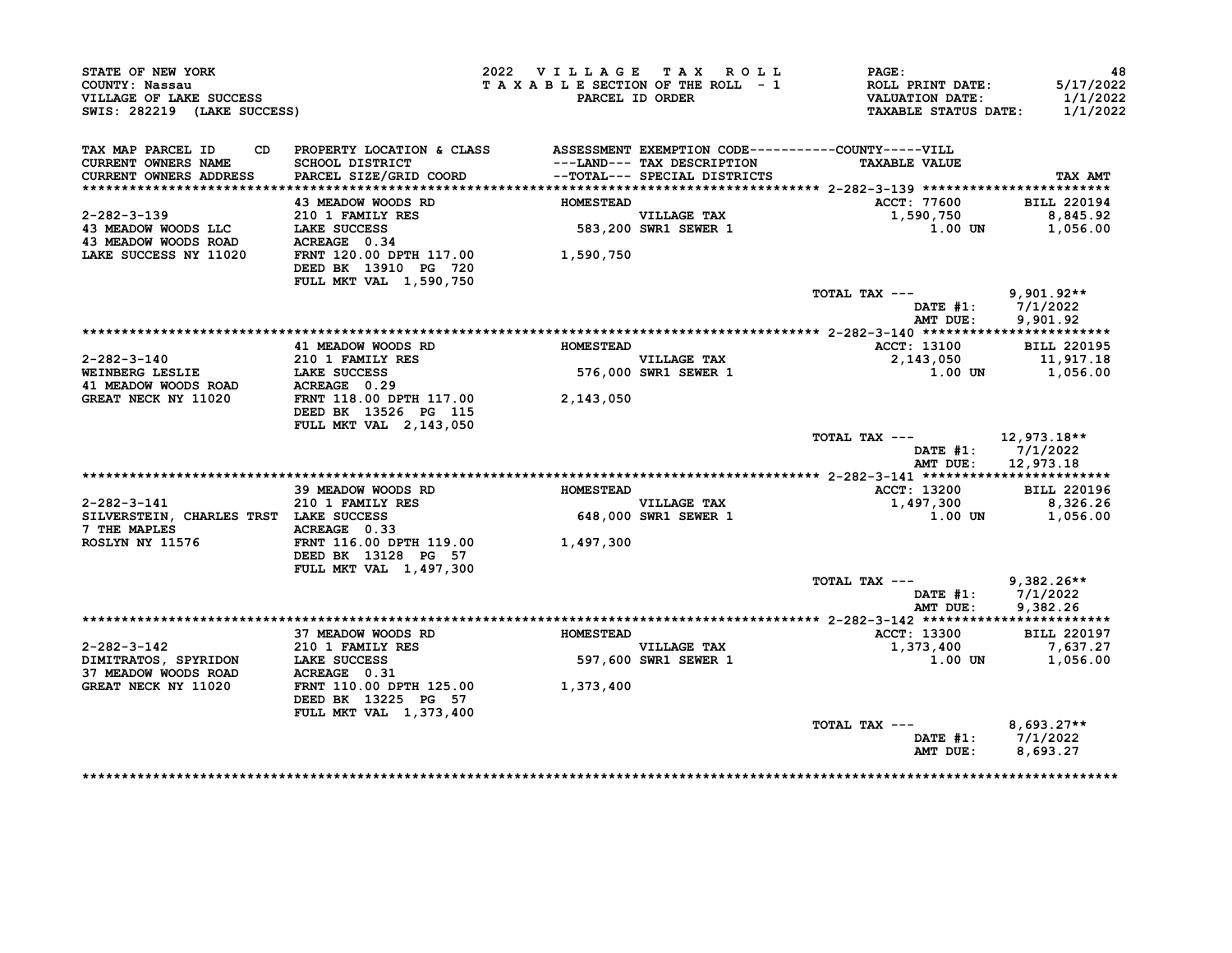| STATE OF NEW YORK<br>COUNTY: Nassau<br>VILLAGE OF LAKE SUCCESS<br>SWIS: 282219 (LAKE SUCCESS)                                                                                                                                                                                                                                                                                                                                |                                                                                                                       | 2022 VILLAGE TAX ROLL<br>TAXABLE SECTION OF THE ROLL - 1 | PARCEL ID ORDER                     | <b>PAGE :</b><br>ROLL PRINT DATE:<br>VALUATION DATE:<br><b>TAXABLE STATUS DATE:</b> | 49<br>5/17/2022<br>1/1/2022<br>1/1/2022 |
|------------------------------------------------------------------------------------------------------------------------------------------------------------------------------------------------------------------------------------------------------------------------------------------------------------------------------------------------------------------------------------------------------------------------------|-----------------------------------------------------------------------------------------------------------------------|----------------------------------------------------------|-------------------------------------|-------------------------------------------------------------------------------------|-----------------------------------------|
| TAX MAP PARCEL ID<br>CURRENT OWNERS NAME                                                                                                                                                                                                                                                                                                                                                                                     | CD PROPERTY LOCATION & CLASS ASSESSMENT EXEMPTION CODE----------COUNTY-----VILL<br>SCHOOL DISTRICT                    |                                                          | ---LAND--- TAX DESCRIPTION          | <b>TAXABLE VALUE</b>                                                                |                                         |
| CURRENT OWNERS ADDRESS                                                                                                                                                                                                                                                                                                                                                                                                       | PARCEL SIZE/GRID COORD --TOTAL--- SPECIAL DISTRICTS                                                                   |                                                          |                                     |                                                                                     | TAX AMT                                 |
|                                                                                                                                                                                                                                                                                                                                                                                                                              |                                                                                                                       |                                                          |                                     |                                                                                     |                                         |
|                                                                                                                                                                                                                                                                                                                                                                                                                              | 35 MEADOW WOODS RD                                                                                                    | <b>HOMESTEAD</b>                                         |                                     | ACCT: 13400 BILL 220198                                                             |                                         |
| $2 - 282 - 3 - 143$                                                                                                                                                                                                                                                                                                                                                                                                          | 210 1 FAMILY RES                                                                                                      |                                                          | VILLAGE TAX<br>525,600 SWR1 SEWER 1 | $2,300,000$<br>1.00 UN 1,056.00                                                     |                                         |
|                                                                                                                                                                                                                                                                                                                                                                                                                              |                                                                                                                       |                                                          |                                     |                                                                                     |                                         |
|                                                                                                                                                                                                                                                                                                                                                                                                                              |                                                                                                                       |                                                          |                                     |                                                                                     |                                         |
| GREAT NECK NY 11020 FRNT 100.00 DPTH 126.00 2,300,000                                                                                                                                                                                                                                                                                                                                                                        | DEED BK 13865 PG 713                                                                                                  |                                                          |                                     |                                                                                     |                                         |
| PRIOR OWNER ON 1/1/2022 FULL MKT VAL 2,300,000<br>PARK CHANG J                                                                                                                                                                                                                                                                                                                                                               |                                                                                                                       |                                                          |                                     |                                                                                     |                                         |
|                                                                                                                                                                                                                                                                                                                                                                                                                              |                                                                                                                       |                                                          |                                     | TOTAL TAX --- $13,845.96**$                                                         |                                         |
|                                                                                                                                                                                                                                                                                                                                                                                                                              |                                                                                                                       |                                                          |                                     |                                                                                     | DATE $#1: 7/1/2022$                     |
|                                                                                                                                                                                                                                                                                                                                                                                                                              |                                                                                                                       |                                                          |                                     |                                                                                     | AMT DUE: 13,845.96                      |
|                                                                                                                                                                                                                                                                                                                                                                                                                              | 33 MEADOW WOODS RD MOMESTEAD                                                                                          |                                                          |                                     | ACCT: 13500 BILL 220199                                                             |                                         |
|                                                                                                                                                                                                                                                                                                                                                                                                                              |                                                                                                                       |                                                          |                                     |                                                                                     |                                         |
|                                                                                                                                                                                                                                                                                                                                                                                                                              |                                                                                                                       |                                                          | VILLAGE TAX<br>576,000 SWR1 SEWER 1 | 1,246,350 6,930.77<br>1.00 UN 1,056.00                                              |                                         |
|                                                                                                                                                                                                                                                                                                                                                                                                                              |                                                                                                                       |                                                          |                                     |                                                                                     |                                         |
|                                                                                                                                                                                                                                                                                                                                                                                                                              |                                                                                                                       |                                                          |                                     |                                                                                     |                                         |
| 2-282-3-144<br>ALPER, ERIC LAKE SUCCESS 576,000<br>JERI ALPER ACREAGE 0.31 576,000<br>STANDOW WOODS RD FRNT 149.00 DPTH 122.00 1,246,350<br>GREAT NECK NY 11020 BANK 8                                                                                                                                                                                                                                                       | <b>FULL MKT VAL 1,246,350</b>                                                                                         |                                                          |                                     |                                                                                     |                                         |
|                                                                                                                                                                                                                                                                                                                                                                                                                              |                                                                                                                       |                                                          |                                     | TOTAL TAX $---$ 7,986.77**                                                          |                                         |
|                                                                                                                                                                                                                                                                                                                                                                                                                              |                                                                                                                       |                                                          |                                     |                                                                                     | DATE #1: 7/1/2022                       |
|                                                                                                                                                                                                                                                                                                                                                                                                                              |                                                                                                                       |                                                          |                                     |                                                                                     | AMT DUE: 7,986.77                       |
|                                                                                                                                                                                                                                                                                                                                                                                                                              |                                                                                                                       |                                                          |                                     |                                                                                     |                                         |
|                                                                                                                                                                                                                                                                                                                                                                                                                              | 6 FOX HUNT LA                                                                                                         | HOMESTEAD                                                |                                     | <b>ACCT: 77700</b>                                                                  | <b>BILL 220200</b>                      |
|                                                                                                                                                                                                                                                                                                                                                                                                                              |                                                                                                                       |                                                          | VILLAGE TAX<br>691,200 SWR1 SEWER 1 | 1,632,750                                                                           | 9,079.48                                |
|                                                                                                                                                                                                                                                                                                                                                                                                                              |                                                                                                                       |                                                          |                                     |                                                                                     | 1.00 UN 1,056.00                        |
| $\begin{tabular}{lllllllllllllllllllll} \multicolumn{3}{c}{2-282-3-148} & & & & & 210 & \text{FAMILY RES} & & & & \\ \multicolumn{3}{c}{STLVAN} & \multicolumn{3}{c}{MADELINE} & & \multicolumn{3}{c}{LAKE SUCCESS} & & & & 691,200 \\ \multicolumn{3}{c}{6 FOX HUNT LANE} & & & \multicolumn{3}{c}{ACREAGE} & 0.50 & & & \\ \multicolumn{3}{c}{GREAT NECK NY} & 11020- & & \multicolumn{3}{c}{FRNT} & 147.00 DPTH & 132.00$ |                                                                                                                       |                                                          |                                     |                                                                                     |                                         |
|                                                                                                                                                                                                                                                                                                                                                                                                                              | DEED BK 13147 PG 60                                                                                                   |                                                          |                                     |                                                                                     |                                         |
|                                                                                                                                                                                                                                                                                                                                                                                                                              | FULL MKT VAL 1,632,750                                                                                                |                                                          |                                     |                                                                                     |                                         |
|                                                                                                                                                                                                                                                                                                                                                                                                                              |                                                                                                                       |                                                          |                                     | TOTAL TAX --- $10,135.48**$                                                         |                                         |
|                                                                                                                                                                                                                                                                                                                                                                                                                              |                                                                                                                       |                                                          |                                     |                                                                                     | DATE #1: 7/1/2022                       |
|                                                                                                                                                                                                                                                                                                                                                                                                                              |                                                                                                                       |                                                          |                                     |                                                                                     | AMT DUE: 10,135.48                      |
|                                                                                                                                                                                                                                                                                                                                                                                                                              |                                                                                                                       |                                                          |                                     |                                                                                     |                                         |
|                                                                                                                                                                                                                                                                                                                                                                                                                              | 2 FOX HUNT LA                                                                                                         | <b>HOMESTEAD</b>                                         |                                     |                                                                                     |                                         |
| 2-282-3-150                                                                                                                                                                                                                                                                                                                                                                                                                  |                                                                                                                       |                                                          | VILLAGE TAX<br>727,200 SWR1 SEWER 1 | ACCT: 13600 BILL 220201<br>1,887,900 10,498.33<br>1.00 UN 1,056.00                  |                                         |
| KORN, LEE A<br>KORN, MISTY LEEN                                                                                                                                                                                                                                                                                                                                                                                              |                                                                                                                       |                                                          |                                     |                                                                                     |                                         |
| 2 FOX HUNT LANE                                                                                                                                                                                                                                                                                                                                                                                                              | 2 FOX NOWESTEAD<br>210 1 FAMILY RES<br>LAKE SUCCESS<br>ACREAGE 0.43<br>FRNT 141.00 DPTH 132.00<br>DEED BK 999 PG 9999 |                                                          |                                     |                                                                                     |                                         |
| NY 11021                                                                                                                                                                                                                                                                                                                                                                                                                     |                                                                                                                       |                                                          |                                     |                                                                                     |                                         |
|                                                                                                                                                                                                                                                                                                                                                                                                                              | BANK <sub>2</sub>                                                                                                     |                                                          |                                     |                                                                                     |                                         |
|                                                                                                                                                                                                                                                                                                                                                                                                                              | FULL MKT VAL 1,887,900                                                                                                |                                                          |                                     |                                                                                     |                                         |
|                                                                                                                                                                                                                                                                                                                                                                                                                              |                                                                                                                       |                                                          |                                     | TOTAL TAX --- $11,554.33**$                                                         |                                         |
|                                                                                                                                                                                                                                                                                                                                                                                                                              |                                                                                                                       |                                                          |                                     |                                                                                     | DATE $#1: 7/1/2022$                     |
|                                                                                                                                                                                                                                                                                                                                                                                                                              |                                                                                                                       |                                                          |                                     | AMT DUE: 11,554.33                                                                  |                                         |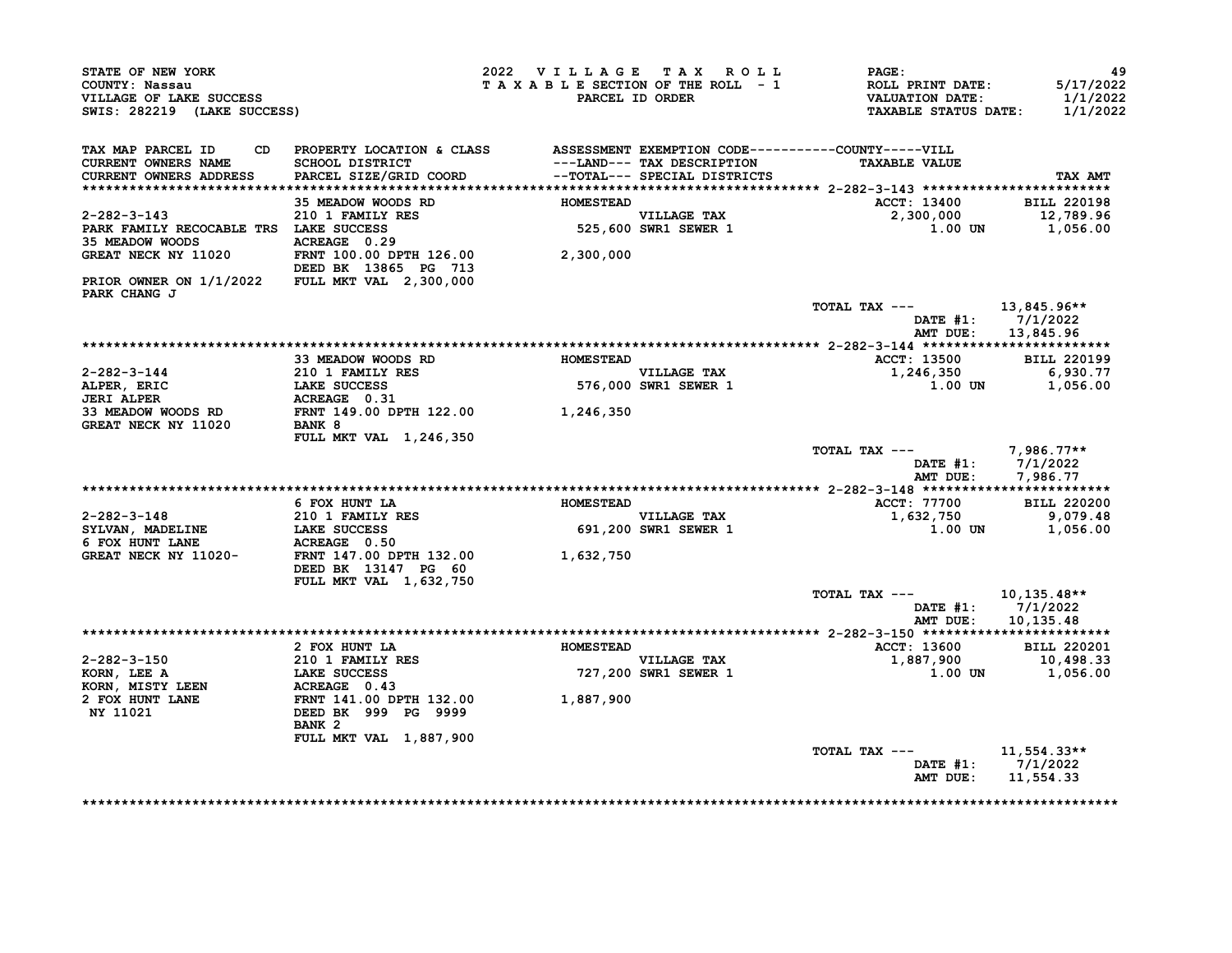| STATE OF NEW YORK                                                                                                                                                                                                      |                                                                              | 2022 VILLAGE TAX ROLL           |                                                            | PAGE:                                      | 50                    |
|------------------------------------------------------------------------------------------------------------------------------------------------------------------------------------------------------------------------|------------------------------------------------------------------------------|---------------------------------|------------------------------------------------------------|--------------------------------------------|-----------------------|
| COUNTY: Nassau<br>VILLAGE OF LAKE SUCCESS                                                                                                                                                                              |                                                                              | TAXABLE SECTION OF THE ROLL - 1 | PARCEL ID ORDER                                            | ROLL PRINT DATE:<br><b>VALUATION DATE:</b> | 5/17/2022<br>1/1/2022 |
| SWIS: 282219 (LAKE SUCCESS)                                                                                                                                                                                            |                                                                              |                                 |                                                            | TAXABLE STATUS DATE: 1/1/2022              |                       |
| TAX MAP PARCEL ID<br>CD.                                                                                                                                                                                               | PROPERTY LOCATION & CLASS ASSESSMENT EXEMPTION CODE----------COUNTY-----VILL |                                 |                                                            |                                            |                       |
| <b>CURRENT OWNERS NAME</b><br><b>CURRENT OWNERS ADDRESS</b>                                                                                                                                                            | <b>SCHOOL DISTRICT</b><br>PARCEL SIZE/GRID COORD                             |                                 | ---LAND--- TAX DESCRIPTION<br>--TOTAL--- SPECIAL DISTRICTS | <b>TAXABLE VALUE</b>                       | TAX AMT               |
|                                                                                                                                                                                                                        |                                                                              |                                 |                                                            |                                            |                       |
|                                                                                                                                                                                                                        | 45 MEADOW WOODS RD                                                           | <b>HOMESTEAD</b>                |                                                            | ACCT: 93500                                | <b>BILL 220202</b>    |
| 2-282-3-161                                                                                                                                                                                                            | 210 1 FAMILY RES                                                             |                                 | VILLAGE TAX<br>684,000 SWR1 SEWER 1                        | 1,580,250                                  | 8,787.53              |
| <b>DOU WANRU</b>                                                                                                                                                                                                       | LAKE SUCCESS                                                                 |                                 |                                                            | 1.00 UN                                    | 1,056.00              |
| 45 MEADOW WOODS ROAD                                                                                                                                                                                                   |                                                                              |                                 |                                                            |                                            |                       |
| GREAT NECK NY 11020-                                                                                                                                                                                                   |                                                                              | 1,580,250                       |                                                            |                                            |                       |
|                                                                                                                                                                                                                        | DEED BK 13402 PG 595                                                         |                                 |                                                            |                                            |                       |
|                                                                                                                                                                                                                        | FULL MKT VAL 1,580,250                                                       |                                 |                                                            |                                            |                       |
|                                                                                                                                                                                                                        |                                                                              |                                 |                                                            | TOTAL TAX --- 9,843.53**                   |                       |
|                                                                                                                                                                                                                        |                                                                              |                                 |                                                            | DATE #1: 7/1/2022                          |                       |
|                                                                                                                                                                                                                        |                                                                              |                                 |                                                            | AMT DUE:                                   | 9,843.53              |
|                                                                                                                                                                                                                        |                                                                              |                                 |                                                            |                                            |                       |
|                                                                                                                                                                                                                        | 17 OLD FARM RD                                                               | <b>HOMESTEAD</b>                |                                                            | ACCT: 65300                                | <b>BILL 220203</b>    |
|                                                                                                                                                                                                                        |                                                                              |                                 | VILLAGE TAX<br>554,400 SWR1 SEWER 1                        | 1,562,400                                  | 8,688.27              |
|                                                                                                                                                                                                                        |                                                                              |                                 |                                                            | 1.00 UN                                    | 1,056.00              |
|                                                                                                                                                                                                                        |                                                                              |                                 |                                                            |                                            |                       |
| 2-282-4-1<br>LI, YI BO 1 FAMILY RES<br>17 OLD FARM RD 1020-2022 2023<br>GREAT NECK NY 11020-2022 2023 2023<br>2023 2023 2023 2024<br>2022 2023 2024<br>2022 2023 2024<br>2022 2023 2024<br>2022 2023 2024<br>2022 2024 |                                                                              | 1,562,400                       |                                                            |                                            |                       |
|                                                                                                                                                                                                                        | <b>FULL MKT VAL 1,562,400</b>                                                |                                 |                                                            |                                            |                       |
|                                                                                                                                                                                                                        |                                                                              |                                 |                                                            | TOTAL TAX $---$ 9,744.27**                 |                       |
|                                                                                                                                                                                                                        |                                                                              |                                 |                                                            | DATE #1: 7/1/2022                          |                       |
|                                                                                                                                                                                                                        |                                                                              |                                 |                                                            | AMT DUE:                                   | 9,744.27              |
|                                                                                                                                                                                                                        |                                                                              |                                 |                                                            |                                            |                       |
|                                                                                                                                                                                                                        | 137 SOUNDVIEW DR                                                             | <b>HOMESTEAD</b>                |                                                            | ACCT: 90600                                | <b>BILL 220204</b>    |
| 2-282-4-2<br>WU YINGHUA<br>MU YINGHUA<br>LAKE SUCCESS<br>LIU XUEZHENG<br>137 SOUNDVIEW DR<br>GREAT NECK NY 11020-<br>BANK 2                                                                                            |                                                                              |                                 |                                                            | 1,374,450                                  | 7,643.11              |
|                                                                                                                                                                                                                        |                                                                              |                                 | VILLAGE TAX<br>540,000 SWR1 SEWER 1                        | 1.00 UN                                    | 1,056.00              |
|                                                                                                                                                                                                                        |                                                                              |                                 |                                                            |                                            |                       |
|                                                                                                                                                                                                                        |                                                                              |                                 |                                                            |                                            |                       |
|                                                                                                                                                                                                                        |                                                                              |                                 |                                                            |                                            |                       |
|                                                                                                                                                                                                                        | FULL MKT VAL 1,374,450                                                       |                                 |                                                            |                                            |                       |
|                                                                                                                                                                                                                        |                                                                              |                                 |                                                            | TOTAL TAX ---                              | $8,699.11**$          |
|                                                                                                                                                                                                                        |                                                                              |                                 |                                                            | DATE #1:                                   | 7/1/2022              |
|                                                                                                                                                                                                                        |                                                                              |                                 |                                                            | AMT DUE:                                   | 8,699.11              |
|                                                                                                                                                                                                                        |                                                                              |                                 |                                                            |                                            |                       |
|                                                                                                                                                                                                                        | 135 SOUNDVIEW DR                                                             |                                 |                                                            | <b>ACCT: 13700</b>                         | <b>BILL 220205</b>    |
| $2 - 282 - 4 - 3$                                                                                                                                                                                                      | <b>210 1 FAMILY RES</b>                                                      | <b>HOMESTEAD</b>                |                                                            | 1,383,900                                  | 7,695.66              |
| NABI, MIRA                                                                                                                                                                                                             | <b>LAKE SUCCESS</b>                                                          |                                 | VILLAGE TAX<br>511,200 SWR1 SEWER 1                        |                                            | 1.00 UN 1,056.00      |
| NABI MIRA & MARC E AS TRU ACREAGE 0.38                                                                                                                                                                                 |                                                                              |                                 |                                                            |                                            |                       |
|                                                                                                                                                                                                                        |                                                                              |                                 |                                                            |                                            |                       |
| 135 SOUNDVIEW DR DEED BK 12647 PG 66<br>GREAT NECK NY 11020 FULL MKT VAL 1,383,900                                                                                                                                     |                                                                              | 1,383,900                       |                                                            |                                            |                       |
|                                                                                                                                                                                                                        |                                                                              |                                 |                                                            | TOTAL TAX ---                              |                       |
|                                                                                                                                                                                                                        |                                                                              |                                 |                                                            | DATE #1: 7/1/2022                          | $8,751.66**$          |
|                                                                                                                                                                                                                        |                                                                              |                                 |                                                            | AMT DUE:                                   | 8,751.66              |
|                                                                                                                                                                                                                        |                                                                              |                                 |                                                            |                                            |                       |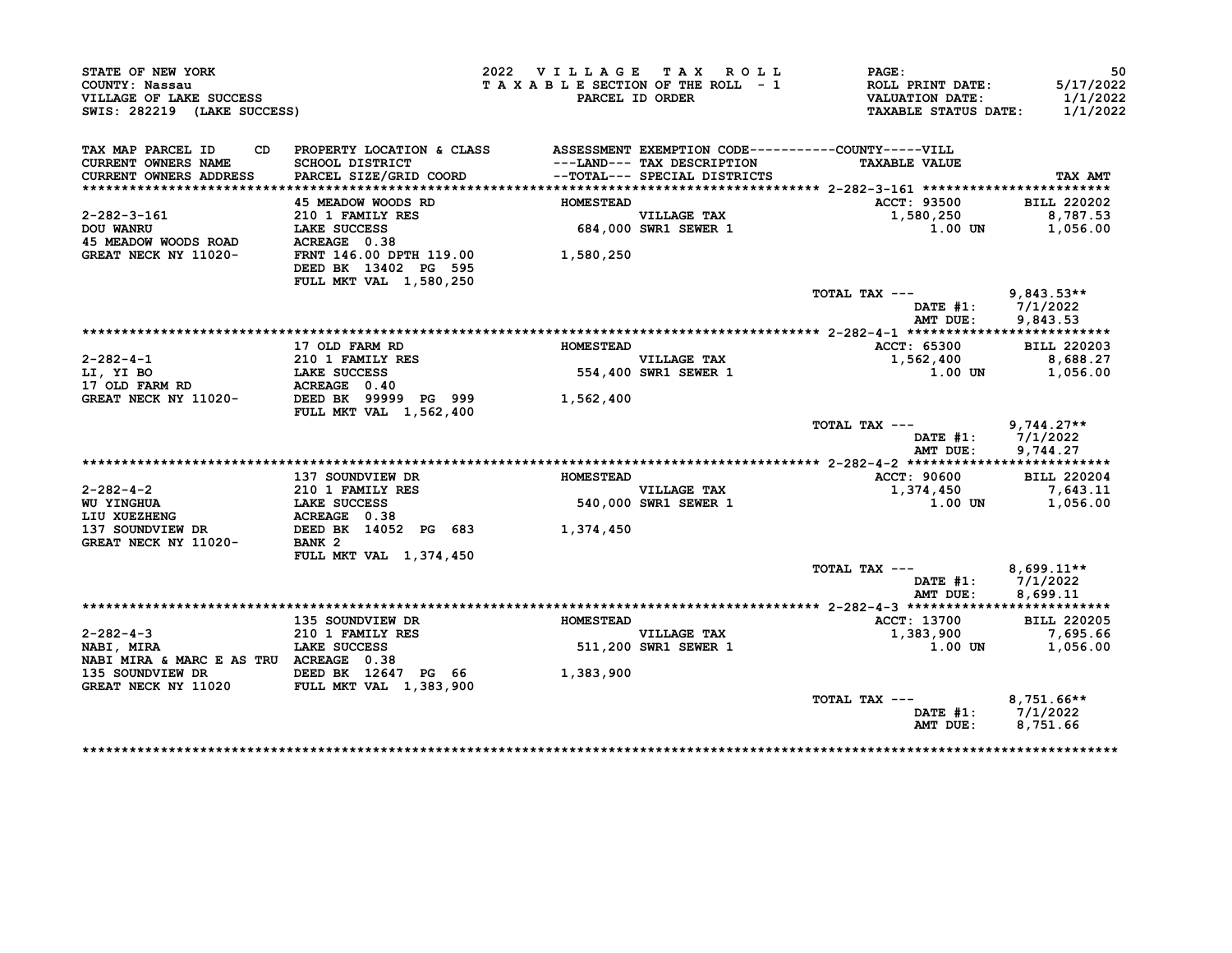|                                                                    | <b>STATE OF NEW YORK<br/>COUNTY: Nassau<br/>VILLAGE OF LAKE SUCCESS<br/>SWIS: 282219 (LAKE SUCCESS)</b>                                                                                                                                                                                                                                                                                                  | 2022 VILLAGE TAX ROLL | <b>PAGE:</b><br>TAXABLE SECTION OF THE ROLL - 1<br>PARCEL ID ORDER<br>PARCEL ID ORDER<br>TAXABLE STATUS DATE: 1/1/2022 | 51                                      |
|--------------------------------------------------------------------|----------------------------------------------------------------------------------------------------------------------------------------------------------------------------------------------------------------------------------------------------------------------------------------------------------------------------------------------------------------------------------------------------------|-----------------------|------------------------------------------------------------------------------------------------------------------------|-----------------------------------------|
| TAX MAP PARCEL ID<br>CURRENT OWNERS NAME<br>CURRENT OWNERS ADDRESS | CD PROPERTY LOCATION & CLASS ASSESSMENT EXEMPTION CODE----------COUNTY-----VILL<br>SCHOOL DISTRICT ---LAND--- TAX DESCRIPTION TAXABLE VALUE<br>SPARCEL SIZE/GRID COORD --TOTAL--- SPECIAL DISTRICTS                                                                                                                                                                                                      |                       |                                                                                                                        | TAX AMT                                 |
|                                                                    |                                                                                                                                                                                                                                                                                                                                                                                                          |                       |                                                                                                                        |                                         |
|                                                                    |                                                                                                                                                                                                                                                                                                                                                                                                          |                       |                                                                                                                        |                                         |
|                                                                    |                                                                                                                                                                                                                                                                                                                                                                                                          |                       |                                                                                                                        |                                         |
|                                                                    |                                                                                                                                                                                                                                                                                                                                                                                                          |                       |                                                                                                                        |                                         |
|                                                                    |                                                                                                                                                                                                                                                                                                                                                                                                          |                       |                                                                                                                        |                                         |
|                                                                    |                                                                                                                                                                                                                                                                                                                                                                                                          |                       |                                                                                                                        |                                         |
|                                                                    |                                                                                                                                                                                                                                                                                                                                                                                                          |                       | TOTAL TAX ---<br>DATE #1: 7/1/2022<br>AMT DUE: 8,807.55                                                                |                                         |
|                                                                    |                                                                                                                                                                                                                                                                                                                                                                                                          |                       |                                                                                                                        |                                         |
|                                                                    |                                                                                                                                                                                                                                                                                                                                                                                                          |                       |                                                                                                                        |                                         |
|                                                                    |                                                                                                                                                                                                                                                                                                                                                                                                          |                       |                                                                                                                        |                                         |
|                                                                    |                                                                                                                                                                                                                                                                                                                                                                                                          |                       |                                                                                                                        |                                         |
|                                                                    |                                                                                                                                                                                                                                                                                                                                                                                                          |                       |                                                                                                                        |                                         |
|                                                                    |                                                                                                                                                                                                                                                                                                                                                                                                          |                       |                                                                                                                        |                                         |
|                                                                    | $\begin{tabular}{lllllllllllllllllllll} \multicolumn{4}{c c c c c c} \multicolumn{4}{c c c c} \multicolumn{4}{c c c c} \multicolumn{4}{c c c} \multicolumn{4}{c c c} \multicolumn{4}{c c c} \multicolumn{4}{c c c} \multicolumn{4}{c c c} \multicolumn{4}{c c c} \multicolumn{4}{c c c} \multicolumn{4}{c c c} \multicolumn{4}{c c c} \multicolumn{4}{c c c} \multicolumn{4}{c c c} \multicolumn{4}{c c$ |                       | TOTAL TAX --- $10,193.87**$                                                                                            |                                         |
|                                                                    |                                                                                                                                                                                                                                                                                                                                                                                                          |                       |                                                                                                                        | DATE #1: 7/1/2022<br>AMT DUE: 10,193.87 |
|                                                                    |                                                                                                                                                                                                                                                                                                                                                                                                          |                       |                                                                                                                        |                                         |
|                                                                    |                                                                                                                                                                                                                                                                                                                                                                                                          |                       |                                                                                                                        |                                         |
|                                                                    |                                                                                                                                                                                                                                                                                                                                                                                                          |                       |                                                                                                                        |                                         |
|                                                                    |                                                                                                                                                                                                                                                                                                                                                                                                          |                       |                                                                                                                        |                                         |
|                                                                    |                                                                                                                                                                                                                                                                                                                                                                                                          |                       |                                                                                                                        |                                         |
|                                                                    |                                                                                                                                                                                                                                                                                                                                                                                                          |                       |                                                                                                                        |                                         |
|                                                                    |                                                                                                                                                                                                                                                                                                                                                                                                          |                       |                                                                                                                        |                                         |
|                                                                    | $\begin{tabular}{lllllllllllllllllll} \multicolumn{4}{c c c c c c} \multicolumn{4}{c c c c} \multicolumn{4}{c c c c} \multicolumn{4}{c c c} \multicolumn{4}{c c c} \multicolumn{4}{c c c} \multicolumn{4}{c c c} \multicolumn{4}{c c c} \multicolumn{4}{c c c} \multicolumn{4}{c c c} \multicolumn{4}{c c c} \multicolumn{4}{c c c} \multicolumn{4}{c c c} \multicolumn{4}{c c c} \multicolumn{4}{c c $  |                       | TOTAL TAX --- $8,874.28**$                                                                                             | DATE #1: 7/1/2022<br>AMT DUE: 8,874.28  |
|                                                                    |                                                                                                                                                                                                                                                                                                                                                                                                          |                       |                                                                                                                        |                                         |
|                                                                    |                                                                                                                                                                                                                                                                                                                                                                                                          |                       |                                                                                                                        |                                         |
|                                                                    |                                                                                                                                                                                                                                                                                                                                                                                                          |                       |                                                                                                                        |                                         |
|                                                                    |                                                                                                                                                                                                                                                                                                                                                                                                          |                       |                                                                                                                        |                                         |
|                                                                    |                                                                                                                                                                                                                                                                                                                                                                                                          |                       |                                                                                                                        |                                         |
|                                                                    |                                                                                                                                                                                                                                                                                                                                                                                                          |                       |                                                                                                                        |                                         |
|                                                                    |                                                                                                                                                                                                                                                                                                                                                                                                          |                       | TOTAL TAX --- $9,125.35**$                                                                                             |                                         |
|                                                                    |                                                                                                                                                                                                                                                                                                                                                                                                          |                       |                                                                                                                        |                                         |
|                                                                    |                                                                                                                                                                                                                                                                                                                                                                                                          |                       |                                                                                                                        |                                         |
|                                                                    |                                                                                                                                                                                                                                                                                                                                                                                                          |                       |                                                                                                                        |                                         |
|                                                                    |                                                                                                                                                                                                                                                                                                                                                                                                          |                       |                                                                                                                        |                                         |
|                                                                    |                                                                                                                                                                                                                                                                                                                                                                                                          |                       |                                                                                                                        |                                         |
|                                                                    |                                                                                                                                                                                                                                                                                                                                                                                                          |                       |                                                                                                                        |                                         |
|                                                                    |                                                                                                                                                                                                                                                                                                                                                                                                          |                       |                                                                                                                        |                                         |
|                                                                    |                                                                                                                                                                                                                                                                                                                                                                                                          |                       | TOTAL TAX ---<br>DATE #1: $7/1/2022$                                                                                   |                                         |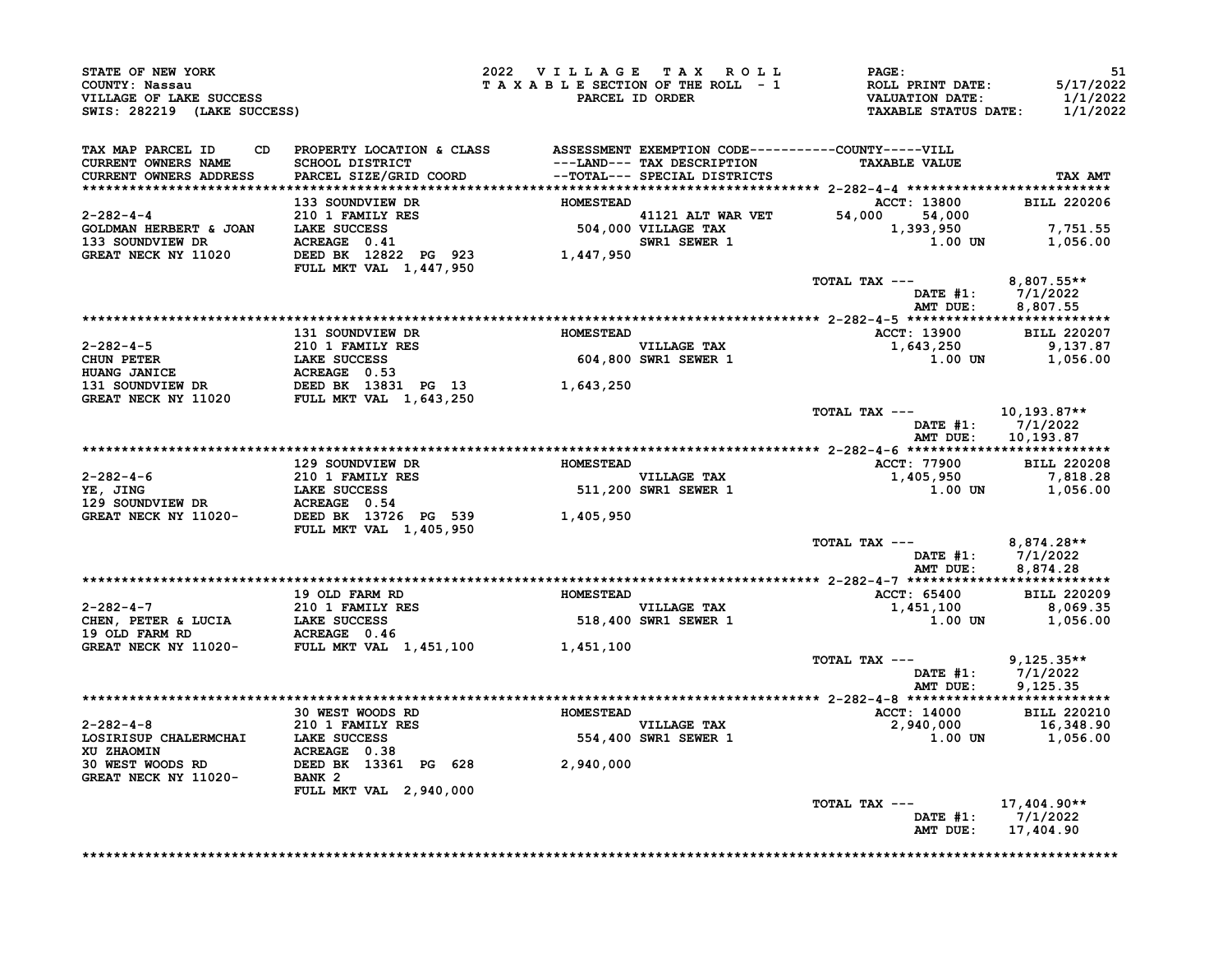| PROPERTY LOCATION & CLASS               ASSESSMENT EXEMPTION CODE----------COUNTY-----VILL<br>SCHOOL DISTRICT                               --LAND--- TAX DESCRIPTION                  TAXABLE VALUE<br>PARCEL SIZE/GRID COORD<br>2-282-4-9<br>28 WEST WOODS RD<br>28 WEST WOODS RD<br>CREAT NECK NY 11020<br>CREAT NECK NY 11020<br>CREAT NECK NY 11020<br>FULL MKT VAL 3,136,350<br>CREAT NECK NY 11020<br>FULL MKT VAL 3,136,350<br>28 WEST WOODS RD<br>CREAT NECK NY 11020<br>PULL |  | TAXABLE SECTION OF THE ROLL - 1<br>TAXABLE SECTION OF THE ROLL - 1<br>PARCEL ID ORDER TAXABLE STATUS DATE: 1/1/2022                                                                                                                                                                                                                                      |                                                                                                                                                                                                                                                                           |
|----------------------------------------------------------------------------------------------------------------------------------------------------------------------------------------------------------------------------------------------------------------------------------------------------------------------------------------------------------------------------------------------------------------------------------------------------------------------------------------|--|----------------------------------------------------------------------------------------------------------------------------------------------------------------------------------------------------------------------------------------------------------------------------------------------------------------------------------------------------------|---------------------------------------------------------------------------------------------------------------------------------------------------------------------------------------------------------------------------------------------------------------------------|
|                                                                                                                                                                                                                                                                                                                                                                                                                                                                                        |  |                                                                                                                                                                                                                                                                                                                                                          |                                                                                                                                                                                                                                                                           |
|                                                                                                                                                                                                                                                                                                                                                                                                                                                                                        |  |                                                                                                                                                                                                                                                                                                                                                          | TAX AMT                                                                                                                                                                                                                                                                   |
|                                                                                                                                                                                                                                                                                                                                                                                                                                                                                        |  |                                                                                                                                                                                                                                                                                                                                                          |                                                                                                                                                                                                                                                                           |
|                                                                                                                                                                                                                                                                                                                                                                                                                                                                                        |  |                                                                                                                                                                                                                                                                                                                                                          |                                                                                                                                                                                                                                                                           |
|                                                                                                                                                                                                                                                                                                                                                                                                                                                                                        |  | ACCT: 14100 BILL 220211<br>3,136,350 17,440.77<br>1.00 UN 1,056.00                                                                                                                                                                                                                                                                                       |                                                                                                                                                                                                                                                                           |
|                                                                                                                                                                                                                                                                                                                                                                                                                                                                                        |  |                                                                                                                                                                                                                                                                                                                                                          |                                                                                                                                                                                                                                                                           |
|                                                                                                                                                                                                                                                                                                                                                                                                                                                                                        |  |                                                                                                                                                                                                                                                                                                                                                          |                                                                                                                                                                                                                                                                           |
|                                                                                                                                                                                                                                                                                                                                                                                                                                                                                        |  |                                                                                                                                                                                                                                                                                                                                                          |                                                                                                                                                                                                                                                                           |
|                                                                                                                                                                                                                                                                                                                                                                                                                                                                                        |  | TOTAL TAX $---$ 18,496.77**                                                                                                                                                                                                                                                                                                                              |                                                                                                                                                                                                                                                                           |
|                                                                                                                                                                                                                                                                                                                                                                                                                                                                                        |  |                                                                                                                                                                                                                                                                                                                                                          | DATE #1: 7/1/2022<br>AMT DUE: 18,496.77                                                                                                                                                                                                                                   |
|                                                                                                                                                                                                                                                                                                                                                                                                                                                                                        |  |                                                                                                                                                                                                                                                                                                                                                          |                                                                                                                                                                                                                                                                           |
|                                                                                                                                                                                                                                                                                                                                                                                                                                                                                        |  | 26 WEST WOODS RD<br>26 WEST WOODS RD<br>26 WEST WOODS RD<br>210 1 FAMILY RES<br>27.835,000<br>27.835,000<br>27.835,000<br>27.835,000<br>27.835,000<br>27.835,000<br>27.835,000<br>27.835,000<br>27.835,000<br>27.835,000<br>27.835,000<br>27.835,000<br>27.835                                                                                           |                                                                                                                                                                                                                                                                           |
|                                                                                                                                                                                                                                                                                                                                                                                                                                                                                        |  |                                                                                                                                                                                                                                                                                                                                                          |                                                                                                                                                                                                                                                                           |
|                                                                                                                                                                                                                                                                                                                                                                                                                                                                                        |  |                                                                                                                                                                                                                                                                                                                                                          |                                                                                                                                                                                                                                                                           |
|                                                                                                                                                                                                                                                                                                                                                                                                                                                                                        |  |                                                                                                                                                                                                                                                                                                                                                          |                                                                                                                                                                                                                                                                           |
|                                                                                                                                                                                                                                                                                                                                                                                                                                                                                        |  |                                                                                                                                                                                                                                                                                                                                                          |                                                                                                                                                                                                                                                                           |
|                                                                                                                                                                                                                                                                                                                                                                                                                                                                                        |  |                                                                                                                                                                                                                                                                                                                                                          |                                                                                                                                                                                                                                                                           |
|                                                                                                                                                                                                                                                                                                                                                                                                                                                                                        |  | TOTAL TAX --- $16,821.01**$                                                                                                                                                                                                                                                                                                                              |                                                                                                                                                                                                                                                                           |
|                                                                                                                                                                                                                                                                                                                                                                                                                                                                                        |  |                                                                                                                                                                                                                                                                                                                                                          | DATE #1: 7/1/2022                                                                                                                                                                                                                                                         |
|                                                                                                                                                                                                                                                                                                                                                                                                                                                                                        |  |                                                                                                                                                                                                                                                                                                                                                          | AMT DUE: 16,821.01                                                                                                                                                                                                                                                        |
|                                                                                                                                                                                                                                                                                                                                                                                                                                                                                        |  |                                                                                                                                                                                                                                                                                                                                                          |                                                                                                                                                                                                                                                                           |
|                                                                                                                                                                                                                                                                                                                                                                                                                                                                                        |  |                                                                                                                                                                                                                                                                                                                                                          |                                                                                                                                                                                                                                                                           |
|                                                                                                                                                                                                                                                                                                                                                                                                                                                                                        |  |                                                                                                                                                                                                                                                                                                                                                          |                                                                                                                                                                                                                                                                           |
|                                                                                                                                                                                                                                                                                                                                                                                                                                                                                        |  |                                                                                                                                                                                                                                                                                                                                                          |                                                                                                                                                                                                                                                                           |
|                                                                                                                                                                                                                                                                                                                                                                                                                                                                                        |  | $\begin{tabular}{cccccc} 2-282-4-11 & & 24 WEST WODS RD & & & 1.0003 RD & & 2.282-4-11 & **************& & 2-282-4-11 & ************& & & 2-282-4-11 & ************& & & 2-282-4-11 & ************& & & 2-282-4-11 & *********& & & 2-282-4-11 & *********& & & 2-282-4-11 & ******& & & 2-282-4-11 & ******& & & 2-282-4-11 & ******& & & 2-282-4-11 &$ |                                                                                                                                                                                                                                                                           |
|                                                                                                                                                                                                                                                                                                                                                                                                                                                                                        |  |                                                                                                                                                                                                                                                                                                                                                          |                                                                                                                                                                                                                                                                           |
|                                                                                                                                                                                                                                                                                                                                                                                                                                                                                        |  | TOTAL TAX --- 17,504.16**                                                                                                                                                                                                                                                                                                                                |                                                                                                                                                                                                                                                                           |
|                                                                                                                                                                                                                                                                                                                                                                                                                                                                                        |  |                                                                                                                                                                                                                                                                                                                                                          | DATE #1: 7/1/2022                                                                                                                                                                                                                                                         |
|                                                                                                                                                                                                                                                                                                                                                                                                                                                                                        |  |                                                                                                                                                                                                                                                                                                                                                          | AMT DUE: 17,504.16                                                                                                                                                                                                                                                        |
|                                                                                                                                                                                                                                                                                                                                                                                                                                                                                        |  |                                                                                                                                                                                                                                                                                                                                                          |                                                                                                                                                                                                                                                                           |
|                                                                                                                                                                                                                                                                                                                                                                                                                                                                                        |  |                                                                                                                                                                                                                                                                                                                                                          |                                                                                                                                                                                                                                                                           |
|                                                                                                                                                                                                                                                                                                                                                                                                                                                                                        |  |                                                                                                                                                                                                                                                                                                                                                          |                                                                                                                                                                                                                                                                           |
|                                                                                                                                                                                                                                                                                                                                                                                                                                                                                        |  | 22 WEST WOODS RD<br>22 WEST WOODS RD<br>210 1 FAMILY RES<br>310 1 FAMILY RES<br>32 WEST WOODS RD<br>210 1 FAMILY RES<br>22 WEST ACREAGE 0.67<br>22 WEST WOODS RD<br>3926.12<br>22 WEST WOODS RD<br>3926.12<br>368,800 SWR1 SEWER 1<br>3.00 UN<br>3.00 UN                                                                                                 |                                                                                                                                                                                                                                                                           |
|                                                                                                                                                                                                                                                                                                                                                                                                                                                                                        |  |                                                                                                                                                                                                                                                                                                                                                          |                                                                                                                                                                                                                                                                           |
|                                                                                                                                                                                                                                                                                                                                                                                                                                                                                        |  |                                                                                                                                                                                                                                                                                                                                                          |                                                                                                                                                                                                                                                                           |
|                                                                                                                                                                                                                                                                                                                                                                                                                                                                                        |  | TOTAL TAX ---                                                                                                                                                                                                                                                                                                                                            | 10,982.12**                                                                                                                                                                                                                                                               |
|                                                                                                                                                                                                                                                                                                                                                                                                                                                                                        |  |                                                                                                                                                                                                                                                                                                                                                          | DATE #1: 7/1/2022                                                                                                                                                                                                                                                         |
|                                                                                                                                                                                                                                                                                                                                                                                                                                                                                        |  |                                                                                                                                                                                                                                                                                                                                                          | AMT DUE: 10,982.12                                                                                                                                                                                                                                                        |
|                                                                                                                                                                                                                                                                                                                                                                                                                                                                                        |  |                                                                                                                                                                                                                                                                                                                                                          |                                                                                                                                                                                                                                                                           |
|                                                                                                                                                                                                                                                                                                                                                                                                                                                                                        |  |                                                                                                                                                                                                                                                                                                                                                          |                                                                                                                                                                                                                                                                           |
|                                                                                                                                                                                                                                                                                                                                                                                                                                                                                        |  |                                                                                                                                                                                                                                                                                                                                                          |                                                                                                                                                                                                                                                                           |
|                                                                                                                                                                                                                                                                                                                                                                                                                                                                                        |  |                                                                                                                                                                                                                                                                                                                                                          |                                                                                                                                                                                                                                                                           |
|                                                                                                                                                                                                                                                                                                                                                                                                                                                                                        |  |                                                                                                                                                                                                                                                                                                                                                          |                                                                                                                                                                                                                                                                           |
|                                                                                                                                                                                                                                                                                                                                                                                                                                                                                        |  |                                                                                                                                                                                                                                                                                                                                                          | $8,605.69**$                                                                                                                                                                                                                                                              |
|                                                                                                                                                                                                                                                                                                                                                                                                                                                                                        |  |                                                                                                                                                                                                                                                                                                                                                          | DATE #1: 7/1/2022                                                                                                                                                                                                                                                         |
|                                                                                                                                                                                                                                                                                                                                                                                                                                                                                        |  |                                                                                                                                                                                                                                                                                                                                                          | AMT DUE: 8,605.69                                                                                                                                                                                                                                                         |
|                                                                                                                                                                                                                                                                                                                                                                                                                                                                                        |  |                                                                                                                                                                                                                                                                                                                                                          | 2-282-4-13<br>20 WEST WOODS RD<br>20 WEST WOODS RD<br>20 1 FAMILY RES<br>20 1 FAMILY RES<br>20 1 FAMILY RES<br>20 1 FAMILY RES<br>20 1 FAMILY RES<br>20 1 FAMILY RES<br>20 1 FAMILY RES<br>20 1, 200 SWR1 SEWER 1<br>20 3 357, 650<br>20 20215<br>20 37,<br>TOTAL TAX --- |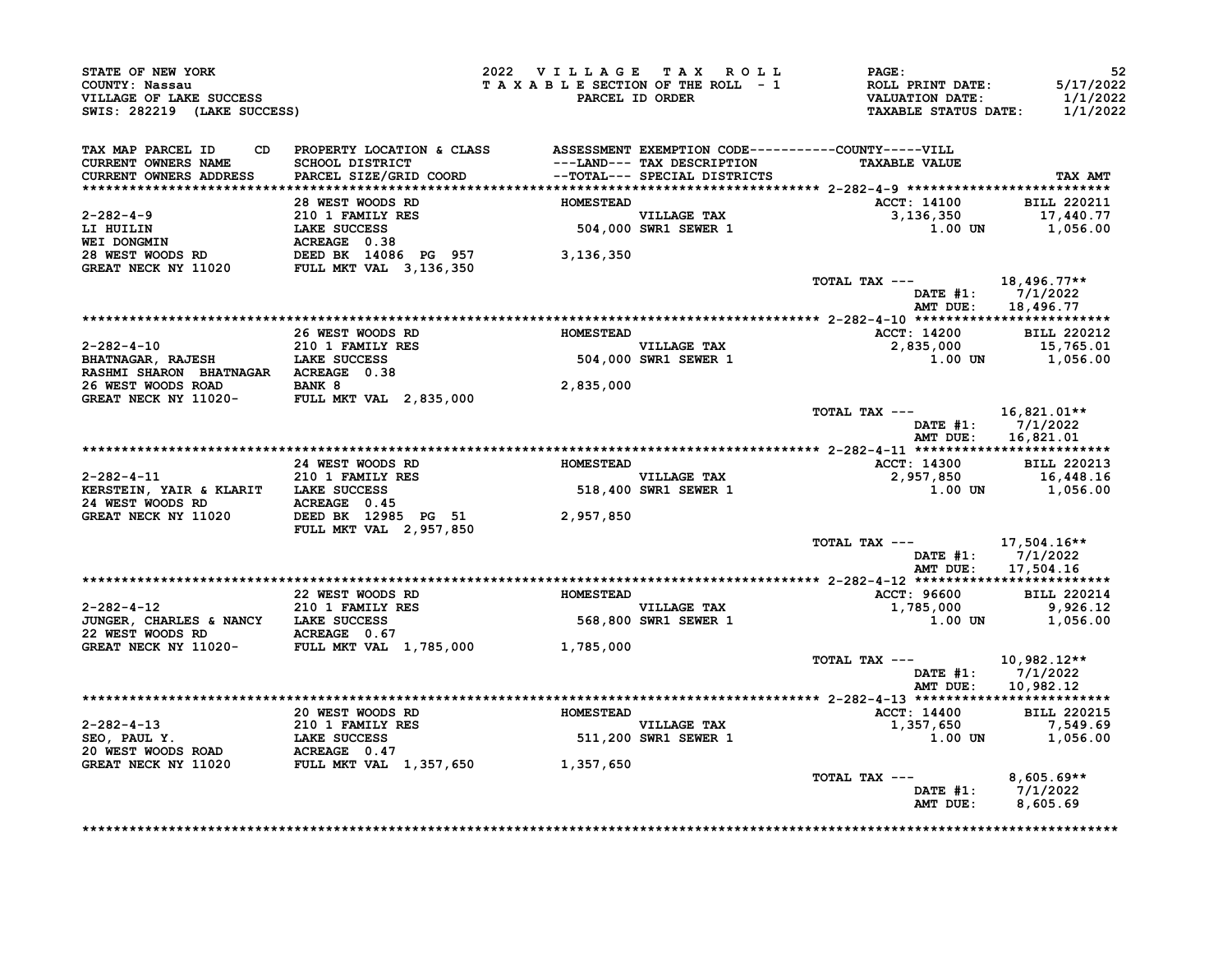|                                                                                                                                                                                                                                                    |                            |  | 2022 VILLAGE TAX ROLL PAGE:                                                                                                                                                                                                                                                                                                                                                         | 53                                     |
|----------------------------------------------------------------------------------------------------------------------------------------------------------------------------------------------------------------------------------------------------|----------------------------|--|-------------------------------------------------------------------------------------------------------------------------------------------------------------------------------------------------------------------------------------------------------------------------------------------------------------------------------------------------------------------------------------|----------------------------------------|
| STATE OF NEW YORK<br>COUNTY: Nassau<br>VILLAGE OF LAKE SUCCESS<br>SWIS: 282219 (LAKE SUCCESS)                                                                                                                                                      |                            |  | TAXABLE SECTION OF THE ROLL - 1 ROLL PRINT DATE: 5/17/2022<br>PARCEL ID ORDER VALUATION DATE: 1/1/2022<br>TAXABLE STATUS DATE: 1/1/2022                                                                                                                                                                                                                                             |                                        |
| TAX MAP PARCEL ID CD PROPERTY LOCATION & CLASS ASSESSMENT EXEMPTION CODE----------COUNTY-----VILL<br>CURRENT OWNERS NAME SCHOOL DISTRICT ---LAND--- TAX DESCRIPTION TAXABLE VALUE<br>CURRENT OWNERS ADDRESS PARCEL SIZE/GRID COORD -               |                            |  |                                                                                                                                                                                                                                                                                                                                                                                     | TAX AMT                                |
|                                                                                                                                                                                                                                                    |                            |  |                                                                                                                                                                                                                                                                                                                                                                                     |                                        |
|                                                                                                                                                                                                                                                    |                            |  | ACCT: 93600 BILL 220216                                                                                                                                                                                                                                                                                                                                                             |                                        |
| 18 WEST WOODS RD<br>18 WEST WOODS RD<br>210 1 FAMILY RES<br>301, HEUNG<br>18 WEST WOODS RD<br>210 1 FAMILY RES<br>210 1 FAMILY RES<br>383,200 SWR1 SEWER 1<br>4CREAGE 0.38<br>GREAT NECK NY 11020 FULL MKT VAL 1,187,550<br>38<br>200 SWR1 SEWER 1 |                            |  | $1,187,550$<br>1,187,550<br>1.00 UN 1,056.00                                                                                                                                                                                                                                                                                                                                        |                                        |
|                                                                                                                                                                                                                                                    |                            |  |                                                                                                                                                                                                                                                                                                                                                                                     |                                        |
|                                                                                                                                                                                                                                                    |                            |  | TOTAL TAX --- $7,659.79**$                                                                                                                                                                                                                                                                                                                                                          |                                        |
|                                                                                                                                                                                                                                                    |                            |  |                                                                                                                                                                                                                                                                                                                                                                                     |                                        |
|                                                                                                                                                                                                                                                    | 16 WEST WOODS RD MOMESTEAD |  | ACCT: 90700 BILL 220217                                                                                                                                                                                                                                                                                                                                                             |                                        |
|                                                                                                                                                                                                                                                    |                            |  |                                                                                                                                                                                                                                                                                                                                                                                     |                                        |
|                                                                                                                                                                                                                                                    | BANK 2                     |  |                                                                                                                                                                                                                                                                                                                                                                                     |                                        |
|                                                                                                                                                                                                                                                    | FULL MKT VAL 1,268,400     |  | TOTAL TAX --- 8,109.38**                                                                                                                                                                                                                                                                                                                                                            |                                        |
|                                                                                                                                                                                                                                                    |                            |  |                                                                                                                                                                                                                                                                                                                                                                                     | DATE #1: 7/1/2022<br>AMT DUE: 8,109.38 |
|                                                                                                                                                                                                                                                    |                            |  |                                                                                                                                                                                                                                                                                                                                                                                     |                                        |
|                                                                                                                                                                                                                                                    |                            |  |                                                                                                                                                                                                                                                                                                                                                                                     |                                        |
|                                                                                                                                                                                                                                                    |                            |  | 14 WEST WOODS RD<br>210 1 FAMILY RES 2-282-4-16<br>210 1 FAMILY RES 20218<br>210 1 FAMILY RES 20218<br>210 1 FAMILY RES 20218<br>210 1 FAMILY RES 20218<br>210 1 FAMILY RES 20218<br>210 1 FAMILY RES 2000<br>210 1 FAMILY RES 2000<br>210 1 FAM                                                                                                                                    |                                        |
|                                                                                                                                                                                                                                                    |                            |  | TOTAL TAX ---<br>DATE #1: 7/1/2022                                                                                                                                                                                                                                                                                                                                                  |                                        |
|                                                                                                                                                                                                                                                    |                            |  |                                                                                                                                                                                                                                                                                                                                                                                     | AMT DUE: 7,266.08                      |
|                                                                                                                                                                                                                                                    |                            |  |                                                                                                                                                                                                                                                                                                                                                                                     |                                        |
|                                                                                                                                                                                                                                                    |                            |  |                                                                                                                                                                                                                                                                                                                                                                                     |                                        |
| 12 WEST WOODS RD ACREAGE 0.43<br>GREAT NECK NY 11020- DEED BK 13507 PG 676 1,338,750                                                                                                                                                               |                            |  | $\begin{array}{cccc}\n2-282-4-17 & 12 \text{ WEST WOOD RD} & \text{HOMESTEAD} & \text{L202-4-17} & \text{ACT: 14600} & \text{BILL 220219} \\ & & 210 1 \text{ FAMILX RES} & & & \text{VILLAGE TAX} & & 1,338,750 & 7,444.59 \\ & & & 210 1 \text{ FAMILX RES} & & & & \text{VILLAGE TAX} & & 1,338,750 & & 7,444.59 \\ & & & 210 1 \text{ FAMILX RES} & & & & \text{VILLAGE TAX} &$ |                                        |
|                                                                                                                                                                                                                                                    | BANK <sub>2</sub>          |  |                                                                                                                                                                                                                                                                                                                                                                                     |                                        |
|                                                                                                                                                                                                                                                    | FULL MKT VAL 1,338,750     |  | TOTAL TAX $---$ 8,500.59**                                                                                                                                                                                                                                                                                                                                                          | DATE #1: 7/1/2022<br>AMT DUE: 8,500.59 |
|                                                                                                                                                                                                                                                    |                            |  |                                                                                                                                                                                                                                                                                                                                                                                     |                                        |
|                                                                                                                                                                                                                                                    |                            |  |                                                                                                                                                                                                                                                                                                                                                                                     |                                        |
|                                                                                                                                                                                                                                                    |                            |  | 2-282-4-19<br>2A WEST WOODS RD<br>2D I FAMILY RES<br>2D 1 FAMILY RES<br>2D 1 FAMILY RES<br>2D 1 FAMILY RES<br>2D 2020<br>2D 1 FAMILY RES<br>2D 2020<br>2D 1 FAMILY RES<br>2D 2D 1 FAMILY RES<br>2D 2D 1 FAMILY RES<br>2D 2D 1 FAMILY RES<br>2D 2D 1 FAMI                                                                                                                            |                                        |
|                                                                                                                                                                                                                                                    |                            |  |                                                                                                                                                                                                                                                                                                                                                                                     |                                        |
| GREAT NECK NY 11020-<br>FULL MKT VAL 1,957,200 1,957,200                                                                                                                                                                                           |                            |  | TOTAL TAX ---<br>DATE $#1: 7/1/2022$                                                                                                                                                                                                                                                                                                                                                | $11,939.70**$                          |
|                                                                                                                                                                                                                                                    |                            |  | AMT DUE: 11,939.70                                                                                                                                                                                                                                                                                                                                                                  |                                        |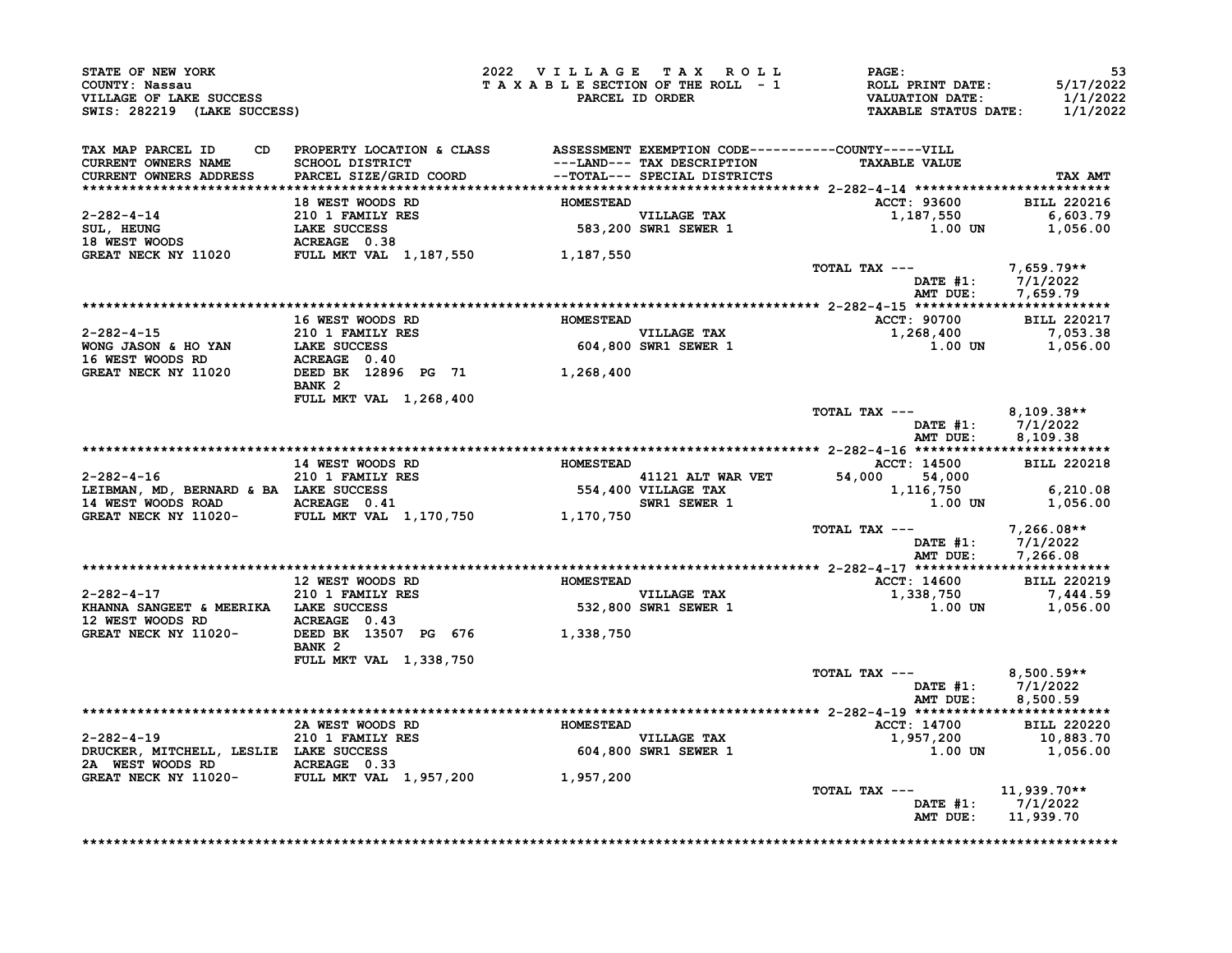| <b>CONNII: NASSAU<br/>VILLAGE OF LAKE SUCCESS<br/>SWIS: 282219 (LAKE SUCCESS)</b>                                                                                                                                                                                                                                                                                                                                                                                                    |                                                                                                                         | 2022 VILLAGE TAX ROLL | <b>PAGE:</b><br>TAXABLE SECTION OF THE ROLL - 1<br>TAXABLE SECTION OF THE ROLL - 1<br>PARCEL ID ORDER THE TAXABLE STATUS DATE: | -54<br>5/17/2022<br>1/1/2022<br>1/1/2022 |
|--------------------------------------------------------------------------------------------------------------------------------------------------------------------------------------------------------------------------------------------------------------------------------------------------------------------------------------------------------------------------------------------------------------------------------------------------------------------------------------|-------------------------------------------------------------------------------------------------------------------------|-----------------------|--------------------------------------------------------------------------------------------------------------------------------|------------------------------------------|
| TAX MAP PARCEL ID<br><b>CURRENT OWNERS NAME<br/>CURRENT OWNERS ADDRESS</b>                                                                                                                                                                                                                                                                                                                                                                                                           |                                                                                                                         |                       |                                                                                                                                | TAX AMT                                  |
|                                                                                                                                                                                                                                                                                                                                                                                                                                                                                      |                                                                                                                         |                       | ACCT: 14900 BILL 220221                                                                                                        |                                          |
|                                                                                                                                                                                                                                                                                                                                                                                                                                                                                      |                                                                                                                         |                       | $1,594,950$<br>1,594,950<br>1.00 UN 1,056.00                                                                                   |                                          |
|                                                                                                                                                                                                                                                                                                                                                                                                                                                                                      |                                                                                                                         |                       |                                                                                                                                |                                          |
|                                                                                                                                                                                                                                                                                                                                                                                                                                                                                      |                                                                                                                         |                       |                                                                                                                                |                                          |
| $\begin{tabular}{lllllllllllllllllllllll} \multicolumn{2}{c}{\multicolumn{2}{c}{\multicolumn{2}{c}{\multicolumn{2}{c}{\multicolumn{2}{c}{\multicolumn{2}{c}{\multicolumn{2}{c}{\multicolumn{2}{c}{\multicolumn{2}{c}{\multicolumn{2}{c}{\multicolumn{2}{c}{\multicolumn{2}{c}{\multicolumn{2}{c}{\multicolumn{2}{c}{\multicolumn{2}{c}{\multicolumn{2}{c}{\multicolumn{2}{c}{\multicolumn{2}{c}{\multicolumn{2}{c}{\multicolumn{2}{c}{\multicolumn{2}{c}{\multicolumn{2}{c}{\multic$ |                                                                                                                         |                       |                                                                                                                                |                                          |
|                                                                                                                                                                                                                                                                                                                                                                                                                                                                                      |                                                                                                                         |                       | TOTAL TAX --- 9,925.28**                                                                                                       |                                          |
|                                                                                                                                                                                                                                                                                                                                                                                                                                                                                      |                                                                                                                         |                       |                                                                                                                                | DATE #1: 7/1/2022<br>AMT DUE: 9,925.28   |
|                                                                                                                                                                                                                                                                                                                                                                                                                                                                                      |                                                                                                                         |                       |                                                                                                                                |                                          |
|                                                                                                                                                                                                                                                                                                                                                                                                                                                                                      | 20 FOX HUNT LA                                                                                                          |                       | ACCT: 65500 BILL 220222<br>HOMESTEAD<br>VILLAGE TAX 65500<br>482,400 SWR1 SEWER 1<br>1.00 UN                                   |                                          |
|                                                                                                                                                                                                                                                                                                                                                                                                                                                                                      |                                                                                                                         |                       | $1.00$ UN $1,056.00$                                                                                                           | 13,604.62                                |
|                                                                                                                                                                                                                                                                                                                                                                                                                                                                                      |                                                                                                                         |                       |                                                                                                                                |                                          |
| $2-282-4-41$<br>$21011 FAMILY RES\nDONG, QING\n60 MEADOW WOOD ROAD\nGREAT NECK NY 11020-\nBANK 2\n1011 FAMILY RES\nACREAGE 0.34\n1020-\n10101 FAMILY RES$                                                                                                                                                                                                                                                                                                                            | <b>BANK 2<br/>FULL MKT VAL 2,446,500</b>                                                                                | 2,446,500             |                                                                                                                                |                                          |
|                                                                                                                                                                                                                                                                                                                                                                                                                                                                                      |                                                                                                                         |                       | TOTAL TAX $---$ 14,660.62**<br>DATE #1: 7/1/2022                                                                               | AMT DUE: 14,660.62                       |
|                                                                                                                                                                                                                                                                                                                                                                                                                                                                                      |                                                                                                                         |                       |                                                                                                                                |                                          |
|                                                                                                                                                                                                                                                                                                                                                                                                                                                                                      |                                                                                                                         |                       |                                                                                                                                |                                          |
|                                                                                                                                                                                                                                                                                                                                                                                                                                                                                      |                                                                                                                         |                       |                                                                                                                                |                                          |
| 18 FOX HUNT LA<br>2-282-4-42<br>210 1 FAMILY RES<br>ROSS, DR PAUL B & JOAN<br>LAKE SUCCESS<br>19 FOX HUNT LA<br>ACREAGE 0.34<br>GREAT NECK NY 11020<br>FULL MKT VAL 1,414,350<br>FULL MKT VAL 1,414,350<br>1,414,350<br>1,414,350<br>2.000 SWR1 SEWER                                                                                                                                                                                                                                |                                                                                                                         |                       |                                                                                                                                |                                          |
|                                                                                                                                                                                                                                                                                                                                                                                                                                                                                      |                                                                                                                         |                       | TOTAL TAX --- $8,920.99**$                                                                                                     | DATE #1: 7/1/2022<br>AMT DUE: 8,920.99   |
|                                                                                                                                                                                                                                                                                                                                                                                                                                                                                      |                                                                                                                         |                       |                                                                                                                                |                                          |
|                                                                                                                                                                                                                                                                                                                                                                                                                                                                                      |                                                                                                                         |                       | $\text{ACT: } 15100$<br>$\text{ACT: } 15100$<br>$2.730,000$<br>$\text{BILL } 220224$<br>$\text{BILL } 220224$                  |                                          |
|                                                                                                                                                                                                                                                                                                                                                                                                                                                                                      | EXAMPLE THE SOLUTION OF SUITE TO MESTEAD<br>210 1 FAMILY RES<br>210 1 FAMILY RES<br>210 1 ANGE SUCCESS 200 SWEL SEWER 1 |                       | $1.00$ UN $1,056.00$                                                                                                           |                                          |
|                                                                                                                                                                                                                                                                                                                                                                                                                                                                                      | FULL MKT VAL 2,730,000                                                                                                  |                       |                                                                                                                                |                                          |
|                                                                                                                                                                                                                                                                                                                                                                                                                                                                                      |                                                                                                                         |                       | TOTAL TAX $---$ 16,237.12**                                                                                                    | DATE #1: 7/1/2022<br>AMT DUE: 16,237.12  |
|                                                                                                                                                                                                                                                                                                                                                                                                                                                                                      |                                                                                                                         |                       |                                                                                                                                |                                          |
|                                                                                                                                                                                                                                                                                                                                                                                                                                                                                      |                                                                                                                         |                       | ACCT: 78000 BILL 220225                                                                                                        |                                          |
|                                                                                                                                                                                                                                                                                                                                                                                                                                                                                      | FOREST WOODS RD<br>210 1 FAMILY RES<br>LAKE SUCCESS 200 1 ALLER TAX                                                     |                       | $2,060,100$<br>1.00 $1,455.91$<br>1.00 DN $1,056.00$                                                                           |                                          |
| 2-282-4-174<br>OAK BRIAN & KANG JEE HYUN LAKE SUCCESS<br>6 WEST WOODS RD<br>GREAT NECK NY 11020-<br>CREAT NECK NY 11020-<br>PULL MKT VAL 2,060,100<br>PULL MKT VAL 2,060,100<br>PULL MKT VAL 2,060,100                                                                                                                                                                                                                                                                               |                                                                                                                         |                       |                                                                                                                                |                                          |
|                                                                                                                                                                                                                                                                                                                                                                                                                                                                                      |                                                                                                                         |                       | TOTAL TAX ---<br>AMT DUE: 12,511.91                                                                                            | 12,511.91**<br>DATE #1: 7/1/2022         |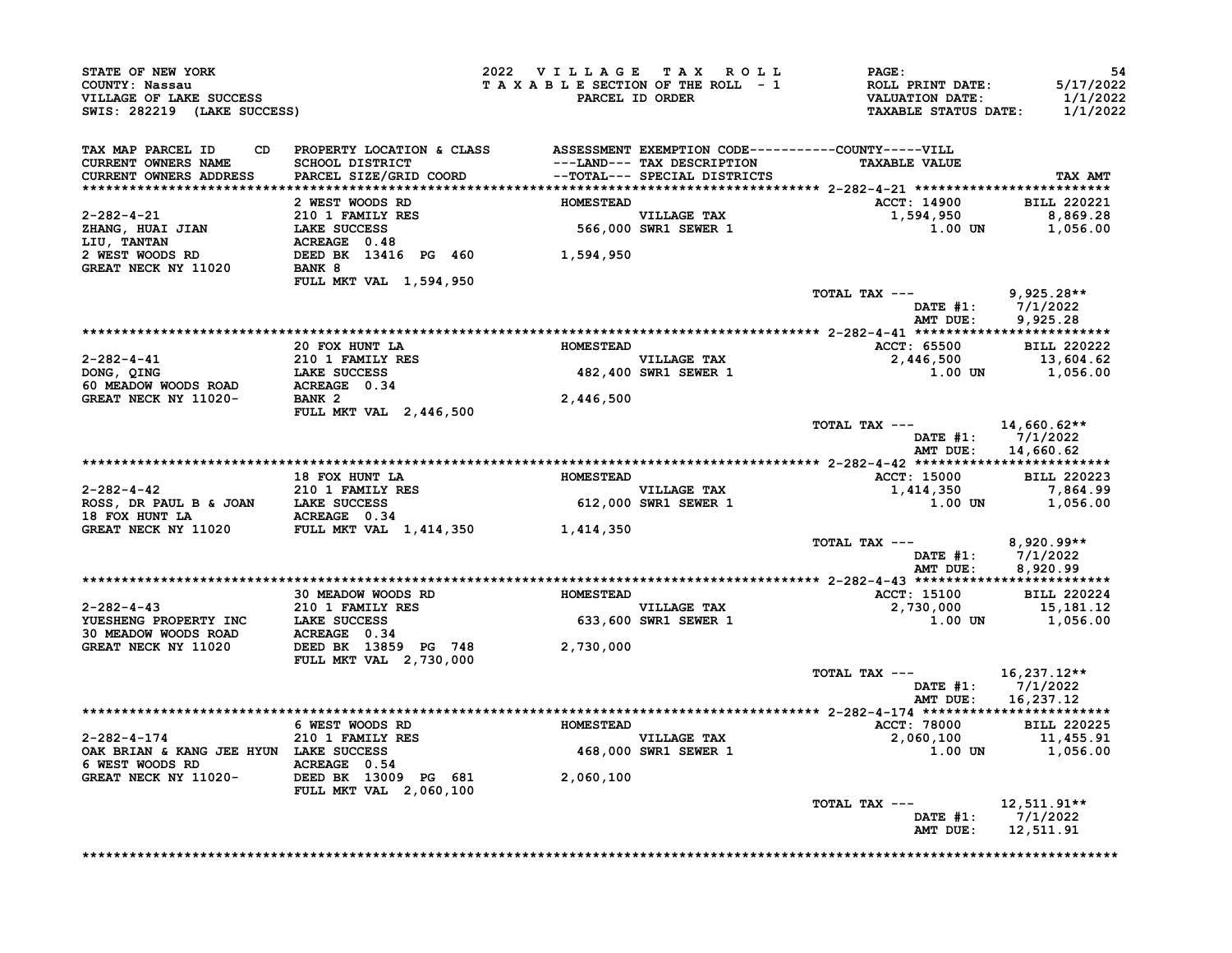| STATE OF NEW YORK<br>COUNTY: Nassau<br>VILLAGE OF LAKE SUCCESS<br>SWIS: 282219 (LAKE SUCCESS)              |                                                                              | 2022 VILLAGE TAX ROLL<br>TAXABLE SECTION OF THE ROLL - 1 | PARCEL ID ORDER                                            | <b>PAGE:</b><br>ROLL PRINT DATE:<br>VALUATION DATE:<br><b>TAXABLE STATUS DATE:</b> | 55<br>5/17/2022<br>1/1/2022<br>1/1/2022                |
|------------------------------------------------------------------------------------------------------------|------------------------------------------------------------------------------|----------------------------------------------------------|------------------------------------------------------------|------------------------------------------------------------------------------------|--------------------------------------------------------|
| TAX MAP PARCEL ID<br>CD                                                                                    | PROPERTY LOCATION & CLASS ASSESSMENT EXEMPTION CODE----------COUNTY-----VILL |                                                          |                                                            |                                                                                    |                                                        |
| <b>CURRENT OWNERS NAME</b><br>CURRENT OWNERS ADDRESS                                                       | SCHOOL DISTRICT<br>PARCEL SIZE/GRID COORD                                    |                                                          | ---LAND--- TAX DESCRIPTION<br>--TOTAL--- SPECIAL DISTRICTS | <b>TAXABLE VALUE</b>                                                               | TAX AMT                                                |
|                                                                                                            |                                                                              |                                                          |                                                            |                                                                                    |                                                        |
|                                                                                                            | 8 WEST WOODS RD                                                              | <b>HOMESTEAD</b>                                         |                                                            | ACCT: 15300 BILL 220226                                                            |                                                        |
| 2-282-4-175                                                                                                |                                                                              |                                                          | VILLAGE TAX                                                | 1,470,000                                                                          | 8,174.45                                               |
|                                                                                                            |                                                                              |                                                          | VILLAGE TAX<br>485,000 SWR1 SEWER 1                        | 1.00 UN                                                                            | 1,056.00                                               |
| <b>WEISS, STEVEN<br/>WEISS, LAURIE<br/>8 WEST WOODS RD</b>                                                 | 210 1 FAMILY RES<br>LAKE SUCCESS<br>ACREAGE 0.33<br>BANK 2                   |                                                          |                                                            |                                                                                    |                                                        |
| <b>GREAT NECK NY 11020</b>                                                                                 |                                                                              | 1,470,000                                                |                                                            |                                                                                    |                                                        |
|                                                                                                            | FULL MKT VAL 1,470,000                                                       |                                                          |                                                            | TOTAL TAX ---                                                                      | $9,230.45**$                                           |
|                                                                                                            |                                                                              |                                                          |                                                            | DATE #1: 7/1/2022<br>AMT DUE: 9,230.45                                             |                                                        |
|                                                                                                            |                                                                              |                                                          |                                                            |                                                                                    |                                                        |
|                                                                                                            | 10 WEST WOODS RD                                                             | <b>HOMESTEAD</b>                                         |                                                            | ACCT: 15400 BILL 220227                                                            |                                                        |
|                                                                                                            |                                                                              |                                                          | <b>VILLAGE TAX</b><br>VILLAGE TAX<br>489,600 SWR1 SEWER 1  | 1,995,000                                                                          | 11,093.90                                              |
|                                                                                                            |                                                                              |                                                          |                                                            |                                                                                    | 1.00 UN 1,056.00                                       |
|                                                                                                            |                                                                              |                                                          |                                                            |                                                                                    |                                                        |
|                                                                                                            |                                                                              |                                                          |                                                            |                                                                                    |                                                        |
|                                                                                                            |                                                                              |                                                          |                                                            | TOTAL TAX ---<br>DATE #1:                                                          | 12,149.90**<br>7/1/2022                                |
|                                                                                                            |                                                                              |                                                          |                                                            | AMT DUE:                                                                           | 12,149.90                                              |
|                                                                                                            | 1 WEST WOODS RD                                                              | <b>HOMESTEAD</b>                                         |                                                            | ACCT: 15500 BILL 220228                                                            |                                                        |
|                                                                                                            |                                                                              |                                                          | <b>VILLAGE TAX</b>                                         | 1,302,000                                                                          | 7,240.23                                               |
| 2-282-5-146 210 1 FAMILY RES<br>TANENBAUM, DONALD LAKE SUCCESS<br>1 WEST WOODS RD ACREAGE 0.42             |                                                                              |                                                          | 496,800 SWR1 SEWER 1                                       | 1.00 UN                                                                            | 1,056.00                                               |
|                                                                                                            |                                                                              |                                                          |                                                            |                                                                                    |                                                        |
| GREAT NECK NY 11020                                                                                        | FRNT 168.00 DPTH 142.00 1,302,000<br><b>FULL MKT VAL 1,302,000</b>           |                                                          |                                                            |                                                                                    |                                                        |
|                                                                                                            |                                                                              |                                                          |                                                            | TOTAL TAX ---                                                                      | $8,296.23**$<br>DATE #1: 7/1/2022<br>AMT DUE: 8.296 23 |
|                                                                                                            | 32 MEADOW WOODS RD                                                           | <b>HOMESTEAD</b>                                         |                                                            | <b>ACCT: 15600</b>                                                                 | <b>BILL 220229</b>                                     |
| 2-282-5-147<br>TARCHER, ANN 210 1 FAMILY RES<br>32 MEADOW WOODS RD ACREAGE 0.37<br>GREAT NECK NY 11020     |                                                                              |                                                          | <b>VILLAGE TAX</b>                                         | 1,300,950                                                                          | 7,234.39                                               |
|                                                                                                            |                                                                              |                                                          | 489,600 SWR1 SEWER 1                                       | <b>1.00 UN</b>                                                                     | 1,056.00                                               |
|                                                                                                            |                                                                              |                                                          |                                                            |                                                                                    |                                                        |
| GREAT NECK NY 11020                                                                                        | FRNT 130.00 DPTH 142.00<br>FULL MKT VAL 1,300,950                            | 1,300,950                                                |                                                            |                                                                                    |                                                        |
|                                                                                                            |                                                                              |                                                          |                                                            | TOTAL TAX ---                                                                      | $8,290.39**$<br>DATE #1: 7/1/2022                      |
|                                                                                                            |                                                                              |                                                          |                                                            | AMT DUE:                                                                           | 8,290.39                                               |
|                                                                                                            | 36 MEADOW WOODS RD<br>210 1 FAMILY RES                                       |                                                          |                                                            | <b>ACCT: 15700</b>                                                                 | <b>BILL 220230</b>                                     |
|                                                                                                            |                                                                              |                                                          | VILLAGE TAX<br>604,800 SWR1 SEWER 1                        | $1,023,750$ $5,692.92$                                                             |                                                        |
| 2-282-5-148 210 1 FAMILY RES<br>ARGYROPOULOS PHILIP LAKE SUCCESS<br>31-08 BROADWAY, SUITE 202 ACREAGE 0.33 |                                                                              |                                                          |                                                            | 1.00 UN                                                                            | 1,056.00                                               |
| 31-08 BROADWAY, SUITE 202 ACREAGE 0.33                                                                     |                                                                              |                                                          |                                                            |                                                                                    |                                                        |
| ASTORIA NY 11106                                                                                           | FRNT 100.00 DPTH 139.00<br>DEED BK 14075 PG 444<br>FULL MKT VAL 1,023,750    | 1,023,750                                                |                                                            |                                                                                    |                                                        |
|                                                                                                            |                                                                              |                                                          |                                                            | TOTAL TAX ---                                                                      | $6,748.92**$                                           |
|                                                                                                            |                                                                              |                                                          |                                                            |                                                                                    | DATE #1: 7/1/2022                                      |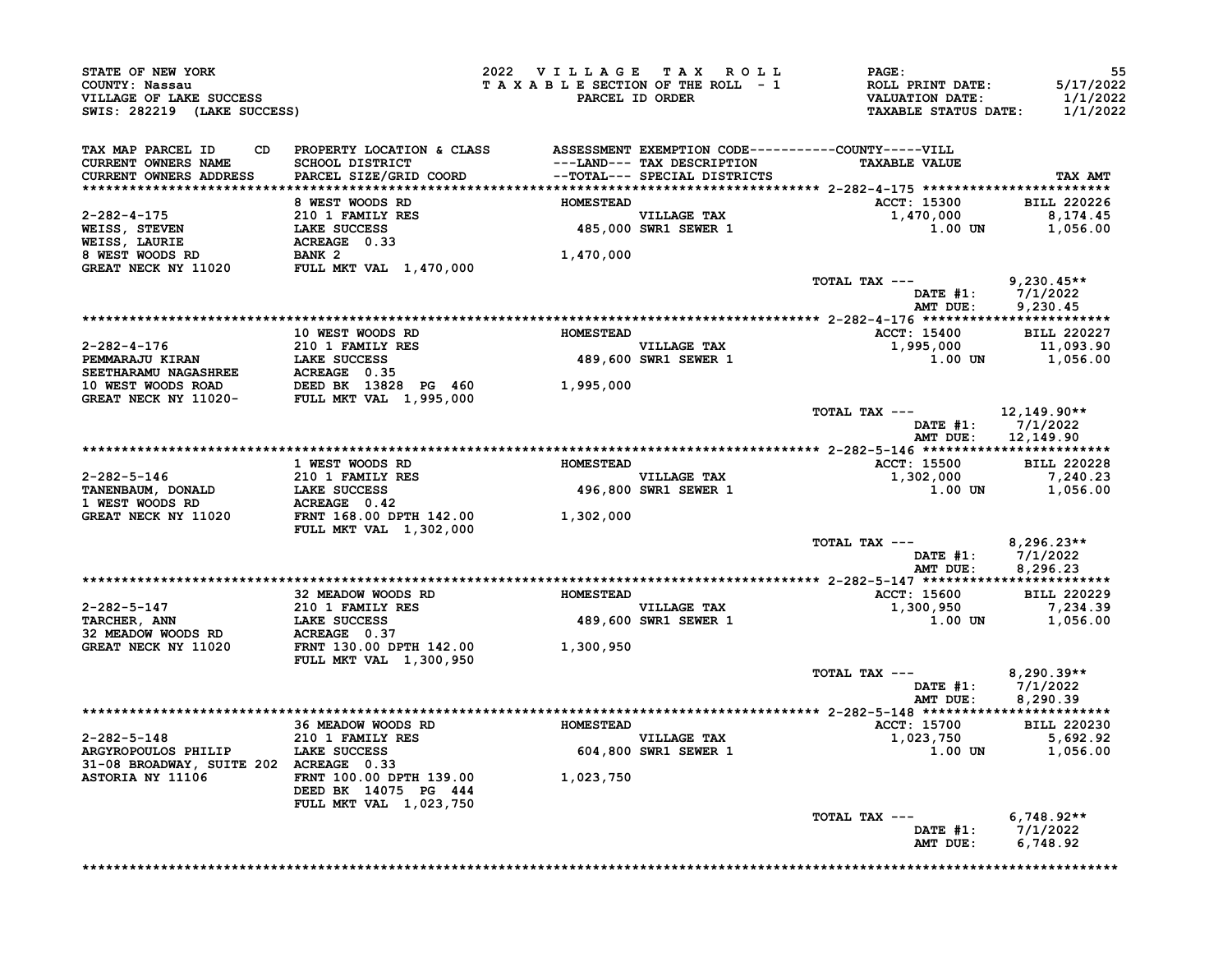| STATE OF NEW YORK<br>COUNTY: Nassau<br>VILLAGE OF LAKE SUCCESS                                                          |                                                                              | 2022 VILLAGE TAX ROLL<br>TAXABLE SECTION OF THE ROLL - 1 | PARCEL ID ORDER                                                                            | PAGE:<br><b>ROLL PRINT DATE:</b><br><b>VALUATION DATE:</b> | 56<br>5/17/2022<br>1/1/2022 |
|-------------------------------------------------------------------------------------------------------------------------|------------------------------------------------------------------------------|----------------------------------------------------------|--------------------------------------------------------------------------------------------|------------------------------------------------------------|-----------------------------|
| SWIS: 282219 (LAKE SUCCESS)                                                                                             |                                                                              |                                                          |                                                                                            | <b>TAXABLE STATUS DATE:</b>                                | 1/1/2022                    |
| TAX MAP PARCEL ID<br>CD.                                                                                                | PROPERTY LOCATION & CLASS ASSESSMENT EXEMPTION CODE----------COUNTY-----VILL |                                                          |                                                                                            |                                                            |                             |
| CURRENT OWNERS NAME<br><b>CURRENT OWNERS ADDRESS</b>                                                                    | SCHOOL DISTRICT<br>PARCEL SIZE/GRID COORD                                    |                                                          | ---LAND--- TAX DESCRIPTION<br>--TOTAL--- SPECIAL DISTRICTS<br>--TOTAL--- SPECIAL DISTRICTS | <b>TAXABLE VALUE</b>                                       | TAX AMT                     |
|                                                                                                                         |                                                                              |                                                          |                                                                                            |                                                            |                             |
| $2 - 282 - 5 - 149$                                                                                                     | 38 MEADOW WOODS RD                                                           | <b>HOMESTEAD</b>                                         |                                                                                            | <b>ACCT: 15800</b>                                         | <b>BILL 220231</b>          |
| MITTLER, CARL & SHEILA                                                                                                  | 210 1 FAMILY RES<br>LAKE SUCCESS                                             |                                                          | VILLAGE TAX<br>561,600 SWR1 SEWER 1                                                        | 1,269,450<br>$1.00$ UN                                     | 7,059.22<br>1,056.00        |
| 38 MEADOW WOODS ROAD                                                                                                    | ACREAGE 0.34                                                                 |                                                          |                                                                                            |                                                            |                             |
| GREAT NECK NY 11020-                                                                                                    | FRNT 117.00 DPTH 151.00<br><b>FULL MKT VAL 1,269,450</b>                     | 1,269,450                                                |                                                                                            |                                                            |                             |
|                                                                                                                         |                                                                              |                                                          |                                                                                            | TOTAL TAX ---                                              | 8,115.22**                  |
|                                                                                                                         |                                                                              |                                                          |                                                                                            | DATE #1: 7/1/2022                                          |                             |
|                                                                                                                         |                                                                              |                                                          |                                                                                            | AMT DUE:                                                   | 8,115.22                    |
|                                                                                                                         |                                                                              |                                                          |                                                                                            |                                                            |                             |
|                                                                                                                         | 9 SCHOOLHOUSE LA                                                             | <b>HOMESTEAD</b>                                         |                                                                                            | <b>ACCT: 78100</b>                                         | <b>BILL 220232</b>          |
| $2 - 282 - 5 - 168$                                                                                                     | 210 1 FAMILY RES                                                             |                                                          | VILLAGE TAX<br>388,800 SWR1 SEWER 1                                                        | 1,218,000                                                  | 6,773.12                    |
|                                                                                                                         |                                                                              |                                                          |                                                                                            | 1.00 UN                                                    | 1,056.00                    |
| 2-282-5-168<br>COHEN, BOB & NANCY<br>9 SCHOOLHOUSE LANE ACREAGE 0.36<br>GREAT NECK NY 11020-<br>FRNT 120.00 DPTH 151.00 |                                                                              |                                                          |                                                                                            |                                                            |                             |
|                                                                                                                         | <b>FULL MKT VAL 1,218,000</b>                                                | 1,218,000                                                |                                                                                            |                                                            |                             |
|                                                                                                                         |                                                                              |                                                          |                                                                                            | TOTAL TAX ---                                              | $7,829.12**$                |
|                                                                                                                         |                                                                              |                                                          |                                                                                            | AMT DUE: 7,829.12                                          | DATE #1: 7/1/2022           |
|                                                                                                                         |                                                                              |                                                          |                                                                                            |                                                            |                             |
|                                                                                                                         | 5 SCHOOLHOUSE LA                                                             | <b>HOMESTEAD</b>                                         |                                                                                            | <b>ACCT: 15900</b>                                         | <b>BILL 220233</b>          |
| 2-282-5-170                                                                                                             | 210 1 FAMILY RES                                                             |                                                          | VILLAGE TAX<br>547,200 SWR1 SEWER 1                                                        | 1,430,100                                                  | 7,952.57                    |
| <b>TANENBAUM, MIRIAM</b>                                                                                                | LAKE SUCCESS                                                                 |                                                          |                                                                                            | $1.00$ UN                                                  | 1,056.00                    |
| 5 SCHOOLHOUSE LA                                                                                                        | ACREAGE 0.30                                                                 |                                                          |                                                                                            |                                                            |                             |
| GREAT NECK NY 11020                                                                                                     | FRNT 100.00 DPTH 146.00<br>FULL MKT VAL 1,430,100                            | 1,430,100                                                |                                                                                            |                                                            |                             |
|                                                                                                                         |                                                                              |                                                          |                                                                                            | TOTAL TAX $---$ 9,008.57**                                 |                             |
|                                                                                                                         |                                                                              |                                                          |                                                                                            | DATE #1: 7/1/2022                                          |                             |
|                                                                                                                         |                                                                              |                                                          |                                                                                            | AMT DUE:                                                   | 9,008.57                    |
|                                                                                                                         |                                                                              |                                                          |                                                                                            |                                                            |                             |
|                                                                                                                         | 3 SCHOOLHOUSE LA                                                             | <b>HOMESTEAD</b>                                         |                                                                                            | ACCT: 16000                                                | <b>BILL 220234</b>          |
| 2-282-5-171                                                                                                             | <b>210 1 FAMILY RES<br/>LAKE SUCCESS</b>                                     |                                                          |                                                                                            | 1,715,700                                                  | 9,540.75                    |
| MAMAN, ITZHAK & ODELIA LAKE SUCCESS                                                                                     |                                                                              |                                                          | VILLAGE TAX<br>547,200 SWR1 SEWER 1                                                        | 1.00 UN                                                    | 1,056.00                    |
| 3 SCHOOLHOUSE LA                                                                                                        | ACREAGE 0.32                                                                 |                                                          |                                                                                            |                                                            |                             |
| GREAT NECK NY 11020                                                                                                     | FRNT 104.00 DPTH 146.00<br>DEED BK 13049 PG 995                              | 1,715,700                                                |                                                                                            |                                                            |                             |
|                                                                                                                         | FULL MKT VAL 1,715,700                                                       |                                                          |                                                                                            |                                                            |                             |
|                                                                                                                         |                                                                              |                                                          |                                                                                            | TOTAL TAX ---                                              | $10,596.75**$               |
|                                                                                                                         |                                                                              |                                                          |                                                                                            | DATE $#1: 7/1/2022$<br>AMT DUE:                            | 10,596.75                   |
|                                                                                                                         |                                                                              |                                                          |                                                                                            |                                                            |                             |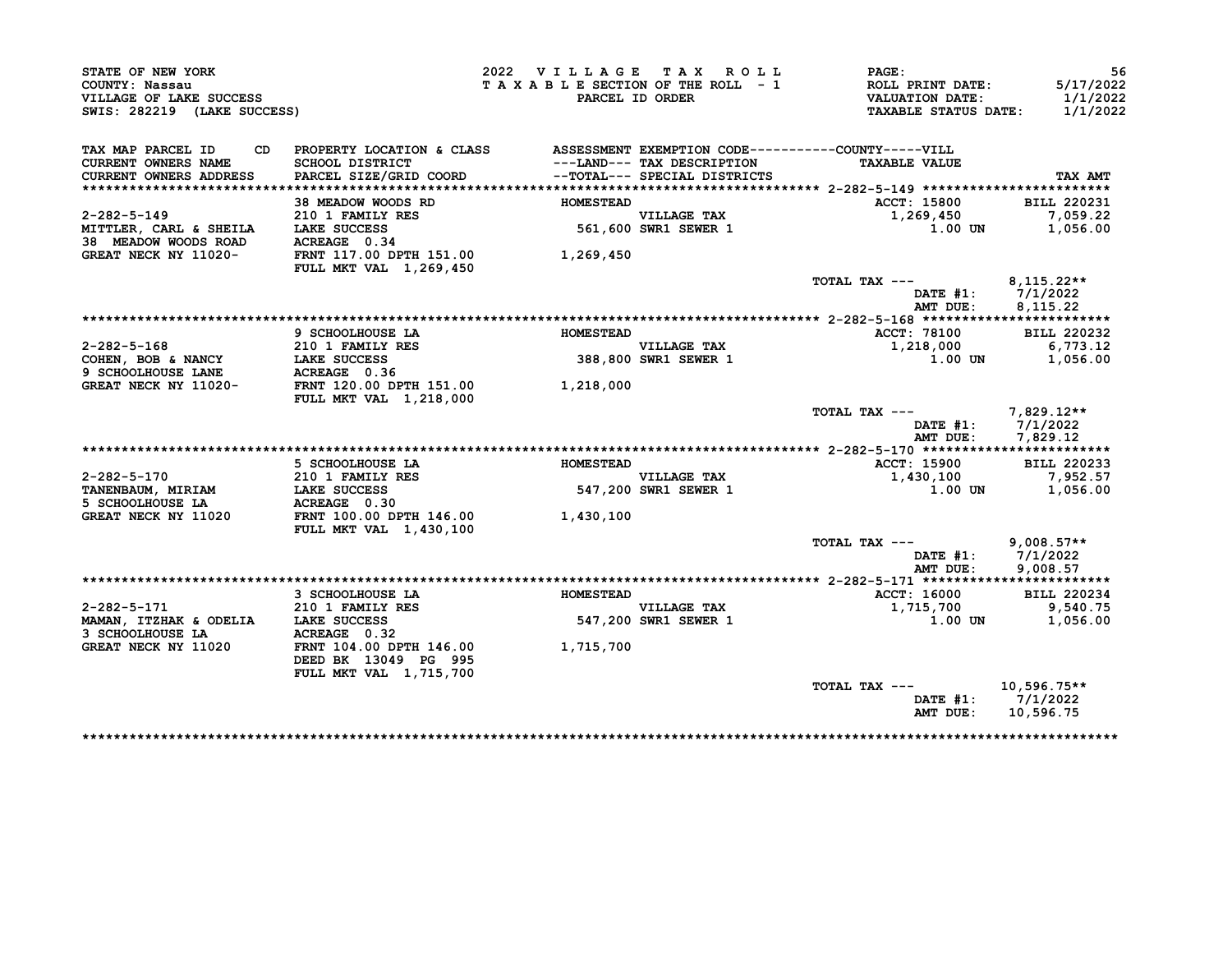| STATE OF NEW YORK<br>COUNTY: Nassau<br>VILLAGE OF LAKE SUCCESS<br>SWIS: 282219 (LAKE SUCCESS) |                                                                                                                                  | 2022 VILLAGE TAX ROLL<br>TAXABLE SECTION OF THE ROLL - 1 | PARCEL ID ORDER                                                                | $\mathtt{PAGE}$ :<br><b>ROLL PRINT DATE:<br/>VALUATION DATE:</b><br><b>TAXABLE STATUS DATE:</b> | 57<br>5/17/2022<br>1/1/2022<br>1/1/2022 |
|-----------------------------------------------------------------------------------------------|----------------------------------------------------------------------------------------------------------------------------------|----------------------------------------------------------|--------------------------------------------------------------------------------|-------------------------------------------------------------------------------------------------|-----------------------------------------|
| TAX MAP PARCEL ID<br>CURRENT OWNERS NAME                                                      | CD PROPERTY LOCATION & CLASS ASSESSMENT EXEMPTION CODE----------COUNTY-----VILL<br>SCHOOL DISTRICT                               |                                                          | ---LAND--- TAX DESCRIPTION                                                     | <b>TAXABLE VALUE</b>                                                                            |                                         |
| CURRENT OWNERS ADDRESS                                                                        | PARCEL SIZE/GRID COORD --TOTAL--- SPECIAL DISTRICTS                                                                              |                                                          |                                                                                |                                                                                                 | TAX AMT                                 |
|                                                                                               |                                                                                                                                  |                                                          |                                                                                |                                                                                                 |                                         |
|                                                                                               | 3 WEST WOODS RD                                                                                                                  | <b>HOMESTEAD</b>                                         |                                                                                | <b>ACCT: 16100</b>                                                                              | <b>BILL 220235</b>                      |
| 2-282-5-172<br>HSIEH, HSIEN<br>ZHU, JIE                                                       |                                                                                                                                  |                                                          | VILLAGE TAX<br>633,600 SWR1 SEWER 1                                            | 1,387,050<br>1.00 UN                                                                            | 7,713.18<br>1,056.00                    |
| 3 WEST WOODS RD<br><b>GREAT NECK NY 11020</b>                                                 | 210 1 FAMILY RES<br>LAKE SUCCESS 633,600<br>ACREAGE 0.45<br>FRNT 143.00 DPTH 105.00 1,387,050<br>DEED BK 13708 PG 728<br>BANK 14 |                                                          |                                                                                |                                                                                                 |                                         |
|                                                                                               | FULL MKT VAL 1,387,050                                                                                                           |                                                          |                                                                                | TOTAL TAX --- 8,769.18**                                                                        |                                         |
|                                                                                               |                                                                                                                                  |                                                          |                                                                                | DATE $#1: 7/1/2022$<br>AMT DUE:                                                                 | 8,769.18                                |
|                                                                                               |                                                                                                                                  |                                                          |                                                                                |                                                                                                 |                                         |
|                                                                                               | 7 SCHOOLHOUSE LA                                                                                                                 | <b>HOMESTEAD</b>                                         |                                                                                | ACCT: 78200 BILL 220236                                                                         |                                         |
| $2 - 282 - 5 - 175$<br>2-282-5-175 210 1 FAMILY RES<br>BRENNER, MR & MRS SAUL LAKE SUCCESS    | 210 1 FAMILY RES                                                                                                                 |                                                          | VILLAGE TAX                                                                    | 1,410,150                                                                                       | 7,841.63                                |
| 7 SCHOOLHOUSE LANE ACREAGE 0.27                                                               |                                                                                                                                  |                                                          | 518,400 SWR1 SEWER 1                                                           | $1.00$ UN $1,056.00$                                                                            |                                         |
| GREAT NECK NY 11020-                                                                          | FRNT 110.00 DPTH 139.00 1,410,150<br>FIILL MKT VAL 1.410.150 1.410<br><b>FULL MKT VAL 1,410,150</b>                              |                                                          |                                                                                |                                                                                                 |                                         |
|                                                                                               |                                                                                                                                  |                                                          |                                                                                | TOTAL TAX ---<br>DATE #1: 7/1/2022<br>AMT DUE:                                                  | $8,897.63**$<br>8,897.63                |
|                                                                                               |                                                                                                                                  |                                                          |                                                                                |                                                                                                 |                                         |
|                                                                                               | 38 OLD FARM RD                                                                                                                   | <b>HOMESTEAD</b>                                         |                                                                                | ACCT: 65600 BILL 220237                                                                         |                                         |
| 2-282-6-150                                                                                   |                                                                                                                                  |                                                          | 41800 SENIOR-ALL                                                               | 659,400 659,400                                                                                 |                                         |
| <b>BEN-ZVI, MARIANA</b>                                                                       | 38 OLD FANILY RES<br>1210 1 FAMILY RES<br>LAKE SUCCESS<br>* OBEAGE 0 39                                                          |                                                          | 41800 SENIOR-ALL<br>590,400 VILLAGE TAX<br>SWR1 SEWER 1<br><b>SWR1 SEWER 1</b> | $659,400$<br>$1,00,tm$<br>$1.00$ UN                                                             | 3,666.82<br>1,056.00                    |
|                                                                                               |                                                                                                                                  |                                                          |                                                                                |                                                                                                 |                                         |
|                                                                                               | BANK 8                                                                                                                           |                                                          |                                                                                |                                                                                                 |                                         |
|                                                                                               | FULL MKT VAL 1,318,800                                                                                                           |                                                          |                                                                                |                                                                                                 |                                         |
|                                                                                               |                                                                                                                                  |                                                          |                                                                                | TOTAL TAX --- $4,722.82**$<br>DATE #1: 7/1/2022                                                 |                                         |
|                                                                                               |                                                                                                                                  |                                                          |                                                                                | AMT DUE: 4,722.82                                                                               |                                         |
|                                                                                               |                                                                                                                                  |                                                          |                                                                                |                                                                                                 |                                         |
| 2-282-6-151                                                                                   | 48 MEADOW WOODS RD                                                                                                               | <b>HOMESTEAD</b>                                         |                                                                                | ACCT: 65700<br>1,446,900 8,045.99                                                               | <b>BILL 220238</b>                      |
| YIM, SUK KYONG                                                                                | 210 1 FAMILY RES<br>LAKE SUCCESS                                                                                                 |                                                          | VILLAGE TAX<br>576,000 SWR1 SEWER 1<br>576,000 SWR1 SEWER 1                    | 1.00 UN                                                                                         | 1,056.00                                |
| 48 MEADOW WOODS RD                                                                            | ACREAGE 0.31                                                                                                                     |                                                          |                                                                                |                                                                                                 |                                         |
| GREAT NECK NY 11020                                                                           | FRNT 120.00 DPTH 120.00 1,446,900<br>DEED BK 13420 PG 396                                                                        |                                                          |                                                                                |                                                                                                 |                                         |
|                                                                                               | BANK <sub>2</sub>                                                                                                                |                                                          |                                                                                |                                                                                                 |                                         |
|                                                                                               | FULL MKT VAL 1,446,900                                                                                                           |                                                          |                                                                                | TOTAL TAX ---                                                                                   | $9,101.99**$                            |
|                                                                                               |                                                                                                                                  |                                                          |                                                                                | DATE #1: 7/1/2022<br>AMT DUE:                                                                   | 9,101.99                                |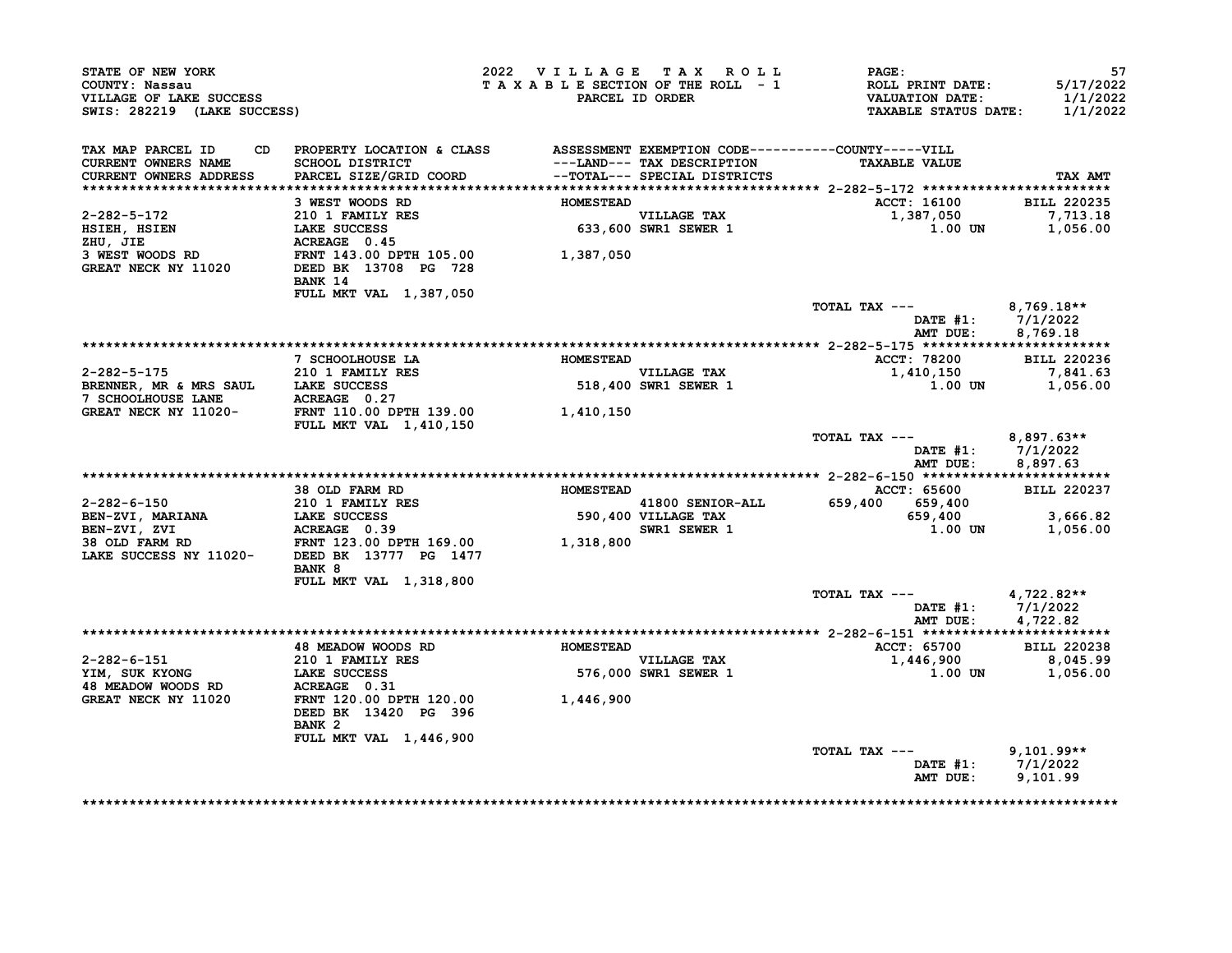| STATE OF NEW YORK<br>COUNTY: Nassau<br>VILLAGE OF LAKE SUCCESS<br>SWIS: 282219 (LAKE SUCCESS) |                                                                                                                                                       | TAXABLE SECTION OF THE ROLL - 1 | 2022 VILLAGE TAX ROLL<br>PARCEL ID ORDER                   | <b>PAGE:</b><br><b>ROLL PRINT DATE:</b><br><b>VALUATION DATE:</b><br><b>TAXABLE STATUS DATE:</b> | 5/17/2022<br>1/1/2022<br>1/1/2022 |
|-----------------------------------------------------------------------------------------------|-------------------------------------------------------------------------------------------------------------------------------------------------------|---------------------------------|------------------------------------------------------------|--------------------------------------------------------------------------------------------------|-----------------------------------|
|                                                                                               |                                                                                                                                                       |                                 |                                                            |                                                                                                  |                                   |
| TAX MAP PARCEL ID<br>CD.                                                                      | PROPERTY LOCATION & CLASS ASSESSMENT EXEMPTION CODE----------COUNTY-----VILL                                                                          |                                 |                                                            |                                                                                                  |                                   |
| CURRENT OWNERS NAME                                                                           | <b>SCHOOL DISTRICT</b>                                                                                                                                |                                 | ---LAND--- TAX DESCRIPTION<br>--TOTAL--- SPECIAL DISTRICTS | <b>TAXABLE VALUE</b>                                                                             |                                   |
| CURRENT OWNERS ADDRESS                                                                        | PARCEL SIZE/GRID COORD                                                                                                                                |                                 | --TOTAL--- SPECIAL DISTRICTS                               |                                                                                                  | TAX AMT                           |
|                                                                                               |                                                                                                                                                       |                                 |                                                            |                                                                                                  |                                   |
|                                                                                               | 50 MEADOW WOODS RD                                                                                                                                    | <b>HOMESTEAD</b>                |                                                            | ACCT: 93700                                                                                      | <b>BILL 220239</b>                |
| 2-282-6-152                                                                                   | 210 1 FAMILY RES                                                                                                                                      |                                 | VILLAGE TAX<br>496,800 SWR1 SEWER 1                        | 1,608,600                                                                                        | 8,945.18                          |
| FALLICK, DAVID                                                                                | LAKE SUCCESS                                                                                                                                          |                                 |                                                            | 1.00 UN                                                                                          | 1,056.00                          |
|                                                                                               |                                                                                                                                                       |                                 |                                                            |                                                                                                  |                                   |
| GREAT NECK NY 11020-                                                                          | FRNT 96.00 DPTH 119.00<br>FULL MKT VAL 1,608,600                                                                                                      | 1,608,600                       |                                                            |                                                                                                  |                                   |
|                                                                                               |                                                                                                                                                       |                                 |                                                            | TOTAL TAX ---                                                                                    | $10,001.18**$                     |
|                                                                                               |                                                                                                                                                       |                                 |                                                            | DATE #1:                                                                                         | 7/1/2022                          |
|                                                                                               |                                                                                                                                                       |                                 |                                                            | AMT DUE:                                                                                         | 10,001.18                         |
|                                                                                               |                                                                                                                                                       |                                 |                                                            |                                                                                                  |                                   |
|                                                                                               | 52 MEADOW WOODS RD                                                                                                                                    | HOMESTEAD                       |                                                            | ACCT: 78400                                                                                      | <b>BILL 220240</b>                |
| $2 - 282 - 6 - 153$                                                                           | 210 1 FAMILY RES                                                                                                                                      |                                 | <b>VILLAGE TAX</b>                                         | 1,437,450                                                                                        | 7,993.44                          |
| BERLINSKY, MARK & TRACY LAKE SUCCESS                                                          |                                                                                                                                                       |                                 | 570,000 SWR1 SEWER 1                                       | 1.00 UN                                                                                          | 1,056.00                          |
| 52 MEADOW WOODS ROAD                                                                          | ACREAGE 0.26                                                                                                                                          |                                 |                                                            |                                                                                                  |                                   |
| GREAT NECK NY 11020-                                                                          | FRNT 104.00 DPTH 110.00 1,437,450<br>BANK <sub>2</sub>                                                                                                |                                 |                                                            |                                                                                                  |                                   |
|                                                                                               | FULL MKT VAL 1, 437, 450                                                                                                                              |                                 |                                                            |                                                                                                  |                                   |
|                                                                                               |                                                                                                                                                       |                                 |                                                            | TOTAL TAX ---                                                                                    | $9,049.44**$                      |
|                                                                                               |                                                                                                                                                       |                                 |                                                            |                                                                                                  | DATE #1: 7/1/2022                 |
|                                                                                               |                                                                                                                                                       |                                 |                                                            | AMT DUE:                                                                                         | 9,049.44                          |
|                                                                                               |                                                                                                                                                       |                                 |                                                            |                                                                                                  |                                   |
|                                                                                               | 54 MEADOW WOODS RD                                                                                                                                    | <b>HOMESTEAD</b>                |                                                            | <b>ACCT: 16200</b>                                                                               | <b>BILL 220241</b>                |
| $2 - 282 - 6 - 154$                                                                           | 210 1 FAMILY RES                                                                                                                                      |                                 | <b>VILLAGE TAX</b>                                         | 1,515,150                                                                                        | 8,425.52                          |
| ROFE, RICHARD & JENNIFER LAKE SUCCESS                                                         |                                                                                                                                                       |                                 | 576,000 SWR1 SEWER 1                                       | 1.00 UN                                                                                          | 1,056.00                          |
| 54 MEADOW WOODS RD                                                                            | ACREAGE 0.25                                                                                                                                          |                                 |                                                            |                                                                                                  |                                   |
| GREAT NECK NY 11020                                                                           | FRNT 100.00 DPTH 115.00                                                                                                                               | 1,515,150                       |                                                            |                                                                                                  |                                   |
|                                                                                               | <b>FULL MKT VAL 1,515,150</b>                                                                                                                         |                                 |                                                            |                                                                                                  |                                   |
|                                                                                               |                                                                                                                                                       |                                 |                                                            | TOTAL TAX ---                                                                                    | $9.481.52**$                      |
|                                                                                               |                                                                                                                                                       |                                 |                                                            | $\mathtt{DATE}$ #1:                                                                              | 7/1/2022                          |
|                                                                                               |                                                                                                                                                       |                                 |                                                            | AMT DUE:                                                                                         | 9,481.52                          |
|                                                                                               |                                                                                                                                                       |                                 |                                                            |                                                                                                  |                                   |
|                                                                                               | 56 MEADOW WOODS RD                                                                                                                                    | <b>HOMESTEAD</b>                |                                                            | ACCT: 90800                                                                                      | <b>BILL 220242</b>                |
| $2 - 282 - 6 - 155$                                                                           | 210 1 FAMILY RES                                                                                                                                      |                                 | 41121 ALT WAR VET<br>41121 ALT WA<br>547,200 VILLAGE TAX   | 54,000<br>54,000                                                                                 |                                   |
| SCHWARTZ, DR BARRY F                                                                          | en de la provincia.<br>La provincia de la provincia de la provincia de la provincia de la provincia de la provincia de la provincia d<br>LAKE SUCCESS |                                 |                                                            | 1,312,050                                                                                        | 7,296.11                          |
| TRUSTEE OF BARRY SCHWARTZ ACREAGE 0.26                                                        |                                                                                                                                                       |                                 | SWR1 SEWER 1                                               | $1.00$ UN                                                                                        | 1,056.00                          |
| 56 MEADOW WOODS RD                                                                            | FRNT 100.00 DPTH 120.00                                                                                                                               | 1,366,050                       |                                                            |                                                                                                  |                                   |
| <b>GREAT NECK NY 11020</b>                                                                    | FULL MKT VAL 1,366,050                                                                                                                                |                                 |                                                            |                                                                                                  |                                   |
|                                                                                               |                                                                                                                                                       |                                 |                                                            | TOTAL TAX ---                                                                                    | $8,352.11**$<br>DATE #1: 7/1/2022 |
|                                                                                               |                                                                                                                                                       |                                 |                                                            | AMT DUE:                                                                                         |                                   |
|                                                                                               |                                                                                                                                                       |                                 |                                                            |                                                                                                  | 8,352.11                          |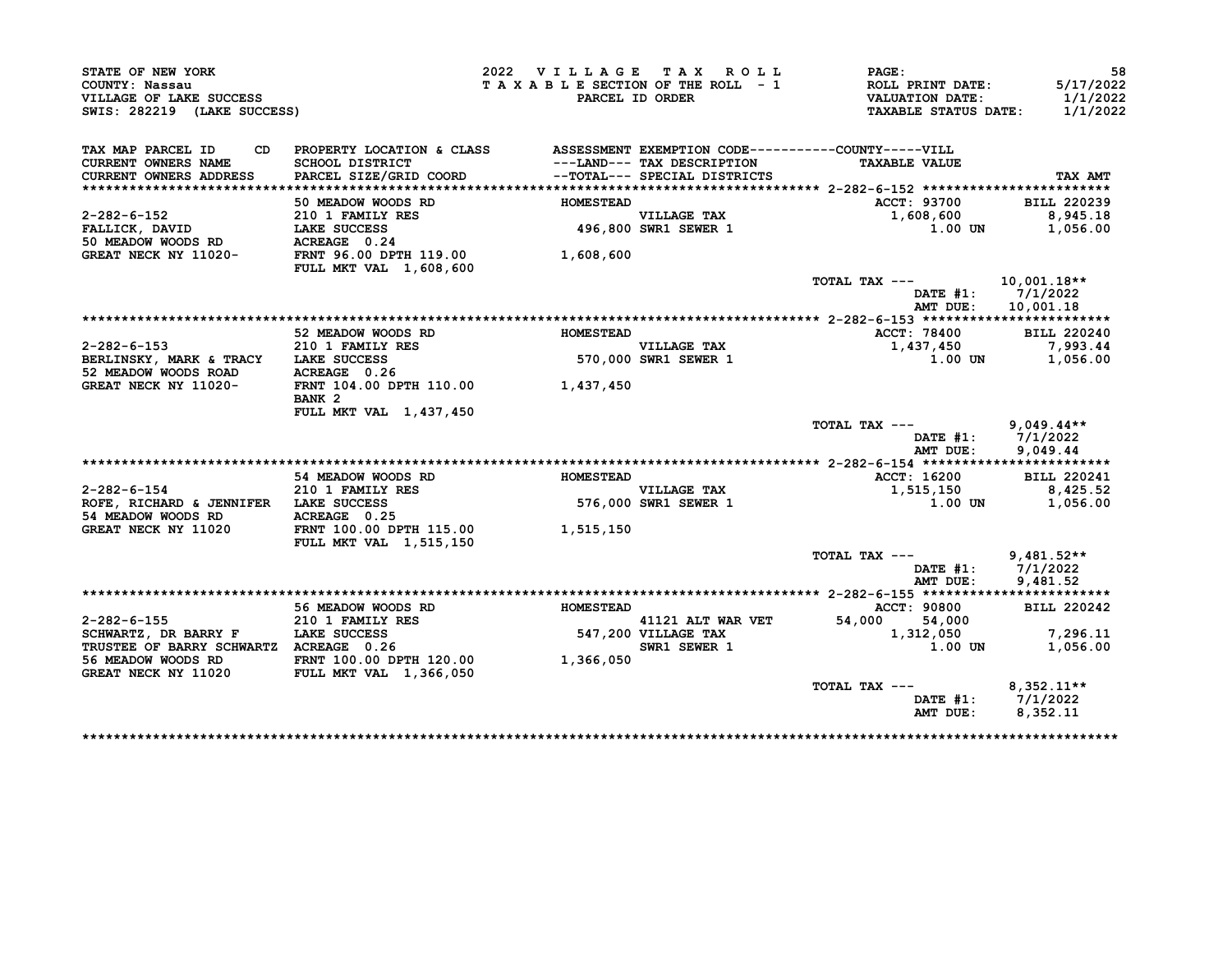| STATE OF NEW YORK<br>COUNTY: Nassau<br>VILLAGE OF LAKE SUCCESS<br>SWIS: 282219 (LAKE SUCCESS)                                                                                                        |                                                                                 | 2022 VILLAGE TAX ROLL<br>TAXABLE SECTION OF THE ROLL - 1 | PARCEL ID ORDER                                            | $\mathtt{PAGE}$ :<br>ROLL PRINT DATE:<br>VALUATION DATE:<br><b>TAXABLE STATUS DATE:</b> | 59<br>5/17/2022<br>1/1/2022<br>1/1/2022 |
|------------------------------------------------------------------------------------------------------------------------------------------------------------------------------------------------------|---------------------------------------------------------------------------------|----------------------------------------------------------|------------------------------------------------------------|-----------------------------------------------------------------------------------------|-----------------------------------------|
| TAX MAP PARCEL ID                                                                                                                                                                                    | CD PROPERTY LOCATION & CLASS ASSESSMENT EXEMPTION CODE----------COUNTY-----VILL |                                                          |                                                            |                                                                                         |                                         |
| <b>CURRENT OWNERS NAME</b>                                                                                                                                                                           | SCHOOL DISTRICT                                                                 |                                                          | ---LAND--- TAX DESCRIPTION<br>--TOTAL--- SPECIAL DISTRICTS | <b>TAXABLE VALUE</b>                                                                    |                                         |
| <b>CURRENT OWNERS ADDRESS</b>                                                                                                                                                                        | PARCEL SIZE/GRID COORD                                                          |                                                          |                                                            |                                                                                         | <b>TAX AMT</b>                          |
|                                                                                                                                                                                                      |                                                                                 | <b>HOMESTEAD</b>                                         |                                                            |                                                                                         |                                         |
| 2-282-6-156                                                                                                                                                                                          | 58 MEADOW WOODS RD                                                              |                                                          |                                                            | <b>ACCT: 65800</b><br>1,305,150                                                         | <b>BILL 220243</b><br>7,257.74          |
|                                                                                                                                                                                                      | 210 1 FAMILY RES                                                                | VILLAGE TAX<br>504,000 SWR1 SEWER 1                      |                                                            | 1.00 UN                                                                                 | 1,056.00                                |
|                                                                                                                                                                                                      |                                                                                 |                                                          |                                                            |                                                                                         |                                         |
| CANDRAS, ERIC LAKE SUCCESS<br>LAKE SUCCESS 504,000<br>LENNER, ROBERTA ACREAGE 0.31<br>58 MEADOW WOODS RD FRNT 110.00 DPTH 129.00 1,305,150<br>GREAT NECK NY 11020- DEED BK 12439 PG 9                |                                                                                 |                                                          |                                                            |                                                                                         |                                         |
|                                                                                                                                                                                                      |                                                                                 |                                                          |                                                            |                                                                                         |                                         |
|                                                                                                                                                                                                      | BANK <sub>2</sub>                                                               |                                                          |                                                            |                                                                                         |                                         |
|                                                                                                                                                                                                      | FULL MKT VAL 1,305,150                                                          |                                                          |                                                            |                                                                                         |                                         |
|                                                                                                                                                                                                      |                                                                                 |                                                          |                                                            | TOTAL TAX ---                                                                           | 8,313.74**                              |
|                                                                                                                                                                                                      |                                                                                 |                                                          |                                                            |                                                                                         | DATE #1: 7/1/2022                       |
|                                                                                                                                                                                                      |                                                                                 |                                                          |                                                            | AMT DUE:                                                                                | 8,313.74                                |
|                                                                                                                                                                                                      |                                                                                 |                                                          |                                                            |                                                                                         |                                         |
|                                                                                                                                                                                                      | 60 MEADOW WOODS RD                                                              | <b>HOMESTEAD</b>                                         |                                                            | ACCT: 16300                                                                             | <b>BILL 220244</b>                      |
| 2-282-6-157                                                                                                                                                                                          | 210 1 FAMILY RES                                                                |                                                          | VILLAGE TAX<br>475,200 SWR1 SEWER 1                        |                                                                                         |                                         |
| DONG QING<br>60 MEADOW WOODS ROAD ACREAGE 0.33                                                                                                                                                       |                                                                                 |                                                          |                                                            |                                                                                         |                                         |
|                                                                                                                                                                                                      |                                                                                 |                                                          |                                                            |                                                                                         |                                         |
| GREAT NECK NY 11020                                                                                                                                                                                  | FRNT 140.00 DPTH 120.00                                                         | 2,703,750                                                |                                                            |                                                                                         |                                         |
|                                                                                                                                                                                                      | DEED BK 13877 PG 27<br>FULL MKT VAL 2,703,750                                   |                                                          |                                                            |                                                                                         |                                         |
|                                                                                                                                                                                                      |                                                                                 |                                                          |                                                            | TOTAL TAX $---$ 16,091.15**                                                             |                                         |
|                                                                                                                                                                                                      |                                                                                 |                                                          |                                                            |                                                                                         | DATE #1: 7/1/2022                       |
|                                                                                                                                                                                                      |                                                                                 |                                                          |                                                            |                                                                                         | AMT DUE: 16,091.15                      |
|                                                                                                                                                                                                      |                                                                                 |                                                          |                                                            |                                                                                         |                                         |
|                                                                                                                                                                                                      | 62 MEADOW WOODS RD                                                              | <b>HOMESTEAD</b>                                         |                                                            | <b>ACCT: 16400</b>                                                                      | <b>BILL 220245</b>                      |
| 2-282-6-158<br>SCHNEIDER, JUDITH<br>SCHNEIDER, JUDITH<br>LAKE SUCCESS<br>AS TRUSTEE<br>62 MEADOW WOODS RD<br>GREAT NECK NY 11020-<br>FULL MKT VAL 1,185,450<br>THE 100.00<br>THE 100.00<br>1,185,450 |                                                                                 |                                                          | VILLAGE TAX<br>547,200 SWR1 SEWER 1                        | 1,185,450 6,592.11<br>1,056.00 1,056.00                                                 |                                         |
|                                                                                                                                                                                                      |                                                                                 |                                                          |                                                            |                                                                                         |                                         |
|                                                                                                                                                                                                      |                                                                                 |                                                          |                                                            |                                                                                         |                                         |
|                                                                                                                                                                                                      |                                                                                 |                                                          |                                                            |                                                                                         |                                         |
|                                                                                                                                                                                                      |                                                                                 |                                                          |                                                            |                                                                                         |                                         |
|                                                                                                                                                                                                      |                                                                                 |                                                          |                                                            | TOTAL TAX ---                                                                           | 7,648.11**                              |
|                                                                                                                                                                                                      |                                                                                 |                                                          |                                                            |                                                                                         | DATE #1: 7/1/2022                       |
|                                                                                                                                                                                                      |                                                                                 |                                                          |                                                            |                                                                                         | AMT DUE: 7,648.11                       |
|                                                                                                                                                                                                      | 64 MEADOW WOODS RD HOMESTEAD                                                    |                                                          |                                                            | <b>ACCT: 16500</b>                                                                      | <b>BILL 220246</b>                      |
|                                                                                                                                                                                                      |                                                                                 |                                                          |                                                            | 2,882,250                                                                               | 16,027.76                               |
|                                                                                                                                                                                                      |                                                                                 |                                                          | VILLAGE TAX<br>540,000 SWR1 SEWER 1                        |                                                                                         | $1.00$ UN $1,056.00$                    |
|                                                                                                                                                                                                      |                                                                                 |                                                          |                                                            |                                                                                         |                                         |
| 2-282-6-159<br>LEE SANDWOO LAKE SUCCESS<br>YOO JENNY ACREAGE 0.47<br>64 MEADOW WOODS RD FRNT 126.00 DPTH 205.00<br>GREAT NECK NY 11020- DEED BK 13976 PG 906                                         |                                                                                 | 2,882,250                                                |                                                            |                                                                                         |                                         |
|                                                                                                                                                                                                      |                                                                                 |                                                          |                                                            |                                                                                         |                                         |
|                                                                                                                                                                                                      | FULL MKT VAL 2,882,250                                                          |                                                          |                                                            |                                                                                         |                                         |
|                                                                                                                                                                                                      |                                                                                 |                                                          |                                                            | TOTAL TAX ---                                                                           | 17,083.76**                             |
|                                                                                                                                                                                                      |                                                                                 |                                                          |                                                            |                                                                                         | DATE #1: 7/1/2022                       |
|                                                                                                                                                                                                      |                                                                                 |                                                          |                                                            |                                                                                         |                                         |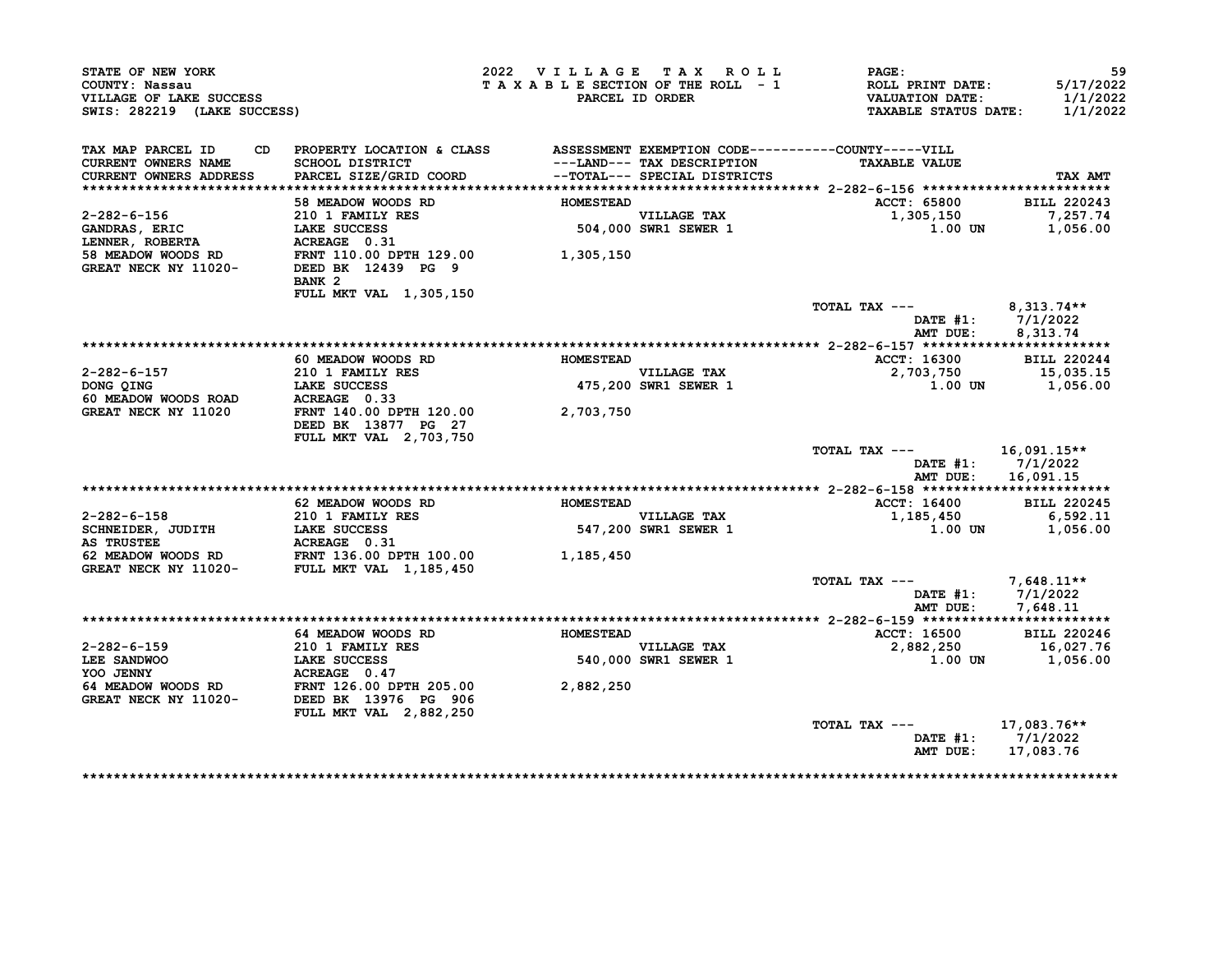| STATE OF NEW YORK<br>COUNTY: Nassau<br>VILLAGE OF LAKE SUCCESS<br>SWIS: 282219 (LAKE SUCCESS)                                                                                                                                                                                                                                                                                                                                        |                                                                                 | 2022 VILLAGE TAX ROLL | <b>PAGE:</b><br>T A X A B L E SECTION OF THE ROLL - 1 ROLL PRINT DATE:<br>PARCEL ID ORDER VALUATION DATE:<br>TAXABLE STATUS DATE:                                                                                                   | 60<br>5/17/2022<br>1/1/2022<br>1/1/2022 |
|--------------------------------------------------------------------------------------------------------------------------------------------------------------------------------------------------------------------------------------------------------------------------------------------------------------------------------------------------------------------------------------------------------------------------------------|---------------------------------------------------------------------------------|-----------------------|-------------------------------------------------------------------------------------------------------------------------------------------------------------------------------------------------------------------------------------|-----------------------------------------|
| TAX MAP PARCEL ID<br><b>CURRENT OWNERS NAME<br/>CURRENT OWNERS ADDRESS</b>                                                                                                                                                                                                                                                                                                                                                           | CD PROPERTY LOCATION & CLASS ASSESSMENT EXEMPTION CODE----------COUNTY-----VILL |                       | <b>TAXABLE VALUE</b>                                                                                                                                                                                                                | TAX AMT                                 |
|                                                                                                                                                                                                                                                                                                                                                                                                                                      |                                                                                 |                       |                                                                                                                                                                                                                                     |                                         |
|                                                                                                                                                                                                                                                                                                                                                                                                                                      |                                                                                 |                       | ACCT: 65900 BILL 220247                                                                                                                                                                                                             |                                         |
|                                                                                                                                                                                                                                                                                                                                                                                                                                      |                                                                                 |                       | 1,499,400 8,337.94<br>1.00 DN 1,056.00                                                                                                                                                                                              |                                         |
| 2-282-6-160<br>210 1 FAMILY RES<br>EMESTEAD MOMESTEAD<br>210 1 FAMILY RES<br>EMESTEAD MOMESTEAD ILAGE TAX<br>EMAN EMAD LAKE SUCCESS 554,400 SWR1 SEWER 1<br>213 POLO FIELD LA RES<br>210 1 FAMILY RES<br>210 1 FAMILY RES<br>210 1 FAMILY RES<br>                                                                                                                                                                                    |                                                                                 |                       |                                                                                                                                                                                                                                     |                                         |
|                                                                                                                                                                                                                                                                                                                                                                                                                                      |                                                                                 |                       | TOTAL TAX --- 9,393.94**                                                                                                                                                                                                            | DATE #1: 7/1/2022<br>AMT DUE: 9,393.94  |
|                                                                                                                                                                                                                                                                                                                                                                                                                                      |                                                                                 |                       |                                                                                                                                                                                                                                     |                                         |
|                                                                                                                                                                                                                                                                                                                                                                                                                                      | 11 POLO FIELD LA                                                                | <b>HOMESTEAD</b>      | <b>ACCT: 66000</b>                                                                                                                                                                                                                  | <b>BILL 220248</b>                      |
|                                                                                                                                                                                                                                                                                                                                                                                                                                      |                                                                                 |                       | $2,520,000$<br>1.00 0N 14,013.34<br>1.00 0N 1,056.00                                                                                                                                                                                |                                         |
|                                                                                                                                                                                                                                                                                                                                                                                                                                      |                                                                                 |                       |                                                                                                                                                                                                                                     |                                         |
|                                                                                                                                                                                                                                                                                                                                                                                                                                      |                                                                                 |                       | TOTAL TAX $---$ 15,069.34**                                                                                                                                                                                                         | DATE #1: 7/1/2022                       |
|                                                                                                                                                                                                                                                                                                                                                                                                                                      |                                                                                 |                       |                                                                                                                                                                                                                                     | AMT DUE: 15,069.34                      |
|                                                                                                                                                                                                                                                                                                                                                                                                                                      | 9 POLO FIELD LA <b>HOMESTEAD</b>                                                |                       | ACCT: 16600 BILL 220249                                                                                                                                                                                                             |                                         |
|                                                                                                                                                                                                                                                                                                                                                                                                                                      |                                                                                 |                       |                                                                                                                                                                                                                                     |                                         |
|                                                                                                                                                                                                                                                                                                                                                                                                                                      |                                                                                 |                       | $2-282-6-162$<br>$2101 FAMILY RES\nFAZZOLARI, JOSEPH\n1,056.00\n2,507,400\n3,943.28\n3,943.28\n3,943.28\n3,943.28\n53,600 SWRI SEWER 1\n1,00 UN\n2,507,400\n1,056.00\n5000\n1,056.00\n1,056.00\n1,056.00\n5000\n1,056.00\n1,056.00$ |                                         |
|                                                                                                                                                                                                                                                                                                                                                                                                                                      |                                                                                 |                       | TOTAL TAX --- 14,999.28**                                                                                                                                                                                                           | DATE #1: 7/1/2022<br>AMT DUE: 14,999.28 |
|                                                                                                                                                                                                                                                                                                                                                                                                                                      |                                                                                 |                       |                                                                                                                                                                                                                                     |                                         |
|                                                                                                                                                                                                                                                                                                                                                                                                                                      |                                                                                 |                       | ACCT: 16700 BILL 220250                                                                                                                                                                                                             |                                         |
| $\begin{tabular}{lllllllllllllllllllllll} \multicolumn{2}{c }{2-282-6-163} & 7 & \multicolumn{2}{c }{210} & 1 & \multicolumn{2}{c }{FMLNER} & \multicolumn{2}{c }{HOMESTEAD} & \multicolumn{2}{c }{HOMESTEAD} & \multicolumn{2}{c }{HOMESTEAD} & \multicolumn{2}{c }{HOMESTEAD} & \multicolumn{2}{c }{HOMESTEAD} & \multicolumn{2}{c }{HOMESTEAD} & \multicolumn{2}{c }{HOMESTEAD} & \multicolumn{2}{c }{HOMESTEAD} & \multicolumn{$ |                                                                                 |                       | $1,631,700$<br>$1,631,700$<br>$1,00$ DN $1,056.00$                                                                                                                                                                                  |                                         |
|                                                                                                                                                                                                                                                                                                                                                                                                                                      |                                                                                 |                       |                                                                                                                                                                                                                                     |                                         |
|                                                                                                                                                                                                                                                                                                                                                                                                                                      |                                                                                 |                       | TOTAL TAX ---                                                                                                                                                                                                                       | $10, 129.64**$<br>DATE #1: 7/1/2022     |
|                                                                                                                                                                                                                                                                                                                                                                                                                                      |                                                                                 |                       |                                                                                                                                                                                                                                     | AMT DUE: 10,129.64                      |
|                                                                                                                                                                                                                                                                                                                                                                                                                                      |                                                                                 |                       |                                                                                                                                                                                                                                     |                                         |
|                                                                                                                                                                                                                                                                                                                                                                                                                                      |                                                                                 |                       |                                                                                                                                                                                                                                     |                                         |
|                                                                                                                                                                                                                                                                                                                                                                                                                                      |                                                                                 |                       |                                                                                                                                                                                                                                     |                                         |
|                                                                                                                                                                                                                                                                                                                                                                                                                                      |                                                                                 |                       |                                                                                                                                                                                                                                     |                                         |
|                                                                                                                                                                                                                                                                                                                                                                                                                                      |                                                                                 |                       | TOTAL TAX ---                                                                                                                                                                                                                       | $8,115.22**$<br>DATE #1: 7/1/2022       |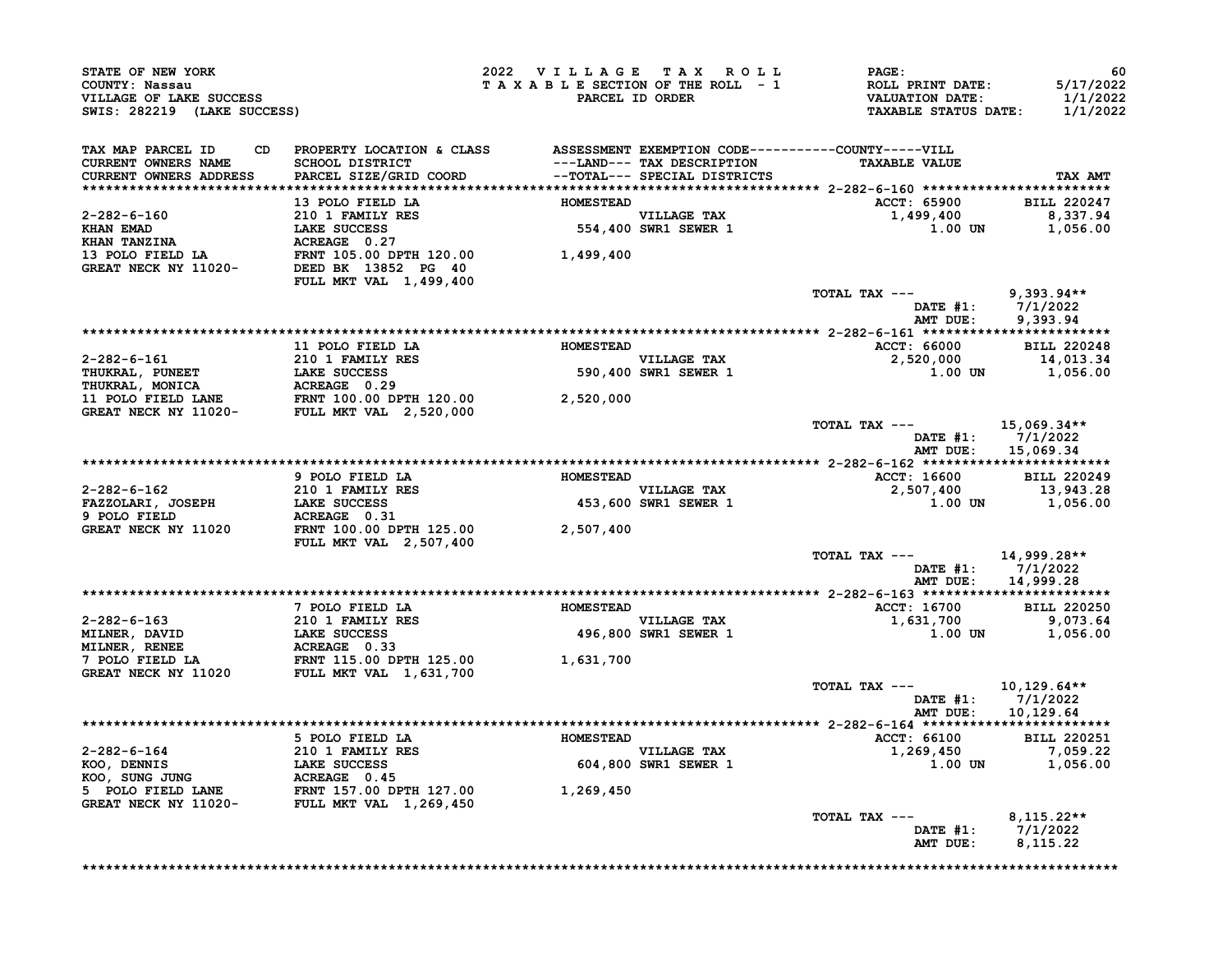| STATE OF NEW YORK<br>COUNTY: Nassau<br>VILLAGE OF LAKE SUCCESS<br>SWIS: 282219 (LAKE SUCCESS)                                                                                                                                                              |                                                                                                                                                                                        | 2022 VILLAGE TAX ROLL |                                     | $\mathtt{PAGE}$ :<br>T A X A B L E SECTION OF THE ROLL - 1 ROLL PRINT DATE:<br>PARCEL ID ORDER VALUATION DATE:<br><b>TAXABLE STATUS DATE:</b> | 61<br>5/17/2022<br>1/1/2022<br>1/1/2022       |
|------------------------------------------------------------------------------------------------------------------------------------------------------------------------------------------------------------------------------------------------------------|----------------------------------------------------------------------------------------------------------------------------------------------------------------------------------------|-----------------------|-------------------------------------|-----------------------------------------------------------------------------------------------------------------------------------------------|-----------------------------------------------|
| TAX MAP PARCEL ID<br><b>CURRENT OWNERS NAME</b><br>CURRENT OWNERS ADDRESS                                                                                                                                                                                  | CD PROPERTY LOCATION & CLASS ASSESSMENT EXEMPTION CODE----------COUNTY-----VILL<br>SCHOOL DISTRICT<br>PARCEL SIZE/GRID COORD<br>PARCEL SIZE/GRID COORD<br>--TOTAL--- SPECIAL DISTRICTS |                       |                                     | <b>TAXABLE VALUE</b>                                                                                                                          | TAX AMT                                       |
|                                                                                                                                                                                                                                                            |                                                                                                                                                                                        |                       |                                     |                                                                                                                                               |                                               |
|                                                                                                                                                                                                                                                            | 17 SCHOOLHOUSE LA                                                                                                                                                                      | <b>HOMESTEAD</b>      |                                     | <b>ACCT: 16800</b><br>1,319,850                                                                                                               | <b>BILL 220252</b><br>7,339.49                |
|                                                                                                                                                                                                                                                            |                                                                                                                                                                                        |                       | VILLAGE TAX<br>482,400 SWR1 SEWER 1 |                                                                                                                                               | $1.00$ UN $1,056.00$                          |
| 2-282-6-167 210 1 FAMILY RES<br>TSAI MARY LAKE SUCCESS 482,400<br>NU PING CHIEN ACREAGE 0.35<br>17 SCHOOL HOUSE LANE FRNT 144.00 DPTH 135.00 1,319,850<br>NY 11020 DEED BK 13846 PG 299                                                                    | BANK <sub>2</sub><br>FULL MKT VAL 1,319,850                                                                                                                                            |                       |                                     |                                                                                                                                               |                                               |
|                                                                                                                                                                                                                                                            |                                                                                                                                                                                        |                       |                                     | TOTAL TAX $---$ 8,395.49**                                                                                                                    | DATE #1: 7/1/2022                             |
|                                                                                                                                                                                                                                                            |                                                                                                                                                                                        |                       |                                     | AMT DUE:                                                                                                                                      | 8,395.49                                      |
|                                                                                                                                                                                                                                                            | 1 POLO FIELD LA                                                                                                                                                                        | <b>HOMESTEAD</b>      |                                     | ACCT: 90900                                                                                                                                   | <b>BILL 220253</b>                            |
|                                                                                                                                                                                                                                                            |                                                                                                                                                                                        |                       |                                     |                                                                                                                                               |                                               |
|                                                                                                                                                                                                                                                            |                                                                                                                                                                                        |                       | VILLAGE TAX<br>626,400 SWR1 SEWER 1 | 2,281,650 12,687.91<br>1.00 UN 1,056.00                                                                                                       |                                               |
|                                                                                                                                                                                                                                                            |                                                                                                                                                                                        |                       |                                     |                                                                                                                                               |                                               |
| 2-282-6-366 210 1 FAMILY RES<br>NG KAMAN LAKE SUCCESS 626,400<br>KUO TINA ACREAGE 0.58 26,400<br>1 POLO FIELD LA FRNT 216.00 DPTH 122.00 2,281,650<br>GREAT NECK NY 11020- DEED BK 13135 PG 323                                                            | BANK 2                                                                                                                                                                                 |                       |                                     |                                                                                                                                               |                                               |
|                                                                                                                                                                                                                                                            | FULL MKT VAL 2,281,650                                                                                                                                                                 |                       |                                     | TOTAL TAX --- 13,743.91**                                                                                                                     | DATE #1: 7/1/2022<br>AMT DUE: 13,743.91       |
|                                                                                                                                                                                                                                                            |                                                                                                                                                                                        |                       |                                     |                                                                                                                                               |                                               |
|                                                                                                                                                                                                                                                            | <b>12 HORSESHOE LA</b>                                                                                                                                                                 | <b>HOMESTEAD</b>      |                                     | ACCT: 66300                                                                                                                                   | <b>BILL 220254</b>                            |
|                                                                                                                                                                                                                                                            |                                                                                                                                                                                        |                       | VILLAGE TAX<br>619,200 SWR1 SEWER 1 | 2,926,350                                                                                                                                     | 16,272.99                                     |
|                                                                                                                                                                                                                                                            |                                                                                                                                                                                        |                       |                                     |                                                                                                                                               | 1.00 UN 1,056.00                              |
| 2-282-7-1<br>210 1 FAMILY RES<br>22 ENG MENTAO & LI XIA LAKE SUCCESS<br>22 HORSESHOE LANE REAT 159.00 DPTH 151.00<br>3.926,350<br>32.926,350<br>3.926,350<br>3.926,350<br>3.926,350<br>3.926,350<br>3.926,350<br>3.926,350<br>3.926,350<br>3.926,350<br>3. | FULL MKT VAL 2,926,350                                                                                                                                                                 |                       |                                     |                                                                                                                                               |                                               |
|                                                                                                                                                                                                                                                            |                                                                                                                                                                                        |                       |                                     | TOTAL TAX ---                                                                                                                                 | 17,328.99**                                   |
|                                                                                                                                                                                                                                                            |                                                                                                                                                                                        |                       |                                     | AMT DUE:                                                                                                                                      | DATE #1: 7/1/2022<br>17,328.99                |
|                                                                                                                                                                                                                                                            |                                                                                                                                                                                        |                       |                                     | <b>ACCT: 17000</b>                                                                                                                            | <b>BILL 220255</b>                            |
|                                                                                                                                                                                                                                                            | 10 HORSESHOE LA MOMESTEAD                                                                                                                                                              |                       | VILLAGE TAX                         | $1,355,550$ 7,538.01                                                                                                                          |                                               |
| 2-282-7-2<br>SMITH, SCOTT & WENDY<br>10 HORSESHOE LA MENDY LAKE SUCCESS 568,800<br>10 HORSESHOE LA ACREAGE 0.42<br>GREAT NECK NY 11020 FRNT 120.00 DPTH 153.00 1,355,550                                                                                   |                                                                                                                                                                                        |                       | VILLAGE TAX<br>568,800 SWR1 SEWER 1 | 1.00 UN                                                                                                                                       | 1,056.00                                      |
|                                                                                                                                                                                                                                                            | <b>FULL MKT VAL 1,355,550</b>                                                                                                                                                          |                       |                                     |                                                                                                                                               |                                               |
|                                                                                                                                                                                                                                                            |                                                                                                                                                                                        |                       |                                     | TOTAL TAX ---<br>AMT DUE:                                                                                                                     | $8,594.01**$<br>DATE #1: 7/1/2022<br>8,594.01 |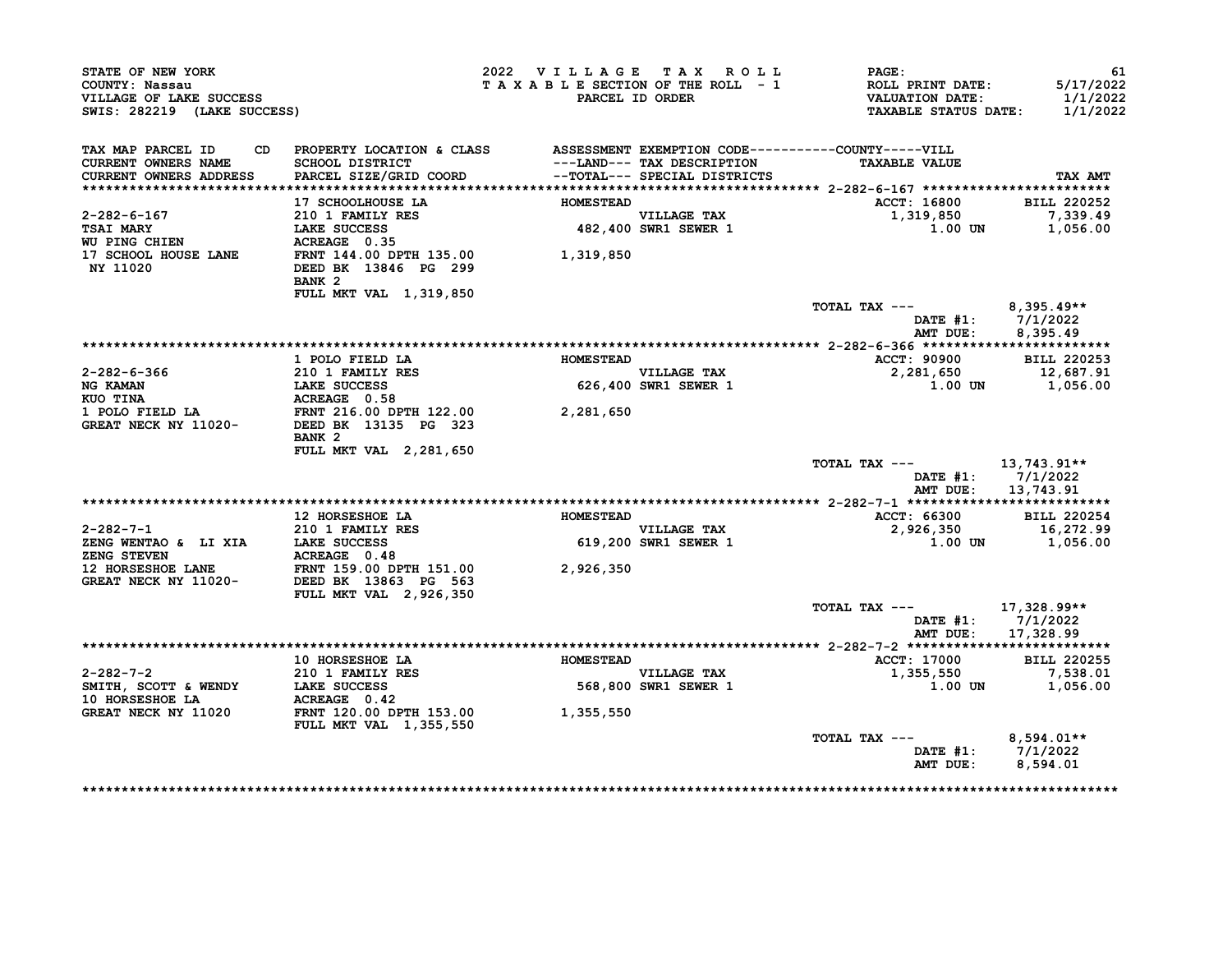| STATE OF NEW YORK<br>COUNTY: Nassau<br>VILLAGE OF LAKE SUCCESS<br>SWIS: 282219 (LAKE SUCCESS) |                                                                                                                           | 2022 VILLAGE TAX ROLL<br>TAXABLE SECTION OF THE ROLL - 1 | PARCEL ID ORDER                                            | PAGE:<br><b>ROLL PRINT DATE:</b><br><b>VALUATION DATE:</b><br><b>TAXABLE STATUS DATE:</b> | 62<br>5/17/2022<br>1/1/2022<br>1/1/2022 |
|-----------------------------------------------------------------------------------------------|---------------------------------------------------------------------------------------------------------------------------|----------------------------------------------------------|------------------------------------------------------------|-------------------------------------------------------------------------------------------|-----------------------------------------|
| TAX MAP PARCEL ID<br>CD.<br><b>CURRENT OWNERS NAME</b><br>CURRENT OWNERS ADDRESS              | PROPERTY LOCATION & CLASS ASSESSMENT EXEMPTION CODE----------COUNTY-----VILL<br>SCHOOL DISTRICT<br>PARCEL SIZE/GRID COORD |                                                          | ---LAND--- TAX DESCRIPTION<br>--TOTAL--- SPECIAL DISTRICTS | <b>TAXABLE VALUE</b>                                                                      | TAX AMT                                 |
|                                                                                               |                                                                                                                           |                                                          |                                                            |                                                                                           |                                         |
|                                                                                               | 8 HORSESHOE LA                                                                                                            | <b>HOMESTEAD</b>                                         |                                                            | <b>ACCT: 91000</b>                                                                        | <b>BILL 220256</b>                      |
| $2 - 282 - 7 - 3$                                                                             | 210 1 FAMILY RES                                                                                                          |                                                          | <b>VILLAGE TAX</b>                                         | 2,637,600                                                                                 | 14,667.30                               |
| <b>SHU SWAYNE</b>                                                                             | LAKE SUCCESS                                                                                                              |                                                          | 540,000 SWR1 SEWER 1                                       | 1.00 UN                                                                                   | 1,056.00                                |
| 8 HORSESHOE LANE                                                                              | ACREAGE 0.48                                                                                                              |                                                          |                                                            |                                                                                           |                                         |
| GREAT NECK NY 11020                                                                           | FRNT 136.00 DPTH 153.00<br>DEED BK 13563 PG 649                                                                           | 2,637,600                                                |                                                            |                                                                                           |                                         |
|                                                                                               | <b>FULL MKT VAL 2,637,600</b>                                                                                             |                                                          |                                                            |                                                                                           |                                         |
|                                                                                               |                                                                                                                           |                                                          |                                                            | TOTAL TAX ---                                                                             | 15,723.30**                             |
|                                                                                               |                                                                                                                           |                                                          |                                                            |                                                                                           | DATE $#1: 7/1/2022$                     |
|                                                                                               |                                                                                                                           |                                                          |                                                            | AMT DUE:                                                                                  | 15,723.30                               |
|                                                                                               |                                                                                                                           |                                                          |                                                            |                                                                                           |                                         |
|                                                                                               | 6 HORSESHOE LA                                                                                                            | <b>HOMESTEAD</b>                                         |                                                            | <b>ACCT: 17100</b>                                                                        | <b>BILL 220257</b>                      |
| $2 - 282 - 7 - 4$                                                                             | 210 1 FAMILY RES                                                                                                          |                                                          | VILLAGE TAX<br>554,400 SWR1 SEWER 1                        | 2,520,000                                                                                 | 14,013.34                               |
| LEE TRACY                                                                                     | <b>LAKE SUCCESS</b>                                                                                                       |                                                          |                                                            | 1.00 UN                                                                                   | 1,056.00                                |
| 6 HORSE SHOE LANE                                                                             | ACREAGE 0.37                                                                                                              |                                                          |                                                            |                                                                                           |                                         |
| GREAT NECK NY 11020                                                                           | FRNT 137.00 DPTH 147.00                                                                                                   | 2,520,000                                                |                                                            |                                                                                           |                                         |
|                                                                                               | DEED BK 12853 PG 606                                                                                                      |                                                          |                                                            |                                                                                           |                                         |
|                                                                                               | FULL MKT VAL 2,520,000                                                                                                    |                                                          |                                                            | TOTAL TAX ---                                                                             |                                         |
|                                                                                               |                                                                                                                           |                                                          |                                                            |                                                                                           | 15,069.34**<br>DATE #1: 7/1/2022        |
|                                                                                               |                                                                                                                           |                                                          |                                                            | AMT DUE:                                                                                  | 15,069.34                               |
|                                                                                               |                                                                                                                           |                                                          |                                                            |                                                                                           |                                         |
|                                                                                               | 4 HORSESHOE LA                                                                                                            | <b>HOMESTEAD</b>                                         |                                                            | <b>ACCT: 17200</b>                                                                        | <b>BILL 220258</b>                      |
| 2-282-7-5                                                                                     | <b>210 1 FAMILY RES</b>                                                                                                   |                                                          | VILLAGE TAX<br>554,400 SWR1 SEWER 1<br><b>VILLAGE TAX</b>  | 1,252,650                                                                                 | 6,965.80                                |
| GAL, ROBERT                                                                                   | LAKE SUCCESS                                                                                                              |                                                          |                                                            | 1.00 UN                                                                                   | 1,056.00                                |
| GAL. LAURA                                                                                    | ACREAGE 0.33                                                                                                              |                                                          |                                                            |                                                                                           |                                         |
| 4 HORSESHOE LA                                                                                | FRNT 127.00 DPTH 121.00                                                                                                   | 1,252,650                                                |                                                            |                                                                                           |                                         |
| GREAT NECK NY 11020                                                                           | BANK 2                                                                                                                    |                                                          |                                                            |                                                                                           |                                         |
|                                                                                               | FULL MKT VAL 1,252,650                                                                                                    |                                                          |                                                            |                                                                                           |                                         |
|                                                                                               |                                                                                                                           |                                                          |                                                            | TOTAL TAX ---                                                                             | $8,021.80**$                            |
|                                                                                               |                                                                                                                           |                                                          |                                                            | AMT DUE:                                                                                  | DATE #1: 7/1/2022<br>8.021.80           |
|                                                                                               |                                                                                                                           |                                                          |                                                            |                                                                                           |                                         |
|                                                                                               | 25 WEST WOODS RD                                                                                                          | <b>HOMESTEAD</b>                                         |                                                            | ACCT: 17300                                                                               | <b>BILL 220259</b>                      |
| $2 - 282 - 7 - 6$                                                                             |                                                                                                                           |                                                          | <b>VILLAGE TAX</b>                                         | 1,470,000                                                                                 | 8,174.45                                |
| VON OHLEN, SUSAN                                                                              | 210 1 FAMILY RES<br>LAKE SUCCESS<br><b>LAKE SUCCESS</b>                                                                   |                                                          | 482,400 SWR1 SEWER 1                                       | 1.00 UN                                                                                   | 1,056.00                                |
| 25 WEST WOODS RD                                                                              | ACREAGE 0.38                                                                                                              |                                                          |                                                            |                                                                                           |                                         |
| GREAT NECK NY 11020                                                                           | FRNT 134.00 DPTH 153.00                                                                                                   | 1,470,000                                                |                                                            |                                                                                           |                                         |
|                                                                                               | <b>FULL MKT VAL 1,470,000</b>                                                                                             |                                                          |                                                            |                                                                                           |                                         |
|                                                                                               |                                                                                                                           |                                                          |                                                            | TOTAL TAX ---                                                                             | $9,230.45**$                            |
|                                                                                               |                                                                                                                           |                                                          |                                                            |                                                                                           | DATE $#1: 7/1/2022$                     |
|                                                                                               |                                                                                                                           |                                                          |                                                            | AMT DUE:                                                                                  | 9,230.45                                |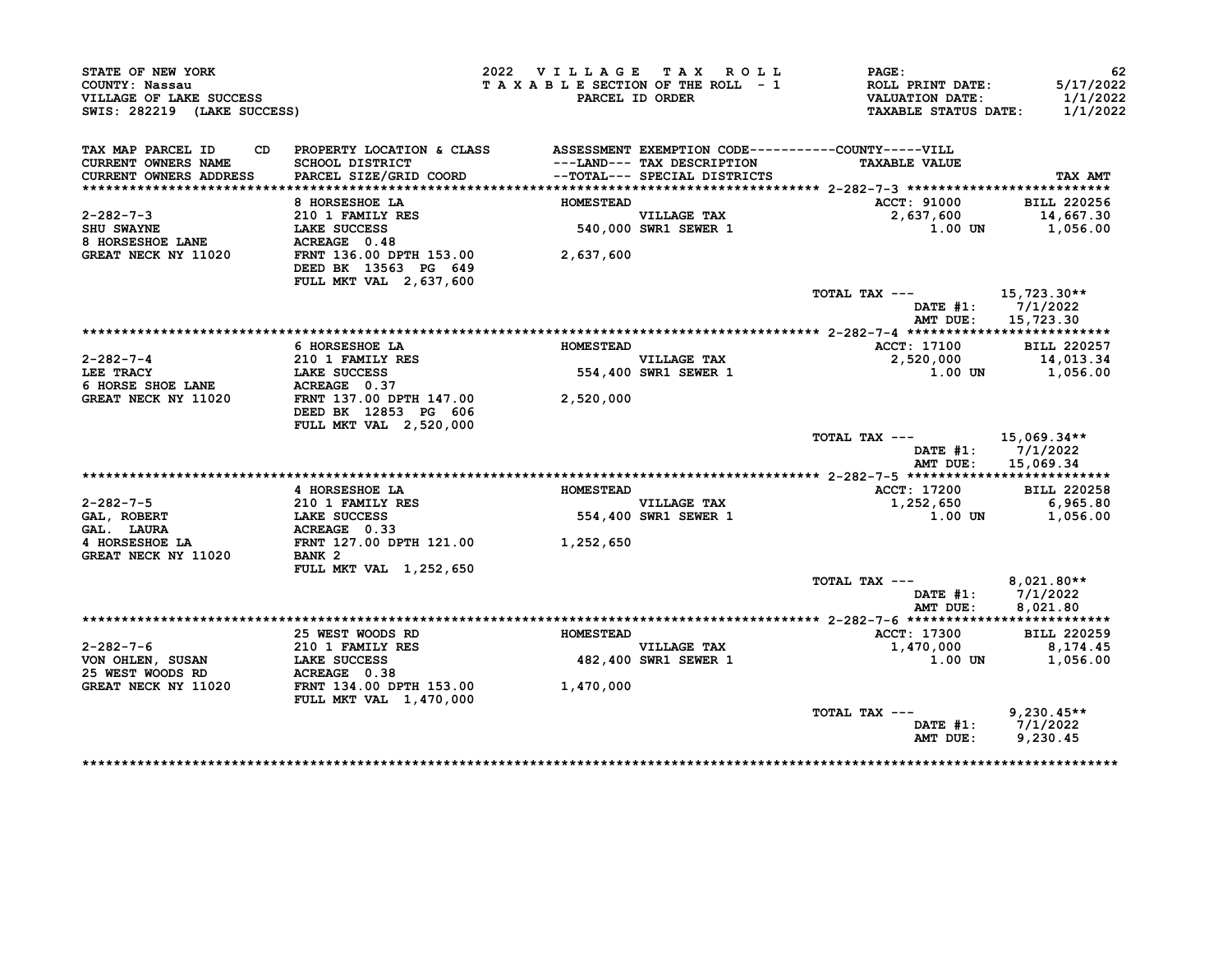| STATE OF NEW YORK<br>COUNTY: Nassau<br>VILLAGE OF LAKE SUCCESS<br>SWIS: 282219 (LAKE SUCCESS) |                                                                              | 2022 VILLAGE TAX ROLL | TAXABLE SECTION OF THE ROLL - 1<br>PARCEL ID ORDER | <b>PAGE:</b><br>ROLL PRINT DATE:<br><b>VALUATION DATE:</b><br><b>TAXABLE STATUS DATE:</b> | 63<br>5/17/2022<br>1/1/2022<br>1/1/2022 |
|-----------------------------------------------------------------------------------------------|------------------------------------------------------------------------------|-----------------------|----------------------------------------------------|-------------------------------------------------------------------------------------------|-----------------------------------------|
| TAX MAP PARCEL ID<br>CD.                                                                      | PROPERTY LOCATION & CLASS ASSESSMENT EXEMPTION CODE----------COUNTY-----VILL |                       |                                                    |                                                                                           |                                         |
| CURRENT OWNERS NAME                                                                           | SCHOOL DISTRICT                                                              |                       | ---LAND--- TAX DESCRIPTION                         | <b>TAXABLE VALUE</b>                                                                      |                                         |
| CURRENT OWNERS ADDRESS                                                                        | PARCEL SIZE/GRID COORD                                                       |                       | --TOTAL--- SPECIAL DISTRICTS                       |                                                                                           | TAX AMT                                 |
|                                                                                               |                                                                              |                       |                                                    |                                                                                           |                                         |
|                                                                                               | 21 WEST WOODS RD                                                             | <b>HOMESTEAD</b>      |                                                    | ACCT: 78500                                                                               | <b>BILL 220260</b>                      |
| $2 - 282 - 7 - 7$                                                                             | 210 1 FAMILY RES                                                             |                       | VILLAGE TAX<br>504,000 SWR1 SEWER 1                | 1,525,650                                                                                 | 8,483.91                                |
| SITZER, DAVID                                                                                 | LAKE SUCCESS                                                                 |                       |                                                    | 1.00 UN                                                                                   | 1,056.00                                |
| 21 WEST WOODS ROAD<br>GREAT NECK NY 11020-                                                    | ACREAGE 0.42<br>FRNT 120.00 DPTH 153.00 1,525,650<br>BANK <sub>2</sub>       |                       |                                                    |                                                                                           |                                         |
|                                                                                               | FULL MKT VAL 1,525,650                                                       |                       |                                                    |                                                                                           |                                         |
|                                                                                               |                                                                              |                       |                                                    | TOTAL TAX ---                                                                             | $9,539.91**$                            |
|                                                                                               |                                                                              |                       |                                                    |                                                                                           | DATE $#1: 7/1/2022$                     |
|                                                                                               |                                                                              |                       |                                                    | AMT DUE:                                                                                  | 9,539.91                                |
|                                                                                               |                                                                              |                       |                                                    |                                                                                           |                                         |
|                                                                                               | 19 WEST WOODS RD                                                             | <b>HOMESTEAD</b>      |                                                    | ACCT: 78600                                                                               | <b>BILL 220261</b>                      |
| $2 - 282 - 7 - 8$                                                                             | 210 1 FAMILY RES                                                             |                       | VILLAGE TAX<br>VILLAGE TAX<br>482,400 SWR1 SEWER 1 | 2,269,050                                                                                 | 12,617.85                               |
| SLOWINSKI, CHRISTOPHER LAKE SUCCESS                                                           |                                                                              |                       |                                                    | 1.00 UN                                                                                   | 1,056.00                                |
| 19 WEST WOODS RD                                                                              | ACREAGE 0.39                                                                 |                       |                                                    |                                                                                           |                                         |
| <b>GREAT NECK NY 11020-</b>                                                                   | FRNT 120.00 DPTH 132.00                                                      | 2,269,050             |                                                    |                                                                                           |                                         |
|                                                                                               | FULL MKT VAL 2,269,050                                                       |                       |                                                    | TOTAL TAX ---                                                                             | 13,673.85**                             |
|                                                                                               |                                                                              |                       |                                                    | AMT DUE:                                                                                  | DATE $#1: 7/1/2022$<br>13,673.85        |
|                                                                                               |                                                                              |                       |                                                    |                                                                                           |                                         |
|                                                                                               | 17 WEST WOODS RD                                                             | <b>HOMESTEAD</b>      |                                                    | ACCT: 17400                                                                               | <b>BILL 220262</b>                      |
| $2 - 282 - 7 - 9$                                                                             | 210 1 FAMILY RES                                                             |                       | VILLAGE TAX<br>496,800 SWR1 SEWER 1                | 2,625,000                                                                                 | 14,597.23                               |
|                                                                                               | LAKE SUCCESS                                                                 |                       |                                                    |                                                                                           |                                         |
|                                                                                               |                                                                              |                       |                                                    | 1.00 UN                                                                                   | 1,056.00                                |
| YUNG, NGAN TUNG<br>POON, YEUK NAM                                                             | ACREAGE 0.35                                                                 |                       |                                                    |                                                                                           |                                         |
|                                                                                               | FRNT 125.00 DPTH 132.00                                                      | 2,625,000             |                                                    |                                                                                           |                                         |
|                                                                                               | DEED BK 13135 PG 986                                                         |                       |                                                    |                                                                                           |                                         |
| GREAT NECK NY 11020                                                                           | <b>FULL MKT VAL 2,625,000</b>                                                |                       |                                                    |                                                                                           |                                         |
|                                                                                               |                                                                              |                       |                                                    | TOTAL TAX ---                                                                             | 15,653.23**                             |
|                                                                                               |                                                                              |                       |                                                    |                                                                                           | DATE $#1: 7/1/2022$                     |
|                                                                                               |                                                                              |                       |                                                    | AMT DUE:                                                                                  | 15,653.23                               |
|                                                                                               | 15 WEST WOODS RD                                                             | <b>HOMESTEAD</b>      |                                                    |                                                                                           | <b>BILL 220263</b>                      |
| $2 - 282 - 7 - 10$                                                                            | <b>210 1 FAMILY RES</b>                                                      |                       | <b>VILLAGE TAX</b>                                 | <b>ACCT: 17500</b><br>2,388,750                                                           |                                         |
|                                                                                               | LAKE SUCCESS                                                                 | 540.                  |                                                    | 1.00 UN                                                                                   | 13,283.48<br>1,056.00                   |
|                                                                                               | ACREAGE 0.33                                                                 |                       | 540,000 SWR1 SEWER 1                               |                                                                                           |                                         |
| GREAT NECK NV 11020                                                                           | FRNT 131.00 DPTH 112.00<br>DEED BK 13613 PG 320                              | 2,388,750             |                                                    |                                                                                           |                                         |
|                                                                                               | FULL MKT VAL 2,388,750                                                       |                       |                                                    |                                                                                           |                                         |
| 17 WESTWOODS RD<br>LIU 2017 NV LLC<br>15 WEST WOODS ROAD                                      |                                                                              |                       |                                                    | TOTAL TAX ---<br>DATE #1: 7/1/2022<br>AMT DUE:                                            | 14,339.48**<br>14,339.48                |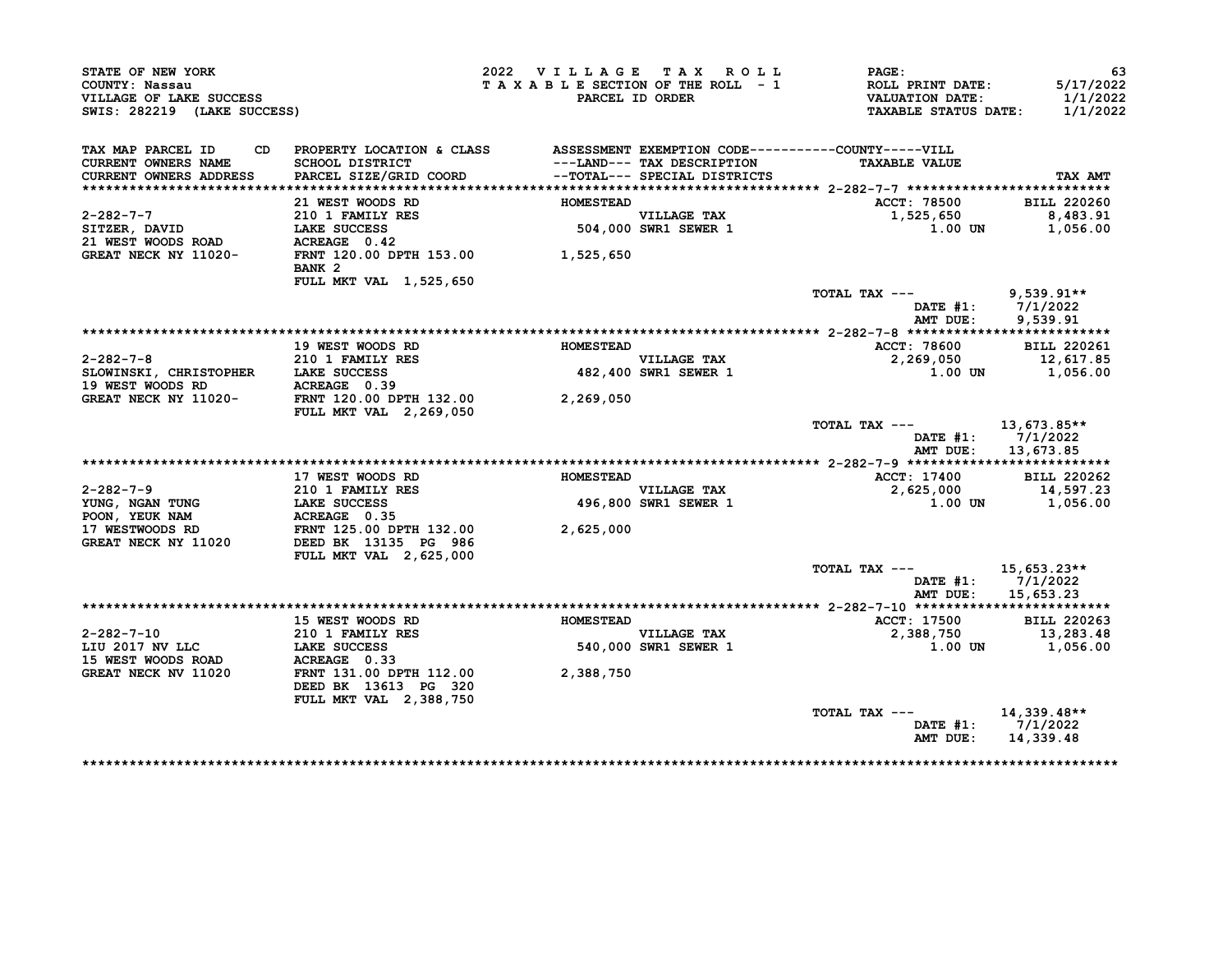| <b>STATE OF NEW YORK</b><br>COUNTY: Nassau<br>VILLAGE OF LAKE SUCCESS<br>SWIS: 282219 (LAKE SUCCESS)                                                                                                                                        |                                                                                                    |                  | 2022 VILLAGE TAX ROLL<br>TAXABLE SECTION OF THE ROLL - 1<br>PARCEL ID ORDER | $\texttt{PAGE}:$<br>ROLL PRINT DATE:<br>VALUATION DATE:<br>TAXABLE STATUS DATE: | 64<br>5/17/2022<br>1/1/2022<br>1/1/2022 |
|---------------------------------------------------------------------------------------------------------------------------------------------------------------------------------------------------------------------------------------------|----------------------------------------------------------------------------------------------------|------------------|-----------------------------------------------------------------------------|---------------------------------------------------------------------------------|-----------------------------------------|
| TAX MAP PARCEL ID                                                                                                                                                                                                                           |                                                                                                    |                  |                                                                             |                                                                                 |                                         |
| CURRENT OWNERS NAME                                                                                                                                                                                                                         | CD PROPERTY LOCATION & CLASS ASSESSMENT EXEMPTION CODE----------COUNTY-----VILL<br>SCHOOL DISTRICT |                  |                                                                             | <b>TAXABLE VALUE</b>                                                            |                                         |
| <b>CURRENT OWNERS ADDRESS</b>                                                                                                                                                                                                               | PARCEL SIZE/GRID COORD                                                                             |                  | ---LAND--- TAX DESCRIPTION<br>--TOTAL--- SPECIAL DISTRICTS                  |                                                                                 | TAX AMT                                 |
|                                                                                                                                                                                                                                             |                                                                                                    |                  |                                                                             |                                                                                 |                                         |
|                                                                                                                                                                                                                                             | 2 SCHOOLHOUSE LA                                                                                   | <b>HOMESTEAD</b> |                                                                             | ACCT: 17600                                                                     | <b>BILL 220264</b>                      |
|                                                                                                                                                                                                                                             |                                                                                                    |                  |                                                                             |                                                                                 | 7,666.47                                |
|                                                                                                                                                                                                                                             |                                                                                                    |                  |                                                                             | 1,378,650<br>1.00 UN                                                            | 1,056.00                                |
|                                                                                                                                                                                                                                             |                                                                                                    |                  |                                                                             |                                                                                 |                                         |
|                                                                                                                                                                                                                                             |                                                                                                    |                  |                                                                             |                                                                                 |                                         |
|                                                                                                                                                                                                                                             |                                                                                                    |                  |                                                                             |                                                                                 |                                         |
|                                                                                                                                                                                                                                             | BANK <sub>2</sub>                                                                                  |                  |                                                                             |                                                                                 |                                         |
|                                                                                                                                                                                                                                             | FULL MKT VAL 1,378,650                                                                             |                  |                                                                             |                                                                                 |                                         |
|                                                                                                                                                                                                                                             |                                                                                                    |                  |                                                                             | TOTAL TAX --- $8,722.47**$                                                      |                                         |
|                                                                                                                                                                                                                                             |                                                                                                    |                  |                                                                             |                                                                                 | DATE #1: 7/1/2022                       |
|                                                                                                                                                                                                                                             |                                                                                                    |                  |                                                                             | AMT DUE:                                                                        | 8,722.47                                |
|                                                                                                                                                                                                                                             |                                                                                                    |                  |                                                                             |                                                                                 |                                         |
|                                                                                                                                                                                                                                             |                                                                                                    |                  |                                                                             |                                                                                 |                                         |
|                                                                                                                                                                                                                                             |                                                                                                    |                  |                                                                             |                                                                                 |                                         |
|                                                                                                                                                                                                                                             |                                                                                                    |                  |                                                                             |                                                                                 |                                         |
|                                                                                                                                                                                                                                             |                                                                                                    |                  |                                                                             |                                                                                 |                                         |
| <b>EXAMPLE 17700</b><br>2-282-7-178 4 SCHOOLHOUSE LA 200265<br>4 SCHOOLHOUSE LA LAKE SUCCESS 597,600 VILLAGE TAX<br>4 SCHOOLHOUSE LA ACREAGE 0.33<br>GREAT NECK NY 11020 FRNT 137.00 DPTH 110.00 1,445,850 1,445,850 1,293,355 1,00 UN 1,05 | DEED BK 9894 PG 368<br><b>FULL MKT VAL 1,445,850</b>                                               |                  |                                                                             |                                                                                 |                                         |
|                                                                                                                                                                                                                                             |                                                                                                    |                  |                                                                             | TOTAL TAX $---$ 8,248.15**                                                      |                                         |
|                                                                                                                                                                                                                                             |                                                                                                    |                  |                                                                             |                                                                                 | DATE #1: $7/1/2022$                     |
|                                                                                                                                                                                                                                             |                                                                                                    |                  |                                                                             | AMT DUE:                                                                        | 8,248.15                                |
|                                                                                                                                                                                                                                             |                                                                                                    |                  |                                                                             |                                                                                 |                                         |
|                                                                                                                                                                                                                                             | 21 OLD FARM RD                                                                                     | <b>HOMESTEAD</b> |                                                                             | ACCT: 17800                                                                     | <b>BILL 220266</b>                      |
| 2-282-8-1<br>CHOKAS, WILLIAM C & MARY LAKE SUCCESS<br>21 OLD FARM RD ACREAGE 0.55                                                                                                                                                           |                                                                                                    |                  | VILLAGE TAX<br>511,200 SWR1 SEWER 1                                         | 1,415,400                                                                       | 7,870.83                                |
|                                                                                                                                                                                                                                             |                                                                                                    |                  |                                                                             |                                                                                 | $1.00$ UN $1,056.00$                    |
|                                                                                                                                                                                                                                             |                                                                                                    |                  |                                                                             |                                                                                 |                                         |
| 21 OLD FARM RD<br>GREAT NECK NY 11020 FRNT 178.00 DPTH 164.00 1,415,400                                                                                                                                                                     | <b>FULL MKT VAL 1,415,400</b>                                                                      |                  |                                                                             |                                                                                 |                                         |
|                                                                                                                                                                                                                                             |                                                                                                    |                  |                                                                             | TOTAL TAX --- $8,926.83**$                                                      |                                         |
|                                                                                                                                                                                                                                             |                                                                                                    |                  |                                                                             |                                                                                 | DATE #1: 7/1/2022                       |
|                                                                                                                                                                                                                                             |                                                                                                    |                  |                                                                             |                                                                                 | AMT DUE: 8,926.83                       |
|                                                                                                                                                                                                                                             |                                                                                                    |                  |                                                                             |                                                                                 |                                         |
|                                                                                                                                                                                                                                             |                                                                                                    |                  |                                                                             | ACCT: 17900 BILL 220267                                                         |                                         |
|                                                                                                                                                                                                                                             |                                                                                                    |                  |                                                                             | 2,684,850 14,930.05                                                             |                                         |
|                                                                                                                                                                                                                                             |                                                                                                    |                  |                                                                             |                                                                                 | $1.00$ UN $1,056.00$                    |
|                                                                                                                                                                                                                                             |                                                                                                    |                  |                                                                             |                                                                                 |                                         |
|                                                                                                                                                                                                                                             |                                                                                                    |                  |                                                                             |                                                                                 |                                         |
|                                                                                                                                                                                                                                             |                                                                                                    |                  |                                                                             |                                                                                 |                                         |
|                                                                                                                                                                                                                                             |                                                                                                    |                  |                                                                             | TOTAL TAX ---                                                                   | 15,986.05**                             |
|                                                                                                                                                                                                                                             |                                                                                                    |                  |                                                                             |                                                                                 | DATE #1: 7/1/2022<br>AMT DUE: 15,986.05 |
|                                                                                                                                                                                                                                             |                                                                                                    |                  |                                                                             |                                                                                 |                                         |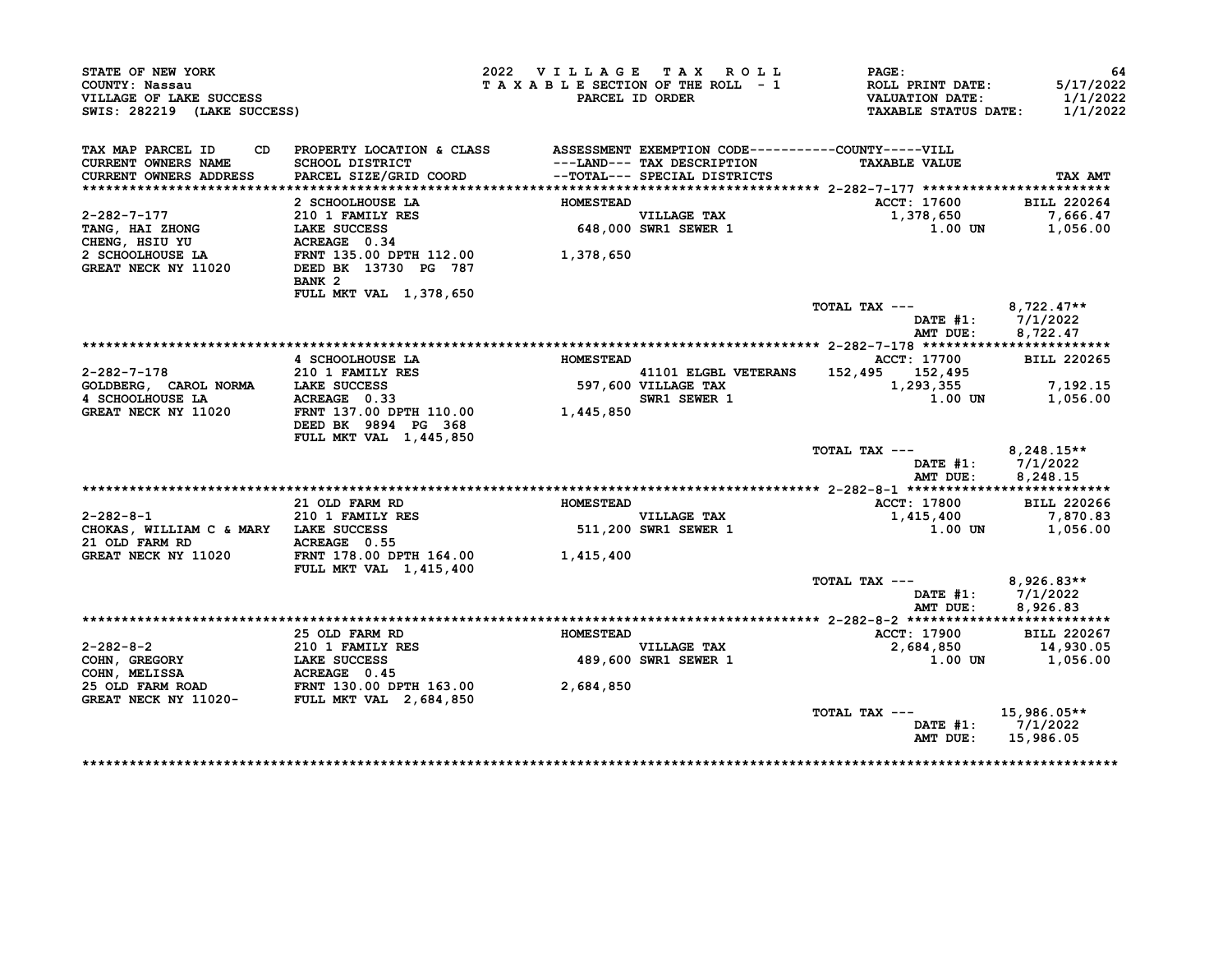| COUNTY: Nassau                                                                                                                                                                                                                                  |                                                                                                                                                                                            |                                 | 2022 VILLAGE TAX ROLL                      | $\mathtt{PAGE}$ :                   | 65                                      |
|-------------------------------------------------------------------------------------------------------------------------------------------------------------------------------------------------------------------------------------------------|--------------------------------------------------------------------------------------------------------------------------------------------------------------------------------------------|---------------------------------|--------------------------------------------|-------------------------------------|-----------------------------------------|
| VILLAGE OF LAKE SUCCESS                                                                                                                                                                                                                         |                                                                                                                                                                                            | TAXABLE SECTION OF THE ROLL - 1 | PARCEL ID ORDER                            | ROLL PRINT DATE:<br>VALUATION DATE: | 5/17/2022<br>1/1/2022                   |
| SWIS: 282219 (LAKE SUCCESS)                                                                                                                                                                                                                     |                                                                                                                                                                                            |                                 |                                            | <b>TAXABLE STATUS DATE:</b>         | 1/1/2022                                |
| TAX MAP PARCEL ID                                                                                                                                                                                                                               | CD PROPERTY LOCATION & CLASS ASSESSMENT EXEMPTION CODE----------COUNTY-----VILL                                                                                                            |                                 |                                            |                                     |                                         |
| <b>CURRENT OWNERS NAME</b>                                                                                                                                                                                                                      | SCHOOL DISTRICT                                                                                                                                                                            |                                 | ---LAND--- TAX DESCRIPTION                 | <b>TAXABLE VALUE</b>                |                                         |
| <b>CURRENT OWNERS ADDRESS</b>                                                                                                                                                                                                                   | PARCEL SIZE/GRID COORD --TOTAL--- SPECIAL DISTRICTS                                                                                                                                        |                                 |                                            |                                     | TAX AMT                                 |
|                                                                                                                                                                                                                                                 |                                                                                                                                                                                            |                                 |                                            |                                     |                                         |
|                                                                                                                                                                                                                                                 | 27 OLD FARM RD                                                                                                                                                                             | <b>HOMESTEAD</b>                |                                            | ACCT: 18000 BILL 220268             |                                         |
|                                                                                                                                                                                                                                                 |                                                                                                                                                                                            |                                 | VILLAGE TAX<br>468,000 SWR1 SEWER 1        |                                     |                                         |
| 27 OLD FARM RD                                                                                                                                                                                                                                  | 2-282-8-3<br>TRUSTEE HAKIMI, KATRIN LAKE SUCCESS<br>27 OLD FARM RD ACREAGE 0.46                                                                                                            |                                 |                                            |                                     |                                         |
|                                                                                                                                                                                                                                                 | GREAT NECK NY 11020 FRNT 129.00 DPTH 158.00 2,572,500                                                                                                                                      |                                 |                                            |                                     |                                         |
|                                                                                                                                                                                                                                                 | DEED BK 12927 PG 181<br>BANK <sub>2</sub>                                                                                                                                                  |                                 |                                            |                                     |                                         |
|                                                                                                                                                                                                                                                 | FULL MKT VAL 2,572,500                                                                                                                                                                     |                                 |                                            |                                     |                                         |
|                                                                                                                                                                                                                                                 |                                                                                                                                                                                            |                                 |                                            | TOTAL TAX --- $15,361.29**$         |                                         |
|                                                                                                                                                                                                                                                 |                                                                                                                                                                                            |                                 |                                            |                                     | DATE $#1: 7/1/2022$                     |
|                                                                                                                                                                                                                                                 |                                                                                                                                                                                            |                                 |                                            | AMT DUE:                            | 15,361.29                               |
|                                                                                                                                                                                                                                                 |                                                                                                                                                                                            |                                 |                                            |                                     |                                         |
|                                                                                                                                                                                                                                                 | 29 OLD FARM RD                                                                                                                                                                             | <b>HOMESTEAD</b>                |                                            | <b>ACCT: 18100</b>                  | <b>BILL 220269</b>                      |
|                                                                                                                                                                                                                                                 |                                                                                                                                                                                            |                                 | <b>VILLAGE TAX</b><br>360,000 SWR1 SEWER 1 | 1,575,000                           | 8,758.34<br>1.00 UN 1,056.00            |
|                                                                                                                                                                                                                                                 |                                                                                                                                                                                            |                                 |                                            |                                     |                                         |
|                                                                                                                                                                                                                                                 |                                                                                                                                                                                            |                                 |                                            |                                     |                                         |
|                                                                                                                                                                                                                                                 | 2-282-8-4<br>XIM, STEPHEN JIN 210 1 FAMILY RES<br>XIM, ANNA CHUNG ACREAGE 0.43<br>29 OLD FARM RD FRNT 130.00 DPTH 146.00 1,575,000<br>GREAT NECK NY 11020 FULL MKT VAL 1,575,000 1,575,000 |                                 |                                            |                                     |                                         |
|                                                                                                                                                                                                                                                 |                                                                                                                                                                                            |                                 |                                            | TOTAL TAX --- 9,814.34**            | DATE #1: 7/1/2022                       |
|                                                                                                                                                                                                                                                 |                                                                                                                                                                                            |                                 |                                            | AMT DUE:                            | 9,814.34                                |
|                                                                                                                                                                                                                                                 |                                                                                                                                                                                            |                                 |                                            |                                     |                                         |
|                                                                                                                                                                                                                                                 | 31 OLD FARM RD                                                                                                                                                                             | <b>HOMESTEAD</b>                |                                            | ACCT: 18200 BILL 220270             |                                         |
|                                                                                                                                                                                                                                                 |                                                                                                                                                                                            |                                 | VILLAGE TAX                                | $2,061,150$<br>1.00 UN 1,056.00     |                                         |
|                                                                                                                                                                                                                                                 |                                                                                                                                                                                            |                                 | 583,200 SWR1 SEWER 1                       |                                     |                                         |
|                                                                                                                                                                                                                                                 |                                                                                                                                                                                            |                                 |                                            |                                     |                                         |
|                                                                                                                                                                                                                                                 |                                                                                                                                                                                            |                                 |                                            |                                     |                                         |
|                                                                                                                                                                                                                                                 |                                                                                                                                                                                            |                                 |                                            |                                     |                                         |
|                                                                                                                                                                                                                                                 |                                                                                                                                                                                            |                                 |                                            |                                     |                                         |
|                                                                                                                                                                                                                                                 | BANK <sub>2</sub>                                                                                                                                                                          |                                 |                                            |                                     |                                         |
| 2-282-8-5<br>GAO PEI<br>CAO PEI<br>CAO PEI<br>LAKE SUCCESS<br>TU BIN<br>ACREAGE 0.42<br>31 OLD FARM ROAD<br>GREAT NECK NY 11020-<br>DEED BK 46066 PG 74<br>PRINT 122.00 DPTH 144.00<br>2,061,150<br>GREAT NECK NY 11020-<br>DEED BK 46066 PG 74 | <b>FULL MKT VAL 2,061,150</b>                                                                                                                                                              |                                 |                                            |                                     |                                         |
|                                                                                                                                                                                                                                                 |                                                                                                                                                                                            |                                 |                                            | TOTAL TAX --- 12,517.75**           |                                         |
|                                                                                                                                                                                                                                                 |                                                                                                                                                                                            |                                 |                                            |                                     | DATE #1: 7/1/2022<br>AMT DUE: 12,517.75 |
|                                                                                                                                                                                                                                                 |                                                                                                                                                                                            |                                 |                                            |                                     |                                         |
|                                                                                                                                                                                                                                                 | 33 OLD FARM RD                                                                                                                                                                             | <b>HOMESTEAD</b>                |                                            | <b>ACCT: 66400</b>                  | <b>BILL 220271</b>                      |
| $2 - 282 - 8 - 6$                                                                                                                                                                                                                               |                                                                                                                                                                                            |                                 | VILLAGE TAX                                | 1,439,550                           | 8,005.12                                |
|                                                                                                                                                                                                                                                 | LAKE SUCCESS                                                                                                                                                                               |                                 | 547,200 SWR1 SEWER 1                       | 1.00 UN                             | 1,056.00                                |
|                                                                                                                                                                                                                                                 | 210 1 FAMILY RES<br>LAKE SUCCESS<br>ACPEACE 0 44                                                                                                                                           |                                 |                                            |                                     |                                         |
|                                                                                                                                                                                                                                                 |                                                                                                                                                                                            | 1,439,550                       |                                            |                                     |                                         |
|                                                                                                                                                                                                                                                 |                                                                                                                                                                                            |                                 |                                            |                                     |                                         |
|                                                                                                                                                                                                                                                 | BANK 14                                                                                                                                                                                    |                                 |                                            |                                     |                                         |
|                                                                                                                                                                                                                                                 | FULL MKT VAL 1,439,550                                                                                                                                                                     |                                 |                                            |                                     |                                         |
| <b>ZHANG YANLONG<br/>YANG LEI</b>                                                                                                                                                                                                               |                                                                                                                                                                                            |                                 |                                            | TOTAL TAX ---                       | $9,061.12**$<br>DATE #1: $7/1/2022$     |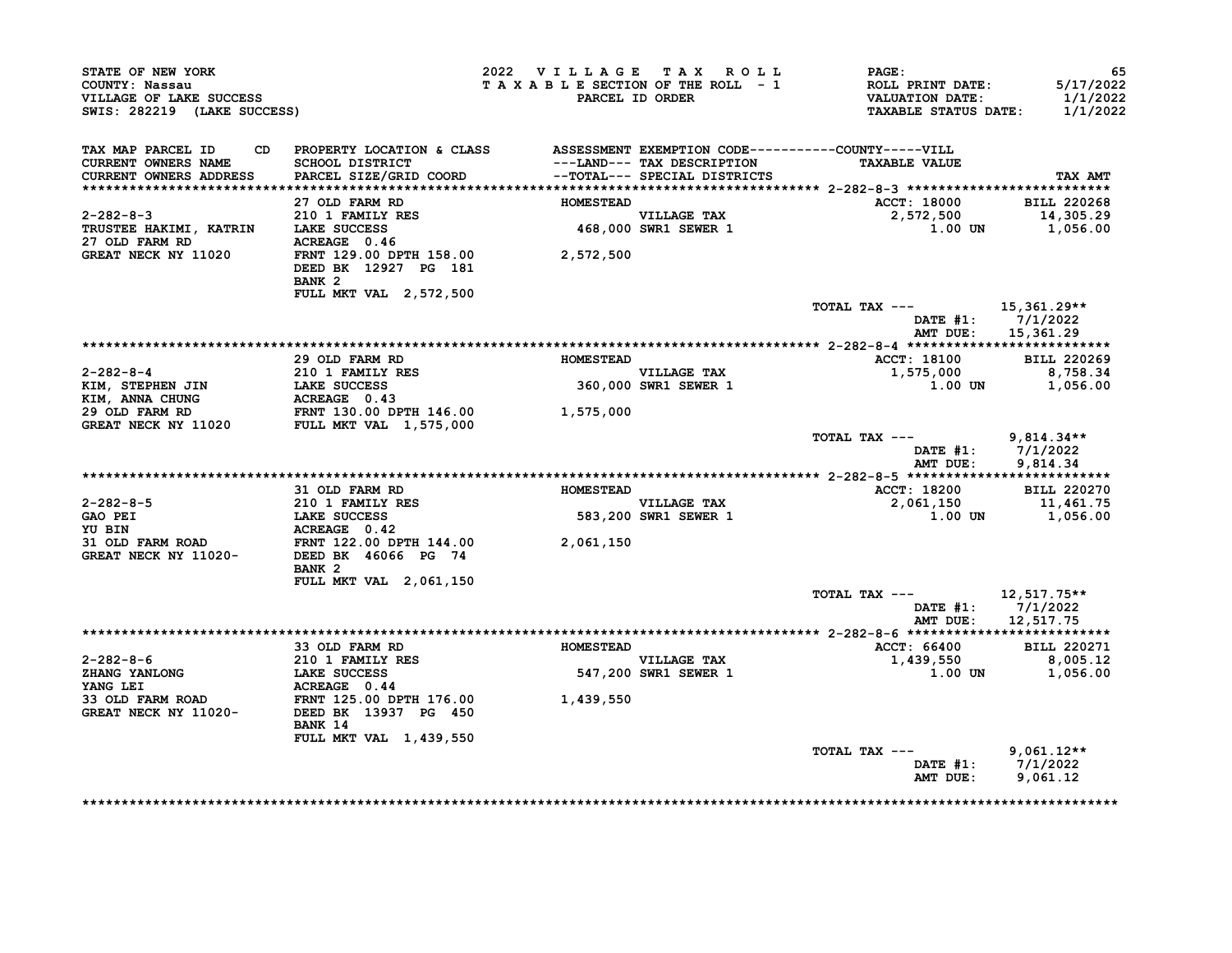| STATE OF NEW YORK<br>COUNTY: Nassau<br>VILLAGE OF LAKE SUCCESS<br>SWIS: 282219 (LAKE SUCCESS) |                                                                                          | 2022 VILLAGE TAX ROLL<br>TAXABLE SECTION OF THE ROLL - 1 | PARCEL ID ORDER                     | <b>PAGE :</b><br><b>ROLL PRINT DATE:</b><br><b>VALUATION DATE:</b><br><b>TAXABLE STATUS DATE:</b> | 66<br>5/17/2022<br>1/1/2022<br>1/1/2022 |
|-----------------------------------------------------------------------------------------------|------------------------------------------------------------------------------------------|----------------------------------------------------------|-------------------------------------|---------------------------------------------------------------------------------------------------|-----------------------------------------|
| TAX MAP PARCEL ID                                                                             | CD PROPERTY LOCATION & CLASS ASSESSMENT EXEMPTION CODE----------COUNTY-----VILL          |                                                          |                                     |                                                                                                   |                                         |
| <b>CURRENT OWNERS NAME</b>                                                                    | SCHOOL DISTRICT                                                                          |                                                          | ---LAND--- TAX DESCRIPTION          | <b>TAXABLE VALUE</b>                                                                              |                                         |
| <b>CURRENT OWNERS ADDRESS</b>                                                                 | PARCEL SIZE/GRID COORD                                                                   |                                                          | --TOTAL--- SPECIAL DISTRICTS        |                                                                                                   | TAX AMT                                 |
|                                                                                               | 11 HORSESHOE LA                                                                          | <b>HOMESTEAD</b>                                         |                                     | ACCT: 66500                                                                                       | <b>BILL 220272</b>                      |
| $2 - 282 - 8 - 7$                                                                             |                                                                                          |                                                          | <b>VILLAGE TAX</b>                  | 1,458,450                                                                                         | 8,110.22                                |
| CHOI, WAN CHUL                                                                                |                                                                                          |                                                          | 583,200 SWR1 SEWER 1                | 1.00 UN                                                                                           | 1,056.00                                |
| CHOI, EUN JUNG                                                                                | 210 1 FAMILY RES<br>LAKE SUCCESS<br>ACREAGE 0.52<br><b>LAKE SUCCESS<br/>ACREAGE 0.52</b> |                                                          |                                     |                                                                                                   |                                         |
|                                                                                               |                                                                                          | 1,458,450                                                |                                     |                                                                                                   |                                         |
|                                                                                               |                                                                                          |                                                          |                                     |                                                                                                   |                                         |
|                                                                                               |                                                                                          |                                                          |                                     | TOTAL TAX ---                                                                                     | 9,166.22**                              |
|                                                                                               |                                                                                          |                                                          |                                     | DATE #1: 7/1/2022                                                                                 |                                         |
|                                                                                               |                                                                                          |                                                          |                                     | AMT DUE:                                                                                          | 9,166.22                                |
|                                                                                               |                                                                                          |                                                          |                                     |                                                                                                   |                                         |
|                                                                                               | 9 HORSESHOE LA                                                                           | <b>HOMESTEAD</b>                                         |                                     | ACCT: 93800                                                                                       | <b>BILL 220273</b>                      |
| 2-282-8-8                                                                                     |                                                                                          |                                                          | VILLAGE TAX<br>561,600 SWR1 SEWER 1 | 1,569,750                                                                                         | 8,729.14                                |
| <b>WANG EUGENE</b>                                                                            | <b>210 1 FAMILY RES<br/>LAKE SUCCESS<br/>ACREAGE 0.41</b><br><b>LAKE SUCCESS</b>         |                                                          |                                     | 1.00 UN                                                                                           | 1,056.00                                |
| WANG SING YOUR                                                                                | ACREAGE 0.41                                                                             |                                                          |                                     |                                                                                                   |                                         |
| 9 HORSESHOE LA                                                                                | FRNT 127.00 DPTH 141.00 1,569,750<br>DEED BK 13966 PG 276                                |                                                          |                                     |                                                                                                   |                                         |
| GREAT NECK NY 11020-                                                                          |                                                                                          |                                                          |                                     |                                                                                                   |                                         |
|                                                                                               | BANK <sub>2</sub>                                                                        |                                                          |                                     |                                                                                                   |                                         |
|                                                                                               | FULL MKT VAL 1,569,750                                                                   |                                                          |                                     | TOTAL TAX ---                                                                                     | $9,785.14**$                            |
|                                                                                               |                                                                                          |                                                          |                                     | DATE $#1: 7/1/2022$                                                                               |                                         |
|                                                                                               |                                                                                          |                                                          |                                     | AMT DUE:                                                                                          | 9,785.14                                |
|                                                                                               |                                                                                          |                                                          |                                     |                                                                                                   |                                         |
|                                                                                               | 7 HORSESHOE LA                                                                           | <b>HOMESTEAD</b>                                         |                                     | ACCT: 18300                                                                                       | <b>BILL 220274</b>                      |
| 2-282-8-9                                                                                     | 210 1 FAMILY RES                                                                         |                                                          | <b>VILLAGE TAX</b>                  | 1,370,250                                                                                         | 7,619.75                                |
| LEE, BRIAN                                                                                    | <b>LAKE SUCCESS</b>                                                                      | 525.600                                                  | 525,600 SWR1 SEWER 1                | 1.00 UN                                                                                           | 1,056.00                                |
| 7 HORSESHOE LA                                                                                | ACREAGE 0.39                                                                             |                                                          |                                     |                                                                                                   |                                         |
| GREAT NECK NY 11020                                                                           | FRNT 127.00 DPTH 134.00                                                                  | 1,370,250                                                |                                     |                                                                                                   |                                         |
|                                                                                               | FULL MKT VAL 1,370,250                                                                   |                                                          |                                     |                                                                                                   |                                         |
|                                                                                               |                                                                                          |                                                          |                                     | TOTAL TAX ---                                                                                     | $8,675.75**$                            |
|                                                                                               |                                                                                          |                                                          |                                     | DATE $#1: 7/1/2022$                                                                               |                                         |
|                                                                                               |                                                                                          |                                                          |                                     | AMT DUE:                                                                                          | 8,675.75                                |
|                                                                                               |                                                                                          |                                                          |                                     |                                                                                                   |                                         |
|                                                                                               |                                                                                          |                                                          |                                     | ACCT: 18400                                                                                       | <b>BILL 220275</b>                      |
|                                                                                               | 5 HORSESHOE LA                                                                           | <b>HOMESTEAD</b>                                         |                                     |                                                                                                   |                                         |
| 2-282-8-10                                                                                    | 210 1 FAMILY RES                                                                         |                                                          |                                     | 2,642,850                                                                                         | 14,696.49                               |
| ZHUANG, ZHUANG                                                                                | <b>LAKE SUCCESS</b>                                                                      |                                                          |                                     | 1.00 UN                                                                                           | 1,056.00                                |
| FAN, JUN                                                                                      |                                                                                          |                                                          | VILLAGE TAX<br>475,200 SWR1 SEWER 1 |                                                                                                   |                                         |
| 5 HORSESHOE LANE                                                                              |                                                                                          | 2,642,850                                                |                                     |                                                                                                   |                                         |
| GREAT NECK NY 11020                                                                           | <b>ACREAGE 0.40<br/>FRNT 129.00 DPTH 138.00<br/>DEED BK 12885 PG 721</b>                 |                                                          |                                     |                                                                                                   |                                         |
|                                                                                               | FULL MKT VAL 2,642,850                                                                   |                                                          |                                     |                                                                                                   |                                         |
|                                                                                               |                                                                                          |                                                          |                                     | TOTAL TAX ---                                                                                     | $15,752.49**$                           |
|                                                                                               |                                                                                          |                                                          |                                     | DATE #1: 7/1/2022<br>AMT DUE:                                                                     | 15,752.49                               |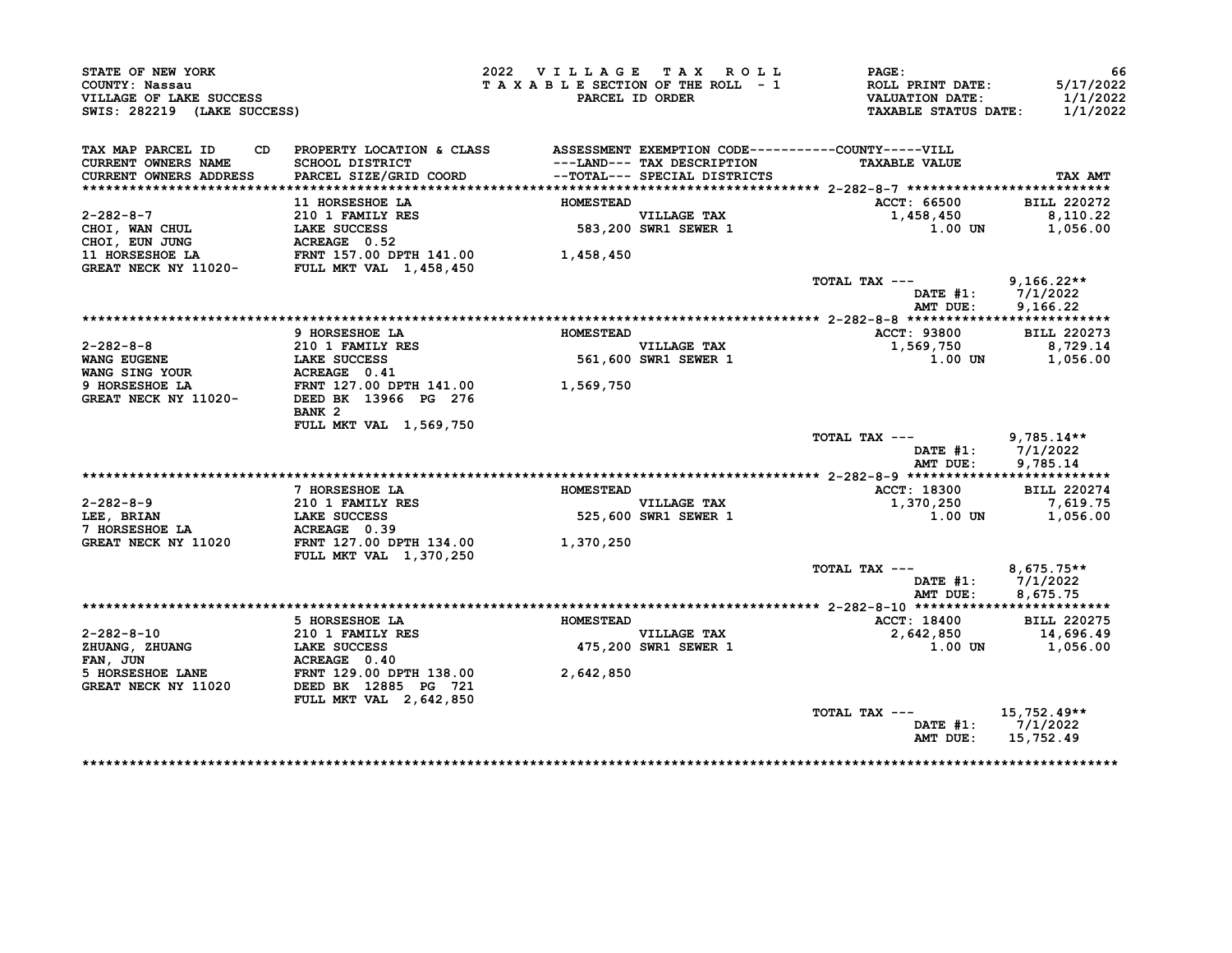| STATE OF NEW YORK<br>COUNTY: Nassau<br>VILLAGE OF LAKE SUCCESS<br>SWIS: 282219 (LAKE SUCCESS)                                                                                                                                                             |                                                                                                                                                                               | 2022 VILLAGE TAX ROLL<br>TAXABLE SECTION OF THE ROLL - 1 | PARCEL ID ORDER                                           | $\mathtt{PAGE}$ :<br>ROLL PRINT DATE:<br>VALUATION DATE:<br><b>TAXABLE STATUS DATE:</b> | 67<br>5/17/2022<br>1/1/2022<br>1/1/2022 |
|-----------------------------------------------------------------------------------------------------------------------------------------------------------------------------------------------------------------------------------------------------------|-------------------------------------------------------------------------------------------------------------------------------------------------------------------------------|----------------------------------------------------------|-----------------------------------------------------------|-----------------------------------------------------------------------------------------|-----------------------------------------|
| TAX MAP PARCEL ID<br><b>CURRENT OWNERS NAME</b><br><b>CURRENT OWNERS ADDRESS</b>                                                                                                                                                                          | CD PROPERTY LOCATION & CLASS ASSESSMENT EXEMPTION CODE----------COUNTY-----VILL<br>SCHOOL DISTRICT<br>PARCEL SIZE/GRID COORD                     --TOTAL--- SPECIAL DISTRICTS |                                                          |                                                           | <b>TAXABLE VALUE</b>                                                                    | TAX AMT                                 |
|                                                                                                                                                                                                                                                           | 3 HORSESHOE LA                                                                                                                                                                | <b>HOMESTEAD</b>                                         |                                                           | ACCT: 18500 BILL 220276                                                                 |                                         |
| $2 - 282 - 8 - 11$                                                                                                                                                                                                                                        | 210 1 FAMILY RES                                                                                                                                                              |                                                          | VILLAGE TAX<br>748,800 SWR1 SEWER 1                       | 1,480,500 8,232.84                                                                      |                                         |
| <b>QIAO KAREN</b>                                                                                                                                                                                                                                         |                                                                                                                                                                               |                                                          |                                                           | $1.00$ UN $1,056.00$                                                                    |                                         |
| OIAO AARESHOE LA<br>3 HORSESHOE LA<br>GREAT NECK NY 11020<br><b>GREAT NECK NY 11020</b>                                                                                                                                                                   | 210 1 FAMILY RES<br>LAKE SUCCESS 748,800<br>ACREAGE 0.47<br>FRNT 155.00 DPTH 138.00 1,480,500<br>DEED BK 14020 PG 40<br>BANK 8<br><b>FULL MKT VAL 1,480,500</b>               |                                                          |                                                           |                                                                                         |                                         |
|                                                                                                                                                                                                                                                           |                                                                                                                                                                               |                                                          |                                                           | TOTAL TAX --- 9,288.84**                                                                |                                         |
|                                                                                                                                                                                                                                                           |                                                                                                                                                                               |                                                          |                                                           | DATE #1: 7/1/2022<br>AMT DUE: 9,288.84                                                  | 9,288.84                                |
|                                                                                                                                                                                                                                                           |                                                                                                                                                                               |                                                          |                                                           |                                                                                         |                                         |
|                                                                                                                                                                                                                                                           | 1 HORSESHOE LA                                                                                                                                                                | <b>HOMESTEAD</b>                                         |                                                           | <b>ACCT: 18600</b>                                                                      | <b>BILL 220277</b>                      |
| 2-282-8-179 210 1 FAMILY RES                                                                                                                                                                                                                              |                                                                                                                                                                               |                                                          | <b>VILLAGE TAX</b><br>VILLAGE TAX<br>540,000 SWR1 SEWER 1 | 1,231,650 6,849.02                                                                      |                                         |
|                                                                                                                                                                                                                                                           |                                                                                                                                                                               |                                                          |                                                           | 1.00 UN 1,056.00                                                                        |                                         |
| PARK, DANIEL & HEE SUNG LAKE SUCCESS 540,000<br>1 HORSESHOE LANE ACREAGE 0.32 GREAT NECK NY 11020- FRNT 155.00 DPTH 128.00 1,231,650                                                                                                                      | DEED BK 12569 PG 249                                                                                                                                                          |                                                          |                                                           |                                                                                         |                                         |
|                                                                                                                                                                                                                                                           | FULL MKT VAL 1,231,650                                                                                                                                                        |                                                          |                                                           | TOTAL TAX --- $7,905.02**$<br>DATE #1: 7/1/2022<br>AMT DUE: 7,905.02                    |                                         |
|                                                                                                                                                                                                                                                           |                                                                                                                                                                               |                                                          |                                                           |                                                                                         |                                         |
|                                                                                                                                                                                                                                                           | 8 SCHOOLHOUSE LA                                                                                                                                                              | <b>HOMESTEAD</b>                                         |                                                           | ACCT: 18700 BILL 220278                                                                 |                                         |
|                                                                                                                                                                                                                                                           |                                                                                                                                                                               |                                                          | VILLAGE TAX<br>540,000 SWR1 SEWER 1                       | $3,030,300$<br>1.00 UN 1,056.00                                                         |                                         |
|                                                                                                                                                                                                                                                           |                                                                                                                                                                               |                                                          |                                                           |                                                                                         |                                         |
| 2-282-8-180<br>HU XU TING<br>HU XU TING<br>TO 10 1 FAMILY RES<br>TO 10 1 FAMILY RES<br>TO 10 1 FAMILY RES<br>210 1 FAMILY RES<br>210 1 FAMILY RES<br>210 1 FAMILY RES<br>210 1 FAMILY RES<br>210 1 FAMILY RES<br>210 1 FAMILY RES<br>210 1 FAMILY RES<br> | FULL MKT VAL 3,030,300                                                                                                                                                        |                                                          |                                                           |                                                                                         |                                         |
|                                                                                                                                                                                                                                                           |                                                                                                                                                                               |                                                          |                                                           | TOTAL TAX ---                                                                           | 17,907.04**                             |
|                                                                                                                                                                                                                                                           |                                                                                                                                                                               |                                                          |                                                           | DATE $#1: 7/1/2022$<br>AMT DUE:                                                         | 17,907.04                               |
|                                                                                                                                                                                                                                                           | 35 OLD FARM RD                                                                                                                                                                | <b>HOMESTEAD</b>                                         |                                                           | <b>ACCT: 18800</b>                                                                      | <b>BILL 220279</b>                      |
|                                                                                                                                                                                                                                                           |                                                                                                                                                                               | VILLAGE TAX                                              |                                                           | 2,572,500                                                                               | 14,305.29                               |
|                                                                                                                                                                                                                                                           |                                                                                                                                                                               |                                                          | 576,000 SWR1 SEWER 1                                      |                                                                                         | 1.00 UN 1,056.00                        |
| 2-282-8-181 210 1 FAMILY RES<br>CHING ERIC & SHERY LAKE SUCCESS 576,000<br>35 OLD FARM ROAD ACREAGE 0.35<br>GREAT NECK NY 11020- FRNT 125.00 DPTH 130.00 2,572,500                                                                                        |                                                                                                                                                                               |                                                          |                                                           |                                                                                         |                                         |
|                                                                                                                                                                                                                                                           |                                                                                                                                                                               |                                                          |                                                           |                                                                                         |                                         |
|                                                                                                                                                                                                                                                           | DEED BK 09161 PG 13412<br><b>FULL MKT VAL 2,572,500</b>                                                                                                                       |                                                          |                                                           |                                                                                         |                                         |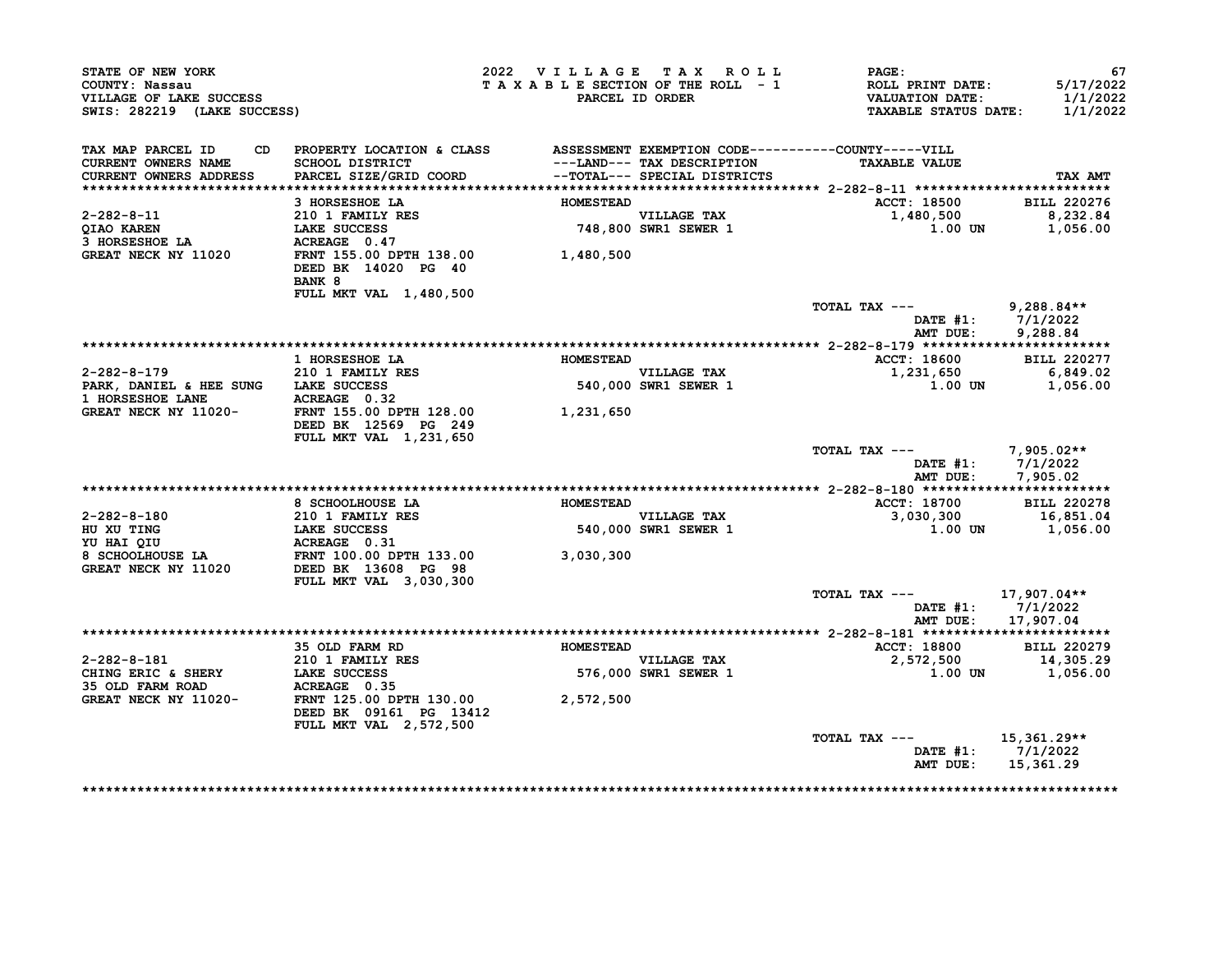|                                           |                                                                              |                  | 2022 VILLAGE TAX ROLL                              | <b>PAGE:</b>                               |                                                                                                          |
|-------------------------------------------|------------------------------------------------------------------------------|------------------|----------------------------------------------------|--------------------------------------------|----------------------------------------------------------------------------------------------------------|
| COUNTY: Nassau<br>VILLAGE OF LAKE SUCCESS |                                                                              |                  | TAXABLE SECTION OF THE ROLL - 1<br>PARCEL ID ORDER | ROLL PRINT DATE:<br><b>VALUATION DATE:</b> | 5/17/2022<br>1/1/2022                                                                                    |
| SWIS: 282219 (LAKE SUCCESS)               |                                                                              |                  |                                                    | <b>TAXABLE STATUS DATE:</b>                | 1/1/2022                                                                                                 |
| TAX MAP PARCEL ID<br>CD                   | PROPERTY LOCATION & CLASS ASSESSMENT EXEMPTION CODE----------COUNTY-----VILL |                  |                                                    |                                            |                                                                                                          |
| <b>CURRENT OWNERS NAME</b>                | SCHOOL DISTRICT                                                              |                  | ---LAND--- TAX DESCRIPTION                         | <b>TAXABLE VALUE</b>                       |                                                                                                          |
| CURRENT OWNERS ADDRESS                    | PARCEL SIZE/GRID COORD                                                       |                  | --TOTAL--- SPECIAL DISTRICTS                       |                                            | TAX AMT                                                                                                  |
|                                           |                                                                              |                  |                                                    |                                            |                                                                                                          |
|                                           | 16 OLD FARM RD                                                               | <b>HOMESTEAD</b> |                                                    | ACCT: 93900                                | <b>BILL 220280</b>                                                                                       |
| $2 - 282 - 9 - 1$                         | 210 1 FAMILY RES                                                             |                  | <b>VILLAGE TAX</b>                                 | 1,707,300                                  | 9,494.04                                                                                                 |
| YOON, JO & KOH                            | LAKE SUCCESS                                                                 |                  | 540,000 SWR1 SEWER 1                               | 1.00 UN                                    | 1,056.00                                                                                                 |
| 16 OLD FARM RD<br>GREAT NECK NY 11020-    | ACREAGE 0.43<br>FRNT 122.00 DPTH 135.00                                      |                  |                                                    |                                            |                                                                                                          |
|                                           | FULL MKT VAL 1,707,300                                                       | 1,707,300        |                                                    |                                            |                                                                                                          |
|                                           |                                                                              |                  |                                                    | TOTAL TAX ---                              | 10,550.04**                                                                                              |
|                                           |                                                                              |                  |                                                    | DATE #1: 7/1/2022                          |                                                                                                          |
|                                           |                                                                              |                  |                                                    | AMT DUE:                                   | 10,550.04                                                                                                |
|                                           |                                                                              |                  |                                                    |                                            |                                                                                                          |
|                                           | 18 OLD FARM RD                                                               | <b>HOMESTEAD</b> |                                                    | ACCT: 66600                                | <b>BILL 220281</b>                                                                                       |
| $2 - 282 - 9 - 2$                         | 210 1 FAMILY RES                                                             |                  | <b>VILLAGE TAX</b>                                 | 1,193,850                                  | 6,638.82                                                                                                 |
| SHIH, PING-SHIAN                          | LAKE SUCCESS                                                                 |                  | 496,800 SWR1 SEWER 1                               | 1.00 UN                                    | 1,056.00                                                                                                 |
| 18 OLD FARM RD                            | ACREAGE 0.37                                                                 |                  |                                                    |                                            |                                                                                                          |
| GREAT NECK NY 11020-                      | FRNT 120.00 DPTH 128.00                                                      | 1,193,850        |                                                    |                                            |                                                                                                          |
|                                           | BANK <sub>2</sub>                                                            |                  |                                                    |                                            |                                                                                                          |
|                                           | FULL MKT VAL 1,193,850                                                       |                  |                                                    |                                            |                                                                                                          |
|                                           |                                                                              |                  |                                                    | TOTAL TAX ---<br>DATE #1: 7/1/2022         | 7,694.82**                                                                                               |
|                                           |                                                                              |                  |                                                    | AMT DUE:                                   | 7,694.82                                                                                                 |
|                                           |                                                                              |                  |                                                    |                                            |                                                                                                          |
|                                           |                                                                              |                  |                                                    |                                            |                                                                                                          |
|                                           |                                                                              |                  |                                                    |                                            |                                                                                                          |
|                                           | 20 OLD FARM RD                                                               | <b>HOMESTEAD</b> |                                                    | ACCT: 78700                                |                                                                                                          |
| $2 - 282 - 9 - 3$                         | 210 1 FAMILY RES                                                             |                  | VILLAGE TAX                                        | 1,338,750                                  |                                                                                                          |
| GLEICH, STEPHAN B<br>20 OLD FARM ROAD     | <b>LAKE SUCCESS</b><br>ACREAGE 0.36                                          |                  | 482,400 SWR1 SEWER 1                               | 1.00 UN                                    |                                                                                                          |
| GREAT NECK NY 11020-                      | <b>FRNT 120.00 DPTH 141.00</b>                                               | 1,338,750        |                                                    |                                            |                                                                                                          |
|                                           | <b>FULL MKT VAL 1,338,750</b>                                                |                  |                                                    |                                            |                                                                                                          |
|                                           |                                                                              |                  |                                                    | TOTAL TAX ---                              | $8,500.59**$                                                                                             |
|                                           |                                                                              |                  |                                                    | DATE #1:                                   | 7/1/2022                                                                                                 |
|                                           |                                                                              |                  |                                                    | AMT DUE:                                   | 8,500.59                                                                                                 |
|                                           |                                                                              |                  |                                                    |                                            |                                                                                                          |
|                                           | 22 OLD FARM RD                                                               | <b>HOMESTEAD</b> |                                                    | ACCT: 78800                                |                                                                                                          |
| $2 - 282 - 9 - 4$                         | 210 1 FAMILY RES                                                             |                  | <b>VILLAGE TAX</b>                                 | 1,601,250                                  |                                                                                                          |
| YUAN, SHANWU                              | <b>LAKE SUCCESS</b>                                                          |                  | 504,000 SWR1 SEWER 1                               | 1.00 UN                                    |                                                                                                          |
| LI, XUNXUN                                | ACREAGE 0.36                                                                 |                  |                                                    |                                            |                                                                                                          |
| 22 OLD FARM ROAD                          |                                                                              | 1,601,250        |                                                    |                                            |                                                                                                          |
| GREAT NECK NY 11020-                      | DEED BK 13276 PG 501                                                         |                  |                                                    |                                            |                                                                                                          |
|                                           | FULL MKT VAL 1,601,250                                                       |                  |                                                    |                                            |                                                                                                          |
|                                           |                                                                              |                  |                                                    | TOTAL TAX ---<br>DATE $#1: 7/1/2022$       | <b>BILL 220282</b><br>7,444.59<br>1,056.00<br><b>BILL 220283</b><br>8,904.31<br>1,056.00<br>$9,960.31**$ |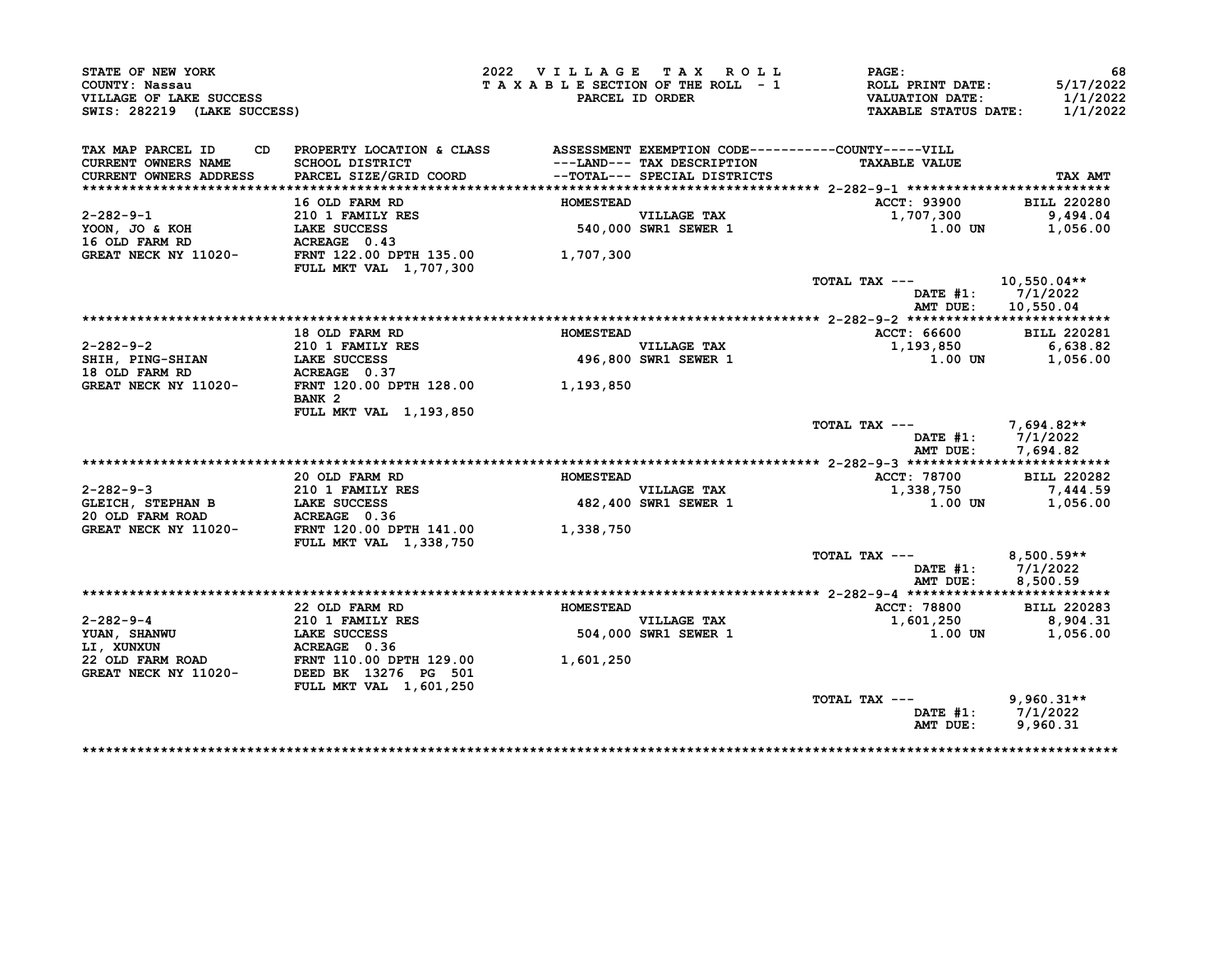| STATE OF NEW YORK<br>COUNTY: Nassau<br>VILLAGE OF LAKE SUCCESS<br>SWIS: 282219 (LAKE SUCCESS) |                                                                              | 2022 VILLAGE TAX ROLL<br>TAXABLE SECTION OF THE ROLL - 1 | PARCEL ID ORDER                     | PAGE:<br>ROLL PRINT DATE:<br><b>VALUATION DATE:</b><br><b>TAXABLE STATUS DATE:</b> | 69<br>5/17/2022<br>1/1/2022<br>1/1/2022 |
|-----------------------------------------------------------------------------------------------|------------------------------------------------------------------------------|----------------------------------------------------------|-------------------------------------|------------------------------------------------------------------------------------|-----------------------------------------|
| TAX MAP PARCEL ID<br>CD                                                                       | PROPERTY LOCATION & CLASS ASSESSMENT EXEMPTION CODE----------COUNTY-----VILL |                                                          |                                     |                                                                                    |                                         |
| <b>CURRENT OWNERS NAME</b>                                                                    | SCHOOL DISTRICT                                                              |                                                          | ---LAND--- TAX DESCRIPTION          | <b>TAXABLE VALUE</b>                                                               |                                         |
| CURRENT OWNERS ADDRESS                                                                        | PARCEL SIZE/GRID COORD                                                       |                                                          | --TOTAL--- SPECIAL DISTRICTS        |                                                                                    | TAX AMT                                 |
|                                                                                               | 24 OLD FARM RD                                                               | <b>HOMESTEAD</b>                                         |                                     | ACCT: 66700                                                                        | <b>BILL 220284</b>                      |
| 2-282-9-5                                                                                     | $210$ 1 FAMILY RES                                                           |                                                          |                                     | 2,310,000                                                                          | 12,845.56                               |
| HA, CLARA Y                                                                                   | <b>LAKE SUCCESS</b>                                                          |                                                          | VILLAGE TAX<br>482,400 SWR1 SEWER 1 | 1.00 UN                                                                            | 1,056.00                                |
| PARK, JONATHAN                                                                                | ACREAGE 0.35                                                                 |                                                          |                                     |                                                                                    |                                         |
| 24 OLD FARM RD                                                                                |                                                                              | 2,310,000                                                |                                     |                                                                                    |                                         |
| GREAT NECK NY 11020-                                                                          | FRNT 115.00 DPTH 126.00<br>DEED BK 12978 PG 245                              |                                                          |                                     |                                                                                    |                                         |
|                                                                                               | FULL MKT VAL 2,310,000                                                       |                                                          |                                     |                                                                                    |                                         |
|                                                                                               |                                                                              |                                                          |                                     | TOTAL TAX ---                                                                      | 13,901.56**                             |
|                                                                                               |                                                                              |                                                          |                                     |                                                                                    | DATE #1: 7/1/2022                       |
|                                                                                               |                                                                              |                                                          |                                     | AMT DUE:                                                                           | 13,901.56                               |
|                                                                                               |                                                                              |                                                          |                                     |                                                                                    |                                         |
|                                                                                               | 26 OLD FARM RD                                                               | <b>HOMESTEAD</b>                                         |                                     | ACCT: 78900                                                                        | <b>BILL 220285</b>                      |
| $2 - 282 - 9 - 6$                                                                             | <b>210 1 FAMILY RES</b>                                                      |                                                          |                                     | 1,325,100                                                                          | 7,368.68                                |
| <b>BALBERA HARRIET</b>                                                                        | <b>LAKE SUCCESS</b>                                                          |                                                          | VILLAGE TAX<br>525,600 SWR1 SEWER 1 | $1.00$ UN                                                                          | 1,056.00                                |
| 26 OLD FARM RD                                                                                | ACREAGE 0.37                                                                 |                                                          |                                     |                                                                                    |                                         |
| GREAT NECK NY 11020-                                                                          | FRNT 115.00 DPTH 141.00 1,325,100                                            |                                                          |                                     |                                                                                    |                                         |
|                                                                                               | DEED BK 13318 PG 468                                                         |                                                          |                                     |                                                                                    |                                         |
|                                                                                               | BANK 8                                                                       |                                                          |                                     |                                                                                    |                                         |
|                                                                                               | FULL MKT VAL 1,325,100                                                       |                                                          |                                     |                                                                                    |                                         |
|                                                                                               |                                                                              |                                                          |                                     | TOTAL TAX ---                                                                      | $8,424.68**$                            |
|                                                                                               |                                                                              |                                                          |                                     |                                                                                    | DATE $#1: 7/1/2022$                     |
|                                                                                               |                                                                              |                                                          |                                     | AMT DUE:                                                                           | 8,424.68                                |
|                                                                                               |                                                                              |                                                          |                                     |                                                                                    |                                         |
|                                                                                               | 28 OLD FARM RD                                                               | <b>HOMESTEAD</b>                                         |                                     | ACCT: 18900                                                                        | <b>BILL 220286</b>                      |
| 2-282-9-7                                                                                     | 210 1 FAMILY RES<br>LAKE SUCCESS                                             |                                                          | VILLAGE TAX<br>453,600 SWR1 SEWER 1 | 1,403,850                                                                          | 7,806.60                                |
| PTAK, ALAN                                                                                    |                                                                              |                                                          |                                     | 1.00 UN                                                                            | 1,056.00                                |
| 28 OLD FARM RD                                                                                | ACREAGE 0.44                                                                 |                                                          |                                     |                                                                                    |                                         |
| GREAT NECK NY 11020                                                                           | FRNT 120.00 DPTH 153.00<br><b>FULL MKT VAL 1,403,850</b>                     | 1,403,850                                                |                                     |                                                                                    |                                         |
|                                                                                               |                                                                              |                                                          |                                     | TOTAL TAX ---                                                                      | $8,862.60**$                            |
|                                                                                               |                                                                              |                                                          |                                     |                                                                                    | DATE #1: $7/1/2022$                     |
|                                                                                               |                                                                              |                                                          |                                     | AMT DUE:                                                                           | 8.862.60                                |
|                                                                                               |                                                                              |                                                          |                                     |                                                                                    |                                         |
|                                                                                               | 30 OLD FARM RD<br>SU OND FANILY RES<br>210 1 FAMILY RES<br>LAKE SUCCESS      | <b>HOMESTEAD</b>                                         |                                     | ACCT: 66800                                                                        | <b>BILL 220287</b>                      |
| 2-282-9-8                                                                                     |                                                                              |                                                          | VILLAGE TAX<br>597,600 SWR1 SEWER 1 | 1,519,350                                                                          | 8,448.88                                |
| KIM, SANG HEE                                                                                 | <b>LAKE SUCCESS</b>                                                          |                                                          |                                     | <b>1.00 UN</b>                                                                     | 1,056.00                                |
| 30 OLD FARM RD                                                                                | ACREAGE 0.46                                                                 |                                                          |                                     |                                                                                    |                                         |
| GREAT NECK NY 11020- FRNT 130.00 DPTH 172.00                                                  |                                                                              | 1,519,350                                                |                                     |                                                                                    |                                         |
|                                                                                               | <b>FULL MKT VAL 1,519,350</b>                                                |                                                          |                                     |                                                                                    |                                         |
|                                                                                               |                                                                              |                                                          |                                     | TOTAL TAX ---                                                                      | $9,504.88**$<br>DATE #1: 7/1/2022       |
|                                                                                               |                                                                              |                                                          |                                     |                                                                                    | AMT DUE: 9,504.88                       |
|                                                                                               |                                                                              |                                                          |                                     |                                                                                    |                                         |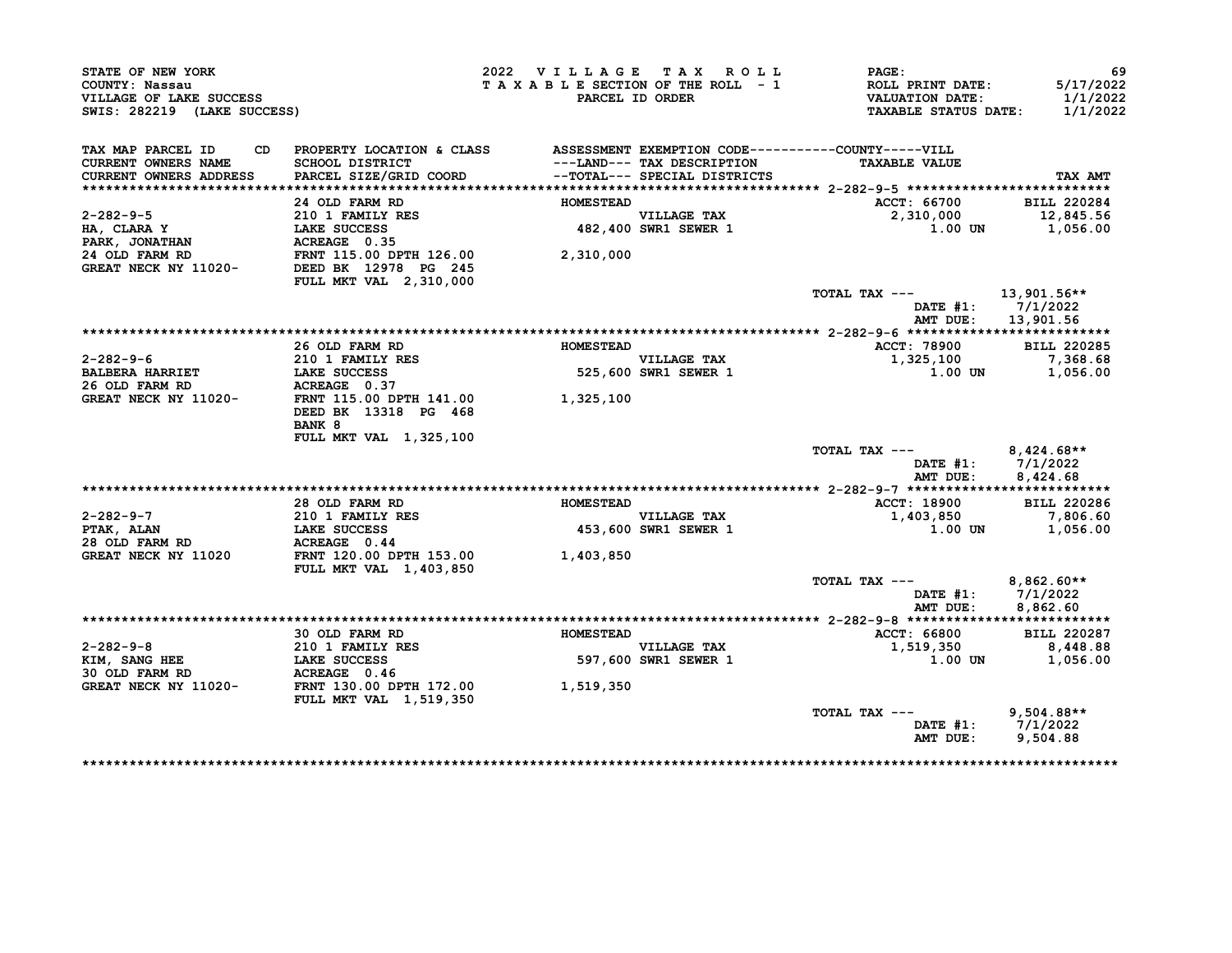| STATE OF NEW YORK<br>COUNTY: Nassau<br>VILLAGE OF LAKE SUCCESS<br>SWIS: 282219 (LAKE SUCCESS)                                                                                                                                                     |                                                                              | 2022 VILLAGE TAX ROLL<br>TAXABLE SECTION OF THE ROLL - 1 | PARCEL ID ORDER                     | PAGE:<br>ROLL PRINT DATE:<br><b>VALUATION DATE:</b><br><b>TAXABLE STATUS DATE:</b> | 70<br>5/17/2022<br>1/1/2022<br>1/1/2022 |
|---------------------------------------------------------------------------------------------------------------------------------------------------------------------------------------------------------------------------------------------------|------------------------------------------------------------------------------|----------------------------------------------------------|-------------------------------------|------------------------------------------------------------------------------------|-----------------------------------------|
| TAX MAP PARCEL ID<br>CD                                                                                                                                                                                                                           | PROPERTY LOCATION & CLASS ASSESSMENT EXEMPTION CODE----------COUNTY-----VILL |                                                          |                                     |                                                                                    |                                         |
| CURRENT OWNERS NAME                                                                                                                                                                                                                               | SCHOOL DISTRICT                                                              |                                                          | ---LAND--- TAX DESCRIPTION          | <b>TAXABLE VALUE</b>                                                               |                                         |
| <b>CURRENT OWNERS ADDRESS</b>                                                                                                                                                                                                                     | PARCEL SIZE/GRID COORD                                                       |                                                          | --TOTAL--- SPECIAL DISTRICTS        |                                                                                    | TAX AMT                                 |
|                                                                                                                                                                                                                                                   | 32 OLD FARM RD                                                               | <b>HOMESTEAD</b>                                         |                                     | ACCT: 66900                                                                        | <b>BILL 220288</b>                      |
| 2-282-9-9                                                                                                                                                                                                                                         |                                                                              |                                                          |                                     | 2,394,000                                                                          | 13,312.67                               |
|                                                                                                                                                                                                                                                   |                                                                              |                                                          | VILLAGE TAX<br>547,200 SWR1 SEWER 1 | 1.00 UN                                                                            | 1,056.00                                |
| KE YUNQIN<br>LIN QINGMING                                                                                                                                                                                                                         | 210 1 FAMILY RES<br>LAKE SUCCESS<br>ACREAGE 0.61                             |                                                          |                                     |                                                                                    |                                         |
| 32 OLD FARM RD                 FRNT 140.00 DPTH 295.00<br>GREAT NECK NY 11020-         DEED BK 13878 PG 935                                                                                                                                       |                                                                              | 2,394,000                                                |                                     |                                                                                    |                                         |
|                                                                                                                                                                                                                                                   |                                                                              |                                                          |                                     |                                                                                    |                                         |
|                                                                                                                                                                                                                                                   | FULL MKT VAL 2,394,000                                                       |                                                          |                                     |                                                                                    |                                         |
|                                                                                                                                                                                                                                                   |                                                                              |                                                          |                                     | TOTAL TAX ---                                                                      | $14,368.67**$                           |
|                                                                                                                                                                                                                                                   |                                                                              |                                                          |                                     |                                                                                    | DATE $#1: 7/1/2022$                     |
|                                                                                                                                                                                                                                                   |                                                                              |                                                          |                                     | AMT DUE:                                                                           | 14,368.67                               |
|                                                                                                                                                                                                                                                   |                                                                              |                                                          |                                     |                                                                                    |                                         |
| $2 - 282 - 9 - 10$                                                                                                                                                                                                                                | 24 SCHOOLHOUSE LA<br>210 1 FAMILY RES                                        | <b>HOMESTEAD</b>                                         |                                     | <b>ACCT: 19000</b><br>3,051,300                                                    | <b>BILL 220289</b><br>16,967.82         |
| SELIKTAR, NISSIM LAKE SUCCESS                                                                                                                                                                                                                     |                                                                              |                                                          | VILLAGE TAX<br>504,000 SWR1 SEWER 1 |                                                                                    | 1.00 UN 1,056.00                        |
| 47-28 37TH STREET 3RD FL ACREAGE 0.65                                                                                                                                                                                                             |                                                                              |                                                          |                                     |                                                                                    |                                         |
| LONG ISLAND CITY NY 11101 FRNT 219.00 DPTH 215.00 3,051,300                                                                                                                                                                                       |                                                                              |                                                          |                                     |                                                                                    |                                         |
|                                                                                                                                                                                                                                                   | DEED BK 12469 PG 465<br>FULL MKT VAL 3,051,300                               |                                                          |                                     |                                                                                    |                                         |
|                                                                                                                                                                                                                                                   |                                                                              |                                                          |                                     | TOTAL TAX ---                                                                      | 18,023.82**                             |
|                                                                                                                                                                                                                                                   |                                                                              |                                                          |                                     |                                                                                    | DATE #1: 7/1/2022                       |
|                                                                                                                                                                                                                                                   |                                                                              |                                                          |                                     |                                                                                    | AMT DUE: 18,023.82                      |
|                                                                                                                                                                                                                                                   |                                                                              |                                                          |                                     |                                                                                    |                                         |
|                                                                                                                                                                                                                                                   | 26 SCHOOLHOUSE LA                                                            | <b>HOMESTEAD</b>                                         |                                     | <b>ACCT: 19100</b>                                                                 | <b>BILL 220290</b>                      |
|                                                                                                                                                                                                                                                   |                                                                              |                                                          | VILLAGE TAX<br>504,000 SWR1 SEWER 1 | 2,808,750                                                                          | 15,619.04                               |
| 2-282-9-11<br>LAM, KIM YUNG<br>DONG, CHEN<br>2001 FAMILY RES<br>DONG, CHEN<br>26 SCHOOL HOUSE LANE<br>26 SCHOOL HOUSE LANE<br>26 SCHOOL HOUSE LANE<br>26 SCHOOL HOUSE LANE<br>2796 PG 12968 PG 1<br>286 PG 12968 PG 12968 PG 12968 PG 12968 PG 12 |                                                                              |                                                          |                                     |                                                                                    | 1.00 UN 1,056.00                        |
|                                                                                                                                                                                                                                                   |                                                                              | 2,808,750                                                |                                     |                                                                                    |                                         |
|                                                                                                                                                                                                                                                   |                                                                              |                                                          |                                     |                                                                                    |                                         |
|                                                                                                                                                                                                                                                   | FULL MKT VAL 2,808,750                                                       |                                                          |                                     |                                                                                    |                                         |
|                                                                                                                                                                                                                                                   |                                                                              |                                                          |                                     | TOTAL TAX ---                                                                      | 16,675.04**                             |
|                                                                                                                                                                                                                                                   |                                                                              |                                                          |                                     |                                                                                    | DATE $#1: 7/1/2022$                     |
|                                                                                                                                                                                                                                                   |                                                                              |                                                          |                                     | AMT DUE:                                                                           | 16,675.04                               |
|                                                                                                                                                                                                                                                   |                                                                              |                                                          |                                     |                                                                                    |                                         |
|                                                                                                                                                                                                                                                   | 28 SCHOOLHOUSE LA <b>HOMESTEAD</b>                                           |                                                          |                                     | <b>ACCT: 19200</b>                                                                 | <b>BILL 220291</b>                      |
| $2 - 282 - 9 - 12$                                                                                                                                                                                                                                | 210 1 FAMILY RES                                                             |                                                          | <b>VILLAGE TAX</b>                  | 3,108,000                                                                          | 17,283.12                               |
| BAO, HONG XING                                                                                                                                                                                                                                    | LAKE SUCCESS                                                                 |                                                          | 460,800 SWR1 SEWER 1                |                                                                                    | 1.00 UN 1,056.00                        |
| TAO, HUA                                                                                                                                                                                                                                          | ACREAGE 0.36                                                                 |                                                          |                                     |                                                                                    |                                         |
| PO BOX 15                                                                                                                                                                                                                                         | FRNT 110.00 DPTH 148.00                                                      | 3,108,000                                                |                                     |                                                                                    |                                         |
| PORT WASHINGTON NY 11050 DEED BK 12963 PG 391                                                                                                                                                                                                     |                                                                              |                                                          |                                     |                                                                                    |                                         |
|                                                                                                                                                                                                                                                   | FULL MKT VAL 3,108,000                                                       |                                                          |                                     | TOTAL TAX ---                                                                      | 18,339.12**                             |
|                                                                                                                                                                                                                                                   |                                                                              |                                                          |                                     |                                                                                    |                                         |
|                                                                                                                                                                                                                                                   |                                                                              |                                                          |                                     |                                                                                    | DATE #1: 7/1/2022                       |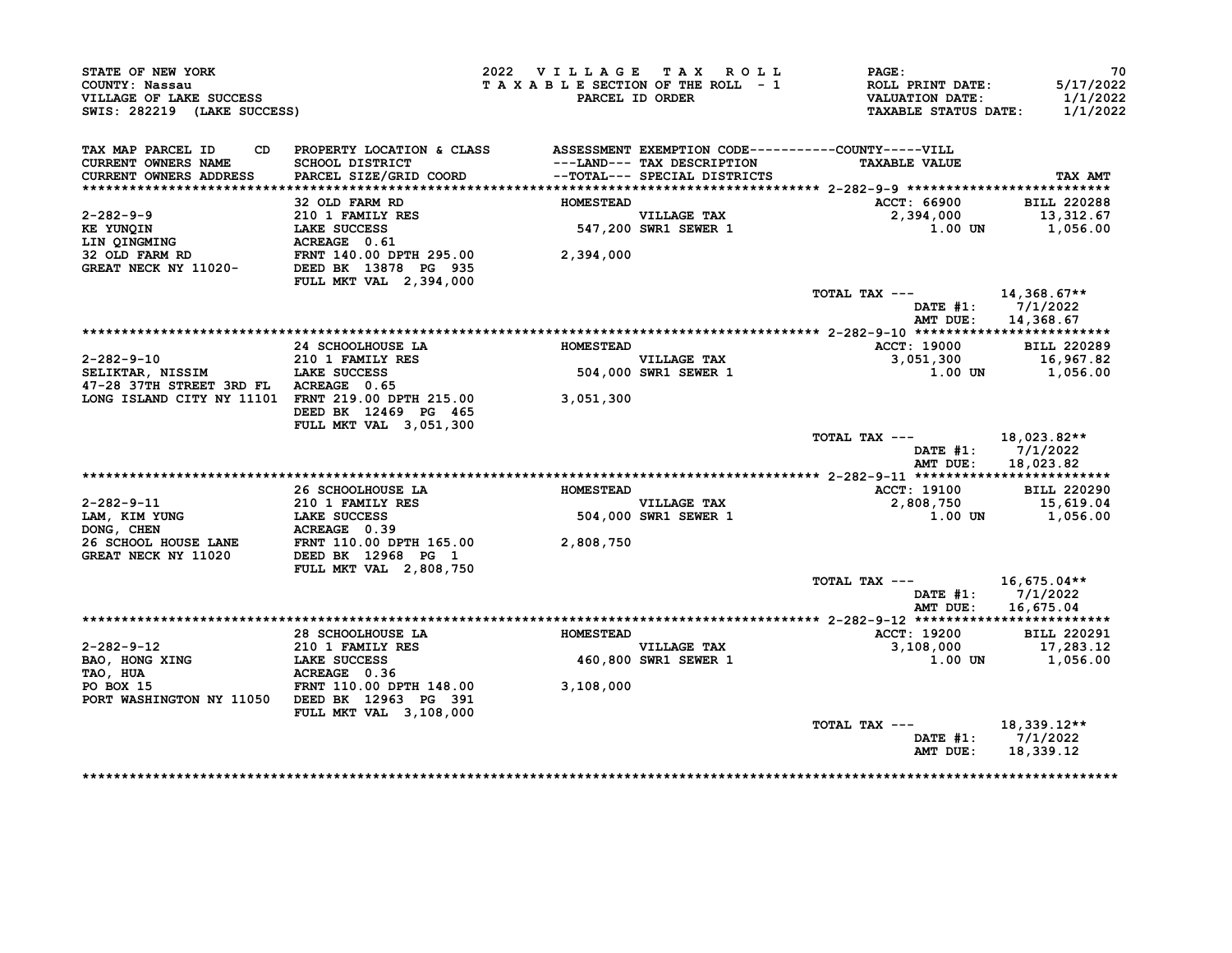| STATE OF NEW YORK<br>COUNTY: Nassau<br>VILLAGE OF LAKE SUCCESS<br>SWIS: 282219 (LAKE SUCCESS)                                                                                                                                  |                                                                                                                    | 2022 VILLAGE TAX ROLL<br>TAXABLE SECTION OF THE ROLL - 1 | PARCEL ID ORDER                                            | $\mathtt{PAGE}$ :<br>ROLL PRINT DATE:<br>VALUATION DATE:<br><b>TAXABLE STATUS DATE:</b> | -71<br>5/17/2022<br>1/1/2022<br>1/1/2022 |
|--------------------------------------------------------------------------------------------------------------------------------------------------------------------------------------------------------------------------------|--------------------------------------------------------------------------------------------------------------------|----------------------------------------------------------|------------------------------------------------------------|-----------------------------------------------------------------------------------------|------------------------------------------|
| TAX MAP PARCEL ID                                                                                                                                                                                                              | CD PROPERTY LOCATION & CLASS ASSESSMENT EXEMPTION CODE----------COUNTY-----VILL                                    |                                                          |                                                            |                                                                                         |                                          |
| CURRENT OWNERS NAME                                                                                                                                                                                                            | SCHOOL DISTRICT                                                                                                    |                                                          | ---LAND--- TAX DESCRIPTION<br>--TOTAL--- SPECIAL DISTRICTS | <b>TAXABLE VALUE</b>                                                                    |                                          |
| CURRENT OWNERS ADDRESS                                                                                                                                                                                                         | PARCEL SIZE/GRID COORD                                                                                             |                                                          |                                                            |                                                                                         | TAX AMT                                  |
|                                                                                                                                                                                                                                |                                                                                                                    |                                                          |                                                            |                                                                                         |                                          |
|                                                                                                                                                                                                                                | 30 SCHOOLHOUSE LA                                                                                                  | <b>HOMESTEAD</b>                                         |                                                            | ACCT: 79000                                                                             | <b>BILL 220292</b>                       |
|                                                                                                                                                                                                                                |                                                                                                                    |                                                          | VILLAGE TAX<br>525,600 SWR1 SEWER 1                        | 1,669,500<br>1.00 UN                                                                    | 9,283.84                                 |
|                                                                                                                                                                                                                                |                                                                                                                    |                                                          |                                                            |                                                                                         | 1,056.00                                 |
|                                                                                                                                                                                                                                |                                                                                                                    |                                                          |                                                            |                                                                                         |                                          |
| GREAT NECK NY 11020-<br>FRNT 110.00 DPTH 140.00<br>$\frac{1}{1000}$ , 500                                                                                                                                                      | <b>FULL MKT VAL 1,669,500</b>                                                                                      |                                                          |                                                            |                                                                                         |                                          |
|                                                                                                                                                                                                                                |                                                                                                                    |                                                          |                                                            | TOTAL TAX $---$ 10,339.84**                                                             |                                          |
|                                                                                                                                                                                                                                |                                                                                                                    |                                                          |                                                            |                                                                                         | DATE #1: 7/1/2022                        |
|                                                                                                                                                                                                                                |                                                                                                                    |                                                          |                                                            |                                                                                         | AMT DUE: 10,339.84                       |
|                                                                                                                                                                                                                                |                                                                                                                    |                                                          |                                                            |                                                                                         |                                          |
|                                                                                                                                                                                                                                | 32 SCHOOLHOUSE LA                                                                                                  | <b>HOMESTEAD</b>                                         |                                                            | <b>ACCT: 19300</b>                                                                      | <b>BILL 220293</b>                       |
| 2-282-9-14                                                                                                                                                                                                                     |                                                                                                                    |                                                          |                                                            | 2,534,700                                                                               | 14,095.09                                |
| LO JERRY                                                                                                                                                                                                                       |                                                                                                                    |                                                          |                                                            |                                                                                         | $1.00$ UN $1,056.00$                     |
| 32 SCHOOLHOUSE LA                                                                                                                                                                                                              |                                                                                                                    |                                                          |                                                            |                                                                                         |                                          |
| <b>GREAT NECK NY 11020</b>                                                                                                                                                                                                     | 210 1 FAMILY RES<br>LAKE SUCCESS<br>ACREAGE 0.35<br>FRNT 110.00 DPTH 140.00<br>FULL MKT VAL 2,534,700<br>2,534,700 |                                                          |                                                            |                                                                                         |                                          |
|                                                                                                                                                                                                                                |                                                                                                                    |                                                          |                                                            | TOTAL TAX --- 15,151.09**<br>AMT DUE:                                                   | DATE $#1: 7/1/2022$<br>15,151.09         |
|                                                                                                                                                                                                                                |                                                                                                                    |                                                          |                                                            |                                                                                         |                                          |
|                                                                                                                                                                                                                                | 34 SCHOOLHOUSE LA                                                                                                  | <b>HOMESTEAD</b>                                         |                                                            | <b>ACCT: 19400</b>                                                                      | <b>BILL 220294</b>                       |
| 2-282-9-15                                                                                                                                                                                                                     | 210 1 FAMILY RES                                                                                                   |                                                          | VILLAGE TAX<br>504,000 SWR1 SEWER 1                        | 2,310,000                                                                               | 12,845.56                                |
| DONG RICHARD QIANG                                                                                                                                                                                                             |                                                                                                                    |                                                          |                                                            |                                                                                         | $1.00$ UN $1,056.00$                     |
| CHAN WAI MAN                                                                                                                                                                                                                   |                                                                                                                    |                                                          |                                                            |                                                                                         |                                          |
| <b>34 SCHOOLHOUSE LANE</b><br>NY 11024                                                                                                                                                                                         | <b>LAKE SUCCESS<br/>ACREAGE 0.44<br/>FRNT 150.00 DPTH 140.00<br/>DEED BK 13702 PG 833</b>                          | 2,310,000                                                |                                                            |                                                                                         |                                          |
|                                                                                                                                                                                                                                | FULL MKT VAL 2,310,000                                                                                             |                                                          |                                                            |                                                                                         |                                          |
|                                                                                                                                                                                                                                |                                                                                                                    |                                                          |                                                            | TOTAL TAX ---                                                                           | 13,901.56**                              |
|                                                                                                                                                                                                                                |                                                                                                                    |                                                          |                                                            |                                                                                         | DATE $#1: 7/1/2022$                      |
|                                                                                                                                                                                                                                |                                                                                                                    |                                                          |                                                            | AMT DUE:                                                                                | 13,901.56                                |
|                                                                                                                                                                                                                                |                                                                                                                    |                                                          |                                                            | <b>ACCT: 19500</b>                                                                      | <b>BILL 220295</b>                       |
|                                                                                                                                                                                                                                | 36 SCHOOLHOUSE LA <b>HOMESTEAD</b>                                                                                 |                                                          |                                                            | 2,541,000                                                                               | 14,130.12                                |
|                                                                                                                                                                                                                                |                                                                                                                    |                                                          | VILLAGE TAX<br>532,800 SWR1 SEWER 1                        |                                                                                         | 1.00 UN 1,056.00                         |
|                                                                                                                                                                                                                                |                                                                                                                    |                                                          |                                                            |                                                                                         |                                          |
|                                                                                                                                                                                                                                |                                                                                                                    |                                                          |                                                            |                                                                                         |                                          |
| CONDUCTED CONTRACT THE SERVE THAT THE SERVED OF THE SERVED OF THE SERVED OF THE SERVED OF THE SERVED OF THE SERVED OF THE SERVED OF THE SERVED OF THE SERVED OF THE SERVED OF THE SERVED OF THE SERVED OF THE SERVED OF THE SE | FRNT 110.00 DPTH 140.00 2,541,000<br>DEED BK 14027 PG 419<br>BANK <sub>2</sub>                                     |                                                          |                                                            |                                                                                         |                                          |
|                                                                                                                                                                                                                                | FULL MKT VAL 2,541,000                                                                                             |                                                          |                                                            |                                                                                         |                                          |
|                                                                                                                                                                                                                                |                                                                                                                    |                                                          |                                                            | TOTAL TAX --- $15,186.12**$                                                             |                                          |
|                                                                                                                                                                                                                                |                                                                                                                    |                                                          |                                                            |                                                                                         | DATE $#1: 7/1/2022$                      |
|                                                                                                                                                                                                                                |                                                                                                                    |                                                          |                                                            | AMT DUE:                                                                                | 15,186.12                                |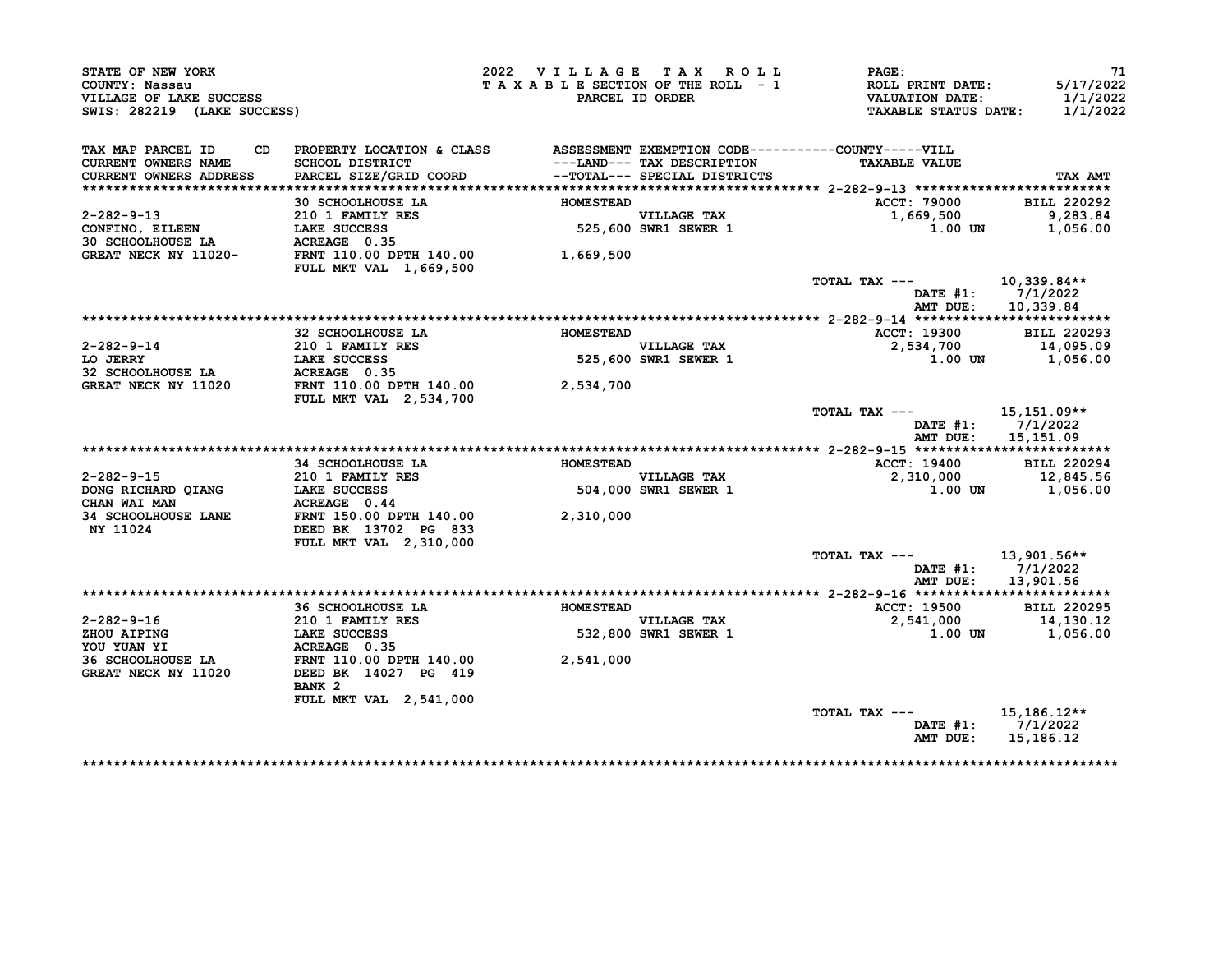| STATE OF NEW YORK<br>COUNTY: Nassau<br>VILLAGE OF LAKE SUCCESS<br>SWIS: 282219 (LAKE SUCCESS)                                                                                                  |                                                                                                                                                                                                                                      | 2022 VILLAGE TAX ROLL                 |                                     | PAGE:<br>T A X A B L E SECTION OF THE ROLL - 1 ROLL PRINT DATE:<br>PARCEL ID ORDER VALUATION DATE:<br><b>TAXABLE STATUS DATE:</b> | 72<br>5/17/2022<br>1/1/2022<br>1/1/2022                |
|------------------------------------------------------------------------------------------------------------------------------------------------------------------------------------------------|--------------------------------------------------------------------------------------------------------------------------------------------------------------------------------------------------------------------------------------|---------------------------------------|-------------------------------------|-----------------------------------------------------------------------------------------------------------------------------------|--------------------------------------------------------|
| TAX MAP PARCEL ID<br><b>CURRENT OWNERS NAME</b><br><b>CURRENT OWNERS ADDRESS</b>                                                                                                               | CD PROPERTY LOCATION & CLASS ASSESSMENT EXEMPTION CODE----------COUNTY-----VILL<br>SCHOOL DISTRICT                                     ---LAND--- TAX DESCRIPTION<br>PARCEL SIZE/GRID COORD             --TOTAL--- SPECIAL DISTRICTS |                                       |                                     | <b>TAXABLE VALUE</b>                                                                                                              | TAX AMT                                                |
|                                                                                                                                                                                                | 38 SCHOOLHOUSE LA                                                                                                                                                                                                                    | <b>HOMESTEAD</b>                      |                                     | <b>ACCT: 19600</b>                                                                                                                | <b>BILL 220296</b>                                     |
| $2 - 282 - 9 - 17$<br>CLANCY STEPHEM M TRUSTEE LAKE SUCCESS<br>CLANCY EVAN TRUSTEE ACREAGE 0.35                                                                                                | 210 1 FAMILY RES                                                                                                                                                                                                                     |                                       | VILLAGE TAX<br>561,600 SWR1 SEWER 1 | 1,496,250 8,320.42<br>1.00 UN                                                                                                     | 1,056.00                                               |
| 38 SCHOOLHOUSE LA FRNT 110.00 DPTH 140.00 1,496,250<br>GREAT NECK NY 11020- DEED BK 14054 PG 443                                                                                               | FULL MKT VAL 1,496,250                                                                                                                                                                                                               |                                       |                                     |                                                                                                                                   |                                                        |
|                                                                                                                                                                                                |                                                                                                                                                                                                                                      |                                       |                                     | TOTAL TAX $---$ 9,376.42**                                                                                                        | DATE #1: 7/1/2022                                      |
|                                                                                                                                                                                                |                                                                                                                                                                                                                                      |                                       |                                     |                                                                                                                                   | AMT DUE: 9,376.42                                      |
|                                                                                                                                                                                                | 40 SCHOOLHOUSE LA                                                                                                                                                                                                                    | <b>HOMESTEAD</b>                      | VILLAGE TAX<br>511,200 SWR1 SEWER 1 | <b>ACCT: 67000</b><br>1,740,900                                                                                                   | <b>BILL 220297</b><br>9,680.88<br>1.00 UN 1,056.00     |
| PORT WASHINGTON NY 11050 FRNT 129.00 DPTH 140.00 1,740,900                                                                                                                                     | DEED BK 13083 PG 926<br>FULL MKT VAL 1,740,900                                                                                                                                                                                       |                                       |                                     |                                                                                                                                   |                                                        |
|                                                                                                                                                                                                |                                                                                                                                                                                                                                      |                                       |                                     | TOTAL TAX ---<br>AMT DUE:                                                                                                         | 10,736.88**<br>DATE #1: 7/1/2022<br>10,736.88          |
|                                                                                                                                                                                                |                                                                                                                                                                                                                                      |                                       |                                     |                                                                                                                                   |                                                        |
|                                                                                                                                                                                                | 18 SCHOOLHOUSE LA                                                                                                                                                                                                                    | <b>HOMESTEAD</b>                      |                                     | ACCT: 19700 BILL 220298                                                                                                           |                                                        |
|                                                                                                                                                                                                |                                                                                                                                                                                                                                      |                                       | VILLAGE TAX<br>842,400 SWR1 SEWER 1 | $1,656,900$<br>$1,656,900$<br>$1.00$ UN $1,056.00$                                                                                |                                                        |
| 2-282-9-19<br>LIU SHIHTUO 21 D LAKE SUCCESS<br>WANG ANDY LAKE SUCCESS 842,400<br>18 SCHOOLHOUSE LANE FRNT 100.00 DPTH 141.00 1,656,900<br>GREAT NECK NY 11020- DEED BK 14112 PG 976 14,656,900 | BANK <sub>2</sub>                                                                                                                                                                                                                    |                                       |                                     |                                                                                                                                   |                                                        |
|                                                                                                                                                                                                | FULL MKT VAL 1,656,900                                                                                                                                                                                                               |                                       |                                     | TOTAL TAX --- $10,269.77**$                                                                                                       | DATE #1: 7/1/2022                                      |
|                                                                                                                                                                                                |                                                                                                                                                                                                                                      |                                       |                                     |                                                                                                                                   | AMT DUE: 10,269.77                                     |
|                                                                                                                                                                                                |                                                                                                                                                                                                                                      |                                       |                                     |                                                                                                                                   |                                                        |
|                                                                                                                                                                                                | 13 SCHOOLHOUSE LA                                                                                                                                                                                                                    | <b>HOMESTEAD</b>                      |                                     | <b>ACCT: 19800</b>                                                                                                                | <b>BILL 220299</b>                                     |
| 2-282-9-20                                                                                                                                                                                     | 210 1 FAMILY RES<br>LAKE SUCCESS<br>ACPEACE 0.62                                                                                                                                                                                     | VILLAGE TAX<br>1,123,200 SWR1 SEWER 1 |                                     | 1,785,000                                                                                                                         | 9,926.12                                               |
| FUNG CHIEN MING<br>QIU SHU HUA CHEROS DE LAKE SUCCESS                                                                                                                                          |                                                                                                                                                                                                                                      |                                       |                                     | 1.00 UN                                                                                                                           | 1,056.00                                               |
|                                                                                                                                                                                                | BANK <sub>2</sub>                                                                                                                                                                                                                    | 1,785,000                             |                                     |                                                                                                                                   |                                                        |
|                                                                                                                                                                                                | FULL MKT VAL 1,785,000                                                                                                                                                                                                               |                                       |                                     | TOTAL TAX ---                                                                                                                     | 10,982.12**<br>DATE #1: 7/1/2022<br>AMT DUE: 10,982.12 |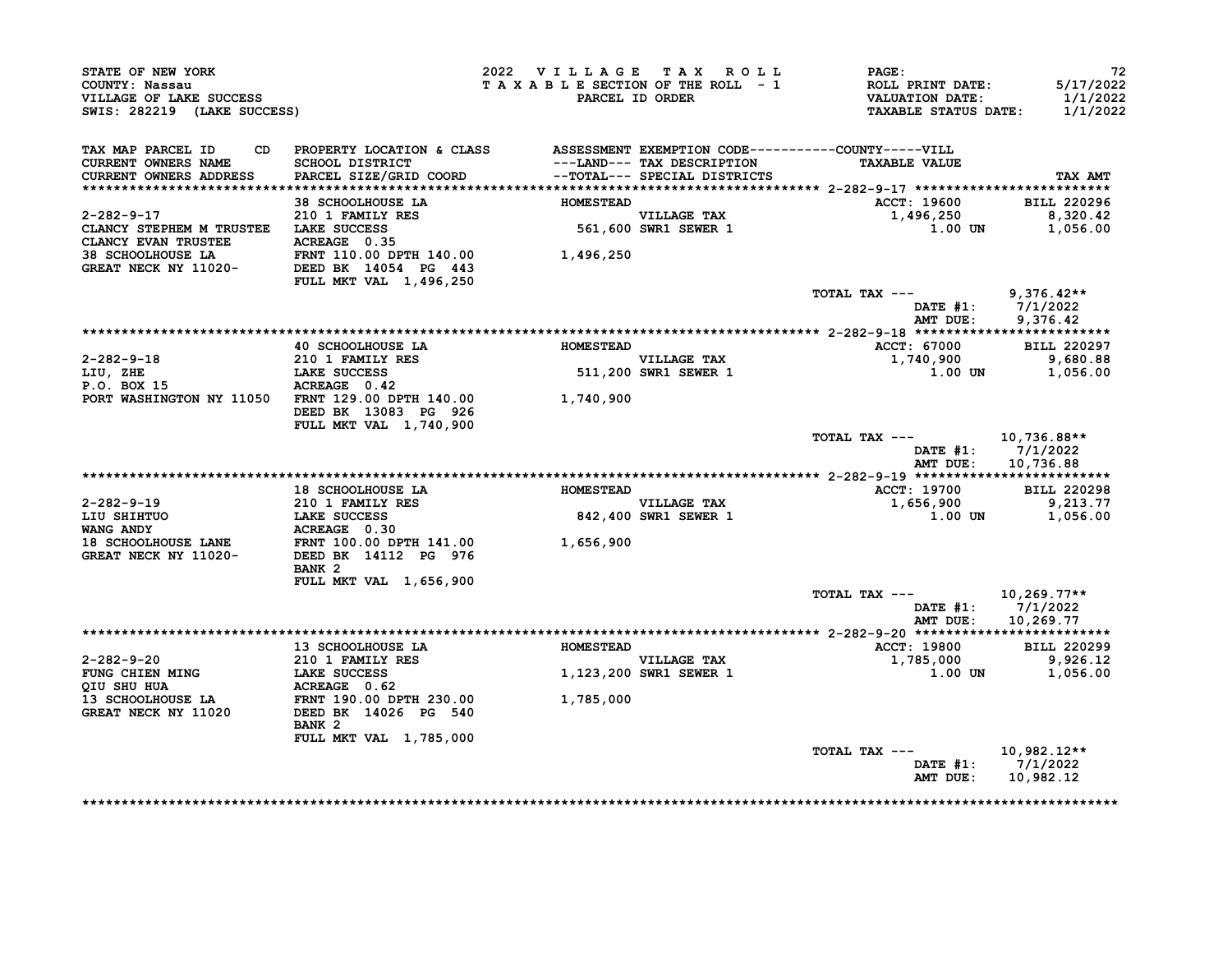| STATE OF NEW YORK<br>COUNTY: Nassau<br>VILLAGE OF LAKE SUCCESS<br>SWIS: 282219 (LAKE SUCCESS) |                                                                                                                            | 2022 VILLAGE TAX ROLL<br>TAXABLE SECTION OF THE ROLL - 1 | PARCEL ID ORDER                                                | PAGE:<br>ROLL PRINT DATE:<br><b>VALUATION DATE:</b><br><b>TAXABLE STATUS DATE:</b> | 73<br>5/17/2022<br>1/1/2022<br>1/1/2022              |
|-----------------------------------------------------------------------------------------------|----------------------------------------------------------------------------------------------------------------------------|----------------------------------------------------------|----------------------------------------------------------------|------------------------------------------------------------------------------------|------------------------------------------------------|
| TAX MAP PARCEL ID<br>CD<br><b>CURRENT OWNERS NAME</b><br>CURRENT OWNERS ADDRESS               | PROPERTY LOCATION & CLASS ASSESSMENT EXEMPTION CODE-----------COUNTY-----VILL<br>SCHOOL DISTRICT<br>PARCEL SIZE/GRID COORD |                                                          | ---LAND--- TAX DESCRIPTION<br>--TOTAL--- SPECIAL DISTRICTS     | <b>TAXABLE VALUE</b>                                                               | TAX AMT                                              |
|                                                                                               |                                                                                                                            |                                                          |                                                                |                                                                                    |                                                      |
|                                                                                               | 12 SCHOOLHOUSE LA                                                                                                          | <b>HOMESTEAD</b>                                         |                                                                | ACCT: 19900                                                                        | <b>BILL 220300</b>                                   |
| 2-282-9-182                                                                                   | 210 1 FAMILY RES                                                                                                           |                                                          | 41101 ELGBL VETERANS<br>41101 ELGBL VET<br>590,400 VILLAGE TAX | 148,863 148,863                                                                    |                                                      |
| STERLING, HELENE                                                                              | LAKE SUCCESS<br>ACREAGE 0.50                                                                                               |                                                          |                                                                | 1,216,137                                                                          | 6,762.76                                             |
| 12 SCHOOLHOUSE LA                                                                             |                                                                                                                            |                                                          | <b>SWR1 SEWER 1</b>                                            | $1.00$ UN                                                                          | 1,056.00                                             |
| GREAT NECK NY 11020-                                                                          | FRNT 150.00 DPTH 162.00<br>DEED BK 13785 PG 405                                                                            | 1,365,000                                                |                                                                |                                                                                    |                                                      |
|                                                                                               | FULL MKT VAL 1,365,000                                                                                                     |                                                          |                                                                | TOTAL TAX ---                                                                      | $7,818.76**$                                         |
|                                                                                               |                                                                                                                            |                                                          |                                                                | DATE $#1:$<br>AMT DUE:                                                             | 7/1/2022<br>7,818.76                                 |
|                                                                                               |                                                                                                                            |                                                          |                                                                |                                                                                    |                                                      |
|                                                                                               | 34 OLD FARM RD                                                                                                             | <b>HOMESTEAD</b>                                         |                                                                | ACCT: 67100                                                                        | <b>BILL 220301</b>                                   |
| 2-282-9-186                                                                                   | 210 1 FAMILY RES                                                                                                           |                                                          | VILLAGE TAX                                                    | 1,125,600                                                                          | 6,259.29                                             |
| CHEN XIN                                                                                      | LAKE SUCCESS                                                                                                               |                                                          | 439,200 SWR1 SEWER 1                                           | 1.00 UN                                                                            | 1,056.00                                             |
| LI PENGYU                                                                                     | ACREAGE 0.28                                                                                                               |                                                          |                                                                |                                                                                    |                                                      |
| 34 OLD FARM ROAD                                                                              | FRNT 100.00 DPTH 115.00                                                                                                    | 1,125,600                                                |                                                                |                                                                                    |                                                      |
| GREAT NECK NY 11020                                                                           | DEED BK 13987 PG 402<br>BANK 14                                                                                            |                                                          |                                                                |                                                                                    |                                                      |
|                                                                                               | FULL MKT VAL 1,125,600                                                                                                     |                                                          |                                                                |                                                                                    |                                                      |
|                                                                                               |                                                                                                                            |                                                          |                                                                | TOTAL TAX ---                                                                      | 7,315.29**<br>DATE #1: 7/1/2022<br>AMT DUE: 7,315.29 |
|                                                                                               |                                                                                                                            |                                                          |                                                                |                                                                                    |                                                      |
|                                                                                               | 1 FIELDSTONE LA                                                                                                            | <b>HOMESTEAD</b>                                         |                                                                | ACCT: 20000                                                                        | <b>BILL 220302</b>                                   |
| $2 - 282 - 10 - 1$                                                                            | 210 1 FAMILY RES                                                                                                           |                                                          | VILLAGE TAX                                                    | 1,480,500                                                                          | 8,232.84                                             |
| NEIDITCH, CYNTHIA                                                                             | 210 1 FAMILY<br>LAKE SUCCESS                                                                                               |                                                          | 554,400 SWR1 SEWER 1                                           | 1.00 UN                                                                            | 1,056.00                                             |
| 1 FIELDSTONE LA                                                                               | ACREAGE 0.40                                                                                                               |                                                          |                                                                |                                                                                    |                                                      |
| GREAT NECK NY 11020                                                                           | FRNT 100.00 DPTH 138.00                                                                                                    | 1,480,500                                                |                                                                |                                                                                    |                                                      |
|                                                                                               | DEED BK 13276 PG 505                                                                                                       |                                                          |                                                                |                                                                                    |                                                      |
|                                                                                               | FULL MKT VAL 1,480,500                                                                                                     |                                                          |                                                                | TOTAL TAX ---                                                                      | $9,288.84**$                                         |
|                                                                                               |                                                                                                                            |                                                          |                                                                |                                                                                    | DATE #1: 7/1/2022                                    |
|                                                                                               |                                                                                                                            |                                                          |                                                                | AMT DUE:                                                                           | 9,288.84                                             |
|                                                                                               | 3 FIELDSTONE LA                                                                                                            | <b>HOMESTEAD</b>                                         |                                                                | ACCT: 20100                                                                        | <b>BILL 220303</b>                                   |
| 2-282-10-2                                                                                    | 210 1 FAMILY RES                                                                                                           |                                                          | <b>VILLAGE TAX</b>                                             | 2,630,250                                                                          | 14,626.43                                            |
| JOA TONY & CARRIE                                                                             | <b>LAKE SUCCESS</b>                                                                                                        |                                                          | 496,800 SWR1 SEWER 1                                           | 1.00 UN                                                                            | 1,056.00                                             |
| 3 FIELDSTONE LA                                                                               | ACREAGE 0.38                                                                                                               |                                                          |                                                                |                                                                                    |                                                      |
| GREAT NECK NY 11020-                                                                          | FRNT 120.00 DPTH 138.00<br><b>FULL MKT VAL 2,630,250</b>                                                                   | 2,630,250                                                |                                                                |                                                                                    |                                                      |
|                                                                                               |                                                                                                                            |                                                          |                                                                | TOTAL TAX ---                                                                      | $15,682.43**$                                        |
|                                                                                               |                                                                                                                            |                                                          |                                                                | AMT DUE:                                                                           | DATE #1: 7/1/2022<br>15,682.43                       |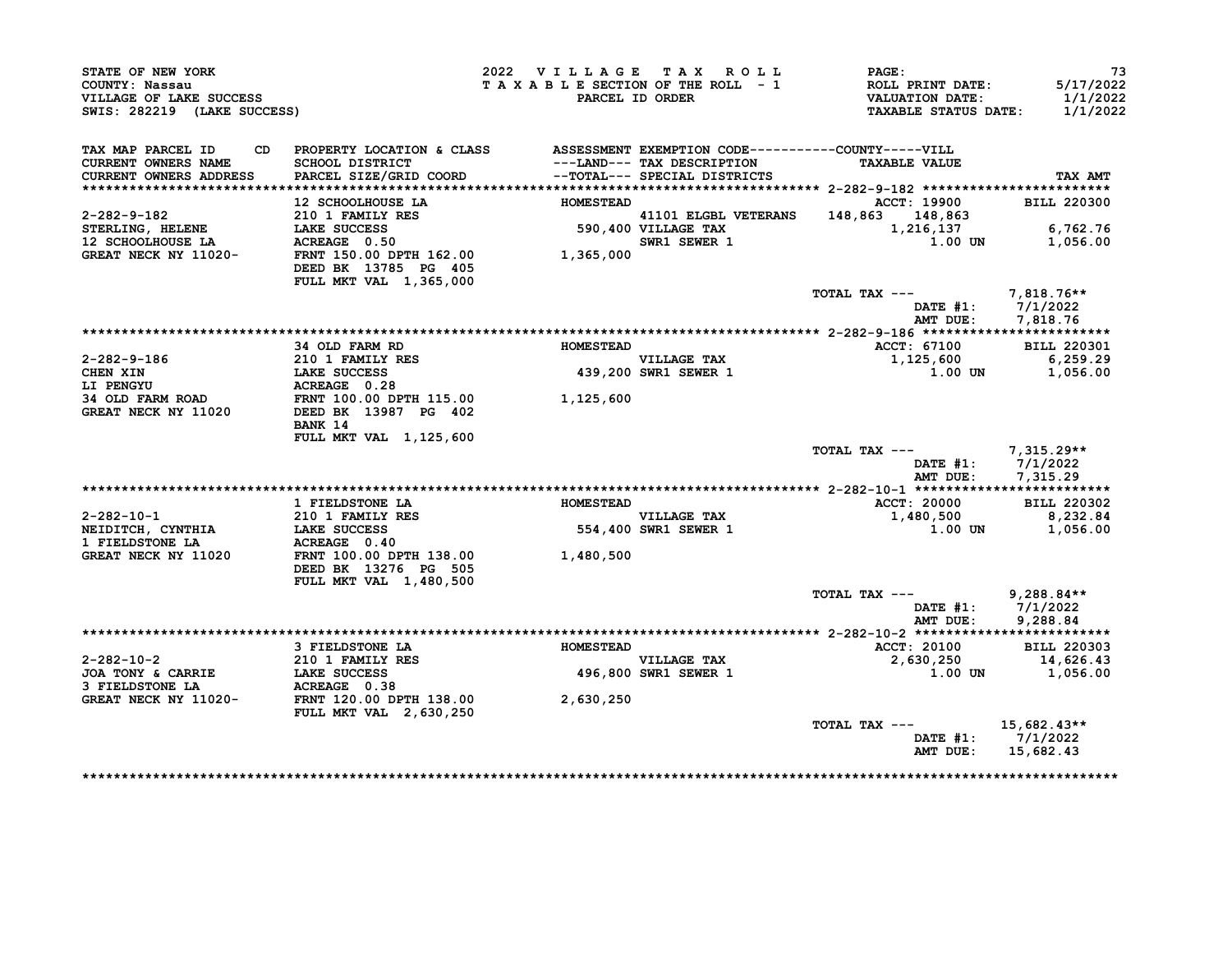| STATE OF NEW YORK<br>COUNTY: Nassau<br>VILLAGE OF LAKE SUCCESS<br>SWIS: 282219 (LAKE SUCCESS) |                                                                                                                              | 2022 VILLAGE TAX ROLL<br>TAXABLE SECTION OF THE ROLL - 1 | PARCEL ID ORDER                                            | PAGE:<br>ROLL PRINT DATE:<br><b>VALUATION DATE:</b><br><b>TAXABLE STATUS DATE:</b> | 74<br>5/17/2022<br>1/1/2022<br>1/1/2022 |
|-----------------------------------------------------------------------------------------------|------------------------------------------------------------------------------------------------------------------------------|----------------------------------------------------------|------------------------------------------------------------|------------------------------------------------------------------------------------|-----------------------------------------|
| TAX MAP PARCEL ID<br><b>CURRENT OWNERS NAME</b><br>CURRENT OWNERS ADDRESS                     | CD PROPERTY LOCATION & CLASS ASSESSMENT EXEMPTION CODE----------COUNTY-----VILL<br>SCHOOL DISTRICT<br>PARCEL SIZE/GRID COORD |                                                          | ---LAND--- TAX DESCRIPTION<br>--TOTAL--- SPECIAL DISTRICTS | <b>TAXABLE VALUE</b>                                                               | TAX AMT                                 |
|                                                                                               | 5 FIELDSTONE LA                                                                                                              | <b>HOMESTEAD</b>                                         |                                                            | ACCT: 20200                                                                        | <b>BILL 220304</b>                      |
| $2 - 282 - 10 - 3$<br>PARK YOON GOOK                                                          | 210 1 FAMILY RES<br>LAKE SUCCESS                                                                                             |                                                          | VILLAGE TAX<br>518,400 SWR1 SEWER 1                        | 1,381,800<br>1.00 UN                                                               | 7,683.98<br>1,056.00                    |
| PARK KATIE YOON<br>5 FIELDSTONE LA<br>GREAT NECK NY 11020-                                    | ACREAGE 0.38<br>FRNT 120.00 DPTH 138.00<br>DEED BK 14000 PG 583<br>FULL MKT VAL 1,381,800                                    | 1,381,800                                                |                                                            |                                                                                    |                                         |
|                                                                                               |                                                                                                                              |                                                          |                                                            | TOTAL TAX ---<br>DATE $#1: 7/1/2022$<br>AMT DUE:                                   | 8,739.98**<br>8,739.98                  |
|                                                                                               |                                                                                                                              |                                                          |                                                            |                                                                                    |                                         |
|                                                                                               | 7 FIELDSTONE LA                                                                                                              | <b>HOMESTEAD</b>                                         |                                                            | <b>ACCT: 20300</b>                                                                 | <b>BILL 220305</b>                      |
| 2-282-10-4<br>XIE COLIN K.                                                                    | 210 1 FAMILY RES<br><b>LAKE SUCCESS</b>                                                                                      |                                                          | <b>VILLAGE TAX</b><br>604,800 SWR1 SEWER 1                 | 1,520,400<br><b>1.00 UN</b>                                                        | 8,454.72<br>1,056.00                    |
| 7 FIELDSTONE LA<br>GREAT NECK NY 11020                                                        | ACREAGE 0.38<br>FRNT 120.00 DPTH 138.00<br>DEED BK 13524 PG 408                                                              | 1,520,400                                                |                                                            |                                                                                    |                                         |
|                                                                                               | BANK <sub>2</sub><br>FULL MKT VAL 1,520,400                                                                                  |                                                          |                                                            |                                                                                    |                                         |
|                                                                                               |                                                                                                                              |                                                          |                                                            | TOTAL TAX ---<br>DATE #1:<br>AMT DUE:                                              | $9,510.72**$<br>7/1/2022<br>9,510.72    |
|                                                                                               |                                                                                                                              |                                                          |                                                            |                                                                                    |                                         |
|                                                                                               | 9 FIELDSTONE LA                                                                                                              | <b>HOMESTEAD</b>                                         |                                                            | ACCT: 67200                                                                        | <b>BILL 220306</b>                      |
| $2 - 282 - 10 - 5$                                                                            | 210 1 FAMILY RES                                                                                                             |                                                          | <b>VILLAGE TAX</b>                                         | 1,311,450                                                                          | 7,292.78                                |
| GRUSD, VELMA<br>9 FIELDSTONE LA                                                               | <b>LAKE SUCCESS</b><br>ACREAGE 0.37                                                                                          |                                                          | 532,800 SWR1 SEWER 1                                       | 1.00 UN                                                                            | 1,056.00                                |
| GREAT NECK NY 11020-                                                                          | FRNT 116.00 DPTH 148.00<br>FULL MKT VAL 1,311,450                                                                            | 1,311,450                                                |                                                            |                                                                                    |                                         |
|                                                                                               |                                                                                                                              |                                                          |                                                            | TOTAL TAX ---<br>DATE #1: 7/1/2022<br>AMT DUE: 8,348.78                            | 8,348.78**                              |
|                                                                                               |                                                                                                                              |                                                          |                                                            |                                                                                    |                                         |
|                                                                                               | 11 FIELDSTONE LA                                                                                                             | <b>HOMESTEAD</b>                                         |                                                            | ACCT: 20400                                                                        | <b>BILL 220307</b>                      |
| $2 - 282 - 10 - 6$<br>BAKHASH SHLOMO AS TRUSTEE LAKE SUCCESS                                  | 210 1 FAMILY RES                                                                                                             |                                                          | VILLAGE TAX<br>496,800 SWR1 SEWER 1                        | 2,552,550<br>1.00 UN                                                               | 14,194.35<br>1,056.00                   |
| <b>BAKHASH LANA TRUST</b><br>11 FIELDSTONE LA<br>GREAT NECK NY 11020                          | ACREAGE 0.41<br>FRNT 106.00 DPTH 142.00<br>DEED BK 14027 PG 980<br>BANK <sub>2</sub>                                         | 2,552,550                                                |                                                            |                                                                                    |                                         |
|                                                                                               | <b>FULL MKT VAL 2,552,550</b>                                                                                                |                                                          |                                                            | TOTAL TAX ---<br>DATE #1: 7/1/2022                                                 | 15,250.35**                             |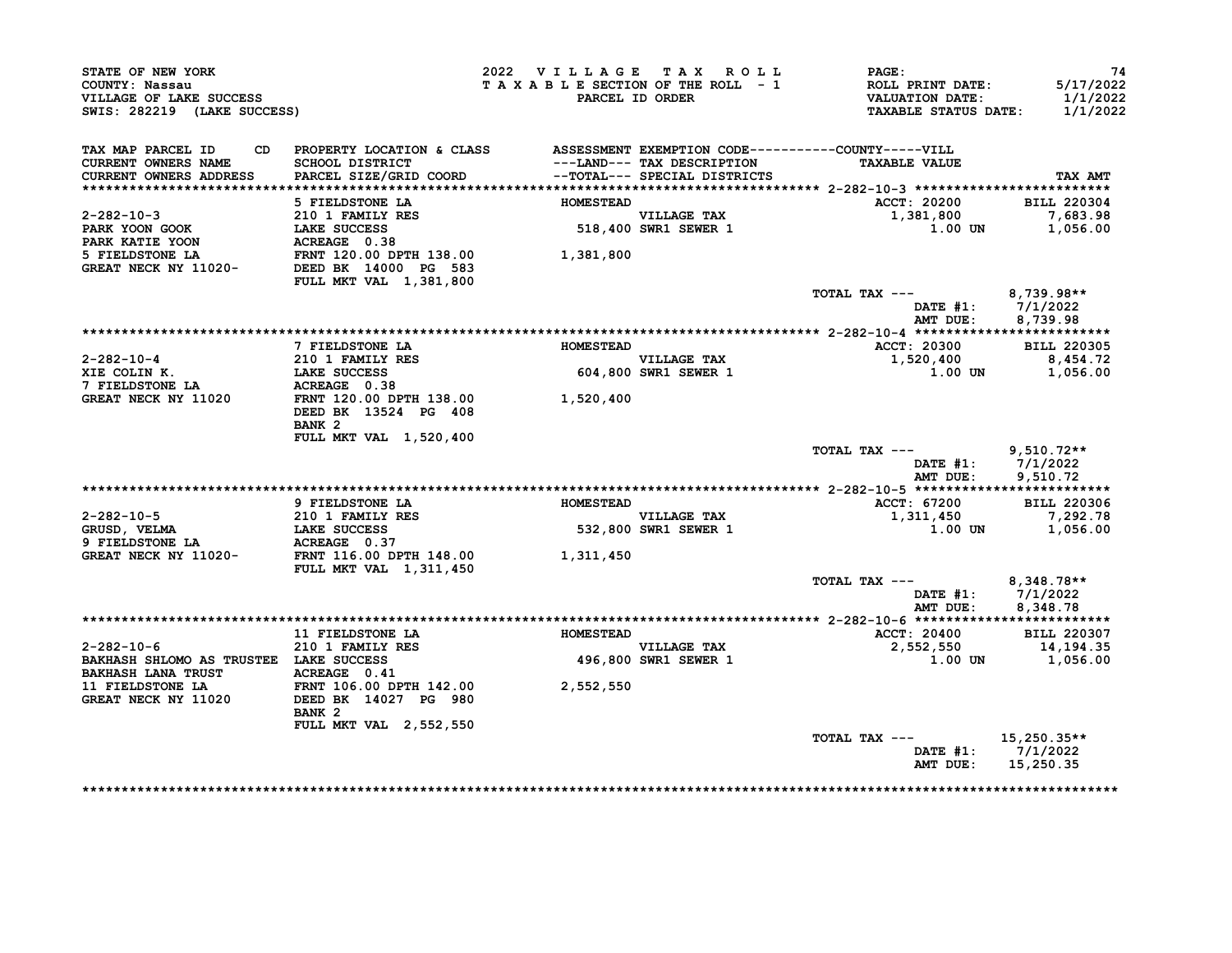| STATE OF NEW YORK<br>COUNTY: Nassau<br>VILLAGE OF LAKE SUCCESS<br>SWIS: 282219 (LAKE SUCCESS)                                                                                                                                                                                                                                                                                                                                     |                                                                                 | 2022 VILLAGE TAX ROLL<br><b>PARCEL ID ORDER</b> | TAXABLE SECTION OF THE ROLL - 1              | <b>PAGE:</b><br>ROLL PRINT DATE:<br>VALUATION DATE:<br><b>TAXABLE STATUS DATE:</b> | 75<br>5/17/2022<br>1/1/2022<br>1/1/2022         |
|-----------------------------------------------------------------------------------------------------------------------------------------------------------------------------------------------------------------------------------------------------------------------------------------------------------------------------------------------------------------------------------------------------------------------------------|---------------------------------------------------------------------------------|-------------------------------------------------|----------------------------------------------|------------------------------------------------------------------------------------|-------------------------------------------------|
| TAX MAP PARCEL ID<br>CURRENT OWNERS NAME<br><b>CURRENT OWNERS ADDRESS</b>                                                                                                                                                                                                                                                                                                                                                         | CD PROPERTY LOCATION & CLASS ASSESSMENT EXEMPTION CODE----------COUNTY-----VILL |                                                 | ---LAND--- TAX DESCRIPTION                   | <b>TAXABLE VALUE</b>                                                               | TAX AMT                                         |
|                                                                                                                                                                                                                                                                                                                                                                                                                                   | 15 FIELDSTONE LA                                                                | <b>HOMESTEAD</b>                                |                                              | ACCT: 20500                                                                        | <b>BILL 220308</b>                              |
| 2-282-10-7<br>HU YUNZHU<br><b>15 FIELDSTONE LA</b>                                                                                                                                                                                                                                                                                                                                                                                | 210 1 FAMILY RES<br>LAKE SUCCESS<br>ACREAGE 0.39                                |                                                 | VILLAGE TAX<br>504,000 SWR1 SEWER 1          | 1,543,500<br>$1.00$ UN $1,056.00$                                                  | 8,583.17                                        |
| GREAT NECK NY 11020                                                                                                                                                                                                                                                                                                                                                                                                               | FRNT 125.00 DPTH 142.00<br>DEED BK 13189 PG 234<br>FULL MKT VAL 1,543,500       | 1,543,500                                       |                                              |                                                                                    |                                                 |
|                                                                                                                                                                                                                                                                                                                                                                                                                                   |                                                                                 |                                                 |                                              | TOTAL TAX --- 9,639.17**<br>AMT DUE:                                               | DATE #1: 7/1/2022<br>9,639.17                   |
|                                                                                                                                                                                                                                                                                                                                                                                                                                   |                                                                                 |                                                 |                                              |                                                                                    |                                                 |
|                                                                                                                                                                                                                                                                                                                                                                                                                                   | 2 POLO FIELD LA                                                                 | <b>HOMESTEAD</b>                                |                                              | ACCT: 20600 BILL 220309                                                            |                                                 |
| 2-282-10-186<br>HWANG JENNY & LUKE                                                                                                                                                                                                                                                                                                                                                                                                | 210 1 FAMILY RES<br>LAKE SUCCESS                                                |                                                 | <b>VILLAGE TAX</b><br>$518,400$ SWR1 SEWER 1 | 2,896,950<br>1.00 UN 1,056.00<br>1.056.00                                          |                                                 |
| 2 POLO FIELD LANE                                                                                                                                                                                                                                                                                                                                                                                                                 |                                                                                 |                                                 |                                              |                                                                                    |                                                 |
| GREAT NECK NY 11020-                                                                                                                                                                                                                                                                                                                                                                                                              | <b>ACREAGE 0.40<br/>FRNT 153.00 DPTH 121.00</b>                                 | 2,896,950                                       |                                              |                                                                                    |                                                 |
|                                                                                                                                                                                                                                                                                                                                                                                                                                   | DEED BK 14087 PG 783                                                            |                                                 |                                              |                                                                                    |                                                 |
|                                                                                                                                                                                                                                                                                                                                                                                                                                   | FULL MKT VAL 2,896,950                                                          |                                                 |                                              | TOTAL TAX ---<br>AMT DUE:                                                          | 17,165.50**<br>DATE $#1: 7/1/2022$<br>17,165.50 |
|                                                                                                                                                                                                                                                                                                                                                                                                                                   |                                                                                 |                                                 |                                              |                                                                                    |                                                 |
|                                                                                                                                                                                                                                                                                                                                                                                                                                   | 6 POLO FIELD LA                                                                 | <b>HOMESTEAD</b>                                |                                              | ACCT: 94000 BILL 220310                                                            |                                                 |
|                                                                                                                                                                                                                                                                                                                                                                                                                                   | 210 1 FAMILY RES                                                                |                                                 | VILLAGE TAX                                  | 2,415,000                                                                          | 13,429.45                                       |
|                                                                                                                                                                                                                                                                                                                                                                                                                                   |                                                                                 |                                                 | 525,600 SWR1 SEWER 1                         | $1.00$ UN $1,056.00$                                                               |                                                 |
|                                                                                                                                                                                                                                                                                                                                                                                                                                   |                                                                                 |                                                 |                                              |                                                                                    |                                                 |
| $\begin{tabular}{lllllllllllllllllll} \multicolumn{4}{c}{2-282-10-187} & \multicolumn{4}{c}{210} & \multicolumn{4}{c}{FAMILY RES} & \\ \multicolumn{4}{c}{YOO GIN YOUNG} & \multicolumn{4}{c}{LAKE SUCCES} & \multicolumn{4}{c}{525,600} \\ \multicolumn{4}{c}{YOO SARAH MIN KYUNG} & \multicolumn{4}{c}{ACREAGEO} & 0.28 & \\ \multicolumn{4}{c}{6 POLO FIELD LA} & \multicolumn{4}{c}{FRNT 100.00 DPTH 118.00} & \multicolumn{$ | BANK <sub>2</sub>                                                               |                                                 |                                              |                                                                                    |                                                 |
|                                                                                                                                                                                                                                                                                                                                                                                                                                   |                                                                                 |                                                 |                                              |                                                                                    |                                                 |
|                                                                                                                                                                                                                                                                                                                                                                                                                                   | FULL MKT VAL 2, 415,000                                                         |                                                 |                                              |                                                                                    |                                                 |
|                                                                                                                                                                                                                                                                                                                                                                                                                                   |                                                                                 |                                                 |                                              | TOTAL TAX ---                                                                      | 14,485.45**                                     |
|                                                                                                                                                                                                                                                                                                                                                                                                                                   |                                                                                 |                                                 |                                              |                                                                                    | DATE $#1: 7/1/2022$                             |
|                                                                                                                                                                                                                                                                                                                                                                                                                                   |                                                                                 |                                                 |                                              | AMT DUE:                                                                           | 14,485.45                                       |
|                                                                                                                                                                                                                                                                                                                                                                                                                                   | 8 POLO FIELD LA                                                                 | <b>HOMESTEAD</b>                                |                                              | <b>ACCT: 20700</b>                                                                 | <b>BILL 220311</b>                              |
|                                                                                                                                                                                                                                                                                                                                                                                                                                   |                                                                                 |                                                 | VILLAGE TAX                                  | 1,184,400                                                                          | 6,586.27                                        |
|                                                                                                                                                                                                                                                                                                                                                                                                                                   |                                                                                 |                                                 | 540,000 SWR1 SEWER 1                         | 1.00 UN                                                                            | 1,056.00                                        |
| 2-282-10-188<br>IRWIN, ARTHUR & MARJORIE LAKE SUCCESS<br>8 POLO FIELD LA ACREAGE 0.28<br>GEREAT NECK NY 11000<br>GREAT NECK NY 11020                                                                                                                                                                                                                                                                                              | FRNT 100.00 DPTH 122.00                                                         | 1,184,400                                       |                                              |                                                                                    |                                                 |
|                                                                                                                                                                                                                                                                                                                                                                                                                                   | DEED BK 12721 PG 765<br>FULL MKT VAL 1, 184, 400                                |                                                 |                                              | TOTAL TAX $---$ 7.642.27**                                                         |                                                 |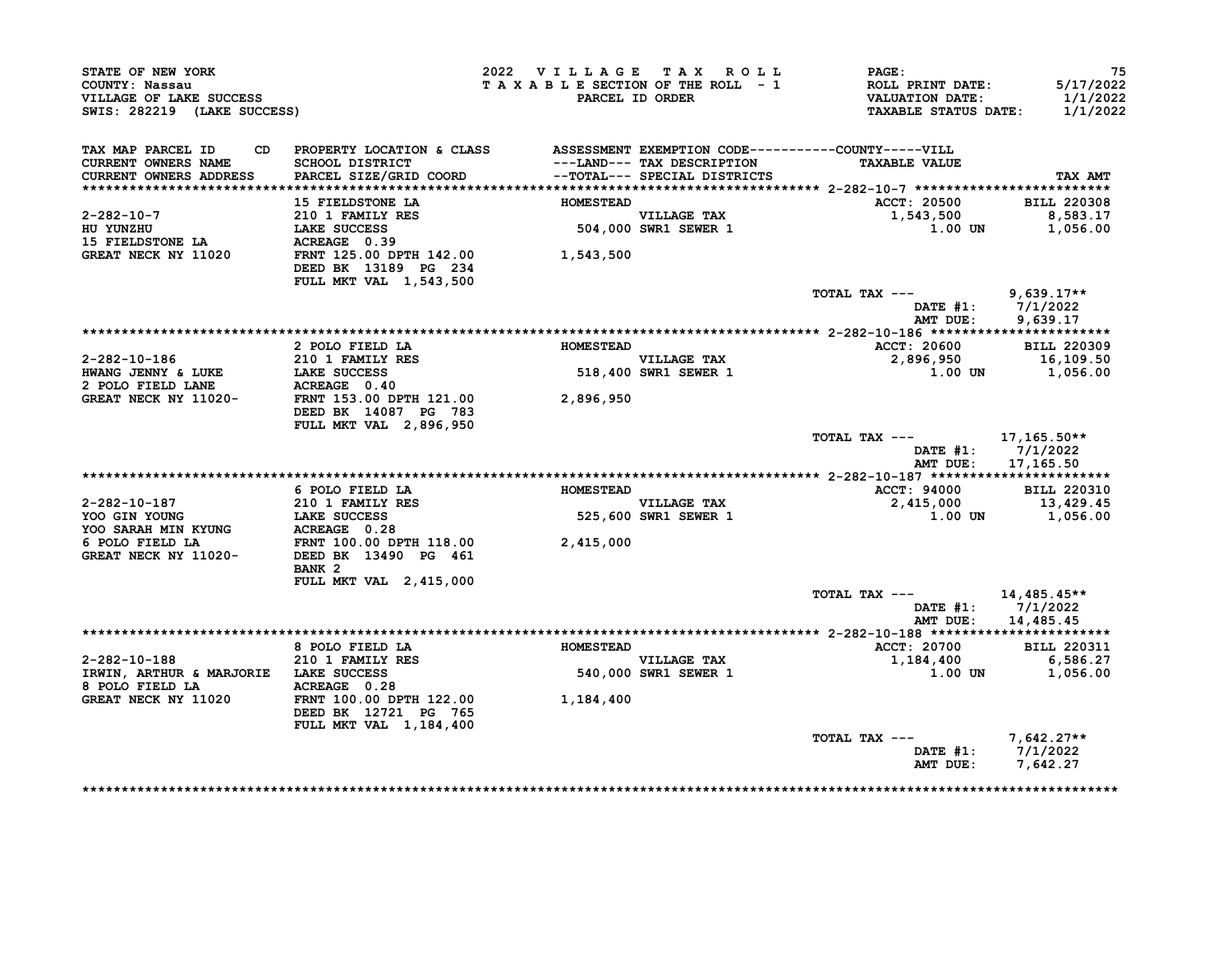| STATE OF NEW YORK<br>COUNTY: Nassau<br>VILLAGE OF LAKE SUCCESS<br>SWIS: 282219 (LAKE SUCCESS)                                                                                                                                                                                                                                                                                                                      |                                                                                                                              | 2022 VILLAGE TAX ROLL |                                                            | $\mathtt{PAGE}$ :<br>T A X A B L E SECTION OF THE ROLL - 1 ROLL PRINT DATE:<br>PARCEL ID ORDER VALUATION DATE:<br>TAXABLE STATUS DATE: 1/1/2022 | 76<br>5/17/2022<br>1/1/2022                          |
|--------------------------------------------------------------------------------------------------------------------------------------------------------------------------------------------------------------------------------------------------------------------------------------------------------------------------------------------------------------------------------------------------------------------|------------------------------------------------------------------------------------------------------------------------------|-----------------------|------------------------------------------------------------|-------------------------------------------------------------------------------------------------------------------------------------------------|------------------------------------------------------|
| TAX MAP PARCEL ID<br><b>CURRENT OWNERS NAME</b><br><b>CURRENT OWNERS ADDRESS</b>                                                                                                                                                                                                                                                                                                                                   | CD PROPERTY LOCATION & CLASS ASSESSMENT EXEMPTION CODE----------COUNTY-----VILL<br>SCHOOL DISTRICT<br>PARCEL SIZE/GRID COORD |                       | ---LAND--- TAX DESCRIPTION<br>--TOTAL--- SPECIAL DISTRICTS | <b>TAXABLE VALUE</b>                                                                                                                            | TAX AMT                                              |
|                                                                                                                                                                                                                                                                                                                                                                                                                    |                                                                                                                              |                       |                                                            |                                                                                                                                                 | <b>BILL 220312</b>                                   |
|                                                                                                                                                                                                                                                                                                                                                                                                                    |                                                                                                                              |                       |                                                            |                                                                                                                                                 |                                                      |
|                                                                                                                                                                                                                                                                                                                                                                                                                    |                                                                                                                              |                       |                                                            |                                                                                                                                                 |                                                      |
|                                                                                                                                                                                                                                                                                                                                                                                                                    |                                                                                                                              |                       |                                                            |                                                                                                                                                 | 6,982.85                                             |
| 10 POLO FIELD LA<br>2-282-10-189 10 POLO FIELD LA<br>210 1 FAMILY RES<br>BRILL, MURIEL LA SOCCESS 583,200 41141 DIS VET 54,000 54,000<br>10 POLO FIELD LA ACREACE SO 29 VILLAGE TAX<br>GREAT NECK NY 11020 FRNT 100.00 DPTH 132.00 1,378                                                                                                                                                                           |                                                                                                                              |                       |                                                            |                                                                                                                                                 | 1,056.00                                             |
|                                                                                                                                                                                                                                                                                                                                                                                                                    |                                                                                                                              |                       |                                                            | TOTAL TAX $---$ 8,038.85**                                                                                                                      |                                                      |
|                                                                                                                                                                                                                                                                                                                                                                                                                    |                                                                                                                              |                       |                                                            |                                                                                                                                                 | DATE #1: 7/1/2022                                    |
|                                                                                                                                                                                                                                                                                                                                                                                                                    |                                                                                                                              |                       |                                                            |                                                                                                                                                 | AMT DUE: 8,038.85                                    |
|                                                                                                                                                                                                                                                                                                                                                                                                                    |                                                                                                                              |                       |                                                            |                                                                                                                                                 |                                                      |
|                                                                                                                                                                                                                                                                                                                                                                                                                    | 12 POLO FIELD LA                                                                                                             | <b>HOMESTEAD</b>      |                                                            | ACCT: 20900                                                                                                                                     | <b>BILL 220313</b>                                   |
|                                                                                                                                                                                                                                                                                                                                                                                                                    |                                                                                                                              |                       |                                                            | 1,172,850<br>$1.00$ UN $1,056.00$                                                                                                               | 6,522.04                                             |
|                                                                                                                                                                                                                                                                                                                                                                                                                    |                                                                                                                              |                       |                                                            |                                                                                                                                                 |                                                      |
| 2-282-10-190 210 1 FAMILY RES<br>CHAVIS, ROBERTA LAKE SUCCESS 518,400 SWR1 SEWER 1<br>12 POLO FIELD LA ACREAGE 0.32<br>GREAT NECK NY 11020 FRNT 105.00<br>FRIT 1 METH 1.172,850<br>1,172,850                                                                                                                                                                                                                       | <b>FULL MKT VAL 1,172,850</b>                                                                                                |                       |                                                            |                                                                                                                                                 |                                                      |
|                                                                                                                                                                                                                                                                                                                                                                                                                    |                                                                                                                              |                       |                                                            | TOTAL TAX $---$ 7,578.04**<br>AMT DUE:                                                                                                          | DATE #1: 7/1/2022<br>7,578.04                        |
|                                                                                                                                                                                                                                                                                                                                                                                                                    |                                                                                                                              |                       |                                                            |                                                                                                                                                 |                                                      |
|                                                                                                                                                                                                                                                                                                                                                                                                                    |                                                                                                                              |                       |                                                            |                                                                                                                                                 |                                                      |
|                                                                                                                                                                                                                                                                                                                                                                                                                    |                                                                                                                              |                       |                                                            |                                                                                                                                                 |                                                      |
| 2-282-10-191<br>CHEN YUE<br>CHEN JIE<br>CHEN JIE                                                                                                                                                                                                                                                                                                                                                                   | ACREAGE 0.38                                                                                                                 |                       |                                                            |                                                                                                                                                 |                                                      |
| 18472 COLIMA ROAD SUITE 2 FRNT 130.00 DPTH 135.00 2,680,650<br>ROWLAND HEIGHTS CA 91748 DEED BK 13909 PG 154                                                                                                                                                                                                                                                                                                       | FULL MKT VAL 2,680,650                                                                                                       |                       |                                                            |                                                                                                                                                 |                                                      |
|                                                                                                                                                                                                                                                                                                                                                                                                                    |                                                                                                                              |                       |                                                            | TOTAL TAX --- $15,962.69**$                                                                                                                     |                                                      |
|                                                                                                                                                                                                                                                                                                                                                                                                                    |                                                                                                                              |                       |                                                            | AMT DUE:                                                                                                                                        | DATE #1: 7/1/2022<br>15,962.69                       |
|                                                                                                                                                                                                                                                                                                                                                                                                                    |                                                                                                                              |                       |                                                            |                                                                                                                                                 |                                                      |
|                                                                                                                                                                                                                                                                                                                                                                                                                    |                                                                                                                              |                       |                                                            | <b>ACCT: 67300</b>                                                                                                                              | BILL 220315<br>8,297.07                              |
|                                                                                                                                                                                                                                                                                                                                                                                                                    |                                                                                                                              |                       |                                                            | 1,492,050                                                                                                                                       | $1.00$ UN $1,056.00$                                 |
|                                                                                                                                                                                                                                                                                                                                                                                                                    |                                                                                                                              |                       |                                                            |                                                                                                                                                 |                                                      |
| $\begin{tabular}{lllllllllllllllllllll} & & & & 16 & \text{POLO FIELD LA} & & & \text{HOMESTEAD} & \\ & & 210 & 1 & \text{FAMILY RES} & & & \text{HOMESTEAD} & \\ \text{WEISS, DAVID & & & LAKE SUCCES & & & & \text{VILLAGE TAX} \\ \text{16 POLO FIELD LA} & & & & \text{ACREAGE} & 0.35 & & \\ \text{GREAT NECK NY} & 11020- & & & \text{EWH} & 142.00 & & \\ & & & & \text{WIM} & 115.00 & & \\ \end{tabular}$ | <b>FULL MKT VAL 1,492,050</b>                                                                                                |                       |                                                            |                                                                                                                                                 |                                                      |
|                                                                                                                                                                                                                                                                                                                                                                                                                    |                                                                                                                              |                       |                                                            | TOTAL TAX --- 9,353.07**                                                                                                                        |                                                      |
|                                                                                                                                                                                                                                                                                                                                                                                                                    |                                                                                                                              |                       |                                                            |                                                                                                                                                 | DATE #1: $7/1/2022$<br>AMT DUE: 9,353.07<br>9,353.07 |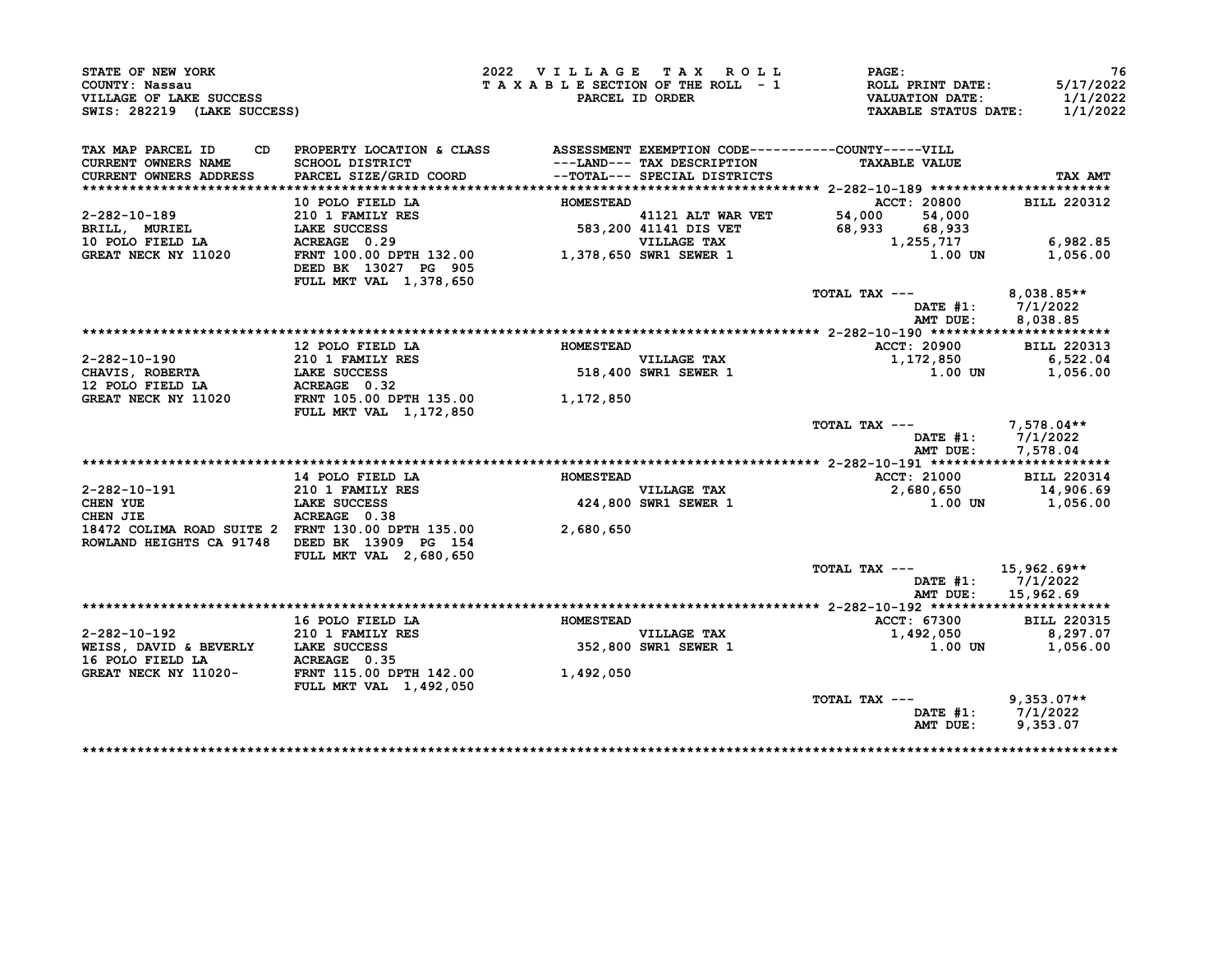| STATE OF NEW YORK<br>COUNTY: Nassau<br>VILLAGE OF LAKE SUCCESS<br>SWIS: 282219 (LAKE SUCCESS)                                                                                              |                                                                                                                    | 2022 VILLAGE TAX ROLL<br>TAXABLE SECTION OF THE ROLL - 1 | PARCEL ID ORDER                     | PAGE:<br>ROLL PRINT DATE:<br><b>VALUATION DATE:</b><br><b>TAXABLE STATUS DATE:</b> | 77<br>5/17/2022<br>1/1/2022<br>1/1/2022  |
|--------------------------------------------------------------------------------------------------------------------------------------------------------------------------------------------|--------------------------------------------------------------------------------------------------------------------|----------------------------------------------------------|-------------------------------------|------------------------------------------------------------------------------------|------------------------------------------|
| TAX MAP PARCEL ID<br><b>CURRENT OWNERS NAME</b>                                                                                                                                            | PROPERTY LOCATION & CLASS ASSESSMENT EXEMPTION CODE----------COUNTY-----VILL<br><b>SCHOOL DISTRICT</b>             |                                                          | ---LAND--- TAX DESCRIPTION          | <b>TAXABLE VALUE</b>                                                               |                                          |
| CURRENT OWNERS ADDRESS                                                                                                                                                                     | PARCEL SIZE/GRID COORD                                                                                             |                                                          | --TOTAL--- SPECIAL DISTRICTS        |                                                                                    | TAX AMT                                  |
|                                                                                                                                                                                            | 66 MEADOW WOODS RD                                                                                                 | <b>HOMESTEAD</b>                                         |                                     |                                                                                    |                                          |
|                                                                                                                                                                                            |                                                                                                                    |                                                          |                                     | <b>ACCT: 91100</b><br>2,136,750                                                    | <b>BILL 220316</b><br>11,882.15          |
|                                                                                                                                                                                            |                                                                                                                    |                                                          | VILLAGE TAX<br>540,000 SWR1 SEWER 1 | 1.00 UN                                                                            | 1,056.00                                 |
|                                                                                                                                                                                            |                                                                                                                    |                                                          |                                     |                                                                                    |                                          |
| 2-282-10-193<br>THE JIA LIU REVOCABLE<br>THE JIA LIU REVOCABLE<br>LAKE SUCCESS<br>LIVING TRUST<br>66 MEADOW WOODS RD<br>GREAT NECK NY 11020-<br>DEED BK 13718 PG 19<br>PEED BK 13718 PG 19 |                                                                                                                    |                                                          |                                     |                                                                                    |                                          |
|                                                                                                                                                                                            |                                                                                                                    |                                                          |                                     |                                                                                    |                                          |
|                                                                                                                                                                                            | FULL MKT VAL 2, 136, 750                                                                                           |                                                          |                                     |                                                                                    |                                          |
|                                                                                                                                                                                            |                                                                                                                    |                                                          |                                     | TOTAL TAX ---                                                                      | 12,938.15**                              |
|                                                                                                                                                                                            |                                                                                                                    |                                                          |                                     |                                                                                    | DATE $#1: 7/1/2022$                      |
|                                                                                                                                                                                            |                                                                                                                    |                                                          |                                     | AMT DUE:                                                                           | 12,938.15                                |
|                                                                                                                                                                                            |                                                                                                                    |                                                          |                                     |                                                                                    |                                          |
|                                                                                                                                                                                            | <b>77 WESTMINSTER RD</b>                                                                                           | <b>HOMESTEAD</b>                                         |                                     | <b>ACCT: 21100</b>                                                                 | <b>BILL 220317</b>                       |
| 2-285--32<br>YOON YOUNGIK                                                                                                                                                                  | 210 1 FAMILY RES<br>LAKE SUCCESS                                                                                   |                                                          |                                     |                                                                                    |                                          |
|                                                                                                                                                                                            |                                                                                                                    |                                                          | VILLAGE TAX<br>381,600 SWR1 SEWER 1 |                                                                                    |                                          |
| YOON IOUNGIN<br>77 WESTMINSTER RD<br>----- """" NV 11020-                                                                                                                                  | ACREAGE 0.20                                                                                                       |                                                          |                                     |                                                                                    |                                          |
| GREAT NECK NY 11020-                                                                                                                                                                       | FRNT 181.00 DPTH 125.00 914,550                                                                                    |                                                          |                                     |                                                                                    |                                          |
|                                                                                                                                                                                            | DEED BK 12517 PG 883                                                                                               |                                                          |                                     |                                                                                    |                                          |
|                                                                                                                                                                                            | BANK <sub>2</sub>                                                                                                  |                                                          |                                     |                                                                                    |                                          |
|                                                                                                                                                                                            | FULL MKT VAL 914,550                                                                                               |                                                          |                                     |                                                                                    |                                          |
|                                                                                                                                                                                            |                                                                                                                    |                                                          |                                     | TOTAL TAX $---$ 6,141.68**                                                         |                                          |
|                                                                                                                                                                                            |                                                                                                                    |                                                          |                                     |                                                                                    | DATE #1: 7/1/2022                        |
|                                                                                                                                                                                            |                                                                                                                    |                                                          |                                     |                                                                                    | AMT DUE: 6,141.68                        |
|                                                                                                                                                                                            | 4 HAMPTON CT                                                                                                       | <b>HOMESTEAD</b>                                         |                                     | <b>ACCT: 21200</b>                                                                 | <b>BILL 220318</b>                       |
|                                                                                                                                                                                            |                                                                                                                    |                                                          |                                     | 950,250                                                                            | 5,284.20                                 |
|                                                                                                                                                                                            |                                                                                                                    |                                                          | VILLAGE TAX<br>417,600 SWR1 SEWER 1 | 1.00 UN                                                                            | 1,056.00                                 |
|                                                                                                                                                                                            |                                                                                                                    |                                                          |                                     |                                                                                    |                                          |
|                                                                                                                                                                                            |                                                                                                                    | 950,250                                                  |                                     |                                                                                    |                                          |
| 2-285--34<br>SPOSTA, DANIEL JR & ENID<br>4 HAMPTON CT<br>GREAT NECK NY 11020-<br>FRNT 80.00 DPTH 105.00                                                                                    | FULL MKT VAL 950,250                                                                                               |                                                          |                                     |                                                                                    |                                          |
|                                                                                                                                                                                            |                                                                                                                    |                                                          |                                     | TOTAL TAX --- $6,340.20**$                                                         |                                          |
|                                                                                                                                                                                            |                                                                                                                    |                                                          |                                     |                                                                                    |                                          |
|                                                                                                                                                                                            |                                                                                                                    |                                                          |                                     |                                                                                    | DATE #1: $7/1/2022$<br>AMT DUE: 6,340.20 |
|                                                                                                                                                                                            |                                                                                                                    |                                                          |                                     |                                                                                    |                                          |
|                                                                                                                                                                                            | <b>13 HAMPTON CT</b>                                                                                               | <b>HOMESTEAD</b>                                         |                                     | ACCT: 91200                                                                        | <b>BILL 220319</b>                       |
| $2 - 285 - -40$                                                                                                                                                                            |                                                                                                                    |                                                          |                                     |                                                                                    |                                          |
| GONG, EUGENE                                                                                                                                                                               |                                                                                                                    |                                                          |                                     |                                                                                    | 4,631.60                                 |
| 13 HAMPTON CT                                                                                                                                                                              | 210 1 FAMILY RES<br>LAKE SUCCESS 352,800 VILLAGE TAX<br>ACREAGE 0.19 SWR1 SEWER 1 37.00 DPTH 115.00 927,150 21,256 |                                                          |                                     |                                                                                    | 1,056.00                                 |
| GREAT NECK NY 11020                                                                                                                                                                        |                                                                                                                    |                                                          |                                     |                                                                                    |                                          |
|                                                                                                                                                                                            | <b>FULL MKT VAL 927,150</b>                                                                                        |                                                          |                                     |                                                                                    |                                          |
|                                                                                                                                                                                            |                                                                                                                    |                                                          |                                     | TOTAL TAX ---                                                                      | $5,687.60**$                             |
|                                                                                                                                                                                            |                                                                                                                    |                                                          |                                     |                                                                                    | DATE #1: $7/1/2022$                      |
|                                                                                                                                                                                            |                                                                                                                    |                                                          |                                     | AMT DUE: 5,687.60                                                                  |                                          |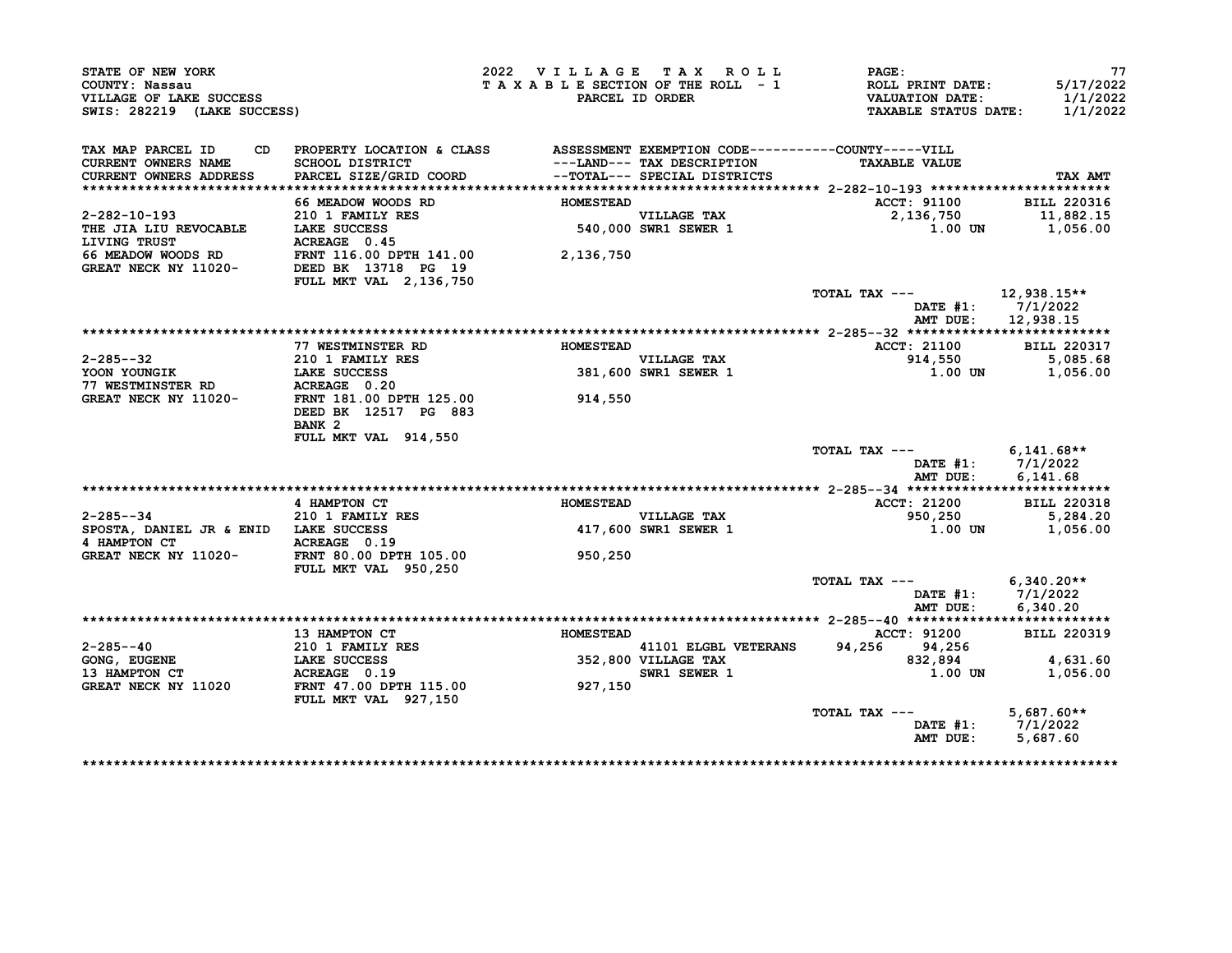| STATE OF NEW YORK<br>COUNTY: Nassau<br>VILLAGE OF LAKE SUCCESS<br>SWIS: 282219 (LAKE SUCCESS)         |                                                                                                                                     |                  | 2022 VILLAGE TAX ROLL<br>TAXABLE SECTION OF THE ROLL - 1<br>PARCEL ID ORDER | PAGE:<br>ROLL PRINT DATE:<br><b>VALUATION DATE:</b><br><b>TAXABLE STATUS DATE:</b> | 78<br>5/17/2022<br>1/1/2022<br>1/1/2022 |
|-------------------------------------------------------------------------------------------------------|-------------------------------------------------------------------------------------------------------------------------------------|------------------|-----------------------------------------------------------------------------|------------------------------------------------------------------------------------|-----------------------------------------|
| TAX MAP PARCEL ID<br><b>CURRENT OWNERS NAME</b><br>CURRENT OWNERS ADDRESS                             | CD PROPERTY LOCATION & CLASS ASSESSMENT EXEMPTION CODE----------COUNTY-----VILL<br><b>SCHOOL DISTRICT</b><br>PARCEL SIZE/GRID COORD |                  | ---LAND--- TAX DESCRIPTION<br>--TOTAL--- SPECIAL DISTRICTS                  | <b>TAXABLE VALUE</b>                                                               | TAX AMT                                 |
|                                                                                                       |                                                                                                                                     | <b>HOMESTEAD</b> |                                                                             |                                                                                    |                                         |
| $2 - 285 - -41$                                                                                       | 11 HAMPTON CT<br>210 1 FAMILY RES                                                                                                   |                  |                                                                             | <b>ACCT: 21300</b><br>996,450                                                      | <b>BILL 220320</b><br>5,541.11          |
| CHODOSH, MIRIAN                                                                                       | <b>LAKE SUCCESS</b>                                                                                                                 |                  | VILLAGE TAX<br>352,800 SWR1 SEWER 1                                         | 1.00 UN                                                                            | 1,056.00                                |
| 11 HAMPTON CT                                                                                         | ACREAGE 0.17                                                                                                                        |                  |                                                                             |                                                                                    |                                         |
| GREAT NECK NY 11020-                                                                                  | FRNT 85.00 DPTH 106.00<br>DEED BK 13168 PG 0368<br>FULL MKT VAL 996,450                                                             | 996,450          |                                                                             |                                                                                    |                                         |
|                                                                                                       |                                                                                                                                     |                  |                                                                             | TOTAL TAX ---                                                                      | $6.597.11**$                            |
|                                                                                                       |                                                                                                                                     |                  |                                                                             | DATE $#1: 7/1/2022$<br>AMT DUE:                                                    | 6,597.11                                |
|                                                                                                       |                                                                                                                                     |                  |                                                                             |                                                                                    |                                         |
|                                                                                                       | 9 HAMPTON CT                                                                                                                        | <b>HOMESTEAD</b> |                                                                             | <b>ACCT: 79100</b>                                                                 | <b>BILL 220321</b>                      |
| $2 - 285 - -42$                                                                                       | 210 1 FAMILY RES<br>LAKE SUCCESS                                                                                                    |                  | <b>VILLAGE TAX</b>                                                          | 1,130,850                                                                          | 6,288.49                                |
| GUO DONG & LI ASTRID                                                                                  |                                                                                                                                     |                  | 374,400 SWR1 SEWER 1                                                        | <b>1.00 UN</b>                                                                     | 1,056.00                                |
| 9 HAMPTON CT<br>GREAT NECK NY 11020-                                                                  | ACREAGE 0.17                                                                                                                        |                  |                                                                             |                                                                                    |                                         |
|                                                                                                       | FRNT 70.00 DPTH 107.00<br>DEED BK 12591 PG 671<br>FULL MKT VAL 1,130,850                                                            | 1,130,850        |                                                                             |                                                                                    |                                         |
|                                                                                                       |                                                                                                                                     |                  |                                                                             | TOTAL TAX ---<br>DATE $#1: 7/1/2022$<br>AMT DUE:                                   | 7,344.49**<br>7,344.49                  |
|                                                                                                       |                                                                                                                                     |                  |                                                                             |                                                                                    |                                         |
|                                                                                                       | 7 HAMPTON CT                                                                                                                        | <b>HOMESTEAD</b> |                                                                             | <b>ACCT: 21400</b>                                                                 | <b>BILL 220322</b>                      |
| $2 - 285 - -43$                                                                                       | 210 1 FAMILY RES                                                                                                                    |                  | VILLAGE TAX                                                                 | 1,260,000                                                                          | 7,006.67                                |
| DESADOW, ROBERT TRUSTEE LAKE SUCCESS                                                                  |                                                                                                                                     |                  | <b>381,600 SWR1 SEWER 1</b>                                                 | 1.00 UN 1,056.00                                                                   |                                         |
| DESADOW MARIA TRUSTEE ACREAGE 0.18                                                                    |                                                                                                                                     |                  |                                                                             |                                                                                    |                                         |
| 7 HAMPTON COURT<br>7 HAMPTON COURT FRNT 75.00 DPTH 103.00<br>GREAT NECK NY 11020- DEED BK 13533 PG 81 | FRNT 75.00 DPTH 103.00<br>FULL MKT VAL 1,260,000                                                                                    | 1,260,000        |                                                                             |                                                                                    |                                         |
|                                                                                                       |                                                                                                                                     |                  |                                                                             | TOTAL TAX $---$ 8,062.67**                                                         |                                         |
|                                                                                                       |                                                                                                                                     |                  |                                                                             | DATE #1: 7/1/2022<br>AMT DUE: 8,062.67                                             |                                         |
|                                                                                                       |                                                                                                                                     |                  |                                                                             |                                                                                    |                                         |
|                                                                                                       | 5 HAMPTON CT                                                                                                                        | <b>HOMESTEAD</b> |                                                                             | ACCT: 21500                                                                        | <b>BILL 220323</b>                      |
| $2 - 285 - -44$                                                                                       | 210 1 FAMILY RES                                                                                                                    |                  |                                                                             | 1,132,950                                                                          | 6,300.17                                |
| CHOW TYH                                                                                              | <b>LAKE SUCCESS</b>                                                                                                                 |                  | VILLAGE TAX<br>396,000 SWR1 SEWER 1                                         | 1.00 UN                                                                            | 1,056.00                                |
| <b>CHOW CHERLY</b>                                                                                    | ACREAGE 0.17                                                                                                                        |                  |                                                                             |                                                                                    |                                         |
| 5 HAMPTON CT                                                                                          | FRNT 75.00 DPTH 102.00                                                                                                              | 1,132,950        |                                                                             |                                                                                    |                                         |
| GREAT NECK NY 11020                                                                                   | DEED BK 14077 PG 822<br>BANK <sub>2</sub>                                                                                           |                  |                                                                             |                                                                                    |                                         |
|                                                                                                       | FULL MKT VAL 1,132,950                                                                                                              |                  |                                                                             |                                                                                    |                                         |
|                                                                                                       |                                                                                                                                     |                  |                                                                             | TOTAL TAX $---$ 7,356.17**                                                         |                                         |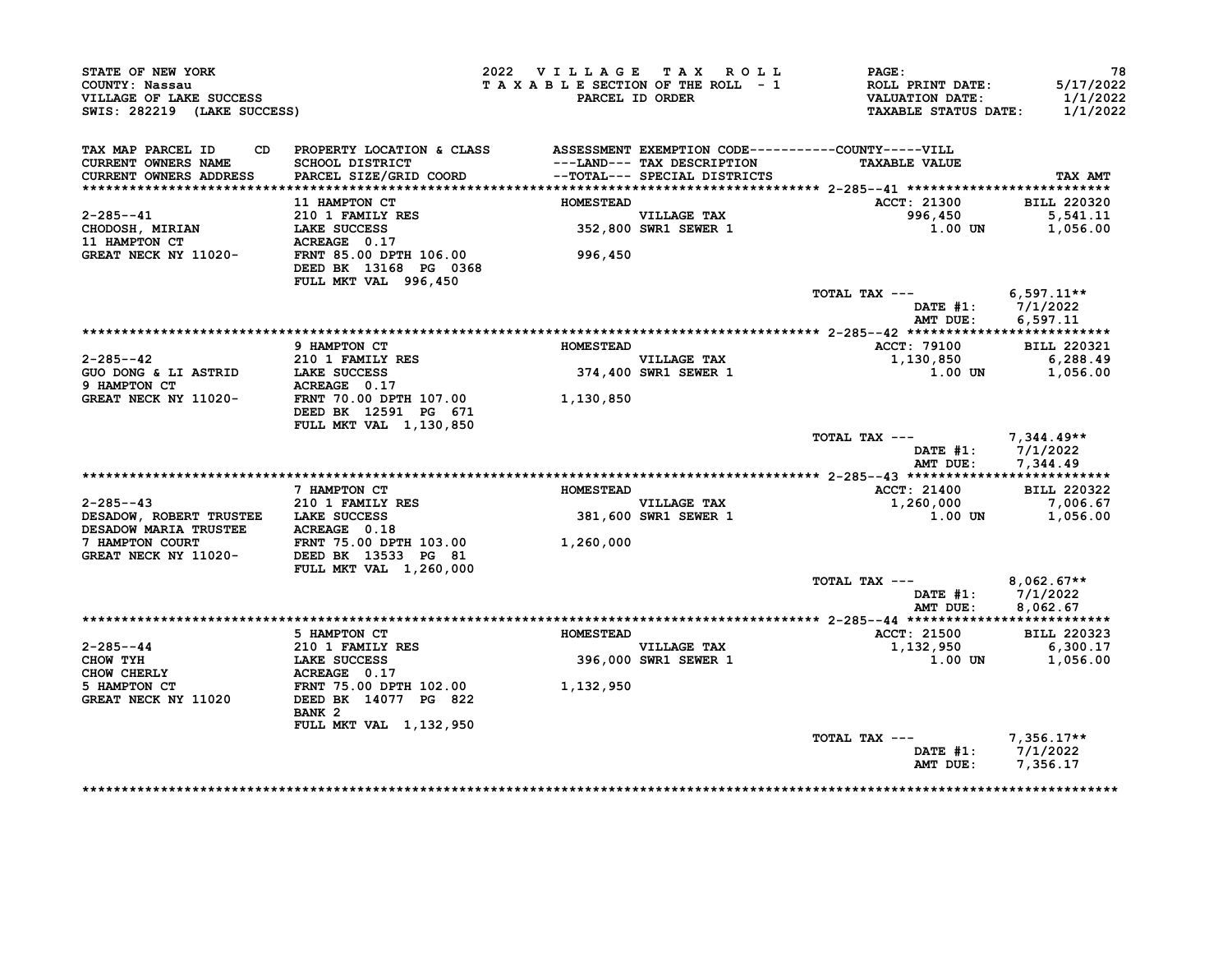| COUNTY: Nassau<br>VILLAGE OF LAKE SUCCESS<br>SWIS: 282219 (LAKE SUCCESS) |                                                                                                    |                  | 2022 VILLAGE TAX ROLL<br>TAXABLE SECTION OF THE ROLL - 1<br>PARCEL ID ORDER | <b>PAGE:</b><br>ROLL PRINT DATE:<br><b>VALUATION DATE:</b><br><b>TAXABLE STATUS DATE:</b> | 79<br>5/17/2022<br>1/1/2022<br>1/1/2022       |
|--------------------------------------------------------------------------|----------------------------------------------------------------------------------------------------|------------------|-----------------------------------------------------------------------------|-------------------------------------------------------------------------------------------|-----------------------------------------------|
| TAX MAP PARCEL ID<br><b>CURRENT OWNERS NAME</b>                          | CD PROPERTY LOCATION & CLASS ASSESSMENT EXEMPTION CODE----------COUNTY-----VILL<br>SCHOOL DISTRICT |                  | ---LAND--- TAX DESCRIPTION                                                  | <b>TAXABLE VALUE</b>                                                                      |                                               |
| CURRENT OWNERS ADDRESS                                                   | PARCEL SIZE/GRID COORD                                                                             |                  | --TOTAL--- SPECIAL DISTRICTS                                                |                                                                                           | TAX AMT                                       |
|                                                                          | 3 HAMPTON CT                                                                                       | <b>HOMESTEAD</b> |                                                                             | <b>ACCT: 21600</b>                                                                        | <b>BILL 220324</b>                            |
| $2 - 285 - -45$                                                          | 210 1 FAMILY RES                                                                                   |                  |                                                                             | 1,090,950                                                                                 | 6,066.61                                      |
| <b>PAN HUANG</b>                                                         | LAKE SUCCESS                                                                                       |                  | VILLAGE TAX<br>367,200 SWR1 SEWER 1                                         | 1.00 UN                                                                                   | 1,056.00                                      |
| <b>LIN HANGLI</b>                                                        | ACREAGE 0.17                                                                                       |                  |                                                                             |                                                                                           |                                               |
| 3 HAMPTON CT<br>GREAT NECK NY 11020                                      | FRNT 75.00 DPTH 100.00<br>DEED BK 14099 PG 593                                                     | 1,090,950        |                                                                             |                                                                                           |                                               |
|                                                                          | FULL MKT VAL 1,090,950                                                                             |                  |                                                                             |                                                                                           |                                               |
|                                                                          |                                                                                                    |                  |                                                                             | TOTAL TAX ---                                                                             | 7,122.61**<br>DATE $#1: 7/1/2022$             |
|                                                                          |                                                                                                    |                  |                                                                             | AMT DUE:                                                                                  | 7,122.61                                      |
|                                                                          | <b>75 WESTMINSTER RD</b>                                                                           | <b>HOMESTEAD</b> |                                                                             | ACCT: 79200                                                                               | <b>BILL 220325</b>                            |
| $2 - 285 - -46$                                                          | 210 1 FAMILY RES                                                                                   |                  |                                                                             | 891,450                                                                                   | 4,957.22                                      |
| LEE, JUN KUL                                                             | LAKE SUCCESS                                                                                       |                  | VILLAGE TAX<br>352,800 SWR1 SEWER 1                                         | 1.00 UN                                                                                   | 1,056.00                                      |
| LEE, YOUNG MEE                                                           | ACREAGE 0.15                                                                                       |                  |                                                                             |                                                                                           |                                               |
| <b>75 WESTMINSTER ROAD</b>                                               | FRNT 73.00 DPTH 100.00                                                                             | 891,450          |                                                                             |                                                                                           |                                               |
| GREAT NECK NY 11020-                                                     | BANK <sub>2</sub><br>FULL MKT VAL 891,450                                                          |                  |                                                                             |                                                                                           |                                               |
|                                                                          |                                                                                                    |                  |                                                                             | TOTAL TAX ---<br>AMT DUE:                                                                 | 6,013.22**<br>DATE $#1: 7/1/2022$<br>6.013.22 |
|                                                                          |                                                                                                    | <b>HOMESTEAD</b> |                                                                             | <b>ACCT: 91300</b>                                                                        |                                               |
| $2 - 285 - -47$                                                          | <b>73 WESTMINSTER RD</b><br>210 1 FAMILY RES                                                       |                  | <b>VILLAGE TAX</b>                                                          | 1,417,500                                                                                 | <b>BILL 220326</b><br>7,882.50                |
| LIU, TAO & LI, XINXIN LAKE SUCCESS                                       |                                                                                                    |                  | 410,400 SWR1 SEWER 1                                                        | 1.00 UN                                                                                   | 1,056.00                                      |
| <b>73 WESTMINSTER ROAD</b>                                               | ACREAGE 0.17                                                                                       |                  |                                                                             |                                                                                           |                                               |
|                                                                          |                                                                                                    |                  |                                                                             |                                                                                           |                                               |
| GREAT NECK NY 11020-                                                     | FRNT 59.00 DPTH 100.00 1,417,500                                                                   |                  |                                                                             |                                                                                           |                                               |
|                                                                          | DEED BK 13163 PG 174                                                                               |                  |                                                                             |                                                                                           |                                               |
|                                                                          | BANK 14                                                                                            |                  |                                                                             |                                                                                           |                                               |
|                                                                          | FULL MKT VAL 1,417,500                                                                             |                  |                                                                             |                                                                                           |                                               |
|                                                                          |                                                                                                    |                  |                                                                             | TOTAL TAX ---                                                                             | $8,938.50**$                                  |
|                                                                          |                                                                                                    |                  |                                                                             | AMT DUE:                                                                                  | DATE #1: $7/1/2022$<br>8,938.50               |
|                                                                          |                                                                                                    |                  |                                                                             |                                                                                           |                                               |
|                                                                          | 2 ROBBINS LA                                                                                       | <b>HOMESTEAD</b> |                                                                             | <b>ACCT: 21700</b>                                                                        | <b>BILL 220327</b>                            |
| $2 - 285 - -48$                                                          | 210 1 FAMILY RES                                                                                   |                  | <b>VILLAGE TAX</b>                                                          | 1,386,000                                                                                 | 7,707.34                                      |
| AUERBACH, JEFFREY                                                        | LAKE SUCCESS                                                                                       |                  | 410,400 SWR1 SEWER 1                                                        | 1.00 UN                                                                                   | 1,056.00                                      |
| <b>CHUANG, MELEEN</b><br>2 ROBBINS LANE                                  | ACREAGE 0.17<br><b>FRNT 75.00 DPTH 100.00</b>                                                      |                  |                                                                             |                                                                                           |                                               |
| <b>MANHASSET NY 11030</b>                                                | DEED BK 13203 PG 388                                                                               | 1,386,000        |                                                                             |                                                                                           |                                               |
|                                                                          | BANK 8                                                                                             |                  |                                                                             |                                                                                           |                                               |
|                                                                          | FULL MKT VAL 1,386,000                                                                             |                  |                                                                             |                                                                                           |                                               |
|                                                                          |                                                                                                    |                  |                                                                             | TOTAL TAX ---                                                                             | $8,763.34**$<br>DATE #1: $7/1/2022$           |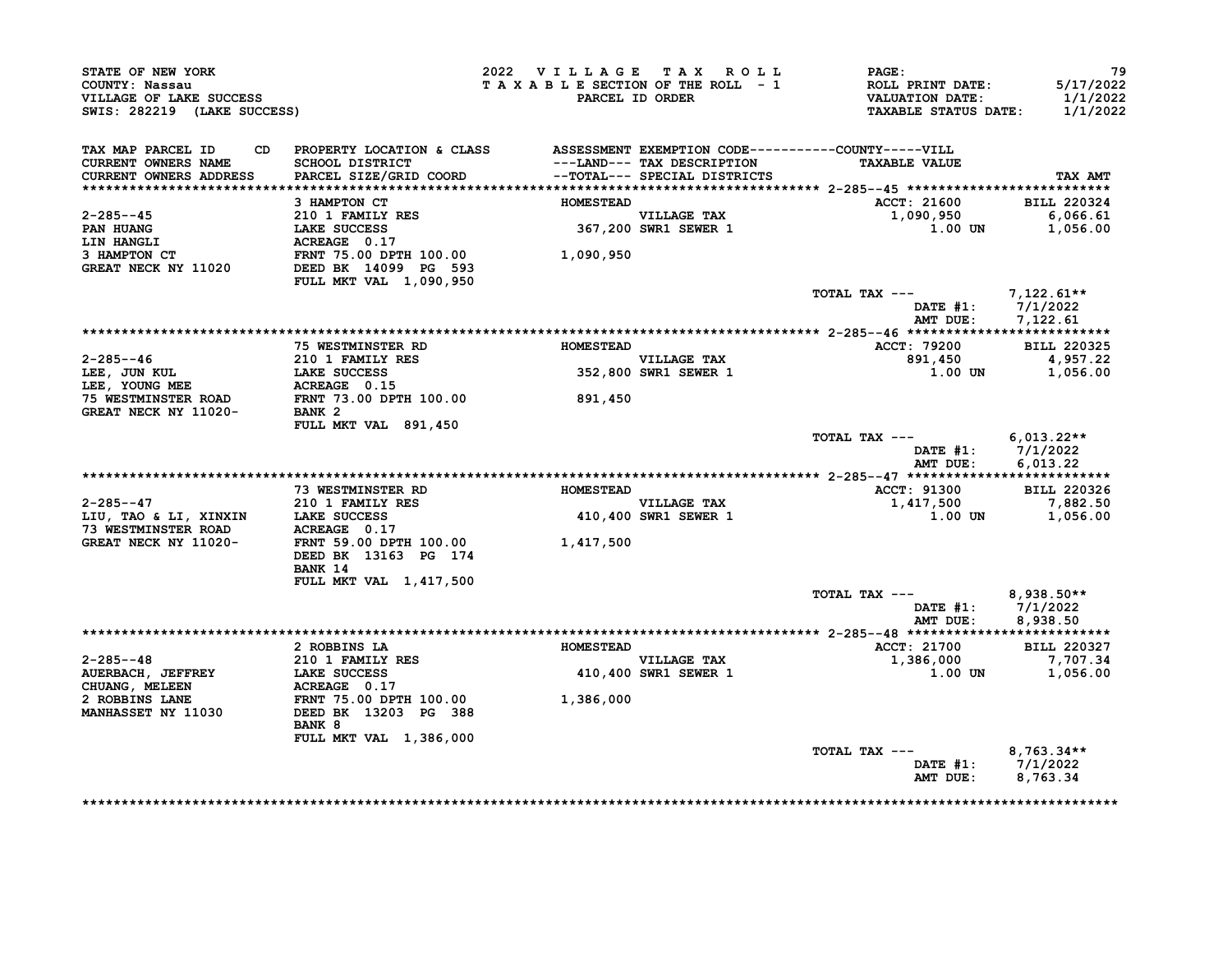| STATE OF NEW YORK<br>COUNTY: Nassau<br>VILLAGE OF LAKE SUCCESS<br>SWIS: 282219 (LAKE SUCCESS)                                                                                                                                                    |                                                                                                     |                  | 2022 VILLAGE TAX ROLL               | <b>PAGE :</b><br>T A X A B L E SECTION OF THE ROLL - 1 ROLL PRINT DATE: 5/17/2022<br>PARCEL ID ORDER TA X A B L E SECTION OF THE ROLL - 1 VALUATION DATE: 1/1/2022 | 80                                     |
|--------------------------------------------------------------------------------------------------------------------------------------------------------------------------------------------------------------------------------------------------|-----------------------------------------------------------------------------------------------------|------------------|-------------------------------------|--------------------------------------------------------------------------------------------------------------------------------------------------------------------|----------------------------------------|
| TAX MAP PARCEL ID CD PROPERTY LOCATION & CLASS ASSESSMENT EXEMPTION CODE----------COUNTY-----VILL                                                                                                                                                |                                                                                                     |                  |                                     |                                                                                                                                                                    |                                        |
| CURRENT OWNERS NAME                                                                                                                                                                                                                              | SCHOOL DISTRICT<br>PARCEL SIZE/GRID COORD<br>PARCEL SIZE/GRID COORD<br>--TOTAL--- SPECIAL DISTRICTS |                  | ---LAND--- TAX DESCRIPTION          | <b>TAXABLE VALUE</b>                                                                                                                                               |                                        |
| CURRENT OWNERS ADDRESS                                                                                                                                                                                                                           |                                                                                                     |                  |                                     |                                                                                                                                                                    | TAX AMT                                |
|                                                                                                                                                                                                                                                  | 4 ROBBINS LA                                                                                        | <b>HOMESTEAD</b> |                                     | ACCT: 21900 BILL 220328                                                                                                                                            |                                        |
|                                                                                                                                                                                                                                                  |                                                                                                     |                  |                                     |                                                                                                                                                                    |                                        |
|                                                                                                                                                                                                                                                  |                                                                                                     |                  | VILLAGE TAX<br>396,000 SWR1 SEWER 1 |                                                                                                                                                                    | 1,058,400 5,885.60<br>1.00 UN 1,056.00 |
|                                                                                                                                                                                                                                                  |                                                                                                     |                  |                                     |                                                                                                                                                                    |                                        |
| GREAT NECK NY 11020 FRNT 85.00 DPTH 107.00 1,058,400                                                                                                                                                                                             | DEED BK 12560 PG 196<br>BANK <sub>2</sub>                                                           |                  |                                     |                                                                                                                                                                    |                                        |
|                                                                                                                                                                                                                                                  | FULL MKT VAL 1,058,400                                                                              |                  |                                     |                                                                                                                                                                    |                                        |
|                                                                                                                                                                                                                                                  |                                                                                                     |                  |                                     | TOTAL TAX --- $6,941.60**$                                                                                                                                         |                                        |
|                                                                                                                                                                                                                                                  |                                                                                                     |                  |                                     |                                                                                                                                                                    | DATE #1: 7/1/2022                      |
|                                                                                                                                                                                                                                                  |                                                                                                     |                  |                                     |                                                                                                                                                                    | AMT DUE: 6,941.60                      |
|                                                                                                                                                                                                                                                  | 6 ROBBINS LA                                                                                        | <b>HOMESTEAD</b> |                                     | ACCT: 22000 BILL 220329                                                                                                                                            |                                        |
|                                                                                                                                                                                                                                                  |                                                                                                     |                  | VILLAGE TAX                         |                                                                                                                                                                    |                                        |
|                                                                                                                                                                                                                                                  |                                                                                                     |                  | 345,600 SWR1 SEWER 1                |                                                                                                                                                                    | 913,500 5,079.84<br>1.00 UN 1,056.00   |
|                                                                                                                                                                                                                                                  |                                                                                                     |                  |                                     |                                                                                                                                                                    |                                        |
| 2-285--133<br>SUNG MICHAEL<br>6 ROBBINS LA<br>GREAT NECK NY 11020-<br>TENT 75.00 DPTH 106.00<br>DREAT NECK NY 11020-<br>DREAT BECK NY 11020-<br>DREAT BECK NY 11020-<br>DREAT BECK 14127 PG 335                                                  | <b>BANK 14</b>                                                                                      | 913,500          |                                     |                                                                                                                                                                    |                                        |
|                                                                                                                                                                                                                                                  | FULL MKT VAL 913,500                                                                                |                  |                                     |                                                                                                                                                                    |                                        |
|                                                                                                                                                                                                                                                  |                                                                                                     |                  |                                     | TOTAL TAX --- $6,135.84**$<br>AMT DUE:                                                                                                                             | DATE #1: 7/1/2022<br>6,135.84          |
|                                                                                                                                                                                                                                                  |                                                                                                     |                  |                                     |                                                                                                                                                                    |                                        |
|                                                                                                                                                                                                                                                  | 8 ROBBINS LA                                                                                        | <b>HOMESTEAD</b> |                                     | ACCT: 22100 BILL 220330                                                                                                                                            |                                        |
|                                                                                                                                                                                                                                                  |                                                                                                     |                  | VILLAGE TAX                         | 1,115,100                                                                                                                                                          | 6,200.90                               |
|                                                                                                                                                                                                                                                  |                                                                                                     |                  | 396,000 SWR1 SEWER 1                |                                                                                                                                                                    | $1.00$ UN $1,056.00$                   |
|                                                                                                                                                                                                                                                  |                                                                                                     |                  |                                     |                                                                                                                                                                    |                                        |
| 2-285--134<br>210 1 FAMILY RES<br>210 1 FAMILY RES<br>GAO YANHUI LAKE SUCCESS<br>396,000<br>8 ROBBINS LA<br>GREAT NECK NY 11020 DEED BK 13953 PG<br>FRNT 75.00 DPTH 111.00 1,115,100<br>GREAT NECK NY 11020 DEED BK 13953 PG<br>FILIT METT 1115, | <b>FULL MKT VAL 1,115,100</b>                                                                       |                  |                                     |                                                                                                                                                                    |                                        |
|                                                                                                                                                                                                                                                  |                                                                                                     |                  |                                     | TOTAL TAX --- $7,256.90**$                                                                                                                                         |                                        |
|                                                                                                                                                                                                                                                  |                                                                                                     |                  |                                     |                                                                                                                                                                    | DATE #1: 7/1/2022<br>AMT DUE: 7,256.90 |
|                                                                                                                                                                                                                                                  |                                                                                                     |                  |                                     |                                                                                                                                                                    |                                        |
| 2-285--135                                                                                                                                                                                                                                       | 10 ROBBINS LA<br>210 1 FAMILY RES                                                                   | <b>HOMESTEAD</b> |                                     | ACCT: 22200 BILL 220331                                                                                                                                            |                                        |
|                                                                                                                                                                                                                                                  |                                                                                                     |                  |                                     | 41131 ALT WAR COMBAT 90,000 30,000<br>403,200 VILLAGE TAX 943,200<br>SWR1 SEWER 1 1.00 UN                                                                          | 5,244.99                               |
|                                                                                                                                                                                                                                                  |                                                                                                     |                  |                                     |                                                                                                                                                                    | 1.00 UN 1,056.00                       |
| 2-285--135<br>OSCAR REIDMAN REV TRUST<br>10 ROBBINS LANE<br>GREAT NECK NY 11020<br>CREAT NECK NY 11020<br>TRNT 80.00 DPTH 128.00<br>1,033,200                                                                                                    | DEED BK 13457 PG 693                                                                                |                  |                                     |                                                                                                                                                                    |                                        |
|                                                                                                                                                                                                                                                  | FULL MKT VAL 1,033,200                                                                              |                  |                                     |                                                                                                                                                                    |                                        |
|                                                                                                                                                                                                                                                  |                                                                                                     |                  |                                     | TOTAL TAX ---                                                                                                                                                      | $6,300.99**$<br>DATE #1: 7/1/2022      |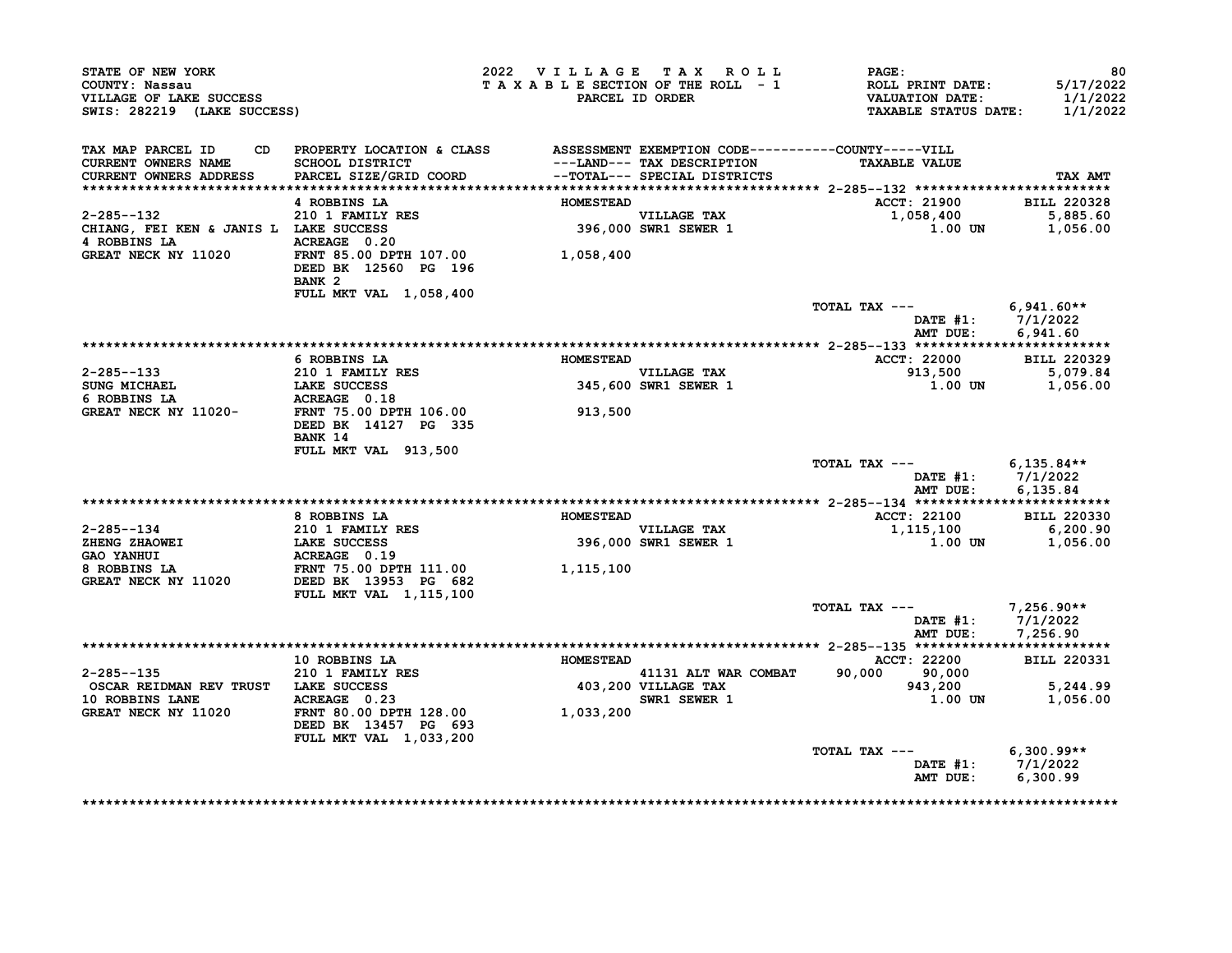| STATE OF NEW YORK                                                        |                                                                              | 2022 VILLAGE TAX ROLL           |                                                            | PAGE:                                                                     | 81                                |
|--------------------------------------------------------------------------|------------------------------------------------------------------------------|---------------------------------|------------------------------------------------------------|---------------------------------------------------------------------------|-----------------------------------|
| COUNTY: Nassau<br>VILLAGE OF LAKE SUCCESS<br>SWIS: 282219 (LAKE SUCCESS) |                                                                              | TAXABLE SECTION OF THE ROLL - 1 | PARCEL ID ORDER                                            | ROLL PRINT DATE:<br><b>VALUATION DATE:</b><br><b>TAXABLE STATUS DATE:</b> | 5/17/2022<br>1/1/2022<br>1/1/2022 |
|                                                                          |                                                                              |                                 |                                                            |                                                                           |                                   |
| TAX MAP PARCEL ID<br>CD                                                  | PROPERTY LOCATION & CLASS ASSESSMENT EXEMPTION CODE----------COUNTY-----VILL |                                 |                                                            |                                                                           |                                   |
| CURRENT OWNERS NAME<br><b>CURRENT OWNERS ADDRESS</b>                     | <b>SCHOOL DISTRICT</b><br>PARCEL SIZE/GRID COORD                             |                                 | ---LAND--- TAX DESCRIPTION<br>--TOTAL--- SPECIAL DISTRICTS | <b>TAXABLE VALUE</b>                                                      | TAX AMT                           |
|                                                                          |                                                                              |                                 |                                                            |                                                                           |                                   |
|                                                                          | 12 ROBBINS LA                                                                | <b>HOMESTEAD</b>                |                                                            | ACCT: 22300                                                               | <b>BILL 220332</b>                |
| $2 - 285 - -136$                                                         | 210 1 FAMILY RES                                                             |                                 | VILLAGE TAX<br>453,600 SWR1 SEWER 1                        | 1,126,650                                                                 | 6,265.13                          |
| TOBIAS, MARTIN                                                           | LAKE SUCCESS                                                                 |                                 |                                                            | 1.00 UN                                                                   | 1,056.00                          |
| TOBIAS, SUSAN                                                            | ACREAGE 0.22                                                                 |                                 |                                                            |                                                                           |                                   |
| <b>12 ROBBINS LANE</b><br>GREAT NECK NY 11020- FULL MKT VAL 1,126,650    | FRNT 100.00 DPTH 100.00                                                      | 1,126,650                       |                                                            |                                                                           |                                   |
|                                                                          |                                                                              |                                 |                                                            | TOTAL TAX ---                                                             | $7,321.13**$                      |
|                                                                          |                                                                              |                                 |                                                            | DATE $#1:$                                                                | 7/1/2022                          |
|                                                                          |                                                                              |                                 |                                                            | AMT DUE:                                                                  | 7,321.13                          |
|                                                                          |                                                                              |                                 |                                                            |                                                                           |                                   |
|                                                                          | 18 ROBBINS LA                                                                | <b>HOMESTEAD</b>                |                                                            | ACCT: 67400                                                               | <b>BILL 220333</b>                |
| $2 - 285 - -139$                                                         | 210 1 FAMILY RES                                                             |                                 | <b>VILLAGE TAX</b>                                         | 1,108,800                                                                 | 6,165.87                          |
| JANG, CHANG KWON                                                         | <b>LAKE SUCCESS</b><br>ACREAGE 0.29                                          |                                 | 345,600 SWR1 SEWER 1                                       | 1.00 UN                                                                   | 1,056.00                          |
| JANG, DONG SOOK<br>18 ROBBINS LA                                         | FRNT 100.00 DPTH 125.00                                                      |                                 |                                                            |                                                                           |                                   |
| GREAT NECK NY 11020-                                                     | <b>FULL MKT VAL 1,108,800</b>                                                | 1,108,800                       |                                                            |                                                                           |                                   |
|                                                                          |                                                                              |                                 |                                                            | TOTAL TAX ---                                                             | 7,221.87**                        |
|                                                                          |                                                                              |                                 |                                                            | DATE #1:<br>AMT DUE:                                                      | 7/1/2022<br>7,221.87              |
|                                                                          |                                                                              |                                 |                                                            |                                                                           |                                   |
|                                                                          | 20 ROBBINS LA                                                                | <b>HOMESTEAD</b>                |                                                            | ACCT: 22400                                                               | <b>BILL 220334</b>                |
| $2 - 285 - -140$                                                         | 210 1 FAMILY RES                                                             |                                 |                                                            | 1,151,850                                                                 | 6,405.27                          |
| KIM, JOHN JEONG KYOON LAKE SUCCESS<br>KIM, EILEEN KYUNGJA ACREAGE 0.27   |                                                                              |                                 | VILLAGE TAX<br>396,000 SWR1 SEWER 1                        | 1.00 UN                                                                   | 1,056.00                          |
| 20 ROBBINS LA                                                            | FRNT 95.00 DPTH 125.00                                                       | 1,151,850                       |                                                            |                                                                           |                                   |
| GREAT NECK NY 11020-                                                     | DEED BK 12457 PG 401<br>FULL MKT VAL 1,151,850                               |                                 |                                                            |                                                                           |                                   |
|                                                                          |                                                                              |                                 |                                                            | TOTAL TAX ---                                                             | $7,461.27**$                      |
|                                                                          |                                                                              |                                 |                                                            | DATE $#1$ :                                                               | 7/1/2022                          |
|                                                                          |                                                                              |                                 |                                                            | AMT DUE:                                                                  | 7,461.27                          |
|                                                                          |                                                                              |                                 |                                                            |                                                                           |                                   |
|                                                                          | 22 ROBBINS LA                                                                | <b>HOMESTEAD</b>                |                                                            | ACCT: 22700                                                               | <b>BILL 220335</b>                |
| $2 - 285 - -143$                                                         | 210 1 FAMILY RES                                                             |                                 | VILLAGE TAX<br>504,000 SWR1 SEWER 1                        | 1,251,600                                                                 | 6,959.96                          |
| <b>GUARTON, GLADYS B</b>                                                 | <b>LAKE SUCCESS</b>                                                          |                                 |                                                            | 1.00 UN                                                                   | 1,056.00                          |
| <b>GUARTON GREGORY TRUSTEE</b>                                           | ACREAGE 0.31                                                                 |                                 |                                                            |                                                                           |                                   |
| 22 ROBBINS LANE                                                          | FRNT 110.00 DPTH 123.00                                                      | 1,251,600                       |                                                            |                                                                           |                                   |
| GREAT NECK NY 11020-                                                     | DEED BK 13483 PG 24                                                          |                                 |                                                            |                                                                           |                                   |
|                                                                          | FULL MKT VAL 1,251,600                                                       |                                 |                                                            |                                                                           |                                   |
|                                                                          |                                                                              |                                 |                                                            | TOTAL TAX ---                                                             | $8,015.96**$                      |
|                                                                          |                                                                              |                                 |                                                            |                                                                           | DATE #1: 7/1/2022                 |
|                                                                          |                                                                              |                                 |                                                            | AMT DUE:                                                                  | 8,015.96                          |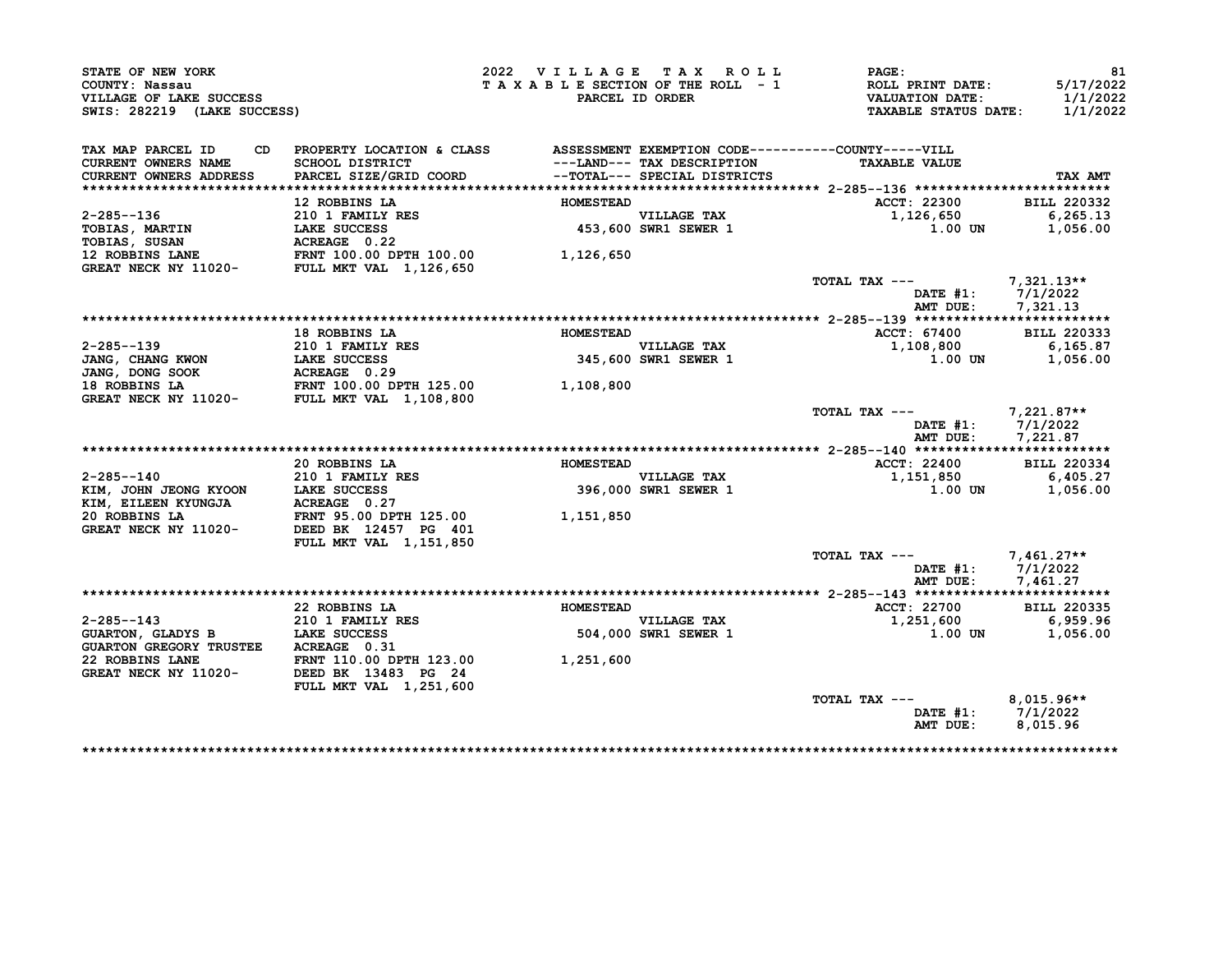| STATE OF NEW YORK<br>COUNTY: Nassau<br>VILLAGE OF LAKE SUCCESS<br>SWIS: 282219 (LAKE SUCCESS)                                                                                                                               |                                                                                                                                                                                                                                                                                      | 2022 VILLAGE TAX ROLL | TAXABLE SECTION OF THE ROLL - 1<br>PARCEL ID ORDER | PAGE:<br><b>ROLL PRINT DATE:</b><br><b>VALUATION DATE:</b><br>TAXABLE STATUS DATE: 1/1/2022 | 82<br>5/17/2022<br>1/1/2022         |
|-----------------------------------------------------------------------------------------------------------------------------------------------------------------------------------------------------------------------------|--------------------------------------------------------------------------------------------------------------------------------------------------------------------------------------------------------------------------------------------------------------------------------------|-----------------------|----------------------------------------------------|---------------------------------------------------------------------------------------------|-------------------------------------|
| TAX MAP PARCEL ID<br>CD.<br>CURRENT OWNERS NAME<br><b>CURRENT OWNERS ADDRESS</b>                                                                                                                                            | PROPERTY LOCATION & CLASS ASSESSMENT EXEMPTION CODE----------COUNTY-----VILL<br>SCHOOL DISTRICT<br>PARCEL SIZE/GRID COORD                                                                                                                                                            |                       |                                                    |                                                                                             | TAX AMT                             |
|                                                                                                                                                                                                                             | 24 ROBBINS LA                                                                                                                                                                                                                                                                        | HOMESTEAD             |                                                    | <b>ACCT: 22800</b>                                                                          | <b>BILL 220336</b>                  |
| $2 - 285 - -144$<br>LANGWEILER, ELAINE                                                                                                                                                                                      | 210 1 FAMILY RES<br>LAKE SUCCESS<br>ACREAGE 0.33<br>210 1 FAMILY RES<br>LAKE SUCCESS 511, 200 VILLAGE TAX 511, 200 VILLAGE TAX 511, 200 VILLAGE TAX 511, 200 VILLAGE TAX 511, 200 VILLAGE TAX 511, 200 VILLAGE TAX 511, 200 VILLAGE TAX 511, 200 VILLAGE TAX 511, 200 VILLAGE TAX 51 |                       |                                                    |                                                                                             | 6,236.27                            |
| 24 ROBBINS LA<br>GREAT NECK NY 11020-                                                                                                                                                                                       |                                                                                                                                                                                                                                                                                      |                       |                                                    | 1.00 UN                                                                                     | 1,056.00                            |
|                                                                                                                                                                                                                             | <b>FULL MKT VAL 1,255,800</b>                                                                                                                                                                                                                                                        |                       |                                                    |                                                                                             |                                     |
|                                                                                                                                                                                                                             |                                                                                                                                                                                                                                                                                      |                       |                                                    | TOTAL TAX $---$ 7,292.27**<br>AMT DUE:                                                      | DATE #1: 7/1/2022<br>7,292.27       |
|                                                                                                                                                                                                                             |                                                                                                                                                                                                                                                                                      |                       |                                                    |                                                                                             |                                     |
|                                                                                                                                                                                                                             | 6 HAMPTON CT                                                                                                                                                                                                                                                                         | <b>HOMESTEAD</b>      |                                                    | <b>ACCT: 94100</b>                                                                          | <b>BILL 220337</b>                  |
| 2-285--231                                                                                                                                                                                                                  |                                                                                                                                                                                                                                                                                      |                       | VILLAGE TAX<br>410,400 SWR1 SEWER 1                | 1,286,250                                                                                   | 7,152.64                            |
| $ZHANG$ , $NAN$                                                                                                                                                                                                             |                                                                                                                                                                                                                                                                                      |                       |                                                    | 1.00 UN                                                                                     | 1,056.00                            |
| CHEN, YUPING<br>6 HAMPTON CT                                                                                                                                                                                                |                                                                                                                                                                                                                                                                                      |                       |                                                    |                                                                                             |                                     |
| GREAT NECK NY 11020                                                                                                                                                                                                         | 210 1 FAMILY RES<br>LAKE SUCCESS<br>ACREAGE 0.19<br>FRNT 80.00 DPTH 105.00<br>1,286,250<br>1020 DEED BK 13182 PG 995                                                                                                                                                                 |                       |                                                    |                                                                                             |                                     |
|                                                                                                                                                                                                                             | FULL MKT VAL 1,286,250                                                                                                                                                                                                                                                               |                       |                                                    |                                                                                             |                                     |
|                                                                                                                                                                                                                             |                                                                                                                                                                                                                                                                                      |                       |                                                    | TOTAL TAX ---                                                                               | $8,208.64**$<br>DATE $#1: 7/1/2022$ |
|                                                                                                                                                                                                                             |                                                                                                                                                                                                                                                                                      |                       |                                                    | AMT DUE:                                                                                    | 8,208.64                            |
|                                                                                                                                                                                                                             | 8 HAMPTON CT                                                                                                                                                                                                                                                                         | <b>HOMESTEAD</b>      |                                                    | <b>ACCT: 23000</b>                                                                          | <b>BILL 220338</b>                  |
| 2-285--233                                                                                                                                                                                                                  |                                                                                                                                                                                                                                                                                      |                       |                                                    | 959,700 5,336.75                                                                            |                                     |
| z-z85--233<br>JIAO QINGFENG                                                                                                                                                                                                 | 210 1 FAMILY RES<br>LAKE SUCCESS                                                                                                                                                                                                                                                     |                       | --------<br>VILLAGE TAX<br>345,600 SWR1 SEWER 1    | $1.00$ UN                                                                                   | 1,056.00                            |
|                                                                                                                                                                                                                             |                                                                                                                                                                                                                                                                                      |                       |                                                    |                                                                                             |                                     |
|                                                                                                                                                                                                                             |                                                                                                                                                                                                                                                                                      | 959,700               |                                                    |                                                                                             |                                     |
|                                                                                                                                                                                                                             |                                                                                                                                                                                                                                                                                      |                       |                                                    |                                                                                             |                                     |
|                                                                                                                                                                                                                             | BANK <sub>2</sub>                                                                                                                                                                                                                                                                    |                       |                                                    |                                                                                             |                                     |
|                                                                                                                                                                                                                             | FULL MKT VAL 959,700                                                                                                                                                                                                                                                                 |                       |                                                    |                                                                                             |                                     |
|                                                                                                                                                                                                                             |                                                                                                                                                                                                                                                                                      |                       |                                                    | TOTAL TAX ---                                                                               | $6,392.75**$<br>DATE $#1: 7/1/2022$ |
|                                                                                                                                                                                                                             |                                                                                                                                                                                                                                                                                      |                       |                                                    | AMT DUE:                                                                                    | 6.392.75                            |
|                                                                                                                                                                                                                             |                                                                                                                                                                                                                                                                                      |                       |                                                    |                                                                                             |                                     |
|                                                                                                                                                                                                                             | <b>18 HAMPTON CT</b>                                                                                                                                                                                                                                                                 | <b>HOMESTEAD</b>      |                                                    | ACCT: 67600                                                                                 | <b>BILL 220339</b>                  |
|                                                                                                                                                                                                                             |                                                                                                                                                                                                                                                                                      |                       | VILLAGE TAX<br>410,400 SWR1 SEWER 1                | 1,043,700                                                                                   | 5,803.86                            |
|                                                                                                                                                                                                                             |                                                                                                                                                                                                                                                                                      |                       |                                                    | $1.00$ UN                                                                                   | 1,056.00                            |
|                                                                                                                                                                                                                             |                                                                                                                                                                                                                                                                                      |                       |                                                    |                                                                                             |                                     |
| 18 HAMPTON CT<br>ROGOL, DAVID<br>ROGOL, SANDRA<br>ROGOL, SANDRA<br>18 HAMPTON COURT<br>18 HAMPTON COURT<br>18 HAMPTON COURT<br>18 HAMPTON COURT<br>FRNT 56.00 DPTH 116.00<br>GREAT NECK NY 11020-<br>FULL MKT VAL 1,043,700 |                                                                                                                                                                                                                                                                                      | 1,043,700             |                                                    |                                                                                             |                                     |
|                                                                                                                                                                                                                             |                                                                                                                                                                                                                                                                                      |                       |                                                    |                                                                                             |                                     |
|                                                                                                                                                                                                                             |                                                                                                                                                                                                                                                                                      |                       |                                                    | TOTAL TAX ---                                                                               | $6,859.86**$                        |
|                                                                                                                                                                                                                             |                                                                                                                                                                                                                                                                                      |                       |                                                    | AMT DUE:                                                                                    | DATE #1: 7/1/2022                   |
|                                                                                                                                                                                                                             |                                                                                                                                                                                                                                                                                      |                       |                                                    |                                                                                             | 6,859.86                            |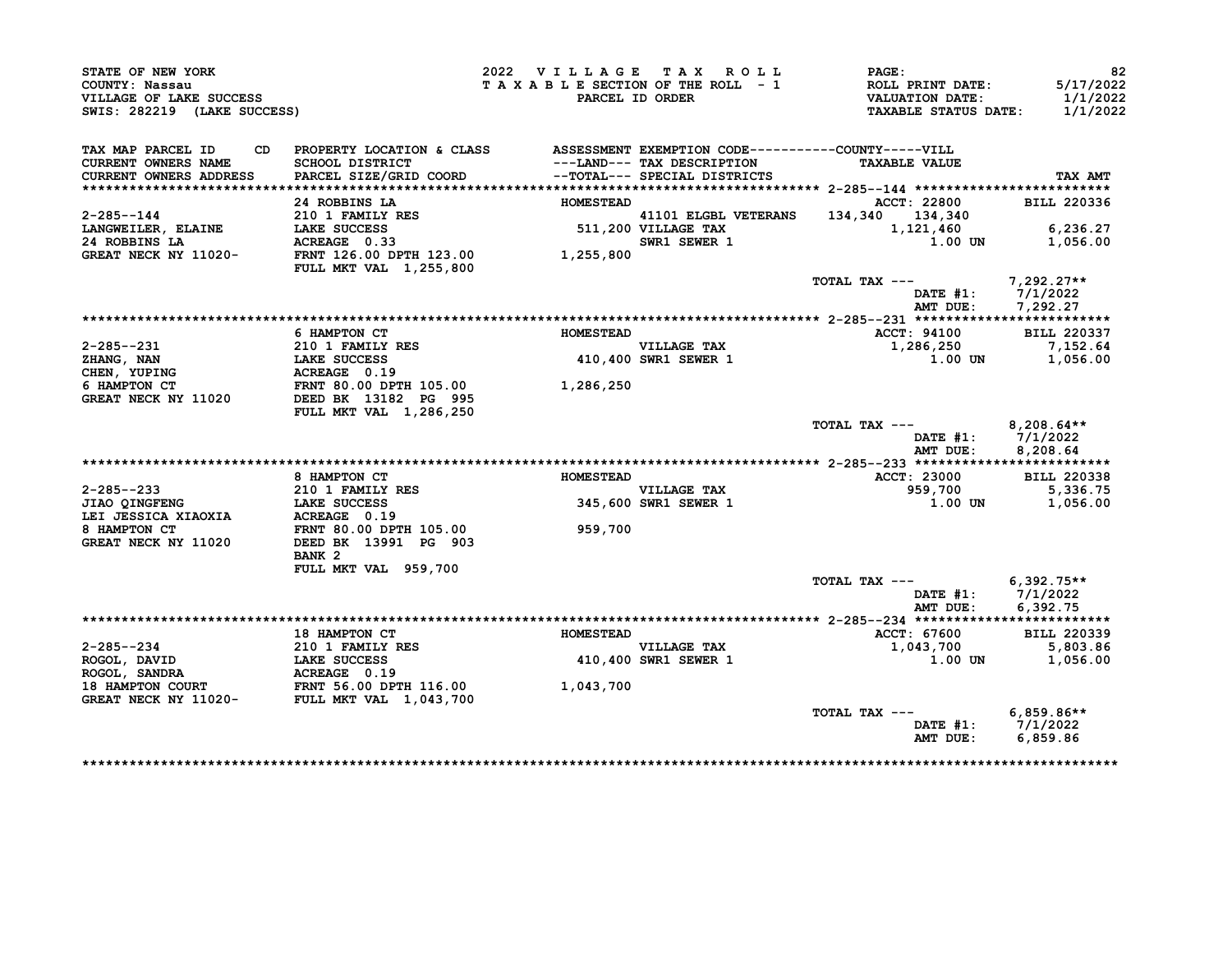| STATE OF NEW YORK<br>COUNTY: Nassau<br>VILLAGE OF LAKE SUCCESS<br>SWIS: 282219 (LAKE SUCCESS) |                                                                              | 2022 VILLAGE TAX ROLL<br>TAXABLE SECTION OF THE ROLL - 1 | PARCEL ID ORDER              | PAGE:<br>ROLL PRINT DATE:<br><b>VALUATION DATE:</b><br><b>TAXABLE STATUS DATE:</b> | 83<br>5/17/2022<br>1/1/2022<br>1/1/2022 |
|-----------------------------------------------------------------------------------------------|------------------------------------------------------------------------------|----------------------------------------------------------|------------------------------|------------------------------------------------------------------------------------|-----------------------------------------|
| TAX MAP PARCEL ID<br>CD                                                                       | PROPERTY LOCATION & CLASS ASSESSMENT EXEMPTION CODE----------COUNTY-----VILL |                                                          |                              |                                                                                    |                                         |
| <b>CURRENT OWNERS NAME</b>                                                                    | <b>SCHOOL DISTRICT</b>                                                       |                                                          | ---LAND--- TAX DESCRIPTION   | <b>TAXABLE VALUE</b>                                                               |                                         |
| CURRENT OWNERS ADDRESS                                                                        | PARCEL SIZE/GRID COORD                                                       |                                                          | --TOTAL--- SPECIAL DISTRICTS |                                                                                    | TAX AMT                                 |
|                                                                                               | 12 HAMPTON CT                                                                | <b>HOMESTEAD</b>                                         |                              | <b>ACCT: 23100</b>                                                                 | <b>BILL 220340</b>                      |
| $2 - 285 - -235$                                                                              | 210 1 FAMILY RES                                                             |                                                          | <b>VILLAGE TAX</b>           | 958,650                                                                            | 5,330.91                                |
| KIM FRANCIS & HEIKYUNG                                                                        | LAKE SUCCESS                                                                 |                                                          | 410,000 SWR1 SEWER 1         | 1.00 UN                                                                            | 1,056.00                                |
| 12 HAMPTON COURT                                                                              | ACREAGE 0.19                                                                 |                                                          |                              |                                                                                    |                                         |
| GREAT NECK NY 11020-                                                                          | FRNT 74.00 DPTH 93.00<br>DEED BK 14036 PG 198                                | 958,650                                                  |                              |                                                                                    |                                         |
|                                                                                               | BANK <sub>2</sub>                                                            |                                                          |                              |                                                                                    |                                         |
|                                                                                               | FULL MKT VAL 958,650                                                         |                                                          |                              |                                                                                    |                                         |
|                                                                                               |                                                                              |                                                          |                              | TOTAL TAX ---                                                                      | $6,386.91**$                            |
|                                                                                               |                                                                              |                                                          |                              |                                                                                    | DATE $#1: 7/1/2022$                     |
|                                                                                               |                                                                              |                                                          |                              | AMT DUE:                                                                           | 6,386.91                                |
|                                                                                               | 10 HAMPTON CT                                                                | <b>HOMESTEAD</b>                                         |                              | ACCT: 23200                                                                        | <b>BILL 220341</b>                      |
| $2 - 285 - -236$                                                                              | 210 1 FAMILY RES                                                             |                                                          | <b>VILLAGE TAX</b>           | 969,150                                                                            | 5,389.30                                |
| CHEN LU QI & SHU QING                                                                         | LAKE SUCCESS                                                                 |                                                          | 360,000 SWR1 SEWER 1         | 1.00 UN                                                                            | 1,056.00                                |
| 10 HAMPTON COURT                                                                              | ACREAGE 0.20                                                                 |                                                          |                              |                                                                                    |                                         |
| GREAT NECK NY 11020                                                                           | FRNT 86.00 DPTH 108.00                                                       | 969,150                                                  |                              |                                                                                    |                                         |
|                                                                                               | DEED BK 13813 PG 622<br>BANK <sub>2</sub>                                    |                                                          |                              |                                                                                    |                                         |
|                                                                                               | FULL MKT VAL 969,150                                                         |                                                          |                              |                                                                                    |                                         |
|                                                                                               |                                                                              |                                                          |                              | TOTAL TAX ---                                                                      | $6,445.30**$                            |
|                                                                                               |                                                                              |                                                          |                              |                                                                                    | DATE #1: 7/1/2022                       |
|                                                                                               |                                                                              |                                                          |                              | AMT DUE:                                                                           | 6,445.30                                |
|                                                                                               |                                                                              |                                                          |                              |                                                                                    |                                         |
|                                                                                               | 46-36 ARCADIA LANE                                                           | <b>HOMESTEAD</b>                                         |                              | ACCT: 23500                                                                        | <b>BILL 220342</b>                      |
| 2-285--239                                                                                    | 311 RES VACANT LAND                                                          |                                                          | VILLAGE TAX                  | 16,264                                                                             | 90.44                                   |
| BLANCO, ANTONIO<br>46-36 ARCADIA LANE                                                         | LAKE SUCCESS<br>FULL MKT VAL 16,264                                          | 16,264                                                   |                              |                                                                                    |                                         |
| GREAT NECK NY 11020                                                                           |                                                                              | 16,264                                                   |                              |                                                                                    |                                         |
|                                                                                               |                                                                              |                                                          |                              | TOTAL TAX ---                                                                      | 90.44**                                 |
|                                                                                               |                                                                              |                                                          |                              | DATE #1:                                                                           | 7/1/2022                                |
|                                                                                               |                                                                              |                                                          |                              | AMT DUE:                                                                           | 90.44                                   |
|                                                                                               |                                                                              |                                                          |                              |                                                                                    |                                         |
|                                                                                               | 2 HAMPTON CT                                                                 | <b>HOMESTEAD</b>                                         |                              | <b>ACCT: 67700</b>                                                                 | <b>BILL 220343</b>                      |
| $2 - 285 - -240$                                                                              | 210 1 FAMILY RES                                                             |                                                          | <b>VILLAGE TAX</b>           | 1,051,050                                                                          | 5,844.73                                |
| CAO CHEN HUI                                                                                  | LAKE SUCCESS                                                                 |                                                          | <b>403,200 SWR1 SEWER 1</b>  | 1.00 UN                                                                            | 1,056.00                                |
| 2 HAMPTON CT                                                                                  | ACREAGE 0.19                                                                 |                                                          |                              |                                                                                    |                                         |
| GREAT NECK NY 11020-                                                                          | FRNT 100.00 DPTH 100.00<br>DEED BK 13854 PG 55<br>FULL MKT VAL 1,051,050     | 1,051,050                                                |                              |                                                                                    |                                         |
|                                                                                               |                                                                              |                                                          |                              | TOTAL TAX ---                                                                      | $6,900.73**$                            |
|                                                                                               |                                                                              |                                                          |                              |                                                                                    |                                         |
|                                                                                               |                                                                              |                                                          |                              | DATE #1: 7/1/2022                                                                  |                                         |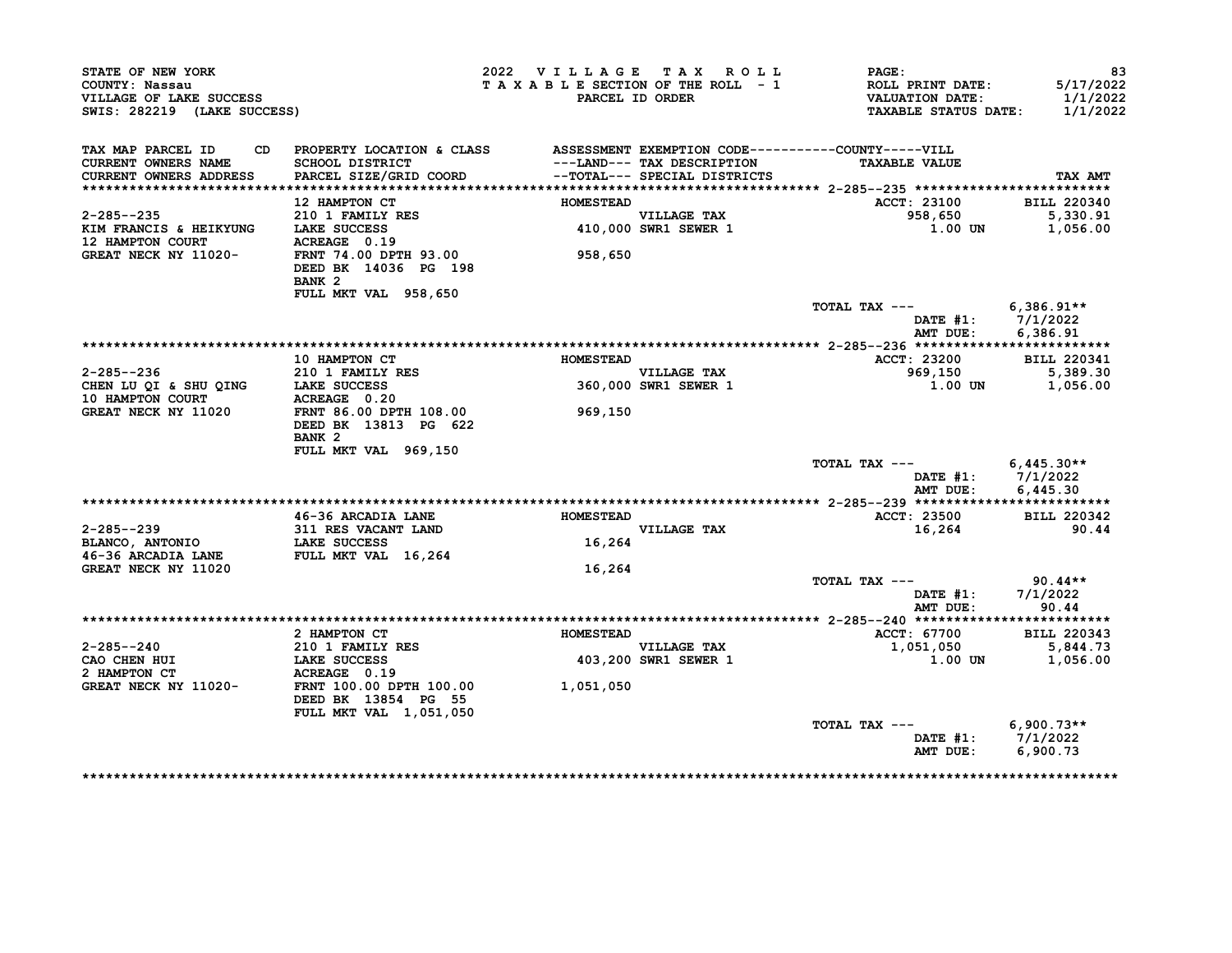| STATE OF NEW YORK                                                                                                                                                    |                                                                                                                                                  | 2022 VILLAGE TAX ROLL           |                                     | $\mathtt{PAGE}$ :                          | 84                              |
|----------------------------------------------------------------------------------------------------------------------------------------------------------------------|--------------------------------------------------------------------------------------------------------------------------------------------------|---------------------------------|-------------------------------------|--------------------------------------------|---------------------------------|
| COUNTY: Nassau<br>VILLAGE OF LAKE SUCCESS                                                                                                                            |                                                                                                                                                  | TAXABLE SECTION OF THE ROLL - 1 | PARCEL ID ORDER                     | ROLL PRINT DATE:<br><b>VALUATION DATE:</b> | 5/17/2022<br>1/1/2022           |
| SWIS: 282219 (LAKE SUCCESS)                                                                                                                                          |                                                                                                                                                  |                                 |                                     | <b>TAXABLE STATUS DATE:</b>                | 1/1/2022                        |
| TAX MAP PARCEL ID                                                                                                                                                    | CD PROPERTY LOCATION & CLASS ASSESSMENT EXEMPTION CODE----------COUNTY-----VILL                                                                  |                                 |                                     |                                            |                                 |
| CURRENT OWNERS NAME                                                                                                                                                  |                                                                                                                                                  |                                 | ---LAND--- TAX DESCRIPTION          | <b>TAXABLE VALUE</b>                       |                                 |
| CURRENT OWNERS ADDRESS                                                                                                                                               | SCHOOL DISTRICT                                     --LAND--- TAX DESCRIPTION<br>PARCEL SIZE/GRID COORD             --TOTAL--- SPECIAL DISTRICTS |                                 |                                     |                                            | TAX AMT                         |
|                                                                                                                                                                      |                                                                                                                                                  |                                 |                                     |                                            |                                 |
|                                                                                                                                                                      | 12A ROBBINS LA                                                                                                                                   | <b>HOMESTEAD</b>                |                                     | ACCT: 67800                                | <b>BILL 220344</b>              |
| 2-285--241                                                                                                                                                           | <b>210 1 FAMILY RES</b>                                                                                                                          |                                 | VILLAGE TAX<br>265,680 SWR1 SEWER 1 | 1,372,350                                  | 7,631.43                        |
|                                                                                                                                                                      |                                                                                                                                                  |                                 |                                     | 1.00 UN                                    | 1,056.00                        |
|                                                                                                                                                                      |                                                                                                                                                  |                                 |                                     |                                            |                                 |
| LU, JIANG HUA<br>NU PING, LU<br>12A ROBBINS LANE<br>GREAT NECK NY 11020-<br>FULL MKT VAL 1,372,350                                                                   |                                                                                                                                                  | 1,372,350                       |                                     |                                            |                                 |
|                                                                                                                                                                      |                                                                                                                                                  |                                 |                                     |                                            |                                 |
|                                                                                                                                                                      |                                                                                                                                                  |                                 |                                     | TOTAL TAX ---                              | $8,687.43**$                    |
|                                                                                                                                                                      |                                                                                                                                                  |                                 |                                     | AMT DUE:                                   | DATE $#1: 7/1/2022$<br>8,687.43 |
|                                                                                                                                                                      |                                                                                                                                                  |                                 |                                     |                                            |                                 |
|                                                                                                                                                                      | 14 ROBBINS LA                                                                                                                                    | <b>HOMESTEAD</b>                |                                     | ACCT: 67900 BILL 220345                    |                                 |
|                                                                                                                                                                      |                                                                                                                                                  |                                 | VILLAGE TAX                         | 1,430,100                                  | 7,952.57                        |
| 2-285--242<br>LI, JEANETTE LAKE SUCCESS<br>CHIU, SAMUEL ACREAGE 0.28<br>14 ROBBINS LA FRNT 104.00 DPTH 123.00 1,430,100<br>GREAT NECK NY 11020- DEED BK 13714 PG 650 |                                                                                                                                                  |                                 | 324,720 SWR1 SEWER 1                | $1.00$ UN $1.056.00$                       |                                 |
|                                                                                                                                                                      |                                                                                                                                                  |                                 |                                     |                                            |                                 |
|                                                                                                                                                                      |                                                                                                                                                  |                                 |                                     |                                            |                                 |
|                                                                                                                                                                      |                                                                                                                                                  |                                 |                                     |                                            |                                 |
|                                                                                                                                                                      | <b>BANK 14</b>                                                                                                                                   |                                 |                                     |                                            |                                 |
|                                                                                                                                                                      | FULL MKT VAL 1,430,100                                                                                                                           |                                 |                                     |                                            |                                 |
|                                                                                                                                                                      |                                                                                                                                                  |                                 |                                     | TOTAL TAX --- 9,008.57**                   |                                 |
|                                                                                                                                                                      |                                                                                                                                                  |                                 |                                     |                                            | DATE #1: 7/1/2022               |
|                                                                                                                                                                      |                                                                                                                                                  |                                 |                                     | AMT DUE:                                   | 9,008.57                        |
|                                                                                                                                                                      |                                                                                                                                                  |                                 |                                     |                                            |                                 |
|                                                                                                                                                                      | <b>78 WESTMINSTER RD</b>                                                                                                                         | <b>HOMESTEAD</b>                |                                     | ACCT: 23600                                | <b>BILL 220346</b>              |
| $2 - 286 - -11$                                                                                                                                                      | 210 1 FAMILY RES<br>LAKE SUCCESS                                                                                                                 |                                 | VILLAGE TAX<br>396,000 SWR1 SEWER 1 | 1,875,300                                  | 10,428.26                       |
| SURIELOW, JILL                                                                                                                                                       |                                                                                                                                                  |                                 |                                     | 1.00 UN                                    | 1,056.00                        |
| <b>78 WESTMINSTER RD</b>                                                                                                                                             | ACREAGE 0.21                                                                                                                                     |                                 |                                     |                                            |                                 |
| GREAT NECK NY 11020-                                                                                                                                                 | FRNT 77.00 DPTH 105.00                                                                                                                           | 1,875,300                       |                                     |                                            |                                 |
|                                                                                                                                                                      | <b>FULL MKT VAL 1,875,300</b>                                                                                                                    |                                 |                                     | TOTAL TAX ---                              | 11,484.26**                     |
|                                                                                                                                                                      |                                                                                                                                                  |                                 |                                     |                                            | DATE $#1: 7/1/2022$             |
|                                                                                                                                                                      |                                                                                                                                                  |                                 |                                     | AMT DUE:                                   | 11,484.26                       |
|                                                                                                                                                                      |                                                                                                                                                  |                                 |                                     |                                            |                                 |
|                                                                                                                                                                      | <b>76 WESTMINSTER RD</b>                                                                                                                         | <b>HOMESTEAD</b>                |                                     | <b>ACCT: 23700</b>                         | <b>BILL 220347</b>              |
| 2-286--12                                                                                                                                                            | 210 1 FAMILY RES                                                                                                                                 |                                 | <b>VILLAGE TAX</b>                  | 991,200                                    | 5,511.91                        |
| PAVANE BRIAN<br>PIIN LARINA                                                                                                                                          | 210 I FAMILY F<br>LAKE SUCCESS                                                                                                                   |                                 | 396,000 SWR1 SEWER 1                | 1.00 UN                                    | 1,056.00                        |
| <b>PUN LARINA</b>                                                                                                                                                    | ACREAGE 0.17                                                                                                                                     |                                 |                                     |                                            |                                 |
|                                                                                                                                                                      |                                                                                                                                                  | 991,200                         |                                     |                                            |                                 |
| 76 WESTMINSTER RD                 FRNT 75.00 DPTH 100.00<br>GREAT NECK NY 11020         DEED BK 13556 PG 556                                                         |                                                                                                                                                  |                                 |                                     |                                            |                                 |
|                                                                                                                                                                      | BANK <sub>2</sub>                                                                                                                                |                                 |                                     |                                            |                                 |
|                                                                                                                                                                      | FULL MKT VAL 991,200                                                                                                                             |                                 |                                     |                                            |                                 |
|                                                                                                                                                                      |                                                                                                                                                  |                                 |                                     | TOTAL TAX --- 6,567.91**                   |                                 |
|                                                                                                                                                                      |                                                                                                                                                  |                                 |                                     |                                            |                                 |
|                                                                                                                                                                      |                                                                                                                                                  |                                 |                                     | AMT DUE:                                   | DATE #1: 7/1/2022<br>6,567.91   |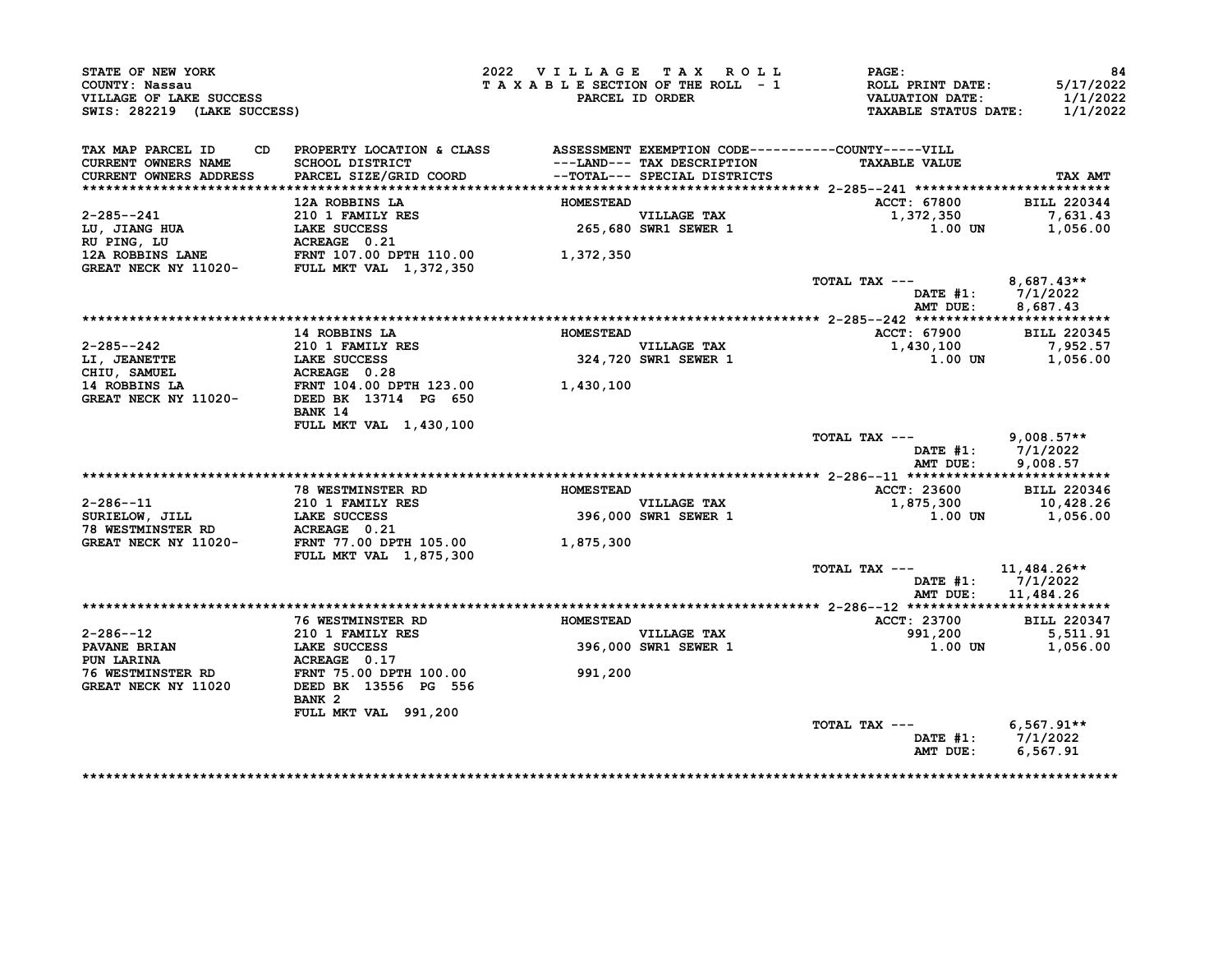| STATE OF NEW YORK<br>COUNTY: Nassau<br>VILLAGE OF LAKE SUCCESS<br>SWIS: 282219 (LAKE SUCCESS) |                                                                                  | 2022 VILLAGE TAX ROLL<br>TAXABLE SECTION OF THE ROLL - 1 | PARCEL ID ORDER                     | PAGE:<br>ROLL PRINT DATE:<br>VALUATION DATE:<br><b>TAXABLE STATUS DATE:</b> | 85<br>5/17/2022<br>1/1/2022<br>1/1/2022 |
|-----------------------------------------------------------------------------------------------|----------------------------------------------------------------------------------|----------------------------------------------------------|-------------------------------------|-----------------------------------------------------------------------------|-----------------------------------------|
| TAX MAP PARCEL ID                                                                             | CD PROPERTY LOCATION & CLASS ASSESSMENT EXEMPTION CODE-----------COUNTY-----VILL |                                                          |                                     |                                                                             |                                         |
| CURRENT OWNERS NAME                                                                           | <b>SCHOOL DISTRICT</b>                                                           |                                                          | ---LAND--- TAX DESCRIPTION          | <b>TAXABLE VALUE</b>                                                        |                                         |
| CURRENT OWNERS ADDRESS                                                                        | PARCEL SIZE/GRID COORD                                                           |                                                          | --TOTAL--- SPECIAL DISTRICTS        |                                                                             | TAX AMT                                 |
|                                                                                               | <b>74 WESTMINSTER RD</b>                                                         | <b>HOMESTEAD</b>                                         |                                     | ACCT: 23800                                                                 | <b>BILL 220348</b>                      |
| $2 - 286 - -13$                                                                               | 210 1 FAMILY RES                                                                 |                                                          |                                     | 946,050                                                                     | 5,260.84                                |
|                                                                                               |                                                                                  |                                                          | VILLAGE TAX<br>417,600 SWR1 SEWER 1 | 1.00 UN                                                                     | 1,056.00                                |
|                                                                                               |                                                                                  |                                                          |                                     |                                                                             |                                         |
| GREAT NECK NY 11020-<br>FULL MKT VAL 946,050                                                  |                                                                                  | 946,050                                                  |                                     |                                                                             |                                         |
|                                                                                               |                                                                                  |                                                          |                                     | TOTAL TAX --- $6,316.84**$                                                  |                                         |
|                                                                                               |                                                                                  |                                                          |                                     |                                                                             | DATE #1: 7/1/2022                       |
|                                                                                               |                                                                                  |                                                          |                                     | AMT DUE:                                                                    | 6,316.84                                |
|                                                                                               |                                                                                  |                                                          |                                     |                                                                             |                                         |
|                                                                                               | <b>72 WESTMINSTER RD</b>                                                         | <b>HOMESTEAD</b>                                         |                                     | ACCT: 23900                                                                 | <b>BILL 220349</b>                      |
|                                                                                               |                                                                                  |                                                          | VILLAGE TAX<br>432,000 SWR1 SEWER 1 | 946,050                                                                     | 5,260.84                                |
|                                                                                               |                                                                                  |                                                          |                                     |                                                                             | 1.00 UN 1,056.00                        |
|                                                                                               |                                                                                  | 946,050                                                  |                                     |                                                                             |                                         |
|                                                                                               |                                                                                  |                                                          |                                     |                                                                             |                                         |
|                                                                                               | BANK <sub>2</sub>                                                                |                                                          |                                     |                                                                             |                                         |
|                                                                                               | FULL MKT VAL 946,050                                                             |                                                          |                                     |                                                                             |                                         |
|                                                                                               |                                                                                  |                                                          |                                     | TOTAL TAX $---$ 6,316.84**                                                  |                                         |
|                                                                                               |                                                                                  |                                                          |                                     |                                                                             | DATE #1: 7/1/2022                       |
|                                                                                               |                                                                                  |                                                          |                                     |                                                                             | AMT DUE: 6,316.84                       |
|                                                                                               |                                                                                  |                                                          |                                     |                                                                             |                                         |
|                                                                                               | <b>70 WESTMINSTER RD</b>                                                         | <b>HOMESTEAD</b>                                         |                                     | <b>ACCT: 24000</b>                                                          | <b>BILL 220350</b>                      |
| $2 - 286 - -15$                                                                               | 210 1 FAMILY RES                                                                 |                                                          | VILLAGE TAX<br>403,200 SWR1 SEWER 1 | 1,417,500                                                                   | 7,882.50                                |
| LUO, YING ZI                                                                                  | <b>LAKE SUCCESS<br/>ACREAGE 0.17</b>                                             |                                                          |                                     |                                                                             | 1.00 UN 1,056.00                        |
| <b>70 WESTMINSTER RD</b>                                                                      |                                                                                  |                                                          |                                     |                                                                             |                                         |
| GREAT NECK NY 11020                                                                           | FRNT 75.00 DPTH 100.00 1,417,500                                                 |                                                          |                                     |                                                                             |                                         |
|                                                                                               | DEED BK 13999 PG 399                                                             |                                                          |                                     |                                                                             |                                         |
|                                                                                               | FULL MKT VAL 1,417,500                                                           |                                                          |                                     |                                                                             |                                         |
|                                                                                               |                                                                                  |                                                          |                                     | TOTAL TAX ---                                                               | $8,938.50**$                            |
|                                                                                               |                                                                                  |                                                          |                                     |                                                                             | DATE #1: 7/1/2022                       |
|                                                                                               |                                                                                  |                                                          |                                     | AMT DUE:                                                                    | 8,938.50                                |
|                                                                                               | 68 WESTMINSTER RD MOMESTEAD                                                      |                                                          |                                     | ACCT: 79300                                                                 | <b>BILL 220351</b>                      |
|                                                                                               |                                                                                  |                                                          |                                     | 1,068,900                                                                   | 5,943.99                                |
|                                                                                               |                                                                                  |                                                          | VILLAGE TAX<br>388,800 SWR1 SEWER 1 |                                                                             | 1.00 UN 1,056.00                        |
|                                                                                               |                                                                                  |                                                          |                                     |                                                                             |                                         |
|                                                                                               |                                                                                  | 1,068,900                                                |                                     |                                                                             |                                         |
|                                                                                               | DEED BK 999 PG 9999                                                              |                                                          |                                     |                                                                             |                                         |
|                                                                                               | FULL MKT VAL 1,068,900                                                           |                                                          |                                     |                                                                             |                                         |
|                                                                                               |                                                                                  |                                                          |                                     | TOTAL TAX ---                                                               | $6,999.99**$                            |
|                                                                                               |                                                                                  |                                                          |                                     |                                                                             |                                         |
|                                                                                               |                                                                                  |                                                          |                                     |                                                                             | DATE #1: 7/1/2022                       |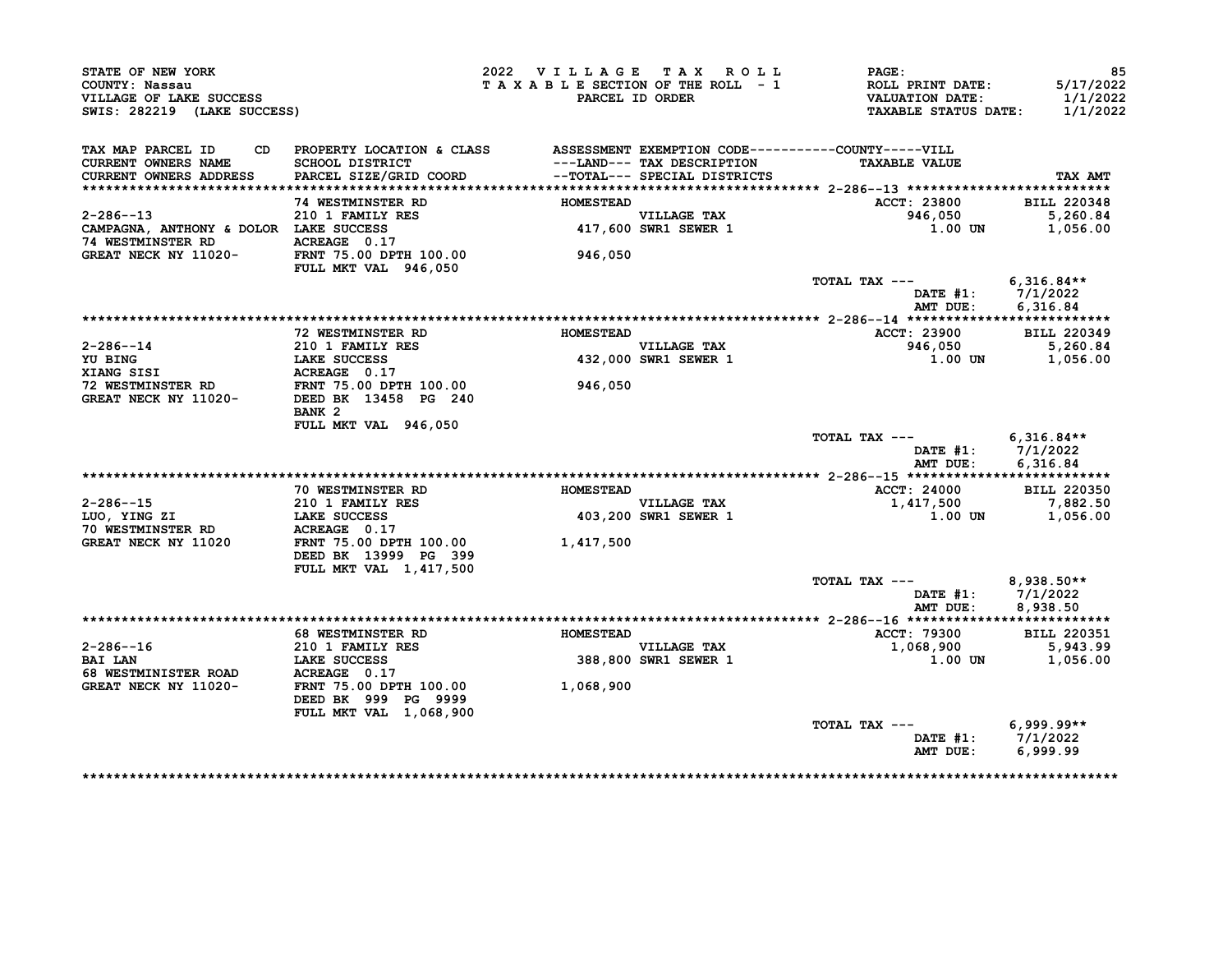| STATE OF NEW YORK<br>COUNTY: Nassau<br>VILLAGE OF LAKE SUCCESS<br>SWIS: 282219 (LAKE SUCCESS)                                                                                              |                                                                                 | 2022 VILLAGE TAX ROLL |                                     | $\mathbf{PAGE}$ :<br>T A X A B L E SECTION OF THE ROLL - 1 ROLL PRINT DATE:<br>PARCEL ID ORDER VALUATION DATE:<br>TAXABLE STATUS DATE: | 86<br>5/17/2022<br>1/1/2022<br>1/1/2022 |
|--------------------------------------------------------------------------------------------------------------------------------------------------------------------------------------------|---------------------------------------------------------------------------------|-----------------------|-------------------------------------|----------------------------------------------------------------------------------------------------------------------------------------|-----------------------------------------|
| TAX MAP PARCEL ID<br>CURRENT OWNERS NAME                                                                                                                                                   | CD PROPERTY LOCATION & CLASS ASSESSMENT EXEMPTION CODE----------COUNTY-----VILL |                       |                                     | <b>TAXABLE VALUE</b>                                                                                                                   |                                         |
| CURRENT OWNERS ADDRESS                                                                                                                                                                     |                                                                                 |                       |                                     |                                                                                                                                        | <b>TAX AMT</b>                          |
|                                                                                                                                                                                            | <b>66 WESTMINSTER RD</b>                                                        | <b>HOMESTEAD</b>      |                                     | <b>ACCT: 24100</b>                                                                                                                     | <b>BILL 220352</b>                      |
|                                                                                                                                                                                            |                                                                                 |                       |                                     | 1,359,750                                                                                                                              | 7,561.37                                |
|                                                                                                                                                                                            |                                                                                 |                       |                                     | 1.00 UN                                                                                                                                | 1,056.00                                |
| 2-286--17<br>LEE, RONALD<br>LEE, RONALD<br>LAKE SUCCESS<br>LIN, TINGYING ACREAGE 0.17<br>66 WESTMINSTER RD FRNT 75.00 DPTH 100.00<br>GREAT NECK NY 11020 DEED BK 13129 PG 390<br>1,359,750 | BANK <sub>2</sub><br>FULL MKT VAL 1,359,750                                     |                       |                                     |                                                                                                                                        |                                         |
|                                                                                                                                                                                            |                                                                                 |                       |                                     | TOTAL TAX --- $8,617.37**$                                                                                                             | DATE #1: 7/1/2022                       |
|                                                                                                                                                                                            |                                                                                 |                       |                                     | AMT DUE:                                                                                                                               | 8,617.37                                |
|                                                                                                                                                                                            | <b>64 WESTMINSTER RD</b>                                                        | <b>HOMESTEAD</b>      |                                     | <b>ACCT: 24200</b>                                                                                                                     | <b>BILL 220353</b>                      |
| 2-286--18                                                                                                                                                                                  |                                                                                 |                       |                                     |                                                                                                                                        | 5,511.91                                |
| HE XUEWEI                                                                                                                                                                                  | 210 1 FAMILY RES<br>LAKE SUCCESS<br>ACREAGE 0.17                                |                       | VILLAGE TAX<br>460,800 SWR1 SEWER 1 | 991,200<br>1.00 UN                                                                                                                     | 1,056.00                                |
| <b>64 WESTMINSTER RD</b>                                                                                                                                                                   |                                                                                 |                       |                                     |                                                                                                                                        |                                         |
| GREAT NECK NY 11020- FRNT 75.00 DPTH 100.00                                                                                                                                                | DEED BK 99999 PG 999<br>FULL MKT VAL 991,200                                    | 991,200               |                                     |                                                                                                                                        |                                         |
|                                                                                                                                                                                            |                                                                                 |                       |                                     | TOTAL TAX --- $6,567.91**$                                                                                                             |                                         |
|                                                                                                                                                                                            |                                                                                 |                       |                                     | AMT DUE:                                                                                                                               | DATE #1: 7/1/2022<br>6,567.91           |
|                                                                                                                                                                                            |                                                                                 |                       |                                     |                                                                                                                                        |                                         |
|                                                                                                                                                                                            | <b>62 WESTMINSTER RD</b>                                                        | <b>HOMESTEAD</b>      |                                     | ACCT: 24300                                                                                                                            | <b>BILL 220354</b>                      |
|                                                                                                                                                                                            |                                                                                 |                       |                                     |                                                                                                                                        | 5.023.12                                |
|                                                                                                                                                                                            |                                                                                 |                       |                                     |                                                                                                                                        | 1,056.00                                |
| 2-286--19<br>ZELDIN, BENJAMIN &BEVERLY LAKE SUCCESS<br>CREDIT SHELTER TRUST ACREAGE 0.18<br>62 WESTMINSTER RD FRNT 76.00 DPTH 103.00 993,300<br>GREAT NECK NY 11020- FULL MKT VAL 993,300  |                                                                                 |                       |                                     | 41131 ALT WAR COMBAT 90,000<br>410,400 VILLAGE TAX 903,300<br>SWR1 SEWER 1 1.00 UN                                                     |                                         |
|                                                                                                                                                                                            |                                                                                 |                       |                                     | TOTAL TAX --- $6,079.12**$                                                                                                             |                                         |
|                                                                                                                                                                                            |                                                                                 |                       |                                     | AMT DUE:                                                                                                                               | DATE #1: 7/1/2022<br>6,079.12           |
|                                                                                                                                                                                            |                                                                                 |                       |                                     |                                                                                                                                        |                                         |
| $2 - 286 - -20$                                                                                                                                                                            | 60 WESTMINSTER RD<br>010 1 = 111211 = 22<br>210 1 FAMILY RES                    |                       | <b>VILLAGE TAX</b>                  | ACCT: 94300 BILL 220355<br>2,068,500 11,502.62<br><b>ACCT: 94300</b>                                                                   |                                         |
| ZHANG PENGPENG & MOU FAN LAKE SUCCESS                                                                                                                                                      |                                                                                 |                       | VILLAGE TAX<br>424,800 SWR1 SEWER 1 |                                                                                                                                        | $1.00$ UN $1.056.00$                    |
| <b>60 WESTMINSTER ROAD</b><br>GREAT NECK NY 11020-                                                                                                                                         | ACREAGE 0.34<br>FRNT 118.00 DPTH 170.00 2,068,500<br>DEED BK 13191 PG 141       |                       |                                     |                                                                                                                                        |                                         |
|                                                                                                                                                                                            | FULL MKT VAL 2,068,500                                                          |                       |                                     |                                                                                                                                        |                                         |
|                                                                                                                                                                                            |                                                                                 |                       |                                     | TOTAL TAX --- $12,558.62**$                                                                                                            |                                         |
|                                                                                                                                                                                            |                                                                                 |                       |                                     | AMT DUE:                                                                                                                               | DATE #1: 7/1/2022<br>12,558.62          |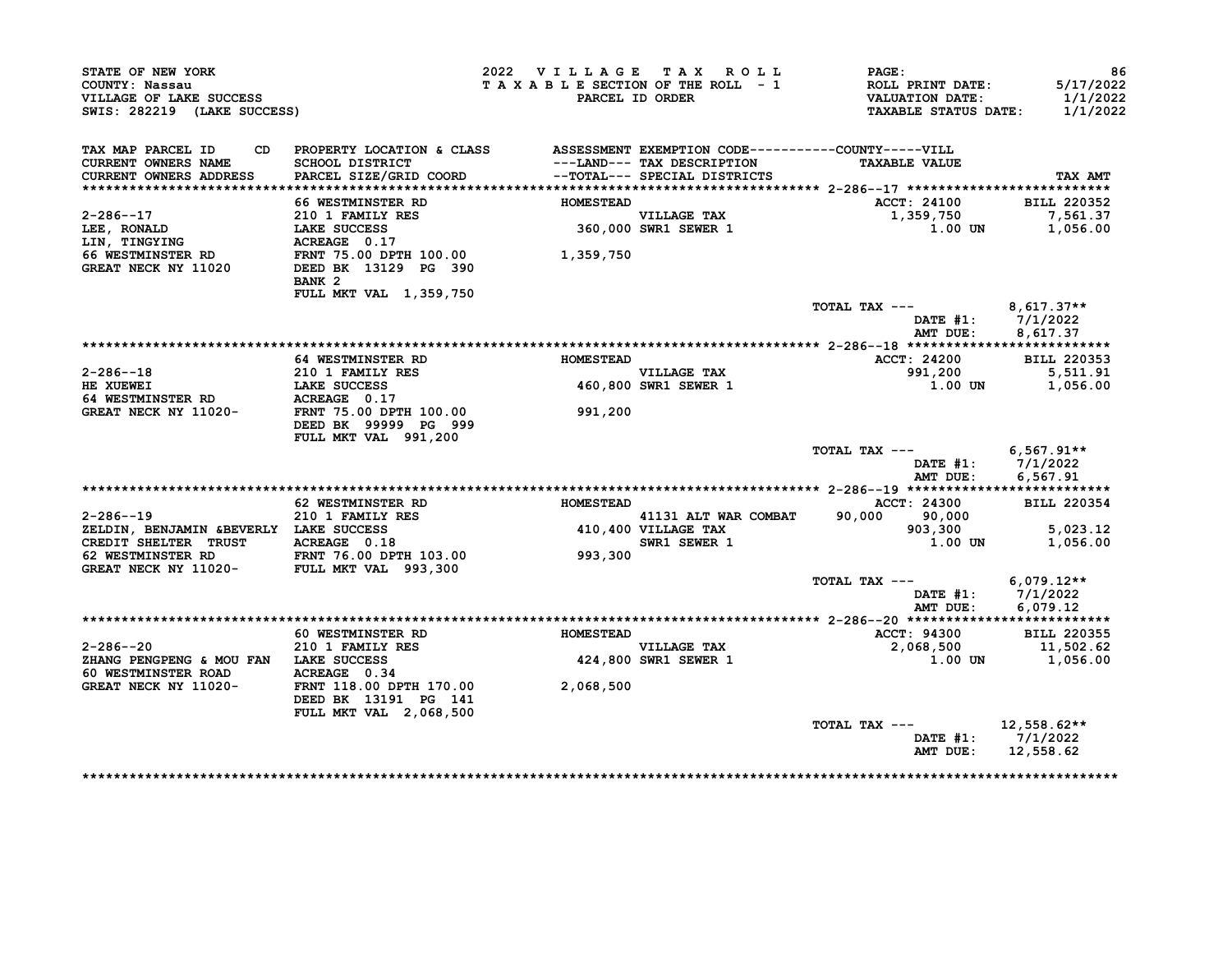| STATE OF NEW YORK<br>COUNTY: Nassau<br>VILLAGE OF LAKE SUCCESS<br>SWIS: 282219 (LAKE SUCCESS)                                                                                                 |                                                                                  | 2022 VILLAGE TAX ROLL | TAXABLE SECTION OF THE ROLL - 1<br>PARCEL ID ORDER | PAGE:<br><b>ROLL PRINT DATE:</b><br><b>VALUATION DATE:</b><br><b>TAXABLE STATUS DATE:</b> | 87<br>5/17/2022<br>1/1/2022<br>1/1/2022 |
|-----------------------------------------------------------------------------------------------------------------------------------------------------------------------------------------------|----------------------------------------------------------------------------------|-----------------------|----------------------------------------------------|-------------------------------------------------------------------------------------------|-----------------------------------------|
| TAX MAP PARCEL ID<br>CD                                                                                                                                                                       | PROPERTY LOCATION & CLASS ASSESSMENT EXEMPTION CODE----------COUNTY-----VILL     |                       |                                                    |                                                                                           |                                         |
| <b>CURRENT OWNERS NAME</b>                                                                                                                                                                    | <b>SCHOOL DISTRICT</b>                                                           |                       | ---LAND--- TAX DESCRIPTION                         | <b>TAXABLE VALUE</b>                                                                      |                                         |
| <b>CURRENT OWNERS ADDRESS</b>                                                                                                                                                                 | PARCEL SIZE/GRID COORD                                                           |                       | --TOTAL--- SPECIAL DISTRICTS                       |                                                                                           | TAX AMT                                 |
|                                                                                                                                                                                               |                                                                                  |                       |                                                    |                                                                                           |                                         |
|                                                                                                                                                                                               | <b>58 WESTMINSTER RD</b>                                                         | <b>HOMESTEAD</b>      |                                                    | ACCT: 88500                                                                               | <b>BILL 220356</b>                      |
| $2 - 286 - -21$                                                                                                                                                                               |                                                                                  |                       | VILLAGE TAX<br>360,000 SWR1 SEWER 1                | 1,665,300                                                                                 | 9,260.48                                |
| 772 HUMBOLDT REALTY CORP LAKE SUCCESS                                                                                                                                                         | <b>210 1 FAMILY RES<br/>LAKE SUCCESS<br/>ACREAGE 0.42</b>                        |                       |                                                    | 1.00 UN                                                                                   | 1,056.00                                |
| <b>58 WESTMINSTER RD</b><br>GREAT NECK NY 11020-                                                                                                                                              | FRNT 153.00 DPTH 192.00                                                          |                       |                                                    |                                                                                           |                                         |
|                                                                                                                                                                                               | <b>FULL MKT VAL 1,665,300</b>                                                    | 1,665,300             |                                                    |                                                                                           |                                         |
|                                                                                                                                                                                               |                                                                                  |                       |                                                    | TOTAL TAX ---                                                                             | 10,316.48**                             |
|                                                                                                                                                                                               |                                                                                  |                       |                                                    |                                                                                           | DATE $#1: 7/1/2022$                     |
|                                                                                                                                                                                               |                                                                                  |                       |                                                    | AMT DUE:                                                                                  | 10,316.48                               |
|                                                                                                                                                                                               |                                                                                  |                       |                                                    |                                                                                           |                                         |
|                                                                                                                                                                                               | 12 ROUND HILL RD                                                                 | <b>HOMESTEAD</b>      |                                                    | ACCT: 24400                                                                               | <b>BILL 220357</b>                      |
|                                                                                                                                                                                               |                                                                                  |                       |                                                    | 1,609,650                                                                                 | 8,951.02                                |
|                                                                                                                                                                                               |                                                                                  |                       | VILLAGE TAX<br>439,200 SWR1 SEWER 1                | 1.00 UN                                                                                   | 1,056.00                                |
| 2-290--1<br>LEE, CHONG 210 1 FAMILY RES<br>LEE, CHONG LAKE SUCCESS 439,200<br>LEE, MINSOOK ACREAGE 0.25<br>12 ROUND HILL RD FRNT 100.00 DPTH 110.00 1,609,650<br>GREAT NECK NY 11020- BANK 14 |                                                                                  |                       |                                                    |                                                                                           |                                         |
|                                                                                                                                                                                               |                                                                                  |                       |                                                    |                                                                                           |                                         |
|                                                                                                                                                                                               |                                                                                  |                       |                                                    |                                                                                           |                                         |
|                                                                                                                                                                                               | FULL MKT VAL 1,609,650                                                           |                       |                                                    |                                                                                           |                                         |
|                                                                                                                                                                                               |                                                                                  |                       |                                                    | TOTAL TAX ---<br>DATE #1:<br>AMT DUE:                                                     | 10,007.02**<br>7/1/2022<br>10,007.02    |
|                                                                                                                                                                                               |                                                                                  |                       |                                                    |                                                                                           |                                         |
|                                                                                                                                                                                               | 10 ROUND HILL RD                                                                 | <b>HOMESTEAD</b>      |                                                    | <b>ACCT: 91400</b>                                                                        | <b>BILL 220358</b>                      |
| $2 - 290 - -2$                                                                                                                                                                                | <b>210 1 FAMILY RES</b>                                                          |                       |                                                    | 1,168,650                                                                                 | 6,498.69                                |
| CHOE CHRISTOPHER S.                                                                                                                                                                           | <b>LAKE SUCCESS</b> 460,800<br>ACREAGE 0.25<br>FRNT 100.00 DPTH 110.00 1,168,650 |                       | VILLAGE TAX<br>460,800 SWR1 SEWER 1                | 1.00 UN                                                                                   | 1,056.00                                |
| CHOE JANE K                                                                                                                                                                                   |                                                                                  |                       |                                                    |                                                                                           |                                         |
| 10 ROUND HILL RD                                                                                                                                                                              |                                                                                  |                       |                                                    |                                                                                           |                                         |
| GREAT NECK NY 11020-                                                                                                                                                                          | DEED BK 12708 PG 702<br>BANK 14                                                  |                       |                                                    |                                                                                           |                                         |
|                                                                                                                                                                                               | <b>FULL MKT VAL 1,168,650</b>                                                    |                       |                                                    |                                                                                           |                                         |
|                                                                                                                                                                                               |                                                                                  |                       |                                                    | TOTAL TAX ---                                                                             | 7,554.69**                              |
|                                                                                                                                                                                               |                                                                                  |                       |                                                    |                                                                                           | DATE #1: 7/1/2022                       |
|                                                                                                                                                                                               |                                                                                  |                       |                                                    | AMT DUE:                                                                                  | 7,554.69                                |
|                                                                                                                                                                                               |                                                                                  |                       |                                                    |                                                                                           |                                         |
|                                                                                                                                                                                               | 8 ROUND HILL RD                                                                  | <b>HOMESTEAD</b>      |                                                    | <b>ACCT: 24500</b>                                                                        | <b>BILL 220359</b>                      |
| $2 - 290 - -3$                                                                                                                                                                                | 210 1 FAMILY RES                                                                 |                       | <b>VILLAGE TAX</b>                                 | 1,502,550                                                                                 | 8,355.46                                |
| <b>HUANG HUEI HUA</b>                                                                                                                                                                         | LAKE SUCCESS<br>ACREAGE 0.24                                                     |                       | 439,200 SWR1 SEWER 1                               | 1.00 UN                                                                                   | 1,056.00                                |
| 8 ROUND HILL RD<br>GREAT NECK NY 11020-                                                                                                                                                       | FRNT 97.00 DPTH 100.00<br>DEED BK 14031 PG 153                                   | 1,502,550             |                                                    |                                                                                           |                                         |
|                                                                                                                                                                                               | FULL MKT VAL 1,502,550                                                           |                       |                                                    |                                                                                           |                                         |
|                                                                                                                                                                                               |                                                                                  |                       |                                                    | TOTAL TAX ---                                                                             | $9,411.46**$                            |
|                                                                                                                                                                                               |                                                                                  |                       |                                                    |                                                                                           | DATE #1: 7/1/2022                       |
|                                                                                                                                                                                               |                                                                                  |                       |                                                    |                                                                                           |                                         |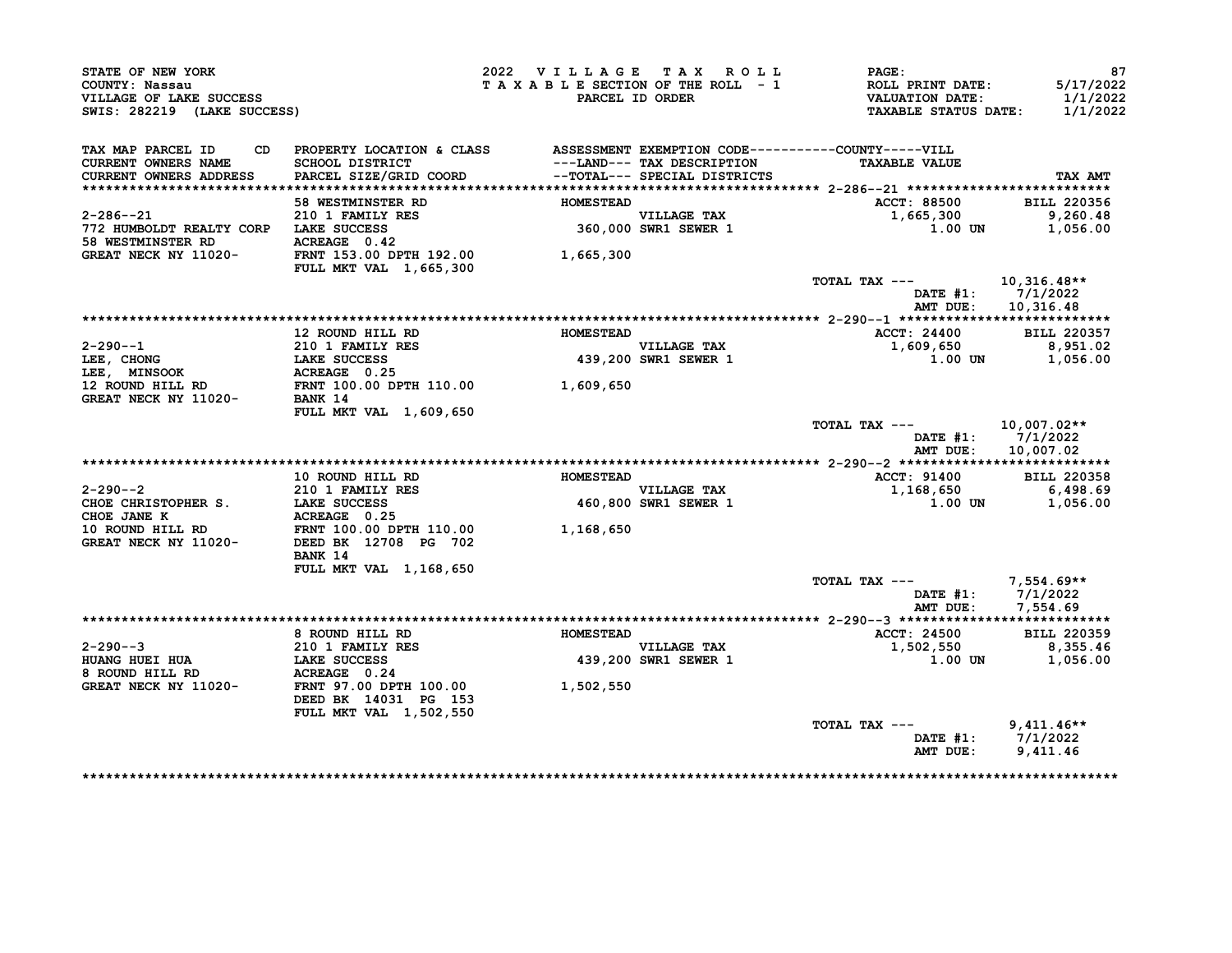| STATE OF NEW YORK<br>COUNTY: Nassau<br>VILLAGE OF LAKE SUCCESS<br>SWIS: 282219 (LAKE SUCCESS) |                                                                                                 | 2022 VILLAGE TAX ROLL<br>TAXABLE SECTION OF THE ROLL - 1 | PARCEL ID ORDER                     | <b>PAGE :</b><br>ROLL PRINT DATE:<br>VALUATION DATE:<br><b>TAXABLE STATUS DATE:</b> | 88<br>5/17/2022<br>1/1/2022<br>1/1/2022 |
|-----------------------------------------------------------------------------------------------|-------------------------------------------------------------------------------------------------|----------------------------------------------------------|-------------------------------------|-------------------------------------------------------------------------------------|-----------------------------------------|
| TAX MAP PARCEL ID<br>CD.<br><b>CURRENT OWNERS NAME</b>                                        | PROPERTY LOCATION & CLASS ASSESSMENT EXEMPTION CODE----------COUNTY-----VILL<br>SCHOOL DISTRICT |                                                          | ---LAND--- TAX DESCRIPTION          | <b>TAXABLE VALUE</b>                                                                |                                         |
| CURRENT OWNERS ADDRESS                                                                        | PARCEL SIZE/GRID COORD                                                                          |                                                          | --TOTAL--- SPECIAL DISTRICTS        |                                                                                     | TAX AMT                                 |
|                                                                                               | 6 ROUND HILL RD                                                                                 | <b>HOMESTEAD</b>                                         |                                     | ACCT: 68000                                                                         | <b>BILL 220360</b>                      |
| 2-290--4                                                                                      |                                                                                                 |                                                          |                                     | 1,209,600                                                                           | 6,726.40                                |
| BAHK MICHELLE M.                                                                              | 210 1 FAMILY RES<br>LAKE SUCCESS<br>LAKE SUCCESS                                                |                                                          | VILLAGE TAX<br>432,000 SWR1 SEWER 1 | 1.00 UN                                                                             | 1,056.00                                |
| 6 ROUND HILL RD                                                                               | ACREAGE 0.21                                                                                    |                                                          |                                     |                                                                                     |                                         |
| GREAT NECK NY 11020                                                                           | FRNT 103.00 DPTH 102.00<br>DEED BK 13940 PG 655                                                 | 1,209,600                                                |                                     |                                                                                     |                                         |
|                                                                                               | FULL MKT VAL 1,209,600                                                                          |                                                          |                                     |                                                                                     |                                         |
|                                                                                               |                                                                                                 |                                                          |                                     | TOTAL TAX ---<br>DATE $#1: 7/1/2022$<br>AMT DUE:                                    | $7,782.40**$<br>7,782.40                |
|                                                                                               |                                                                                                 |                                                          |                                     |                                                                                     |                                         |
|                                                                                               | 4 ROUND HILL RD                                                                                 | <b>HOMESTEAD</b>                                         |                                     | <b>ACCT: 91500</b>                                                                  | <b>BILL 220361</b>                      |
| $2 - 290 - -5$                                                                                | 210 1 FAMILY RES<br>LAKE SUCCESS                                                                |                                                          | VILLAGE TAX                         | 1,199,100                                                                           | 6,668.02                                |
| SPOSTA, JOY                                                                                   |                                                                                                 |                                                          | 432,000 SWR1 SEWER 1                | $1.00$ UN                                                                           | 1,056.00                                |
| 4 ROUND HILL RD                                                                               | <b>ACREAGE 0.24<br/>FRNT 100.00 DPTH 105.00</b>                                                 |                                                          |                                     |                                                                                     |                                         |
| GREAT NECK NY 11020                                                                           | FULL MKT VAL 1,199,100                                                                          | 1,199,100                                                |                                     |                                                                                     |                                         |
|                                                                                               |                                                                                                 |                                                          |                                     | TOTAL TAX ---<br>DATE $#1: 7/1/2022$<br>AMT DUE:                                    | 7,724.02**<br>7,724.02                  |
|                                                                                               |                                                                                                 |                                                          |                                     |                                                                                     |                                         |
|                                                                                               | 2 ROUND HILL RD                                                                                 | <b>HOMESTEAD</b>                                         |                                     | <b>ACCT: 79400</b>                                                                  | <b>BILL 220362</b>                      |
| $2 - 290 - -6$                                                                                | 210 1 FAMILY RES                                                                                |                                                          | <b>VILLAGE TAX</b>                  | 1,193,850                                                                           | 6,638.82                                |
| LAI, JING T. & TINA WOO LAKE SUCCESS                                                          |                                                                                                 |                                                          | 475,200 SWR1 SEWER 1                | 1.00 UN                                                                             | 1,056.00                                |
| 2 ROUND HILL RD                                                                               | ACREAGE 0.26                                                                                    |                                                          |                                     |                                                                                     |                                         |
|                                                                                               | GREAT NECK NY 11020- FRNT 100.00 DPTH 111.00<br>FULL MKT VAL 1,193,850                          | 1,193,850                                                |                                     |                                                                                     |                                         |
|                                                                                               |                                                                                                 |                                                          |                                     | TOTAL TAX ---                                                                       | 7,694.82**                              |
|                                                                                               |                                                                                                 |                                                          |                                     | DATE #1: 7/1/2022                                                                   |                                         |
|                                                                                               |                                                                                                 |                                                          |                                     | AMT DUE:                                                                            | 7,694.82                                |
|                                                                                               | 7 OAKS HUNT RD                                                                                  | <b>HOMESTEAD</b>                                         |                                     | ACCT: 24600                                                                         | <b>BILL 220363</b>                      |
| $2 - 290 - -7$                                                                                | 210 1 FAMILY RES                                                                                |                                                          | VILLAGE TAX                         | 1,148,700                                                                           | 6,387.75                                |
| <b>YU CHRISTIEN</b>                                                                           | <b>LAKE SUCCESS</b>                                                                             |                                                          | 367,200 SWR1 SEWER 1                | 1.00 UN                                                                             | 1,056.00                                |
| YU YAWHUA                                                                                     | ACREAGE 0.29                                                                                    |                                                          |                                     |                                                                                     |                                         |
| 7 OAKS HUNT RD                                                                                | FRNT 131.00 DPTH 117.00 1,148,700                                                               |                                                          |                                     |                                                                                     |                                         |
| GREAT NECK NY 11020                                                                           | DEED BK 14140 PG 475<br>BANK <sub>2</sub>                                                       |                                                          |                                     |                                                                                     |                                         |
|                                                                                               | FULL MKT VAL 1,148,700                                                                          |                                                          |                                     |                                                                                     |                                         |
|                                                                                               |                                                                                                 |                                                          |                                     | TOTAL TAX ---                                                                       | 7,443.75**                              |
|                                                                                               |                                                                                                 |                                                          |                                     | DATE #1: 7/1/2022                                                                   |                                         |
|                                                                                               |                                                                                                 |                                                          |                                     | AMT DUE: 7,443.75                                                                   |                                         |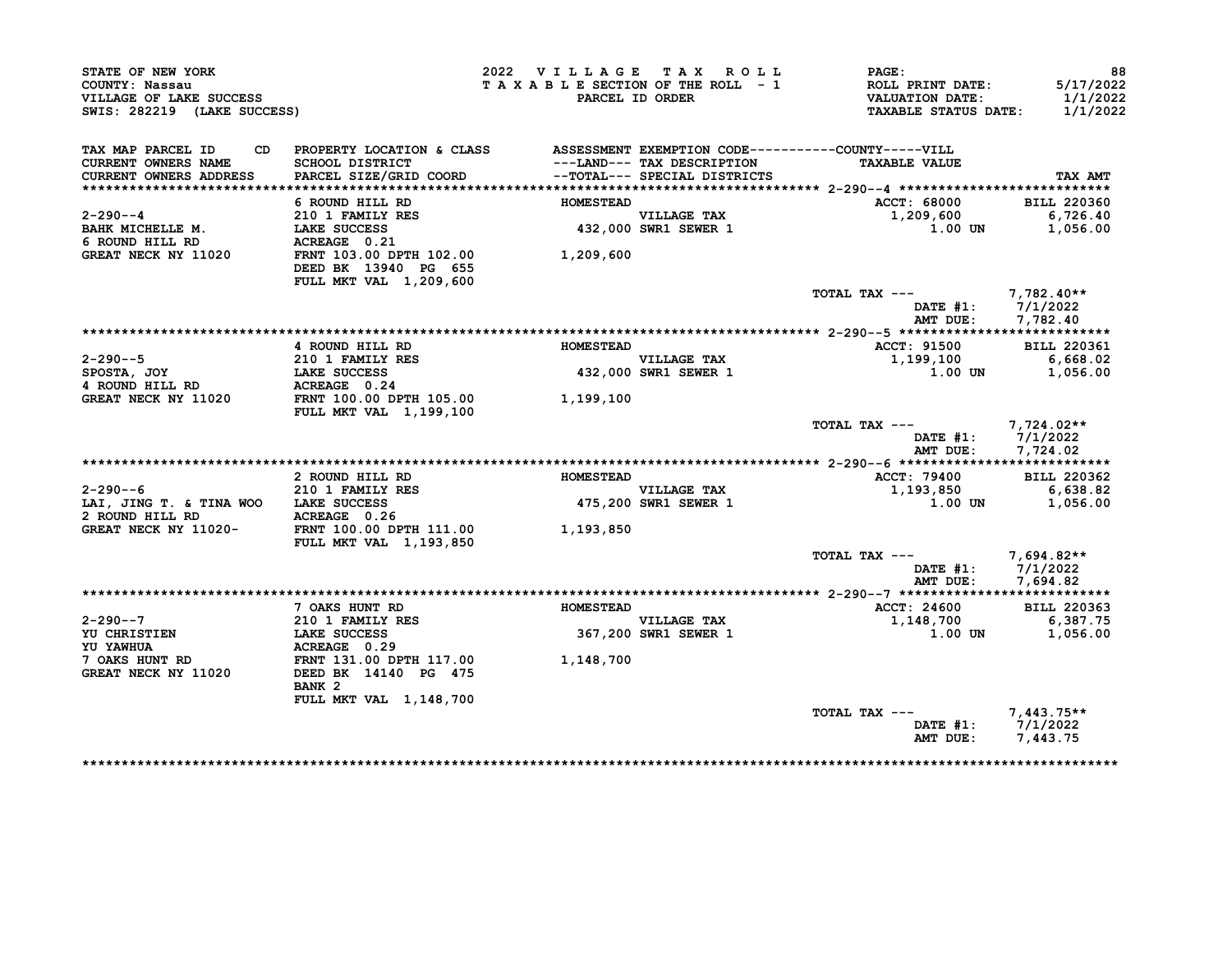| TAX MAP PARCEL ID<br>CURRENT OWNERS NAME<br>CURRENT OWNERS ADDRESS                      | CD PROPERTY LOCATION & CLASS ASSESSMENT EXEMPTION CODE----------COUNTY-----VILL<br>SCHOOL DISTRICT |                  |                                     |                                          |                                                          |
|-----------------------------------------------------------------------------------------|----------------------------------------------------------------------------------------------------|------------------|-------------------------------------|------------------------------------------|----------------------------------------------------------|
|                                                                                         | PARCEL SIZE/GRID COORD -- TOTAL--- SPECIAL DISTRICTS                                               |                  | ---LAND--- TAX DESCRIPTION          | <b>TAXABLE VALUE</b>                     | <b>TAX AMT</b>                                           |
|                                                                                         | 5 OAKS HUNT RD                                                                                     | <b>HOMESTEAD</b> |                                     | <b>ACCT: 24700</b>                       | <b>BILL 220364</b>                                       |
| $2 - 290 - -8$<br>CHOU, CHIPING&YU, CHUIKING LAKE SUCCESS<br>5 OAK HUNT RD ACREAGE 0.21 | 210 1 FAMILY RES                                                                                   |                  | VILLAGE TAX<br>525,600 SWR1 SEWER 1 | 1,687,350<br>1.00 UN                     | 9,383.10<br>1,056.00                                     |
| GREAT NECK NY 11020                                                                     | FRNT 109.00 DPTH 106.00<br>DEED BK 12345 PG 908                                                    | 1,687,350        |                                     |                                          |                                                          |
|                                                                                         | FULL MKT VAL 1,687,350                                                                             |                  |                                     | TOTAL TAX ---                            | 10,439.10**<br>DATE $#1: 7/1/2022$<br>AMT DUE: 10,439.10 |
|                                                                                         |                                                                                                    |                  |                                     |                                          |                                                          |
|                                                                                         | 7 ROBBINS LA                                                                                       | <b>HOMESTEAD</b> |                                     | <b>ACCT: 94400</b>                       | <b>BILL 220365</b>                                       |
| 2-290--9                                                                                | 210 1 FAMILY RES                                                                                   |                  | <b>VILLAGE TAX</b>                  | 1,245,300                                | 6,924.93                                                 |
| LEE EDWARD & SHEENA                                                                     | LAKE SUCCESS                                                                                       |                  | 432,000 SWR1 SEWER 1                | 1.00 UN                                  | 1,056.00                                                 |
| 7 ROBBINS LA<br>GREAT NECK NY 11020-                                                    | ACREAGE 0.22<br><b>FRNT 76.00 DPTH 83.00</b>                                                       | 1,245,300        |                                     |                                          |                                                          |
|                                                                                         | DEED BK 12817 PG 528<br>BANK <sub>2</sub>                                                          |                  |                                     |                                          |                                                          |
|                                                                                         | FULL MKT VAL 1,245,300                                                                             |                  |                                     |                                          |                                                          |
|                                                                                         |                                                                                                    |                  |                                     | TOTAL TAX ---<br>AMT DUE:                | 7,980.93**<br>DATE $#1: 7/1/2022$<br>7,980.93            |
|                                                                                         |                                                                                                    |                  |                                     |                                          |                                                          |
|                                                                                         | 9 ROBBINS LA                                                                                       | <b>HOMESTEAD</b> |                                     | <b>ACCT: 24800</b>                       | <b>BILL 220366</b>                                       |
| 2-290--10                                                                               | <b>210 1 FAMILY RES</b>                                                                            |                  | <b>VILLAGE TAX</b>                  | 1,312,500                                | 7,298.62                                                 |
| LI XINFENG<br>ZHENG NAN                                                                 | LAKE SUCCESS                                                                                       |                  | 424,800 SWR1 SEWER 1                | 1.00 UN                                  | 1,056.00                                                 |
| 9 ROBBINS LA<br><b>GREAT NECK NY 11020</b>                                              | <b>ACREAGE 0.21<br/>FRNT 80.00 DPTH 105.00<br/>DEED BK 14094 PG 188</b><br>BANK <sub>2</sub>       | 1,312,500        |                                     |                                          |                                                          |
|                                                                                         | FULL MKT VAL 1,312,500                                                                             |                  |                                     |                                          |                                                          |
|                                                                                         |                                                                                                    |                  |                                     | TOTAL TAX ---<br>AMT DUE:                | $8,354.62**$<br>DATE #1: 7/1/2022<br>8.354.62            |
|                                                                                         |                                                                                                    |                  |                                     |                                          |                                                          |
|                                                                                         | <b>11 ROBBINS LA</b>                                                                               | <b>HOMESTEAD</b> |                                     | ACCT: 79500                              | <b>BILL 220367</b>                                       |
| 2-290--11                                                                               | 210 1 FAMILY RES                                                                                   |                  | VILLAGE TAX                         | 1,183,350                                | 6,580.43                                                 |
| LI WEIHONG                                                                              | LAKE SUCCESS                                                                                       |                  | 468,000 SWR1 SEWER 1                | 1.00 UN                                  | 1,056.00                                                 |
|                                                                                         |                                                                                                    |                  |                                     |                                          |                                                          |
|                                                                                         | FULL MKT VAL 1,183,350                                                                             | 1,183,350        |                                     |                                          |                                                          |
|                                                                                         |                                                                                                    |                  |                                     | TOTAL TAX ---<br>DATE $#1$ :<br>AMT DUE: | $7.636.43**$<br>7/1/2022<br>7,636.43                     |

\*\*\*\*\*\*\*\*\*\*\*\*\*\*\*\*\*\*\*\*\*\*\*\*\*\*\*\*\*\*\*\*\*\*\*\*\*\*\*\*\*\*\*\*\*\*\*\*\*\*\*\*\*\*\*\*\*\*\*\*\*\*\*\*\*\*\*\*\*\*\*\*\*\*\*\*\*\*\*\*\*\*\*\*\*\*\*\*\*\*\*\*\*\*\*\*\*\*\*\*\*\*\*\*\*\*\*\*\*\*\*\*\*\*\*\*\*\*\*\*\*\*\*\*\*\*\*\*\*\*\*\*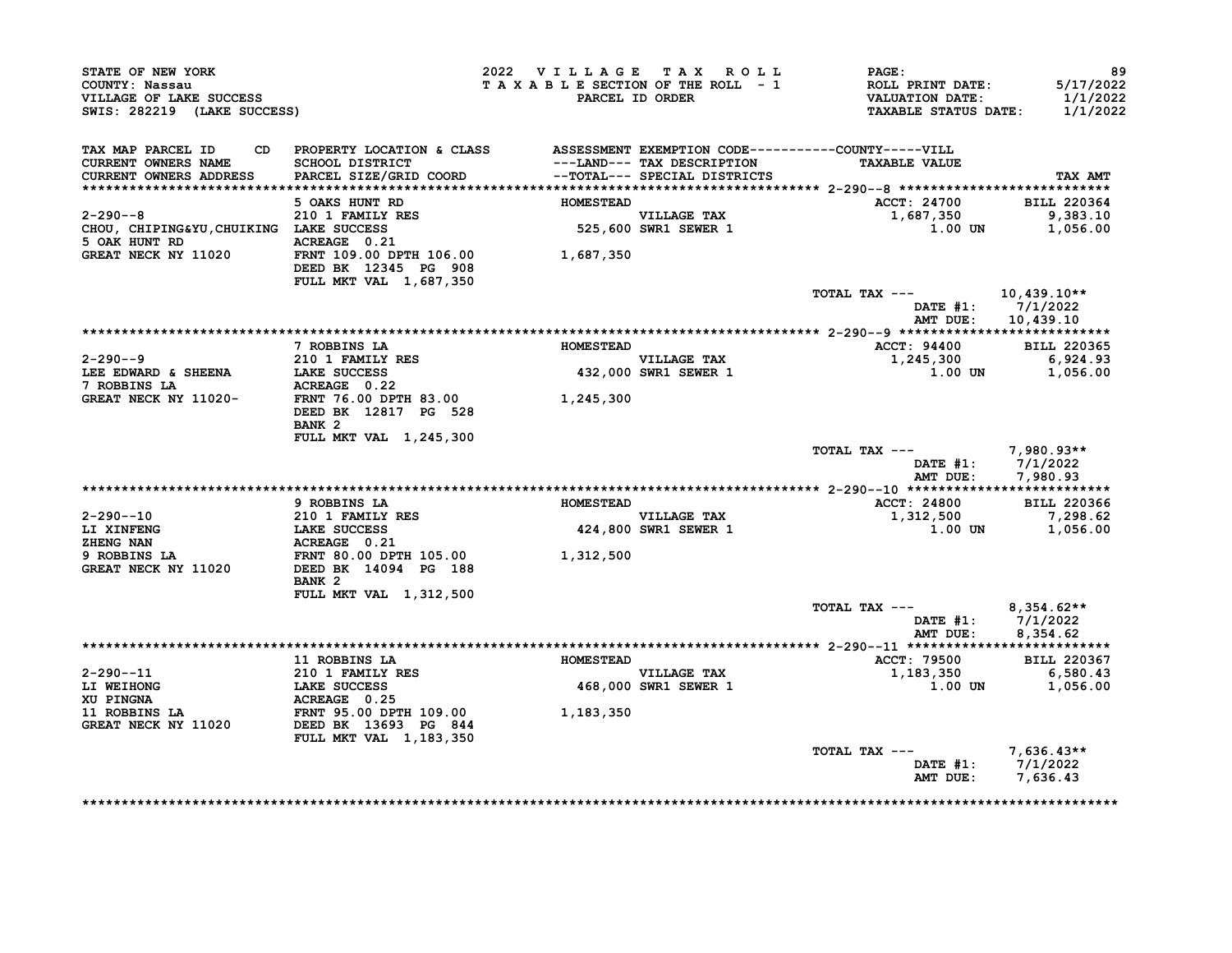| STATE OF NEW YORK<br>COUNTY: Nassau                    |                                                                              | 2022 VILLAGE TAX ROLL                    | TAXABLE SECTION OF THE ROLL - 1     | <b>PAGE:</b><br>ROLL PRINT DATE:                      | 90<br>5/17/2022      |
|--------------------------------------------------------|------------------------------------------------------------------------------|------------------------------------------|-------------------------------------|-------------------------------------------------------|----------------------|
| VILLAGE OF LAKE SUCCESS<br>SWIS: 282219 (LAKE SUCCESS) |                                                                              |                                          | PARCEL ID ORDER                     | <b>VALUATION DATE:</b><br><b>TAXABLE STATUS DATE:</b> | 1/1/2022<br>1/1/2022 |
| TAX MAP PARCEL ID<br>CD                                | PROPERTY LOCATION & CLASS ASSESSMENT EXEMPTION CODE----------COUNTY-----VILL |                                          |                                     |                                                       |                      |
| <b>CURRENT OWNERS NAME</b>                             | <b>SCHOOL DISTRICT</b>                                                       |                                          | ---LAND--- TAX DESCRIPTION          | <b>TAXABLE VALUE</b>                                  |                      |
| CURRENT OWNERS ADDRESS                                 | PARCEL SIZE/GRID COORD                                                       |                                          | --TOTAL--- SPECIAL DISTRICTS        |                                                       | TAX AMT              |
|                                                        |                                                                              |                                          |                                     |                                                       |                      |
|                                                        | 13 ROBBINS LA                                                                | <b>HOMESTEAD</b>                         |                                     | ACCT: 24900                                           | <b>BILL 220368</b>   |
| $2 - 290 - -12$                                        | 210 1 FAMILY RES                                                             |                                          | VILLAGE TAX<br>475,200 SWR1 SEWER 1 | 1,367,100                                             | 7,602.24             |
| FORSTNER, GLENN                                        | <b>LAKE SUCCESS</b>                                                          |                                          |                                     | 1.00 UN                                               | 1,056.00             |
| <b>FORSTNER, MARY</b>                                  | ACREAGE 0.25                                                                 |                                          |                                     |                                                       |                      |
| 13 ROBBINS LA<br>GREAT NECK NY 11020                   | FRNT 100.00 DPTH 103.00 1,367,100<br>BANK 14                                 |                                          |                                     |                                                       |                      |
|                                                        | FULL MKT VAL 1,367,100                                                       |                                          |                                     |                                                       |                      |
|                                                        |                                                                              |                                          |                                     | TOTAL TAX ---                                         | $8,658.24**$         |
|                                                        |                                                                              |                                          |                                     | DATE #1:                                              | 7/1/2022             |
|                                                        |                                                                              |                                          |                                     | AMT DUE:                                              | 8,658.24             |
|                                                        | 15 ROBBINS LA                                                                | <b>HOMESTEAD</b>                         |                                     | ACCT: 25000                                           | BILL 220369          |
| 2-290--13                                              |                                                                              |                                          |                                     | 1,293,600                                             | 7,193.52             |
| YOUNG, ROBERT                                          | 210 1 FAMILY RES<br>LAKE SUCCESS                                             |                                          | VILLAGE TAX<br>424,800 SWR1 SEWER 1 | 1.00 UN                                               | 1,056.00             |
| 15 ROBBINS LA                                          |                                                                              |                                          |                                     |                                                       |                      |
| GREAT NECK NY 11020-                                   | <b>ACREAGE 0.25<br/>FRNT 100.00 DPTH 112.00</b>                              | 1,293,600                                |                                     |                                                       |                      |
|                                                        | FULL MKT VAL 1,293,600                                                       |                                          |                                     |                                                       |                      |
|                                                        |                                                                              |                                          |                                     | TOTAL TAX ---<br>DATE $#1: 7/1/2022$                  | $8,249.52**$         |
|                                                        |                                                                              |                                          |                                     | AMT DUE:                                              | 8,249.52             |
|                                                        |                                                                              |                                          |                                     |                                                       |                      |
|                                                        | 17 ROBBINS LA                                                                | <b>HOMESTEAD</b>                         |                                     | <b>ACCT: 68100</b>                                    | <b>BILL 220370</b>   |
| $2 - 290 - -14$                                        | 210 1 FAMILY RES                                                             |                                          | <b>VILLAGE TAX</b>                  | 1,183,350                                             | 6,580.43             |
| LIM, MOO CHOON & YOUNG LAKE SUCCESS                    |                                                                              |                                          | 446,400 SWR1 SEWER 1                | 1.00 UN                                               | 1,056.00             |
|                                                        |                                                                              |                                          |                                     |                                                       |                      |
|                                                        |                                                                              |                                          |                                     |                                                       |                      |
|                                                        | BANK <sub>2</sub>                                                            |                                          |                                     |                                                       |                      |
|                                                        | FULL MKT VAL 1, 183, 350                                                     |                                          |                                     |                                                       |                      |
|                                                        |                                                                              |                                          |                                     | TOTAL TAX ---                                         | 7,636.43**           |
|                                                        |                                                                              |                                          |                                     | DATE #1: 7/1/2022                                     |                      |
|                                                        |                                                                              |                                          |                                     | AMT DUE:                                              | 7,636.43             |
|                                                        |                                                                              |                                          |                                     |                                                       |                      |
|                                                        | 19 ROBBINS LA                                                                | <b>HOMESTEAD</b><br>$\sim$ $\sim$ $\sim$ |                                     | ACCT: 25100                                           | <b>BILL 220371</b>   |
| $2 - 290 - -15$                                        | 210 1 FAMILY RES                                                             |                                          | <b>VILLAGE TAX</b>                  | 1,610,700                                             | 8,956.86             |
| SUK, CHANG HO & SONG NAN LAKE SUCCESS                  |                                                                              |                                          | 468,000 SWR1 SEWER 1                | $1.00$ UN                                             | 1,056.00             |
| 19 ROBBINS LA<br>GREAT NECK NY 11020                   | ACREAGE 0.25<br>FRNT 100.00 DPTH 110.00                                      |                                          |                                     |                                                       |                      |
|                                                        | BANK <sub>2</sub>                                                            | 1,610,700                                |                                     |                                                       |                      |
|                                                        | <b>FULL MKT VAL 1,610,700</b>                                                |                                          |                                     |                                                       |                      |
|                                                        |                                                                              |                                          |                                     | TOTAL TAX ---                                         | 10,012.86**          |
|                                                        |                                                                              |                                          |                                     | DATE $#1: 7/1/2022$                                   |                      |
|                                                        |                                                                              |                                          |                                     | AMT DUE:                                              | 10,012.86            |
|                                                        |                                                                              |                                          |                                     |                                                       |                      |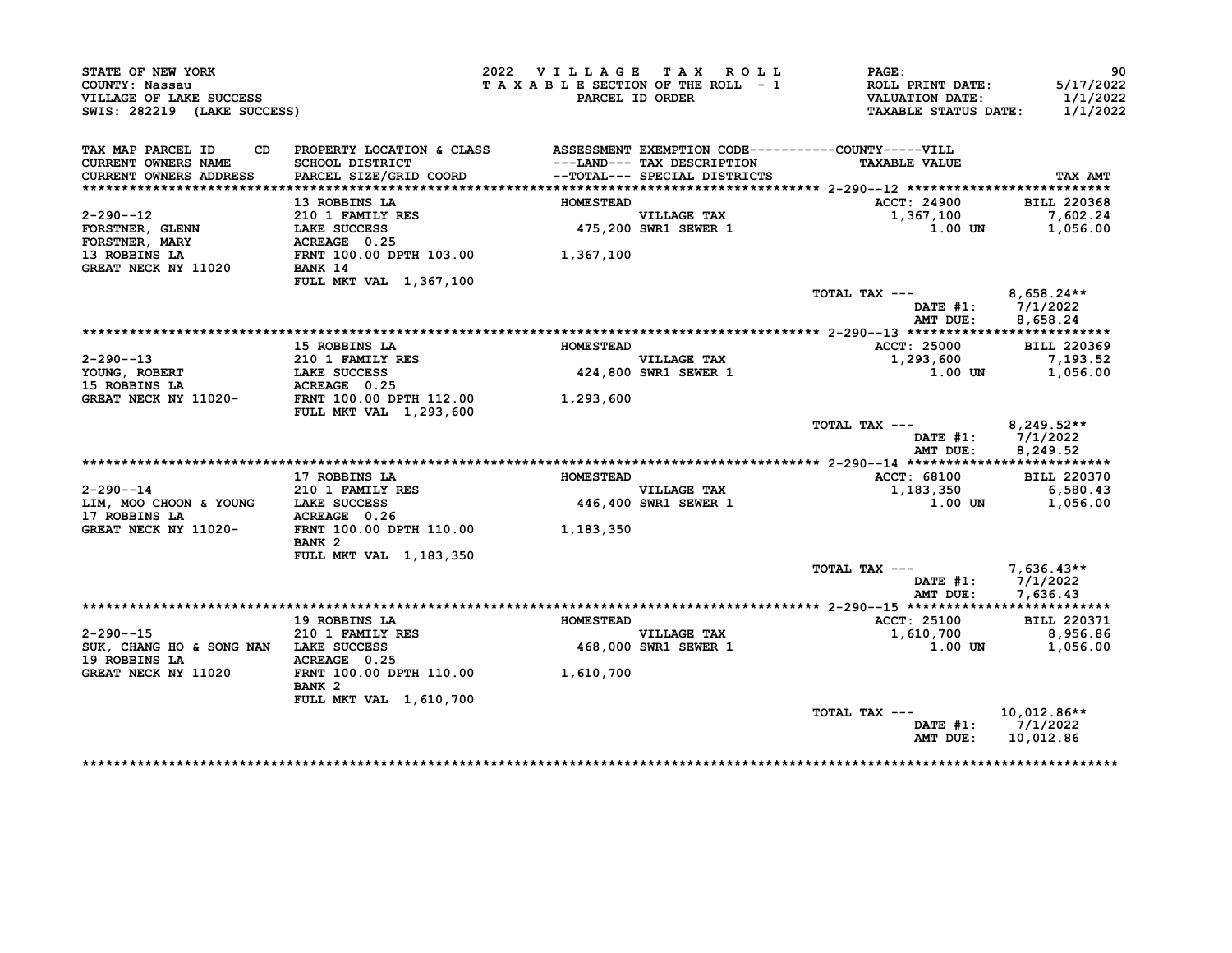| STATE OF NEW YORK<br>COUNTY: Nassau<br>VILLAGE OF LAKE SUCCESS<br>SWIS: 282219 (LAKE SUCCESS) |                                                                              | 2022 VILLAGE TAX ROLL | TAXABLE SECTION OF THE ROLL - 1<br>PARCEL ID ORDER | PAGE:<br>ROLL PRINT DATE:<br><b>VALUATION DATE:</b><br><b>TAXABLE STATUS DATE:</b> | 91<br>5/17/2022<br>1/1/2022<br>1/1/2022 |
|-----------------------------------------------------------------------------------------------|------------------------------------------------------------------------------|-----------------------|----------------------------------------------------|------------------------------------------------------------------------------------|-----------------------------------------|
| TAX MAP PARCEL ID<br>CD.                                                                      | PROPERTY LOCATION & CLASS ASSESSMENT EXEMPTION CODE----------COUNTY-----VILL |                       |                                                    |                                                                                    |                                         |
| <b>CURRENT OWNERS NAME</b>                                                                    | SCHOOL DISTRICT                                                              |                       | ---LAND--- TAX DESCRIPTION                         | <b>TAXABLE VALUE</b>                                                               |                                         |
| CURRENT OWNERS ADDRESS                                                                        | PARCEL SIZE/GRID COORD                                                       |                       | --TOTAL--- SPECIAL DISTRICTS                       |                                                                                    | TAX AMT                                 |
|                                                                                               |                                                                              |                       |                                                    |                                                                                    |                                         |
|                                                                                               | 21 ROBBINS LA<br>21 NUMBER 210 1 FAMILY RES                                  | <b>HOMESTEAD</b>      |                                                    | ACCT: 68200                                                                        | <b>BILL 220372</b>                      |
| $2 - 290 - -16$<br>CHUNG ILGWON                                                               | LAKE SUCCESS                                                                 |                       | <b>VILLAGE TAX</b><br>446,400 SWR1 SEWER 1         | 1,376,550<br>1.00 UN                                                               | 7,654.79<br>1,056.00                    |
| OH CAROLINE J                                                                                 | ACREAGE 0.25                                                                 |                       |                                                    |                                                                                    |                                         |
| 21 ROBBINS LANE                                                                               |                                                                              | 1,376,550             |                                                    |                                                                                    |                                         |
| GREAT NECK NY 11020-                                                                          | FRNT 100.00 DPTH 110.00<br>DEED BK 13679 PG 390<br>DEED BK 13679 PG 390      |                       |                                                    |                                                                                    |                                         |
|                                                                                               | FULL MKT VAL 1,376,550                                                       |                       |                                                    |                                                                                    |                                         |
|                                                                                               |                                                                              |                       |                                                    | TOTAL TAX ---                                                                      | $8,710.79**$                            |
|                                                                                               |                                                                              |                       |                                                    | DATE $#1$ :                                                                        | 7/1/2022                                |
|                                                                                               |                                                                              |                       |                                                    | AMT DUE:                                                                           | 8,710.79                                |
|                                                                                               |                                                                              |                       |                                                    |                                                                                    |                                         |
|                                                                                               | 25 ROBBINS LA                                                                | <b>HOMESTEAD</b>      |                                                    | ACCT: 25200                                                                        | <b>BILL 220373</b>                      |
| 2-290--17                                                                                     | 210 1 FAMILY RES                                                             |                       | VILLAGE TAX<br>VILLAGE TAX<br>511,200 SWR1 SEWER 1 | 1,361,850                                                                          | 7,573.04                                |
| <b>TSABARY SHEFALI</b>                                                                        | LAKE SUCCESS                                                                 |                       |                                                    | 1.00 UN                                                                            | 1,056.00                                |
| 25 ROBBINS LA                                                                                 | ACREAGE 0.36                                                                 |                       |                                                    |                                                                                    |                                         |
| GREAT NECK NY 11020-                                                                          | FRNT 166.00 DPTH 105.00                                                      | 1,361,850             |                                                    |                                                                                    |                                         |
|                                                                                               | DEED BK 13786 PG 398                                                         |                       |                                                    |                                                                                    |                                         |
|                                                                                               | FULL MKT VAL 1,361,850                                                       |                       |                                                    | TOTAL TAX ---                                                                      | $8,629.04**$                            |
|                                                                                               |                                                                              |                       |                                                    | DATE $#1$ :                                                                        | 7/1/2022                                |
|                                                                                               |                                                                              |                       |                                                    | AMT DUE:                                                                           | 8,629.04                                |
|                                                                                               |                                                                              |                       |                                                    |                                                                                    |                                         |
|                                                                                               | 14 ROUND HILL RD                                                             | <b>HOMESTEAD</b>      |                                                    | ACCT: 25300                                                                        | <b>BILL 220374</b>                      |
| $2 - 290 - -18$                                                                               | <b>210 1 FAMILY RES</b>                                                      |                       | 41131 ALT WAR COMBAT                               | 90,000 90,000                                                                      |                                         |
| BERNSTEIN, ROBERT                                                                             |                                                                              |                       | 41131 ALT WA<br>504,000 VILLAGE TAX                | 1,407,300                                                                          | 7,825.78                                |
| <b>BERNSTEIN, CAROL</b>                                                                       | <b>LAKE SUCCESS<br/>ACREAGE 0.28</b>                                         |                       | SWR1 SEWER 1                                       | 1.00 UN                                                                            | 1,056.00                                |
| 14 ROUNDHILL ROAD                                                                             | LANE SUCCESS<br>ACREAGE 0.28<br>FRNT 142.00 DPTH 115.00                      | 1,497,300             |                                                    |                                                                                    |                                         |
| GREAT NECK NY 11020-                                                                          | FULL MKT VAL 1,497,300                                                       |                       |                                                    |                                                                                    |                                         |
|                                                                                               |                                                                              |                       |                                                    | TOTAL TAX ---                                                                      | 8,881.78**                              |
|                                                                                               |                                                                              |                       |                                                    | DATE #1:                                                                           | 7/1/2022                                |
|                                                                                               |                                                                              |                       |                                                    | AMT DUE:                                                                           | 8,881.78                                |
|                                                                                               |                                                                              |                       |                                                    |                                                                                    |                                         |
| $2 - 291 - -1$                                                                                | 12 OLD FARM RD                                                               | <b>HOMESTEAD</b>      |                                                    | <b>ACCT: 25400</b>                                                                 | <b>BILL 220375</b>                      |
| LIN, SUA                                                                                      | 210 1 FAMILY RES<br><b>LAKE SUCCESS</b>                                      |                       | <b>VILLAGE TAX</b><br>504,000 SWR1 SEWER 1         | 2,536,800<br>1.00 UN                                                               | 14,106.76<br>1,056.00                   |
| <b>LIN, BARBARA</b>                                                                           | ACREAGE 0.26                                                                 |                       |                                                    |                                                                                    |                                         |
| 12 OLD FARM RD                                                                                | FRNT 110.00 DPTH 108.00 2,536,800                                            |                       |                                                    |                                                                                    |                                         |
| GREAT NECK NY 11020                                                                           | <b>BANK 2</b>                                                                |                       |                                                    |                                                                                    |                                         |
|                                                                                               | FULL MKT VAL 2,536,800                                                       |                       |                                                    |                                                                                    |                                         |
|                                                                                               |                                                                              |                       |                                                    | TOTAL TAX ---                                                                      | 15,162.76**                             |
|                                                                                               |                                                                              |                       |                                                    |                                                                                    | DATE #1: 7/1/2022                       |
|                                                                                               |                                                                              |                       |                                                    |                                                                                    |                                         |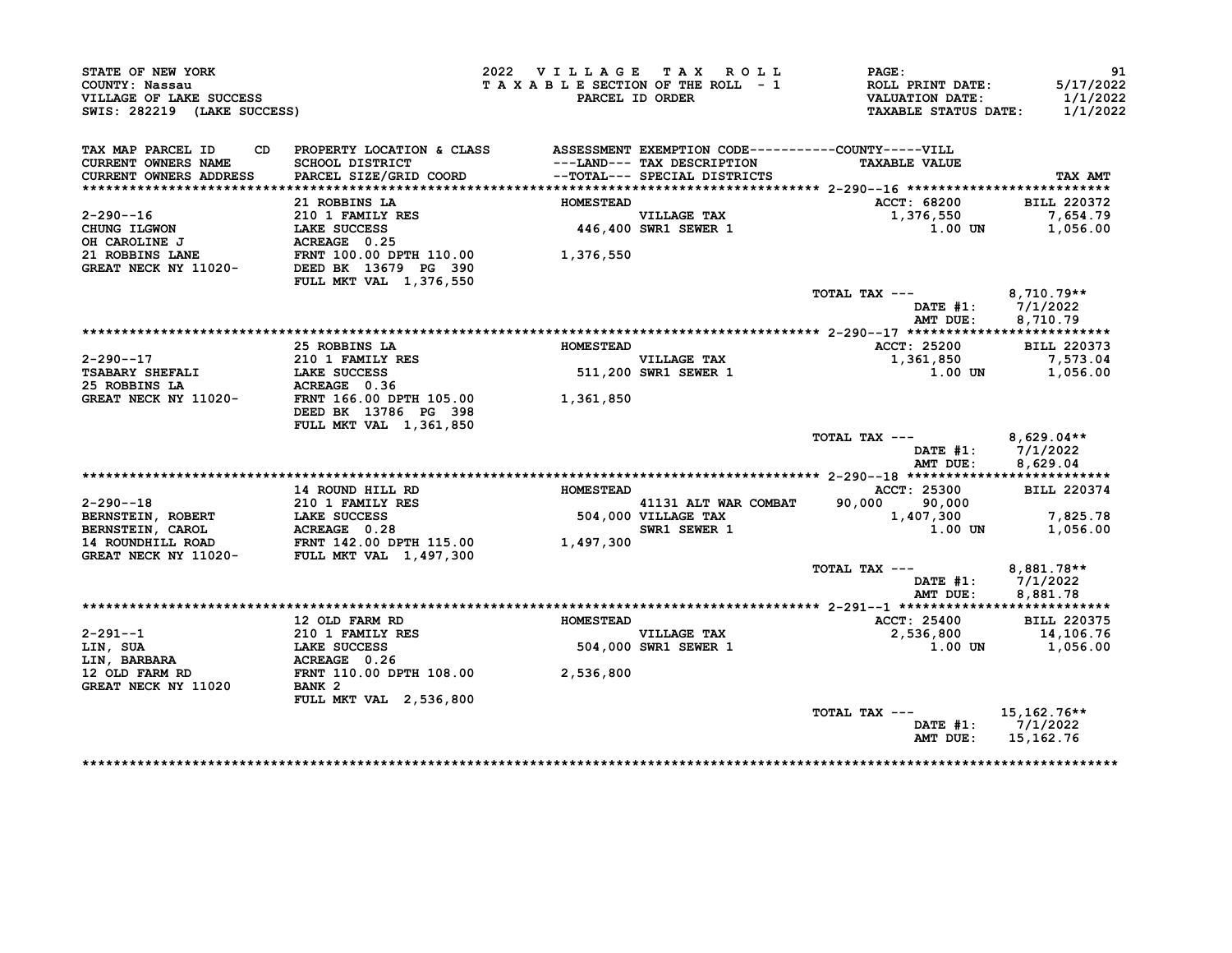| STATE OF NEW YORK<br>COUNTY: Nassau<br>VILLAGE OF LAKE SUCCESS<br>SWIS: 282219 (LAKE SUCCESS)                                                                                              |                                                                                                                                                                                                                                        | 2022 VILLAGE TAX ROLL |                                     | <b>PAGE :</b><br>TAXABLE SECTION OF THE ROLL - 1 ROLL PRINT DATE: 5/17/2022<br>PARCEL ID ORDER VALUATION DATE: 1/1/2022<br>TAXABLE STATUS DATE: 1/1/2022 | 92       |
|--------------------------------------------------------------------------------------------------------------------------------------------------------------------------------------------|----------------------------------------------------------------------------------------------------------------------------------------------------------------------------------------------------------------------------------------|-----------------------|-------------------------------------|----------------------------------------------------------------------------------------------------------------------------------------------------------|----------|
| TAX MAP PARCEL ID<br>CURRENT OWNERS NAME<br><b>CURRENT OWNERS ADDRESS</b>                                                                                                                  | CD PROPERTY LOCATION & CLASS ASSESSMENT EXEMPTION CODE----------COUNTY-----VILL<br>SCHOOL DISTRICT                                     ---LAND--- TAX DESCRIPTION<br>PARCEL SIZE/GRID COORD               --TOTAL--- SPECIAL DISTRICTS |                       |                                     | <b>TAXABLE VALUE</b>                                                                                                                                     | TAX AMT  |
|                                                                                                                                                                                            |                                                                                                                                                                                                                                        |                       |                                     |                                                                                                                                                          |          |
|                                                                                                                                                                                            | 10 OLD FARM RD                                                                                                                                                                                                                         | <b>HOMESTEAD</b>      |                                     | ACCT: 25500 BILL 220376                                                                                                                                  |          |
|                                                                                                                                                                                            |                                                                                                                                                                                                                                        |                       |                                     | 1,054,200 5,862.25<br>1.00 UN 1,056.00                                                                                                                   |          |
|                                                                                                                                                                                            | BANK <sub>2</sub><br>FULL MKT VAL 1,054,200                                                                                                                                                                                            |                       |                                     |                                                                                                                                                          |          |
|                                                                                                                                                                                            |                                                                                                                                                                                                                                        |                       |                                     | TOTAL TAX $---$ 6,918.25**<br>DATE #1: 7/1/2022<br>AMT DUE: 6,918.25                                                                                     |          |
|                                                                                                                                                                                            |                                                                                                                                                                                                                                        |                       |                                     |                                                                                                                                                          |          |
|                                                                                                                                                                                            | 8 OLD FARM RD                                                                                                                                                                                                                          | <b>HOMESTEAD</b>      |                                     | ACCT: 25600 BILL 220377                                                                                                                                  |          |
| 2-291--3<br>LI, XIAOQIAN 210 1 FAMILY RES<br>8 OLD FARM RD ACREAGE 0.24<br>ACREAGE 0.24                                                                                                    |                                                                                                                                                                                                                                        |                       |                                     | 1,062,600 5,908.96<br>1.00 0 1.00 1,056.00                                                                                                               |          |
|                                                                                                                                                                                            |                                                                                                                                                                                                                                        |                       |                                     |                                                                                                                                                          |          |
| GREAT NECK NY 11020<br>FRNT 11020<br>FRNT 100.00 DPTH 110.00<br>$T = 711$<br>TRNT 100.00<br>$T = 711$<br>TRNT 110.00                                                                       | DEED BK 9897 PG 711<br>FULL MKT VAL 1,062,600                                                                                                                                                                                          |                       |                                     |                                                                                                                                                          |          |
|                                                                                                                                                                                            |                                                                                                                                                                                                                                        |                       |                                     | TOTAL TAX --- 6,964.96**<br>DATE #1: 7/1/2022<br>AMT DUE:                                                                                                | 6,964.96 |
|                                                                                                                                                                                            |                                                                                                                                                                                                                                        |                       |                                     | ACCT: 79600 BILL 220378                                                                                                                                  |          |
|                                                                                                                                                                                            | 6 OLD FARM RD                                                                                                                                                                                                                          | <b>HOMESTEAD</b>      |                                     | 1,388,100                                                                                                                                                | 7,719.02 |
|                                                                                                                                                                                            |                                                                                                                                                                                                                                        |                       | VILLAGE TAX<br>446,400 SWR1 SEWER 1 | $1.00$ UN $1,056.00$                                                                                                                                     |          |
| 2-291--4<br>210 1 FAMILY RES<br>LIU ANNA<br>6 OLD FARM ROAD<br>GREAT NECK NY 11020-<br>CEED BK 12540 PG 111<br>210 1 FAMILY RES<br>446,400<br>446,400<br>1,388,100<br>DEED BK 12540 PG 111 | FULL MKT VAL 1,388,100                                                                                                                                                                                                                 |                       |                                     |                                                                                                                                                          |          |
|                                                                                                                                                                                            |                                                                                                                                                                                                                                        |                       |                                     | TOTAL TAX $---$ 8,775.02**<br>DATE #1: 7/1/2022<br>AMT DUE: 8,775.02                                                                                     |          |
|                                                                                                                                                                                            |                                                                                                                                                                                                                                        |                       |                                     |                                                                                                                                                          |          |
|                                                                                                                                                                                            | 4 OLD FARM RD                                                                                                                                                                                                                          |                       |                                     |                                                                                                                                                          |          |
|                                                                                                                                                                                            |                                                                                                                                                                                                                                        |                       |                                     | HOMESTEAD<br>403,200 VILLAGE TAX<br>EWER 1 2,556 112,556 112,556 5,610.03<br>SWR1 SEWER 1 1.00 UN<br>1,056.00                                            |          |
|                                                                                                                                                                                            | <b>FULL MKT VAL 1,121,400</b>                                                                                                                                                                                                          |                       |                                     |                                                                                                                                                          |          |
|                                                                                                                                                                                            |                                                                                                                                                                                                                                        |                       |                                     | TOTAL TAX --- 6,666.03**<br>DATE #1: 7/1/2022<br>AMT DUE: 6,666.03                                                                                       |          |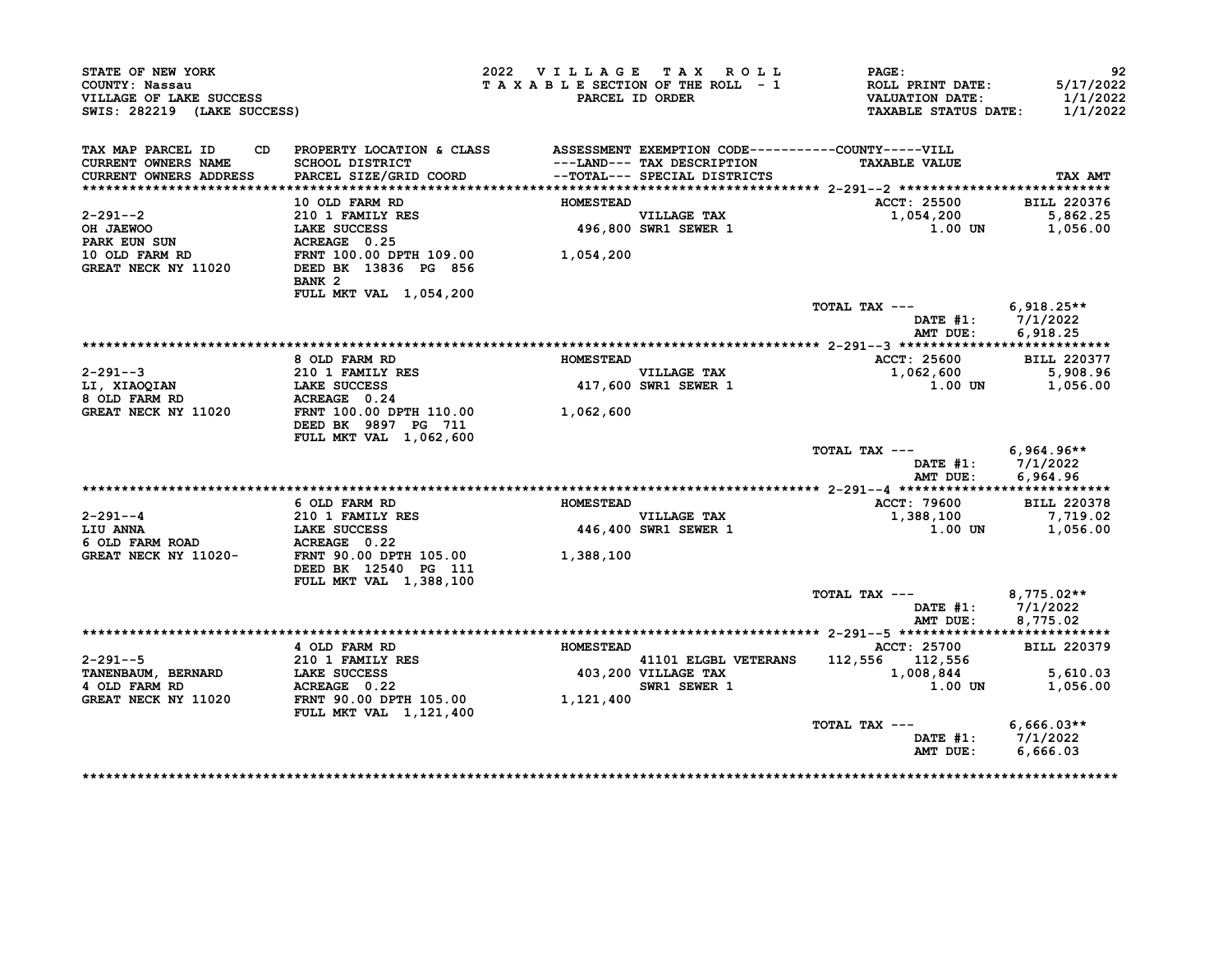| STATE OF NEW YORK<br>COUNTY: Nassau<br>VILLAGE OF LAKE SUCCESS<br>SWIS: 282219 (LAKE SUCCESS) |                                                                               | 2022 VILLAGE TAX ROLL<br>TAXABLE SECTION OF THE ROLL - 1 | PARCEL ID ORDER                                            | <b>PAGE :</b><br>ROLL PRINT DATE:<br><b>VALUATION DATE:</b><br><b>TAXABLE STATUS DATE:</b> | 93<br>5/17/2022<br>1/1/2022<br>1/1/2022 |
|-----------------------------------------------------------------------------------------------|-------------------------------------------------------------------------------|----------------------------------------------------------|------------------------------------------------------------|--------------------------------------------------------------------------------------------|-----------------------------------------|
| TAX MAP PARCEL ID<br>CD.                                                                      | PROPERTY LOCATION & CLASS ASSESSMENT EXEMPTION CODE-----------COUNTY-----VILL |                                                          |                                                            |                                                                                            |                                         |
| CURRENT OWNERS NAME<br>CURRENT OWNERS ADDRESS                                                 | SCHOOL DISTRICT<br>PARCEL SIZE/GRID COORD                                     |                                                          | ---LAND--- TAX DESCRIPTION<br>--TOTAL--- SPECIAL DISTRICTS | <b>TAXABLE VALUE</b>                                                                       | TAX AMT                                 |
|                                                                                               |                                                                               |                                                          |                                                            |                                                                                            |                                         |
|                                                                                               | 15 OAKS HUNT RD                                                               | <b>HOMESTEAD</b>                                         |                                                            | ACCT: 25800                                                                                | <b>BILL 220380</b>                      |
| $2 - 291 - -6$                                                                                | 210 1 FAMILY RES<br>LAKE SUCCESS                                              |                                                          | VILLAGE TAX<br>374,400 SWR1 SEWER 1                        | 960,750                                                                                    | 5,342.59                                |
| <b>PETERSON, FRAN</b>                                                                         | LAKE SUCCESS                                                                  |                                                          |                                                            | 1.00 UN                                                                                    | 1,056.00                                |
| <b>15 OAKS HUNT RD</b>                                                                        | ACREAGE 0.23                                                                  |                                                          |                                                            |                                                                                            |                                         |
| GREAT NECK NY 11020                                                                           | FRNT 96.00 DPTH 105.00<br>FULL MKT VAL 960,750                                | 960,750                                                  |                                                            |                                                                                            |                                         |
|                                                                                               |                                                                               |                                                          |                                                            | TOTAL TAX ---                                                                              | $6,398.59**$<br>DATE #1: 7/1/2022       |
|                                                                                               |                                                                               |                                                          |                                                            | AMT DUE:                                                                                   | 6,398.59                                |
|                                                                                               |                                                                               |                                                          |                                                            |                                                                                            |                                         |
|                                                                                               | 7 ROUND HILL RD                                                               | <b>HOMESTEAD</b>                                         |                                                            | ACCT: 25900                                                                                | <b>BILL 220381</b>                      |
| $2 - 291 - -10$                                                                               | 210 1 FAMILY RES<br>LAKE SUCCESS                                              |                                                          | <b>VILLAGE TAX</b>                                         | 2,677,500                                                                                  | 14,889.18                               |
| <b>GAO HONGYU</b>                                                                             |                                                                               |                                                          | 417,600 SWR1 SEWER 1                                       | 1.00 UN                                                                                    | 1,056.00                                |
| YE JIAN                                                                                       | ACREAGE 0.31                                                                  |                                                          |                                                            |                                                                                            |                                         |
| <b>65 MILDEN AVENUE<br/>STATEN ISLAND NY 10301</b>                                            | FRNT 121.00 DPTH 110.00<br>DEED BK 13565 PG 607                               | 2,677,500                                                |                                                            |                                                                                            |                                         |
|                                                                                               | BANK <sub>2</sub>                                                             |                                                          |                                                            |                                                                                            |                                         |
|                                                                                               | <b>FULL MKT VAL 2,677,500</b>                                                 |                                                          |                                                            |                                                                                            |                                         |
|                                                                                               |                                                                               |                                                          |                                                            | TOTAL TAX ---<br>DATE #1:<br>AMT DUE:                                                      | 15,945.18**<br>7/1/2022                 |
|                                                                                               |                                                                               |                                                          |                                                            |                                                                                            | 15,945.18                               |
|                                                                                               | 9 ROUND HILL RD                                                               | <b>HOMESTEAD</b>                                         |                                                            | ACCT: 26000                                                                                | <b>BILL 220382</b>                      |
| $2 - 291 - -11$                                                                               | 210 1 FAMILY RES                                                              | $\overline{\phantom{a}}$                                 | <b>VILLAGE TAX</b>                                         | 1,057,350                                                                                  | 5,879.76                                |
| IRWIN, MATTHEW J &                                                                            |                                                                               |                                                          | 396,000 SWR1 SEWER 1                                       | 1.00 UN                                                                                    | 1,056.00                                |
| 9 ROUND HILL ROAD                                                                             | <b>LAKE SUCCESS<br/>ACREAGE 0.28</b>                                          |                                                          |                                                            |                                                                                            |                                         |
| GREAT NECK NY 11020-                                                                          | FRNT 102.00 DPTH 110.00<br><b>FULL MKT VAL 1,057,350</b>                      | 1,057,350                                                |                                                            |                                                                                            |                                         |
|                                                                                               |                                                                               |                                                          |                                                            | TOTAL TAX ---                                                                              | $6,935.76**$                            |
|                                                                                               |                                                                               |                                                          |                                                            | DATE #1:                                                                                   | 7/1/2022                                |
|                                                                                               |                                                                               |                                                          |                                                            | AMT DUE:                                                                                   | 6,935.76                                |
|                                                                                               |                                                                               |                                                          |                                                            |                                                                                            |                                         |
|                                                                                               | 11 ROUND HILL RD                                                              | <b>HOMESTEAD</b>                                         |                                                            | <b>ACCT: 79700</b>                                                                         | <b>BILL 220383</b>                      |
| $2 - 291 - -12$                                                                               | 210 1 FAMILY RES                                                              |                                                          | <b>VILLAGE TAX</b>                                         | 1,524,600                                                                                  | 8,478.07                                |
| ALLEN DREYFUSS, PAMELA                                                                        | LAKE SUCCESS                                                                  |                                                          | 424,800 SWR1 SEWER 1                                       | 1.00 UN                                                                                    | 1,056.00                                |
| QUALIFIED PERSONAL RESIDE ACREAGE 0.28                                                        |                                                                               |                                                          |                                                            |                                                                                            |                                         |
| 11 ROUND HILL RD                                                                              | FRNT 110.00 DPTH 110.00 1,524,600                                             |                                                          |                                                            |                                                                                            |                                         |
| GREAT NECK NY 11020-                                                                          | BANK <sub>2</sub>                                                             |                                                          |                                                            |                                                                                            |                                         |
|                                                                                               | <b>FULL MKT VAL 1,524,600</b>                                                 |                                                          |                                                            |                                                                                            |                                         |
|                                                                                               |                                                                               |                                                          |                                                            |                                                                                            |                                         |
|                                                                                               |                                                                               |                                                          |                                                            | TOTAL TAX ---                                                                              | $9,534.07**$<br>DATE #1: 7/1/2022       |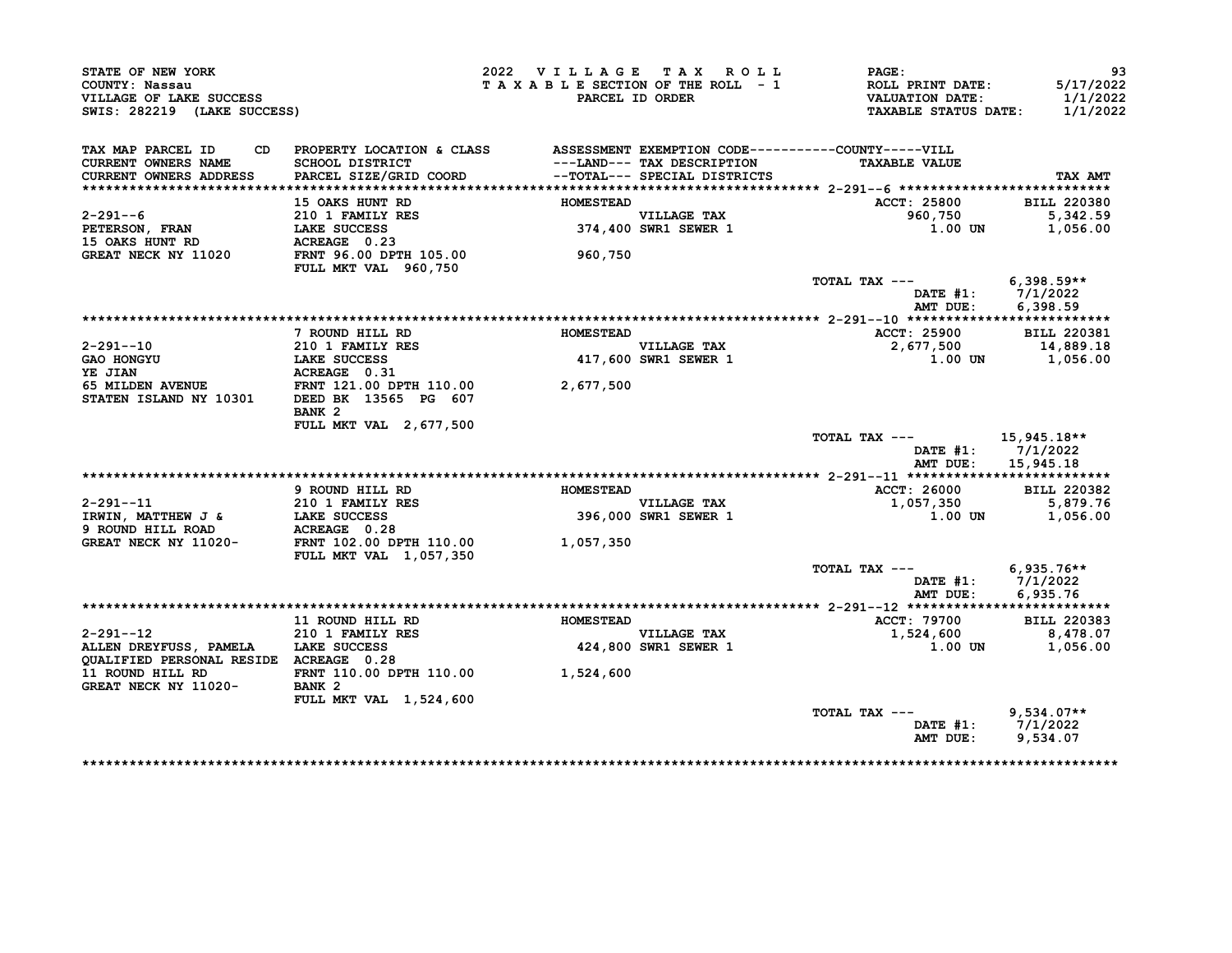| STATE OF NEW YORK<br>COUNTY: Nassau<br>VILLAGE OF LAKE SUCCESS<br>SWIS: 282219 (LAKE SUCCESS)                                                         |                                                                                            | 2022 VILLAGE TAX ROLL<br>TAXABLE SECTION OF THE ROLL - 1 | PARCEL ID ORDER                                           | $\mathtt{PAGE}$ :<br>ROLL PRINT DATE:<br>VALUATION DATE:<br><b>TAXABLE STATUS DATE:</b> | 94<br>5/17/2022<br>1/1/2022<br>1/1/2022 |
|-------------------------------------------------------------------------------------------------------------------------------------------------------|--------------------------------------------------------------------------------------------|----------------------------------------------------------|-----------------------------------------------------------|-----------------------------------------------------------------------------------------|-----------------------------------------|
| TAX MAP PARCEL ID                                                                                                                                     | CD PROPERTY LOCATION & CLASS ASSESSMENT EXEMPTION CODE----------COUNTY-----VILL            |                                                          |                                                           |                                                                                         |                                         |
| CURRENT OWNERS NAME                                                                                                                                   | SCHOOL DISTRICT<br>PARCEL SIZE/GRID COORD                     --TOTAL--- SPECIAL DISTRICTS |                                                          |                                                           | <b>TAXABLE VALUE</b>                                                                    |                                         |
| <b>CURRENT OWNERS ADDRESS</b>                                                                                                                         |                                                                                            |                                                          |                                                           |                                                                                         | TAX AMT                                 |
|                                                                                                                                                       | 1 ROUND HILL RD                                                                            | <b>HOMESTEAD</b>                                         |                                                           | <b>ACCT: 79800</b>                                                                      | <b>BILL 220384</b>                      |
|                                                                                                                                                       |                                                                                            |                                                          |                                                           | 1,728,300                                                                               | 9,610.82                                |
|                                                                                                                                                       |                                                                                            |                                                          | VILLAGE TAX<br>439,200 SWR1 SEWER 1                       |                                                                                         | 1.00 UN 1,056.00                        |
|                                                                                                                                                       |                                                                                            |                                                          |                                                           |                                                                                         |                                         |
| 2-291--13<br>BARRY, JOSEPH 210 I FAMILY RES<br>1 ROUND HILL RD ACREAGE 0.34<br>GREAT NECK NY 11020-<br>FRNT 143.00 DPTH 105.00 1,728,300              | <b>FULL MKT VAL 1,728,300</b>                                                              |                                                          |                                                           |                                                                                         |                                         |
|                                                                                                                                                       |                                                                                            |                                                          |                                                           | TOTAL TAX --- $10,666.82**$                                                             |                                         |
|                                                                                                                                                       |                                                                                            |                                                          |                                                           |                                                                                         | DATE #1: 7/1/2022                       |
|                                                                                                                                                       |                                                                                            |                                                          |                                                           |                                                                                         | AMT DUE: 10,666.82                      |
|                                                                                                                                                       |                                                                                            |                                                          |                                                           |                                                                                         |                                         |
|                                                                                                                                                       | 5 ROUND HILL RD                                                                            | <b>HOMESTEAD</b>                                         |                                                           | ACCT: 94500 BILL 220385                                                                 |                                         |
|                                                                                                                                                       |                                                                                            |                                                          | <b>VILLAGE TAX</b><br>VILLAGE TAX<br>403,200 SWR1 SEWER 1 | 1,180,200 6,562.92                                                                      |                                         |
|                                                                                                                                                       |                                                                                            |                                                          |                                                           |                                                                                         | $1.00$ UN $1,056.00$                    |
|                                                                                                                                                       |                                                                                            |                                                          |                                                           |                                                                                         |                                         |
|                                                                                                                                                       |                                                                                            |                                                          |                                                           |                                                                                         |                                         |
|                                                                                                                                                       | BANK 2                                                                                     |                                                          |                                                           |                                                                                         |                                         |
|                                                                                                                                                       | FULL MKT VAL 1,180,200                                                                     |                                                          |                                                           |                                                                                         |                                         |
|                                                                                                                                                       |                                                                                            |                                                          |                                                           | TOTAL TAX $---$ 7,618.92**                                                              |                                         |
|                                                                                                                                                       |                                                                                            |                                                          |                                                           |                                                                                         | DATE #1: 7/1/2022                       |
|                                                                                                                                                       |                                                                                            |                                                          |                                                           |                                                                                         | AMT DUE: 7,618.92                       |
|                                                                                                                                                       |                                                                                            |                                                          |                                                           |                                                                                         |                                         |
|                                                                                                                                                       | 14 OLD FARM RD                                                                             | <b>HOMESTEAD</b>                                         |                                                           | ACCT: 26100 BILL 220386                                                                 |                                         |
| 2-291--15<br>THE PETER SUSSER TRUST<br>2148 NW 62ND DRIVE<br>2000 BALCON WY 22106                                                                     |                                                                                            |                                                          | VILLAGE TAX<br>496,800 SWR1 SEWER 1                       | 1,647,450                                                                               | 9,161.22                                |
|                                                                                                                                                       |                                                                                            |                                                          |                                                           |                                                                                         | 1.00 UN 1,056.00                        |
| BOCA RATON NY 33496                                                                                                                                   | FRNT 167.00 DPTH 103.00 1,647,450                                                          |                                                          |                                                           |                                                                                         |                                         |
|                                                                                                                                                       | DEED BK 13185 PG 333                                                                       |                                                          |                                                           |                                                                                         |                                         |
|                                                                                                                                                       | FULL MKT VAL 1,647,450                                                                     |                                                          |                                                           |                                                                                         |                                         |
|                                                                                                                                                       |                                                                                            |                                                          |                                                           | TOTAL TAX ---                                                                           | 10,217.22**                             |
|                                                                                                                                                       |                                                                                            |                                                          |                                                           |                                                                                         | DATE $#1: 7/1/2022$                     |
|                                                                                                                                                       |                                                                                            |                                                          |                                                           |                                                                                         | AMT DUE: 10,217.22                      |
|                                                                                                                                                       |                                                                                            |                                                          |                                                           |                                                                                         |                                         |
|                                                                                                                                                       | 15 ROUND HILL RD MOMESTEAD                                                                 |                                                          |                                                           | ACCT: 26200 BILL 220387                                                                 |                                         |
|                                                                                                                                                       |                                                                                            |                                                          | VILLAGE TAX<br>446,400 SWR1 SEWER 1                       | 2,273,250                                                                               | 12,641.20                               |
|                                                                                                                                                       |                                                                                            |                                                          |                                                           |                                                                                         | $1.00$ UN $1,056.00$                    |
| 2-291--16<br>WU, QIONG & SUN, LI LAKE SUCCESS 446,400<br>15 ROUND HILL RD ACREAGE 0.31<br>GREAT NECK NY 11020-<br>FRNT 143.00 DPTH 73.00<br>2,273,250 |                                                                                            |                                                          |                                                           |                                                                                         |                                         |
|                                                                                                                                                       | DEED BK 12683 PG 80                                                                        |                                                          |                                                           |                                                                                         |                                         |
|                                                                                                                                                       |                                                                                            |                                                          |                                                           |                                                                                         |                                         |
|                                                                                                                                                       |                                                                                            |                                                          |                                                           |                                                                                         |                                         |
|                                                                                                                                                       | FULL MKT VAL 2, 273, 250                                                                   |                                                          |                                                           |                                                                                         |                                         |
|                                                                                                                                                       |                                                                                            |                                                          |                                                           | TOTAL TAX $---$ 13,697.20**                                                             | DATE #1: 7/1/2022                       |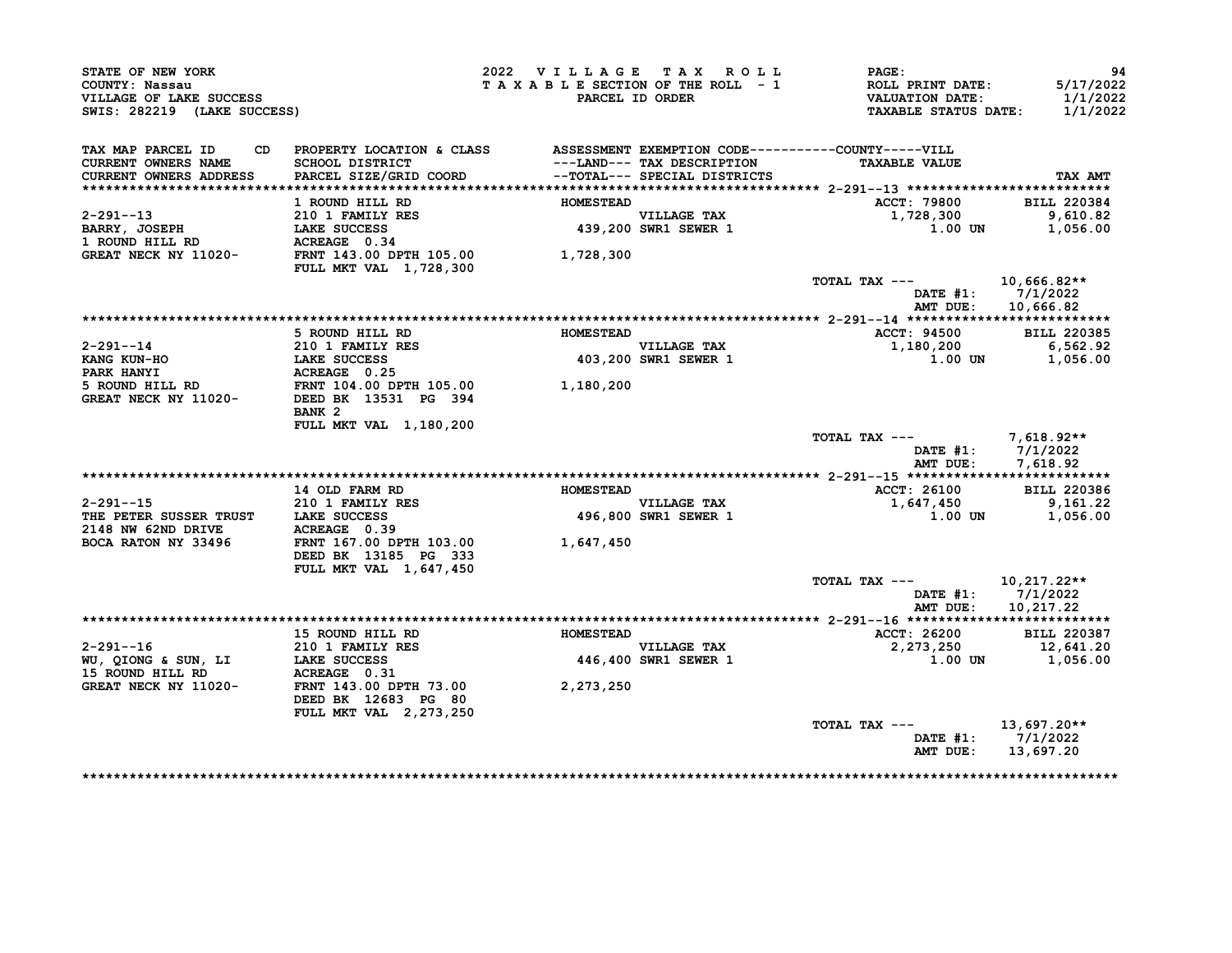| STATE OF NEW YORK<br>COUNTY: Nassau<br>VILLAGE OF LAKE SUCCESS<br>SWIS: 282219 (LAKE SUCCESS)                                        |                                                                                 |                  | 2022 VILLAGE TAX ROLL<br>TAXABLE SECTION OF THE ROLL - 1<br>PARCEL ID ORDER | $\mathtt{PAGE}$ :<br>ROLL PRINT DATE:<br><b>VALUATION DATE:</b><br><b>TAXABLE STATUS DATE:</b> | 95<br>5/17/2022<br>1/1/2022<br>1/1/2022 |
|--------------------------------------------------------------------------------------------------------------------------------------|---------------------------------------------------------------------------------|------------------|-----------------------------------------------------------------------------|------------------------------------------------------------------------------------------------|-----------------------------------------|
|                                                                                                                                      |                                                                                 |                  |                                                                             |                                                                                                |                                         |
| TAX MAP PARCEL ID                                                                                                                    | CD PROPERTY LOCATION & CLASS ASSESSMENT EXEMPTION CODE----------COUNTY-----VILL |                  |                                                                             |                                                                                                |                                         |
| <b>CURRENT OWNERS NAME</b>                                                                                                           | SCHOOL DISTRICT<br>PARCEL SIZE/GRID COORD                                       |                  | ---LAND--- TAX DESCRIPTION<br>--TOTAL--- SPECIAL DISTRICTS                  | <b>TAXABLE VALUE</b>                                                                           |                                         |
| CURRENT OWNERS ADDRESS                                                                                                               |                                                                                 |                  |                                                                             |                                                                                                | TAX AMT                                 |
|                                                                                                                                      |                                                                                 |                  |                                                                             |                                                                                                |                                         |
|                                                                                                                                      | 1 MARKET LA                                                                     | <b>HOMESTEAD</b> |                                                                             | ACCT: 79900 BILL 220388                                                                        |                                         |
|                                                                                                                                      |                                                                                 |                  | VILLAGE TAX<br>475,200 SWR1 SEWER 1                                         | 1,153,950<br>1.00 UN                                                                           | 6,416.94<br>1,056.00                    |
|                                                                                                                                      |                                                                                 |                  |                                                                             |                                                                                                |                                         |
| 2-292--1<br>XAHN, JEFFREY 10 1 FAMILY RES<br>1 MARKET LA (ACREAGE 0.26)<br>GREAT NECK NY 11020-<br>FRNT 121.00 DPTH 112.00 1,153,950 | FULL MKT VAL 1,153,950                                                          |                  |                                                                             |                                                                                                |                                         |
|                                                                                                                                      |                                                                                 |                  |                                                                             | TOTAL TAX ---                                                                                  | 7,472.94**                              |
|                                                                                                                                      |                                                                                 |                  |                                                                             | DATE #1: 7/1/2022<br>AMT DUE: 7,472.94                                                         |                                         |
|                                                                                                                                      |                                                                                 |                  |                                                                             |                                                                                                |                                         |
|                                                                                                                                      | 3 MARKET LA                                                                     | <b>HOMESTEAD</b> |                                                                             | ACCT: 26500 BILL 220389                                                                        |                                         |
|                                                                                                                                      |                                                                                 |                  | <b>VILLAGE TAX</b>                                                          | 1,108,800                                                                                      | 6,165.87                                |
| $210$ T FAMILY RES<br>HECHTMAN, JAMES ALAN LAKE SUCCESS<br>3 MARKET LA                                                               | ACREAGE 0.20<br>ACREAGE 0.20<br>FRNT 85.00 DPTH 102.00 1,108,800                |                  | 475,200 SWR1 SEWER 1                                                        | $1.00$ UN                                                                                      | 1,056.00                                |
| <b>GREAT NECK NY 11020</b>                                                                                                           | <b>FULL MKT VAL 1,108,800</b>                                                   |                  |                                                                             |                                                                                                |                                         |
|                                                                                                                                      |                                                                                 |                  |                                                                             | TOTAL TAX ---<br>DATE #1: 7/1/2022<br>AMT DUE: 7,221.87                                        | 7,221.87**                              |
|                                                                                                                                      |                                                                                 |                  |                                                                             |                                                                                                | 7,221.87                                |
|                                                                                                                                      |                                                                                 |                  |                                                                             |                                                                                                |                                         |
|                                                                                                                                      | 5 MARKET LA                                                                     | <b>HOMESTEAD</b> |                                                                             | ACCT: 68300 BILL 220390                                                                        |                                         |
|                                                                                                                                      |                                                                                 |                  | VILLAGE TAX<br>417,600 SWR1 SEWER 1                                         | 1,117,200                                                                                      | 6,212.58                                |
| 2-292--3<br>CHEN HANG & DIANA<br>5 MARKET LANE<br>5 MARKET LANE<br>GREAT NECK NY 11020-<br>FRNT 72.00 DPTH 102.00                    |                                                                                 |                  |                                                                             | 1.00 UN                                                                                        | 1,056.00                                |
|                                                                                                                                      | DEED BK 13751 PG 88<br>FULL MKT VAL 1, 117, 200                                 | 1,117,200        |                                                                             |                                                                                                |                                         |
|                                                                                                                                      |                                                                                 |                  |                                                                             | TOTAL TAX ---                                                                                  | 7,268.58**                              |
|                                                                                                                                      |                                                                                 |                  |                                                                             | DATE #1: 7/1/2022                                                                              |                                         |
|                                                                                                                                      |                                                                                 |                  |                                                                             | AMT DUE: 7,268.58                                                                              |                                         |
|                                                                                                                                      |                                                                                 |                  |                                                                             |                                                                                                |                                         |
|                                                                                                                                      | 7 MARKET LA                                                                     | <b>HOMESTEAD</b> |                                                                             | ACCT: 26600                                                                                    | <b>BILL 220391</b>                      |
| $2 - 292 - -4$                                                                                                                       |                                                                                 |                  | VILLAGE TAX<br>439,200 SWR1 SEWER 1                                         | 1,423,800                                                                                      | 7,917.54                                |
| CHERNOFF, GLENN                                                                                                                      |                                                                                 |                  |                                                                             | 1.00 UN                                                                                        | 1,056.00                                |
| <b>NASSIM, TALMA</b>                                                                                                                 |                                                                                 |                  |                                                                             |                                                                                                |                                         |
| 7 MARKET LA                                                                                                                          | 210 1 FAMILY RES<br>LAKE SUCCESS<br>ACREAGE 0.29<br>FRNT 79.00 DPTH 106.00      | 1,423,800        |                                                                             |                                                                                                |                                         |
| GREAT NECK NY 11020 FULL MKT VAL 1,423,800                                                                                           |                                                                                 |                  |                                                                             |                                                                                                |                                         |
|                                                                                                                                      |                                                                                 |                  |                                                                             | TOTAL TAX ---<br>DATE $#1: 7/1/2022$<br>AMT DUE:                                               | $8,973.54**$<br>8,973.54                |
|                                                                                                                                      |                                                                                 |                  |                                                                             |                                                                                                |                                         |
|                                                                                                                                      | 9 MARKET LA                                                                     | <b>HOMESTEAD</b> |                                                                             | <b>ACCT: 26700</b>                                                                             | <b>BILL 220392</b>                      |
| $2 - 292 - -5$                                                                                                                       | 210 1 FAMILY RES                                                                |                  |                                                                             | 1,160,250                                                                                      | 6,451.98                                |
| BERGER, MICHAEL F                                                                                                                    | 210 1 FAMILY RES<br>LAKE SUCCESS<br>- --- -- - - - - - -                        |                  | VILLAGE TAX<br>475,200 SWR1 SEWER 1                                         | 1.00 UN                                                                                        | 1,056.00                                |
| 9 MARKET LA                                                                                                                          | ACREAGE 0.25                                                                    |                  |                                                                             |                                                                                                |                                         |
| GREAT NECK NY 11020                                                                                                                  | FRNT 78.00 DPTH 121.00<br><b>FULL MKT VAL 1,160,250</b>                         | 1,160,250        |                                                                             |                                                                                                |                                         |
|                                                                                                                                      |                                                                                 |                  |                                                                             | TOTAL TAX ---                                                                                  | $7,507.98**$                            |
|                                                                                                                                      |                                                                                 |                  |                                                                             | DATE $#1: 7/1/2022$<br>AMT DUE:                                                                | 7,507.98                                |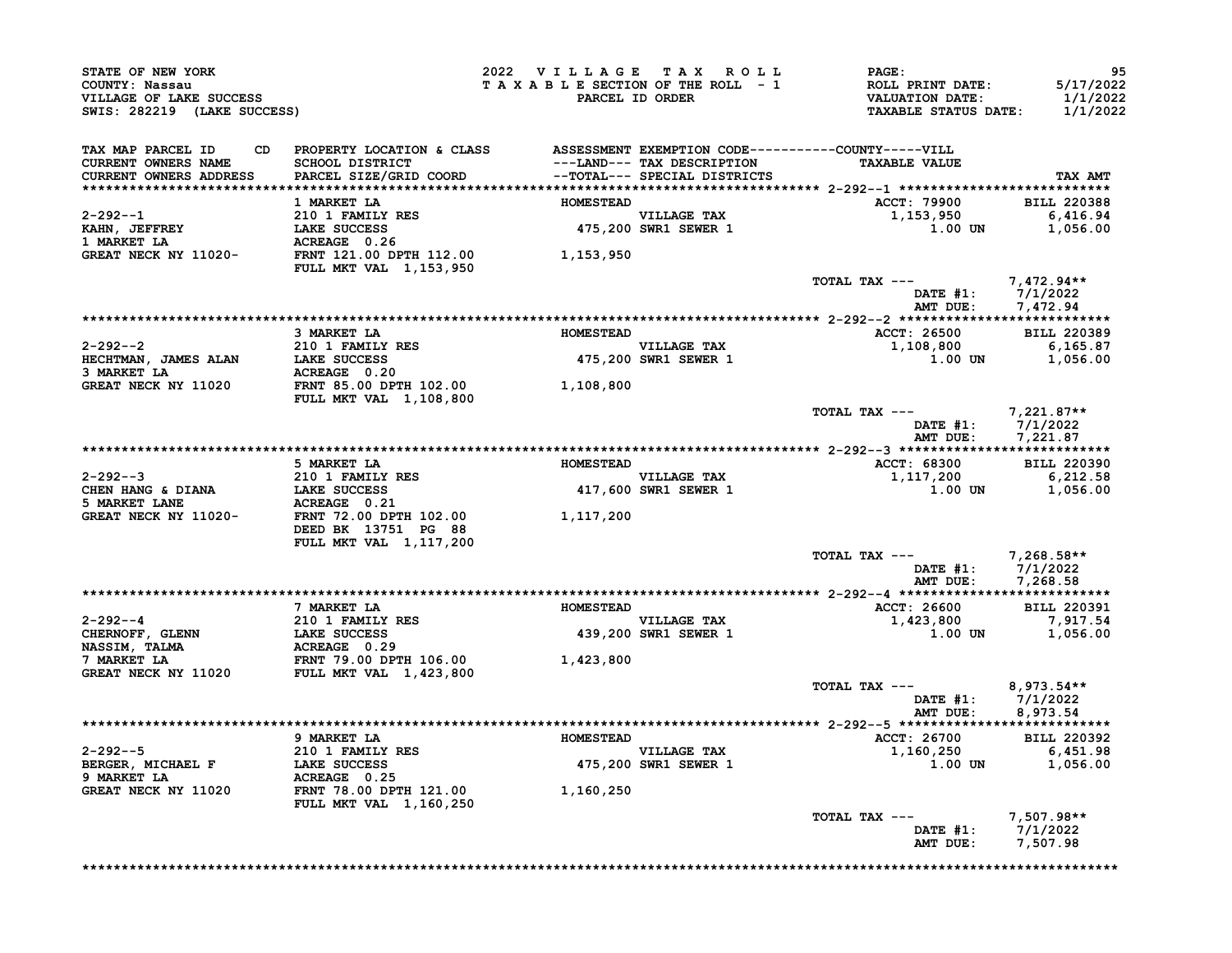| STATE OF NEW YORK<br>COUNTY: Nassau<br>VILLAGE OF LAKE SUCCESS<br>SWIS: 282219 (LAKE SUCCESS)   |                                                                                                    | 2022 VILLAGE TAX ROLL | TAXABLE SECTION OF THE ROLL - 1<br>PARCEL ID ORDER | <b>PAGE :</b><br>ROLL PRINT DATE:<br>VALUATION DATE:<br><b>TAXABLE STATUS DATE:</b> | 96<br>5/17/2022<br>1/1/2022<br>1/1/2022 |
|-------------------------------------------------------------------------------------------------|----------------------------------------------------------------------------------------------------|-----------------------|----------------------------------------------------|-------------------------------------------------------------------------------------|-----------------------------------------|
| TAX MAP PARCEL ID<br>CURRENT OWNERS NAME                                                        | CD PROPERTY LOCATION & CLASS ASSESSMENT EXEMPTION CODE----------COUNTY-----VILL<br>SCHOOL DISTRICT |                       | ---LAND--- TAX DESCRIPTION                         | <b>TAXABLE VALUE</b>                                                                |                                         |
| CURRENT OWNERS ADDRESS                                                                          | PARCEL SIZE/GRID COORD --TOTAL--- SPECIAL DISTRICTS                                                |                       |                                                    |                                                                                     | TAX AMT                                 |
|                                                                                                 | <b>11 MARKET LA</b>                                                                                | <b>HOMESTEAD</b>      |                                                    | <b>ACCT: 26800</b>                                                                  | <b>BILL 220393</b>                      |
| $2 - 292 - -6$                                                                                  | 210 1 FAMILY RES                                                                                   |                       |                                                    |                                                                                     |                                         |
| VOLPERT, DIANA & YEHULA LAKE SUCCESS<br>11 MARKET LA <b>ACREAGE</b> 0.21                        |                                                                                                    |                       | VILLAGE TAX<br>475,200 SWR1 SEWER 1                | 1.00 UN                                                                             |                                         |
| GREAT NECK NY 11020                                                                             | FRNT 80.00 DPTH 106.00 1,164,450<br>DEED BK 12524 PG 752<br>BANK <sub>2</sub>                      |                       |                                                    |                                                                                     |                                         |
|                                                                                                 | FULL MKT VAL 1,164,450                                                                             |                       |                                                    | TOTAL TAX --- $7,531.33**$                                                          |                                         |
|                                                                                                 |                                                                                                    |                       |                                                    |                                                                                     | DATE #1: 7/1/2022<br>AMT DUE: 7,531.33  |
|                                                                                                 |                                                                                                    |                       |                                                    |                                                                                     |                                         |
|                                                                                                 | 21 OAKS HUNT RD                                                                                    | <b>HOMESTEAD</b>      |                                                    | ACCT: 80000 BILL 220394                                                             |                                         |
| $2 - 292 - -7$                                                                                  | 210 1 FAMILY RES                                                                                   |                       | <b>VILLAGE TAX</b><br>475,200 SWR1 SEWER 1         | 1,892,100 10,521.68<br>1.00 UN 1,056.00                                             |                                         |
| CHUNG, WHI & MOON TRUST LAKE SUCCESS<br>21 OAKS HUNT RD ACREAGE 0.24                            |                                                                                                    |                       |                                                    |                                                                                     |                                         |
| LAKE SUCCESS NY 11020-<br>FIII. MKT VAL. 1 892 100<br>FIII. MKT VAL. 1 892 100                  | <b>FULL MKT VAL 1,892,100</b>                                                                      |                       |                                                    |                                                                                     |                                         |
|                                                                                                 |                                                                                                    |                       |                                                    | TOTAL TAX --- $11,577.68**$<br>AMT DUE:                                             | DATE $#1: 7/1/2022$<br>11,577.68        |
|                                                                                                 |                                                                                                    |                       |                                                    |                                                                                     |                                         |
| 2-292--8                                                                                        | 17 OAKS HUNT RD<br>210 1 FAMILY RES                                                                | <b>HOMESTEAD</b>      |                                                    | ACCT: 88600 BILL 220395                                                             |                                         |
| MARK S GOPEN LIVING TRUST LAKE SUCCESS                                                          |                                                                                                    |                       | VILLAGE TAX<br>504,000 SWR1 SEWER 1                | $1,184,400$<br>$1,00$ UN $1,056.00$                                                 |                                         |
| TOBY GOPEN LIVING TRUST ACREAGE 0.23                                                            |                                                                                                    |                       |                                                    |                                                                                     |                                         |
| 17 OAKS HUNT RD FRNT 112.00 DPTH 101.00 $1,184,400$<br>GREAT NECK NY 11020 DEED BK 13932 PG 451 |                                                                                                    |                       |                                                    |                                                                                     |                                         |
|                                                                                                 | BANK <sub>2</sub>                                                                                  |                       |                                                    |                                                                                     |                                         |
|                                                                                                 | FULL MKT VAL 1, 184, 400                                                                           |                       |                                                    |                                                                                     |                                         |
|                                                                                                 |                                                                                                    |                       |                                                    | TOTAL TAX ---<br>DATE #1: 7/1/2022                                                  | AMT DUE: 7,642.27                       |
|                                                                                                 |                                                                                                    |                       |                                                    |                                                                                     |                                         |
|                                                                                                 | 3 OLD FARM RD                                                                                      | <b>HOMESTEAD</b>      |                                                    | ACCT: 26900                                                                         | <b>BILL 220396</b>                      |
| 2-292--9 210 1 FAMILY RES<br>PARK, BENJAMIN & HAEBOON LAKE SUCCESS                              |                                                                                                    |                       | VILLAGE TAX                                        | $2,067,450$<br>$11,496.78$<br>$1.956.00$                                            |                                         |
| 3 OLD FARM RD                                                                                   | ACREAGE 0.20                                                                                       |                       | 417,600 SWR1 SEWER 1                               | 1.00 UN                                                                             | 1,056.00                                |
| GREAT NECK NY 11020 FRNT 90.00 DPTH 100.00                                                      | DEED BK 12801 PG 399<br>BANK <sub>2</sub>                                                          | 2,067,450             |                                                    |                                                                                     |                                         |
|                                                                                                 | FULL MKT VAL 2,067,450                                                                             |                       |                                                    |                                                                                     |                                         |
|                                                                                                 |                                                                                                    |                       |                                                    | TOTAL TAX --- 12,552.78**                                                           | DATE #1: 7/1/2022<br>AMT DUE: 12,552.78 |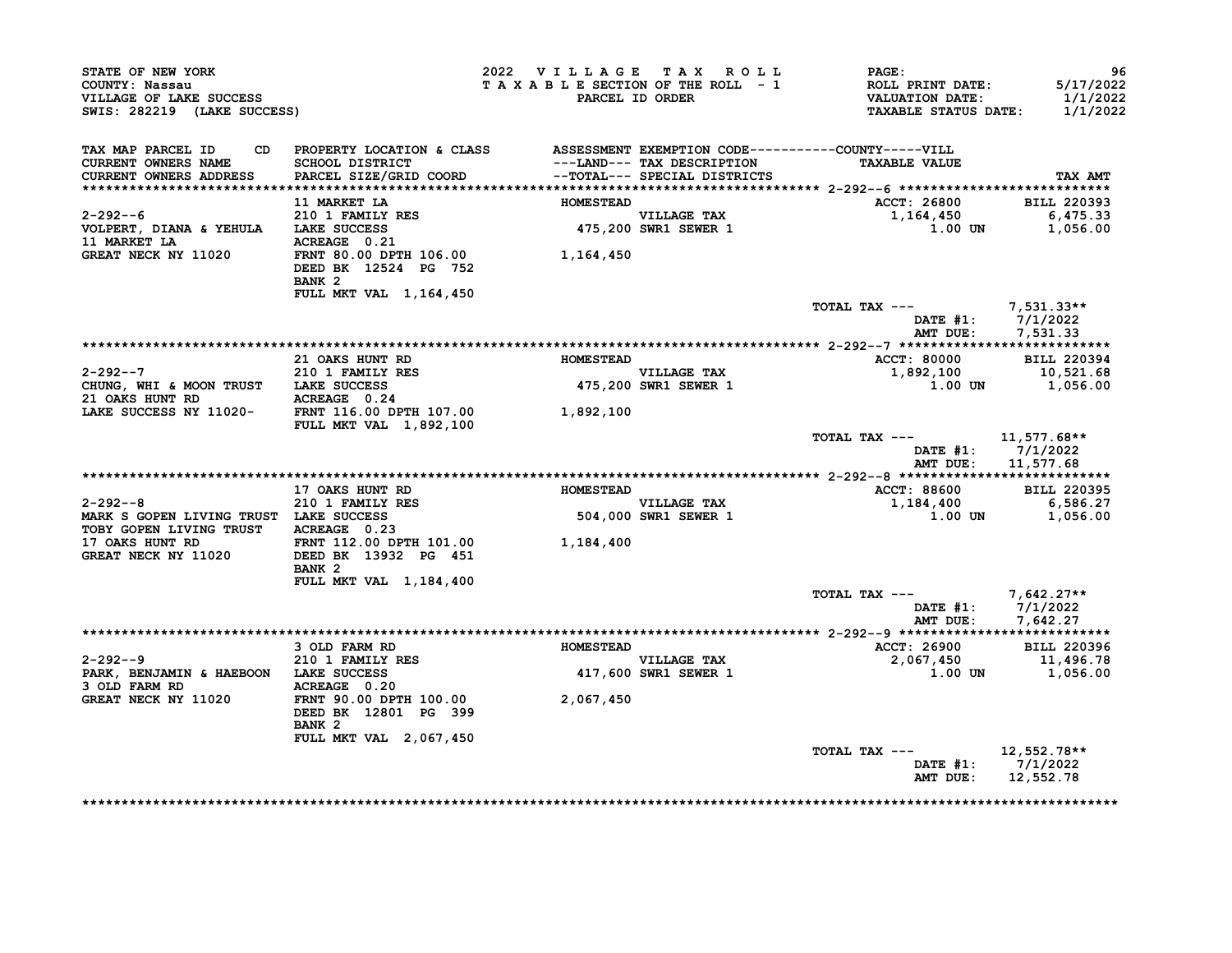| STATE OF NEW YORK<br>COUNTY: Nassau<br>VILLAGE OF LAKE SUCCESS<br>SWIS: 282219 (LAKE SUCCESS)                                                                                                                                      |                                                                                     | 2022 VILLAGE TAX ROLL<br>TAXABLE SECTION OF THE ROLL - 1 | PARCEL ID ORDER                            | <b>PAGE:</b><br>ROLL PRINT DATE:<br>VALUATION DATE:<br><b>TAXABLE STATUS DATE:</b> | 97<br>5/17/2022<br>1/1/2022<br>1/1/2022         |
|------------------------------------------------------------------------------------------------------------------------------------------------------------------------------------------------------------------------------------|-------------------------------------------------------------------------------------|----------------------------------------------------------|--------------------------------------------|------------------------------------------------------------------------------------|-------------------------------------------------|
| TAX MAP PARCEL ID<br><b>CURRENT OWNERS NAME</b><br><b>CURRENT OWNERS ADDRESS</b>                                                                                                                                                   | CD PROPERTY LOCATION & CLASS ASSESSMENT EXEMPTION CODE----------COUNTY-----VILL     |                                                          | ---LAND--- TAX DESCRIPTION                 | <b>TAXABLE VALUE</b>                                                               | TAX AMT                                         |
|                                                                                                                                                                                                                                    |                                                                                     |                                                          |                                            |                                                                                    |                                                 |
| $2 - 292 - 10$<br><b>TSANG ARTEMUS</b>                                                                                                                                                                                             | 5 OLD FARM RD<br>210 1 FAMILY RES<br><b>LAKE SUCCESS</b>                            | <b>HOMESTEAD</b>                                         | VILLAGE TAX<br>482,400 SWR1 SEWER 1        | <b>ACCT: 80100</b><br>1,119,300<br>1.00 UN                                         | <b>BILL 220397</b><br>6,224.26<br>1,056.00      |
| <b>TSANG CHRISTINA<br/>5 OLD FARM RD</b><br>5 OLD FARM RD<br>GREAT NECK NY 11020-<br>DEED BK 12708 PG 287                                                                                                                          | $ACREAGE \t0.20$<br>BANK 14<br>FULL MKT VAL 1, 119, 300                             | 1,119,300                                                |                                            |                                                                                    |                                                 |
|                                                                                                                                                                                                                                    |                                                                                     |                                                          |                                            | TOTAL TAX --- 7,280.26**<br>AMT DUE:                                               | DATE #1: 7/1/2022<br>7,280.26                   |
|                                                                                                                                                                                                                                    |                                                                                     |                                                          |                                            |                                                                                    |                                                 |
|                                                                                                                                                                                                                                    | 7 OLD FARM RD                                                                       | <b>HOMESTEAD</b>                                         |                                            | <b>ACCT: 27000</b>                                                                 | <b>BILL 220398</b>                              |
| $2 - 292 - -11$<br>SHEN WEI-JIA & JUDY<br>7 OLD FARM RD                                                                                                                                                                            | 210 1 FAMILY RES<br><b>LAKE SUCCESS<br/>ACREAGE 0.23<br/>FRNT 63.00 DPTH 129.00</b> |                                                          | VILLAGE TAX<br>417,600 SWR1 SEWER 1        | 2,257,500                                                                          | 12,553.62<br>$1.00$ UN $1.056.00$               |
| GREAT NECK NY 11020                                                                                                                                                                                                                | DEED BK 12683 PG 877<br><b>FULL MKT VAL 2,257,500</b>                               | 2,257,500                                                |                                            |                                                                                    |                                                 |
|                                                                                                                                                                                                                                    |                                                                                     |                                                          |                                            | TOTAL TAX ---<br>AMT DUE:                                                          | $13,609.62**$<br>DATE #1: 7/1/2022<br>13,609.62 |
|                                                                                                                                                                                                                                    |                                                                                     |                                                          |                                            |                                                                                    |                                                 |
|                                                                                                                                                                                                                                    | 2 PADDOCK LA                                                                        | <b>HOMESTEAD</b>                                         |                                            | <b>ACCT: 27100</b>                                                                 | <b>BILL 220399</b>                              |
|                                                                                                                                                                                                                                    |                                                                                     |                                                          | <b>VILLAGE TAX</b><br>504,000 SWR1 SEWER 1 | 1,149,750<br>1.00 UN                                                               | 6,393.59<br>1,056.00                            |
| 2-292--12<br>REN ZHONG<br>REN ZHONG<br>DAI XIN<br>2 PADDOCK LA<br>2 PADDOCK LA<br>GREAT NECK NY 11020<br>DEED BK 12812 PG 27<br>2 PADDOCK LA<br>FRNT 110.00 DPTH 107.00<br>1,149,750<br>CREAT NECK NY 11020<br>DEED BK 12812 PG 27 | BANK <sub>2</sub>                                                                   |                                                          |                                            |                                                                                    |                                                 |
|                                                                                                                                                                                                                                    | FULL MKT VAL 1,149,750                                                              |                                                          |                                            | TOTAL TAX --- $7,449.59**$                                                         |                                                 |
|                                                                                                                                                                                                                                    |                                                                                     |                                                          |                                            | AMT DUE:                                                                           | DATE $#1: 7/1/2022$<br>7,449.59                 |
|                                                                                                                                                                                                                                    | 4 PADDOCK LA                                                                        | <b>HOMESTEAD</b>                                         |                                            | ACCT: 80200                                                                        | <b>BILL 220400</b>                              |
| $2 - 292 - -13$<br>KERN, RUSSELL & DEBORAH LAKE SUCCESS                                                                                                                                                                            | 210 1 FAMILY RES                                                                    |                                                          | VILLAGE TAX<br>417,600 SWR1 SEWER 1        | 1,843,800<br>1.00 UN                                                               | 10,253.10<br>1,056.00                           |
|                                                                                                                                                                                                                                    | <b>FULL MKT VAL 1,843,800</b>                                                       | 1,843,800                                                |                                            |                                                                                    |                                                 |
|                                                                                                                                                                                                                                    |                                                                                     |                                                          |                                            | TOTAL TAX ---<br>AMT DUE:                                                          | 11,309.10**<br>DATE $#1: 7/1/2022$<br>11,309.10 |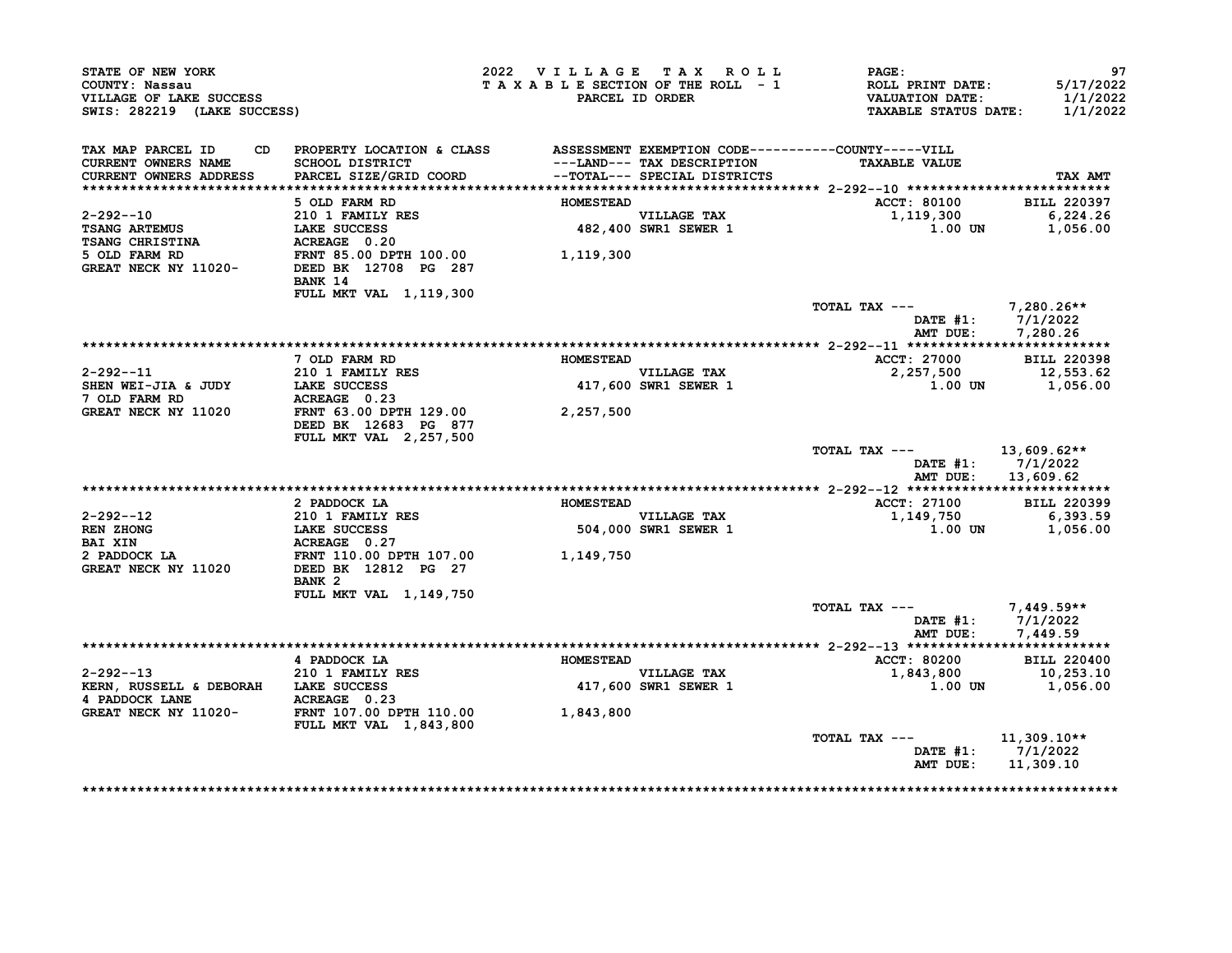| STATE OF NEW YORK<br>COUNTY: Nassau<br>VILLAGE OF LAKE SUCCESS<br>SWIS: 282219 (LAKE SUCCESS) |                                                                                 | 2022 VILLAGE TAX ROLL<br>TAXABLE SECTION OF THE ROLL - 1 | PARCEL ID ORDER                                            | PAGE:<br>ROLL PRINT DATE:<br><b>VALUATION DATE:</b><br><b>TAXABLE STATUS DATE:</b> | 98<br>5/17/2022<br>1/1/2022<br>1/1/2022 |
|-----------------------------------------------------------------------------------------------|---------------------------------------------------------------------------------|----------------------------------------------------------|------------------------------------------------------------|------------------------------------------------------------------------------------|-----------------------------------------|
| TAX MAP PARCEL ID                                                                             | CD PROPERTY LOCATION & CLASS ASSESSMENT EXEMPTION CODE----------COUNTY-----VILL |                                                          |                                                            |                                                                                    |                                         |
| <b>CURRENT OWNERS NAME</b><br><b>CURRENT OWNERS ADDRESS</b>                                   | SCHOOL DISTRICT<br>PARCEL SIZE/GRID COORD                                       |                                                          | ---LAND--- TAX DESCRIPTION<br>--TOTAL--- SPECIAL DISTRICTS | <b>TAXABLE VALUE</b>                                                               | TAX AMT                                 |
|                                                                                               | 6 PADDOCK LA                                                                    | HOMESTEAD                                                |                                                            | ACCT: 27200                                                                        | <b>BILL 220401</b>                      |
| $2 - 292 - -14$                                                                               | 210 1 FAMILY RES                                                                |                                                          |                                                            | 2,190,300                                                                          | 12,179.93                               |
| BUMPY TWO, LLC                                                                                | LAKE SUCCESS                                                                    |                                                          | VILLAGE TAX<br>424,800 SWR1 SEWER 1                        | $1.00$ UN                                                                          | 1,056.00                                |
| 6 PADDOCK LANE                                                                                | ACREAGE 0.21                                                                    |                                                          |                                                            |                                                                                    |                                         |
| GREAT NECK NY 11020-                                                                          | FRNT 85.00 DPTH 111.00<br>DEED BK 12999 PG 650<br>FULL MKT VAL 2,190,300        | 2,190,300                                                |                                                            |                                                                                    |                                         |
|                                                                                               |                                                                                 |                                                          |                                                            | TOTAL TAX ---                                                                      | 13,235.93**                             |
|                                                                                               |                                                                                 |                                                          |                                                            |                                                                                    | DATE #1: 7/1/2022                       |
|                                                                                               |                                                                                 |                                                          |                                                            | AMT DUE:                                                                           | 13,235.93                               |
|                                                                                               |                                                                                 |                                                          |                                                            |                                                                                    |                                         |
|                                                                                               | 8 PADDOCK LA                                                                    | <b>HOMESTEAD</b>                                         |                                                            | ACCT: 27300                                                                        | <b>BILL 220402</b>                      |
| $2 - 292 - -15$                                                                               | 210 1 FAMILY RES                                                                |                                                          | <b>VILLAGE TAX</b>                                         | 1,250,550                                                                          | 6,954.12                                |
| ZELLE THE MERITA TRUSTEE LAKE SUCCESS                                                         |                                                                                 |                                                          | 417,600 SWR1 SEWER 1                                       | 1.00 UN                                                                            | 1,056.00                                |
| WANG, RUIDONG TRUSTEE                                                                         | ACREAGE 0.21                                                                    |                                                          |                                                            |                                                                                    |                                         |
| 8 PADDOCK LA<br>GREAT NECK NY 11020                                                           | FRNT 121.00 DPTH 101.00<br>DEED BK 12980 PG 741                                 | 1,250,550                                                |                                                            |                                                                                    |                                         |
|                                                                                               | BANK <sub>2</sub>                                                               |                                                          |                                                            |                                                                                    |                                         |
|                                                                                               | FULL MKT VAL 1,250,550                                                          |                                                          |                                                            |                                                                                    |                                         |
|                                                                                               |                                                                                 |                                                          |                                                            | TOTAL TAX ---                                                                      | $8,010.12**$                            |
|                                                                                               |                                                                                 |                                                          |                                                            |                                                                                    | DATE $#1: 7/1/2022$                     |
|                                                                                               |                                                                                 |                                                          |                                                            | AMT DUE:                                                                           | 8,010.12                                |
|                                                                                               |                                                                                 |                                                          |                                                            |                                                                                    |                                         |
| $2 - 292 - -16$                                                                               | 10 PADDOCK LA<br>210 1 FAMILY RES                                               | <b>HOMESTEAD</b>                                         | <b>VILLAGE TAX</b>                                         | <b>ACCT: 80300</b><br>1,063,650                                                    | <b>BILL 220403</b><br>5,914.80          |
| <b>SPANO, MARIANNA</b>                                                                        | <b>LAKE SUCCESS</b>                                                             |                                                          | <b>453,600 SWR1 SEWER 1</b>                                | 1.00 UN                                                                            | 1,056.00                                |
| 10 PADDOCK LANE                                                                               | ACREAGE 0.20                                                                    |                                                          |                                                            |                                                                                    |                                         |
| GREAT NECK NY 11020-                                                                          | FRNT 46.00 DPTH 167.00                                                          | 1,063,650                                                |                                                            |                                                                                    |                                         |
|                                                                                               | BANK <sub>2</sub>                                                               |                                                          |                                                            |                                                                                    |                                         |
|                                                                                               | FULL MKT VAL 1,063,650                                                          |                                                          |                                                            |                                                                                    |                                         |
|                                                                                               |                                                                                 |                                                          |                                                            | TOTAL TAX ---                                                                      | $6,970.80**$                            |
|                                                                                               |                                                                                 |                                                          |                                                            |                                                                                    | DATE #1: 7/1/2022                       |
|                                                                                               |                                                                                 |                                                          |                                                            | AMT DUE:                                                                           | 6,970.80                                |
|                                                                                               | 11 PADDOCK LA                                                                   | <b>HOMESTEAD</b>                                         |                                                            | <b>ACCT: 68400</b>                                                                 | <b>BILL 220404</b>                      |
| $2 - 292 - -17$                                                                               | <b>210 1 FAMILY RES</b>                                                         |                                                          | VILLAGE TAX                                                | 1,456,350                                                                          | 8,098.54                                |
| WANG BENJAMIN                                                                                 | <b>LAKE SUCCESS</b>                                                             |                                                          | 439,200 SWR1 SEWER 1                                       | <b>1.00 UN</b>                                                                     | 1,056.00                                |
| WANG GRACE KWAK                                                                               | ACREAGE 0.33                                                                    |                                                          |                                                            |                                                                                    |                                         |
| 11 PADDOCK LA                                                                                 | FRNT 58.00 DPTH 147.00                                                          | 1,456,350                                                |                                                            |                                                                                    |                                         |
| GREAT NECK NY 11020                                                                           | DEED BK 13558 PG 342<br>FULL MKT VAL 1,456,350                                  |                                                          |                                                            |                                                                                    |                                         |
|                                                                                               |                                                                                 |                                                          |                                                            | TOTAL TAX ---                                                                      | $9,154.54**$                            |
|                                                                                               |                                                                                 |                                                          |                                                            |                                                                                    | DATE $#1: 7/1/2022$                     |
|                                                                                               |                                                                                 |                                                          |                                                            | AMT DUE:                                                                           | 9,154.54                                |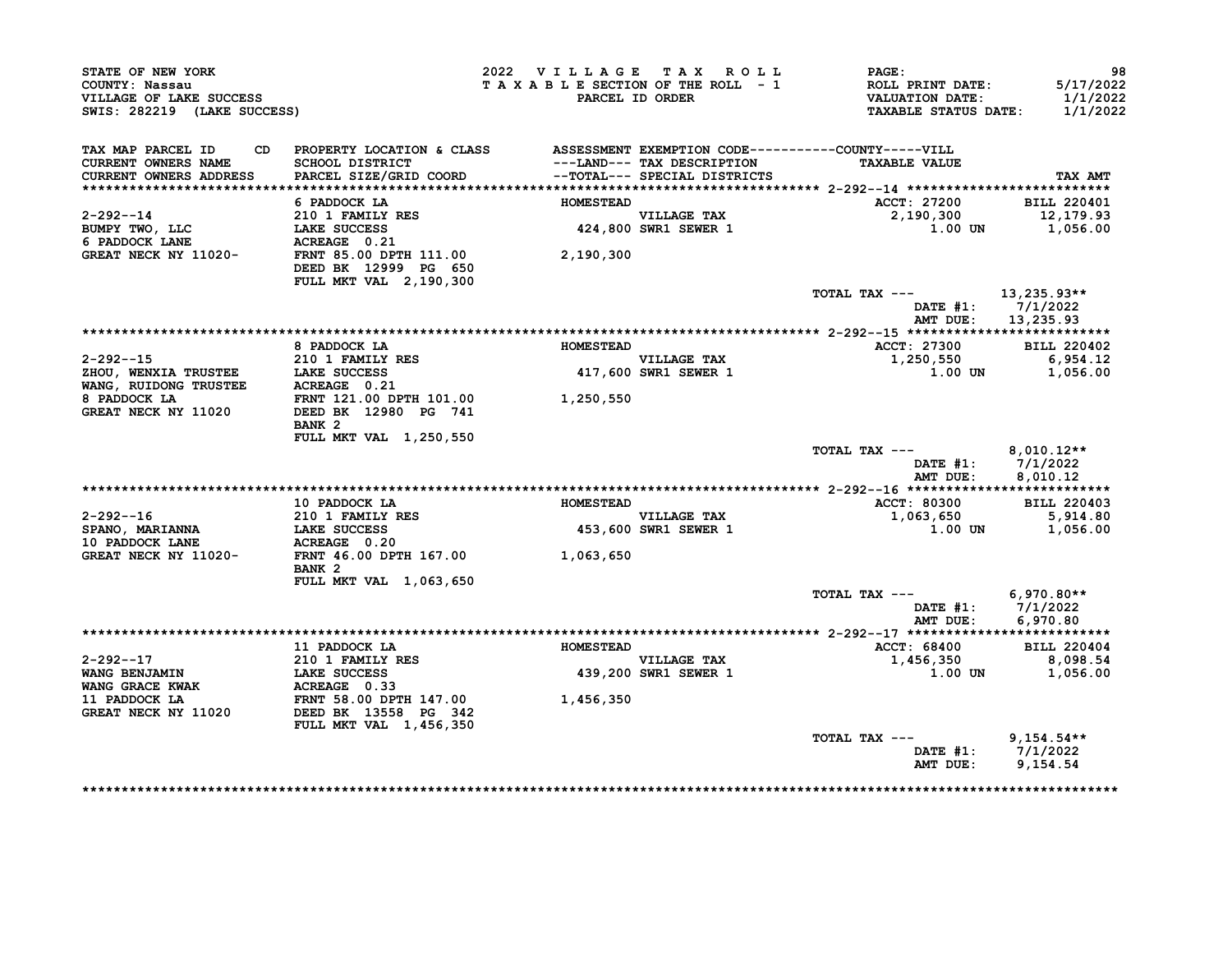| STATE OF NEW YORK<br>COUNTY: Nassau<br>VILLAGE OF LAKE SUCCESS<br>SWIS: 282219 (LAKE SUCCESS) |                                                                                                                                                           | 2022 VILLAGE TAX ROLL<br>TAXABLE SECTION OF THE ROLL - 1 | PARCEL ID ORDER                     | $\mathtt{PAGE}$ :<br>ROLL PRINT DATE:<br>VALUATION DATE:<br><b>TAXABLE STATUS DATE:</b> | 99<br>5/17/2022<br>1/1/2022<br>1/1/2022 |
|-----------------------------------------------------------------------------------------------|-----------------------------------------------------------------------------------------------------------------------------------------------------------|----------------------------------------------------------|-------------------------------------|-----------------------------------------------------------------------------------------|-----------------------------------------|
| TAX MAP PARCEL ID<br>CURRENT OWNERS NAME<br><b>CURRENT OWNERS ADDRESS</b>                     | CD PROPERTY LOCATION & CLASS ASSESSMENT EXEMPTION CODE----------COUNTY-----VILL<br>SCHOOL DISTRICT<br>PARCEL SIZE/GRID COORD --TOTAL--- SPECIAL DISTRICTS |                                                          | ---LAND--- TAX DESCRIPTION          | <b>TAXABLE VALUE</b>                                                                    | TAX AMT                                 |
|                                                                                               |                                                                                                                                                           |                                                          |                                     |                                                                                         |                                         |
|                                                                                               | 9 PADDOCK LA                                                                                                                                              | <b>HOMESTEAD</b>                                         |                                     | ACCT: 88700 BILL 220405                                                                 |                                         |
| $2 - 292 - -18$                                                                               | 210 1 FAMILY RES                                                                                                                                          |                                                          | VILLAGE TAX<br>504,000 SWR1 SEWER 1 | 1,529,850                                                                               |                                         |
| CHIU, CHARLOTTE<br>LU, JYH-HAUR                                                               | LAKE SUCCESS<br>ACREAGE 0.35                                                                                                                              |                                                          |                                     | 1.00 UN                                                                                 | 8,507.27<br>1,056.00                    |
| 9 PADDOCK LA<br>GREAT NECK NY 11020                                                           | FRNT 58.00 DPTH 147.00 1,529,850<br>DEED BK 12969 PG 701<br>BANK <sub>2</sub>                                                                             |                                                          |                                     |                                                                                         |                                         |
|                                                                                               | FULL MKT VAL 1,529,850                                                                                                                                    |                                                          |                                     | TOTAL TAX --- 9,563.27**                                                                |                                         |
|                                                                                               |                                                                                                                                                           |                                                          |                                     | AMT DUE:                                                                                | DATE $#1: 7/1/2022$<br>9,563.27         |
|                                                                                               |                                                                                                                                                           |                                                          |                                     |                                                                                         |                                         |
|                                                                                               | 7 PADDOCK LA                                                                                                                                              | <b>HOMESTEAD</b>                                         |                                     | ACCT: 27400 BILL 220406                                                                 |                                         |
| 2-292--19                                                                                     | 210 1 FAMILY RES                                                                                                                                          |                                                          | <b>VILLAGE TAX</b>                  | 2,551,500                                                                               | 14,188.51                               |
| CHAU ANNA CHRISTINA LAKE SUCCESS<br>CHEN MAO CHI                                              | ACREAGE 0.24                                                                                                                                              |                                                          | 468,000 SWR1 SEWER 1                |                                                                                         | 1.00 UN 1,056.00                        |
| 7 PADDOCK LA<br>GREAT NECK NY 11020                                                           | FRNT 92.00 DPTH 112.00 2,551,500<br>DEED BK 14002 PG 701<br>BANK 2                                                                                        |                                                          |                                     |                                                                                         |                                         |
|                                                                                               | FULL MKT VAL 2,551,500                                                                                                                                    |                                                          |                                     | TOTAL TAX ---                                                                           | 15,244.51**                             |
|                                                                                               |                                                                                                                                                           |                                                          |                                     | AMT DUE:                                                                                | DATE $#1: 7/1/2022$<br>15,244.51        |
|                                                                                               |                                                                                                                                                           |                                                          |                                     |                                                                                         |                                         |
|                                                                                               | 5 PADDOCK LA                                                                                                                                              | <b>HOMESTEAD</b>                                         |                                     | <b>ACCT: 27500</b>                                                                      | <b>BILL 220407</b>                      |
| 2-292--20                                                                                     |                                                                                                                                                           |                                                          | VILLAGE TAX                         | 2,200,000                                                                               | 12,233.87                               |
| CHOY ANDY<br>CHANG JENNIFER                                                                   | 210 1 FAMILY RES<br>LAKE SUCCESS<br>ACREAGE 0.26<br>FRNT 100.00 DPTH 119.00                                                                               |                                                          | 352,800 SWR1 SEWER 1                |                                                                                         | 1.00 UN 1,056.00                        |
| 5 PADDOCK LANE<br>GREAT NECK NY 11021 DEED BK 14072 PG 306                                    |                                                                                                                                                           | 2,200,000                                                |                                     |                                                                                         |                                         |
|                                                                                               | <b>FULL MKT VAL 2,200,000</b>                                                                                                                             |                                                          |                                     | TOTAL TAX --- $13,289.87**$                                                             |                                         |
|                                                                                               |                                                                                                                                                           |                                                          |                                     | AMT DUE:                                                                                | DATE #1: 7/1/2022<br>13,289.87          |
|                                                                                               |                                                                                                                                                           |                                                          |                                     |                                                                                         |                                         |
|                                                                                               | 3 PADDOCK LA                                                                                                                                              | <b>HOMESTEAD</b>                                         |                                     | <b>ACCT: 94600</b>                                                                      | <b>BILL 220408</b>                      |
| 2-292--21                                                                                     | 210 1 FAMILY RES<br>LAKE SUCCESS                                                                                                                          |                                                          | VILLAGE TAX<br>475,200 SWR1 SEWER 1 | $1,146,600$ 6,376.07                                                                    |                                         |
| TSUJITA, JUNICHI<br>3 PADDOCK LANE                                                            |                                                                                                                                                           |                                                          |                                     | 1.00 UN                                                                                 | 1,056.00                                |
| GREAT NECK NY 11020-                                                                          | BANK <sub>2</sub>                                                                                                                                         |                                                          |                                     |                                                                                         |                                         |
|                                                                                               | FULL MKT VAL 1,146,600                                                                                                                                    |                                                          |                                     |                                                                                         |                                         |
|                                                                                               |                                                                                                                                                           |                                                          |                                     | TOTAL TAX ---<br>AMT DUE: 7,432.07                                                      | $7.432.07**$<br>DATE #1: 7/1/2022       |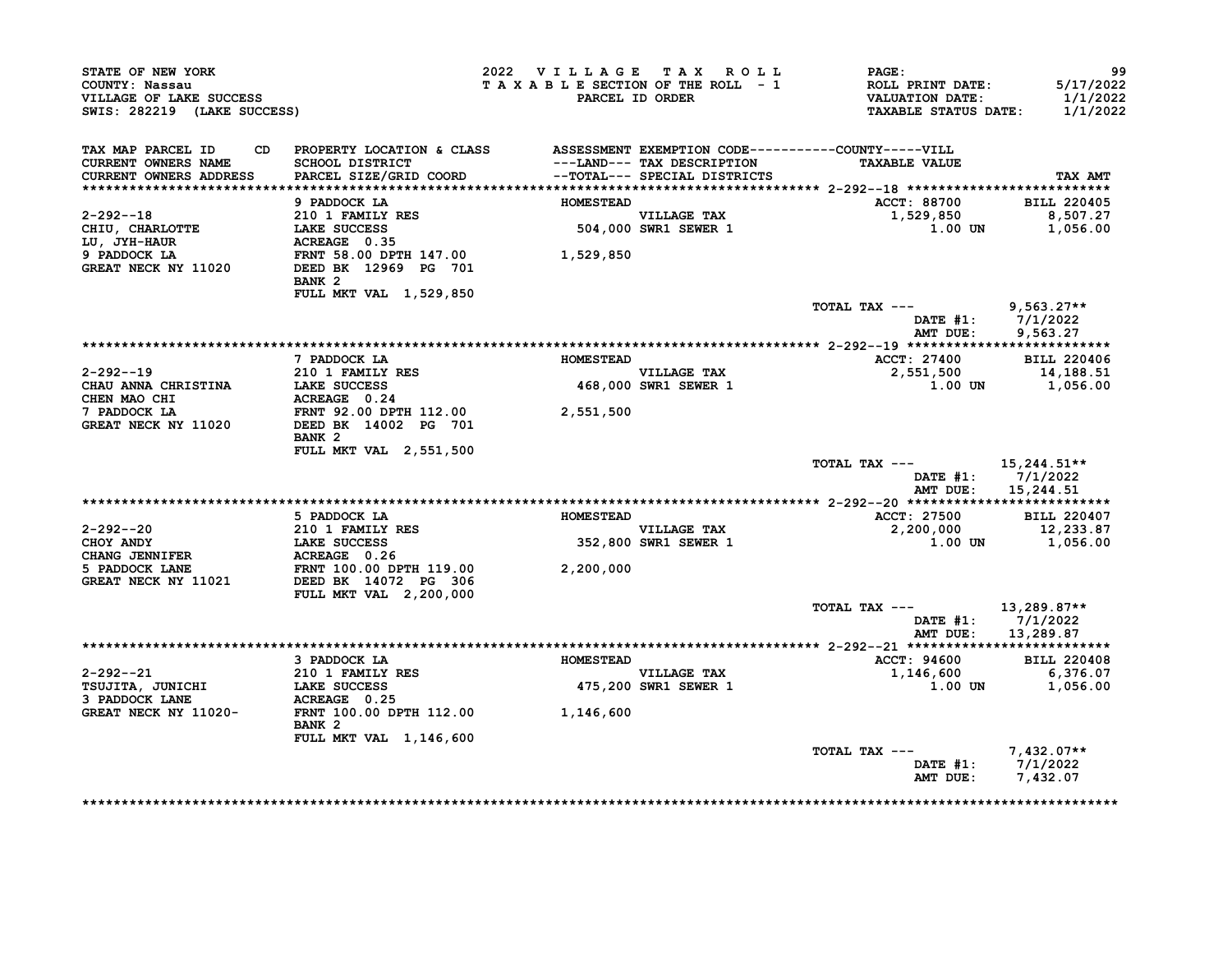| STATE OF NEW YORK<br>COUNTY: Nassau<br>VILLAGE OF LAKE SUCCESS<br>SWIS: 282219 (LAKE SUCCESS)                                                                |                                                                                                                                           | 2022 VILLAGE TAX ROLL<br>TAXABLE SECTION OF THE ROLL - 1 | PARCEL ID ORDER                                           | $\mathtt{PAGE}$ :<br>ROLL PRINT DATE:<br>VALUATION DATE:<br>TAXABLE STATUS DATE: | 100<br>5/17/2022<br>1/1/2022<br>1/1/2022                   |
|--------------------------------------------------------------------------------------------------------------------------------------------------------------|-------------------------------------------------------------------------------------------------------------------------------------------|----------------------------------------------------------|-----------------------------------------------------------|----------------------------------------------------------------------------------|------------------------------------------------------------|
| TAX MAP PARCEL ID<br>CURRENT OWNERS NAME<br><b>CURRENT OWNERS ADDRESS</b>                                                                                    | CD PROPERTY LOCATION & CLASS ASSESSMENT EXEMPTION CODE----------COUNTY-----VILL                                                           |                                                          | ---LAND--- TAX DESCRIPTION                                | <b>TAXABLE VALUE</b>                                                             | TAX AMT                                                    |
|                                                                                                                                                              |                                                                                                                                           |                                                          |                                                           |                                                                                  |                                                            |
| 2-292--22                                                                                                                                                    | 1 PADDOCK LA                                                                                                                              | <b>HOMESTEAD</b>                                         |                                                           | ACCT: 27600 BILL 220409                                                          |                                                            |
| $HWANG,$ $KIMAN$<br>JANG, WOOHYUN                                                                                                                            |                                                                                                                                           |                                                          | VILLAGE TAX<br>475,200 SWR1 SEWER 1                       |                                                                                  |                                                            |
| 1 PADDOCK LA<br>GREAT NECK NY 11020                                                                                                                          | 210 1 FAMILY RES<br>LAKE SUCCESS 475,200<br>ACREAGE 0.26<br>FRNT 159.00 DPTH 103.00 2,611,350<br>DEED BK 12378 PG 12<br>BANK <sub>2</sub> |                                                          |                                                           |                                                                                  |                                                            |
|                                                                                                                                                              | FULL MKT VAL 2, 611, 350                                                                                                                  |                                                          |                                                           | TOTAL TAX --- $15,577.33**$                                                      |                                                            |
|                                                                                                                                                              |                                                                                                                                           |                                                          |                                                           |                                                                                  | DATE #1: 7/1/2022<br>AMT DUE: 15,577.33                    |
|                                                                                                                                                              |                                                                                                                                           |                                                          |                                                           |                                                                                  |                                                            |
|                                                                                                                                                              | 15 OLD FARM RD <b>HOMESTEAD</b>                                                                                                           |                                                          | VILLAGE TAX                                               | ACCT: 68500 BILL 220410                                                          |                                                            |
|                                                                                                                                                              |                                                                                                                                           |                                                          | 511,200 SWR1 SEWER 1                                      | 2,084,250 11,590.20<br>1.00 UN 1,056.00                                          |                                                            |
|                                                                                                                                                              | <b>FULL MKT VAL 2,084,250</b>                                                                                                             |                                                          |                                                           |                                                                                  |                                                            |
|                                                                                                                                                              |                                                                                                                                           |                                                          |                                                           | TOTAL TAX --- $12,646.20**$                                                      | DATE #1: 7/1/2022<br>AMT DUE: 12,646.20                    |
|                                                                                                                                                              |                                                                                                                                           |                                                          |                                                           |                                                                                  |                                                            |
|                                                                                                                                                              | 136 SOUNDVIEW DR                                                                                                                          | <b>HOMESTEAD</b>                                         |                                                           | ACCT: 27700                                                                      |                                                            |
| $2 - 292 - -24$                                                                                                                                              |                                                                                                                                           |                                                          | <b>VILLAGE TAX</b><br>VILLAGE TAX<br>417,600 SWR1 SEWER 1 | ACCT: 27700 BILL 220411<br>2,554,650 14,206.03<br>1.00 UN 1,056.00               |                                                            |
| 2-292--24<br>MENG XIANGYANG 210 1 FAMILY RES<br>MENG XIANGYANG 136 SOUNDVIEW DR<br>136 SOUNDVIEW DR<br>GREAT NECK NY 11020 DEED BK 13949 PG 664<br>2,554,650 | BANK 14                                                                                                                                   |                                                          |                                                           |                                                                                  |                                                            |
|                                                                                                                                                              | <b>FULL MKT VAL 2,554,650</b>                                                                                                             |                                                          |                                                           | TOTAL TAX --- $15,262.03**$                                                      | DATE #1: 7/1/2022                                          |
|                                                                                                                                                              |                                                                                                                                           |                                                          |                                                           | AMT DUE:                                                                         | 15,262.03                                                  |
|                                                                                                                                                              | 134 SOUNDVIEW DR                                                                                                                          | <b>HOMESTEAD</b>                                         |                                                           | ACCT: 68600                                                                      | <b>BILL 220412</b>                                         |
| $2 - 292 - -25$<br>GU, QING SHENG & JIONG LAKE SUCCESS                                                                                                       | 210 1 FAMILY RES                                                                                                                          |                                                          | VILLAGE TAX<br>518,400 SWR1 SEWER 1<br>VILLAGE TAX        | 2,625,000 14,597.23<br>2,625,000 1.00 DN 1,056.00                                |                                                            |
| 9. 134<br>HUANG, LING<br>134 SOUNDVIEW DR<br>GREAT NECK NY 11020-<br>DEED BK 12670 PG 890                                                                    | FULL MKT VAL 2,625,000                                                                                                                    |                                                          |                                                           |                                                                                  |                                                            |
|                                                                                                                                                              |                                                                                                                                           |                                                          |                                                           | TOTAL TAX ---                                                                    | $15,653.23**$<br>DATE #1: $7/1/2022$<br>AMT DUE: 15,653.23 |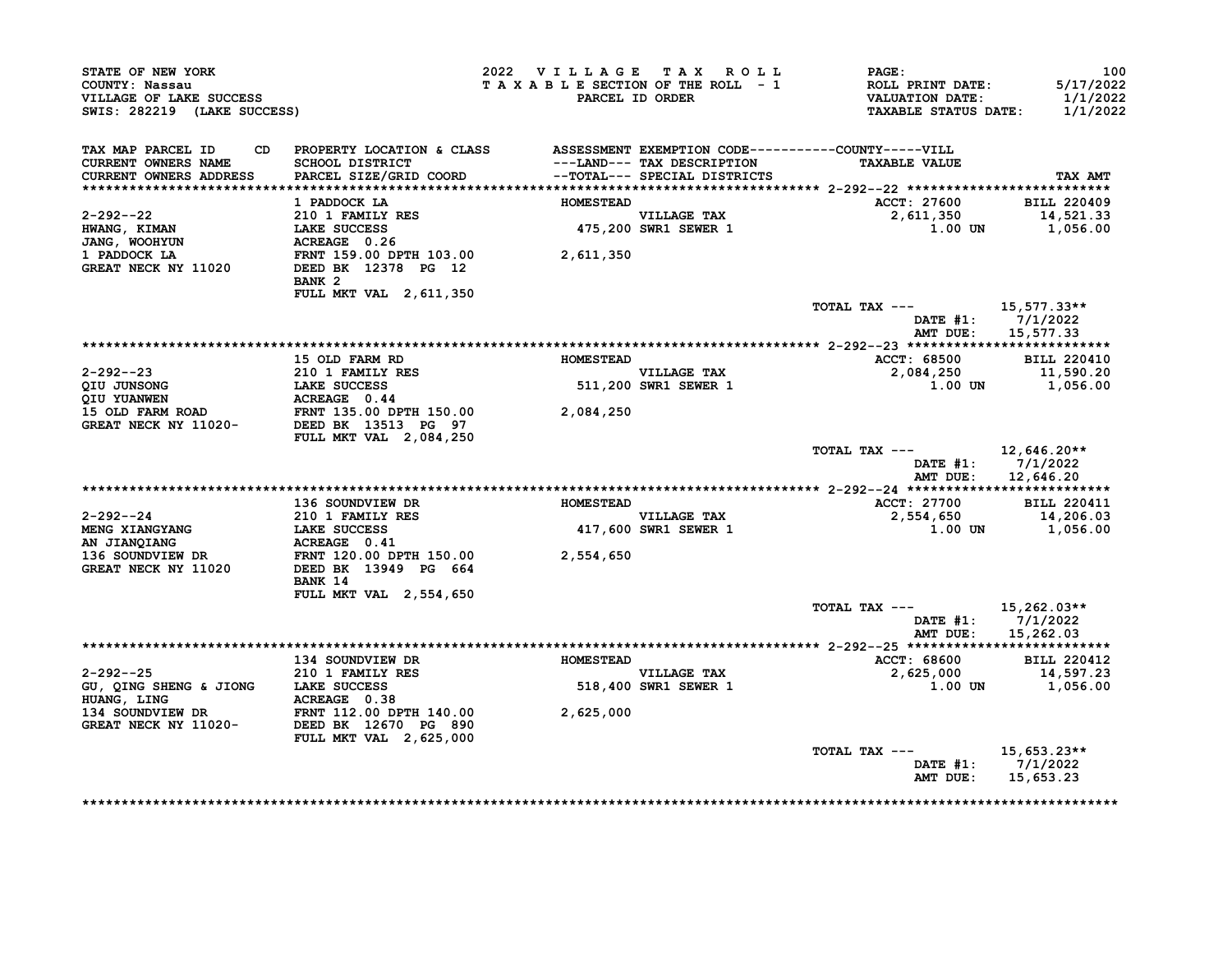| STATE OF NEW YORK<br>COUNTY: Nassau<br>VILLAGE OF LAKE SUCCESS<br>SWIS: 282219 (LAKE SUCCESS) |                                                                             | 2022 VILLAGE TAX ROLL<br>TAXABLE SECTION OF THE ROLL - 1 | PARCEL ID ORDER                                            | <b>PAGE:</b><br>ROLL PRINT DATE:<br><b>VALUATION DATE:</b><br><b>TAXABLE STATUS DATE:</b> | 101<br>5/17/2022<br>1/1/2022<br>1/1/2022 |
|-----------------------------------------------------------------------------------------------|-----------------------------------------------------------------------------|----------------------------------------------------------|------------------------------------------------------------|-------------------------------------------------------------------------------------------|------------------------------------------|
| TAX MAP PARCEL ID<br>CD.<br><b>CURRENT OWNERS NAME</b><br>CURRENT OWNERS ADDRESS              | PROPERTY LOCATION & CLASS<br>SCHOOL DISTRICT<br>PARCEL SIZE/GRID COORD      |                                                          | ---LAND--- TAX DESCRIPTION<br>--TOTAL--- SPECIAL DISTRICTS | ASSESSMENT EXEMPTION CODE----------COUNTY-----VILL<br><b>TAXABLE VALUE</b>                | TAX AMT                                  |
|                                                                                               | 132 SOUNDVIEW DR                                                            | <b>HOMESTEAD</b>                                         |                                                            | ACCT: 27800                                                                               | <b>BILL 220413</b>                       |
| 2-292--26<br>WANG NANCY<br><b>JUN YANG HAI</b>                                                | 210 1 FAMILY RES<br>LAKE SUCCESS<br>ACREAGE 0.36                            |                                                          | VILLAGE TAX<br>439,200 SWR1 SEWER 1                        | 1,144,500<br><b>1.00 UN</b>                                                               | 6,364.39<br>1,056.00                     |
| 132 SOUNDVIEW DR<br>GREAT NECK NY 11020                                                       | FRNT 139.00 DPTH 125.00<br>DEED BK 13942 PG 224<br>FULL MKT VAL 1, 144, 500 | 1,144,500                                                |                                                            |                                                                                           |                                          |
|                                                                                               |                                                                             |                                                          |                                                            | TOTAL TAX ---<br>DATE #1:<br>AMT DUE:                                                     | $7,420.39**$<br>7/1/2022<br>7,420.39     |
|                                                                                               |                                                                             |                                                          |                                                            |                                                                                           |                                          |
|                                                                                               | 130 SOUNDVIEW DR                                                            | <b>HOMESTEAD</b>                                         |                                                            | <b>ACCT: 80400</b>                                                                        | <b>BILL 220414</b>                       |
| 2-292--27                                                                                     | <b>210 1 FAMILY RES</b>                                                     |                                                          | <b>VILLAGE TAX</b>                                         | 1,237,950                                                                                 | 6,884.05                                 |
| <b>ZHANG JIAN FANG</b><br>LUO JESSICA JING                                                    | <b>LAKE SUCCESS</b><br>ACREAGE 0.39                                         |                                                          | 518,400 SWR1 SEWER 1                                       | 1.00 UN                                                                                   | 1,056.00                                 |
| 130 SOUNDVIEW DR                                                                              | FRNT 146.00 DPTH 105.00                                                     | 1,237,950                                                |                                                            |                                                                                           |                                          |
| GREAT NECK NY 11020-                                                                          | DEED BK 13506 PG 465<br>BANK <sub>2</sub>                                   |                                                          |                                                            |                                                                                           |                                          |
|                                                                                               | FULL MKT VAL 1,237,950                                                      |                                                          |                                                            | TOTAL TAX ---<br>DATE $#1$ :<br>AMT DUE:                                                  | $7,940.05**$<br>7/1/2022<br>7,940.05     |
|                                                                                               |                                                                             |                                                          |                                                            |                                                                                           |                                          |
|                                                                                               | 7 BOWERS LA                                                                 | <b>HOMESTEAD</b>                                         |                                                            | ACCT: 94700                                                                               | <b>BILL 220415</b>                       |
| $2 - 319 - -1$<br>NOOSHIN S. TARI<br>7 BOWERS LANE                                            | 210 1 FAMILY RES<br><b>LAKE SUCCESS</b><br>ACREAGE 0.25                     |                                                          | <b>VILLAGE TAX</b><br>504,000 SWR1 SEWER 1                 | 1,208,550<br>1.00 UN                                                                      | 6,720.57<br>1,056.00                     |
| GREAT NECK NY 11020-                                                                          | FRNT 111.00 DPTH 110.00<br>DEED BK 13484 PG 903<br>FULL MKT VAL 1,208,550   | 1,208,550                                                |                                                            |                                                                                           |                                          |
|                                                                                               |                                                                             |                                                          |                                                            | TOTAL TAX ---                                                                             | 7,776.57**                               |
|                                                                                               |                                                                             |                                                          |                                                            | DATE $#1$ :<br>AMT DUE:                                                                   | 7/1/2022<br>7,776.57                     |
|                                                                                               | 9 BOWERS LA                                                                 | <b>HOMESTEAD</b>                                         |                                                            | <b>ACCT: 27900</b>                                                                        | <b>BILL 220416</b>                       |
| $2 - 319 - -2$                                                                                | <b>210 1 FAMILY RES</b>                                                     |                                                          | VILLAGE TAX                                                | 1,345,050                                                                                 | 7,479.62                                 |
| LI XIANG                                                                                      | <b>LAKE SUCCESS</b>                                                         |                                                          | <b>446,400 SWR1 SEWER 1</b>                                | 1.00 UN                                                                                   | 1,056.00                                 |
| WANG QING                                                                                     | ACREAGE 0.25                                                                |                                                          |                                                            |                                                                                           |                                          |
| 9 BOWERS LANE<br>GREAT NECK NY 11020                                                          | FRNT 100.00 DPTH 123.00<br>DEED BK 13495 PG 432<br>FULL MKT VAL 1,345,050   | 1,345,050                                                |                                                            |                                                                                           |                                          |
|                                                                                               |                                                                             |                                                          |                                                            | TOTAL TAX ---<br><b>DATE #1:</b>                                                          | $8,535.62**$<br>7/1/2022                 |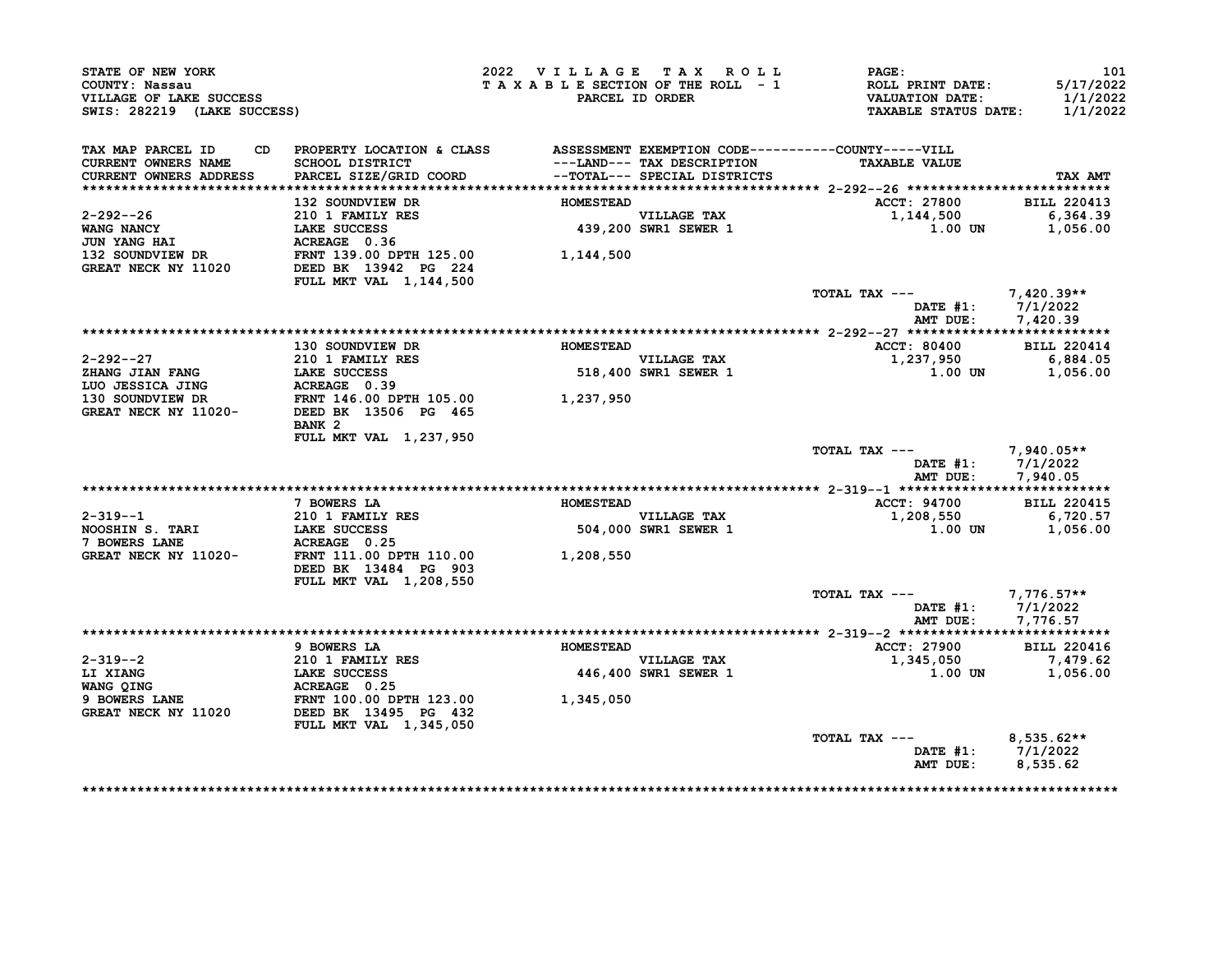| STATE OF NEW YORK<br>COUNTY: Nassau<br>VILLAGE OF LAKE SUCCESS<br>SWIS: 282219 (LAKE SUCCESS) |                                                                                 | 2022 VILLAGE TAX ROLL | TAXABLE SECTION OF THE ROLL - 1<br>PARCEL ID ORDER         | $\mathtt{PAGE}$ :<br>ROLL PRINT DATE:<br>VALUATION DATE:<br><b>TAXABLE STATUS DATE:</b> | 102<br>5/17/2022<br>1/1/2022<br>1/1/2022 |
|-----------------------------------------------------------------------------------------------|---------------------------------------------------------------------------------|-----------------------|------------------------------------------------------------|-----------------------------------------------------------------------------------------|------------------------------------------|
| TAX MAP PARCEL ID                                                                             | CD PROPERTY LOCATION & CLASS ASSESSMENT EXEMPTION CODE----------COUNTY-----VILL |                       |                                                            |                                                                                         |                                          |
| CURRENT OWNERS NAME<br><b>CURRENT OWNERS ADDRESS</b>                                          | SCHOOL DISTRICT<br>PARCEL SIZE/GRID COORD                                       |                       | ---LAND--- TAX DESCRIPTION<br>--TOTAL--- SPECIAL DISTRICTS | <b>TAXABLE VALUE</b>                                                                    | <b>TAX AMT</b>                           |
|                                                                                               |                                                                                 |                       |                                                            |                                                                                         |                                          |
|                                                                                               | 2 RIVERS DR                                                                     | <b>HOMESTEAD</b>      |                                                            | <b>ACCT: 28000</b>                                                                      | <b>BILL 220417</b>                       |
| $2 - 319 - -5$                                                                                |                                                                                 |                       |                                                            | 921,900                                                                                 | 5,126.55                                 |
| <b>GOLDBERG STAN &amp;<br/>FRANKL BONNIE</b>                                                  |                                                                                 |                       | VILLAGE TAX<br>432,000 SWR1 SEWER 1                        | 1.00 UN                                                                                 | 1,056.00                                 |
|                                                                                               |                                                                                 |                       |                                                            |                                                                                         |                                          |
| 2 RIVERS DR                                                                                   |                                                                                 | 921,900               |                                                            |                                                                                         |                                          |
| GREAT NECK NY 11020                                                                           |                                                                                 |                       |                                                            |                                                                                         |                                          |
|                                                                                               | <b>BANK 14</b>                                                                  |                       |                                                            |                                                                                         |                                          |
|                                                                                               | FULL MKT VAL 921,900                                                            |                       |                                                            |                                                                                         |                                          |
|                                                                                               |                                                                                 |                       |                                                            | TOTAL TAX $---$ 6,182.55**                                                              |                                          |
|                                                                                               |                                                                                 |                       |                                                            | DATE #1: 7/1/2022                                                                       |                                          |
|                                                                                               |                                                                                 |                       |                                                            | AMT DUE:                                                                                | 6.182.55                                 |
|                                                                                               | 4 RIVERS DR                                                                     | <b>HOMESTEAD</b>      |                                                            | <b>ACCT: 68700</b>                                                                      | <b>BILL 220418</b>                       |
| $2 - 319 - -6$                                                                                | 210 1 FAMILY RES<br>LAKE SUCCESS                                                |                       | VILLAGE TAX<br>468,000 SWR1 SEWER 1                        | 917,700                                                                                 | 5,103.19                                 |
| KOO, BON SEOK                                                                                 |                                                                                 |                       | 468,000 SWR1 SEWER 1                                       | 1.00 UN                                                                                 | 1,056.00                                 |
| 41-45 63 STREET                                                                               | ACREAGE 0.25                                                                    |                       |                                                            |                                                                                         |                                          |
| WOODSIDE NY 11377                                                                             | FRNT 96.00 DPTH 112.00                                                          | 917,700               |                                                            |                                                                                         |                                          |
|                                                                                               | <b>FULL MKT VAL 917,700</b>                                                     |                       |                                                            |                                                                                         |                                          |
|                                                                                               |                                                                                 |                       |                                                            | TOTAL TAX --- $6,159.19**$                                                              |                                          |
|                                                                                               |                                                                                 |                       |                                                            | DATE #1: 7/1/2022                                                                       |                                          |
|                                                                                               |                                                                                 |                       |                                                            |                                                                                         | AMT DUE: 6,159.19                        |
|                                                                                               |                                                                                 |                       |                                                            |                                                                                         |                                          |
|                                                                                               | 6 RIVERS DR                                                                     | <b>HOMESTEAD</b>      |                                                            | <b>ACCT: 28100</b>                                                                      | <b>BILL 220419</b>                       |
| $2 - 319 - -7$                                                                                | 210 1 FAMILY RES                                                                |                       | VILLAGE TAX<br>446,400 SWR1 SEWER 1                        | 917,700                                                                                 | 5,103.19                                 |
| YANG JUNJIE<br>6 RIVERS DR                                                                    | LAKE SUCCESS<br>ACREAGE 0.24                                                    |                       |                                                            | $1.00$ UN                                                                               | 1,056.00                                 |
| GREAT NECK NY 11020                                                                           | FRNT 95.00 DPTH 112.00                                                          | 917,700               |                                                            |                                                                                         |                                          |
|                                                                                               | DEED BK 13827 PG 832                                                            |                       |                                                            |                                                                                         |                                          |
|                                                                                               | BANK 14                                                                         |                       |                                                            |                                                                                         |                                          |
|                                                                                               | FULL MKT VAL 917,700                                                            |                       |                                                            |                                                                                         |                                          |
|                                                                                               |                                                                                 |                       |                                                            | TOTAL TAX --- 6,159.19**                                                                |                                          |
|                                                                                               |                                                                                 |                       |                                                            | DATE #1: 7/1/2022                                                                       |                                          |
|                                                                                               |                                                                                 |                       |                                                            | AMT DUE:                                                                                | 6.159.19                                 |
|                                                                                               |                                                                                 |                       |                                                            |                                                                                         |                                          |
|                                                                                               | 8 RIVERS DR                                                                     | <b>HOMESTEAD</b>      |                                                            | <b>ACCT: 28200</b>                                                                      | <b>BILL 220420</b>                       |
| $2 - 319 - -8$                                                                                | 210 1 FAMILY RES                                                                |                       | VILLAGE TAX                                                | 971,250                                                                                 | 5,400.98                                 |
| WARREN, GUY & KAREN                                                                           | LAKE SUCCESS                                                                    |                       | 518,400 SWR1 SEWER 1                                       | 1.00 UN                                                                                 | 1,056.00                                 |
| 8 RIVERS DRIVE                                                                                | ACREAGE 0.24                                                                    |                       |                                                            |                                                                                         |                                          |
| GREAT NECK NY 11020-                                                                          | FRNT 95.00 DPTH 112.00                                                          | 971,250               |                                                            |                                                                                         |                                          |
|                                                                                               | <b>FULL MKT VAL 971,250</b>                                                     |                       |                                                            |                                                                                         |                                          |
|                                                                                               |                                                                                 |                       |                                                            | TOTAL TAX $---$ 6,456.98**<br>DATE #1: 7/1/2022                                         |                                          |
|                                                                                               |                                                                                 |                       |                                                            |                                                                                         |                                          |
|                                                                                               |                                                                                 |                       |                                                            | AMT DUE: 6,456.98                                                                       |                                          |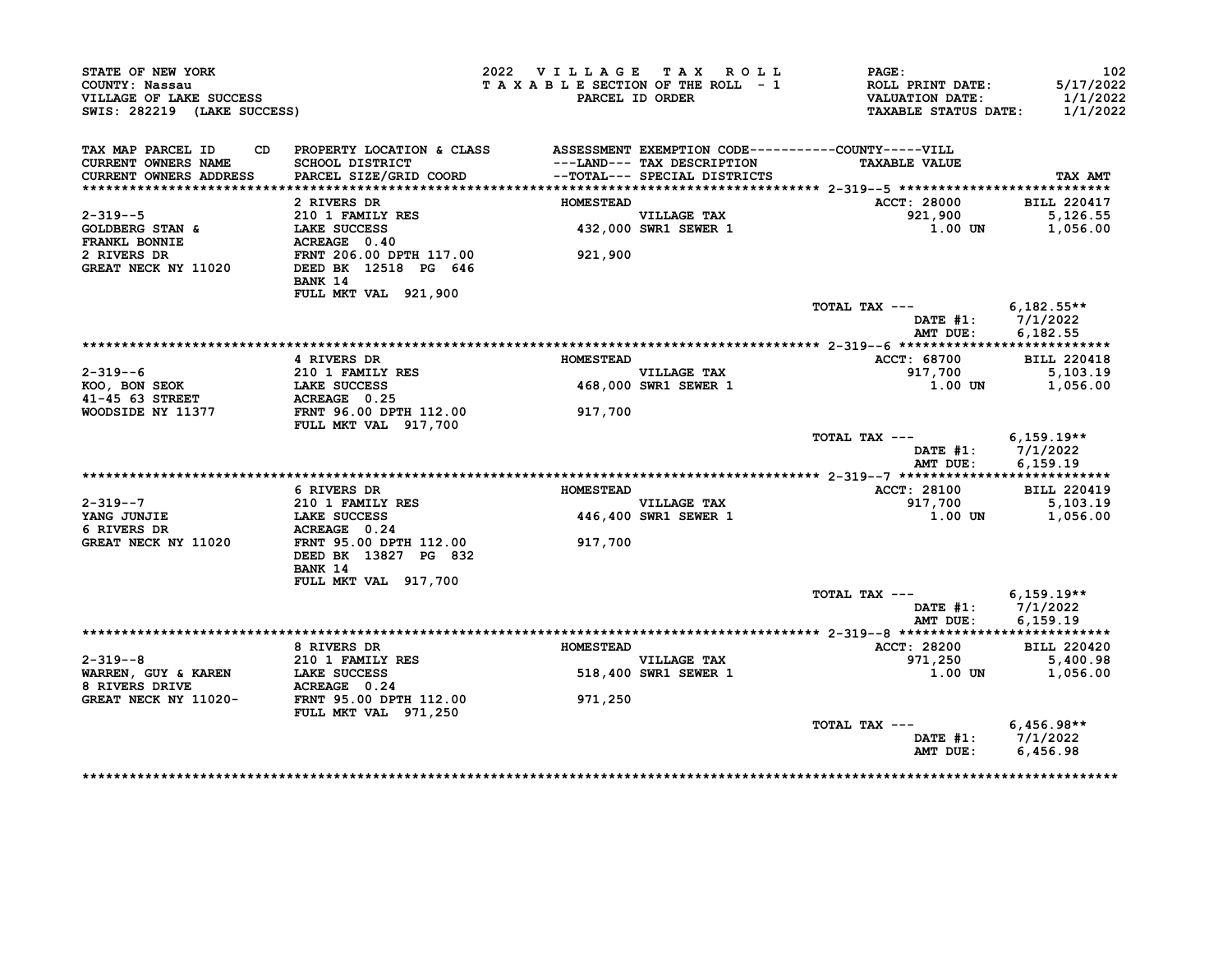| STATE OF NEW YORK<br>COUNTY: Nassau<br>VILLAGE OF LAKE SUCCESS<br>SWIS: 282219 (LAKE SUCCESS) |                                                                                 | 2022 VILLAGE TAX ROLL | TAXABLE SECTION OF THE ROLL - 1<br>PARCEL ID ORDER         | $\mathtt{PAGE}$ :<br>ROLL PRINT DATE:<br>VALUATION DATE:<br><b>TAXABLE STATUS DATE:</b> | 103<br>5/17/2022<br>1/1/2022<br>1/1/2022 |
|-----------------------------------------------------------------------------------------------|---------------------------------------------------------------------------------|-----------------------|------------------------------------------------------------|-----------------------------------------------------------------------------------------|------------------------------------------|
| TAX MAP PARCEL ID                                                                             | CD PROPERTY LOCATION & CLASS ASSESSMENT EXEMPTION CODE----------COUNTY-----VILL |                       |                                                            |                                                                                         |                                          |
| <b>CURRENT OWNERS NAME</b><br>CURRENT OWNERS ADDRESS                                          | <b>SCHOOL DISTRICT</b><br>PARCEL SIZE/GRID COORD                                |                       | ---LAND--- TAX DESCRIPTION<br>--TOTAL--- SPECIAL DISTRICTS | <b>TAXABLE VALUE</b>                                                                    | TAX AMT                                  |
|                                                                                               |                                                                                 |                       |                                                            |                                                                                         |                                          |
|                                                                                               | 10 RIVERS DR                                                                    | <b>HOMESTEAD</b>      |                                                            | ACCT: 28300                                                                             | <b>BILL 220421</b>                       |
| $2 - 319 - -9$                                                                                |                                                                                 |                       |                                                            |                                                                                         | 7,321.97                                 |
| SHEN SUPING                                                                                   | 210 1 FAMILY RES<br>LAKE SUCCESS<br>ACREAGE 0.24                                |                       | VILLAGE TAX<br>568,800 SWR1 SEWER 1                        | 1,316,700<br>1.00 UN                                                                    | 1,056.00                                 |
| <b>10 RIVERS DRIVE</b>                                                                        | ACREAGE 0.24                                                                    |                       |                                                            |                                                                                         |                                          |
| GREAT NECK NY 11020                                                                           | FRNT 95.00 DPTH 112.00<br>DEED BK 13542 PG 69<br>BANK <sub>2</sub>              | 1,316,700             |                                                            |                                                                                         |                                          |
|                                                                                               | FULL MKT VAL 1,316,700                                                          |                       |                                                            |                                                                                         |                                          |
|                                                                                               |                                                                                 |                       |                                                            | TOTAL TAX --- $8,377.97**$<br>DATE #1: 7/1/2022                                         |                                          |
|                                                                                               |                                                                                 |                       |                                                            | AMT DUE:                                                                                | 8,377.97                                 |
|                                                                                               |                                                                                 |                       |                                                            |                                                                                         |                                          |
|                                                                                               | 12 RIVERS DR                                                                    | <b>HOMESTEAD</b>      |                                                            | ACCT: 94800                                                                             | <b>BILL 220422</b>                       |
| $2 - 319 - -10$                                                                               | 210 1 FAMILY RES                                                                |                       | VILLAGE TAX<br>568,800 SWR1 SEWER 1                        | 1,170,750                                                                               | 6,510.37                                 |
| FRIEDMAN, SAMUEL & BARBAR LAKE SUCCESS                                                        |                                                                                 |                       |                                                            | 1.00 UN                                                                                 | 1,056.00                                 |
| 12 RIVERS DR<br>GREAT NECK NY 11020-<br>FRNT 95.00 DPTH 112.00<br>1,170,750                   |                                                                                 |                       |                                                            |                                                                                         |                                          |
|                                                                                               | <b>FULL MKT VAL 1,170,750</b>                                                   |                       |                                                            |                                                                                         |                                          |
|                                                                                               |                                                                                 |                       |                                                            | TOTAL TAX $---$ 7,566.37**                                                              |                                          |
|                                                                                               |                                                                                 |                       |                                                            | DATE #1: 7/1/2022                                                                       |                                          |
|                                                                                               |                                                                                 |                       |                                                            | AMT DUE:                                                                                | 7,566.37                                 |
|                                                                                               |                                                                                 |                       |                                                            |                                                                                         |                                          |
|                                                                                               | <b>14 RIVERS DR</b>                                                             |                       |                                                            | <b>ACCT: 88800</b>                                                                      | <b>BILL 220423</b>                       |
|                                                                                               |                                                                                 |                       |                                                            |                                                                                         |                                          |
|                                                                                               | <b>210 1 FAMILY RES</b>                                                         |                       |                                                            | 925,050                                                                                 | 5,144.06                                 |
|                                                                                               |                                                                                 |                       |                                                            | 1.00 UN                                                                                 | 1,056.00                                 |
| $2 - 319 - -11$                                                                               |                                                                                 |                       |                                                            |                                                                                         |                                          |
|                                                                                               |                                                                                 | 925,050               | HOMESIER VILLAGE TAA<br>460,800 SWR1 SEWER 1               |                                                                                         |                                          |
|                                                                                               | FULL MKT VAL 925,050                                                            |                       |                                                            | TOTAL TAX $---$ 6,200.06**                                                              |                                          |
|                                                                                               |                                                                                 |                       |                                                            |                                                                                         |                                          |
|                                                                                               |                                                                                 |                       |                                                            | DATE #1: 7/1/2022<br>AMT DUE:                                                           | 6,200.06                                 |
|                                                                                               |                                                                                 |                       |                                                            |                                                                                         |                                          |
|                                                                                               | 16 RIVERS DR                                                                    | <b>HOMESTEAD</b>      |                                                            | <b>ACCT: 28400</b>                                                                      | <b>BILL 220424</b>                       |
|                                                                                               |                                                                                 |                       |                                                            | 1,116,150                                                                               | 6,206.74                                 |
|                                                                                               |                                                                                 |                       | VILLAGE TAX<br>453,600 SWR1 SEWER 1                        | 1.00 UN                                                                                 | 1,056.00                                 |
|                                                                                               |                                                                                 |                       |                                                            |                                                                                         |                                          |
|                                                                                               |                                                                                 | 1,116,150             |                                                            |                                                                                         |                                          |
|                                                                                               |                                                                                 |                       |                                                            |                                                                                         |                                          |
|                                                                                               |                                                                                 |                       |                                                            | TOTAL TAX ---<br>DATE #1: 7/1/2022<br>AMT DUE:                                          | 7,262.74**                               |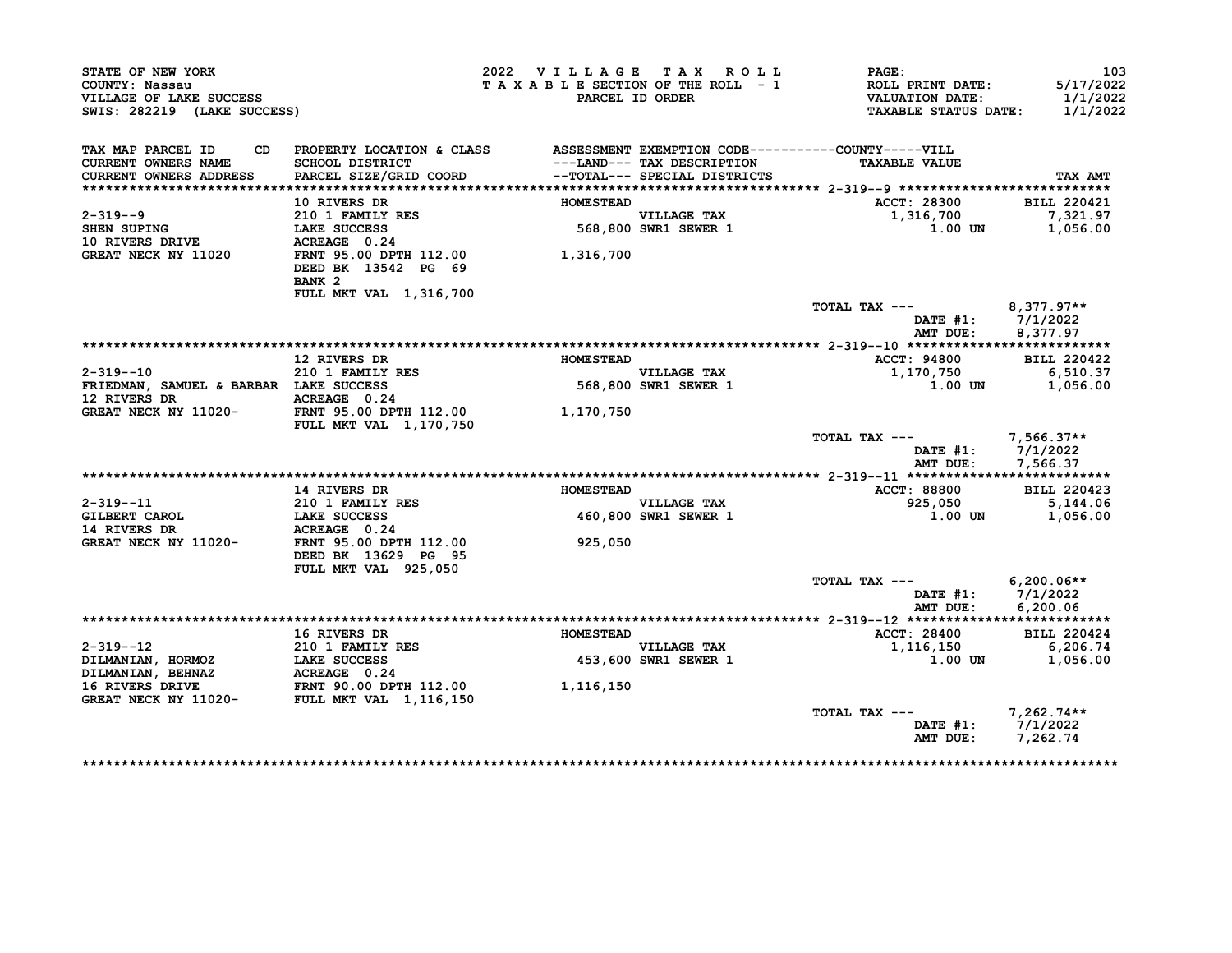| STATE OF NEW YORK                                                                       |                                                                                                                                                 | 2022 VILLAGE TAX ROLL |                                               | PAGE:                                                                                                                                                                                                                                                            | 104                |
|-----------------------------------------------------------------------------------------|-------------------------------------------------------------------------------------------------------------------------------------------------|-----------------------|-----------------------------------------------|------------------------------------------------------------------------------------------------------------------------------------------------------------------------------------------------------------------------------------------------------------------|--------------------|
| COUNTY: Nassau                                                                          |                                                                                                                                                 |                       |                                               | TAXABLE SECTION OF THE ROLL - 1<br>PARCEL ID ORDER VALUATION DATE:<br>PARCEL ID ORDER VALUATION DATE:<br>TAXABLE STATUS DATE:                                                                                                                                    | 5/17/2022          |
| VILLAGE OF LAKE SUCCESS                                                                 |                                                                                                                                                 |                       |                                               |                                                                                                                                                                                                                                                                  | 1/1/2022           |
| SWIS: 282219 (LAKE SUCCESS)                                                             |                                                                                                                                                 |                       |                                               |                                                                                                                                                                                                                                                                  | 1/1/2022           |
| TAX MAP PARCEL ID                                                                       | CD PROPERTY LOCATION & CLASS ASSESSMENT EXEMPTION CODE----------COUNTY-----VILL                                                                 |                       |                                               |                                                                                                                                                                                                                                                                  |                    |
| <b>CURRENT OWNERS NAME</b>                                                              | SCHOOL DISTRICT                                   ---LAND--- TAX DESCRIPTION<br>PARCEL SIZE/GRID COORD             --TOTAL--- SPECIAL DISTRICTS |                       |                                               | <b>TAXABLE VALUE</b>                                                                                                                                                                                                                                             |                    |
| <b>CURRENT OWNERS ADDRESS</b>                                                           |                                                                                                                                                 |                       |                                               |                                                                                                                                                                                                                                                                  | TAX AMT            |
|                                                                                         |                                                                                                                                                 |                       |                                               |                                                                                                                                                                                                                                                                  |                    |
|                                                                                         |                                                                                                                                                 |                       |                                               | <b>ACCT: 28500</b><br>11 BOWERS LA<br>210 1 FAMILY RES<br>210 1 FAMILY RES<br>210 1 FAMILY RES<br>210 1 FAMILY RES<br>210 1 FAMILY RES<br>432,000 VILLAGE TAX<br>32,000 VILLAGE TAX<br>210 1,049,250<br>250 SWR1 SEWER 1<br>21,000 1,139,250<br>21,000 1,139,250 | <b>BILL 220425</b> |
| $2 - 319 - -13$<br>LAM, STEPHEN & JOYCE LAKE SUCCESS                                    |                                                                                                                                                 |                       |                                               |                                                                                                                                                                                                                                                                  |                    |
|                                                                                         |                                                                                                                                                 |                       |                                               | 1,049,250                                                                                                                                                                                                                                                        | 5,834.72           |
| 11 BOWERS LN<br>GREAT NECK NY 11020-                                                    |                                                                                                                                                 |                       |                                               |                                                                                                                                                                                                                                                                  | 1,056.00           |
|                                                                                         | FULL MKT VAL 1,139,250                                                                                                                          |                       |                                               |                                                                                                                                                                                                                                                                  |                    |
|                                                                                         |                                                                                                                                                 |                       |                                               | TOTAL TAX --- 6,890.72**                                                                                                                                                                                                                                         |                    |
|                                                                                         |                                                                                                                                                 |                       |                                               |                                                                                                                                                                                                                                                                  | DATE #1: 7/1/2022  |
|                                                                                         |                                                                                                                                                 |                       |                                               | AMT DUE:                                                                                                                                                                                                                                                         | 6,890.72           |
|                                                                                         |                                                                                                                                                 |                       |                                               |                                                                                                                                                                                                                                                                  |                    |
|                                                                                         | 6 BOWERS LA                                                                                                                                     | <b>HOMESTEAD</b>      |                                               | ACCT: 68800 BILL 220426                                                                                                                                                                                                                                          |                    |
| 2-320--2<br>210 1 FAMILY RES<br>ASNIS, SCOTT LAKE SUCCESS<br>6 BOWERS LANE ACREAGE 0.29 |                                                                                                                                                 |                       | VILLAGE TAX<br>626,400 SWR1 SEWER 1           | 1,306,200                                                                                                                                                                                                                                                        | 7,263.58           |
|                                                                                         |                                                                                                                                                 |                       |                                               | $1.00$ UN                                                                                                                                                                                                                                                        | 1,056.00           |
|                                                                                         |                                                                                                                                                 |                       |                                               |                                                                                                                                                                                                                                                                  |                    |
| GREAT NECK NY 11020-<br>FRNT 125.00 DPTH 100.00 1,306,200                               | FULL MKT VAL 1,306,200                                                                                                                          |                       |                                               |                                                                                                                                                                                                                                                                  |                    |
|                                                                                         |                                                                                                                                                 |                       |                                               | TOTAL TAX ---                                                                                                                                                                                                                                                    | $8,319.58**$       |
|                                                                                         |                                                                                                                                                 |                       |                                               |                                                                                                                                                                                                                                                                  | DATE #1: 7/1/2022  |
|                                                                                         |                                                                                                                                                 |                       |                                               | AMT DUE:                                                                                                                                                                                                                                                         | 8,319.58           |
|                                                                                         | 2 TALBOT DR                                                                                                                                     | <b>HOMESTEAD</b>      |                                               |                                                                                                                                                                                                                                                                  |                    |
|                                                                                         |                                                                                                                                                 |                       |                                               | 20--3 ------<br>ACCT: 68900 BILL 220427<br>1.258.950 7,000.83                                                                                                                                                                                                    |                    |
| $2-320--3$<br>CHANG, SUNG JIN & IN SUK LAKE SUCCESS<br>2 TALBOT DB                      |                                                                                                                                                 |                       |                                               | $\frac{1}{1}$ .00 UN                                                                                                                                                                                                                                             | 1,056.00           |
|                                                                                         |                                                                                                                                                 |                       |                                               |                                                                                                                                                                                                                                                                  |                    |
| 2 TALBOT DR<br>GREAT NECK NY 11020-<br>FRNT 136.00 DPTH 100.00<br>1,258,950             |                                                                                                                                                 |                       | HOMESTERN VILLAGE TAX<br>561,600 SWR1 SEWER 1 |                                                                                                                                                                                                                                                                  |                    |
|                                                                                         | <b>FULL MKT VAL 1,258,950</b>                                                                                                                   |                       |                                               | TOTAL TAX ---                                                                                                                                                                                                                                                    | $8,056.83**$       |
|                                                                                         |                                                                                                                                                 |                       |                                               | DATE $#1$ :                                                                                                                                                                                                                                                      | 7/1/2022           |
|                                                                                         |                                                                                                                                                 |                       |                                               | AMT DUE:                                                                                                                                                                                                                                                         | 8,056.83           |
|                                                                                         |                                                                                                                                                 |                       |                                               |                                                                                                                                                                                                                                                                  |                    |
|                                                                                         | AND THE STALLE OF THE SUCCESS                                                                                                                   | <b>HOMESTEAD</b>      |                                               | ACCT: 94900 BILL 220428                                                                                                                                                                                                                                          |                    |
| $2 - 320 - -4$                                                                          |                                                                                                                                                 |                       |                                               |                                                                                                                                                                                                                                                                  |                    |
| MOSCONA, MURRAY & DEBRA LAKE SUCCESS                                                    |                                                                                                                                                 |                       | VILLAGE TAX<br>446,400 SWR1 SEWER 1           | 999,600 5,558.63<br>1.00 UN 1,056.00                                                                                                                                                                                                                             |                    |
| 19101 MYSTIC POINTE DR AP ACREAGE 0.30                                                  |                                                                                                                                                 |                       |                                               |                                                                                                                                                                                                                                                                  |                    |
| <b>AVENTURA FL 33180</b>                                                                | FRNT 124.00 DPTH 100.00<br>FULL MKT VAL 999,600                                                                                                 | 999,600               |                                               |                                                                                                                                                                                                                                                                  |                    |
|                                                                                         |                                                                                                                                                 |                       |                                               | TOTAL TAX --- $6,614.63**$                                                                                                                                                                                                                                       |                    |
|                                                                                         |                                                                                                                                                 |                       |                                               | DATE #1: 7/1/2022                                                                                                                                                                                                                                                |                    |
|                                                                                         |                                                                                                                                                 |                       |                                               | AMT DUE:                                                                                                                                                                                                                                                         | 6,614.63           |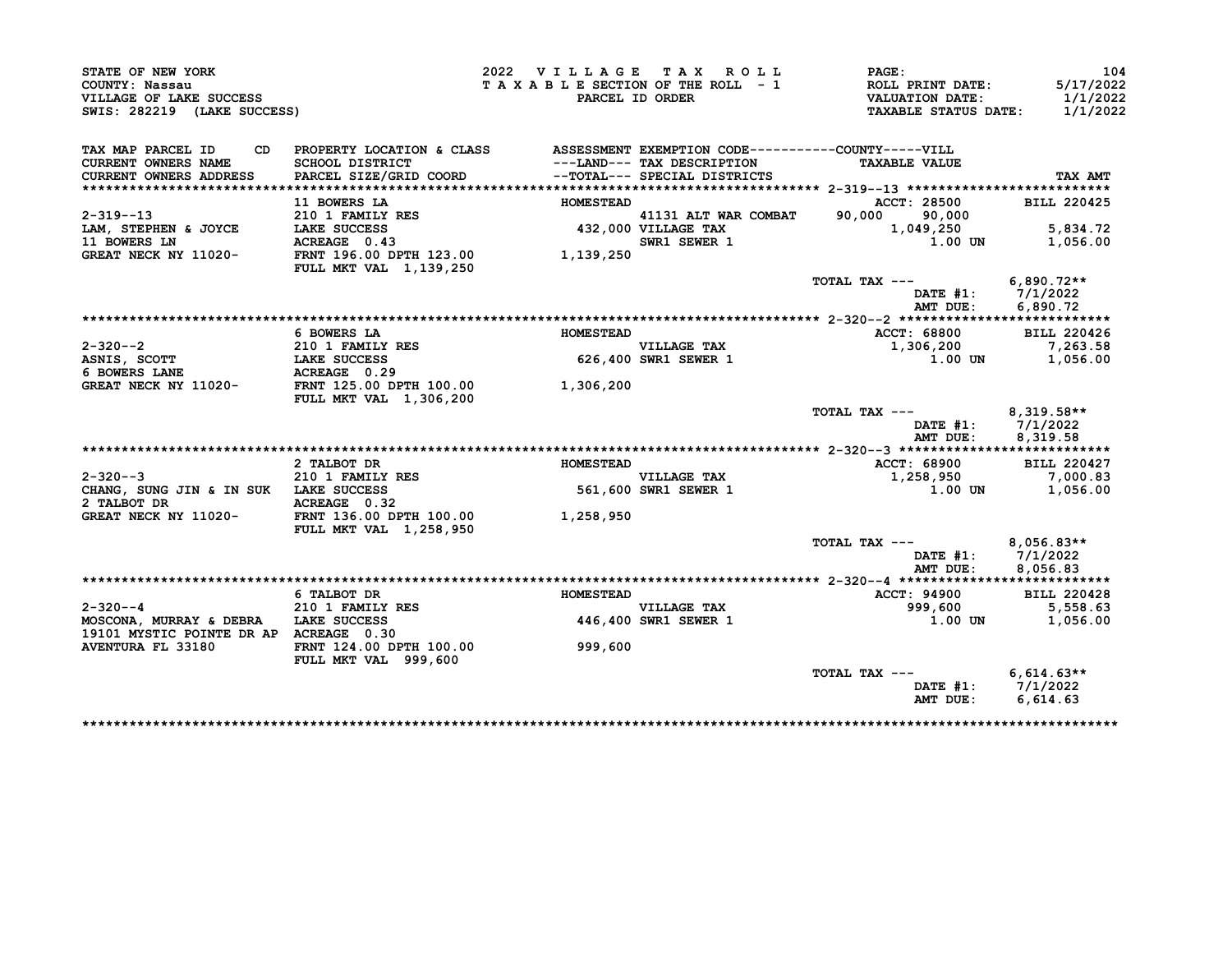| STATE OF NEW YORK<br>COUNTY: Nassau<br>VILLAGE OF LAKE SUCCESS<br>SWIS: 282219 (LAKE SUCCESS)                           |                                                                                                                                                           | 2022 VILLAGE TAX ROLL<br>TAXABLE SECTION OF THE ROLL - 1 | PARCEL ID ORDER                     | $\mathtt{PAGE}$ :<br><b>ROLL PRINT DATE:<br/>VALUATION DATE:</b><br><b>TAXABLE STATUS DATE:</b> | 105<br>5/17/2022<br>1/1/2022<br>1/1/2022 |
|-------------------------------------------------------------------------------------------------------------------------|-----------------------------------------------------------------------------------------------------------------------------------------------------------|----------------------------------------------------------|-------------------------------------|-------------------------------------------------------------------------------------------------|------------------------------------------|
| TAX MAP PARCEL ID<br>CURRENT OWNERS NAME<br>CURRENT OWNERS ADDRESS                                                      | CD PROPERTY LOCATION & CLASS ASSESSMENT EXEMPTION CODE----------COUNTY-----VILL<br>SCHOOL DISTRICT<br>PARCEL SIZE/GRID COORD --TOTAL--- SPECIAL DISTRICTS |                                                          | ---LAND--- TAX DESCRIPTION          | <b>TAXABLE VALUE</b>                                                                            | TAX AMT                                  |
|                                                                                                                         |                                                                                                                                                           |                                                          |                                     |                                                                                                 |                                          |
|                                                                                                                         | 3 EFFRON PL                                                                                                                                               | <b>HOMESTEAD</b>                                         |                                     | ACCT: 28600 BILL 220429                                                                         |                                          |
| $2 - 320 - -5$<br>LEUNG ARNOLD YIHO                                                                                     | 210 1 FAMILY RES<br>ZIU I FAMILI RES<br>LAKE SUCCESS                                                                                                      |                                                          | VILLAGE TAX<br>576,000 SWR1 SEWER 1 | 1,706,250<br>1.00 UN                                                                            | 9,488.20<br>1,056.00                     |
| LEUNG CAROL YI<br>3 EFFRON PL<br>GREAT NECK NY 11020-<br>GREAT NECK NY 11020- DEED BK 14114 PG 866                      | ACREAGE 0.29<br>FRNT 125.00 DPTH 100.00 1,706,250<br>BANK <sub>2</sub>                                                                                    |                                                          |                                     |                                                                                                 |                                          |
|                                                                                                                         | FULL MKT VAL 1,706,250                                                                                                                                    |                                                          |                                     | TOTAL TAX --- 10,544.20**                                                                       |                                          |
|                                                                                                                         |                                                                                                                                                           |                                                          |                                     | DATE $#1: 7/1/2022$<br>AMT DUE: 10,544.20                                                       |                                          |
|                                                                                                                         |                                                                                                                                                           |                                                          |                                     |                                                                                                 |                                          |
| $2 - 320 - -7$                                                                                                          | 5 RIVERS DR<br>210 1 FAMILY RES                                                                                                                           | <b>HOMESTEAD</b>                                         | <b>VILLAGE TAX</b>                  | <b>ACCT: 95000</b><br>1,184,400                                                                 | <b>BILL 220430</b><br>6,586.27           |
| CHEN, CARRIE CHUN LAKE SUCCESS                                                                                          |                                                                                                                                                           |                                                          | 446,400 SWR1 SEWER 1                | $1.00$ UN $1,056.00$                                                                            |                                          |
| 5 RIVERS DR<br>GREAT NECK NY 11020-<br>FRNT 114.00 DPTH 100.00 100 1,184,400                                            | DEED BK 12996 PG 307<br>BANK 2                                                                                                                            |                                                          |                                     |                                                                                                 |                                          |
|                                                                                                                         | FULL MKT VAL 1,184,400                                                                                                                                    |                                                          |                                     | TOTAL TAX $---$ 7,642.27**<br>DATE $#1: 7/1/2022$                                               |                                          |
|                                                                                                                         |                                                                                                                                                           |                                                          |                                     | AMT DUE:                                                                                        | 7,642.27                                 |
|                                                                                                                         | 3 RIVERS DR                                                                                                                                               | <b>HOMESTEAD</b>                                         |                                     | <b>ACCT: 28700</b>                                                                              | <b>BILL 220431</b>                       |
|                                                                                                                         |                                                                                                                                                           |                                                          | VILLAGE TAX                         | 1,099,350                                                                                       | 6,113.32                                 |
| 2-320--8<br>TIEN CHEN F.<br>AKMEEMANA, SHEHAD<br>AKMEEMANA, SHEHAD<br>ACMEEMANA, SHEHAD<br>ACMESIC 0.34<br>ACMESIC 0.34 |                                                                                                                                                           |                                                          | 496,800 SWR1 SEWER 1                | 1.00 UN 1,056.00                                                                                |                                          |
| 3 RIVERS DR<br>GREAT NECK NY 11020                                                                                      | FRNT 156.00 DPTH 100.00 1,099,350<br>DEED BK 12975 PG 189<br>BANK <sub>2</sub>                                                                            |                                                          |                                     |                                                                                                 |                                          |
|                                                                                                                         | FULL MKT VAL 1,099,350                                                                                                                                    |                                                          |                                     |                                                                                                 |                                          |
|                                                                                                                         |                                                                                                                                                           |                                                          |                                     | TOTAL TAX --- 7,169.32**<br>DATE #1: 7/1/2022<br>AMT DUE: 7,169.32                              |                                          |
|                                                                                                                         | 1 BOWERS LA                                                                                                                                               | <b>HOMESTEAD</b>                                         |                                     | <b>ACCT: 28800</b>                                                                              | <b>BILL 220432</b>                       |
| $2 - 321 - -3$<br><b>NADELSON, STUART</b>                                                                               | <b>210 1 FAMILY RES</b><br>LAKE SUCCESS                                                                                                                   |                                                          | VILLAGE TAX<br>597,600 SWR1 SEWER 1 | 1,207,500                                                                                       | 6,714.73<br>1.00 UN 1,056.00             |
| 1 BOWERS LA<br>GREAT NECK NY 11020                                                                                      | ACREAGE 0.29<br>FRNT 61.00 DPTH 122.00 1,207,500<br><b>FULL MKT VAL 1,207,500</b>                                                                         |                                                          |                                     |                                                                                                 |                                          |
|                                                                                                                         |                                                                                                                                                           |                                                          |                                     | TOTAL TAX ---<br>DATE #1: $7/1/2022$<br>AMT DUE:                                                | $7,770.73**$<br>7,770.73                 |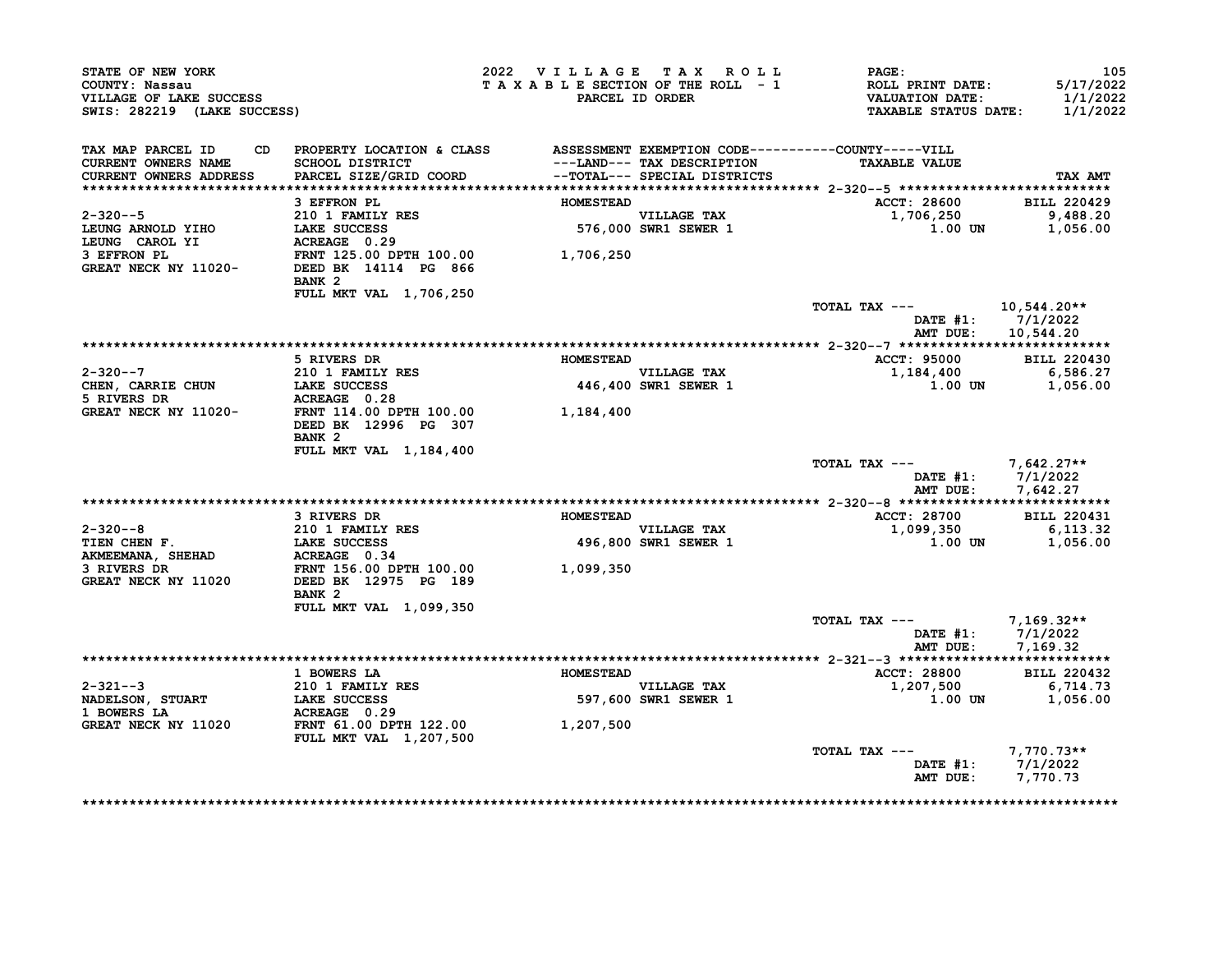| STATE OF NEW YORK<br>COUNTY: Nassau<br>VILLAGE OF LAKE SUCCESS<br>SWIS: 282219 (LAKE SUCCESS) |                                                                                                                                  | 2022 VILLAGE TAX ROLL<br>TAXABLE SECTION OF THE ROLL - 1 | PARCEL ID ORDER                                            | PAGE:<br>ROLL PRINT DATE:<br><b>VALUATION DATE:</b><br><b>TAXABLE STATUS DATE:</b> | 106<br>5/17/2022<br>1/1/2022<br>1/1/2022        |
|-----------------------------------------------------------------------------------------------|----------------------------------------------------------------------------------------------------------------------------------|----------------------------------------------------------|------------------------------------------------------------|------------------------------------------------------------------------------------|-------------------------------------------------|
| TAX MAP PARCEL ID<br>CD<br><b>CURRENT OWNERS NAME</b><br>CURRENT OWNERS ADDRESS               | PROPERTY LOCATION & CLASS ASSESSMENT EXEMPTION CODE----------COUNTY-----VILL<br><b>SCHOOL DISTRICT</b><br>PARCEL SIZE/GRID COORD |                                                          | ---LAND--- TAX DESCRIPTION<br>--TOTAL--- SPECIAL DISTRICTS | <b>TAXABLE VALUE</b>                                                               | TAX AMT                                         |
|                                                                                               |                                                                                                                                  |                                                          |                                                            |                                                                                    |                                                 |
| $2 - 321 - -4$                                                                                | 1 TALBOT DR<br>210 1 FAMILY RES                                                                                                  | <b>HOMESTEAD</b>                                         | <b>VILLAGE TAX</b>                                         | <b>ACCT: 69000</b><br>1,132,950                                                    | <b>BILL 220433</b><br>6,300.17                  |
| ZHOU, XUEJUN                                                                                  | LAKE SUCCESS                                                                                                                     |                                                          | 518,400 SWR1 SEWER 1                                       | 1.00 UN                                                                            | 1,056.00                                        |
| LIU, GUO-JIAN                                                                                 | ACREAGE 0.31                                                                                                                     |                                                          |                                                            |                                                                                    |                                                 |
| 1 TALBOT DR<br>GREAT NECK NY 11020-                                                           | FRNT 99.00 DPTH 119.00<br>DEED BK 12438 PG 851                                                                                   | 1,132,950                                                |                                                            |                                                                                    |                                                 |
|                                                                                               | FULL MKT VAL 1, 132, 950                                                                                                         |                                                          |                                                            |                                                                                    |                                                 |
|                                                                                               |                                                                                                                                  |                                                          |                                                            | TOTAL TAX ---<br>DATE $#1: 7/1/2022$<br>AMT DUE:                                   | 7,356.17**<br>7,356.17                          |
|                                                                                               |                                                                                                                                  |                                                          |                                                            |                                                                                    |                                                 |
|                                                                                               | 3 TALBOT DR                                                                                                                      | <b>HOMESTEAD</b>                                         |                                                            | <b>ACCT: 28900</b>                                                                 | <b>BILL 220434</b>                              |
| $2 - 321 - -5$                                                                                | 210 1 FAMILY RES                                                                                                                 |                                                          | VILLAGE TAX                                                | 1,258,950                                                                          | 7,000.83                                        |
| COHEN, DR RICHARD & CAROL LAKE SUCCESS                                                        |                                                                                                                                  |                                                          | 583,200 SWR1 SEWER 1                                       | $1.00$ UN                                                                          | 1,056.00                                        |
| 3 TALBOT DR<br>GREAT NECK NY 11020                                                            | ACREAGE 0.27<br>FRNT 96.00 DPTH 132.00<br>FULL MKT VAL 1,258,950                                                                 | 1,258,950                                                |                                                            |                                                                                    |                                                 |
|                                                                                               |                                                                                                                                  |                                                          |                                                            | TOTAL TAX ---<br>AMT DUE:                                                          | $8,056.83**$<br>DATE $#1: 7/1/2022$<br>8,056.83 |
|                                                                                               |                                                                                                                                  |                                                          |                                                            |                                                                                    |                                                 |
|                                                                                               | 5 TALBOT DR                                                                                                                      | <b>HOMESTEAD</b>                                         |                                                            | ACCT: 29000                                                                        | <b>BILL 220435</b>                              |
| $2 - 321 - -6$                                                                                | 210 1 FAMILY RES                                                                                                                 |                                                          | 41800 SENIOR-ALL                                           | 654,150 654,150                                                                    |                                                 |
| NOORANI, MITRA                                                                                |                                                                                                                                  |                                                          | 597,600 VILLAGE TAX                                        | 654,150                                                                            | 3,637.63                                        |
| <b>SADRPAYAMI, MANSOUR</b>                                                                    |                                                                                                                                  |                                                          | SWR1 SEWER 1                                               | 1.00 UN                                                                            | 1,056.00                                        |
| 5 TALBOT DR<br>GREAT NECK NY 11020                                                            | <b>LIV 1 11211-11213</b><br><b>ACREAGE 0.28<br/>FRNT 97.00 DPTH 138.00<br/>FULL MKT VAL 1,308,300</b>                            | 1,308,300                                                |                                                            |                                                                                    |                                                 |
|                                                                                               |                                                                                                                                  |                                                          |                                                            | TOTAL TAX ---                                                                      | $4,693.63**$                                    |
|                                                                                               |                                                                                                                                  |                                                          |                                                            | DATE $#1:$                                                                         | 7/1/2022                                        |
|                                                                                               |                                                                                                                                  |                                                          |                                                            | AMT DUE:                                                                           | 4,693.63                                        |
|                                                                                               |                                                                                                                                  |                                                          |                                                            |                                                                                    |                                                 |
|                                                                                               | 7 TALBOT DR                                                                                                                      | <b>HOMESTEAD</b>                                         |                                                            | ACCT: 88900                                                                        | <b>BILL 220436</b>                              |
| $2 - 321 - -7$                                                                                | 210 1 FAMILY RES                                                                                                                 |                                                          | VILLAGE TAX                                                | 1,199,100                                                                          | 6,668.02                                        |
| PELAEZ, OSCAR & ISABEL LAKE SUCCESS                                                           |                                                                                                                                  |                                                          | 468,000 SWR1 SEWER 1                                       | 1.00 UN                                                                            | 1,056.00                                        |
| 7 TALBOT DR<br>GREAT NECK NY 11020                                                            | ACREAGE 0.31<br>FRNT 100.00 DPTH 131.00                                                                                          |                                                          |                                                            |                                                                                    |                                                 |
|                                                                                               | DEED BK 13728 PG 261<br>BANK <sub>2</sub>                                                                                        | 1,199,100                                                |                                                            |                                                                                    |                                                 |
|                                                                                               | <b>FULL MKT VAL 1,199,100</b>                                                                                                    |                                                          |                                                            |                                                                                    |                                                 |
|                                                                                               |                                                                                                                                  |                                                          |                                                            | TOTAL TAX ---                                                                      | $7,724.02**$                                    |
|                                                                                               |                                                                                                                                  |                                                          |                                                            | DATE $#1$ :<br>AMT DUE:                                                            | 7/1/2022<br>7,724.02                            |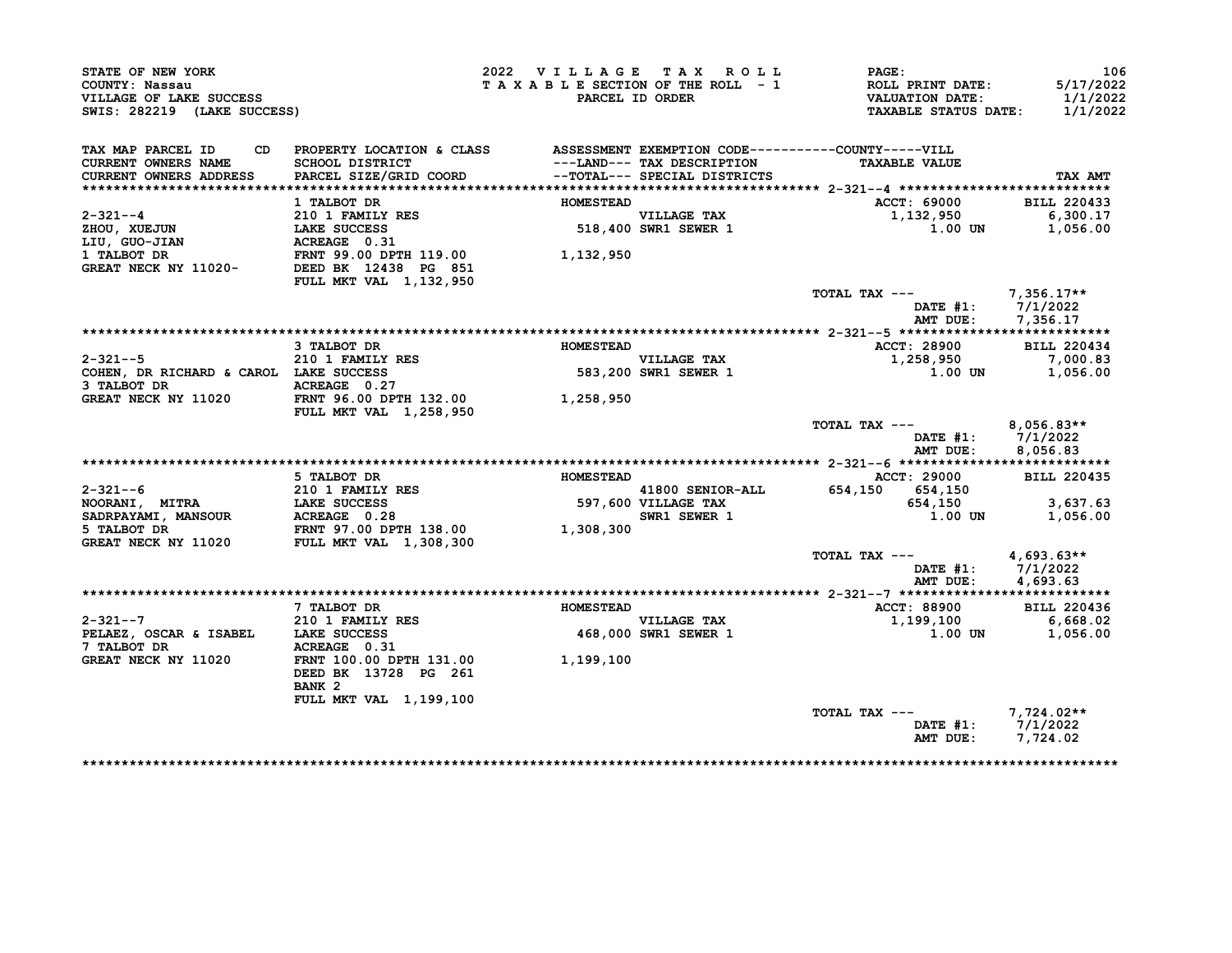| STATE OF NEW YORK<br>COUNTY: Nassau<br>VILLAGE OF LAKE SUCCESS<br>SWIS: 282219 (LAKE SUCCESS)                                                   |                                                                                 | 2022 VILLAGE TAX ROLL<br>TAXABLE SECTION OF THE ROLL - 1 | PARCEL ID ORDER                     | <b>PAGE :</b><br>ROLL PRINT DATE:<br>VALUATION DATE:<br><b>TAXABLE STATUS DATE:</b> | 107<br>5/17/2022<br>1/1/2022<br>1/1/2022    |
|-------------------------------------------------------------------------------------------------------------------------------------------------|---------------------------------------------------------------------------------|----------------------------------------------------------|-------------------------------------|-------------------------------------------------------------------------------------|---------------------------------------------|
| TAX MAP PARCEL ID<br><b>CURRENT OWNERS NAME</b><br><b>CURRENT OWNERS ADDRESS</b>                                                                | CD PROPERTY LOCATION & CLASS ASSESSMENT EXEMPTION CODE----------COUNTY-----VILL |                                                          |                                     | <b>TAXABLE VALUE</b>                                                                | TAX AMT                                     |
|                                                                                                                                                 | 4 GRENFELL DR                                                                   | <b>HOMESTEAD</b>                                         |                                     | ACCT: 29100                                                                         | <b>BILL 220437</b>                          |
| 2-321--14                                                                                                                                       |                                                                                 |                                                          |                                     | 1,901,550                                                                           | 10,574.23                                   |
| GARY & NICOLE MAZER<br>4 GRENFELL DR                                                                                                            | 210 1 FAMILY RES<br>LAKE SUCCESS<br>LAKE SUCCESS                                |                                                          | VILLAGE TAX<br>518,400 SWR1 SEWER 1 | $1.00$ UN $1,056.00$                                                                |                                             |
| GREAT NECK NY 11020                                                                                                                             | <b>FULL MKT VAL 1,901,550</b>                                                   | 1,901,550                                                |                                     |                                                                                     |                                             |
|                                                                                                                                                 |                                                                                 |                                                          |                                     | TOTAL TAX --- $11,630.23**$<br>AMT DUE:                                             | DATE $#1: 7/1/2022$<br>11,630.23            |
|                                                                                                                                                 |                                                                                 |                                                          |                                     |                                                                                     |                                             |
|                                                                                                                                                 | 9 TALBOT DR                                                                     | <b>HOMESTEAD</b>                                         |                                     | <b>ACCT: 29200</b>                                                                  | <b>BILL 220438</b>                          |
|                                                                                                                                                 |                                                                                 |                                                          | <b>VILLAGE TAX</b>                  | 1,331,400                                                                           |                                             |
|                                                                                                                                                 |                                                                                 |                                                          | 619,200 SWR1 SEWER 1                | 1.00 UN                                                                             | 7,403.72<br>1,056.00                        |
|                                                                                                                                                 |                                                                                 |                                                          |                                     |                                                                                     |                                             |
| 2-321--16 210 1 FAMILY RES<br>WU, QI LAKE SUCCESS 619,200<br>9 TALBOT DR ACREAGE 0.28 GREAT NECK NY 11020-<br>FRNT 118.00 DPTH 114.00 1,331,400 | BANK <sub>2</sub>                                                               |                                                          |                                     |                                                                                     |                                             |
|                                                                                                                                                 | FULL MKT VAL 1,331,400                                                          |                                                          |                                     |                                                                                     |                                             |
|                                                                                                                                                 |                                                                                 |                                                          |                                     | TOTAL TAX ---                                                                       | 8,459.72**<br>DATE $#1: 7/1/2022$           |
|                                                                                                                                                 |                                                                                 |                                                          |                                     | AMT DUE:                                                                            | 8,459.72                                    |
|                                                                                                                                                 | 5 BOWERS LA                                                                     | <b>HOMESTEAD</b>                                         |                                     | <b>ACCT: 29300</b>                                                                  | <b>BILL 220439</b>                          |
| $2 - 321 - -17$                                                                                                                                 |                                                                                 |                                                          | 41800 SENIOR-ALL                    | 581,175 581,175                                                                     |                                             |
|                                                                                                                                                 | 210 1 FAMILY RES<br>LAKE SUCCESS                                                |                                                          | 576,000 VILLAGE TAX                 | 581,175                                                                             | 3,231.83                                    |
| GOH, MAGNOLIA<br>5 BOWERS LANE<br>5 BOWERS LANE                                                                                                 | ACREAGE 0.27                                                                    |                                                          | SWR1 SEWER 1                        | 1.00 UN                                                                             | 1,056.00                                    |
| GREAT NECK NY 11020                                                                                                                             | FRNT 116.00 DPTH 110.00 1,162,350<br>DEED BK 13210 PG 876                       |                                                          |                                     |                                                                                     |                                             |
|                                                                                                                                                 | FULL MKT VAL 1,162,350                                                          |                                                          |                                     |                                                                                     |                                             |
|                                                                                                                                                 |                                                                                 |                                                          |                                     | TOTAL TAX ---<br>AMT DUE:                                                           | 4,287.83**<br>DATE #1: 7/1/2022<br>4,287.83 |
|                                                                                                                                                 |                                                                                 |                                                          |                                     |                                                                                     |                                             |
|                                                                                                                                                 | 3 BOWERS LA                                                                     | <b>HOMESTEAD</b>                                         |                                     | ACCT: 80500                                                                         | <b>BILL 220440</b>                          |
| $2 - 321 - -18$                                                                                                                                 |                                                                                 |                                                          | <b>VILLAGE TAX</b>                  | 1,242,150 6,907.41<br>1.00 UN 1,056.00                                              |                                             |
| SALCEDO JORGE                                                                                                                                   | <b>210 1 FAMILY RES<br/>LAKE SUCCESS<br/>ACREAGE 0.24</b>                       |                                                          | 432,000 SWR1 SEWER 1                |                                                                                     |                                             |
| <b>BARRAGAN LUISA</b>                                                                                                                           |                                                                                 |                                                          |                                     |                                                                                     |                                             |
| 3 BOWERS LANE<br>GREAT NECK NY 11020                                                                                                            | FRNT 78.00 DPTH 125.00<br>DEED BK 13469 PG 164<br>BANK <sub>2</sub>             | 1,242,150                                                |                                     |                                                                                     |                                             |
|                                                                                                                                                 | FULL MKT VAL 1,242,150                                                          |                                                          |                                     |                                                                                     |                                             |
|                                                                                                                                                 |                                                                                 |                                                          |                                     | TOTAL TAX --- $7,963.41**$                                                          |                                             |
|                                                                                                                                                 |                                                                                 |                                                          |                                     | AMT DUE: 7,963.41                                                                   | DATE #1: 7/1/2022                           |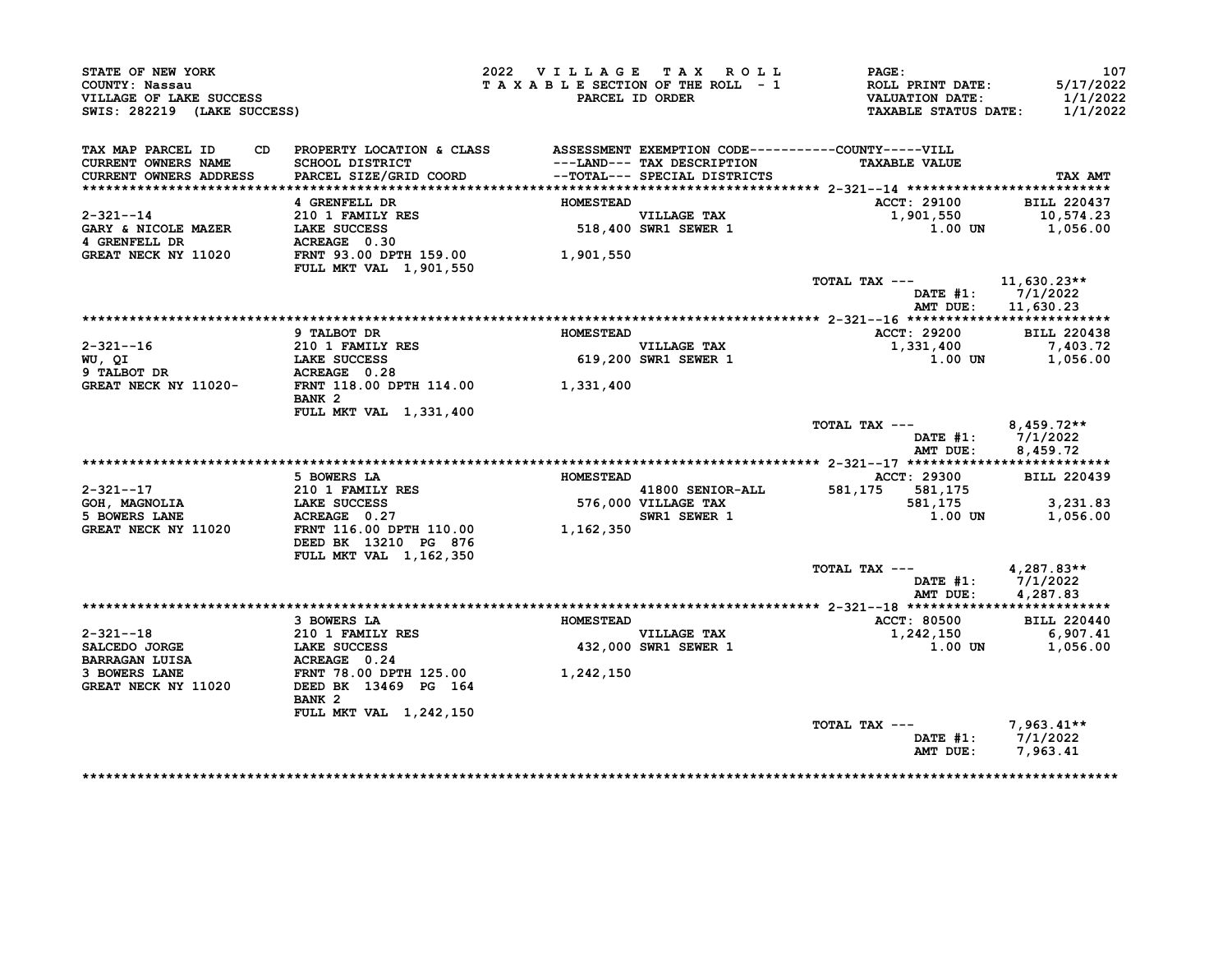| STATE OF NEW YORK<br>COUNTY: Nassau<br>VILLAGE OF LAKE SUCCESS<br>SWIS: 282219 (LAKE SUCCESS)       |                                                                                                                              | 2022 VILLAGE TAX ROLL<br>TAXABLE SECTION OF THE ROLL - 1 | PARCEL ID ORDER                                            | PAGE:<br>ROLL PRINT DATE:<br><b>VALUATION DATE:</b><br><b>TAXABLE STATUS DATE:</b> | 108<br>5/17/2022<br>1/1/2022<br>1/1/2022 |
|-----------------------------------------------------------------------------------------------------|------------------------------------------------------------------------------------------------------------------------------|----------------------------------------------------------|------------------------------------------------------------|------------------------------------------------------------------------------------|------------------------------------------|
| TAX MAP PARCEL ID<br>CURRENT OWNERS NAME<br>CURRENT OWNERS ADDRESS                                  | CD PROPERTY LOCATION & CLASS ASSESSMENT EXEMPTION CODE----------COUNTY-----VILL<br>SCHOOL DISTRICT<br>PARCEL SIZE/GRID COORD |                                                          | ---LAND--- TAX DESCRIPTION<br>--TOTAL--- SPECIAL DISTRICTS | <b>TAXABLE VALUE</b>                                                               | TAX AMT                                  |
|                                                                                                     | 2 GRENFELL DR                                                                                                                | <b>HOMESTEAD</b>                                         |                                                            | ACCT: 29500                                                                        | <b>BILL 220441</b>                       |
| $2 - 321 - -23$<br>SHAR, DESIREE & NAHUM AS LAKE SUCCESS<br>TRSTS OF D. SHAR LVNG TRST ACREAGE 0.21 | 210 1 FAMILY RES                                                                                                             |                                                          | VILLAGE TAX<br>576,000 SWR1 SEWER 1                        | 1,216,950<br>1.00 UN                                                               | 6,767.28<br>1,056.00                     |
| 2 GRENFELL DR<br>GREAT NECK NY 11020                                                                | FRNT 52.00 DPTH 120.00<br>DEED BK 12784 PG 820<br>FULL MKT VAL 1,216,950                                                     | 1,216,950                                                |                                                            |                                                                                    |                                          |
|                                                                                                     |                                                                                                                              |                                                          |                                                            | TOTAL TAX ---<br>DATE #1:<br>AMT DUE:                                              | $7,823.28**$<br>7/1/2022<br>7,823.28     |
|                                                                                                     |                                                                                                                              |                                                          |                                                            |                                                                                    |                                          |
|                                                                                                     | 3 GRENFELL DR                                                                                                                | <b>HOMESTEAD</b>                                         |                                                            | ACCT: 29600                                                                        | <b>BILL 220442</b>                       |
| $2 - 321 - -25$                                                                                     | 210 1 FAMILY RES                                                                                                             |                                                          | <b>VILLAGE TAX</b>                                         | 1,323,000                                                                          | 7,357.00                                 |
| ROSEN, MARIA & JEFFREY                                                                              | <b>LAKE SUCCESS</b>                                                                                                          |                                                          | 554,400 SWR1 SEWER 1                                       | 1.00 UN                                                                            | 1,056.00                                 |
| 3 GRENFELL DR                                                                                       | ACREAGE 0.28                                                                                                                 |                                                          |                                                            |                                                                                    |                                          |
| GREAT NECK NY 11020                                                                                 | FRNT 136.00 DPTH 103.00                                                                                                      | 1,323,000                                                |                                                            |                                                                                    |                                          |
|                                                                                                     | DEED BK 13179 PG 115<br>BANK 8                                                                                               |                                                          |                                                            |                                                                                    |                                          |
|                                                                                                     | FULL MKT VAL 1,323,000                                                                                                       |                                                          |                                                            |                                                                                    |                                          |
|                                                                                                     |                                                                                                                              |                                                          |                                                            | TOTAL TAX ---<br>DATE $#1$ :                                                       | $8,413.00**$<br>7/1/2022                 |
|                                                                                                     |                                                                                                                              |                                                          |                                                            | AMT DUE:                                                                           | 8.413.00                                 |
|                                                                                                     |                                                                                                                              |                                                          |                                                            |                                                                                    |                                          |
|                                                                                                     | 1 GRENFELL DR                                                                                                                | <b>HOMESTEAD</b>                                         |                                                            | ACCT: 29700                                                                        | <b>BILL 220443</b>                       |
| $2 - 321 - -26$                                                                                     | 210 1 FAMILY RES                                                                                                             |                                                          | <b>VILLAGE TAX</b>                                         | 1,461,600                                                                          | 8,127.74                                 |
| LI, LING                                                                                            | <b>LAKE SUCCESS</b>                                                                                                          |                                                          | 381,600 SWR1 SEWER 1                                       | 1.00 UN                                                                            | 1,056.00                                 |
| LIU, SHAOJUN                                                                                        | ACREAGE 0.21                                                                                                                 |                                                          |                                                            |                                                                                    |                                          |
| 1 GRENFELL DR                                                                                       | FRNT 46.00 DPTH 107.00                                                                                                       | 1,461,600                                                |                                                            |                                                                                    |                                          |
| GREAT NECK NY 11020                                                                                 | DEED BK 12340 PG 638<br>BANK <sub>2</sub>                                                                                    |                                                          |                                                            |                                                                                    |                                          |
|                                                                                                     | <b>FULL MKT VAL 1,461,600</b>                                                                                                |                                                          |                                                            |                                                                                    |                                          |
|                                                                                                     |                                                                                                                              |                                                          |                                                            | TOTAL TAX ---                                                                      | $9.183.74**$                             |
|                                                                                                     |                                                                                                                              |                                                          |                                                            | DATE #1:                                                                           | 7/1/2022                                 |
|                                                                                                     |                                                                                                                              |                                                          |                                                            | AMT DUE:                                                                           | 9,183.74                                 |
|                                                                                                     |                                                                                                                              |                                                          |                                                            |                                                                                    |                                          |
|                                                                                                     | 6 EFFRON PL                                                                                                                  | <b>HOMESTEAD</b>                                         |                                                            | ACCT: 29800                                                                        | <b>BILL 220444</b>                       |
| 2-322--1                                                                                            | <b>210 1 FAMILY RES</b>                                                                                                      |                                                          | VILLAGE TAX                                                | 1,567,650                                                                          | 8,717.47                                 |
| KLAT, SUSAN<br>6 EFFRON PL                                                                          | LAKE SUCCESS<br>ACREAGE 0.36                                                                                                 |                                                          | 554,400 SWR1 SEWER 1                                       | <b>1.00 UN</b>                                                                     | 1,056.00                                 |
| GREAT NECK NY 11020-                                                                                | FRNT 99.00 DPTH 160.00                                                                                                       | 1,567,650                                                |                                                            |                                                                                    |                                          |
|                                                                                                     | BANK <sub>2</sub>                                                                                                            |                                                          |                                                            |                                                                                    |                                          |
|                                                                                                     | FULL MKT VAL 1,567,650                                                                                                       |                                                          |                                                            | TOTAL TAX ---                                                                      | $9,773.47**$                             |
|                                                                                                     |                                                                                                                              |                                                          |                                                            | DATE #1:                                                                           | 7/1/2022                                 |

\*\*\*\*\*\*\*\*\*\*\*\*\*\*\*\*\*\*\*\*\*\*\*\*\*\*\*\*\*\*\*\*\*\*\*\*\*\*\*\*\*\*\*\*\*\*\*\*\*\*\*\*\*\*\*\*\*\*\*\*\*\*\*\*\*\*\*\*\*\*\*\*\*\*\*\*\*\*\*\*\*\*\*\*\*\*\*\*\*\*\*\*\*\*\*\*\*\*\*\*\*\*\*\*\*\*\*\*\*\*\*\*\*\*\*\*\*\*\*\*\*\*\*\*\*\*\*\*\*\*\*\*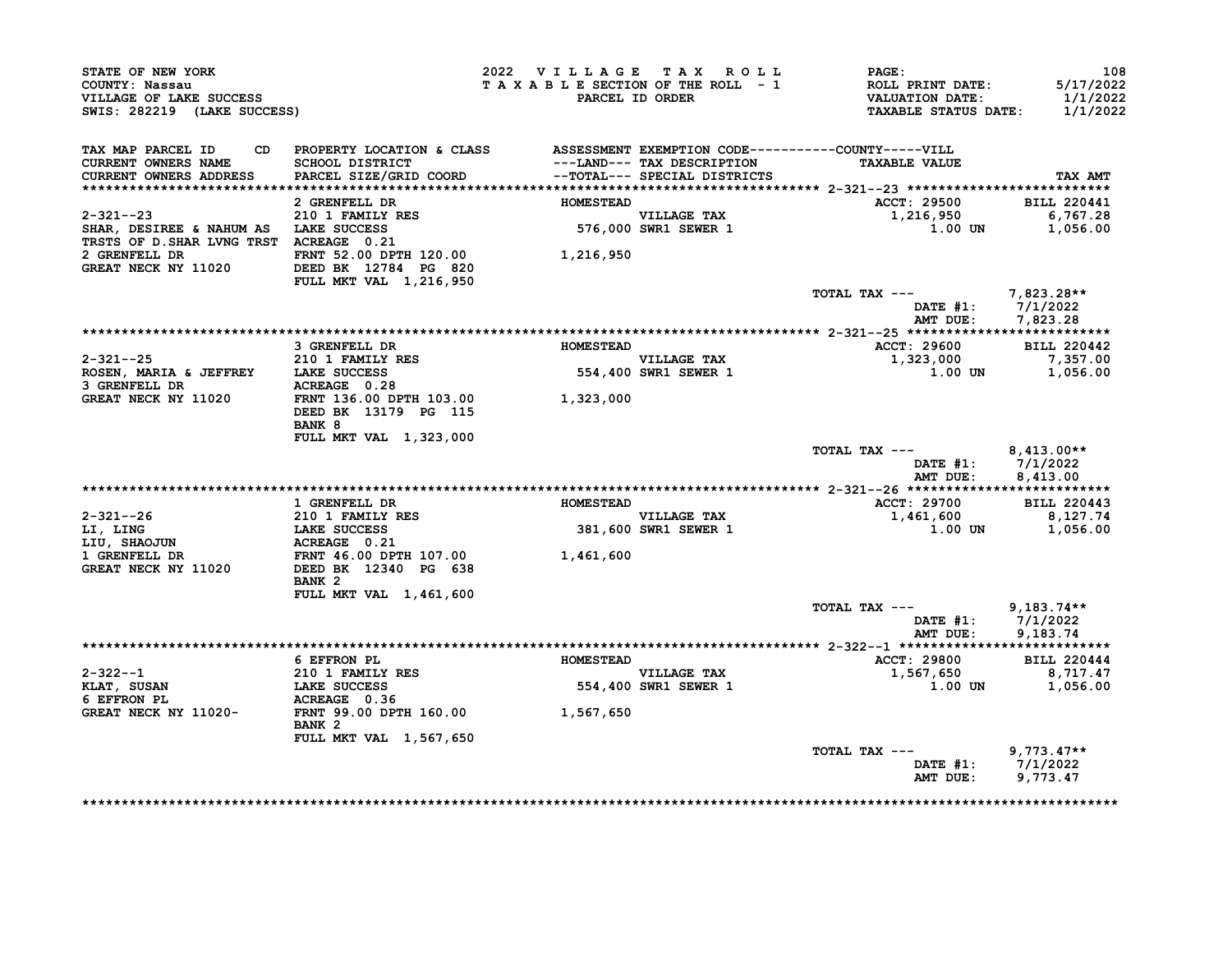| STATE OF NEW YORK<br>COUNTY: Nassau<br>VILLAGE OF LAKE SUCCESS<br>SWIS: 282219 (LAKE SUCCESS)                                                                                                                                                       |                                                                                 | 2022 VILLAGE TAX ROLL<br>TAXABLE SECTION OF THE ROLL - 1 | PARCEL ID ORDER                                           | <b>PAGE:</b><br>ROLL PRINT DATE: 5/17/2022<br>VALUATION DATE: 1/1/2022<br>TAXABLE STATUS DATE: 1/1/2022 | 109                |
|-----------------------------------------------------------------------------------------------------------------------------------------------------------------------------------------------------------------------------------------------------|---------------------------------------------------------------------------------|----------------------------------------------------------|-----------------------------------------------------------|---------------------------------------------------------------------------------------------------------|--------------------|
| TAX MAP PARCEL ID<br>CURRENT OWNERS NAME                                                                                                                                                                                                            | CD PROPERTY LOCATION & CLASS ASSESSMENT EXEMPTION CODE----------COUNTY-----VILL |                                                          | ---LAND--- TAX DESCRIPTION                                | <b>TAXABLE VALUE</b>                                                                                    |                    |
| <b>CURRENT OWNERS ADDRESS</b>                                                                                                                                                                                                                       |                                                                                 |                                                          |                                                           |                                                                                                         | TAX AMT            |
|                                                                                                                                                                                                                                                     | 8 EFFRON PL                                                                     | <b>HOMESTEAD</b>                                         |                                                           | ACCT: 69100 BILL 220445                                                                                 |                    |
| $2 - 322 - -2$                                                                                                                                                                                                                                      |                                                                                 |                                                          |                                                           |                                                                                                         |                    |
| LIN XIAOLIN<br>CHEN TAO                                                                                                                                                                                                                             | 210 1 FAMILY RES<br>LAKE SUCCESS<br>ACREAGE 0.34                                |                                                          | VILLAGE TAX<br>576,000 SWR1 SEWER 1                       | 1,523,550 8,472.23<br>1.00 UN 1,056.00                                                                  |                    |
| 8 EFFRON PL<br>9 EFFRON PL<br>S EFFRON PL<br>GREAT NECK NY 11020-<br>DEED BK 14117 PG 147                                                                                                                                                           | BANK <sub>2</sub>                                                               |                                                          |                                                           |                                                                                                         |                    |
|                                                                                                                                                                                                                                                     | FULL MKT VAL 1,523,550                                                          |                                                          |                                                           | TOTAL TAX --- 9,528.23**                                                                                |                    |
|                                                                                                                                                                                                                                                     |                                                                                 |                                                          |                                                           | DATE $#1: 7/1/2022$<br>AMT DUE:                                                                         | 9,528.23           |
|                                                                                                                                                                                                                                                     |                                                                                 |                                                          |                                                           |                                                                                                         |                    |
|                                                                                                                                                                                                                                                     | 25 RIVERS DRIVE NOMESTEAD                                                       |                                                          |                                                           | <b>ACCT: 29900</b><br>41121 ALT WAR VET 54,000 54,000<br>482,400 VILLAGE TAX 1,270,050 1,062.56         | <b>BILL 220446</b> |
|                                                                                                                                                                                                                                                     |                                                                                 |                                                          | $SWR1$ SEWER 1                                            | 1.00 UN                                                                                                 | 1,056.00           |
| 2-322--11<br>COLDNER, HOWARD TRUST<br>COLDNER, ROSLYN TRUST<br>COLDNER, ROSLYN TRUST<br>210 1 FAMILY RES<br>25 RIVERS DR<br>25 RIVERS DR<br>25 RIVERS DR<br>25 RIVERS DR<br>27 PRIT 111.00 DPTH 129.00<br>27 RIVERS DR<br>27 PRIT 111.00 DPTH 129.0 | <b>FULL MKT VAL 1,324,050</b>                                                   |                                                          |                                                           |                                                                                                         |                    |
|                                                                                                                                                                                                                                                     |                                                                                 |                                                          |                                                           | TOTAL TAX --- 8,118.56**<br>DATE #1: 7/1/2022<br>AMT DUE:                                               | 8,118.56           |
|                                                                                                                                                                                                                                                     |                                                                                 |                                                          |                                                           |                                                                                                         |                    |
|                                                                                                                                                                                                                                                     | 23 RIVERS DR                                                                    | <b>HOMESTEAD</b>                                         |                                                           | ACCT: 30000                                                                                             | <b>BILL 220447</b> |
|                                                                                                                                                                                                                                                     |                                                                                 |                                                          | VILLAGE TAX<br>525,600 SWR1 SEWER 1<br><b>VILLAGE TAX</b> | 1,414,350                                                                                               | 7,864.99           |
|                                                                                                                                                                                                                                                     |                                                                                 |                                                          |                                                           | $1.00$ UN $1,056.00$                                                                                    |                    |
|                                                                                                                                                                                                                                                     |                                                                                 |                                                          |                                                           |                                                                                                         |                    |
| 2-322--12<br>EXMINITERES<br>EXMINITERES<br>SEO SARA HYONJIN ACREAGE 0.28<br>23 RIVERS DR<br>CREAT NECK NY 11020 DEED BK 13702 PG 947<br>CREAT NECK NY 11020 DEED BK 13702 PG 947                                                                    | FULL MKT VAL 1, 414, 350                                                        |                                                          |                                                           |                                                                                                         |                    |
|                                                                                                                                                                                                                                                     |                                                                                 |                                                          |                                                           | TOTAL TAX --- $8,920.99**$                                                                              |                    |
|                                                                                                                                                                                                                                                     |                                                                                 |                                                          |                                                           | DATE #1: 7/1/2022<br>AMT DUE: 8,920.99                                                                  |                    |
|                                                                                                                                                                                                                                                     |                                                                                 |                                                          |                                                           |                                                                                                         |                    |
|                                                                                                                                                                                                                                                     | 21 RIVERS DR                                                                    | <b>HOMESTEAD</b>                                         |                                                           | <b>ACCT: 69200</b>                                                                                      | <b>BILL 220448</b> |
|                                                                                                                                                                                                                                                     |                                                                                 |                                                          | VILLAGE TAX<br>576,000 SWR1 SEWER 1                       | 1,185,450 6,592.11<br>1.00 UN 1,056.00                                                                  |                    |
|                                                                                                                                                                                                                                                     |                                                                                 |                                                          |                                                           |                                                                                                         |                    |
| 2-322--13<br>WU DAN<br>210 1 FAMILY RES<br>210 1 FAMILY RES<br>210 1 FAMILY RES<br>210 21 RIVERS<br>21 RIVERS DRIVE<br>21 RIVERS DRIVE<br>21 RIVERS DRIVE<br>FRNT 95.00 DPTH 128.00<br>21 RIVERS DRIVE<br>FRNT 95.00 DPTH 128.00<br>24 1,185,450    |                                                                                 |                                                          |                                                           |                                                                                                         |                    |
|                                                                                                                                                                                                                                                     | <b>BANK 8</b>                                                                   |                                                          |                                                           |                                                                                                         |                    |
|                                                                                                                                                                                                                                                     | FULL MKT VAL 1,185,450                                                          |                                                          |                                                           | TOTAL TAX --- $7,648.11**$                                                                              |                    |
|                                                                                                                                                                                                                                                     |                                                                                 |                                                          |                                                           | DATE #1: 7/1/2022<br>AMT DUE: 7,648.11                                                                  |                    |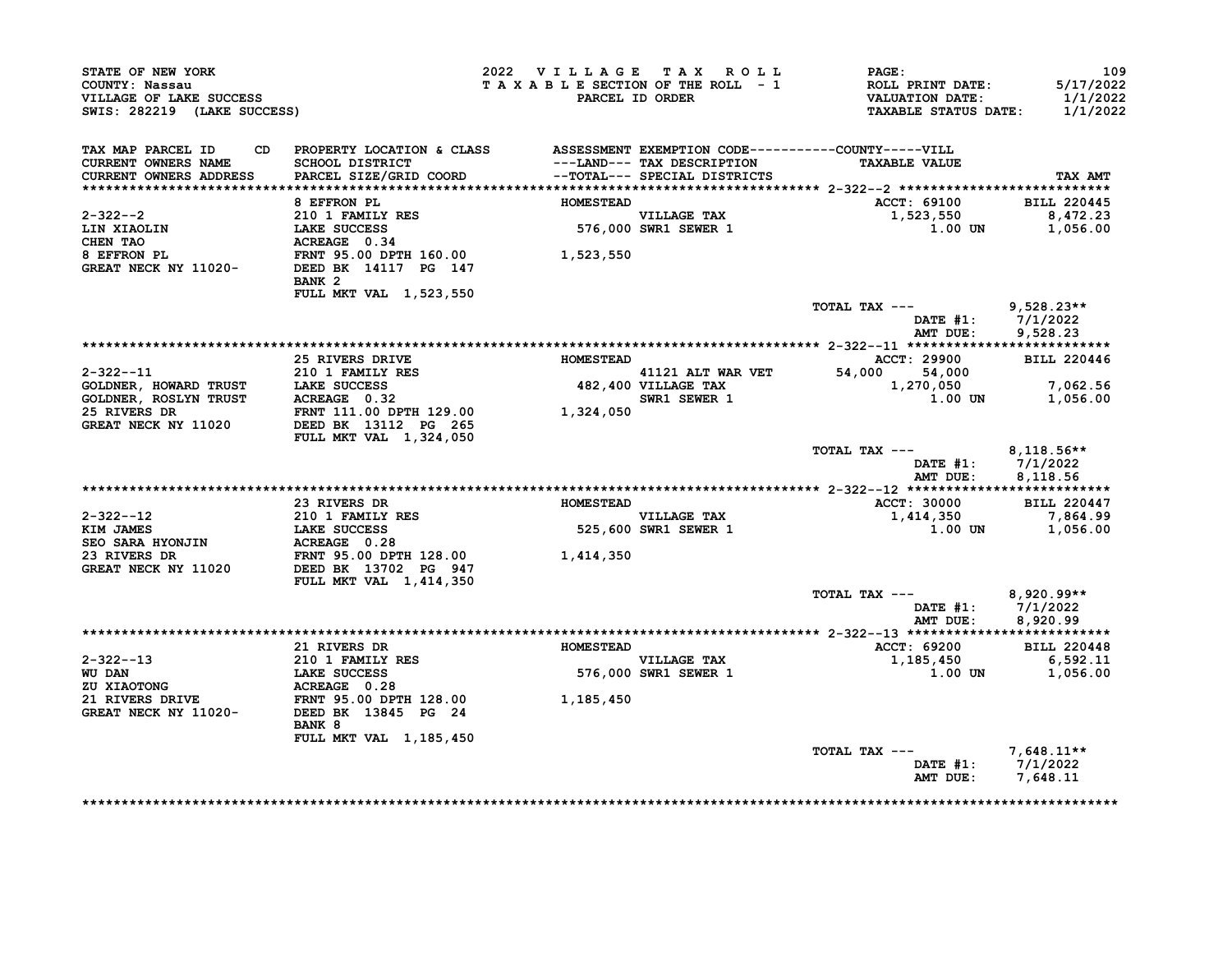| STATE OF NEW YORK<br>COUNTY: Nassau<br>VILLAGE OF LAKE SUCCESS<br>SWIS: 282219 (LAKE SUCCESS)                                                                                            |                                                                                                                                               | 2022 VILLAGE TAX ROLL<br>TAXABLE SECTION OF THE ROLL - 1 | PARCEL ID ORDER                                           | $\mathbf{PAGE}$ :<br>ROLL PRINT DATE:<br>VALUATION DATE:<br>TAXABLE STATUS DATE: 1/1/2022 | 110<br>5/17/2022<br>1/1/2022           |
|------------------------------------------------------------------------------------------------------------------------------------------------------------------------------------------|-----------------------------------------------------------------------------------------------------------------------------------------------|----------------------------------------------------------|-----------------------------------------------------------|-------------------------------------------------------------------------------------------|----------------------------------------|
| TAX MAP PARCEL ID CD PROPERTY LOCATION & CLASS ASSESSMENT EXEMPTION CODE----------COUNTY-----VILL                                                                                        |                                                                                                                                               |                                                          |                                                           |                                                                                           |                                        |
| CURRENT OWNERS NAME<br>CURRENT OWNERS ADDRESS                                                                                                                                            |                                                                                                                                               |                                                          | ---LAND--- TAX DESCRIPTION                                | <b>TAXABLE VALUE</b>                                                                      | TAX AMT                                |
|                                                                                                                                                                                          |                                                                                                                                               |                                                          |                                                           |                                                                                           |                                        |
|                                                                                                                                                                                          | 19 RIVERS DR                                                                                                                                  | <b>HOMESTEAD</b>                                         |                                                           | ACCT: 30100 BILL 220449                                                                   |                                        |
| 2-322--14                                                                                                                                                                                |                                                                                                                                               |                                                          | VILLAGE TAX<br>568,800 SWR1 SEWER 1                       | 1,249,500 6,948.28<br>1.00 UN 1,056.00                                                    |                                        |
| KU SHU WEN                                                                                                                                                                               |                                                                                                                                               |                                                          |                                                           |                                                                                           |                                        |
| CHANG WEN                                                                                                                                                                                |                                                                                                                                               |                                                          |                                                           |                                                                                           |                                        |
| 19 RIVERS DR<br>GREAT NECK NY 11020                                                                                                                                                      | 210 1 FAMILY RES<br>LAKE SUCCESS 568,800<br>ACREAGE 0.28 568,800<br>FRNT 95.00 DPTH 128.00 1,249,500<br>DEED BK 13806 PG 190<br><b>BANK 8</b> |                                                          |                                                           |                                                                                           |                                        |
|                                                                                                                                                                                          | FULL MKT VAL 1,249,500                                                                                                                        |                                                          |                                                           |                                                                                           |                                        |
|                                                                                                                                                                                          |                                                                                                                                               |                                                          |                                                           | TOTAL TAX --- $8,004.28**$                                                                |                                        |
|                                                                                                                                                                                          |                                                                                                                                               |                                                          |                                                           |                                                                                           | DATE #1: 7/1/2022<br>AMT DUE: 8,004.28 |
|                                                                                                                                                                                          | 17 RIVERS DR                                                                                                                                  | <b>HOMESTEAD</b>                                         |                                                           | ACCT: 30200 BILL 220450                                                                   |                                        |
|                                                                                                                                                                                          |                                                                                                                                               |                                                          | VILLAGE TAX                                               | 1,494,150 8,308.74                                                                        |                                        |
|                                                                                                                                                                                          |                                                                                                                                               |                                                          | 424,800 SWR1 SEWER 1                                      |                                                                                           | $1.00$ UN $1,056.00$                   |
|                                                                                                                                                                                          |                                                                                                                                               |                                                          |                                                           |                                                                                           |                                        |
| 2-322--15<br>XANG, SINJAI 210 1 FAMILY RES<br>XANG, SINJAI LAKE SUCCESS<br>PARK, JIN HEE ACREAGE 0.28<br>17 RIVERS DR FRNT 95.00 DETH 129.00<br>GREAT NECK NY 11020 DEED BK 13228 PG 253 | <b>FULL MKT VAL 1,494,150</b>                                                                                                                 | 1,494,150                                                |                                                           |                                                                                           |                                        |
|                                                                                                                                                                                          |                                                                                                                                               |                                                          |                                                           | TOTAL TAX $---$ 9,364.74**                                                                |                                        |
|                                                                                                                                                                                          |                                                                                                                                               |                                                          |                                                           |                                                                                           | DATE #1: 7/1/2022<br>AMT DUE: 9,364.74 |
|                                                                                                                                                                                          |                                                                                                                                               |                                                          |                                                           |                                                                                           |                                        |
|                                                                                                                                                                                          | 15 RIVERS DR                                                                                                                                  | <b>HOMESTEAD</b>                                         |                                                           | <b>ACCT: 80600</b>                                                                        | <b>BILL 220451</b>                     |
| $2 - 322 - -16$                                                                                                                                                                          |                                                                                                                                               |                                                          | VILLAGE TAX<br>453,600 SWR1 SEWER 1<br><b>VILLAGE TAX</b> | 1,171,800                                                                                 | 6,516.20                               |
|                                                                                                                                                                                          |                                                                                                                                               |                                                          |                                                           |                                                                                           | $1.00$ UN $1,056.00$                   |
| 2-322--16 210 1 FAMILY RES<br>YEUNG, SOPHIE LAKE SUCCESS 453,600<br>15 RIVERS DRIVE ACREAGE 0.28 GREAT NECK NY 11020-<br>FRNT 95.00 DPTH 129.00 1,171,800                                |                                                                                                                                               |                                                          |                                                           |                                                                                           |                                        |
|                                                                                                                                                                                          | DEED BK 12577 PG 172<br>FULL MKT VAL 1, 171, 800                                                                                              |                                                          |                                                           |                                                                                           |                                        |
|                                                                                                                                                                                          |                                                                                                                                               |                                                          |                                                           |                                                                                           |                                        |
|                                                                                                                                                                                          |                                                                                                                                               |                                                          |                                                           | TOTAL TAX ---<br>DATE #1: $7,572.20**$<br>$2/1/2022$                                      | AMT DUE: 7,572.20                      |
|                                                                                                                                                                                          |                                                                                                                                               |                                                          |                                                           |                                                                                           |                                        |
|                                                                                                                                                                                          | 11 RIVERS DR                                                                                                                                  | <b>HOMESTEAD</b>                                         |                                                           | <b>ACCT: 30300</b><br>971,250 5,400.98                                                    | <b>BILL 220452</b>                     |
| $2 - 322 - -17$                                                                                                                                                                          | 210 1 FAMILY RES<br>LAKE SUCCESS<br>ACBEAGE 0 31                                                                                              |                                                          | VILLAGE TAX<br>439,200 SWR1 SEWER 1                       |                                                                                           | $1.00$ UN $1,056.00$                   |
|                                                                                                                                                                                          |                                                                                                                                               |                                                          |                                                           |                                                                                           |                                        |
|                                                                                                                                                                                          |                                                                                                                                               | 971,250                                                  |                                                           |                                                                                           |                                        |
| 2-32--17<br>HERE CHING I LAKE SUCCESS<br>CHEN FEI ACREAGE 0.31<br>11 RIVERS DR FRNT 112.00 DPTH 129.00<br>GREAT NECK NY 11020 DEED BK 99999 PG 102                                       | BANK 14                                                                                                                                       |                                                          |                                                           |                                                                                           |                                        |
|                                                                                                                                                                                          | FULL MKT VAL 971,250                                                                                                                          |                                                          |                                                           |                                                                                           |                                        |
|                                                                                                                                                                                          |                                                                                                                                               |                                                          |                                                           | TOTAL TAX ---                                                                             | $6,456.98**$<br>DATE #1: 7/1/2022      |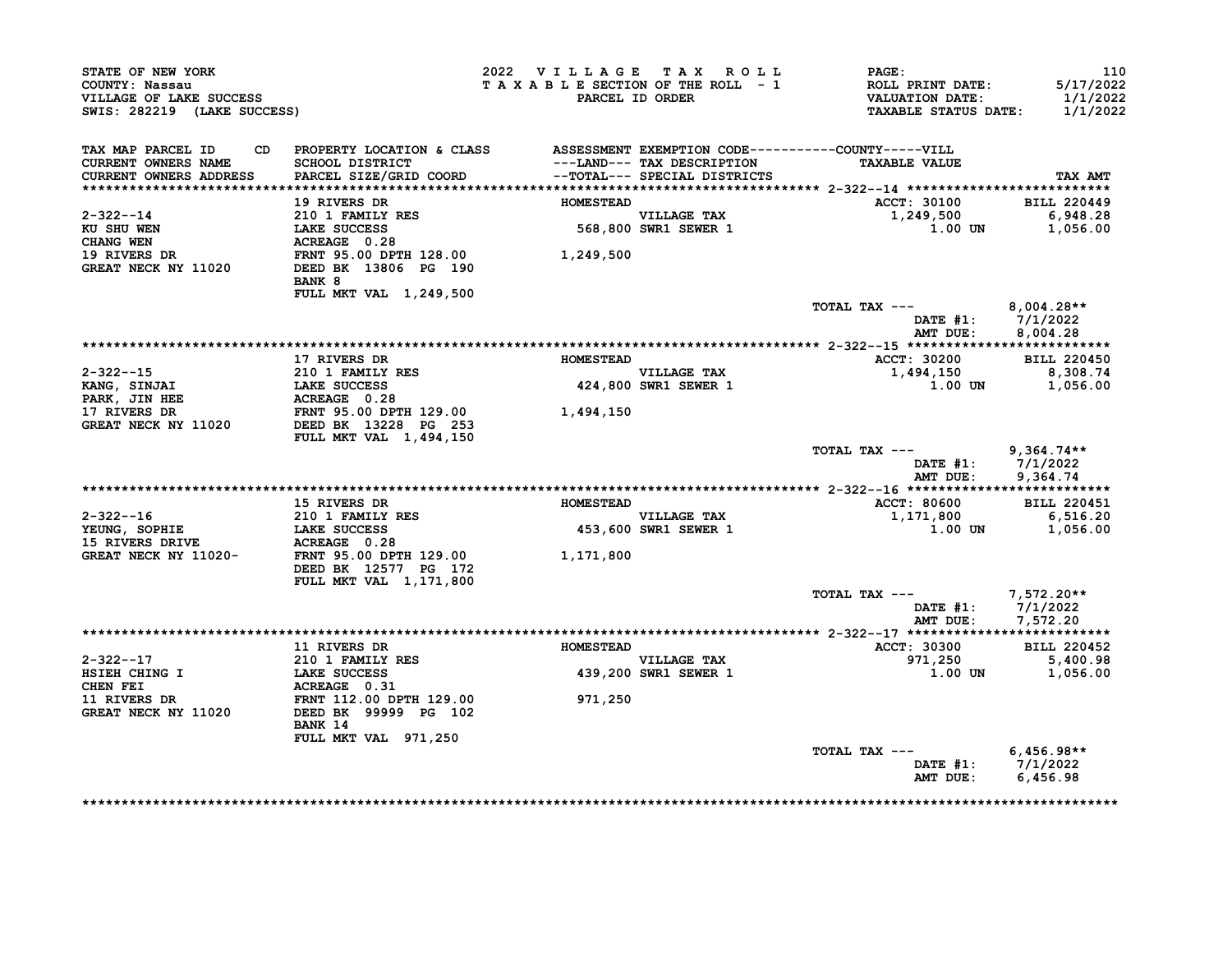| STATE OF NEW YORK<br>COUNTY: Nassau<br>VILLAGE OF LAKE SUCCESS<br>SWIS: 282219 (LAKE SUCCESS) |                                                                                                                                  | 2022 VILLAGE TAX ROLL<br>TAXABLE SECTION OF THE ROLL - 1 | PARCEL ID ORDER                                            | <b>PAGE:</b><br>ROLL PRINT DATE:<br><b>VALUATION DATE:</b><br><b>TAXABLE STATUS DATE:</b> | 111<br>5/17/2022<br>1/1/2022<br>1/1/2022        |
|-----------------------------------------------------------------------------------------------|----------------------------------------------------------------------------------------------------------------------------------|----------------------------------------------------------|------------------------------------------------------------|-------------------------------------------------------------------------------------------|-------------------------------------------------|
| TAX MAP PARCEL ID<br>CD<br>CURRENT OWNERS NAME<br>CURRENT OWNERS ADDRESS                      | PROPERTY LOCATION & CLASS ASSESSMENT EXEMPTION CODE----------COUNTY-----VILL<br><b>SCHOOL DISTRICT</b><br>PARCEL SIZE/GRID COORD |                                                          | ---LAND--- TAX DESCRIPTION<br>--TOTAL--- SPECIAL DISTRICTS | <b>TAXABLE VALUE</b>                                                                      | TAX AMT                                         |
|                                                                                               |                                                                                                                                  |                                                          |                                                            |                                                                                           |                                                 |
|                                                                                               | 20 TALBOT DR                                                                                                                     | <b>HOMESTEAD</b>                                         |                                                            | ACCT: 30400                                                                               | <b>BILL 220453</b>                              |
| $2 - 322 - -18$                                                                               | 210 1 FAMILY RES                                                                                                                 |                                                          | VILLAGE TAX<br>460,800 SWR1 SEWER 1                        | 996,450                                                                                   | 5,541.11                                        |
| <b>NITZBERG SUZANNE</b>                                                                       | <b>LAKE SUCCESS</b>                                                                                                              |                                                          |                                                            | 1.00 UN                                                                                   | 1,056.00                                        |
| <b>BARASCH NORMAN</b>                                                                         | ACREAGE 0.31                                                                                                                     |                                                          |                                                            |                                                                                           |                                                 |
| 20 TALBOT DR<br>GREAT NECK NY 11020                                                           | FRNT 116.00 DPTH 120.00<br>DEED BK 14077 PG 325<br>FULL MKT VAL 996,450                                                          | 996,450                                                  |                                                            |                                                                                           |                                                 |
|                                                                                               |                                                                                                                                  |                                                          |                                                            | TOTAL TAX ---<br>AMT DUE:                                                                 | $6,597.11**$<br>DATE $#1: 7/1/2022$<br>6.597.11 |
|                                                                                               |                                                                                                                                  |                                                          |                                                            |                                                                                           |                                                 |
|                                                                                               | 18 TALBOT DR                                                                                                                     | <b>HOMESTEAD</b>                                         |                                                            | ACCT: 30500                                                                               | <b>BILL 220454</b>                              |
| $2 - 322 - -19$                                                                               | 210 1 FAMILY RES                                                                                                                 |                                                          | VILLAGE TAX<br>460,800 SWR1 SEWER 1                        | 954,450                                                                                   | 5,307.55                                        |
| HO, HING CHEUNG                                                                               | <b>LAKE SUCCESS</b>                                                                                                              |                                                          |                                                            | 1.00 UN                                                                                   | 1,056.00                                        |
| HO, HUI LIN                                                                                   |                                                                                                                                  |                                                          |                                                            |                                                                                           |                                                 |
| 18 TALBOT DRIVE                                                                               | <b>ACREAGE 0.26<br/>FRNT 95.00 DPTH 120.00</b>                                                                                   | 954,450                                                  |                                                            |                                                                                           |                                                 |
| GREAT NECK NY 11020-                                                                          | BANK <sub>2</sub><br>FULL MKT VAL 954,450                                                                                        |                                                          |                                                            |                                                                                           |                                                 |
|                                                                                               |                                                                                                                                  |                                                          |                                                            | TOTAL TAX --- 6,363.55**<br>AMT DUE:                                                      | DATE #1: 7/1/2022<br>6,363.55                   |
|                                                                                               |                                                                                                                                  |                                                          |                                                            |                                                                                           |                                                 |
|                                                                                               | 16 TALBOT DR                                                                                                                     | <b>HOMESTEAD</b>                                         |                                                            | ACCT: 30600                                                                               | <b>BILL 220455</b>                              |
| $2 - 322 - -20$                                                                               | 210 1 FAMILY RES                                                                                                                 |                                                          | <b>VILLAGE TAX</b>                                         | 992,250                                                                                   | 5,517.75                                        |
| KENIGSBERG, JACOB<br>16 TALBOT DR                                                             | <b>LAKE SUCCESS</b><br>ACREAGE 0.26                                                                                              |                                                          | 424,800 SWR1 SEWER 1                                       | 1.00 UN                                                                                   | 1,056.00                                        |
| GREAT NECK NY 11020                                                                           | FRNT 95.00 DPTH 120.00<br>FULL MKT VAL 992,250                                                                                   | 992,250                                                  |                                                            |                                                                                           |                                                 |
|                                                                                               |                                                                                                                                  |                                                          |                                                            | TOTAL TAX ---<br>AMT DUE:                                                                 | $6,573.75**$<br>DATE #1: 7/1/2022<br>6,573.75   |
|                                                                                               |                                                                                                                                  |                                                          |                                                            |                                                                                           |                                                 |
|                                                                                               | 14 TALBOT DR                                                                                                                     | <b>HOMESTEAD</b>                                         |                                                            | ACCT: 69300                                                                               | <b>BILL 220456</b>                              |
| 2-322--21                                                                                     | 210 1 FAMILY RES                                                                                                                 |                                                          | <b>VILLAGE TAX</b>                                         | 1,035,300                                                                                 | 5,757.15                                        |
| KLEINHANDLER, CHESTER & S LAKE SUCCESS<br>14 TALBOT DR                                        | <b>ACREAGE 0.26<br/>1020- FRNT 95.00 DPTH 120.00</b>                                                                             |                                                          | 446,400 SWR1 SEWER 1                                       | 1.00 UN                                                                                   | 1,056.00                                        |
| GREAT NECK NY 11020-                                                                          | FULL MKT VAL 1,035,300                                                                                                           | 1,035,300                                                |                                                            |                                                                                           |                                                 |
|                                                                                               |                                                                                                                                  |                                                          |                                                            | TOTAL TAX ---<br>DATE #1:<br>AMT DUE:                                                     | $6,813.15**$<br>7/1/2022<br>6,813.15            |

\*\*\*\*\*\*\*\*\*\*\*\*\*\*\*\*\*\*\*\*\*\*\*\*\*\*\*\*\*\*\*\*\*\*\*\*\*\*\*\*\*\*\*\*\*\*\*\*\*\*\*\*\*\*\*\*\*\*\*\*\*\*\*\*\*\*\*\*\*\*\*\*\*\*\*\*\*\*\*\*\*\*\*\*\*\*\*\*\*\*\*\*\*\*\*\*\*\*\*\*\*\*\*\*\*\*\*\*\*\*\*\*\*\*\*\*\*\*\*\*\*\*\*\*\*\*\*\*\*\*\*\*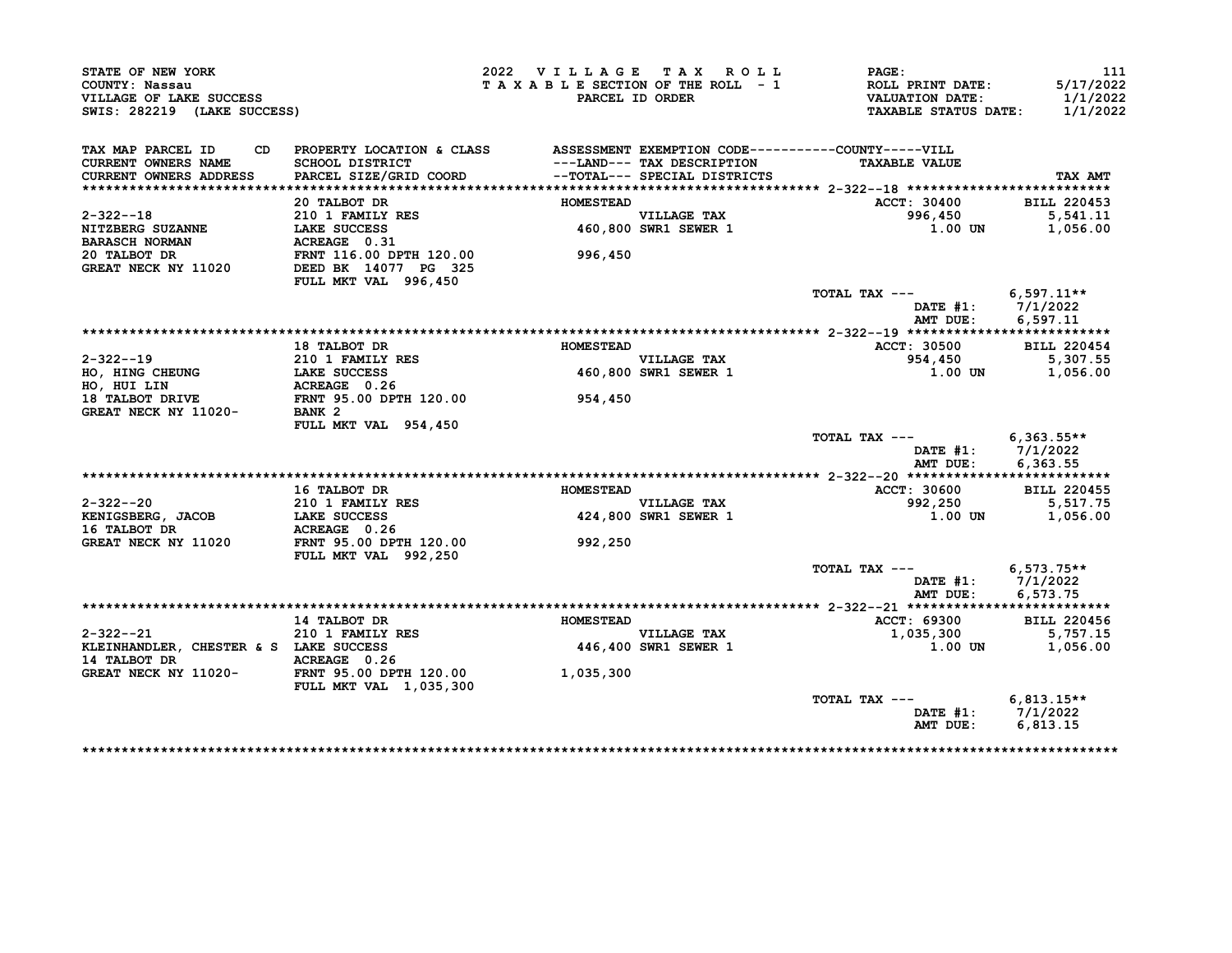| STATE OF NEW YORK<br>COUNTY: Nassau<br>VILLAGE OF LAKE SUCCESS<br>SWIS: 282219 (LAKE SUCCESS)                                                                                                |                                                                                 | 2022 VILLAGE TAX ROLL | TAXABLE SECTION OF THE ROLL - 1<br>PARCEL ID ORDER        | $\mathtt{PAGE}$ :<br>ROLL PRINT DATE:<br>VALUATION DATE:<br><b>TAXABLE STATUS DATE:</b> | 112<br>5/17/2022<br>1/1/2022<br>1/1/2022 |
|----------------------------------------------------------------------------------------------------------------------------------------------------------------------------------------------|---------------------------------------------------------------------------------|-----------------------|-----------------------------------------------------------|-----------------------------------------------------------------------------------------|------------------------------------------|
| TAX MAP PARCEL ID<br>CURRENT OWNERS NAME<br>CURRENT OWNERS ADDRESS                                                                                                                           | CD PROPERTY LOCATION & CLASS ASSESSMENT EXEMPTION CODE----------COUNTY-----VILL |                       | ---LAND--- TAX DESCRIPTION                                | <b>TAXABLE VALUE</b>                                                                    | TAX AMT                                  |
|                                                                                                                                                                                              | 12 TALBOT DR                                                                    | <b>HOMESTEAD</b>      |                                                           | ACCT: 80700 BILL 220457                                                                 |                                          |
| $2 - 322 - -22$                                                                                                                                                                              | 210 1 FAMILY RES                                                                |                       |                                                           | 1,333,500                                                                               | 7,415.39                                 |
| 2-322--22 210 1 FAMILY RES<br>ALWANI AYAZ & SALIMA LAKE SUCCESS 439,200<br>12 TALBOT DRIVE ACREAGE 0.26 26 26 CREAT NECK NY 11020-<br>GREAT NECK NY 11020- FRNT 95.00 DPTH 120.00 1,333,500  |                                                                                 |                       | VILLAGE TAX<br>439,200 SWR1 SEWER 1                       | 1.00 UN                                                                                 | 1,056.00                                 |
|                                                                                                                                                                                              | DEED BK 12689 PG 9<br><b>BANK 8</b><br>FULL MKT VAL 1,333,500                   |                       |                                                           |                                                                                         |                                          |
|                                                                                                                                                                                              |                                                                                 |                       |                                                           | TOTAL TAX --- $8,471.39**$                                                              |                                          |
|                                                                                                                                                                                              |                                                                                 |                       |                                                           |                                                                                         | DATE #1: 7/1/2022<br>AMT DUE: 8,471.39   |
|                                                                                                                                                                                              |                                                                                 |                       |                                                           |                                                                                         |                                          |
|                                                                                                                                                                                              | 10 TALBOT DR                                                                    | <b>HOMESTEAD</b>      |                                                           | ACCT: 30700                                                                             | <b>BILL 220458</b>                       |
|                                                                                                                                                                                              |                                                                                 |                       | <b>VILLAGE TAX</b><br>VILLAGE TAX<br>590,400 SWR1 SEWER 1 | 1,216,950 6,767.28<br>1.00 UN                                                           | 1,056.00                                 |
|                                                                                                                                                                                              |                                                                                 |                       |                                                           |                                                                                         |                                          |
|                                                                                                                                                                                              |                                                                                 |                       |                                                           |                                                                                         |                                          |
| 2-322--24<br>XU JIAN 210 1 FAMILY RES<br>XU JIAN LAKE SUCCESS 590,400<br>SUN KANGNI ACREAGE 0.26<br>10 TALBOT DR FRNT 95.00 DPTH 120.00 1,216,950<br>GREAT NECK NY 11020 DEED BK 13887 PG 47 | BANK <sub>2</sub><br>FULL MKT VAL 1,216,950                                     |                       |                                                           |                                                                                         |                                          |
|                                                                                                                                                                                              |                                                                                 |                       |                                                           | TOTAL TAX --- $7,823.28**$                                                              | DATE #1: 7/1/2022<br>AMT DUE: 7,823.28   |
|                                                                                                                                                                                              |                                                                                 |                       |                                                           |                                                                                         |                                          |
|                                                                                                                                                                                              | 8 TALBOT DR                                                                     | <b>HOMESTEAD</b>      |                                                           | ACCT: 30800                                                                             | <b>BILL 220459</b>                       |
| 2-322--25<br>SIMON, MARLENE & LOLA<br>LAKE SUCCESS                                                                                                                                           |                                                                                 |                       | <b>VILLAGE TAX</b><br>VILLAGE TAX<br>597,600 SWR1 SEWER 1 | 1, 189, 650 6, 615. 47                                                                  |                                          |
| 9 TALBOT DR<br>8 TALBOT DR<br>GREAT NECK NY 11020 FRNT 92.00 DPTH 131.00 1,189,650                                                                                                           |                                                                                 |                       |                                                           | 1.00 UN                                                                                 | 1,056.00                                 |
|                                                                                                                                                                                              | <b>FULL MKT VAL 1,189,650</b>                                                   |                       |                                                           |                                                                                         |                                          |
|                                                                                                                                                                                              |                                                                                 |                       |                                                           | TOTAL TAX $---$ 7,671.47**                                                              | DATE #1: 7/1/2022                        |
|                                                                                                                                                                                              |                                                                                 |                       |                                                           |                                                                                         | AMT DUE: 7,671.47                        |
|                                                                                                                                                                                              |                                                                                 |                       |                                                           |                                                                                         |                                          |
|                                                                                                                                                                                              | 2 EFFRON PL                                                                     | <b>HOMESTEAD</b>      | <b>VILLAGE TAX</b>                                        | <b>ACCT: 80800</b><br>1,261,050                                                         | <b>BILL 220460</b><br>7,012.51           |
|                                                                                                                                                                                              |                                                                                 |                       | 540,000 SWR1 SEWER 1                                      |                                                                                         | $1.00$ UN $1.056.00$                     |
|                                                                                                                                                                                              |                                                                                 |                       |                                                           |                                                                                         |                                          |
| 2-322--27<br>MASHAAIAH CORP<br>2 EFFRON PL<br>2 EFFRON PL<br>3 ACREAGE 0.34<br>3 GREAT NECK NY 11020-<br>FRNT 98.00 DPTH 145.00                                                              | DEED BK 13823 PG 889<br>FULL MKT VAL 1,261,050                                  | 1,261,050             |                                                           |                                                                                         |                                          |
|                                                                                                                                                                                              |                                                                                 |                       |                                                           | TOTAL TAX --- $8,068.51**$                                                              |                                          |
|                                                                                                                                                                                              |                                                                                 |                       |                                                           |                                                                                         | DATE #1: 7/1/2022<br>AMT DUE: 8,068.51   |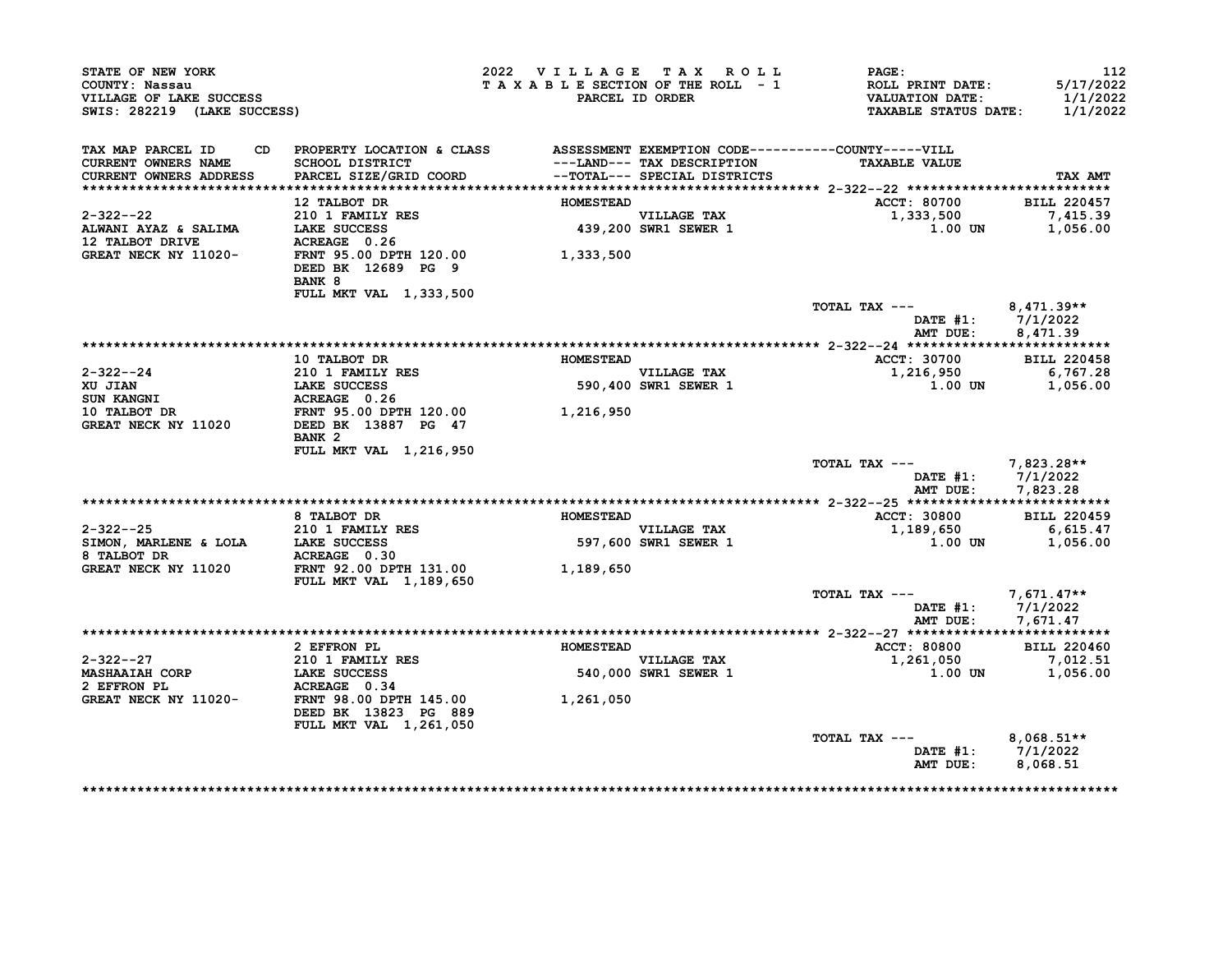| STATE OF NEW YORK                             |                                                                              | 2022 VILLAGE TAX ROLL           |                                                                                            | PAGE:                                             | 113                   |
|-----------------------------------------------|------------------------------------------------------------------------------|---------------------------------|--------------------------------------------------------------------------------------------|---------------------------------------------------|-----------------------|
| COUNTY: Nassau<br>VILLAGE OF LAKE SUCCESS     |                                                                              | TAXABLE SECTION OF THE ROLL - 1 | PARCEL ID ORDER                                                                            | <b>ROLL PRINT DATE:</b><br><b>VALUATION DATE:</b> | 5/17/2022<br>1/1/2022 |
| SWIS: 282219 (LAKE SUCCESS)                   |                                                                              |                                 |                                                                                            | <b>TAXABLE STATUS DATE:</b>                       | 1/1/2022              |
| TAX MAP PARCEL ID<br>CD                       | PROPERTY LOCATION & CLASS ASSESSMENT EXEMPTION CODE----------COUNTY-----VILL |                                 |                                                                                            |                                                   |                       |
| CURRENT OWNERS NAME<br>CURRENT OWNERS ADDRESS | SCHOOL DISTRICT<br>PARCEL SIZE/GRID COORD                                    |                                 | ---LAND--- TAX DESCRIPTION<br>--TOTAL--- SPECIAL DISTRICTS<br>--TOTAL--- SPECIAL DISTRICTS | <b>TAXABLE VALUE</b>                              | TAX AMT               |
|                                               |                                                                              |                                 |                                                                                            |                                                   |                       |
|                                               | 19 TALBOT DR                                                                 | <b>HOMESTEAD</b>                |                                                                                            | <b>ACCT: 31000</b>                                | <b>BILL 220461</b>    |
| $2 - 323 - -11$                               | 210 1 FAMILY RES                                                             |                                 | VILLAGE TAX<br>417,600 SWR1 SEWER 1                                                        | 951,300                                           | 5,290.04              |
| SILVERROCK 88 LLC                             | LAKE SUCCESS                                                                 |                                 |                                                                                            | 1.00 UN                                           | 1,056.00              |
| 19 TALBOT DR                                  | ACREAGE 0.27                                                                 |                                 |                                                                                            |                                                   |                       |
| GREAT NECK NY 11020                           | FRNT 97.00 DPTH 120.00<br>DEED BK 13963 PG 334<br>FULL MKT VAL 951,300       | 951,300                         |                                                                                            |                                                   |                       |
|                                               |                                                                              |                                 |                                                                                            | TOTAL TAX ---                                     | $6.346.04**$          |
|                                               |                                                                              |                                 |                                                                                            |                                                   | DATE $#1: 7/1/2022$   |
|                                               |                                                                              |                                 |                                                                                            | AMT DUE:                                          | 6,346.04              |
|                                               |                                                                              |                                 |                                                                                            |                                                   |                       |
|                                               | 8 GRENFELL DR                                                                | <b>HOMESTEAD</b>                |                                                                                            | <b>ACCT: 31100</b>                                | <b>BILL 220462</b>    |
| 2-323--12                                     | <b>210 1 FAMILY RES</b>                                                      |                                 | 41101 ELGBL VETERANS                                                                       | 65,355<br>65,355                                  |                       |
| AUSUBEL, MARVIN                               | <b>LAKE SUCCESS</b>                                                          |                                 | 626,400 VILLAGE TAX                                                                        | 1,148,445                                         | 6,386.33              |
| 8 GRENFELL DR                                 | ACREAGE 0.26<br>FRNT 95.00 DPTH 120.00 1,213,800                             |                                 | SWR1 SEWER 1                                                                               | 1.00 UN                                           | 1,056.00              |
| GREAT NECK NY 11020                           | FULL MKT VAL 1,213,800                                                       |                                 |                                                                                            |                                                   |                       |
|                                               |                                                                              |                                 |                                                                                            | TOTAL TAX ---                                     | $7,442.33**$          |
|                                               |                                                                              |                                 |                                                                                            | $\mathtt{DATE}$ #1:                               | 7/1/2022              |
|                                               |                                                                              |                                 |                                                                                            | AMT DUE:                                          | 7,442.33              |
|                                               |                                                                              |                                 |                                                                                            |                                                   |                       |
|                                               | <b>10 GRENFELL DR</b>                                                        | <b>HOMESTEAD</b>                |                                                                                            | <b>ACCT: 31200</b>                                | BILL 220463           |
| $2 - 323 - -13$                               | 210 1 FAMILY RES                                                             |                                 | <b>VILLAGE TAX</b>                                                                         | 1,213,800                                         | 6,749.76              |
| FEINERMAN, ROBERT LAKE SUCCESS                |                                                                              |                                 | 453,600 SWR1 SEWER 1                                                                       | $1.00$ UN                                         | 1,056.00              |
| 10 GRENFELL DR                                | ACREAGE 0.26                                                                 |                                 |                                                                                            |                                                   |                       |
| GREAT NECK NY 11020                           | FRNT 95.00 DPTH 120.00                                                       | 1,213,800                       |                                                                                            |                                                   |                       |
|                                               | FULL MKT VAL 1,213,800                                                       |                                 |                                                                                            |                                                   |                       |
|                                               |                                                                              |                                 |                                                                                            | TOTAL TAX ---                                     | 7,805.76**            |
|                                               |                                                                              |                                 |                                                                                            |                                                   | DATE $#1: 7/1/2022$   |
|                                               |                                                                              |                                 |                                                                                            | AMT DUE:                                          | 7,805.76              |
|                                               |                                                                              |                                 |                                                                                            |                                                   |                       |
|                                               | 15 TALBOT DR                                                                 | <b>HOMESTEAD</b>                |                                                                                            | ACCT: 80900                                       | <b>BILL 220464</b>    |
| $2 - 323 - -14$                               | 210 1 FAMILY RES                                                             |                                 | VILLAGE TAX                                                                                | 1,377,600                                         | 7,660.63              |
| SOSMAN-GREENBER, MR & MRS LAKE SUCCESS        |                                                                              |                                 | 475,200 SWR1 SEWER 1                                                                       | 1.00 UN                                           | 1,056.00              |
| 15 TALBOT DR                                  | ACREAGE 0.28                                                                 |                                 |                                                                                            |                                                   |                       |
| GREAT NECK NY 11020-                          | FRNT 103.00 DPTH 120.00                                                      | 1,377,600                       |                                                                                            |                                                   |                       |
|                                               | FULL MKT VAL 1,377,600                                                       |                                 |                                                                                            |                                                   |                       |
|                                               |                                                                              |                                 |                                                                                            | TOTAL TAX ---                                     | $8.716.63**$          |
|                                               |                                                                              |                                 |                                                                                            |                                                   | DATE $#1: 7/1/2022$   |
|                                               |                                                                              |                                 |                                                                                            | AMT DUE:                                          | 8,716.63              |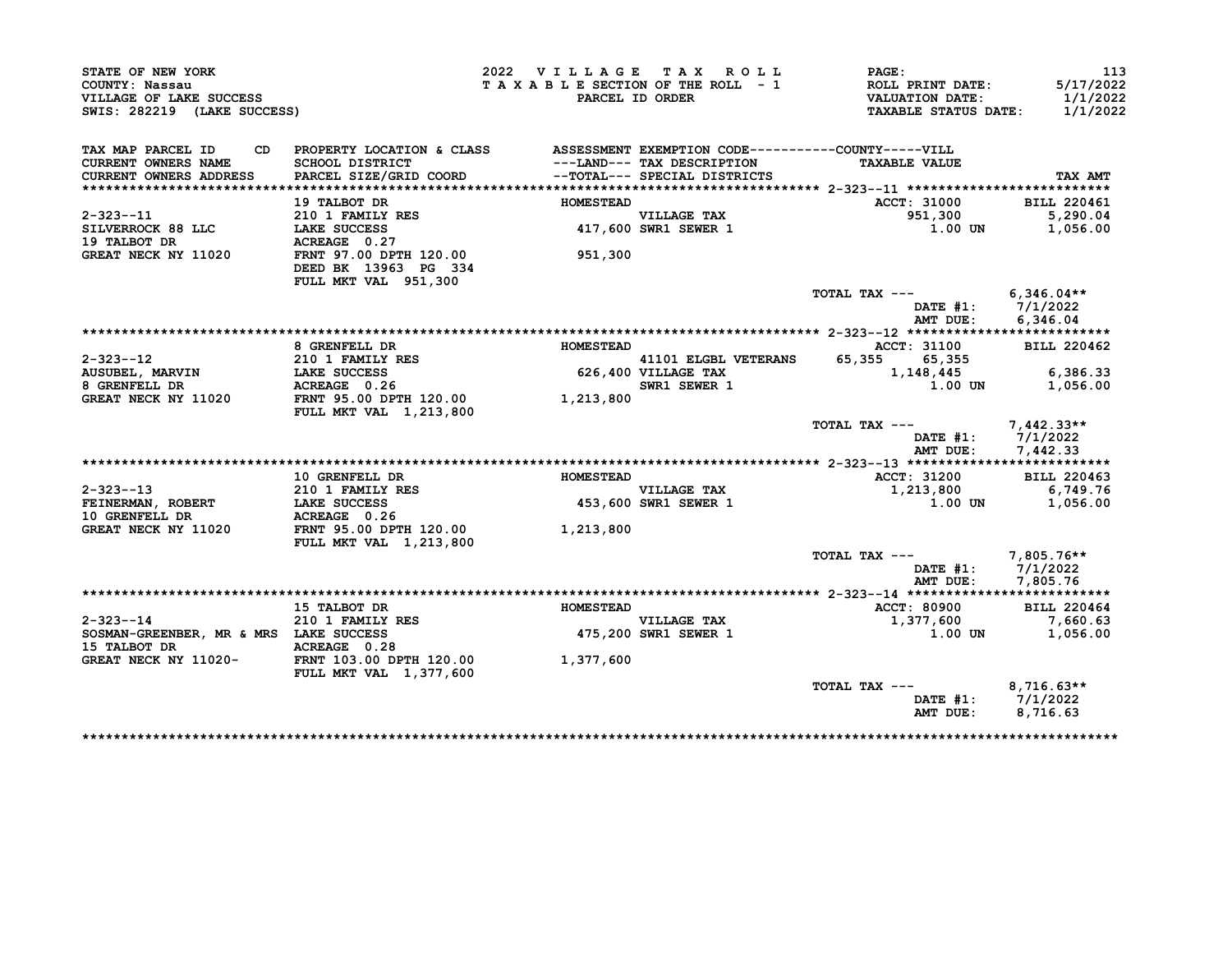| STATE OF NEW YORK<br>COUNTY: Nassau<br>VILLAGE OF LAKE SUCCESS<br>SWIS: 282219 (LAKE SUCCESS)                                              |                                                                                 | 2022 VILLAGE TAX ROLL<br>TAXABLE SECTION OF THE ROLL - 1 | PARCEL ID ORDER                                            | $\mathtt{PAGE}$ :<br>ROLL PRINT DATE:<br>VALUATION DATE:<br><b>TAXABLE STATUS DATE:</b> | 114<br>5/17/2022<br>1/1/2022<br>1/1/2022 |
|--------------------------------------------------------------------------------------------------------------------------------------------|---------------------------------------------------------------------------------|----------------------------------------------------------|------------------------------------------------------------|-----------------------------------------------------------------------------------------|------------------------------------------|
| TAX MAP PARCEL ID                                                                                                                          | CD PROPERTY LOCATION & CLASS ASSESSMENT EXEMPTION CODE----------COUNTY-----VILL |                                                          |                                                            |                                                                                         |                                          |
| CURRENT OWNERS NAME<br>CURRENT OWNERS ADDRESS                                                                                              | SCHOOL DISTRICT<br>PARCEL SIZE/GRID COORD                                       |                                                          | ---LAND--- TAX DESCRIPTION<br>--TOTAL--- SPECIAL DISTRICTS | <b>TAXABLE VALUE</b>                                                                    | TAX AMT                                  |
|                                                                                                                                            |                                                                                 |                                                          |                                                            |                                                                                         |                                          |
|                                                                                                                                            | 12 GRENFELL DR                                                                  | <b>HOMESTEAD</b>                                         |                                                            | ACCT: 81000                                                                             | <b>BILL 220465</b>                       |
|                                                                                                                                            |                                                                                 |                                                          |                                                            | 1,662,150<br>1.00                                                                       | 9,242.97                                 |
|                                                                                                                                            |                                                                                 |                                                          | VILLAGE TAX<br>540,000 SWR1 SEWER 1                        | 1.00 UN                                                                                 | 1,056.00                                 |
| GREAT NECK NY 11020-                                                                                                                       | FRNT 95.00 DPTH 120.00 1,662,150<br>DEED BK 12522 PG 727<br>BANK <sub>2</sub>   |                                                          |                                                            |                                                                                         |                                          |
|                                                                                                                                            | FULL MKT VAL 1,662,150                                                          |                                                          |                                                            |                                                                                         |                                          |
|                                                                                                                                            |                                                                                 |                                                          |                                                            | TOTAL TAX ---                                                                           | 10,298.97**<br>DATE #1: 7/1/2022         |
|                                                                                                                                            |                                                                                 |                                                          |                                                            | AMT DUE:                                                                                | 10,298.97                                |
|                                                                                                                                            |                                                                                 |                                                          |                                                            |                                                                                         |                                          |
|                                                                                                                                            | 7 AUSTIN PL                                                                     | <b>HOMESTEAD</b>                                         |                                                            | ACCT: 31300                                                                             | <b>BILL 220466</b>                       |
| $2 - 323 - -16$                                                                                                                            | 210 1 FAMILY RES                                                                |                                                          | VILLAGE TAX<br>518,400 SWR1 SEWER 1                        | 1,459,500                                                                               | 8,116.06                                 |
| SEEMAN, RUTH AS TRUSTEE LAKE SUCCESS                                                                                                       |                                                                                 |                                                          |                                                            |                                                                                         | 1.00 UN 1,056.00                         |
| SEEMAN IRA & MENKER DANA ACREAGE 0.30                                                                                                      |                                                                                 |                                                          |                                                            |                                                                                         |                                          |
|                                                                                                                                            |                                                                                 |                                                          |                                                            |                                                                                         |                                          |
| <b>AS TRUSTEE FRAME 105.00 DPTH 120.00 1,459,500<br/> 7 AUSTIN PL DEED BK 13600 PG 476<br/> GREAT NECK NY 11020 FULL MKT VAL 1,459,500</b> |                                                                                 |                                                          |                                                            |                                                                                         |                                          |
|                                                                                                                                            |                                                                                 |                                                          |                                                            | TOTAL TAX $---$ 9,172.06**                                                              |                                          |
|                                                                                                                                            |                                                                                 |                                                          |                                                            |                                                                                         | DATE #1: 7/1/2022                        |
|                                                                                                                                            |                                                                                 |                                                          |                                                            | AMT DUE:                                                                                | 9.172.06                                 |
|                                                                                                                                            |                                                                                 |                                                          |                                                            |                                                                                         |                                          |
|                                                                                                                                            | <b>14 GRENFELL DR</b>                                                           | <b>HOMESTEAD</b>                                         |                                                            | <b>ACCT: 69400</b>                                                                      | <b>BILL 220467</b>                       |
|                                                                                                                                            |                                                                                 |                                                          | VILLAGE TAX<br>669,600 SWR1 SEWER 1                        | 1,397,550                                                                               | 7,771.57                                 |
|                                                                                                                                            |                                                                                 |                                                          |                                                            | 1.00 UN                                                                                 | 1,056.00                                 |
|                                                                                                                                            | ACREAGE 0.34                                                                    |                                                          |                                                            |                                                                                         |                                          |
| GREAT NECK NY 11020-<br>FRNT 147.00 DPTH 97.00                                                                                             | <b>FULL MKT VAL 1,397,550</b>                                                   | 1,397,550                                                |                                                            |                                                                                         |                                          |
|                                                                                                                                            |                                                                                 |                                                          |                                                            | TOTAL TAX $---$ 8,827.57**                                                              |                                          |
|                                                                                                                                            |                                                                                 |                                                          |                                                            |                                                                                         | DATE #1: 7/1/2022                        |
|                                                                                                                                            |                                                                                 |                                                          |                                                            |                                                                                         | AMT DUE: 8,827.57                        |
|                                                                                                                                            |                                                                                 | <b>HOMESTEAD</b>                                         |                                                            |                                                                                         |                                          |
| $2 - 323 - 19$                                                                                                                             | 17 TALBOT DR                                                                    |                                                          |                                                            | <b>ACCT: 69500</b>                                                                      | <b>BILL 220468</b>                       |
|                                                                                                                                            |                                                                                 | VILLAGE TAX<br>655,200 SWR1 SEWER 1                      |                                                            | 1,307,250<br>1.00 UN                                                                    | 7,269.42<br>1,056.00                     |
|                                                                                                                                            |                                                                                 |                                                          |                                                            |                                                                                         |                                          |
| 17 TALBOT DR<br>GREAT NECK NY 11020-<br>FRNT 97.00 DPTH 120.00                                                                             |                                                                                 | 1,307,250                                                |                                                            |                                                                                         |                                          |
|                                                                                                                                            | <b>FULL MKT VAL 1,307,250</b>                                                   |                                                          |                                                            |                                                                                         |                                          |
|                                                                                                                                            |                                                                                 |                                                          |                                                            | TOTAL TAX ---                                                                           | 8,325.42**                               |
|                                                                                                                                            |                                                                                 |                                                          |                                                            |                                                                                         | DATE #1: 7/1/2022<br>8,325.42            |
|                                                                                                                                            |                                                                                 |                                                          |                                                            | AMT DUE:                                                                                |                                          |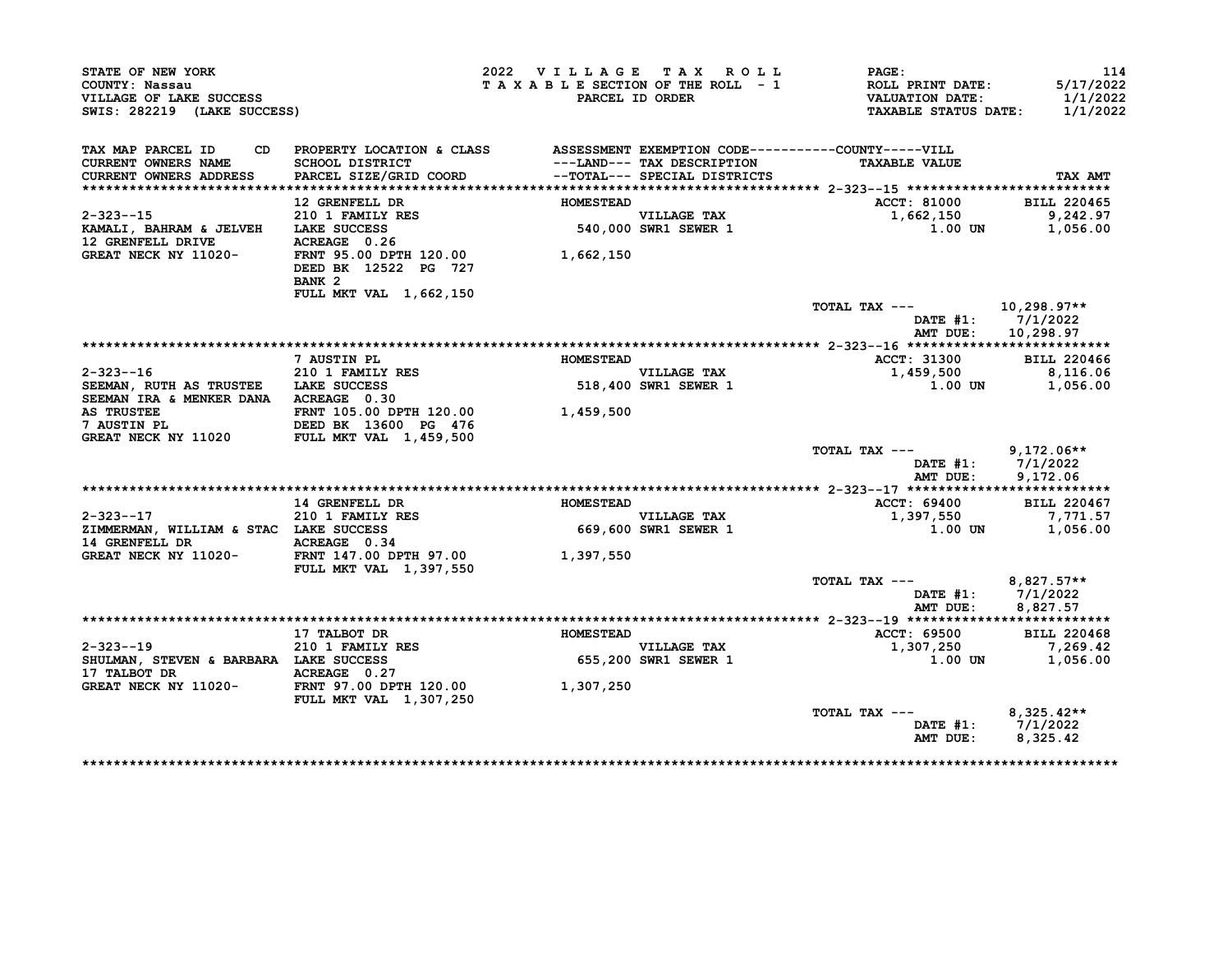| STATE OF NEW YORK<br>COUNTY: Nassau<br>VILLAGE OF LAKE SUCCESS<br>SWIS: 282219 (LAKE SUCCESS) |                                                                                                                                     | 2022 VILLAGE TAX ROLL<br>TAXABLE SECTION OF THE ROLL - 1 | PARCEL ID ORDER                                            | <b>PAGE:</b><br>ROLL PRINT DATE:<br><b>VALUATION DATE:</b><br><b>TAXABLE STATUS DATE:</b> | 115<br>5/17/2022<br>1/1/2022<br>1/1/2022 |
|-----------------------------------------------------------------------------------------------|-------------------------------------------------------------------------------------------------------------------------------------|----------------------------------------------------------|------------------------------------------------------------|-------------------------------------------------------------------------------------------|------------------------------------------|
| TAX MAP PARCEL ID<br><b>CURRENT OWNERS NAME</b><br>CURRENT OWNERS ADDRESS                     | CD PROPERTY LOCATION & CLASS ASSESSMENT EXEMPTION CODE----------COUNTY-----VILL<br><b>SCHOOL DISTRICT</b><br>PARCEL SIZE/GRID COORD |                                                          | ---LAND--- TAX DESCRIPTION<br>--TOTAL--- SPECIAL DISTRICTS | <b>TAXABLE VALUE</b>                                                                      | TAX AMT                                  |
|                                                                                               | 1 AUSTIN PL                                                                                                                         | <b>HOMESTEAD</b>                                         |                                                            | <b>ACCT: 89000</b>                                                                        | <b>BILL 220469</b>                       |
| 2-323--20<br>ROTHKRUG, SIMON<br>1 AUSTIN PLACE                                                | 210 1 FAMILY RES<br>LAKE SUCCESS<br>ACREAGE 0.30                                                                                    |                                                          | VILLAGE TAX<br>540,000 SWR1 SEWER 1                        | 1,314,600<br>$1.00$ UN                                                                    | 7,310.29<br>1,056.00                     |
| GREAT NECK NY 11020-                                                                          | FRNT 126.00 DPTH 120.00 1,314,600<br>BANK <sub>2</sub>                                                                              |                                                          |                                                            |                                                                                           |                                          |
|                                                                                               | FULL MKT VAL 1,314,600                                                                                                              |                                                          |                                                            | TOTAL TAX ---<br>DATE $#1: 7/1/2022$<br>AMT DUE:                                          | $8,366.29**$<br>8,366.29                 |
|                                                                                               |                                                                                                                                     |                                                          |                                                            |                                                                                           |                                          |
|                                                                                               | 1 WILSHIRE DR                                                                                                                       | <b>HOMESTEAD</b>                                         |                                                            | <b>ACCT: 31400</b>                                                                        | <b>BILL 220470</b>                       |
| $2 - 323 - -21$<br>ZHANG, BAO                                                                 | 210 1 FAMILY RES<br><b>LAKE SUCCESS</b>                                                                                             |                                                          | <b>VILLAGE TAX</b><br>576,000 SWR1 SEWER 1                 | 1,050,000<br>1.00 UN                                                                      | 5,838.89<br>1,056.00                     |
| 1 WILSHIRE DR                                                                                 | ACREAGE 0.26                                                                                                                        |                                                          |                                                            |                                                                                           |                                          |
| GREAT NECK NY 11020                                                                           | FRNT 121.00 DPTH 115.00<br>DEED BK 12998 PG 759                                                                                     | 1,050,000                                                |                                                            |                                                                                           |                                          |
|                                                                                               | FULL MKT VAL 1,050,000                                                                                                              |                                                          |                                                            | TOTAL TAX ---<br>DATE $#1: 7/1/2022$<br>AMT DUE:                                          | $6,894.89**$<br>6,894.89                 |
|                                                                                               |                                                                                                                                     |                                                          |                                                            |                                                                                           |                                          |
|                                                                                               | 17 GRENFELL DR                                                                                                                      | <b>HOMESTEAD</b>                                         |                                                            | <b>ACCT: 31500</b>                                                                        | <b>BILL 220471</b>                       |
| $2 - 324 - -7$                                                                                | <b>210 1 FAMILY RES</b>                                                                                                             |                                                          | <b>VILLAGE TAX</b>                                         | 1,339,800<br>$1.00$ UN                                                                    | 7,450.43                                 |
| DING LE<br>DING LE<br>ZENG LINGJUAN                                                           | <b>LAKE SUCCESS</b><br>ACREAGE 0.27                                                                                                 |                                                          | 403,200 SWR1 SEWER 1                                       |                                                                                           | 1,056.00                                 |
| <b>17 GRENFELL DRIVE</b>                                                                      | <b>FRNT 92.00 DPTH 118.00</b>                                                                                                       | 1,339,800                                                |                                                            |                                                                                           |                                          |
| GREAT NECK NY 11021-                                                                          | DEED BK 13921 PG 196<br>BANK 8                                                                                                      |                                                          |                                                            |                                                                                           |                                          |
|                                                                                               | FULL MKT VAL 1,339,800                                                                                                              |                                                          |                                                            |                                                                                           |                                          |
|                                                                                               |                                                                                                                                     |                                                          |                                                            | TOTAL TAX ---<br>DATE $#1$ :<br>AMT DUE:                                                  | 8,506.43**<br>7/1/2022<br>8,506.43       |
|                                                                                               |                                                                                                                                     |                                                          |                                                            |                                                                                           |                                          |
|                                                                                               | 5 GRENFELL DR                                                                                                                       | <b>HOMESTEAD</b>                                         |                                                            | <b>ACCT: 81100</b>                                                                        | <b>BILL 220472</b>                       |
| $2 - 324 - -8$                                                                                | <b>210 1 FAMILY RES</b>                                                                                                             |                                                          | <b>VILLAGE TAX</b><br>496,800 SWR1 SEWER 1                 | 1,228,500<br><b>1.00 UN</b>                                                               | 6,831.50<br>1,056.00                     |
| 2-324--0<br>CHEN BI YUAN LAKE SUCCESS<br>CHEN SHU HUI SUE CHEN ACREAGE 0.28                   |                                                                                                                                     |                                                          |                                                            |                                                                                           |                                          |
| 5 GRENFELL DR.<br><b>GREAT NECK NY 11020-</b>                                                 | FRNT 100.00 DPTH 95.00<br>DEED BK 13861 PG 77                                                                                       | 1,228,500                                                |                                                            |                                                                                           |                                          |
|                                                                                               | FULL MKT VAL 1,228,500                                                                                                              |                                                          |                                                            | TOTAL TAX ---                                                                             | 7,887.50**                               |
|                                                                                               |                                                                                                                                     |                                                          |                                                            | DATE $#1: 7/1/2022$<br>AMT DUE:                                                           | 7,887.50                                 |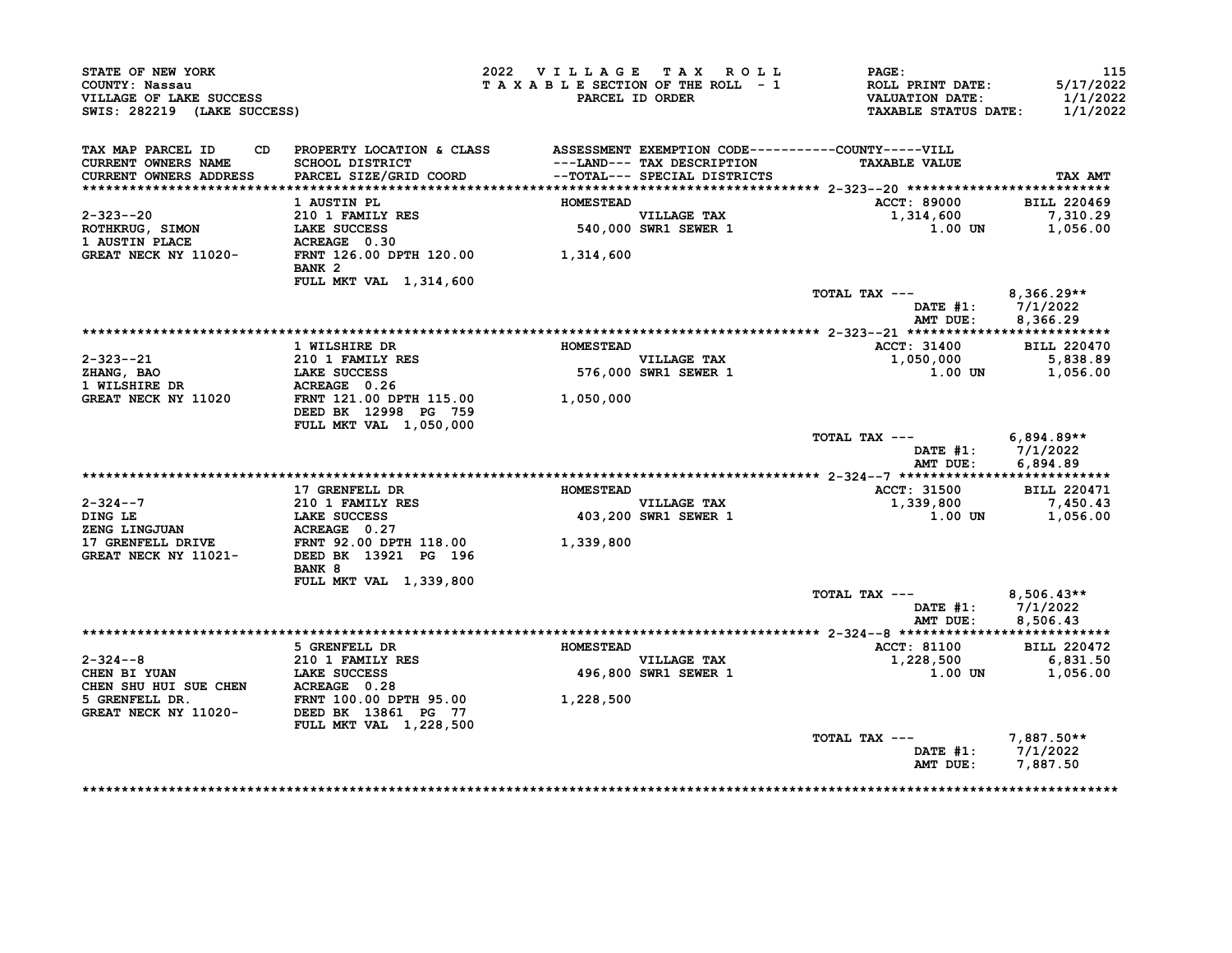| STATE OF NEW YORK<br>COUNTY: Nassau<br>VILLAGE OF LAKE SUCCESS<br>SWIS: 282219 (LAKE SUCCESS) |                                                                                                                              | 2022 VILLAGE TAX ROLL | TAXABLE SECTION OF THE ROLL - 1<br>PARCEL ID ORDER          | <b>PAGE:</b><br>ROLL PRINT DATE:<br><b>VALUATION DATE:</b><br><b>TAXABLE STATUS DATE:</b> | 116<br>5/17/2022<br>1/1/2022<br>1/1/2022 |
|-----------------------------------------------------------------------------------------------|------------------------------------------------------------------------------------------------------------------------------|-----------------------|-------------------------------------------------------------|-------------------------------------------------------------------------------------------|------------------------------------------|
| TAX MAP PARCEL ID<br><b>CURRENT OWNERS NAME</b><br><b>CURRENT OWNERS ADDRESS</b>              | CD PROPERTY LOCATION & CLASS ASSESSMENT EXEMPTION CODE----------COUNTY-----VILL<br>SCHOOL DISTRICT<br>PARCEL SIZE/GRID COORD |                       | ---LAND--- TAX DESCRIPTION<br>--TOTAL--- SPECIAL DISTRICTS  | <b>TAXABLE VALUE</b>                                                                      | TAX AMT                                  |
|                                                                                               | 7 GRENFELL DR                                                                                                                | <b>HOMESTEAD</b>      |                                                             | <b>ACCT: 81200</b>                                                                        | <b>BILL 220473</b>                       |
| $2 - 324 - -9$<br>ZHANG, JIAN PING<br>7 GRENFELL DR                                           | 210 1 FAMILY RES<br>LAKE SUCCESS<br>ACREAGE 0.25                                                                             |                       | VILLAGE TAX<br>460,800 SWR1 SEWER 1                         | 1,074,150<br>$1.00$ UN                                                                    | 5,973.19<br>1,056.00                     |
| GREAT NECK NY 11020-                                                                          | FRNT 95.00 DPTH 115.00<br>DEED BK 12574 PG 123<br>FULL MKT VAL 1,074,150                                                     | 1,074,150             |                                                             |                                                                                           |                                          |
|                                                                                               |                                                                                                                              |                       |                                                             | TOTAL TAX ---<br><b>DATE #1:</b><br>AMT DUE:                                              | 7,029.19**<br>7/1/2022<br>7.029.19       |
|                                                                                               |                                                                                                                              |                       |                                                             |                                                                                           |                                          |
|                                                                                               | 9 GRENFELL DR                                                                                                                | <b>HOMESTEAD</b>      |                                                             | <b>ACCT: 31600</b>                                                                        | <b>BILL 220474</b>                       |
| $2 - 324 - -10$                                                                               | 210 1 FAMILY RES                                                                                                             |                       | VILLAGE TAX                                                 | 1,119,300                                                                                 | 6, 224.26                                |
| COVITT ADAM & LAURYN<br>9 GRENFELL DR                                                         | <b>LAKE SUCCESS</b><br>ACREAGE 0.25                                                                                          |                       | 446,400 SWR1 SEWER 1                                        | 1.00 UN                                                                                   | 1,056.00                                 |
| GREAT NECK NY 11020                                                                           | FRNT 95.00 DPTH 115.00<br>DEED BK 13633 PG 891<br>BANK <sub>2</sub>                                                          | 1,119,300             |                                                             |                                                                                           |                                          |
|                                                                                               | FULL MKT VAL 1, 119, 300                                                                                                     |                       |                                                             | TOTAL TAX ---                                                                             | 7,280.26**                               |
|                                                                                               |                                                                                                                              |                       |                                                             | DATE #1:<br>AMT DUE:                                                                      | 7/1/2022<br>7,280.26                     |
|                                                                                               | 11 GRENFELL DR                                                                                                               | <b>HOMESTEAD</b>      |                                                             | <b>ACCT: 31700</b>                                                                        | <b>BILL 220475</b>                       |
| $2 - 324 - -11$                                                                               | 210 1 FAMILY RES                                                                                                             |                       | <b>VILLAGE TAX</b>                                          | 1,214,850                                                                                 | 6,755.60                                 |
| TELSEY, DR BERNARD<br>11 GRENFELL DR                                                          | <b>LAKE SUCCESS</b><br>ACREAGE 0.25                                                                                          |                       | 583,200 SWR1 SEWER 1                                        | 1.00 UN                                                                                   | 1,056.00                                 |
| GREAT NECK NY 11020                                                                           | FRNT 95.00 DPTH 115.00<br>FULL MKT VAL 1,214,850                                                                             | 1,214,850             |                                                             |                                                                                           |                                          |
|                                                                                               |                                                                                                                              |                       |                                                             | TOTAL TAX ---<br>DATE #1: 7/1/2022                                                        | $7,811.60**$                             |
|                                                                                               |                                                                                                                              |                       |                                                             | AMT DUE: 7,811.60                                                                         |                                          |
|                                                                                               | 13 GRENFELL DR                                                                                                               | <b>HOMESTEAD</b>      |                                                             | ACCT: 31800                                                                               | <b>BILL 220476</b>                       |
| $2 - 324 - -12$<br>SHAO, TINA XO                                                              | 210 1 FAMILY RES<br><b>LAKE SUCCESS</b>                                                                                      |                       | VILLAGE TAX<br>590,400 SWR1 SEWER 1<br>590,400 SWR1 SEWER 1 | 1,328,250<br>1.00 UN                                                                      | 7,386.20<br>1,056.00                     |
| JIANG, GUOHUI<br>13 GRENFELL DR<br>GREAT NECK NY 11020                                        | ACREAGE 0.25<br>FRNT 95.00 DPTH 115.00<br>DEED BK 12398 PG 460<br>BANK <sub>2</sub>                                          | 1,328,250             |                                                             |                                                                                           |                                          |
|                                                                                               | <b>FULL MKT VAL 1,328,250</b>                                                                                                |                       |                                                             | TOTAL TAX ---<br>DATE #1: $7/1/2022$<br>AMT DUE:                                          | $8.442.20**$<br>8,442.20                 |
|                                                                                               |                                                                                                                              |                       |                                                             |                                                                                           |                                          |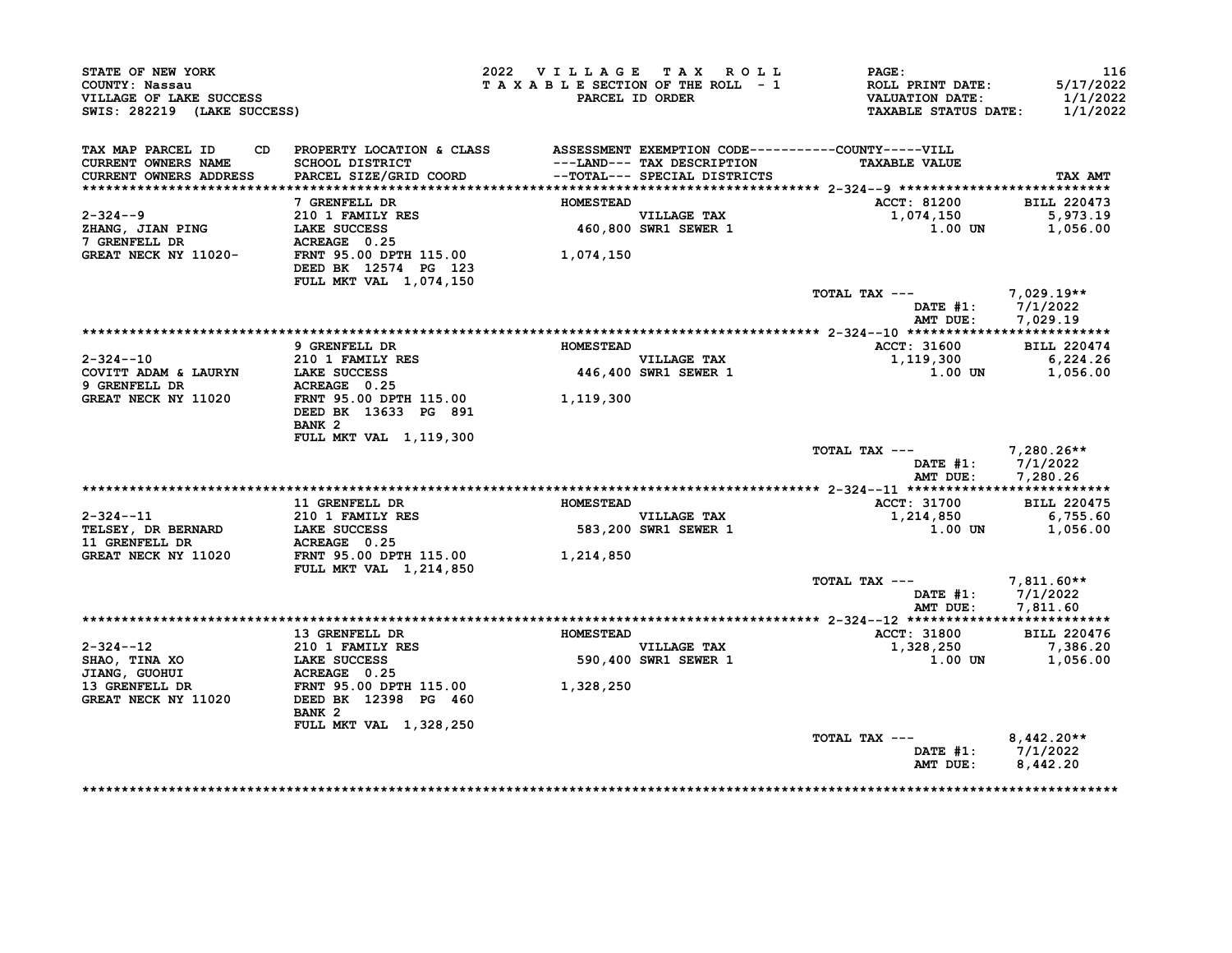| STATE OF NEW YORK<br>COUNTY: Nassau<br>VILLAGE OF LAKE SUCCESS<br>SWIS: 282219 (LAKE SUCCESS)                                                                                                                              |                                                                                                                                     | 2022 VILLAGE TAX ROLL<br>TAXABLE SECTION OF THE ROLL - 1 | PARCEL ID ORDER                                            | PAGE:<br>ROLL PRINT DATE:<br><b>VALUATION DATE:</b><br><b>TAXABLE STATUS DATE:</b> | 117<br>5/17/2022<br>1/1/2022<br>1/1/2022                 |
|----------------------------------------------------------------------------------------------------------------------------------------------------------------------------------------------------------------------------|-------------------------------------------------------------------------------------------------------------------------------------|----------------------------------------------------------|------------------------------------------------------------|------------------------------------------------------------------------------------|----------------------------------------------------------|
| TAX MAP PARCEL ID<br>CURRENT OWNERS NAME<br>CURRENT OWNERS ADDRESS                                                                                                                                                         | CD PROPERTY LOCATION & CLASS ASSESSMENT EXEMPTION CODE----------COUNTY-----VILL<br><b>SCHOOL DISTRICT</b><br>PARCEL SIZE/GRID COORD |                                                          | ---LAND--- TAX DESCRIPTION<br>--TOTAL--- SPECIAL DISTRICTS | <b>TAXABLE VALUE</b>                                                               | <b>TAX AMT</b>                                           |
|                                                                                                                                                                                                                            | 15 GRENFELL DR                                                                                                                      | <b>HOMESTEAD</b>                                         |                                                            | ACCT: 31900                                                                        | <b>BILL 220477</b>                                       |
| $2 - 324 - 13$<br><b>SERAFIN SYLWESTER</b>                                                                                                                                                                                 | 210 1 FAMILY RES<br>LAKE SUCCESS                                                                                                    |                                                          | VILLAGE TAX<br>446,400 SWR1 SEWER 1                        | 2,415,000<br>1.00 UN                                                               | 13,429.45<br>1,056.00                                    |
|                                                                                                                                                                                                                            | FRNT 95.00 DPTH 115.00<br>DEED BK 13477 PG 866<br>FULL MKT VAL 2,415,000                                                            | 2,415,000                                                |                                                            |                                                                                    |                                                          |
|                                                                                                                                                                                                                            |                                                                                                                                     |                                                          |                                                            | TOTAL TAX ---                                                                      | 14,485.45**<br>DATE $#1: 7/1/2022$<br>AMT DUE: 14,485.45 |
|                                                                                                                                                                                                                            |                                                                                                                                     |                                                          |                                                            |                                                                                    |                                                          |
|                                                                                                                                                                                                                            | <b>18 RIVERS DR</b>                                                                                                                 | <b>HOMESTEAD</b>                                         |                                                            | ACCT: 32000 BILL 220478                                                            |                                                          |
|                                                                                                                                                                                                                            |                                                                                                                                     |                                                          | VILLAGE TAX<br>446,400 SWR1 SEWER 1                        | 952,350                                                                            | 5,295.88                                                 |
|                                                                                                                                                                                                                            |                                                                                                                                     |                                                          |                                                            | 1.00 UN                                                                            | 1,056.00                                                 |
|                                                                                                                                                                                                                            |                                                                                                                                     | 952,350                                                  |                                                            |                                                                                    |                                                          |
| 2-325--1<br>210 1 FAMILY RES<br>210 1 FAMILY RES<br>LOU, YANBING<br>18 RIVERS DR<br>310 1 FAMILY RES<br>LOU, YANBING<br>210 1 FAMILY RES<br>ACREAGE<br>30.00 DPTH 112.00<br>GREAT NECK NY 11020<br>DEED BK 13677 PG 840    | BANK <sub>2</sub>                                                                                                                   |                                                          |                                                            |                                                                                    |                                                          |
|                                                                                                                                                                                                                            | FULL MKT VAL 952,350                                                                                                                |                                                          |                                                            | TOTAL TAX ---                                                                      | $6,351.88**$<br>DATE #1: 7/1/2022                        |
|                                                                                                                                                                                                                            |                                                                                                                                     |                                                          |                                                            | AMT DUE:                                                                           | 6,351.88                                                 |
|                                                                                                                                                                                                                            | 20 RIVERS DR                                                                                                                        | <b>HOMESTEAD</b>                                         |                                                            | ACCT: 69600                                                                        | <b>BILL 220479</b>                                       |
|                                                                                                                                                                                                                            |                                                                                                                                     |                                                          | <b>VILLAGE TAX</b>                                         | 921,900                                                                            | 5,126.55                                                 |
| 2-325--2<br>HARBER, ROSLYN<br>HARBER, FREDRIC<br>20 RIVERS DR<br>20 RIVERS DR<br>20 RIVERS DR<br>20 RIVERS DR<br>20 RIVERS DR<br>20 RIVERS DR<br>20 RIVERS DR<br>20 RIVERS DR<br>20 RIVERS DR<br>20 FRNT 95.00 DPTH 112.00 |                                                                                                                                     |                                                          | 439,200 SWR1 SEWER 1                                       | 1.00 UN                                                                            | 1,056.00                                                 |
|                                                                                                                                                                                                                            |                                                                                                                                     | 921,900                                                  |                                                            |                                                                                    |                                                          |
|                                                                                                                                                                                                                            |                                                                                                                                     |                                                          |                                                            | TOTAL TAX $---$ 6,182.55**                                                         | DATE #1: 7/1/2022<br>AMT DUE: 6,182.55                   |
|                                                                                                                                                                                                                            |                                                                                                                                     |                                                          |                                                            |                                                                                    |                                                          |
|                                                                                                                                                                                                                            | 22 RIVERS DR                                                                                                                        | <b>HOMESTEAD</b>                                         |                                                            | ACCT: 81300                                                                        | <b>BILL 220480</b>                                       |
| $2 - 325 - -3$<br>CUTTINO MICHAEL & SERENA LAKE SUCCESS                                                                                                                                                                    | 210 1 FAMILY RES                                                                                                                    |                                                          | VILLAGE TAX<br>460,800 SWR1 SEWER 1                        | 1,064,700<br>$1.00$ UN                                                             | 5,920.64<br>1,056.00                                     |
| 22 RIVERS DR<br>GREAT NECK NY 11020-                                                                                                                                                                                       | ACREAGE 0.24<br>FRNT 95.00 DPTH 112.00<br>DEED BK 12500 PG 422<br>BANK <sub>2</sub><br>FULL MKT VAL 1,064,700                       | 1,064,700                                                |                                                            |                                                                                    |                                                          |
|                                                                                                                                                                                                                            |                                                                                                                                     |                                                          |                                                            | TOTAL TAX $---$ 6,976.64**<br>DATE #1: $7/1/2022$<br>AMT DUE: 6,976.64             |                                                          |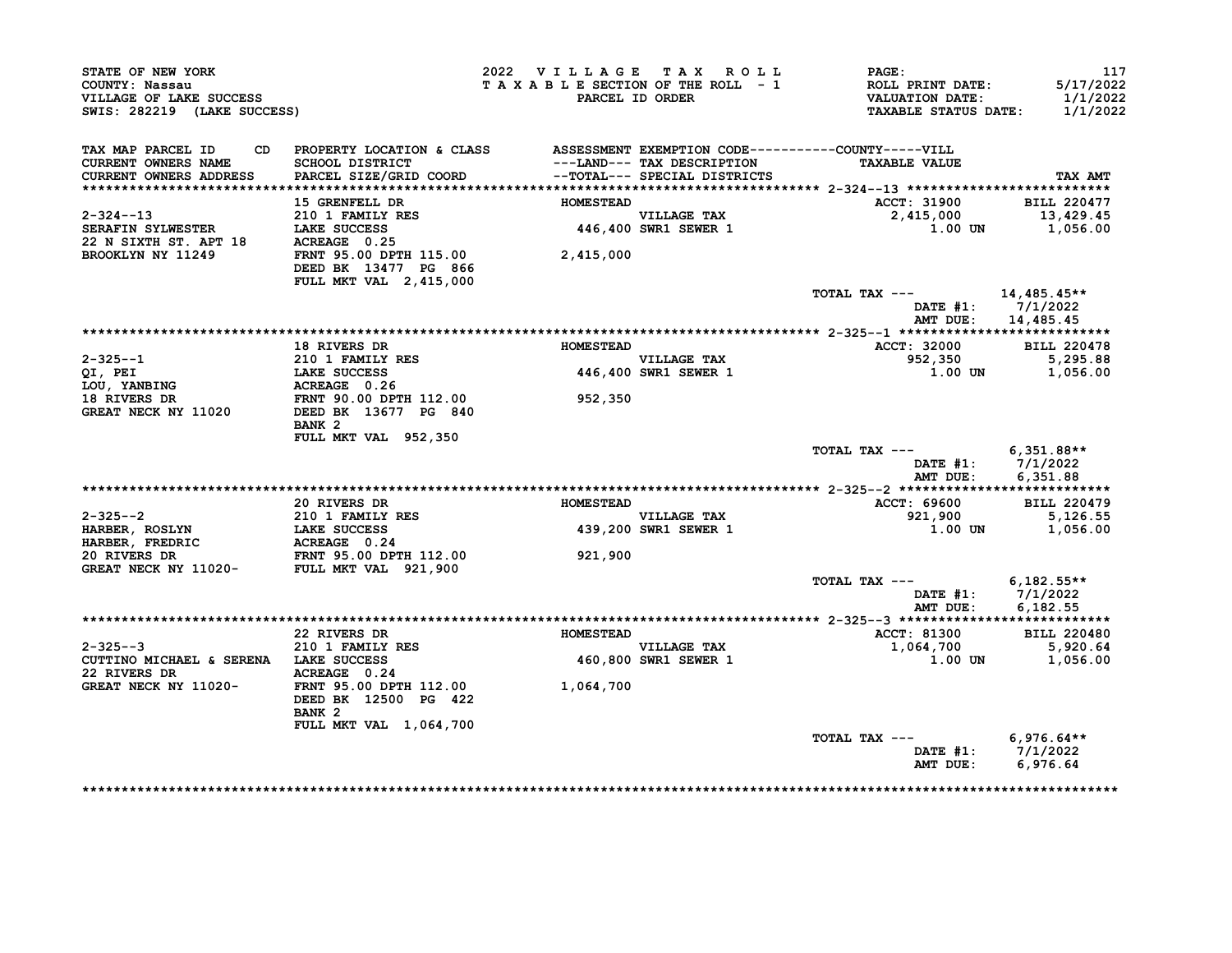| STATE OF NEW YORK<br>COUNTY: Nassau<br>VILLAGE OF LAKE SUCCESS<br>SWIS: 282219 (LAKE SUCCESS)                                                                                                                           |                                                                                                                                         | 2022 VILLAGE TAX ROLL       | TAXABLE SECTION OF THE ROLL - 1<br>PARCEL ID ORDER          | <b>PAGE :</b><br>ROLL PRINT DATE:<br><b>VALUATION DATE:</b><br><b>TAXABLE STATUS DATE:</b> | 118<br>5/17/2022<br>1/1/2022<br>1/1/2022   |
|-------------------------------------------------------------------------------------------------------------------------------------------------------------------------------------------------------------------------|-----------------------------------------------------------------------------------------------------------------------------------------|-----------------------------|-------------------------------------------------------------|--------------------------------------------------------------------------------------------|--------------------------------------------|
| TAX MAP PARCEL ID<br>CURRENT OWNERS NAME<br><b>CURRENT OWNERS ADDRESS</b>                                                                                                                                               | CD PROPERTY LOCATION & CLASS ASSESSMENT EXEMPTION CODE----------COUNTY-----VILL<br>SCHOOL DISTRICT<br>PARCEL SIZE/GRID COORD            |                             | ---LAND--- TAX DESCRIPTION<br>--TOTAL--- SPECIAL DISTRICTS  | <b>TAXABLE VALUE</b>                                                                       | TAX AMT                                    |
| $2 - 325 - -4$<br>SELTZER, BURT & ARLENE LAKE SUCCESS<br>24 RIVERS DR<br>24 RIVERS DR<br>CERAGE 0.24<br>CERAGE 0.24<br>CERAGE 0.24<br>CERAGE 0.24                                                                       | 24 RIVERS DR<br><b>210 1 FAMILY RES</b><br>BANK <sub>2</sub>                                                                            | <b>HOMESTEAD</b><br>952,350 | VILLAGE TAX<br>446,400 SWR1 SEWER 1                         | ACCT: 69700<br>952,350<br>1.00 UN                                                          | <b>BILL 220481</b><br>5,295.88<br>1,056.00 |
|                                                                                                                                                                                                                         | FULL MKT VAL 952,350                                                                                                                    |                             |                                                             | TOTAL TAX --- $6,351.88**$<br>DATE #1: 7/1/2022<br>AMT DUE:                                | 6.351.88                                   |
| 2-325--5<br>LI YAOHUI 1 EAMILY RES<br>LI YAOHUI LAKE SUCCESS<br>LI WENGE ACREAGE 0.22<br>26 RIVERS DR<br>GREAT NECK NY 11020-<br>DEED BK 1423 PG 309<br>THEORY MECK NY 11020-<br>THEORY MECHANICAL PROTECTION 1,420,650 | 26 RIVERS DR                                                                                                                            | <b>HOMESTEAD</b>            | VILLAGE TAX<br>590,400 SWR1 SEWER 1<br>590,400 SWR1 SEWER 1 | ACCT: 69800<br>$1,420,650$ $7,900.02$<br>$1,00,1$ $1,056,00$<br>1.00 UN                    | <b>BILL 220482</b><br>1,056.00             |
|                                                                                                                                                                                                                         | FULL MKT VAL 1,420,650                                                                                                                  |                             |                                                             | TOTAL TAX $---$ 8,956.02**<br>DATE $#1: 7/1/2022$<br>AMT DUE:                              | 8,956.02                                   |
| 2-325--6<br>BLUMKIN, ANDREA<br>BLUMKIN, BENNETT ACREAGE 0.23<br>12 WILSHIPE DEVEL ACREAGE 0.23<br>12 WILSHIRE DRIVE<br>GREAT NECK NY 11020-                                                                             | 12 WILSHIRE DR<br>FRNT 130.00 DPTH 117.00 1,051,050<br>BANK 2                                                                           | <b>HOMESTEAD</b>            | <b>VILLAGE TAX</b><br>561,600 SWR1 SEWER 1                  | <b>ACCT: 32100</b><br>1,051,050<br>1.00 UN                                                 | <b>BILL 220483</b><br>5,844.73<br>1,056.00 |
|                                                                                                                                                                                                                         | <b>FULL MKT VAL 1,051,050</b>                                                                                                           |                             |                                                             | TOTAL TAX $---$ 6,900.73**<br>DATE #1: 7/1/2022                                            | AMT DUE: 6,900.73                          |
| $2 - 325 - -7$<br>YIN, FEI AND ZOU XIAOJING LAKE SUCCESS<br>10 WILSHIRE DR<br>GREAT NECK NY 11020-<br>FRNT 100.00 DPTH 100.00 00 1,132,950                                                                              | <b>10 WILSHIRE DR</b><br>210 1 FAMILY RES<br>LAKE SUCCESS<br>DEED BK 13662 PG 790<br>BANK <sub>2</sub><br><b>FULL MKT VAL 1,132,950</b> | <b>HOMESTEAD</b>            | VILLAGE TAX<br>504,000 SWR1 SEWER 1                         | ACCT: 96700<br>1,132,950<br>1.00 UN                                                        | <b>BILL 220484</b><br>6,300.17<br>1,056.00 |
|                                                                                                                                                                                                                         |                                                                                                                                         |                             |                                                             | TOTAL TAX $---$ 7,356.17**<br>DATE #1: 7/1/2022<br>AMT DUE: 7,356.17                       |                                            |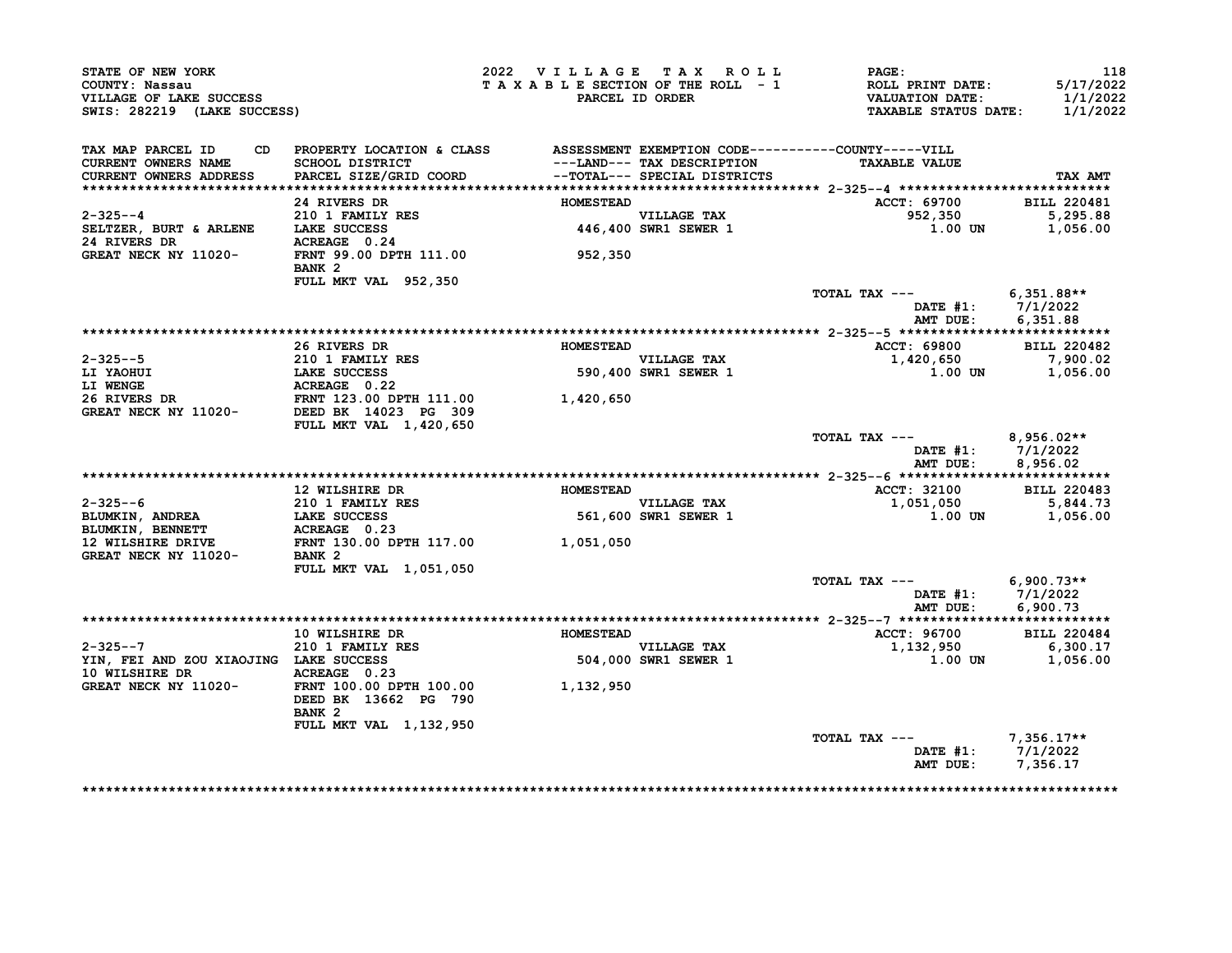| STATE OF NEW YORK<br>COUNTY: Nassau<br>VILLAGE OF LAKE SUCCESS<br>SWIS: 282219 (LAKE SUCCESS)                                                                                                                                                                                                                                                                                                                                                      |                                                                                                                                                                                                                                    |                  | 2022 VILLAGE TAX ROLL               | <b>PAGE:</b><br>T A X A B L E SECTION OF THE ROLL - 1 ROLL PRINT DATE:<br>PARCEL ID ORDER VALUATION DATE:<br>TAXABLE STATUS DATE: 1/1/2022 | 119<br>5/17/2022<br>1/1/2022   |
|----------------------------------------------------------------------------------------------------------------------------------------------------------------------------------------------------------------------------------------------------------------------------------------------------------------------------------------------------------------------------------------------------------------------------------------------------|------------------------------------------------------------------------------------------------------------------------------------------------------------------------------------------------------------------------------------|------------------|-------------------------------------|--------------------------------------------------------------------------------------------------------------------------------------------|--------------------------------|
| TAX MAP PARCEL ID<br><b>CURRENT OWNERS NAME</b><br><b>CURRENT OWNERS ADDRESS</b>                                                                                                                                                                                                                                                                                                                                                                   | CD PROPERTY LOCATION & CLASS ASSESSMENT EXEMPTION CODE----------COUNTY-----VILL<br>SCHOOL DISTRICT                                   ---LAND--- TAX DESCRIPTION<br>PARCEL SIZE/GRID COORD             --TOTAL--- SPECIAL DISTRICTS |                  | ---LAND--- TAX DESCRIPTION          | <b>TAXABLE VALUE</b>                                                                                                                       | TAX AMT                        |
|                                                                                                                                                                                                                                                                                                                                                                                                                                                    | 8 WILSHIRE DR                                                                                                                                                                                                                      | <b>HOMESTEAD</b> |                                     | ACCT: 32200                                                                                                                                | <b>BILL 220485</b>             |
| $2 - 325 - -8$                                                                                                                                                                                                                                                                                                                                                                                                                                     | 210 1 FAMILY RES                                                                                                                                                                                                                   |                  | VILLAGE TAX<br>561,600 SWR1 SEWER 1 | 1,136,100                                                                                                                                  | 6, 317.68                      |
|                                                                                                                                                                                                                                                                                                                                                                                                                                                    |                                                                                                                                                                                                                                    |                  |                                     | 1.00 UN                                                                                                                                    | 1,056.00                       |
|                                                                                                                                                                                                                                                                                                                                                                                                                                                    |                                                                                                                                                                                                                                    |                  |                                     |                                                                                                                                            |                                |
| $\begin{tabular}{lllllllllllllllllll} \multicolumn{4}{c}{2-325--8} & & & & & & 210 & 1 FAMILY RES \\ \multicolumn{4}{c}{\textbf{LEE}} & \multicolumn{4}{c}{\textbf{E}} & \multicolumn{4}{c}{\textbf{LAKE SUCCESS}} & & & & 561,600 \\ \multicolumn{4}{c}{\textbf{SONG AEREE}} & \multicolumn{4}{c}{\textbf{ACREAGE}} & \multicolumn{4}{c}{\textbf{0.23}} & & & & 561,600 \\ \multicolumn{4}{c}{\textbf{8 WILSHIRE DR}} & \multicolumn{4}{c}{\text$ | FULL MKT VAL 1,136,100                                                                                                                                                                                                             |                  |                                     |                                                                                                                                            |                                |
|                                                                                                                                                                                                                                                                                                                                                                                                                                                    |                                                                                                                                                                                                                                    |                  |                                     | TOTAL TAX $---$ 7,373.68**                                                                                                                 |                                |
|                                                                                                                                                                                                                                                                                                                                                                                                                                                    |                                                                                                                                                                                                                                    |                  |                                     |                                                                                                                                            | DATE #1: 7/1/2022              |
|                                                                                                                                                                                                                                                                                                                                                                                                                                                    |                                                                                                                                                                                                                                    |                  |                                     |                                                                                                                                            | AMT DUE: 7,373.68              |
|                                                                                                                                                                                                                                                                                                                                                                                                                                                    |                                                                                                                                                                                                                                    |                  |                                     |                                                                                                                                            |                                |
|                                                                                                                                                                                                                                                                                                                                                                                                                                                    | 6 WILSHIRE DR                                                                                                                                                                                                                      | <b>HOMESTEAD</b> |                                     | <b>ACCT: 32300</b>                                                                                                                         | <b>BILL 220486</b>             |
|                                                                                                                                                                                                                                                                                                                                                                                                                                                    |                                                                                                                                                                                                                                    |                  | VILLAGE TAX<br>561,600 SWR1 SEWER 1 | 1,997,100                                                                                                                                  | 11,105.57                      |
|                                                                                                                                                                                                                                                                                                                                                                                                                                                    |                                                                                                                                                                                                                                    |                  |                                     |                                                                                                                                            | 1.00 UN 1,056.00               |
|                                                                                                                                                                                                                                                                                                                                                                                                                                                    |                                                                                                                                                                                                                                    |                  |                                     |                                                                                                                                            |                                |
| 2-325--9<br>LEE TAE H.<br>LEE TAE H.<br>LEE TAE H.<br>LEE TAE H.<br>LEE INSON<br>CREAT NECK NY 11020<br>CREAT NECK NY 11020<br>LEE NECK NY 11020<br>DEED BK 109.00 DPTH 100.00<br>DEED BATT 100.00 DPTH 100.00<br>CREAT NECK NY 11020<br>DEED BK 12905                                                                                                                                                                                             | <b>FULL MKT VAL 1,997,100</b>                                                                                                                                                                                                      |                  |                                     |                                                                                                                                            |                                |
|                                                                                                                                                                                                                                                                                                                                                                                                                                                    |                                                                                                                                                                                                                                    |                  |                                     | TOTAL TAX --- 12,161.57**<br>AMT DUE:                                                                                                      | DATE #1: 7/1/2022<br>12,161.57 |
|                                                                                                                                                                                                                                                                                                                                                                                                                                                    |                                                                                                                                                                                                                                    |                  |                                     |                                                                                                                                            |                                |
|                                                                                                                                                                                                                                                                                                                                                                                                                                                    | 2 WILSHIRE DR                                                                                                                                                                                                                      | <b>HOMESTEAD</b> |                                     | ACCT: 81400 BILL 220487                                                                                                                    |                                |
|                                                                                                                                                                                                                                                                                                                                                                                                                                                    |                                                                                                                                                                                                                                    |                  | VILLAGE TAX<br>518,400 SWR1 SEWER 1 | $1,312,500$<br>1,00 UN 1,056.00                                                                                                            |                                |
| 2-325--10 210 1 FAMILY RES<br>JIANG WEINING & LI WENTAO LAKE SUCCESS<br>2 WILSTIPE PR                                                                                                                                                                                                                                                                                                                                                              |                                                                                                                                                                                                                                    |                  |                                     |                                                                                                                                            |                                |
| GREAT NECK NY 11020-<br>THE TOO.00 DPTH 100.00 1,312,500                                                                                                                                                                                                                                                                                                                                                                                           | DEED BK 12538 PG 200<br>BANK <sub>2</sub>                                                                                                                                                                                          |                  |                                     |                                                                                                                                            |                                |
|                                                                                                                                                                                                                                                                                                                                                                                                                                                    | FULL MKT VAL 1,312,500                                                                                                                                                                                                             |                  |                                     |                                                                                                                                            |                                |
|                                                                                                                                                                                                                                                                                                                                                                                                                                                    |                                                                                                                                                                                                                                    |                  |                                     | TOTAL TAX --- $8,354.62**$                                                                                                                 | DATE #1: 7/1/2022              |
|                                                                                                                                                                                                                                                                                                                                                                                                                                                    |                                                                                                                                                                                                                                    |                  |                                     |                                                                                                                                            | AMT DUE: 8,354.62              |
|                                                                                                                                                                                                                                                                                                                                                                                                                                                    |                                                                                                                                                                                                                                    |                  |                                     |                                                                                                                                            |                                |
|                                                                                                                                                                                                                                                                                                                                                                                                                                                    |                                                                                                                                                                                                                                    |                  |                                     |                                                                                                                                            |                                |
|                                                                                                                                                                                                                                                                                                                                                                                                                                                    | 16 GRENFELL DR                                                                                                                                                                                                                     | <b>HOMESTEAD</b> |                                     | <b>ACCT: 32400</b>                                                                                                                         | <b>BILL 220488</b>             |
| $2 - 325 - -11$                                                                                                                                                                                                                                                                                                                                                                                                                                    |                                                                                                                                                                                                                                    |                  | VILLAGE TAX                         | $1,155,000$ 6,422.78                                                                                                                       |                                |
| LAM KIMBERLY & WO                                                                                                                                                                                                                                                                                                                                                                                                                                  | LAKE SUCCESS                                                                                                                                                                                                                       |                  | 446,400 SWR1 SEWER 1                | 1.00 UN                                                                                                                                    | 1,056.00                       |
| <b>16 GRENFELL DR</b>                                                                                                                                                                                                                                                                                                                                                                                                                              | 210 1 FAMILY RES<br>LAKE SUCCESS<br>ACREAGE 0 24<br>ACREAGE 0.24                                                                                                                                                                   |                  |                                     |                                                                                                                                            |                                |
| GREAT NECK NY 11020                                                                                                                                                                                                                                                                                                                                                                                                                                | FRNT 120.00 DPTH 100.00 1,155,000<br>DEED BK 13572 PG 679                                                                                                                                                                          |                  |                                     |                                                                                                                                            |                                |
|                                                                                                                                                                                                                                                                                                                                                                                                                                                    | BANK <sub>2</sub><br>FULL MKT VAL 1,155,000                                                                                                                                                                                        |                  |                                     |                                                                                                                                            |                                |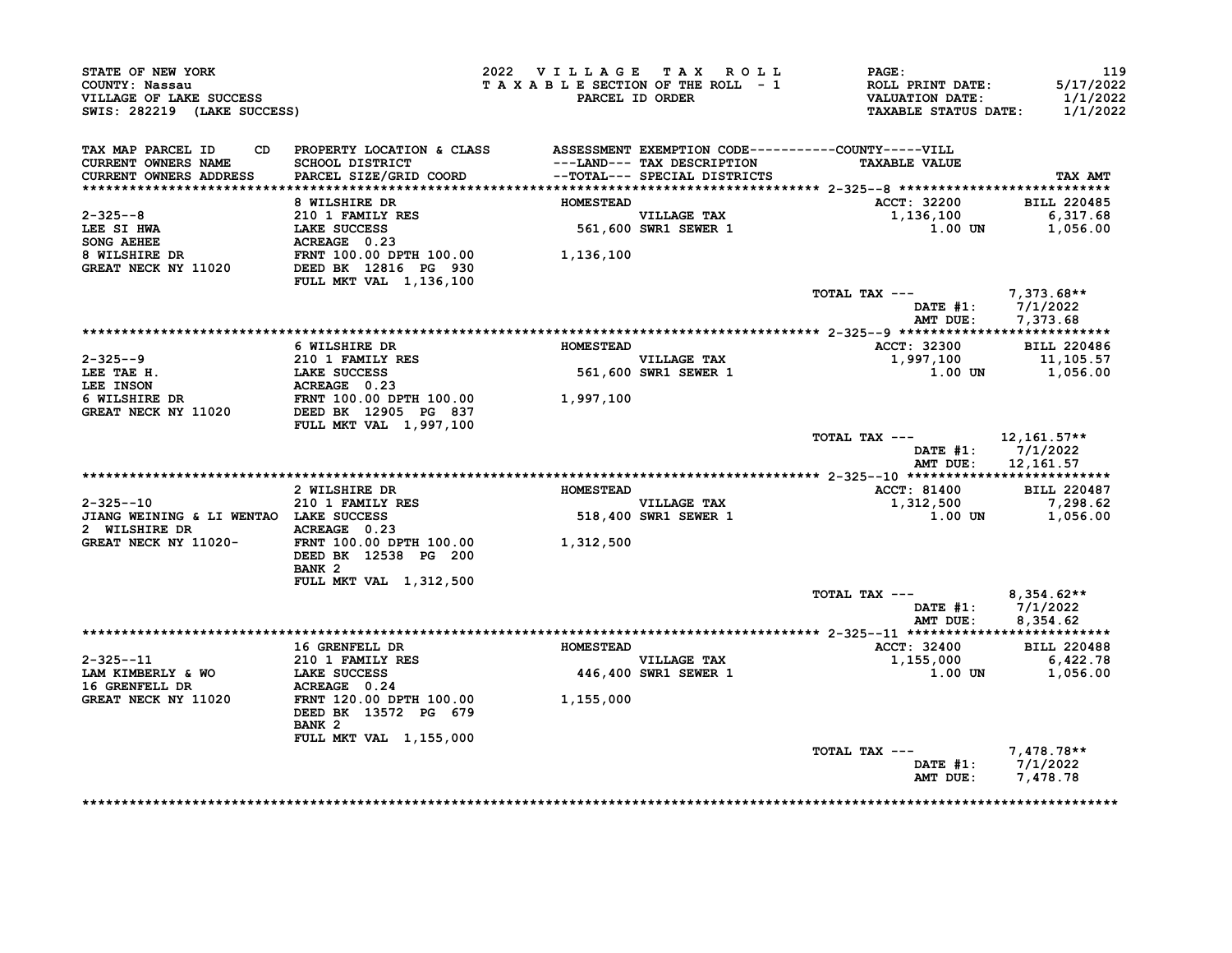| STATE OF NEW YORK                         |                                                                                                                              | 2022 VILLAGE TAX ROLL           |                                     | PAGE:                                             | 120                                                                          |
|-------------------------------------------|------------------------------------------------------------------------------------------------------------------------------|---------------------------------|-------------------------------------|---------------------------------------------------|------------------------------------------------------------------------------|
| COUNTY: Nassau<br>VILLAGE OF LAKE SUCCESS |                                                                                                                              | TAXABLE SECTION OF THE ROLL - 1 | PARCEL ID ORDER                     | <b>ROLL PRINT DATE:</b><br><b>VALUATION DATE:</b> | 5/17/2022<br>1/1/2022                                                        |
| SWIS: 282219 (LAKE SUCCESS)               |                                                                                                                              |                                 |                                     | <b>TAXABLE STATUS DATE:</b>                       | 1/1/2022                                                                     |
| TAX MAP PARCEL ID                         | CD PROPERTY LOCATION & CLASS ASSESSMENT EXEMPTION CODE----------COUNTY-----VILL                                              |                                 |                                     |                                                   |                                                                              |
| <b>CURRENT OWNERS NAME</b>                | SCHOOL DISTRICT                                                                                                              |                                 | ---LAND--- TAX DESCRIPTION          | <b>TAXABLE VALUE</b>                              |                                                                              |
| CURRENT OWNERS ADDRESS                    | PARCEL SIZE/GRID COORD                                                                                                       |                                 | --TOTAL--- SPECIAL DISTRICTS        |                                                   | TAX AMT                                                                      |
|                                           | 96 MEADOW WOODS RD                                                                                                           | <b>HOMESTEAD</b>                |                                     |                                                   | <b>BILL 220489</b>                                                           |
|                                           |                                                                                                                              |                                 |                                     | ACCT: 32500                                       | 7,030.03                                                                     |
| $2 - 326 - -1$<br>JUNG BONG JAE           |                                                                                                                              |                                 | VILLAGE TAX<br>525,600 SWR1 SEWER 1 | 1,264,200<br>1.00 UN                              |                                                                              |
| <b>JUNG MI OK</b>                         | <b>210 1 FAMILY RES<br/>LAKE SUCCESS<br/>ACREAGE 0.42</b><br>ACREAGE 0.42                                                    |                                 |                                     |                                                   | 1,056.00                                                                     |
|                                           |                                                                                                                              | 1,264,200                       |                                     |                                                   |                                                                              |
| GREAT NECK NY 11020                       | 96 MEADOW WOODS RD         FRNT 184.00 DPTH 174.00<br>GREAT NECK NY 11020       DEED BK 13472 PG 124<br>DEED BK 13472 PG 124 |                                 |                                     |                                                   |                                                                              |
|                                           | BANK <sub>2</sub>                                                                                                            |                                 |                                     |                                                   |                                                                              |
|                                           | FULL MKT VAL 1,264,200                                                                                                       |                                 |                                     |                                                   |                                                                              |
|                                           |                                                                                                                              |                                 |                                     | TOTAL TAX ---                                     | 8,086.03**                                                                   |
|                                           |                                                                                                                              |                                 |                                     |                                                   | DATE $#1: 7/1/2022$                                                          |
|                                           |                                                                                                                              |                                 |                                     | AMT DUE:                                          | 8,086.03                                                                     |
|                                           |                                                                                                                              |                                 |                                     |                                                   |                                                                              |
|                                           | 94 MEADOW WOODS RD                                                                                                           | <b>HOMESTEAD</b>                |                                     | ACCT: 95200                                       | <b>BILL 220490</b>                                                           |
| $2 - 326 - -2$                            | <b>210 1 FAMILY RES</b>                                                                                                      |                                 | <b>VILLAGE TAX</b>                  | 1,796,550                                         | 9,990.35                                                                     |
|                                           |                                                                                                                              |                                 | 568,800 SWR1 SEWER 1                | $1.00$ UN                                         | 1,056.00                                                                     |
|                                           |                                                                                                                              |                                 |                                     |                                                   |                                                                              |
|                                           |                                                                                                                              | 1,796,550                       |                                     |                                                   |                                                                              |
|                                           |                                                                                                                              |                                 |                                     | TOTAL TAX ---                                     | $11,046.35**$                                                                |
|                                           |                                                                                                                              |                                 |                                     |                                                   | DATE $#1: 7/1/2022$                                                          |
|                                           |                                                                                                                              |                                 |                                     | AMT DUE:                                          | 11,046.35                                                                    |
|                                           |                                                                                                                              |                                 |                                     |                                                   |                                                                              |
|                                           | 92 MEADOW WOODS RD                                                                                                           | <b>HOMESTEAD</b>                |                                     | ACCT: 32600                                       | <b>BILL 220491</b>                                                           |
| $2 - 326 - -3$                            | <b>210 1 FAMILY RES</b>                                                                                                      |                                 | <b>VILLAGE TAX</b>                  | 2,966,250                                         | 16,494.87                                                                    |
| NICOLAIDES, ALEX<br>NICOLAIDES, INNA      |                                                                                                                              |                                 | 547,200 SWR1 SEWER 1                | 1.00 UN                                           | 1,056.00                                                                     |
|                                           |                                                                                                                              |                                 |                                     |                                                   |                                                                              |
| 92 MEADOW WOODS RD                        |                                                                                                                              | 2,966,250                       |                                     |                                                   |                                                                              |
|                                           |                                                                                                                              |                                 |                                     |                                                   |                                                                              |
| GREAT NECK NY 11020                       | <b>FULL MKT VAL 2,966,250</b>                                                                                                |                                 |                                     |                                                   |                                                                              |
|                                           |                                                                                                                              |                                 |                                     | TOTAL TAX ---                                     | 17,550.87**                                                                  |
|                                           |                                                                                                                              |                                 |                                     | AMT DUE:                                          | DATE #1: 7/1/2022<br>17,550.87                                               |
|                                           |                                                                                                                              |                                 |                                     |                                                   |                                                                              |
|                                           | 90 MEADOW WOODS RD                                                                                                           | <b>HOMESTEAD</b>                |                                     | ACCT: 96800                                       |                                                                              |
| $2 - 326 - -4$                            | <b>210 1 FAMILY RES</b>                                                                                                      |                                 | <b>VILLAGE TAX</b>                  | 1,794,450                                         |                                                                              |
| <b>QU SHENG KAI</b>                       | <b>LAKE SUCCESS</b>                                                                                                          |                                 |                                     | 1.00 UN                                           |                                                                              |
| <b>QU JESSICA JIAN</b>                    |                                                                                                                              |                                 | 561,600 SWR1 SEWER 1                |                                                   |                                                                              |
| 90 MEADOW WOODS RD                        | <b>ACREAGE 0.45<br/>FRNT 124.00 DPTH 177.00</b>                                                                              | 1,794,450                       |                                     |                                                   |                                                                              |
| GREAT NECK NY 11020-                      | DEED BK 12873 PG 729                                                                                                         |                                 |                                     |                                                   |                                                                              |
|                                           | FULL MKT VAL 1,794,450                                                                                                       |                                 |                                     |                                                   |                                                                              |
|                                           |                                                                                                                              |                                 |                                     | TOTAL TAX ---                                     | $11,034.67**$                                                                |
|                                           |                                                                                                                              |                                 |                                     | AMT DUE:                                          | <b>BILL 220492</b><br>9,978.67<br>1,056.00<br>DATE #1: 7/1/2022<br>11,034.67 |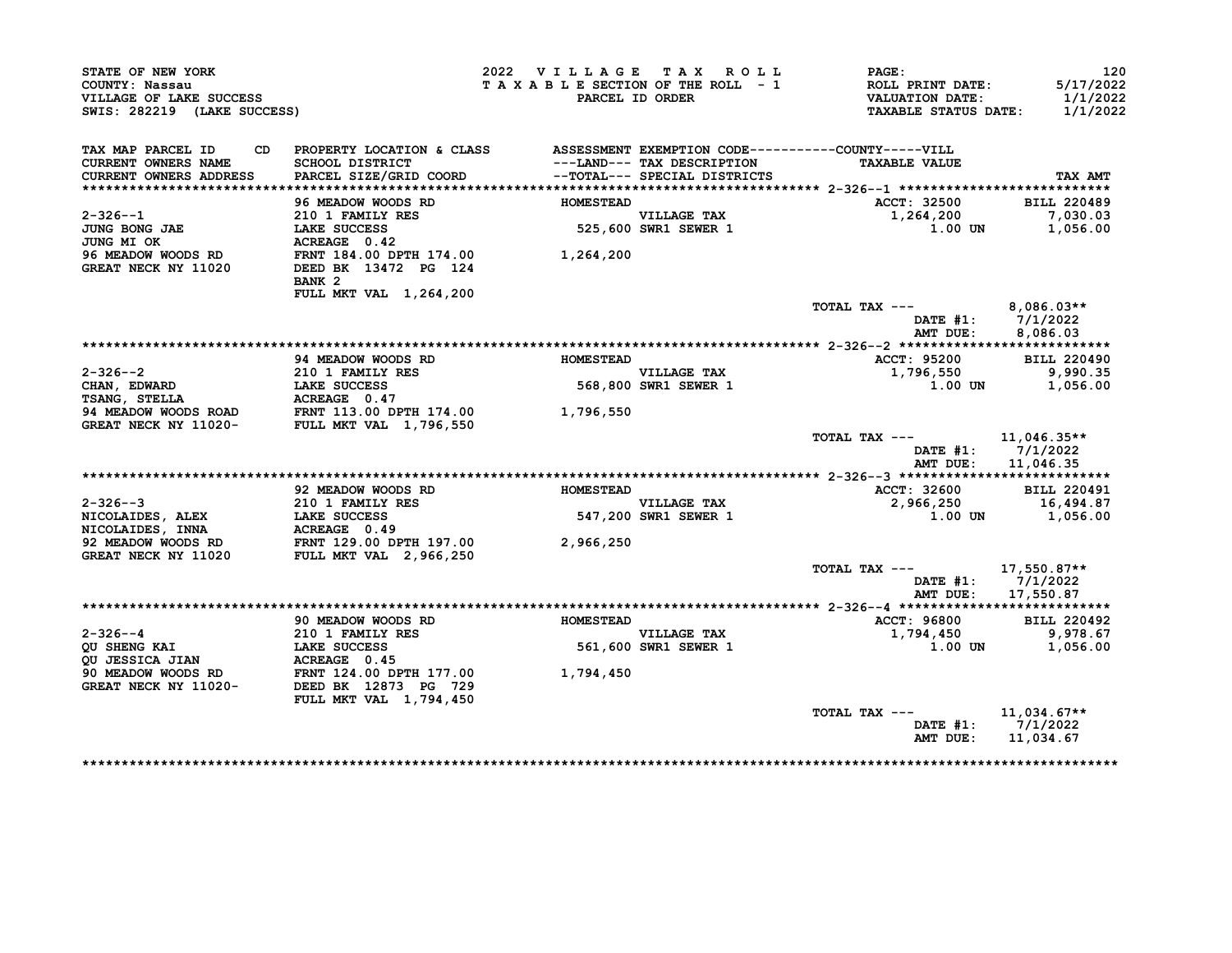| STATE OF NEW YORK<br>COUNTY: Nassau<br>VILLAGE OF LAKE SUCCESS<br>SWIS: 282219 (LAKE SUCCESS) |                                                                                                                               | 2022 VILLAGE TAX ROLL<br>TAXABLE SECTION OF THE ROLL - 1 | PARCEL ID ORDER                                            | PAGE:<br>ROLL PRINT DATE:<br>VALUATION DATE:<br><b>TAXABLE STATUS DATE:</b> | 121<br>5/17/2022<br>1/1/2022<br>1/1/2022 |
|-----------------------------------------------------------------------------------------------|-------------------------------------------------------------------------------------------------------------------------------|----------------------------------------------------------|------------------------------------------------------------|-----------------------------------------------------------------------------|------------------------------------------|
| TAX MAP PARCEL ID                                                                             | CD PROPERTY LOCATION & CLASS ASSESSMENT EXEMPTION CODE----------COUNTY-----VILL                                               |                                                          |                                                            |                                                                             |                                          |
| CURRENT OWNERS NAME<br><b>CURRENT OWNERS ADDRESS</b>                                          | SCHOOL DISTRICT<br>PARCEL SIZE/GRID COORD                                                                                     |                                                          | ---LAND--- TAX DESCRIPTION<br>--TOTAL--- SPECIAL DISTRICTS | <b>TAXABLE VALUE</b>                                                        | <b>TAX AMT</b>                           |
|                                                                                               |                                                                                                                               |                                                          |                                                            |                                                                             |                                          |
|                                                                                               | 88 MEADOW WOODS RD                                                                                                            | <b>HOMESTEAD</b>                                         |                                                            | <b>ACCT: 81500</b>                                                          | <b>BILL 220493</b>                       |
| $2 - 326 - -5$                                                                                | 210 1 FAMILY RES                                                                                                              |                                                          | VILLAGE TAX<br>597,600 SWR1 SEWER 1                        | 1,435,350                                                                   | 7,981.77                                 |
| LIN QIUYAN & YUAN SHAOBIN LAKE SUCCESS                                                        | LAKE SUCCESS<br>ACREAGE 0.43                                                                                                  |                                                          |                                                            | 1.00 UN                                                                     | 1,056.00                                 |
| 88 MEADOW WOODS RD<br>GREAT NECK NY 11020-                                                    | FRNT 110.00 DPTH 174.00 1,435,350                                                                                             |                                                          |                                                            |                                                                             |                                          |
|                                                                                               | DEED BK 12573 PG 648                                                                                                          |                                                          |                                                            |                                                                             |                                          |
|                                                                                               | FULL MKT VAL 1,435,350                                                                                                        |                                                          |                                                            | TOTAL TAX ---                                                               | $9,037.77**$                             |
|                                                                                               |                                                                                                                               |                                                          |                                                            |                                                                             | DATE #1: 7/1/2022                        |
|                                                                                               |                                                                                                                               |                                                          |                                                            | AMT DUE:                                                                    | 9,037.77                                 |
|                                                                                               |                                                                                                                               |                                                          |                                                            |                                                                             |                                          |
|                                                                                               |                                                                                                                               | <b>HOMESTEAD</b>                                         |                                                            | <b>ACCT: 32700</b>                                                          | <b>BILL 220494</b>                       |
| $2 - 326 - -6$                                                                                |                                                                                                                               |                                                          |                                                            | 2,730,000                                                                   | 15,181.12                                |
| CHANG JIN YU<br>"HANG PET                                                                     |                                                                                                                               |                                                          | VILLAGE TAX<br>338,400 SWR1 SEWER 1                        |                                                                             | 1.00 UN 1,056.00                         |
|                                                                                               |                                                                                                                               |                                                          |                                                            |                                                                             |                                          |
| 86 MEADOW WOODS RD                                                                            | COMEADOW WOODS RD<br>210 1 FAMILY RES<br>LAKE SUCCESS<br>ACREAGE 0.40<br>FRNT 111 00 ---<br>FRNT 111.00 DPTH 166.00 2,730,000 |                                                          |                                                            |                                                                             |                                          |
| GREAT NECK NY 11020                                                                           | DEED BK 12881 PG 543<br>BANK <sub>2</sub>                                                                                     |                                                          |                                                            |                                                                             |                                          |
|                                                                                               | FULL MKT VAL 2,730,000                                                                                                        |                                                          |                                                            |                                                                             |                                          |
|                                                                                               |                                                                                                                               |                                                          |                                                            | TOTAL TAX --- 16,237.12**                                                   | DATE $#1: 7/1/2022$                      |
|                                                                                               |                                                                                                                               |                                                          |                                                            | AMT DUE:                                                                    | 16,237.12                                |
|                                                                                               | 84 MEADOW WOODS RD                                                                                                            | <b>HOMESTEAD</b>                                         |                                                            | ACCT: 32800                                                                 | <b>BILL 220495</b>                       |
|                                                                                               |                                                                                                                               |                                                          |                                                            |                                                                             |                                          |
|                                                                                               |                                                                                                                               |                                                          | VILLAGE TAX<br>532,800 SWR1 SEWER 1                        | 2,808,750 15,619.04<br>1.00 UN                                              | 1,056.00                                 |
|                                                                                               |                                                                                                                               |                                                          |                                                            |                                                                             |                                          |
|                                                                                               |                                                                                                                               | 2,808,750                                                |                                                            |                                                                             |                                          |
|                                                                                               | DEED BK 13282 PG 360                                                                                                          |                                                          |                                                            |                                                                             |                                          |
|                                                                                               | FULL MKT VAL 2,808,750                                                                                                        |                                                          |                                                            |                                                                             |                                          |
|                                                                                               |                                                                                                                               |                                                          |                                                            | TOTAL TAX ---                                                               | 16,675.04**                              |
|                                                                                               |                                                                                                                               |                                                          |                                                            |                                                                             | DATE $#1: 7/1/2022$                      |
|                                                                                               |                                                                                                                               |                                                          |                                                            |                                                                             | AMT DUE: 16,675.04                       |
|                                                                                               |                                                                                                                               | <b>HOMESTEAD</b>                                         |                                                            |                                                                             | <b>BILL 220496</b>                       |
| $2 - 326 - -8$                                                                                | 82 MEADOW WOODS RD                                                                                                            |                                                          |                                                            | ACCT: 32900<br>1,365,000                                                    | 7,590.56                                 |
| FALCHOOK, ADAM & FRANCINE LAKE SUCCESS                                                        | 210 1 FAMILY RES                                                                                                              |                                                          | VILLAGE TAX<br>374,400 SWR1 SEWER 1                        | 1.00 UN                                                                     | 1,056.00                                 |
| 82 MEADOW WOODS RD ACREAGE 0.31                                                               |                                                                                                                               |                                                          |                                                            |                                                                             |                                          |
| GREAT NECK NY 11020                                                                           | FRNT 81.00 DPTH 127.00<br><b>FULL MKT VAL 1,365,000</b>                                                                       | 1,365,000                                                |                                                            |                                                                             |                                          |
|                                                                                               |                                                                                                                               |                                                          |                                                            | TOTAL TAX ---                                                               | $8,646.56**$                             |
|                                                                                               |                                                                                                                               |                                                          |                                                            |                                                                             | DATE #1: 7/1/2022                        |
|                                                                                               |                                                                                                                               |                                                          |                                                            | AMT DUE:                                                                    | 8,646.56                                 |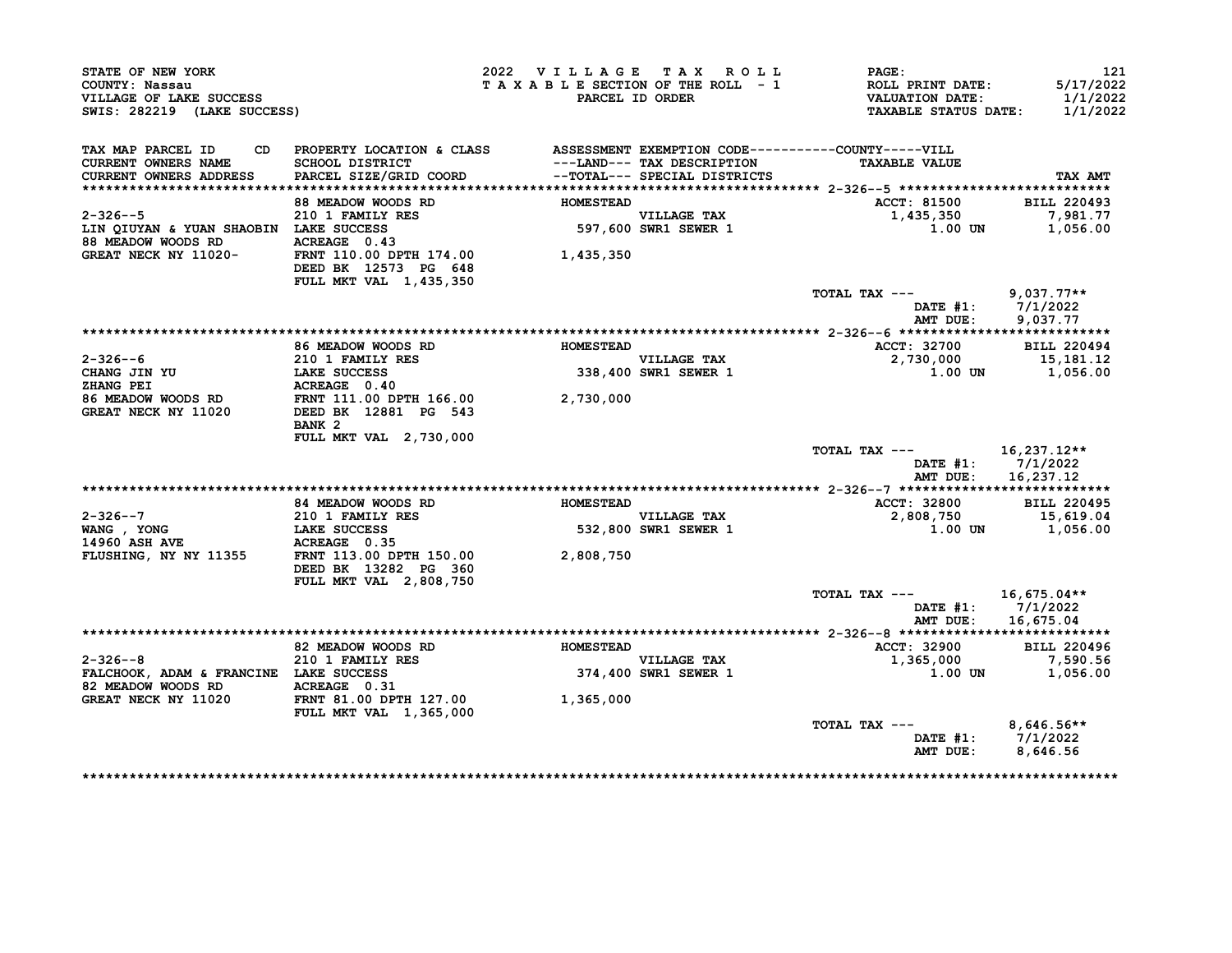|                                                                                                                                                                                                                                                                      |                                                                                                                                                                                                           | 2022 VILLAGE TAX ROLL           |                                     | $\mathtt{PAGE}$ :                                                    | 122                                             |
|----------------------------------------------------------------------------------------------------------------------------------------------------------------------------------------------------------------------------------------------------------------------|-----------------------------------------------------------------------------------------------------------------------------------------------------------------------------------------------------------|---------------------------------|-------------------------------------|----------------------------------------------------------------------|-------------------------------------------------|
|                                                                                                                                                                                                                                                                      |                                                                                                                                                                                                           | TAXABLE SECTION OF THE ROLL - 1 |                                     |                                                                      | 5/17/2022                                       |
| A SURVEY OF LAKE SUCCESS<br>SWIS: 282219 (LAKE SUCCESS)<br>AX MAP T                                                                                                                                                                                                  |                                                                                                                                                                                                           |                                 | PARCEL ID ORDER                     | <b>ROLL PRINT DATE:<br/>VALUATION DATE:<br/>TAXABLE STATUS DATE:</b> | 1/1/2022<br>1/1/2022                            |
|                                                                                                                                                                                                                                                                      |                                                                                                                                                                                                           |                                 |                                     |                                                                      |                                                 |
| TAX MAP PARCEL ID                                                                                                                                                                                                                                                    | CD PROPERTY LOCATION & CLASS ASSESSMENT EXEMPTION CODE----------COUNTY-----VILL<br>SCHOOL DISTRICT ---------------- TAX DESCRIPTION TAXABLE VALUE<br>SPARCEL SIZE/GRID COORD --TOTAL--- SPECIAL DISTRICTS |                                 |                                     |                                                                      |                                                 |
| CURRENT OWNERS NAME<br>CURRENT OWNERS ADDRESS                                                                                                                                                                                                                        |                                                                                                                                                                                                           |                                 |                                     | <b>TAXABLE VALUE</b>                                                 | TAX AMT                                         |
|                                                                                                                                                                                                                                                                      |                                                                                                                                                                                                           |                                 |                                     |                                                                      |                                                 |
|                                                                                                                                                                                                                                                                      | 80 MEADOW WOODS RD                                                                                                                                                                                        | <b>HOMESTEAD</b>                |                                     | ACCT: 95300 BILL 220497                                              |                                                 |
| 2-326--9<br>QING, YUNFENG                                                                                                                                                                                                                                            |                                                                                                                                                                                                           |                                 |                                     | $1,462,650$ 8,133.58                                                 |                                                 |
|                                                                                                                                                                                                                                                                      |                                                                                                                                                                                                           |                                 | VILLAGE TAX<br>597,600 SWR1 SEWER 1 | 1.00 UN                                                              | 1,056.00                                        |
|                                                                                                                                                                                                                                                                      |                                                                                                                                                                                                           |                                 |                                     |                                                                      |                                                 |
| 2-326--9 210 1 FAMILY RES<br>QING, YUNFENG LAKE SUCCESS 597,600<br>80 MEADOW WOOD SROAD ACREAGE 0.36<br>GREAT NECK NY 11020 FRNT 110.00 DPTH 122.00 1,462,650                                                                                                        | DEED BK 13103 PG 921                                                                                                                                                                                      |                                 |                                     |                                                                      |                                                 |
|                                                                                                                                                                                                                                                                      | BANK <sub>2</sub>                                                                                                                                                                                         |                                 |                                     |                                                                      |                                                 |
|                                                                                                                                                                                                                                                                      | FULL MKT VAL 1,462,650                                                                                                                                                                                    |                                 |                                     | TOTAL TAX --- 9,189.58**                                             |                                                 |
|                                                                                                                                                                                                                                                                      |                                                                                                                                                                                                           |                                 |                                     |                                                                      | DATE #1: 7/1/2022                               |
|                                                                                                                                                                                                                                                                      |                                                                                                                                                                                                           |                                 |                                     |                                                                      | AMT DUE: 9,189.58                               |
|                                                                                                                                                                                                                                                                      |                                                                                                                                                                                                           |                                 |                                     |                                                                      |                                                 |
|                                                                                                                                                                                                                                                                      | 78 MEADOW WOODS RD                                                                                                                                                                                        | HOMESTEAD                       |                                     | ACCT: 33000 BILL 220498                                              |                                                 |
| $2 - 326 - -10$                                                                                                                                                                                                                                                      |                                                                                                                                                                                                           |                                 | VILLAGE TAX                         | $1,764,000$ 9,809.34                                                 |                                                 |
| 2-326--10<br>210 1 FAMILY RES<br>CHEUNG CAREN<br>CHEUNG CAREN<br>210 1 FAMILY RES<br>210 1 FAMILY RES<br>210 1 FAMILY RES<br>210 1 FAMILY RES<br>210 20<br>210 20<br>210 20<br>210 20<br>210 20<br>210 20<br>210 20<br>210 20<br>210 20<br>210 20<br>210 22<br>210 2 |                                                                                                                                                                                                           |                                 |                                     |                                                                      | 1.00 UN 1,056.00                                |
|                                                                                                                                                                                                                                                                      |                                                                                                                                                                                                           |                                 |                                     |                                                                      |                                                 |
|                                                                                                                                                                                                                                                                      |                                                                                                                                                                                                           |                                 |                                     |                                                                      |                                                 |
|                                                                                                                                                                                                                                                                      |                                                                                                                                                                                                           |                                 |                                     |                                                                      |                                                 |
|                                                                                                                                                                                                                                                                      |                                                                                                                                                                                                           |                                 |                                     | TOTAL TAX ---<br>AMT DUE:                                            | 10,865.34**<br>DATE $#1: 7/1/2022$<br>10,865.34 |
|                                                                                                                                                                                                                                                                      |                                                                                                                                                                                                           |                                 |                                     |                                                                      |                                                 |
|                                                                                                                                                                                                                                                                      | 76 MEADOW WOODS RD MOMESTEAD                                                                                                                                                                              |                                 |                                     | ACCT: 33100 BILL 220499                                              |                                                 |
| $2 - 326 - -11$                                                                                                                                                                                                                                                      | 210 1 FAMILY RES                                                                                                                                                                                          |                                 |                                     | 2,730,000                                                            | 15,181.12                                       |
| HA NGUYEN REVOCABLE TRUST LAKE SUCCESS                                                                                                                                                                                                                               |                                                                                                                                                                                                           |                                 | VILLAGE TAX<br>626,400 SWR1 SEWER 1 |                                                                      | 1.00 UN 1,056.00                                |
|                                                                                                                                                                                                                                                                      |                                                                                                                                                                                                           |                                 |                                     |                                                                      |                                                 |
|                                                                                                                                                                                                                                                                      |                                                                                                                                                                                                           |                                 |                                     |                                                                      |                                                 |
|                                                                                                                                                                                                                                                                      | DEED BK 13964 PG 642<br>FULL MKT VAL 2,730,000                                                                                                                                                            |                                 |                                     |                                                                      |                                                 |
|                                                                                                                                                                                                                                                                      |                                                                                                                                                                                                           |                                 |                                     | TOTAL TAX --- $16,237.12**$                                          |                                                 |
|                                                                                                                                                                                                                                                                      |                                                                                                                                                                                                           |                                 |                                     |                                                                      | DATE #1: 7/1/2022                               |
|                                                                                                                                                                                                                                                                      |                                                                                                                                                                                                           |                                 |                                     | AMT DUE:                                                             | 16,237.12                                       |
|                                                                                                                                                                                                                                                                      | 74 MEADOW WOODS RD                                                                                                                                                                                        | <b>HOMESTEAD</b>                |                                     | ACCT: 33200                                                          | <b>BILL 220500</b>                              |
|                                                                                                                                                                                                                                                                      |                                                                                                                                                                                                           |                                 | VILLAGE TAX                         |                                                                      |                                                 |
|                                                                                                                                                                                                                                                                      |                                                                                                                                                                                                           |                                 | VILLAGE TAX<br>576,000 SWR1 SEWER 1 | 2,822,400<br>1.00 15,694.94<br>1.00 UN 1,056.00                      |                                                 |
|                                                                                                                                                                                                                                                                      |                                                                                                                                                                                                           |                                 |                                     |                                                                      |                                                 |
|                                                                                                                                                                                                                                                                      |                                                                                                                                                                                                           |                                 |                                     |                                                                      |                                                 |
| 2-326--12<br>DEWITTE HANS<br>DEWITTE HANS<br>DEWITTE LORI EXERCICES ACREAGE 0.43<br>74 MEADOW WOODS RD FRNT 113.00 DPTH 168.00 2,822,400<br>GREAT NECK NY 11020 DEED BK 12917 PG 550                                                                                 | BANK 2                                                                                                                                                                                                    |                                 |                                     |                                                                      |                                                 |
|                                                                                                                                                                                                                                                                      | FULL MKT VAL 2,822,400                                                                                                                                                                                    |                                 |                                     |                                                                      |                                                 |
|                                                                                                                                                                                                                                                                      |                                                                                                                                                                                                           |                                 |                                     | TOTAL TAX $---$ 16,750.94**                                          |                                                 |
|                                                                                                                                                                                                                                                                      |                                                                                                                                                                                                           |                                 |                                     |                                                                      | DATE #1: 7/1/2022<br>AMT DUE: 16,750.94         |
|                                                                                                                                                                                                                                                                      |                                                                                                                                                                                                           |                                 |                                     |                                                                      |                                                 |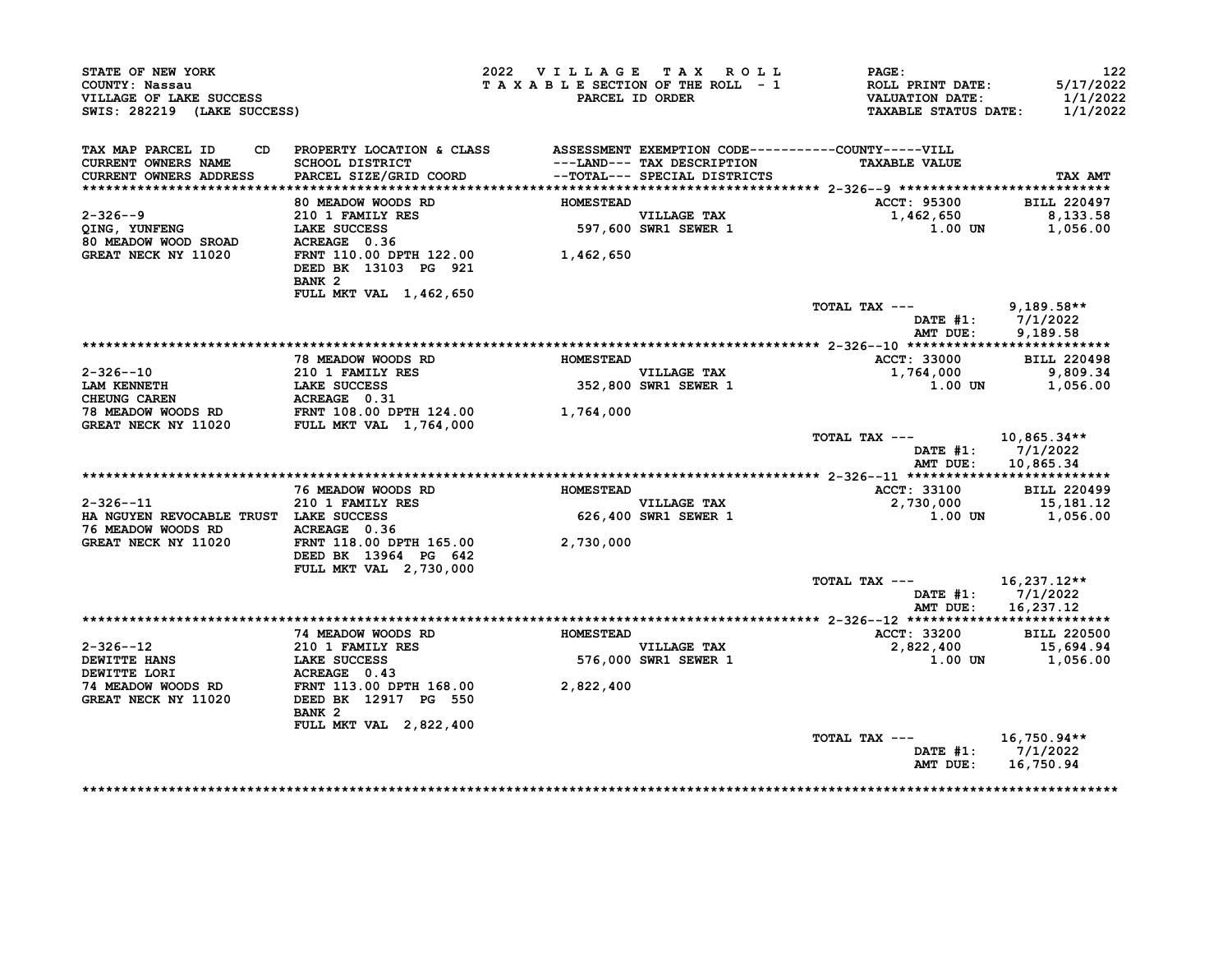| STATE OF NEW YORK<br>COUNTY: Nassau<br>VILLAGE OF LAKE SUCCESS<br>SWIS: 282219 (LAKE SUCCESS)                                                                                                                                                                                                                                                                                                    |                                                                                                     | 2022 VILLAGE TAX ROLL |                                                    | $\mathtt{PAGE}$ :<br>T A X A B L E SECTION OF THE ROLL - 1 ROLL PRINT DATE: 5/17/2022<br>PARCEL ID ORDER VALUATION DATE: 1/1/2022<br>TAXABLE STATUS DATE: 1/1/2022 | 123                                      |
|--------------------------------------------------------------------------------------------------------------------------------------------------------------------------------------------------------------------------------------------------------------------------------------------------------------------------------------------------------------------------------------------------|-----------------------------------------------------------------------------------------------------|-----------------------|----------------------------------------------------|--------------------------------------------------------------------------------------------------------------------------------------------------------------------|------------------------------------------|
| TAX MAP PARCEL ID CD PROPERTY LOCATION & CLASS ASSESSMENT EXEMPTION CODE----------COUNTY-----VILL<br>CURRENT OWNERS NAME<br>CURRENT OWNERS ADDRESS                                                                                                                                                                                                                                               | SCHOOL DISTRICT<br>PARCEL SIZE/GRID COORD<br>PARCEL SIZE/GRID COORD<br>--TOTAL--- SPECIAL DISTRICTS |                       |                                                    | <b>TAXABLE VALUE</b>                                                                                                                                               | TAX AMT                                  |
|                                                                                                                                                                                                                                                                                                                                                                                                  |                                                                                                     |                       |                                                    |                                                                                                                                                                    |                                          |
|                                                                                                                                                                                                                                                                                                                                                                                                  | 72 MEADOW WOODS RD                                                                                  | <b>HOMESTEAD</b>      |                                                    | ACCT: 69900 BILL 220501<br>$1,471,050$ $8,180.29$                                                                                                                  |                                          |
| 2-326--13<br>LEE KEON H. & CHUNG H LAKE SUCCESS<br>72 MEADOW WOODS ROAD ACREAGE 0.41 GREAT NECK NY 11020-<br>FRNT 191.00 DPTH 87.00 1,471,050                                                                                                                                                                                                                                                    | 210 1 FAMILY RES                                                                                    |                       | -----------<br>VILLAGE TAX<br>612,000 SWR1 SEWER 1 | $1.00$ UN $1,056.00$                                                                                                                                               |                                          |
|                                                                                                                                                                                                                                                                                                                                                                                                  | DEED BK 12610 PG 559<br>BANK 2<br>FULL MKT VAL 1,471,050                                            |                       |                                                    |                                                                                                                                                                    |                                          |
|                                                                                                                                                                                                                                                                                                                                                                                                  |                                                                                                     |                       |                                                    | TOTAL TAX $---$ 9,236.29**                                                                                                                                         |                                          |
|                                                                                                                                                                                                                                                                                                                                                                                                  |                                                                                                     |                       |                                                    |                                                                                                                                                                    | DATE #1: $7/1/2022$<br>AMT DUE: 9,236.29 |
|                                                                                                                                                                                                                                                                                                                                                                                                  |                                                                                                     |                       |                                                    |                                                                                                                                                                    |                                          |
|                                                                                                                                                                                                                                                                                                                                                                                                  | 12 FIELDSTONE LA                                                                                    | <b>HOMESTEAD</b>      |                                                    | ACCT: 33300 BILL 220502<br>3,124,800 17,376.54                                                                                                                     |                                          |
|                                                                                                                                                                                                                                                                                                                                                                                                  |                                                                                                     |                       | VILLAGE TAX<br>VILLAGE TAX<br>583,200 SWR1 SEWER 1 |                                                                                                                                                                    |                                          |
|                                                                                                                                                                                                                                                                                                                                                                                                  |                                                                                                     |                       |                                                    |                                                                                                                                                                    | 1.00 UN 1,056.00                         |
| GREAT NECK NY 11020                                                                                                                                                                                                                                                                                                                                                                              |                                                                                                     |                       |                                                    |                                                                                                                                                                    |                                          |
|                                                                                                                                                                                                                                                                                                                                                                                                  |                                                                                                     |                       |                                                    | TOTAL TAX $---$ 18,432.54**                                                                                                                                        | DATE #1: 7/1/2022<br>AMT DUE: 18,432.54  |
|                                                                                                                                                                                                                                                                                                                                                                                                  |                                                                                                     |                       |                                                    |                                                                                                                                                                    |                                          |
|                                                                                                                                                                                                                                                                                                                                                                                                  |                                                                                                     |                       |                                                    | ACCT: 70000 BILL 220503                                                                                                                                            |                                          |
|                                                                                                                                                                                                                                                                                                                                                                                                  |                                                                                                     |                       |                                                    | 1,544,550                                                                                                                                                          | 8,589.01                                 |
|                                                                                                                                                                                                                                                                                                                                                                                                  |                                                                                                     |                       |                                                    |                                                                                                                                                                    | 1.00 UN 1,056.00                         |
|                                                                                                                                                                                                                                                                                                                                                                                                  |                                                                                                     |                       |                                                    |                                                                                                                                                                    |                                          |
| $\begin{tabular}{lllllllllllllllllllll} \multicolumn{2}{c}{2-326--15} & & 10 FIELDSTONE\ L10 & & HOMESTEAD \\ \multicolumn{2}{c}{KOH\ FAMILY\ RUSTE} & & 210 & 1 FAMILY\ RES & & & 561,600 \\ \multicolumn{2}{c}{DAVID\ KOH,\ TRUSTEE} & & LARE\ SCI & & 50 & & 561,600 \\ \multicolumn{2}{c}{10 FIELDSTONE\ LANE} & & & FRNT\ 120.00\ DPTH\ 120.00 & & & 1,544,550 \\ \multicolumn{2}{c}{GREAT$ | BANK <sub>2</sub>                                                                                   |                       |                                                    |                                                                                                                                                                    |                                          |
|                                                                                                                                                                                                                                                                                                                                                                                                  | FULL MKT VAL 1,544,550                                                                              |                       |                                                    |                                                                                                                                                                    |                                          |
|                                                                                                                                                                                                                                                                                                                                                                                                  |                                                                                                     |                       |                                                    | TOTAL TAX ---<br>AMT DUE:                                                                                                                                          | $9,645.01**$<br>DATE #1: 7/1/2022        |
|                                                                                                                                                                                                                                                                                                                                                                                                  |                                                                                                     |                       |                                                    |                                                                                                                                                                    | 9,645.01                                 |
|                                                                                                                                                                                                                                                                                                                                                                                                  | 8 FIELDSTONE LA <b>ELECTE EN ELECTE ADESTEAD</b>                                                    |                       |                                                    | <b>ACCT: 89100</b>                                                                                                                                                 | <b>BILL 220504</b>                       |
|                                                                                                                                                                                                                                                                                                                                                                                                  |                                                                                                     |                       | VILLAGE TAX                                        | 1,421,700                                                                                                                                                          | 7,905.86                                 |
|                                                                                                                                                                                                                                                                                                                                                                                                  |                                                                                                     |                       | 525,600 SWR1 SEWER 1                               |                                                                                                                                                                    | $1.00$ UN $1,056.00$                     |
| 2-326--16<br>XLAPOW, DEBRA<br>XLAPOW, DEBRA<br>210 1 FAMILY RES<br>LAKE SUCCESS<br>325,600<br>GREAT NECK NY 11020-<br>FRNT 110.00 DPTH 120.00<br>1,421,700                                                                                                                                                                                                                                       |                                                                                                     |                       |                                                    |                                                                                                                                                                    |                                          |
|                                                                                                                                                                                                                                                                                                                                                                                                  | BANK 2                                                                                              |                       |                                                    |                                                                                                                                                                    |                                          |
|                                                                                                                                                                                                                                                                                                                                                                                                  | FULL MKT VAL 1,421,700                                                                              |                       |                                                    | TOTAL TAX $---$ 8,961.86**                                                                                                                                         |                                          |
|                                                                                                                                                                                                                                                                                                                                                                                                  |                                                                                                     |                       |                                                    |                                                                                                                                                                    | DATE #1: 7/1/2022                        |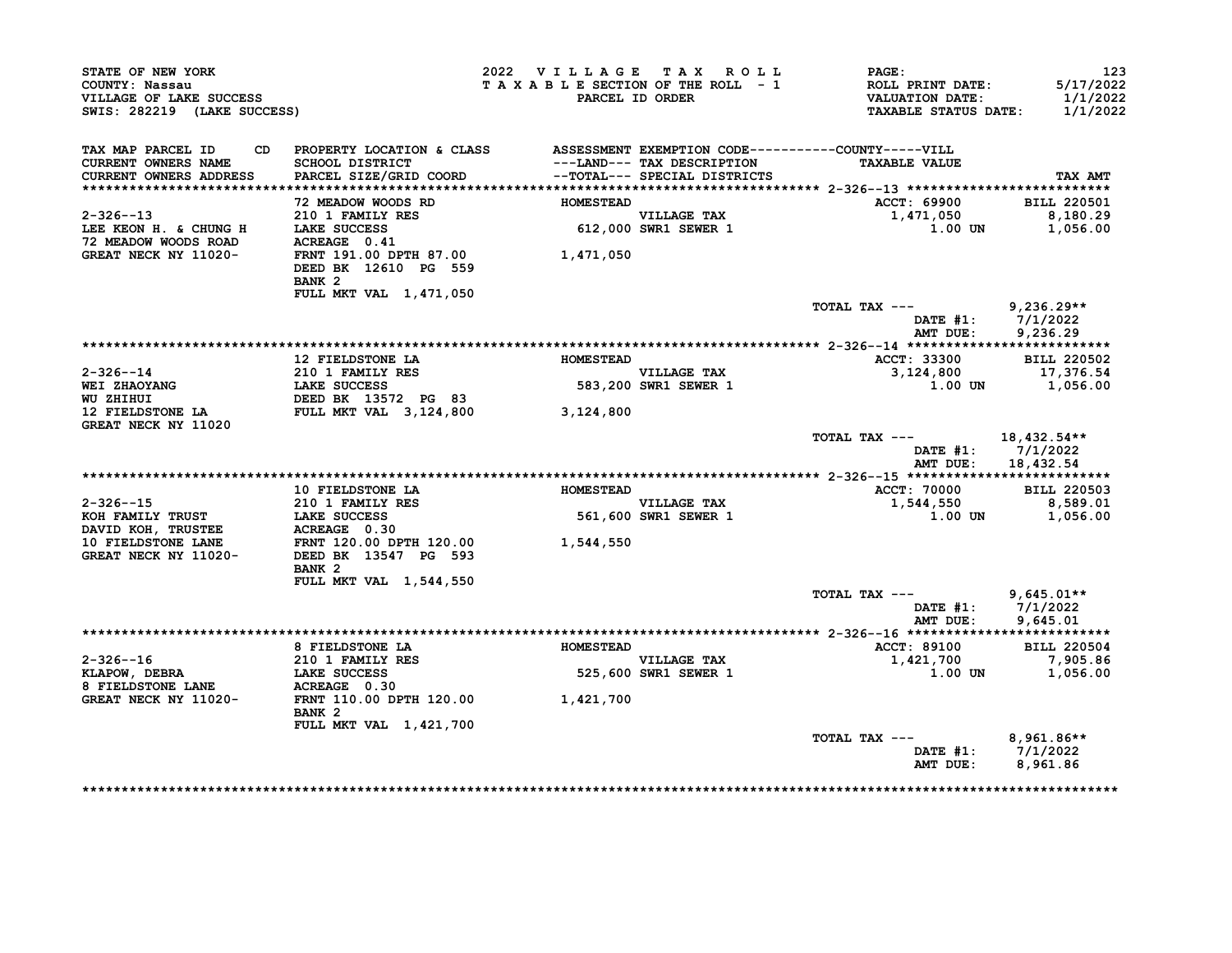| STATE OF NEW YORK<br>COUNTY: Nassau<br>VILLAGE OF LAKE SUCCESS<br>SWIS: 282219 (LAKE SUCCESS) |                                                                                                                                                                                | 2022 VILLAGE TAX ROLL<br>TAXABLE SECTION OF THE ROLL - 1 | PARCEL ID ORDER                     | <b>PAGE :</b><br>ROLL PRINT DATE:<br>VALUATION DATE:<br><b>TAXABLE STATUS DATE:</b> | 124<br>5/17/2022<br>1/1/2022<br>1/1/2022 |
|-----------------------------------------------------------------------------------------------|--------------------------------------------------------------------------------------------------------------------------------------------------------------------------------|----------------------------------------------------------|-------------------------------------|-------------------------------------------------------------------------------------|------------------------------------------|
| TAX MAP PARCEL ID<br>CURRENT OWNERS NAME<br>CURRENT OWNERS ADDRESS                            | CD PROPERTY LOCATION & CLASS ASSESSMENT EXEMPTION CODE-----------COUNTY-----VILL<br>SCHOOL DISTRICT<br>PARCEL SIZE/GRID COORD                     --TOTAL--- SPECIAL DISTRICTS |                                                          |                                     | <b>TAXABLE VALUE</b>                                                                | TAX AMT                                  |
|                                                                                               |                                                                                                                                                                                |                                                          |                                     |                                                                                     |                                          |
|                                                                                               | 6 FIELDSTONE LA                                                                                                                                                                | <b>HOMESTEAD</b>                                         |                                     | ACCT: 33400 BILL 220505                                                             |                                          |
|                                                                                               |                                                                                                                                                                                | VILLAGE TAX<br>568,800 SWR1 SEWER 1                      |                                     | 2,722,650<br>$1.00$ UN $1,056.00$                                                   | 15,140.25                                |
|                                                                                               | BANK <sub>2</sub><br>FULL MKT VAL 2,722,650                                                                                                                                    |                                                          |                                     |                                                                                     |                                          |
|                                                                                               |                                                                                                                                                                                |                                                          |                                     | TOTAL TAX $---$ 16,196.25**<br>DATE #1: 7/1/2022<br>AMT DUE: 16,196.25              |                                          |
|                                                                                               |                                                                                                                                                                                |                                                          |                                     |                                                                                     |                                          |
|                                                                                               |                                                                                                                                                                                |                                                          |                                     | ACCT: 70100 BILL 220506                                                             |                                          |
|                                                                                               |                                                                                                                                                                                |                                                          | VILLAGE TAX<br>583,200 SWR1 SEWER 1 | $1,446,900$<br>1,00 0N 1,056.00                                                     |                                          |
|                                                                                               |                                                                                                                                                                                |                                                          |                                     |                                                                                     |                                          |
|                                                                                               | <b>FULL MKT VAL 1,446,900</b>                                                                                                                                                  |                                                          |                                     |                                                                                     |                                          |
|                                                                                               |                                                                                                                                                                                |                                                          |                                     | TOTAL TAX $---$ 9,101.99**<br>DATE #1: 7/1/2022                                     | AMT DUE: 9,101.99                        |
|                                                                                               |                                                                                                                                                                                |                                                          |                                     |                                                                                     |                                          |
|                                                                                               | 2 FIELDSTONE LA                                                                                                                                                                | <b>HOMESTEAD</b>                                         |                                     | ACCT: 70200 BILL 220507                                                             |                                          |
| 2-326--19                                                                                     |                                                                                                                                                                                |                                                          |                                     | 2,928,450 16,284.67                                                                 |                                          |
|                                                                                               | <b>210 1 FAMILY RES<br/>LAKE SUCCESS<br/>ACREAGE 0.34</b>                                                                                                                      |                                                          | VILLAGE TAX<br>576,000 SWR1 SEWER 1 |                                                                                     | $1.00$ UN $1,056.00$                     |
| GREAT NECK NY 11020- FRNT 128.00 DPTH 120.00 2,928,450                                        | DEED BK 12925 PG 191<br>FULL MKT VAL 2,928,450                                                                                                                                 |                                                          |                                     |                                                                                     |                                          |
|                                                                                               |                                                                                                                                                                                |                                                          |                                     | TOTAL TAX ---<br>AMT DUE: 17,340.67                                                 | 17,340.67**<br>DATE #1: 7/1/2022         |
|                                                                                               |                                                                                                                                                                                |                                                          |                                     |                                                                                     |                                          |
|                                                                                               |                                                                                                                                                                                |                                                          |                                     | <b>ACCT: 33500</b>                                                                  | <b>BILL 220508</b>                       |
| 2-326--20<br>2 JOU JIANHONG JENNIFER LAKE SUCCESS<br>2HOU JIANHONG JENNIFER ACREAGE 0.50      | 210 1 FAMILY RES                                                                                                                                                               |                                                          |                                     | 1,400,700<br>$1.00$ UN $1,056.00$                                                   | 7,789.08                                 |
|                                                                                               |                                                                                                                                                                                |                                                          |                                     |                                                                                     |                                          |
|                                                                                               | FULL MKT VAL 1,400,700                                                                                                                                                         |                                                          |                                     |                                                                                     |                                          |
|                                                                                               |                                                                                                                                                                                |                                                          |                                     | TOTAL TAX --- 8,845.08**                                                            |                                          |
|                                                                                               |                                                                                                                                                                                |                                                          |                                     | DATE #1: 7/1/2022<br>AMT DUE: 8,845.08                                              |                                          |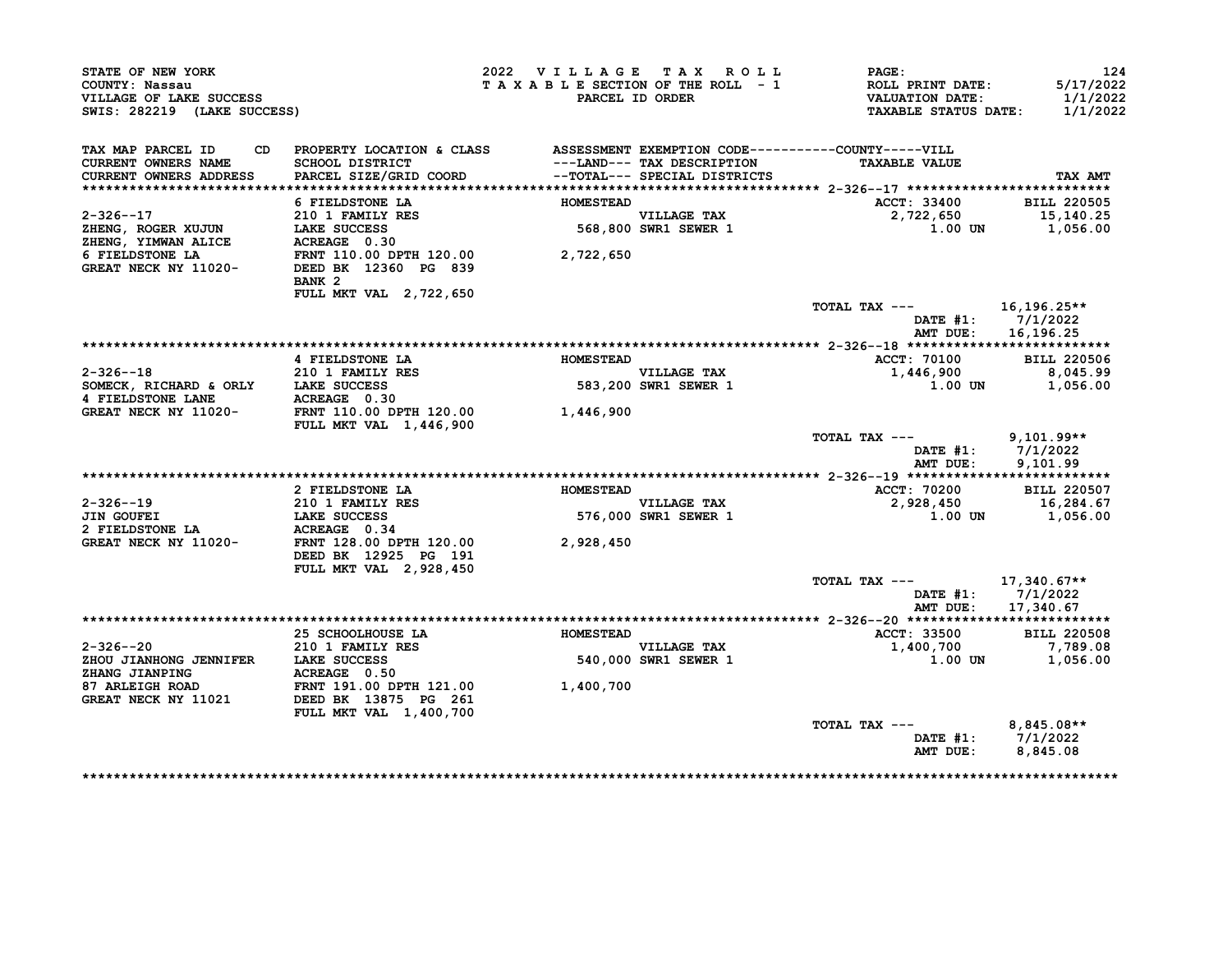| STATE OF NEW YORK<br>COUNTY: Nassau<br>VILLAGE OF LAKE SUCCESS<br>SWIS: 282219 (LAKE SUCCESS) |                                                                                                                           | 2022 VILLAGE TAX ROLL | TAXABLE SECTION OF THE ROLL - 1<br>PARCEL ID ORDER         | PAGE:<br>ROLL PRINT DATE:<br><b>VALUATION DATE:</b><br><b>TAXABLE STATUS DATE:</b> | 125<br>5/17/2022<br>1/1/2022<br>1/1/2022        |
|-----------------------------------------------------------------------------------------------|---------------------------------------------------------------------------------------------------------------------------|-----------------------|------------------------------------------------------------|------------------------------------------------------------------------------------|-------------------------------------------------|
| TAX MAP PARCEL ID<br>CD<br>CURRENT OWNERS NAME<br>CURRENT OWNERS ADDRESS                      | PROPERTY LOCATION & CLASS ASSESSMENT EXEMPTION CODE----------COUNTY-----VILL<br>SCHOOL DISTRICT<br>PARCEL SIZE/GRID COORD |                       | ---LAND--- TAX DESCRIPTION<br>--TOTAL--- SPECIAL DISTRICTS | <b>TAXABLE VALUE</b>                                                               | TAX AMT                                         |
|                                                                                               |                                                                                                                           |                       |                                                            |                                                                                    |                                                 |
| $2 - 326 - -21$<br>LEVINE, STEPHEN & ANDREA LAKE SUCCESS<br>27 SCHOOLHOUSE LA                 | 27 SCHOOLHOUSE LA<br>210 1 FAMILY RES<br>LAKE SUCCESS<br>ACREAGE 0.35                                                     | <b>HOMESTEAD</b>      | <b>VILLAGE TAX</b><br>561,600 SWR1 SEWER 1                 | ACCT: 33600<br>2,467,500<br>1.00 UN                                                | <b>BILL 220509</b><br>13,721.40<br>1,056.00     |
| GREAT NECK NY 11020                                                                           | FRNT 120.00 DPTH 133.00<br>DEED BK 12427 PG 787<br>FULL MKT VAL 2,467,500                                                 | 2,467,500             |                                                            |                                                                                    |                                                 |
|                                                                                               |                                                                                                                           |                       |                                                            | TOTAL TAX ---<br>AMT DUE:                                                          | 14,777.40**<br>DATE $#1: 7/1/2022$<br>14,777.40 |
|                                                                                               |                                                                                                                           |                       |                                                            |                                                                                    |                                                 |
|                                                                                               | 29 SCHOOLHOUSE LA                                                                                                         | <b>HOMESTEAD</b>      |                                                            | ACCT: 81600                                                                        | <b>BILL 220510</b>                              |
| $2 - 326 - -22$<br><b>GALLIN, STEVEN</b><br>29 SCHOOLHOUSE LA                                 | 210 1 FAMILY RES<br><b>LAKE SUCCESS<br/>ACREAGE 0.38</b>                                                                  |                       | VILLAGE TAX<br>561,600 SWR1 SEWER 1                        | 1,470,000<br>1.00 UN                                                               | 8,174.45<br>1,056.00                            |
| GREAT NECK NY 11020-                                                                          | FRNT 120.00 DPTH 146.00<br><b>FULL MKT VAL 1,470,000</b>                                                                  | 1,470,000             |                                                            |                                                                                    |                                                 |
|                                                                                               |                                                                                                                           |                       |                                                            | TOTAL TAX ---<br>DATE #1:<br>AMT DUE:                                              | $9,230.45**$<br>7/1/2022<br>9,230.45            |
|                                                                                               |                                                                                                                           |                       |                                                            |                                                                                    |                                                 |
|                                                                                               | <b>31 SCHOOLHOUSE LA</b>                                                                                                  | <b>HOMESTEAD</b>      |                                                            | ACCT: 81700                                                                        | <b>BILL 220511</b>                              |
| 2-326--23<br><b>KWAK STEVEN</b><br>31 SCHOOLHOUSE LA                                          | <b>210 1 FAMILY RES</b><br><b>LAKE SUCCESS</b><br>ACREAGE 0.42                                                            | 561                   | <b>VILLAGE TAX</b><br>561,600 SWR1 SEWER 1                 | 1,754,550<br><b>1.00 UN</b>                                                        | 9,756.79<br>1,056.00                            |
| GREAT NECK NY 11020-                                                                          | FRNT 120.00 DPTH 158.00<br>DEED BK 13400 PG 181<br>BANK <sub>2</sub><br>FULL MKT VAL 1,754,550                            | 1,754,550             |                                                            |                                                                                    |                                                 |
|                                                                                               |                                                                                                                           |                       |                                                            | TOTAL TAX ---<br>DATE #1:<br>AMT DUE:                                              | $10,812.79**$<br>7/1/2022<br>10,812.79          |
|                                                                                               |                                                                                                                           |                       |                                                            |                                                                                    |                                                 |
|                                                                                               | 33 SCHOOLHOUSE LA                                                                                                         | <b>HOMESTEAD</b>      |                                                            | <b>ACCT: 33700</b>                                                                 | <b>BILL 220512</b>                              |
| 2-326--24<br>WONG, SHING WAI                                                                  | 210 1 FAMILY RES<br>LAKE SUCCESS                                                                                          |                       | <b>VILLAGE TAX</b><br><b>612,000 SWR1 SEWER 1</b>          | 1,620,150<br>1.00 UN                                                               | 9,009.41<br>1,056.00                            |
| WONG, SUM FUNG<br>33 SCHOOLHOUSE LA<br>GREAT NECK NY 11020                                    | ACREAGE 0.45<br>FRNT 120.00 DPTH 170.00<br>BANK <sub>2</sub>                                                              | 1,620,150             |                                                            |                                                                                    |                                                 |
|                                                                                               | FULL MKT VAL 1,620,150                                                                                                    |                       |                                                            |                                                                                    |                                                 |
|                                                                                               |                                                                                                                           |                       |                                                            | TOTAL TAX ---<br>DATE #1:<br>AMT DUE:                                              | $10,065.41**$<br>7/1/2022<br>10,065.41          |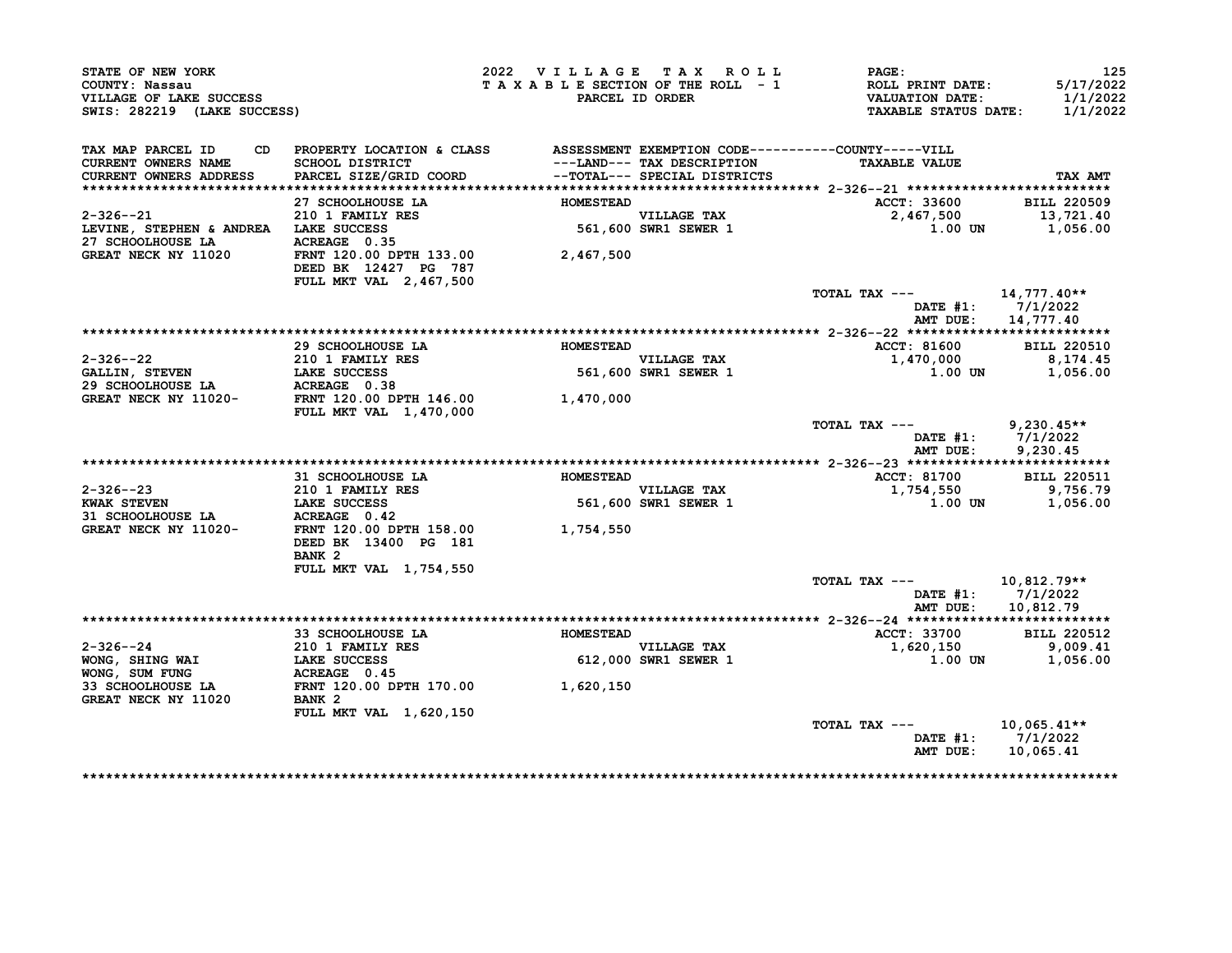|                 |                                                                                                                                                                                                                                                                                                                                                                                                                                                                                                                                |                                                                                                                                                                                                                                                                                            | <b>PAGE:</b><br><b>ROLL PRINT DATE:</b><br><b>VALUATION DATE:</b><br><b>TAXABLE STATUS DATE:</b>                                                                                                                                                                                                                                                        | 126<br>5/17/2022<br>1/1/2022<br>1/1/2022                                                                                                                                                                                                                                                                                                        |
|-----------------|--------------------------------------------------------------------------------------------------------------------------------------------------------------------------------------------------------------------------------------------------------------------------------------------------------------------------------------------------------------------------------------------------------------------------------------------------------------------------------------------------------------------------------|--------------------------------------------------------------------------------------------------------------------------------------------------------------------------------------------------------------------------------------------------------------------------------------------|---------------------------------------------------------------------------------------------------------------------------------------------------------------------------------------------------------------------------------------------------------------------------------------------------------------------------------------------------------|-------------------------------------------------------------------------------------------------------------------------------------------------------------------------------------------------------------------------------------------------------------------------------------------------------------------------------------------------|
| SCHOOL DISTRICT |                                                                                                                                                                                                                                                                                                                                                                                                                                                                                                                                |                                                                                                                                                                                                                                                                                            | <b>TAXABLE VALUE</b>                                                                                                                                                                                                                                                                                                                                    | TAX AMT                                                                                                                                                                                                                                                                                                                                         |
|                 |                                                                                                                                                                                                                                                                                                                                                                                                                                                                                                                                |                                                                                                                                                                                                                                                                                            |                                                                                                                                                                                                                                                                                                                                                         |                                                                                                                                                                                                                                                                                                                                                 |
|                 |                                                                                                                                                                                                                                                                                                                                                                                                                                                                                                                                |                                                                                                                                                                                                                                                                                            |                                                                                                                                                                                                                                                                                                                                                         | <b>BILL 220513</b>                                                                                                                                                                                                                                                                                                                              |
|                 |                                                                                                                                                                                                                                                                                                                                                                                                                                                                                                                                |                                                                                                                                                                                                                                                                                            |                                                                                                                                                                                                                                                                                                                                                         | 9,926.12<br>1,056.00                                                                                                                                                                                                                                                                                                                            |
|                 |                                                                                                                                                                                                                                                                                                                                                                                                                                                                                                                                |                                                                                                                                                                                                                                                                                            |                                                                                                                                                                                                                                                                                                                                                         |                                                                                                                                                                                                                                                                                                                                                 |
|                 | 1,785,000                                                                                                                                                                                                                                                                                                                                                                                                                                                                                                                      |                                                                                                                                                                                                                                                                                            |                                                                                                                                                                                                                                                                                                                                                         |                                                                                                                                                                                                                                                                                                                                                 |
|                 |                                                                                                                                                                                                                                                                                                                                                                                                                                                                                                                                |                                                                                                                                                                                                                                                                                            | TOTAL TAX ---                                                                                                                                                                                                                                                                                                                                           | $10,982.12**$                                                                                                                                                                                                                                                                                                                                   |
|                 |                                                                                                                                                                                                                                                                                                                                                                                                                                                                                                                                |                                                                                                                                                                                                                                                                                            | DATE #1:<br>AMT DUE:                                                                                                                                                                                                                                                                                                                                    | 7/1/2022<br>10,982.12                                                                                                                                                                                                                                                                                                                           |
|                 |                                                                                                                                                                                                                                                                                                                                                                                                                                                                                                                                |                                                                                                                                                                                                                                                                                            |                                                                                                                                                                                                                                                                                                                                                         |                                                                                                                                                                                                                                                                                                                                                 |
|                 |                                                                                                                                                                                                                                                                                                                                                                                                                                                                                                                                |                                                                                                                                                                                                                                                                                            |                                                                                                                                                                                                                                                                                                                                                         | <b>BILL 220514</b>                                                                                                                                                                                                                                                                                                                              |
|                 |                                                                                                                                                                                                                                                                                                                                                                                                                                                                                                                                |                                                                                                                                                                                                                                                                                            |                                                                                                                                                                                                                                                                                                                                                         | 7,444.59                                                                                                                                                                                                                                                                                                                                        |
|                 |                                                                                                                                                                                                                                                                                                                                                                                                                                                                                                                                |                                                                                                                                                                                                                                                                                            |                                                                                                                                                                                                                                                                                                                                                         | 1,056.00                                                                                                                                                                                                                                                                                                                                        |
|                 |                                                                                                                                                                                                                                                                                                                                                                                                                                                                                                                                |                                                                                                                                                                                                                                                                                            |                                                                                                                                                                                                                                                                                                                                                         |                                                                                                                                                                                                                                                                                                                                                 |
|                 |                                                                                                                                                                                                                                                                                                                                                                                                                                                                                                                                |                                                                                                                                                                                                                                                                                            |                                                                                                                                                                                                                                                                                                                                                         |                                                                                                                                                                                                                                                                                                                                                 |
|                 |                                                                                                                                                                                                                                                                                                                                                                                                                                                                                                                                |                                                                                                                                                                                                                                                                                            | TOTAL TAX ---<br>AMT DUE:                                                                                                                                                                                                                                                                                                                               | $8,500.59**$<br>DATE #1: 7/1/2022<br>8,500.59                                                                                                                                                                                                                                                                                                   |
|                 |                                                                                                                                                                                                                                                                                                                                                                                                                                                                                                                                |                                                                                                                                                                                                                                                                                            |                                                                                                                                                                                                                                                                                                                                                         |                                                                                                                                                                                                                                                                                                                                                 |
|                 |                                                                                                                                                                                                                                                                                                                                                                                                                                                                                                                                |                                                                                                                                                                                                                                                                                            |                                                                                                                                                                                                                                                                                                                                                         | <b>BILL 220515</b>                                                                                                                                                                                                                                                                                                                              |
|                 |                                                                                                                                                                                                                                                                                                                                                                                                                                                                                                                                |                                                                                                                                                                                                                                                                                            |                                                                                                                                                                                                                                                                                                                                                         | 9,207.93                                                                                                                                                                                                                                                                                                                                        |
|                 |                                                                                                                                                                                                                                                                                                                                                                                                                                                                                                                                |                                                                                                                                                                                                                                                                                            |                                                                                                                                                                                                                                                                                                                                                         | 1,056.00                                                                                                                                                                                                                                                                                                                                        |
|                 | 1,655,850                                                                                                                                                                                                                                                                                                                                                                                                                                                                                                                      |                                                                                                                                                                                                                                                                                            |                                                                                                                                                                                                                                                                                                                                                         |                                                                                                                                                                                                                                                                                                                                                 |
|                 |                                                                                                                                                                                                                                                                                                                                                                                                                                                                                                                                |                                                                                                                                                                                                                                                                                            |                                                                                                                                                                                                                                                                                                                                                         | $10, 263.93**$                                                                                                                                                                                                                                                                                                                                  |
|                 |                                                                                                                                                                                                                                                                                                                                                                                                                                                                                                                                |                                                                                                                                                                                                                                                                                            | AMT DUE:                                                                                                                                                                                                                                                                                                                                                | DATE $#1: 7/1/2022$<br>10,263.93                                                                                                                                                                                                                                                                                                                |
|                 |                                                                                                                                                                                                                                                                                                                                                                                                                                                                                                                                |                                                                                                                                                                                                                                                                                            |                                                                                                                                                                                                                                                                                                                                                         |                                                                                                                                                                                                                                                                                                                                                 |
|                 |                                                                                                                                                                                                                                                                                                                                                                                                                                                                                                                                |                                                                                                                                                                                                                                                                                            |                                                                                                                                                                                                                                                                                                                                                         | <b>BILL 220516</b>                                                                                                                                                                                                                                                                                                                              |
|                 |                                                                                                                                                                                                                                                                                                                                                                                                                                                                                                                                |                                                                                                                                                                                                                                                                                            |                                                                                                                                                                                                                                                                                                                                                         | 8,518.94                                                                                                                                                                                                                                                                                                                                        |
| ACREAGE 0.27    |                                                                                                                                                                                                                                                                                                                                                                                                                                                                                                                                |                                                                                                                                                                                                                                                                                            |                                                                                                                                                                                                                                                                                                                                                         | 1,056.00                                                                                                                                                                                                                                                                                                                                        |
|                 |                                                                                                                                                                                                                                                                                                                                                                                                                                                                                                                                |                                                                                                                                                                                                                                                                                            |                                                                                                                                                                                                                                                                                                                                                         |                                                                                                                                                                                                                                                                                                                                                 |
|                 |                                                                                                                                                                                                                                                                                                                                                                                                                                                                                                                                |                                                                                                                                                                                                                                                                                            |                                                                                                                                                                                                                                                                                                                                                         | $9,574.94**$                                                                                                                                                                                                                                                                                                                                    |
|                 |                                                                                                                                                                                                                                                                                                                                                                                                                                                                                                                                |                                                                                                                                                                                                                                                                                            |                                                                                                                                                                                                                                                                                                                                                         | DATE #1: 7/1/2022                                                                                                                                                                                                                                                                                                                               |
|                 |                                                                                                                                                                                                                                                                                                                                                                                                                                                                                                                                |                                                                                                                                                                                                                                                                                            |                                                                                                                                                                                                                                                                                                                                                         |                                                                                                                                                                                                                                                                                                                                                 |
|                 | SWIS: 282219 (LAKE SUCCESS)<br><b>35 SCHOOLHOUSE LA</b><br>210 1 FAMILY RES<br>MERMEL, MARK & SUSAN LAKE SUCCESS<br>35 SCHOOLHOUSE LANE ACREAGE 0.46<br>ACREAGE 0.46<br>37 SCHOOLHOUSE LA<br>210 1 FAMILY RES<br>LAKE SUCCESS<br>ACREAGE 0.40<br>FULL MKT VAL 1,338,750<br>39 SCHOOLHOUSE LA<br>210 1 FAMILY RES<br>SAVELL, ROGER & HILDY LAKE SUCCESS<br>ACREAGE 0.46<br><b>FULL MKT VAL 1,655,850</b><br><b>38 PINEHILL RD</b><br>210 1 FAMILY RES<br>LEMPERT, MR & MRS STUART LAKE SUCCESS<br><b>FULL MKT VAL 1,531,950</b> | PARCEL SIZE/GRID COORD<br>FRNT 114.00 DPTH 170.00<br><b>FULL MKT VAL 1,785,000</b><br><b>ACREAGE 0.40<br/>FRNT 130.00 DPTH 143.00</b><br>1,338,750<br>DEED BK 99999 PG 3199<br><b>ACREAGE 0.46<br/>FRNT 148.00 DPTH 143.00</b><br>GREAT NECK NY 11020 FRNT 100.00 DPTH 120.00<br>1,531,950 | 2022 VILLAGE TAX ROLL<br>TAXABLE SECTION OF THE ROLL - 1<br>PARCEL ID ORDER<br>--TOTAL--- SPECIAL DISTRICTS<br><b>HOMESTEAD</b><br>VILLAGE TAX<br>554,400 SWR1 SEWER 1<br><b>HOMESTEAD</b><br>VILLAGE TAX<br>568,800 SWR1 SEWER 1<br><b>HOMESTEAD</b><br>VILLAGE TAX<br>583,200 SWR1 SEWER 1<br><b>HOMESTEAD</b><br>VILLAGE TAX<br>460,800 SWR1 SEWER 1 | PROPERTY LOCATION & CLASS ASSESSMENT EXEMPTION CODE----------COUNTY-----VILL<br>---LAND--- TAX DESCRIPTION<br>--Tomat--- SPECIAL DISTRICTS<br><b>ACCT: 81800</b><br>1,785,000<br>1.00 UN<br>ACCT: 33800<br>1,338,750<br>1.00 UN<br>ACCT: 70300<br>1,655,850<br>1.00 UN<br>TOTAL TAX ---<br>ACCT: 70400<br>1,531,950<br>1.00 UN<br>TOTAL TAX --- |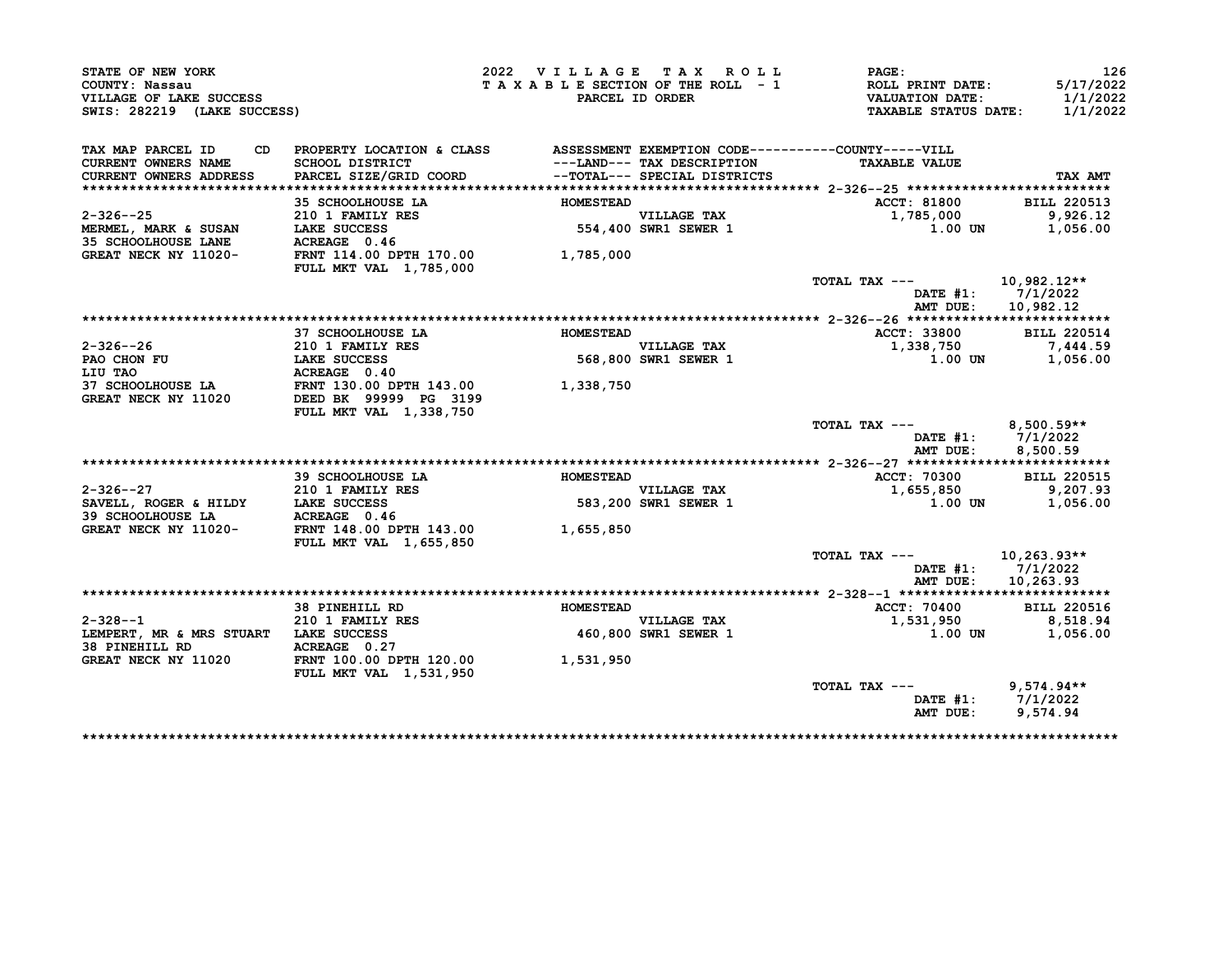| STATE OF NEW YORK<br>COUNTY: Nassau<br>VILLAGE OF LAKE SUCCESS<br>SWIS: 282219 (LAKE SUCCESS) |                                                                                 | 2022 VILLAGE TAX ROLL<br>TAXABLE SECTION OF THE ROLL - 1 | PARCEL ID ORDER                                            | <b>PAGE:</b><br>ROLL PRINT DATE:<br><b>VALUATION DATE:</b><br><b>TAXABLE STATUS DATE:</b> | 127<br>5/17/2022<br>1/1/2022<br>1/1/2022 |
|-----------------------------------------------------------------------------------------------|---------------------------------------------------------------------------------|----------------------------------------------------------|------------------------------------------------------------|-------------------------------------------------------------------------------------------|------------------------------------------|
| TAX MAP PARCEL ID                                                                             | CD PROPERTY LOCATION & CLASS ASSESSMENT EXEMPTION CODE----------COUNTY-----VILL |                                                          |                                                            |                                                                                           |                                          |
| <b>CURRENT OWNERS NAME</b><br>CURRENT OWNERS ADDRESS                                          | SCHOOL DISTRICT<br>PARCEL SIZE/GRID COORD                                       |                                                          | ---LAND--- TAX DESCRIPTION<br>--TOTAL--- SPECIAL DISTRICTS | <b>TAXABLE VALUE</b>                                                                      | TAX AMT                                  |
|                                                                                               |                                                                                 |                                                          |                                                            |                                                                                           |                                          |
|                                                                                               | 30 PINEHILL RD                                                                  | <b>HOMESTEAD</b>                                         |                                                            | ACCT: 33900                                                                               | <b>BILL 220517</b>                       |
| $2 - 328 - -2$                                                                                |                                                                                 |                                                          |                                                            | 1,507,800                                                                                 | 8,384.65                                 |
| DONG DARREN D.                                                                                |                                                                                 |                                                          | VILLAGE TAX<br>547,200 SWR1 SEWER 1                        | 1.00 UN                                                                                   | 1,056.00                                 |
| LEUNG MARY K.                                                                                 | 210 1 FAMILY RES<br>LAKE SUCCESS<br>ACREAGE 0.30                                |                                                          |                                                            |                                                                                           |                                          |
| 30 N PINEHILL RD<br>GREAT NECK NY 11020                                                       | FRNT 100.00 DPTH 139.00<br>DEED BK 13697 PG 828                                 | 1,507,800                                                |                                                            |                                                                                           |                                          |
|                                                                                               | BANK <sub>2</sub>                                                               |                                                          |                                                            |                                                                                           |                                          |
|                                                                                               | FULL MKT VAL 1,507,800                                                          |                                                          |                                                            | TOTAL TAX ---                                                                             | $9,440.65**$<br>DATE $#1: 7/1/2022$      |
|                                                                                               |                                                                                 |                                                          |                                                            | AMT DUE:                                                                                  | 9,440.65                                 |
|                                                                                               |                                                                                 |                                                          |                                                            |                                                                                           |                                          |
|                                                                                               | 10 PINEHILL RD E                                                                | <b>HOMESTEAD</b>                                         |                                                            | <b>ACCT: 70500</b>                                                                        | <b>BILL 220518</b>                       |
| $2 - 328 - -3$                                                                                | 210 1 FAMILY RES                                                                |                                                          |                                                            | 1,337,700                                                                                 | 7,438.75                                 |
| SHAKARCHY, JACK & RUTH LAKE SUCCESS                                                           |                                                                                 |                                                          | VILLAGE TAX<br>705,600 SWR1 SEWER 1                        | 1.00 UN                                                                                   | 1,056.00                                 |
| 10 PINEHILL RD                                                                                | ACREAGE 0.36                                                                    |                                                          |                                                            |                                                                                           |                                          |
| GREAT NECK NY 11020- FRNT 105.00 DPTH 131.00 1,337,700                                        | BANK <sub>2</sub><br>FULL MKT VAL 1,337,700                                     |                                                          |                                                            |                                                                                           |                                          |
|                                                                                               |                                                                                 |                                                          |                                                            | TOTAL TAX ---                                                                             | $8,494.75**$                             |
|                                                                                               |                                                                                 |                                                          |                                                            | AMT DUE:                                                                                  | DATE $#1: 7/1/2022$<br>8,494.75          |
|                                                                                               |                                                                                 |                                                          |                                                            |                                                                                           |                                          |
|                                                                                               | 122 PINEHILL RD E                                                               | <b>HOMESTEAD</b>                                         |                                                            | ACCT: 95400                                                                               | <b>BILL 220519</b>                       |
| $2-328--4$<br>$210$ 1 FAMILY RES<br>LAST, SHARON L<br>122 EXERCISE LAKE SUCCESS               |                                                                                 |                                                          | VILLAGE TAX                                                | 1,357,650                                                                                 | 7,549.69                                 |
|                                                                                               |                                                                                 |                                                          | 482,400 SWR1 SEWER 1                                       | $1.00$ UN                                                                                 | 1,056.00                                 |
| 122 PINEHILL RD E<br>GREAT NECK NY 11020-                                                     | <b>ACREAGE</b> 0.32<br>FRNT 119.00 DPTH 120.00<br>FULL MKT VAL 1,357,650        | 1,357,650                                                |                                                            |                                                                                           |                                          |
|                                                                                               |                                                                                 |                                                          |                                                            | TOTAL TAX ---                                                                             | $8,605.69**$<br>DATE #1: 7/1/2022        |
|                                                                                               |                                                                                 |                                                          |                                                            | AMT DUE:                                                                                  | 8,605.69                                 |
|                                                                                               |                                                                                 |                                                          |                                                            |                                                                                           |                                          |
|                                                                                               |                                                                                 |                                                          |                                                            | <b>ACCT: 34000</b>                                                                        | <b>BILL 220520</b>                       |
| $2 - 328 - -5$                                                                                | 210 1 FAMILY RES                                                                |                                                          | <b>VILLAGE TAX</b>                                         | 1,288,350                                                                                 | 7,164.32                                 |
| NEDBOR, BENJAMIN & GLORIA LAKE SUCCESS                                                        |                                                                                 |                                                          | <b>482,400 SWR1 SEWER 1</b>                                |                                                                                           | 1.00 UN 1,056.00                         |
| 110 PINEHILL RD S ACREAGE 0.30<br>GREAT NECK NY 11020                                         | FRNT 110.00 DPTH 120.00 1,288,350<br>BANK <sub>2</sub>                          |                                                          |                                                            |                                                                                           |                                          |
|                                                                                               | FULL MKT VAL 1,288,350                                                          |                                                          |                                                            |                                                                                           |                                          |
|                                                                                               |                                                                                 |                                                          |                                                            | TOTAL TAX ---                                                                             | $8,220.32**$                             |
|                                                                                               |                                                                                 |                                                          |                                                            | AMT DUE:                                                                                  | DATE #1: 7/1/2022<br>8,220.32            |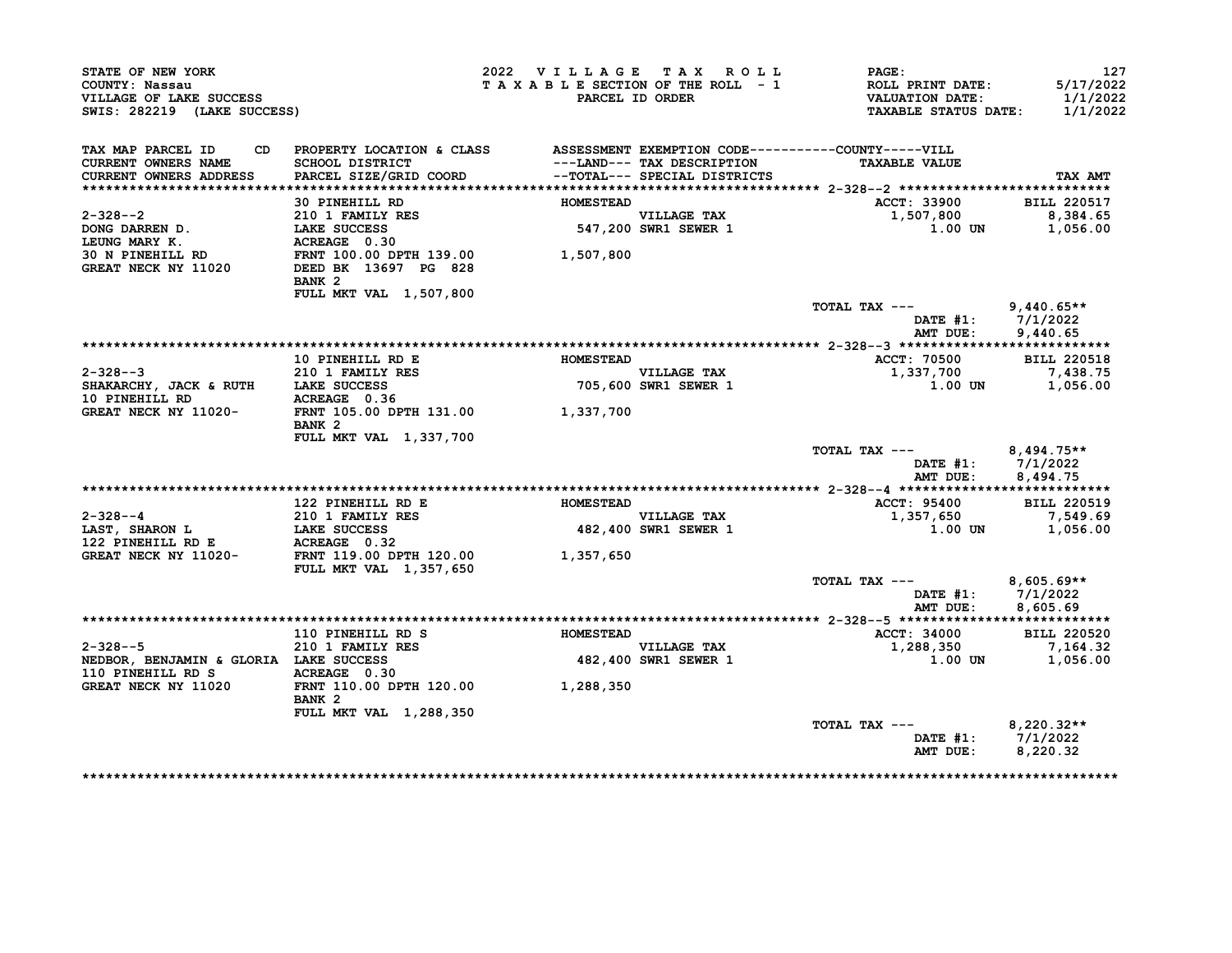| STATE OF NEW YORK<br>COUNTY: Nassau<br>VILLAGE OF LAKE SUCCESS<br>SWIS: 282219 (LAKE SUCCESS)                                                                    |                                                                                                                                                                                                                                      | 2022 VILLAGE TAX ROLL | TAXABLE SECTION OF THE ROLL - 1<br><b>PARCEL ID ORDER</b> | $\mathtt{PAGE}$ :<br>ROLL PRINT DATE:<br>VALUATION DATE:<br><b>TAXABLE STATUS DATE:</b> | 128<br>5/17/2022<br>1/1/2022<br>1/1/2022 |
|------------------------------------------------------------------------------------------------------------------------------------------------------------------|--------------------------------------------------------------------------------------------------------------------------------------------------------------------------------------------------------------------------------------|-----------------------|-----------------------------------------------------------|-----------------------------------------------------------------------------------------|------------------------------------------|
| TAX MAP PARCEL ID<br>CURRENT OWNERS NAME<br><b>CURRENT OWNERS ADDRESS</b>                                                                                        | CD PROPERTY LOCATION & CLASS ASSESSMENT EXEMPTION CODE----------COUNTY-----VILL<br>SCHOOL DISTRICT                                     ---LAND--- TAX DESCRIPTION<br>PARCEL SIZE/GRID COORD             --TOTAL--- SPECIAL DISTRICTS |                       |                                                           | <b>TAXABLE VALUE</b>                                                                    | TAX AMT                                  |
|                                                                                                                                                                  |                                                                                                                                                                                                                                      |                       |                                                           |                                                                                         |                                          |
|                                                                                                                                                                  | 96 PINEHILL RD S                                                                                                                                                                                                                     | <b>HOMESTEAD</b>      |                                                           | ACCT: 70600                                                                             | <b>BILL 220521</b>                       |
| $2 - 328 - -6$<br>LIN CHAOQING<br>96 PINEHILL ROAD SOUTH<br>26 PINEHILL ROAD SOUTH<br>26 PINEHILL ROAD SOUTH<br>26 PINEHILL ROAD SOUTH<br>26 PINEHILL ROAD SOUTH | 210 1 FAMILY RES                                                                                                                                                                                                                     |                       | VILLAGE TAX<br>532,800 SWR1 SEWER 1                       | 1,369,200<br>1.00 UN                                                                    | 7,613.92<br>1,056.00                     |
| GREAT NECK NY 11020-                                                                                                                                             | FRNT 110.00 DPTH 120.00<br>DEED BK 999 PG 9999<br>FULL MKT VAL 1,369,200                                                                                                                                                             | 1,369,200             |                                                           |                                                                                         |                                          |
|                                                                                                                                                                  |                                                                                                                                                                                                                                      |                       |                                                           | TOTAL TAX ---                                                                           | 8,669.92**                               |
|                                                                                                                                                                  |                                                                                                                                                                                                                                      |                       |                                                           | DATE #1: 7/1/2022<br>AMT DUE: 8,669.92                                                  |                                          |
|                                                                                                                                                                  |                                                                                                                                                                                                                                      |                       |                                                           |                                                                                         |                                          |
|                                                                                                                                                                  | 88 PINEHILL RD S                                                                                                                                                                                                                     | <b>HOMESTEAD</b>      |                                                           | ACCT: 34100                                                                             | <b>BILL 220522</b>                       |
| $2 - 328 - -7$                                                                                                                                                   | <b>210 1 FAMILY RES</b>                                                                                                                                                                                                              |                       | VILLAGE TAX<br>784,800 SWR1 SEWER 1                       | 1,479,450                                                                               | 8,227.00                                 |
| MILLMAN KEITH & MELANIE LAKE SUCCESS<br>88 PINEHILL RD S<br>GREAT NECK NY 11020 FRNT 110.00 DPTH 120.00                                                          |                                                                                                                                                                                                                                      |                       |                                                           |                                                                                         | $1.00$ UN $1,056.00$                     |
|                                                                                                                                                                  | DEED BK 12821 PG 284<br>FULL MKT VAL 1,479,450                                                                                                                                                                                       | 1,479,450             |                                                           |                                                                                         |                                          |
|                                                                                                                                                                  |                                                                                                                                                                                                                                      |                       |                                                           | TOTAL TAX --- 9,283.00**<br>DATE #1: $7/1/2022$<br>AMT DUE: 9,283.00                    |                                          |
|                                                                                                                                                                  |                                                                                                                                                                                                                                      |                       |                                                           |                                                                                         |                                          |
|                                                                                                                                                                  | 80 PINEHILL RD S                                                                                                                                                                                                                     | <b>HOMESTEAD</b>      |                                                           | <b>ACCT: 70700</b>                                                                      | <b>BILL 220523</b>                       |
|                                                                                                                                                                  |                                                                                                                                                                                                                                      |                       |                                                           | 1,119,300                                                                               | 6,224.26                                 |
| 2-328--8<br>FISHBEIN, SCOTT LAKE SUCCESS<br>80 PINEHILL ROAD SOUTH ACREAGE 0.30                                                                                  |                                                                                                                                                                                                                                      |                       | VILLAGE TAX<br>583,200 SWR1 SEWER 1                       | $1.00$ UN $1.056.00$                                                                    |                                          |
| GREAT NECK NY 11020-                                                                                                                                             | FRNT 104.00 DPTH 120.00<br>FULL MKT VAL 1, 119, 300                                                                                                                                                                                  | 1,119,300             |                                                           |                                                                                         |                                          |
|                                                                                                                                                                  |                                                                                                                                                                                                                                      |                       |                                                           | TOTAL TAX ---<br>DATE #1: 7/1/2022<br>AMT DUE: 7,280.26                                 | 7,280.26**                               |
|                                                                                                                                                                  |                                                                                                                                                                                                                                      |                       |                                                           |                                                                                         |                                          |
|                                                                                                                                                                  | 60 PINEHILL RD N                                                                                                                                                                                                                     | <b>HOMESTEAD</b>      |                                                           | <b>ACCT: 81900</b>                                                                      | <b>BILL 220524</b>                       |
|                                                                                                                                                                  |                                                                                                                                                                                                                                      |                       | <b>VILLAGE TAX</b>                                        | 1,401,750 7,794.92<br>1.00 DN 1,056.00                                                  |                                          |
|                                                                                                                                                                  |                                                                                                                                                                                                                                      |                       | 741,600 SWR1 SEWER 1                                      |                                                                                         |                                          |
|                                                                                                                                                                  | DEED BK 13279 PG 479<br>BANK <sub>2</sub>                                                                                                                                                                                            |                       |                                                           |                                                                                         |                                          |
|                                                                                                                                                                  | FULL MKT VAL 1,401,750                                                                                                                                                                                                               |                       |                                                           |                                                                                         |                                          |
|                                                                                                                                                                  |                                                                                                                                                                                                                                      |                       |                                                           | TOTAL TAX --- $8,850.92**$<br>DATE #1: 7/1/2022<br>AMT DUE: 8,850.92                    |                                          |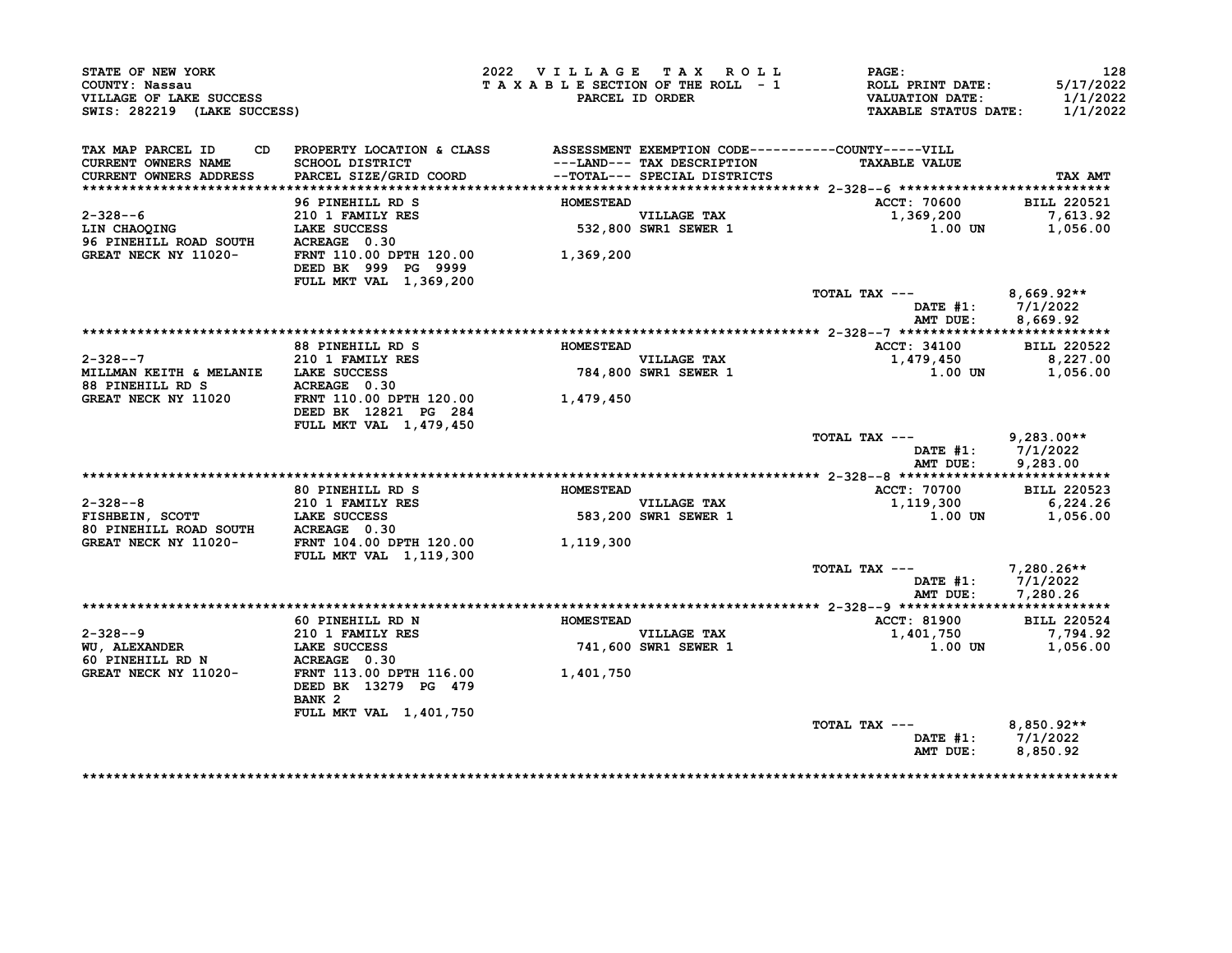| STATE OF NEW YORK<br>COUNTY: Nassau<br>VILLAGE OF LAKE SUCCESS<br>SWIS: 282219 (LAKE SUCCESS) |                                                                                                    | 2022 VILLAGE TAX ROLL<br>TAXABLE SECTION OF THE ROLL - 1 | PARCEL ID ORDER                     | <b>PAGE:</b><br>ROLL PRINT DATE:<br><b>VALUATION DATE:</b><br><b>TAXABLE STATUS DATE:</b> | 129<br>5/17/2022<br>1/1/2022<br>1/1/2022 |
|-----------------------------------------------------------------------------------------------|----------------------------------------------------------------------------------------------------|----------------------------------------------------------|-------------------------------------|-------------------------------------------------------------------------------------------|------------------------------------------|
| TAX MAP PARCEL ID<br><b>CURRENT OWNERS NAME</b>                                               | CD PROPERTY LOCATION & CLASS ASSESSMENT EXEMPTION CODE----------COUNTY-----VILL<br>SCHOOL DISTRICT |                                                          | ---LAND--- TAX DESCRIPTION          | <b>TAXABLE VALUE</b>                                                                      |                                          |
| <b>CURRENT OWNERS ADDRESS</b>                                                                 | PARCEL SIZE/GRID COORD                                                                             |                                                          | --TOTAL--- SPECIAL DISTRICTS        |                                                                                           | TAX AMT                                  |
|                                                                                               | 50 PINEHILL RD N                                                                                   | <b>HOMESTEAD</b>                                         |                                     | ACCT: 34200                                                                               | <b>BILL 220525</b>                       |
| $2 - 328 - -10$                                                                               | 210 1 FAMILY RES                                                                                   |                                                          |                                     | 1,370,250                                                                                 | 7,619.75                                 |
| WEBER DARYL & JENNIFER                                                                        | LAKE SUCCESS                                                                                       |                                                          | VILLAGE TAX<br>619,200 SWR1 SEWER 1 | 1.00 UN                                                                                   | 1,056.00                                 |
| 50 PINEHILL RD N                                                                              | ACREAGE 0.27                                                                                       |                                                          |                                     |                                                                                           |                                          |
| GREAT NECK NY 11020                                                                           | FRNT 100.00 DPTH 112.00<br>DEED BK 13958 PG 298<br>FULL MKT VAL 1,370,250                          | 1,370,250                                                |                                     |                                                                                           |                                          |
|                                                                                               |                                                                                                    |                                                          |                                     | TOTAL TAX ---                                                                             | $8,675.75**$                             |
|                                                                                               |                                                                                                    |                                                          |                                     | <b>DATE #1:</b>                                                                           | 7/1/2022                                 |
|                                                                                               |                                                                                                    |                                                          |                                     | AMT DUE:                                                                                  | 8,675.75                                 |
|                                                                                               |                                                                                                    |                                                          |                                     |                                                                                           |                                          |
| $2 - 329 - -2$                                                                                | 11 PINEHILL RD<br>210 1 FAMILY RES                                                                 | <b>HOMESTEAD</b>                                         | <b>VILLAGE TAX</b>                  | <b>ACCT: 34300</b><br>1,042,650                                                           | <b>BILL 220526</b><br>5,798.02           |
| WANG, JIN QIN                                                                                 | <b>LAKE SUCCESS</b>                                                                                |                                                          | 496,800 SWR1 SEWER 1                | 1.00 UN                                                                                   | 1,056.00                                 |
| 11 PINEHILL RD                                                                                | ACREAGE 0.28                                                                                       |                                                          |                                     |                                                                                           |                                          |
| GREAT NECK NY 11020                                                                           | FRNT 90.00 DPTH 125.00                                                                             | 1,042,650                                                |                                     |                                                                                           |                                          |
|                                                                                               | DEED BK 12252 PG 301                                                                               |                                                          |                                     |                                                                                           |                                          |
|                                                                                               | BANK <sub>2</sub>                                                                                  |                                                          |                                     |                                                                                           |                                          |
|                                                                                               | FULL MKT VAL 1,042,650                                                                             |                                                          |                                     | TOTAL TAX ---                                                                             |                                          |
|                                                                                               |                                                                                                    |                                                          |                                     | DATE $#1: 7/1/2022$<br>AMT DUE:                                                           | 6,854.02**<br>6,854.02                   |
|                                                                                               |                                                                                                    |                                                          |                                     |                                                                                           |                                          |
|                                                                                               | 17 PINEHILL RD                                                                                     | <b>HOMESTEAD</b>                                         |                                     | <b>ACCT: 34400</b>                                                                        | <b>BILL 220527</b>                       |
| $2 - 329 - -3$                                                                                | 210 1 FAMILY RES                                                                                   |                                                          | <b>VILLAGE TAX</b>                  | 1,024,800                                                                                 | 5,698.76                                 |
| SIMON, JOAN M.                                                                                | <b>LAKE SUCCESS</b>                                                                                |                                                          | 424,800 SWR1 SEWER 1                | 1.00 UN                                                                                   | 1,056.00                                 |
| 17 PINEHILL RD<br>GREAT NECK NY 11020                                                         | ACREAGE 0.26<br>FRNT 49.00 DPTH 193.00                                                             | 1,024,800                                                |                                     |                                                                                           |                                          |
|                                                                                               | DEED BK 12530 PG 947                                                                               |                                                          |                                     |                                                                                           |                                          |
|                                                                                               | FULL MKT VAL 1,024,800                                                                             |                                                          |                                     |                                                                                           |                                          |
|                                                                                               |                                                                                                    |                                                          |                                     | TOTAL TAX ---                                                                             | $6,754.76**$                             |
|                                                                                               |                                                                                                    |                                                          |                                     | DATE $#1: 7/1/2022$                                                                       |                                          |
|                                                                                               |                                                                                                    |                                                          |                                     | AMT DUE:                                                                                  | 6,754.76                                 |
|                                                                                               | 29 PINEHILL RD                                                                                     | <b>HOMESTEAD</b>                                         |                                     | <b>ACCT: 34700</b>                                                                        | <b>BILL 220528</b>                       |
| $2 - 329 - -6$                                                                                | <b>210 1 FAMILY RES</b>                                                                            |                                                          | <b>VILLAGE TAX</b>                  | 1,531,950                                                                                 | 8,518.94                                 |
| HAROUCHE, DAVID                                                                               | LAKE SUCCESS                                                                                       |                                                          | 511,200 SWR1 SEWER 1                | <b>1.00 UN</b>                                                                            | 1,056.00                                 |
| HAROUCHE, JUDY                                                                                | ACREAGE 0.56                                                                                       |                                                          |                                     |                                                                                           |                                          |
| 29 PINEHILL ROAD                                                                              | FRNT 72.00 DPTH 120.00 1,531,950                                                                   |                                                          |                                     |                                                                                           |                                          |
| GREAT NECK NY 11020-                                                                          | BANK 14                                                                                            |                                                          |                                     |                                                                                           |                                          |
|                                                                                               | FULL MKT VAL 1,531,950                                                                             |                                                          |                                     | TOTAL TAX ---                                                                             | $9,574.94**$                             |
|                                                                                               |                                                                                                    |                                                          |                                     | DATE $#1: 7/1/2022$                                                                       |                                          |
|                                                                                               |                                                                                                    |                                                          |                                     | AMT DUE:                                                                                  | 9,574.94                                 |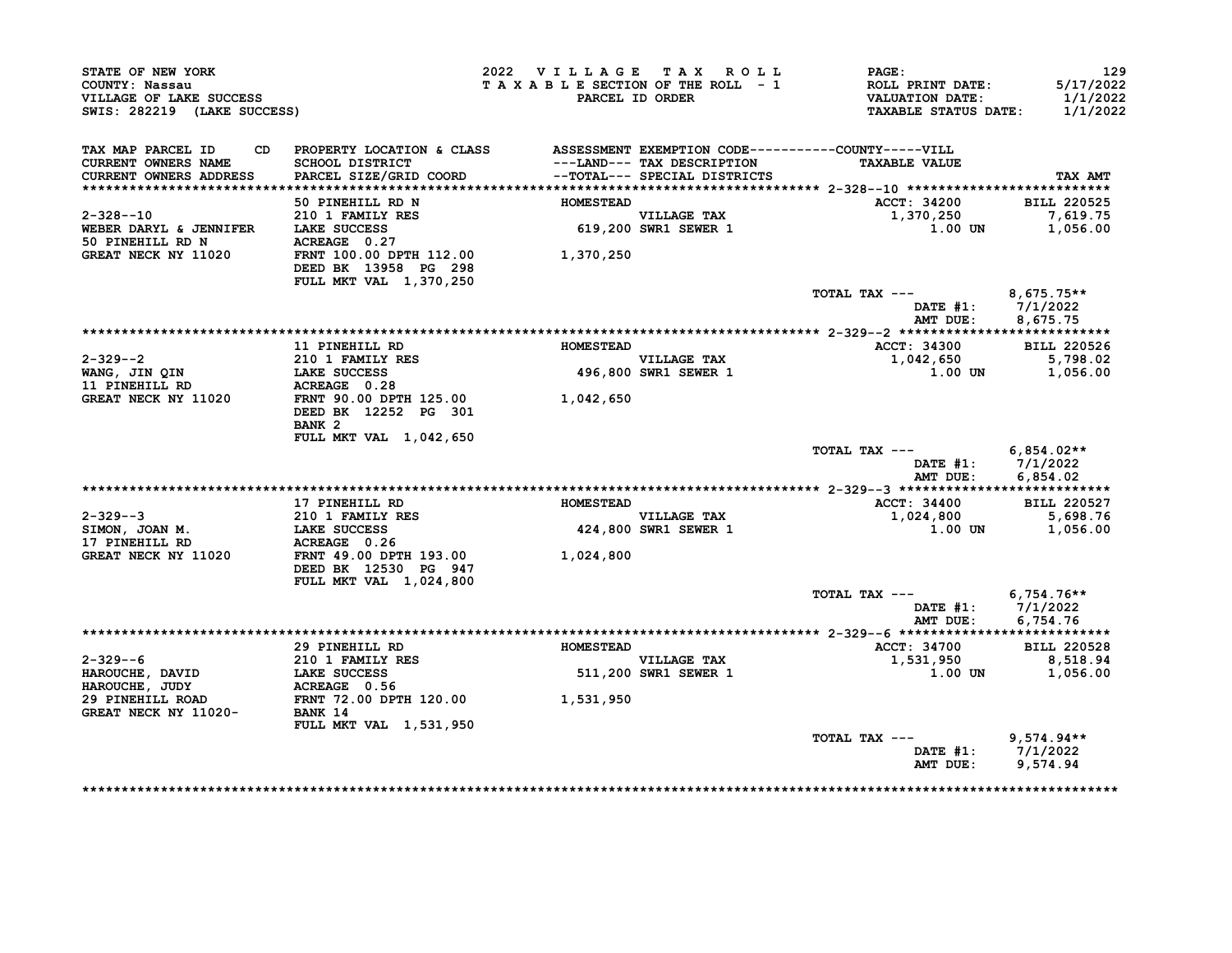| STATE OF NEW YORK<br>COUNTY: Nassau<br>VILLAGE OF LAKE SUCCESS<br>SWIS: 282219 (LAKE SUCCESS) |                                                                                                                              | 2022 VILLAGE TAX ROLL<br>TAXABLE SECTION OF THE ROLL - 1 | PARCEL ID ORDER                                            | <b>PAGE:</b><br>ROLL PRINT DATE:<br><b>VALUATION DATE:</b><br><b>TAXABLE STATUS DATE:</b> | 130<br>5/17/2022<br>1/1/2022<br>1/1/2022 |
|-----------------------------------------------------------------------------------------------|------------------------------------------------------------------------------------------------------------------------------|----------------------------------------------------------|------------------------------------------------------------|-------------------------------------------------------------------------------------------|------------------------------------------|
| TAX MAP PARCEL ID<br><b>CURRENT OWNERS NAME</b><br>CURRENT OWNERS ADDRESS                     | CD PROPERTY LOCATION & CLASS ASSESSMENT EXEMPTION CODE----------COUNTY-----VILL<br>SCHOOL DISTRICT<br>PARCEL SIZE/GRID COORD |                                                          | ---LAND--- TAX DESCRIPTION<br>--TOTAL--- SPECIAL DISTRICTS | <b>TAXABLE VALUE</b>                                                                      | TAX AMT                                  |
|                                                                                               | 35 PINEHILL RD                                                                                                               | <b>HOMESTEAD</b>                                         |                                                            | ACCT: 91600                                                                               | <b>BILL 220529</b>                       |
| 2-329--7<br>ZHAO LIPING<br>QIAO HUA                                                           | 210 1 FAMILY RES<br>LAKE SUCCESS<br>ACREAGE 0.27                                                                             |                                                          | VILLAGE TAX<br>417,600 SWR1 SEWER 1                        | 1,197,000<br>1.00 UN                                                                      | 6,656.34<br>1,056.00                     |
| 35 PINEHILL RD<br>GREAT NECK NY 11020-                                                        | FRNT 100.00 DPTH 117.00<br>DEED BK 13794 PG 834<br>FULL MKT VAL 1,197,000                                                    | 1,197,000                                                |                                                            |                                                                                           |                                          |
|                                                                                               |                                                                                                                              |                                                          |                                                            | TOTAL TAX ---<br>DATE #1:<br>AMT DUE:                                                     | 7,712.34**<br>7/1/2022<br>7,712.34       |
|                                                                                               |                                                                                                                              |                                                          |                                                            |                                                                                           |                                          |
|                                                                                               | 39 PINEHILL RD                                                                                                               | <b>HOMESTEAD</b>                                         |                                                            | ACCT: 34800                                                                               | <b>BILL 220530</b>                       |
| $2 - 329 - -8$                                                                                | 210 1 FAMILY RES                                                                                                             |                                                          | VILLAGE TAX                                                | 1,269,450                                                                                 | 7,059.22                                 |
| LEHMAN ELYSSA & EVAN<br>39 PINE HILL ROAD                                                     | LAKE SUCCESS<br>ACREAGE 0.26                                                                                                 |                                                          | <b>446,400 SWR1 SEWER 1</b>                                | 1.00 UN                                                                                   | 1,056.00                                 |
| GREAT NECK NY 11020                                                                           | FRNT 100.00 DPTH 113.00 1,269,450<br>DEED BK 13978 PG 680                                                                    |                                                          |                                                            |                                                                                           |                                          |
|                                                                                               | BANK <sub>2</sub>                                                                                                            |                                                          |                                                            |                                                                                           |                                          |
|                                                                                               | FULL MKT VAL 1,269,450                                                                                                       |                                                          |                                                            | TOTAL TAX ---<br>DATE #1:                                                                 | 8,115.22**<br>7/1/2022                   |
|                                                                                               |                                                                                                                              |                                                          |                                                            | AMT DUE:                                                                                  | 8,115.22                                 |
|                                                                                               |                                                                                                                              |                                                          |                                                            |                                                                                           |                                          |
| $2 - 329 - -9$                                                                                | 47 PINEHILL RD N<br>210 1 FAMILY RES                                                                                         | <b>HOMESTEAD</b>                                         |                                                            | <b>ACCT: 34900</b>                                                                        | <b>BILL 220531</b><br>7,999.28           |
| ZIMMERMAN DIANA & SOL<br><b>TRUST</b>                                                         | LAKE SUCCESS<br>ACREAGE 0.25                                                                                                 |                                                          | VILLAGE TAX<br>532,800 SWR1 SEWER 1                        | 1,438,500<br>1.00 UN                                                                      | 1,056.00                                 |
| 47 PINEHILL RD N<br>GREAT NECK NY 11020                                                       | FRNT 95.00 DPTH 120.00<br>DEED BK 13995 PG 864                                                                               | 1,438,500                                                |                                                            |                                                                                           |                                          |
|                                                                                               | FULL MKT VAL 1,438,500                                                                                                       |                                                          |                                                            | TOTAL TAX ---                                                                             | $9,055.28**$                             |
|                                                                                               |                                                                                                                              |                                                          |                                                            | DATE $#1$ :<br>AMT DUE:                                                                   | 7/1/2022<br>9,055.28                     |
|                                                                                               |                                                                                                                              |                                                          |                                                            |                                                                                           |                                          |
| $2 - 329 - -10$                                                                               | 53 PINEHILL RD N<br>210 1 FAMILY RES                                                                                         | <b>HOMESTEAD</b>                                         | <b>VILLAGE TAX</b>                                         | ACCT: 35000<br>1,999,200                                                                  | <b>BILL 220532</b><br>11,117.25          |
| YUN MARCOS                                                                                    | LAKE SUCCESS                                                                                                                 |                                                          | 540,000 SWR1 SEWER 1                                       | 1.00 UN                                                                                   | 1,056.00                                 |
| FONG CLARA                                                                                    | ACREAGE 0.26                                                                                                                 |                                                          |                                                            |                                                                                           |                                          |
| 53 PINEHILL RD N<br>GREAT NECK NY 11020                                                       | FRNT 90.00 DPTH 123.00<br>DEED BK 12811 PG 136                                                                               | 1,999,200                                                |                                                            |                                                                                           |                                          |
|                                                                                               | FULL MKT VAL 1,999,200                                                                                                       |                                                          |                                                            | TOTAL TAX ---                                                                             | 12, 173. 25**                            |
|                                                                                               |                                                                                                                              |                                                          |                                                            | DATE $#1: 7/1/2022$<br>AMT DUE:                                                           | 12, 173. 25                              |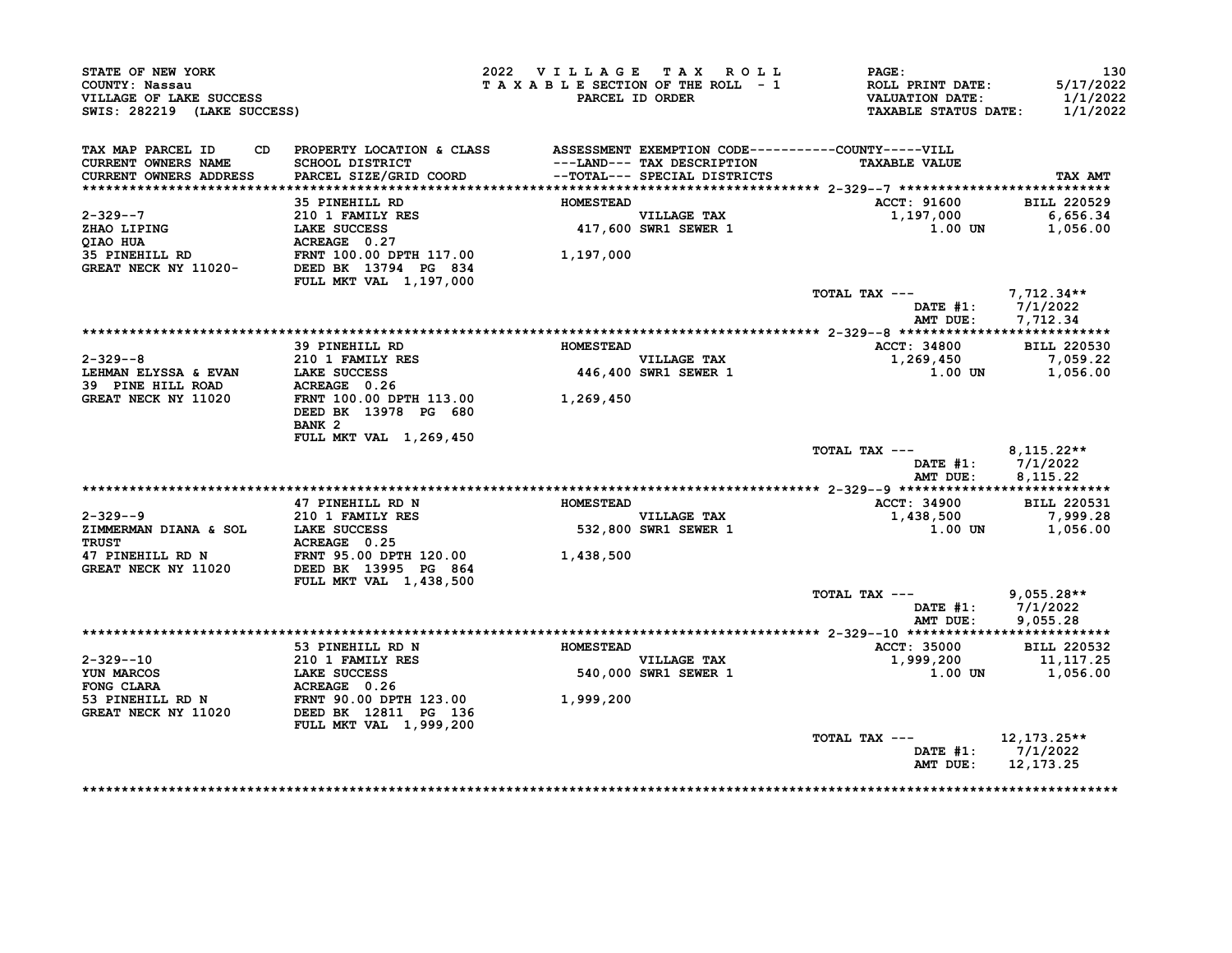| STATE OF NEW YORK<br>COUNTY: Nassau<br>VILLAGE OF LAKE SUCCESS<br>SWIS: 282219 (LAKE SUCCESS)                                                                                                                                        |                                                 |                  | 2022 VILLAGE TAX ROLL               | <b>PAGE :</b><br>T A X A B L E SECTION OF THE ROLL - 1 ROLL PRINT DATE:<br>PARCEL ID ORDER VALUATION DATE:<br>TAXABLE STATUS DATE: 1/1/2022 | 131<br>5/17/2022<br>1/1/2022              |
|--------------------------------------------------------------------------------------------------------------------------------------------------------------------------------------------------------------------------------------|-------------------------------------------------|------------------|-------------------------------------|---------------------------------------------------------------------------------------------------------------------------------------------|-------------------------------------------|
| TAX MAP PARCEL ID CD PROPERTY LOCATION & CLASS ASSESSMENT EXEMPTION CODE----------COUNTY-----VILL<br>CURRENT OWNERS NAME SCHOOL DISTRICT ---LAND--- TAX DESCRIPTION TAXABLE VALUE<br>CURRENT OWNERS ADDRESS PARCEL SIZE/GRID COORD - |                                                 |                  |                                     | <b>TAXABLE VALUE</b>                                                                                                                        | TAX AMT                                   |
|                                                                                                                                                                                                                                      |                                                 |                  |                                     |                                                                                                                                             |                                           |
|                                                                                                                                                                                                                                      | 59 PINEHILL RD N                                | <b>HOMESTEAD</b> |                                     | ACCT: 35100 BILL 220533                                                                                                                     |                                           |
|                                                                                                                                                                                                                                      |                                                 |                  | VILLAGE TAX<br>468,000 SWR1 SEWER 1 | $1,961,400$<br>1,961,400<br>1.00 UN 1,056.00                                                                                                |                                           |
|                                                                                                                                                                                                                                      |                                                 |                  |                                     |                                                                                                                                             |                                           |
| 2-329--11<br>BURACHIO, JOSEPH LAKE SUCCESS 468,000<br>MANGINO, DINA ACREAGE 0.29<br>59 PINEHILL ROAD N FRNT 45.00 DPTH 222.00 1,961,400<br>GREAT NECK NY 11020 DEED BK 12317 PG 845                                                  |                                                 |                  |                                     |                                                                                                                                             |                                           |
|                                                                                                                                                                                                                                      | FULL MKT VAL 1,961,400                          |                  |                                     |                                                                                                                                             |                                           |
|                                                                                                                                                                                                                                      |                                                 |                  |                                     | TOTAL TAX $---$ 11,963.05**                                                                                                                 |                                           |
|                                                                                                                                                                                                                                      |                                                 |                  |                                     |                                                                                                                                             | DATE $#1: 7/1/2022$<br>AMT DUE: 11,963.05 |
|                                                                                                                                                                                                                                      |                                                 |                  |                                     |                                                                                                                                             |                                           |
|                                                                                                                                                                                                                                      | 65 PINEHILL RD W                                | <b>HOMESTEAD</b> |                                     | ACCT: 82000 BILL 220534                                                                                                                     |                                           |
|                                                                                                                                                                                                                                      |                                                 |                  |                                     | 1,378,650                                                                                                                                   | 7,666.47                                  |
|                                                                                                                                                                                                                                      |                                                 |                  |                                     | $1,00$ UN $1,056.00$                                                                                                                        |                                           |
|                                                                                                                                                                                                                                      |                                                 |                  |                                     |                                                                                                                                             |                                           |
|                                                                                                                                                                                                                                      |                                                 |                  |                                     |                                                                                                                                             |                                           |
| 2-329--12<br>TAM STEVEN<br>TAM STEVEN<br>MAN CONSTANCE<br>MAN CONSTANCE<br>EXEREL RD W<br>ERENT 45.00 DPTH 222.00<br>GREAT NECK NY 11020-<br>DEED BX 13895 PG 241<br>TAM SEMER 1<br>SO4,000 SWR1 SEWER 1<br>1,378,650<br>$1,378,650$ | BANK 2                                          |                  |                                     |                                                                                                                                             |                                           |
|                                                                                                                                                                                                                                      | FULL MKT VAL 1,378,650                          |                  |                                     | TOTAL TAX $---$ 8,722.47**                                                                                                                  |                                           |
|                                                                                                                                                                                                                                      |                                                 |                  |                                     |                                                                                                                                             | DATE #1: 7/1/2022<br>AMT DUE: 8,722.47    |
|                                                                                                                                                                                                                                      |                                                 |                  |                                     |                                                                                                                                             |                                           |
|                                                                                                                                                                                                                                      | 73 PINEHILL RD W MOMESTEAD                      |                  |                                     | ACCT: 91700 BILL 220535                                                                                                                     |                                           |
|                                                                                                                                                                                                                                      |                                                 |                  |                                     |                                                                                                                                             |                                           |
|                                                                                                                                                                                                                                      |                                                 |                  |                                     |                                                                                                                                             |                                           |
|                                                                                                                                                                                                                                      |                                                 |                  |                                     |                                                                                                                                             |                                           |
|                                                                                                                                                                                                                                      | DEED BK 12905 PG 0011<br>FULL MKT VAL 1,454,250 |                  |                                     |                                                                                                                                             |                                           |
|                                                                                                                                                                                                                                      |                                                 |                  |                                     | TOTAL TAX --- $8,642.39**$                                                                                                                  |                                           |
|                                                                                                                                                                                                                                      |                                                 |                  |                                     |                                                                                                                                             | DATE #1: 7/1/2022<br>AMT DUE: 8,642.39    |
|                                                                                                                                                                                                                                      |                                                 |                  |                                     |                                                                                                                                             |                                           |
|                                                                                                                                                                                                                                      | 77 PINEHILL RD W                                | <b>HOMESTEAD</b> |                                     | ACCT: 35200 BILL 220536                                                                                                                     |                                           |
|                                                                                                                                                                                                                                      |                                                 |                  | VILLAGE TAX<br>496,800 SWR1 SEWER 1 | $1,336,650$<br>1,336,650<br>1.00 UN 1,056.00                                                                                                |                                           |
| 2-329--14<br>CHEN, QIANG<br>CHEN, QIANG<br>CHEN, QIANG<br>CHEN, QIANG<br>CHEN, QIANG<br>CREAT NECK NY 11020-<br>CREAT NECK NY 11020-<br>FRNT 100.00 DPTH 125.00<br>1,336,650<br>CHEN, QIANG<br>77 PINEHILL ROAD<br>CREAT WEST        |                                                 |                  |                                     |                                                                                                                                             |                                           |
|                                                                                                                                                                                                                                      |                                                 |                  |                                     |                                                                                                                                             |                                           |
|                                                                                                                                                                                                                                      | DEED BK 13729 PG 392<br>BANK <sub>2</sub>       |                  |                                     |                                                                                                                                             |                                           |
|                                                                                                                                                                                                                                      |                                                 |                  |                                     |                                                                                                                                             |                                           |
|                                                                                                                                                                                                                                      | FULL MKT VAL 1,336,650                          |                  |                                     | TOTAL TAX ---                                                                                                                               |                                           |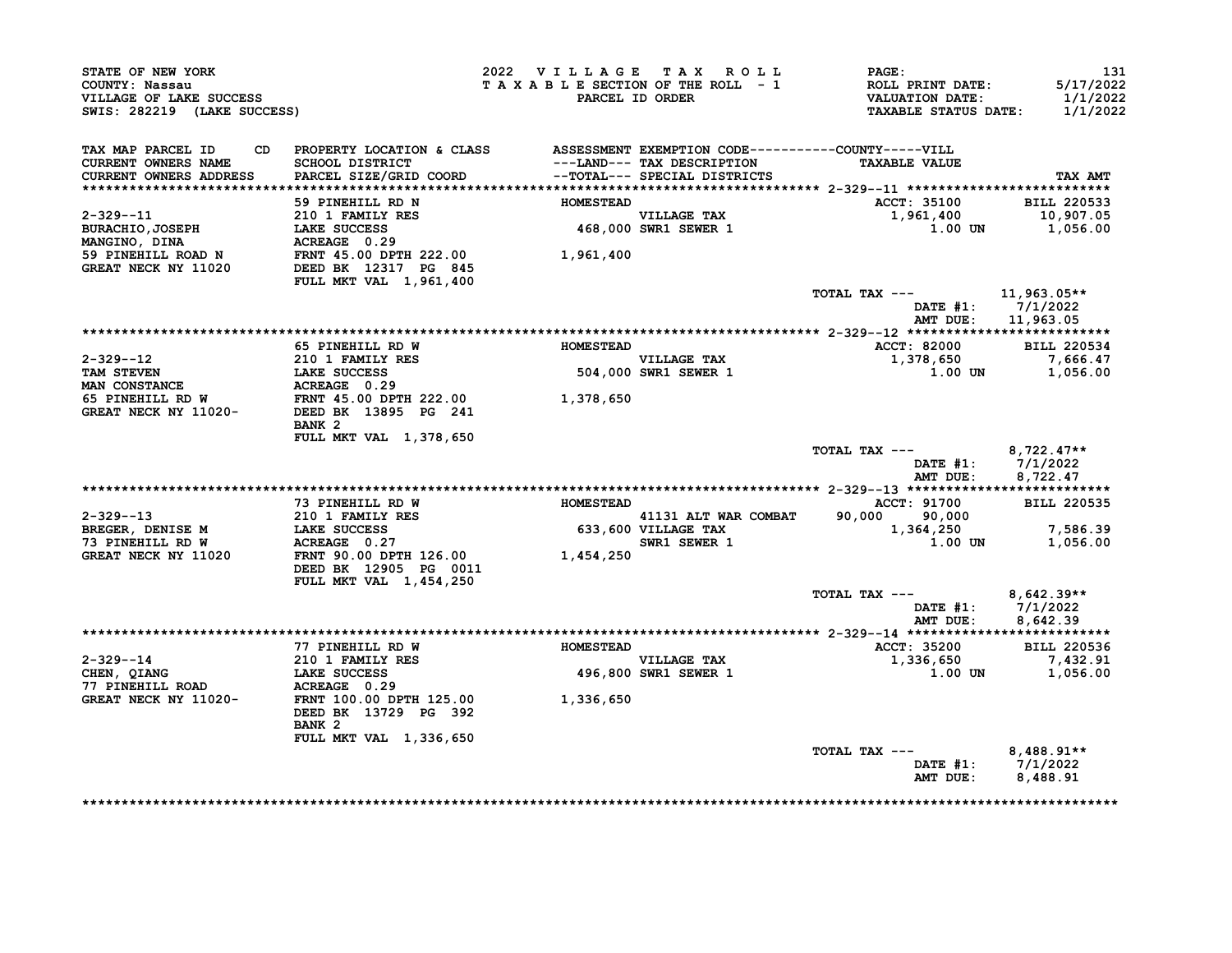| STATE OF NEW YORK<br>COUNTY: Nassau<br>VILLAGE OF LAKE SUCCESS<br>SWIS: 282219 (LAKE SUCCESS)                                    |                                                                                                                              | 2022 VILLAGE TAX ROLL<br>TAXABLE SECTION OF THE ROLL - 1<br><b>PARCEL ID ORDER</b> |                                                                                                                                                                                                                                                                                                                             | <b>PAGE:</b><br>ROLL PRINT DATE:<br><b>VALUATION DATE:</b><br><b>TAXABLE STATUS DATE:</b> | 132<br>5/17/2022<br>1/1/2022<br>1/1/2022 |
|----------------------------------------------------------------------------------------------------------------------------------|------------------------------------------------------------------------------------------------------------------------------|------------------------------------------------------------------------------------|-----------------------------------------------------------------------------------------------------------------------------------------------------------------------------------------------------------------------------------------------------------------------------------------------------------------------------|-------------------------------------------------------------------------------------------|------------------------------------------|
| TAX MAP PARCEL ID<br>CURRENT OWNERS NAME<br><b>CURRENT OWNERS ADDRESS</b>                                                        | CD PROPERTY LOCATION & CLASS ASSESSMENT EXEMPTION CODE----------COUNTY-----VILL<br>SCHOOL DISTRICT<br>PARCEL SIZE/GRID COORD |                                                                                    | ---LAND--- TAX DESCRIPTION<br>--TOTAL--- SPECIAL DISTRICTS                                                                                                                                                                                                                                                                  | <b>TAXABLE VALUE</b>                                                                      | TAX AMT                                  |
|                                                                                                                                  | 83 PINEHILL RD W                                                                                                             | <b>HOMESTEAD</b>                                                                   |                                                                                                                                                                                                                                                                                                                             | ACCT: 35300                                                                               | <b>BILL 220537</b>                       |
| $2 - 329 - -15$                                                                                                                  | 210 1 FAMILY RES                                                                                                             |                                                                                    | $\frac{4100 \text{m}}{496,800}$ $\frac{41101 \text{ EIGBL}}{496,800}$ $\frac{41101 \text{ EIGBL}}{496,800}$ $\frac{496 \text{ m}}{2500}$ $\frac{496 \text{ m}}{2500}$ $\frac{2500 \text{ m}}{2500}$ $\frac{2500 \text{ m}}{2500}$ $\frac{2500 \text{ m}}{2500}$ $\frac{2500 \text{ m}}{2500}$ $\frac{2500 \text{ m}}{2500}$ | 363,082 363,082                                                                           |                                          |
|                                                                                                                                  |                                                                                                                              |                                                                                    |                                                                                                                                                                                                                                                                                                                             | 924,218                                                                                   | 5,139.44                                 |
| 3HONG HELEN 196,800<br>83 PINEHILL RD W ACREAGE 0.32<br>GREAT NECK NY 11020- FRNT 148.00 DPTH 125.00 1,287,300                   | BANK <sub>2</sub>                                                                                                            |                                                                                    | SWR1 SEWER 1                                                                                                                                                                                                                                                                                                                | 1.00 UN                                                                                   | 1,056.00                                 |
| PRIOR OWNER ON 1/1/2022 FULL MKT VAL 1,287,300<br>ZITNER, CHARLES J & ROSAL                                                      |                                                                                                                              |                                                                                    |                                                                                                                                                                                                                                                                                                                             |                                                                                           |                                          |
|                                                                                                                                  |                                                                                                                              |                                                                                    |                                                                                                                                                                                                                                                                                                                             | TOTAL TAX --- $6,195.44**$<br>AMT DUE:                                                    | DATE #1: 7/1/2022<br>6,195.44            |
|                                                                                                                                  |                                                                                                                              |                                                                                    |                                                                                                                                                                                                                                                                                                                             |                                                                                           |                                          |
|                                                                                                                                  | 7 PINEHILL RD E                                                                                                              | <b>HOMESTEAD</b>                                                                   |                                                                                                                                                                                                                                                                                                                             | <b>ACCT: 82100</b>                                                                        | <b>BILL 220538</b>                       |
| $2 - 329 - -17$                                                                                                                  | 210 1 FAMILY RES                                                                                                             |                                                                                    | <b>VILLAGE TAX</b><br>VILLAGE TAX<br>540,000 SWR1 SEWER 1                                                                                                                                                                                                                                                                   | 1,224,300                                                                                 | 6,808.15                                 |
|                                                                                                                                  |                                                                                                                              |                                                                                    |                                                                                                                                                                                                                                                                                                                             | 1.00 UN                                                                                   | 1,056.00                                 |
|                                                                                                                                  |                                                                                                                              | 1,224,300                                                                          |                                                                                                                                                                                                                                                                                                                             |                                                                                           |                                          |
| NON CHAE HYUN<br>WON JUNGAH<br>THE HYUN DE REAGE 0.28<br>THE TERNT 90.00 DPTH 125.00<br>GREAT NECK NY 11020- DEED BK 13509 PG 78 | FULL MKT VAL 1,224,300                                                                                                       |                                                                                    |                                                                                                                                                                                                                                                                                                                             |                                                                                           |                                          |
|                                                                                                                                  |                                                                                                                              |                                                                                    |                                                                                                                                                                                                                                                                                                                             | TOTAL TAX ---                                                                             | 7,864.15**<br>DATE #1: 7/1/2022          |
|                                                                                                                                  |                                                                                                                              |                                                                                    |                                                                                                                                                                                                                                                                                                                             | AMT DUE:                                                                                  | 7,864.15                                 |
|                                                                                                                                  | 1 PINEHILL RD E                                                                                                              | <b>HOMESTEAD</b>                                                                   |                                                                                                                                                                                                                                                                                                                             | <b>ACCT: 35500</b>                                                                        | <b>BILL 220539</b>                       |
| $2 - 329 - -18$                                                                                                                  | 210 1 FAMILY RES                                                                                                             |                                                                                    | <b>VILLAGE TAX</b>                                                                                                                                                                                                                                                                                                          | $1,202,250$ 6,685.53<br>1 00 JN 1 056 00                                                  |                                          |
| LEE YOUNG HOON & SUZANNE LAKE SUCCESS<br>1 PINEHILL ROAD ACREAGE 0.30                                                            |                                                                                                                              |                                                                                    | 540,000 SWR1 SEWER 1                                                                                                                                                                                                                                                                                                        | 1.00 UN                                                                                   | 1,056.00                                 |
| GREAT NECK NY 11020 FRNT 124.00 DPTH 125.00                                                                                      | DEED BK 13555 PG 832<br>BANK <sub>2</sub>                                                                                    | 1,202,250                                                                          |                                                                                                                                                                                                                                                                                                                             |                                                                                           |                                          |
|                                                                                                                                  | FULL MKT VAL 1,202,250                                                                                                       |                                                                                    |                                                                                                                                                                                                                                                                                                                             |                                                                                           |                                          |
|                                                                                                                                  |                                                                                                                              |                                                                                    |                                                                                                                                                                                                                                                                                                                             | TOTAL TAX --- $7,741.53**$<br>AMT DUE:                                                    | DATE #1: 7/1/2022<br>7,741.53            |
|                                                                                                                                  |                                                                                                                              |                                                                                    |                                                                                                                                                                                                                                                                                                                             |                                                                                           |                                          |
| $2 - 329 - -20$                                                                                                                  | 42 FARM LA                                                                                                                   | <b>HOMESTEAD</b>                                                                   | <b>VILLAGE TAX</b>                                                                                                                                                                                                                                                                                                          | <b>ACCT: 70800</b>                                                                        | <b>BILL 220540</b>                       |
|                                                                                                                                  |                                                                                                                              |                                                                                    | 540,000 SWR1 SEWER 1                                                                                                                                                                                                                                                                                                        | 1,377,600<br>1.00 UN                                                                      | 7,660.63<br>1,056.00                     |
| GORENSTEIN, SCOTT<br>GORENSTEIN, SARAH<br><b>GORENSTEIN, SARAH</b>                                                               | 210 1 FAMILY RES<br>LAKE SUCCESS<br>ACREAGE 0.36<br>RING                                                                     |                                                                                    |                                                                                                                                                                                                                                                                                                                             |                                                                                           |                                          |
| 42 FARM LANE<br>GREAT NECK NY 11020-                                                                                             | FRNT 93.00 DPTH 169.00 1,377,600<br>BANK <sub>2</sub>                                                                        |                                                                                    |                                                                                                                                                                                                                                                                                                                             |                                                                                           |                                          |
|                                                                                                                                  | <b>FULL MKT VAL 1,377,600</b>                                                                                                |                                                                                    |                                                                                                                                                                                                                                                                                                                             | TOTAL TAX ---                                                                             | $8,716.63**$                             |
|                                                                                                                                  |                                                                                                                              |                                                                                    |                                                                                                                                                                                                                                                                                                                             | DATE $#1$ :<br>AMT DUE:                                                                   | 7/1/2022<br>8,716.63                     |

\*\*\*\*\*\*\*\*\*\*\*\*\*\*\*\*\*\*\*\*\*\*\*\*\*\*\*\*\*\*\*\*\*\*\*\*\*\*\*\*\*\*\*\*\*\*\*\*\*\*\*\*\*\*\*\*\*\*\*\*\*\*\*\*\*\*\*\*\*\*\*\*\*\*\*\*\*\*\*\*\*\*\*\*\*\*\*\*\*\*\*\*\*\*\*\*\*\*\*\*\*\*\*\*\*\*\*\*\*\*\*\*\*\*\*\*\*\*\*\*\*\*\*\*\*\*\*\*\*\*\*\*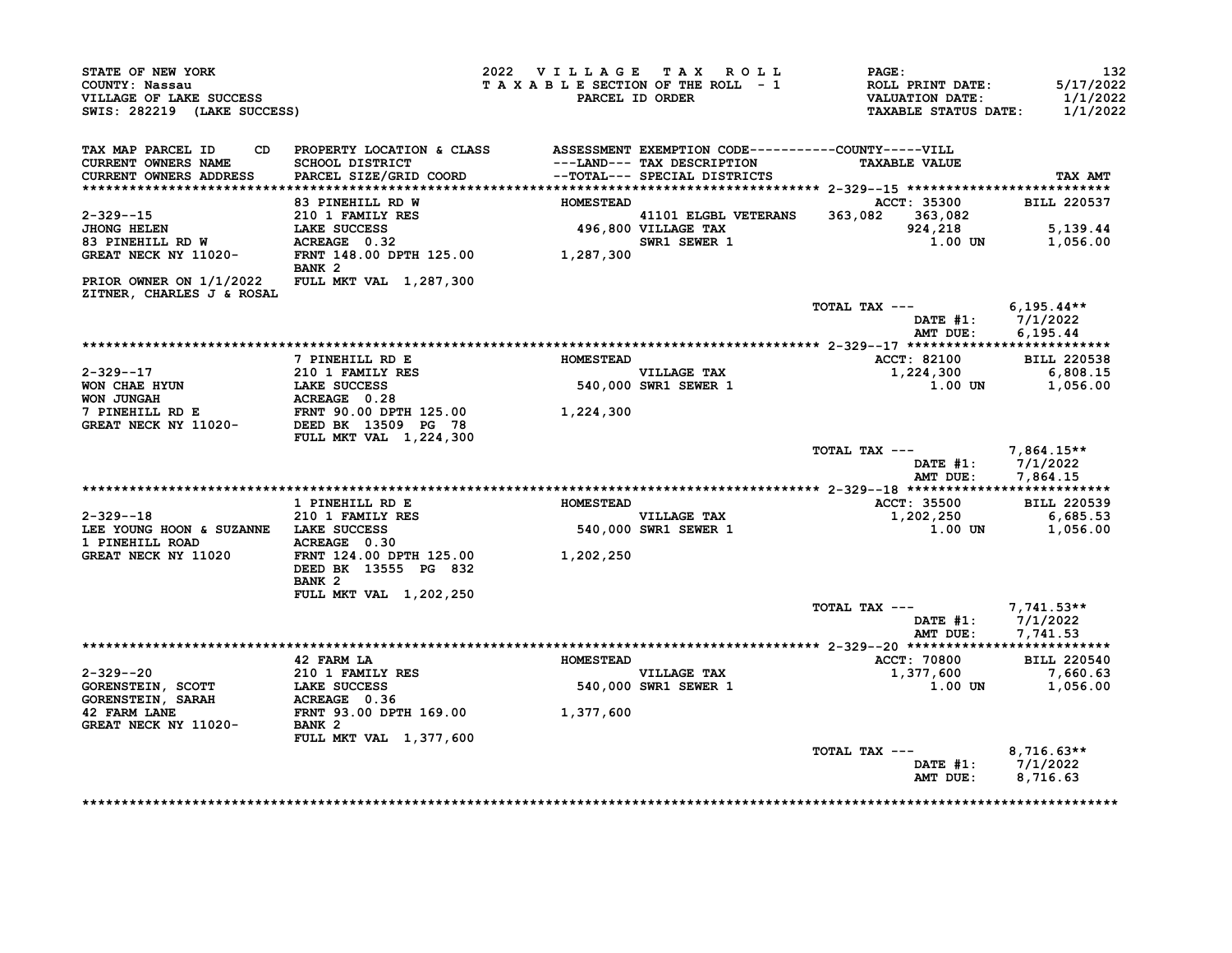| STATE OF NEW YORK<br>COUNTY: Nassau<br>VILLAGE OF LAKE SUCCESS<br>SWIS: 282219 (LAKE SUCCESS) |                                                                                 | 2022 VILLAGE TAX ROLL<br>TAXABLE SECTION OF THE ROLL - 1 | PARCEL ID ORDER                     | <b>PAGE:</b><br>ROLL PRINT DATE:<br><b>VALUATION DATE:</b><br><b>TAXABLE STATUS DATE:</b> | 133<br>5/17/2022<br>1/1/2022<br>1/1/2022             |
|-----------------------------------------------------------------------------------------------|---------------------------------------------------------------------------------|----------------------------------------------------------|-------------------------------------|-------------------------------------------------------------------------------------------|------------------------------------------------------|
| TAX MAP PARCEL ID                                                                             | CD PROPERTY LOCATION & CLASS ASSESSMENT EXEMPTION CODE----------COUNTY-----VILL |                                                          |                                     |                                                                                           |                                                      |
| <b>CURRENT OWNERS NAME</b>                                                                    | SCHOOL DISTRICT                                                                 |                                                          | ---LAND--- TAX DESCRIPTION          | <b>TAXABLE VALUE</b>                                                                      |                                                      |
| CURRENT OWNERS ADDRESS                                                                        | PARCEL SIZE/GRID COORD                                                          |                                                          | --TOTAL--- SPECIAL DISTRICTS        |                                                                                           | TAX AMT                                              |
|                                                                                               | 10 FARM LA                                                                      | <b>HOMESTEAD</b>                                         |                                     | ACCT: 35600                                                                               | <b>BILL 220541</b>                                   |
| $2 - 329 - -23$                                                                               | 210 1 FAMILY RES                                                                |                                                          | <b>VILLAGE TAX</b>                  | 1,079,400                                                                                 | 6,002.38                                             |
|                                                                                               | <b>LAKE SUCCESS</b>                                                             |                                                          | VILLAGE TAX<br>417,600 SWR1 SEWER 1 | 1.00 UN                                                                                   | 1,056.00                                             |
| ADAMS, NANCY<br>10 FARM LA                                                                    | ACREAGE 0.23                                                                    |                                                          |                                     |                                                                                           |                                                      |
| GREAT NECK NY 11020                                                                           | FRNT 100.00 DPTH 100.00<br>DEED BK 13074 PG 965                                 | 1,079,400                                                |                                     |                                                                                           |                                                      |
|                                                                                               | FULL MKT VAL 1,079,400                                                          |                                                          |                                     |                                                                                           |                                                      |
|                                                                                               |                                                                                 |                                                          |                                     | TOTAL TAX ---                                                                             | $7,058.38**$                                         |
|                                                                                               |                                                                                 |                                                          |                                     |                                                                                           | DATE #1: 7/1/2022                                    |
|                                                                                               |                                                                                 |                                                          |                                     | AMT DUE:                                                                                  | 7,058.38                                             |
|                                                                                               |                                                                                 |                                                          |                                     |                                                                                           |                                                      |
|                                                                                               | <b>14 FARM LA</b>                                                               | <b>HOMESTEAD</b>                                         |                                     | ACCT: 70900                                                                               | <b>BILL 220542</b>                                   |
| $2 - 329 - -24$                                                                               | 210 1 FAMILY RES                                                                |                                                          | <b>VILLAGE TAX</b>                  | 1,134,000                                                                                 | 6,306.00                                             |
| HUH, YUJIN                                                                                    | LAKE SUCCESS                                                                    |                                                          | 432,000 SWR1 SEWER 1                | $1.00$ UN                                                                                 | 1,056.00                                             |
| HUH, LITA                                                                                     | ACREAGE 0.23                                                                    |                                                          |                                     |                                                                                           |                                                      |
| <b>14 FARM LANE</b>                                                                           | FRNT 100.00 DPTH 100.00 1,134,000                                               |                                                          |                                     |                                                                                           |                                                      |
| GREAT NECK NY 11020-                                                                          | BANK 8<br>FULL MKT VAL 1,134,000                                                |                                                          |                                     |                                                                                           |                                                      |
|                                                                                               |                                                                                 |                                                          |                                     | TOTAL TAX ---                                                                             | 7,362.00**<br>DATE #1: 7/1/2022<br>AMT DUE: 7,362.00 |
|                                                                                               |                                                                                 |                                                          |                                     |                                                                                           |                                                      |
|                                                                                               | 18 FARM LA                                                                      | <b>HOMESTEAD</b>                                         |                                     | ACCT: 35700                                                                               | <b>BILL 220543</b>                                   |
| $2 - 329 - -25$                                                                               | 210 1 FAMILY RES                                                                |                                                          | <b>VILLAGE TAX</b>                  | 1,038,450                                                                                 | 5,774.66                                             |
| LEE MI JA                                                                                     | <b>LAKE SUCCESS</b>                                                             |                                                          | 410,400 SWR1 SEWER 1                | $1.00$ UN                                                                                 | 1,056.00                                             |
| 18 FARM LA                                                                                    | ACREAGE 0.23                                                                    |                                                          |                                     |                                                                                           |                                                      |
| GREAT NECK NY 11020                                                                           | FRNT 100.00 DPTH 100.00<br>DEED BK 14092 PG 462                                 | 1,038,450                                                |                                     |                                                                                           |                                                      |
|                                                                                               | BANK 14                                                                         |                                                          |                                     |                                                                                           |                                                      |
|                                                                                               | FULL MKT VAL 1,038,450                                                          |                                                          |                                     | TOTAL TAX ---                                                                             | $6,830.66**$                                         |
|                                                                                               |                                                                                 |                                                          |                                     |                                                                                           | DATE $#1: 7/1/2022$                                  |
|                                                                                               |                                                                                 |                                                          |                                     | AMT DUE:                                                                                  | 6,830.66                                             |
|                                                                                               |                                                                                 |                                                          |                                     |                                                                                           |                                                      |
|                                                                                               | 22 FARM LA                                                                      | <b>HOMESTEAD</b>                                         |                                     | <b>ACCT: 91800</b>                                                                        | <b>BILL 220544</b>                                   |
| $2 - 329 - -26$                                                                               | 210 1 FAMILY RES                                                                |                                                          | <b>VILLAGE TAX</b>                  | 1,257,900                                                                                 | 6,994.99                                             |
| LUSTHAUS, STEVEN                                                                              | <b>LAKE SUCCESS</b>                                                             |                                                          | 504,000 SWR1 SEWER 1                | 1.00 UN                                                                                   | 1,056.00                                             |
| 22 FARM LANE                                                                                  | ACREAGE 0.23                                                                    |                                                          |                                     |                                                                                           |                                                      |
| GREAT NECK NY 11020                                                                           | <b>FRNT 98.00 DPTH 100.00</b><br>FULL MKT VAL 1,257,900                         | 1,257,900                                                |                                     |                                                                                           |                                                      |
|                                                                                               |                                                                                 |                                                          |                                     | TOTAL TAX ---                                                                             | $8,050.99**$                                         |
|                                                                                               |                                                                                 |                                                          |                                     | AMT DUE:                                                                                  | DATE #1: 7/1/2022<br>8,050.99                        |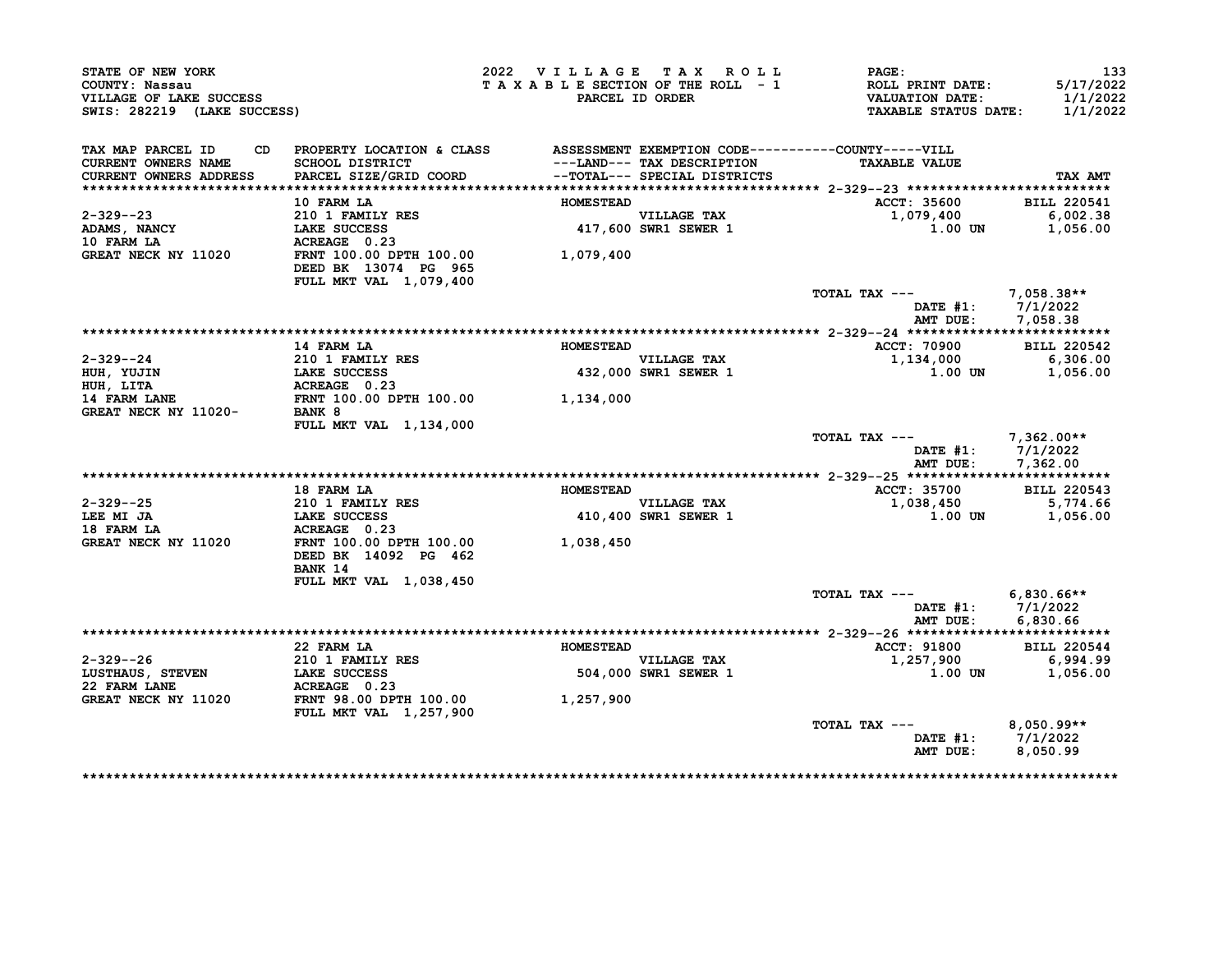| STATE OF NEW YORK<br>COUNTY: Nassau<br>VILLAGE OF LAKE SUCCESS<br>SWIS: 282219 (LAKE SUCCESS)                                                                                                                                                   |                                                                                                                                                   | 2022 VILLAGE TAX ROLL<br>TAXABLE SECTION OF THE ROLL - 1 | PARCEL ID ORDER                                           | <b>PAGE :</b><br>ROLL PRINT DATE:<br>VALUATION DATE:<br><b>TAXABLE STATUS DATE:</b> | 134<br>5/17/2022<br>1/1/2022<br>1/1/2022    |
|-------------------------------------------------------------------------------------------------------------------------------------------------------------------------------------------------------------------------------------------------|---------------------------------------------------------------------------------------------------------------------------------------------------|----------------------------------------------------------|-----------------------------------------------------------|-------------------------------------------------------------------------------------|---------------------------------------------|
| TAX MAP PARCEL ID<br>CURRENT OWNERS NAME                                                                                                                                                                                                        | CD PROPERTY LOCATION & CLASS ASSESSMENT EXEMPTION CODE----------COUNTY-----VILL                                                                   |                                                          |                                                           | <b>TAXABLE VALUE</b>                                                                |                                             |
| CURRENT OWNERS ADDRESS                                                                                                                                                                                                                          | SCHOOL DISTRICT                                     ---LAND--- TAX DESCRIPTION<br>PARCEL SIZE/GRID COORD             --TOTAL--- SPECIAL DISTRICTS |                                                          |                                                           |                                                                                     | TAX AMT                                     |
|                                                                                                                                                                                                                                                 | 26 FARM LA                                                                                                                                        | <b>HOMESTEAD</b>                                         |                                                           | ACCT: 35800                                                                         | <b>BILL 220545</b>                          |
|                                                                                                                                                                                                                                                 |                                                                                                                                                   |                                                          |                                                           | 1,134,000                                                                           | 6,306.00                                    |
|                                                                                                                                                                                                                                                 |                                                                                                                                                   |                                                          | VILLAGE TAX<br>453,600 SWR1 SEWER 1                       | 1.00 UN                                                                             | 1,056.00                                    |
| 2-329--27<br>SUN, YOU WEI<br>NOWESTEAD<br>NOW WEI<br>NOWESTEAD<br>NOWESTEAD<br>SUN, YOU WEI<br>LAKE SUCCESS<br>ACREAGE 0.23<br>26 FARM LA<br>FRNT 97.00 DPTH 111.00<br>GREAT NECK NY 11020-<br>FULL MKT VAL 1,134,000<br>TULL MKT VAL 1,134,000 |                                                                                                                                                   |                                                          |                                                           |                                                                                     |                                             |
|                                                                                                                                                                                                                                                 |                                                                                                                                                   |                                                          |                                                           | TOTAL TAX ---<br>AMT DUE:                                                           | 7,362.00**<br>DATE #1: 7/1/2022<br>7,362.00 |
|                                                                                                                                                                                                                                                 |                                                                                                                                                   |                                                          |                                                           |                                                                                     |                                             |
|                                                                                                                                                                                                                                                 | 30 FARM LA                                                                                                                                        | <b>HOMESTEAD</b>                                         |                                                           | <b>ACCT: 35900</b>                                                                  | <b>BILL 220546</b>                          |
|                                                                                                                                                                                                                                                 |                                                                                                                                                   |                                                          | VILLAGE TAX<br>432,000 SWR1 SEWER 1                       | 1,159,200                                                                           | 6,446.14                                    |
| 2-329--28<br>LU, CINDY SHIPIN 210 1 FAMILY RES<br>SHI, GANG ACREAGE 0.27<br>30 FARM LA FRNT 101.00 DPTH 110.00 1,159,200                                                                                                                        |                                                                                                                                                   |                                                          |                                                           |                                                                                     | $1.00$ UN $1,056.00$                        |
| GREAT NECK NY 11020 DEED BK 13763 PG 961                                                                                                                                                                                                        | BANK <sub>2</sub>                                                                                                                                 |                                                          |                                                           |                                                                                     |                                             |
|                                                                                                                                                                                                                                                 | FULL MKT VAL 1,159,200                                                                                                                            |                                                          |                                                           | TOTAL TAX $---$ 7,502.14**                                                          | DATE #1: 7/1/2022<br>AMT DUE: 7,502.14      |
|                                                                                                                                                                                                                                                 |                                                                                                                                                   |                                                          |                                                           |                                                                                     |                                             |
| $2 - 329 - -29$                                                                                                                                                                                                                                 | 34 FARM LA                                                                                                                                        | <b>HOMESTEAD</b>                                         | VILLAGE TAX                                               | <b>ACCT: 71000</b><br>1,342,950                                                     | <b>BILL 220547</b><br>7,467.94              |
| 2-329--29<br>SHAH SHEFALI 210 1 FAMILY RES<br>34 FARM LANE ACREAGE 0.25<br>GREAT NECK NY 11020-<br>FRNT 133.00 DPTH 126.00                                                                                                                      |                                                                                                                                                   |                                                          | 403,200 SWR1 SEWER 1                                      |                                                                                     | 1.00 UN 1,056.00                            |
|                                                                                                                                                                                                                                                 | DEED BK 13312 PG 435<br>FULL MKT VAL 1,342,950                                                                                                    | 1,342,950                                                |                                                           |                                                                                     |                                             |
|                                                                                                                                                                                                                                                 |                                                                                                                                                   |                                                          |                                                           | TOTAL TAX --- $8,523.94**$                                                          | DATE #1: 7/1/2022<br>AMT DUE: 8,523.94      |
|                                                                                                                                                                                                                                                 |                                                                                                                                                   |                                                          |                                                           |                                                                                     |                                             |
|                                                                                                                                                                                                                                                 | 38 FARM LA                                                                                                                                        | <b>HOMESTEAD</b>                                         |                                                           | ACCT: 82200                                                                         | <b>BILL 220548</b>                          |
| 2-329--30<br>DAVIS PAUL & JOANNE GLENN LAKE SUCCESS                                                                                                                                                                                             | 210 1 FAMILY RES                                                                                                                                  |                                                          | <b>VILLAGE TAX</b><br>VILLAGE TAX<br>475,200 SWR1 SEWER 1 | 1,089,900 6,060.77<br>1.00 UN                                                       | 1,056.00                                    |
| 38 FARM LANE<br>GREAT NECK NY 11020-<br>FRNT 59.00 DPTH 102.00<br>1,089,900                                                                                                                                                                     | ACREAGE 0.20<br>DEED BK 12618 PG 373                                                                                                              |                                                          |                                                           |                                                                                     |                                             |
|                                                                                                                                                                                                                                                 | BANK <sub>2</sub>                                                                                                                                 |                                                          |                                                           |                                                                                     |                                             |
|                                                                                                                                                                                                                                                 | FULL MKT VAL 1,089,900                                                                                                                            |                                                          |                                                           | TOTAL TAX --- $7,116.77**$                                                          |                                             |
|                                                                                                                                                                                                                                                 |                                                                                                                                                   |                                                          |                                                           | DATE #1: 7/1/2022<br>AMT DUE: 7,116.77                                              |                                             |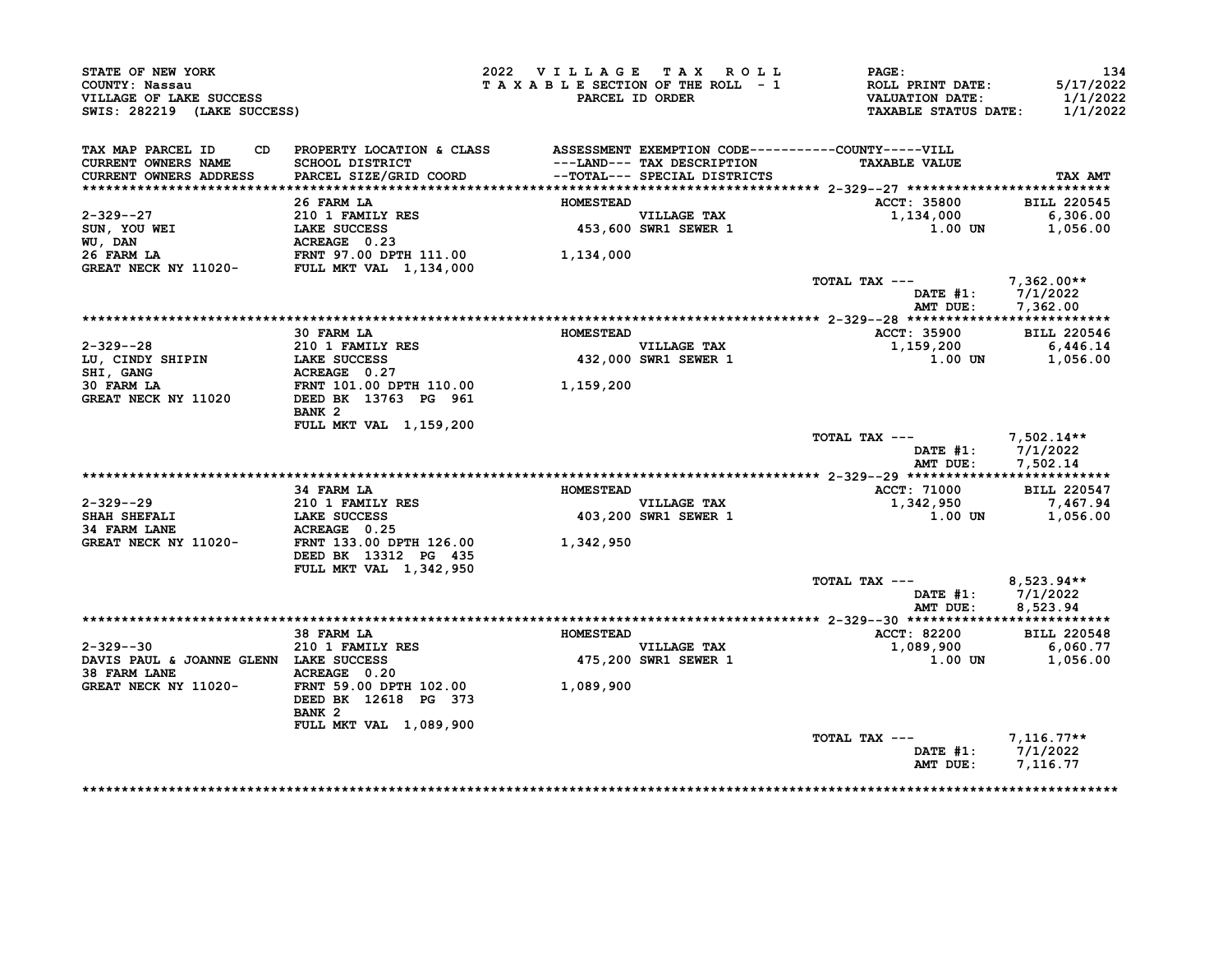| STATE OF NEW YORK<br>COUNTY: Nassau<br>VILLAGE OF LAKE SUCCESS<br>SWIS: 282219 (LAKE SUCCESS)                |                                                                                                                           | 2022 VILLAGE TAX ROLL | TAXABLE SECTION OF THE ROLL - 1<br>PARCEL ID ORDER          | PAGE:<br>ROLL PRINT DATE:<br><b>VALUATION DATE:</b><br><b>TAXABLE STATUS DATE:</b> | 135<br>5/17/2022<br>1/1/2022<br>1/1/2022      |
|--------------------------------------------------------------------------------------------------------------|---------------------------------------------------------------------------------------------------------------------------|-----------------------|-------------------------------------------------------------|------------------------------------------------------------------------------------|-----------------------------------------------|
| TAX MAP PARCEL ID<br>CD<br><b>CURRENT OWNERS NAME</b><br><b>CURRENT OWNERS ADDRESS</b>                       | PROPERTY LOCATION & CLASS ASSESSMENT EXEMPTION CODE----------COUNTY-----VILL<br>SCHOOL DISTRICT<br>PARCEL SIZE/GRID COORD |                       | ---LAND--- TAX DESCRIPTION<br>--TOTAL--- SPECIAL DISTRICTS  | <b>TAXABLE VALUE</b>                                                               | TAX AMT                                       |
|                                                                                                              | 41 FARM LA                                                                                                                | <b>HOMESTEAD</b>      |                                                             |                                                                                    | <b>BILL 220549</b>                            |
| 2-329--33                                                                                                    | 210 1 FAMILY RES                                                                                                          |                       |                                                             | <b>ACCT: 71100</b><br>1,222,200                                                    | 6,796.47                                      |
| SCHNEIDER, ROBERT S &                                                                                        | LAKE SUCCESS                                                                                                              |                       | VILLAGE TAX<br>432,000 SWR1 SEWER 1                         | 1.00 UN                                                                            | 1,056.00                                      |
| 41 FARM LA                             ACREAGE   0.24<br>GREAT NECK NY 11020-         FRNT 95.00 DPTH 103.00 | <b>FULL MKT VAL 1,222,200</b>                                                                                             | 1,222,200             |                                                             |                                                                                    |                                               |
|                                                                                                              |                                                                                                                           |                       |                                                             | TOTAL TAX ---<br>AMT DUE:                                                          | 7,852.47**<br>DATE #1: 7/1/2022<br>7,852.47   |
|                                                                                                              |                                                                                                                           |                       |                                                             |                                                                                    |                                               |
|                                                                                                              | 37 FARM LA                                                                                                                | <b>HOMESTEAD</b>      |                                                             | ACCT: 71200                                                                        | <b>BILL 220550</b>                            |
| $2 - 329 - -34$                                                                                              |                                                                                                                           |                       |                                                             | 1,237,950                                                                          | 6,884.05                                      |
| WEN XIANG, JIAN<br>LIU, TAI                                                                                  | 210 1 FAMILY RES<br>LAKE SUCCESS 561,600<br>ACREAGE 0.24<br>FRNT 103.00 DPTH 100.00 1,237,950                             |                       | VILLAGE TAX<br>561,600 SWR1 SEWER 1<br>561,600 SWR1 SEWER 1 | 1.00 UN                                                                            | 1,056.00                                      |
| <b>37 FARM LANE</b><br>GREAT NECK NY 11020- FULL MKT VAL 1,237,950                                           |                                                                                                                           |                       |                                                             |                                                                                    |                                               |
|                                                                                                              |                                                                                                                           |                       |                                                             | TOTAL TAX ---<br>AMT DUE:                                                          | 7,940.05**<br>DATE $#1: 7/1/2022$<br>7,940.05 |
|                                                                                                              |                                                                                                                           |                       |                                                             |                                                                                    |                                               |
|                                                                                                              | 33 FARM LA                                                                                                                | <b>HOMESTEAD</b>      |                                                             | ACCT: 71300                                                                        | <b>BILL 220551</b>                            |
| $2 - 329 - -35$                                                                                              | <b>210 1 FAMILY RES</b>                                                                                                   |                       | VILLAGE TAX<br>547,200 SWR1 SEWER 1                         | 2,362,500                                                                          | 13,137.51                                     |
| PERLA, DANIEL & PAMELA LAKE SUCCESS<br><b>TRUSTEES</b>                                                       | ACREAGE 0.26                                                                                                              |                       |                                                             |                                                                                    | 1.00 UN 1,056.00                              |
| 33 FARM LANE<br>GREAT NECK NY 11020- BANK 2                                                                  | FRNT 71.00 DPTH 100.00 2,362,500                                                                                          |                       |                                                             |                                                                                    |                                               |
|                                                                                                              | <b>FULL MKT VAL 2,362,500</b>                                                                                             |                       |                                                             | TOTAL TAX --- 14, 193.51**                                                         |                                               |
|                                                                                                              |                                                                                                                           |                       |                                                             | AMT DUE: 14,193.51                                                                 | DATE $#1: 7/1/2022$                           |
|                                                                                                              |                                                                                                                           |                       |                                                             |                                                                                    |                                               |
|                                                                                                              | 29 FARM LA                                                                                                                | <b>HOMESTEAD</b>      |                                                             | ACCT: 91900                                                                        | <b>BILL 220552</b>                            |
| 2-329--36                                                                                                    | 210 1 FAMILY RES                                                                                                          |                       |                                                             | 1,241,100                                                                          | 6,901.57                                      |
| SHIPU SOHAL                                                                                                  | <b>LAKE SUCCESS</b>                                                                                                       |                       | VILLAGE TAX<br>475,200 SWR1 SEWER 1                         | 1.00 UN                                                                            | 1,056.00                                      |
| 29 FARM LA                                                                                                   | ACREAGE 0.26                                                                                                              |                       |                                                             |                                                                                    |                                               |
| GREAT NECK NY 11020-                                                                                         | FRNT 79.00 DPTH 100.00<br>DEED BK 13986 PG 748                                                                            | 1,241,100             |                                                             |                                                                                    |                                               |
|                                                                                                              | FULL MKT VAL 1,241,100                                                                                                    |                       |                                                             | TOTAL TAX --- 7,957.57**                                                           |                                               |
|                                                                                                              |                                                                                                                           |                       |                                                             |                                                                                    | DATE #1: $7/1/2022$<br>AMT DUE: 7,957.57      |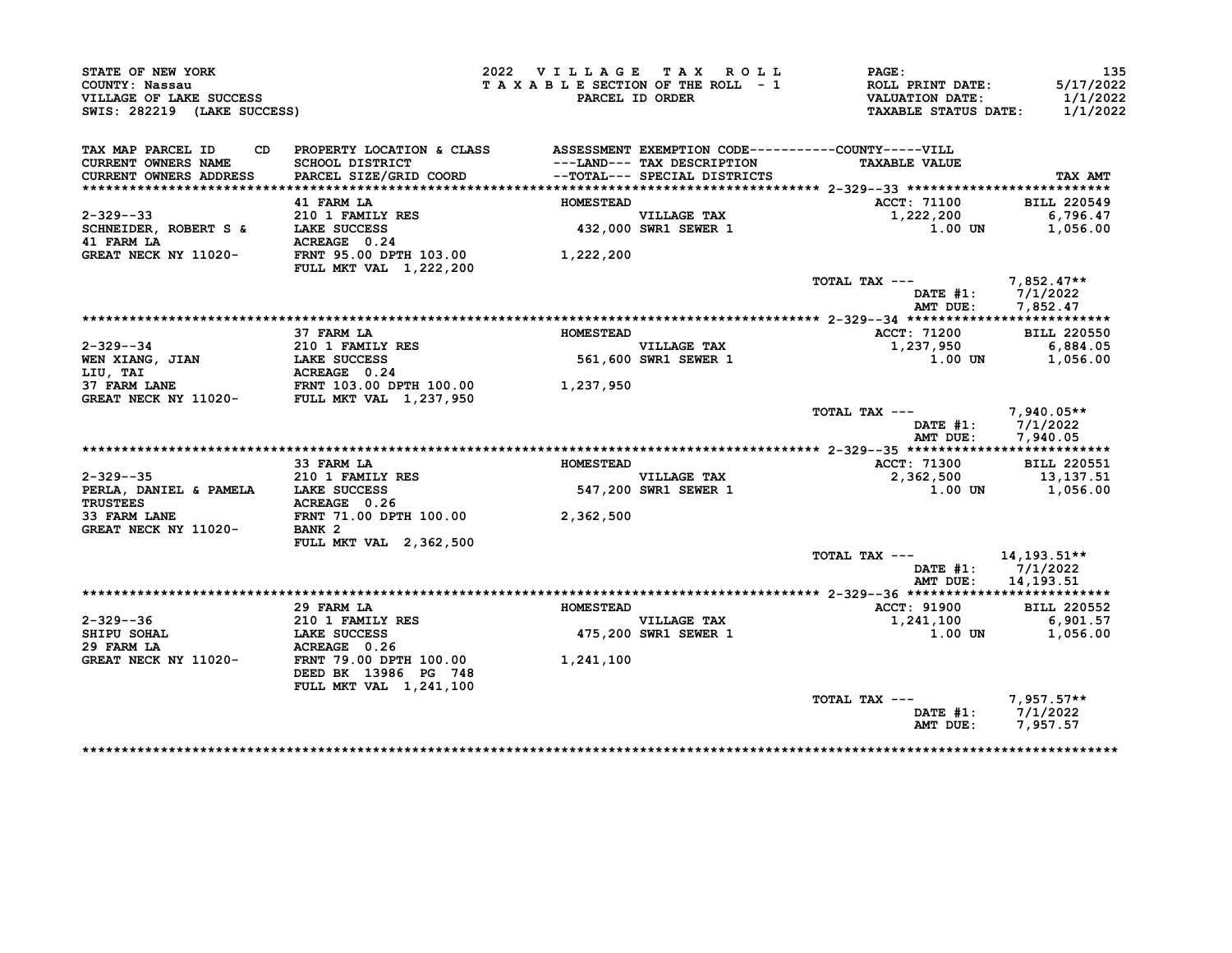| STATE OF NEW YORK<br>COUNTY: Nassau<br>VILLAGE OF LAKE SUCCESS<br>SWIS: 282219 (LAKE SUCCESS)                                                                                                                                                           |                                                                                                                                                                                                                   | 2022 VILLAGE TAX ROLL |                                     | <b>PAGE :</b><br>TAXABLE SECTION OF THE ROLL - 1 ROLL PRINT DATE:<br>TAXABLE SECTION OF THE ROLL - 1 VALUATION DATE:<br>PARCEL ID ORDER TAXABLE STATUS DATE: | -136<br>5/17/2022<br>1/1/2022<br>1/1/2022                |
|---------------------------------------------------------------------------------------------------------------------------------------------------------------------------------------------------------------------------------------------------------|-------------------------------------------------------------------------------------------------------------------------------------------------------------------------------------------------------------------|-----------------------|-------------------------------------|--------------------------------------------------------------------------------------------------------------------------------------------------------------|----------------------------------------------------------|
| TAX MAP PARCEL ID<br><b>CURRENT OWNERS NAME</b><br><b>CURRENT OWNERS ADDRESS</b>                                                                                                                                                                        | CD PROPERTY LOCATION & CLASS ASSESSMENT EXEMPTION CODE----------COUNTY-----VILL<br>SCHOOL DISTRICT ----LAND--- TAX DESCRIPTION TAXABLE VALUE<br>PARCEL SIZE/GRID COORD --TOTAL--- SPECIAL DISTRICTS<br>25 FARM LA | <b>HOMESTEAD</b>      |                                     | <b>TAXABLE VALUE</b><br>ACCT: 36000 BILL 220553                                                                                                              | TAX AMT                                                  |
| 2-329--37<br>PARK, HUI BYUNG<br>PARK, SOON BOK<br>210 1 FAMILY RES<br>210 1 FAMILY RES<br>210 1 FAMILY RES<br>22 10 21 FAMILY RES<br>23 25 FARM LA<br>23 25 FARM LA<br>23 25 FARM LA<br>23 25 FARM LA<br>23 25 FARM LA<br>23 25 FARM LA<br>22 25 FARM L |                                                                                                                                                                                                                   |                       | VILLAGE TAX<br>453,600 SWR1 SEWER 1 | $1,131,900$<br>$1,00$ UN $1,056.00$                                                                                                                          |                                                          |
|                                                                                                                                                                                                                                                         | FULL MKT VAL 1,131,900                                                                                                                                                                                            |                       |                                     | TOTAL TAX --- $7,350.33**$                                                                                                                                   | DATE #1: 7/1/2022<br>AMT DUE: 7,350.33                   |
|                                                                                                                                                                                                                                                         |                                                                                                                                                                                                                   |                       |                                     |                                                                                                                                                              |                                                          |
|                                                                                                                                                                                                                                                         | 21 FARM LA                                                                                                                                                                                                        | <b>HOMESTEAD</b>      |                                     | ACCT: 36100 BILL 220554<br>VILLAGE TAX<br>VILLAGE TAX<br>424,800 SWR1 SEWER 1 1,392,300<br>$1.00$ UN $1,056.00$                                              | 7,742.37                                                 |
| 2-329--38<br>EXECUTE 210 1 FAMILY RES<br>THE LAKE SUCCESS<br>TO CHARLES K. ACREAGE 0.26<br>21 FARM LA FRNT 105.00 DPTH 154.00<br>GREAT NECK NY 11020 DEED BK 1302.300<br>FILI. METLI, MET VAI. 1 392.300                                                | FULL MKT VAL 1,392,300                                                                                                                                                                                            |                       |                                     |                                                                                                                                                              |                                                          |
|                                                                                                                                                                                                                                                         |                                                                                                                                                                                                                   |                       |                                     | TOTAL TAX --- 8,798.37**                                                                                                                                     | DATE #1: 7/1/2022<br>AMT DUE: 8,798.37                   |
|                                                                                                                                                                                                                                                         |                                                                                                                                                                                                                   |                       |                                     |                                                                                                                                                              |                                                          |
|                                                                                                                                                                                                                                                         | 96 MERRIVALE RD <b>HOMESTEAD</b>                                                                                                                                                                                  |                       |                                     | ACCT: 36200 BILL 220555<br>894,520 4,974.29                                                                                                                  |                                                          |
| 2-329--41<br>THE ALAN I. GREENE REVOC. LAKE SUCCESS<br>ALAN I. GREENE, TRUSTEE DEED BK 1334 PG 149                                                                                                                                                      | <b>311 RES VACANT LAND</b>                                                                                                                                                                                        |                       | VILLAGE TAX<br>894,520              |                                                                                                                                                              |                                                          |
| 96 MERRIVALE RD FULL MKT VAL 894,520<br>GREAT NECK NY 11020                                                                                                                                                                                             |                                                                                                                                                                                                                   | 894,520               |                                     |                                                                                                                                                              |                                                          |
|                                                                                                                                                                                                                                                         |                                                                                                                                                                                                                   |                       |                                     | TOTAL TAX $---$ 4,974.29**                                                                                                                                   | DATE #1: 7/1/2022<br>AMT DUE: 4,974.29                   |
|                                                                                                                                                                                                                                                         |                                                                                                                                                                                                                   |                       |                                     |                                                                                                                                                              |                                                          |
| 2-329--42<br>MANCHESTER SALES CORP. LAKE SUCCESS                                                                                                                                                                                                        | 11 FARM LANE NOMESTEAD                                                                                                                                                                                            |                       | VILLAGE TAX<br>500,000              | ACCT: 82300 BILL 220556<br>2,677,500                                                                                                                         | 14,889.18                                                |
| 475 NORTHERN BLVD. SUITE DEED BK 13739 PG 377<br>GREAT NECK NY 11021 FULL MKT VAL 2,677,500 2,677,500                                                                                                                                                   |                                                                                                                                                                                                                   |                       |                                     |                                                                                                                                                              |                                                          |
|                                                                                                                                                                                                                                                         |                                                                                                                                                                                                                   |                       |                                     | TOTAL TAX ---                                                                                                                                                | 14,889.18**<br>DATE $#1: 7/1/2022$<br>AMT DUE: 14,889.18 |
|                                                                                                                                                                                                                                                         |                                                                                                                                                                                                                   |                       |                                     |                                                                                                                                                              |                                                          |
| $2 - 329 - -43$                                                                                                                                                                                                                                         |                                                                                                                                                                                                                   |                       |                                     | <b>ACCT: 82400</b><br>79,587                                                                                                                                 | <b>BILL 220557</b><br>442.57                             |
| EUSH, STEPHEN & CHERYL<br>90 MERRIVALE ROAD FULL MKT VAL 79,587                                                                                                                                                                                         |                                                                                                                                                                                                                   |                       |                                     |                                                                                                                                                              |                                                          |
| GREAT NECK NY 11020-                                                                                                                                                                                                                                    |                                                                                                                                                                                                                   | 79,587                |                                     | TOTAL TAX --- $442.57**$<br>DATE #1: $7/1/2022$<br>AMT DUE: 442.57                                                                                           |                                                          |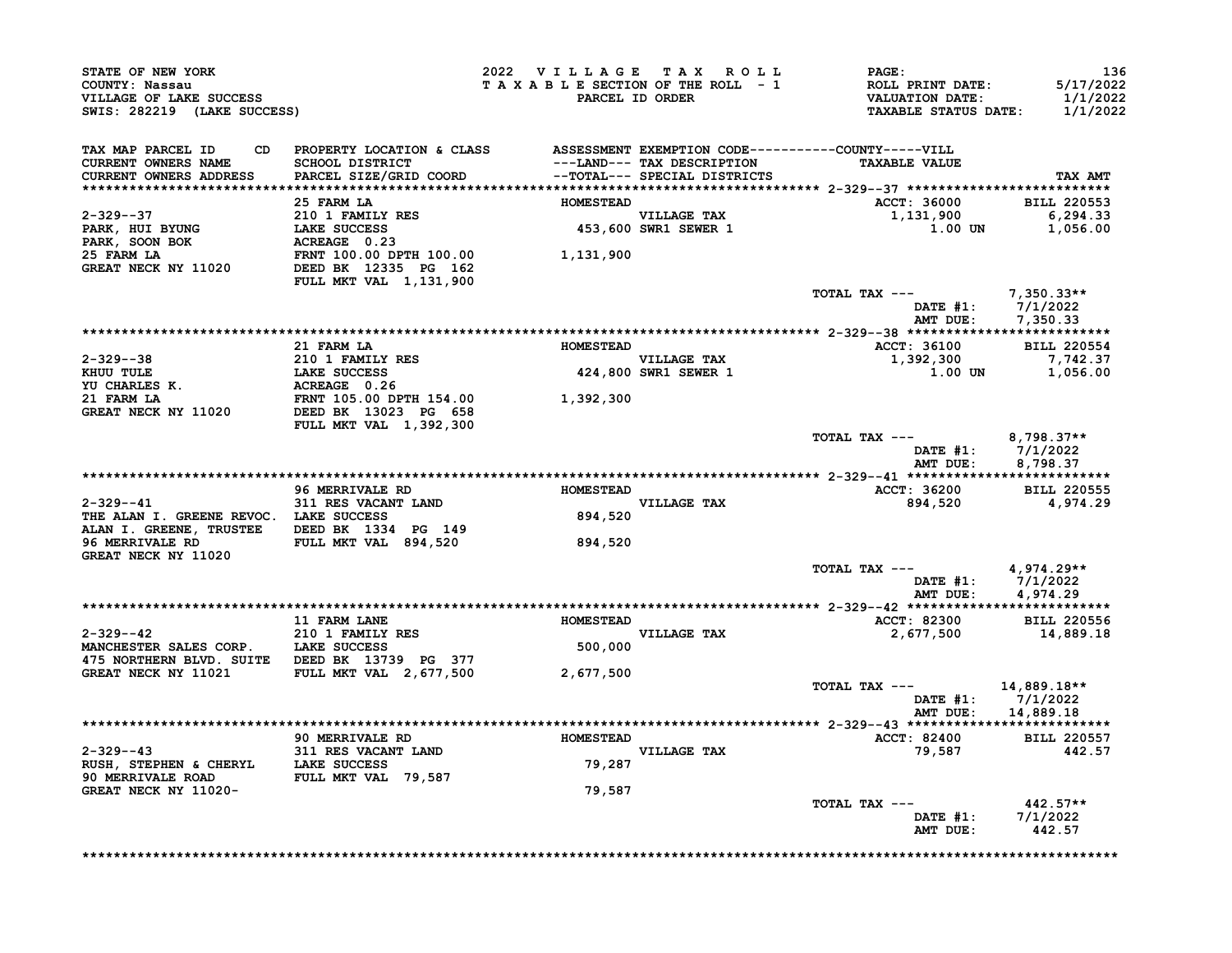| <b>STATE OF NEW YORK<br/>COUNTY: Nassau<br/>VILLAGE OF LAKE SUCCESS<br/>SWIS: 282219 (LAKE SUCCESS)</b>                                                                                                       |           | 2022 VILLAGE TAX ROLL PAGE:<br>T A X A B L E SECTION OF THE ROLL - 1 ROLL PRINT DATE: 5/17/2022<br>PARCEL ID ORDER VALUATION DATE: 1/1/2022<br>TAXABLE STATUS DATE: 1/1/2022                                                                                             | 137                                     |
|---------------------------------------------------------------------------------------------------------------------------------------------------------------------------------------------------------------|-----------|--------------------------------------------------------------------------------------------------------------------------------------------------------------------------------------------------------------------------------------------------------------------------|-----------------------------------------|
| TAX MAP PARCEL ID<br>CURRENT OWNERS NAME<br><b>CURRENT OWNERS ADDRESS</b>                                                                                                                                     |           |                                                                                                                                                                                                                                                                          | TAX AMT                                 |
|                                                                                                                                                                                                               |           | ACCT: 82500 BILL 220558                                                                                                                                                                                                                                                  |                                         |
| 2-329--44<br>250 ESTATE<br>RUSH, STEPHEN & CHERYL<br>250 ESTATE<br>250 ESTATE<br>250 ESTATE<br>250 ESTATE<br>27.000<br>27.000<br>27.000<br>27.000<br>27.000<br>27.000<br>27.000<br>27.000<br>28.000<br>27.000 |           | $2,189,250$ $12,174.09$                                                                                                                                                                                                                                                  |                                         |
| GREAT NECK NY 11020-                                                                                                                                                                                          | 2,189,250 |                                                                                                                                                                                                                                                                          |                                         |
|                                                                                                                                                                                                               |           | TOTAL TAX --- $12,174.09**$<br>DATE #1: 7/1/2022                                                                                                                                                                                                                         | AMT DUE: 12,174.09                      |
|                                                                                                                                                                                                               |           |                                                                                                                                                                                                                                                                          |                                         |
|                                                                                                                                                                                                               |           |                                                                                                                                                                                                                                                                          |                                         |
|                                                                                                                                                                                                               |           |                                                                                                                                                                                                                                                                          |                                         |
|                                                                                                                                                                                                               |           |                                                                                                                                                                                                                                                                          |                                         |
|                                                                                                                                                                                                               |           | TOTAL TAX --- $11,314.93**$<br>DATE #1: 7/1/2022                                                                                                                                                                                                                         | AMT DUE: 11,314.93                      |
|                                                                                                                                                                                                               |           |                                                                                                                                                                                                                                                                          |                                         |
|                                                                                                                                                                                                               |           | ACCT: 36300 BILL 220560<br>848,778                                                                                                                                                                                                                                       | 4,719.93                                |
|                                                                                                                                                                                                               |           |                                                                                                                                                                                                                                                                          |                                         |
| GREAT NECK NY 11020                                                                                                                                                                                           |           |                                                                                                                                                                                                                                                                          |                                         |
|                                                                                                                                                                                                               |           | TOTAL TAX --- $4,719.93**$                                                                                                                                                                                                                                               | DATE #1: 7/1/2022<br>AMT DUE: 4,719.93  |
|                                                                                                                                                                                                               |           |                                                                                                                                                                                                                                                                          |                                         |
|                                                                                                                                                                                                               |           |                                                                                                                                                                                                                                                                          |                                         |
|                                                                                                                                                                                                               |           |                                                                                                                                                                                                                                                                          |                                         |
| GREAT NECK NY 11020                                                                                                                                                                                           |           |                                                                                                                                                                                                                                                                          |                                         |
|                                                                                                                                                                                                               |           | TOTAL TAX --- $12,030.62**$                                                                                                                                                                                                                                              | DATE #1: 7/1/2022<br>AMT DUE: 12,030.62 |
|                                                                                                                                                                                                               |           |                                                                                                                                                                                                                                                                          |                                         |
|                                                                                                                                                                                                               |           |                                                                                                                                                                                                                                                                          |                                         |
|                                                                                                                                                                                                               |           | $\begin{tabular}{@{}c@{}}\n  2-329--48 & 100\n  100\n  1.00\n  1.00\n  1.00\n  1.00\n  1.00\n  1.00\n  1.00\n  1.00\n  1.00\n  1.00\n  1.00\n  1.00\n  1.00\n  1.00\n  1.00\n  1.00\n  1.00\n  1.00\n  1.00\n  1.00\n  1.00\n  1.00\n  1.00\n  1.00\n  1.00\n  1.00\n  $ |                                         |
|                                                                                                                                                                                                               |           |                                                                                                                                                                                                                                                                          |                                         |
|                                                                                                                                                                                                               |           | TOTAL TAX --- $15,005.11**$<br>AMT DUE: 15,005.11                                                                                                                                                                                                                        | DATE #1: 7/1/2022                       |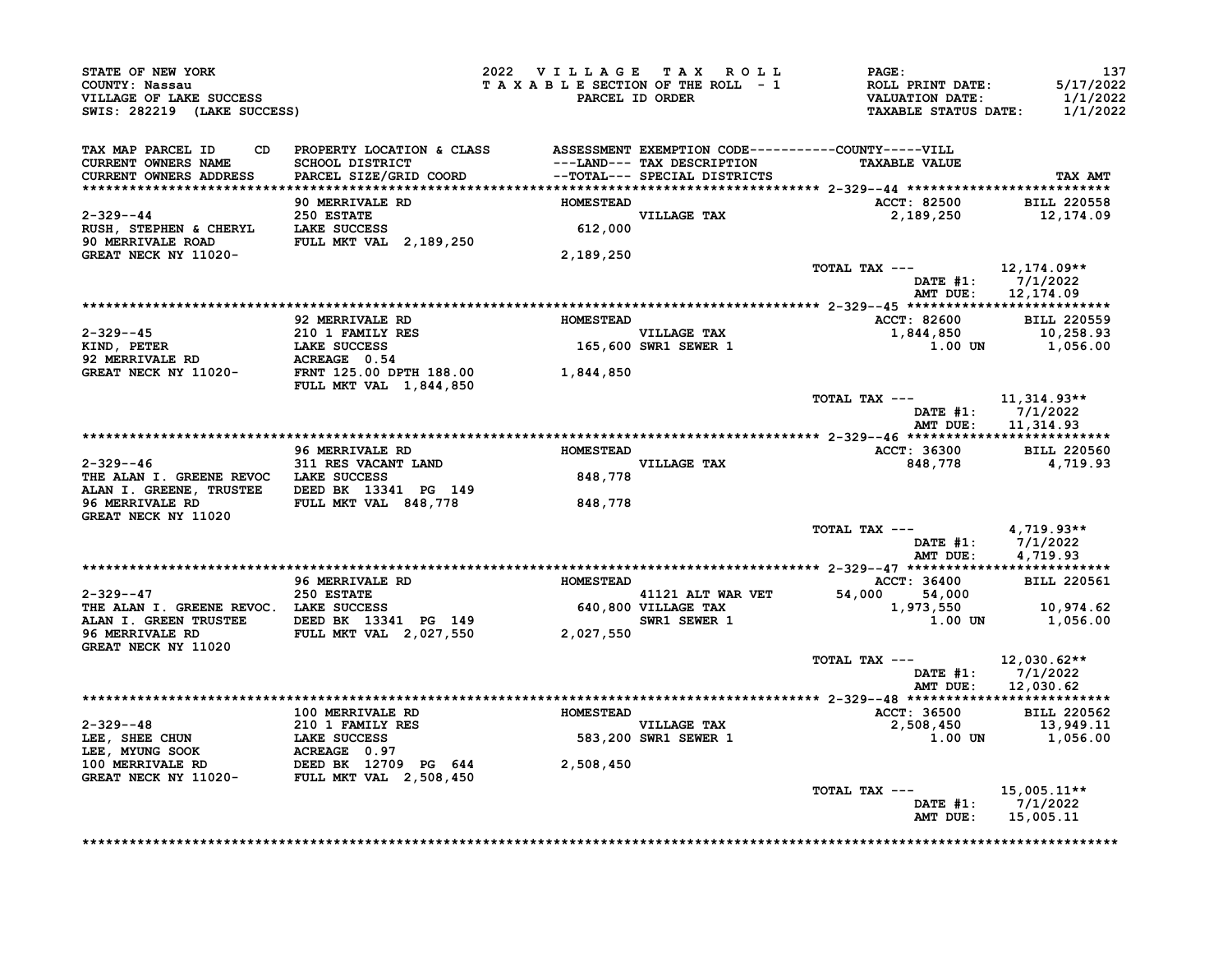| STATE OF NEW YORK<br>COUNTY: Nassau<br>VILLAGE OF LAKE SUCCESS<br>SWIS: 282219 (LAKE SUCCESS)        |                                                                                    | 2022 VILLAGE TAX ROLL | TAXABLE SECTION OF THE ROLL - 1<br>PARCEL ID ORDER | <b>PAGE:</b><br>ROLL PRINT DATE:<br>VALUATION DATE:<br><b>TAXABLE STATUS DATE:</b> | 138<br>5/17/2022<br>1/1/2022<br>1/1/2022    |
|------------------------------------------------------------------------------------------------------|------------------------------------------------------------------------------------|-----------------------|----------------------------------------------------|------------------------------------------------------------------------------------|---------------------------------------------|
| TAX MAP PARCEL ID                                                                                    | CD PROPERTY LOCATION & CLASS ASSESSMENT EXEMPTION CODE----------COUNTY-----VILL    |                       |                                                    |                                                                                    |                                             |
| <b>CURRENT OWNERS NAME</b><br><b>CURRENT OWNERS ADDRESS</b>                                          | SCHOOL DISTRICT<br>PARCEL SIZE/GRID COORD -- TOTAL--- SPECIAL DISTRICTS            |                       | ---LAND--- TAX DESCRIPTION                         | <b>TAXABLE VALUE</b>                                                               | TAX AMT                                     |
|                                                                                                      |                                                                                    |                       |                                                    |                                                                                    |                                             |
|                                                                                                      | 5 FARM LA                                                                          | <b>HOMESTEAD</b>      |                                                    | ACCT: 36600                                                                        | <b>BILL 220563</b>                          |
| $2 - 329 - -49$                                                                                      | 210 1 FAMILY RES<br>210 1 FAMILY RES<br>LAKE SUCCESS<br>ACCESS                     |                       | VILLAGE TAX<br>432,000 SWR1 SEWER 1                | 1,720,950 9,569.94                                                                 |                                             |
| KOPILEV, SIGAL<br>KOPILEV, PAUL                                                                      |                                                                                    |                       |                                                    | 1.00 UN                                                                            | 1,056.00                                    |
|                                                                                                      |                                                                                    |                       |                                                    |                                                                                    |                                             |
| <b>EXECUTE ACREAGE 0.28</b><br>5 FARM LANE FRIT 120.00 DPTH 100.00<br>GREAT NECK NY 11020-<br>BANK 2 |                                                                                    |                       |                                                    |                                                                                    |                                             |
|                                                                                                      | FULL MKT VAL 1,720,950                                                             |                       |                                                    |                                                                                    |                                             |
|                                                                                                      |                                                                                    |                       |                                                    | TOTAL TAX $---$ 10,625.94**                                                        | DATE $#1: 7/1/2022$                         |
|                                                                                                      |                                                                                    |                       |                                                    |                                                                                    | AMT DUE: 10,625.94                          |
|                                                                                                      |                                                                                    |                       |                                                    |                                                                                    |                                             |
|                                                                                                      | 45 FARM LA                                                                         | <b>HOMESTEAD</b>      |                                                    | <b>ACCT: 71400</b>                                                                 | <b>BILL 220564</b>                          |
| 2-329--50                                                                                            | 210 1 FAMILY RES                                                                   |                       | VILLAGE TAX<br>568,800 SWR1 SEWER 1                | 1,302,000                                                                          | 7,240.23                                    |
| HARNICK, FRANCES                                                                                     | LAKE SUCCESS                                                                       |                       |                                                    |                                                                                    | $1.00$ UN $1,056.00$                        |
| 45 FARM LA                                                                                           | <b>ACREAGE 0.24<br/>ACREAGE 0.24<br/>FRNT 85.00 DPTH 103.00</b>                    |                       |                                                    |                                                                                    |                                             |
| GREAT NECK NY 11020-                                                                                 |                                                                                    | 1,302,000             |                                                    |                                                                                    |                                             |
|                                                                                                      | DEED BK 12841 PG 341                                                               |                       |                                                    |                                                                                    |                                             |
|                                                                                                      | FULL MKT VAL 1,302,000                                                             |                       |                                                    | TOTAL TAX ---                                                                      |                                             |
|                                                                                                      |                                                                                    |                       |                                                    | AMT DUE:                                                                           | 8,296.23**<br>DATE #1: 7/1/2022<br>8,296.23 |
|                                                                                                      |                                                                                    |                       |                                                    |                                                                                    |                                             |
|                                                                                                      | 49 FARM LA                                                                         | <b>HOMESTEAD</b>      |                                                    | ACCT: 36700                                                                        | <b>BILL 220565</b>                          |
| 2-329--51                                                                                            | 210 1 FAMILY RES<br>LAKE SUCCESS                                                   |                       | VILLAGE TAX<br>460,800 SWR1 SEWER 1                | $1,601,250$ 8,904.31                                                               |                                             |
| <b>GERSTEIN, HAL</b>                                                                                 |                                                                                    |                       |                                                    | 1.00 UN                                                                            | 1,056.00                                    |
| GERSTEIN JASON                                                                                       |                                                                                    |                       |                                                    |                                                                                    |                                             |
| 119 PLAINVIEW ROAD<br>WOODBURY NY 11797                                                              | ACREAGE 0.32<br>FRNT 77.00 DPTH 107.00 1,601,250<br>DEED BK 13943 PG 617 1,601,250 |                       |                                                    |                                                                                    |                                             |
|                                                                                                      | BANK <sub>2</sub>                                                                  |                       |                                                    |                                                                                    |                                             |
|                                                                                                      | FULL MKT VAL 1,601,250                                                             |                       |                                                    |                                                                                    |                                             |
|                                                                                                      |                                                                                    |                       |                                                    | TOTAL TAX ---                                                                      | $9,960.31**$                                |
|                                                                                                      |                                                                                    |                       |                                                    |                                                                                    | DATE #1: 7/1/2022                           |
|                                                                                                      |                                                                                    |                       |                                                    | AMT DUE:                                                                           | 9,960.31                                    |
|                                                                                                      |                                                                                    |                       |                                                    |                                                                                    |                                             |
|                                                                                                      | 53 FARM LA                                                                         | <b>HOMESTEAD</b>      |                                                    | ACCT: 92000                                                                        | <b>BILL 220566</b>                          |
| $2 - 329 - 52$<br>PAULO LYNDA AS TRUSTEE LAKE SUCCESS                                                | $210$ 1 FAMILY RES                                                                 |                       | VILLAGE TAX<br>511,200 SWR1 SEWER 1                | 1,378,650 7,666.47<br>1.00 UN                                                      |                                             |
| 53 FARM LA                                                                                           | ACREAGE 0.41                                                                       |                       |                                                    |                                                                                    | 1,056.00                                    |
| GREAT NECK NY 11020- FRNT 110.00 DPTH 130.00 1,378,650                                               |                                                                                    |                       |                                                    |                                                                                    |                                             |
|                                                                                                      | DEED BK 13344 PG 609<br>BANK <sub>2</sub>                                          |                       |                                                    |                                                                                    |                                             |
|                                                                                                      | FULL MKT VAL 1,378,650                                                             |                       |                                                    |                                                                                    |                                             |
|                                                                                                      |                                                                                    |                       |                                                    | TOTAL TAX ---                                                                      | $8,722.47**$                                |
|                                                                                                      |                                                                                    |                       |                                                    |                                                                                    | DATE #1: 7/1/2022                           |
|                                                                                                      |                                                                                    |                       |                                                    | AMT DUE:                                                                           | 8,722.47                                    |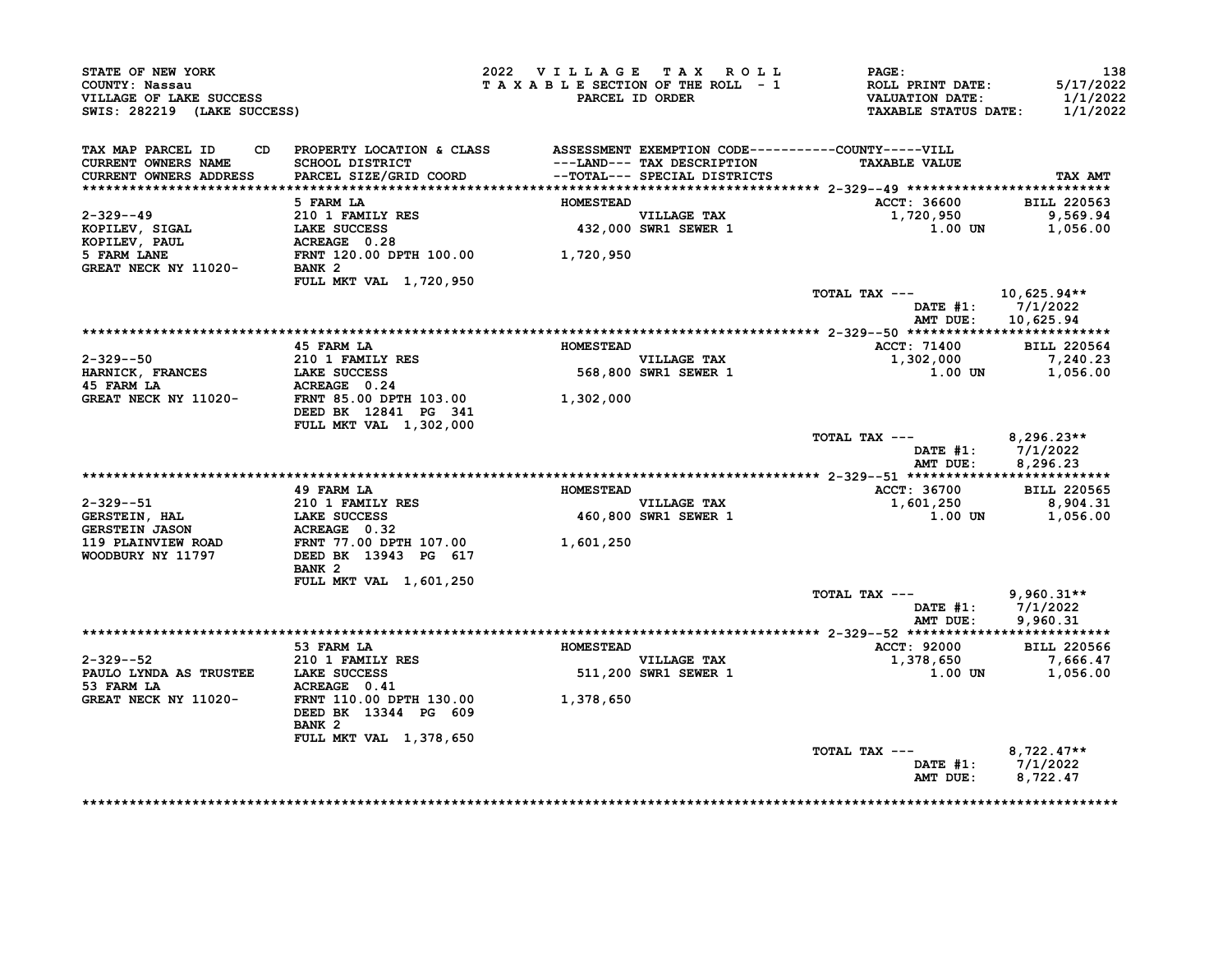| STATE OF NEW YORK<br>COUNTY: Nassau<br>VILLAGE OF LAKE SUCCESS<br>SWIS: 282219 (LAKE SUCCESS) |                                                                                                                                                                                                                                     | 2022 VILLAGE TAX ROLL<br>TAXABLE SECTION OF THE ROLL - 1 | PARCEL ID ORDER                     | <b>PAGE:</b><br><b>ROLL PRINT DATE:</b><br><b>VALUATION DATE:</b><br><b>TAXABLE STATUS DATE:</b> | 139<br>5/17/2022<br>1/1/2022<br>1/1/2022 |
|-----------------------------------------------------------------------------------------------|-------------------------------------------------------------------------------------------------------------------------------------------------------------------------------------------------------------------------------------|----------------------------------------------------------|-------------------------------------|--------------------------------------------------------------------------------------------------|------------------------------------------|
| TAX MAP PARCEL ID<br>CURRENT OWNERS NAME                                                      | CD PROPERTY LOCATION & CLASS ASSESSMENT EXEMPTION CODE----------COUNTY-----VILL<br>SCHOOL DISTRICT                                     --LAND--- TAX DESCRIPTION<br>PARCEL SIZE/GRID COORD             --TOTAL--- SPECIAL DISTRICTS |                                                          | ---LAND--- TAX DESCRIPTION          | <b>TAXABLE VALUE</b>                                                                             |                                          |
| <b>CURRENT OWNERS ADDRESS</b>                                                                 |                                                                                                                                                                                                                                     |                                                          |                                     |                                                                                                  | TAX AMT                                  |
|                                                                                               | 1 FARM LA                                                                                                                                                                                                                           | <b>HOMESTEAD</b>                                         |                                     | ACCT: 36900                                                                                      | <b>BILL 220567</b>                       |
| 2-329--54<br><b>CHEN, TIFFANY<br/>1 FARM LA</b>                                               | 210 1 FAMILY RES<br><b>LAKE SUCCESS</b>                                                                                                                                                                                             |                                                          | VILLAGE TAX<br>446,400 SWR1 SEWER 1 | 2,373,000<br>$1.00$ UN $1,056.00$                                                                | 13,195.90                                |
| 1 FARM LA<br>GREAT NECK NY 11020-                                                             | ACREAGE 0.28<br>FRNT 128.00 DPTH 77.00<br>DEED BK 13703 PG 508<br>BANK <sub>2</sub><br>FULL MKT VAL 2,373,000                                                                                                                       | 2,373,000                                                |                                     |                                                                                                  |                                          |
|                                                                                               |                                                                                                                                                                                                                                     |                                                          |                                     | TOTAL TAX $---$ 14, 251.90**<br>DATE #1: 7/1/2022<br>AMT DUE: 14,251.90                          |                                          |
|                                                                                               |                                                                                                                                                                                                                                     |                                                          |                                     |                                                                                                  |                                          |
|                                                                                               | 2 FARM LA                                                                                                                                                                                                                           | <b>HOMESTEAD</b>                                         |                                     | <b>ACCT: 71500</b>                                                                               | <b>BILL 220568</b>                       |
| $2 - 329 - -55$                                                                               | $210$ 1 FAMILY RES                                                                                                                                                                                                                  |                                                          | VILLAGE TAX<br>381,600 SWR1 SEWER 1 | 1,168,650                                                                                        | 6,498.69                                 |
| BROOK, RICHARD & DONNA LAKE SUCCESS<br>2 FARM LA                                              | ACREAGE 0.23                                                                                                                                                                                                                        |                                                          |                                     | 1.00 UN                                                                                          | 1,056.00                                 |
| GREAT NECK NY 11020- FRNT 89.00 DPTH 94.00                                                    | <b>FULL MKT VAL 1,168,650</b>                                                                                                                                                                                                       | 1,168,650                                                |                                     |                                                                                                  |                                          |
|                                                                                               |                                                                                                                                                                                                                                     |                                                          |                                     | TOTAL TAX $---$ 7,554.69**<br>DATE #1: 7/1/2022<br>AMT DUE: 7,554.69                             |                                          |
|                                                                                               |                                                                                                                                                                                                                                     |                                                          |                                     |                                                                                                  |                                          |
|                                                                                               | 6 FARM LA                                                                                                                                                                                                                           | <b>HOMESTEAD</b>                                         |                                     | ACCT: 37000                                                                                      | <b>BILL 220569</b>                       |
| 2-329--56                                                                                     | 210 1 FAMILY RES                                                                                                                                                                                                                    |                                                          | VILLAGE TAX<br>446,400 SWR1 SEWER 1 | 1,228,500                                                                                        | 6,831.50                                 |
| KIM JULIA<br><b>HAN WON KEUN<br/>6 FARM LA</b>                                                | <b>LAKE SUCCESS<br/>ACREAGE 0.25</b>                                                                                                                                                                                                |                                                          |                                     | $1.00$ UN                                                                                        | 1,056.00                                 |
| 6 FARM LA<br>GREAT NECK NY 11020                                                              | FRNT 91.00 DPTH 137.00 1,228,500<br>FRNT 91.00 DEIN --<br>DEED BK 13588 PG 378                                                                                                                                                      |                                                          |                                     |                                                                                                  |                                          |
|                                                                                               | FULL MKT VAL 1,228,500                                                                                                                                                                                                              |                                                          |                                     |                                                                                                  |                                          |
|                                                                                               |                                                                                                                                                                                                                                     |                                                          |                                     | TOTAL TAX ---<br>DATE $#1: 7/1/2022$<br>AMT DUE:                                                 | 7,887.50**<br>7,887.50                   |
|                                                                                               |                                                                                                                                                                                                                                     |                                                          |                                     |                                                                                                  |                                          |
|                                                                                               | 1 ELM LA                                                                                                                                                                                                                            | <b>HOMESTEAD</b>                                         |                                     | ACCT: 71600                                                                                      | <b>BILL 220570</b>                       |
| $2 - 340 - -1$                                                                                | $210$ 1 FAMILY RES                                                                                                                                                                                                                  |                                                          | <b>VILLAGE TAX</b>                  | 1,290,450                                                                                        | 7,176.00                                 |
| LEE, HANG KOO & HEE JA LAKE SUCCESS<br>1 ELM LA                                               | ACREAGE 0.34                                                                                                                                                                                                                        |                                                          | 568,800 SWR1 SEWER 1                | 1.00 UN                                                                                          | 1,056.00                                 |
| GREAT NECK NY 11020- FRNT 125.00 DPTH 115.00                                                  | <b>FULL MKT VAL 1,290,450</b>                                                                                                                                                                                                       | 1,290,450                                                |                                     |                                                                                                  |                                          |
|                                                                                               |                                                                                                                                                                                                                                     |                                                          |                                     | TOTAL TAX ---                                                                                    | $8,232.00**$                             |
|                                                                                               |                                                                                                                                                                                                                                     |                                                          |                                     | DATE #1: 7/1/2022<br>AMT DUE:                                                                    | 8,232.00                                 |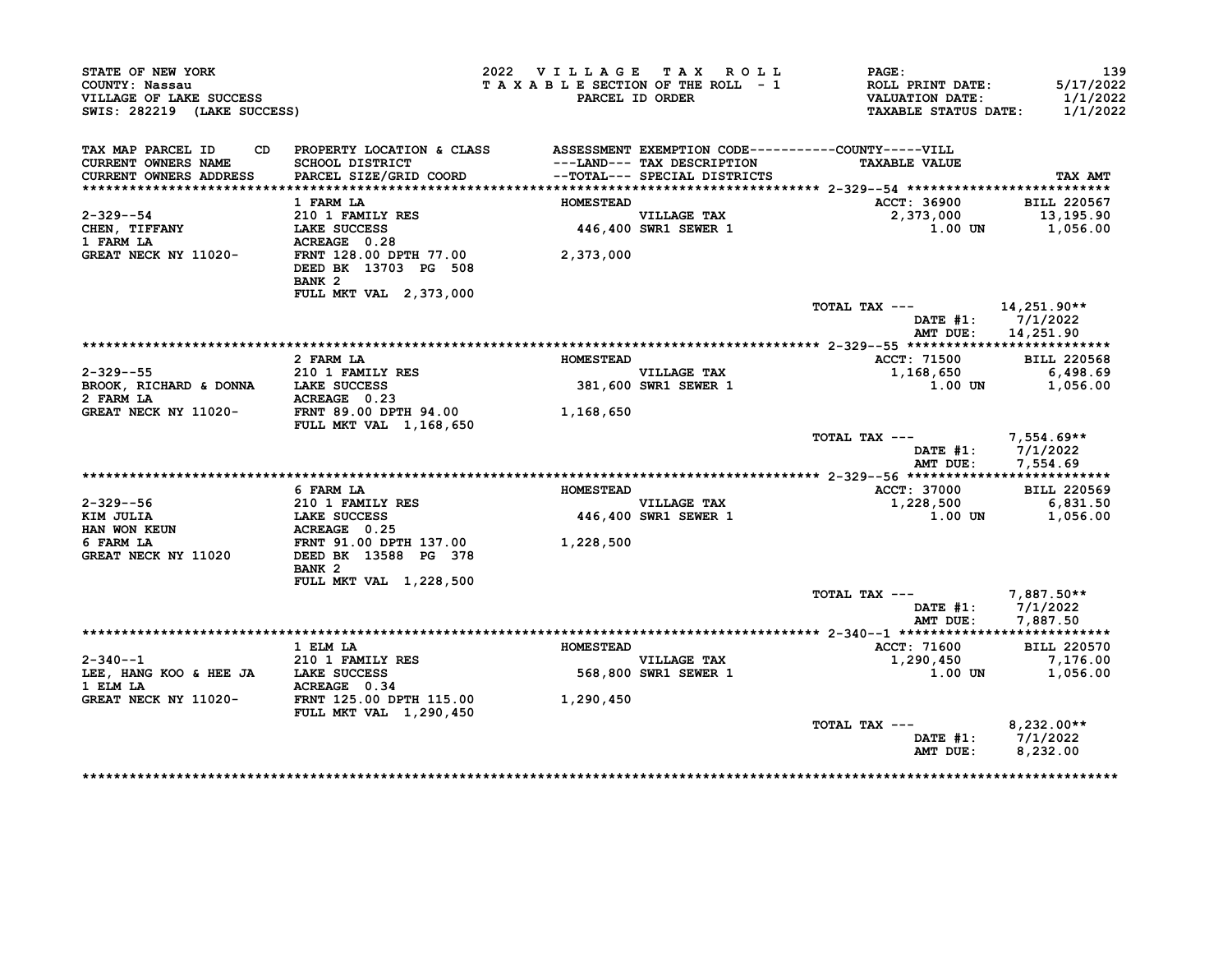| STATE OF NEW YORK<br>COUNTY: Nassau<br>VILLAGE OF LAKE SUCCESS<br>SWIS: 282219 (LAKE SUCCESS) |                                                                                                                           | 2022 VILLAGE TAX ROLL<br>TAXABLE SECTION OF THE ROLL - 1 | PARCEL ID ORDER                                            | PAGE:<br>ROLL PRINT DATE:<br><b>VALUATION DATE:</b><br><b>TAXABLE STATUS DATE:</b> | 140<br>5/17/2022<br>1/1/2022<br>1/1/2022 |
|-----------------------------------------------------------------------------------------------|---------------------------------------------------------------------------------------------------------------------------|----------------------------------------------------------|------------------------------------------------------------|------------------------------------------------------------------------------------|------------------------------------------|
| TAX MAP PARCEL ID<br>CD<br><b>CURRENT OWNERS NAME</b><br><b>CURRENT OWNERS ADDRESS</b>        | PROPERTY LOCATION & CLASS ASSESSMENT EXEMPTION CODE----------COUNTY-----VILL<br>SCHOOL DISTRICT<br>PARCEL SIZE/GRID COORD |                                                          | ---LAND--- TAX DESCRIPTION<br>--TOTAL--- SPECIAL DISTRICTS | <b>TAXABLE VALUE</b>                                                               | TAX AMT                                  |
|                                                                                               |                                                                                                                           |                                                          |                                                            |                                                                                    |                                          |
| $2 - 340 - -2$                                                                                | 55 OLDFIELD LA<br>$210$ 1 FAMILY RES                                                                                      | <b>HOMESTEAD</b>                                         | <b>VILLAGE TAX</b>                                         | ACCT: 37100<br>1,545,600                                                           | <b>BILL 220571</b><br>8,594.85           |
| OVADIA, ZION                                                                                  | LAKE SUCCESS                                                                                                              |                                                          | 597,600 SWR1 SEWER 1                                       | 1.00 UN                                                                            | 1,056.00                                 |
| OVADIA, JOANE                                                                                 | ACREAGE 0.30                                                                                                              |                                                          |                                                            |                                                                                    |                                          |
| 55 OLDFIELD LA<br>GREAT NECK NY 11020                                                         | FRNT 100.00 DPTH 130.00 1,545,600<br>BANK <sub>2</sub>                                                                    |                                                          |                                                            |                                                                                    |                                          |
|                                                                                               | FULL MKT VAL 1,545,600                                                                                                    |                                                          |                                                            |                                                                                    |                                          |
|                                                                                               |                                                                                                                           |                                                          |                                                            | TOTAL TAX ---<br>DATE $#1: 7/1/2022$<br>AMT DUE:                                   | $9,650.85**$<br>9.650.85                 |
|                                                                                               |                                                                                                                           |                                                          |                                                            |                                                                                    |                                          |
| $2 - 340 - -3$                                                                                | 53 OLDFIELD LA<br>210 1 FAMILY RES                                                                                        | <b>HOMESTEAD</b>                                         | VILLAGE TAX                                                | <b>ACCT: 71700</b><br>1,316,700                                                    | <b>BILL 220572</b><br>7,321.97           |
| BELSER, HAROLD S & LAURA LAKE SUCCESS<br>53 OLDFIELD LA                                       | ACREAGE 0.30                                                                                                              |                                                          | 568,800 SWR1 SEWER 1                                       | 1.00 UN                                                                            | 1,056.00                                 |
| GREAT NECK NY 11020-                                                                          | FRNT 100.00 DPTH 130.00<br>FULL MKT VAL 1,316,700                                                                         | 1,316,700                                                |                                                            |                                                                                    |                                          |
|                                                                                               |                                                                                                                           |                                                          |                                                            | TOTAL TAX ---<br>DATE $#1: 7/1/2022$<br>AMT DUE:                                   | $8,377.97**$<br>8,377.97                 |
|                                                                                               |                                                                                                                           |                                                          |                                                            |                                                                                    |                                          |
|                                                                                               | 51 OLDFIELD LA                                                                                                            | <b>HOMESTEAD</b>                                         |                                                            | <b>ACCT: 82700</b>                                                                 | <b>BILL 220573</b>                       |
| $2 - 340 - -4$                                                                                | 210 1 FAMILY RES                                                                                                          |                                                          | <b>VILLAGE TAX</b>                                         | 1,368,150                                                                          | 7,608.08                                 |
| HOFFMAN, ADAM C & KAHN LAKE SUCCESS                                                           |                                                                                                                           |                                                          | 540,000 SWR1 SEWER 1                                       | 1.00 UN                                                                            | 1,056.00                                 |
| 51 OLDFIELD LANE                                                                              | ACREAGE 0.30                                                                                                              |                                                          |                                                            |                                                                                    |                                          |
| GREAT NECK NY 11020-                                                                          | FRNT 100.00 DPTH 130.00<br>FULL MKT VAL 1,368,150                                                                         | 1,368,150                                                |                                                            |                                                                                    |                                          |
|                                                                                               |                                                                                                                           |                                                          |                                                            | TOTAL TAX ---                                                                      | $8,664.08**$                             |
|                                                                                               |                                                                                                                           |                                                          |                                                            | DATE $#1$ :                                                                        | 7/1/2022                                 |
|                                                                                               |                                                                                                                           |                                                          |                                                            | AMT DUE:                                                                           | 8,664.08                                 |
|                                                                                               | 49 OLDFIELD LA                                                                                                            | <b>HOMESTEAD</b>                                         |                                                            | ACCT: 82800                                                                        | <b>BILL 220574</b>                       |
| $2 - 340 - -5$                                                                                | 210 1 FAMILY RES                                                                                                          |                                                          | <b>VILLAGE TAX</b>                                         | 1,372,350                                                                          | 7,631.43                                 |
| THE WONG FAMILY TRUST LAKE SUCCESS                                                            |                                                                                                                           |                                                          | 648,000 SWR1 SEWER 1                                       | 1.00 UN                                                                            | 1,056.00                                 |
| 49 OLDFIELD LA                                                                                | ACREAGE 0.30                                                                                                              |                                                          |                                                            |                                                                                    |                                          |
| GREAT NECK NY 11020-                                                                          | FRNT 102.00 DPTH 130.00<br>DEED BK 13865 PG 411<br>BANK 14                                                                | 1,372,350                                                |                                                            |                                                                                    |                                          |
|                                                                                               | FULL MKT VAL 1,372,350                                                                                                    |                                                          |                                                            |                                                                                    |                                          |
|                                                                                               |                                                                                                                           |                                                          |                                                            | TOTAL TAX ---                                                                      | $8,687.43**$                             |
|                                                                                               |                                                                                                                           |                                                          |                                                            | DATE $#1$ :<br>AMT DUE:                                                            | 7/1/2022<br>8,687.43                     |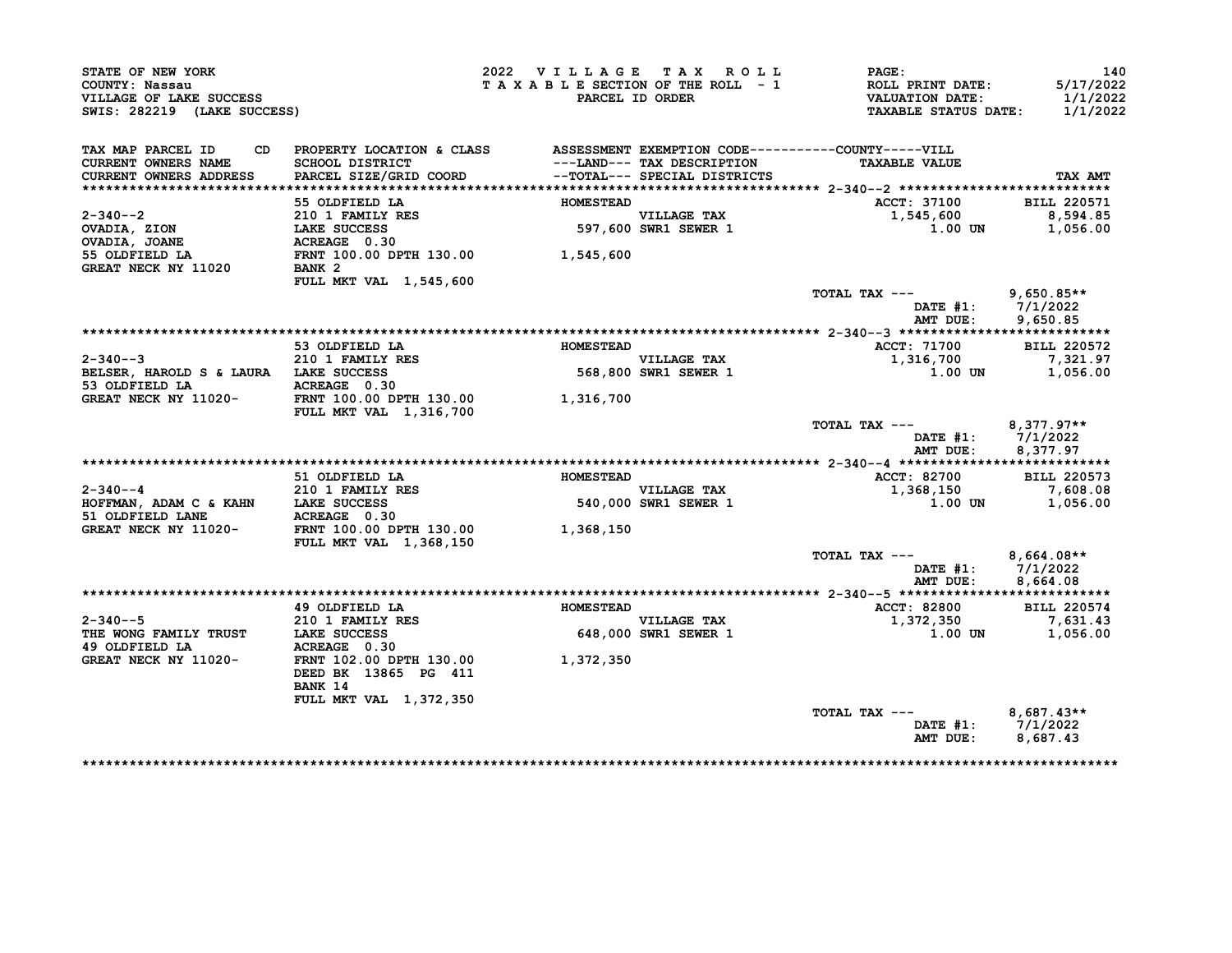| STATE OF NEW YORK<br>COUNTY: Nassau<br>VILLAGE OF LAKE SUCCESS<br>SWIS: 282219 (LAKE SUCCESS)                                                       |                                                                                                                                                           | 2022 VILLAGE TAX ROLL |                                                            | PAGE:<br>$T$ A X A B L E SECTION OF THE ROLL $-1$ ROLL PRINT DATE:<br>PARCEL ID ORDER VALUATION DATE:<br>TAXABLE STATUS DATE: 1/1/2022 | 141<br>5/17/2022<br>1/1/2022                  |
|-----------------------------------------------------------------------------------------------------------------------------------------------------|-----------------------------------------------------------------------------------------------------------------------------------------------------------|-----------------------|------------------------------------------------------------|----------------------------------------------------------------------------------------------------------------------------------------|-----------------------------------------------|
| TAX MAP PARCEL ID<br>CURRENT OWNERS NAME<br>CURRENT OWNERS ADDRESS                                                                                  | CD PROPERTY LOCATION & CLASS ASSESSMENT EXEMPTION CODE----------COUNTY-----VILL<br>SCHOOL DISTRICT<br>PARCEL SIZE/GRID COORD --TOTAL--- SPECIAL DISTRICTS |                       | ---LAND--- TAX DESCRIPTION<br>--TOTAL--- SPECIAL DISTRICTS | <b>TAXABLE VALUE</b>                                                                                                                   | TAX AMT                                       |
|                                                                                                                                                     |                                                                                                                                                           |                       |                                                            | ACCT: 71800                                                                                                                            | <b>BILL 220575</b>                            |
| $2 - 340 - -6$                                                                                                                                      |                                                                                                                                                           | <b>HOMESTEAD</b>      |                                                            | 1,459,500                                                                                                                              | 8,116.06                                      |
|                                                                                                                                                     | 47 OLDFIELD LA<br>210 1 FAMILY RES<br>LAKE SUCCESS<br>ACREAGE 0.30                                                                                        |                       | VILLAGE TAX<br>655,200 SWR1 SEWER 1                        | $1.00$ UN                                                                                                                              | 1,056.00                                      |
| XIE ZHENG LING<br>JING WULING LAKE SUCCESS 655,200<br>47 OLDFIELD LA FRNT 103.00 DPTH 130.00 1,459,500<br>GREAT NECK NY 11020- DEED BK 13563 PG 662 | <b>FULL MKT VAL 1,459,500</b>                                                                                                                             |                       |                                                            |                                                                                                                                        |                                               |
|                                                                                                                                                     |                                                                                                                                                           |                       |                                                            | TOTAL TAX ---                                                                                                                          | $9,172.06**$<br>DATE #1: 7/1/2022             |
|                                                                                                                                                     |                                                                                                                                                           |                       |                                                            | AMT DUE:                                                                                                                               | 9,172.06                                      |
| $2 - 340 - -7$                                                                                                                                      | 45 OLDFIELD LA<br>210 1 FAMILY RES                                                                                                                        | <b>HOMESTEAD</b>      |                                                            | ACCT: 37200<br>1,541,400                                                                                                               | <b>BILL 220576</b><br>8,571.49                |
| FEINERMAN, MARILYN LAKE SUCCESS<br>45 OLDFIELD LA MOREAGE 0.30                                                                                      |                                                                                                                                                           |                       | VILLAGE TAX<br>705,600 SWR1 SEWER 1                        |                                                                                                                                        | 1.00 UN 1,056.00                              |
| GREAT NECK NY 11020- FRNT 104.00 DPTH 128.00 1,541,400                                                                                              | FULL MKT VAL 1,541,400                                                                                                                                    |                       |                                                            |                                                                                                                                        |                                               |
|                                                                                                                                                     |                                                                                                                                                           |                       |                                                            | TOTAL TAX ---<br>AMT DUE:                                                                                                              | $9,627.49**$<br>DATE #1: 7/1/2022<br>9.627.49 |
|                                                                                                                                                     |                                                                                                                                                           |                       |                                                            |                                                                                                                                        |                                               |
|                                                                                                                                                     | 10 MEADOW WOODS RD                                                                                                                                        | <b>HOMESTEAD</b>      |                                                            | ACCT: 82900<br>59,690 59,690                                                                                                           | <b>BILL 220577</b>                            |
|                                                                                                                                                     |                                                                                                                                                           |                       |                                                            | 1,329,460 7,392.93<br>1.00 UN                                                                                                          |                                               |
|                                                                                                                                                     | FULL MKT VAL 1,389,150                                                                                                                                    |                       |                                                            |                                                                                                                                        | 1,056.00                                      |
|                                                                                                                                                     |                                                                                                                                                           |                       |                                                            | TOTAL TAX ---                                                                                                                          | $8,448.93**$<br>DATE #1: 7/1/2022             |
|                                                                                                                                                     |                                                                                                                                                           |                       |                                                            | AMT DUE:                                                                                                                               | 8,448.93                                      |
|                                                                                                                                                     | 12 MEADOW WOODS RD                                                                                                                                        | <b>HOMESTEAD</b>      |                                                            |                                                                                                                                        |                                               |
|                                                                                                                                                     |                                                                                                                                                           |                       | <b>VILLAGE TAX</b>                                         | ACCT: 37600 BILL 220578<br>1,479,450 8,227.00                                                                                          |                                               |
| 2-340--83<br>KASSIMIR, SHARON 210 1 FAMILY RES<br>12 MEADOW WOODS RD ACREAGE 0.24<br>GREAT NECK NY 11020-<br>FRNT 100.00 DPTH 105.00                |                                                                                                                                                           |                       | VILLAGE TAX<br>568,800 SWR1 SEWER 1                        |                                                                                                                                        | 1.00 UN 1,056.00                              |
|                                                                                                                                                     | <b>FULL MKT VAL 1,479,450</b>                                                                                                                             | 1,479,450             |                                                            |                                                                                                                                        |                                               |
|                                                                                                                                                     |                                                                                                                                                           |                       |                                                            | TOTAL TAX $---$ 9,283.00**<br>AMT DUE:                                                                                                 | DATE #1: 7/1/2022<br>9,283.00                 |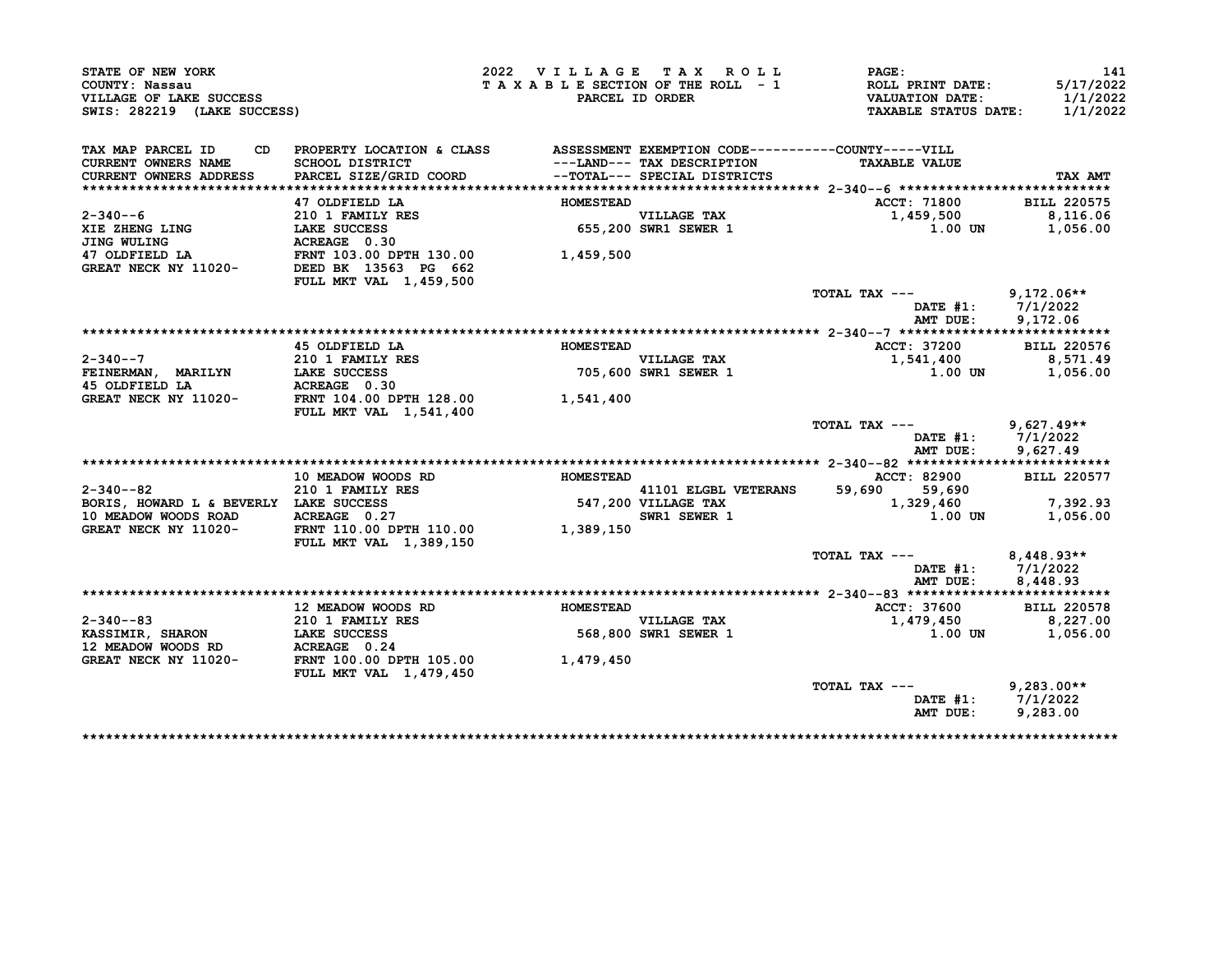| STATE OF NEW YORK<br>COUNTY: Nassau<br>VILLAGE OF LAKE SUCCESS<br>SWIS: 282219 (LAKE SUCCESS)                                                                                                                                                          |                                                                                                            | 2022 VILLAGE TAX ROLL<br>TAXABLE SECTION OF THE ROLL - 1 | PARCEL ID ORDER                     | PAGE:<br>ROLL PRINT DATE:<br>VALUATION DATE:<br><b>TAXABLE STATUS DATE:</b> | 142<br>5/17/2022<br>1/1/2022<br>1/1/2022 |
|--------------------------------------------------------------------------------------------------------------------------------------------------------------------------------------------------------------------------------------------------------|------------------------------------------------------------------------------------------------------------|----------------------------------------------------------|-------------------------------------|-----------------------------------------------------------------------------|------------------------------------------|
| TAX MAP PARCEL ID<br>CURRENT OWNERS NAME                                                                                                                                                                                                               | CD PROPERTY LOCATION & CLASS ASSESSMENT EXEMPTION CODE-----------COUNTY-----VILL<br><b>SCHOOL DISTRICT</b> |                                                          | ---LAND--- TAX DESCRIPTION          | <b>TAXABLE VALUE</b>                                                        |                                          |
| <b>CURRENT OWNERS ADDRESS</b>                                                                                                                                                                                                                          | PARCEL SIZE/GRID COORD                                                                                     |                                                          | --TOTAL--- SPECIAL DISTRICTS        |                                                                             | TAX AMT                                  |
|                                                                                                                                                                                                                                                        | 14 MEADOW WOODS RD                                                                                         | <b>HOMESTEAD</b>                                         |                                     | <b>ACCT: 83000</b>                                                          | <b>BILL 220579</b>                       |
| $2 - 340 - -84$                                                                                                                                                                                                                                        | 210 1 FAMILY RES                                                                                           |                                                          |                                     | 1,599,150                                                                   | 8,892.63                                 |
|                                                                                                                                                                                                                                                        |                                                                                                            |                                                          | VILLAGE TAX<br>568,800 SWR1 SEWER 1 | 1.00 UN                                                                     | 1,056.00                                 |
| HU MONACO<br>14 MEADOW WOODS RD<br>2000 MONACO ACREAGE 0.23                                                                                                                                                                                            |                                                                                                            |                                                          |                                     |                                                                             |                                          |
| GREAT NECK NY 11020-                                                                                                                                                                                                                                   | FRNT 100.00 DPTH 102.00 1,599,150<br>DEED BK 13540 PG 74                                                   |                                                          |                                     |                                                                             |                                          |
|                                                                                                                                                                                                                                                        | FULL MKT VAL 1,599,150                                                                                     |                                                          |                                     |                                                                             |                                          |
|                                                                                                                                                                                                                                                        |                                                                                                            |                                                          |                                     | TOTAL TAX ---                                                               | $9,948.63**$                             |
|                                                                                                                                                                                                                                                        |                                                                                                            |                                                          |                                     | AMT DUE:                                                                    | DATE #1: 7/1/2022                        |
|                                                                                                                                                                                                                                                        |                                                                                                            |                                                          |                                     |                                                                             | 9,948.63                                 |
|                                                                                                                                                                                                                                                        | <b>16 MEADOW WOODS RD</b>                                                                                  | <b>HOMESTEAD</b>                                         |                                     | <b>ACCT: 71900</b>                                                          | <b>BILL 220580</b>                       |
|                                                                                                                                                                                                                                                        |                                                                                                            |                                                          |                                     | 1,233,750                                                                   | 6,860.70                                 |
|                                                                                                                                                                                                                                                        |                                                                                                            |                                                          | VILLAGE TAX<br>554,400 SWR1 SEWER 1 |                                                                             | 1.00 UN 1,056.00                         |
|                                                                                                                                                                                                                                                        |                                                                                                            |                                                          |                                     |                                                                             |                                          |
|                                                                                                                                                                                                                                                        |                                                                                                            |                                                          |                                     |                                                                             |                                          |
| 2-340--85<br>JI JING<br>CONSCAI DENTLY RES<br>CONSCAI LAKE SUCCESS<br>S54,400<br>CONSCAI ACREAGE 0.24<br>16 MEADOW WOODS RD<br>GREAT NECK NY 11020-<br>DEED BK 14114 PG 849<br>TENT 105.00 DPTH 101.00<br>1,233,750<br>CREAT NECK NY 11020-<br>DEED BK | FULL MKT VAL 1,233,750                                                                                     |                                                          |                                     |                                                                             |                                          |
|                                                                                                                                                                                                                                                        |                                                                                                            |                                                          |                                     | TOTAL TAX --- $7,916.70**$                                                  | DATE #1: 7/1/2022                        |
|                                                                                                                                                                                                                                                        |                                                                                                            |                                                          |                                     |                                                                             | AMT DUE: 7,916.70                        |
|                                                                                                                                                                                                                                                        | 18 MEADOW WOODS RD                                                                                         | <b>HOMESTEAD</b>                                         |                                     | <b>ACCT: 83100</b>                                                          | <b>BILL 220581</b>                       |
| 2-340--86                                                                                                                                                                                                                                              | 210 1 FAMILY RES                                                                                           |                                                          |                                     | 1,173,900                                                                   | 6,527.88                                 |
|                                                                                                                                                                                                                                                        |                                                                                                            |                                                          | VILLAGE TAX<br>540,000 SWR1 SEWER 1 | $1.00$ UN                                                                   | 1,056.00                                 |
| RUDMAN, MARIA<br>18 MEADOW WOODS RD ACREAGE 0.25                                                                                                                                                                                                       |                                                                                                            |                                                          |                                     |                                                                             |                                          |
| GREAT NECK NY 11020-                                                                                                                                                                                                                                   | FRNT 105.00 DPTH 104.00<br><b>FULL MKT VAL 1,173,900</b>                                                   | 1,173,900                                                |                                     |                                                                             |                                          |
|                                                                                                                                                                                                                                                        |                                                                                                            |                                                          |                                     | TOTAL TAX --- $7,583.88**$                                                  |                                          |
|                                                                                                                                                                                                                                                        |                                                                                                            |                                                          |                                     |                                                                             | DATE #1: 7/1/2022                        |
|                                                                                                                                                                                                                                                        |                                                                                                            |                                                          |                                     |                                                                             | AMT DUE: 7,583.88                        |
|                                                                                                                                                                                                                                                        |                                                                                                            |                                                          |                                     | ACCT: 37700                                                                 | <b>BILL 220582</b>                       |
| $2 - 340 - -87$                                                                                                                                                                                                                                        | 20 MEADOW WOODS RD                                                                                         | <b>HOMESTEAD</b>                                         | VILLAGE TAX                         | 1,562,400 8,688.27                                                          |                                          |
| SWIECKI, ZBIGNIEW                                                                                                                                                                                                                                      | المسمسين WOODS RD<br>210 1 FAMILY RES<br>LAKE SUCCESS                                                      |                                                          | VILLAGE TAX<br>568,800 SWR1 SEWER 1 | 1.00 UN                                                                     | 1,056.00                                 |
| 20 MEADOW WOODS RD                                                                                                                                                                                                                                     | ACREAGE 0.26                                                                                               |                                                          |                                     |                                                                             |                                          |
| GREAT NECK NY 11020                                                                                                                                                                                                                                    | FRNT 105.00 DPTH 109.00 1,562,400<br>DEED BK 13948 PG 573                                                  |                                                          |                                     |                                                                             |                                          |
|                                                                                                                                                                                                                                                        | BANK 14                                                                                                    |                                                          |                                     |                                                                             |                                          |
|                                                                                                                                                                                                                                                        | FULL MKT VAL 1,562,400                                                                                     |                                                          |                                     |                                                                             |                                          |
|                                                                                                                                                                                                                                                        |                                                                                                            |                                                          |                                     | TOTAL TAX ---                                                               | $9,744.27**$                             |
|                                                                                                                                                                                                                                                        |                                                                                                            |                                                          |                                     |                                                                             | DATE #1: 7/1/2022                        |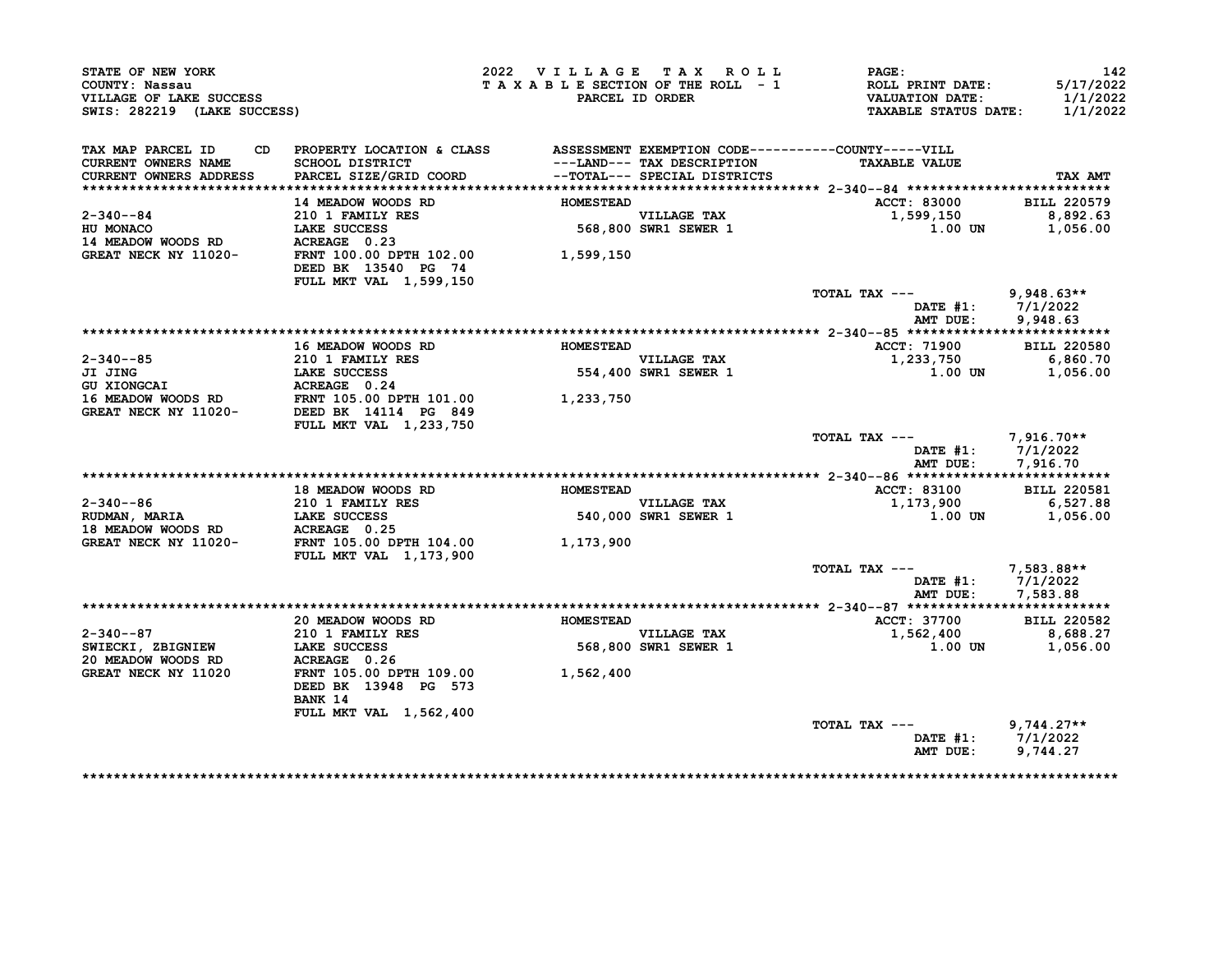| STATE OF NEW YORK<br>COUNTY: Nassau<br>VILLAGE OF LAKE SUCCESS<br>SWIS: 282219 (LAKE SUCCESS)                                                                                                                                                |                                                                                        | 2022 VILLAGE TAX ROLL<br>TAXABLE SECTION OF THE ROLL - 1<br>PARCEL ID ORDER | $\mathtt{PAGE}$ :<br>ROLL PRINT DATE:<br>VALUATION DATE:<br><b>TAXABLE STATUS DATE:</b> | 143<br>5/17/2022<br>1/1/2022<br>1/1/2022 |
|----------------------------------------------------------------------------------------------------------------------------------------------------------------------------------------------------------------------------------------------|----------------------------------------------------------------------------------------|-----------------------------------------------------------------------------|-----------------------------------------------------------------------------------------|------------------------------------------|
|                                                                                                                                                                                                                                              |                                                                                        |                                                                             |                                                                                         |                                          |
| TAX MAP PARCEL ID<br><b>CURRENT OWNERS NAME</b>                                                                                                                                                                                              | CD PROPERTY LOCATION & CLASS ASSESSMENT EXEMPTION CODE----------COUNTY-----VILL        |                                                                             | <b>TAXABLE VALUE</b>                                                                    |                                          |
| CURRENT OWNERS ADDRESS                                                                                                                                                                                                                       |                                                                                        |                                                                             |                                                                                         | TAX AMT                                  |
|                                                                                                                                                                                                                                              | 22 MEADOW WOODS RD HOMESTEAD                                                           |                                                                             | ACCT: 37800 BILL 220583                                                                 |                                          |
|                                                                                                                                                                                                                                              |                                                                                        |                                                                             | 1,560,300                                                                               | 8,676.59                                 |
|                                                                                                                                                                                                                                              |                                                                                        |                                                                             | $1.00$ UN                                                                               | 1,056.00                                 |
| 2-340--88<br>EXAPLAN, MR. & MRS.<br>22 MEADOW WOODS RD ACREAGE 0.28<br>GREAT NECK NY 11020 FRNT 110.00 DPTH 116.00<br>FRNT 110.00 PTH 116.00<br>FRNT 110.00 PTH 116.00<br>FRNT 110.00 PTH 116.00<br>FRNT 110.00 PTH 116.00<br>FRNT 110.00    |                                                                                        |                                                                             |                                                                                         |                                          |
|                                                                                                                                                                                                                                              | FULL MKT VAL 1,560,300                                                                 |                                                                             | TOTAL TAX ---                                                                           | $9,732.59**$                             |
|                                                                                                                                                                                                                                              |                                                                                        |                                                                             | DATE #1: 7/1/2022<br>AMT DUE: 9,732.59                                                  |                                          |
|                                                                                                                                                                                                                                              |                                                                                        |                                                                             |                                                                                         |                                          |
|                                                                                                                                                                                                                                              | 24 MEADOW WOODS RD HOMESTEAD                                                           | EAD<br>VILLAGE TAX                                                          | ACCT: 37900 BILL 220584<br>1,361,850                                                    |                                          |
|                                                                                                                                                                                                                                              |                                                                                        | VILLAGE TAX<br>554,400 SWR1 SEWER 1                                         | $1.00$ UN $1,056.00$                                                                    | 7,573.04                                 |
| 2-340--89<br>GREENFIELD, DR ELLIOT C & LAKE SUCCESS<br>24 MEADOW WOODS RD<br>CREAT NECK NV 11020-<br>CREAT NECK NV 11020-                                                                                                                    |                                                                                        |                                                                             |                                                                                         |                                          |
| GREAT NECK NY 11020-                                                                                                                                                                                                                         | TENT 101.00 DPTH 122.00<br>THAT 101.00 DPTH 122.00 1,361,850<br>FULL MKT VAL 1,361,850 |                                                                             |                                                                                         |                                          |
|                                                                                                                                                                                                                                              |                                                                                        |                                                                             | TOTAL TAX ---<br>DATE #1: 7/1/2022<br>AMT DUE: 8,629.04                                 | $8,629.04**$                             |
|                                                                                                                                                                                                                                              |                                                                                        |                                                                             |                                                                                         |                                          |
|                                                                                                                                                                                                                                              | 26 MEADOW WOODS RD MOMESTEAD                                                           |                                                                             | ACCT: 95500 BILL 220585                                                                 |                                          |
|                                                                                                                                                                                                                                              |                                                                                        |                                                                             | 1,395,450<br>$1.00$ UN $1,056.00$                                                       | 7,759.89                                 |
|                                                                                                                                                                                                                                              |                                                                                        |                                                                             |                                                                                         |                                          |
| 2-340--90<br>EQ EXEMINE RES 26 MEADOW WOODS RD<br>20 I FAMILY RES 26 MEADOW WOODS RD<br>26 MEADOW WOODS RD<br>26 MEADOW WOODS RD<br>26 ACREAGE 26 MEADOW WOODS RD<br>26 MEADOW WOODS RD<br>20 I FAMILY RES 26 MEADOW WOODS RD<br>20 I FAMILY | <b>FULL MKT VAL 1,395,450</b>                                                          |                                                                             |                                                                                         |                                          |
|                                                                                                                                                                                                                                              |                                                                                        |                                                                             | TOTAL TAX ---<br>DATE #1: 7/1/2022<br>AMT DUE: 8,815.89                                 | $8,815.89**$                             |
|                                                                                                                                                                                                                                              |                                                                                        |                                                                             |                                                                                         |                                          |
|                                                                                                                                                                                                                                              |                                                                                        |                                                                             | ACCT: 38000 BILL 220586                                                                 |                                          |
|                                                                                                                                                                                                                                              |                                                                                        |                                                                             | $1,515,150$<br>$1.00$ UN 1.056.00<br>$1.00$ UN $1,056.00$                               |                                          |
|                                                                                                                                                                                                                                              | FULL MKT VAL 1,515,150                                                                 |                                                                             |                                                                                         |                                          |
|                                                                                                                                                                                                                                              |                                                                                        |                                                                             | TOTAL TAX ---                                                                           | $9.481.52**$                             |
|                                                                                                                                                                                                                                              |                                                                                        |                                                                             | DATE #1: 7/1/2022<br>AMT DUE: 9,481.52                                                  |                                          |
|                                                                                                                                                                                                                                              |                                                                                        |                                                                             |                                                                                         |                                          |
|                                                                                                                                                                                                                                              |                                                                                        |                                                                             | ACCT: 38100 BILL 220587<br>1,392,300 7,742.37                                           |                                          |
|                                                                                                                                                                                                                                              |                                                                                        |                                                                             | 1.00 UN 1,056.00                                                                        |                                          |
|                                                                                                                                                                                                                                              |                                                                                        |                                                                             |                                                                                         |                                          |
|                                                                                                                                                                                                                                              |                                                                                        |                                                                             |                                                                                         |                                          |
|                                                                                                                                                                                                                                              | FULL MKT VAL 1,392,300                                                                 |                                                                             | TOTAL TAX ---                                                                           | $8,798.37**$                             |
|                                                                                                                                                                                                                                              |                                                                                        |                                                                             | DATE $#1: 7/1/2022$<br>AMT DUE:                                                         | 8,798.37                                 |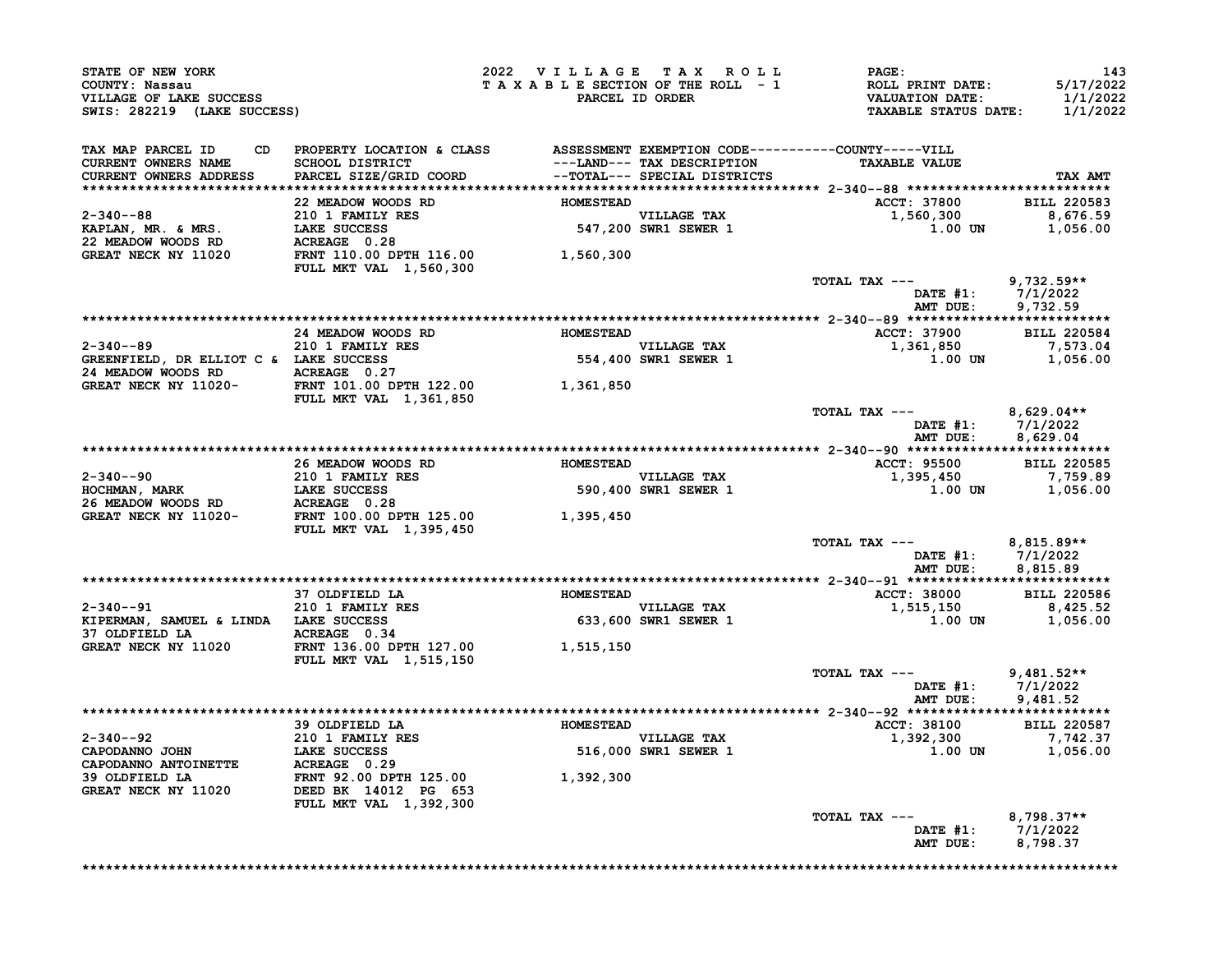| STATE OF NEW YORK<br>COUNTY: Nassau<br>VILLAGE OF LAKE SUCCESS<br>SWIS: 282219 (LAKE SUCCESS)                                                |                                                                              | 2022 VILLAGE TAX ROLL<br>TAXABLE SECTION OF THE ROLL - 1 | PARCEL ID ORDER                            | <b>PAGE :</b><br><b>ROLL PRINT DATE:</b><br><b>VALUATION DATE:</b><br><b>TAXABLE STATUS DATE:</b> | 144<br>5/17/2022<br>1/1/2022<br>1/1/2022 |
|----------------------------------------------------------------------------------------------------------------------------------------------|------------------------------------------------------------------------------|----------------------------------------------------------|--------------------------------------------|---------------------------------------------------------------------------------------------------|------------------------------------------|
| TAX MAP PARCEL ID<br>CD                                                                                                                      | PROPERTY LOCATION & CLASS ASSESSMENT EXEMPTION CODE----------COUNTY-----VILL |                                                          |                                            |                                                                                                   |                                          |
| <b>CURRENT OWNERS NAME</b>                                                                                                                   | SCHOOL DISTRICT                                                              |                                                          | ---LAND--- TAX DESCRIPTION                 | <b>TAXABLE VALUE</b>                                                                              |                                          |
| CURRENT OWNERS ADDRESS                                                                                                                       | PARCEL SIZE/GRID COORD                                                       |                                                          | --TOTAL--- SPECIAL DISTRICTS               |                                                                                                   | TAX AMT                                  |
|                                                                                                                                              |                                                                              |                                                          |                                            |                                                                                                   |                                          |
|                                                                                                                                              | 35 OLDFIELD LA                                                               | <b>HOMESTEAD</b>                                         |                                            | ACCT: 83200                                                                                       | <b>BILL 220588</b>                       |
| 2-340--121<br><b>OU PAUL LI BAI</b>                                                                                                          |                                                                              |                                                          | <b>VILLAGE TAX</b><br>561,600 SWR1 SEWER 1 | 1,425,900<br>1.00 UN                                                                              | 7,929.22<br>1,056.00                     |
| 35 OLDFIELD LA                                                                                                                               | 210 1 FAMILY RES<br>LAKE SUCCESS<br>ACREAGE 0.28<br>ACREAGE 0.28             |                                                          |                                            |                                                                                                   |                                          |
| GREAT NECK NY 11020-                                                                                                                         | FRNT 127.00 DPTH 115.00<br>DEED BK 14038 PG 160                              | 1,425,900                                                |                                            |                                                                                                   |                                          |
|                                                                                                                                              | BANK <sub>2</sub>                                                            |                                                          |                                            |                                                                                                   |                                          |
|                                                                                                                                              | FULL MKT VAL 1,425,900                                                       |                                                          |                                            | TOTAL TAX ---                                                                                     | $8,985.22**$                             |
|                                                                                                                                              |                                                                              |                                                          |                                            | AMT DUE:                                                                                          | DATE $#1: 7/1/2022$<br>8,985.22          |
|                                                                                                                                              |                                                                              |                                                          |                                            |                                                                                                   |                                          |
|                                                                                                                                              | 28 MEADOW WOODS RD                                                           | <b>HOMESTEAD</b>                                         |                                            | ACCT: 83300                                                                                       | <b>BILL 220589</b>                       |
| 2-340--220                                                                                                                                   | 210 1 FAMILY RES                                                             |                                                          | <b>VILLAGE TAX</b>                         | 1,501,500                                                                                         | 8,349.62                                 |
| REISS, LISA                LAKE SUCCESS<br>28 MEADOW WOODS RD           ACREAGE  0.28<br>GREAT NECK NY 11020-        FRNT 101.00 DPTH 125.00 |                                                                              |                                                          | 626,400 SWR1 SEWER 1                       | 1.00 UN                                                                                           | 1,056.00                                 |
|                                                                                                                                              |                                                                              |                                                          |                                            |                                                                                                   |                                          |
|                                                                                                                                              | <b>FULL MKT VAL 1,501,500</b>                                                | 1,501,500                                                |                                            |                                                                                                   |                                          |
|                                                                                                                                              |                                                                              |                                                          |                                            | TOTAL TAX ---                                                                                     | $9,405.62**$                             |
|                                                                                                                                              |                                                                              |                                                          |                                            |                                                                                                   | DATE $#1: 7/1/2022$                      |
|                                                                                                                                              |                                                                              |                                                          |                                            | AMT DUE:                                                                                          | 9,405.62                                 |
|                                                                                                                                              |                                                                              |                                                          |                                            |                                                                                                   |                                          |
| $2 - 340 - -221$                                                                                                                             | 41 OLD FIELD LA<br>GD 210 1 FAMILY RES                                       | <b>HOMESTEAD</b>                                         |                                            | ACCT: 37400                                                                                       | <b>BILL 220590</b>                       |
| GE, YUN FEN & YU CHENGYUE LAKE SUCCESS                                                                                                       |                                                                              |                                                          | <b>VILLAGE TAX</b><br>604,800 SWR1 SEWER 1 | 2,301,600<br>1.00 UN                                                                              | 12,798.85<br>1,056.00                    |
| 41 OLD FIELD LANE                                                                                                                            | DEED BK 13098 PG 509                                                         |                                                          |                                            |                                                                                                   |                                          |
| NY 11020                                                                                                                                     | FULL MKT VAL 2,301,600                                                       | 2,301,600                                                |                                            |                                                                                                   |                                          |
|                                                                                                                                              |                                                                              |                                                          |                                            | TOTAL TAX ---                                                                                     | 13,854.85**                              |
|                                                                                                                                              |                                                                              |                                                          |                                            | DATE #1:                                                                                          | 7/1/2022                                 |
|                                                                                                                                              |                                                                              |                                                          |                                            | AMT DUE:                                                                                          | 13,854.85                                |
|                                                                                                                                              |                                                                              |                                                          |                                            |                                                                                                   |                                          |
|                                                                                                                                              | 43 OLD FIELD LA                                                              | <b>HOMESTEAD</b>                                         |                                            | ACCT: 37300                                                                                       | <b>BILL 220591</b>                       |
| 2-340--222                                                                                                                                   | GD 210 1 FAMILY RES                                                          |                                                          | <b>VILLAGE TAX</b>                         | 2,485,350                                                                                         | 13,820.66                                |
| MOON BRIAN O                                                                                                                                 | <b>LAKE SUCCESS</b>                                                          |                                                          | <b>604,800 SWR1 SEWER 1</b>                | 1.00 UN                                                                                           | 1,056.00                                 |
| <b>REVOCABLE TRUST</b>                                                                                                                       | ACREAGE 0.64                                                                 |                                                          |                                            |                                                                                                   |                                          |
| 43 OLD FIELD LANE                                                                                                                            | FRNT 224.00 DPTH 126.00                                                      | 2,485,350                                                |                                            |                                                                                                   |                                          |
| GREAT NECK NY 11020                                                                                                                          | DEED BK 12893 PG 123<br>BANK 14                                              |                                                          |                                            |                                                                                                   |                                          |
|                                                                                                                                              | FULL MKT VAL 2,485,350                                                       |                                                          |                                            |                                                                                                   |                                          |
|                                                                                                                                              |                                                                              |                                                          |                                            | TOTAL TAX ---                                                                                     | 14,876.66**                              |
|                                                                                                                                              |                                                                              |                                                          |                                            |                                                                                                   | DATE #1: 7/1/2022                        |
|                                                                                                                                              |                                                                              |                                                          |                                            | AMT DUE:                                                                                          | 14,876.66                                |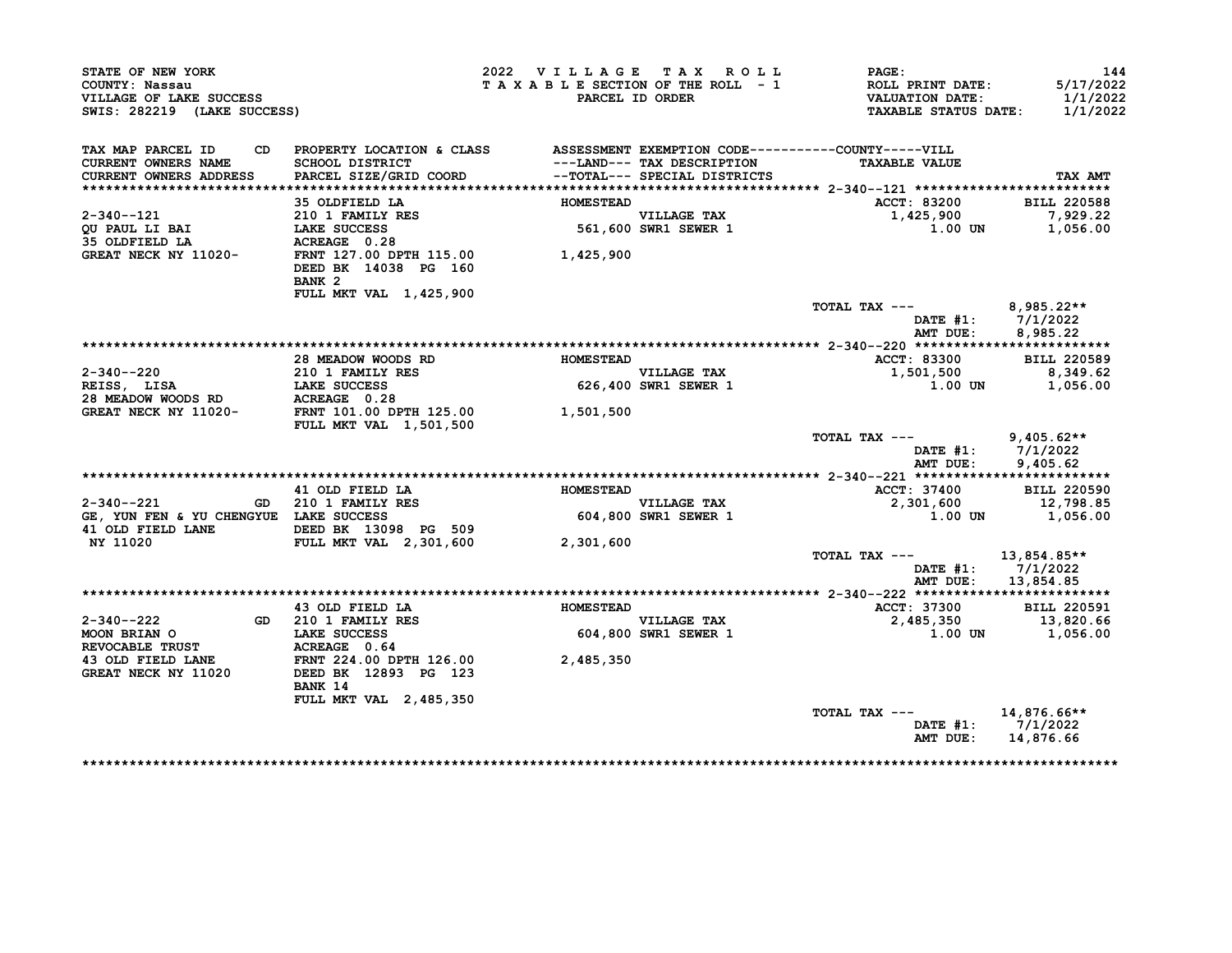| STATE OF NEW YORK<br>COUNTY: Nassau<br>VILLAGE OF LAKE SUCCESS<br>SWIS: 282219 (LAKE SUCCESS)                                                                  |                                                                                                                        | 2022 VILLAGE TAX ROLL<br>TAXABLE SECTION OF THE ROLL - 1 | PARCEL ID ORDER                     | $\mathtt{PAGE}$ :<br>ROLL PRINT DATE:<br>VALUATION DATE:<br><b>TAXABLE STATUS DATE:</b> | 145<br>5/17/2022<br>1/1/2022<br>1/1/2022 |
|----------------------------------------------------------------------------------------------------------------------------------------------------------------|------------------------------------------------------------------------------------------------------------------------|----------------------------------------------------------|-------------------------------------|-----------------------------------------------------------------------------------------|------------------------------------------|
| TAX MAP PARCEL ID<br><b>CURRENT OWNERS NAME</b><br>CURRENT OWNERS ADDRESS                                                                                      | CD PROPERTY LOCATION & CLASS ASSESSMENT EXEMPTION CODE----------COUNTY-----VILL                                        |                                                          |                                     | <b>TAXABLE VALUE</b>                                                                    | TAX AMT                                  |
|                                                                                                                                                                | 2 ELM LA                                                                                                               | <b>HOMESTEAD</b>                                         |                                     | ACCT: 83400 BILL 220592                                                                 |                                          |
|                                                                                                                                                                |                                                                                                                        |                                                          |                                     | 1,224,300                                                                               | 6,808.15                                 |
|                                                                                                                                                                |                                                                                                                        |                                                          | VILLAGE TAX<br>489,600 SWR1 SEWER 1 | 1.00 UN                                                                                 | 1,056.00                                 |
|                                                                                                                                                                |                                                                                                                        |                                                          |                                     |                                                                                         |                                          |
|                                                                                                                                                                | FULL MKT VAL 1,224,300                                                                                                 |                                                          |                                     |                                                                                         |                                          |
|                                                                                                                                                                |                                                                                                                        |                                                          |                                     | TOTAL TAX ---<br>DATE #1: 7/1/2022<br>AMT DUE: 7,864.15                                 | 7,864.15**                               |
|                                                                                                                                                                | 61 OLDFIELD LA                                                                                                         | <b>HOMESTEAD</b>                                         |                                     | ACCT: 92100 BILL 220593                                                                 |                                          |
|                                                                                                                                                                |                                                                                                                        |                                                          | <b>VILLAGE TAX</b>                  | 1,211,700                                                                               | 6,738.08                                 |
|                                                                                                                                                                |                                                                                                                        |                                                          | VILLAGE TAX<br>554,400 SWR1 SEWER 1 | $1.00$ UN $1,056.00$                                                                    |                                          |
|                                                                                                                                                                |                                                                                                                        |                                                          |                                     |                                                                                         |                                          |
|                                                                                                                                                                |                                                                                                                        |                                                          |                                     |                                                                                         |                                          |
|                                                                                                                                                                | FULL MKT VAL 1,211,700                                                                                                 |                                                          |                                     | TOTAL TAX ---                                                                           | 7,794.08**                               |
|                                                                                                                                                                |                                                                                                                        |                                                          |                                     | DATE #1: 7/1/2022<br>AMT DUE: 7,794.08                                                  |                                          |
|                                                                                                                                                                |                                                                                                                        |                                                          |                                     |                                                                                         |                                          |
|                                                                                                                                                                | 63 OLDFIELD LA                                                                                                         | <b>HOMESTEAD</b>                                         |                                     | ACCT: 38200 BILL 220594<br>$1,449,000$ 8,057.67                                         |                                          |
|                                                                                                                                                                |                                                                                                                        |                                                          | VILLAGE TAX<br>734,400 SWR1 SEWER 1 | $1.00$ UN $1,056.00$                                                                    |                                          |
|                                                                                                                                                                |                                                                                                                        |                                                          |                                     |                                                                                         |                                          |
|                                                                                                                                                                |                                                                                                                        |                                                          |                                     |                                                                                         |                                          |
|                                                                                                                                                                |                                                                                                                        |                                                          |                                     | TOTAL TAX ---<br>DATE #1: 7/1/2022<br>AMT DUE: 9,113.67                                 | $9,113.67**$<br>9,113.67                 |
|                                                                                                                                                                | 66 OLDFIELD LA <b>SERVICE A SERVICE DE LA SERVICE DE LA SERVICE DE LA SERVICE DE LA SERVICE DE LA SERVICE DE LA SE</b> |                                                          |                                     | ACCT: 38300 BILL 220595                                                                 |                                          |
|                                                                                                                                                                |                                                                                                                        |                                                          |                                     |                                                                                         |                                          |
|                                                                                                                                                                |                                                                                                                        |                                                          |                                     | $1,892,100$<br>1,892,100<br>1.00 UN 1,056.00                                            |                                          |
|                                                                                                                                                                |                                                                                                                        |                                                          |                                     |                                                                                         |                                          |
| 2-341--5<br>XHAN, RIFFAT 210 1 FAMILY RES<br>XHAN, RIFFAT LAKE SUCCESS<br>66 OLDFIELD LA ACREAGE 0.35<br>GREAT NECK NY 11020 FRIT 100.00 DPTH 161.00 1,892,100 | DEED BK 13801 PG 67<br>FULL MKT VAL 1,892,100                                                                          |                                                          |                                     |                                                                                         |                                          |
|                                                                                                                                                                |                                                                                                                        |                                                          |                                     | TOTAL TAX ---<br>DATE #1: 7/1/2022<br>AMT DUE: 11,577.68                                | $11,577.68**$                            |
|                                                                                                                                                                |                                                                                                                        |                                                          |                                     |                                                                                         |                                          |
|                                                                                                                                                                | 64 OLDFIELD LANE                                                                                                       | <b>HOMESTEAD</b>                                         |                                     | <b>ACCT: 72000</b>                                                                      | <b>BILL 220596</b>                       |
|                                                                                                                                                                |                                                                                                                        |                                                          | VILLAGE TAX<br>489,600 SWR1 SEWER 1 | 1,242,150                                                                               |                                          |
|                                                                                                                                                                |                                                                                                                        |                                                          |                                     | $0.727130$<br>1.00 UN 1.056 00                                                          |                                          |
| 2-341--6<br>CHANG, SEWHAL & SUNG HEE LAKE SUCCESS<br>64 OLDFIELD LANE ACREAGE 0.38<br>GREAT NECK NV 11020-<br>GREAT NECK NY 11020-                             | FRNT 102.00 DPTH 162.00<br>FULL MKT VAL 1,242,150                                                                      | 1,242,150                                                |                                     |                                                                                         |                                          |
|                                                                                                                                                                |                                                                                                                        |                                                          |                                     | TOTAL TAX ---<br>DATE #1: 7/1/2022<br>AMT DUE:                                          | $7,963.41**$<br>7,963.41                 |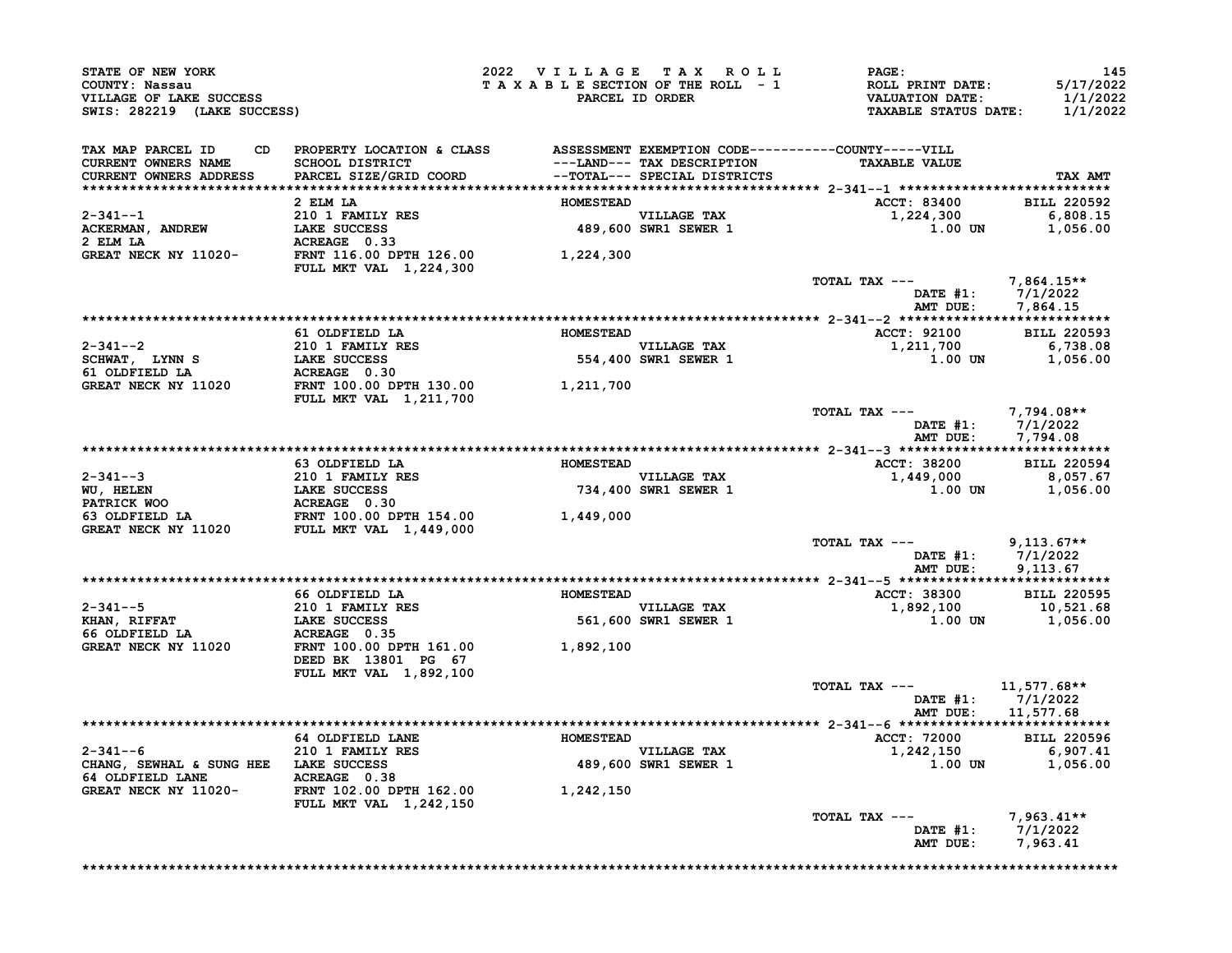| STATE OF NEW YORK<br>COUNTY: Nassau<br>VILLAGE OF LAKE SUCCESS<br>SWIS: 282219 (LAKE SUCCESS) |                                                                                 | 2022 VILLAGE TAX ROLL<br>TAXABLE SECTION OF THE ROLL - 1 | PARCEL ID ORDER                     | PAGE:<br>ROLL PRINT DATE:<br><b>VALUATION DATE:</b><br><b>TAXABLE STATUS DATE:</b> | 146<br>5/17/2022<br>1/1/2022<br>1/1/2022 |
|-----------------------------------------------------------------------------------------------|---------------------------------------------------------------------------------|----------------------------------------------------------|-------------------------------------|------------------------------------------------------------------------------------|------------------------------------------|
| TAX MAP PARCEL ID                                                                             | CD PROPERTY LOCATION & CLASS ASSESSMENT EXEMPTION CODE----------COUNTY-----VILL |                                                          |                                     |                                                                                    |                                          |
| <b>CURRENT OWNERS NAME</b>                                                                    | <b>SCHOOL DISTRICT</b>                                                          |                                                          | ---LAND--- TAX DESCRIPTION          | <b>TAXABLE VALUE</b>                                                               |                                          |
| <b>CURRENT OWNERS ADDRESS</b>                                                                 | PARCEL SIZE/GRID COORD                                                          |                                                          | --TOTAL--- SPECIAL DISTRICTS        |                                                                                    | TAX AMT                                  |
|                                                                                               |                                                                                 |                                                          |                                     |                                                                                    |                                          |
|                                                                                               | 62 OLDFIELD LA                                                                  | <b>HOMESTEAD</b>                                         |                                     | ACCT: 38400                                                                        | <b>BILL 220597</b>                       |
| $2 - 341 - -7$                                                                                | 210 1 FAMILY RES<br>LAKE SUCCESS                                                |                                                          | VILLAGE TAX<br>439,200 SWR1 SEWER 1 | 1,227,450<br>1.00 UN                                                               | 6,825.67                                 |
| $KWON$ , SOON<br>KWON, HYE                                                                    | LAKE SUCCESS<br>ACREAGE 0.37                                                    |                                                          |                                     |                                                                                    | 1,056.00                                 |
| 62 OLDFIELD LA                                                                                | FRNT 100.00 DPTH 165.00 1,227,450                                               |                                                          |                                     |                                                                                    |                                          |
| GREAT NECK NY 11020                                                                           | BANK 2                                                                          |                                                          |                                     |                                                                                    |                                          |
|                                                                                               | FULL MKT VAL 1,227,450                                                          |                                                          |                                     |                                                                                    |                                          |
|                                                                                               |                                                                                 |                                                          |                                     | TOTAL TAX ---                                                                      | $7,881.67**$                             |
|                                                                                               |                                                                                 |                                                          |                                     |                                                                                    | DATE $#1: 7/1/2022$                      |
|                                                                                               |                                                                                 |                                                          |                                     | AMT DUE:                                                                           | 7,881.67                                 |
|                                                                                               |                                                                                 |                                                          |                                     |                                                                                    |                                          |
|                                                                                               | 60 OLDFIELD LA                                                                  | <b>HOMESTEAD</b>                                         |                                     | ACCT: 38500                                                                        | <b>BILL 220598</b>                       |
| $2 - 341 - -8$                                                                                | 210 1 FAMILY RES                                                                |                                                          | VILLAGE TAX<br>583,200 SWR1 SEWER 1 | 1,342,950                                                                          | 7,467.94                                 |
| <b>SHAH JATIN MAHENDRA</b>                                                                    | LAKE SUCCESS<br>ACREAGE 0.37                                                    |                                                          |                                     | 1.00 UN                                                                            | 1,056.00                                 |
| <b>SHAH MALA JATIN</b>                                                                        |                                                                                 |                                                          |                                     |                                                                                    |                                          |
| 60 OLDFIELD LA                                                                                | FRNT 100.00 DPTH 161.00                                                         | 1,342,950                                                |                                     |                                                                                    |                                          |
| GREAT NECK NY 11020                                                                           | DEED BK 12864 PG 38<br>BANK 14                                                  |                                                          |                                     |                                                                                    |                                          |
|                                                                                               | <b>FULL MKT VAL 1,342,950</b>                                                   |                                                          |                                     |                                                                                    |                                          |
|                                                                                               |                                                                                 |                                                          |                                     | TOTAL TAX ---                                                                      | $8,523.94**$<br>DATE $#1: 7/1/2022$      |
|                                                                                               |                                                                                 |                                                          |                                     | AMT DUE:                                                                           | 8,523.94                                 |
|                                                                                               | 58 OLDFIELD LA                                                                  | <b>HOMESTEAD</b>                                         |                                     | ACCT: 38600                                                                        | <b>BILL 220599</b>                       |
| $2 - 341 - -9$                                                                                | 210 1 FAMILY RES                                                                |                                                          | VILLAGE TAX                         | 1,248,450                                                                          | 6,942.44                                 |
| NETTLER, ROGER & MICHELLE LAKE SUCCESS                                                        |                                                                                 |                                                          | 640,800 SWR1 SEWER 1                | 1.00 UN                                                                            | 1,056.00                                 |
| 58 OLDFIELD LA                                                                                | ACREAGE 0.36                                                                    |                                                          |                                     |                                                                                    |                                          |
| GREAT NECK NY 11020                                                                           | FRNT 100.00 DPTH 158.00 1,248,450                                               |                                                          |                                     |                                                                                    |                                          |
|                                                                                               | BANK 8                                                                          |                                                          |                                     |                                                                                    |                                          |
|                                                                                               | FULL MKT VAL 1,248,450                                                          |                                                          |                                     |                                                                                    |                                          |
|                                                                                               |                                                                                 |                                                          |                                     | TOTAL TAX ---                                                                      | $7,998.44**$                             |
|                                                                                               |                                                                                 |                                                          |                                     |                                                                                    | DATE #1: 7/1/2022                        |
|                                                                                               |                                                                                 |                                                          |                                     | AMT DUE:                                                                           | 7,998.44                                 |
|                                                                                               |                                                                                 |                                                          |                                     |                                                                                    |                                          |
|                                                                                               | 56 OLDFIELD LA                                                                  | <b>HOMESTEAD</b>                                         |                                     | ACCT: 72100                                                                        | <b>BILL 220600</b>                       |
| $2 - 341 - -10$                                                                               | 210 1 FAMILY RES                                                                |                                                          | <b>VILLAGE TAX</b>                  | 1,234,800                                                                          | 6,866.54                                 |
| LEVOWITZ, MICHELINE<br>56 OLDFIELD LA                                                         | LAKE SUCCESS                                                                    |                                                          | 460,800 SWR1 SEWER 1                | $1.00$ UN                                                                          | 1,056.00                                 |
| GREAT NECK NY 11020-                                                                          | FULL MKT VAL 1,234,800                                                          | 1,234,800                                                |                                     |                                                                                    |                                          |
|                                                                                               |                                                                                 |                                                          |                                     | TOTAL TAX ---                                                                      | 7,922.54**                               |
|                                                                                               |                                                                                 |                                                          |                                     |                                                                                    | DATE #1: 7/1/2022                        |
|                                                                                               |                                                                                 |                                                          |                                     |                                                                                    | AMT DUE: 7,922.54                        |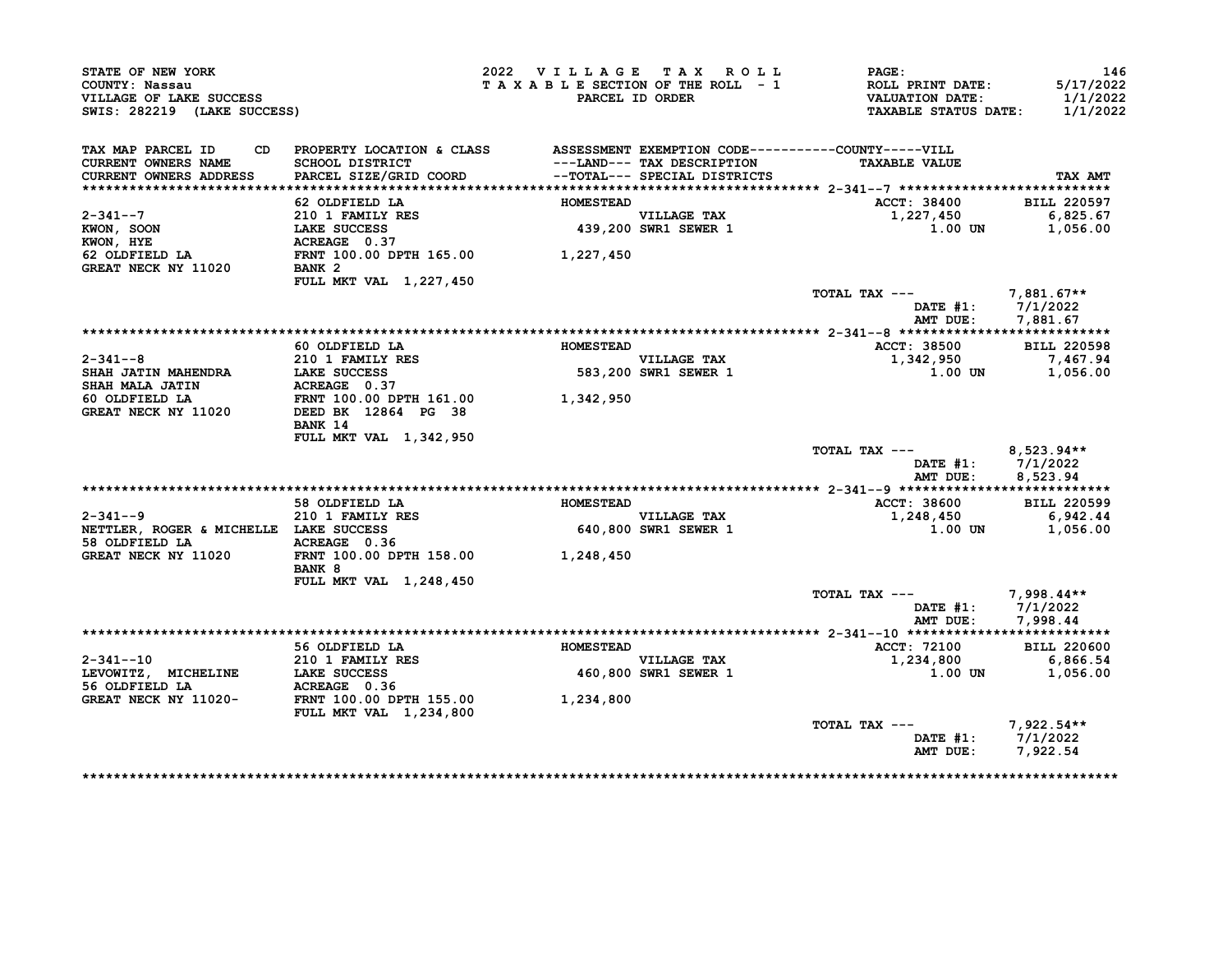| STATE OF NEW YORK<br>COUNTY: Nassau<br>VILLAGE OF LAKE SUCCESS<br>SWIS: 282219 (LAKE SUCCESS)                                                                                                                                                          |                                                                                                     |                  | 2022 VILLAGE TAX ROLL               | <b>PAGE:</b><br>T A X A B L E SECTION OF THE ROLL - 1 ROLL PRINT DATE: 5/17/2022<br>PARCEL ID ORDER VALUATION DATE: 1/1/2022<br>TAXABLE STATUS DATE: 1/1/2022 | 147                                    |
|--------------------------------------------------------------------------------------------------------------------------------------------------------------------------------------------------------------------------------------------------------|-----------------------------------------------------------------------------------------------------|------------------|-------------------------------------|---------------------------------------------------------------------------------------------------------------------------------------------------------------|----------------------------------------|
| TAX MAP PARCEL ID CD PROPERTY LOCATION & CLASS ASSESSMENT EXEMPTION CODE----------COUNTY-----VILL<br>CURRENT OWNERS NAME<br>CURRENT OWNERS ADDRESS                                                                                                     | SCHOOL DISTRICT<br>PARCEL SIZE/GRID COORD<br>PARCEL SIZE/GRID COORD<br>--TOTAL--- SPECIAL DISTRICTS |                  |                                     | <b>TAXABLE VALUE</b>                                                                                                                                          | TAX AMT                                |
|                                                                                                                                                                                                                                                        | 54 OLDFIELD LA                                                                                      | <b>HOMESTEAD</b> |                                     | ACCT: 38700 BILL 220601                                                                                                                                       |                                        |
| 2-341--11<br>ITTEERA, BENNY 210 1 FAMILY RES<br>INNE ITTEERA LAKE SUCCESS 554,400<br>54 OLDFIELD LANE FRNT 100.00 DPTH 153.00 1,342,950<br>GREAT NECK NY 11020- FULL MKT VAL 1,342,950                                                                 |                                                                                                     |                  | VILLAGE TAX<br>554,400 SWR1 SEWER 1 | $1,342,950$ 7,467.94<br>1.00 UN 1,056.00                                                                                                                      |                                        |
|                                                                                                                                                                                                                                                        |                                                                                                     |                  |                                     |                                                                                                                                                               |                                        |
|                                                                                                                                                                                                                                                        |                                                                                                     |                  |                                     | TOTAL TAX --- 8,523.94**                                                                                                                                      | DATE #1: 7/1/2022<br>AMT DUE: 8,523.94 |
|                                                                                                                                                                                                                                                        |                                                                                                     |                  |                                     |                                                                                                                                                               |                                        |
|                                                                                                                                                                                                                                                        | 52 OLDFIELD LA <b>HOMESTEAD</b>                                                                     |                  |                                     | <b>ACCT: 72200</b>                                                                                                                                            | <b>BILL 220602</b>                     |
|                                                                                                                                                                                                                                                        |                                                                                                     |                  | VILLAGE TAX<br>540,000 SWR1 SEWER 1 | 1,521,450<br>$1.00$ UN $1,056.00$                                                                                                                             | 8,460.56                               |
| 2-341--12<br>CASSIERE CINDY<br>CASSIERE HUGH<br>CASSIERE HUGH<br>S2 OLD FIELD LANE<br>S2 OLD FIELD LANE<br>S2 OLD FIELD LANE<br>CREAT NECK NY 11020-<br>DEELD BK 13944 PG 465<br>TRIM 101.00 DPTH 150.00<br>2020 PTH 150.00<br>2020 PTH 150.00<br>2020 | BANK <sub>2</sub>                                                                                   |                  |                                     |                                                                                                                                                               |                                        |
|                                                                                                                                                                                                                                                        | FULL MKT VAL 1,521,450                                                                              |                  |                                     | TOTAL TAX --- 9,516.56**                                                                                                                                      | DATE #1: 7/1/2022<br>AMT DUE: 9,516.56 |
|                                                                                                                                                                                                                                                        |                                                                                                     |                  |                                     |                                                                                                                                                               |                                        |
|                                                                                                                                                                                                                                                        | 50 OLDFIELD LA <b>MOMESTEAD</b>                                                                     |                  |                                     | ACCT: 38800 BILL 220603                                                                                                                                       |                                        |
|                                                                                                                                                                                                                                                        |                                                                                                     |                  | VILLAGE TAX<br>554,400 SWR1 SEWER 1 | 1,546,650<br>$1.00$ UN $1,056.00$                                                                                                                             | 8,600.69                               |
| 2-341--13<br>FU STEPHEN BOWEN<br>SONG NANCY ZHIYIN<br>SONG NANCY ZHIYIN<br>SO OLDFIELD LA<br>SO OLDFIELD LA<br>GREAT NECK NY 11020<br>DEED BK 13665 PG 333<br>TRIT 100.00 DPTH 147.00<br>CREAT NECK NY 11020<br>DEED BK 13665 PG 333                   | BANK <sub>2</sub>                                                                                   |                  |                                     |                                                                                                                                                               |                                        |
|                                                                                                                                                                                                                                                        | FULL MKT VAL 1,546,650                                                                              |                  |                                     | TOTAL TAX --- 9,656.69**<br>AMT DUE:                                                                                                                          | DATE #1: 7/1/2022<br>9,656.69          |
|                                                                                                                                                                                                                                                        |                                                                                                     |                  |                                     |                                                                                                                                                               |                                        |
| 2-341--14<br>XIE ZHENGLING<br>XIE ZHENGLING<br>XIE ZHENGLING<br>XIE ZHENGLING<br>LAKE SUCCESS<br>ACREAGE 0.33<br>GREAT NECK NY 11020-<br>FRNT 100.00 DPTH 145.00<br>1,330,350                                                                          | 48 OLDFIELD LA <b>MESTEAD</b>                                                                       |                  | VILLAGE TAX<br>576,000 SWR1 SEWER 1 | ACCT: 83500 BILL 220604<br>1,330,350<br>$1.00$ UN $1,056.00$                                                                                                  | 7,397.88                               |
|                                                                                                                                                                                                                                                        | DEED BK 13992 PG 648<br>FULL MKT VAL 1,330,350                                                      |                  |                                     |                                                                                                                                                               |                                        |
|                                                                                                                                                                                                                                                        |                                                                                                     |                  |                                     | TOTAL TAX $---$ 8,453.88**                                                                                                                                    | DATE #1: 7/1/2022<br>AMT DUE: 8,453.88 |
|                                                                                                                                                                                                                                                        |                                                                                                     |                  |                                     |                                                                                                                                                               |                                        |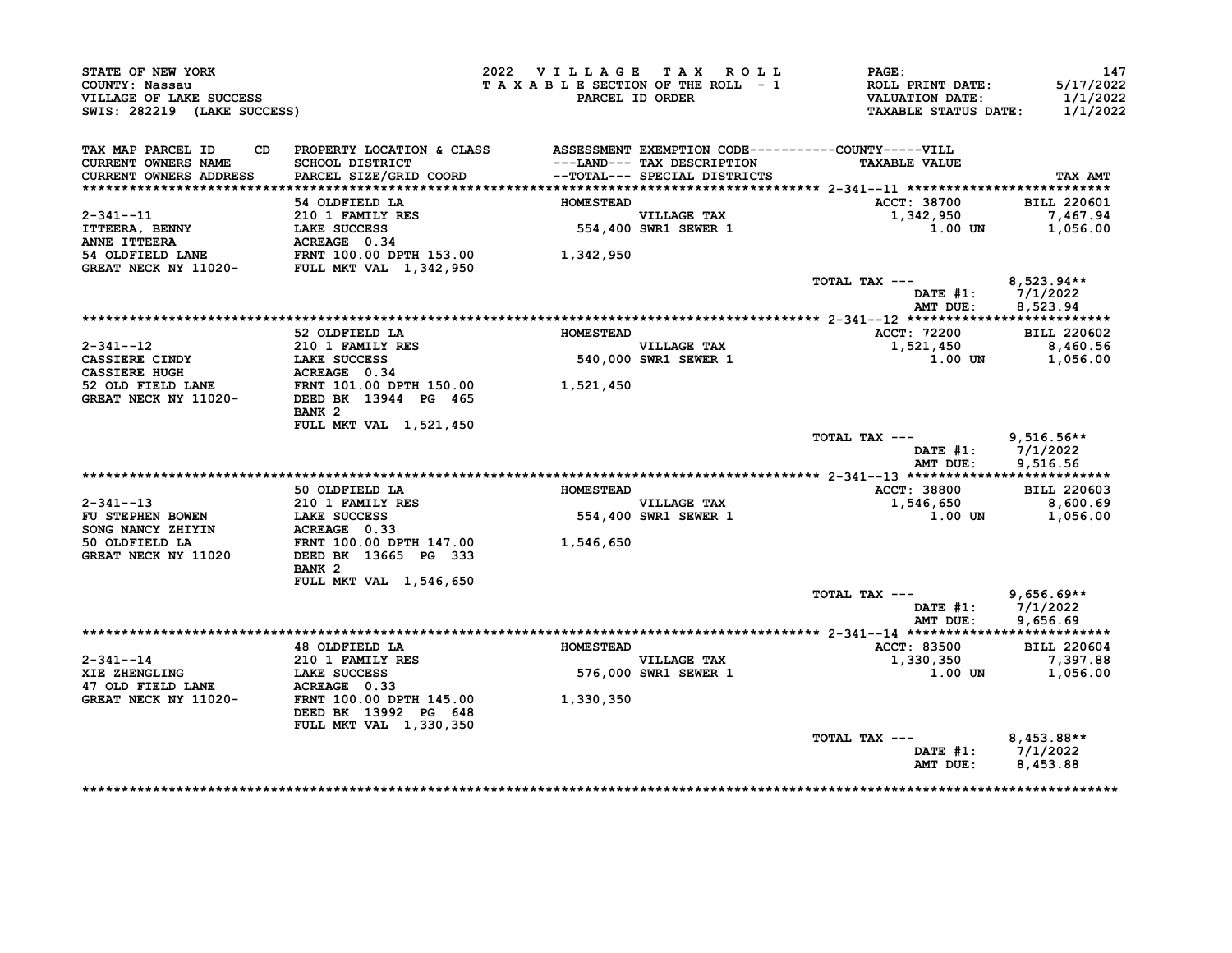| COUNTY: Nassau<br>VILLAGE OF LAKE SUCCESS<br>SWIS: 282219 (LAKE SUCCESS)         |                                                                                                                              |                  | 2022 VILLAGE TAX ROLL<br>TAXABLE SECTION OF THE ROLL - 1<br>PARCEL ID ORDER | <b>PAGE:</b><br>ROLL PRINT DATE:<br><b>VALUATION DATE:</b><br><b>TAXABLE STATUS DATE:</b> | 148<br>5/17/2022<br>1/1/2022<br>1/1/2022          |
|----------------------------------------------------------------------------------|------------------------------------------------------------------------------------------------------------------------------|------------------|-----------------------------------------------------------------------------|-------------------------------------------------------------------------------------------|---------------------------------------------------|
| TAX MAP PARCEL ID<br><b>CURRENT OWNERS NAME</b><br><b>CURRENT OWNERS ADDRESS</b> | CD PROPERTY LOCATION & CLASS ASSESSMENT EXEMPTION CODE----------COUNTY-----VILL<br>SCHOOL DISTRICT<br>PARCEL SIZE/GRID COORD |                  | ---LAND--- TAX DESCRIPTION<br>--TOTAL--- SPECIAL DISTRICTS                  | <b>TAXABLE VALUE</b>                                                                      | TAX AMT                                           |
|                                                                                  | 46 OLDFIELD LA                                                                                                               | <b>HOMESTEAD</b> |                                                                             | <b>ACCT: 38900</b>                                                                        | <b>BILL 220605</b>                                |
| $2 - 341 - -15$<br>$2-341$<br>ZHIHAO, LIU<br>YU, YU                              | 210 1 FAMILY RES<br>LAKE SUCCESS<br>ACREAGE 0.32                                                                             |                  | VILLAGE TAX<br>597,600 SWR1 SEWER 1                                         | 1,294,650<br>$1.00$ UN                                                                    | 7,199.35<br>1,056.00                              |
| 46 OLD FIELD LANE<br>GREAT NECK NY 11020                                         | FRNT 100.00 DPTH 142.00<br>DEED BK 13213 PG 666<br>FULL MKT VAL 1,294,650                                                    | 1,294,650        |                                                                             |                                                                                           |                                                   |
|                                                                                  |                                                                                                                              |                  |                                                                             | TOTAL TAX ---<br>DATE #1:<br>AMT DUE:                                                     | $8,255.35**$<br>7/1/2022<br>8,255.35              |
|                                                                                  |                                                                                                                              |                  |                                                                             |                                                                                           |                                                   |
|                                                                                  | 44 OLDFIELD LA                                                                                                               | <b>HOMESTEAD</b> |                                                                             | <b>ACCT: 39000</b>                                                                        | <b>BILL 220606</b>                                |
| $2 - 341 - - 16$                                                                 | 210 1 FAMILY RES                                                                                                             |                  | VILLAGE TAX                                                                 | 1,732,500                                                                                 | 9,634.17                                          |
| GONG, AIHUA & WANYU                                                              | <b>LAKE SUCCESS</b><br>ACREAGE 0.31                                                                                          |                  | 612,000 SWR1 SEWER 1                                                        | 1.00 UN                                                                                   | 1,056.00                                          |
| CHEN, LIFANG<br><b>262 BAYVIEW AVE</b>                                           | FRNT 100.00 DPTH 139.00                                                                                                      | 1,732,500        |                                                                             |                                                                                           |                                                   |
| <b>MANHASSET NY 11030</b>                                                        | DEED BK 13085 PG 977                                                                                                         |                  |                                                                             |                                                                                           |                                                   |
|                                                                                  | FULL MKT VAL 1,732,500                                                                                                       |                  |                                                                             |                                                                                           |                                                   |
|                                                                                  |                                                                                                                              |                  |                                                                             | TOTAL TAX ---<br>DATE $#1: 7/1/2022$<br>AMT DUE:                                          | $10,690.17**$<br>10,690.17                        |
|                                                                                  |                                                                                                                              |                  |                                                                             |                                                                                           |                                                   |
|                                                                                  | 42 OLDFIELD LA                                                                                                               | <b>HOMESTEAD</b> |                                                                             | <b>ACCT: 39100</b>                                                                        | <b>BILL 220607</b>                                |
| 2-341--17                                                                        | 210 1 FAMILY RES                                                                                                             |                  | <b>VILLAGE TAX</b>                                                          | 1,274,700                                                                                 | 7,088.42                                          |
|                                                                                  |                                                                                                                              |                  |                                                                             |                                                                                           |                                                   |
| LIU LIXUN                                                                        | <b>LAKE SUCCESS</b>                                                                                                          |                  | 583,200 SWR1 SEWER 1                                                        | 1.00 UN                                                                                   | 1,056.00                                          |
| LIN YIJUN                                                                        | ACREAGE 0.30                                                                                                                 |                  |                                                                             |                                                                                           |                                                   |
| 42 OLDFIELD LA<br>GREAT NECK NY 11020                                            | FRNT 100.00 DPTH 135.00<br>DEED BK 14019 PG 949<br>BANK <sub>2</sub>                                                         | 1,274,700        |                                                                             |                                                                                           |                                                   |
|                                                                                  | FULL MKT VAL 1,274,700                                                                                                       |                  |                                                                             |                                                                                           |                                                   |
|                                                                                  |                                                                                                                              |                  |                                                                             | TOTAL TAX ---<br>AMT DUE:                                                                 | $8,144.42**$<br>DATE $#1: 7/1/2022$<br>8, 144, 42 |
|                                                                                  |                                                                                                                              |                  |                                                                             |                                                                                           |                                                   |
|                                                                                  | 19 FOX HUNT LA                                                                                                               | <b>HOMESTEAD</b> |                                                                             | ACCT: 39300                                                                               | <b>BILL 220608</b>                                |
| $2 - 341 - - 38$                                                                 | 210 1 FAMILY RES                                                                                                             |                  | VILLAGE TAX                                                                 | 1,365,000                                                                                 | 7,590.56                                          |
| ZHAO FENG                                                                        | <b>LAKE SUCCESS</b>                                                                                                          |                  | 439,200 SWR1 SEWER 1                                                        | $1.00$ UN                                                                                 | 1,056.00                                          |
| 19 FOX HUNT LA<br>GREAT NECK NY 11020                                            | ACREAGE 0.34<br>FRNT 125.00 DPTH 100.00<br>DEED BK 13045 PG 708                                                              | 1,365,000        |                                                                             |                                                                                           |                                                   |
|                                                                                  | <b>FULL MKT VAL 1,365,000</b>                                                                                                |                  |                                                                             |                                                                                           |                                                   |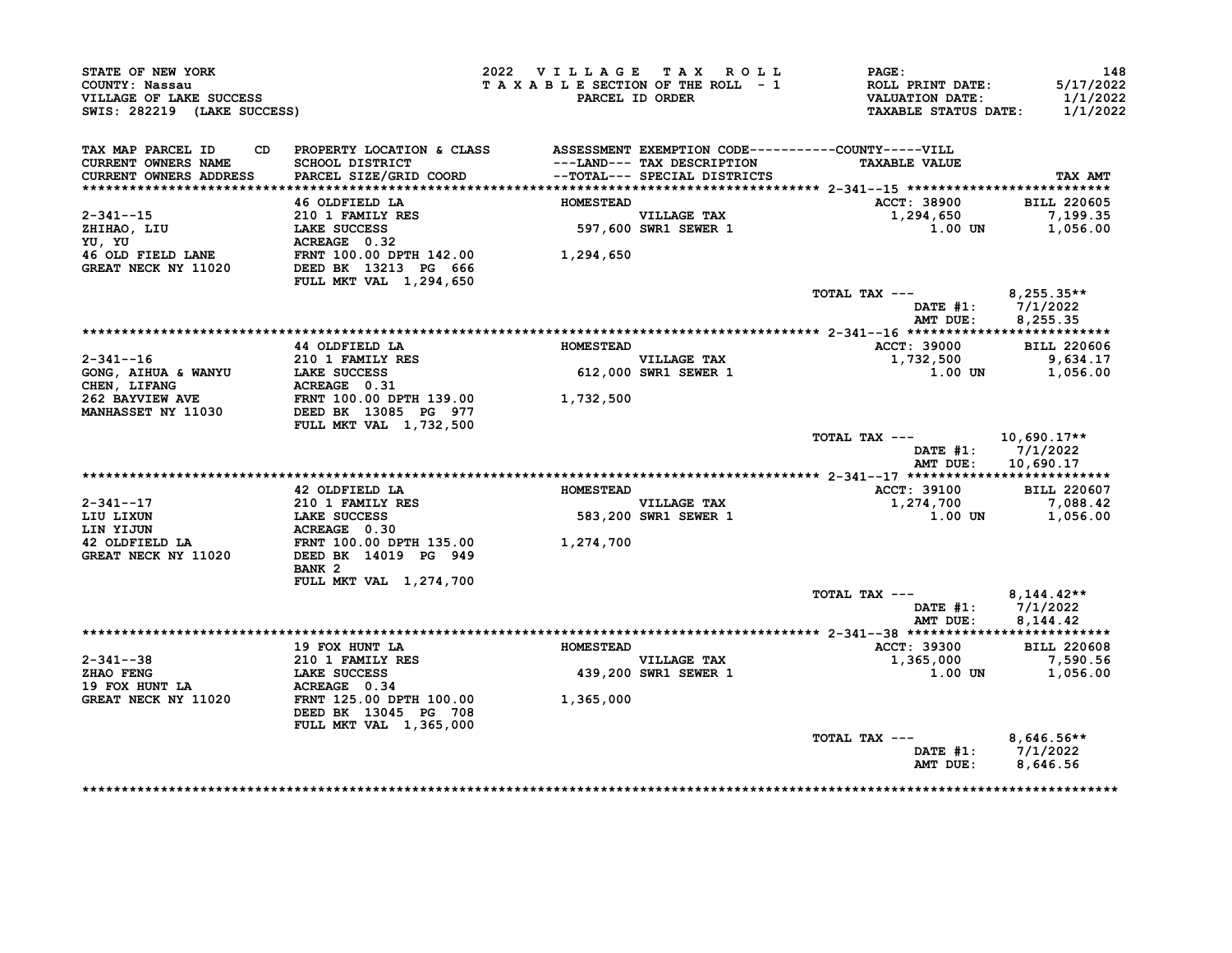| STATE OF NEW YORK<br>COUNTY: Nassau<br>VILLAGE OF LAKE SUCCESS<br>SWIS: 282219 (LAKE SUCCESS)                             |                                                                                                                                                                  | 2022 VILLAGE TAX ROLL<br>TAXABLE SECTION OF THE ROLL - 1 | PARCEL ID ORDER                     | <b>PAGE:</b><br>ROLL PRINT DATE:<br><b>VALUATION DATE:</b><br><b>TAXABLE STATUS DATE:</b> | 149<br>5/17/2022<br>1/1/2022<br>1/1/2022 |
|---------------------------------------------------------------------------------------------------------------------------|------------------------------------------------------------------------------------------------------------------------------------------------------------------|----------------------------------------------------------|-------------------------------------|-------------------------------------------------------------------------------------------|------------------------------------------|
| TAX MAP PARCEL ID<br><b>CURRENT OWNERS NAME</b><br><b>CURRENT OWNERS ADDRESS</b>                                          | CD PROPERTY LOCATION & CLASS ASSESSMENT EXEMPTION CODE----------COUNTY-----VILL<br><b>SCHOOL DISTRICT</b><br>PARCEL SIZE/GRID COORD --TOTAL--- SPECIAL DISTRICTS |                                                          | ---LAND--- TAX DESCRIPTION          | <b>TAXABLE VALUE</b>                                                                      | TAX AMT                                  |
|                                                                                                                           | 21 FOX HUNT LA                                                                                                                                                   | <b>HOMESTEAD</b>                                         |                                     | ACCT: 83600                                                                               | <b>BILL 220609</b>                       |
| $2 - 341 - -39$<br>SPECTOR, RUTH SHARON<br>21 FOX HUNT LA<br>GREAT NECK NY 11020-                                         | 210 1 FAMILY RES<br>LAKE SUCCESS<br>ACREAGE 0.34                                                                                                                 |                                                          | VILLAGE TAX<br>590,400 SWR1 SEWER 1 | 1,452,150<br>1.00 UN                                                                      | 8,075.19<br>1,056.00                     |
| GREAT NECK NY 11020-                                                                                                      | FRNT 100.00 DPTH 125.00<br>DEED BK 13235 PG 580<br>FULL MKT VAL 1,452,150                                                                                        | 1,452,150                                                |                                     |                                                                                           |                                          |
|                                                                                                                           |                                                                                                                                                                  |                                                          |                                     | TOTAL TAX ---<br>DATE $#1$ :<br>AMT DUE:                                                  | $9,131.19**$<br>7/1/2022<br>9,131.19     |
|                                                                                                                           |                                                                                                                                                                  |                                                          |                                     |                                                                                           |                                          |
|                                                                                                                           | 65 OLDFIELD LA                                                                                                                                                   | <b>HOMESTEAD</b>                                         |                                     | <b>ACCT: 39500</b>                                                                        | <b>BILL 220610</b>                       |
| $2 - 341 - -43$                                                                                                           | 210 1 FAMILY RES                                                                                                                                                 |                                                          | <b>VILLAGE TAX</b>                  | 1,641,150                                                                                 | 9,126.19                                 |
| <b>LIANG JING HAN</b>                                                                                                     | LAKE SUCCESS                                                                                                                                                     |                                                          | 640,800 SWR1 SEWER 1                | 1.00 UN                                                                                   | 1,056.00                                 |
|                                                                                                                           |                                                                                                                                                                  |                                                          |                                     |                                                                                           |                                          |
|                                                                                                                           | BANK 8                                                                                                                                                           | 1,641,150                                                |                                     |                                                                                           |                                          |
|                                                                                                                           | FULL MKT VAL 1,641,150                                                                                                                                           |                                                          |                                     | TOTAL TAX ---<br>DATE $#1: 7/1/2022$<br>AMT DUE:                                          | 10,182.19**<br>10,182.19                 |
|                                                                                                                           |                                                                                                                                                                  |                                                          |                                     |                                                                                           |                                          |
|                                                                                                                           | 300 LAKEVILLE RD                                                                                                                                                 | <b>HOMESTEAD</b>                                         |                                     | ACCT: 39600                                                                               | <b>BILL 220611</b>                       |
| 2-341--44<br>YEH, YIE-FRAN                                                                                                | 210 1 FAMILY RES<br>LAKE SUCCESS                                                                                                                                 |                                                          | <b>VILLAGE TAX</b>                  | 1,190,700                                                                                 | 6,621.30                                 |
| CHEN, CHUN-WEI<br>300 LAKEVILLE RD                                                                                        |                                                                                                                                                                  |                                                          | 525,600 SWR1 SEWER 1                | <b>1.00 UN</b>                                                                            | 1,056.00                                 |
| GREAT NECK NY 11020                                                                                                       | FULL MKT VAL 1,190,700                                                                                                                                           |                                                          |                                     |                                                                                           |                                          |
|                                                                                                                           |                                                                                                                                                                  |                                                          |                                     | TOTAL TAX ---<br>DATE #1: 7/1/2022                                                        | $7,677.30**$                             |
|                                                                                                                           |                                                                                                                                                                  |                                                          |                                     | AMT DUE:                                                                                  | 7,677.30                                 |
|                                                                                                                           |                                                                                                                                                                  | <b>HOMESTEAD</b>                                         |                                     |                                                                                           | <b>BILL 220612</b>                       |
| $2 - 341 - -79$                                                                                                           | 2 MEADOW WOODS RD<br><b>210 1 FAMILY RES</b>                                                                                                                     |                                                          | <b>VILLAGE TAX</b>                  | <b>ACCT: 92200</b><br>1,568,700                                                           | 8,723.31                                 |
| MONROE TRUST                                                                                                              | LAKE SUCCESS                                                                                                                                                     |                                                          | 720,000 SWR1 SEWER 1                | $1.00$ UN                                                                                 | 1,056.00                                 |
| MORDO IRINA & JESSICA AS ACREAGE 0.42                                                                                     |                                                                                                                                                                  |                                                          |                                     |                                                                                           |                                          |
|                                                                                                                           |                                                                                                                                                                  | 1,568,700                                                |                                     |                                                                                           |                                          |
| TRUSTEES FRNT 112.00 DPTH 150.00<br>2 MEADOW WOODS RD DEED BK 13801 PG 353<br>GREAT NECK NY 11020- FULL MKT VAL 1,568,700 |                                                                                                                                                                  |                                                          |                                     |                                                                                           |                                          |
|                                                                                                                           |                                                                                                                                                                  |                                                          |                                     | TOTAL TAX ---<br>DATE #1:<br>AMT DUE:                                                     | $9,779.31**$<br>7/1/2022<br>9,779.31     |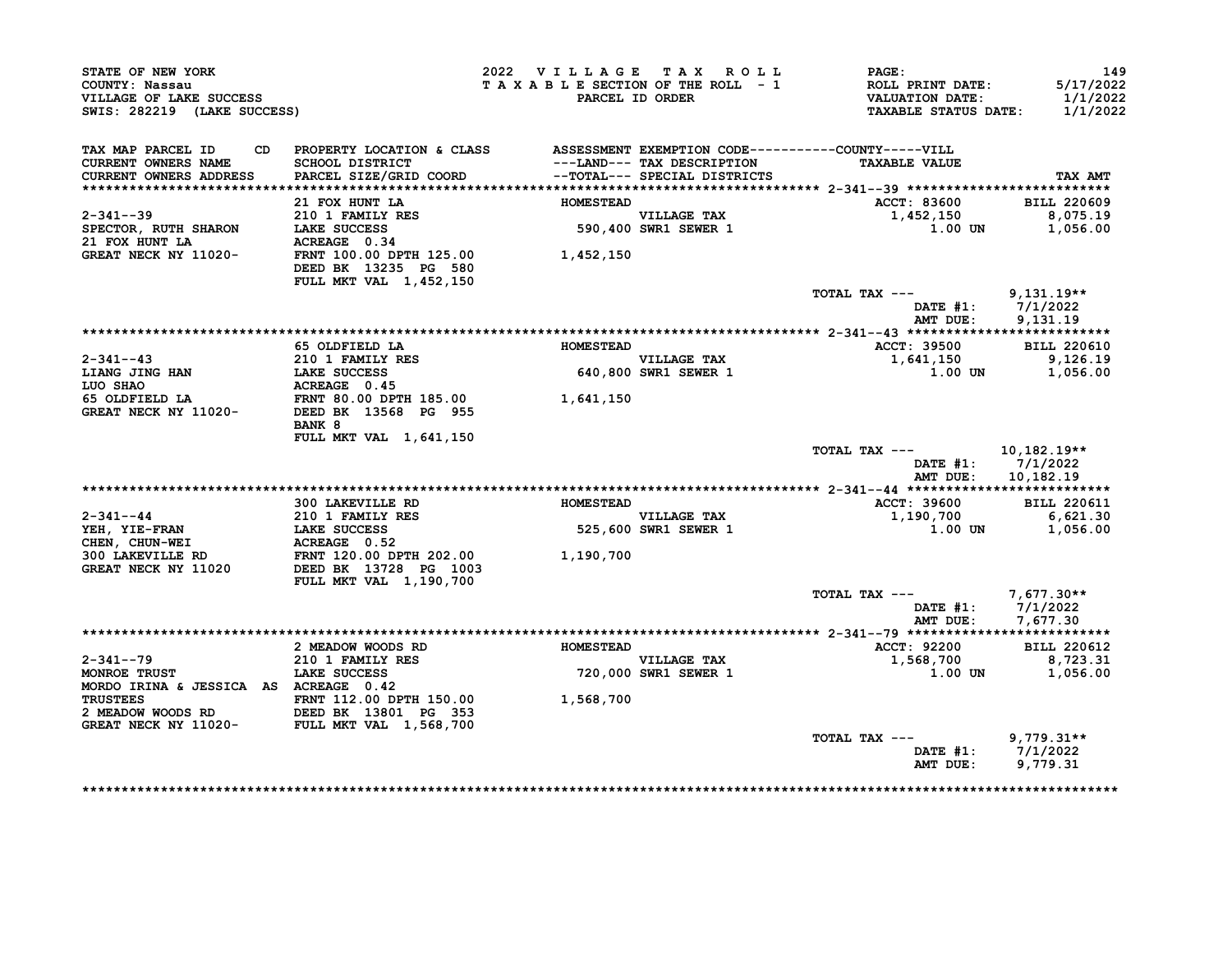| STATE OF NEW YORK<br>COUNTY: Nassau<br>VILLAGE OF LAKE SUCCESS<br>SWIS: 282219 (LAKE SUCCESS)                                                                                                                                                   |                                                                                                     | 2022 VILLAGE TAX ROLL |                                     | <b>PAGE :</b><br>T A X A B L E SECTION OF THE ROLL - 1 ROLL PRINT DATE:<br>PARCEL ID ORDER VALUATION DATE:<br>TAXABLE STATUS DATE: 1/1/2022 | 150<br>5/17/2022<br>1/1/2022  |
|-------------------------------------------------------------------------------------------------------------------------------------------------------------------------------------------------------------------------------------------------|-----------------------------------------------------------------------------------------------------|-----------------------|-------------------------------------|---------------------------------------------------------------------------------------------------------------------------------------------|-------------------------------|
| TAX MAP PARCEL ID CD PROPERTY LOCATION & CLASS ASSESSMENT EXEMPTION CODE-----------COUNTY-----VILL<br><b>CURRENT OWNERS NAME</b><br><b>CURRENT OWNERS ADDRESS</b>                                                                               | SCHOOL DISTRICT<br>PARCEL SIZE/GRID COORD<br>PARCEL SIZE/GRID COORD<br>--TOTAL--- SPECIAL DISTRICTS |                       |                                     | <b>TAXABLE VALUE</b>                                                                                                                        | TAX AMT                       |
|                                                                                                                                                                                                                                                 | 4 MEADOW WOODS RD                                                                                   | <b>HOMESTEAD</b>      |                                     | ACCT: 89200 BILL 220613                                                                                                                     |                               |
|                                                                                                                                                                                                                                                 |                                                                                                     |                       | VILLAGE TAX<br>525,600 SWR1 SEWER 1 | $1,182,300$ 6,574.59                                                                                                                        |                               |
|                                                                                                                                                                                                                                                 |                                                                                                     |                       |                                     | 1.00 UN                                                                                                                                     | 1,056.00                      |
| $\begin{tabular}{lllllllllllll} 2-341-80 & 2101 FAMILY RES & & & & \\ 6 BIN LLC & LAKE SUCCES & & & & \\ 4 MEADOW WOODS RD & ACREAGE & 0.29 & & \\ GREAT NECK NY 11020 & FRNT 100.00 DPTH 132.00 & & & \\ \end{tabular} \hspace{3.8cm} 525,600$ | DEED BK 13601 PG 81<br>FULL MKT VAL 1, 182, 300                                                     |                       |                                     |                                                                                                                                             |                               |
|                                                                                                                                                                                                                                                 |                                                                                                     |                       |                                     | TOTAL TAX --- 7,630.59**                                                                                                                    |                               |
|                                                                                                                                                                                                                                                 |                                                                                                     |                       |                                     | DATE #1: 7/1/2022                                                                                                                           |                               |
|                                                                                                                                                                                                                                                 |                                                                                                     |                       |                                     |                                                                                                                                             | AMT DUE: 7,630.59             |
|                                                                                                                                                                                                                                                 | 6 MEADOW WOODS RD                                                                                   | <b>HOMESTEAD</b>      |                                     | <b>ACCT: 83700</b>                                                                                                                          | <b>BILL 220614</b>            |
|                                                                                                                                                                                                                                                 |                                                                                                     |                       |                                     | 1,377,600                                                                                                                                   | 7,660.63                      |
|                                                                                                                                                                                                                                                 |                                                                                                     |                       |                                     | $1.00$ UN $1,056.00$                                                                                                                        |                               |
|                                                                                                                                                                                                                                                 |                                                                                                     |                       |                                     |                                                                                                                                             |                               |
|                                                                                                                                                                                                                                                 |                                                                                                     |                       |                                     |                                                                                                                                             |                               |
| 2-341--81<br>WU YANG<br>MU YANG<br>MASON MICHAEL ACREAGE 0.30<br>6 MEADOW WOODS ROAD<br>GREAT NECK NY 11020-<br>DEEL BK 13705 PG 122<br>TRIT 110.00 DPTH 122.00<br>CREAT NECK NY 11020-<br>DEEL BK 13705 PG 122                                 | BANK 2<br><b>FULL MKT VAL 1,377,600</b>                                                             |                       |                                     |                                                                                                                                             |                               |
|                                                                                                                                                                                                                                                 |                                                                                                     |                       |                                     | TOTAL TAX $---$ 8,716.63**                                                                                                                  |                               |
|                                                                                                                                                                                                                                                 |                                                                                                     |                       |                                     | DATE #1: 7/1/2022                                                                                                                           |                               |
|                                                                                                                                                                                                                                                 |                                                                                                     |                       |                                     |                                                                                                                                             | AMT DUE: 8,716.63             |
|                                                                                                                                                                                                                                                 |                                                                                                     |                       |                                     |                                                                                                                                             |                               |
|                                                                                                                                                                                                                                                 | 38 OLDFIELD LA <b>HOMESTEAD</b>                                                                     |                       |                                     | ACCT: 39700                                                                                                                                 | <b>BILL 220615</b>            |
|                                                                                                                                                                                                                                                 |                                                                                                     |                       | VILLAGE TAX<br>568,800 SWR1 SEWER 1 | 1,199,100<br>$1.00$ UN $1,056.00$                                                                                                           | 6,668.02                      |
|                                                                                                                                                                                                                                                 |                                                                                                     |                       |                                     |                                                                                                                                             |                               |
| 2-341--122 210 1 FAMILY RES<br>HONG, JAMES UNHO LAKE SUCCESS 568,800<br>HONG, JESSICA ACREAGE 0.32<br>38 OLDFIELD LA FRNT 102.00 DPTH 128.00 1,199,100<br>GREAT NECK NY 11020 BANK 14                                                           |                                                                                                     |                       |                                     |                                                                                                                                             |                               |
|                                                                                                                                                                                                                                                 |                                                                                                     |                       |                                     |                                                                                                                                             |                               |
|                                                                                                                                                                                                                                                 | FULL MKT VAL 1,199,100                                                                              |                       |                                     |                                                                                                                                             |                               |
|                                                                                                                                                                                                                                                 |                                                                                                     |                       |                                     | TOTAL TAX ---<br>DATE #1: 7/1/2022                                                                                                          |                               |
|                                                                                                                                                                                                                                                 |                                                                                                     |                       |                                     | AMT DUE: 7,724.02                                                                                                                           |                               |
|                                                                                                                                                                                                                                                 |                                                                                                     |                       |                                     |                                                                                                                                             |                               |
|                                                                                                                                                                                                                                                 |                                                                                                     |                       |                                     | <b>ACCT: 39800</b>                                                                                                                          | <b>BILL 220616</b>            |
|                                                                                                                                                                                                                                                 |                                                                                                     |                       |                                     | $1,607,550$<br>1,607,550<br>1.00 UN 1,056.00                                                                                                |                               |
|                                                                                                                                                                                                                                                 |                                                                                                     |                       |                                     |                                                                                                                                             |                               |
| GREAT NECK NY 11020-                                                                                                                                                                                                                            | FRNT 102.00 DPTH 228.00 1,607,550<br>DEED BK 12628 PG 101                                           |                       |                                     |                                                                                                                                             |                               |
|                                                                                                                                                                                                                                                 | BANK <sub>2</sub>                                                                                   |                       |                                     |                                                                                                                                             |                               |
|                                                                                                                                                                                                                                                 | FULL MKT VAL 1,607,550                                                                              |                       |                                     | TOTAL TAX ---                                                                                                                               | $9,995.34**$                  |
|                                                                                                                                                                                                                                                 |                                                                                                     |                       |                                     | AMT DUE:                                                                                                                                    | DATE #1: 7/1/2022<br>9,995.34 |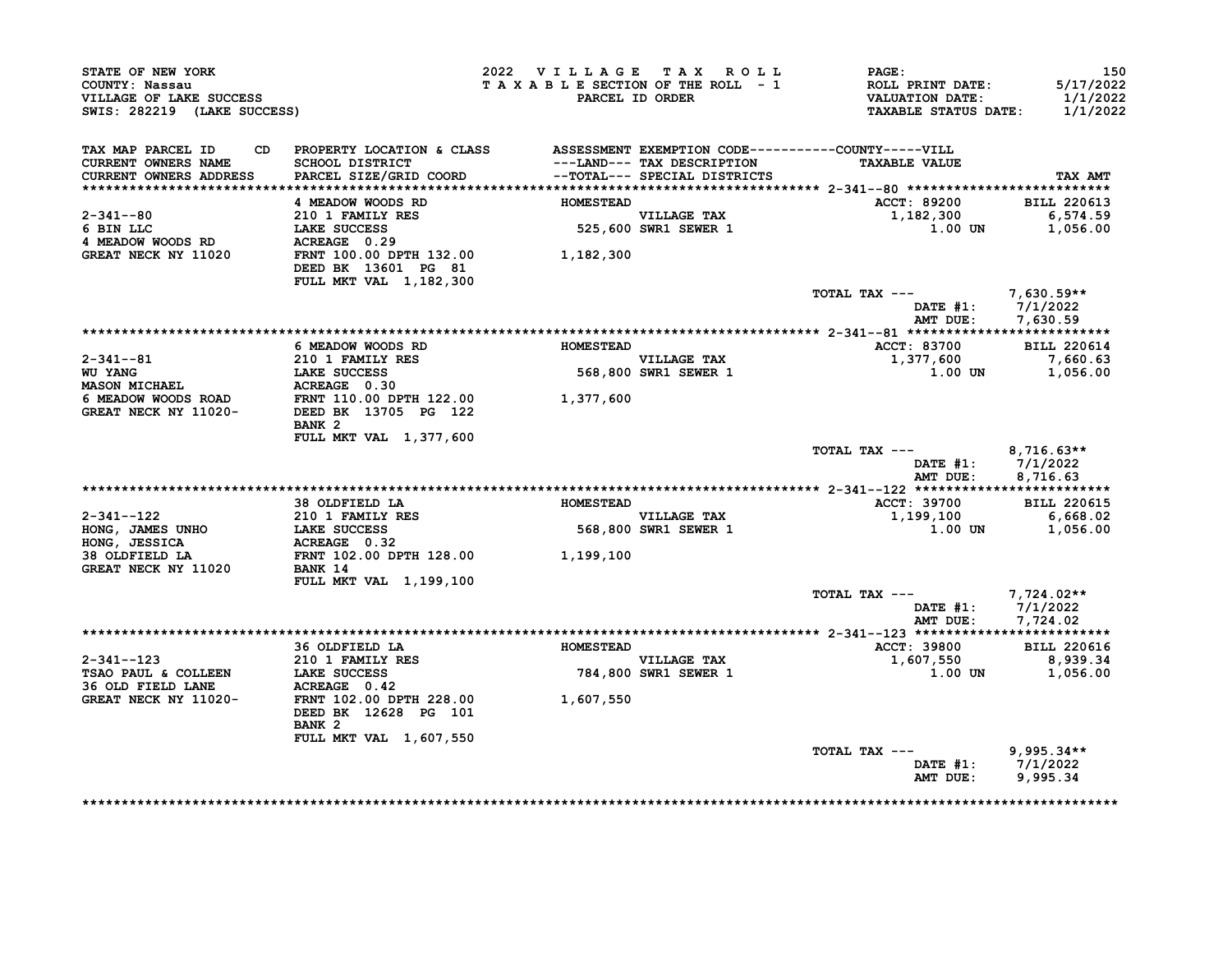| STATE OF NEW YORK<br>COUNTY: Nassau<br>VILLAGE OF LAKE SUCCESS<br>SWIS: 282219 (LAKE SUCCESS)                                                        |                                                                                                                                                                                                                                       | 2022 VILLAGE TAX ROLL |                                                           | $\mathtt{PAGE}$ :<br>T A X A B L E SECTION OF THE ROLL - 1 ROLL PRINT DATE:<br>PARCEL ID ORDER VALUATION DATE:<br><b>TAXABLE STATUS DATE:</b> | 151<br>5/17/2022<br>1/1/2022<br>1/1/2022 |
|------------------------------------------------------------------------------------------------------------------------------------------------------|---------------------------------------------------------------------------------------------------------------------------------------------------------------------------------------------------------------------------------------|-----------------------|-----------------------------------------------------------|-----------------------------------------------------------------------------------------------------------------------------------------------|------------------------------------------|
| TAX MAP PARCEL ID<br>CURRENT OWNERS NAME<br>CURRENT OWNERS ADDRESS                                                                                   | CD PROPERTY LOCATION & CLASS ASSESSMENT EXEMPTION CODE-----------COUNTY-----VILL<br>SCHOOL DISTRICT                                     ---LAND--- TAX DESCRIPTION<br>PARCEL SIZE/GRID COORD             --TOTAL--- SPECIAL DISTRICTS |                       |                                                           | <b>TAXABLE VALUE</b>                                                                                                                          | TAX AMT                                  |
|                                                                                                                                                      | 38A OLDFIELD LA                                                                                                                                                                                                                       | <b>HOMESTEAD</b>      |                                                           | ACCT: 39900                                                                                                                                   | <b>BILL 220617</b>                       |
| 2-341--321 210 1 FAMILY RES<br>GUALTIERI, STEVEN & LYDIA LAKE SUCCESS<br>38A OLD FIELD LANE ACREAGE 0.30<br>GREAT NECK NY 11000 ----- ----- 100      |                                                                                                                                                                                                                                       |                       | VILLAGE TAX<br>511,200 SWR1 SEWER 1                       | 1,392,300<br>1.00 UN                                                                                                                          | 7,742.37<br>1,056.00                     |
| GREAT NECK NY 11020                                                                                                                                  |                                                                                                                                                                                                                                       | 1,392,300             |                                                           |                                                                                                                                               |                                          |
|                                                                                                                                                      | FRNT 103.00 DPTH 125.00<br>FULL MKT VAL 1.392.300<br><b>FULL MKT VAL 1,392,300</b>                                                                                                                                                    |                       |                                                           |                                                                                                                                               |                                          |
|                                                                                                                                                      |                                                                                                                                                                                                                                       |                       |                                                           | TOTAL TAX --- $8,798.37**$<br>DATE #1: 7/1/2022<br>AMT DUE: 8,798.37                                                                          |                                          |
|                                                                                                                                                      |                                                                                                                                                                                                                                       |                       |                                                           |                                                                                                                                               |                                          |
|                                                                                                                                                      | 34 OLDFIELD LA                                                                                                                                                                                                                        | <b>HOMESTEAD</b>      |                                                           | ACCT: 40100 BILL 220618                                                                                                                       |                                          |
|                                                                                                                                                      |                                                                                                                                                                                                                                       |                       | VILLAGE TAX<br>482,400 SWR1 SEWER 1                       | 1,550,850 8,624.04<br>1.00 UN 1,056.00                                                                                                        |                                          |
|                                                                                                                                                      |                                                                                                                                                                                                                                       |                       |                                                           |                                                                                                                                               |                                          |
|                                                                                                                                                      |                                                                                                                                                                                                                                       |                       |                                                           |                                                                                                                                               |                                          |
| 2-341--525 210 1 FAMILY RES<br>2HANG, PENG LAKE SUCCESS 482,400<br>34 OLDFIELD LA ACREAGE 0.50 GREAT NECK NY 11020 FRNT 150.00 DPTH 200.00 1,550,850 | DEED BK 13053 PG 409<br>FULL MKT VAL 1,550,850                                                                                                                                                                                        |                       |                                                           |                                                                                                                                               |                                          |
|                                                                                                                                                      |                                                                                                                                                                                                                                       |                       |                                                           | TOTAL TAX $---$ 9,680.04**<br>DATE #1: 7/1/2022                                                                                               |                                          |
|                                                                                                                                                      |                                                                                                                                                                                                                                       |                       |                                                           | AMT DUE:                                                                                                                                      | 9,680.04                                 |
|                                                                                                                                                      | 78 HORACE HARDING BLVD.                                                                                                                                                                                                               | <b>HOMESTEAD</b>      |                                                           | ACCT: 40200 BILL 220619                                                                                                                       |                                          |
|                                                                                                                                                      | GD 210 1 FAMILY RES                                                                                                                                                                                                                   |                       |                                                           |                                                                                                                                               |                                          |
|                                                                                                                                                      |                                                                                                                                                                                                                                       |                       | VILLAGE TAX<br>495,000 SWR1 SEWER 1                       | $1,860,600$<br>1,860,600<br>1.00 UN 1,056.00                                                                                                  |                                          |
| 78 HORACE HARDING BLVD. ACREAGE 0.23                                                                                                                 |                                                                                                                                                                                                                                       |                       |                                                           |                                                                                                                                               |                                          |
| GREAT NECK NY 11020                                                                                                                                  | FRNT 100.00 DPTH 111.00 1,860,600<br>DEED BK 12248 PG 437                                                                                                                                                                             |                       |                                                           |                                                                                                                                               |                                          |
|                                                                                                                                                      | FULL MKT VAL 1,860,600                                                                                                                                                                                                                |                       |                                                           |                                                                                                                                               |                                          |
|                                                                                                                                                      |                                                                                                                                                                                                                                       |                       |                                                           | TOTAL TAX --- $11,402.52**$<br>DATE #1: 7/1/2022<br>AMT DUE:                                                                                  | 11,402.52                                |
|                                                                                                                                                      |                                                                                                                                                                                                                                       |                       |                                                           |                                                                                                                                               |                                          |
|                                                                                                                                                      | 23 FOX HUNT LA                                                                                                                                                                                                                        | <b>HOMESTEAD</b>      |                                                           | ACCT: 39400 BILL 220620                                                                                                                       |                                          |
| 2-341--627                                                                                                                                           |                                                                                                                                                                                                                                       |                       | <b>VILLAGE TAX</b><br>VILLAGE TAX<br>597,600 SWR1 SEWER 1 | 2,012,850 11,193.16<br>1.00 UN 1,056.00                                                                                                       |                                          |
| NGUYEN, VINH & TIEN LAKE SUCCESS                                                                                                                     | GD 210 1 FAMILY RES<br>LAKE SUCCESS<br>ACREAGE 0.37                                                                                                                                                                                   |                       |                                                           |                                                                                                                                               |                                          |
| 23 FOX HUNT LA                                                                                                                                       |                                                                                                                                                                                                                                       |                       |                                                           |                                                                                                                                               |                                          |
| GREAT NECK NY 11020                                                                                                                                  | FRNT 128.00 DPTH 114.00 2,012,850<br>DEED BK 12267 PG 952<br>BANK <sub>2</sub>                                                                                                                                                        |                       |                                                           |                                                                                                                                               |                                          |
|                                                                                                                                                      | FULL MKT VAL 2,012,850                                                                                                                                                                                                                |                       |                                                           |                                                                                                                                               |                                          |
|                                                                                                                                                      |                                                                                                                                                                                                                                       |                       |                                                           | TOTAL TAX --- $12,249.16**$                                                                                                                   |                                          |
|                                                                                                                                                      |                                                                                                                                                                                                                                       |                       |                                                           | DATE #1: 7/1/2022<br>AMT DUE:                                                                                                                 | 12,249.16                                |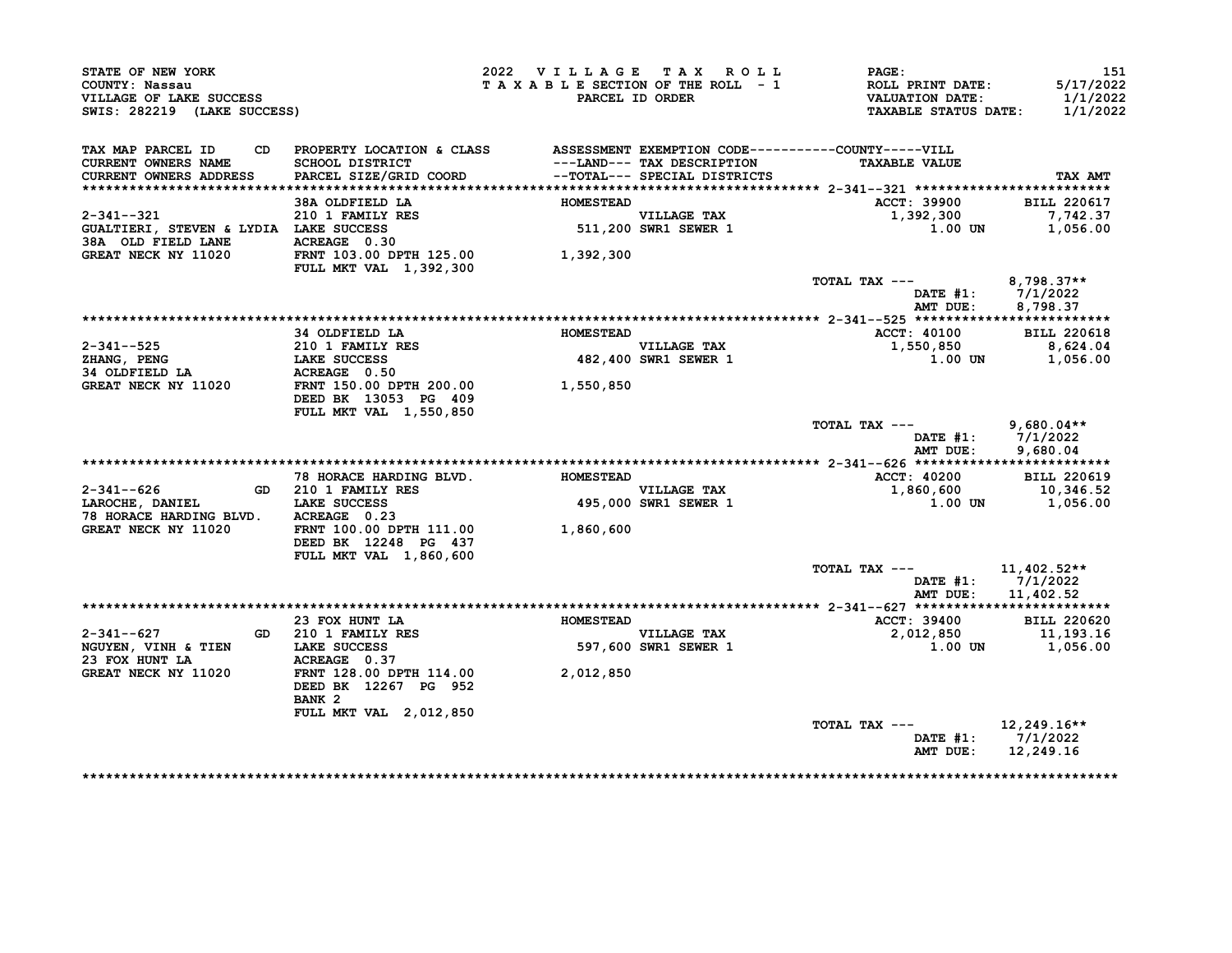| STATE OF NEW YORK<br>COUNTY: Nassau<br>VILLAGE OF LAKE SUCCESS<br>SWIS: 282219 (LAKE SUCCESS)                                                                                                                                                            |                                                                                 | 2022 VILLAGE TAX ROLL<br>TAXABLE SECTION OF THE ROLL - 1 | PARCEL ID ORDER                     | <b>PAGE :</b><br><b>ROLL PRINT DATE:<br/>VALUATION DATE:</b><br><b>TAXABLE STATUS DATE:</b> | 152<br>5/17/2022<br>1/1/2022<br>1/1/2022 |
|----------------------------------------------------------------------------------------------------------------------------------------------------------------------------------------------------------------------------------------------------------|---------------------------------------------------------------------------------|----------------------------------------------------------|-------------------------------------|---------------------------------------------------------------------------------------------|------------------------------------------|
| TAX MAP PARCEL ID<br><b>CURRENT OWNERS NAME</b><br>CURRENT OWNERS ADDRESS                                                                                                                                                                                | CD PROPERTY LOCATION & CLASS ASSESSMENT EXEMPTION CODE----------COUNTY-----VILL |                                                          |                                     | <b>TAXABLE VALUE</b>                                                                        | TAX AMT                                  |
|                                                                                                                                                                                                                                                          | 1 LAKEVIEW DR                                                                   | <b>HOMESTEAD</b>                                         |                                     | ACCT: 40300 BILL 220621                                                                     |                                          |
|                                                                                                                                                                                                                                                          |                                                                                 |                                                          | VILLAGE TAX<br>669,600 SWR1 SEWER 1 | 1,359,750                                                                                   | 7,561.37                                 |
|                                                                                                                                                                                                                                                          |                                                                                 |                                                          |                                     | 1.00 UN                                                                                     | 1,056.00                                 |
|                                                                                                                                                                                                                                                          |                                                                                 |                                                          |                                     |                                                                                             |                                          |
| 2-343--1<br>SUH, YONG<br>1 LAKEVIEW DRIVE<br>1 LAKEVIEW DRIVE<br>GREAT NECK NY 11020-<br>FRNT 100.00 DPTH 107.00<br>1,359,750                                                                                                                            | FULL MKT VAL 1,359,750                                                          |                                                          |                                     |                                                                                             |                                          |
|                                                                                                                                                                                                                                                          |                                                                                 |                                                          |                                     | TOTAL TAX ---<br>DATE #1: 7/1/2022<br>AMT DUE: 8,617.37                                     | $8,617.37**$                             |
|                                                                                                                                                                                                                                                          | 9 LAKEVIEW DR                                                                   | <b>HOMESTEAD</b>                                         |                                     | ACCT: 40400 BILL 220622                                                                     |                                          |
|                                                                                                                                                                                                                                                          |                                                                                 |                                                          | VILLAGE TAX                         | 1,355,550                                                                                   |                                          |
|                                                                                                                                                                                                                                                          |                                                                                 |                                                          | VILLAGE TAX<br>676,800 SWR1 SEWER 1 | 1,355,550<br>1.00 UN 1,056.00                                                               |                                          |
| 2-343--2<br>TO, LOUISE L.S.<br>210 1 FAMILY RES<br>210 1 FAMILY RES<br>210 1 FAMILY RES<br>210 1 FAMILY RES<br>210 1 FAMILY RES<br>210 1 FAMILY RES<br>210 1 FAMILY RES<br>210 1 FAMILY RES<br>210 1 FAMILY RES<br>210 1 FAMILY RES<br>210 16 PG 451<br> | FULL MKT VAL 1,355,550                                                          |                                                          |                                     |                                                                                             |                                          |
|                                                                                                                                                                                                                                                          |                                                                                 |                                                          |                                     | TOTAL TAX ---                                                                               | $8,594.01**$                             |
|                                                                                                                                                                                                                                                          |                                                                                 |                                                          |                                     | DATE #1: 7/1/2022<br>AMT DUE: 8,594.01                                                      |                                          |
|                                                                                                                                                                                                                                                          |                                                                                 |                                                          |                                     |                                                                                             |                                          |
|                                                                                                                                                                                                                                                          | 5 LAKEVIEW DR                                                                   | HOMESTEAD                                                |                                     | <b>ACCT: 40500</b>                                                                          | BILL 220623                              |
|                                                                                                                                                                                                                                                          |                                                                                 |                                                          | VILLAGE TAX<br>655,200 SWR1 SEWER 1 | 1,632,750 9,079.48<br>1.00 UN 1,056.00                                                      |                                          |
|                                                                                                                                                                                                                                                          |                                                                                 |                                                          |                                     |                                                                                             |                                          |
|                                                                                                                                                                                                                                                          |                                                                                 | 1,632,750                                                |                                     |                                                                                             |                                          |
|                                                                                                                                                                                                                                                          |                                                                                 |                                                          |                                     | TOTAL TAX ---<br>DATE #1: 7/1/2022<br>AMT DUE: 10,135.48                                    | 10,135.48**                              |
|                                                                                                                                                                                                                                                          |                                                                                 |                                                          |                                     |                                                                                             |                                          |
|                                                                                                                                                                                                                                                          | 10 LAKE RD                                                                      | <b>HOMESTEAD</b>                                         |                                     | <b>ACCT: 83900</b><br>2,747,850                                                             | <b>BILL 220624</b>                       |
|                                                                                                                                                                                                                                                          |                                                                                 |                                                          | VILLAGE TAX<br>619,200 SWR1 SEWER 1 | 1.00 UN                                                                                     | 15,280.38<br>1,056.00                    |
|                                                                                                                                                                                                                                                          |                                                                                 |                                                          |                                     |                                                                                             |                                          |
| 2-343--4<br>ALTHEIM, HOPE<br>10 LAKE SUCCESS<br>10 LAKE RD<br>GREAT NECK NY 11020-<br>FRNT 168.00 DPTH 200.00<br>FRNT 168.00 DPTH 200.00                                                                                                                 | <b>FULL MKT VAL 2,747,850</b>                                                   | 2,747,850                                                |                                     |                                                                                             |                                          |
|                                                                                                                                                                                                                                                          |                                                                                 |                                                          |                                     | TOTAL TAX ---<br>DATE #1: 7/1/2022<br>AMT DUE: 16,336.38                                    | $16,336.38**$                            |
|                                                                                                                                                                                                                                                          |                                                                                 |                                                          |                                     |                                                                                             |                                          |
|                                                                                                                                                                                                                                                          | 4 LAKE RD S                                                                     | <b>HOMESTEAD</b>                                         |                                     | <b>ACCT: 40600</b>                                                                          | <b>BILL 220625</b>                       |
|                                                                                                                                                                                                                                                          |                                                                                 |                                                          | VILLAGE TAX<br>648,000 SWR1 SEWER 1 | $\frac{16}{9}$ , 045, 000                                                                   |                                          |
|                                                                                                                                                                                                                                                          |                                                                                 |                                                          |                                     | 1.00 UN                                                                                     | 1,056.00                                 |
| 2-343--5<br>LEE YONG H.<br>210 1 FAMILY RES<br>1 LAKE SUCCESS<br>4 LAKE RD S<br>GREAT NECK NY 11020<br>DEED BK 13537 PG 770 3,045,000                                                                                                                    |                                                                                 |                                                          |                                     |                                                                                             |                                          |
|                                                                                                                                                                                                                                                          | <b>FULL MKT VAL 3,045,000</b>                                                   |                                                          |                                     |                                                                                             |                                          |
|                                                                                                                                                                                                                                                          |                                                                                 |                                                          |                                     | TOTAL TAX ---<br>DATE $#1: 7/1/2022$                                                        | $17,988.79**$                            |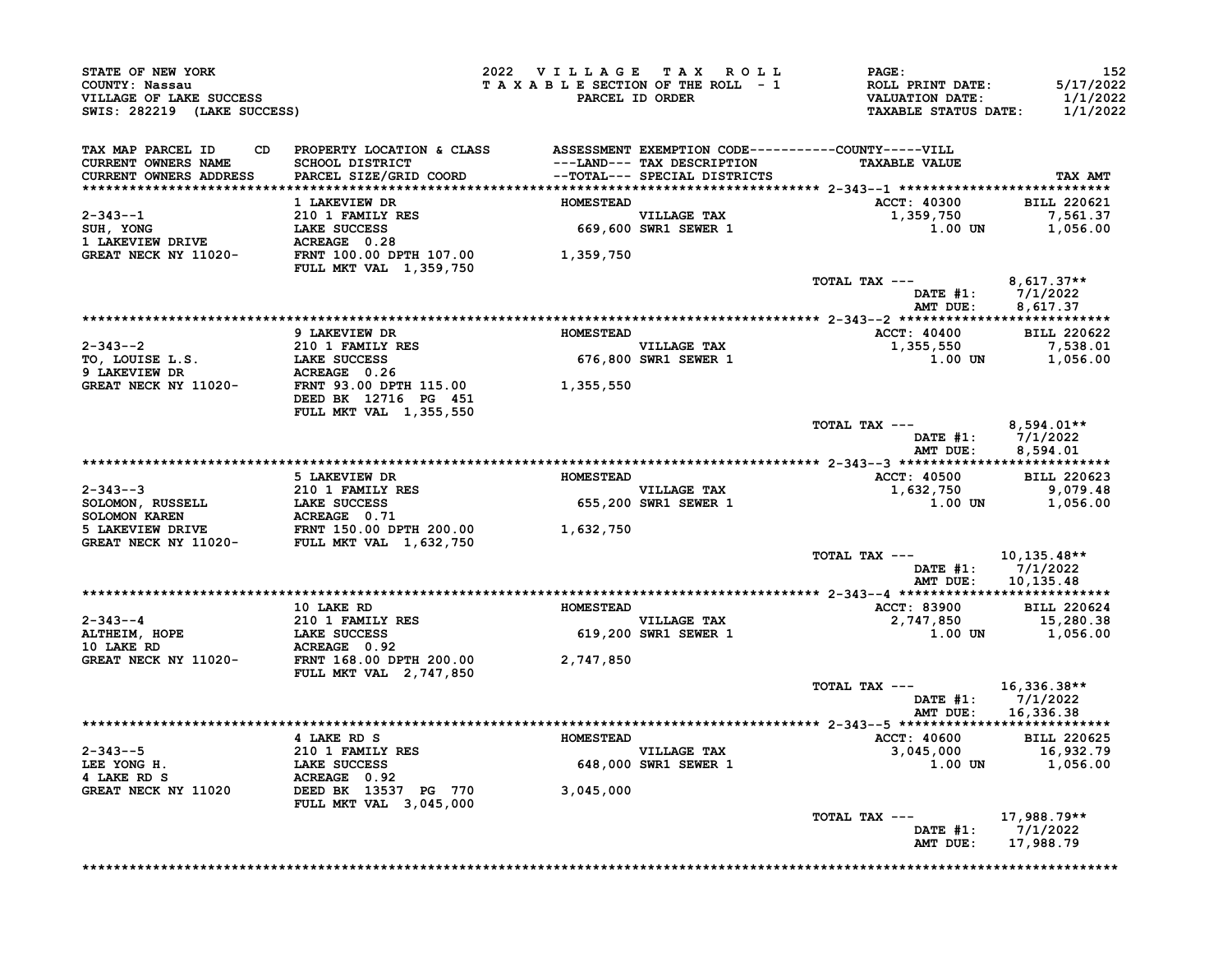| STATE OF NEW YORK<br>COUNTY: Nassau<br>VILLAGE OF LAKE SUCCESS<br>SWIS: 282219 (LAKE SUCCESS)                                                                                                                                                          |                                                                                                                                                                                                                                    | 2022 VILLAGE TAX ROLL |                                                           | <b>PAGE :</b><br>TAXABLE SECTION OF THE ROLL - 1 ROLL PRINT DATE:<br>PARCEL ID ORDER VALUATION DATE:<br><b>TAXABLE STATUS DATE:</b> | 153<br>5/17/2022<br>1/1/2022<br>1/1/2022  |
|--------------------------------------------------------------------------------------------------------------------------------------------------------------------------------------------------------------------------------------------------------|------------------------------------------------------------------------------------------------------------------------------------------------------------------------------------------------------------------------------------|-----------------------|-----------------------------------------------------------|-------------------------------------------------------------------------------------------------------------------------------------|-------------------------------------------|
| TAX MAP PARCEL ID<br>CURRENT OWNERS NAME<br>CURRENT OWNERS ADDRESS                                                                                                                                                                                     | CD PROPERTY LOCATION & CLASS ASSESSMENT EXEMPTION CODE----------COUNTY-----VILL<br>SCHOOL DISTRICT                                   ---LAND--- TAX DESCRIPTION<br>PARCEL SIZE/GRID COORD             --TOTAL--- SPECIAL DISTRICTS |                       | ---LAND--- TAX DESCRIPTION                                | <b>TAXABLE VALUE</b>                                                                                                                | TAX AMT                                   |
|                                                                                                                                                                                                                                                        | 21 LAKE RD S                                                                                                                                                                                                                       | <b>HOMESTEAD</b>      |                                                           | ACCT: 40700                                                                                                                         | <b>BILL 220626</b>                        |
| 2-343--6<br><b>YUE GANG</b><br><b>WEI BING</b>                                                                                                                                                                                                         | 210 1 FAMILY RES<br>210 1 FAMILY RES<br>LAKE SUCCESS 633,600<br>ACREAGE 0.92<br>FRNT 223.00 DPTH 221.00 1,976,100<br>DEED BK 13979 PG 226                                                                                          |                       | VILLAGE TAX<br>633,600 SWR1 SEWER 1                       | 1,976,100                                                                                                                           | 10,988.80<br>1.00 UN 1,056.00             |
| 21 LAKE ROAD S<br><b>GREAT NECK NY 11020</b>                                                                                                                                                                                                           | BANK 8<br>FULL MKT VAL 1,976,100                                                                                                                                                                                                   |                       |                                                           |                                                                                                                                     |                                           |
|                                                                                                                                                                                                                                                        |                                                                                                                                                                                                                                    |                       |                                                           | TOTAL TAX $---$ 12,044.80**                                                                                                         | DATE $#1: 7/1/2022$<br>AMT DUE: 12,044.80 |
|                                                                                                                                                                                                                                                        |                                                                                                                                                                                                                                    |                       |                                                           |                                                                                                                                     |                                           |
|                                                                                                                                                                                                                                                        | <b>11 WESTCLIFF DRIVE</b>                                                                                                                                                                                                          | <b>HOMESTEAD</b>      |                                                           | <b>ACCT: 40800</b>                                                                                                                  | <b>BILL 220627</b>                        |
|                                                                                                                                                                                                                                                        |                                                                                                                                                                                                                                    |                       | <b>VILLAGE TAX</b><br>VILLAGE TAX<br>748,800 SWR1 SEWER 1 | 1,396,500                                                                                                                           | 7,765.73<br>1.00 UN 1,056.00              |
|                                                                                                                                                                                                                                                        |                                                                                                                                                                                                                                    |                       |                                                           |                                                                                                                                     |                                           |
|                                                                                                                                                                                                                                                        | FULL MKT VAL 1,396,500                                                                                                                                                                                                             |                       |                                                           | TOTAL TAX --- $8,821.73**$<br>AMT DUE:                                                                                              | DATE #1: 7/1/2022<br>8,821.73             |
|                                                                                                                                                                                                                                                        |                                                                                                                                                                                                                                    |                       |                                                           |                                                                                                                                     |                                           |
|                                                                                                                                                                                                                                                        | 12 WESTCLIFF DRIVE                                                                                                                                                                                                                 | <b>HOMESTEAD</b>      |                                                           | <b>ACCT: 40900</b>                                                                                                                  | <b>BILL 220628</b>                        |
|                                                                                                                                                                                                                                                        |                                                                                                                                                                                                                                    |                       | VILLAGE TAX<br>727,200 SWR1 SEWER 1                       | $1,386,000$ $7,707.34$<br>$1,00.17$<br>$1,056,00$                                                                                   |                                           |
| 2-343--8<br>LU, YAN RONG<br>Z10 1 FAMILY RES<br>Z10 1 FAMILY RES<br>Z10 1 FAMILY RES<br>Z10 1 FAMILY RES<br>RESPONGERE 0.26<br>210 1 FAMILY RES<br>CREAT NECK NY 11020<br>GREAT NECK NY 11020<br>DEED BK 12972 PG 168<br>CREAT NECK NY 11020<br>DEED B |                                                                                                                                                                                                                                    |                       |                                                           | 1.00 UN                                                                                                                             | 1,056.00                                  |
|                                                                                                                                                                                                                                                        | FULL MKT VAL 1,386,000                                                                                                                                                                                                             |                       |                                                           |                                                                                                                                     |                                           |
|                                                                                                                                                                                                                                                        |                                                                                                                                                                                                                                    |                       |                                                           | TOTAL TAX --- $8,763.34**$<br>AMT DUE:                                                                                              | DATE #1: 7/1/2022<br>8,763.34             |
|                                                                                                                                                                                                                                                        |                                                                                                                                                                                                                                    |                       |                                                           |                                                                                                                                     |                                           |
|                                                                                                                                                                                                                                                        | <b>15 WESTCLIFF DRIVE</b>                                                                                                                                                                                                          | <b>HOMESTEAD</b>      |                                                           | <b>ACCT: 41000</b>                                                                                                                  | <b>BILL 220629</b>                        |
|                                                                                                                                                                                                                                                        |                                                                                                                                                                                                                                    |                       | VILLAGE TAX<br>676,800 SWR1 SEWER 1                       | 1,341,900                                                                                                                           | 7,462.10<br>1.00 UN 1.056.00              |
| 2-343--9<br>LEE, CHENSHEN<br>CHAN MUHYUN LAKE SUCCESS<br>CHAN MUHYUN ACREAGE 0.26<br>15 WESTCLIFF DRIVE FRNT 115.00 DPTH 100.00<br>GREAT NECK NY 11020<br>BANK 14                                                                                      |                                                                                                                                                                                                                                    |                       |                                                           |                                                                                                                                     |                                           |
|                                                                                                                                                                                                                                                        | <b>FULL MKT VAL 1,341,900</b>                                                                                                                                                                                                      |                       |                                                           | TOTAL TAX $---$ 8,518.10**                                                                                                          | DATE #1: 7/1/2022                         |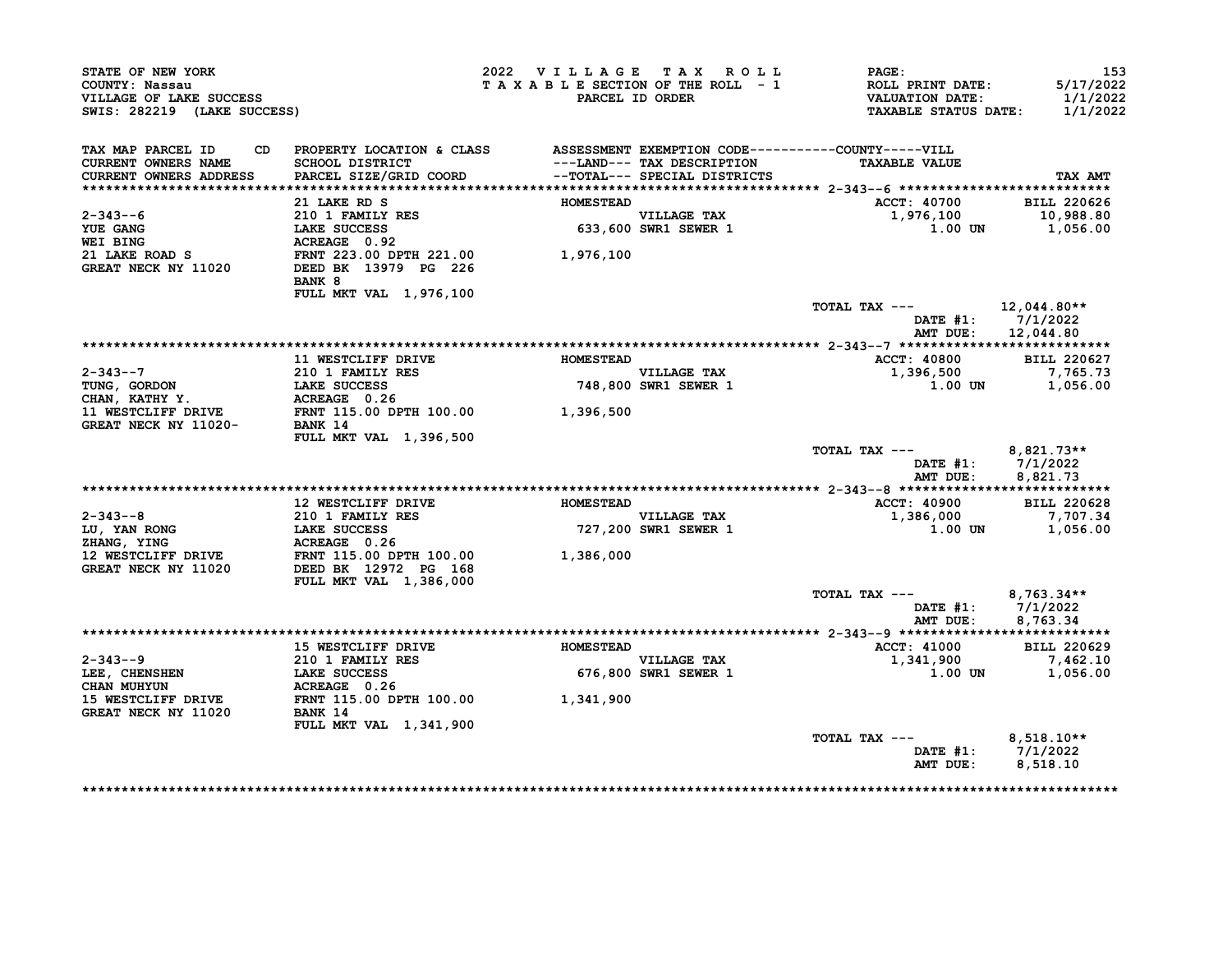| STATE OF NEW YORK<br>COUNTY: Nassau<br>VILLAGE OF LAKE SUCCESS<br>SWIS: 282219 (LAKE SUCCESS)                                                                                  |                                                                                 |                  | 2022 VILLAGE TAX ROLL<br>TAXABLE SECTION OF THE ROLL - 1<br>PARCEL ID ORDER | $\mathtt{PAGE}$ :<br>ROLL PRINT DATE:<br>VALUATION DATE:<br>TAXABLE STATUS DATE: | 154<br>5/17/2022<br>1/1/2022<br>1/1/2022 |
|--------------------------------------------------------------------------------------------------------------------------------------------------------------------------------|---------------------------------------------------------------------------------|------------------|-----------------------------------------------------------------------------|----------------------------------------------------------------------------------|------------------------------------------|
| TAX MAP PARCEL ID                                                                                                                                                              | CD PROPERTY LOCATION & CLASS ASSESSMENT EXEMPTION CODE----------COUNTY-----VILL |                  |                                                                             |                                                                                  |                                          |
| CURRENT OWNERS NAME<br>CURRENT OWNERS ADDRESS                                                                                                                                  | <b>SCHOOL DISTRICT</b><br>PARCEL SIZE/GRID COORD                                |                  | ---LAND--- TAX DESCRIPTION<br>--TOTAL--- SPECIAL DISTRICTS                  | <b>TAXABLE VALUE</b>                                                             | TAX AMT                                  |
|                                                                                                                                                                                |                                                                                 |                  |                                                                             |                                                                                  |                                          |
|                                                                                                                                                                                | 17 WESTCLIFF DRIVE                                                              | <b>HOMESTEAD</b> |                                                                             | <b>ACCT: 41100</b>                                                               | <b>BILL 220630</b>                       |
| $2 - 343 - -10$                                                                                                                                                                |                                                                                 |                  | VILLAGE TAX<br>712,800 SWR1 SEWER 1                                         | 1,938,300<br>1.00 UN                                                             | 10,778.60                                |
| WONG RAYMOND                                                                                                                                                                   | 210 1 FAMILY RES<br>LAKE SUCCESS<br>ACREAGE 0.30<br>LAKE SUCCESS                |                  |                                                                             |                                                                                  | 1,056.00                                 |
| <b>RUEDA NUBIA</b>                                                                                                                                                             | ACREAGE 0.30                                                                    |                  |                                                                             |                                                                                  |                                          |
| 17 WESTCLIFF DRIVE FRNT 100.00 DPTH 116.00 1,938,300<br>GREAT NECK NY 11020 DEED BK 12893 PG 598                                                                               | BANK <sub>2</sub>                                                               |                  |                                                                             |                                                                                  |                                          |
|                                                                                                                                                                                | FULL MKT VAL 1,938,300                                                          |                  |                                                                             |                                                                                  |                                          |
|                                                                                                                                                                                |                                                                                 |                  |                                                                             | TOTAL TAX ---                                                                    | 11,834.60**<br>DATE #1: 7/1/2022         |
|                                                                                                                                                                                |                                                                                 |                  |                                                                             | AMT DUE:                                                                         | 11,834.60                                |
|                                                                                                                                                                                |                                                                                 |                  |                                                                             |                                                                                  |                                          |
|                                                                                                                                                                                | 18 WESTCLIFF DRIVE                                                              | <b>HOMESTEAD</b> |                                                                             | ACCT: 96900                                                                      | <b>BILL 220631</b>                       |
| $2 - 343 - -11$                                                                                                                                                                | <b>210 1 FAMILY RES</b>                                                         |                  | VILLAGE TAX<br>676,800 SWR1 SEWER 1                                         | 1,451,100                                                                        | 8,069.35                                 |
| DOSCHER, JESSE & JULIE LAKE SUCCESS<br>18 WESTCLIFF DRIVE ACREAGE 0.34                                                                                                         |                                                                                 |                  |                                                                             | 1.00 UN 1,056.00                                                                 |                                          |
| GREAT NECK NY 11020-                                                                                                                                                           | FRNT 79.00 DPTH 117.00 1,451,100                                                |                  |                                                                             |                                                                                  |                                          |
|                                                                                                                                                                                | DEED BK 13291 PG 484<br>BANK <sub>2</sub>                                       |                  |                                                                             |                                                                                  |                                          |
|                                                                                                                                                                                | FULL MKT VAL 1,451,100                                                          |                  |                                                                             |                                                                                  |                                          |
|                                                                                                                                                                                |                                                                                 |                  |                                                                             | TOTAL TAX --- $9,125.35**$                                                       |                                          |
|                                                                                                                                                                                |                                                                                 |                  |                                                                             | DATE $#1: 7/1/2022$                                                              |                                          |
|                                                                                                                                                                                |                                                                                 |                  |                                                                             | AMT DUE:                                                                         | 9.125.35                                 |
|                                                                                                                                                                                |                                                                                 |                  |                                                                             |                                                                                  |                                          |
|                                                                                                                                                                                |                                                                                 |                  |                                                                             |                                                                                  |                                          |
|                                                                                                                                                                                | 10 WESTCLIFF DRIVE <b>MARGING HOMESTEAD</b>                                     |                  |                                                                             | <b>ACCT: 41200</b>                                                               | <b>BILL 220632</b>                       |
|                                                                                                                                                                                |                                                                                 |                  | <b>VILLAGE TAX</b>                                                          | 3,000,900 16,687.55                                                              |                                          |
|                                                                                                                                                                                | 250 ESTATE<br>LAKE SUCCESS                                                      |                  | VILLAGE TAX<br>928,800 SWR1 SEWER 1                                         | 1.00 UN                                                                          | 1,056.00                                 |
|                                                                                                                                                                                |                                                                                 |                  |                                                                             |                                                                                  |                                          |
| 2-343--12<br>SELIKTAR, RONNY<br>10 WESTCLIFF DRIVE FULL MKT VAL 3,000,900<br>GREAT NECK NY 11020                                                                               |                                                                                 | 3,000,900        |                                                                             |                                                                                  |                                          |
|                                                                                                                                                                                |                                                                                 |                  |                                                                             | TOTAL TAX $---$ 17,743.55**<br>DATE #1: 7/1/2022                                 |                                          |
|                                                                                                                                                                                |                                                                                 |                  |                                                                             | AMT DUE: 17,743.55                                                               |                                          |
|                                                                                                                                                                                |                                                                                 |                  |                                                                             |                                                                                  |                                          |
|                                                                                                                                                                                | 2 LAKEVIEW DR                                                                   | <b>HOMESTEAD</b> |                                                                             | <b>ACCT: 41300</b>                                                               | <b>BILL 220633</b>                       |
|                                                                                                                                                                                |                                                                                 |                  |                                                                             | 1,345,050                                                                        | 7,479.62                                 |
|                                                                                                                                                                                |                                                                                 |                  | VILLAGE TAX<br>633,600 SWR1 SEWER 1                                         | $1.00$ UN                                                                        | 1,056.00                                 |
|                                                                                                                                                                                |                                                                                 |                  |                                                                             |                                                                                  |                                          |
|                                                                                                                                                                                |                                                                                 |                  |                                                                             |                                                                                  |                                          |
| 2-343--13<br>HUH, SAM 210 1 FAMILY RES<br>HUH, SUSAN LAKE SUCCESS 633,600<br>2 LAKEVIEW DRIVE FRNT 106.00 DPTH 100.00 1,345,050<br>GREAT NECK NY 11020- FULL MKT VAL 1,345,050 |                                                                                 |                  |                                                                             |                                                                                  |                                          |
|                                                                                                                                                                                |                                                                                 |                  |                                                                             | TOTAL TAX ---<br>DATE #1: 7/1/2022                                               | $8,535.62**$                             |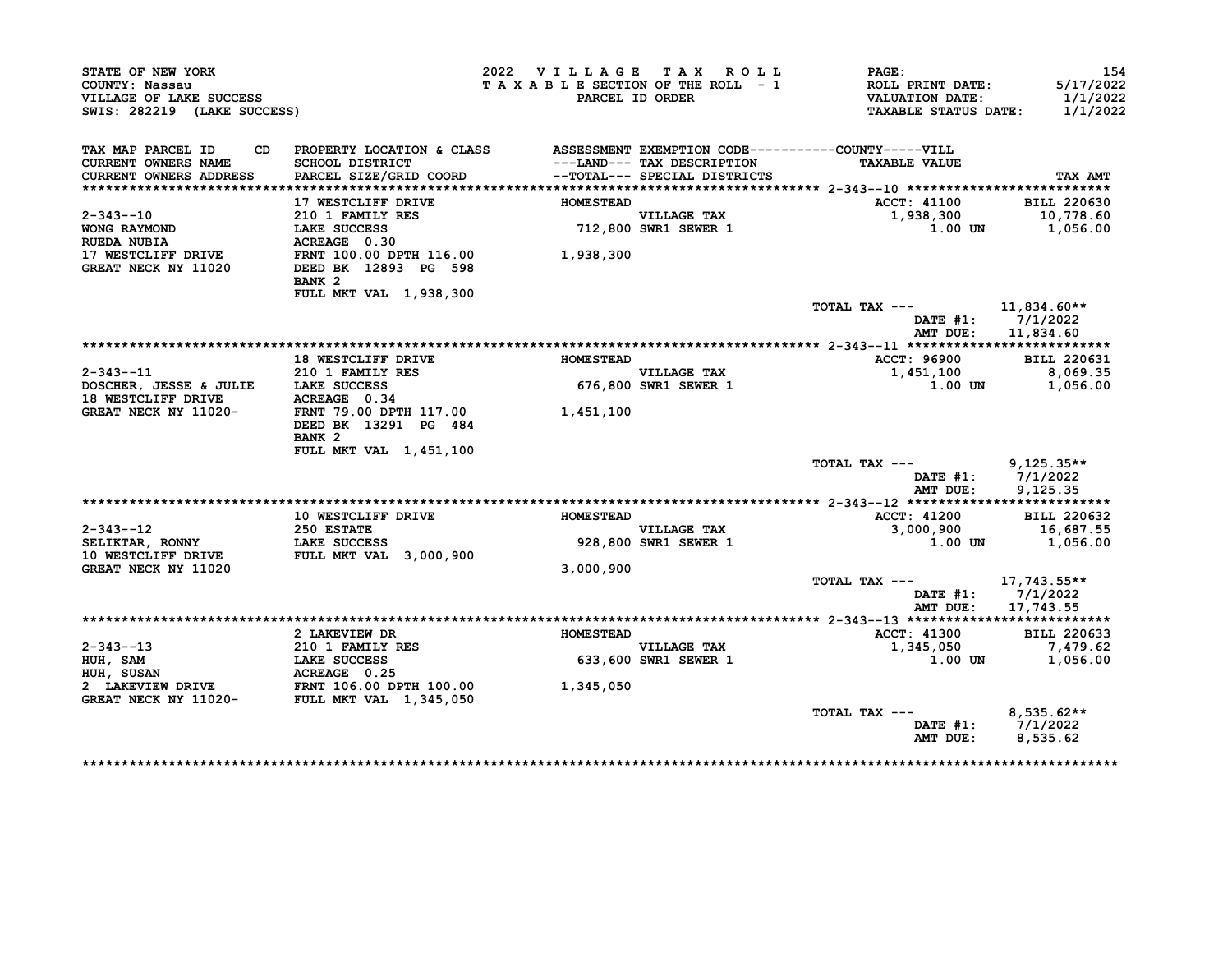| STATE OF NEW YORK                                                        |                                                                                 | 2022 VILLAGE TAX ROLL |                                                            | PAGE:                                                                       | 155                   |
|--------------------------------------------------------------------------|---------------------------------------------------------------------------------|-----------------------|------------------------------------------------------------|-----------------------------------------------------------------------------|-----------------------|
| COUNTY: Nassau<br>VILLAGE OF LAKE SUCCESS<br>SWIS: 282219 (LAKE SUCCESS) |                                                                                 |                       | TAXABLE SECTION OF THE ROLL - 1<br>PARCEL ID ORDER         | ROLL PRINT DATE:<br><b>VALUATION DATE:</b><br>TAXABLE STATUS DATE: 1/1/2022 | 5/17/2022<br>1/1/2022 |
|                                                                          |                                                                                 |                       |                                                            |                                                                             |                       |
| TAX MAP PARCEL ID                                                        | CD PROPERTY LOCATION & CLASS ASSESSMENT EXEMPTION CODE----------COUNTY-----VILL |                       |                                                            |                                                                             |                       |
| <b>CURRENT OWNERS NAME</b><br><b>CURRENT OWNERS ADDRESS</b>              | SCHOOL DISTRICT<br>PARCEL SIZE/GRID COORD                                       |                       | ---LAND--- TAX DESCRIPTION<br>--TOTAL--- SPECIAL DISTRICTS | <b>TAXABLE VALUE</b>                                                        | TAX AMT               |
|                                                                          |                                                                                 |                       |                                                            |                                                                             |                       |
|                                                                          | 4 LAKEVIEW DR                                                                   | <b>HOMESTEAD</b>      |                                                            | <b>ACCT: 41400</b>                                                          | <b>BILL 220634</b>    |
| $2 - 343 - -14$                                                          | 210 1 FAMILY RES                                                                |                       |                                                            | 1,565,550                                                                   | 8,705.79              |
| CHO, JAMIN JAY & KIM, RUTH LAKE SUCCESS                                  |                                                                                 |                       | VILLAGE TAX<br>640,800 SWR1 SEWER 1                        | 1.00 UN                                                                     | 1,056.00              |
| 4 LAKEVIEW DR                                                            |                                                                                 |                       |                                                            |                                                                             |                       |
| <b>GREAT NECK NY 11020</b>                                               |                                                                                 | 1,565,550             |                                                            |                                                                             |                       |
|                                                                          | DEED BK 13158 PG 423                                                            |                       |                                                            |                                                                             |                       |
|                                                                          | <b>FULL MKT VAL 1,565,550</b>                                                   |                       |                                                            |                                                                             |                       |
|                                                                          |                                                                                 |                       |                                                            | TOTAL TAX --- 9,761.79**                                                    |                       |
|                                                                          |                                                                                 |                       |                                                            |                                                                             | DATE #1: 7/1/2022     |
|                                                                          |                                                                                 |                       |                                                            | AMT DUE:                                                                    | 9,761.79              |
|                                                                          | 6 LAKEVIEW DR                                                                   | <b>HOMESTEAD</b>      |                                                            | <b>ACCT: 41500</b>                                                          | <b>BILL 220635</b>    |
| 2-343--15                                                                |                                                                                 |                       | <b>VILLAGE TAX</b>                                         | 1,708,350                                                                   | 9,499.88              |
|                                                                          | 210 1 FAMILY RES<br>LAKE SUCCESS<br>ACPEACE 0 48<br>LAKE SUCCESS                |                       | VILLAGE TAX<br>633,600 SWR1 SEWER 1                        | 1.00 UN                                                                     | 1,056.00              |
| LIN, JUNG PU<br>6 LAKEVIEW DR<br>6 LAKEVIEW DR                           | ACREAGE 0.48                                                                    |                       |                                                            |                                                                             |                       |
| GREAT NECK NY 11020 FRNT 100.00 DPTH 236.00 1,708,350                    |                                                                                 |                       |                                                            |                                                                             |                       |
|                                                                          | <b>FULL MKT VAL 1,708,350</b>                                                   |                       |                                                            |                                                                             |                       |
|                                                                          |                                                                                 |                       |                                                            | TOTAL TAX $---$ 10,555.88**                                                 | DATE $#1: 7/1/2022$   |
|                                                                          |                                                                                 |                       |                                                            |                                                                             | AMT DUE: 10,555.88    |
|                                                                          | 8 LAKE RD                                                                       | <b>HOMESTEAD</b>      |                                                            | <b>ACCT: 41600</b>                                                          | BILL 220636           |
| $2 - 343 - -16$                                                          |                                                                                 |                       |                                                            |                                                                             |                       |
| HSUEH, JOHN & MILI                                                       | <b>210 1 FAMILY RES<br/>LAKE SUCCESS</b>                                        |                       | VILLAGE TAX<br>800,000 SWR1 SEWER 1                        | 2,816,100 15,659.91<br>1.00 1.00 1,056.00                                   |                       |
| 8 LAKE ROAD                                                              |                                                                                 |                       |                                                            |                                                                             |                       |
| GREAT NECK NY 11020-                                                     |                                                                                 |                       |                                                            |                                                                             |                       |
|                                                                          |                                                                                 |                       |                                                            | TOTAL TAX ---                                                               | 16,715.91**           |
|                                                                          |                                                                                 |                       |                                                            |                                                                             | DATE #1: 7/1/2022     |
|                                                                          |                                                                                 |                       |                                                            | AMT DUE:                                                                    | 16,715.91             |
|                                                                          |                                                                                 |                       |                                                            |                                                                             |                       |
|                                                                          | 6 LAKE RD                                                                       | HOMESTEAD             |                                                            | <b>ACCT: 95600</b>                                                          | <b>BILL 220637</b>    |
| $2 - 343 - -17$                                                          | 210 1 FAMILY RES                                                                |                       | <b>VILLAGE TAX</b>                                         | 1,793,400                                                                   | 9,972.83              |
| GU HENG CHAO & GAO YUNYAN LAKE SUCCESS                                   |                                                                                 | 727,200               |                                                            |                                                                             |                       |
| 6 LAKE ROAD                                                              | ACREAGE 0.56                                                                    |                       |                                                            |                                                                             |                       |
| GREAT NECK NY 11020- FRNT 100.00 DPTH 342.00 1,793,400                   | DEED BK 12600 PG 12600                                                          |                       |                                                            |                                                                             |                       |
|                                                                          | BANK 14                                                                         |                       |                                                            |                                                                             |                       |
|                                                                          | FULL MKT VAL 1,793,400                                                          |                       |                                                            |                                                                             |                       |
|                                                                          |                                                                                 |                       |                                                            | TOTAL TAX --- 9,972.83**                                                    |                       |
|                                                                          |                                                                                 |                       |                                                            |                                                                             | DATE #1: 7/1/2022     |
|                                                                          |                                                                                 |                       |                                                            | AMT DUE:                                                                    | 9,972.83              |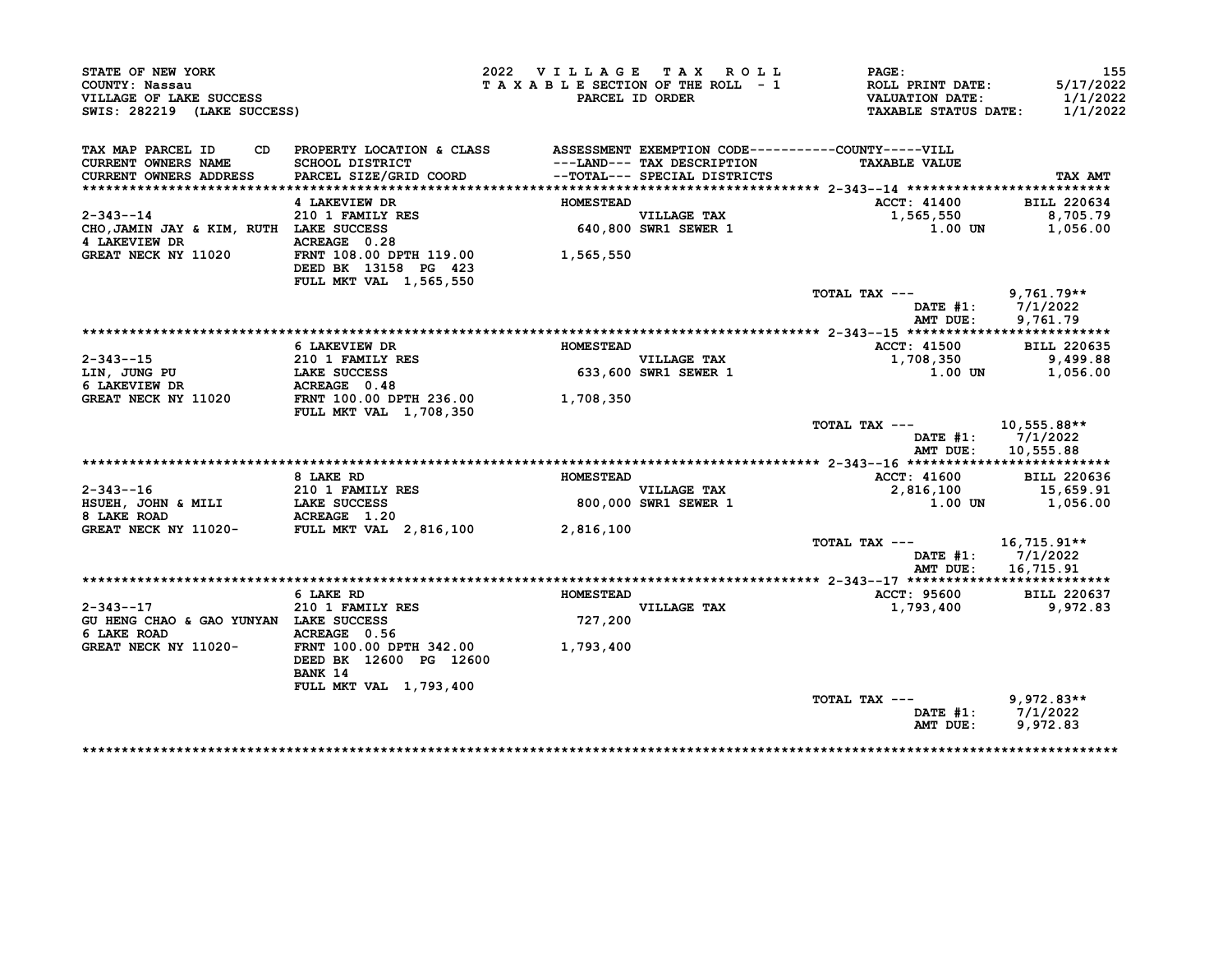| STATE OF NEW YORK<br>COUNTY: Nassau<br>VILLAGE OF LAKE SUCCESS<br>SWIS: 282219 (LAKE SUCCESS)                                                      |                                                                                                                                                                                                                         |                  | 2022 VILLAGE TAX ROLL<br>TAXABLE SECTION OF THE ROLL - 1<br>PARCEL ID ORDER | PAGE:<br>ROLL PRINT DATE:<br>VALUATION DATE:<br>TAXABLE STATUS DATE: | 156<br>5/17/2022<br>1/1/2022<br>1/1/2022               |
|----------------------------------------------------------------------------------------------------------------------------------------------------|-------------------------------------------------------------------------------------------------------------------------------------------------------------------------------------------------------------------------|------------------|-----------------------------------------------------------------------------|----------------------------------------------------------------------|--------------------------------------------------------|
| TAX MAP PARCEL ID<br>CD<br><b>CURRENT OWNERS NAME</b><br><b>CURRENT OWNERS ADDRESS</b>                                                             | PROPERTY LOCATION & CLASS              ASSESSMENT EXEMPTION CODE----------COUNTY-----VILL<br>SCHOOL DISTRICT                          ---LAND--- TAX DESCRIPTION                TAXABLE VALUE<br>PARCEL SIZE/GRID COORD |                  |                                                                             | <b>TAXABLE VALUE</b>                                                 | TAX AMT                                                |
|                                                                                                                                                    | 2 LAKE RD                                                                                                                                                                                                               | <b>HOMESTEAD</b> |                                                                             | <b>ACCT: 41800</b>                                                   | <b>BILL 220638</b>                                     |
| $2 - 343 - -20$                                                                                                                                    | 210 1 FAMILY RES                                                                                                                                                                                                        |                  | VILLAGE TAX<br>518,400                                                      | 1,533,000                                                            | 8,524.78                                               |
|                                                                                                                                                    | <b>FULL MKT VAL 1,533,000</b>                                                                                                                                                                                           |                  |                                                                             |                                                                      |                                                        |
|                                                                                                                                                    |                                                                                                                                                                                                                         |                  |                                                                             | TOTAL TAX --- $8,524.78**$                                           | DATE #1: $7/1/2022$<br>AMT DUE: 8,524.78               |
|                                                                                                                                                    |                                                                                                                                                                                                                         |                  |                                                                             |                                                                      |                                                        |
|                                                                                                                                                    | 4A LAKE RD                                                                                                                                                                                                              | <b>HOMESTEAD</b> |                                                                             | ACCT: 72300 BILL 220639                                              |                                                        |
| $2-343-26$<br>CHENG, KAN<br>CHENG, LAI<br>4A LAKE ROAD<br>4A LAKE ROAD<br>4A LAKE ROAD<br>FULL MKT VAL 2,992,500<br>2,992,500                      |                                                                                                                                                                                                                         |                  | VILLAGE TAX<br>895,000                                                      | 2,992,500                                                            | 16,640.84                                              |
| GREAT NECK NY 11020-                                                                                                                               |                                                                                                                                                                                                                         |                  |                                                                             |                                                                      |                                                        |
|                                                                                                                                                    |                                                                                                                                                                                                                         |                  |                                                                             | TOTAL TAX $---$ 16,640.84**                                          | DATE #1: 7/1/2022<br>AMT DUE: 16,640.84                |
|                                                                                                                                                    | 2A LAKE RD                                                                                                                                                                                                              | <b>HOMESTEAD</b> |                                                                             | ACCT: 72400                                                          | <b>BILL 220640</b>                                     |
| 2-343--27<br>MA, ALEXANDER 210 1 FAMILY RES<br>2A LAKE RD ACREAGE 1.52<br>GREAT NECK NY 11020- FULL MKT VAL 2,736,300 2,736,300                    |                                                                                                                                                                                                                         | 655,200          | <b>VILLAGE TAX</b>                                                          | 2,736,300                                                            | 15,216.15                                              |
|                                                                                                                                                    |                                                                                                                                                                                                                         |                  |                                                                             |                                                                      |                                                        |
|                                                                                                                                                    |                                                                                                                                                                                                                         |                  |                                                                             | TOTAL TAX ---                                                        | 15,216.15**<br>DATE #1: 7/1/2022<br>AMT DUE: 15,216.15 |
|                                                                                                                                                    |                                                                                                                                                                                                                         |                  |                                                                             |                                                                      |                                                        |
| $2 - 343 - -28$                                                                                                                                    | 4 LAKE RD                                                                                                                                                                                                               | HOMESTEAD        |                                                                             | <b>ACCT: 42100</b>                                                   | <b>BILL 220641</b>                                     |
| GAD, AMNON & ELISE<br>4 LAKE ROAD                                                                                                                  | 210 1 FAMILY RES<br>LAKE SUCCESS 360,000<br>ACREAGE 0.43<br>FRNT 197.00 DPTH 213.00 2,133,600                                                                                                                           |                  | VILLAGE TAX<br>360,000                                                      | 2,133,600                                                            | 11,864.63                                              |
| GREAT NECK NY 11020                                                                                                                                | FULL MKT VAL 2,133,600                                                                                                                                                                                                  |                  |                                                                             |                                                                      |                                                        |
|                                                                                                                                                    |                                                                                                                                                                                                                         |                  |                                                                             | TOTAL TAX --- $11,864.63**$                                          | DATE #1: 7/1/2022<br>AMT DUE: 11,864.63                |
|                                                                                                                                                    |                                                                                                                                                                                                                         |                  |                                                                             |                                                                      |                                                        |
|                                                                                                                                                    | 16 LINKS DR HOMESTEAD                                                                                                                                                                                                   |                  | VILLAGE TAX                                                                 | <b>ACCT: 42200</b><br>1,587,600                                      | <b>BILL 220642</b><br>8,828.41                         |
| A CONSIDER SERVEN & PUI<br>NG, STEVEN & PUI<br>16 LINKS DR<br>16 LINKS DR<br>20 LAKE SUCCESS<br>20 ACPEACE A COREACE AND CREAM MESSEN CREAM MESSEN |                                                                                                                                                                                                                         |                  | 417,600 SWR1 SEWER 1                                                        |                                                                      | 1.00 UN 1,056.00                                       |
| NG SUNKS DR<br>GREAT NECK NY 11020-<br>FRNT 149.00 DPTH 106.00 1,587,600                                                                           | <b>FULL MKT VAL 1,587,600</b>                                                                                                                                                                                           |                  |                                                                             |                                                                      |                                                        |
|                                                                                                                                                    |                                                                                                                                                                                                                         |                  |                                                                             | TOTAL TAX ---<br>AMT DUE: 9,884.41                                   | $9,884.41**$<br>DATE #1: 7/1/2022                      |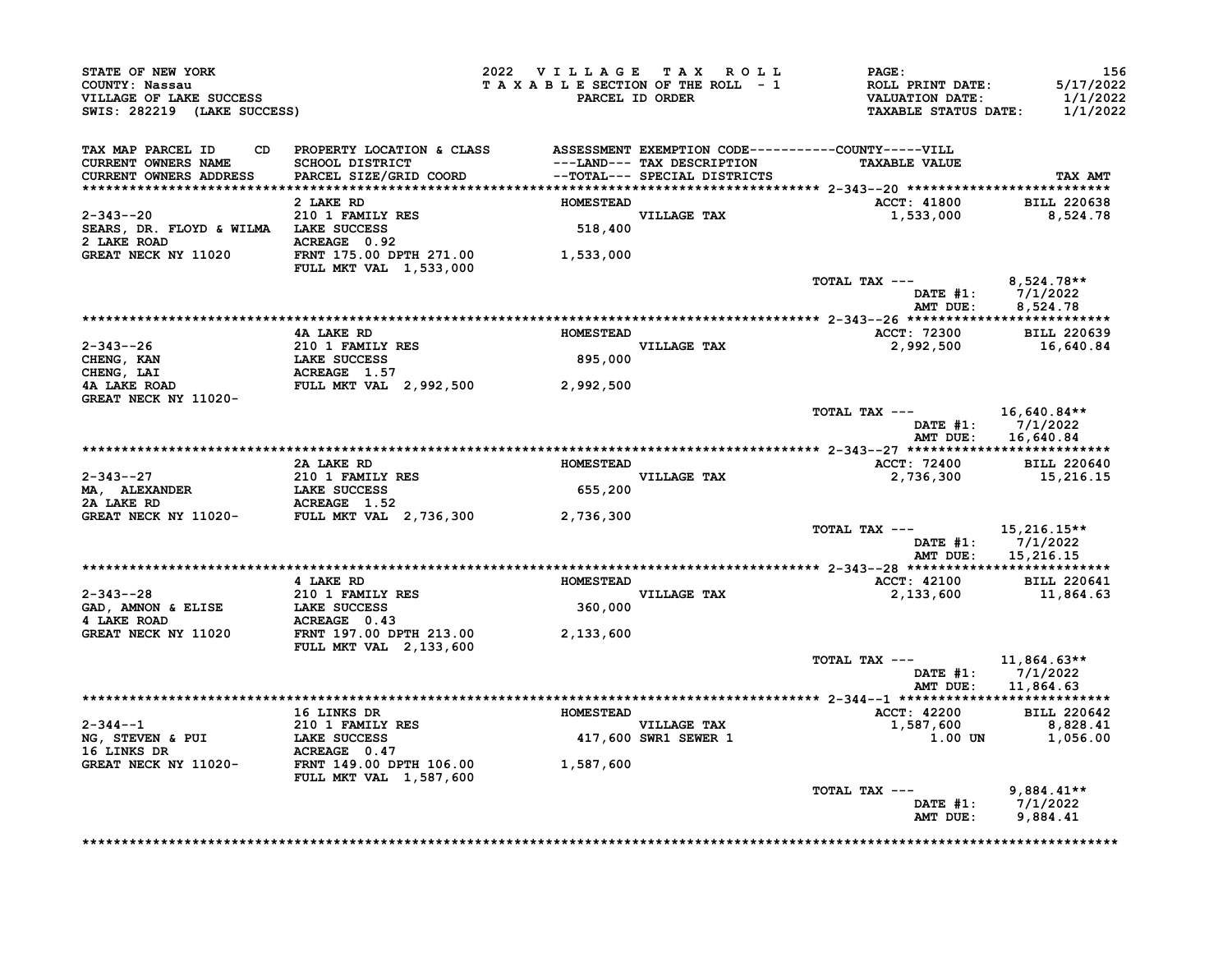| STATE OF NEW YORK<br>COUNTY: Nassau<br>VILLAGE OF LAKE SUCCESS<br>SWIS: 282219 (LAKE SUCCESS) |                                                                                                 | 2022 VILLAGE TAX ROLL<br>TAXABLE SECTION OF THE ROLL - 1 | PARCEL ID ORDER                     | PAGE:<br>ROLL PRINT DATE:<br><b>VALUATION DATE:</b><br><b>TAXABLE STATUS DATE:</b> | 157<br>5/17/2022<br>1/1/2022<br>1/1/2022 |
|-----------------------------------------------------------------------------------------------|-------------------------------------------------------------------------------------------------|----------------------------------------------------------|-------------------------------------|------------------------------------------------------------------------------------|------------------------------------------|
| TAX MAP PARCEL ID<br>CD.<br><b>CURRENT OWNERS NAME</b>                                        | PROPERTY LOCATION & CLASS ASSESSMENT EXEMPTION CODE----------COUNTY-----VILL<br>SCHOOL DISTRICT |                                                          | ---LAND--- TAX DESCRIPTION          | <b>TAXABLE VALUE</b>                                                               |                                          |
| CURRENT OWNERS ADDRESS                                                                        | PARCEL SIZE/GRID COORD                                                                          |                                                          | --TOTAL--- SPECIAL DISTRICTS        |                                                                                    | TAX AMT                                  |
|                                                                                               |                                                                                                 |                                                          |                                     |                                                                                    |                                          |
|                                                                                               | 75 HORACE HARDING BLVD                                                                          | <b>HOMESTEAD</b>                                         |                                     | ACCT: 84000                                                                        | <b>BILL 220643</b>                       |
| $2 - 344 - -2$                                                                                | 210 1 FAMILY RES                                                                                |                                                          | <b>VILLAGE TAX</b>                  | 1,521,450                                                                          | 8,460.56                                 |
| MOSES, PERCY & JACQUELINE LAKE SUCCESS                                                        |                                                                                                 |                                                          | 460,800 SWR1 SEWER 1                | 1.00 UN                                                                            | 1,056.00                                 |
| 75 HORACE HARDING BLVD<br>GREAT NECK NY 11020-                                                | ACREAGE 0.56<br>FRNT 125.00 DPTH 228.00                                                         | 1,521,450                                                |                                     |                                                                                    |                                          |
|                                                                                               | <b>FULL MKT VAL 1,521,450</b>                                                                   |                                                          |                                     |                                                                                    |                                          |
|                                                                                               |                                                                                                 |                                                          |                                     | TOTAL TAX ---                                                                      | $9,516.56**$                             |
|                                                                                               |                                                                                                 |                                                          |                                     | DATE $#1: 7/1/2022$                                                                |                                          |
|                                                                                               |                                                                                                 |                                                          |                                     | AMT DUE:                                                                           | 9,516.56                                 |
|                                                                                               |                                                                                                 |                                                          |                                     |                                                                                    |                                          |
|                                                                                               | 71 HORACE HARDING BLVD                                                                          | <b>HOMESTEAD</b>                                         |                                     | ACCT: 89300                                                                        | <b>BILL 220644</b>                       |
| 2-344--3<br>TONG, CHI FAI                                                                     | 210 1 FAMILY RES<br>LAKE SUCCESS                                                                |                                                          | VILLAGE TAX<br>446,400 SWR1 SEWER 1 | 1,230,600<br>1.00 UN                                                               | 6,843.18<br>1,056.00                     |
| TONG, MEI FUNG                                                                                | ACREAGE 0.44                                                                                    |                                                          |                                     |                                                                                    |                                          |
| 71 HORACE HARDING BLVD FRNT 145.00 DPTH 162.00 1,230,600                                      |                                                                                                 |                                                          |                                     |                                                                                    |                                          |
| GREAT NECK NY 11020-                                                                          | BANK 8                                                                                          |                                                          |                                     |                                                                                    |                                          |
|                                                                                               | FULL MKT VAL 1,230,600                                                                          |                                                          |                                     |                                                                                    |                                          |
|                                                                                               |                                                                                                 |                                                          |                                     | TOTAL TAX ---<br>DATE $#1: 7/1/2022$<br>AMT DUE:                                   | $7.899.18**$<br>7,899.18                 |
|                                                                                               |                                                                                                 |                                                          |                                     |                                                                                    |                                          |
|                                                                                               | 2 LINKS DR                                                                                      | <b>HOMESTEAD</b>                                         |                                     | ACCT: 42300                                                                        | <b>BILL 220645</b>                       |
| $2 - 344 - -4$                                                                                | 210 1 FAMILY RES                                                                                |                                                          | VILLAGE TAX                         | 1,252,650                                                                          | 6,965.80                                 |
| YU HO SANG & YU SUNG BONG LAKE SUCCESS                                                        |                                                                                                 |                                                          | 496,800 SWR1 SEWER 1                | 1.00 UN                                                                            | 1,056.00                                 |
| 2 LINKS DR                                                                                    | ACREAGE 0.62                                                                                    |                                                          |                                     |                                                                                    |                                          |
| GREAT NECK NY 11020-                                                                          | FRNT 140.00 DPTH 188.00<br>DEED BK 12643 PG 24828                                               | 1,252,650                                                |                                     |                                                                                    |                                          |
|                                                                                               |                                                                                                 |                                                          |                                     |                                                                                    |                                          |
|                                                                                               | FULL MKT VAL 1,252,650                                                                          |                                                          |                                     | TOTAL TAX ---                                                                      | $8,021.80**$                             |
|                                                                                               |                                                                                                 |                                                          |                                     | DATE #1:                                                                           | 7/1/2022                                 |
|                                                                                               |                                                                                                 |                                                          |                                     | AMT DUE:                                                                           | 8,021.80                                 |
|                                                                                               |                                                                                                 |                                                          |                                     |                                                                                    |                                          |
|                                                                                               | 4 LINKS DR                                                                                      | <b>HOMESTEAD</b>                                         |                                     | ACCT: 89400                                                                        | <b>BILL 220646</b>                       |
| $2 - 344 - -5$                                                                                | <b>210 1 FAMILY RES</b>                                                                         |                                                          | VILLAGE TAX                         | 1,536,150                                                                          | 8,542.30                                 |
| SECKER, EDWARD                                                                                | LAKE SUCCESS                                                                                    |                                                          | 475,200 SWR1 SEWER 1                | 1.00 UN                                                                            | 1,056.00                                 |
| 4 LINKS DR<br>GREAT NECK NY 11020-                                                            | ACREAGE 0.43<br>FRNT 140.00 DPTH 165.00<br>BANK <sub>2</sub>                                    | 1,536,150                                                |                                     |                                                                                    |                                          |
|                                                                                               | FULL MKT VAL 1,536,150                                                                          |                                                          |                                     |                                                                                    |                                          |
|                                                                                               |                                                                                                 |                                                          |                                     | TOTAL TAX ---                                                                      | $9,598.30**$                             |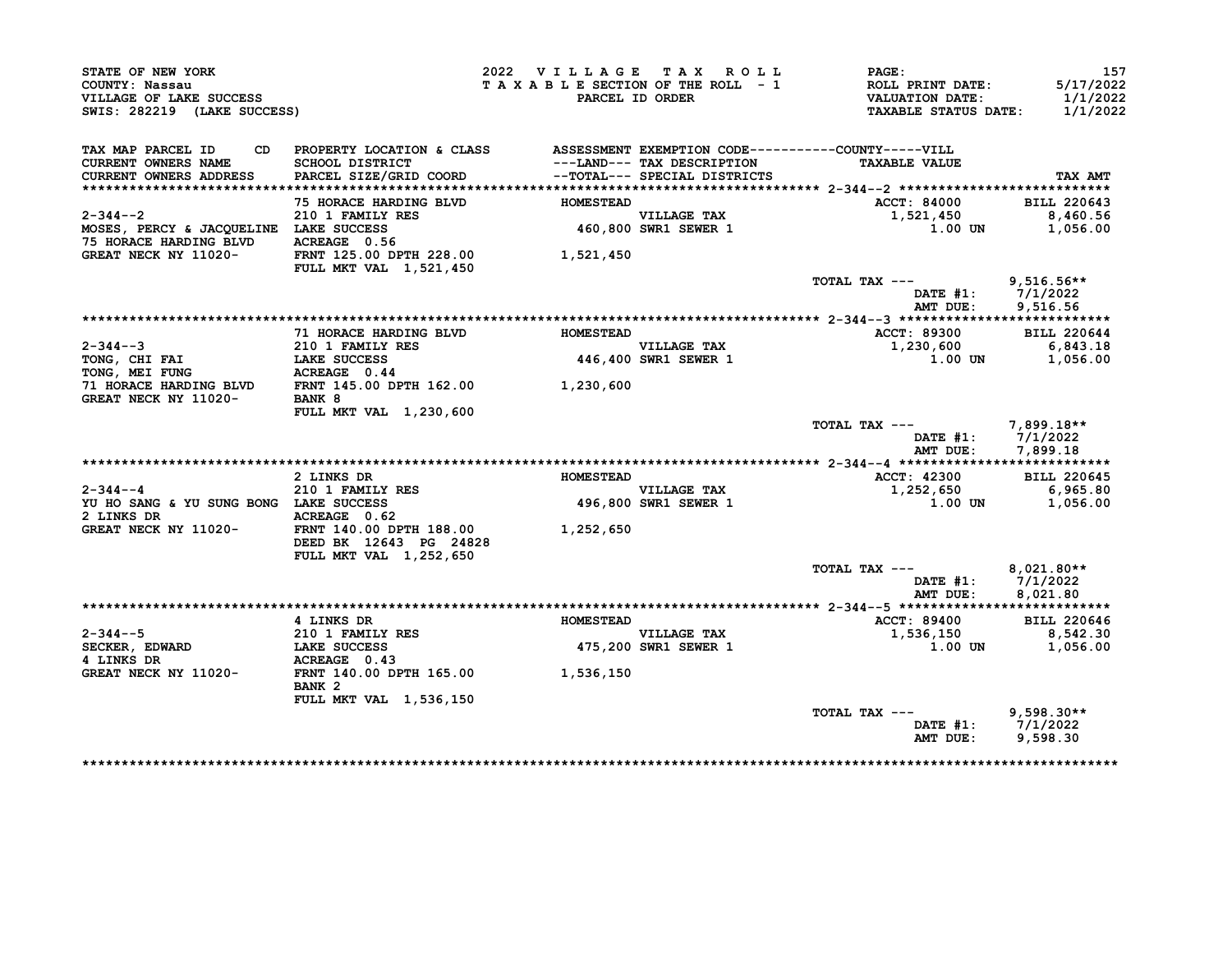| SWIS: 282219 (LAKE SUCCESS)<br>PROPERTY LOCATION & CLASS ASSESSMENT EXEMPTION CODE----------COUNTY-----VILL<br>SCHOOL DISTRICT<br>PARCEL SIZE/GRID COORD |                                                                                                                                                                                                                                                                                                       | PARCEL ID ORDER                                                                                                                                                                                                                                                                                                                                                                                      | ROLL PRINT DATE:<br><b>VALUATION DATE:</b><br>TAXABLE STATUS DATE: 1/1/2022                                                                                                    | 1/1/2022                                                                                                                                                                                                                                                                                                                                                                                           |
|----------------------------------------------------------------------------------------------------------------------------------------------------------|-------------------------------------------------------------------------------------------------------------------------------------------------------------------------------------------------------------------------------------------------------------------------------------------------------|------------------------------------------------------------------------------------------------------------------------------------------------------------------------------------------------------------------------------------------------------------------------------------------------------------------------------------------------------------------------------------------------------|--------------------------------------------------------------------------------------------------------------------------------------------------------------------------------|----------------------------------------------------------------------------------------------------------------------------------------------------------------------------------------------------------------------------------------------------------------------------------------------------------------------------------------------------------------------------------------------------|
|                                                                                                                                                          |                                                                                                                                                                                                                                                                                                       |                                                                                                                                                                                                                                                                                                                                                                                                      |                                                                                                                                                                                |                                                                                                                                                                                                                                                                                                                                                                                                    |
|                                                                                                                                                          |                                                                                                                                                                                                                                                                                                       | ---LAND--- TAX DESCRIPTION                                                                                                                                                                                                                                                                                                                                                                           | <b>TAXABLE VALUE</b>                                                                                                                                                           |                                                                                                                                                                                                                                                                                                                                                                                                    |
|                                                                                                                                                          |                                                                                                                                                                                                                                                                                                       | --TOTAL--- SPECIAL DISTRICTS                                                                                                                                                                                                                                                                                                                                                                         |                                                                                                                                                                                | TAX AMT                                                                                                                                                                                                                                                                                                                                                                                            |
|                                                                                                                                                          |                                                                                                                                                                                                                                                                                                       |                                                                                                                                                                                                                                                                                                                                                                                                      |                                                                                                                                                                                |                                                                                                                                                                                                                                                                                                                                                                                                    |
| 6 LINKS DR                                                                                                                                               | <b>HOMESTEAD</b>                                                                                                                                                                                                                                                                                      |                                                                                                                                                                                                                                                                                                                                                                                                      | ACCT: 42400                                                                                                                                                                    | <b>BILL 220647</b>                                                                                                                                                                                                                                                                                                                                                                                 |
| 210 1 FAMILY RES                                                                                                                                         |                                                                                                                                                                                                                                                                                                       |                                                                                                                                                                                                                                                                                                                                                                                                      | 1,271,550                                                                                                                                                                      | 7,070.90                                                                                                                                                                                                                                                                                                                                                                                           |
|                                                                                                                                                          |                                                                                                                                                                                                                                                                                                       |                                                                                                                                                                                                                                                                                                                                                                                                      |                                                                                                                                                                                | 1,056.00                                                                                                                                                                                                                                                                                                                                                                                           |
|                                                                                                                                                          |                                                                                                                                                                                                                                                                                                       |                                                                                                                                                                                                                                                                                                                                                                                                      |                                                                                                                                                                                |                                                                                                                                                                                                                                                                                                                                                                                                    |
| DEED BK 13812 PG 5                                                                                                                                       |                                                                                                                                                                                                                                                                                                       |                                                                                                                                                                                                                                                                                                                                                                                                      |                                                                                                                                                                                |                                                                                                                                                                                                                                                                                                                                                                                                    |
|                                                                                                                                                          |                                                                                                                                                                                                                                                                                                       |                                                                                                                                                                                                                                                                                                                                                                                                      |                                                                                                                                                                                |                                                                                                                                                                                                                                                                                                                                                                                                    |
|                                                                                                                                                          |                                                                                                                                                                                                                                                                                                       |                                                                                                                                                                                                                                                                                                                                                                                                      |                                                                                                                                                                                | 8,126.90                                                                                                                                                                                                                                                                                                                                                                                           |
|                                                                                                                                                          |                                                                                                                                                                                                                                                                                                       |                                                                                                                                                                                                                                                                                                                                                                                                      |                                                                                                                                                                                |                                                                                                                                                                                                                                                                                                                                                                                                    |
|                                                                                                                                                          |                                                                                                                                                                                                                                                                                                       |                                                                                                                                                                                                                                                                                                                                                                                                      |                                                                                                                                                                                | <b>BILL 220648</b>                                                                                                                                                                                                                                                                                                                                                                                 |
|                                                                                                                                                          |                                                                                                                                                                                                                                                                                                       |                                                                                                                                                                                                                                                                                                                                                                                                      |                                                                                                                                                                                | 7,573.04                                                                                                                                                                                                                                                                                                                                                                                           |
|                                                                                                                                                          |                                                                                                                                                                                                                                                                                                       |                                                                                                                                                                                                                                                                                                                                                                                                      |                                                                                                                                                                                | 1,056.00                                                                                                                                                                                                                                                                                                                                                                                           |
|                                                                                                                                                          |                                                                                                                                                                                                                                                                                                       |                                                                                                                                                                                                                                                                                                                                                                                                      |                                                                                                                                                                                |                                                                                                                                                                                                                                                                                                                                                                                                    |
|                                                                                                                                                          |                                                                                                                                                                                                                                                                                                       |                                                                                                                                                                                                                                                                                                                                                                                                      |                                                                                                                                                                                |                                                                                                                                                                                                                                                                                                                                                                                                    |
|                                                                                                                                                          |                                                                                                                                                                                                                                                                                                       |                                                                                                                                                                                                                                                                                                                                                                                                      |                                                                                                                                                                                |                                                                                                                                                                                                                                                                                                                                                                                                    |
|                                                                                                                                                          |                                                                                                                                                                                                                                                                                                       |                                                                                                                                                                                                                                                                                                                                                                                                      |                                                                                                                                                                                |                                                                                                                                                                                                                                                                                                                                                                                                    |
|                                                                                                                                                          |                                                                                                                                                                                                                                                                                                       |                                                                                                                                                                                                                                                                                                                                                                                                      |                                                                                                                                                                                | 8,629.04                                                                                                                                                                                                                                                                                                                                                                                           |
|                                                                                                                                                          |                                                                                                                                                                                                                                                                                                       |                                                                                                                                                                                                                                                                                                                                                                                                      |                                                                                                                                                                                | <b>BILL 220649</b>                                                                                                                                                                                                                                                                                                                                                                                 |
|                                                                                                                                                          |                                                                                                                                                                                                                                                                                                       |                                                                                                                                                                                                                                                                                                                                                                                                      |                                                                                                                                                                                |                                                                                                                                                                                                                                                                                                                                                                                                    |
|                                                                                                                                                          |                                                                                                                                                                                                                                                                                                       |                                                                                                                                                                                                                                                                                                                                                                                                      |                                                                                                                                                                                | 7,135.13<br>1,056.00                                                                                                                                                                                                                                                                                                                                                                               |
|                                                                                                                                                          |                                                                                                                                                                                                                                                                                                       |                                                                                                                                                                                                                                                                                                                                                                                                      |                                                                                                                                                                                |                                                                                                                                                                                                                                                                                                                                                                                                    |
|                                                                                                                                                          |                                                                                                                                                                                                                                                                                                       |                                                                                                                                                                                                                                                                                                                                                                                                      |                                                                                                                                                                                |                                                                                                                                                                                                                                                                                                                                                                                                    |
|                                                                                                                                                          |                                                                                                                                                                                                                                                                                                       |                                                                                                                                                                                                                                                                                                                                                                                                      |                                                                                                                                                                                |                                                                                                                                                                                                                                                                                                                                                                                                    |
|                                                                                                                                                          |                                                                                                                                                                                                                                                                                                       |                                                                                                                                                                                                                                                                                                                                                                                                      |                                                                                                                                                                                |                                                                                                                                                                                                                                                                                                                                                                                                    |
|                                                                                                                                                          |                                                                                                                                                                                                                                                                                                       |                                                                                                                                                                                                                                                                                                                                                                                                      |                                                                                                                                                                                |                                                                                                                                                                                                                                                                                                                                                                                                    |
|                                                                                                                                                          |                                                                                                                                                                                                                                                                                                       |                                                                                                                                                                                                                                                                                                                                                                                                      |                                                                                                                                                                                |                                                                                                                                                                                                                                                                                                                                                                                                    |
|                                                                                                                                                          |                                                                                                                                                                                                                                                                                                       |                                                                                                                                                                                                                                                                                                                                                                                                      |                                                                                                                                                                                | 8,191.13                                                                                                                                                                                                                                                                                                                                                                                           |
|                                                                                                                                                          |                                                                                                                                                                                                                                                                                                       |                                                                                                                                                                                                                                                                                                                                                                                                      |                                                                                                                                                                                |                                                                                                                                                                                                                                                                                                                                                                                                    |
|                                                                                                                                                          |                                                                                                                                                                                                                                                                                                       |                                                                                                                                                                                                                                                                                                                                                                                                      |                                                                                                                                                                                | <b>BILL 220650</b>                                                                                                                                                                                                                                                                                                                                                                                 |
|                                                                                                                                                          |                                                                                                                                                                                                                                                                                                       |                                                                                                                                                                                                                                                                                                                                                                                                      |                                                                                                                                                                                | 6,714.73                                                                                                                                                                                                                                                                                                                                                                                           |
|                                                                                                                                                          |                                                                                                                                                                                                                                                                                                       |                                                                                                                                                                                                                                                                                                                                                                                                      |                                                                                                                                                                                | 1,056.00                                                                                                                                                                                                                                                                                                                                                                                           |
|                                                                                                                                                          |                                                                                                                                                                                                                                                                                                       |                                                                                                                                                                                                                                                                                                                                                                                                      |                                                                                                                                                                                |                                                                                                                                                                                                                                                                                                                                                                                                    |
|                                                                                                                                                          |                                                                                                                                                                                                                                                                                                       |                                                                                                                                                                                                                                                                                                                                                                                                      |                                                                                                                                                                                |                                                                                                                                                                                                                                                                                                                                                                                                    |
|                                                                                                                                                          |                                                                                                                                                                                                                                                                                                       |                                                                                                                                                                                                                                                                                                                                                                                                      |                                                                                                                                                                                |                                                                                                                                                                                                                                                                                                                                                                                                    |
|                                                                                                                                                          |                                                                                                                                                                                                                                                                                                       |                                                                                                                                                                                                                                                                                                                                                                                                      |                                                                                                                                                                                | 7,770.73**                                                                                                                                                                                                                                                                                                                                                                                         |
|                                                                                                                                                          |                                                                                                                                                                                                                                                                                                       |                                                                                                                                                                                                                                                                                                                                                                                                      |                                                                                                                                                                                |                                                                                                                                                                                                                                                                                                                                                                                                    |
|                                                                                                                                                          |                                                                                                                                                                                                                                                                                                       |                                                                                                                                                                                                                                                                                                                                                                                                      |                                                                                                                                                                                |                                                                                                                                                                                                                                                                                                                                                                                                    |
|                                                                                                                                                          | <b>LAKE SUCCESS</b><br>ACREAGE 0.50<br>FULL MKT VAL 1,271,550<br>8 LINKS DR<br><b>210 1 FAMILY RES<br/>LAKE SUCCESS<br/>ACREAGE 0.39</b><br>10 LINKS DR<br>FULL MKT VAL 1,283,100<br>12 LINKS DR<br><b>210 1 FAMILY RES</b><br>LEE, DONG JAE & SOON KWI LAKE SUCCESS<br><b>FULL MKT VAL 1,207,500</b> | FRNT 128.00 DPTH 208.00<br>1,271,550<br><b>HOMESTEAD</b><br>NOR LAKE SUCCESS<br>ACREAGE 0.39<br>FRNT 162.00 DPTH 195.00<br>11020 FULL MKT VAL 1,361,850<br>1,361,850<br><b>HOMESTEAD</b><br>210 1 FAMILY RES<br>LAKE SUCCESS<br>ACREAGE 0.48<br>FRNT 80.00 DPTH 180.00<br>1020- DEED BK 13946 PG 503<br>1,283,100<br><b>HOMESTEAD</b><br><b>ACREAGE</b> 0.48<br>FRNT 125.00 DPTH 191.00<br>1,207,500 | VILLAGE TAX<br>475,200 SWR1 SEWER 1<br><b>VILLAGE TAX</b><br>VILLAGE TAX<br>511,200 SWR1 SEWER 1<br>VILLAGE TAX<br>489,600 SWR1 SEWER 1<br>VILLAGE TAX<br>388,800 SWR1 SEWER 1 | 1.00 UN<br>TOTAL TAX --- $8,126.90**$<br>DATE #1: 7/1/2022<br>AMT DUE:<br>ACCT: 42500<br>1,361,850<br>1.00 UN<br>TOTAL TAX $---$ 8,629.04**<br>DATE #1: 7/1/2022<br>AMT DUE:<br><b>ACCT: 89500</b><br>1,283,100<br>1.00 UN<br>TOTAL TAX --- 8,191.13**<br>DATE #1: 7/1/2022<br>AMT DUE:<br><b>ACCT: 42600</b><br>1,207,500<br>$1.00$ UN<br>TOTAL TAX ---<br>DATE #1: 7/1/2022<br>AMT DUE: 7,770.73 |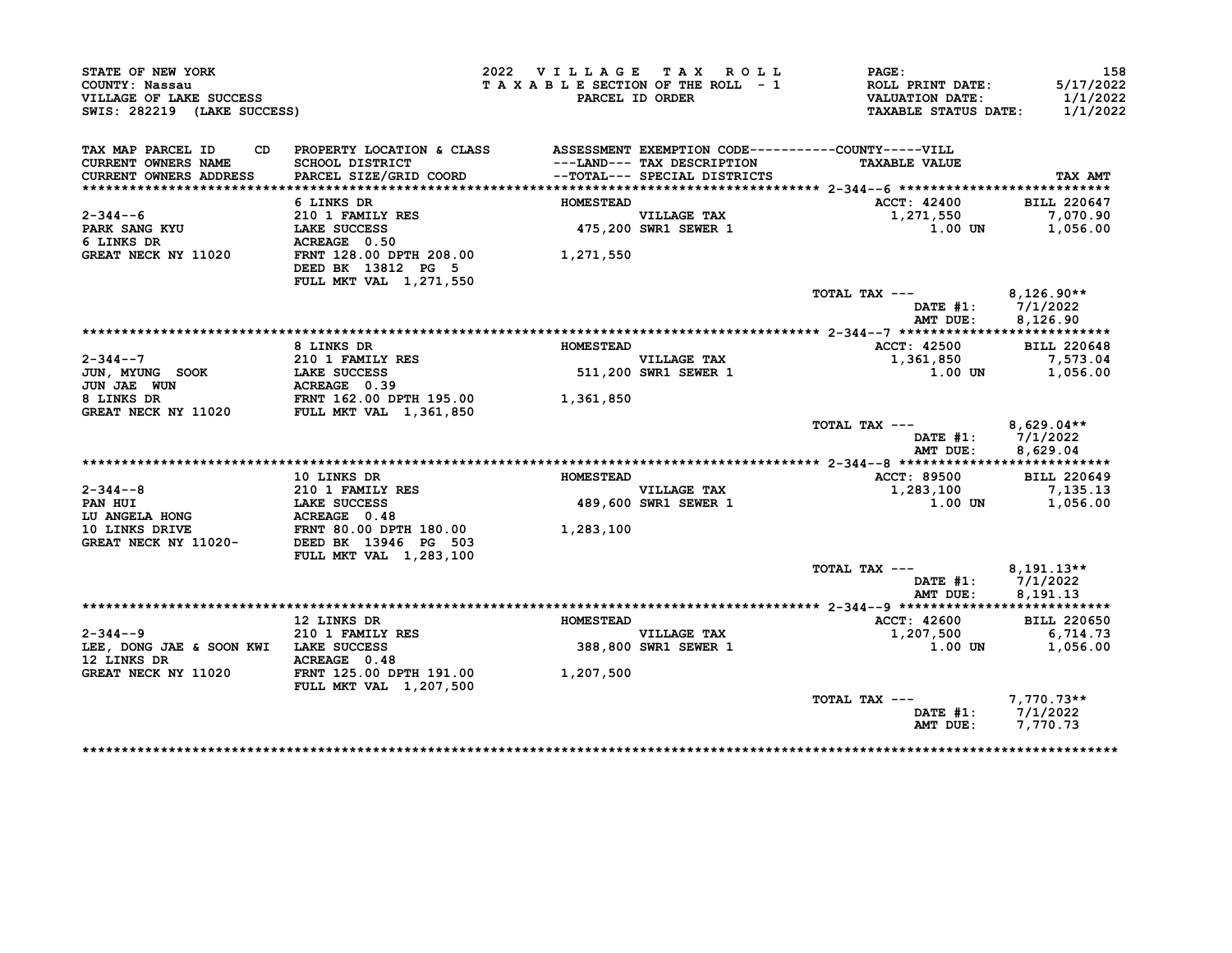| STATE OF NEW YORK<br>COUNTY: Nassau<br>VILLAGE OF LAKE SUCCESS<br>SWIS: 282219 (LAKE SUCCESS) |                                                                              | 2022 VILLAGE TAX ROLL<br>TAXABLE SECTION OF THE ROLL - 1                                                                                   | PARCEL ID ORDER              | <b>PAGE:</b><br>ROLL PRINT DATE:<br><b>VALUATION DATE:</b><br><b>TAXABLE STATUS DATE:</b> | 159<br>5/17/2022<br>1/1/2022<br>1/1/2022 |
|-----------------------------------------------------------------------------------------------|------------------------------------------------------------------------------|--------------------------------------------------------------------------------------------------------------------------------------------|------------------------------|-------------------------------------------------------------------------------------------|------------------------------------------|
| TAX MAP PARCEL ID<br>CD.                                                                      | PROPERTY LOCATION & CLASS ASSESSMENT EXEMPTION CODE----------COUNTY-----VILL |                                                                                                                                            |                              |                                                                                           |                                          |
| <b>CURRENT OWNERS NAME</b>                                                                    | <b>SCHOOL DISTRICT</b>                                                       |                                                                                                                                            | ---LAND--- TAX DESCRIPTION   | <b>TAXABLE VALUE</b>                                                                      |                                          |
| CURRENT OWNERS ADDRESS                                                                        | PARCEL SIZE/GRID COORD                                                       |                                                                                                                                            | --TOTAL--- SPECIAL DISTRICTS |                                                                                           | TAX AMT                                  |
|                                                                                               | 14 LINKS DR                                                                  | <b>HOMESTEAD</b>                                                                                                                           |                              | ACCT: 72500                                                                               | <b>BILL 220651</b>                       |
| $2 - 344 - -10$                                                                               | 210 1 FAMILY RES                                                             |                                                                                                                                            | <b>VILLAGE TAX</b>           | 1,467,900                                                                                 | 8,162.77                                 |
| YUNG YIKO                                                                                     | LAKE SUCCESS                                                                 |                                                                                                                                            | 439,200 SWR1 SEWER 1         | 1.00 UN                                                                                   | 1,056.00                                 |
| PIK-KEI MAK PRGGY                                                                             | ACREAGE 0.48                                                                 |                                                                                                                                            |                              |                                                                                           |                                          |
| 14 LINKS DR                                                                                   | FRNT 125.00 DPTH 185.00                                                      | 1,467,900                                                                                                                                  |                              |                                                                                           |                                          |
| GREAT NECK NY 11020-                                                                          | DEED BK 13581 PG 744                                                         |                                                                                                                                            |                              |                                                                                           |                                          |
|                                                                                               | BANK <sub>2</sub>                                                            |                                                                                                                                            |                              |                                                                                           |                                          |
|                                                                                               | FULL MKT VAL 1,467,900                                                       |                                                                                                                                            |                              |                                                                                           |                                          |
|                                                                                               |                                                                              |                                                                                                                                            |                              | TOTAL TAX ---                                                                             | $9,218.77**$                             |
|                                                                                               |                                                                              |                                                                                                                                            |                              | DATE $#1: 7/1/2022$                                                                       |                                          |
|                                                                                               |                                                                              |                                                                                                                                            |                              | AMT DUE:                                                                                  | 9,218.77                                 |
|                                                                                               |                                                                              |                                                                                                                                            |                              |                                                                                           |                                          |
|                                                                                               | 9 LINKS DR                                                                   | <b>HOMESTEAD</b>                                                                                                                           |                              | ACCT: 42700                                                                               | <b>BILL 220652</b>                       |
| $2 - 345 - -3$                                                                                | <b>210 1 FAMILY RES</b>                                                      | and a strong production.<br>The contract of the contract of the contract of the contract of the contract of the contract of the contract o | <b>VILLAGE TAX</b>           | 1,500,000                                                                                 | 8,341.28                                 |
| TSUI, SHI JEN                                                                                 | LAKE SUCCESS                                                                 |                                                                                                                                            | 518,400 SWR1 SEWER 1         | 1.00 UN                                                                                   | 1,056.00                                 |
| ONG LISA                                                                                      | ACREAGE 0.49                                                                 |                                                                                                                                            |                              |                                                                                           |                                          |
| 9 LINKS DR                                                                                    | FRNT 125.00 DPTH 170.00                                                      | 1,500,000                                                                                                                                  |                              |                                                                                           |                                          |
| <b>GREAT NECK NY 11020</b>                                                                    | <b>FULL MKT VAL 1,500,000</b>                                                |                                                                                                                                            |                              | TOTAL TAX ---                                                                             | $9,397.28**$                             |
|                                                                                               |                                                                              |                                                                                                                                            |                              | $\mathtt{DATE}$ #1:                                                                       | 7/1/2022                                 |
|                                                                                               |                                                                              |                                                                                                                                            |                              | AMT DUE:                                                                                  | 9,397.28                                 |
|                                                                                               |                                                                              |                                                                                                                                            |                              |                                                                                           |                                          |
|                                                                                               | 7 LINKS DR                                                                   | <b>HOMESTEAD</b>                                                                                                                           |                              | <b>ACCT: 42800</b>                                                                        | <b>BILL 220653</b>                       |
| 2-345--4                                                                                      | 210 1 FAMILY RES                                                             |                                                                                                                                            | VILLAGE TAX                  | 1,421,700                                                                                 | 7,905.86                                 |
| DAVID, RICHARD                                                                                | LAKE SUCCESS                                                                 |                                                                                                                                            | 468,000 SWR1 SEWER 1         | 1.00 UN                                                                                   | 1,056.00                                 |
| 7 LINKS DR                                                                                    | ACREAGE 0.47                                                                 |                                                                                                                                            |                              |                                                                                           |                                          |
| GREAT NECK NY 11020                                                                           | FRNT 125.00 DPTH 161.00                                                      | 1,421,700                                                                                                                                  |                              |                                                                                           |                                          |
|                                                                                               | FULL MKT VAL 1,421,700                                                       |                                                                                                                                            |                              |                                                                                           |                                          |
|                                                                                               |                                                                              |                                                                                                                                            |                              | TOTAL TAX ---                                                                             | $8,961.86**$                             |
|                                                                                               |                                                                              |                                                                                                                                            |                              | DATE #1:                                                                                  | 7/1/2022                                 |
|                                                                                               |                                                                              |                                                                                                                                            |                              | AMT DUE:                                                                                  | 8,961.86                                 |
|                                                                                               |                                                                              |                                                                                                                                            |                              |                                                                                           |                                          |
|                                                                                               | 5 LINKS DR                                                                   | <b>HOMESTEAD</b>                                                                                                                           |                              | ACCT: 42900                                                                               | <b>BILL 220654</b>                       |
| 2-345--5                                                                                      | 210 1 FAMILY RES                                                             |                                                                                                                                            | <b>VILLAGE TAX</b>           | 1,328,250                                                                                 | 7,386.20                                 |
| TSABARY, OZ                                                                                   | LAKE SUCCESS                                                                 |                                                                                                                                            | 568,800 SWR1 SEWER 1         | 1.00 UN                                                                                   | 1,056.00                                 |
| 5 LINKS DR                                                                                    | ACREAGE 0.46                                                                 |                                                                                                                                            |                              |                                                                                           |                                          |
| GREAT NECK NY 11020-                                                                          | FRNT 125.00 DPTH 160.00                                                      | 1,328,250                                                                                                                                  |                              |                                                                                           |                                          |
|                                                                                               | DEED BK 13794 PG 537                                                         |                                                                                                                                            |                              |                                                                                           |                                          |
|                                                                                               |                                                                              |                                                                                                                                            |                              |                                                                                           |                                          |
|                                                                                               | FULL MKT VAL 1,328,250                                                       |                                                                                                                                            |                              |                                                                                           |                                          |
|                                                                                               |                                                                              |                                                                                                                                            |                              | TOTAL TAX ---                                                                             | $8,442.20**$                             |
|                                                                                               |                                                                              |                                                                                                                                            |                              | DATE #1: 7/1/2022<br>AMT DUE:                                                             | 8,442.20                                 |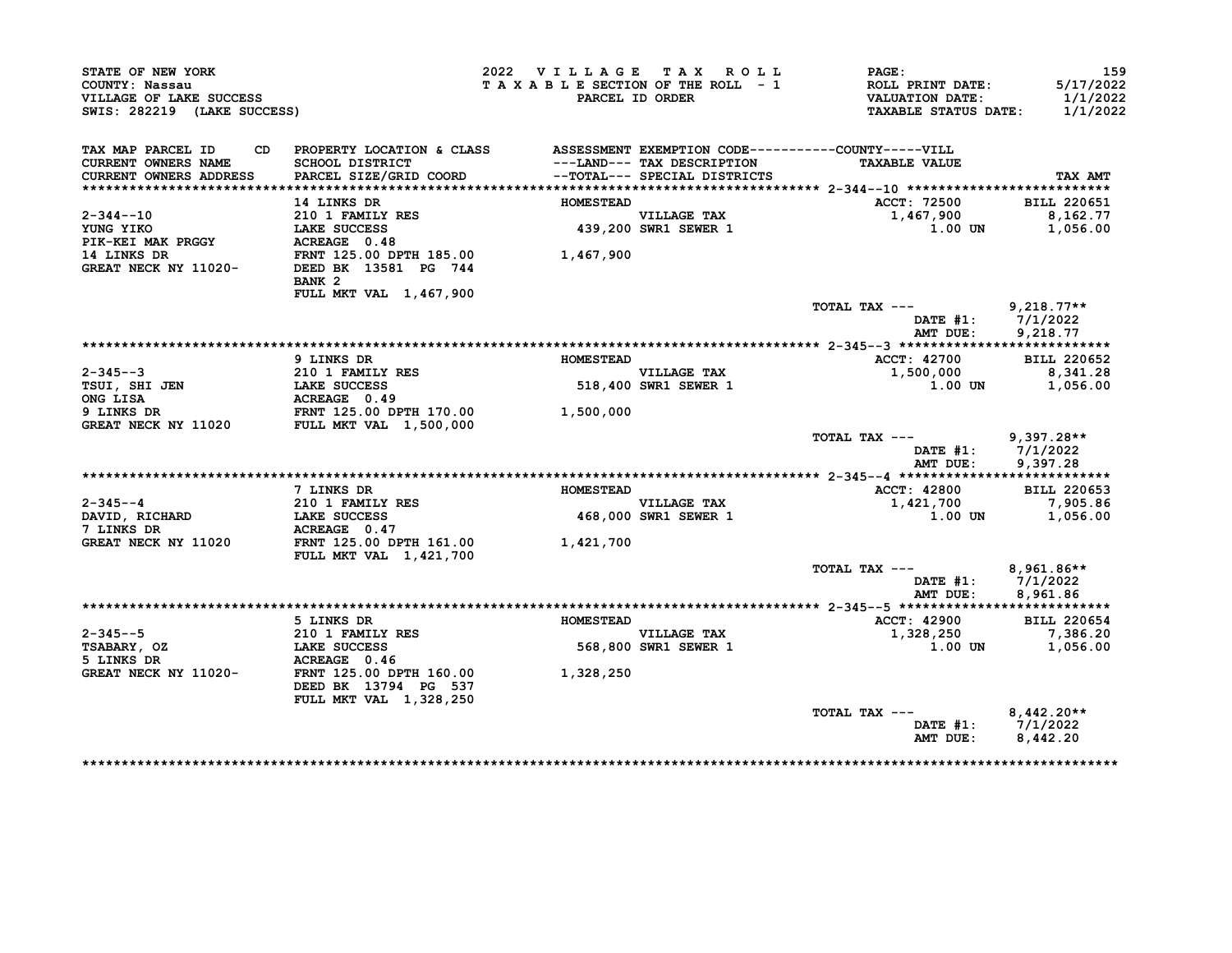| STATE OF NEW YORK<br>COUNTY: Nassau<br>VILLAGE OF LAKE SUCCESS<br>SWIS: 282219 (LAKE SUCCESS) |                                                                                                                           | 2022 VILLAGE TAX ROLL<br>TAXABLE SECTION OF THE ROLL - 1 | PARCEL ID ORDER                                            | PAGE:<br>ROLL PRINT DATE:<br><b>VALUATION DATE:</b><br>TAXABLE STATUS DATE: | 160<br>5/17/2022<br>1/1/2022<br>1/1/2022    |
|-----------------------------------------------------------------------------------------------|---------------------------------------------------------------------------------------------------------------------------|----------------------------------------------------------|------------------------------------------------------------|-----------------------------------------------------------------------------|---------------------------------------------|
| TAX MAP PARCEL ID<br>CD.<br><b>CURRENT OWNERS NAME</b><br>CURRENT OWNERS ADDRESS              | PROPERTY LOCATION & CLASS ASSESSMENT EXEMPTION CODE----------COUNTY-----VILL<br>SCHOOL DISTRICT<br>PARCEL SIZE/GRID COORD |                                                          | ---LAND--- TAX DESCRIPTION<br>--TOTAL--- SPECIAL DISTRICTS | <b>TAXABLE VALUE</b>                                                        | TAX AMT                                     |
|                                                                                               |                                                                                                                           |                                                          |                                                            |                                                                             |                                             |
|                                                                                               | 3 LINKS DR                                                                                                                | <b>HOMESTEAD</b>                                         |                                                            | <b>ACCT: 95700</b>                                                          | <b>BILL 220655</b>                          |
| $2 - 345 - -6$                                                                                | 210 1 FAMILY RES                                                                                                          |                                                          | <b>VILLAGE TAX</b>                                         | 1,317,750                                                                   | 7,327.81                                    |
| FRIED, STEVEN & SUSAN                                                                         | LAKE SUCCESS                                                                                                              |                                                          | 446,400 SWR1 SEWER 1                                       | 1.00 UN                                                                     | 1,056.00                                    |
| 3 LINKS DR                                                                                    | ACREAGE 0.47                                                                                                              |                                                          |                                                            |                                                                             |                                             |
| GREAT NECK NY 11020-                                                                          | FRNT 132.00 DPTH 150.00<br>BANK <sub>2</sub>                                                                              | 1,317,750                                                |                                                            |                                                                             |                                             |
|                                                                                               | FULL MKT VAL 1,317,750                                                                                                    |                                                          |                                                            |                                                                             |                                             |
|                                                                                               |                                                                                                                           |                                                          |                                                            | TOTAL TAX ---<br>DATE #1:<br>AMT DUE:                                       | $8,383.81**$<br>7/1/2022<br>8,383.81        |
|                                                                                               |                                                                                                                           |                                                          |                                                            |                                                                             |                                             |
|                                                                                               | 1 LINKS DR                                                                                                                | <b>HOMESTEAD</b>                                         |                                                            | <b>ACCT: 84100</b>                                                          | <b>BILL 220656</b>                          |
| $2 - 345 - -7$                                                                                | 210 1 FAMILY RES                                                                                                          |                                                          | VILLAGE TAX                                                | 1,402,800                                                                   | 7,800.76                                    |
| PARK, SANG KYU & SOOJIN LAKE SUCCESS                                                          |                                                                                                                           |                                                          | 460,800 SWR1 SEWER 1                                       | <b>1.00 UN</b>                                                              | 1,056.00                                    |
| 6 LINKS DR                                                                                    | ACREAGE 0.61                                                                                                              |                                                          |                                                            |                                                                             |                                             |
| GREAT NECK NY 11020-                                                                          | FRNT 229.00 DPTH 150.00<br>DEED BK 13559 PG 286                                                                           | 1,402,800                                                |                                                            |                                                                             |                                             |
|                                                                                               | FULL MKT VAL 1,402,800                                                                                                    |                                                          |                                                            |                                                                             |                                             |
|                                                                                               |                                                                                                                           |                                                          |                                                            | TOTAL TAX ---<br>AMT DUE:                                                   | 8,856.76**<br>DATE #1: 7/1/2022<br>8,856.76 |
|                                                                                               |                                                                                                                           |                                                          |                                                            |                                                                             |                                             |
|                                                                                               | 24 FAIRWAY DR                                                                                                             | <b>HOMESTEAD</b>                                         |                                                            | <b>ACCT: 43000</b>                                                          | <b>BILL 220657</b>                          |
| $2 - 345 - -8$                                                                                | 210 1 FAMILY RES                                                                                                          |                                                          | VILLAGE TAX                                                | 1,030,050                                                                   | 5,727.95                                    |
|                                                                                               | ACREAGE 0.51                                                                                                              |                                                          | 432,000 SWR1 SEWER 1                                       | 1.00 UN                                                                     | 1,056.00                                    |
| GREAT NECK NY 11020-                                                                          | FRNT 100.00 DPTH 203.00<br>FULL MKT VAL 1,030,050                                                                         | 1,030,050                                                |                                                            |                                                                             |                                             |
|                                                                                               |                                                                                                                           |                                                          |                                                            | TOTAL TAX ---<br>$\mathtt{DATE}$ #1:                                        | $6,783.95**$<br>7/1/2022                    |
|                                                                                               |                                                                                                                           |                                                          |                                                            | AMT DUE:                                                                    | 6,783.95                                    |
|                                                                                               |                                                                                                                           |                                                          |                                                            |                                                                             |                                             |
| $2 - 345 - -9$                                                                                | 22 FAIRWAY DR                                                                                                             | <b>HOMESTEAD</b>                                         |                                                            | ACCT: 89600                                                                 | <b>BILL 220658</b>                          |
| COSTA, DAVID                                                                                  | 210 1 FAMILY RES<br>LAKE SUCCESS                                                                                          |                                                          | <b>VILLAGE TAX</b><br>417,600 SWR1 SEWER 1                 | 2,113,650<br>1.00 UN                                                        | 11,753.69<br>1,056.00                       |
| 22 FAIRWAY DR                                                                                 | ACREAGE 0.52                                                                                                              |                                                          |                                                            |                                                                             |                                             |
| GREAT NECK NY 11020-                                                                          | FRNT 125.00 DPTH 181.00<br>DEED BK 12370 PG 571                                                                           | 2,113,650                                                |                                                            |                                                                             |                                             |
|                                                                                               | FULL MKT VAL 2, 113, 650                                                                                                  |                                                          |                                                            |                                                                             |                                             |
|                                                                                               |                                                                                                                           |                                                          |                                                            | TOTAL TAX ---<br>DATE #1:<br>AMT DUE:                                       | $12,809.69**$<br>7/1/2022<br>12,809.69      |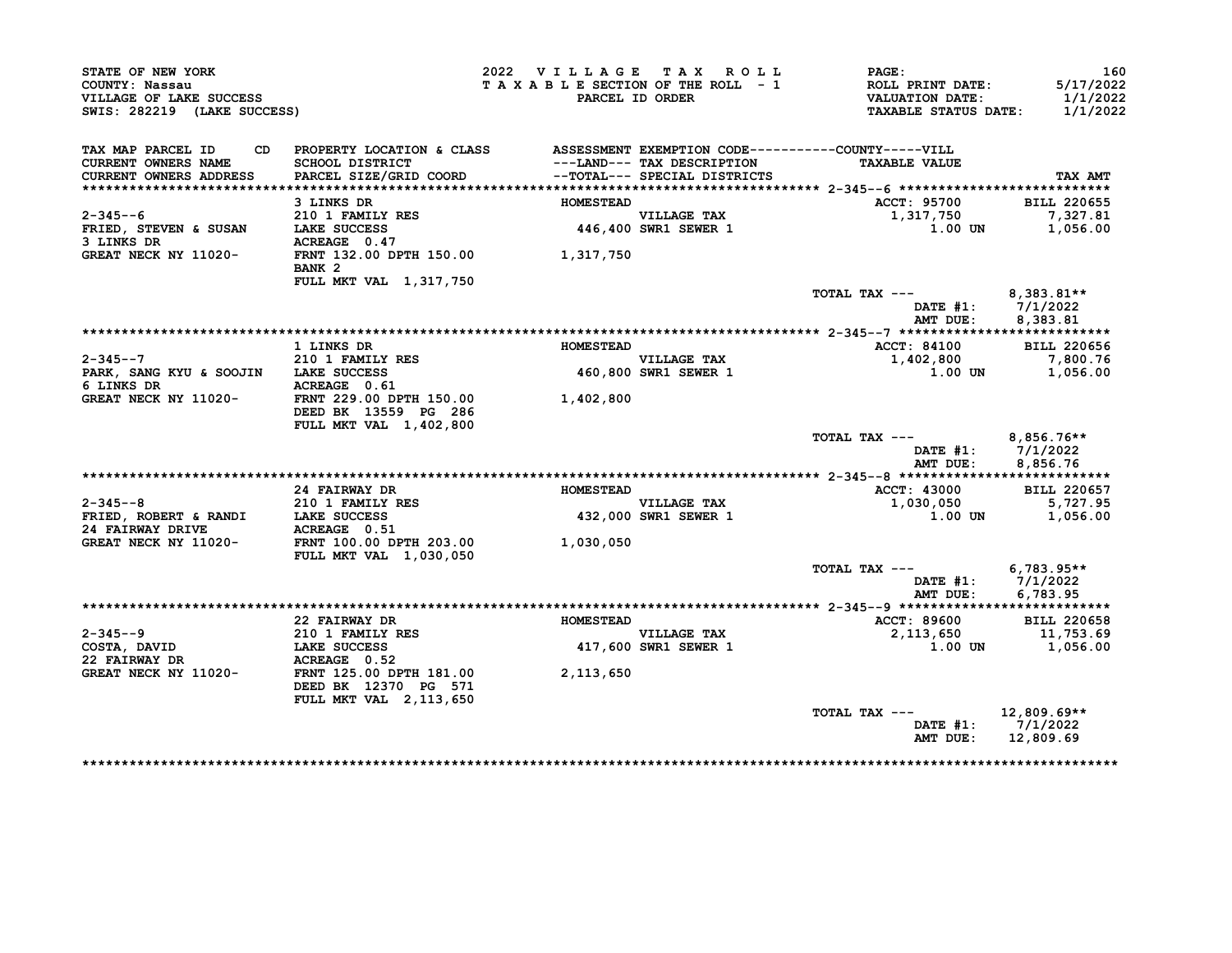| STATE OF NEW YORK<br>COUNTY: Nassau<br>VILLAGE OF LAKE SUCCESS<br>SWIS: 282219 (LAKE SUCCESS) |                                                                                 | 2022 VILLAGE TAX ROLL<br>TAXABLE SECTION OF THE ROLL - 1 | PARCEL ID ORDER                     | $\mathtt{PAGE}$ :<br>ROLL PRINT DATE:<br><b>VALUATION DATE:</b><br><b>TAXABLE STATUS DATE:</b> | 161<br>5/17/2022<br>1/1/2022<br>1/1/2022 |
|-----------------------------------------------------------------------------------------------|---------------------------------------------------------------------------------|----------------------------------------------------------|-------------------------------------|------------------------------------------------------------------------------------------------|------------------------------------------|
| TAX MAP PARCEL ID                                                                             | CD PROPERTY LOCATION & CLASS ASSESSMENT EXEMPTION CODE----------COUNTY-----VILL |                                                          |                                     |                                                                                                |                                          |
| CURRENT OWNERS NAME                                                                           | SCHOOL DISTRICT                                                                 |                                                          | ---LAND--- TAX DESCRIPTION          | <b>TAXABLE VALUE</b>                                                                           |                                          |
| CURRENT OWNERS ADDRESS                                                                        | PARCEL SIZE/GRID COORD                                                          |                                                          | --TOTAL--- SPECIAL DISTRICTS        |                                                                                                | TAX AMT                                  |
|                                                                                               |                                                                                 | <b>HOMESTEAD</b>                                         |                                     |                                                                                                |                                          |
| $2 - 345 - -10$                                                                               | 20 FAIRWAY DR                                                                   |                                                          |                                     | ACCT: 72600                                                                                    | <b>BILL 220659</b>                       |
|                                                                                               |                                                                                 |                                                          | VILLAGE TAX<br>446,400 SWR1 SEWER 1 | 1,003,800<br>1.00 UN                                                                           | 5,581.98<br>1,056.00                     |
| NATH, SURIL<br>20 FAIRWAY DR                                                                  | <b>210 1 FAMILY RES<br/>LAKE SUCCESS<br/>ACREAGE 0.48</b>                       |                                                          |                                     |                                                                                                |                                          |
| GREAT NECK NY 11020- FRNT 120.00 DPTH 167.00                                                  |                                                                                 | 1,003,800                                                |                                     |                                                                                                |                                          |
|                                                                                               | <b>FULL MKT VAL 1,003,800</b>                                                   |                                                          |                                     |                                                                                                |                                          |
|                                                                                               |                                                                                 |                                                          |                                     | TOTAL TAX --- $6,637.98**$                                                                     |                                          |
|                                                                                               |                                                                                 |                                                          |                                     | DATE #1: 7/1/2022                                                                              |                                          |
|                                                                                               |                                                                                 |                                                          |                                     |                                                                                                | AMT DUE: 6,637.98                        |
|                                                                                               |                                                                                 |                                                          |                                     |                                                                                                |                                          |
|                                                                                               | <b>18 FAIRWAY DR</b>                                                            | <b>HOMESTEAD</b>                                         |                                     | <b>ACCT: 84200</b>                                                                             | <b>BILL 220660</b>                       |
|                                                                                               |                                                                                 |                                                          | VILLAGE TAX<br>475,200 SWR1 SEWER 1 | 1,082,550                                                                                      | 6,019.90                                 |
|                                                                                               |                                                                                 |                                                          |                                     | $1.00$ UN                                                                                      | 1,056.00                                 |
|                                                                                               |                                                                                 |                                                          |                                     |                                                                                                |                                          |
|                                                                                               |                                                                                 | 1,082,550                                                |                                     |                                                                                                |                                          |
|                                                                                               | <b>FULL MKT VAL 1,082,550</b>                                                   |                                                          |                                     |                                                                                                |                                          |
|                                                                                               |                                                                                 |                                                          |                                     | TOTAL TAX --- $7,075.90**$                                                                     | DATE #1: 7/1/2022<br>AMT DUE: 7,075.90   |
|                                                                                               |                                                                                 |                                                          |                                     |                                                                                                |                                          |
|                                                                                               | <b>16 FAIRWAY DR</b>                                                            | <b>HOMESTEAD</b>                                         |                                     | <b>ACCT: 43100</b>                                                                             | <b>BILL 220661</b>                       |
|                                                                                               | <b>210 1 FAMILY RES</b>                                                         |                                                          | VILLAGE TAX<br>417,600 SWR1 SEWER 1 | 913,500                                                                                        | 5,079.84                                 |
| 2-345--12<br>ZHENG JIANBIN<br>ALA PINGJUN                                                     | LAKE SUCCESS<br>ACREAGE 0.46<br>FRNT 125.00 DPTH 161.00                         |                                                          |                                     |                                                                                                | 1.00 UN 1,056.00                         |
|                                                                                               |                                                                                 |                                                          |                                     |                                                                                                |                                          |
| 16 FAIRWAY DR                                                                                 |                                                                                 | 913,500                                                  |                                     |                                                                                                |                                          |
| GREAT NECK NY 11020                                                                           | DEED BK 14137 PG 189                                                            |                                                          |                                     |                                                                                                |                                          |
|                                                                                               | BANK <sub>2</sub>                                                               |                                                          |                                     |                                                                                                |                                          |
|                                                                                               | FULL MKT VAL 913,500                                                            |                                                          |                                     | TOTAL TAX $---$ 6,135.84**                                                                     |                                          |
|                                                                                               |                                                                                 |                                                          |                                     |                                                                                                | DATE #1: 7/1/2022                        |
|                                                                                               |                                                                                 |                                                          |                                     | AMT DUE:                                                                                       | 6,135.84                                 |
|                                                                                               |                                                                                 |                                                          |                                     |                                                                                                |                                          |
|                                                                                               | <b>14 FAIRWAY DR</b>                                                            | <b>HOMESTEAD</b>                                         |                                     | <b>ACCT: 43200</b>                                                                             | <b>BILL 220662</b>                       |
| $2 - 345 - -13$                                                                               | 210 1 FAMILY RES                                                                |                                                          |                                     | 1,017,450 5,657.89                                                                             |                                          |
| BANWER, GREGG & HEIDI LAKE SUCCESS                                                            |                                                                                 |                                                          | VILLAGE TAX<br>432,000 SWR1 SEWER 1 | 1.00 UN                                                                                        | 1,056.00                                 |
| <b>14 FAIRWAY DR</b>                                                                          | <b>ACREAGE 0.46<br/>FRNT 125.00 DPTH 161.00</b>                                 |                                                          |                                     |                                                                                                |                                          |
| GREAT NECK NY 11020-                                                                          | DEED BK 13093 PG 511                                                            | 1,017,450                                                |                                     |                                                                                                |                                          |
|                                                                                               | <b>FULL MKT VAL 1,017,450</b>                                                   |                                                          |                                     |                                                                                                |                                          |
|                                                                                               |                                                                                 |                                                          |                                     | TOTAL TAX --- $6,713.89**$                                                                     |                                          |
|                                                                                               |                                                                                 |                                                          |                                     |                                                                                                | DATE #1: 7/1/2022                        |
|                                                                                               |                                                                                 |                                                          |                                     | AMT DUE:                                                                                       | 6,713.89                                 |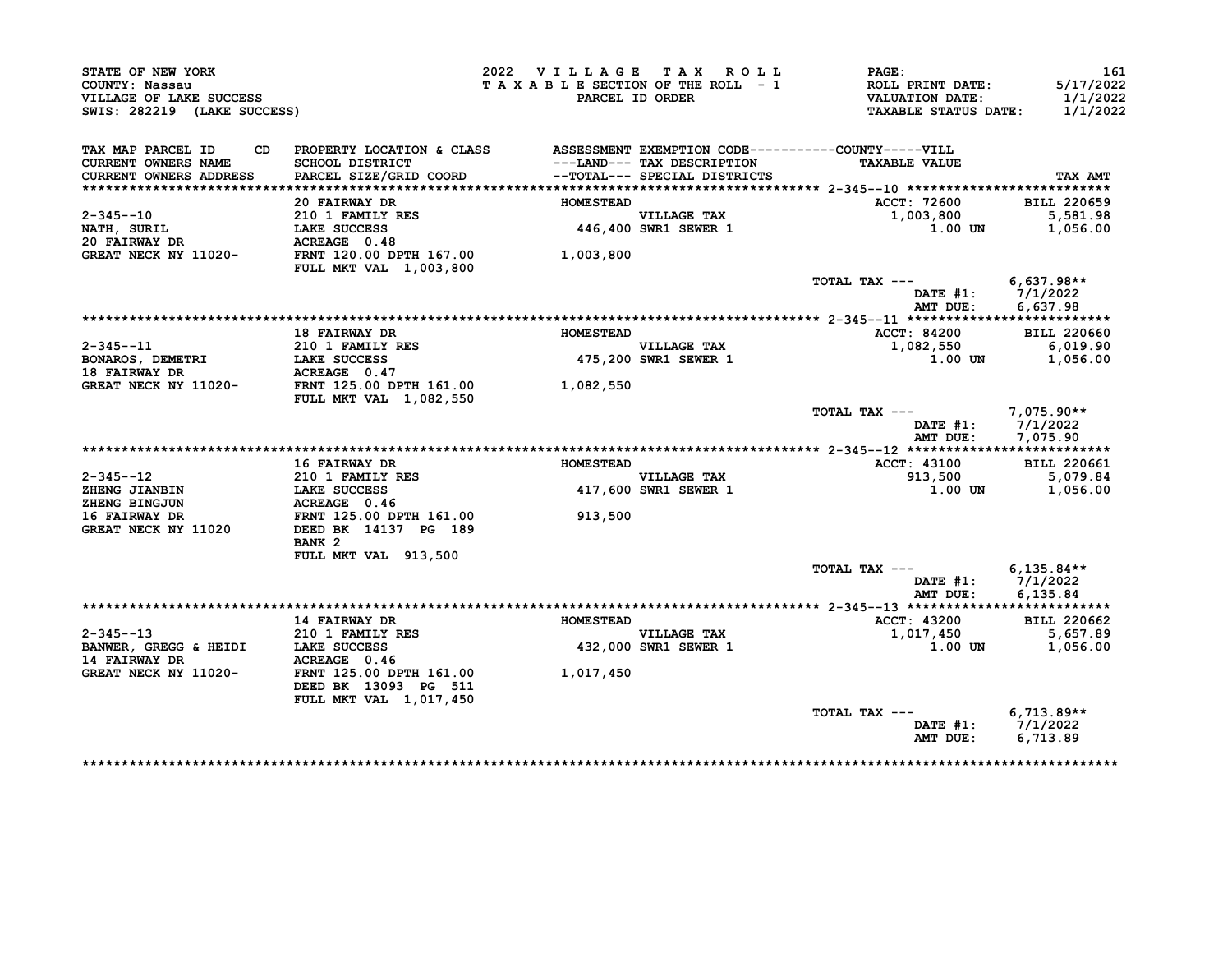| STATE OF NEW YORK<br>COUNTY: Nassau<br>VILLAGE OF LAKE SUCCESS<br>SWIS: 282219 (LAKE SUCCESS) |                                                                                                                              | 2022 VILLAGE TAX ROLL | TAXABLE SECTION OF THE ROLL - 1<br>PARCEL ID ORDER         | <b>PAGE:</b><br>ROLL PRINT DATE:<br><b>VALUATION DATE:</b><br><b>TAXABLE STATUS DATE:</b> | 162<br>5/17/2022<br>1/1/2022<br>1/1/2022 |
|-----------------------------------------------------------------------------------------------|------------------------------------------------------------------------------------------------------------------------------|-----------------------|------------------------------------------------------------|-------------------------------------------------------------------------------------------|------------------------------------------|
| TAX MAP PARCEL ID<br><b>CURRENT OWNERS NAME</b><br>CURRENT OWNERS ADDRESS                     | CD PROPERTY LOCATION & CLASS ASSESSMENT EXEMPTION CODE----------COUNTY-----VILL<br>SCHOOL DISTRICT<br>PARCEL SIZE/GRID COORD |                       | ---LAND--- TAX DESCRIPTION<br>--TOTAL--- SPECIAL DISTRICTS | <b>TAXABLE VALUE</b>                                                                      | TAX AMT                                  |
|                                                                                               | 12 FAIRWAY DR                                                                                                                | <b>HOMESTEAD</b>      |                                                            | <b>ACCT: 43300</b>                                                                        | <b>BILL 220663</b>                       |
| $2 - 345 - -14$<br>YEE BARRY & SUSAN<br><b>12 FAIRWAY DR</b>                                  | 210 1 FAMILY RES<br>LAKE SUCCESS<br>ACREAGE 0.46                                                                             |                       | VILLAGE TAX<br>432,000 SWR1 SEWER 1                        | 899,850<br>$1.00$ UN                                                                      | 5,003.93<br>1,056.00                     |
| GREAT NECK NY 11020                                                                           | FRNT 125.00 DPTH 160.00<br>DEED BK 12658 PG 60<br>FULL MKT VAL 899,850                                                       | 899,850               |                                                            |                                                                                           |                                          |
|                                                                                               |                                                                                                                              |                       |                                                            | TOTAL TAX ---<br>DATE #1: 7/1/2022<br>AMT DUE:                                            | 6,059.93**<br>6.059.93                   |
|                                                                                               |                                                                                                                              |                       |                                                            |                                                                                           |                                          |
|                                                                                               | 10 FAIRWAY DR                                                                                                                | <b>HOMESTEAD</b>      |                                                            | <b>ACCT: 43400</b>                                                                        | <b>BILL 220664</b>                       |
| $2 - 345 - -15$<br>LEM, DR RICHARD & NERISSA LAKE SUCCESS<br>10 FAIRWAY DR                    | 210 1 FAMILY RES<br>ACREAGE 0.46                                                                                             |                       | <b>VILLAGE TAX</b><br><b>446,400 SWR1 SEWER 1</b>          | 1,035,300<br>1.00 UN                                                                      | 5,757.15<br>1,056.00                     |
| GREAT NECK NY 11020                                                                           | FRNT 125.00 DPTH 160.00<br>BANK <sub>2</sub>                                                                                 | 1,035,300             |                                                            |                                                                                           |                                          |
|                                                                                               | FULL MKT VAL 1,035,300                                                                                                       |                       |                                                            | TOTAL TAX ---<br>DATE #1: 7/1/2022<br>AMT DUE:                                            | $6,813.15**$<br>6,813.15                 |
|                                                                                               |                                                                                                                              |                       |                                                            |                                                                                           |                                          |
|                                                                                               | <b>8 FAIRWAY DR</b>                                                                                                          | <b>HOMESTEAD</b>      |                                                            | <b>ACCT: 43500</b>                                                                        | <b>BILL 220665</b>                       |
| $2 - 345 - -16$<br>HOEY, XIOMARA & THOMAS LAKE SUCCESS<br>8 FAIRWAY DRIVE <b>ACREAGE</b> 0.46 | 210 1 FAMILY RES                                                                                                             |                       | <b>VILLAGE TAX</b><br><b>475,200 SWR1 SEWER 1</b>          | 1,053,150<br>1.00 UN                                                                      | 5,856.41<br>1,056.00                     |
| GREAT NECK NY 11020-                                                                          | FRNT 125.00 DPTH 160.00<br>DEED BK 12851 PG 63<br>FULL MKT VAL 1,053,150                                                     | 1,053,150             |                                                            |                                                                                           |                                          |
|                                                                                               |                                                                                                                              |                       |                                                            | TOTAL TAX ---<br>DATE #1: 7/1/2022<br>AMT DUE:                                            | $6,912.41**$<br>6,912.41                 |
|                                                                                               |                                                                                                                              |                       |                                                            |                                                                                           |                                          |
| 2-345--17                                                                                     | 6 FAIRWAY DR<br>210 1 FAMILY RES                                                                                             | <b>HOMESTEAD</b>      | VILLAGE TAX<br>453,600 SWR1 SEWER 1                        | <b>ACCT: 84300</b><br>1,036,350<br>1.00 UN                                                | <b>BILL 220666</b><br>5,762.99           |
| CHOI YUNSUNG<br>CHOI HYUN JIN<br><b>6 FAIRWAY DRIVE</b>                                       | <b>LAKE SUCCESS</b><br>ACREAGE 0.48<br>FRNT 125.00 DPTH 160.00                                                               | 1,036,350             |                                                            |                                                                                           | 1,056.00                                 |
| GREAT NECK NY 11020-                                                                          | DEED BK 13024 PG 316                                                                                                         |                       |                                                            |                                                                                           |                                          |
|                                                                                               | BANK <sub>2</sub><br><b>FULL MKT VAL 1,036,350</b>                                                                           |                       |                                                            |                                                                                           |                                          |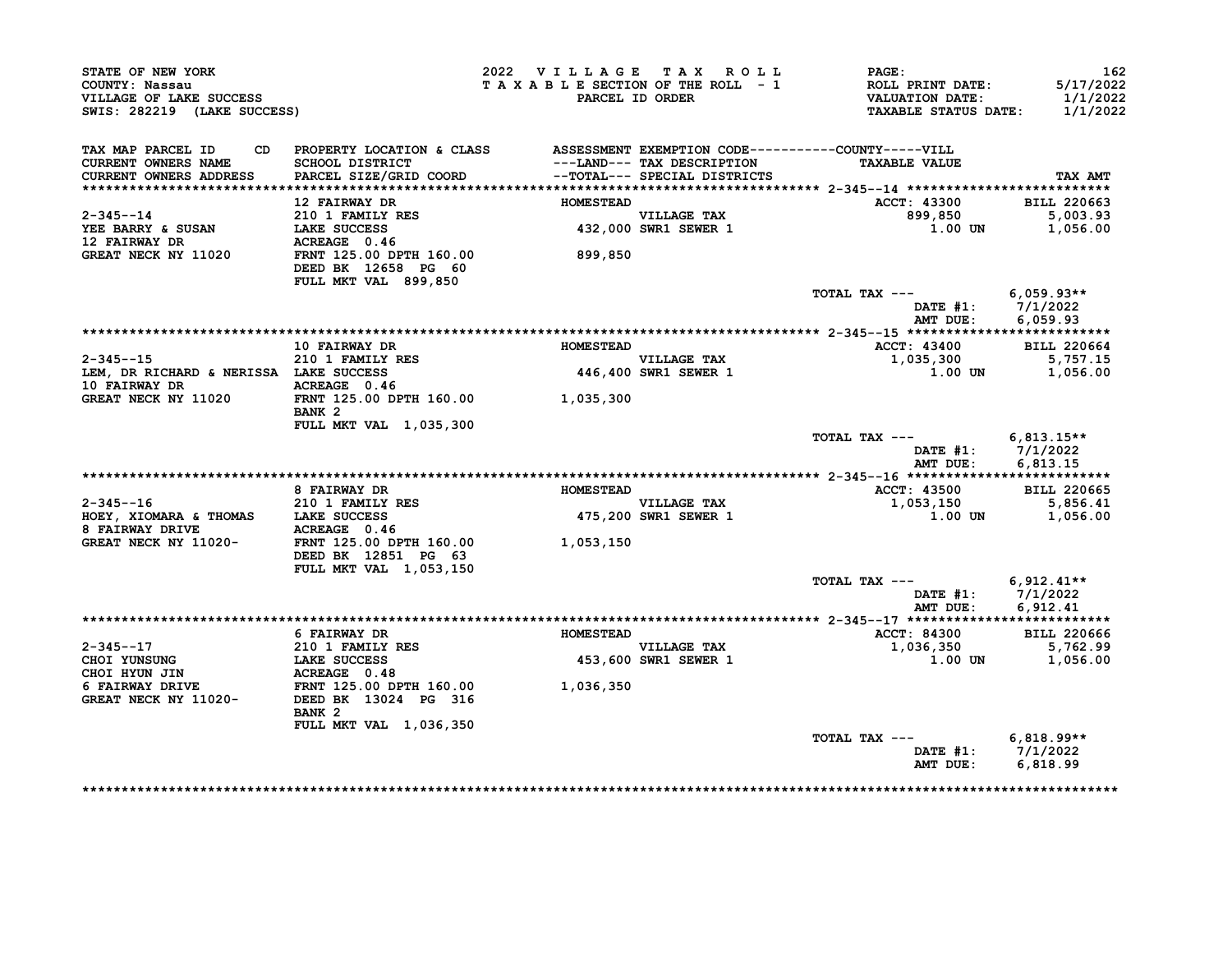| STATE OF NEW YORK<br>COUNTY: Nassau<br>VILLAGE OF LAKE SUCCESS<br>SWIS: 282219 (LAKE SUCCESS) |                                                                                 | 2022 VILLAGE TAX ROLL<br>TAXABLE SECTION OF THE ROLL - 1 | PARCEL ID ORDER                                             | $\mathtt{PAGE}$ :<br><b>ROLL PRINT DATE:</b><br><b>VALUATION DATE:</b><br><b>TAXABLE STATUS DATE:</b> | 163<br>5/17/2022<br>1/1/2022<br>1/1/2022 |
|-----------------------------------------------------------------------------------------------|---------------------------------------------------------------------------------|----------------------------------------------------------|-------------------------------------------------------------|-------------------------------------------------------------------------------------------------------|------------------------------------------|
| TAX MAP PARCEL ID                                                                             | CD PROPERTY LOCATION & CLASS ASSESSMENT EXEMPTION CODE----------COUNTY-----VILL |                                                          |                                                             |                                                                                                       |                                          |
| CURRENT OWNERS NAME<br>CURRENT OWNERS ADDRESS                                                 | SCHOOL DISTRICT<br>PARCEL SIZE/GRID COORD                                       |                                                          | ---LAND--- TAX DESCRIPTION<br>-- TOTAL--- SPECIAL DISTRICTS | <b>TAXABLE VALUE</b>                                                                                  | TAX AMT                                  |
|                                                                                               |                                                                                 |                                                          |                                                             |                                                                                                       |                                          |
|                                                                                               | 2 HORIZON RD                                                                    | <b>HOMESTEAD</b>                                         |                                                             | ACCT: 43600                                                                                           | <b>BILL 220667</b>                       |
| 2-345--18                                                                                     | 210 1 FAMILY RES                                                                |                                                          | VILLAGE TAX<br>439,200 SWR1 SEWER 1                         | 2,362,500                                                                                             | 13,137.51                                |
| <b>JHONG, HELEN</b><br>2 HORIZON ROAD                                                         | <b>LAKE SUCCESS</b><br>ACREAGE 0.55                                             |                                                          |                                                             |                                                                                                       | $1.00$ UN $1.056.00$                     |
| GREAT NECK NY 11020                                                                           | FRNT 155.00 DPTH 192.00                                                         | 2,362,500                                                |                                                             |                                                                                                       |                                          |
|                                                                                               | <b>FULL MKT VAL 2,362,500</b>                                                   |                                                          |                                                             |                                                                                                       |                                          |
|                                                                                               |                                                                                 |                                                          |                                                             | TOTAL TAX --- $14,193.51**$                                                                           | DATE #1: 7/1/2022                        |
|                                                                                               |                                                                                 |                                                          |                                                             | AMT DUE:                                                                                              | 14,193.51                                |
|                                                                                               |                                                                                 |                                                          |                                                             |                                                                                                       |                                          |
|                                                                                               | 4 HORIZON RD                                                                    | <b>HOMESTEAD</b>                                         |                                                             | ACCT: 43700 BILL 220668                                                                               |                                          |
| $2 - 345 - -19$                                                                               | 210 1 FAMILY RES<br>LAKE SUCCESS                                                |                                                          | VILLAGE TAX                                                 | 1,962,450 10,912.89                                                                                   |                                          |
| <b>BAEK ANTHONY</b>                                                                           |                                                                                 |                                                          | 475,200 SWR1 SEWER 1                                        | 1.00 UN                                                                                               | 1,056.00                                 |
| 4 HORIZON RD                                                                                  | ACREAGE 0.58                                                                    |                                                          |                                                             |                                                                                                       |                                          |
| GREAT NECK NY 11020                                                                           | FRNT 180.00 DPTH 216.00 1,962,450<br>DEED BK 13453 PG 750                       |                                                          |                                                             |                                                                                                       |                                          |
|                                                                                               | FULL MKT VAL 1,962,450                                                          |                                                          |                                                             |                                                                                                       |                                          |
|                                                                                               |                                                                                 |                                                          |                                                             | TOTAL TAX --- 11,968.89**                                                                             | DATE $#1: 7/1/2022$                      |
|                                                                                               |                                                                                 |                                                          |                                                             |                                                                                                       | AMT DUE: 11,968.89                       |
|                                                                                               | 6 HORIZON RD                                                                    | <b>HOMESTEAD</b>                                         |                                                             | <b>ACCT: 84400</b>                                                                                    | <b>BILL 220669</b>                       |
| $2 - 345 - -20$                                                                               | 210 1 FAMILY RES                                                                |                                                          | VILLAGE TAX                                                 |                                                                                                       |                                          |
| CHIANG DAVID TRUSTEE LAKE SUCCESS                                                             |                                                                                 |                                                          | 518,400 SWR1 SEWER 1                                        | 1,422,750 7,911.70<br>1,00 UN 1,056,00<br>1.00 UN                                                     | 1,056.00                                 |
| CHIANG YEE HAN SIU TRUSTE ACREAGE 0.66                                                        |                                                                                 |                                                          |                                                             |                                                                                                       |                                          |
| 6 HORIZON ROAD                                                                                | FRNT 135.00 DPTH 216.00                                                         | 1,422,750                                                |                                                             |                                                                                                       |                                          |
| GREAT NECK NY 11020-                                                                          | DEED BK 14027 PG 910<br>FULL MKT VAL 1,422,750                                  |                                                          |                                                             |                                                                                                       |                                          |
|                                                                                               |                                                                                 |                                                          |                                                             | TOTAL TAX $---$ 8,967.70**                                                                            |                                          |
|                                                                                               |                                                                                 |                                                          |                                                             | AMT DUE:                                                                                              | DATE #1: 7/1/2022<br>8,967.70            |
|                                                                                               |                                                                                 |                                                          |                                                             |                                                                                                       |                                          |
|                                                                                               | <b>11 LINKS DR</b>                                                              | <b>HOMESTEAD</b>                                         |                                                             | <b>ACCT: 43800</b>                                                                                    | <b>BILL 220670</b>                       |
| $2 - 345 - -21$                                                                               |                                                                                 |                                                          | <b>VILLAGE TAX</b>                                          | 1,273,650                                                                                             | 7,082.58                                 |
| WANG JUAN                                                                                     | 210 1 FAMILY RES<br>LAKE SUCCESS<br>ACREAGE 0.53                                |                                                          | 482,400 SWR1 SEWER 1                                        | 1.00 UN                                                                                               | 1,056.00                                 |
| 11 LINKS DR                                                                                   |                                                                                 |                                                          |                                                             |                                                                                                       |                                          |
| GREAT NECK NY 11020                                                                           | FRNT 127.00 DPTH 179.00                                                         | 1,273,650                                                |                                                             |                                                                                                       |                                          |
|                                                                                               | DEED BK 13691 PG 962<br>BANK <sub>2</sub>                                       |                                                          |                                                             |                                                                                                       |                                          |
|                                                                                               | FULL MKT VAL 1,273,650                                                          |                                                          |                                                             |                                                                                                       |                                          |
|                                                                                               |                                                                                 |                                                          |                                                             | TOTAL TAX --- $8,138.58**$                                                                            |                                          |
|                                                                                               |                                                                                 |                                                          |                                                             |                                                                                                       | DATE #1: 7/1/2022<br>AMT DUE: 8,138.58   |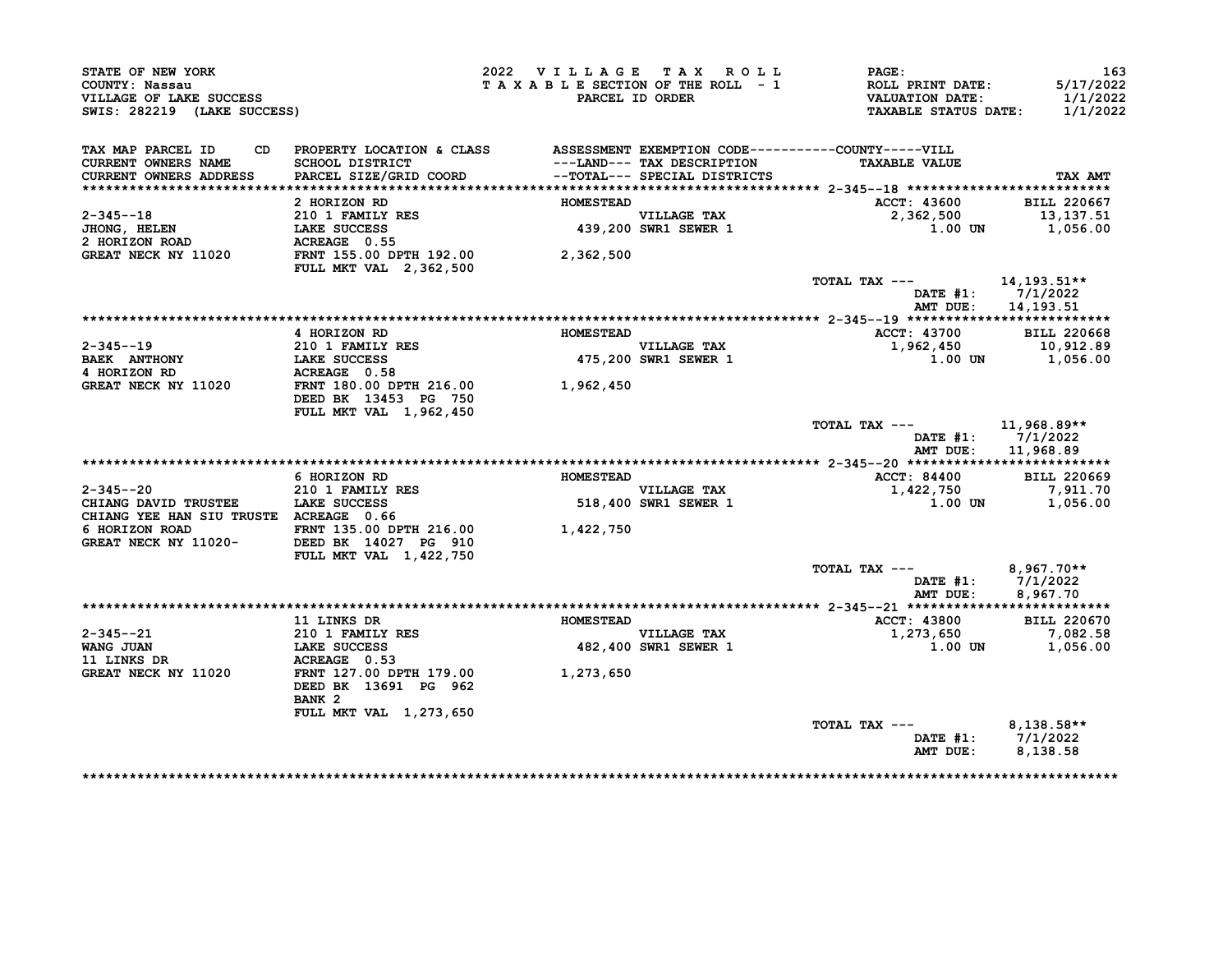| STATE OF NEW YORK<br>COUNTY: Nassau<br>VILLAGE OF LAKE SUCCESS<br>SWIS: 282219 (LAKE SUCCESS) |                                                                                                                                  | 2022 VILLAGE TAX ROLL<br>TAXABLE SECTION OF THE ROLL - 1 | PARCEL ID ORDER                                                                            | <b>PAGE:</b><br><b>ROLL PRINT DATE:</b><br><b>VALUATION DATE:</b><br>TAXABLE STATUS DATE: 1/1/2022 | 164<br>5/17/2022<br>1/1/2022                  |
|-----------------------------------------------------------------------------------------------|----------------------------------------------------------------------------------------------------------------------------------|----------------------------------------------------------|--------------------------------------------------------------------------------------------|----------------------------------------------------------------------------------------------------|-----------------------------------------------|
| TAX MAP PARCEL ID<br>CD.<br><b>CURRENT OWNERS NAME</b><br>CURRENT OWNERS ADDRESS              | PROPERTY LOCATION & CLASS ASSESSMENT EXEMPTION CODE----------COUNTY-----VILL<br><b>SCHOOL DISTRICT</b><br>PARCEL SIZE/GRID COORD |                                                          | ---LAND--- TAX DESCRIPTION<br>--TOTAL--- SPECIAL DISTRICTS<br>--TOTAL--- SPECIAL DISTRICTS | <b>TAXABLE VALUE</b>                                                                               | TAX AMT                                       |
|                                                                                               | 7 LAKE RD                                                                                                                        | <b>HOMESTEAD</b>                                         |                                                                                            | <b>ACCT: 43900</b>                                                                                 | <b>BILL 220671</b>                            |
| $2 - 346 - -1$                                                                                | 210 1 FAMILY RES                                                                                                                 |                                                          |                                                                                            | 3,570,000                                                                                          | 19,852.23                                     |
| MILLER, DAVID & WEN                                                                           | LAKE SUCCESS                                                                                                                     |                                                          | VILLAGE TAX<br>640,800 SWR1 SEWER 1                                                        | 1.00 UN                                                                                            | 1,056.00                                      |
| 7 LAKE RD<br>GREAT NECK NY 11020                                                              | ACREAGE 0.92<br>DEED BK 12522 PG 742 3,570,000<br>BANK <sub>2</sub>                                                              |                                                          |                                                                                            |                                                                                                    |                                               |
|                                                                                               | <b>FULL MKT VAL 3,570,000</b>                                                                                                    |                                                          |                                                                                            |                                                                                                    |                                               |
|                                                                                               |                                                                                                                                  |                                                          |                                                                                            | TOTAL TAX ---<br>AMT DUE:                                                                          | 20,908.23**<br>DATE #1: 7/1/2022<br>20,908.23 |
|                                                                                               |                                                                                                                                  |                                                          |                                                                                            |                                                                                                    |                                               |
| 2-346--2                                                                                      | 9 LAKE RD<br>210 1 FAMILY RES                                                                                                    | <b>HOMESTEAD</b>                                         |                                                                                            | <b>ACCT: 84500</b><br>2,429,700                                                                    | <b>BILL 220672</b><br>13,511.20               |
| SWERSKY, ROBERT B<br>9 LAKE RD                                                                | LAKE SUCCESS<br>COMPOUNDERS<br>ACREAGE 0.92<br>BANK ?                                                                            |                                                          | VILLAGE TAX<br>619,200 SWR1 SEWER 1                                                        |                                                                                                    | 1.00 UN 1,056.00                              |
| GREAT NECK NY 11020-                                                                          | <b>FULL MKT VAL 2,429,700</b>                                                                                                    | 2,429,700                                                |                                                                                            |                                                                                                    |                                               |
|                                                                                               |                                                                                                                                  |                                                          |                                                                                            | TOTAL TAX --- 14,567.20**                                                                          | DATE #1: 7/1/2022                             |
|                                                                                               |                                                                                                                                  |                                                          |                                                                                            |                                                                                                    | AMT DUE: 14,567.20                            |
|                                                                                               | 11 LAKE RD                                                                                                                       | <b>HOMESTEAD</b>                                         |                                                                                            | ACCT: 44000                                                                                        | <b>BILL 220673</b>                            |
| $2 - 346 - -3$                                                                                |                                                                                                                                  |                                                          |                                                                                            | 59,690 59,690                                                                                      |                                               |
| SCHNEIDER, ADAM                                                                               | 210 1 FAMILY RES<br>LAKE SUCCESS<br>ACREAGE 0.92                                                                                 |                                                          | 41101 ELGBL VETERANS $59,690$<br>604,800 VILLAGE TAX<br>SWR1 SEWER 1                       | 2,214,610                                                                                          | 12,315.11                                     |
| SCHNEIDER , DEBORAH<br>11 LAKE RD<br>GREAT NECK NY 11020-                                     | FULL MKT VAL 2,274,300 2,274,300                                                                                                 |                                                          |                                                                                            | $1.00$ UN                                                                                          | 1,056.00                                      |
|                                                                                               |                                                                                                                                  |                                                          |                                                                                            | TOTAL TAX --- 13,371.11**<br>AMT DUE:                                                              | DATE #1: 7/1/2022<br>13,371.11                |
|                                                                                               |                                                                                                                                  |                                                          |                                                                                            |                                                                                                    |                                               |
|                                                                                               | 13 LAKE RD                                                                                                                       | <b>HOMESTEAD</b>                                         |                                                                                            | <b>ACCT: 44100</b>                                                                                 | <b>BILL 220674</b>                            |
| 2-346--4                                                                                      | 210 1 FAMILY RES                                                                                                                 |                                                          | VILLAGE TAX<br>525,600 SWR1 SEWER 1                                                        | 2,300,550<br>1.00 UN                                                                               | 12,793.01<br>1,056.00                         |
| FORT LAUDERDALE FL 33348                                                                      |                                                                                                                                  | 2,300,550                                                |                                                                                            |                                                                                                    |                                               |
|                                                                                               |                                                                                                                                  |                                                          |                                                                                            | TOTAL TAX ---                                                                                      | 13,849.01**<br>DATE #1: $7/1/2022$            |
|                                                                                               |                                                                                                                                  |                                                          |                                                                                            | AMT DUE:                                                                                           | 13,849.01                                     |
|                                                                                               | 15 LAKE RD                                                                                                                       | <b>HOMESTEAD</b>                                         |                                                                                            | ACCT: 44200                                                                                        | <b>BILL 220675</b>                            |
| $2 - 346 - -5$                                                                                | 210 1 FAMILY RES                                                                                                                 |                                                          | VILLAGE TAX                                                                                | 2,441,250                                                                                          | 13,575.43                                     |
| LEVINSON, CAROLYN<br>15 LAKE RD                                                               | LAKE SUCCESS<br>ACREAGE 0.92                                                                                                     |                                                          | 640,800 SWR1 SEWER 1                                                                       | $1.00$ UN                                                                                          | 1,056.00                                      |
| GREAT NECK NY 11020                                                                           | FULL MKT VAL 2,441,250                                                                                                           | 2,441,250                                                |                                                                                            |                                                                                                    |                                               |
|                                                                                               |                                                                                                                                  |                                                          |                                                                                            | TOTAL TAX $---$<br>DATE $#1$ :                                                                     | 14,631.43**<br>7/1/2022                       |
|                                                                                               |                                                                                                                                  |                                                          |                                                                                            |                                                                                                    |                                               |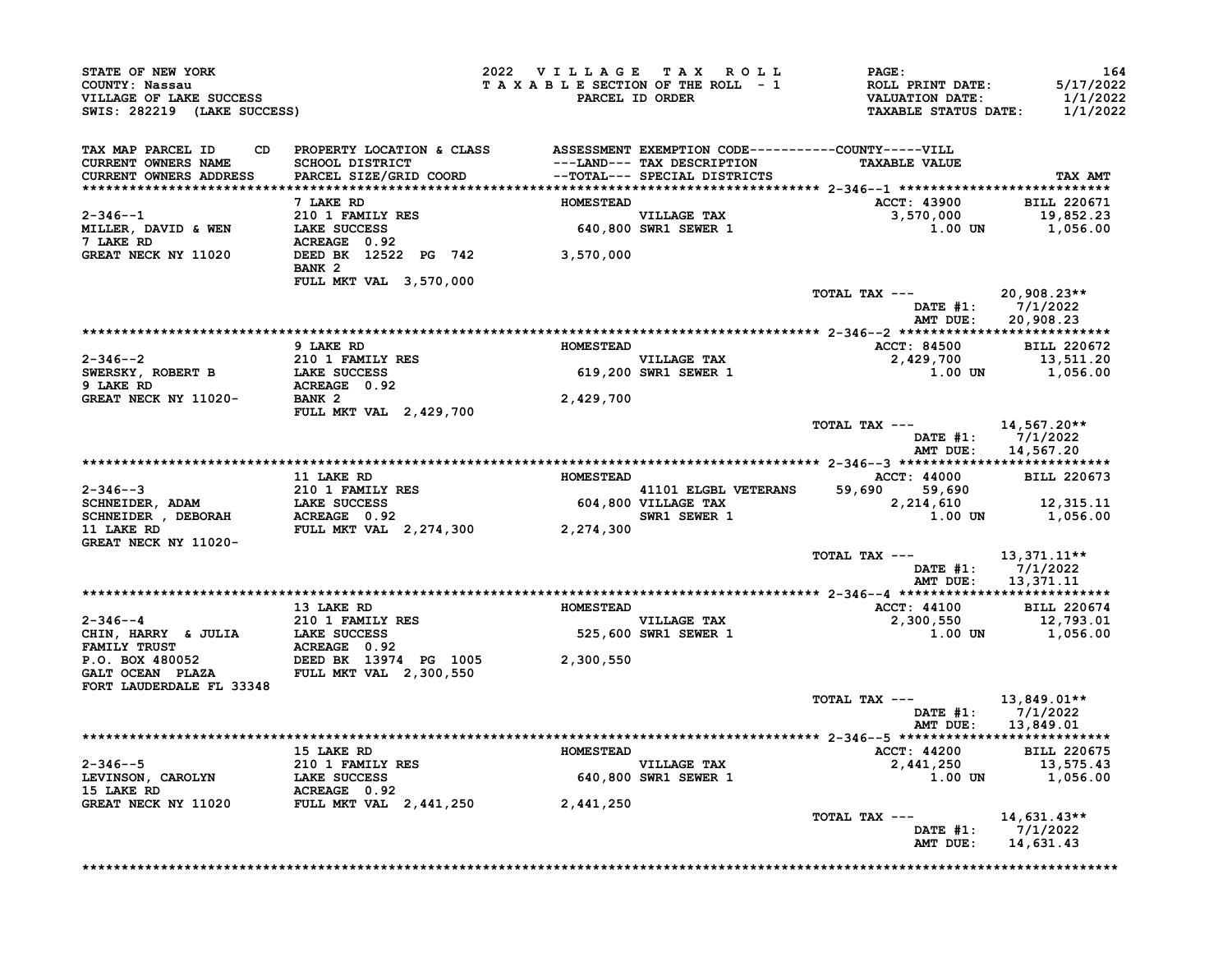| <b>CONNII: NASSAU<br/>VILLAGE OF LAKE SUCCESS<br/>SWIS: 282219 (LAKE SUCCESS)</b>                                                                                                                                                                                           |                               | 2022 VILLAGE TAX ROLL | <b>PAGE:</b><br>TAXABLE SECTION OF THE ROLL - 1<br>PARCEL ID ORDER VALUATION DATE: 5/17/2022<br>PARCEL ID ORDER TAXABLE STATUS DATE: 1/1/2022                                                                                                                                                                                                                                                                      | 165                                     |
|-----------------------------------------------------------------------------------------------------------------------------------------------------------------------------------------------------------------------------------------------------------------------------|-------------------------------|-----------------------|--------------------------------------------------------------------------------------------------------------------------------------------------------------------------------------------------------------------------------------------------------------------------------------------------------------------------------------------------------------------------------------------------------------------|-----------------------------------------|
| TAX MAP PARCEL ID CD PROPERTY LOCATION & CLASS ASSESSMENT EXEMPTION CODE----------COUNTY-----VILL<br>CURRENT OWNERS NAME SCHOOL DISTRICT ---LAND--- TAX DESCRIPTION TAXABLE VALUE<br>CURRENT OWNERS ADDRESS PARCEL SIZE/GRID COORD -                                        |                               |                       |                                                                                                                                                                                                                                                                                                                                                                                                                    | TAX AMT                                 |
|                                                                                                                                                                                                                                                                             |                               |                       | ACCT: 44300 BILL 220676                                                                                                                                                                                                                                                                                                                                                                                            |                                         |
|                                                                                                                                                                                                                                                                             |                               |                       | $4,954,950$<br>$1.00$ UN $1,056.00$                                                                                                                                                                                                                                                                                                                                                                                |                                         |
| 2-346--6<br>2-346--6<br>CHEN, WEI PING<br>CHEN, JUAN NA C<br>CHEN, JUAN NA C<br>210 1 FAMILY RES<br>CHEN, JUAN NA C<br>217 LAKE SUCCESS<br>22<br>22<br>22<br>22<br>22<br>22<br>22<br>22<br>2377 PG 935<br>2377 PG 935<br>237<br>24,954,950<br>234,950<br>237<br>262<br>2377 | <b>FULL MKT VAL 4,954,950</b> |                       |                                                                                                                                                                                                                                                                                                                                                                                                                    |                                         |
|                                                                                                                                                                                                                                                                             |                               |                       | TOTAL TAX --- $28,609.73**$<br>DATE #1: 7/1/2022                                                                                                                                                                                                                                                                                                                                                                   | AMT DUE: 28,609.73                      |
|                                                                                                                                                                                                                                                                             |                               |                       |                                                                                                                                                                                                                                                                                                                                                                                                                    |                                         |
|                                                                                                                                                                                                                                                                             |                               |                       |                                                                                                                                                                                                                                                                                                                                                                                                                    |                                         |
|                                                                                                                                                                                                                                                                             |                               |                       | $\begin{tabular}{lcccccc c} 2-346--7 & 19 LAKE RD & 210 1 FAMILI ESS & 210 1 FAMILI ESS & 2,500,000 & 13,902.13 \\ & & LAKE SUCESS & 2,500,000 & 13,902.13 \\ SHE SHARON JIANHONG & LAKE SUCESS & 2,500,000 & 13,902.13 \\ & & LAECESCESS & 2,500,000 & 1,056.00 \\ & & BELDEDE DE EDE BED BK & 13305 PG & 553 & 2,500,000 \\ \end{tabular}$                                                                       |                                         |
|                                                                                                                                                                                                                                                                             | BANK 2                        |                       |                                                                                                                                                                                                                                                                                                                                                                                                                    |                                         |
|                                                                                                                                                                                                                                                                             | <b>FULL MKT VAL 2,500,000</b> |                       | TOTAL TAX --- $14,958.13**$                                                                                                                                                                                                                                                                                                                                                                                        | DATE #1: 7/1/2022<br>AMT DUE: 14,958.13 |
|                                                                                                                                                                                                                                                                             |                               |                       |                                                                                                                                                                                                                                                                                                                                                                                                                    |                                         |
|                                                                                                                                                                                                                                                                             |                               |                       |                                                                                                                                                                                                                                                                                                                                                                                                                    |                                         |
|                                                                                                                                                                                                                                                                             |                               |                       | $\begin{tabular}{ccccccccc} 2-346--8 & 21 LARE RD & 210 LARE RD & 210 LARE RD & 2101 FAMILY RES & 2-346--8 & 3,180,450 & 3,180,450 & 3,180,450 & 1,056.00 \\ & & & & & & & & & \\ \hline \text{CREAT NECK NY} & 11020- & 11020- & 3,180,450 & 3,180,450 & 3,180,450 & 3,180,450 & 3,180,450 & 3,180,450 & 3,180,450$                                                                                               |                                         |
|                                                                                                                                                                                                                                                                             |                               |                       | TOTAL TAX $---$ 18,742.01**                                                                                                                                                                                                                                                                                                                                                                                        | DATE #1: 7/1/2022<br>AMT DUE: 18,742.01 |
|                                                                                                                                                                                                                                                                             |                               |                       |                                                                                                                                                                                                                                                                                                                                                                                                                    |                                         |
|                                                                                                                                                                                                                                                                             |                               |                       |                                                                                                                                                                                                                                                                                                                                                                                                                    |                                         |
|                                                                                                                                                                                                                                                                             |                               |                       | EXERED 2 DAKE RD N<br>2 DAKE RD N<br>2 DAKE RD N<br>2 DAKE RD N<br>2 DAKE RD N<br>2 DAKE RD N<br>2 DAKE RD N<br>2 DAKE SUCCESS<br>2 DAKMAIN, DR ROBERT + NANC LAKE SUCCESS<br>2 DARMAIN, DR ROBERT + NANC LAKE SUCCESS<br>2 DAKMAIN, DR ROBERT +                                                                                                                                                                   |                                         |
|                                                                                                                                                                                                                                                                             |                               |                       |                                                                                                                                                                                                                                                                                                                                                                                                                    |                                         |
|                                                                                                                                                                                                                                                                             |                               |                       | TOTAL TAX $---$ 15,524.78**                                                                                                                                                                                                                                                                                                                                                                                        | DATE #1: 7/1/2022<br>AMT DUE: 15,524.78 |
|                                                                                                                                                                                                                                                                             |                               |                       |                                                                                                                                                                                                                                                                                                                                                                                                                    |                                         |
|                                                                                                                                                                                                                                                                             |                               |                       |                                                                                                                                                                                                                                                                                                                                                                                                                    |                                         |
|                                                                                                                                                                                                                                                                             |                               |                       |                                                                                                                                                                                                                                                                                                                                                                                                                    |                                         |
|                                                                                                                                                                                                                                                                             |                               |                       | $\begin{tabular}{lllllllllllllllll} \multicolumn{4}{c }{\textbf{2-346--11}} & & & & & & \\ \multicolumn{4}{c }{\textbf{3-1265--11}} & & & & & & \\ \multicolumn{4}{c }{\textbf{3-1265--11}} & & & & & \\ \multicolumn{4}{c }{\textbf{3-1265--11}} & & & & & \\ \multicolumn{4}{c }{\textbf{3-1265--11}} & & & & & \\ \multicolumn{4}{c }{\textbf{3-1265--11}} & & & & & \\ \multicolumn{4}{c }{\textbf{3-1265--11$ |                                         |
|                                                                                                                                                                                                                                                                             |                               |                       | TOTAL TAX ---<br>AMT DUE: 15,413.84                                                                                                                                                                                                                                                                                                                                                                                | 15,413.84**<br>DATE #1: 7/1/2022        |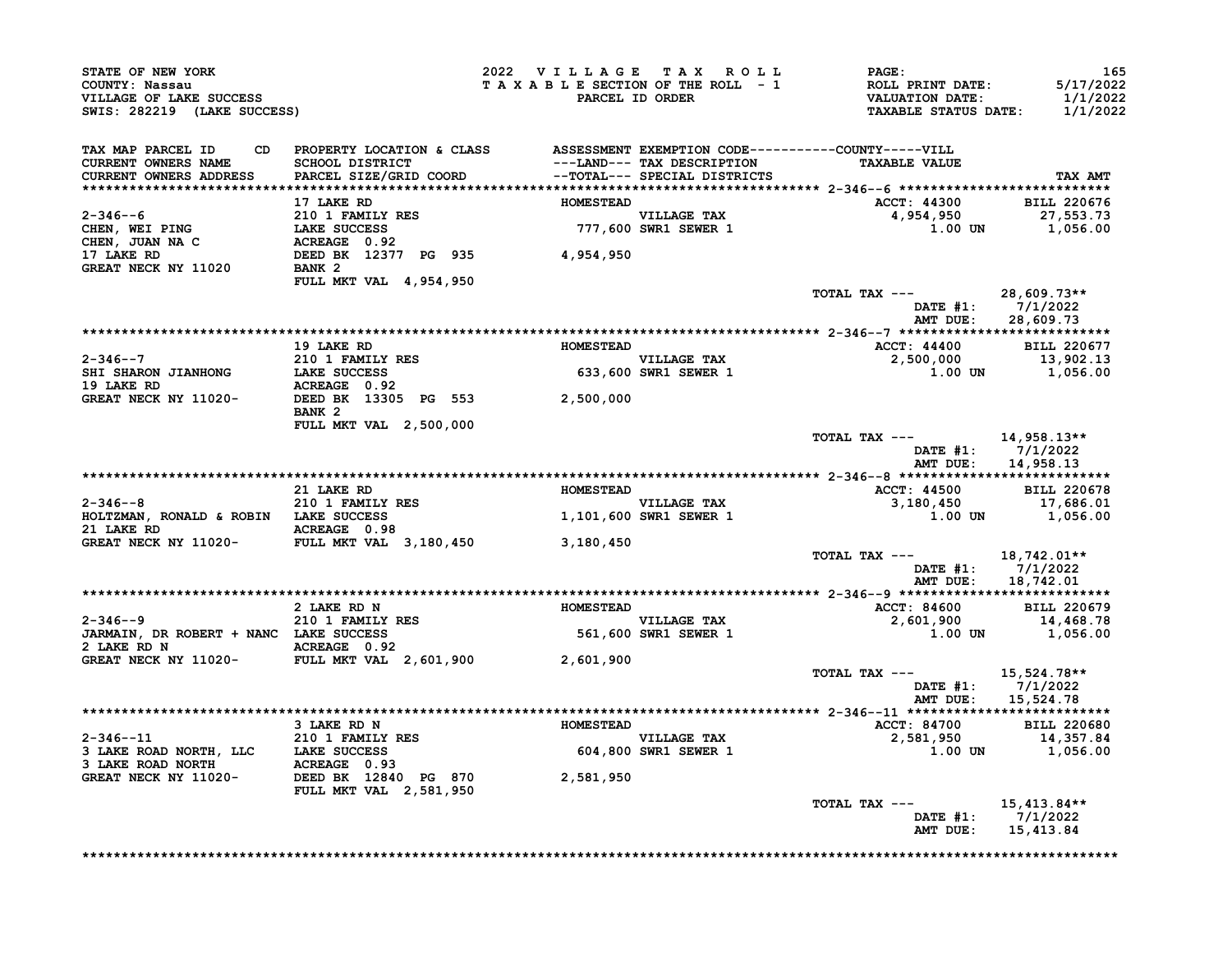| COUNTY: Nassau<br>VILLAGE OF LAKE SUCCESS<br>SWIS: 282219 (LAKE SUCCESS)                                                                                                                                                                                                                                                                                                                                                                                                                |                                                                                                                                                                                              |                  | 2022 VILLAGE TAX ROLL<br>TAXABLE SECTION OF THE ROLL - 1<br>PARCEL ID ORDER | <b>PAGE :</b><br>ROLL PRINT DATE:<br>VALUATION DATE:<br>TAXABLE STATUS DATE: | 166<br>5/17/2022<br>1/1/2022<br>1/1/2022 |
|-----------------------------------------------------------------------------------------------------------------------------------------------------------------------------------------------------------------------------------------------------------------------------------------------------------------------------------------------------------------------------------------------------------------------------------------------------------------------------------------|----------------------------------------------------------------------------------------------------------------------------------------------------------------------------------------------|------------------|-----------------------------------------------------------------------------|------------------------------------------------------------------------------|------------------------------------------|
| TAX MAP PARCEL ID<br>CD                                                                                                                                                                                                                                                                                                                                                                                                                                                                 | PROPERTY LOCATION & CLASS ASSESSMENT EXEMPTION CODE----------COUNTY-----VILL                                                                                                                 |                  |                                                                             |                                                                              |                                          |
| CURRENT OWNERS NAME<br>CURRENT OWNERS ADDRESS                                                                                                                                                                                                                                                                                                                                                                                                                                           | SCHOOL DISTRICT                                     ---LAND--- TAX DESCRIPTION<br>PARCEL SIZE/GRID COORD             --TOTAL--- SPECIAL DISTRICTS                                            |                  |                                                                             | <b>TAXABLE VALUE</b>                                                         | TAX AMT                                  |
|                                                                                                                                                                                                                                                                                                                                                                                                                                                                                         |                                                                                                                                                                                              |                  |                                                                             |                                                                              |                                          |
| $\begin{tabular}{lllllllllllllllllllll} \multicolumn{3}{c}{\multicolumn{3}{c}{\multicolumn{3}{c}{\multicolumn{3}{c}{\multicolumn{3}{c}{\multicolumn{3}{c}{\multicolumn{3}{c}{\multicolumn{3}{c}{\multicolumn{3}{c}{\multicolumn{3}{c}{\multicolumn{3}{c}{\multicolumn{3}{c}{\multicolumn{3}{c}{\multicolumn{3}{c}{\multicolumn{3}{c}{\multicolumn{3}{c}{\multicolumn{3}{c}{\multicolumn{3}{c}{\multicolumn{3}{c}{\multicolumn{3}{c}{\multicolumn{3}{c}{\multicolumn{3}{c}{\multicolumn$ |                                                                                                                                                                                              |                  |                                                                             | <b>ACCT: 95800</b>                                                           | BILL 220681                              |
|                                                                                                                                                                                                                                                                                                                                                                                                                                                                                         |                                                                                                                                                                                              |                  |                                                                             | ACCT: 3336.<br>2,417,100 13,441.22<br>1,056.00 1 1,056.00                    |                                          |
|                                                                                                                                                                                                                                                                                                                                                                                                                                                                                         |                                                                                                                                                                                              |                  |                                                                             |                                                                              |                                          |
|                                                                                                                                                                                                                                                                                                                                                                                                                                                                                         |                                                                                                                                                                                              |                  |                                                                             |                                                                              |                                          |
|                                                                                                                                                                                                                                                                                                                                                                                                                                                                                         |                                                                                                                                                                                              |                  |                                                                             |                                                                              |                                          |
|                                                                                                                                                                                                                                                                                                                                                                                                                                                                                         | FULL MKT VAL 2, 417, 100                                                                                                                                                                     |                  |                                                                             |                                                                              |                                          |
|                                                                                                                                                                                                                                                                                                                                                                                                                                                                                         |                                                                                                                                                                                              |                  |                                                                             | TOTAL TAX ---                                                                | 14,497.13**                              |
|                                                                                                                                                                                                                                                                                                                                                                                                                                                                                         |                                                                                                                                                                                              |                  |                                                                             |                                                                              | DATE #1: 7/1/2022<br>AMT DUE: 14,497.13  |
|                                                                                                                                                                                                                                                                                                                                                                                                                                                                                         |                                                                                                                                                                                              |                  |                                                                             |                                                                              |                                          |
|                                                                                                                                                                                                                                                                                                                                                                                                                                                                                         | 23 LAKE RD                                                                                                                                                                                   | <b>HOMESTEAD</b> |                                                                             | <b>ACCT: 44800</b>                                                           | <b>BILL 220682</b>                       |
|                                                                                                                                                                                                                                                                                                                                                                                                                                                                                         |                                                                                                                                                                                              |                  | VILLAGE TAX<br>633,600 SWR1 SEWER 1                                         | 2,520,000 14,013.34<br>1.00 UN 1,056.00                                      |                                          |
| 2-346--14<br>210 1 FAMILY RES<br>23 LAKE RD TRUST<br>GOLDMAN BEN&KENNETH TRST<br>ACREAGE 0.92                                                                                                                                                                                                                                                                                                                                                                                           |                                                                                                                                                                                              |                  |                                                                             |                                                                              |                                          |
| 23 LAKE RD 2,520,000<br>GREAT NECK NY 11020 FULL MKT VAL 2,520,000                                                                                                                                                                                                                                                                                                                                                                                                                      |                                                                                                                                                                                              |                  |                                                                             |                                                                              |                                          |
|                                                                                                                                                                                                                                                                                                                                                                                                                                                                                         |                                                                                                                                                                                              |                  |                                                                             |                                                                              |                                          |
|                                                                                                                                                                                                                                                                                                                                                                                                                                                                                         |                                                                                                                                                                                              |                  |                                                                             | TOTAL TAX --- $15,069.34**$                                                  |                                          |
|                                                                                                                                                                                                                                                                                                                                                                                                                                                                                         |                                                                                                                                                                                              |                  |                                                                             |                                                                              | DATE #1: 7/1/2022<br>AMT DUE: 15,069.34  |
|                                                                                                                                                                                                                                                                                                                                                                                                                                                                                         | 25 LAKE RD                                                                                                                                                                                   | <b>HOMESTEAD</b> |                                                                             | <b>ACCT: 84800</b>                                                           | <b>BILL 220683</b>                       |
|                                                                                                                                                                                                                                                                                                                                                                                                                                                                                         |                                                                                                                                                                                              |                  | VILLAGE TAX<br>741,600 SWR1 SEWER 1                                         | $4,698,750$<br>$1.00$ UN $1,056.00$                                          |                                          |
|                                                                                                                                                                                                                                                                                                                                                                                                                                                                                         |                                                                                                                                                                                              |                  |                                                                             |                                                                              |                                          |
|                                                                                                                                                                                                                                                                                                                                                                                                                                                                                         |                                                                                                                                                                                              |                  |                                                                             |                                                                              |                                          |
|                                                                                                                                                                                                                                                                                                                                                                                                                                                                                         | 2-346--15<br>210 1 FAMILY RES<br>23 LAKE ROAD<br>210 1 FAMILY RES<br>25 LAKE ROAD<br>25 LAKE ROAD<br>25 LAKE ROAD<br>26 ACREAGE 0.92<br>27 DEED BK 13602 PG 321<br>21 FULL MKT VAL 4,698,750 | 4,698,750        |                                                                             |                                                                              |                                          |
|                                                                                                                                                                                                                                                                                                                                                                                                                                                                                         |                                                                                                                                                                                              |                  |                                                                             | TOTAL TAX ---                                                                | 27,185.04**                              |
|                                                                                                                                                                                                                                                                                                                                                                                                                                                                                         |                                                                                                                                                                                              |                  |                                                                             |                                                                              |                                          |
|                                                                                                                                                                                                                                                                                                                                                                                                                                                                                         |                                                                                                                                                                                              |                  |                                                                             |                                                                              | DATE #1: 7/1/2022                        |
|                                                                                                                                                                                                                                                                                                                                                                                                                                                                                         |                                                                                                                                                                                              |                  |                                                                             |                                                                              | AMT DUE: 27,185.04                       |
|                                                                                                                                                                                                                                                                                                                                                                                                                                                                                         | 27 LAKE RD                                                                                                                                                                                   |                  |                                                                             | <b>ACCT: 84900</b>                                                           | <b>BILL 220684</b>                       |
|                                                                                                                                                                                                                                                                                                                                                                                                                                                                                         |                                                                                                                                                                                              | <b>HOMESTEAD</b> |                                                                             |                                                                              |                                          |
|                                                                                                                                                                                                                                                                                                                                                                                                                                                                                         |                                                                                                                                                                                              |                  | VILLAGE TAX<br>777,600 SWR1 SEWER 1                                         | $1,866,900$ $10,381.55$<br>1.00 UN                                           | 1,056.00                                 |
|                                                                                                                                                                                                                                                                                                                                                                                                                                                                                         |                                                                                                                                                                                              |                  |                                                                             |                                                                              |                                          |
|                                                                                                                                                                                                                                                                                                                                                                                                                                                                                         |                                                                                                                                                                                              |                  |                                                                             |                                                                              |                                          |
| 2-346--16<br>GILADY, YEHOUDITH 210 1 FAMILY RES<br>27 LAKE RD ACREAGE 0.95<br>GREAT NECK NY 11020- DEED BK 12538 PG 606 1,866,900<br>FULL MKT VAL 1,866,900 1,866,900                                                                                                                                                                                                                                                                                                                   |                                                                                                                                                                                              |                  |                                                                             | TOTAL TAX ---                                                                | 11,437.55**                              |
|                                                                                                                                                                                                                                                                                                                                                                                                                                                                                         |                                                                                                                                                                                              |                  |                                                                             |                                                                              | DATE #1: 7/1/2022<br>AMT DUE: 11,437.55  |
|                                                                                                                                                                                                                                                                                                                                                                                                                                                                                         |                                                                                                                                                                                              |                  |                                                                             |                                                                              |                                          |
|                                                                                                                                                                                                                                                                                                                                                                                                                                                                                         | 11 LAKE RD W                                                                                                                                                                                 | <b>HOMESTEAD</b> |                                                                             | <b>ACCT: 45000</b>                                                           | <b>BILL 220685</b>                       |
|                                                                                                                                                                                                                                                                                                                                                                                                                                                                                         |                                                                                                                                                                                              |                  |                                                                             | 2,849,700 15,846.75                                                          |                                          |
|                                                                                                                                                                                                                                                                                                                                                                                                                                                                                         |                                                                                                                                                                                              |                  | VILLAGE TAX<br>900,000 SWR1 SEWER 1                                         | 1.00 UN                                                                      | 1,056.00                                 |
|                                                                                                                                                                                                                                                                                                                                                                                                                                                                                         |                                                                                                                                                                                              |                  |                                                                             |                                                                              |                                          |
|                                                                                                                                                                                                                                                                                                                                                                                                                                                                                         |                                                                                                                                                                                              |                  |                                                                             |                                                                              |                                          |
|                                                                                                                                                                                                                                                                                                                                                                                                                                                                                         |                                                                                                                                                                                              |                  |                                                                             | TOTAL TAX ---                                                                | $16,902.75**$<br>DATE #1: 7/1/2022       |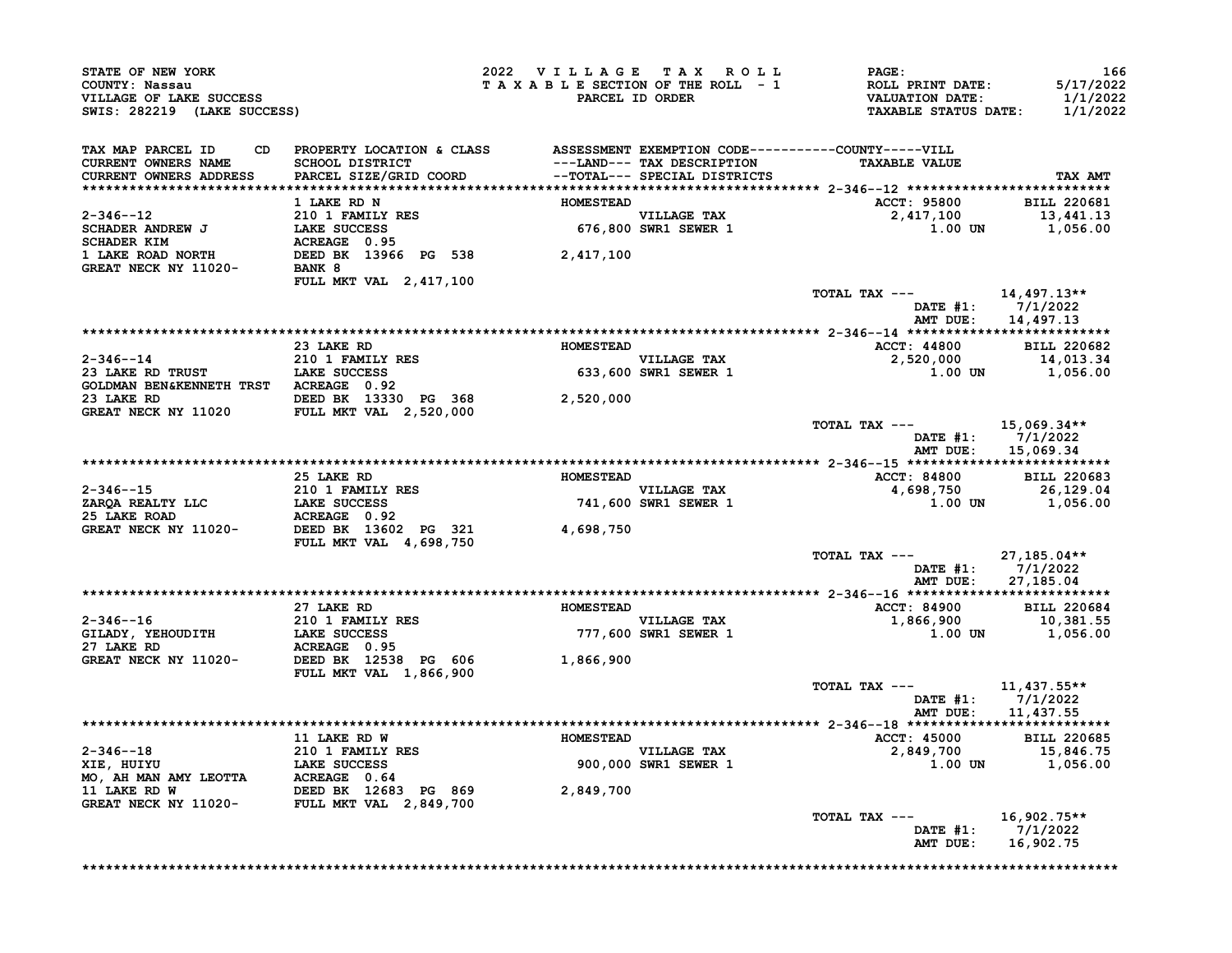| STATE OF NEW YORK<br>COUNTY: Nassau<br>VILLAGE OF LAKE SUCCESS<br>SWIS: 282219 (LAKE SUCCESS) |                                                                                                                           | 2022 VILLAGE TAX ROLL<br>TAXABLE SECTION OF THE ROLL - 1 | PARCEL ID ORDER                                            | PAGE:<br><b>ROLL PRINT DATE:</b><br><b>VALUATION DATE:</b><br><b>TAXABLE STATUS DATE:</b> | 167<br>5/17/2022<br>1/1/2022<br>1/1/2022 |
|-----------------------------------------------------------------------------------------------|---------------------------------------------------------------------------------------------------------------------------|----------------------------------------------------------|------------------------------------------------------------|-------------------------------------------------------------------------------------------|------------------------------------------|
| TAX MAP PARCEL ID<br>CD.<br><b>CURRENT OWNERS NAME</b><br>CURRENT OWNERS ADDRESS              | PROPERTY LOCATION & CLASS ASSESSMENT EXEMPTION CODE----------COUNTY-----VILL<br>SCHOOL DISTRICT<br>PARCEL SIZE/GRID COORD |                                                          | ---LAND--- TAX DESCRIPTION<br>--TOTAL--- SPECIAL DISTRICTS | <b>TAXABLE VALUE</b>                                                                      | TAX AMT                                  |
|                                                                                               |                                                                                                                           |                                                          |                                                            |                                                                                           |                                          |
|                                                                                               | 9 LAKE RD W                                                                                                               | <b>HOMESTEAD</b>                                         |                                                            | ACCT: 72700                                                                               | <b>BILL 220686</b>                       |
| $2 - 346 - -19$<br>CHENG BETTY                                                                | 210 1 FAMILY RES<br>LAKE SUCCESS                                                                                          |                                                          | <b>VILLAGE TAX</b><br>662,400 SWR1 SEWER 1                 | 1,530,900<br>1.00 UN                                                                      | 8,513.11<br>1,056.00                     |
| 9 LAKE ROAD WEST                                                                              | ACREAGE 0.49                                                                                                              |                                                          |                                                            |                                                                                           |                                          |
| GREAT NECK NY 11020-                                                                          | DEED BK 13738 PG 206 1,530,900<br>BANK 8                                                                                  |                                                          |                                                            |                                                                                           |                                          |
|                                                                                               | <b>FULL MKT VAL 1,530,900</b>                                                                                             |                                                          |                                                            |                                                                                           |                                          |
|                                                                                               |                                                                                                                           |                                                          |                                                            | TOTAL TAX ---                                                                             | $9,569.11**$<br>DATE $#1: 7/1/2022$      |
|                                                                                               |                                                                                                                           |                                                          |                                                            | AMT DUE:                                                                                  | 9,569.11                                 |
|                                                                                               | 7 LAKE RD W                                                                                                               | <b>HOMESTEAD</b>                                         |                                                            | <b>ACCT: 45100</b>                                                                        | <b>BILL 220687</b>                       |
| $2 - 346 - -20$                                                                               | <b>210 1 FAMILY RES</b>                                                                                                   |                                                          | VILLAGE TAX                                                | 1,691,550                                                                                 | 9,406.46                                 |
| LIEU KENT VI-KIEN                                                                             | LAKE SUCCESS                                                                                                              |                                                          | 648,000 SWR1 SEWER 1                                       | 1.00 UN                                                                                   | 1,056.00                                 |
| WANG TINA TINGWEN                                                                             | ACREAGE 0.49                                                                                                              |                                                          |                                                            |                                                                                           |                                          |
| 7 LAKE RD W                                                                                   | DEED BK 14115 PG 939                                                                                                      | 1,691,550                                                |                                                            |                                                                                           |                                          |
| GREAT NECK NY 11020                                                                           | BANK <sub>2</sub>                                                                                                         |                                                          |                                                            |                                                                                           |                                          |
|                                                                                               | FULL MKT VAL 1,691,550                                                                                                    |                                                          |                                                            | TOTAL TAX ---                                                                             | 10,462.46**                              |
|                                                                                               |                                                                                                                           |                                                          |                                                            | AMT DUE:                                                                                  | DATE #1: 7/1/2022<br>10,462.46           |
|                                                                                               |                                                                                                                           |                                                          |                                                            |                                                                                           |                                          |
|                                                                                               | 5 LAKE RD W                                                                                                               | <b>HOMESTEAD</b>                                         |                                                            | <b>ACCT: 45200</b>                                                                        | <b>BILL 220688</b>                       |
| 2-346--21                                                                                     | <b>210 1 FAMILY RES</b>                                                                                                   |                                                          | <b>VILLAGE TAX</b>                                         | 1,486,800                                                                                 | 8,267.87                                 |
| YOO DAE KUN                                                                                   | LAKE SUCCESS                                                                                                              |                                                          | 655,200 SWR1 SEWER 1                                       | $1.00$ UN                                                                                 | 1,056.00                                 |
| 5 LAKE RD W<br>GREAT NECK NY 11020-                                                           | ACREAGE 0.48<br>DEED BK 13985 PG 641 1,486,800<br>BANK <sub>2</sub>                                                       |                                                          |                                                            |                                                                                           |                                          |
|                                                                                               | FULL MKT VAL 1,486,800                                                                                                    |                                                          |                                                            |                                                                                           |                                          |
|                                                                                               |                                                                                                                           |                                                          |                                                            | TOTAL TAX ---                                                                             | $9,323.87**$                             |
|                                                                                               |                                                                                                                           |                                                          |                                                            |                                                                                           | DATE #1: 7/1/2022                        |
|                                                                                               |                                                                                                                           |                                                          |                                                            | AMT DUE:                                                                                  | 9,323.87                                 |
|                                                                                               |                                                                                                                           |                                                          |                                                            |                                                                                           |                                          |
|                                                                                               | 3 LAKE RD W                                                                                                               | <b>HOMESTEAD</b>                                         |                                                            | ACCT: 85000                                                                               | <b>BILL 220689</b>                       |
| 2-346--22<br>LIFE ESTATE OF ELAINE WU LAKE SUCCESS                                            | 210 1 FAMILY RES                                                                                                          |                                                          | <b>VILLAGE TAX</b><br>669,600 SWR1 SEWER 1                 | 1,682,100<br><b>1.00 UN</b>                                                               | 9,353.91<br>1,056.00                     |
| 3 LAKE RD W                                                                                   | ACREAGE 0.51                                                                                                              |                                                          |                                                            |                                                                                           |                                          |
| GREAT NECK NY 11020- DEED BK 13489 PG 869                                                     | FULL MKT VAL 1,682,100                                                                                                    | 1,682,100                                                |                                                            |                                                                                           |                                          |
|                                                                                               |                                                                                                                           |                                                          |                                                            | TOTAL TAX ---                                                                             | $10,409.91**$                            |
|                                                                                               |                                                                                                                           |                                                          |                                                            | DATE #1:<br>AMT DUE:                                                                      | 7/1/2022<br>10,409.91                    |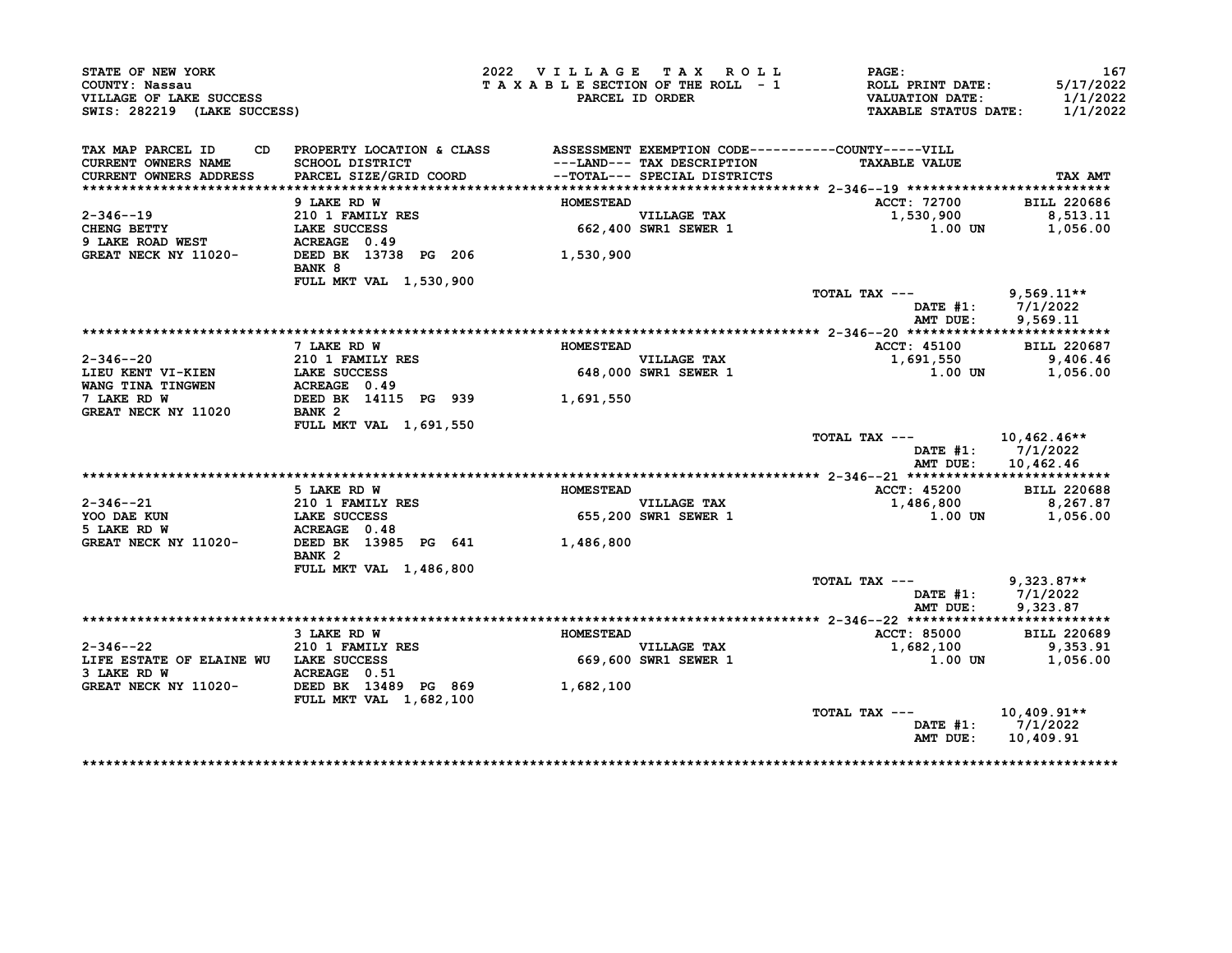| <b>CONNII: NASSAU<br/>VILLAGE OF LAKE SUCCESS<br/>SWIS: 282219 (LAKE SUCCESS)</b>                                                                                                                                                                         |                                          | 2022 VILLAGE TAX ROLL | PAGE:<br>TAXABLE SECTION OF THE ROLL - 1<br>TAXABLE SECTION OF THE ROLL - 1<br>PARCEL ID ORDER THE TAXABLE STATUS DATE:                                                                                                                                    | 168<br>5/17/2022<br>1/1/2022<br>1/1/2022 |
|-----------------------------------------------------------------------------------------------------------------------------------------------------------------------------------------------------------------------------------------------------------|------------------------------------------|-----------------------|------------------------------------------------------------------------------------------------------------------------------------------------------------------------------------------------------------------------------------------------------------|------------------------------------------|
| TAX MAP PARCEL ID<br><b>CURRENT OWNERS NAME<br/>CURRENT OWNERS ADDRESS</b>                                                                                                                                                                                |                                          |                       | <b>TAXABLE VALUE</b>                                                                                                                                                                                                                                       | TAX AMT                                  |
|                                                                                                                                                                                                                                                           |                                          |                       | ACCT: 45300 BILL 220690                                                                                                                                                                                                                                    |                                          |
| 2-346--25<br>2-346--25<br>CHANG, SHU-HO<br>4 LAKE RD W<br>2-346--25<br>210 1 FAMILY RES<br>CHANG, SHU-HO<br>LAKE SUCCESS<br>4 LAKE RD W<br>ACREAGE 0.65<br>GREAT NECK NY 11020<br>DEED BANK 2<br>PREAT RESS 2,858,100<br>PREAT NECK NY 11020<br>PREAT REA |                                          |                       | $2,858,100$<br>2,858,100<br>1.00 UN 1,056.00                                                                                                                                                                                                               |                                          |
|                                                                                                                                                                                                                                                           | BANK 2                                   |                       |                                                                                                                                                                                                                                                            |                                          |
|                                                                                                                                                                                                                                                           | <b>FULL MKT VAL 2,858,100</b>            |                       | TOTAL TAX --- $16,949.47**$                                                                                                                                                                                                                                |                                          |
|                                                                                                                                                                                                                                                           |                                          |                       |                                                                                                                                                                                                                                                            | DATE #1: 7/1/2022<br>AMT DUE: 16,949.47  |
|                                                                                                                                                                                                                                                           |                                          |                       |                                                                                                                                                                                                                                                            |                                          |
|                                                                                                                                                                                                                                                           | 26 LAKE RD                               |                       | ACCT: 45400 BILL 220691<br>HOMESTEAD<br>VILLAGE TAX<br>655,200 SWR1 SEWER 1<br>655,200 SWR1 SEWER 1<br>655,200 SWR1 SEWER 1                                                                                                                                |                                          |
|                                                                                                                                                                                                                                                           |                                          |                       |                                                                                                                                                                                                                                                            |                                          |
|                                                                                                                                                                                                                                                           |                                          |                       |                                                                                                                                                                                                                                                            |                                          |
| 2-346--26<br>XANG, SUNG DUK<br>210 1 FAMILY RES<br>26 LAKE RD<br>GREAT NECK NY 11020 BANK 2                                                                                                                                                               | <b>BANK 2<br/>FULL MKT VAL 1,869,000</b> | 1,869,000             |                                                                                                                                                                                                                                                            |                                          |
|                                                                                                                                                                                                                                                           |                                          |                       | TOTAL TAX --- $11,449.23**$<br>DATE #1: 7/1/2022                                                                                                                                                                                                           | AMT DUE: 11,449.23                       |
|                                                                                                                                                                                                                                                           |                                          |                       |                                                                                                                                                                                                                                                            |                                          |
|                                                                                                                                                                                                                                                           |                                          |                       |                                                                                                                                                                                                                                                            |                                          |
|                                                                                                                                                                                                                                                           |                                          |                       |                                                                                                                                                                                                                                                            |                                          |
|                                                                                                                                                                                                                                                           |                                          |                       |                                                                                                                                                                                                                                                            |                                          |
|                                                                                                                                                                                                                                                           | FULL MKT VAL 1,794,450                   |                       |                                                                                                                                                                                                                                                            |                                          |
|                                                                                                                                                                                                                                                           |                                          |                       | TOTAL TAX --- $11,034.67**$                                                                                                                                                                                                                                | DATE #1: 7/1/2022<br>AMT DUE: 11,034.67  |
|                                                                                                                                                                                                                                                           |                                          |                       |                                                                                                                                                                                                                                                            |                                          |
|                                                                                                                                                                                                                                                           |                                          |                       |                                                                                                                                                                                                                                                            |                                          |
|                                                                                                                                                                                                                                                           |                                          |                       |                                                                                                                                                                                                                                                            |                                          |
|                                                                                                                                                                                                                                                           |                                          |                       |                                                                                                                                                                                                                                                            |                                          |
|                                                                                                                                                                                                                                                           |                                          |                       | TOTAL TAX --- 16,336.38**                                                                                                                                                                                                                                  | DATE #1: 7/1/2022<br>AMT DUE: 16,336.38  |
|                                                                                                                                                                                                                                                           |                                          |                       |                                                                                                                                                                                                                                                            |                                          |
|                                                                                                                                                                                                                                                           |                                          |                       |                                                                                                                                                                                                                                                            |                                          |
|                                                                                                                                                                                                                                                           |                                          |                       |                                                                                                                                                                                                                                                            |                                          |
|                                                                                                                                                                                                                                                           |                                          |                       | 2-346--29<br>20 LAKE RD<br>20 LAKE RD<br>210 1 FAMILY RES<br>XIONG MENGYA<br>LAKE SUCCESS<br>20 LAKE ROAD<br>ACREAGE 0.93<br>GREAT NECK NY 11020-<br>DEED BK 13767 PG 761<br>CREAT NECK NY 11020-<br>FULL MKT VAL 2,009,700<br>2,009,700<br>2,009,700<br>2 |                                          |
|                                                                                                                                                                                                                                                           |                                          |                       | TOTAL TAX ---<br>AMT DUE: 12,231.64                                                                                                                                                                                                                        | $12,231.64**$<br>DATE #1: 7/1/2022       |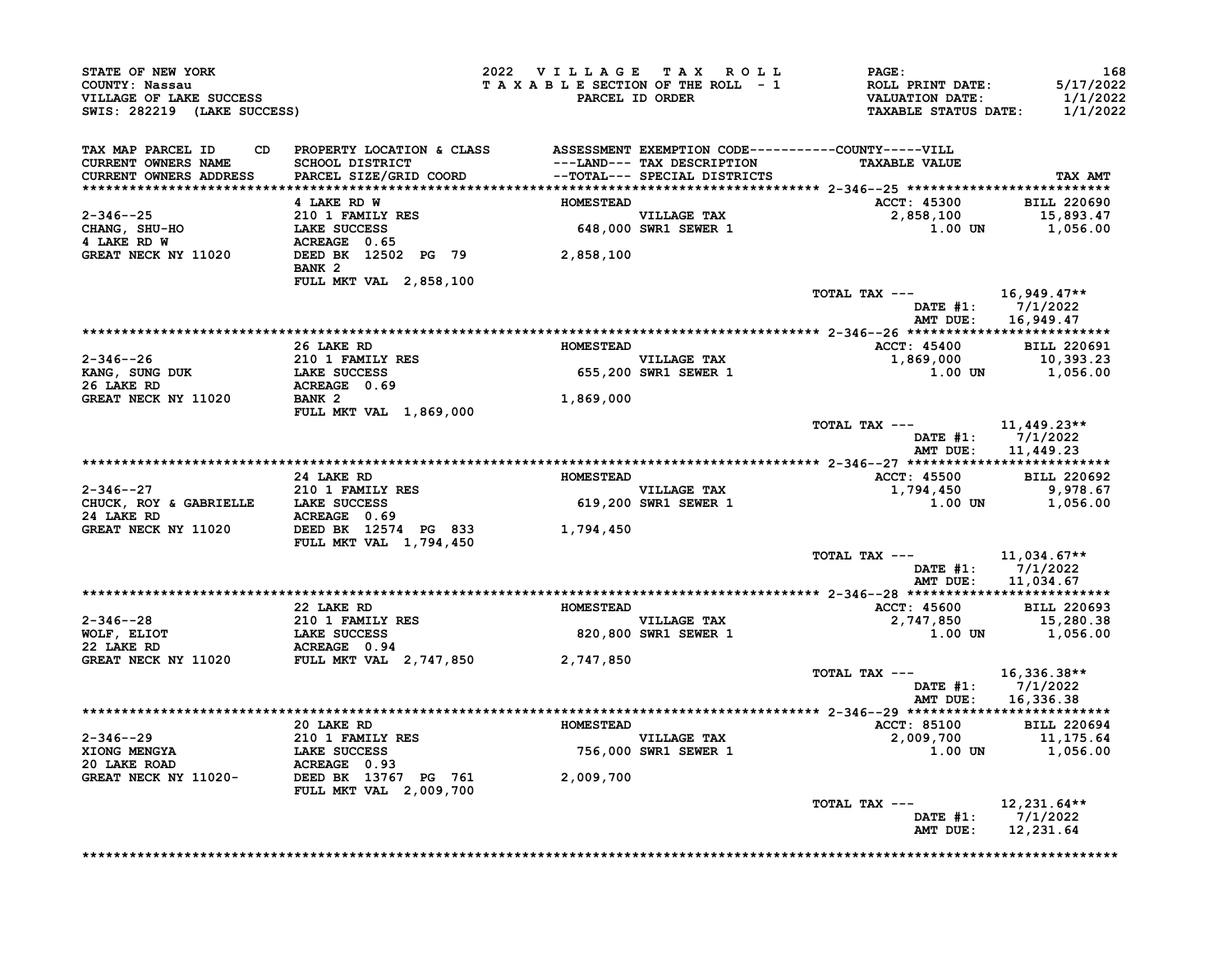| TAX MAP PARCEL ID                                                                                                                                                                                                                                                                                                                                                                                             | CD PROPERTY LOCATION & CLASS ASSESSMENT EXEMPTION CODE----------COUNTY-----VILL |  |                                                                                                                                                                                                                                          |         |
|---------------------------------------------------------------------------------------------------------------------------------------------------------------------------------------------------------------------------------------------------------------------------------------------------------------------------------------------------------------------------------------------------------------|---------------------------------------------------------------------------------|--|------------------------------------------------------------------------------------------------------------------------------------------------------------------------------------------------------------------------------------------|---------|
|                                                                                                                                                                                                                                                                                                                                                                                                               |                                                                                 |  |                                                                                                                                                                                                                                          |         |
|                                                                                                                                                                                                                                                                                                                                                                                                               |                                                                                 |  |                                                                                                                                                                                                                                          | TAX AMT |
|                                                                                                                                                                                                                                                                                                                                                                                                               |                                                                                 |  |                                                                                                                                                                                                                                          |         |
|                                                                                                                                                                                                                                                                                                                                                                                                               |                                                                                 |  |                                                                                                                                                                                                                                          |         |
|                                                                                                                                                                                                                                                                                                                                                                                                               |                                                                                 |  |                                                                                                                                                                                                                                          |         |
|                                                                                                                                                                                                                                                                                                                                                                                                               |                                                                                 |  |                                                                                                                                                                                                                                          |         |
|                                                                                                                                                                                                                                                                                                                                                                                                               |                                                                                 |  |                                                                                                                                                                                                                                          |         |
|                                                                                                                                                                                                                                                                                                                                                                                                               |                                                                                 |  |                                                                                                                                                                                                                                          |         |
|                                                                                                                                                                                                                                                                                                                                                                                                               |                                                                                 |  | DATE #1: 7/1/2022<br>AMT DUE: 12,208.28                                                                                                                                                                                                  |         |
|                                                                                                                                                                                                                                                                                                                                                                                                               |                                                                                 |  |                                                                                                                                                                                                                                          |         |
|                                                                                                                                                                                                                                                                                                                                                                                                               |                                                                                 |  |                                                                                                                                                                                                                                          |         |
|                                                                                                                                                                                                                                                                                                                                                                                                               |                                                                                 |  |                                                                                                                                                                                                                                          |         |
|                                                                                                                                                                                                                                                                                                                                                                                                               |                                                                                 |  |                                                                                                                                                                                                                                          |         |
|                                                                                                                                                                                                                                                                                                                                                                                                               |                                                                                 |  |                                                                                                                                                                                                                                          |         |
|                                                                                                                                                                                                                                                                                                                                                                                                               |                                                                                 |  |                                                                                                                                                                                                                                          |         |
|                                                                                                                                                                                                                                                                                                                                                                                                               |                                                                                 |  |                                                                                                                                                                                                                                          |         |
|                                                                                                                                                                                                                                                                                                                                                                                                               |                                                                                 |  | TOTAL TAX --- $15,378.80**$                                                                                                                                                                                                              |         |
|                                                                                                                                                                                                                                                                                                                                                                                                               |                                                                                 |  | DATE #1: $7/1/2022$                                                                                                                                                                                                                      |         |
|                                                                                                                                                                                                                                                                                                                                                                                                               |                                                                                 |  | AMT DUE: 15,378.80                                                                                                                                                                                                                       |         |
|                                                                                                                                                                                                                                                                                                                                                                                                               |                                                                                 |  |                                                                                                                                                                                                                                          |         |
|                                                                                                                                                                                                                                                                                                                                                                                                               |                                                                                 |  |                                                                                                                                                                                                                                          |         |
|                                                                                                                                                                                                                                                                                                                                                                                                               |                                                                                 |  |                                                                                                                                                                                                                                          |         |
|                                                                                                                                                                                                                                                                                                                                                                                                               |                                                                                 |  |                                                                                                                                                                                                                                          |         |
|                                                                                                                                                                                                                                                                                                                                                                                                               |                                                                                 |  |                                                                                                                                                                                                                                          |         |
|                                                                                                                                                                                                                                                                                                                                                                                                               |                                                                                 |  |                                                                                                                                                                                                                                          |         |
|                                                                                                                                                                                                                                                                                                                                                                                                               |                                                                                 |  | TOTAL TAX --- $12,167.41**$                                                                                                                                                                                                              |         |
|                                                                                                                                                                                                                                                                                                                                                                                                               |                                                                                 |  | DATE #1: 7/1/2022<br>AMT DUE: 12,167.41                                                                                                                                                                                                  |         |
|                                                                                                                                                                                                                                                                                                                                                                                                               |                                                                                 |  |                                                                                                                                                                                                                                          |         |
|                                                                                                                                                                                                                                                                                                                                                                                                               |                                                                                 |  | 12 LAKE RD<br>27 JANE ROMESTEAD MESTEAD MAING JOHN J<br>27 LAKE ROMESTEAD MESTEAD MESTEAD ACCT: 46000 BILL 220698<br>27 DEED BK 13558 PG 830 2,226,000 2,226,000 12,378.45<br>37 DEED BK 13558 PG 830 2,226,000 2,226,000 12,378.45<br>3 |         |
|                                                                                                                                                                                                                                                                                                                                                                                                               |                                                                                 |  |                                                                                                                                                                                                                                          |         |
|                                                                                                                                                                                                                                                                                                                                                                                                               |                                                                                 |  |                                                                                                                                                                                                                                          |         |
|                                                                                                                                                                                                                                                                                                                                                                                                               |                                                                                 |  |                                                                                                                                                                                                                                          |         |
|                                                                                                                                                                                                                                                                                                                                                                                                               |                                                                                 |  |                                                                                                                                                                                                                                          |         |
|                                                                                                                                                                                                                                                                                                                                                                                                               |                                                                                 |  |                                                                                                                                                                                                                                          |         |
|                                                                                                                                                                                                                                                                                                                                                                                                               | FULL MKT VAL 2,226,000                                                          |  |                                                                                                                                                                                                                                          |         |
|                                                                                                                                                                                                                                                                                                                                                                                                               |                                                                                 |  | TOTAL TAX $---$ 13,434.45**                                                                                                                                                                                                              |         |
|                                                                                                                                                                                                                                                                                                                                                                                                               |                                                                                 |  | DATE #1: 7/1/2022<br>AMT DUE: 13,434.45                                                                                                                                                                                                  |         |
|                                                                                                                                                                                                                                                                                                                                                                                                               |                                                                                 |  |                                                                                                                                                                                                                                          |         |
|                                                                                                                                                                                                                                                                                                                                                                                                               |                                                                                 |  |                                                                                                                                                                                                                                          |         |
|                                                                                                                                                                                                                                                                                                                                                                                                               |                                                                                 |  |                                                                                                                                                                                                                                          |         |
|                                                                                                                                                                                                                                                                                                                                                                                                               |                                                                                 |  |                                                                                                                                                                                                                                          |         |
|                                                                                                                                                                                                                                                                                                                                                                                                               |                                                                                 |  |                                                                                                                                                                                                                                          |         |
|                                                                                                                                                                                                                                                                                                                                                                                                               |                                                                                 |  |                                                                                                                                                                                                                                          |         |
|                                                                                                                                                                                                                                                                                                                                                                                                               |                                                                                 |  |                                                                                                                                                                                                                                          |         |
|                                                                                                                                                                                                                                                                                                                                                                                                               |                                                                                 |  |                                                                                                                                                                                                                                          |         |
| $\begin{tabular}{lllllllllllll} \multicolumn{4}{c }{\textbf{2-346--39}} & \multicolumn{4}{c }{\textbf{3-446--39}} & \multicolumn{4}{c }{\textbf{3-446--39}} & \multicolumn{4}{c }{\textbf{3-446--39}} & \multicolumn{4}{c }{\textbf{3-446--39}} & \multicolumn{4}{c }{\textbf{3-446--39}} & \multicolumn{4}{c }{\textbf{3-446--39}} & \multicolumn{4}{c }{\textbf{3-446--39}} & \multicolumn{4}{c }{\textbf{$ |                                                                                 |  |                                                                                                                                                                                                                                          |         |
|                                                                                                                                                                                                                                                                                                                                                                                                               |                                                                                 |  | TOTAL TAX --- $9,247.97**$<br>DATE #1: 7/1/2022<br>AMT DUE: 9,247.97                                                                                                                                                                     |         |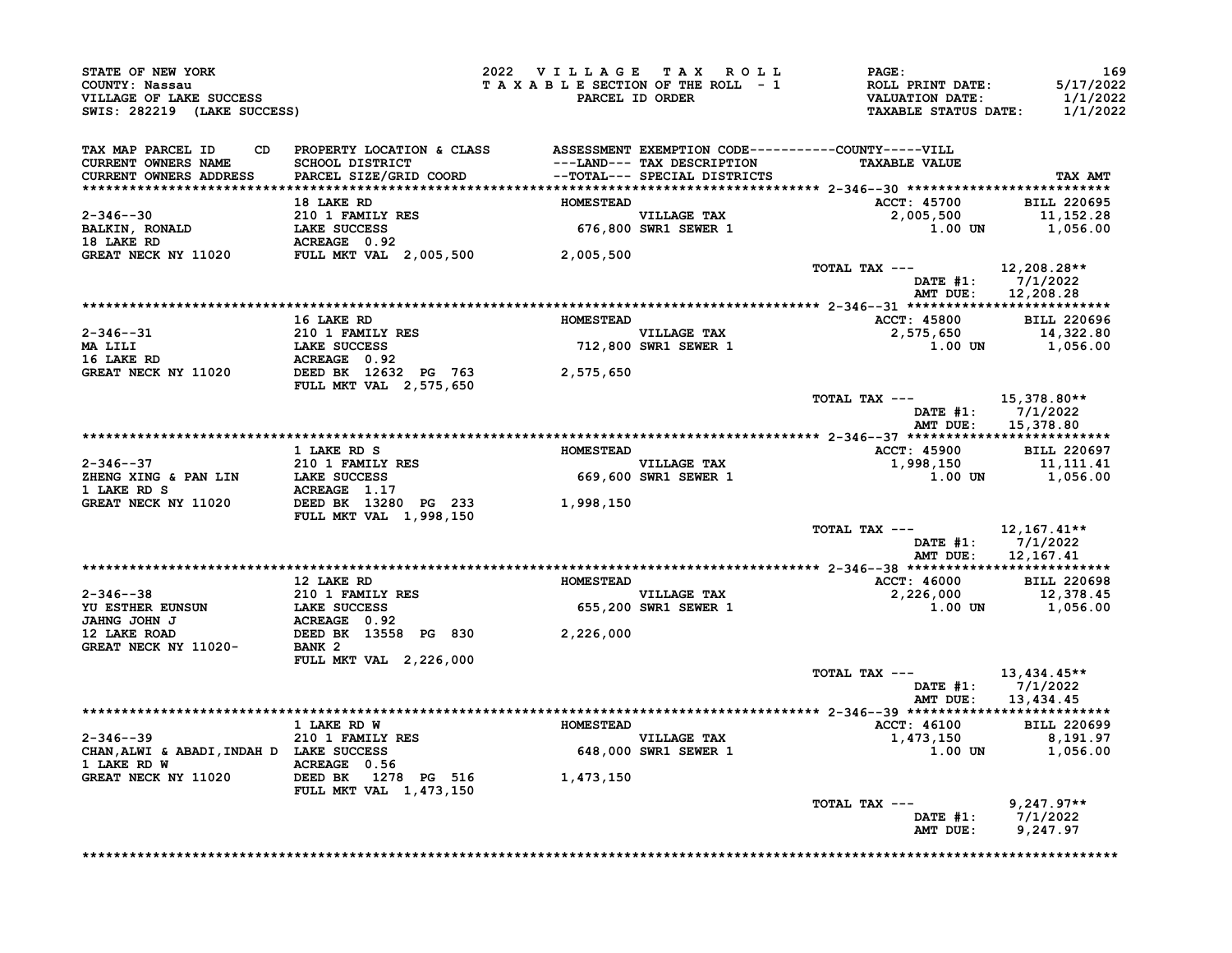| SWIS: 282219 (LAKE SUCCESS)                                                                                                                                                                                                                                                                                                                                                                                                          | STATE OF NEW YORK<br>COUNTY: Nassau<br>VILLAGE OF LAKE SUCCESS                                                                                                             |                  | 2022 VILLAGE TAX ROLL               | PAGE:<br>T A X A B L E SECTION OF THE ROLL - 1 ROLL PRINT DATE:<br>PARCEL ID ORDER VALUATION DATE:<br>TAXABLE STATUS DATE: | 170<br>5/17/2022<br>1/1/2022<br>1/1/2022               |
|--------------------------------------------------------------------------------------------------------------------------------------------------------------------------------------------------------------------------------------------------------------------------------------------------------------------------------------------------------------------------------------------------------------------------------------|----------------------------------------------------------------------------------------------------------------------------------------------------------------------------|------------------|-------------------------------------|----------------------------------------------------------------------------------------------------------------------------|--------------------------------------------------------|
| CD.<br>TAX MAP PARCEL ID<br>CURRENT OWNERS NAME<br>CURRENT OWNERS ADDRESS                                                                                                                                                                                                                                                                                                                                                            | PROPERTY LOCATION & CLASS ASSESSMENT EXEMPTION CODE----------COUNTY-----VILL<br>SCHOOL DISTRICT<br>PARCEL SIZE/GRID COORD                     --TOTAL--- SPECIAL DISTRICTS |                  |                                     | <b>TAXABLE VALUE</b>                                                                                                       | TAX AMT                                                |
|                                                                                                                                                                                                                                                                                                                                                                                                                                      |                                                                                                                                                                            |                  |                                     |                                                                                                                            |                                                        |
|                                                                                                                                                                                                                                                                                                                                                                                                                                      | 2 LAKE RD W                                                                                                                                                                | <b>HOMESTEAD</b> |                                     | ACCT: 46200 BILL 220700                                                                                                    |                                                        |
| $\begin{array}{lllllllllllllll} \multicolumn{3}{c}{\text{\small\bf 2-346--41}} & \multicolumn{3}{c}{\text{\small\bf 2-346--41}} & \multicolumn{3}{c}{\text{\small\bf 2-346--41}} & \multicolumn{3}{c}{\text{\small\bf 2-346--41}} & \multicolumn{3}{c}{\text{\small\bf 2-346--41}} & \multicolumn{3}{c}{\text{\small\bf 2-346--41}} & \multicolumn{3}{c}{\text{\small\bf 2-346--41}} & \multicolumn{3}{c}{\text{\small\bf 2-346--41$ |                                                                                                                                                                            |                  |                                     | 1,730,400 9,622.49<br>1.00 UN 1,056.00                                                                                     |                                                        |
|                                                                                                                                                                                                                                                                                                                                                                                                                                      |                                                                                                                                                                            |                  |                                     |                                                                                                                            |                                                        |
|                                                                                                                                                                                                                                                                                                                                                                                                                                      |                                                                                                                                                                            |                  |                                     | TOTAL TAX ---                                                                                                              | 10,678.49**<br>DATE #1: 7/1/2022                       |
|                                                                                                                                                                                                                                                                                                                                                                                                                                      |                                                                                                                                                                            |                  |                                     | AMT DUE:                                                                                                                   | 10,678.49                                              |
|                                                                                                                                                                                                                                                                                                                                                                                                                                      |                                                                                                                                                                            |                  |                                     | ACCT: 89700 BILL 220701                                                                                                    |                                                        |
|                                                                                                                                                                                                                                                                                                                                                                                                                                      |                                                                                                                                                                            |                  |                                     |                                                                                                                            |                                                        |
| $\begin{array}{ccccccccc} & & & & & 14 & \text{LAKE RD} & & & & & & & \text{HOMESTEAD} & & & & & & & \text{HOMESTEAD} & & & & & & & \text{VILLAGE TAX} & & & & \text{VILLAGE TAX} & & & & \text{VILLAGE TAX} & & & & \text{VILLAGE TAX} & & & & \text{VILLAGE TAX} & & & \text{S55,200 SWR1 SEWER 1} & & & & & & & \text{SDEED BK} & & & & & & 1,715,700 & & & & \text{FULL MKT VAL} & & & & & 1,715,700 & & & & & \end{array}$      |                                                                                                                                                                            |                  |                                     | 1,715,700 9,540.75<br>1.00 UN 1,056.00                                                                                     |                                                        |
|                                                                                                                                                                                                                                                                                                                                                                                                                                      |                                                                                                                                                                            |                  |                                     |                                                                                                                            |                                                        |
|                                                                                                                                                                                                                                                                                                                                                                                                                                      |                                                                                                                                                                            |                  |                                     | TOTAL TAX ---                                                                                                              | 10,596.75**<br>DATE #1: 7/1/2022                       |
|                                                                                                                                                                                                                                                                                                                                                                                                                                      |                                                                                                                                                                            |                  |                                     |                                                                                                                            | AMT DUE: 10,596.75                                     |
|                                                                                                                                                                                                                                                                                                                                                                                                                                      | 1 LAKE RD <b>HOMESTEAD</b>                                                                                                                                                 |                  |                                     |                                                                                                                            | <b>BILL 220702</b>                                     |
|                                                                                                                                                                                                                                                                                                                                                                                                                                      |                                                                                                                                                                            |                  |                                     |                                                                                                                            |                                                        |
|                                                                                                                                                                                                                                                                                                                                                                                                                                      |                                                                                                                                                                            |                  |                                     | <b>ACCT: 46900</b>                                                                                                         |                                                        |
|                                                                                                                                                                                                                                                                                                                                                                                                                                      |                                                                                                                                                                            |                  | VILLAGE TAX<br>698,400              | 2,966,250                                                                                                                  | 16,494.87                                              |
|                                                                                                                                                                                                                                                                                                                                                                                                                                      |                                                                                                                                                                            |                  |                                     |                                                                                                                            |                                                        |
|                                                                                                                                                                                                                                                                                                                                                                                                                                      |                                                                                                                                                                            |                  |                                     | TOTAL TAX ---                                                                                                              | 16,494.87**<br>DATE #1: 7/1/2022                       |
|                                                                                                                                                                                                                                                                                                                                                                                                                                      |                                                                                                                                                                            |                  |                                     |                                                                                                                            | AMT DUE: 16,494.87                                     |
|                                                                                                                                                                                                                                                                                                                                                                                                                                      |                                                                                                                                                                            |                  |                                     |                                                                                                                            |                                                        |
|                                                                                                                                                                                                                                                                                                                                                                                                                                      | 3 LAKE RD <b>HOMESTEAD</b>                                                                                                                                                 |                  |                                     | <b>ACCT: 47000</b>                                                                                                         | BILL 220703                                            |
|                                                                                                                                                                                                                                                                                                                                                                                                                                      |                                                                                                                                                                            |                  | VILLAGE TAX<br>921,600              | 2,520,000                                                                                                                  | 14,013.34                                              |
|                                                                                                                                                                                                                                                                                                                                                                                                                                      |                                                                                                                                                                            |                  |                                     |                                                                                                                            |                                                        |
| $\begin{array}{lllllllllllll} 2-346--50 & 3\ \text{LAKE}\ & 2101\ \text{FAMILY}\ \text{RES} & 921,600 \\ \text{LIU}\ \text{WEI}\ \text{WEI} & \text{LAKE}\ \text{SUCCES} & 921,600 \\ \text{3 LAKE}\ \text{ROAD} & \text{ACREAGE}\ \text{0.92} & 2,520,000 \\ \text{GREAT}\ \text{NECK}\ \text{NY}\ 11020- & \text{FENT}\ 244.00\ \text{DPTH}\ 226.00 & 2,520,000 \end{array}$                                                       |                                                                                                                                                                            |                  |                                     | TOTAL TAX ---                                                                                                              | 14,013.34**<br>DATE #1: 7/1/2022<br>AMT DUE: 14,013.34 |
|                                                                                                                                                                                                                                                                                                                                                                                                                                      |                                                                                                                                                                            |                  |                                     |                                                                                                                            |                                                        |
|                                                                                                                                                                                                                                                                                                                                                                                                                                      |                                                                                                                                                                            |                  |                                     | <b>ACCT: 47100</b>                                                                                                         | <b>BILL 220704</b>                                     |
|                                                                                                                                                                                                                                                                                                                                                                                                                                      | 5 LAKE RD NOMESTEAD                                                                                                                                                        |                  |                                     |                                                                                                                            |                                                        |
|                                                                                                                                                                                                                                                                                                                                                                                                                                      |                                                                                                                                                                            |                  | VILLAGE TAX<br>914,400 SWR1 SEWER 1 | 3,360,000 18,684.46<br>1.00 UN                                                                                             | 1,056.00                                               |
|                                                                                                                                                                                                                                                                                                                                                                                                                                      |                                                                                                                                                                            |                  |                                     |                                                                                                                            |                                                        |
| 2-346--51<br>HU, HAIYUN 210 1 FAMILY RES<br>210 1 FAMILY RES<br>2HENG, ZHENG ACREAGE 0.50<br>5 LAKE ROAD FRNT 175.00 DPTH 170.00<br>GREAT NECK NY 11020-<br>DEED BK 12982 PG 301<br>FIILL MKT VAL. 3.360.000                                                                                                                                                                                                                         | <b>FULL MKT VAL 3,360,000</b>                                                                                                                                              |                  |                                     | TOTAL TAX ---                                                                                                              | 19,740.46**                                            |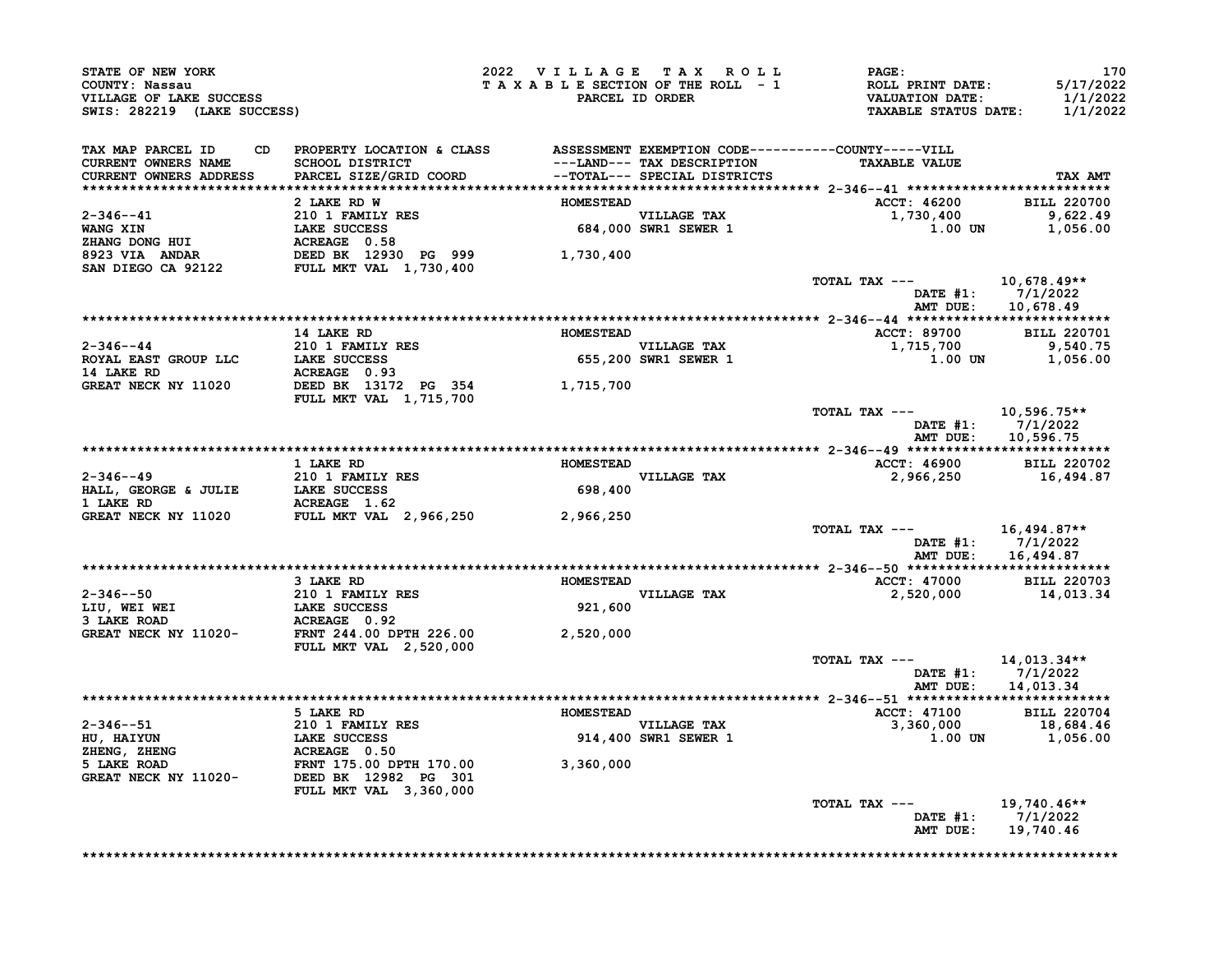| STATE OF NEW YORK<br>COUNTY: Nassau<br>VILLAGE OF LAKE SUCCESS<br>SWIS: 282219 (LAKE SUCCESS)                                                                                                                                                                  |           |             | 2022 VILLAGE TAX ROLL PAGE:<br>T A X A B L E SECTION OF THE ROLL - 1 ROLL PRINT DATE: 5/17/2022<br>PARCEL ID ORDER VALUATION DATE: 1/1/2022<br>TAXABLE STATUS DATE: 1/1/2022 | 171                                    |
|----------------------------------------------------------------------------------------------------------------------------------------------------------------------------------------------------------------------------------------------------------------|-----------|-------------|------------------------------------------------------------------------------------------------------------------------------------------------------------------------------|----------------------------------------|
| TAX MAP PARCEL ID CD PROPERTY LOCATION & CLASS ASSESSMENT EXEMPTION CODE----------COUNTY-----VILL<br>CURRENT OWNERS NAME SCHOOL DISTRICT ---LAND--- TAX DESCRIPTION TAXABLE VALUE<br>CURRENT OWNERS ADDRESS PARCEL SIZE/GRID COORD -<br>CURRENT OWNERS ADDRESS |           |             | <b>TAXABLE VALUE</b>                                                                                                                                                         | TAX AMT                                |
| GREAT NECK NY 11020                                                                                                                                                                                                                                            | 325,000   |             |                                                                                                                                                                              |                                        |
|                                                                                                                                                                                                                                                                |           |             | TOTAL TAX --- $5,071.25**$                                                                                                                                                   | DATE #1: 7/1/2022<br>AMT DUE: 5,071.25 |
|                                                                                                                                                                                                                                                                |           |             |                                                                                                                                                                              |                                        |
| 255 LAKEVILLE RD NON-HOMESTEAD<br>2-358--11-B 552 PUBLIC GOLF COURSES VILLAGE TAX<br>FRESH, MEADOW COUNTRY CLU LAKE SUCCES 1,850,400 SWR5 SEWER 5                                                                                                              |           | VILLAGE TAX | ACCT: 47400 BILL 220706<br>3,295,000 51,414.67                                                                                                                               |                                        |
| 255 LAKEVILLE RD FULL MKT VAL 3,295,000                                                                                                                                                                                                                        |           |             |                                                                                                                                                                              | 1.00 UN 22,494.00                      |
| <b>GREAT NECK NY 11020</b>                                                                                                                                                                                                                                     | 3,295,000 |             | TOTAL TAX --- $73,908.67**$                                                                                                                                                  | DATE #1: 7/1/2022                      |
|                                                                                                                                                                                                                                                                |           |             | AMT DUE:                                                                                                                                                                     | 73,908.67                              |
|                                                                                                                                                                                                                                                                |           |             |                                                                                                                                                                              |                                        |
| <sup>2</sup><br>21358--12 255 EAKEVILLE RD NON-HOMESTEAD<br>3158--12 552 PUBLIC GOLF COURSES VILLAGE TAX<br>4,644,000 4,644,000<br>255 LAKEVILLE ROAD FULL MKT VAL 5,000,000                                                                                   |           |             | ACCT: 47500 BILL 220707<br>5,000,000 78,019.23                                                                                                                               |                                        |
| GREAT NECK NY 11020                                                                                                                                                                                                                                            | 5,000,000 |             | TOTAL TAX --- $78,019.23**$<br>AMT DUE: 78,019.23                                                                                                                            | DATE #1: 7/1/2022                      |
|                                                                                                                                                                                                                                                                |           |             |                                                                                                                                                                              |                                        |
|                                                                                                                                                                                                                                                                |           |             |                                                                                                                                                                              |                                        |
|                                                                                                                                                                                                                                                                |           |             |                                                                                                                                                                              |                                        |
| 2.55 LAKEVILLE RD MON-HOMESTEAD 1.000 2-358--13<br>2.964.73 220708 552 PUBLIC GOLF COURSES VILLAGE TAX<br>FRESH, MEADOW COUNTRY CLU LAKE SUCCESS 64,800<br>255 LAKEVILLE RD FULL MKT VAL 190,000                                                               |           |             |                                                                                                                                                                              |                                        |
| <b>GREAT NECK NY 11020</b>                                                                                                                                                                                                                                     | 190,000   |             | TOTAL TAX --- $2,964.73**$                                                                                                                                                   |                                        |
|                                                                                                                                                                                                                                                                |           |             |                                                                                                                                                                              | DATE #1: 7/1/2022<br>AMT DUE: 2,964.73 |
|                                                                                                                                                                                                                                                                |           |             | ACCT: 47900 BILL 220709<br>140,000 2,184.54                                                                                                                                  |                                        |
| 255 LAKEVILLE RD MON-HOMESTEAD<br>2-358--30 552 PUBLIC GOLF COURSES VILLAGE TAX<br>FRESH, MEADOW COUNTRY CLU LAKE SUCCESS 122,400<br>255 LAKEVILLE RD FULL MKT VAL 140,000<br>GREAT NECK NY 11020                                                              | 140,000   |             |                                                                                                                                                                              |                                        |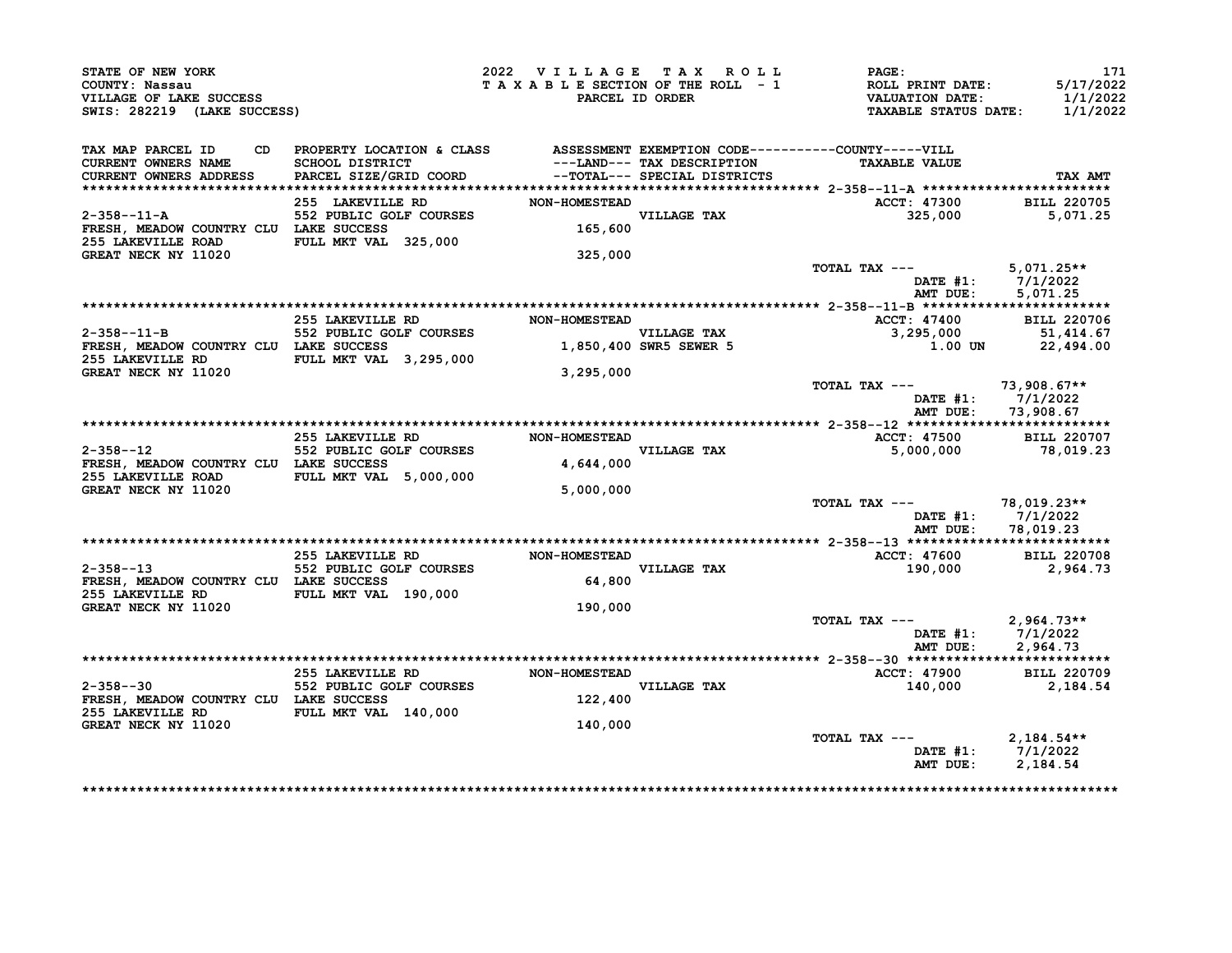| STATE OF NEW YORK<br>COUNTY: Nassau<br>VILLAGE OF LAKE SUCCESS<br>SWIS: 282219 (LAKE SUCCESS)                                                                                                                                                                                                                                                                                                                                                                                    |                                                                  | 2022 VILLAGE TAX ROLL PAGE: |                        | T A X A B L E SECTION OF THE ROLL - 1 ROLL PRINT DATE:<br>PARCEL ID ORDER THE SAME STATUS DATE: | 172<br>5/17/2022<br>1/1/2022<br>1/1/2022   |
|----------------------------------------------------------------------------------------------------------------------------------------------------------------------------------------------------------------------------------------------------------------------------------------------------------------------------------------------------------------------------------------------------------------------------------------------------------------------------------|------------------------------------------------------------------|-----------------------------|------------------------|-------------------------------------------------------------------------------------------------|--------------------------------------------|
| TAX MAP PARCEL ID CD PROPERTY LOCATION & CLASS ASSESSMENT EXEMPTION CODE----------COUNTY-----VILL<br>CURRENT OWNERS NAME SCHOOL DISTRICT ---LAND--- TAX DESCRIPTION TAXABLE VALUE<br>CURRENT OWNERS ADDRESS PARCEL SIZE/GRID COORD -                                                                                                                                                                                                                                             |                                                                  |                             |                        |                                                                                                 | TAX AMT                                    |
|                                                                                                                                                                                                                                                                                                                                                                                                                                                                                  |                                                                  |                             |                        | ACCT: 49300 BILL 220710<br>11,500,000 179,444.23<br>1.00 UN 1,432.00                            |                                            |
|                                                                                                                                                                                                                                                                                                                                                                                                                                                                                  |                                                                  |                             |                        |                                                                                                 |                                            |
| $\begin{array}{ccccccccc} 2-358--47-A & 175-200 & \text{COMMUNITY DR} & & & \text{NON-HOMESTED} & & & & & \\ 2-358--47-A & 464 & \text{OFFICE BULIDING} & & & \text{WON-HOMESTED} & & & & \text{VILLAGE TAX} & & \\ 175-200 & \text{DSN} & \text{LLC} & & \text{LAKE SUCCES} & & & & \\ 175-200 & \text{DSN} & \text{LLC} & & & \text{LAKE} & & \\ 175-200 & \text{DSN} & \text{LLAC} & & & \text{DEED BK} & 13$<br>175 COMMUNITY DR. SUITE 1 FULL MKT VAL 11,500,000 11,500,000 |                                                                  |                             |                        |                                                                                                 |                                            |
| GREAT NECK NY 11021                                                                                                                                                                                                                                                                                                                                                                                                                                                              |                                                                  |                             |                        | TOTAL TAX --- 180,876.23**                                                                      |                                            |
|                                                                                                                                                                                                                                                                                                                                                                                                                                                                                  |                                                                  |                             |                        |                                                                                                 | DATE #1: 7/1/2022<br>AMT DUE: 180,876.23   |
|                                                                                                                                                                                                                                                                                                                                                                                                                                                                                  | 175-200 COMMUNITY DR NON-HOMESTEAD                               |                             |                        |                                                                                                 |                                            |
|                                                                                                                                                                                                                                                                                                                                                                                                                                                                                  |                                                                  |                             |                        | ACCT: 49400 BILL 220711<br>624,312 9,741.67                                                     |                                            |
| 2-358--47-B<br>175-200 DSN LLC LAKE SUCCESS 410,400<br>MMM CAPITAL LLC DEED BK 13572 PG 970 410,400<br>175 COMMUNITY DR. SUITE 1 FULL MKT VAL 624,312 624,312                                                                                                                                                                                                                                                                                                                    |                                                                  |                             | VILLAGE TAX<br>410,400 |                                                                                                 |                                            |
| GREAT NECK NY 11021                                                                                                                                                                                                                                                                                                                                                                                                                                                              |                                                                  |                             |                        |                                                                                                 |                                            |
|                                                                                                                                                                                                                                                                                                                                                                                                                                                                                  |                                                                  |                             |                        | TOTAL TAX --- 9,741.67**                                                                        | DATE #1: 7/1/2022<br>AMT DUE: 9,741.67     |
|                                                                                                                                                                                                                                                                                                                                                                                                                                                                                  |                                                                  |                             |                        |                                                                                                 |                                            |
|                                                                                                                                                                                                                                                                                                                                                                                                                                                                                  |                                                                  |                             |                        |                                                                                                 |                                            |
|                                                                                                                                                                                                                                                                                                                                                                                                                                                                                  |                                                                  |                             |                        |                                                                                                 |                                            |
| 277 MARTINE AVE STE.200                                                                                                                                                                                                                                                                                                                                                                                                                                                          |                                                                  | 13,500,000                  |                        |                                                                                                 |                                            |
| WHITE PLAINS NY 10601                                                                                                                                                                                                                                                                                                                                                                                                                                                            |                                                                  |                             |                        | TOTAL TAX --- 212,083.92**                                                                      | DATE $#1: 7/1/2022$<br>AMT DUE: 212,083.92 |
|                                                                                                                                                                                                                                                                                                                                                                                                                                                                                  |                                                                  |                             |                        | <b>ACCT: 49700</b>                                                                              | <b>BILL 220713</b>                         |
| $2 - 360 - -1$                                                                                                                                                                                                                                                                                                                                                                                                                                                                   |                                                                  |                             |                        | 441,000                                                                                         | 6,881.30                                   |
| 2-360--1<br>SCS ENTERPRISES, LLC, LAKE SUCCESS<br>536B NORTHERN BLVD. FULL MKT VAL 441,000<br>GREAT NECK NV 11021                                                                                                                                                                                                                                                                                                                                                                | 554 NORTHERN BLVD<br>450 RETAIL SERVICES<br>LAKE SUCCESS 109,600 |                             |                        |                                                                                                 |                                            |
| <b>GREAT NECK NY 11021</b>                                                                                                                                                                                                                                                                                                                                                                                                                                                       |                                                                  | 441,000                     |                        |                                                                                                 |                                            |
|                                                                                                                                                                                                                                                                                                                                                                                                                                                                                  |                                                                  |                             |                        | TOTAL TAX --- $6,881.30**$                                                                      | DATE #1: 7/1/2022<br>AMT DUE: 6,881.30     |
|                                                                                                                                                                                                                                                                                                                                                                                                                                                                                  |                                                                  |                             |                        |                                                                                                 |                                            |
|                                                                                                                                                                                                                                                                                                                                                                                                                                                                                  |                                                                  |                             |                        | ACCT: 49800 BILL 220714<br>126,000                                                              | 1,966.08                                   |
|                                                                                                                                                                                                                                                                                                                                                                                                                                                                                  |                                                                  |                             |                        |                                                                                                 |                                            |
| GREAT NECK NY 11021-                                                                                                                                                                                                                                                                                                                                                                                                                                                             |                                                                  | 126,000                     |                        | TOTAL TAX $---$ 1,966.08**                                                                      |                                            |
|                                                                                                                                                                                                                                                                                                                                                                                                                                                                                  |                                                                  |                             |                        |                                                                                                 | DATE #1: 7/1/2022<br>AMT DUE: 1,966.08     |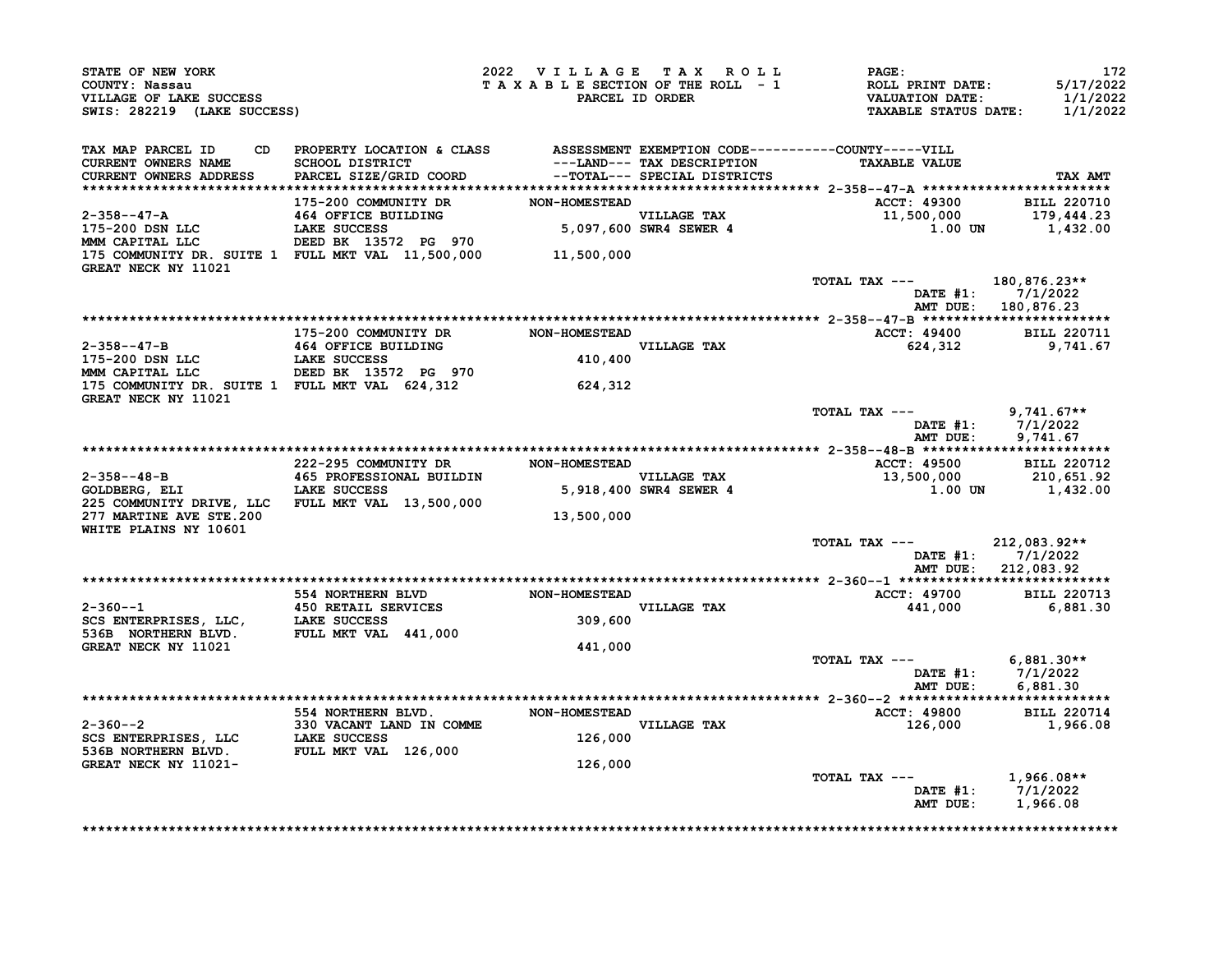| STATE OF NEW YORK<br>COUNTY: Nassau<br>VILLAGE OF LAKE SUCCESS<br>SWIS: 282219 (LAKE SUCCESS) |                                                                                       | 2022 VILLAGE TAX ROLL<br>TAXABLE SECTION OF THE ROLL - 1<br>PARCEL ID ORDER |                                                            | <b>PAGE:</b><br><b>ROLL PRINT DATE:</b><br><b>VALUATION DATE:</b><br><b>TAXABLE STATUS DATE:</b> | 173<br>5/17/2022<br>1/1/2022<br>1/1/2022 |
|-----------------------------------------------------------------------------------------------|---------------------------------------------------------------------------------------|-----------------------------------------------------------------------------|------------------------------------------------------------|--------------------------------------------------------------------------------------------------|------------------------------------------|
| CD<br>TAX MAP PARCEL ID<br><b>CURRENT OWNERS NAME</b><br>CURRENT OWNERS ADDRESS               | PROPERTY LOCATION & CLASS<br>The Company<br>SCHOOL DISTRICT<br>PARCEL SIZE/GRID COORD |                                                                             | ---LAND--- TAX DESCRIPTION<br>--TOTAL--- SPECIAL DISTRICTS | ASSESSMENT EXEMPTION CODE-----------COUNTY-----VILL<br><b>TAXABLE VALUE</b>                      | TAX AMT                                  |
|                                                                                               |                                                                                       |                                                                             |                                                            |                                                                                                  |                                          |
| $2 - 360 - -5$<br>LEVIAN, EDNA                                                                | 11 UNIVERSITY PL<br>210 1 FAMILY RES<br>LAKE SUCCESS                                  | <b>HOMESTEAD</b><br>403,200                                                 | <b>VILLAGE TAX</b>                                         | <b>ACCT: 85200</b><br>1,317,750                                                                  | <b>BILL 220715</b><br>7,327.81           |
| <b>11 UNIVERSITY PLACE</b><br>GREAT NECK NY 11020-                                            | ACREAGE 0.24<br>FRNT 90.00 DPTH 114.00<br><b>FULL MKT VAL 1,317,750</b>               | 1,317,750                                                                   |                                                            |                                                                                                  |                                          |
|                                                                                               |                                                                                       |                                                                             |                                                            | TOTAL TAX ---<br>DATE #1: 7/1/2022<br>AMT DUE: 7.327.81<br>AMT DUE:                              | 7,327.81**<br>7,327.81                   |
|                                                                                               | 9 UNIVERSITY PL                                                                       | <b>HOMESTEAD</b>                                                            |                                                            | ACCT: 49900 BILL 220716                                                                          |                                          |
| $2 - 360 - -6$<br>WNEK, EMILIAN                                                               | 210 1 FAMILY RES<br>LAKE SUCCESS                                                      | 540,000                                                                     | VILLAGE TAX                                                | 1,021,650                                                                                        | 5,681.24                                 |
| 7 UNIVERSITY PL<br>GREAT NECK NY 11020                                                        | ACREAGE 0.24<br>FRNT 90.00 DPTH 114.00                                                | 1,021,650                                                                   |                                                            |                                                                                                  |                                          |
|                                                                                               | <b>FULL MKT VAL 1,021,650</b>                                                         |                                                                             |                                                            | TOTAL TAX ---<br>DATE #1: 7/1/2022<br>AMT DUE: 5.681.24<br>AMT DUE:                              | $5,681.24**$<br>5,681.24                 |
|                                                                                               |                                                                                       |                                                                             |                                                            |                                                                                                  |                                          |
|                                                                                               | 7 UNIVERSITY PL                                                                       | <b>HOMESTEAD</b>                                                            |                                                            | ACCT: 50000 BILL 220717                                                                          |                                          |
| $2 - 360 - -7$<br>WNEK, EMILIAN<br>7 UNIVERSITY PLACE                                         | 210 1 FAMILY RES<br>LAKE SUCCESS<br>ACREAGE 0.31                                      | 460,800                                                                     | <b>VILLAGE TAX</b>                                         | 1,055,250                                                                                        | 5,868.09                                 |
| GREAT NECK NY 11020                                                                           | FRNT 120.00 DPTH 114.00<br>FULL MKT VAL 1,055,250                                     | 1,055,250                                                                   |                                                            |                                                                                                  |                                          |
|                                                                                               |                                                                                       |                                                                             |                                                            | TOTAL TAX ---<br>DATE #1: 7/1/2022<br>AMT DUE: 5.868.09<br>AMT DUE:                              | $5,868.09**$<br>5,868.09                 |
|                                                                                               | 5 UNIVERSITY PL                                                                       | <b>HOMESTEAD</b>                                                            |                                                            | ACCT: 50100 BILL 220718                                                                          |                                          |
| $2 - 360 - -8$<br>BITONDO, ATTILIO                                                            | 210 1 FAMILY RES<br><b>LAKE SUCCESS</b>                                               |                                                                             | 41121 ALT WAR VET<br>439,200 VILLAGE TAX                   | 54,000 54,000<br>968,700                                                                         | 5,386.80                                 |
| 5 UNIVERSITY PL<br>GREAT NECK NY 11020                                                        | <b>ACREAGE 0.21</b><br>FRNT 80.00 DPTH 114.00                                         | 1,022,700                                                                   |                                                            |                                                                                                  |                                          |
|                                                                                               | <b>FULL MKT VAL 1,022,700</b>                                                         |                                                                             |                                                            | TOTAL TAX ---<br>DATE #1: 7/1/2022<br>AMT DUE: 5,386.80                                          | $5,386.80**$                             |
|                                                                                               |                                                                                       |                                                                             |                                                            |                                                                                                  |                                          |
| $2 - 360 - -9$                                                                                | 3 UNIVERSITY PL<br>210 1 FAMILY RES                                                   | <b>HOMESTEAD</b>                                                            | <b>VILLAGE TAX</b>                                         | ACCT: 72800<br>1,296,750                                                                         | <b>BILL 220719</b><br>7,211.03           |
| FANG HAI & GAO MEI<br>3 UNIVERSITY PLACE                                                      | <b>LAKE SUCCESS</b><br>ACREAGE 0.26                                                   | 460,800                                                                     |                                                            |                                                                                                  |                                          |
| GREAT NECK NY 11020-                                                                          | FRNT 100.00 DPTH 114.00<br>DEED BK 13200 PG 502                                       | 1,296,750                                                                   |                                                            |                                                                                                  |                                          |
|                                                                                               | FULL MKT VAL 1,296,750                                                                |                                                                             |                                                            | TOTAL TAX ---<br>DATE #1: 7/1/2022<br>AMT DUE:                                                   | $7,211.03**$<br>7,211.03                 |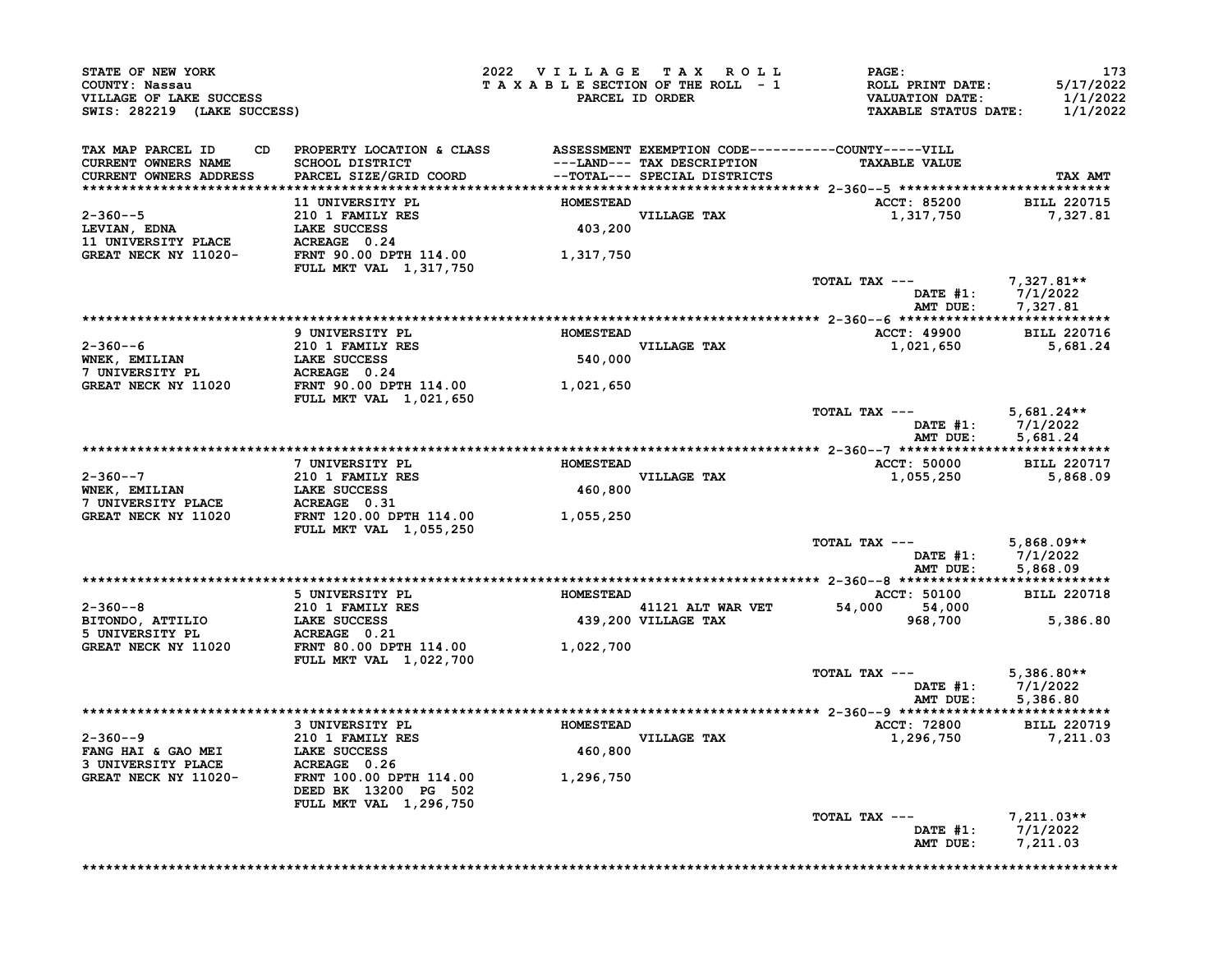| STATE OF NEW YORK<br>COUNTY: Nassau<br>VILLAGE OF LAKE SUCCESS<br>SWIS: 282219 (LAKE SUCCESS)                                                                                               |                                                                                                                                                                  | 2022 VILLAGE TAX ROLL | TAXABLE SECTION OF THE ROLL - 1<br>PARCEL ID ORDER | <b>PAGE:</b><br>ROLL PRINT DATE:<br><b>VALUATION DATE:</b><br><b>TAXABLE STATUS DATE:</b> | 174<br>5/17/2022<br>1/1/2022<br>1/1/2022 |
|---------------------------------------------------------------------------------------------------------------------------------------------------------------------------------------------|------------------------------------------------------------------------------------------------------------------------------------------------------------------|-----------------------|----------------------------------------------------|-------------------------------------------------------------------------------------------|------------------------------------------|
| TAX MAP PARCEL ID<br>CURRENT OWNERS NAME                                                                                                                                                    | CD PROPERTY LOCATION & CLASS ASSESSMENT EXEMPTION CODE----------COUNTY-----VILL<br><b>SCHOOL DISTRICT</b><br>PARCEL SIZE/GRID COORD --TOTAL--- SPECIAL DISTRICTS |                       | ---LAND--- TAX DESCRIPTION                         | <b>TAXABLE VALUE</b>                                                                      |                                          |
| CURRENT OWNERS ADDRESS                                                                                                                                                                      |                                                                                                                                                                  |                       |                                                    |                                                                                           | TAX AMT                                  |
|                                                                                                                                                                                             | 1 UNIVERSITY PL                                                                                                                                                  | <b>HOMESTEAD</b>      |                                                    | <b>ACCT: 72900</b>                                                                        | <b>BILL 220720</b>                       |
| $2 - 360 - -10$                                                                                                                                                                             | 210 1 FAMILY RES                                                                                                                                                 |                       | VILLAGE TAX<br>403,200                             | 1,295,700                                                                                 | 7,205.19                                 |
| TAM WILLIAM                                                                                                                                                                                 | LAKE SUCCESS                                                                                                                                                     |                       |                                                    |                                                                                           |                                          |
|                                                                                                                                                                                             |                                                                                                                                                                  |                       |                                                    |                                                                                           |                                          |
|                                                                                                                                                                                             | DEED BK 13560 PG 872                                                                                                                                             |                       |                                                    |                                                                                           |                                          |
|                                                                                                                                                                                             | FULL MKT VAL 1,295,700                                                                                                                                           |                       |                                                    | TOTAL TAX $---$ 7,205.19**                                                                |                                          |
|                                                                                                                                                                                             |                                                                                                                                                                  |                       |                                                    | DATE #1: 7/1/2022                                                                         |                                          |
|                                                                                                                                                                                             |                                                                                                                                                                  |                       |                                                    | AMT DUE: 7,205.19                                                                         |                                          |
|                                                                                                                                                                                             |                                                                                                                                                                  |                       |                                                    |                                                                                           |                                          |
|                                                                                                                                                                                             | 5 BRIARFIELD DR                                                                                                                                                  | <b>HOMESTEAD</b>      |                                                    | <b>ACCT: 50200</b>                                                                        | <b>BILL 220721</b>                       |
| $2 - 360 - -11$                                                                                                                                                                             | $210$ 1 FAMILY RES                                                                                                                                               |                       | VILLAGE TAX<br>417,600 SWR1 SEWER 1                | 1,195,950                                                                                 | 6,650.50                                 |
| LEONG, ALEXANDER                                                                                                                                                                            |                                                                                                                                                                  |                       |                                                    | $1.00$ UN $1,056.00$                                                                      |                                          |
| WANG, LI-HSIN<br>5 BRIARFIELD DR                                                                                                                                                            | <b>LAKE SUCCESS<br/>ACREAGE 0.22<br/>FRNT 101.00 DPTH 97.00</b>                                                                                                  | 1,195,950             |                                                    |                                                                                           |                                          |
| <b>GREAT NECK NY 11020</b>                                                                                                                                                                  | DEED BK 12411 PG 877                                                                                                                                             |                       |                                                    |                                                                                           |                                          |
|                                                                                                                                                                                             | BANK <sub>2</sub><br>FULL MKT VAL 1,195,950                                                                                                                      |                       |                                                    |                                                                                           |                                          |
|                                                                                                                                                                                             |                                                                                                                                                                  |                       |                                                    | TOTAL TAX --- 7,706.50**                                                                  |                                          |
|                                                                                                                                                                                             |                                                                                                                                                                  |                       |                                                    | DATE #1: 7/1/2022                                                                         |                                          |
|                                                                                                                                                                                             |                                                                                                                                                                  |                       |                                                    | AMT DUE: 7,706.50                                                                         |                                          |
|                                                                                                                                                                                             |                                                                                                                                                                  |                       |                                                    |                                                                                           |                                          |
| $2 - 360 - -12$                                                                                                                                                                             | 7 BRIARFIELD DR<br>210 1 FAMILY RES                                                                                                                              | <b>HOMESTEAD</b>      |                                                    | ACCT: 73000<br>1,257,900                                                                  | <b>BILL 220722</b><br>6,994.99           |
|                                                                                                                                                                                             |                                                                                                                                                                  |                       | VILLAGE TAX<br>518,400 SWR1 SEWER 1                | 1.00 UN                                                                                   | 1,056.00                                 |
|                                                                                                                                                                                             |                                                                                                                                                                  |                       |                                                    |                                                                                           |                                          |
| CHONG KING CHUEN<br>THE SUCCESS<br>TIP WAI FONG<br>TOREAFTELD DRIVE FRNT 101.00 DPTH 115.00<br>GREAT NECK NY 11020-<br>DEED BK 12624 PG 500<br>CREAT NECK NY 11020-<br>DEED BK 12624 PG 500 |                                                                                                                                                                  |                       |                                                    |                                                                                           |                                          |
|                                                                                                                                                                                             |                                                                                                                                                                  |                       |                                                    |                                                                                           |                                          |
|                                                                                                                                                                                             | FULL MKT VAL 1,257,900                                                                                                                                           |                       |                                                    |                                                                                           |                                          |
|                                                                                                                                                                                             |                                                                                                                                                                  |                       |                                                    | TOTAL TAX ---                                                                             | $8,050.99**$                             |
|                                                                                                                                                                                             |                                                                                                                                                                  |                       |                                                    | DATE #1: 7/1/2022<br>AMT DUE:                                                             | 8,050.99                                 |
|                                                                                                                                                                                             |                                                                                                                                                                  |                       |                                                    |                                                                                           |                                          |
|                                                                                                                                                                                             | 9 BRIARFIELD DR                                                                                                                                                  | <b>HOMESTEAD</b>      |                                                    | <b>ACCT: 85300</b>                                                                        | <b>BILL 220723</b>                       |
| 2-360--13                                                                                                                                                                                   |                                                                                                                                                                  |                       | VILLAGE TAX                                        | 1,172,850                                                                                 | 6,522.04                                 |
| <b>COHEN ELIRAM</b>                                                                                                                                                                         | 210 1 FAMILY RES<br>LAKE SUCCESS<br>ACPEAGE 0 27<br><b>LAKE SUCCESS</b>                                                                                          |                       | 511,200 SWR1 SEWER 1                               | $1.00$ UN                                                                                 | 1,056.00                                 |
| 9 BRIARFEILD DRIVE                                                                                                                                                                          | ACREAGE 0.27                                                                                                                                                     |                       |                                                    |                                                                                           |                                          |
| GREAT NECK NY 11020-                                                                                                                                                                        | FRNT 120.00 DPTH 115.00<br>DEED BK 12793 PG 186                                                                                                                  | 1,172,850             |                                                    |                                                                                           |                                          |
|                                                                                                                                                                                             | BANK <sub>2</sub>                                                                                                                                                |                       |                                                    |                                                                                           |                                          |
|                                                                                                                                                                                             | FULL MKT VAL 1, 172, 850                                                                                                                                         |                       |                                                    |                                                                                           |                                          |
|                                                                                                                                                                                             |                                                                                                                                                                  |                       |                                                    | TOTAL TAX $---$ 7,578.04**                                                                |                                          |
|                                                                                                                                                                                             |                                                                                                                                                                  |                       |                                                    | DATE #1: 7/1/2022                                                                         |                                          |
|                                                                                                                                                                                             |                                                                                                                                                                  |                       |                                                    | AMT DUE:                                                                                  | 7,578.04                                 |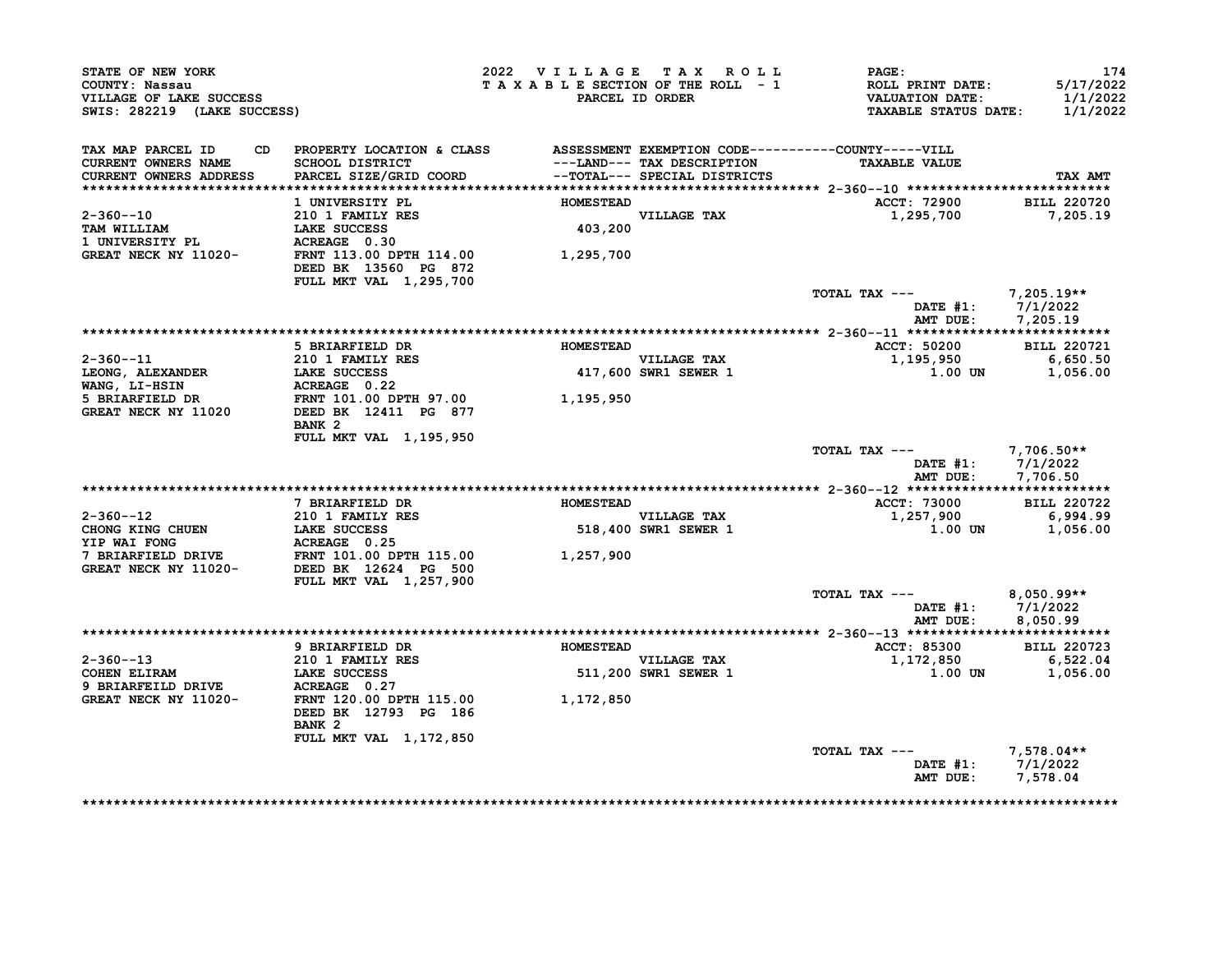| STATE OF NEW YORK<br>COUNTY: Nassau<br>VILLAGE OF LAKE SUCCESS<br>SWIS: 282219 (LAKE SUCCESS) |                                                                             | 2022 VILLAGE TAX ROLL<br>TAXABLE SECTION OF THE ROLL - 1 | PARCEL ID ORDER                                            | <b>PAGE:</b><br>ROLL PRINT DATE:<br><b>VALUATION DATE:</b><br><b>TAXABLE STATUS DATE:</b> | 175<br>5/17/2022<br>1/1/2022<br>1/1/2022 |
|-----------------------------------------------------------------------------------------------|-----------------------------------------------------------------------------|----------------------------------------------------------|------------------------------------------------------------|-------------------------------------------------------------------------------------------|------------------------------------------|
| TAX MAP PARCEL ID<br>CD.<br><b>CURRENT OWNERS NAME</b><br>CURRENT OWNERS ADDRESS              | PROPERTY LOCATION & CLASS<br>SCHOOL DISTRICT<br>PARCEL SIZE/GRID COORD      |                                                          | ---LAND--- TAX DESCRIPTION<br>--TOTAL--- SPECIAL DISTRICTS | ASSESSMENT EXEMPTION CODE----------COUNTY-----VILL<br><b>TAXABLE VALUE</b>                | TAX AMT                                  |
|                                                                                               | 11 BRIARFIELD DR                                                            | <b>HOMESTEAD</b>                                         |                                                            | ACCT: 50300                                                                               | <b>BILL 220724</b>                       |
| $2 - 360 - -14$<br>CHOW, TOM C.<br>TANG-CHOW, GARBO T.                                        | 210 1 FAMILY RES<br>LAKE SUCCESS<br>ACREAGE 0.25                            |                                                          | <b>VILLAGE TAX</b><br>482,400 SWR1 SEWER 1                 | 1,185,450<br>1.00 UN                                                                      | 6,592.11<br>1,056.00                     |
| <b>11 BRIARFIELD DR</b><br>GREAT NECK NY 11020                                                | FRNT 172.00 DPTH 170.00<br>DEED BK 13127 PG 666<br>FULL MKT VAL 1, 185, 450 | 1,185,450                                                |                                                            |                                                                                           |                                          |
|                                                                                               |                                                                             |                                                          |                                                            | TOTAL TAX ---<br>DATE $#1$ :<br>AMT DUE:                                                  | 7,648.11**<br>7/1/2022<br>7,648.11       |
|                                                                                               |                                                                             |                                                          |                                                            |                                                                                           |                                          |
|                                                                                               | 13 BRIARFIELD DR                                                            | <b>HOMESTEAD</b>                                         |                                                            | <b>ACCT: 50400</b>                                                                        | <b>BILL 220725</b>                       |
| $2 - 360 - -15$<br>CHENG, YIFEI                                                               | <b>210 1 FAMILY RES</b><br><b>LAKE SUCCESS</b>                              |                                                          | VILLAGE TAX<br>360,000 SWR1 SEWER 1                        | 1,200,150<br>1.00 UN                                                                      | 6,673.85<br>1,056.00                     |
| WEN, WEN                                                                                      | ACREAGE 0.23                                                                |                                                          |                                                            |                                                                                           |                                          |
| 13 BRIARFIELD DR                                                                              | FRNT 155.00 DPTH 170.00                                                     | 1,200,150                                                |                                                            |                                                                                           |                                          |
| GREAT NECK NY 11020                                                                           | DEED BK 13239 PG 424<br>BANK <sub>2</sub>                                   |                                                          |                                                            |                                                                                           |                                          |
|                                                                                               | FULL MKT VAL 1,200,150                                                      |                                                          |                                                            | TOTAL TAX ---<br>$\mathtt{DATE}$ #1:<br>AMT DUE:                                          | $7,729.85**$<br>7/1/2022<br>7,729.85     |
|                                                                                               |                                                                             |                                                          |                                                            |                                                                                           |                                          |
|                                                                                               | 15 BRIARFIELD DR                                                            | <b>HOMESTEAD</b>                                         |                                                            | <b>ACCT: 50500</b>                                                                        | <b>BILL 220726</b>                       |
| $2 - 360 - -16$                                                                               | 210 1 FAMILY RES                                                            |                                                          | VILLAGE TAX                                                | 1,155,000                                                                                 | 6,422.78                                 |
| SHIN JAE HYOK<br>LEE MARIAN                                                                   | <b>LAKE SUCCESS</b><br>ACREAGE 0.27                                         |                                                          | 424,800 SWR1 SEWER 1                                       | 1.00 UN                                                                                   | 1,056.00                                 |
| <b>15 BRIARFIELD DR</b><br>GREAT NECK NY 11020                                                | FRNT 115.00 DPTH 111.00<br>DEED BK 12667 PG 689<br>BANK 8                   | 1,155,000                                                |                                                            |                                                                                           |                                          |
|                                                                                               | <b>FULL MKT VAL 1,155,000</b>                                               |                                                          |                                                            |                                                                                           |                                          |
|                                                                                               |                                                                             |                                                          |                                                            | TOTAL TAX ---<br>DATE #1:<br>AMT DUE:                                                     | 7,478.78**<br>7/1/2022<br>7,478.78       |
|                                                                                               |                                                                             |                                                          |                                                            |                                                                                           |                                          |
|                                                                                               | 17 BRIARFIELD DR                                                            | <b>HOMESTEAD</b>                                         |                                                            | <b>ACCT: 50600</b>                                                                        | <b>BILL 220727</b>                       |
| $2 - 360 - -17$<br>HANDSMAN, FREDERIC & LIND LAKE SUCCESS<br>17 BRIARFIELD DR                 | 210 1 FAMILY RES<br>ACREAGE 0.29                                            |                                                          | VILLAGE TAX<br>475,200 SWR1 SEWER 1                        | 1,420,650<br>1.00 UN                                                                      | 7,900.02<br>1,056.00                     |
| GREAT NECK NY 11020-                                                                          | FRNT 115.00 DPTH 111.00<br>FULL MKT VAL 1,420,650                           | 1,420,650                                                |                                                            |                                                                                           |                                          |
|                                                                                               |                                                                             |                                                          |                                                            | TOTAL TAX ---<br><b>DATE #1:</b><br>AMT DUE:                                              | $8,956.02**$<br>7/1/2022<br>8,956.02     |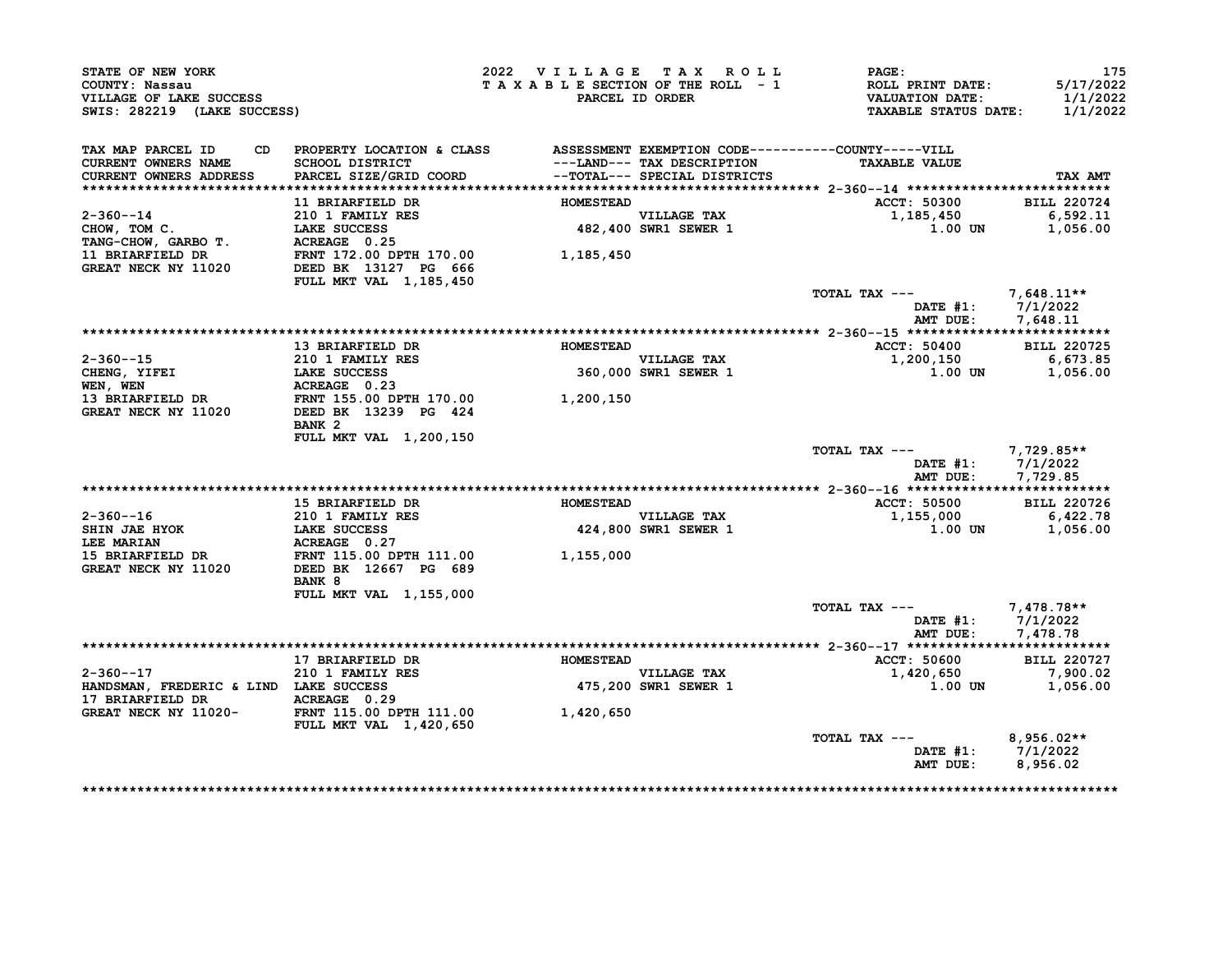| STATE OF NEW YORK<br>COUNTY: Nassau<br>VILLAGE OF LAKE SUCCESS<br>SWIS: 282219 (LAKE SUCCESS)                                                                               |                                                                                                           | 2022 VILLAGE TAX ROLL | TAXABLE SECTION OF THE ROLL - 1<br>PARCEL ID ORDER | <b>PAGE:</b><br>ROLL PRINT DATE:<br>VALUATION DATE:<br><b>TAXABLE STATUS DATE:</b> | 176<br>5/17/2022<br>1/1/2022<br>1/1/2022  |
|-----------------------------------------------------------------------------------------------------------------------------------------------------------------------------|-----------------------------------------------------------------------------------------------------------|-----------------------|----------------------------------------------------|------------------------------------------------------------------------------------|-------------------------------------------|
| TAX MAP PARCEL ID<br>CURRENT OWNERS NAME                                                                                                                                    | CD PROPERTY LOCATION & CLASS ASSESSMENT EXEMPTION CODE----------COUNTY-----VILL<br><b>SCHOOL DISTRICT</b> |                       | ---LAND--- TAX DESCRIPTION                         | <b>TAXABLE VALUE</b>                                                               |                                           |
| CURRENT OWNERS ADDRESS                                                                                                                                                      | PARCEL SIZE/GRID COORD --TOTAL--- SPECIAL DISTRICTS                                                       |                       |                                                    |                                                                                    | TAX AMT                                   |
|                                                                                                                                                                             | 19 BRIARFIELD DR                                                                                          | <b>HOMESTEAD</b>      |                                                    | <b>ACCT: 85400</b>                                                                 | <b>BILL 220728</b>                        |
| $2 - 360 - -18$                                                                                                                                                             | 210 1 FAMILY RES                                                                                          |                       |                                                    | 1,411,200                                                                          | 7,847.47                                  |
| <b><i>∠-</i>boU--18</b><br>HE, GUITING<br>E<br>HE, GUITING DRIVE LAKE SUCCESS<br>19 BRIARFIELD DRIVE ACREAGE 0.26<br>GREAT NECK NY 11020- FRNT 120.00 DPTH 106.00 1,411,200 |                                                                                                           |                       | VILLAGE TAX<br>446,400 SWR1 SEWER 1                | $1.00$ UN                                                                          | 1,056.00                                  |
|                                                                                                                                                                             | DEED BK 13417 PG 132                                                                                      |                       |                                                    |                                                                                    |                                           |
|                                                                                                                                                                             | FULL MKT VAL 1,411,200                                                                                    |                       |                                                    |                                                                                    |                                           |
|                                                                                                                                                                             |                                                                                                           |                       |                                                    | TOTAL TAX $---$ 8,903.47**                                                         |                                           |
|                                                                                                                                                                             |                                                                                                           |                       |                                                    |                                                                                    | DATE #1: 7/1/2022<br>AMT DUE: 8,903.47    |
|                                                                                                                                                                             |                                                                                                           |                       |                                                    |                                                                                    |                                           |
|                                                                                                                                                                             | 21 BRIARFIELD DR                                                                                          | <b>HOMESTEAD</b>      |                                                    | <b>ACCT: 73100</b>                                                                 | <b>BILL 220729</b>                        |
| $2 - 360 - -19$                                                                                                                                                             | 210 1 FAMILY RES<br>LAKE SUCCESS                                                                          |                       | VILLAGE TAX<br>475,200 SWR1 SEWER 1                | 1,672,650                                                                          | 9,301.36                                  |
| BERENSON, HARRIS & E. TYLER LAKE SUCCESS                                                                                                                                    |                                                                                                           |                       |                                                    |                                                                                    | $1.00$ UN $1,056.00$                      |
|                                                                                                                                                                             |                                                                                                           |                       |                                                    |                                                                                    |                                           |
|                                                                                                                                                                             | DEED BK 12483 PG 899                                                                                      |                       |                                                    |                                                                                    |                                           |
|                                                                                                                                                                             | FULL MKT VAL 1,672,650                                                                                    |                       |                                                    | TOTAL TAX ---                                                                      | 10,357.36**                               |
|                                                                                                                                                                             |                                                                                                           |                       |                                                    |                                                                                    | DATE $#1: 7/1/2022$<br>AMT DUE: 10,357.36 |
|                                                                                                                                                                             |                                                                                                           |                       |                                                    |                                                                                    |                                           |
|                                                                                                                                                                             | 23 BRIARFIELD DR                                                                                          | <b>HOMESTEAD</b>      |                                                    | ACCT: 73200 BILL 220730                                                            |                                           |
| 2-360--20                                                                                                                                                                   | 210 1 FAMILY RES                                                                                          |                       | VILLAGE TAX<br>439,200 SWR1 SEWER 1                | $1,084,650$<br>$1,000$ UN $1,056.00$                                               |                                           |
| ZHANG BO & LOU XIAOJUAN LAKE SUCCESS                                                                                                                                        |                                                                                                           |                       |                                                    |                                                                                    |                                           |
|                                                                                                                                                                             |                                                                                                           |                       |                                                    |                                                                                    |                                           |
|                                                                                                                                                                             | DEED BK 12609 PG 89<br>BANK 14                                                                            |                       |                                                    |                                                                                    |                                           |
|                                                                                                                                                                             | <b>FULL MKT VAL 1,084,650</b>                                                                             |                       |                                                    |                                                                                    |                                           |
|                                                                                                                                                                             |                                                                                                           |                       |                                                    | TOTAL TAX --- $7,087.58**$                                                         |                                           |
|                                                                                                                                                                             |                                                                                                           |                       |                                                    |                                                                                    | DATE #1: 7/1/2022<br>AMT DUE: 7,087.58    |
|                                                                                                                                                                             |                                                                                                           |                       |                                                    |                                                                                    |                                           |
| $2 - 360 - -21$                                                                                                                                                             | 27 BRIARFIELD DR                                                                                          | <b>HOMESTEAD</b>      | VILLAGE TAX                                        | <b>ACCT: 85500</b><br>1,247,400                                                    | <b>BILL 220731</b><br>6,936.60            |
| CHEN KENNETH Z.                                                                                                                                                             | 210 1 FAMILY RES<br>LAKE SUCCESS<br>ACPEACE 0 23<br>LAKE SUCCESS                                          |                       | 612,000 SWR1 SEWER 1                               | 1.00 UN                                                                            | 1,056.00                                  |
| <b>HUANG XIN</b>                                                                                                                                                            |                                                                                                           |                       |                                                    |                                                                                    |                                           |
| 27 BRIARFIELD DRIVE                                                                                                                                                         |                                                                                                           |                       |                                                    |                                                                                    |                                           |
| GREAT NECK NY 11020                                                                                                                                                         | BANK <sub>2</sub>                                                                                         |                       |                                                    |                                                                                    |                                           |
|                                                                                                                                                                             | FULL MKT VAL 1,247,400                                                                                    |                       |                                                    |                                                                                    |                                           |
|                                                                                                                                                                             |                                                                                                           |                       |                                                    | TOTAL TAX ---                                                                      | $7,992.60**$                              |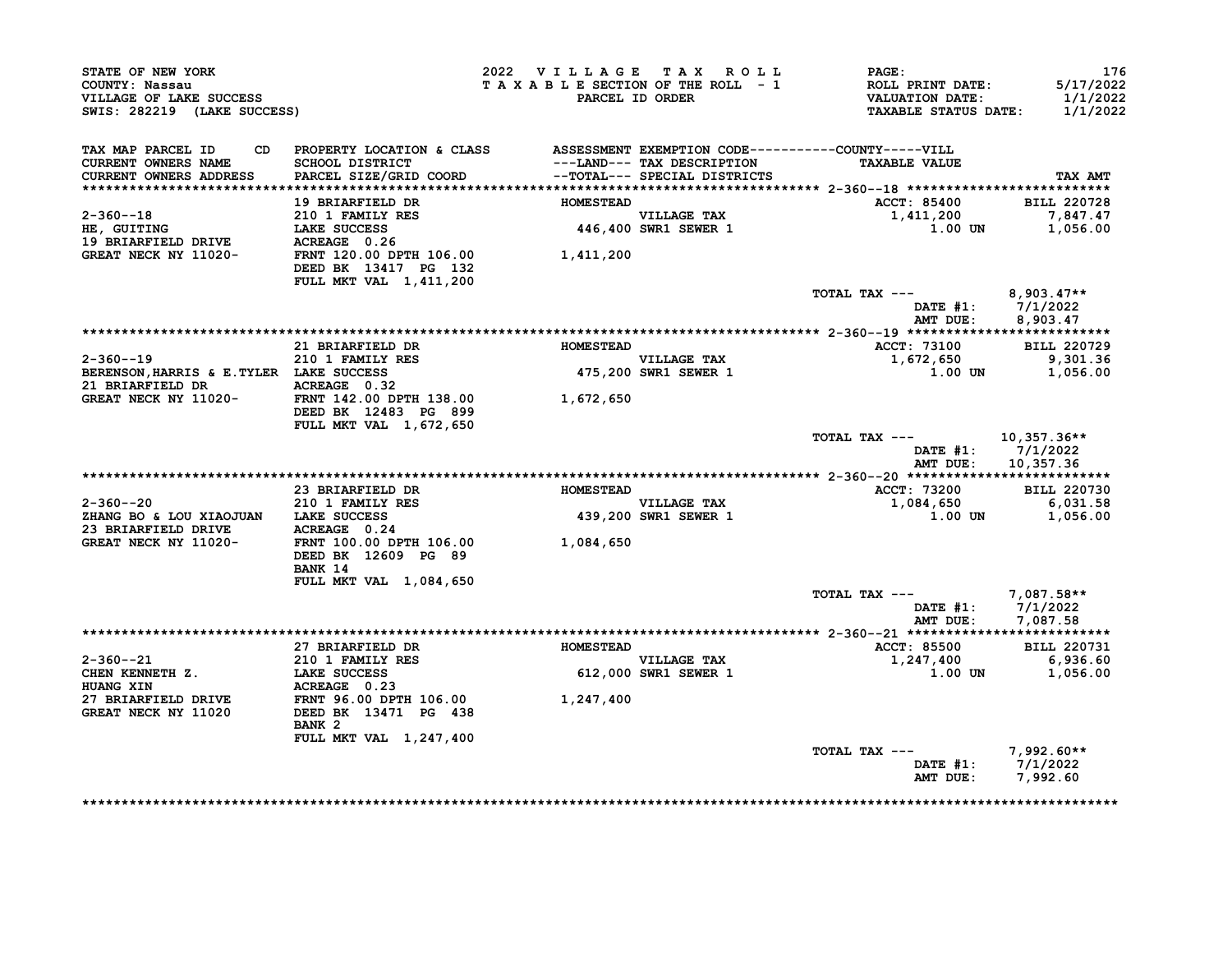| STATE OF NEW YORK<br>COUNTY: Nassau<br>VILLAGE OF LAKE SUCCESS<br>SWIS: 282219 (LAKE SUCCESS) |                                                                                                 | 2022 VILLAGE TAX ROLL<br>TAXABLE SECTION OF THE ROLL - 1 | PARCEL ID ORDER                     | PAGE:<br>ROLL PRINT DATE:<br><b>VALUATION DATE:</b><br><b>TAXABLE STATUS DATE:</b> | 177<br>5/17/2022<br>1/1/2022<br>1/1/2022 |
|-----------------------------------------------------------------------------------------------|-------------------------------------------------------------------------------------------------|----------------------------------------------------------|-------------------------------------|------------------------------------------------------------------------------------|------------------------------------------|
| TAX MAP PARCEL ID<br>CD.<br><b>CURRENT OWNERS NAME</b>                                        | PROPERTY LOCATION & CLASS ASSESSMENT EXEMPTION CODE----------COUNTY-----VILL<br>SCHOOL DISTRICT |                                                          | ---LAND--- TAX DESCRIPTION          | <b>TAXABLE VALUE</b>                                                               |                                          |
| CURRENT OWNERS ADDRESS                                                                        | PARCEL SIZE/GRID COORD                                                                          |                                                          | --TOTAL--- SPECIAL DISTRICTS        |                                                                                    | TAX AMT                                  |
|                                                                                               |                                                                                                 |                                                          |                                     |                                                                                    |                                          |
|                                                                                               | 29 BRIARFIELD DR                                                                                | <b>HOMESTEAD</b>                                         |                                     | ACCT: 85600                                                                        | <b>BILL 220732</b>                       |
| $2 - 360 - -22$                                                                               | 210 1 FAMILY RES                                                                                |                                                          |                                     | 1,256,850                                                                          | 6,989.15                                 |
| <b>BAILY, LAWRENCE</b>                                                                        | LAKE SUCCESS                                                                                    |                                                          | VILLAGE TAX<br>734,400 SWR1 SEWER 1 | 1.00 UN                                                                            | 1,056.00                                 |
| 29 BRIARFIELD DR                                                                              | ACREAGE 0.24                                                                                    |                                                          |                                     |                                                                                    |                                          |
| GREAT NECK NY 11020-                                                                          | FRNT 97.00 DPTH 106.00<br><b>FULL MKT VAL 1,256,850</b>                                         | 1,256,850                                                |                                     |                                                                                    |                                          |
|                                                                                               |                                                                                                 |                                                          |                                     | TOTAL TAX ---                                                                      | $8,045.15**$                             |
|                                                                                               |                                                                                                 |                                                          |                                     | DATE $#1: 7/1/2022$                                                                |                                          |
|                                                                                               |                                                                                                 |                                                          |                                     | AMT DUE:                                                                           | 8,045.15                                 |
|                                                                                               |                                                                                                 |                                                          |                                     |                                                                                    |                                          |
|                                                                                               | 31 BRIARFIELD DR                                                                                | <b>HOMESTEAD</b>                                         |                                     | ACCT: 50700                                                                        | <b>BILL 220733</b>                       |
| $2 - 360 - -23$                                                                               | 210 1 FAMILY RES<br>LAKE SUCCESS                                                                |                                                          | VILLAGE TAX<br>432,000 SWR1 SEWER 1 | 1,296,750                                                                          | 7,211.03                                 |
| KIM, JAE KYU                                                                                  | LAKE SUCCESS                                                                                    |                                                          |                                     | 1.00 UN                                                                            | 1,056.00                                 |
| KIM, HYNN JOO                                                                                 | ACREAGE 0.24                                                                                    |                                                          |                                     |                                                                                    |                                          |
| 31 BRIARFIELD DR                                                                              | FRNT 100.00 DPTH 106.00 1,296,750                                                               |                                                          |                                     |                                                                                    |                                          |
| GREAT NECK NY 11020-                                                                          | BANK <sub>2</sub>                                                                               |                                                          |                                     |                                                                                    |                                          |
|                                                                                               | FULL MKT VAL 1,296,750                                                                          |                                                          |                                     |                                                                                    |                                          |
|                                                                                               |                                                                                                 |                                                          |                                     | TOTAL TAX ---<br>DATE $#1: 7/1/2022$                                               | $8,267.03**$                             |
|                                                                                               |                                                                                                 |                                                          |                                     | AMT DUE:                                                                           | 8,267.03                                 |
|                                                                                               |                                                                                                 |                                                          |                                     |                                                                                    |                                          |
|                                                                                               | 33 BRIARFIELD DR                                                                                | <b>HOMESTEAD</b>                                         |                                     | ACCT: 73300                                                                        | <b>BILL 220734</b>                       |
| $2 - 360 - -24$                                                                               | 210 1 FAMILY RES<br>210 1 FAMILY<br>LAKE SUCCESS                                                |                                                          | VILLAGE TAX                         | 1,285,200                                                                          | 7,146.80                                 |
| YI YOON                                                                                       |                                                                                                 |                                                          | 540,000 SWR1 SEWER 1                | 1.00 UN                                                                            | 1,056.00                                 |
| <b>CHUNG ELLEN</b>                                                                            | ACREAGE 0.23<br><b>ACREAGE 0.23<br/>FRNT 145.00 DPTH 117.00</b>                                 |                                                          |                                     |                                                                                    |                                          |
| 33 BRIARFIELD DR                                                                              |                                                                                                 | 1,285,200                                                |                                     |                                                                                    |                                          |
| GREAT NECK NY 11020-                                                                          | DEED BK 13480 PG 655                                                                            |                                                          |                                     |                                                                                    |                                          |
|                                                                                               | BANK <sub>2</sub>                                                                               |                                                          |                                     |                                                                                    |                                          |
|                                                                                               | FULL MKT VAL 1,285,200                                                                          |                                                          |                                     |                                                                                    |                                          |
|                                                                                               |                                                                                                 |                                                          |                                     | TOTAL TAX ---                                                                      | $8,202.80**$                             |
|                                                                                               |                                                                                                 |                                                          |                                     | DATE $#1: 7/1/2022$<br>AMT DUE:                                                    |                                          |
|                                                                                               |                                                                                                 |                                                          |                                     |                                                                                    | 8,202.80                                 |
|                                                                                               | 35 BRIARFIELD DR                                                                                | <b>HOMESTEAD</b>                                         |                                     | ACCT: 50800                                                                        | <b>BILL 220735</b>                       |
|                                                                                               |                                                                                                 |                                                          |                                     |                                                                                    | 6,650.50                                 |
| 2-360--25<br>RHEE, IM-SUNG                                                                    | 35 BRIAKE LOLE __<br>210 1 FAMILY RES<br><sup>T.AKR</sup> SUCCESS<br><b>LAKE SUCCESS</b>        |                                                          | VILLAGE TAX<br>496,800 SWR1 SEWER 1 | 1,195,950<br><b>1.00 UN</b>                                                        | 1,056.00                                 |
|                                                                                               | ACREAGE 0.33                                                                                    |                                                          |                                     |                                                                                    |                                          |
|                                                                                               | FRNT 239.00 DPTH 137.00                                                                         | 1,195,950                                                |                                     |                                                                                    |                                          |
| 35 BRIARFIELD DRIVE                                                                           |                                                                                                 |                                                          |                                     |                                                                                    |                                          |
| GREAT NECK NY 11020                                                                           |                                                                                                 |                                                          |                                     |                                                                                    |                                          |
|                                                                                               | <b>FULL MKT VAL 1,195,950</b>                                                                   |                                                          |                                     |                                                                                    |                                          |
|                                                                                               |                                                                                                 |                                                          |                                     | TOTAL TAX ---<br>DATE #1: 7/1/2022                                                 | $7,706.50**$                             |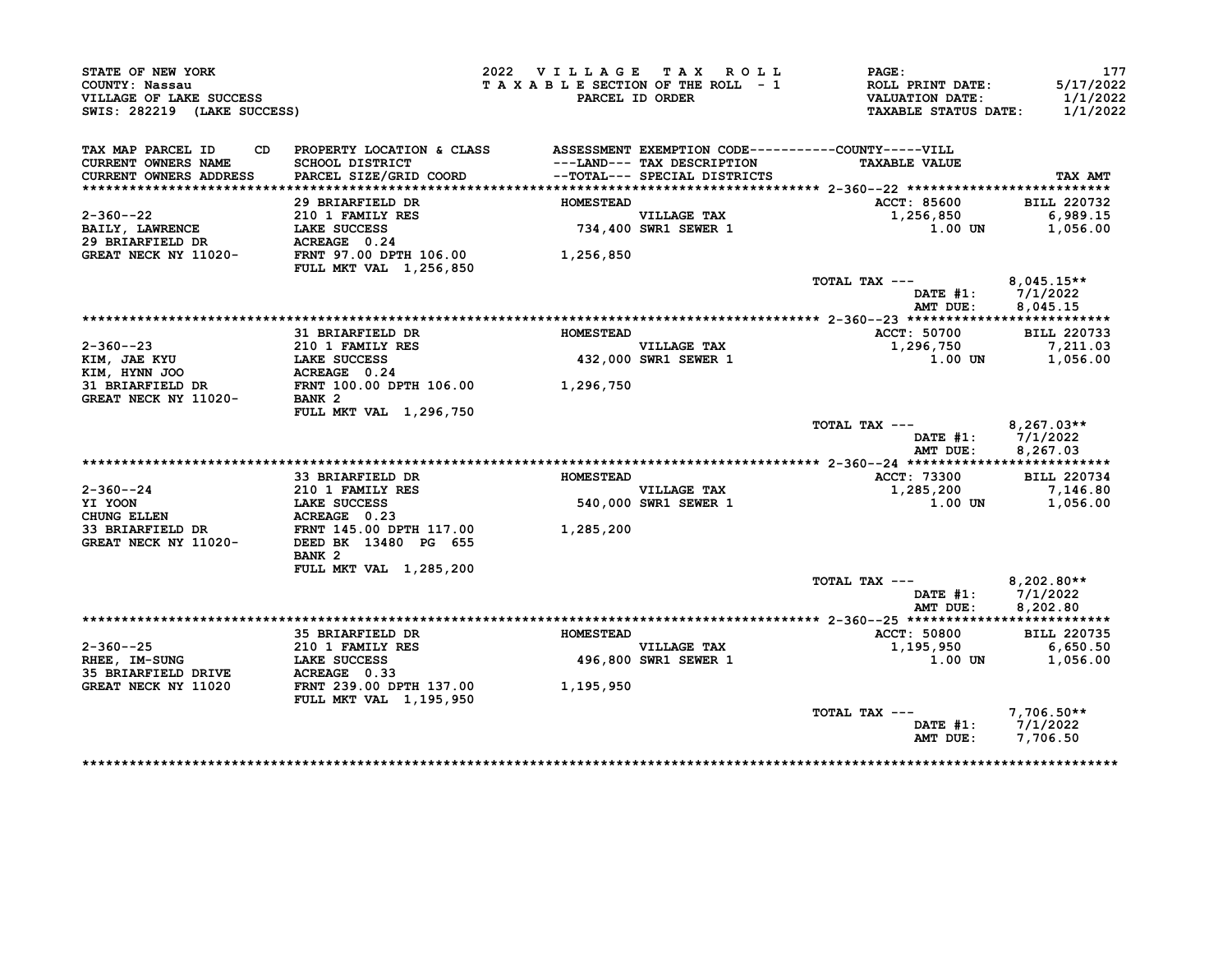| STATE OF NEW YORK<br>COUNTY: Nassau<br>VILLAGE OF LAKE SUCCESS<br>SWIS: 282219 (LAKE SUCCESS) |                                                                                                                           | 2022 VILLAGE TAX ROLL | TAXABLE SECTION OF THE ROLL - 1<br>PARCEL ID ORDER          | <b>PAGE :</b><br><b>ROLL PRINT DATE:</b><br><b>VALUATION DATE:</b><br><b>TAXABLE STATUS DATE:</b> | 178<br>5/17/2022<br>1/1/2022<br>1/1/2022 |
|-----------------------------------------------------------------------------------------------|---------------------------------------------------------------------------------------------------------------------------|-----------------------|-------------------------------------------------------------|---------------------------------------------------------------------------------------------------|------------------------------------------|
|                                                                                               |                                                                                                                           |                       |                                                             |                                                                                                   |                                          |
| TAX MAP PARCEL ID<br>CD<br>CURRENT OWNERS NAME<br>CURRENT OWNERS ADDRESS                      | PROPERTY LOCATION & CLASS ASSESSMENT EXEMPTION CODE----------COUNTY-----VILL<br>SCHOOL DISTRICT<br>PARCEL SIZE/GRID COORD |                       | ---LAND--- TAX DESCRIPTION<br>--TOTAL--- SPECIAL DISTRICTS  | <b>TAXABLE VALUE</b>                                                                              | TAX AMT                                  |
|                                                                                               |                                                                                                                           |                       |                                                             |                                                                                                   |                                          |
|                                                                                               | 39 BRIARFIELD DR                                                                                                          | <b>HOMESTEAD</b>      |                                                             | ACCT: 85700                                                                                       | <b>BILL 220736</b>                       |
| $2 - 360 - -26$                                                                               | 210 1 FAMILY RES                                                                                                          |                       | VILLAGE TAX<br>417,600 SWR1 SEWER 1                         | 1,136,100                                                                                         | 6,317.68                                 |
| <b>GOLIA, ANTHONY</b>                                                                         | LAKE SUCCESS                                                                                                              |                       |                                                             | 1.00 UN                                                                                           | 1,056.00                                 |
|                                                                                               |                                                                                                                           |                       |                                                             |                                                                                                   |                                          |
|                                                                                               |                                                                                                                           | 1,136,100             |                                                             |                                                                                                   |                                          |
|                                                                                               |                                                                                                                           |                       |                                                             |                                                                                                   |                                          |
|                                                                                               |                                                                                                                           |                       |                                                             | TOTAL TAX ---<br>DATE #1: 7/1/2022<br>AMT DUE:                                                    | 7,373.68**<br>7,373.68                   |
|                                                                                               |                                                                                                                           |                       |                                                             |                                                                                                   |                                          |
|                                                                                               | 41 BRIARFIELD DR                                                                                                          | <b>HOMESTEAD</b>      |                                                             | ACCT: 85800                                                                                       | <b>BILL 220737</b>                       |
| $2 - 360 - -27$                                                                               | 210 1 FAMILY RES                                                                                                          |                       |                                                             | 1,404,900                                                                                         | 7,812.44                                 |
| PENG, DONGLEI                                                                                 | LAKE SUCCESS                                                                                                              |                       | VILLAGE TAX<br>489,600 SWR1 SEWER 1<br>489,600 SWR1 SEWER 1 | 1.00 UN                                                                                           | 1,056.00                                 |
| 41 BRIARFIELD DR                                                                              | ACREAGE 0.23                                                                                                              |                       |                                                             |                                                                                                   |                                          |
| <b>GREAT NECK NY 11020-</b>                                                                   | <b>FRNT 106.00 DPTH 95.00</b>                                                                                             | 1,404,900             |                                                             |                                                                                                   |                                          |
|                                                                                               | DEED BK 13061 PG 13061                                                                                                    |                       |                                                             |                                                                                                   |                                          |
|                                                                                               | FULL MKT VAL 1,404,900                                                                                                    |                       |                                                             |                                                                                                   |                                          |
|                                                                                               |                                                                                                                           |                       |                                                             | TOTAL TAX ---<br>DATE $#1: 7/1/2022$<br>AMT DUE:                                                  | $8,868.44**$<br>8,868.44                 |
|                                                                                               |                                                                                                                           |                       |                                                             |                                                                                                   |                                          |
|                                                                                               | 45 BRIARFIELD DR                                                                                                          | <b>HOMESTEAD</b>      |                                                             | <b>ACCT: 92300</b>                                                                                | <b>BILL 220738</b>                       |
| $2 - 360 - -28$                                                                               | 210 1 FAMILY RES<br>LAKE SUCCESS                                                                                          |                       | <b>VILLAGE TAX</b><br>VILLAGE TAX<br>388,800 SWR1 SEWER 1   | 1,080,450                                                                                         | 6,008.22                                 |
| LIN, CHUNG QING                                                                               |                                                                                                                           |                       |                                                             | 1.00 UN                                                                                           | 1,056.00                                 |
| 45 BRIARFIELD DR                                                                              | ACREAGE 0.23                                                                                                              |                       |                                                             |                                                                                                   |                                          |
| GREAT NECK NY 11020-                                                                          | FRNT 100.00 DPTH 102.00                                                                                                   | 1,080,450             |                                                             |                                                                                                   |                                          |
|                                                                                               | DEED BK 12990 PG 250                                                                                                      |                       |                                                             |                                                                                                   |                                          |
|                                                                                               | BANK <sub>2</sub>                                                                                                         |                       |                                                             |                                                                                                   |                                          |
|                                                                                               | FULL MKT VAL 1,080,450                                                                                                    |                       |                                                             | $TOTAL$ $TAX$ $---$                                                                               | $7.064.22**$                             |
|                                                                                               |                                                                                                                           |                       |                                                             | DATE #1: 7/1/2022                                                                                 |                                          |
|                                                                                               |                                                                                                                           |                       |                                                             | AMT DUE:                                                                                          | 7,064.22                                 |
|                                                                                               |                                                                                                                           |                       |                                                             |                                                                                                   |                                          |
|                                                                                               | 43 BRIARFIELD DR                                                                                                          | <b>HOMESTEAD</b>      |                                                             | ACCT: 95900                                                                                       | <b>BILL 220739</b>                       |
| 2-360--29                                                                                     |                                                                                                                           |                       | VILLAGE TAX<br>496,800 SWR1 SEWER 1                         | 1,425,900                                                                                         | 7,929.22                                 |
| TOMEY, LENORE H                                                                               | 45 BRITIN 1-1<br>210 1 FAMILY RES<br>LAKE SUCCESS<br><b>LAKE SUCCESS</b>                                                  |                       |                                                             | <b>1.00 UN</b>                                                                                    | 1,056.00                                 |
| 43 BRIARFEILD DRIVE                                                                           | ACREAGE 0.23                                                                                                              |                       |                                                             |                                                                                                   |                                          |
| GREAT NECK NY 11020-                                                                          | FRNT 100.00 DPTH 102.00                                                                                                   | 1,425,900             |                                                             |                                                                                                   |                                          |
|                                                                                               | <b>FULL MKT VAL 1,425,900</b>                                                                                             |                       |                                                             |                                                                                                   |                                          |
|                                                                                               |                                                                                                                           |                       |                                                             | TOTAL TAX ---                                                                                     | $8,985.22**$                             |
|                                                                                               |                                                                                                                           |                       |                                                             | DATE #1: $7/1/2022$                                                                               |                                          |
|                                                                                               |                                                                                                                           |                       |                                                             | AMT DUE:                                                                                          | 8,985.22                                 |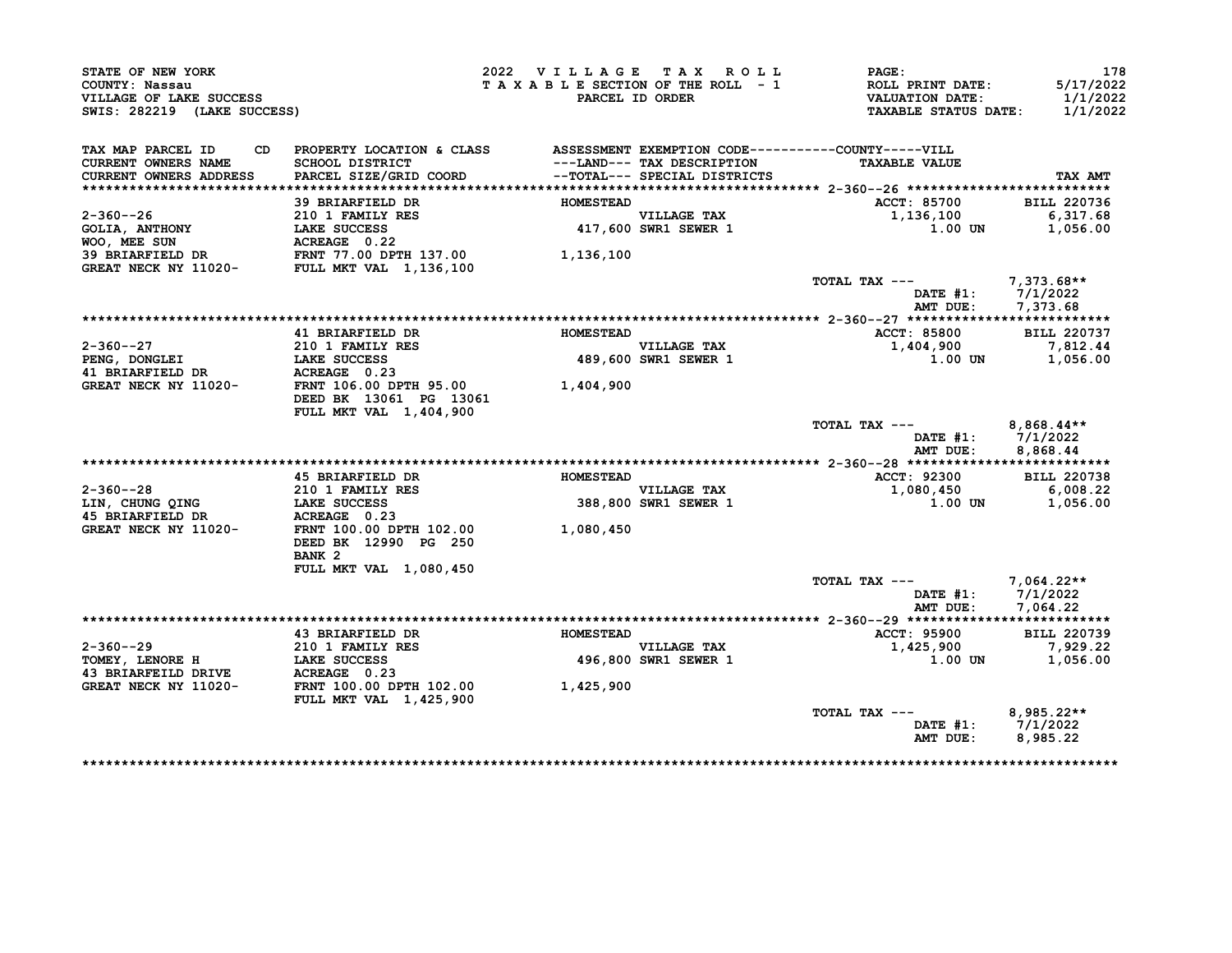| STATE OF NEW YORK<br>COUNTY: Nassau<br>VILLAGE OF LAKE SUCCESS<br>SWIS: 282219 (LAKE SUCCESS)                                                                                                                                                                                                                                                                          |                                                                                                                                                   | 2022 VILLAGE TAX ROLL                            | PAGE:<br>TAXABLE SECTION OF THE ROLL - 1 ROLL PRINT DATE: 5/17/2022<br>PARCEL ID ORDER VALUATION DATE: 1/1/2022<br>TAXABLE STATUS DATE: 1/1/2022 | 179                                    |
|------------------------------------------------------------------------------------------------------------------------------------------------------------------------------------------------------------------------------------------------------------------------------------------------------------------------------------------------------------------------|---------------------------------------------------------------------------------------------------------------------------------------------------|--------------------------------------------------|--------------------------------------------------------------------------------------------------------------------------------------------------|----------------------------------------|
| TAX MAP PARCEL ID CD PROPERTY LOCATION & CLASS ASSESSMENT EXEMPTION CODE----------COUNTY-----VILL                                                                                                                                                                                                                                                                      |                                                                                                                                                   |                                                  |                                                                                                                                                  |                                        |
| CURRENT OWNERS NAME<br>CURRENT OWNERS ADDRESS                                                                                                                                                                                                                                                                                                                          | SCHOOL DISTRICT                                   ---LAND--- TAX DESCRIPTION<br>PARCEL SIZE/GRID COORD               --TOTAL--- SPECIAL DISTRICTS |                                                  | <b>TAXABLE VALUE</b>                                                                                                                             | <b>TAX AMT</b>                         |
|                                                                                                                                                                                                                                                                                                                                                                        |                                                                                                                                                   |                                                  |                                                                                                                                                  |                                        |
|                                                                                                                                                                                                                                                                                                                                                                        |                                                                                                                                                   | <b>HOMESTEAD</b>                                 | <b>ACCT: 50900</b>                                                                                                                               | <b>BILL 220740</b>                     |
|                                                                                                                                                                                                                                                                                                                                                                        |                                                                                                                                                   |                                                  |                                                                                                                                                  |                                        |
|                                                                                                                                                                                                                                                                                                                                                                        |                                                                                                                                                   |                                                  | 1,725,150 9,593.30<br>1.00 UN 1,056.00                                                                                                           |                                        |
|                                                                                                                                                                                                                                                                                                                                                                        |                                                                                                                                                   |                                                  |                                                                                                                                                  |                                        |
|                                                                                                                                                                                                                                                                                                                                                                        |                                                                                                                                                   |                                                  |                                                                                                                                                  |                                        |
|                                                                                                                                                                                                                                                                                                                                                                        |                                                                                                                                                   |                                                  |                                                                                                                                                  |                                        |
|                                                                                                                                                                                                                                                                                                                                                                        | <b>FULL MKT VAL 1,725,150</b>                                                                                                                     |                                                  |                                                                                                                                                  |                                        |
|                                                                                                                                                                                                                                                                                                                                                                        |                                                                                                                                                   |                                                  | TOTAL TAX ---                                                                                                                                    | 10,649.30**                            |
|                                                                                                                                                                                                                                                                                                                                                                        |                                                                                                                                                   |                                                  |                                                                                                                                                  | DATE #1: 7/1/2022                      |
|                                                                                                                                                                                                                                                                                                                                                                        |                                                                                                                                                   |                                                  |                                                                                                                                                  | AMT DUE: 10,649.30                     |
|                                                                                                                                                                                                                                                                                                                                                                        |                                                                                                                                                   |                                                  | ACCT: 73400 BILL 220741                                                                                                                          |                                        |
| $2 - 360 - -31$                                                                                                                                                                                                                                                                                                                                                        |                                                                                                                                                   |                                                  | 2,388,750                                                                                                                                        | 13,283.48                              |
|                                                                                                                                                                                                                                                                                                                                                                        |                                                                                                                                                   |                                                  |                                                                                                                                                  | $1.00$ UN $1,056.00$                   |
|                                                                                                                                                                                                                                                                                                                                                                        |                                                                                                                                                   |                                                  |                                                                                                                                                  |                                        |
| 2-360--31<br>NIKOLAI, JAMES & MELISSA LAKE SUCCESS<br>234 LAKEVILLE RD ACREAGE 0.74<br>GREAT NECK NY 11020-<br>PANT 145.00 DPTH 223.00 2,388,750                                                                                                                                                                                                                       |                                                                                                                                                   |                                                  |                                                                                                                                                  |                                        |
|                                                                                                                                                                                                                                                                                                                                                                        | <b>BANK 8</b>                                                                                                                                     |                                                  |                                                                                                                                                  |                                        |
|                                                                                                                                                                                                                                                                                                                                                                        | <b>FULL MKT VAL 2,388,750</b>                                                                                                                     |                                                  |                                                                                                                                                  |                                        |
|                                                                                                                                                                                                                                                                                                                                                                        |                                                                                                                                                   |                                                  | TOTAL TAX --- $14,339.48**$                                                                                                                      |                                        |
|                                                                                                                                                                                                                                                                                                                                                                        |                                                                                                                                                   |                                                  |                                                                                                                                                  | DATE #1: 7/1/2022                      |
|                                                                                                                                                                                                                                                                                                                                                                        |                                                                                                                                                   |                                                  |                                                                                                                                                  | AMT DUE: 14,339.48                     |
|                                                                                                                                                                                                                                                                                                                                                                        |                                                                                                                                                   |                                                  |                                                                                                                                                  |                                        |
| $\begin{tabular}{lllllllllllll} \multicolumn{3}{c }{2-360--32} & 99 MERRIVALE RD & HOMESTEAD \\ & 210 1 FAMILLY RES & 564,000 SWR1 SEWER 1 \\ \multicolumn{3}{c }{BLINKU} & LAKE SUCCES & 864,000 SWR1 SEWER 1 \\ \multicolumn{3}{c }{GREAT NECK NY 11020-- & FRNT 128.00 DPTH 210.00} & 1,455,300 \\ \multicolumn{3}{c }{FICIL. MKT VAT.} & 455.300 \\ \end{tabular}$ |                                                                                                                                                   |                                                  | ACCT: 51000 BILL 220742                                                                                                                          |                                        |
|                                                                                                                                                                                                                                                                                                                                                                        |                                                                                                                                                   |                                                  | 1,455,300 8,092.71                                                                                                                               |                                        |
|                                                                                                                                                                                                                                                                                                                                                                        |                                                                                                                                                   |                                                  |                                                                                                                                                  | $1.00$ UN $1.056.00$                   |
|                                                                                                                                                                                                                                                                                                                                                                        |                                                                                                                                                   |                                                  |                                                                                                                                                  |                                        |
|                                                                                                                                                                                                                                                                                                                                                                        |                                                                                                                                                   |                                                  |                                                                                                                                                  |                                        |
|                                                                                                                                                                                                                                                                                                                                                                        | <b>FULL MKT VAL 1,455,300</b>                                                                                                                     |                                                  |                                                                                                                                                  |                                        |
|                                                                                                                                                                                                                                                                                                                                                                        |                                                                                                                                                   |                                                  | TOTAL TAX --- $9,148.71**$                                                                                                                       |                                        |
|                                                                                                                                                                                                                                                                                                                                                                        |                                                                                                                                                   |                                                  |                                                                                                                                                  | DATE #1: 7/1/2022<br>AMT DUE: 9,148.71 |
|                                                                                                                                                                                                                                                                                                                                                                        |                                                                                                                                                   |                                                  |                                                                                                                                                  |                                        |
|                                                                                                                                                                                                                                                                                                                                                                        | <b>97 MERRIVALE RD</b>                                                                                                                            |                                                  |                                                                                                                                                  |                                        |
|                                                                                                                                                                                                                                                                                                                                                                        |                                                                                                                                                   | HOMESTEAD<br>VILLAGE TAX<br>626,400 SWR1 SEWER 1 | VILLAGE TAX<br>VILLAGE TAX<br>$1,698,900$ BILL 220743<br>9,447.33                                                                                |                                        |
|                                                                                                                                                                                                                                                                                                                                                                        |                                                                                                                                                   |                                                  |                                                                                                                                                  | 1.00 UN 1,056.00                       |
|                                                                                                                                                                                                                                                                                                                                                                        |                                                                                                                                                   |                                                  |                                                                                                                                                  |                                        |
|                                                                                                                                                                                                                                                                                                                                                                        |                                                                                                                                                   |                                                  |                                                                                                                                                  |                                        |
| 2-360--33<br>CHEN YUHON<br>CHEN YUHON<br>LIU HUO JIN LAKE SUCCESS<br>LIU HUO JIN ACREAGE 0.47<br>97 MERRIVALE RD FRNT 125.00 DPTH 197.00<br>GREAT NECK NY 11020-<br>DEED BK 14124 PG 740<br>2011 PANT 2                                                                                                                                                                |                                                                                                                                                   |                                                  |                                                                                                                                                  |                                        |
|                                                                                                                                                                                                                                                                                                                                                                        | BANK 2                                                                                                                                            |                                                  |                                                                                                                                                  |                                        |
|                                                                                                                                                                                                                                                                                                                                                                        | FULL MKT VAL 1,698,900                                                                                                                            |                                                  |                                                                                                                                                  |                                        |
|                                                                                                                                                                                                                                                                                                                                                                        |                                                                                                                                                   |                                                  | TOTAL TAX --- 10,503.33**                                                                                                                        |                                        |
|                                                                                                                                                                                                                                                                                                                                                                        |                                                                                                                                                   |                                                  |                                                                                                                                                  | DATE #1: 7/1/2022                      |
|                                                                                                                                                                                                                                                                                                                                                                        |                                                                                                                                                   |                                                  |                                                                                                                                                  |                                        |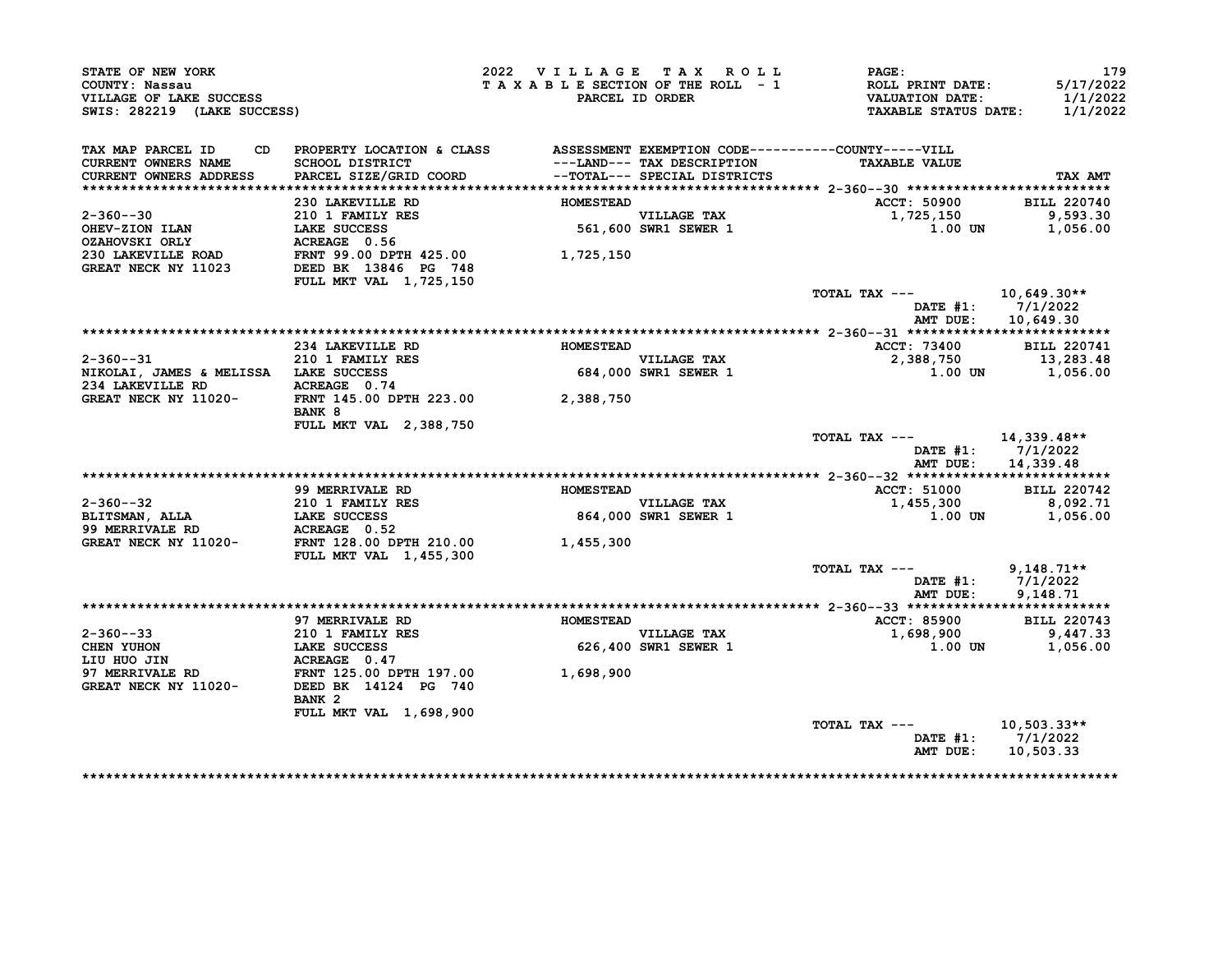| STATE OF NEW YORK                                                        |                                                                                 | 2022 VILLAGE TAX ROLL           |                                     | <b>PAGE:</b>                                                                     | 180                               |
|--------------------------------------------------------------------------|---------------------------------------------------------------------------------|---------------------------------|-------------------------------------|----------------------------------------------------------------------------------|-----------------------------------|
| COUNTY: Nassau<br>VILLAGE OF LAKE SUCCESS<br>SWIS: 282219 (LAKE SUCCESS) |                                                                                 | TAXABLE SECTION OF THE ROLL - 1 | PARCEL ID ORDER                     | <b>ROLL PRINT DATE:</b><br><b>VALUATION DATE:</b><br><b>TAXABLE STATUS DATE:</b> | 5/17/2022<br>1/1/2022<br>1/1/2022 |
|                                                                          |                                                                                 |                                 |                                     |                                                                                  |                                   |
| TAX MAP PARCEL ID                                                        | CD PROPERTY LOCATION & CLASS ASSESSMENT EXEMPTION CODE----------COUNTY-----VILL |                                 |                                     |                                                                                  |                                   |
| <b>CURRENT OWNERS NAME</b><br><b>CURRENT OWNERS ADDRESS</b>              | SCHOOL DISTRICT<br>PARCEL SIZE/GRID COORD                                       |                                 | --TOTAL--- SPECIAL DISTRICTS        | <b>TAXABLE VALUE</b>                                                             | TAX AMT                           |
|                                                                          |                                                                                 |                                 |                                     |                                                                                  |                                   |
|                                                                          | 95 MERRIVALE RD                                                                 | <b>HOMESTEAD</b>                |                                     | ACCT: 92400                                                                      | <b>BILL 220744</b>                |
| $2 - 360 - -34$                                                          |                                                                                 |                                 |                                     | 1,686,300                                                                        | 9,377.26                          |
| ROSENTHAL, CHERYL LAKE SUCCESS                                           | 210 1 FAMILY RES<br>LAKE SUCCESS                                                |                                 | VILLAGE TAX<br>576,000 SWR1 SEWER 1 | 1.00 UN                                                                          | 1,056.00                          |
| 95 MERRIVALE RD                                                          | ACREAGE 0.52                                                                    |                                 |                                     |                                                                                  |                                   |
| GREAT NECK NY 11020                                                      | FRNT 125.00 DPTH 300.00<br>FULL MKT VAL 1,686,300                               | 1,686,300                       |                                     |                                                                                  |                                   |
|                                                                          |                                                                                 |                                 |                                     | TOTAL TAX ---                                                                    | 10,433.26**                       |
|                                                                          |                                                                                 |                                 |                                     | AMT DUE:                                                                         | DATE $#1: 7/1/2022$<br>10,433.26  |
|                                                                          |                                                                                 |                                 |                                     |                                                                                  |                                   |
|                                                                          | <b>1 MERRIVALE TERR</b>                                                         | <b>HOMESTEAD</b>                |                                     | <b>ACCT: 51100</b>                                                               | <b>BILL 220745</b>                |
| $2 - 360 - -35$                                                          | 250 ESTATE                                                                      |                                 | VILLAGE TAX                         | 1,917,300 10,661.82                                                              |                                   |
| TARASUK, LINDA                                                           | <b>LAKE SUCCESS</b>                                                             | 633,600                         |                                     |                                                                                  |                                   |
| <b>1 MERRIVALE TERRACE</b>                                               | <b>FULL MKT VAL 1,917,300</b>                                                   |                                 |                                     |                                                                                  |                                   |
| GREAT NECK NY 11020                                                      |                                                                                 | 1,917,300                       |                                     |                                                                                  |                                   |
|                                                                          |                                                                                 |                                 |                                     | TOTAL TAX ---                                                                    | 10,661.82**<br>DATE #1: 7/1/2022  |
|                                                                          |                                                                                 |                                 |                                     | AMT DUE:                                                                         | 10,661.82                         |
|                                                                          | <b>3 MERRIVALE TERR</b>                                                         | <b>HOMESTEAD</b>                |                                     | <b>ACCT: 51200</b>                                                               | <b>BILL 220746</b>                |
| $2 - 360 - - 36$                                                         | <b>250 ESTATE</b>                                                               |                                 | VILLAGE TAX                         | 2,127,300                                                                        | 11,829.60                         |
| SABLOFF, ELLEN                                                           | <b>LAKE SUCCESS</b>                                                             | 669,600                         |                                     |                                                                                  |                                   |
| SABLOFF, WARREN                                                          |                                                                                 |                                 |                                     |                                                                                  |                                   |
| 3 MERRIVALE TERRACE<br>GREAT NECK NY 11020                               | BANK 8<br>FULL MKT VAL 2,127,300                                                | 2,127,300                       |                                     |                                                                                  |                                   |
|                                                                          |                                                                                 |                                 |                                     | TOTAL TAX ---                                                                    | 11,829.60**                       |
|                                                                          |                                                                                 |                                 |                                     |                                                                                  | DATE $#1: 7/1/2022$               |
|                                                                          |                                                                                 |                                 |                                     | AMT DUE:                                                                         | 11,829.60                         |
|                                                                          |                                                                                 |                                 |                                     |                                                                                  |                                   |
|                                                                          | 4 MERRIVALE TERR                                                                | <b>HOMESTEAD</b>                |                                     | ACCT: 51300                                                                      | <b>BILL 220747</b>                |
| $2 - 360 - -37$                                                          | <b>210 1 FAMILY RES</b>                                                         |                                 |                                     | 2,923,200                                                                        | 16,255.48                         |
| SELIKTAR DAVID                                                           | <b>LAKE SUCCESS</b>                                                             |                                 | VILLAGE TAX<br>547,200 SWR1 SEWER 1 | 1.00 UN                                                                          | 1,056.00                          |
| 47-28 37TH STREET, 3RD FL ACREAGE 0.73                                   |                                                                                 |                                 |                                     |                                                                                  |                                   |
| LONG ISLAND CITY NY 11101 FRNT 219.00 DPTH 281.00 2,923,200              |                                                                                 |                                 |                                     |                                                                                  |                                   |
|                                                                          | DEED BK 12540 PG 669                                                            |                                 |                                     |                                                                                  |                                   |
|                                                                          | BANK <sub>2</sub>                                                               |                                 |                                     |                                                                                  |                                   |
|                                                                          | FULL MKT VAL 2,923,200                                                          |                                 |                                     |                                                                                  |                                   |
|                                                                          |                                                                                 |                                 |                                     | TOTAL TAX ---                                                                    | 17,311.48**                       |
|                                                                          |                                                                                 |                                 |                                     |                                                                                  | DATE #1: 7/1/2022                 |
|                                                                          |                                                                                 |                                 |                                     | AMT DUE:                                                                         | 17,311.48                         |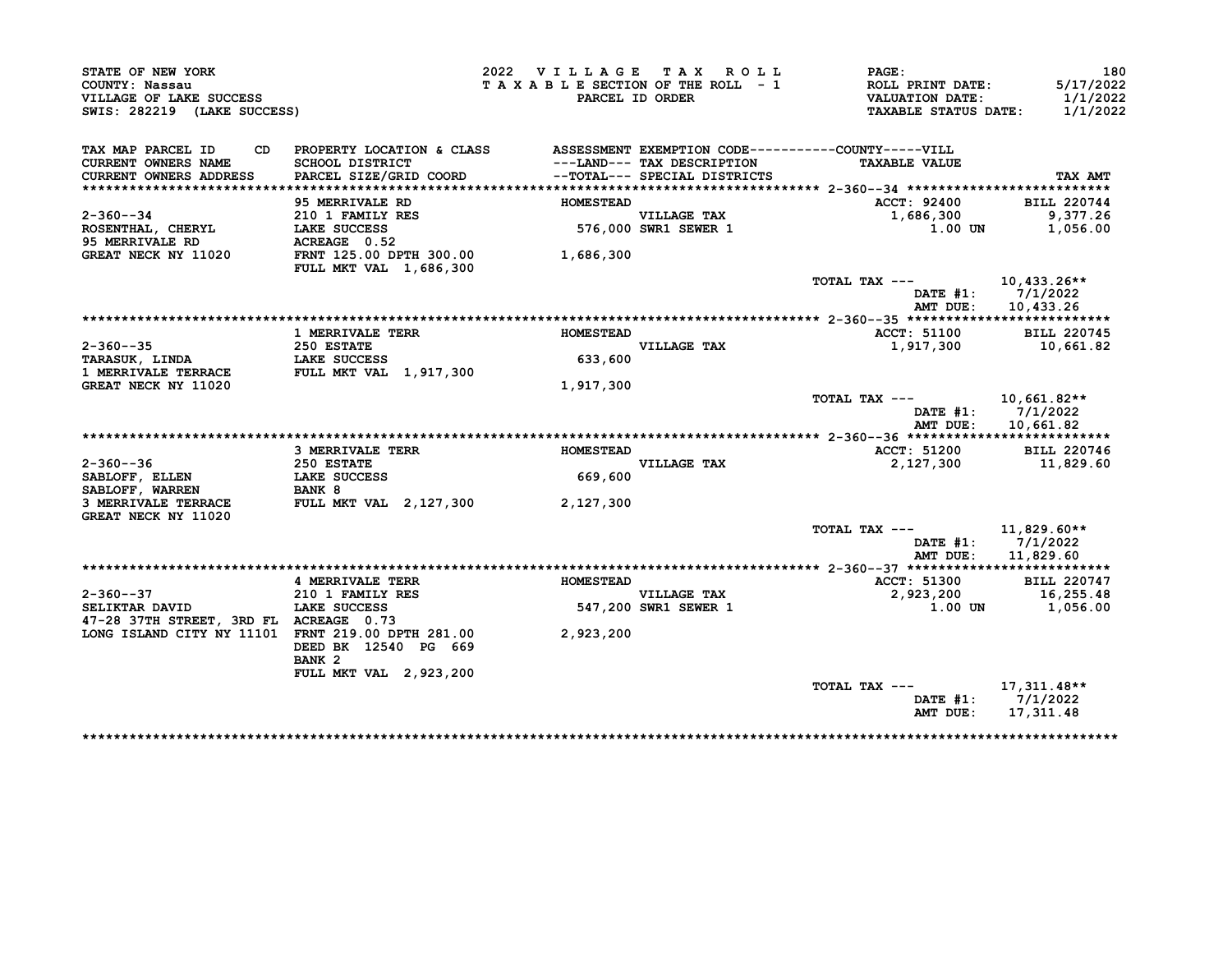| STATE OF NEW YORK<br>COUNTY: Nassau<br>VILLAGE OF LAKE SUCCESS<br>SWIS: 282219 (LAKE SUCCESS) |                                                                                                                           | 2022 VILLAGE TAX ROLL<br>TAXABLE SECTION OF THE ROLL - 1 | PARCEL ID ORDER                                            | PAGE:<br>ROLL PRINT DATE:<br><b>VALUATION DATE:</b><br><b>TAXABLE STATUS DATE:</b> | 181<br>5/17/2022<br>1/1/2022<br>1/1/2022      |
|-----------------------------------------------------------------------------------------------|---------------------------------------------------------------------------------------------------------------------------|----------------------------------------------------------|------------------------------------------------------------|------------------------------------------------------------------------------------|-----------------------------------------------|
| TAX MAP PARCEL ID<br>CD.<br><b>CURRENT OWNERS NAME</b><br>CURRENT OWNERS ADDRESS              | PROPERTY LOCATION & CLASS ASSESSMENT EXEMPTION CODE----------COUNTY-----VILL<br>SCHOOL DISTRICT<br>PARCEL SIZE/GRID COORD |                                                          | ---LAND--- TAX DESCRIPTION<br>--TOTAL--- SPECIAL DISTRICTS | <b>TAXABLE VALUE</b>                                                               | TAX AMT                                       |
|                                                                                               |                                                                                                                           |                                                          |                                                            |                                                                                    |                                               |
|                                                                                               | 2 MERRIVALE TERR                                                                                                          | <b>HOMESTEAD</b>                                         |                                                            | ACCT: 73500                                                                        | <b>BILL 220748</b>                            |
| $2 - 360 - -38$<br>LIMAN, JUDY                                                                | 210 1 FAMILY RES<br>LAKE SUCCESS                                                                                          |                                                          | <b>VILLAGE TAX</b><br>403,200 SWR1 SEWER 1                 | 1,597,050<br>1.00 UN                                                               | 8,880.96<br>1,056.00                          |
| <b>2 MERRIVALE TERR</b><br>GREAT NECK NY 11020-                                               | ACREAGE 0.31<br>FRNT 100.00 DPTH 155.00                                                                                   | 1,597,050                                                |                                                            |                                                                                    |                                               |
|                                                                                               | DEED BK 12862 PG 283<br>BANK <sub>2</sub>                                                                                 |                                                          |                                                            |                                                                                    |                                               |
|                                                                                               | FULL MKT VAL 1,597,050                                                                                                    |                                                          |                                                            | TOTAL TAX ---<br>AMT DUE:                                                          | $9,936.96**$<br>DATE #1: 7/1/2022<br>9,936.96 |
|                                                                                               |                                                                                                                           |                                                          |                                                            |                                                                                    |                                               |
|                                                                                               | 89 MERRIVALE RD                                                                                                           | <b>HOMESTEAD</b>                                         |                                                            | ACCT: 92500                                                                        | <b>BILL 220749</b>                            |
| $2 - 360 - -39$                                                                               | 210 1 FAMILY RES                                                                                                          |                                                          | VILLAGE TAX                                                | 1,204,350                                                                          | 6,697.21                                      |
| LI, XIAO HONG                                                                                 | LAKE SUCCESS                                                                                                              |                                                          | <b>417,600 SWR1 SEWER 1</b>                                | 1.00 UN                                                                            | 1,056.00                                      |
| HE, WEN HONG                                                                                  | ACREAGE 0.40                                                                                                              |                                                          |                                                            |                                                                                    |                                               |
| 89 MERRIVALE RD<br>GREAT NECK NY 11020                                                        | FRNT 115.00 DPTH 132.00<br>DEED BK 13653 PG 924<br><b>FULL MKT VAL 1,204,350</b>                                          | 1,204,350                                                |                                                            |                                                                                    |                                               |
|                                                                                               |                                                                                                                           |                                                          |                                                            | TOTAL TAX ---                                                                      | 7,753.21**<br>DATE $#1: 7/1/2022$             |
|                                                                                               |                                                                                                                           |                                                          |                                                            | AMT DUE:                                                                           | 7,753.21                                      |
|                                                                                               | 77 MERRIVALE RD                                                                                                           | <b>HOMESTEAD</b>                                         |                                                            |                                                                                    | <b>BILL 220750</b>                            |
| $2 - 360 - -55 - A$                                                                           | 311 RES VACANT LAND                                                                                                       |                                                          | VILLAGE TAX                                                | ACCT: 51400<br>127,063                                                             | 706.58                                        |
| 19D REALTY LLC                                                                                | LAKE SUCCESS                                                                                                              | 127,063                                                  |                                                            |                                                                                    |                                               |
| 77 MERRIVALE RD                                                                               | ACREAGE 0.36                                                                                                              |                                                          |                                                            |                                                                                    |                                               |
| GREAT NECK NY 11020                                                                           | DEED BK 13408 PG 585<br>FULL MKT VAL 127,063                                                                              | 127,063                                                  |                                                            |                                                                                    |                                               |
|                                                                                               |                                                                                                                           |                                                          |                                                            | TOTAL TAX ---                                                                      | 706.58**                                      |
|                                                                                               |                                                                                                                           |                                                          |                                                            | DATE $#1$ :<br>AMT DUE:                                                            | 7/1/2022<br>706.58                            |
|                                                                                               |                                                                                                                           |                                                          |                                                            |                                                                                    |                                               |
|                                                                                               | 15 UNIVERSITY PL                                                                                                          | <b>HOMESTEAD</b>                                         |                                                            | ACCT: 73600                                                                        | <b>BILL 220751</b>                            |
| 2-360--56                                                                                     | 210 1 FAMILY RES                                                                                                          |                                                          | VILLAGE TAX                                                | 1,268,400                                                                          | 7,053.38                                      |
| CHANG, SHANG YU<br>15 UNIVERSITY PLACE                                                        | <b>LAKE SUCCESS</b><br>ACREAGE 0.21                                                                                       | 325,000                                                  |                                                            |                                                                                    |                                               |
| GREAT NECK NY 11020-                                                                          | <b>FRNT 94.00 DPTH 114.00</b><br>FULL MKT VAL 1,268,400                                                                   | 1,268,400                                                |                                                            |                                                                                    |                                               |
|                                                                                               |                                                                                                                           |                                                          |                                                            | TOTAL TAX ---                                                                      | $7,053.38**$                                  |
|                                                                                               |                                                                                                                           |                                                          |                                                            |                                                                                    | DATE $#1: 7/1/2022$                           |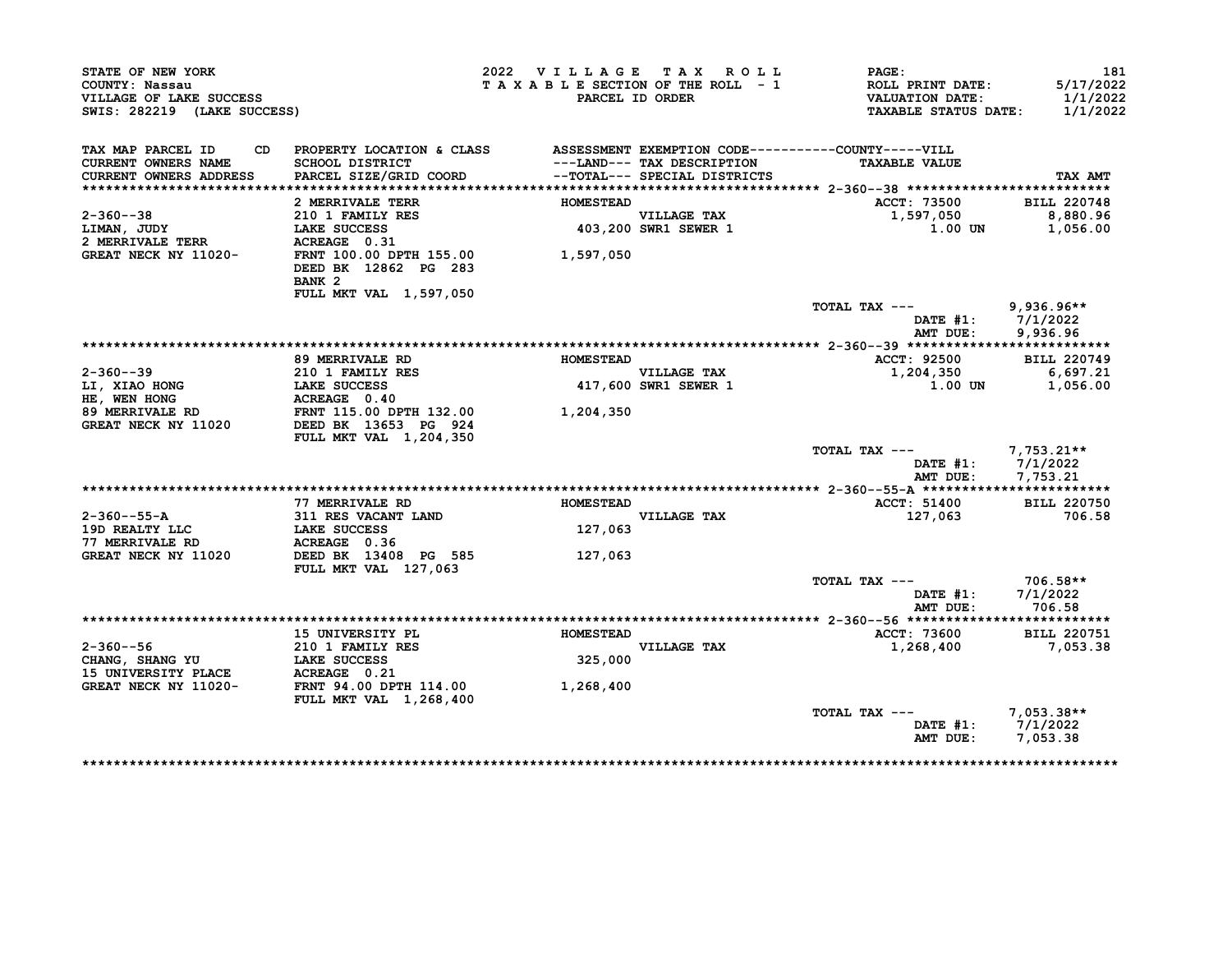| STATE OF NEW YORK<br>COUNTY: Nassau                                          |                                                                                                                         | 2022 VILLAGE TAX ROLL        | TAXABLE SECTION OF THE ROLL - 1     | <b>PAGE:</b><br><b>ROLL PRINT DATE:</b>               | 182<br>5/17/2022     |
|------------------------------------------------------------------------------|-------------------------------------------------------------------------------------------------------------------------|------------------------------|-------------------------------------|-------------------------------------------------------|----------------------|
| VILLAGE OF LAKE SUCCESS<br>SWIS: 282219 (LAKE SUCCESS)                       |                                                                                                                         |                              | PARCEL ID ORDER                     | <b>VALUATION DATE:</b><br><b>TAXABLE STATUS DATE:</b> | 1/1/2022<br>1/1/2022 |
| TAX MAP PARCEL ID                                                            | CD PROPERTY LOCATION & CLASS ASSESSMENT EXEMPTION CODE----------COUNTY-----VILL                                         |                              |                                     |                                                       |                      |
| <b>CURRENT OWNERS NAME</b><br>CURRENT OWNERS ADDRESS                         | SCHOOL DISTRICT<br>PARCEL SIZE/GRID COORD --TOTAL--- SPECIAL DISTRICTS                                                  |                              |                                     |                                                       | TAX AMT              |
|                                                                              |                                                                                                                         |                              |                                     |                                                       |                      |
|                                                                              | 554 NORTHERN BLVD                                                                                                       | NON-HOMESTEAD<br>VILLAGE TAX |                                     | ACCT: 51500                                           | <b>BILL 220752</b>   |
| $2 - 360 - -57$                                                              | 311 RES VACANT LAND                                                                                                     |                              |                                     | 63,000                                                | 983.04               |
| SCS ENTERPRISES, LLC LAKE SUCCESS<br>536B NORTHERN BLVD, FULL MKT VAL 63,000 |                                                                                                                         |                              |                                     |                                                       |                      |
|                                                                              |                                                                                                                         |                              |                                     |                                                       |                      |
| GREAT NECK NY 11021                                                          |                                                                                                                         | 63,000                       |                                     | TOTAL TAX $---$ 983.04**                              |                      |
|                                                                              |                                                                                                                         |                              |                                     | <b>DATE #1:</b><br>AMT DUE:                           | 7/1/2022<br>983.04   |
|                                                                              |                                                                                                                         |                              |                                     |                                                       |                      |
|                                                                              | 1 BRIARFIELD DR                                                                                                         | <b>HOMESTEAD</b>             |                                     | ACCT: 86000                                           | <b>BILL 220753</b>   |
| $2 - 361 - -1$                                                               |                                                                                                                         |                              |                                     | 1,105,650                                             | 6,148.35             |
| CHEW, WARREN G & JANICE LAKE SUCCESS                                         | <b>210 1 FAMILY RES<br/>LAKE SUCCESS<br/>ACREAGE 0.25</b>                                                               |                              | VILLAGE TAX<br>453,600 SWR1 SEWER 1 | 1.00 UN                                               | 1,056.00             |
|                                                                              |                                                                                                                         |                              |                                     |                                                       |                      |
|                                                                              |                                                                                                                         |                              |                                     |                                                       |                      |
|                                                                              | <b>FULL MKT VAL 1,105,650</b>                                                                                           |                              |                                     |                                                       |                      |
|                                                                              |                                                                                                                         |                              |                                     | TOTAL TAX $---$ 7,204.35**                            |                      |
|                                                                              |                                                                                                                         |                              |                                     |                                                       | DATE #1: 7/1/2022    |
|                                                                              |                                                                                                                         |                              |                                     | AMT DUE:                                              | 7,204.35             |
|                                                                              | 3 BRIARFIELD DR                                                                                                         | <b>HOMESTEAD</b>             |                                     | ACCT: 51600                                           | BILL 220754          |
| $2 - 361 - -2$                                                               | 210 1 FAMILY RES                                                                                                        |                              |                                     |                                                       |                      |
| TOOLASPRASHAD, RUDRANAUTH LAKE SUCCESS                                       |                                                                                                                         |                              | VILLAGE TAX<br>511,200 SWR1 SEWER 1 | $1,895,250$ $10,539.20$<br>1.00 UN                    | 1,056.00             |
|                                                                              |                                                                                                                         |                              |                                     |                                                       |                      |
|                                                                              | TOOLASPRASHAD, ELSA ACREAGE 0.29<br>3 BRIARFIELD DR FRNT 154.00 DPTH 126.00<br>GREAT NECK NY 11020 DEED BK 12362 PG 863 | 1,895,250                    |                                     |                                                       |                      |
|                                                                              |                                                                                                                         |                              |                                     |                                                       |                      |
|                                                                              | FULL MKT VAL 1,895,250                                                                                                  |                              |                                     |                                                       |                      |
|                                                                              |                                                                                                                         |                              |                                     | TOTAL TAX --- 11,595.20**                             |                      |
|                                                                              |                                                                                                                         |                              |                                     |                                                       | DATE #1: 7/1/2022    |
|                                                                              |                                                                                                                         |                              |                                     |                                                       | AMT DUE: 11,595.20   |
|                                                                              |                                                                                                                         |                              |                                     |                                                       |                      |
|                                                                              |                                                                                                                         | <b>HOMESTEAD</b>             |                                     | ACCT: 51700                                           | <b>BILL 220755</b>   |
|                                                                              | 99 BRIARFIELD DR                                                                                                        |                              |                                     |                                                       |                      |
| $2 - 361 - -3$                                                               |                                                                                                                         |                              |                                     | 1,164,450                                             | 6,475.33             |
| SHEN ZHEN                                                                    | <b>210 1 FAMILY RES<br/>LAKE SUCCESS</b>                                                                                |                              | VILLAGE TAX<br>475,200 SWR1 SEWER 1 | <b>1.00 UN</b>                                        | 1,056.00             |
| AN SIHUAN                                                                    | <b>LAKE SUCCESS<br/>ACREAGE 0.37</b>                                                                                    |                              |                                     |                                                       |                      |
|                                                                              |                                                                                                                         | 1,164,450                    |                                     |                                                       |                      |
|                                                                              |                                                                                                                         |                              |                                     |                                                       |                      |
|                                                                              | FULL MKT VAL 1,164,450                                                                                                  |                              |                                     | TOTAL TAX --- 7,531.33**                              |                      |
|                                                                              |                                                                                                                         |                              |                                     |                                                       | DATE #1: 7/1/2022    |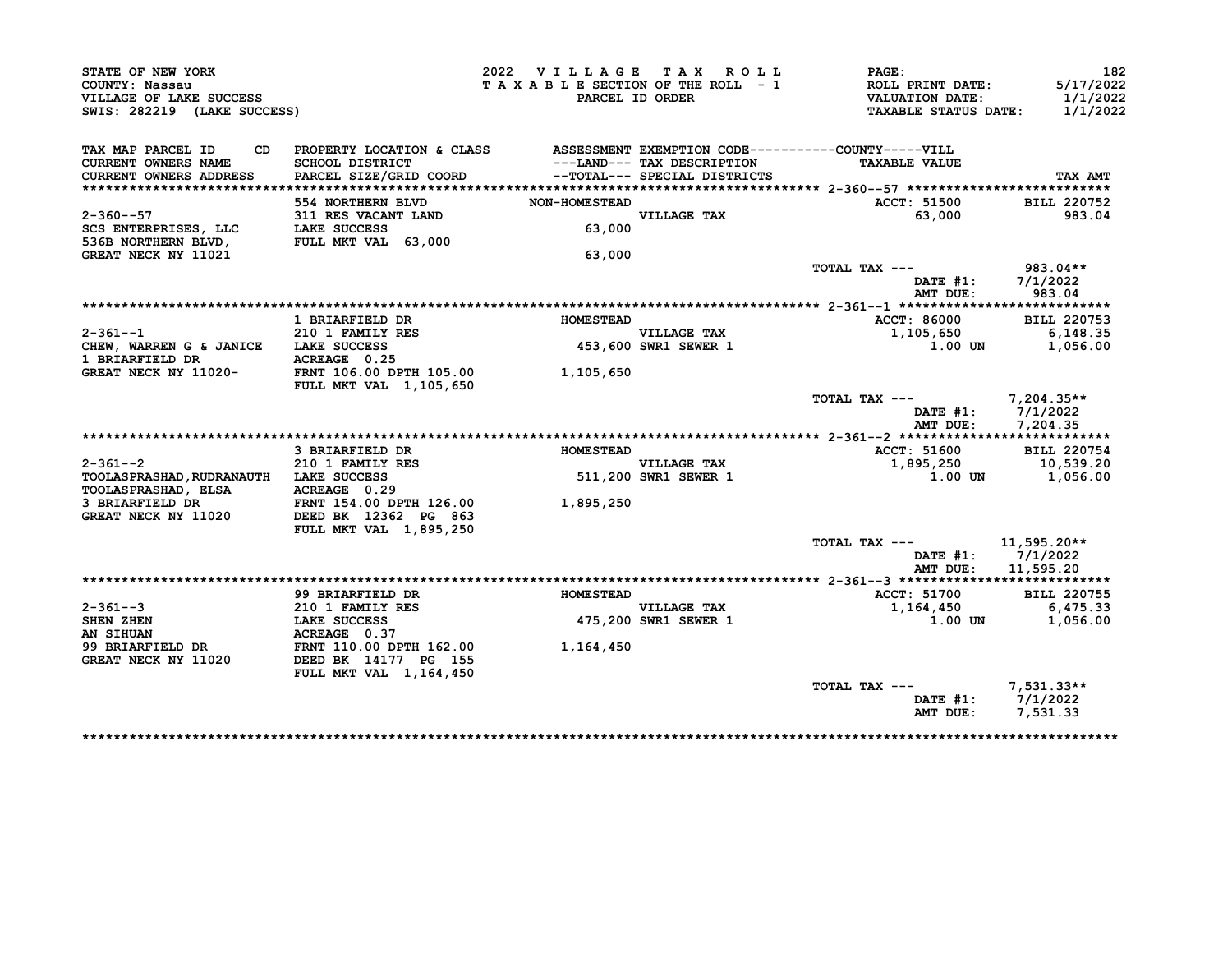| VILLAGE OF LAKE SUCCESS<br>SWIS: 282219 (LAKE SUCCESS)<br>'AX MAR T                                                                                                                                                                                     |                                                                                  |                  | 2022 VILLAGE TAX ROLL      | <b>PAGE:</b><br>TAXABLE SECTION OF THE ROLL - 1 ROLL PRINT DATE: 5/17/2022<br>PARCEL ID ORDER VALUATION DATE: 1/1/2022<br>TAXABLE STATUS DATE: 1/1/2022 | 183                                       |
|---------------------------------------------------------------------------------------------------------------------------------------------------------------------------------------------------------------------------------------------------------|----------------------------------------------------------------------------------|------------------|----------------------------|---------------------------------------------------------------------------------------------------------------------------------------------------------|-------------------------------------------|
| TAX MAP PARCEL ID<br>CURRENT OWNERS NAME<br>CURRENT OWNERS ADDRESS                                                                                                                                                                                      | CD PROPERTY LOCATION & CLASS ASSESSMENT EXEMPTION CODE-----------COUNTY-----VILL |                  | ---LAND--- TAX DESCRIPTION | <b>TAXABLE VALUE</b>                                                                                                                                    | TAX AMT                                   |
|                                                                                                                                                                                                                                                         |                                                                                  |                  |                            |                                                                                                                                                         |                                           |
| $2 - 361 - -4$                                                                                                                                                                                                                                          | <b>1 UNIVERSITY RD</b>                                                           | <b>HOMESTEAD</b> |                            | ACCT: 73700 BILL 220756<br>2,205,000 12,261.67                                                                                                          |                                           |
| 2-361--4<br>RRONOV EUGENIA & YAKOV LAKE SUCCESS<br>AS TRUSTEE ACREAGE 0.33                                                                                                                                                                              |                                                                                  |                  | VILLAGE TAX<br>698,400     |                                                                                                                                                         |                                           |
| ARONOV EUGENIA & YAKOV LAKE SUCCESS<br>AS TRUSTEE ACREAGE 0.33<br>160 SOUTH MIDDLE NECK RD. FRNT 103.00 DPTH 226.00 2,205,000<br>2,205,000                                                                                                              | BANK <sub>2</sub>                                                                |                  |                            |                                                                                                                                                         |                                           |
|                                                                                                                                                                                                                                                         | FULL MKT VAL 2,205,000                                                           |                  |                            | TOTAL TAX --- $12,261.67**$                                                                                                                             |                                           |
|                                                                                                                                                                                                                                                         |                                                                                  |                  |                            |                                                                                                                                                         | DATE $#1: 7/1/2022$<br>AMT DUE: 12,261.67 |
|                                                                                                                                                                                                                                                         |                                                                                  |                  |                            |                                                                                                                                                         |                                           |
|                                                                                                                                                                                                                                                         |                                                                                  |                  |                            | ACCT: 51800 BILL 220757<br>1,979,250 11,006.31                                                                                                          |                                           |
|                                                                                                                                                                                                                                                         |                                                                                  |                  |                            |                                                                                                                                                         |                                           |
|                                                                                                                                                                                                                                                         |                                                                                  |                  |                            |                                                                                                                                                         | $1.00$ UN $1,056.00$                      |
|                                                                                                                                                                                                                                                         |                                                                                  |                  |                            |                                                                                                                                                         |                                           |
|                                                                                                                                                                                                                                                         |                                                                                  |                  |                            |                                                                                                                                                         |                                           |
|                                                                                                                                                                                                                                                         |                                                                                  |                  |                            | TOTAL TAX --- $12,062.31**$                                                                                                                             | DATE #1: 7/1/2022                         |
|                                                                                                                                                                                                                                                         |                                                                                  |                  |                            |                                                                                                                                                         | AMT DUE: 12,062.31                        |
|                                                                                                                                                                                                                                                         |                                                                                  |                  |                            |                                                                                                                                                         |                                           |
|                                                                                                                                                                                                                                                         |                                                                                  |                  |                            | ACCT: 51900 BILL 220758                                                                                                                                 |                                           |
|                                                                                                                                                                                                                                                         |                                                                                  |                  |                            |                                                                                                                                                         |                                           |
|                                                                                                                                                                                                                                                         |                                                                                  |                  |                            |                                                                                                                                                         |                                           |
|                                                                                                                                                                                                                                                         |                                                                                  |                  |                            |                                                                                                                                                         |                                           |
| 2-362--1<br>2010 I FAMILY RES<br>2101 FAMILY RES<br>2101 FAMILY RES<br>2101 FAMILY RES<br>21 MMERMAN, ASAPH<br>2101 EARE SUCCESS<br>2 BRIARFIELD DR<br>2 BRIARFIELD DR<br>2 BRIARFIELD DR<br>2 BRIARFIELD DR<br>2 BRIARFIELD DR<br>2 BRIARFIELD DR<br>2 |                                                                                  |                  |                            |                                                                                                                                                         |                                           |
|                                                                                                                                                                                                                                                         | <b>FULL MKT VAL 1,210,650</b>                                                    |                  |                            |                                                                                                                                                         |                                           |
|                                                                                                                                                                                                                                                         |                                                                                  |                  |                            | TOTAL TAX --- $7,456.32**$                                                                                                                              | DATE #1: $7/1/2022$                       |
|                                                                                                                                                                                                                                                         |                                                                                  |                  |                            |                                                                                                                                                         | AMT DUE: 7,456.32                         |
|                                                                                                                                                                                                                                                         |                                                                                  |                  |                            |                                                                                                                                                         |                                           |
|                                                                                                                                                                                                                                                         |                                                                                  |                  |                            |                                                                                                                                                         |                                           |
|                                                                                                                                                                                                                                                         |                                                                                  |                  |                            | ACCT: 89800 BILL 220759<br>1,328,250 7,386.20                                                                                                           |                                           |
|                                                                                                                                                                                                                                                         |                                                                                  |                  |                            |                                                                                                                                                         | 1.00 UN 1,056.00                          |
| 2-362--2<br>210 1 FAMILY RES<br>HWANG SOON Y.<br>210 1 FAMILY RES<br>4 BRIARFIELD DRIVE<br>4 BRIARFIELD DRIVE<br>4 BRIARFIELD DRIVE<br>210 1 FAMILY RES<br>210 1 FAMILY RES<br>210 1 FAMILY RES<br>210 1 FAMILY RES<br>210 28 250<br>22,800 SWR1 SEWER  |                                                                                  |                  |                            |                                                                                                                                                         |                                           |
|                                                                                                                                                                                                                                                         | DEED BK 99 PG 999<br>BANK 2                                                      |                  |                            |                                                                                                                                                         |                                           |
|                                                                                                                                                                                                                                                         | FULL MKT VAL 1,328,250                                                           |                  |                            |                                                                                                                                                         |                                           |
|                                                                                                                                                                                                                                                         |                                                                                  |                  |                            | TOTAL TAX --- $8,442.20**$                                                                                                                              | DATE #1: 7/1/2022<br>AMT DUE: 8,442.20    |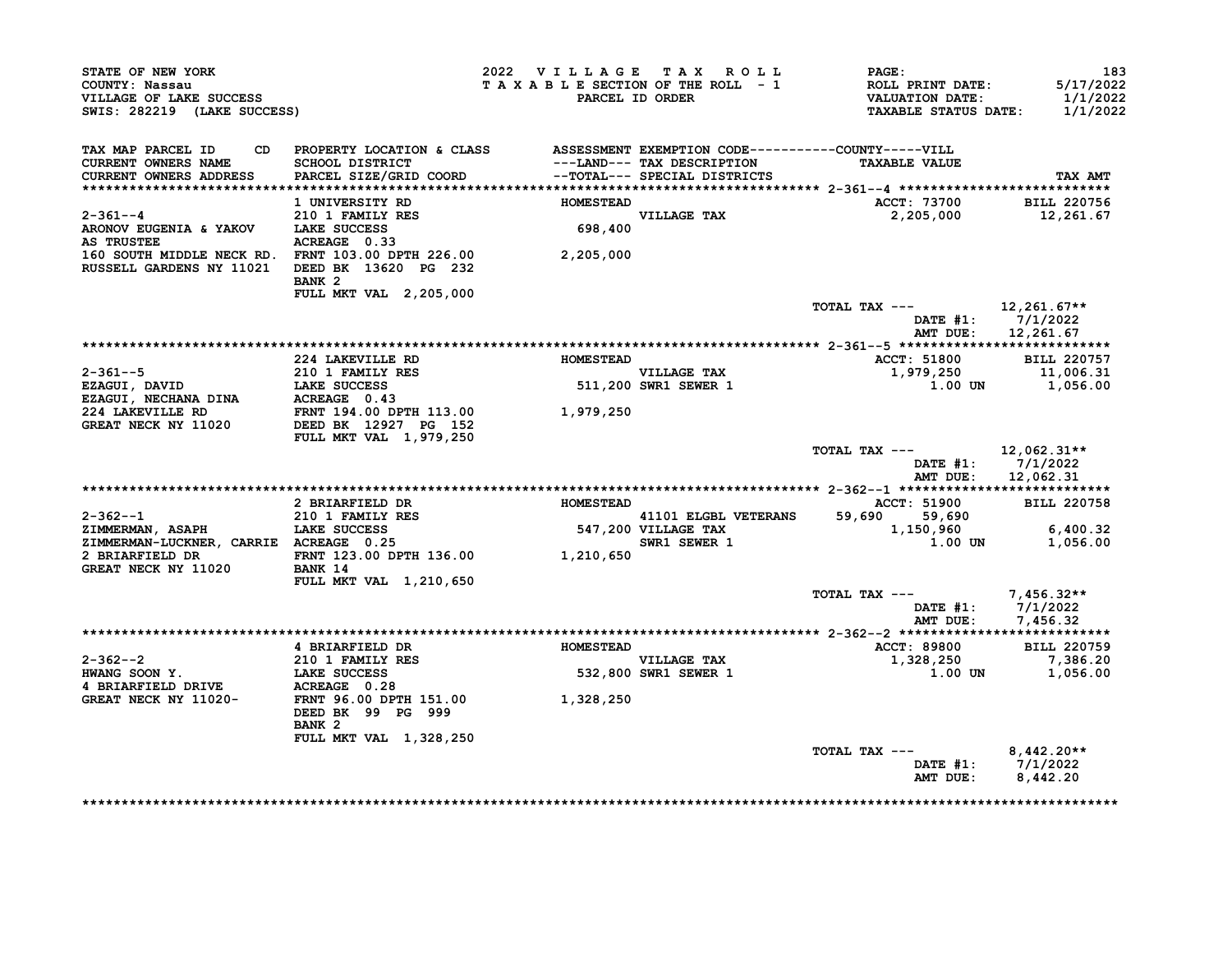| STATE OF NEW YORK<br>COUNTY: Nassau<br>VILLAGE OF LAKE SUCCESS<br>SWIS: 282219 (LAKE SUCCESS)                                                                                                                                                                                                              |                                                                                 |  | 2022 VILLAGE TAX ROLL PAGE:<br>T A X A B L E SECTION OF THE ROLL - 1 ROLL PRINT DATE: 5/17/2022<br>PARCEL ID ORDER VALUATION DATE: 1/1/2022<br>TAXABLE STATUS DATE: 1/1/2022 | 184                                                  |
|------------------------------------------------------------------------------------------------------------------------------------------------------------------------------------------------------------------------------------------------------------------------------------------------------------|---------------------------------------------------------------------------------|--|------------------------------------------------------------------------------------------------------------------------------------------------------------------------------|------------------------------------------------------|
| TAX MAP PARCEL ID                                                                                                                                                                                                                                                                                          | CD PROPERTY LOCATION & CLASS ASSESSMENT EXEMPTION CODE----------COUNTY-----VILL |  |                                                                                                                                                                              | TAX AMT                                              |
|                                                                                                                                                                                                                                                                                                            |                                                                                 |  |                                                                                                                                                                              |                                                      |
|                                                                                                                                                                                                                                                                                                            |                                                                                 |  | ACCT: 73800 BILL 220760                                                                                                                                                      |                                                      |
| 0 BRIARFIELD DR HOMESTEAD<br>210 1 FAMILY RES<br>CHEN, MAI CHONG LAKE SUCCESS<br>6 BRIARFIELD DR ACREAGE 0.25<br>GREAT NECK NY 11020-<br>FRNT 108.00 DPTH 113.00 1,376,550<br>FULL MKT VAL 1.376,550                                                                                                       |                                                                                 |  | 1,376,550<br>$1.00$ UN $1,056.00$                                                                                                                                            | 7,654.79                                             |
|                                                                                                                                                                                                                                                                                                            |                                                                                 |  |                                                                                                                                                                              |                                                      |
|                                                                                                                                                                                                                                                                                                            |                                                                                 |  | TOTAL TAX $---$ 8,710.79**                                                                                                                                                   |                                                      |
|                                                                                                                                                                                                                                                                                                            |                                                                                 |  |                                                                                                                                                                              |                                                      |
|                                                                                                                                                                                                                                                                                                            |                                                                                 |  |                                                                                                                                                                              |                                                      |
| <b>2-362--4</b><br><b>8 BRIARFIELD DR</b><br><b>8 BRIARFIELD DR</b><br><b>EXERENT BEARE SUCCESS</b><br><b>EXERENT BEARE SUCCESS</b><br><b>EXERENT DR</b><br><b>EXERENT DR</b><br><b>EXERENT 13.00 DPTH 105.00</b><br><b>EVILL MKT VAL</b> 1,808,100<br><b>EVILL MKT VAL</b> 1,808,100<br><b>EVILL MKT </b> |                                                                                 |  | ACCT: 86100 BILL 220761<br>1,808,100 10,054.57<br>1.00 UN 1,056.00                                                                                                           |                                                      |
|                                                                                                                                                                                                                                                                                                            |                                                                                 |  |                                                                                                                                                                              |                                                      |
|                                                                                                                                                                                                                                                                                                            |                                                                                 |  | TOTAL TAX $---$ 11, 110.57**<br>DATE #1: 7/1/2022<br>AMT DUE: 11,110.57                                                                                                      |                                                      |
|                                                                                                                                                                                                                                                                                                            |                                                                                 |  |                                                                                                                                                                              |                                                      |
|                                                                                                                                                                                                                                                                                                            |                                                                                 |  |                                                                                                                                                                              |                                                      |
|                                                                                                                                                                                                                                                                                                            |                                                                                 |  |                                                                                                                                                                              |                                                      |
|                                                                                                                                                                                                                                                                                                            |                                                                                 |  |                                                                                                                                                                              |                                                      |
|                                                                                                                                                                                                                                                                                                            |                                                                                 |  | TOTAL TAX --- 7,992.60**                                                                                                                                                     | DATE #1: 7/1/2022<br>AMT DUE: 7,992.60               |
|                                                                                                                                                                                                                                                                                                            |                                                                                 |  | ACCT: 86300 BILL 220763                                                                                                                                                      |                                                      |
|                                                                                                                                                                                                                                                                                                            |                                                                                 |  |                                                                                                                                                                              |                                                      |
|                                                                                                                                                                                                                                                                                                            |                                                                                 |  | $1,404,900$<br>$1,000$ $1,056.00$<br>$1,056.00$                                                                                                                              |                                                      |
|                                                                                                                                                                                                                                                                                                            |                                                                                 |  |                                                                                                                                                                              |                                                      |
|                                                                                                                                                                                                                                                                                                            |                                                                                 |  | TOTAL TAX ---                                                                                                                                                                | 8,868.44**<br>DATE #1: 7/1/2022<br>AMT DUE: 8,868.44 |
|                                                                                                                                                                                                                                                                                                            |                                                                                 |  |                                                                                                                                                                              |                                                      |
|                                                                                                                                                                                                                                                                                                            |                                                                                 |  |                                                                                                                                                                              |                                                      |
|                                                                                                                                                                                                                                                                                                            |                                                                                 |  |                                                                                                                                                                              |                                                      |
| 2-362--7<br>HSU, PEIHONG<br>14 BRIARFIELD DR ACREAGE 0.27<br>GREAT NECK NY 11020<br>FULL MKT VAL 1,399,650<br>210 1 FAMILY RES<br>210 1 FAMILY RES<br>547,200<br>FRNT 90.00 DPTH 193.00<br>1,399,650                                                                                                       |                                                                                 |  |                                                                                                                                                                              |                                                      |
|                                                                                                                                                                                                                                                                                                            |                                                                                 |  | TOTAL TAX ---<br>DATE #1: $7/1/2022$<br>AMT DUE: 8,839.24                                                                                                                    | 8,839.24**                                           |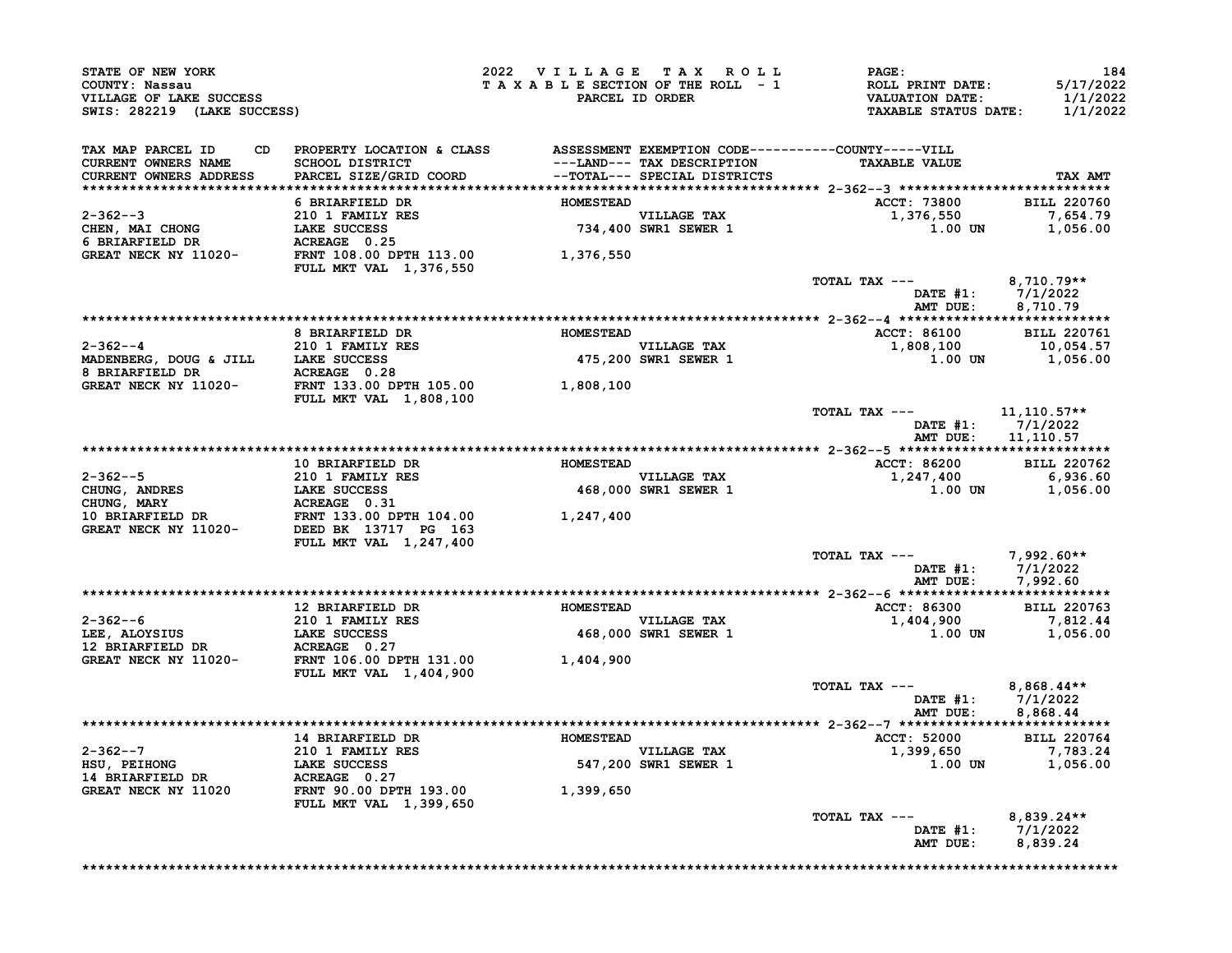| STATE OF NEW YORK<br>COUNTY: Nassau<br>VILLAGE OF LAKE SUCCESS<br>SWIS: 282219 (LAKE SUCCESS)                                                                                                                                                                |                                                                                                                           | 2022 VILLAGE TAX ROLL<br>TAXABLE SECTION OF THE ROLL - 1 | PARCEL ID ORDER                                            | PAGE:<br><b>ROLL PRINT DATE:</b><br><b>VALUATION DATE:</b><br><b>TAXABLE STATUS DATE:</b> | 185<br>5/17/2022<br>1/1/2022<br>1/1/2022 |
|--------------------------------------------------------------------------------------------------------------------------------------------------------------------------------------------------------------------------------------------------------------|---------------------------------------------------------------------------------------------------------------------------|----------------------------------------------------------|------------------------------------------------------------|-------------------------------------------------------------------------------------------|------------------------------------------|
| TAX MAP PARCEL ID<br>CD<br><b>CURRENT OWNERS NAME</b><br>CURRENT OWNERS ADDRESS                                                                                                                                                                              | PROPERTY LOCATION & CLASS ASSESSMENT EXEMPTION CODE----------COUNTY-----VILL<br>SCHOOL DISTRICT<br>PARCEL SIZE/GRID COORD |                                                          | ---LAND--- TAX DESCRIPTION<br>--TOTAL--- SPECIAL DISTRICTS | <b>TAXABLE VALUE</b>                                                                      | TAX AMT                                  |
|                                                                                                                                                                                                                                                              | 16 BRIARFIELD DR                                                                                                          | <b>HOMESTEAD</b>                                         |                                                            | ACCT: 73900                                                                               | <b>BILL 220765</b>                       |
| 2-362--8<br>YANG, MING                                                                                                                                                                                                                                       | 210 1 FAMILY RES<br>LAKE SUCCESS                                                                                          |                                                          | VILLAGE TAX<br>518,400 SWR1 SEWER 1                        | 1,443,750<br>1.00 UN                                                                      | 8,028.48<br>1,056.00                     |
| 16 BRIARFIELD DRIVE<br>GREAT NECK NY 11020-<br>FRNT 90.00 DPTH 128.00                                                                                                                                                                                        | DEED BK 13254 PG 320<br>FULL MKT VAL 1,443,750                                                                            | 1,443,750                                                |                                                            |                                                                                           |                                          |
|                                                                                                                                                                                                                                                              |                                                                                                                           |                                                          |                                                            | TOTAL TAX $---$ 9,084.48**<br>DATE #1: 7/1/2022<br>AMT DUE:                               | 9,084.48                                 |
|                                                                                                                                                                                                                                                              |                                                                                                                           |                                                          |                                                            |                                                                                           |                                          |
| $2 - 362 - -9$                                                                                                                                                                                                                                               | 18 BRIARFIELD DR                                                                                                          | <b>HOMESTEAD</b>                                         | <b>VILLAGE TAX</b>                                         | <b>ACCT: 52100</b>                                                                        | <b>BILL 220766</b>                       |
| KLEAR, IDO J & LYNN<br><b>18 BRIARFIELD DR</b>                                                                                                                                                                                                               | <b>210 1 FAMILY RES<br/>LAKE SUCCESS<br/>ACREAGE 0.26</b><br>LAKE SUCCESS<br>ACREAGE 0.26                                 |                                                          | VILLAGE TAX<br>504,000 SWR1 SEWER 1                        | 1,498,350<br>1.00 UN                                                                      | 8,332.10<br>1,056.00                     |
| GREAT NECK NY 11020                                                                                                                                                                                                                                          | FRNT 85.00 DPTH 136.00<br><b>FULL MKT VAL 1,498,350</b>                                                                   | 1,498,350                                                |                                                            |                                                                                           |                                          |
|                                                                                                                                                                                                                                                              |                                                                                                                           |                                                          |                                                            | TOTAL TAX $---$ 9,388.10**<br>DATE #1: 7/1/2022                                           |                                          |
|                                                                                                                                                                                                                                                              |                                                                                                                           |                                                          |                                                            | AMT DUE:                                                                                  | 9,388.10                                 |
|                                                                                                                                                                                                                                                              | 351 LAKEVILLE RD                                                                                                          | <b>HOMESTEAD</b>                                         | <b>VILLAGE TAX</b>                                         | <b>ACCT: 74000</b><br>2,274,300                                                           | <b>BILL 220767</b><br>12,647.04          |
|                                                                                                                                                                                                                                                              |                                                                                                                           | 650,000                                                  |                                                            |                                                                                           |                                          |
| 8-G--24<br>LIN XI<br>LIN XI<br>SHI LI QING<br>SHI LI QING<br>SHI LI QING<br>SHI LAKEVILLE RD<br>TERE BEER DEREAT NECK NY 11020-<br>DEED BK 14156 PG 18                                                                                                       |                                                                                                                           | 2,274,300                                                |                                                            |                                                                                           |                                          |
|                                                                                                                                                                                                                                                              | FULL MKT VAL 2,274,300                                                                                                    |                                                          |                                                            | TOTAL TAX ---                                                                             | 12,647.04**                              |
|                                                                                                                                                                                                                                                              |                                                                                                                           |                                                          |                                                            | DATE $#1: 7/1/2022$<br>AMT DUE:                                                           | 12,647.04                                |
|                                                                                                                                                                                                                                                              | 1 HOLLOW LANE                                                                                                             | <b>NON-HOMESTEAD</b>                                     |                                                            |                                                                                           |                                          |
|                                                                                                                                                                                                                                                              |                                                                                                                           |                                                          | VILLAGE TAX                                                | <b>ACCT: 86400</b><br>15,230,000                                                          | <b>BILL 220768</b><br>237,646.57         |
| $\begin{tabular}{lllllllllll} 8-G--141 & & 464 OFFICE BULIDING \\ \hline \texttt{STEEL HOLLOW LLC} & \texttt{LAKE SUCESS} \\ 1 HOLLOW LANE & DEED BK & 13740 PG & 188 \\ \texttt{GREAT NECK NY 11042} & \texttt{FULL MKT VAL} & 15,230,000 \\ \end{tabular}$ |                                                                                                                           | 9,007,200                                                |                                                            |                                                                                           |                                          |
|                                                                                                                                                                                                                                                              |                                                                                                                           | 15,230,000                                               |                                                            |                                                                                           |                                          |
|                                                                                                                                                                                                                                                              |                                                                                                                           |                                                          |                                                            | TOTAL TAX ---<br>DATE #1: 7/1/2022<br>AMT DUE: 237,646.57                                 | 237,646.57**                             |
|                                                                                                                                                                                                                                                              |                                                                                                                           |                                                          |                                                            |                                                                                           |                                          |
|                                                                                                                                                                                                                                                              | 3000 MARCUS AVE 2800 MARC                                                                                                 | <b>NON-HOMESTEAD</b>                                     |                                                            | <b>ACCT: 53300</b>                                                                        | <b>BILL 220769</b>                       |
| $8 - G - 923$<br>WE'RE DEVELOPING, CORP                                                                                                                                                                                                                      | 464 OFFICE BUILDING<br>LAKE SUCCESS                                                                                       | 9,266,400                                                | VILLAGE TAX                                                | 19,000,000                                                                                | 296,473.07                               |
| 100 JERICHO QUADRANGLE                                                                                                                                                                                                                                       | 2800 MARCUS AVE.<br>2 NEVADA DRIVE                                                                                        | 19,000,000                                               |                                                            |                                                                                           |                                          |
| JERICHO NY 11753-                                                                                                                                                                                                                                            | FULL MKT VAL 19,000,000                                                                                                   |                                                          |                                                            |                                                                                           |                                          |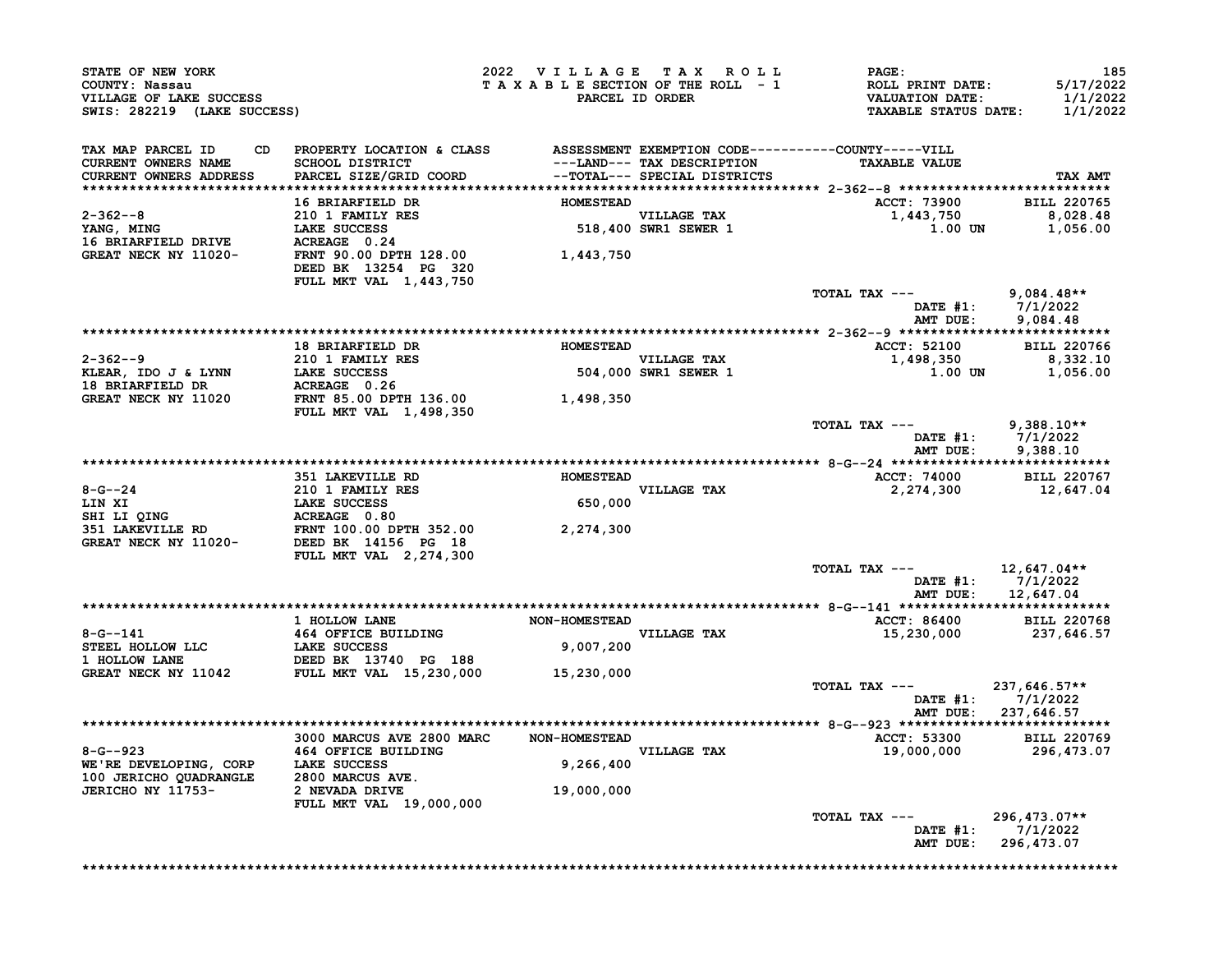| STATE OF NEW YORK                                                                                                                                                                                                           |                                                                                 | 2022 VILLAGE TAX ROLL PAGE: |                                                                                                                   | 186                   |
|-----------------------------------------------------------------------------------------------------------------------------------------------------------------------------------------------------------------------------|---------------------------------------------------------------------------------|-----------------------------|-------------------------------------------------------------------------------------------------------------------|-----------------------|
| COUNTY: Nassau                                                                                                                                                                                                              |                                                                                 |                             |                                                                                                                   | 5/17/2022             |
| VILLAGE OF LAKE SUCCESS                                                                                                                                                                                                     |                                                                                 |                             | T A X A B L E SECTION OF THE ROLL - 1 ROLL PRINT DATE:<br>PARCEL ID ORDER VALUATION DATE:<br>TAXABLE STATUS DATE: | 1/1/2022              |
| SWIS: 282219 (LAKE SUCCESS)                                                                                                                                                                                                 |                                                                                 |                             |                                                                                                                   | 1/1/2022              |
| TAX MAP PARCEL ID                                                                                                                                                                                                           | CD PROPERTY LOCATION & CLASS ASSESSMENT EXEMPTION CODE----------COUNTY-----VILL |                             |                                                                                                                   |                       |
| CURRENT OWNERS NAME                                                                                                                                                                                                         |                                                                                 |                             |                                                                                                                   |                       |
| <b>CURRENT OWNERS ADDRESS</b>                                                                                                                                                                                               |                                                                                 |                             |                                                                                                                   | <b>TAX AMT</b>        |
|                                                                                                                                                                                                                             |                                                                                 |                             |                                                                                                                   |                       |
| 3000 MARCUS AVE 6 NEVADA NON-HOMESTEAD<br>3000 MARCUS AVE 6 NEVADA NON-HOMESTEAD<br>WE'RE ASSOCIATES, INC. LAKE SUCCESS<br>100 JERICHO QUADRANGLE 6 NEVADA DRIVE<br>JERICHO NY 11753-<br>FULL MKT VAL 12,500,000 12,500,000 |                                                                                 |                             | ACCT: 53400 BILL 220770                                                                                           |                       |
|                                                                                                                                                                                                                             |                                                                                 |                             | 12,500,000 195,048.08                                                                                             |                       |
|                                                                                                                                                                                                                             |                                                                                 |                             |                                                                                                                   |                       |
|                                                                                                                                                                                                                             |                                                                                 |                             |                                                                                                                   |                       |
|                                                                                                                                                                                                                             |                                                                                 |                             |                                                                                                                   |                       |
|                                                                                                                                                                                                                             |                                                                                 |                             | TOTAL TAX --- 195,048.08**                                                                                        |                       |
|                                                                                                                                                                                                                             |                                                                                 |                             |                                                                                                                   | DATE #1: 7/1/2022     |
|                                                                                                                                                                                                                             |                                                                                 |                             |                                                                                                                   | AMT DUE: 195,048.08   |
|                                                                                                                                                                                                                             |                                                                                 |                             |                                                                                                                   |                       |
|                                                                                                                                                                                                                             |                                                                                 |                             | ACCT: 53500 BILL 220771                                                                                           |                       |
|                                                                                                                                                                                                                             |                                                                                 |                             |                                                                                                                   | 13,900,000 216,893.46 |
|                                                                                                                                                                                                                             |                                                                                 |                             |                                                                                                                   |                       |
|                                                                                                                                                                                                                             |                                                                                 |                             |                                                                                                                   |                       |
|                                                                                                                                                                                                                             |                                                                                 |                             |                                                                                                                   |                       |
|                                                                                                                                                                                                                             | FULL MKT VAL 13,900,000                                                         |                             |                                                                                                                   |                       |
|                                                                                                                                                                                                                             |                                                                                 |                             | TOTAL TAX --- 216,893.46**                                                                                        |                       |
|                                                                                                                                                                                                                             |                                                                                 |                             |                                                                                                                   | DATE #1: 7/1/2022     |
|                                                                                                                                                                                                                             |                                                                                 |                             |                                                                                                                   | AMT DUE: 216,893.46   |
|                                                                                                                                                                                                                             |                                                                                 |                             |                                                                                                                   |                       |
|                                                                                                                                                                                                                             |                                                                                 |                             | ACCT: 53800 BILL 220772                                                                                           |                       |
|                                                                                                                                                                                                                             |                                                                                 |                             |                                                                                                                   | 17,900,000 279,308.84 |
|                                                                                                                                                                                                                             |                                                                                 |                             |                                                                                                                   |                       |
|                                                                                                                                                                                                                             |                                                                                 |                             |                                                                                                                   |                       |
| 3000 MARCUS AVE 5 DAKOTA MON-HOMESTEAD<br>WE'RE ASSOCIATES, INC. LAKE SUCCESS 100 JERICO QUADRANGLE 5 DAKOTA DRIVE<br>JERICO QUADRANGLE 5 DAKOTA DRIVE<br>JERICHO NY 11753- FULL MKT VAL 17,900,000 17,900,000              |                                                                                 |                             | TOTAL TAX $---$ 279,308.84**                                                                                      |                       |
|                                                                                                                                                                                                                             |                                                                                 |                             |                                                                                                                   | DATE #1: 7/1/2022     |
|                                                                                                                                                                                                                             |                                                                                 |                             |                                                                                                                   |                       |
|                                                                                                                                                                                                                             |                                                                                 |                             |                                                                                                                   | AMT DUE: 279,308.84   |
|                                                                                                                                                                                                                             | 3000 MARCUS AVE 2 OHIO NON-HOMESTEAD                                            |                             | ACCT: 54000 BILL 220773                                                                                           |                       |
|                                                                                                                                                                                                                             |                                                                                 |                             |                                                                                                                   | 156,038.46            |
|                                                                                                                                                                                                                             |                                                                                 |                             | 10,000,000                                                                                                        |                       |
| 8-G--934<br>WE'RE DEVELOPING, CORP<br>100 JERICAL OFFICE BUILDING<br>100 JERICAL OFFICE SULLOPING<br>2 OHIO DRIVE<br>2 OHIO DRIVE<br>2 OHIO DRIVE<br>2 OHIO DRIVE                                                           |                                                                                 |                             |                                                                                                                   |                       |
| JERICHO NY 11753- FULL MKT VAL 10,000,000 10,000,000                                                                                                                                                                        |                                                                                 |                             |                                                                                                                   |                       |
|                                                                                                                                                                                                                             |                                                                                 |                             | TOTAL TAX --- 156,038.46**                                                                                        |                       |
|                                                                                                                                                                                                                             |                                                                                 |                             |                                                                                                                   | DATE #1: 7/1/2022     |
|                                                                                                                                                                                                                             |                                                                                 |                             |                                                                                                                   |                       |
|                                                                                                                                                                                                                             |                                                                                 |                             |                                                                                                                   | AMT DUE: 156,038.46   |
|                                                                                                                                                                                                                             |                                                                                 |                             |                                                                                                                   |                       |
|                                                                                                                                                                                                                             | 3000 MARCUS AVE 6 OHIO NON-HOMESTEAD                                            |                             | ACCT: 54100 BILL 220774<br>10,000,000 156,038.46                                                                  |                       |
|                                                                                                                                                                                                                             |                                                                                 |                             |                                                                                                                   |                       |
|                                                                                                                                                                                                                             |                                                                                 |                             |                                                                                                                   |                       |
|                                                                                                                                                                                                                             |                                                                                 |                             |                                                                                                                   |                       |
|                                                                                                                                                                                                                             |                                                                                 |                             |                                                                                                                   |                       |
|                                                                                                                                                                                                                             |                                                                                 |                             |                                                                                                                   |                       |
| $8-G--935$<br>WE'RE DEVELOPING, CORP<br>164 OFICE BUILDING<br>100 JERICHO QUADRANGLE<br>JERICHO NY 11753-<br>FULL MKT VAL $10,000,000$<br>TOM CORP 5,184,000<br>10,000,000<br>10,000,000                                    |                                                                                 |                             | TOTAL TAX --- 156,038.46**                                                                                        |                       |
|                                                                                                                                                                                                                             |                                                                                 |                             | DATE #1: 7/1/2022                                                                                                 | AMT DUE: 156,038.46   |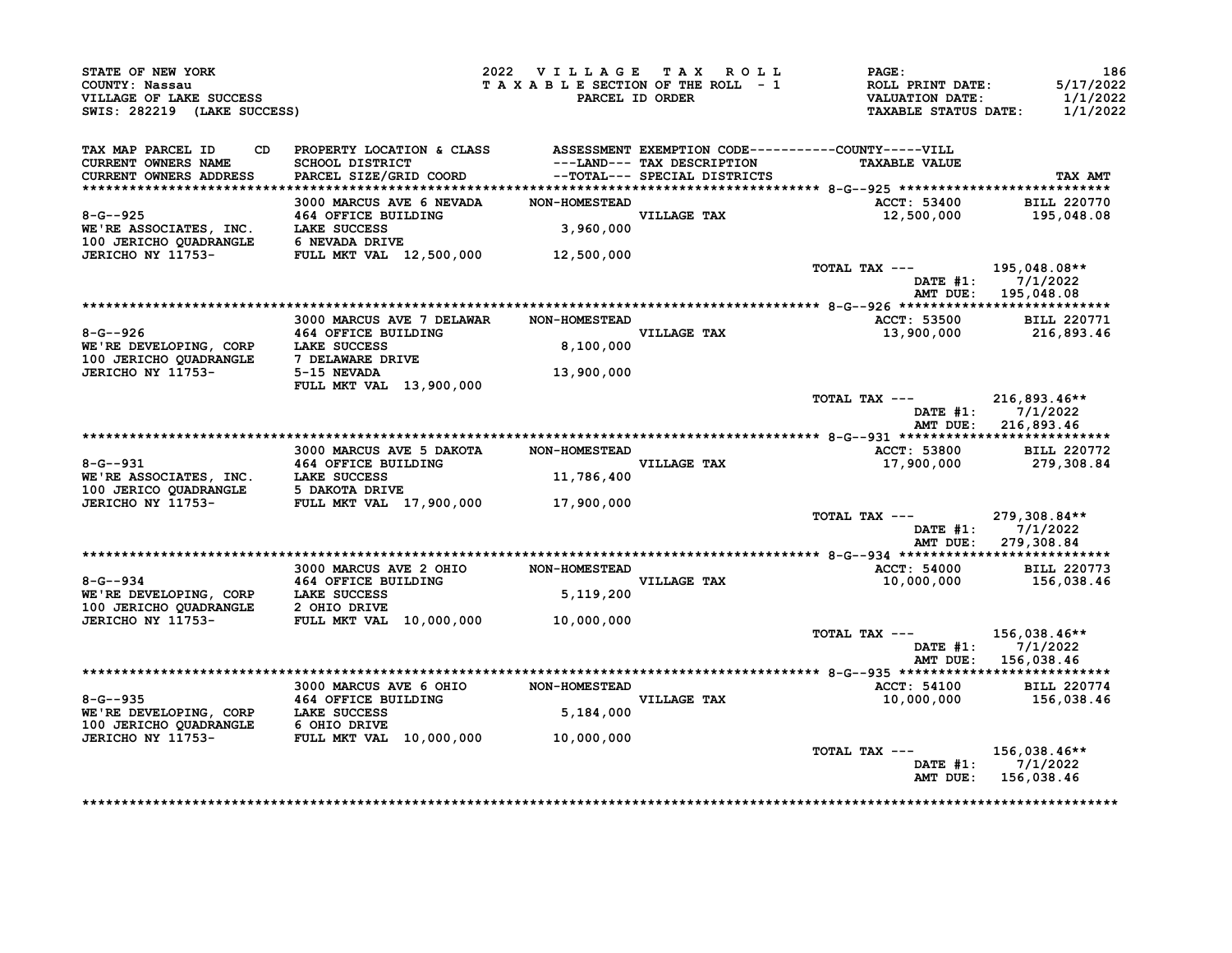| STATE OF NEW YORK<br>COUNTY: Nassau<br>VILLAGE OF LAKE SUCCESS<br>SWIS: 282219 (LAKE SUCCESS) |                                                                                                                                  | 2022 VILLAGE TAX ROLL<br>TAXABLE SECTION OF THE ROLL - 1<br>PARCEL ID ORDER |                                                                                            | <b>PAGE:</b><br>ROLL PRINT DATE:<br><b>VALUATION DATE:</b><br><b>TAXABLE STATUS DATE:</b> | 187<br>5/17/2022<br>1/1/2022<br>1/1/2022        |
|-----------------------------------------------------------------------------------------------|----------------------------------------------------------------------------------------------------------------------------------|-----------------------------------------------------------------------------|--------------------------------------------------------------------------------------------|-------------------------------------------------------------------------------------------|-------------------------------------------------|
| TAX MAP PARCEL ID<br>CD.<br><b>CURRENT OWNERS NAME</b><br>CURRENT OWNERS ADDRESS              | PROPERTY LOCATION & CLASS ASSESSMENT EXEMPTION CODE----------COUNTY-----VILL<br><b>SCHOOL DISTRICT</b><br>PARCEL SIZE/GRID COORD |                                                                             | ---LAND--- TAX DESCRIPTION<br>--Tomat--- SPECIAL DISTRICTS<br>--TOTAL--- SPECIAL DISTRICTS | <b>TAXABLE VALUE</b>                                                                      | TAX AMT                                         |
|                                                                                               | 2500 MARCUS AVE                                                                                                                  | <b>NON-HOMESTEAD</b>                                                        |                                                                                            | <b>ACCT: 54400</b>                                                                        | <b>BILL 220775</b>                              |
| $8 - G - 948 - A$<br>282 BUILDING TRUST, LOCA LAKE SUCCESS<br>ATTN: BARBARA KALLISH           | 464 OFFICE BUILDING<br>Unit - 3                                                                                                  | 370,800                                                                     | <b>VILLAGE TAX</b>                                                                         | 975,000                                                                                   | 15,213.75                                       |
| 2500 MARCUS AVENUE<br>LAKE SUCCESS NY 11042-                                                  | FULL MKT VAL 975,000                                                                                                             | 975,000                                                                     |                                                                                            |                                                                                           |                                                 |
|                                                                                               |                                                                                                                                  |                                                                             |                                                                                            | TOTAL TAX ---<br>AMT DUE:                                                                 | 15,213.75**<br>DATE $#1: 7/1/2022$<br>15,213.75 |
|                                                                                               |                                                                                                                                  |                                                                             |                                                                                            |                                                                                           |                                                 |
|                                                                                               | 2500 MARCUS AVE                                                                                                                  | <b>NON-HOMESTEAD</b>                                                        | VILLAGE TAX                                                                                | <b>ACCT: 97201</b>                                                                        | <b>BILL 220776</b>                              |
| $8 - G - 948 - B$<br><b>2500 MARCUS FORTUNE</b><br>DEVELOPMENT LLC                            | 464 OFFICE BUILDING<br>LAKE SUCCESS                                                                                              | 286,200                                                                     |                                                                                            | 585,000                                                                                   | 9,128.25                                        |
| <b>117 STATE STREET</b><br>WESTBURY NY 11590                                                  | <b>Unit - 106<br/>DEED BK 45792 PG 1</b><br>FULL MKT VAL 585,000                                                                 | 585,000                                                                     |                                                                                            |                                                                                           |                                                 |
|                                                                                               |                                                                                                                                  |                                                                             |                                                                                            | TOTAL TAX ---<br>DATE #1:<br>AMT DUE:                                                     | $9,128.25**$<br>7/1/2022<br>9,128.25            |
|                                                                                               |                                                                                                                                  |                                                                             |                                                                                            |                                                                                           |                                                 |
| $8 - G - -948 - C$                                                                            | 2500 MARCUS AVE<br>464 OFFICE BUILDING                                                                                           | <b>NON-HOMESTEAD</b>                                                        | VILLAGE TAX                                                                                | ACCT: 54600<br>575,000                                                                    | <b>BILL 220777</b><br>8,972.21                  |
| LOCAL 282,<br>WELFARE TRUST FUND                                                              | <b>LAKE SUCCESS</b><br><b>Unit - 104</b>                                                                                         | 286,560                                                                     |                                                                                            |                                                                                           |                                                 |
| <b>UNIT 104</b><br>2500 MARCUS AVENUE<br>LAKE SUCCESS NY 11042-                               | FULL MKT VAL 575,000                                                                                                             | 575,000                                                                     |                                                                                            |                                                                                           |                                                 |
|                                                                                               |                                                                                                                                  |                                                                             |                                                                                            | TOTAL TAX ---<br>DATE #1:<br>AMT DUE:                                                     | 8,972.21**<br>7/1/2022<br>8,972.21              |
|                                                                                               |                                                                                                                                  |                                                                             |                                                                                            |                                                                                           |                                                 |
| 8-G--948-D                                                                                    | 2500 MARCUS AVE<br>464 OFFICE BUILDING                                                                                           | NON-HOMESTEAD                                                               | VILLAGE TAX                                                                                | <b>ACCT: 54500</b><br>3,985,000                                                           | <b>BILL 220778</b><br>62,181.33                 |
| 2500 MARCUS FORTUNE<br>DEVELOPMENT LLC                                                        | <b>LAKE SUCCESS</b><br>Unit - 4                                                                                                  | 1,679,040                                                                   |                                                                                            |                                                                                           |                                                 |
| <b>117 STATE STREET</b><br>WESTBURY NY 11590                                                  | DEED BK 45792 PG 1<br>FULL MKT VAL 3,985,000                                                                                     | 3,985,000                                                                   |                                                                                            |                                                                                           |                                                 |
|                                                                                               |                                                                                                                                  |                                                                             |                                                                                            | TOTAL TAX ---<br>DATE #1:<br>AMT DUE:                                                     | $62.181.33**$<br>7/1/2022<br>62, 181. 33        |
|                                                                                               |                                                                                                                                  |                                                                             |                                                                                            |                                                                                           |                                                 |
| $8 - G - 948 - E$                                                                             | 2500 MARCUS AVE<br>464 OFFICE BUILDING                                                                                           | <b>NON-HOMESTEAD</b>                                                        | VILLAGE TAX                                                                                | <b>ACCT: 97202</b><br>195,000                                                             | <b>BILL 220779</b><br>3,042.75                  |
| MARCUS AVENUE, REALTY, LL LAKE SUCCESS<br>C/O DR. KOGAN ELENA                                 | Unit $-105$                                                                                                                      | 95,400                                                                      |                                                                                            |                                                                                           |                                                 |
| 73 CARLTON AVENUE #B 27<br>PORT WASHINGTON NY 11050-                                          | FULL MKT VAL 195,000                                                                                                             | 195,000                                                                     |                                                                                            |                                                                                           |                                                 |
|                                                                                               |                                                                                                                                  |                                                                             |                                                                                            | TOTAL TAX $---$<br>DATE $#1$ :<br>AMT DUE:                                                | $3,042.75**$<br>7/1/2022<br>3,042.75            |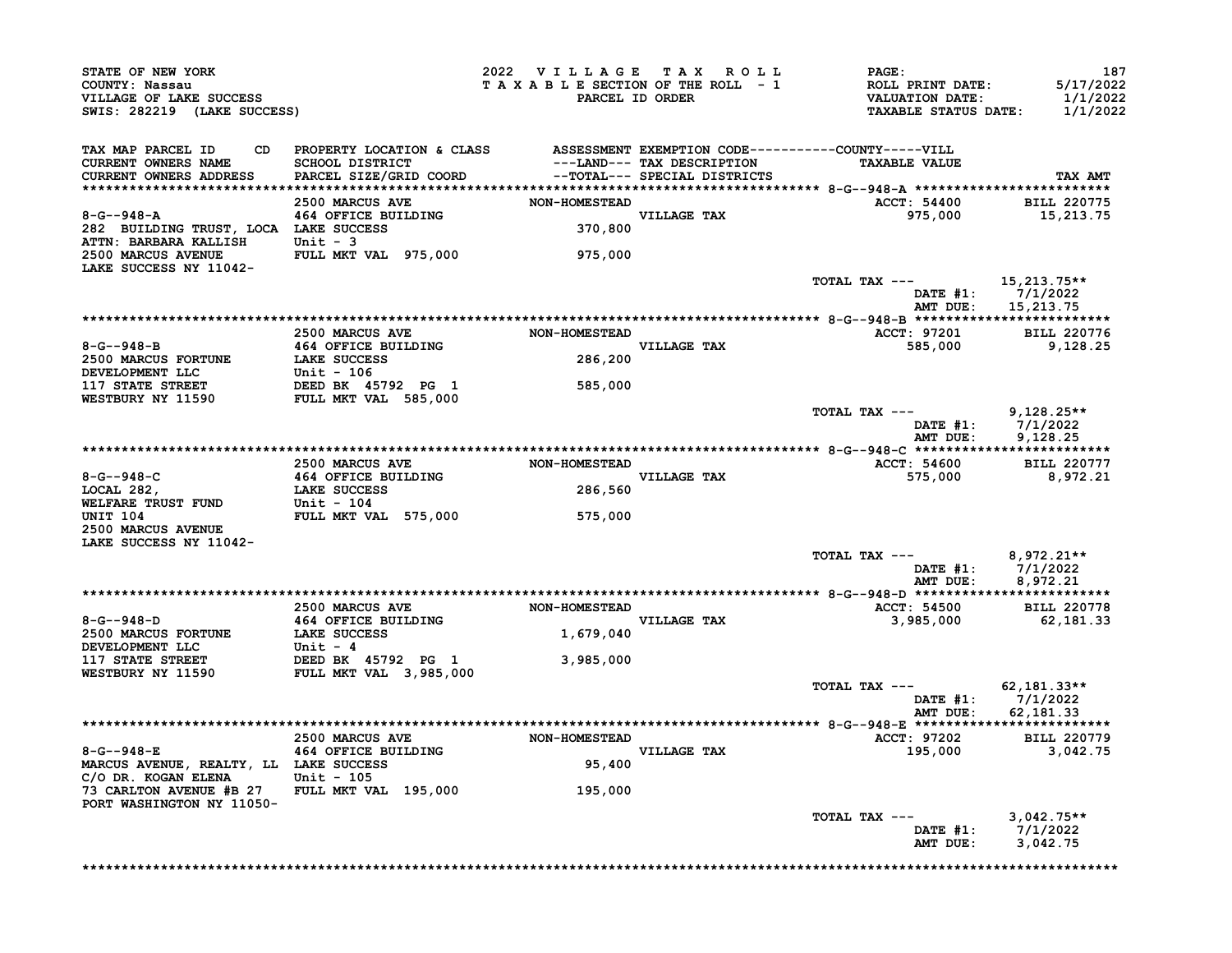|                                                                                                                                                                                                                                                                                                                                                                                        | <b>CONNII: NASSAU<br/>VILLAGE OF LAKE SUCCESS<br/>SWIS: 282219 (LAKE SUCCESS)</b> | 2022 VILLAGE TAX ROLL<br>TAXABLE SECTION OF THE ROLL - 1<br>TAXABLE SECTION OF THE ROLL - 1<br>PARCEL ID ORDER TAXABLE STATUS DATE: 1/1/2022                                                                              | <b>PAGE:</b> | 188                                                                    |
|----------------------------------------------------------------------------------------------------------------------------------------------------------------------------------------------------------------------------------------------------------------------------------------------------------------------------------------------------------------------------------------|-----------------------------------------------------------------------------------|---------------------------------------------------------------------------------------------------------------------------------------------------------------------------------------------------------------------------|--------------|------------------------------------------------------------------------|
| TAX MAP PARCEL ID<br>CURRENT OWNERS NAME<br>CURRENT OWNERS ADDRESS                                                                                                                                                                                                                                                                                                                     |                                                                                   | CD PROPERTY LOCATION & CLASS ASSESSMENT EXEMPTION CODE----------COUNTY-----VILL<br>SCHOOL DISTRICT ---LAND--- TAX DESCRIPTION TAXABLE VALUE<br>SPARCEL SIZE/GRID COORD --TOTAL--- SPECIAL DISTRICTS                       |              | TAX AMT                                                                |
|                                                                                                                                                                                                                                                                                                                                                                                        |                                                                                   |                                                                                                                                                                                                                           |              |                                                                        |
| LAKE SUCCESS NY 11042 DEED BK 13495 PG 228                                                                                                                                                                                                                                                                                                                                             | FULL MKT VAL 650,000                                                              | 650,000                                                                                                                                                                                                                   |              |                                                                        |
|                                                                                                                                                                                                                                                                                                                                                                                        |                                                                                   |                                                                                                                                                                                                                           |              | TOTAL TAX --- $10,142.50**$<br>DATE #1: 7/1/2022<br>AMT DUE: 10,142.50 |
|                                                                                                                                                                                                                                                                                                                                                                                        |                                                                                   |                                                                                                                                                                                                                           |              |                                                                        |
|                                                                                                                                                                                                                                                                                                                                                                                        |                                                                                   | <b>8-G--948-G</b><br>2500 MARCUS AVE NON-HOMESTEAD<br>2500 MARCUS FORTUNE LAKE SUCCESS<br>DEVELOPMENT LLC Unit - 109<br>117 STATE STREET DEED BK 45792 PG 1 225,000<br>WESTBURY NY 11590 FULL MKT VAL 225,000             |              | ACCT: 97204 BILL 220781<br>225,000 3,510.87                            |
|                                                                                                                                                                                                                                                                                                                                                                                        |                                                                                   |                                                                                                                                                                                                                           |              |                                                                        |
|                                                                                                                                                                                                                                                                                                                                                                                        |                                                                                   |                                                                                                                                                                                                                           |              | TOTAL TAX ---<br>DATE #1: 7/1/2022<br>AMT DUE: 3,510.87                |
|                                                                                                                                                                                                                                                                                                                                                                                        |                                                                                   |                                                                                                                                                                                                                           |              |                                                                        |
|                                                                                                                                                                                                                                                                                                                                                                                        |                                                                                   | 8-G--948-H<br>2500 MARCUS AVE NON-HOMESTEAD<br>2500 MARCUS FORTUNE 164 OFFICE BUILDING VILLAGE TAX<br>DEVELOPMENT LLC Unit - 110<br>117 STATE STREET DEED BK 45792 PG 1 725,000<br>WESTBURY NY 11590 FULL MKT VAL 725,000 |              | ACCT: 97205 BILL 220782<br>725,000 11,312.79                           |
|                                                                                                                                                                                                                                                                                                                                                                                        |                                                                                   |                                                                                                                                                                                                                           |              |                                                                        |
|                                                                                                                                                                                                                                                                                                                                                                                        |                                                                                   |                                                                                                                                                                                                                           |              | TOTAL TAX --- $11,312.79**$<br>DATE #1: 7/1/2022<br>AMT DUE: 11,312.79 |
|                                                                                                                                                                                                                                                                                                                                                                                        |                                                                                   |                                                                                                                                                                                                                           |              |                                                                        |
|                                                                                                                                                                                                                                                                                                                                                                                        |                                                                                   |                                                                                                                                                                                                                           | VILLAGE TAX  | ACCT: 54800 BILL 220783<br>1,360,000 21,221.23                         |
|                                                                                                                                                                                                                                                                                                                                                                                        |                                                                                   |                                                                                                                                                                                                                           |              |                                                                        |
|                                                                                                                                                                                                                                                                                                                                                                                        |                                                                                   |                                                                                                                                                                                                                           |              |                                                                        |
| $\begin{tabular}{lllllllllllll} 8-G-948-T & 2500 \text{ MARCUS AVE} & 000-HOMESTEAD \\ & 464 \text{ OFFICE BULIDING} & & 000-HOMESTEAD \\ & 464 \text{ OFFICE BULIDING} & & & 000-HOMESTEAD \\ & 690,480 & & & 000-HOMESTEAD \\ & 2500 \text{ MARBARA KALLISH} & \text{Unit} & -202 & & \\ & 2500 \text{ MARCUS AVENUE} & \text{FULL MKT VAL} & 1,360,000 & & 1.360.000 \\ & & 1.360.$ |                                                                                   |                                                                                                                                                                                                                           |              |                                                                        |
|                                                                                                                                                                                                                                                                                                                                                                                        |                                                                                   |                                                                                                                                                                                                                           |              | TOTAL TAX ---<br>DATE #1: 7/1/2022<br>AMT DUE: 21,221.23               |
|                                                                                                                                                                                                                                                                                                                                                                                        |                                                                                   |                                                                                                                                                                                                                           |              | ACCT: 54900 BILL 220784<br>2,700,000<br>42,130.38                      |
|                                                                                                                                                                                                                                                                                                                                                                                        |                                                                                   | 8-G--948-J<br>2500 MARCUS AVE NON-HOMESTEAD<br>2500 MARCUS AVE NON-HOMESTEAD<br>2500 MARCUS AVE NON-HOMESTEAD<br>27700,000<br>27700,000<br>27700,000<br>27700,000                                                         |              |                                                                        |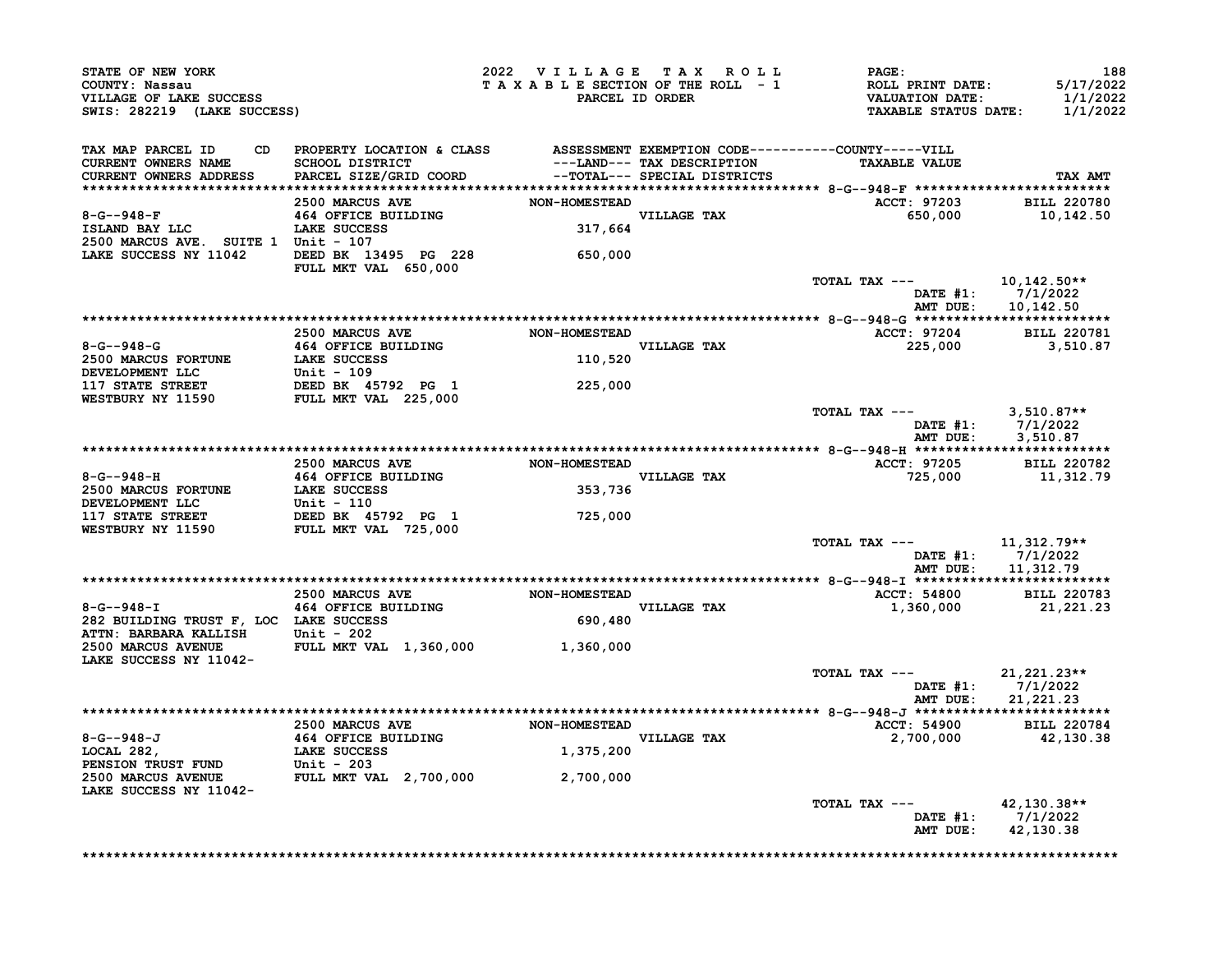| STATE OF NEW YORK<br>COUNTY: Nassau<br>VILLAGE OF LAKE SUCCESS<br>SWIS: 282219 (LAKE SUCCESS)          |                                                                                                                                  | 2022 VILLAGE TAX ROLL<br>TAXABLE SECTION OF THE ROLL - 1 | PARCEL ID ORDER                                            | PAGE:<br>ROLL PRINT DATE:<br><b>VALUATION DATE:</b><br><b>TAXABLE STATUS DATE:</b> | 189<br>5/17/2022<br>1/1/2022<br>1/1/2022          |
|--------------------------------------------------------------------------------------------------------|----------------------------------------------------------------------------------------------------------------------------------|----------------------------------------------------------|------------------------------------------------------------|------------------------------------------------------------------------------------|---------------------------------------------------|
| TAX MAP PARCEL ID<br>CD.<br>CURRENT OWNERS NAME<br>CURRENT OWNERS ADDRESS                              | PROPERTY LOCATION & CLASS ASSESSMENT EXEMPTION CODE----------COUNTY-----VILL<br><b>SCHOOL DISTRICT</b><br>PARCEL SIZE/GRID COORD |                                                          | ---LAND--- TAX DESCRIPTION<br>--TOTAL--- SPECIAL DISTRICTS | <b>TAXABLE VALUE</b>                                                               | TAX AMT                                           |
|                                                                                                        | 3000 MARCUS AVE                                                                                                                  | <b>NON-HOMESTEAD</b>                                     |                                                            |                                                                                    |                                                   |
| $8 - G - 949$<br>WE'RE ASSOCIATES, INC. LAKE SUCCESS<br>100 JERICHO QUADRANGLE FULL MKT VAL 19,000,000 | 464 OFFICE BUILDING                                                                                                              | 13,428,000                                               | VILLAGE TAX                                                | ACCT: 55000<br>19,000,000                                                          | <b>BILL 220785</b><br>296,473.07                  |
| JERICHO NY 11753-                                                                                      |                                                                                                                                  | 19,000,000                                               |                                                            |                                                                                    |                                                   |
|                                                                                                        |                                                                                                                                  |                                                          |                                                            | TOTAL TAX ---<br>AMT DUE:                                                          | 296,473.07**<br>DATE $#1: 7/1/2022$<br>296,473.07 |
|                                                                                                        |                                                                                                                                  |                                                          |                                                            |                                                                                    |                                                   |
| $8 - J - -415$<br>LONG ISLAND JEWISH                                                                   | <b>1 MARCUS AVE</b><br>553 PRIVATE GOLF COUNTRY<br><b>LAKE SUCCESS</b>                                                           | <b>NON-HOMESTEAD</b><br>399,230                          | VILLAGE TAX                                                | ACCT: 55600<br>399,230                                                             | <b>BILL 220786</b><br>6,229.52                    |
| <b>MEDICAL CENTER</b><br>1 MARCUS AVENUE                                                               | North Shore Towers<br>Golf Course                                                                                                | 399,230                                                  |                                                            |                                                                                    |                                                   |
| LAKE SUCCESS NY 11042                                                                                  | DEED BK 13891 PG 772<br>FULL MKT VAL 399,230                                                                                     |                                                          |                                                            |                                                                                    |                                                   |
|                                                                                                        |                                                                                                                                  |                                                          |                                                            | TOTAL TAX ---<br>AMT DUE:                                                          | $6,229.52**$<br>DATE $#1: 7/1/2022$<br>6,229.52   |
|                                                                                                        | 444 LAKEVILLE RD                                                                                                                 | <b>NON-HOMESTEAD</b>                                     |                                                            | <b>ACCT: 55800</b>                                                                 | <b>BILL 220787</b>                                |
| $8 - J - - 417$                                                                                        | 620 RELIGIOUS                                                                                                                    |                                                          | VILLAGE TAX                                                | 5,500,000                                                                          | 85,821.15                                         |
| CHURCH OF ST PHILIP & LAKE SUCCESS<br>SAINT JAMES                                                      | FULL MKT VAL 5,500,000                                                                                                           | 1,512,000                                                |                                                            |                                                                                    |                                                   |
| NORTHWELL HEALTH<br>DEPT OF PHYSICAL ASSETS<br>600 COMMUNITY DRIVE, SUIT                               |                                                                                                                                  | 5,500,000                                                |                                                            |                                                                                    |                                                   |
| MANHASSET NY 11030                                                                                     |                                                                                                                                  |                                                          |                                                            | TOTAL TAX ---<br>DATE #1:<br>AMT DUE:                                              | 85,821.15**<br>7/1/2022<br>85,821.15              |
|                                                                                                        |                                                                                                                                  |                                                          |                                                            |                                                                                    |                                                   |
|                                                                                                        | <b>3 TANNERS RD</b>                                                                                                              | <b>HOMESTEAD</b>                                         |                                                            | ACCT: 86600                                                                        | <b>BILL 220788</b>                                |
| $8 - 250 - -1$<br>CHOU, SOON JA<br>3 TANNERS ROAD                                                      | 210 1 FAMILY RES<br>LAKE SUCCESS<br>ACREAGE 0.36                                                                                 | 460,800                                                  | VILLAGE TAX                                                | 1,109,850                                                                          | 6,171.71                                          |
| GREAT NECK NY 11020-                                                                                   | <b>FRNT 87.00 DPTH 167.00</b><br>FULL MKT VAL 1,109,850                                                                          | 1,109,850                                                |                                                            |                                                                                    |                                                   |
|                                                                                                        |                                                                                                                                  |                                                          |                                                            | TOTAL TAX ---<br>DATE $#1$ :<br>AMT DUE:                                           | $6,171.71**$<br>7/1/2022<br>6,171.71              |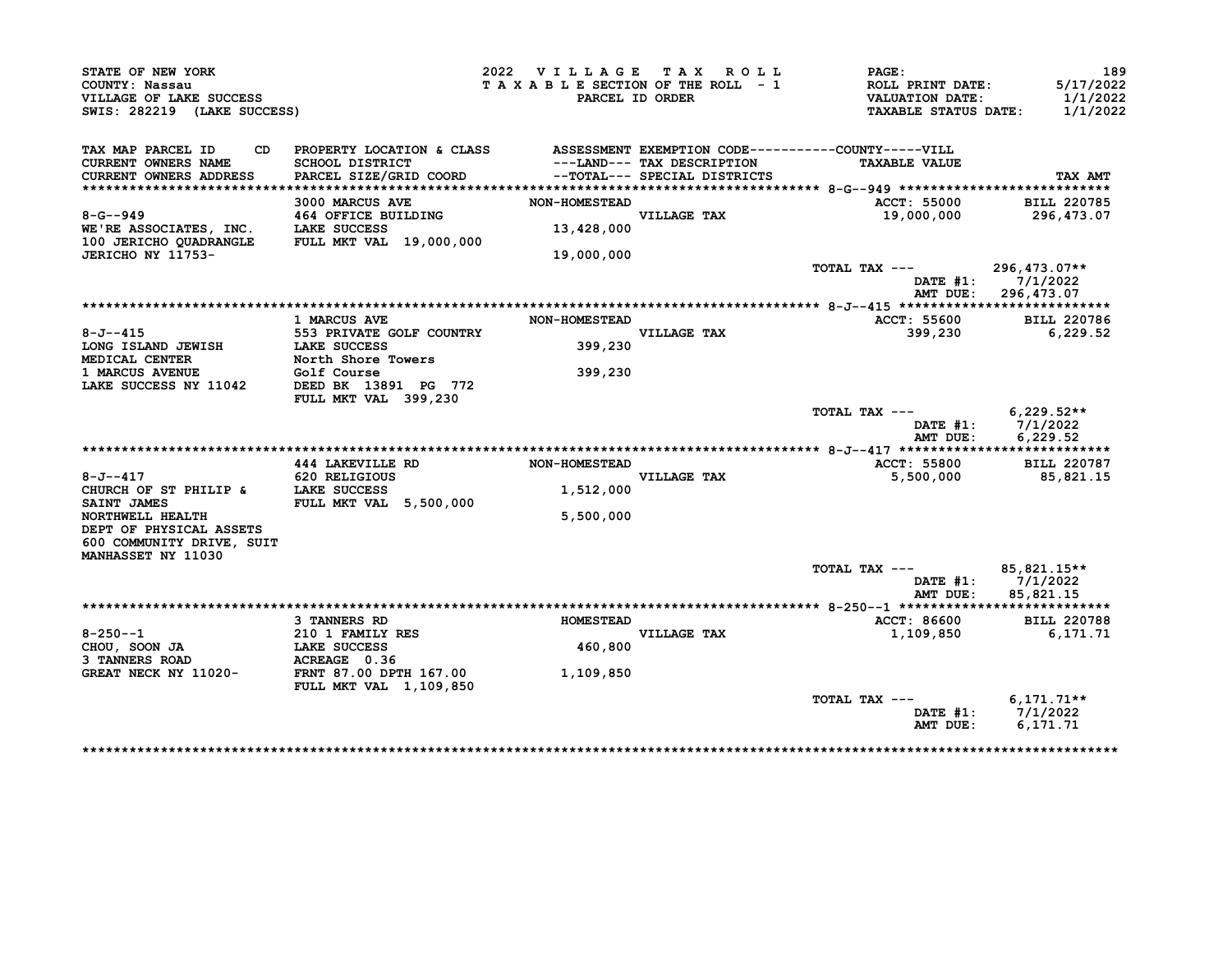| STATE OF NEW YORK<br>COUNTY: Nassau<br>VILLAGE OF LAKE SUCCESS<br>SWIS: 282219 (LAKE SUCCESS) |                                                                           | 2022 VILLAGE TAX ROLL<br>TAXABLE SECTION OF THE ROLL - 1 | PARCEL ID ORDER                                            | PAGE:<br>ROLL PRINT DATE:<br><b>VALUATION DATE:</b><br><b>TAXABLE STATUS DATE:</b> | 190<br>5/17/2022<br>1/1/2022<br>1/1/2022 |
|-----------------------------------------------------------------------------------------------|---------------------------------------------------------------------------|----------------------------------------------------------|------------------------------------------------------------|------------------------------------------------------------------------------------|------------------------------------------|
| TAX MAP PARCEL ID<br>CD.<br>CURRENT OWNERS NAME<br>CURRENT OWNERS ADDRESS                     | PROPERTY LOCATION & CLASS<br>SCHOOL DISTRICT<br>PARCEL SIZE/GRID COORD    |                                                          | ---LAND--- TAX DESCRIPTION<br>--TOTAL--- SPECIAL DISTRICTS | ASSESSMENT EXEMPTION CODE----------COUNTY-----VILL<br><b>TAXABLE VALUE</b>         | TAX AMT                                  |
|                                                                                               | 5 TANNERS RD                                                              | <b>HOMESTEAD</b>                                         |                                                            | ACCT: 56500                                                                        | <b>BILL 220789</b>                       |
| $8 - 250 - -2$<br>LEE, JIYOUNG<br>NA EDWARD K                                                 | 210 1 FAMILY RES<br>LAKE SUCCESS<br>ACREAGE 0.32                          | 496,800                                                  | VILLAGE TAX                                                | 1,341,900                                                                          | 7,462.10                                 |
| 5 TANNERS RD<br>GREAT NECK NY 11020                                                           | FRNT 117.00 DPTH 131.00<br>DEED BK 13541 PG 14                            | 1,341,900                                                |                                                            |                                                                                    |                                          |
|                                                                                               | FULL MKT VAL 1,341,900                                                    |                                                          |                                                            | TOTAL TAX ---<br>DATE #1:                                                          | $7,462.10**$<br>7/1/2022                 |
|                                                                                               |                                                                           |                                                          |                                                            | AMT DUE:                                                                           | 7.462.10                                 |
|                                                                                               | 9 TANNERS RD                                                              | <b>HOMESTEAD</b>                                         |                                                            | ACCT: 56600                                                                        | <b>BILL 220790</b>                       |
| $8 - 250 - -3$                                                                                | <b>210 1 FAMILY RES</b>                                                   |                                                          | VILLAGE TAX                                                | 1,126,650                                                                          | 6,265.13                                 |
| <b>THAM, DANNY</b>                                                                            | <b>LAKE SUCCESS</b>                                                       | 496,800                                                  |                                                            |                                                                                    |                                          |
| CHU, LATTY                                                                                    | ACREAGE 0.27                                                              |                                                          |                                                            |                                                                                    |                                          |
| 9 TANNERS RD<br>GREAT NECK NY 11020                                                           | FRNT 96.00 DPTH 107.00<br>DEED BK 13117 PG 171                            | 1,126,650                                                |                                                            |                                                                                    |                                          |
|                                                                                               | BANK <sub>2</sub>                                                         |                                                          |                                                            |                                                                                    |                                          |
|                                                                                               | FULL MKT VAL 1,126,650                                                    |                                                          |                                                            |                                                                                    |                                          |
|                                                                                               |                                                                           |                                                          |                                                            | TOTAL TAX ---<br>DATE #1:<br>AMT DUE:                                              | $6,265.13**$<br>7/1/2022<br>6, 265, 13   |
|                                                                                               |                                                                           |                                                          |                                                            |                                                                                    |                                          |
|                                                                                               | <b>11 TANNERS RD</b>                                                      | <b>HOMESTEAD</b>                                         |                                                            | ACCT: 96000                                                                        | <b>BILL 220791</b>                       |
| $8 - 250 - -4$                                                                                | 210 1 FAMILY RES                                                          |                                                          | VILLAGE TAX                                                | 1,129,800                                                                          | 6,282.65                                 |
| CHANG, SUG NAM                                                                                | <b>LAKE SUCCESS</b>                                                       | 496,800                                                  |                                                            |                                                                                    |                                          |
| YE SOON CHANG<br>11 TANNERS ROAD                                                              | ACREAGE 0.26<br>FRNT 96.00 DPTH 120.00                                    | 1,129,800                                                |                                                            |                                                                                    |                                          |
| GREAT NECK NY 11020-                                                                          | BANK <sub>2</sub>                                                         |                                                          |                                                            |                                                                                    |                                          |
|                                                                                               | FULL MKT VAL 1,129,800                                                    |                                                          |                                                            |                                                                                    |                                          |
|                                                                                               |                                                                           |                                                          |                                                            | TOTAL TAX ---                                                                      | $6,282.65**$                             |
|                                                                                               |                                                                           |                                                          |                                                            |                                                                                    | DATE #1: 7/1/2022                        |
|                                                                                               |                                                                           |                                                          |                                                            | AMT DUE:                                                                           | 6,282.65                                 |
|                                                                                               | <b>15 TANNERS RD</b>                                                      | <b>HOMESTEAD</b>                                         |                                                            | ACCT: 56700                                                                        | <b>BILL 220792</b>                       |
| $8 - 250 - -5$                                                                                | 210 1 FAMILY RES                                                          |                                                          | VILLAGE TAX                                                | 1,822,800                                                                          | 10,136.32                                |
| ZOU YONG                                                                                      | <b>LAKE SUCCESS</b>                                                       | 446,400                                                  |                                                            |                                                                                    |                                          |
| 15 TANNERS RD                                                                                 | ACREAGE 0.29                                                              |                                                          |                                                            |                                                                                    |                                          |
| GREAT NECK NY 11020                                                                           | FRNT 102.00 DPTH 137.00<br>DEED BK 13745 PG 192<br>FULL MKT VAL 1,822,800 | 1,822,800                                                |                                                            |                                                                                    |                                          |
|                                                                                               |                                                                           |                                                          |                                                            | TOTAL TAX ---                                                                      | $10,136.32**$                            |
|                                                                                               |                                                                           |                                                          |                                                            | DATE #1:<br>AMT DUE:                                                               | 7/1/2022<br>10,136.32                    |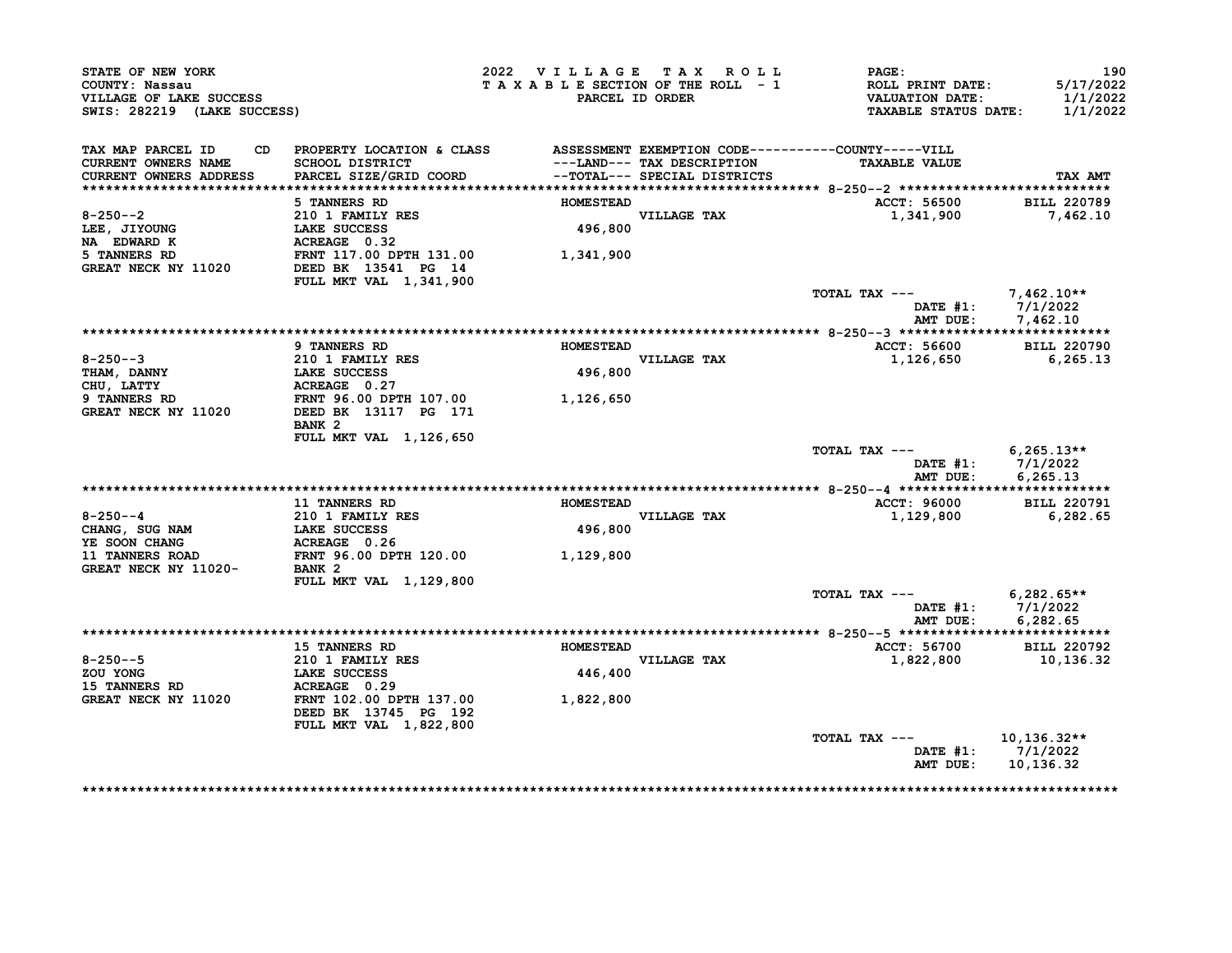| STATE OF NEW YORK<br>COUNTY: Nassau<br>VILLAGE OF LAKE SUCCESS<br>SWIS: 282219 (LAKE SUCCESS) |                                                                        | 2022 VILLAGE TAX ROLL<br>TAXABLE SECTION OF THE ROLL - 1 | PARCEL ID ORDER                                            | PAGE:<br>ROLL PRINT DATE:<br><b>VALUATION DATE:</b><br><b>TAXABLE STATUS DATE:</b> | 191<br>5/17/2022<br>1/1/2022<br>1/1/2022 |
|-----------------------------------------------------------------------------------------------|------------------------------------------------------------------------|----------------------------------------------------------|------------------------------------------------------------|------------------------------------------------------------------------------------|------------------------------------------|
| TAX MAP PARCEL ID<br>CD.<br><b>CURRENT OWNERS NAME</b><br>CURRENT OWNERS ADDRESS              | PROPERTY LOCATION & CLASS<br>SCHOOL DISTRICT<br>PARCEL SIZE/GRID COORD |                                                          | ---LAND--- TAX DESCRIPTION<br>--TOTAL--- SPECIAL DISTRICTS | ASSESSMENT EXEMPTION CODE----------COUNTY-----VILL<br><b>TAXABLE VALUE</b>         | TAX AMT                                  |
|                                                                                               | <b>19 TANNERS RD</b>                                                   | <b>HOMESTEAD</b>                                         |                                                            | ACCT: 56800                                                                        | <b>BILL 220793</b>                       |
| $8 - 250 - -6$<br>HANDELMAN, NAOMI<br><b>19 TANNERS RD</b>                                    | 210 1 FAMILY RES<br>LAKE SUCCESS<br>ACREAGE 0.31                       | 446,400                                                  | VILLAGE TAX                                                | 1,110,900                                                                          | 6,177.55                                 |
| LAKE SUCCESS NY 11020-                                                                        | FRNT 100.00 DPTH 131.00                                                | 1,110,900                                                |                                                            |                                                                                    |                                          |
|                                                                                               | <b>FULL MKT VAL 1,110,900</b>                                          |                                                          |                                                            | TOTAL TAX ---<br><b>DATE #1:</b><br>AMT DUE:                                       | $6,177.55**$<br>7/1/2022<br>6,177.55     |
|                                                                                               |                                                                        |                                                          |                                                            |                                                                                    |                                          |
| $8 - 250 - -7$                                                                                | 23 TANNERS RD<br>210 1 FAMILY RES                                      | <b>HOMESTEAD</b>                                         | VILLAGE TAX                                                | ACCT: 56900<br>1,653,750                                                           | <b>BILL 220794</b><br>9,196.26           |
| CHIN, YIN LING<br>23 TANNERS RD<br><b>GREAT NECK NY 11020</b>                                 | LAKE SUCCESS<br>ACREAGE 0.29<br>FRNT 100.00 DPTH 122.00                | 496,800<br>1,653,750                                     |                                                            |                                                                                    |                                          |
|                                                                                               | BANK <sub>2</sub><br>FULL MKT VAL 1,653,750                            |                                                          |                                                            |                                                                                    |                                          |
|                                                                                               |                                                                        |                                                          |                                                            | TOTAL TAX ---<br>DATE $#1$ :<br>AMT DUE:                                           | $9,196.26**$<br>7/1/2022<br>9,196.26     |
|                                                                                               |                                                                        |                                                          |                                                            |                                                                                    |                                          |
| $8 - 250 - -8$<br>27 TANNER LLC                                                               | 27 TANNERS RD<br>210 1 FAMILY RES<br>LAKE SUCCESS                      | <b>HOMESTEAD</b><br>496,800                              | VILLAGE TAX                                                | ACCT: 86700<br>1,241,100                                                           | <b>BILL 220795</b><br>6,901.57           |
| 27 TANNERS RD<br>GREAT NECK NY 11020-                                                         | ACREAGE 0.27<br>FRNT 100.00 DPTH 116.00                                | 1,241,100                                                |                                                            |                                                                                    |                                          |
|                                                                                               | DEED BK 13825 PG 719<br>FULL MKT VAL 1,241,100                         |                                                          |                                                            |                                                                                    |                                          |
|                                                                                               |                                                                        |                                                          |                                                            | TOTAL TAX ---<br>DATE $#1$ :<br>AMT DUE:                                           | $6,901.57**$<br>7/1/2022<br>6,901.57     |
|                                                                                               |                                                                        |                                                          |                                                            |                                                                                    |                                          |
|                                                                                               | <b>31 TANNERS RD</b>                                                   | <b>HOMESTEAD</b>                                         |                                                            | ACCT: 57000                                                                        | <b>BILL 220796</b>                       |
| $8 - 250 - -9$<br>YEN, BERTHA                                                                 | 210 1 FAMILY RES<br>LAKE SUCCESS                                       | 532,800                                                  | VILLAGE TAX                                                | 1,176,000                                                                          | 6,539.56                                 |
| <b>31 TANNERS RD</b><br>GREAT NECK NY 11020                                                   | ACREAGE 0.27<br>FRNT 104.00 DPTH 118.00                                |                                                          |                                                            |                                                                                    |                                          |
|                                                                                               | BANK 8                                                                 | 1,176,000                                                |                                                            |                                                                                    |                                          |
|                                                                                               |                                                                        |                                                          |                                                            |                                                                                    |                                          |
|                                                                                               | <b>FULL MKT VAL 1,176,000</b>                                          |                                                          |                                                            | TOTAL TAX ---                                                                      | $6,539.56**$                             |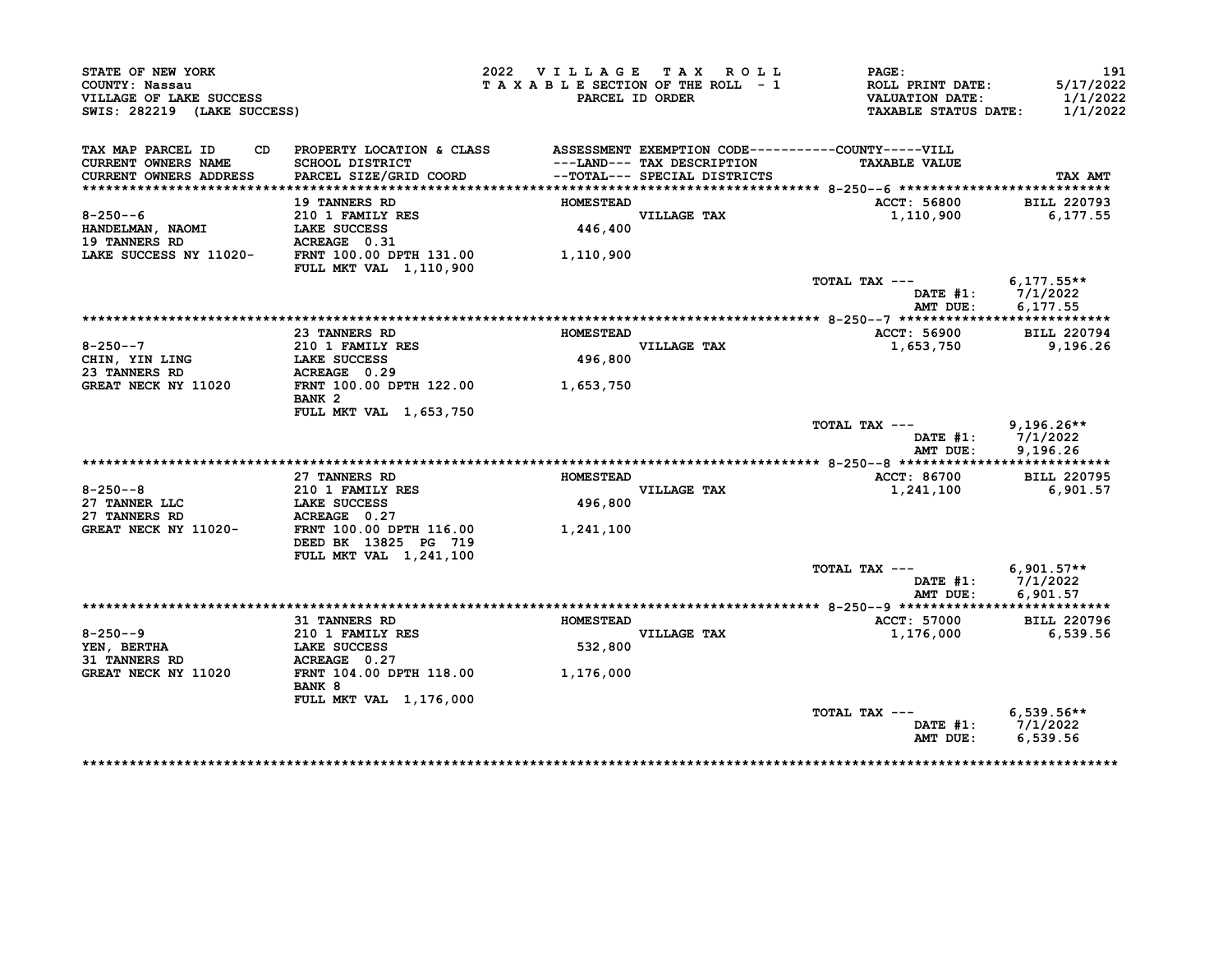| STATE OF NEW YORK<br>COUNTY: Nassau<br>VILLAGE OF LAKE SUCCESS<br>SWIS: 282219 (LAKE SUCCESS) |                                                                                     | 2022 VILLAGE TAX ROLL<br>TAXABLE SECTION OF THE ROLL - 1 | PARCEL ID ORDER                                            | PAGE:<br><b>ROLL PRINT DATE:</b><br><b>VALUATION DATE:</b><br><b>TAXABLE STATUS DATE:</b> | 192<br>5/17/2022<br>1/1/2022<br>1/1/2022               |
|-----------------------------------------------------------------------------------------------|-------------------------------------------------------------------------------------|----------------------------------------------------------|------------------------------------------------------------|-------------------------------------------------------------------------------------------|--------------------------------------------------------|
| TAX MAP PARCEL ID<br><b>CURRENT OWNERS NAME</b><br><b>CURRENT OWNERS ADDRESS</b>              | CD PROPERTY LOCATION & CLASS<br>SCHOOL DISTRICT<br>PARCEL SIZE/GRID COORD           |                                                          | ---LAND--- TAX DESCRIPTION<br>--TOTAL--- SPECIAL DISTRICTS | ASSESSMENT EXEMPTION CODE----------COUNTY-----VILL<br><b>TAXABLE VALUE</b>                | TAX AMT                                                |
|                                                                                               | <b>35 TANNERS RD</b>                                                                | <b>HOMESTEAD</b>                                         |                                                            | <b>ACCT: 57100</b>                                                                        | <b>BILL 220797</b>                                     |
| $8 - 250 - -10$<br>WANKMUELLER, JOHN<br>WANKMUELLER, DIANE                                    | 210 1 FAMILY RES<br><b>LAKE SUCCESS<br/>ACREAGE 0.28</b>                            | 496,800                                                  | VILLAGE TAX                                                | 1,287,300                                                                                 | 7,158.48                                               |
| <b>35 TANNERS RD</b><br>GREAT NECK NY 11020                                                   | FRNT 100.00 DPTH 123.00<br><b>FULL MKT VAL 1,287,300</b>                            | 1,287,300                                                |                                                            |                                                                                           |                                                        |
|                                                                                               |                                                                                     |                                                          |                                                            | TOTAL TAX ---<br>AMT DUE:                                                                 | 7,158.48**<br>DATE #1: 7/1/2022<br>7,158.48            |
|                                                                                               |                                                                                     |                                                          |                                                            |                                                                                           |                                                        |
| $8 - 250 - -11$<br>ZHENG JIAN HUI                                                             | <b>39 TANNERS RD</b><br><b>210 1 FAMILY RES</b><br><b>LAKE SUCCESS</b>              | <b>HOMESTEAD</b><br>504,000                              | VILLAGE TAX                                                | ACCT: 57200<br>2,027,550                                                                  | <b>BILL 220798</b><br>11,274.90                        |
| <b>39 TANNERS RD</b><br>GREAT NECK NY 11020-                                                  | ACREAGE 0.29<br>FRNT 100.00 DPTH 130.00<br>DEED BK 3753 PG 725<br>BANK <sub>2</sub> | 2,027,550                                                |                                                            |                                                                                           |                                                        |
|                                                                                               | <b>FULL MKT VAL 2,027,550</b>                                                       |                                                          |                                                            | TOTAL TAX ---                                                                             | 11,274.90**<br>DATE #1: 7/1/2022<br>AMT DUE: 11,274.90 |
|                                                                                               |                                                                                     |                                                          |                                                            |                                                                                           |                                                        |
| $8 - 250 - -12$                                                                               | <b>43 TANNERS RD</b><br>210 1 FAMILY RES                                            | <b>HOMESTEAD</b>                                         | <b>VILLAGE TAX</b>                                         | ACCT: 96100<br>1,185,450                                                                  | <b>BILL 220799</b><br>6,592.11                         |
| HARTE, CRAIG<br><b>43 TANNERS RD</b>                                                          | <b>LAKE SUCCESS</b><br><b>ACREAGE 0.31</b>                                          | 540,000                                                  |                                                            |                                                                                           |                                                        |
| GREAT NECK NY 11020-                                                                          | FRNT 100.00 DPTH 137.00<br>DEED BK 12337 PG 936<br>BANK <sub>2</sub>                | 1,185,450                                                |                                                            |                                                                                           |                                                        |
|                                                                                               | FULL MKT VAL 1,185,450                                                              |                                                          |                                                            | TOTAL TAX ---<br>AMT DUE:                                                                 | $6,592.11**$<br>DATE $#1: 7/1/2022$<br>6.592.11        |
|                                                                                               |                                                                                     |                                                          |                                                            |                                                                                           |                                                        |
| $8 - 250 - -13$                                                                               | 47 TANNERS RD<br>210 1 FAMILY RES                                                   | <b>HOMESTEAD</b>                                         | VILLAGE TAX                                                | ACCT: 57300<br>1,185,450                                                                  | <b>BILL 220800</b><br>6,592.11                         |
| RINAT, GUY & LIAT<br><b>47 TANNERS RD</b>                                                     | LAKE SUCCESS<br>ACREAGE 0.32                                                        | 496,800                                                  |                                                            |                                                                                           |                                                        |
| GREAT NECK NY 11020                                                                           | FRNT 100.00 DPTH 145.00<br>DEED BK 12400 PG 264<br>BANK <sub>2</sub>                | 1,185,450                                                |                                                            |                                                                                           |                                                        |
|                                                                                               | <b>FULL MKT VAL 1,185,450</b>                                                       |                                                          |                                                            | TOTAL TAX ---<br>AMT DUE:                                                                 | $6,592.11**$<br>DATE #1: 7/1/2022<br>6,592.11          |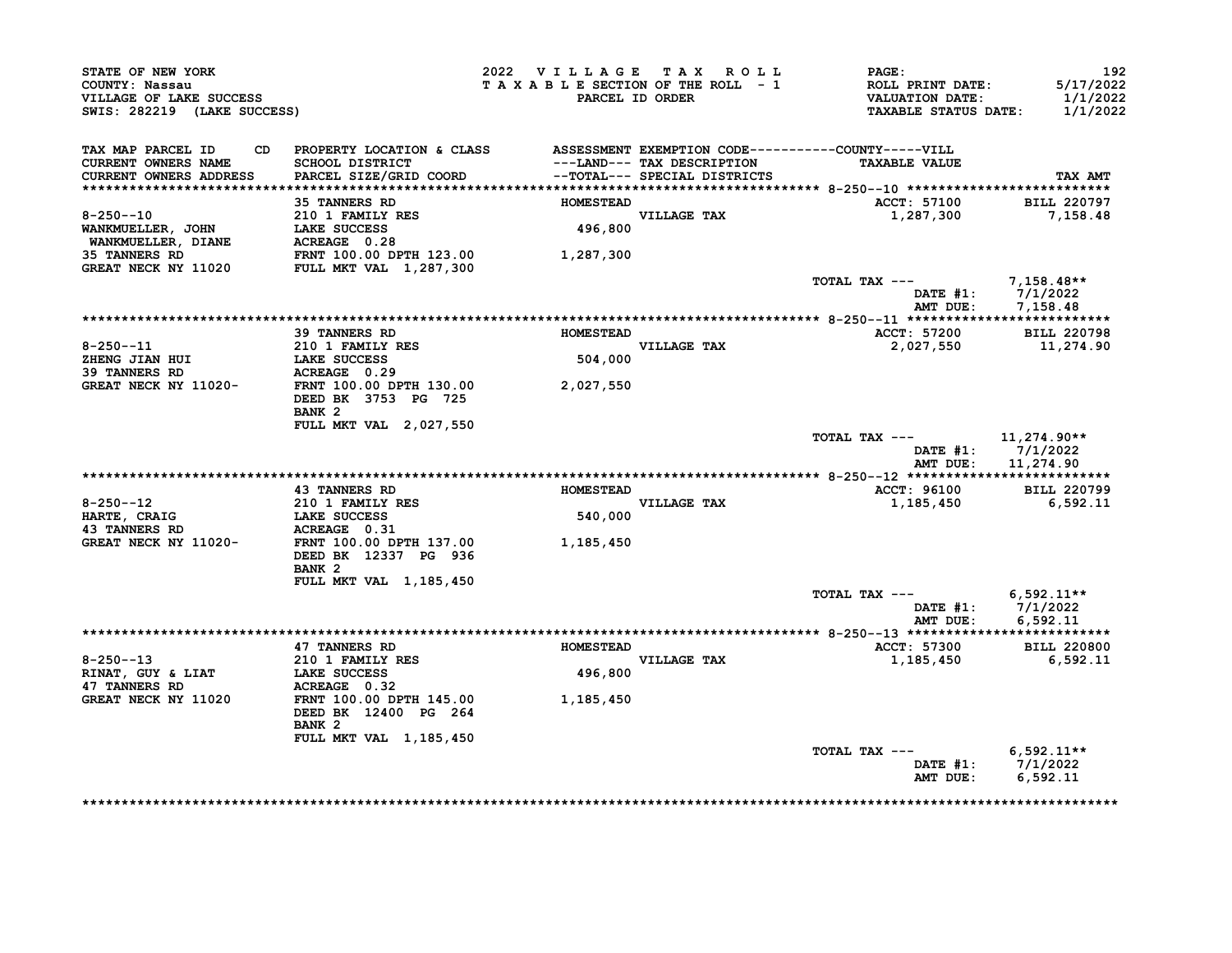| STATE OF NEW YORK<br>COUNTY: Nassau<br>VILLAGE OF LAKE SUCCESS<br>SWIS: 282219 (LAKE SUCCESS) |                                                                             | 2022 VILLAGE TAX ROLL<br>TAXABLE SECTION OF THE ROLL - 1<br>PARCEL ID ORDER                                                                   | <b>PAGE:</b><br><b>ROLL PRINT DATE:</b><br><b>VALUATION DATE:</b><br><b>TAXABLE STATUS DATE:</b> | 193<br>5/17/2022<br>1/1/2022<br>1/1/2022 |
|-----------------------------------------------------------------------------------------------|-----------------------------------------------------------------------------|-----------------------------------------------------------------------------------------------------------------------------------------------|--------------------------------------------------------------------------------------------------|------------------------------------------|
| TAX MAP PARCEL ID<br>CURRENT OWNERS NAME<br>CURRENT OWNERS ADDRESS                            | SCHOOL DISTRICT<br>PARCEL SIZE/GRID COORD                                   | CD PROPERTY LOCATION & CLASS ASSESSMENT EXEMPTION CODE----------COUNTY-----VILL<br>---LAND--- TAX DESCRIPTION<br>--TOTAL--- SPECIAL DISTRICTS | <b>TAXABLE VALUE</b>                                                                             | TAX AMT                                  |
|                                                                                               | 51 TANNERS RD                                                               | <b>HOMESTEAD</b>                                                                                                                              | ACCT: 57400                                                                                      | <b>BILL 220801</b>                       |
| $8 - 250 - -14$<br>LEE HEE SEON                                                               | 210 1 FAMILY RES<br><b>LAKE SUCCESS</b><br>ACREAGE 0.31                     | VILLAGE TAX<br>518,400                                                                                                                        | 1,153,950                                                                                        | 6,416.94                                 |
| 51 TANNERS RD<br>GREAT NECK NY 11020-                                                         | FRNT 105.00 DPTH 129.00<br>DEED BK 13322 PG 350<br>BANK <sub>2</sub>        | 1,153,950                                                                                                                                     |                                                                                                  |                                          |
|                                                                                               | FULL MKT VAL 1,153,950                                                      |                                                                                                                                               | TOTAL TAX --- $6,416.94**$                                                                       |                                          |
|                                                                                               |                                                                             |                                                                                                                                               | DATE #1: 7/1/2022<br>AMT DUE:                                                                    | 6,416.94                                 |
|                                                                                               |                                                                             |                                                                                                                                               |                                                                                                  |                                          |
|                                                                                               | 55 TANNERS RD                                                               | <b>HOMESTEAD</b>                                                                                                                              | <b>ACCT: 57500</b>                                                                               | <b>BILL 220802</b>                       |
| $8 - 250 - -15$                                                                               | <b>210 1 FAMILY RES</b><br><b>LAKE SUCCESS</b>                              | <b>VILLAGE TAX</b><br>518,400                                                                                                                 | 1,150,800                                                                                        | 6,399.43                                 |
| CHEN, XIN<br><b>55 TANNERS ROAD</b>                                                           |                                                                             |                                                                                                                                               |                                                                                                  |                                          |
| GREAT NECK NY 11020-                                                                          | <b>ACREAGE</b> 0.28<br>FRNT 105.00 DPTH 110.00<br>DEED BK 13786 PG 337      | 1,150,800                                                                                                                                     |                                                                                                  |                                          |
|                                                                                               | <b>FULL MKT VAL 1,150,800</b>                                               |                                                                                                                                               | TOTAL TAX ---<br>DATE $#1: 7/1/2022$<br>AMT DUE:                                                 | $6,399.43**$                             |
|                                                                                               |                                                                             |                                                                                                                                               |                                                                                                  | 6,399.43                                 |
|                                                                                               | 59 TANNERS RD                                                               | <b>HOMESTEAD</b>                                                                                                                              | <b>ACCT: 86800</b>                                                                               | <b>BILL 220803</b>                       |
| 8-250--16                                                                                     | 210 1 FAMILY RES                                                            | 518,400<br><b>VILLAGE TAX</b>                                                                                                                 | 1,138,200                                                                                        | 6,329.36                                 |
| WU ZHI JIAN<br><b>HUANG WANLING</b>                                                           | <b>LAKE SUCCESS</b><br>ACREAGE 0.25                                         |                                                                                                                                               |                                                                                                  |                                          |
| 59 TANNERS ROAD<br>GREAT NECK NY 11020-                                                       | FRNT 100.00 DPTH 111.00<br>DEED BK 14092 PG 589<br>FULL MKT VAL 1,138,200   | 1,138,200                                                                                                                                     |                                                                                                  |                                          |
|                                                                                               |                                                                             |                                                                                                                                               | $TOTAL$ $TAX$ $---$                                                                              | $6,329.36**$                             |
|                                                                                               |                                                                             |                                                                                                                                               | DATE #1: 7/1/2022<br>AMT DUE:                                                                    | 6,329.36                                 |
|                                                                                               | <b>63 TANNERS RD</b>                                                        | <b>HOMESTEAD</b>                                                                                                                              | <b>ACCT: 86900</b>                                                                               | <b>BILL 220804</b>                       |
| $8 - 250 - -17$                                                                               | <b>210 1 FAMILY RES</b>                                                     | <b>VILLAGE TAX</b>                                                                                                                            | 1,142,400                                                                                        | 6,352.72                                 |
| LIU, MARY                                                                                     | LAKE SUCCESS                                                                | 496,800                                                                                                                                       |                                                                                                  |                                          |
| <b>63 TANNERS ROAD</b>                                                                        | ACREAGE 0.28                                                                |                                                                                                                                               |                                                                                                  |                                          |
| GREAT NECK NY 11020-                                                                          | FRNT 107.00 DPTH 114.00<br>DEED BK 13419 PG 856<br>FULL MKT VAL 1, 142, 400 | 1,142,400                                                                                                                                     |                                                                                                  |                                          |
|                                                                                               |                                                                             |                                                                                                                                               | TOTAL TAX ---                                                                                    | $6,352.72**$                             |
|                                                                                               |                                                                             |                                                                                                                                               | DATE #1: 7/1/2022<br>AMT DUE:                                                                    | 6,352.72                                 |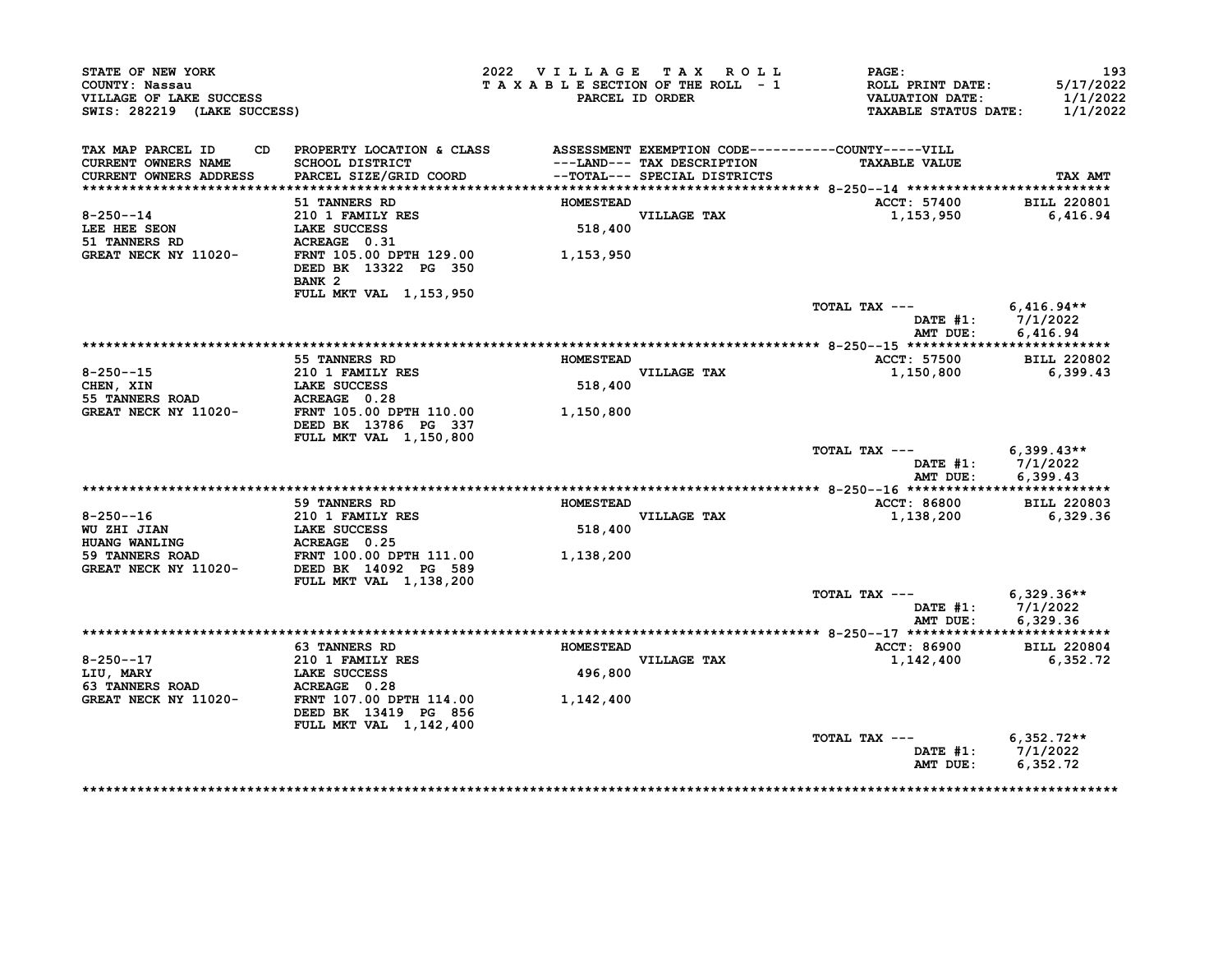| STATE OF NEW YORK<br>COUNTY: Nassau<br>VILLAGE OF LAKE SUCCESS<br>SWIS: 282219 (LAKE SUCCESS) |                                                                                                                                                           | 2022 VILLAGE TAX ROLL       | TAXABLE SECTION OF THE ROLL - 1<br>PARCEL ID ORDER | PAGE:<br>ROLL PRINT DATE:<br><b>VALUATION DATE:</b><br><b>TAXABLE STATUS DATE:</b> | 194<br>5/17/2022<br>1/1/2022<br>1/1/2022               |
|-----------------------------------------------------------------------------------------------|-----------------------------------------------------------------------------------------------------------------------------------------------------------|-----------------------------|----------------------------------------------------|------------------------------------------------------------------------------------|--------------------------------------------------------|
| TAX MAP PARCEL ID<br><b>CURRENT OWNERS NAME</b><br><b>CURRENT OWNERS ADDRESS</b>              | CD PROPERTY LOCATION & CLASS ASSESSMENT EXEMPTION CODE----------COUNTY-----VILL<br>SCHOOL DISTRICT<br>PARCEL SIZE/GRID COORD --TOTAL--- SPECIAL DISTRICTS |                             | ---LAND--- TAX DESCRIPTION                         | <b>TAXABLE VALUE</b>                                                               | TAX AMT                                                |
|                                                                                               | <b>10 TANNERS RD</b>                                                                                                                                      | <b>HOMESTEAD</b>            |                                                    | ACCT: 57600                                                                        | <b>BILL 220805</b>                                     |
| $8 - 251 - -1$<br>SHIN KIWON & JENNY                                                          | 210 1 FAMILY RES<br>LAKE SUCCESS                                                                                                                          |                             | VILLAGE TAX<br>496,800                             | 1,219,050                                                                          | 6,778.95                                               |
| <b>10 TANNERS RD</b><br>GREAT NECK NY 11020                                                   | ACREAGE 0.30<br>FRNT 113.00 DPTH 110.00 1,219,050<br>DEED BK 12758 PG 340<br>BANK 14                                                                      |                             |                                                    |                                                                                    |                                                        |
|                                                                                               | FULL MKT VAL 1,219,050                                                                                                                                    |                             |                                                    | TOTAL TAX --- $6,778.95**$                                                         |                                                        |
|                                                                                               |                                                                                                                                                           |                             |                                                    |                                                                                    | DATE #1: 7/1/2022<br>AMT DUE: 6,778.95                 |
|                                                                                               | <b>14 TANNERS RD</b>                                                                                                                                      | <b>HOMESTEAD</b>            |                                                    | ACCT: 74200 BILL 220806                                                            |                                                        |
| $8 - 251 - -2$                                                                                | 210 1 FAMILY RES                                                                                                                                          |                             | <b>VILLAGE TAX</b>                                 | 1,021,650 5,681.24                                                                 |                                                        |
| KIM, HYUN SOO<br><b>14 TANNERS ROAD</b>                                                       | 210 1 FAMILI RES<br>LAKE SUCCESS<br>ACREAGE 0.26                                                                                                          | 403,200                     |                                                    |                                                                                    |                                                        |
| GREAT NECK NY 11020- FRNT 90.00 DPTH 114.00 1,021,650                                         | BANK <sub>2</sub>                                                                                                                                         |                             |                                                    |                                                                                    |                                                        |
|                                                                                               | FULL MKT VAL 1,021,650                                                                                                                                    |                             |                                                    | TOTAL TAX $---$ 5,681.24**                                                         | DATE #1: 7/1/2022<br>AMT DUE: 5,681.24                 |
|                                                                                               |                                                                                                                                                           |                             |                                                    |                                                                                    |                                                        |
| $8 - 251 - -3$<br>MTGLQ INVESTORS, LP                                                         | <b>18 TANNERS RD</b><br>210 1 FAMILY RES<br>LAKE SUCCESS<br>NATE SUCCESS                                                                                  | <b>HOMESTEAD</b><br>475,200 | VILLAGE TAX                                        | <b>ACCT: 57700</b><br>1,200,150                                                    | <b>BILL 220807</b><br>6,673.85                         |
| <b>18 TANNERS RD</b><br>GREAT NECK NY 11020-                                                  | ACREAGE 0.26<br>FRNT 100.00 DPTH 110.00<br>DEED BK 13960 PG 869                                                                                           | 1,200,150                   |                                                    |                                                                                    |                                                        |
|                                                                                               | FULL MKT VAL 1,200,150                                                                                                                                    |                             |                                                    |                                                                                    |                                                        |
|                                                                                               |                                                                                                                                                           |                             |                                                    | TOTAL TAX --- $6,673.85**$                                                         | DATE #1: 7/1/2022<br>AMT DUE: 6,673.85                 |
|                                                                                               |                                                                                                                                                           |                             |                                                    |                                                                                    |                                                        |
|                                                                                               | 22 TANNERS RD                                                                                                                                             | <b>HOMESTEAD</b>            |                                                    | <b>ACCT: 57800</b>                                                                 | <b>BILL 220808</b>                                     |
| $8 - 251 - -4$                                                                                | 210 1 FAMILY RES<br>LAKE SUCCESS                                                                                                                          |                             | <b>VILLAGE TAX</b>                                 | 1,022,700                                                                          | 5,687.08                                               |
| WANG CHENGLIN<br>YAN YE                                                                       | ACREAGE 0.25                                                                                                                                              | 403,200                     |                                                    |                                                                                    |                                                        |
| 22 TANNERS RD<br>GREAT NECK NY 11020-                                                         | FRNT 100.00 DPTH 110.00<br>11020- DEED BK 14109 PG 826<br>BANK 8                                                                                          | 1,022,700                   |                                                    |                                                                                    |                                                        |
|                                                                                               | FULL MKT VAL 1,022,700                                                                                                                                    |                             |                                                    |                                                                                    |                                                        |
|                                                                                               |                                                                                                                                                           |                             |                                                    | TOTAL TAX ---                                                                      | $5,687.08**$<br>DATE #1: 7/1/2022<br>AMT DUE: 5,687.08 |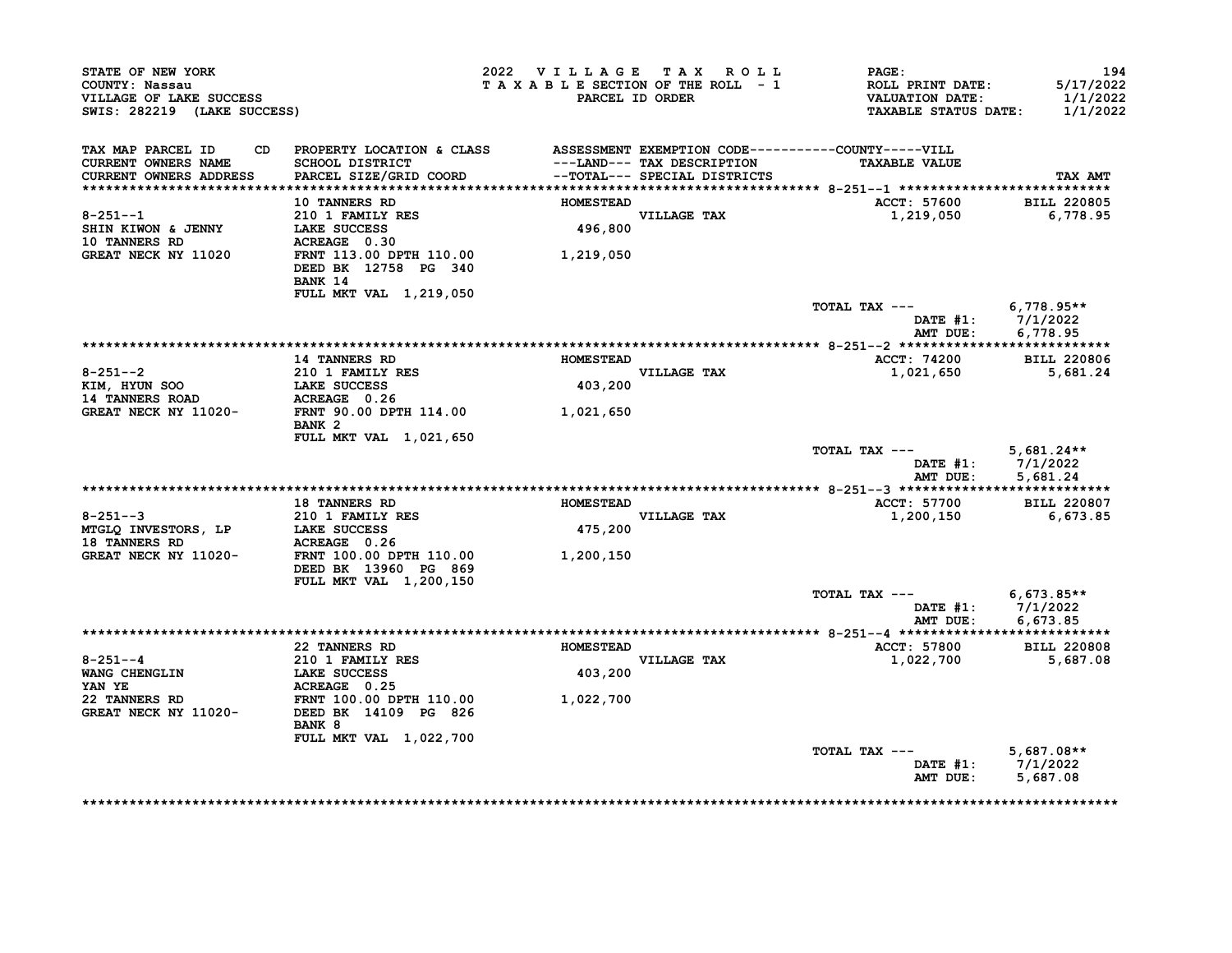| STATE OF NEW YORK<br>COUNTY: Nassau<br>VILLAGE OF LAKE SUCCESS<br>SWIS: 282219 (LAKE SUCCESS)                                                                |                                                                                               | 2022 VILLAGE TAX ROLL<br>TAXABLE SECTION OF THE ROLL - 1 | PARCEL ID ORDER                                               | <b>PAGE:</b><br><b>ROLL PRINT DATE:</b><br>VALUATION DATE:<br><b>TAXABLE STATUS DATE:</b> | 195<br>5/17/2022<br>1/1/2022<br>1/1/2022               |
|--------------------------------------------------------------------------------------------------------------------------------------------------------------|-----------------------------------------------------------------------------------------------|----------------------------------------------------------|---------------------------------------------------------------|-------------------------------------------------------------------------------------------|--------------------------------------------------------|
| TAX MAP PARCEL ID<br>CURRENT OWNERS NAME<br>CURRENT OWNERS ADDRESS                                                                                           | CD PROPERTY LOCATION & CLASS ASSESSMENT EXEMPTION CODE----------COUNTY-----VILL               |                                                          | ---LAND--- TAX DESCRIPTION                                    | <b>TAXABLE VALUE</b>                                                                      | TAX AMT                                                |
|                                                                                                                                                              | 26 TANNERS RD                                                                                 | <b>HOMESTEAD</b>                                         |                                                               | ACCT: 92600                                                                               | <b>BILL 220809</b>                                     |
| $8 - 251 - -5$<br>DIENES JAY & JAMIE                                                                                                                         | 210 1 FAMILY RES<br><b>LAKE SUCCESS</b>                                                       |                                                          | VILLAGE TAX<br>475,200                                        | 1,229,550                                                                                 | 6,837.34                                               |
| 26 TANNERS RD<br>GREAT NECK NY 11020-                                                                                                                        | ACREAGE 0.25<br>FRNT 100.00 DPTH 110.00 1,229,550<br>DEED BK 12621 PG 61<br>BANK <sub>2</sub> |                                                          |                                                               |                                                                                           |                                                        |
|                                                                                                                                                              | FULL MKT VAL 1,229,550                                                                        |                                                          |                                                               | TOTAL TAX --- 6,837.34 **                                                                 |                                                        |
|                                                                                                                                                              |                                                                                               |                                                          |                                                               | AMT DUE:                                                                                  | DATE #1: 7/1/2022<br>6,837.34                          |
|                                                                                                                                                              |                                                                                               |                                                          |                                                               |                                                                                           |                                                        |
|                                                                                                                                                              | <b>30 TANNERS RD</b>                                                                          | <b>HOMESTEAD</b>                                         |                                                               | ACCT: 89900                                                                               | <b>BILL 220810</b>                                     |
| $8 - 251 - -6$<br>BERG, DR HERMAN & EILEEN LAKE SUCCESS<br>30 TANNERS ROAD                                                                                   | <b>210 1 FAMILY RES</b><br>ACREAGE 0.25                                                       |                                                          | 41121 ALT WAR VET<br>41121 ALT WAR VET<br>468,000 VILLAGE TAX | 54,000 54,000<br>1,007,550                                                                | 5,602.83                                               |
| GREAT NECK NY 11020- FRNT 100.00 DPTH 110.00 1,061,550                                                                                                       | BANK <sub>2</sub>                                                                             |                                                          |                                                               |                                                                                           |                                                        |
|                                                                                                                                                              | FULL MKT VAL 1,061,550                                                                        |                                                          |                                                               | TOTAL TAX ---                                                                             | $5,602.83**$<br>DATE #1: 7/1/2022<br>AMT DUE: 5,602.83 |
|                                                                                                                                                              |                                                                                               |                                                          |                                                               |                                                                                           |                                                        |
|                                                                                                                                                              | <b>34 TANNERS RD</b>                                                                          | <b>HOMESTEAD</b>                                         |                                                               | ACCT: 57900 BILL 220811                                                                   |                                                        |
| $8 - 251 - -7$<br>LEVENTHAL, JODY K<br><b>34 TANNERS ROAD</b>                                                                                                | 210 1 FAMILY RES<br>LAKE SUCCESS<br>ACREAGE 0.27                                              | 511,200                                                  | <b>VILLAGE TAX</b>                                            | 1,168,650                                                                                 | 6,498.69                                               |
| GREAT NECK NY 11020                                                                                                                                          | FRNT 111.00 DPTH 110.00<br><b>FULL MKT VAL 1,168,650</b>                                      | 1,168,650                                                |                                                               |                                                                                           |                                                        |
|                                                                                                                                                              |                                                                                               |                                                          |                                                               | TOTAL TAX --- $6,498.69**$<br>AMT DUE:                                                    | DATE #1: 7/1/2022<br>6,498.69                          |
|                                                                                                                                                              |                                                                                               |                                                          |                                                               |                                                                                           |                                                        |
|                                                                                                                                                              | <b>38 TANNERS RD</b>                                                                          | <b>HOMESTEAD</b>                                         | VILLAGE TAX                                                   | ACCT: 87000                                                                               | <b>BILL 220812</b>                                     |
|                                                                                                                                                              |                                                                                               | 439,200                                                  |                                                               | 1,082,550                                                                                 | 6,019.90                                               |
| 8-251--8<br>LEE, SAMUEL LAKE SUCCESS<br>KO, AMY ACREAGE 0.25<br>38 TANNERS RD FRNT 100.00 DPTH 110.00 1,082,550<br>GREAT NECK NY 11020- DEED BK 12567 PG 583 | BANK 8<br>FULL MKT VAL 1,082,550                                                              |                                                          |                                                               |                                                                                           |                                                        |
|                                                                                                                                                              |                                                                                               |                                                          |                                                               | TOTAL TAX --- $6,019.90**$                                                                | DATE #1: $7/1/2022$<br>AMT DUE: 6,019.90               |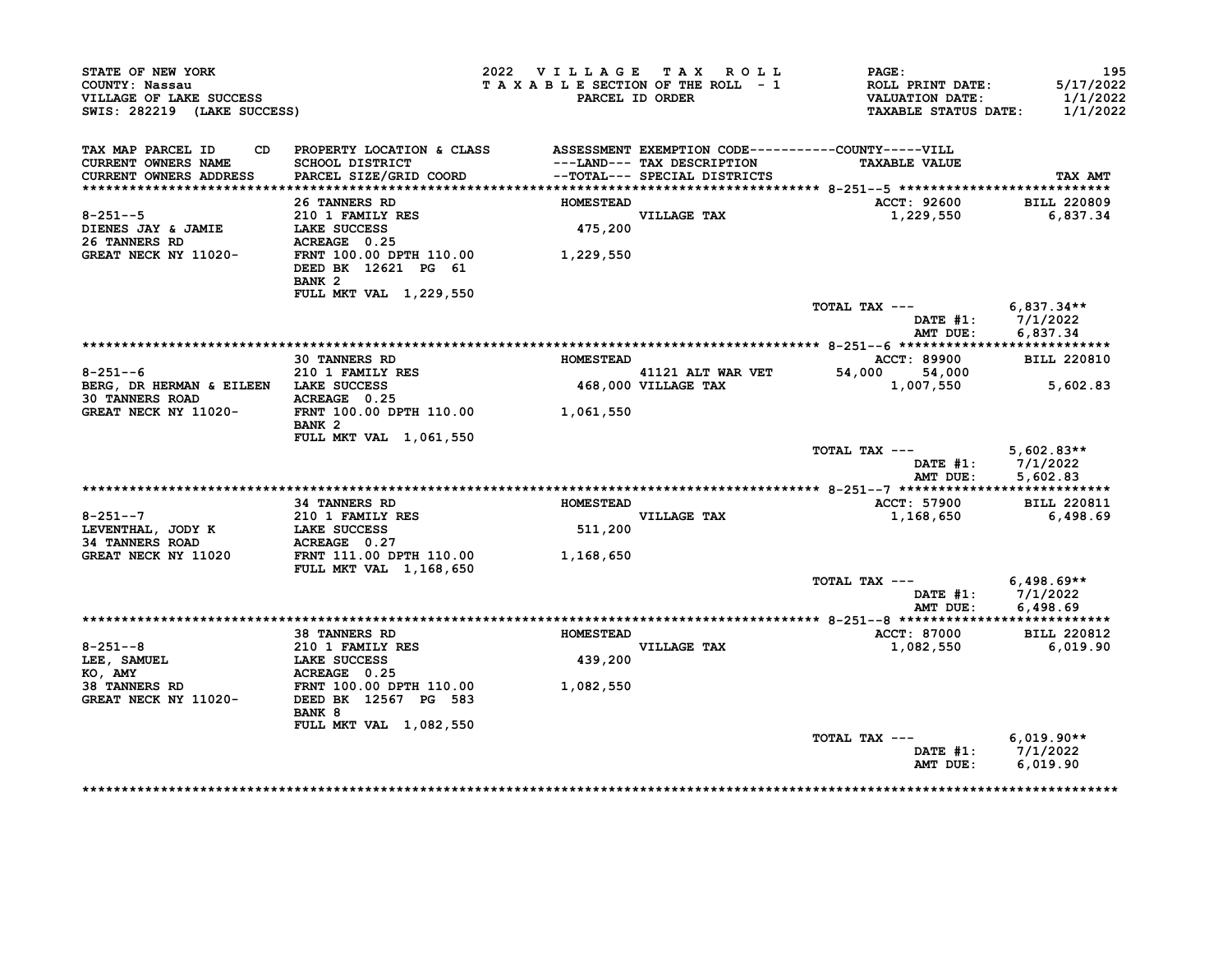| STATE OF NEW YORK<br>COUNTY: Nassau<br>VILLAGE OF LAKE SUCCESS<br>SWIS: 282219 (LAKE SUCCESS)            |                                                | 2022 VILLAGE TAX ROLL<br>TAXABLE SECTION OF THE ROLL - 1<br>PARCEL ID ORDER  | PAGE:<br>ROLL PRINT DATE:<br><b>VALUATION DATE:</b><br><b>TAXABLE STATUS DATE:</b> | 196<br>5/17/2022<br>1/1/2022<br>1/1/2022 |
|----------------------------------------------------------------------------------------------------------|------------------------------------------------|------------------------------------------------------------------------------|------------------------------------------------------------------------------------|------------------------------------------|
| TAX MAP PARCEL ID<br>CD                                                                                  |                                                | PROPERTY LOCATION & CLASS ASSESSMENT EXEMPTION CODE----------COUNTY-----VILL |                                                                                    |                                          |
| <b>CURRENT OWNERS NAME</b>                                                                               | SCHOOL DISTRICT                                | ---LAND--- TAX DESCRIPTION                                                   | <b>TAXABLE VALUE</b>                                                               |                                          |
| <b>CURRENT OWNERS ADDRESS</b>                                                                            | PARCEL SIZE/GRID COORD                         | --TOTAL--- SPECIAL DISTRICTS                                                 |                                                                                    | TAX AMT                                  |
|                                                                                                          |                                                |                                                                              |                                                                                    |                                          |
| $8 - 251 - -9$                                                                                           | <b>42 TANNERS RD</b><br>210 1 FAMILY RES       | <b>HOMESTEAD</b><br><b>VILLAGE TAX</b>                                       | ACCT: 58000                                                                        | <b>BILL 220813</b><br>6, 218.42          |
| PORSHIAN, DAVID                                                                                          |                                                | 489,600                                                                      | 1,118,250                                                                          |                                          |
| <b>PORSHIAN, SHIVA</b>                                                                                   | LAKE SUCCESS<br>ACREAGE 0.25                   |                                                                              |                                                                                    |                                          |
|                                                                                                          |                                                | 1,118,250                                                                    |                                                                                    |                                          |
| 42 TANNERS ROAD             FRNT 100.00 DPTH 110.00<br>GREAT NECK NY 11020        FULL MKT VAL 1,118,250 |                                                |                                                                              |                                                                                    |                                          |
|                                                                                                          |                                                |                                                                              | TOTAL TAX $---$ 6,218.42**<br>DATE #1: 7/1/2022                                    |                                          |
|                                                                                                          |                                                |                                                                              | AMT DUE:                                                                           | 6,218.42                                 |
|                                                                                                          |                                                |                                                                              |                                                                                    |                                          |
|                                                                                                          | <b>46 TANNERS RD</b>                           | <b>HOMESTEAD</b>                                                             | ACCT: 58100                                                                        | <b>BILL 220814</b>                       |
| $8 - 251 - -10$                                                                                          | <b>210 1 FAMILY RES</b><br><b>LAKE SUCCESS</b> | VILLAGE TAX<br>388,800                                                       | 1,227,450                                                                          | 6,825.67                                 |
| CHAN, DIANE<br><b>46 TANNERS RD</b>                                                                      | ACREAGE 0.25                                   |                                                                              |                                                                                    |                                          |
| GREAT NECK NY 11020                                                                                      | FRNT 100.00 DPTH 110.00                        | 1,227,450                                                                    |                                                                                    |                                          |
|                                                                                                          | DEED BK 13042 PG 971                           |                                                                              |                                                                                    |                                          |
|                                                                                                          | BANK <sub>2</sub>                              |                                                                              |                                                                                    |                                          |
|                                                                                                          | <b>FULL MKT VAL 1,227,450</b>                  |                                                                              |                                                                                    |                                          |
|                                                                                                          |                                                |                                                                              | TOTAL TAX $---$ 6,825.67**                                                         |                                          |
|                                                                                                          |                                                |                                                                              |                                                                                    | DATE #1: 7/1/2022                        |
|                                                                                                          |                                                |                                                                              | AMT DUE:                                                                           | 6,825.67                                 |
|                                                                                                          |                                                |                                                                              |                                                                                    |                                          |
|                                                                                                          | 51 OLIVE ST                                    | <b>HOMESTEAD</b>                                                             | ACCT: 96200                                                                        | <b>BILL 220815</b>                       |
| $8 - 251 - -11$                                                                                          | 210 1 FAMILY RES                               | VILLAGE TAX                                                                  | 1,361,850                                                                          | 7,573.04                                 |
| CHEN, BI                                                                                                 | <b>LAKE SUCCESS</b>                            | 525,600                                                                      |                                                                                    |                                          |
| 51 OLIVE STREET                                                                                          | ACREAGE 0.25                                   |                                                                              |                                                                                    |                                          |
| GREAT NECK NY 11020-                                                                                     | FRNT 93.00 DPTH 103.00                         | 1,361,850                                                                    |                                                                                    |                                          |
|                                                                                                          | DEED BK 13675 PG 615                           |                                                                              |                                                                                    |                                          |
|                                                                                                          | FULL MKT VAL 1,361,850                         |                                                                              |                                                                                    |                                          |
|                                                                                                          |                                                |                                                                              | TOTAL TAX ---                                                                      | 7,573.04**                               |
|                                                                                                          |                                                |                                                                              | AMT DUE:                                                                           | DATE $#1: 7/1/2022$<br>7,573.04          |
|                                                                                                          |                                                |                                                                              |                                                                                    |                                          |
|                                                                                                          | 47 OLIVE ST                                    | <b>HOMESTEAD</b>                                                             | <b>ACCT: 58200</b>                                                                 | <b>BILL 220816</b>                       |
| $8 - 251 - -12$                                                                                          | 210 1 FAMILY RES                               | VILLAGE TAX                                                                  | 1,158,150                                                                          | 6,440.30                                 |
| ZHU, FENG                                                                                                | LAKE SUCCESS                                   | 489,600                                                                      |                                                                                    |                                          |
| YE, YAJUN                                                                                                | ACREAGE 0.25                                   |                                                                              |                                                                                    |                                          |
| 47 OLIVE ST                                                                                              | FRNT 93.00 DPTH 103.00                         | 1,158,150                                                                    |                                                                                    |                                          |
| GREAT NECK NY 11020                                                                                      | DEED BK 12966 PG 513                           |                                                                              |                                                                                    |                                          |
|                                                                                                          | FULL MKT VAL 1,158,150                         |                                                                              |                                                                                    |                                          |
|                                                                                                          |                                                |                                                                              | TOTAL TAX ---                                                                      | $6,440.30**$                             |
|                                                                                                          |                                                |                                                                              |                                                                                    |                                          |
|                                                                                                          |                                                |                                                                              | DATE #1: 7/1/2022<br>AMT DUE:                                                      | 6,440.30                                 |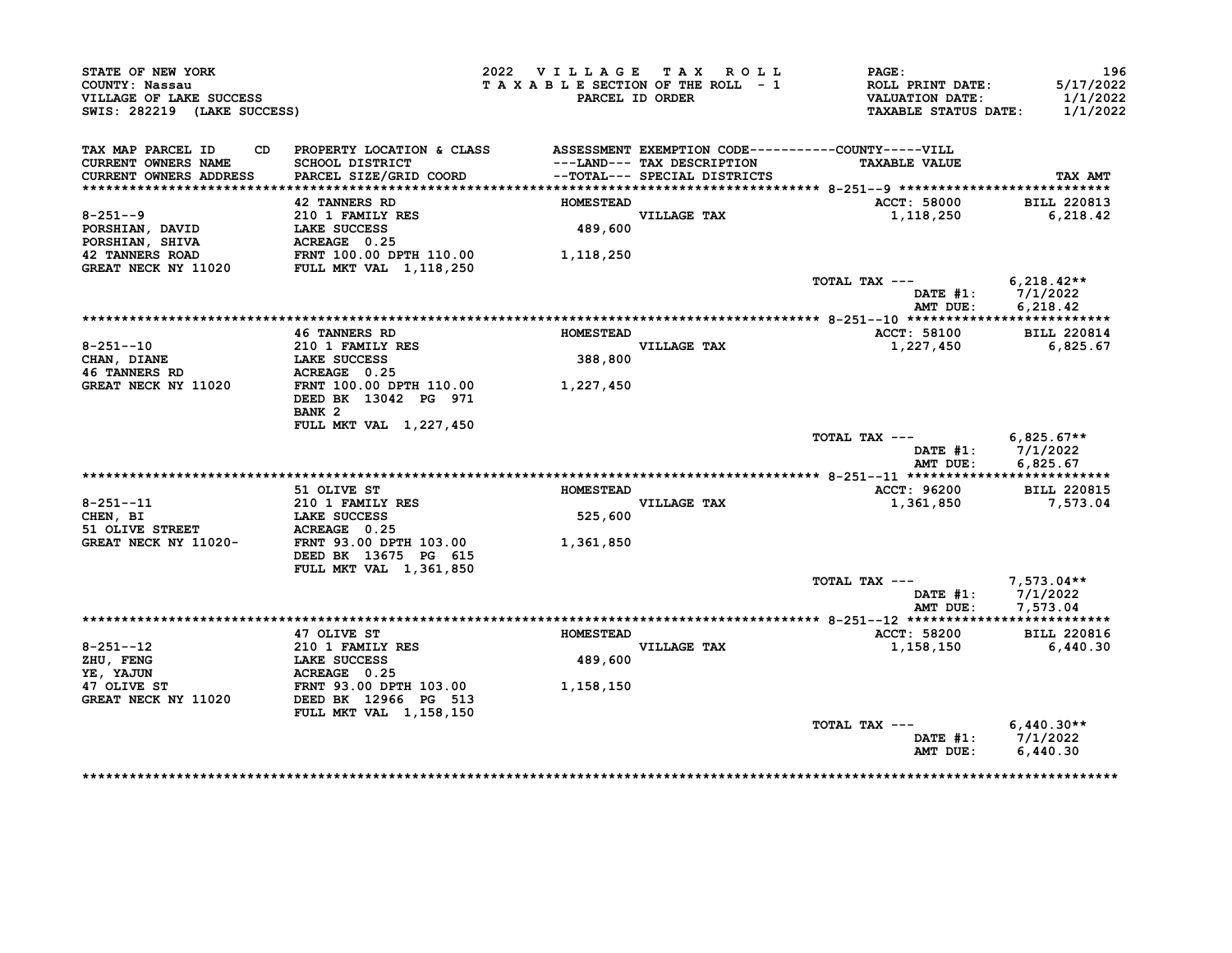| STATE OF NEW YORK<br>COUNTY: Nassau<br>VILLAGE OF LAKE SUCCESS<br>SWIS: 282219 (LAKE SUCCESS) |                                                                                                                           | 2022 VILLAGE TAX ROLL<br>TAXABLE SECTION OF THE ROLL - 1<br>PARCEL ID ORDER |                                                            | <b>PAGE:</b><br>ROLL PRINT DATE:<br><b>VALUATION DATE:</b><br><b>TAXABLE STATUS DATE:</b> | 197<br>5/17/2022<br>1/1/2022<br>1/1/2022        |
|-----------------------------------------------------------------------------------------------|---------------------------------------------------------------------------------------------------------------------------|-----------------------------------------------------------------------------|------------------------------------------------------------|-------------------------------------------------------------------------------------------|-------------------------------------------------|
| TAX MAP PARCEL ID<br>CD.<br><b>CURRENT OWNERS NAME</b><br>CURRENT OWNERS ADDRESS              | PROPERTY LOCATION & CLASS ASSESSMENT EXEMPTION CODE----------COUNTY-----VILL<br>SCHOOL DISTRICT<br>PARCEL SIZE/GRID COORD |                                                                             | ---LAND--- TAX DESCRIPTION<br>--TOTAL--- SPECIAL DISTRICTS | <b>TAXABLE VALUE</b>                                                                      | TAX AMT                                         |
|                                                                                               | 43 OLIVE ST                                                                                                               | <b>HOMESTEAD</b>                                                            |                                                            | <b>ACCT: 58300</b>                                                                        | <b>BILL 220817</b>                              |
| $8 - 251 - -13$<br><b>AMIR ROUHANI</b><br><b>43 OLIVE STREET</b>                              | 210 1 FAMILY RES<br>LAKE SUCCESS<br>ACREAGE 0.25                                                                          | 547,200                                                                     | VILLAGE TAX                                                | 1,130,850                                                                                 | 6,288.49                                        |
| GREAT NECK NY 11020-                                                                          | FRNT 100.00 DPTH 110.00<br>BANK <sub>2</sub>                                                                              | 1,130,850                                                                   |                                                            |                                                                                           |                                                 |
|                                                                                               | <b>FULL MKT VAL 1,130,850</b>                                                                                             |                                                                             |                                                            | TOTAL TAX ---                                                                             | 6,288.49**<br>DATE #1: 7/1/2022                 |
|                                                                                               |                                                                                                                           |                                                                             |                                                            | AMT DUE:                                                                                  | 6,288.49                                        |
|                                                                                               | 39 OLIVE ST                                                                                                               | <b>HOMESTEAD</b>                                                            |                                                            | <b>ACCT: 87100</b>                                                                        | <b>BILL 220818</b>                              |
| $8 - 251 - -14$                                                                               | 210 1 FAMILY RES                                                                                                          |                                                                             | VILLAGE TAX                                                | 2,121,000                                                                                 | 11,794.56                                       |
| HAN JI HYEON<br><b>39 OLIVE STREET</b>                                                        | <b>LAKE SUCCESS</b><br>ACREAGE 0.25                                                                                       | 453,600                                                                     |                                                            |                                                                                           |                                                 |
| GREAT NECK NY 11020-                                                                          | FRNT 100.00 DPTH 110.00<br>DEED BK 13797 PG 05022<br>BANK <sub>2</sub>                                                    | 2,121,000                                                                   |                                                            |                                                                                           |                                                 |
|                                                                                               | FULL MKT VAL 2, 121, 000                                                                                                  |                                                                             |                                                            | TOTAL TAX ---<br>AMT DUE:                                                                 | 11,794.56**<br>DATE $#1: 7/1/2022$<br>11,794.56 |
|                                                                                               |                                                                                                                           |                                                                             |                                                            |                                                                                           |                                                 |
|                                                                                               | 35 OLIVE ST                                                                                                               | <b>HOMESTEAD</b>                                                            |                                                            | ACCT: 74300                                                                               | <b>BILL 220819</b>                              |
| $8 - 251 - -15$                                                                               | 210 1 FAMILY RES                                                                                                          |                                                                             | <b>VILLAGE TAX</b>                                         | 1,750,350                                                                                 | 9,733.43                                        |
| KUMAR VARUN                                                                                   | <b>LAKE SUCCESS</b>                                                                                                       | 511,200                                                                     |                                                            |                                                                                           |                                                 |
| 35 OLIVE ST<br>GREAT NECK NY 11020-                                                           | ACREAGE 0.25<br>FRNT 100.00 DPTH 110.00                                                                                   | 1,750,350                                                                   |                                                            |                                                                                           |                                                 |
|                                                                                               | DEED BK 13862 PG 277<br>BANK <sub>2</sub>                                                                                 |                                                                             |                                                            |                                                                                           |                                                 |
|                                                                                               | FULL MKT VAL 1,750,350                                                                                                    |                                                                             |                                                            | TOTAL TAX ---<br>DATE #1:                                                                 | $9,733.43**$<br>7/1/2022                        |
|                                                                                               |                                                                                                                           |                                                                             |                                                            | AMT DUE:                                                                                  | 9,733.43                                        |
|                                                                                               |                                                                                                                           |                                                                             |                                                            |                                                                                           |                                                 |
|                                                                                               |                                                                                                                           |                                                                             |                                                            |                                                                                           |                                                 |
|                                                                                               | 31 OLIVE ST                                                                                                               | <b>HOMESTEAD</b>                                                            |                                                            | <b>ACCT: 74400</b>                                                                        | <b>BILL 220820</b>                              |
| $8 - 251 - -16$<br>KO PAUL KYONG & HYOSUNG LAKE SUCCESS                                       | 210 1 FAMILY RES                                                                                                          | 482,400                                                                     | VILLAGE TAX                                                | 2,187,150                                                                                 | 12,162.41                                       |
| 31 OLIVE ST<br><b>GREAT NECK NY 11020-</b>                                                    | ACREAGE 0.25<br>FRNT 100.00 DPTH 110.00<br>DEED BK 13542 PG 139<br>BANK <sub>2</sub>                                      | 2,187,150                                                                   |                                                            |                                                                                           |                                                 |
|                                                                                               | <b>FULL MKT VAL 2,187,150</b>                                                                                             |                                                                             |                                                            |                                                                                           |                                                 |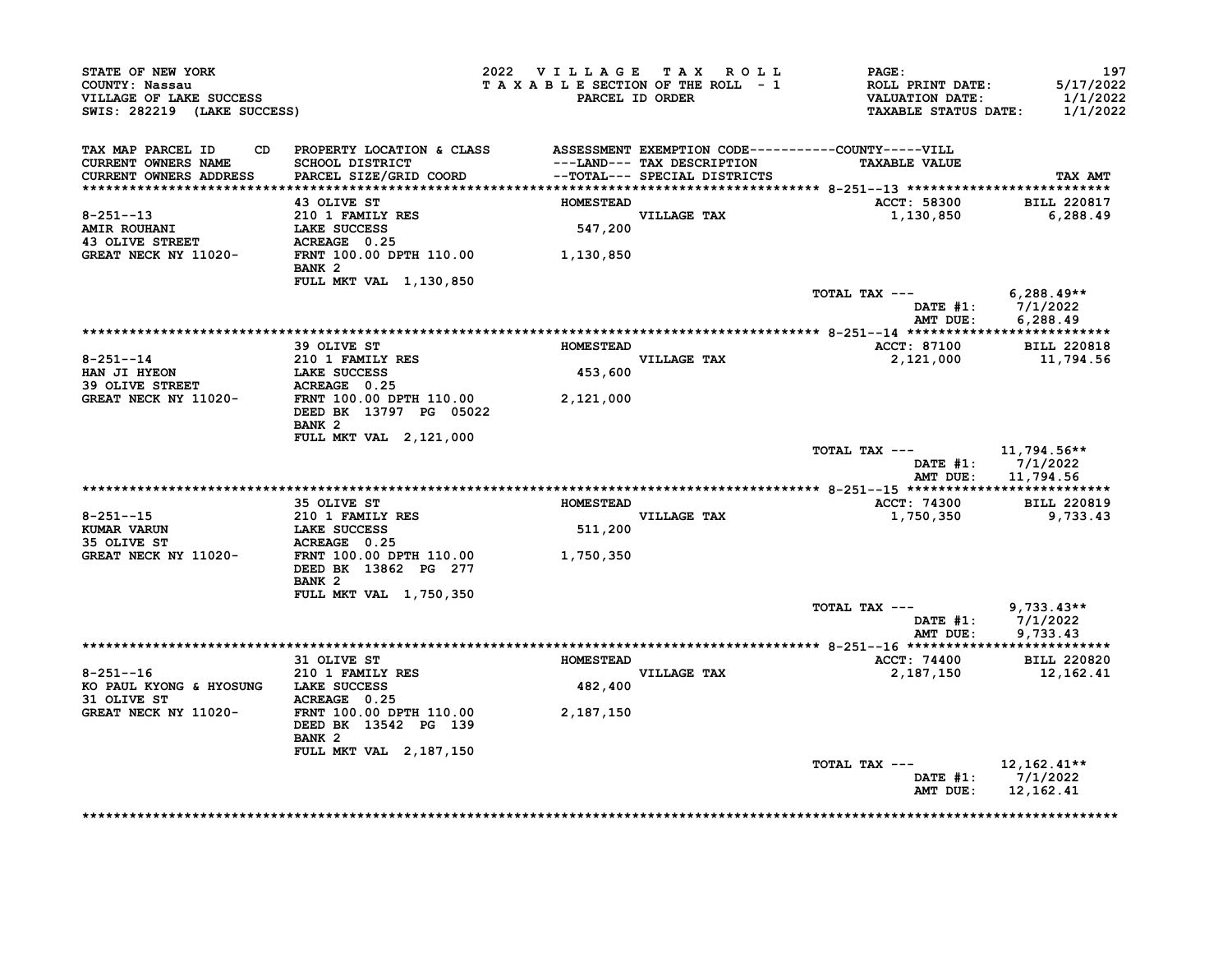| STATE OF NEW YORK<br>COUNTY: Nassau<br>VILLAGE OF LAKE SUCCESS<br>SWIS: 282219 (LAKE SUCCESS) |                                                                                  | 2022 VILLAGE TAX ROLL<br>TAXABLE SECTION OF THE ROLL - 1 | PARCEL ID ORDER                                            | PAGE:<br>ROLL PRINT DATE:<br><b>VALUATION DATE:</b><br><b>TAXABLE STATUS DATE:</b> | 198<br>5/17/2022<br>1/1/2022<br>1/1/2022 |
|-----------------------------------------------------------------------------------------------|----------------------------------------------------------------------------------|----------------------------------------------------------|------------------------------------------------------------|------------------------------------------------------------------------------------|------------------------------------------|
| TAX MAP PARCEL ID<br>CD.<br><b>CURRENT OWNERS NAME</b><br><b>CURRENT OWNERS ADDRESS</b>       | PROPERTY LOCATION & CLASS<br>SCHOOL DISTRICT<br>PARCEL SIZE/GRID COORD           |                                                          | ---LAND--- TAX DESCRIPTION<br>--TOTAL--- SPECIAL DISTRICTS | ASSESSMENT EXEMPTION CODE----------COUNTY-----VILL<br><b>TAXABLE VALUE</b>         | TAX AMT                                  |
|                                                                                               |                                                                                  |                                                          |                                                            |                                                                                    |                                          |
|                                                                                               | 27 OLIVE ST                                                                      | <b>HOMESTEAD</b>                                         |                                                            | ACCT: 97000                                                                        | <b>BILL 220821</b>                       |
| $8 - 251 - -17$                                                                               | 210 1 FAMILY RES                                                                 |                                                          | VILLAGE TAX                                                | 1,072,050                                                                          | 5,961.51                                 |
| CHEN WENCONG                                                                                  | LAKE SUCCESS                                                                     | 482,400                                                  |                                                            |                                                                                    |                                          |
| 27 OLIVE ST                                                                                   | ACREAGE 0.25                                                                     |                                                          |                                                            |                                                                                    |                                          |
| GREAT NECK NY 11020-                                                                          | FRNT 100.00 DPTH 110.00<br>DEED BK 13187 PG 179                                  | 1,072,050                                                |                                                            |                                                                                    |                                          |
|                                                                                               | FULL MKT VAL 1,072,050                                                           |                                                          |                                                            |                                                                                    |                                          |
|                                                                                               |                                                                                  |                                                          |                                                            | TOTAL TAX ---<br>DATE $#1$ :<br>AMT DUE:                                           | $5,961.51**$<br>7/1/2022<br>5,961.51     |
|                                                                                               |                                                                                  |                                                          |                                                            |                                                                                    |                                          |
|                                                                                               | 23 OLIVE ST                                                                      | <b>HOMESTEAD</b>                                         |                                                            | ACCT: 58400                                                                        | <b>BILL 220822</b>                       |
| $8 - 251 - -18$                                                                               | 210 1 FAMILY RES                                                                 |                                                          | VILLAGE TAX                                                | 1,110,900                                                                          | 6,177.55                                 |
| ZHENG ANNE                                                                                    | LAKE SUCCESS                                                                     | 432,000                                                  |                                                            |                                                                                    |                                          |
| LIN JINGDI                                                                                    | ACREAGE 0.25                                                                     |                                                          |                                                            |                                                                                    |                                          |
| 23 OLIVE STREET                                                                               | FRNT 100.00 DPTH 110.00                                                          | 1,110,900                                                |                                                            |                                                                                    |                                          |
| GREAT NECK NY 11020                                                                           | DEED BK 14044 PG 313                                                             |                                                          |                                                            |                                                                                    |                                          |
|                                                                                               | FULL MKT VAL 1,110,900                                                           |                                                          |                                                            | TOTAL TAX ---<br>DATE #1:                                                          | $6,177.55**$<br>7/1/2022                 |
|                                                                                               |                                                                                  |                                                          |                                                            | AMT DUE:                                                                           | 6,177.55                                 |
|                                                                                               |                                                                                  |                                                          |                                                            |                                                                                    |                                          |
|                                                                                               | 19 OLIVE ST                                                                      | <b>HOMESTEAD</b>                                         |                                                            | <b>ACCT: 58500</b>                                                                 | <b>BILL 220823</b>                       |
| $8 - 251 - -19$                                                                               | 210 1 FAMILY RES                                                                 |                                                          | VILLAGE TAX                                                | 1,031,100                                                                          | 5,733.79                                 |
| RANIERI, MARIO & JILL                                                                         | LAKE SUCCESS                                                                     | 460,800                                                  |                                                            |                                                                                    |                                          |
| 19 OLIVE ST                                                                                   | ACREAGE 0.25                                                                     |                                                          |                                                            |                                                                                    |                                          |
| GREAT NECK NY 11020-                                                                          | FRNT 100.00 DPTH 110.00<br>FULL MKT VAL 1,031,100                                | 1,031,100                                                |                                                            |                                                                                    |                                          |
|                                                                                               |                                                                                  |                                                          |                                                            | TOTAL TAX ---                                                                      | $5,733.79**$                             |
|                                                                                               |                                                                                  |                                                          |                                                            | DATE $#1$ :                                                                        | 7/1/2022                                 |
|                                                                                               |                                                                                  |                                                          |                                                            | AMT DUE:                                                                           | 5,733.79                                 |
|                                                                                               |                                                                                  |                                                          |                                                            |                                                                                    |                                          |
|                                                                                               | 15 OLIVE ST                                                                      | <b>HOMESTEAD</b>                                         |                                                            | ACCT: 92700                                                                        | <b>BILL 220824</b>                       |
| $8 - 251 - -20$                                                                               | 210 1 FAMILY RES                                                                 |                                                          | VILLAGE TAX                                                | 1,034,250                                                                          | 5,751.31                                 |
| KOSOFSKY, MARK & ANDREA LAKE SUCCESS                                                          |                                                                                  | 489,600                                                  |                                                            |                                                                                    |                                          |
| 15 OLIVE ST                                                                                   | ACREAGE 0.27                                                                     |                                                          |                                                            |                                                                                    |                                          |
| GREAT NECK NY 11020                                                                           | FRNT 114.00 DPTH 110.00<br>DEED BK 12980 PG 303<br><b>FULL MKT VAL 1,034,250</b> | 1,034,250                                                |                                                            |                                                                                    |                                          |
|                                                                                               |                                                                                  |                                                          |                                                            | TOTAL TAX ---                                                                      | $5,751.31**$                             |
|                                                                                               |                                                                                  |                                                          |                                                            | DATE #1:                                                                           | 7/1/2022                                 |
|                                                                                               |                                                                                  |                                                          |                                                            |                                                                                    |                                          |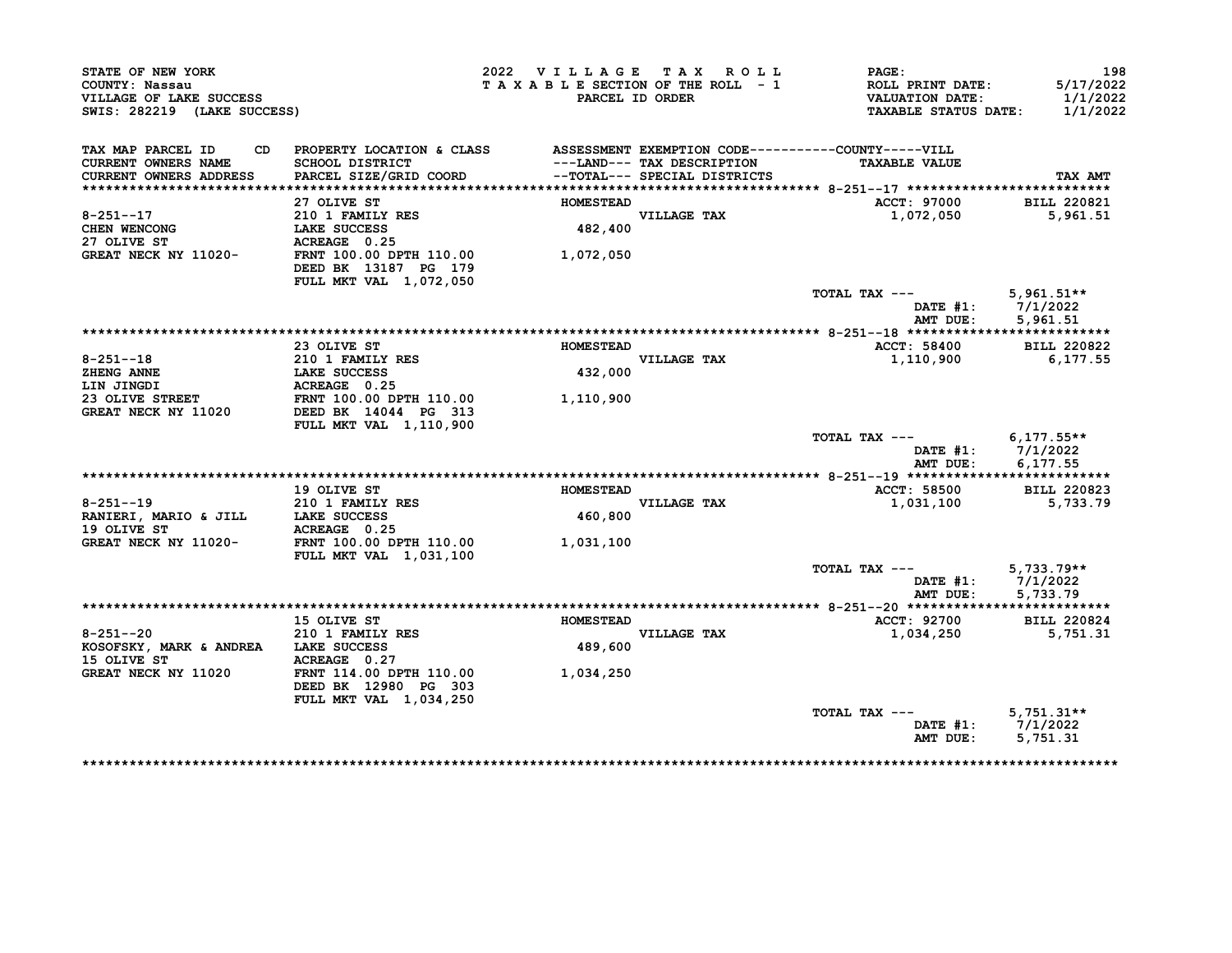| STATE OF NEW YORK<br>COUNTY: Nassau<br>VILLAGE OF LAKE SUCCESS<br>SWIS: 282219 (LAKE SUCCESS) |                                                 | 2022 VILLAGE TAX ROLL<br>TAXABLE SECTION OF THE ROLL - 1<br>PARCEL ID ORDER       | PAGE:<br>ROLL PRINT DATE:<br><b>VALUATION DATE:</b><br><b>TAXABLE STATUS DATE:</b> | 199<br>5/17/2022<br>1/1/2022<br>1/1/2022 |
|-----------------------------------------------------------------------------------------------|-------------------------------------------------|-----------------------------------------------------------------------------------|------------------------------------------------------------------------------------|------------------------------------------|
| TAX MAP PARCEL ID<br>CD.<br>CURRENT OWNERS NAME                                               | PROPERTY LOCATION & CLASS<br>SCHOOL DISTRICT    | ASSESSMENT EXEMPTION CODE-----------COUNTY-----VILL<br>---LAND--- TAX DESCRIPTION | <b>TAXABLE VALUE</b>                                                               |                                          |
| <b>CURRENT OWNERS ADDRESS</b>                                                                 | PARCEL SIZE/GRID COORD                          | --TOTAL--- SPECIAL DISTRICTS                                                      |                                                                                    | TAX AMT                                  |
|                                                                                               | 11 OLIVE ST                                     | <b>HOMESTEAD</b>                                                                  | ACCT: 58600                                                                        | <b>BILL 220825</b>                       |
| $8 - 251 - -21$                                                                               | 210 1 FAMILY RES                                | <b>VILLAGE TAX</b>                                                                | 1,132,950                                                                          | 6,300.17                                 |
| SUR, JEOUNG MIN                                                                               | LAKE SUCCESS                                    | 475,200                                                                           |                                                                                    |                                          |
| SUR, DONG WOO                                                                                 | ACREAGE 0.32                                    |                                                                                   |                                                                                    |                                          |
| 11 OLIVE ST                                                                                   | FRNT 134.00 DPTH 107.00                         | 1,132,950                                                                         |                                                                                    |                                          |
| GREAT NECK NY 11020                                                                           | FULL MKT VAL 1, 132, 950                        |                                                                                   |                                                                                    |                                          |
|                                                                                               |                                                 |                                                                                   | TOTAL TAX ---<br>DATE #1:                                                          | $6,300.17**$<br>7/1/2022                 |
|                                                                                               |                                                 |                                                                                   | AMT DUE:                                                                           | 6,300.17                                 |
|                                                                                               | 7 OLIVE ST                                      | <b>HOMESTEAD</b>                                                                  | <b>ACCT: 74500</b>                                                                 | <b>BILL 220826</b>                       |
| $8 - 251 - -22$                                                                               | 210 1 FAMILY RES                                | VILLAGE TAX                                                                       | 1,840,650                                                                          | 10,235.58                                |
| <b>GAO JANE SHU</b>                                                                           | LAKE SUCCESS                                    | 489,600                                                                           |                                                                                    |                                          |
| 7 OLIVE ST                                                                                    | ACREAGE 0.30                                    |                                                                                   |                                                                                    |                                          |
| GREAT NECK NY 11020-                                                                          | FRNT 113.00 DPTH 110.00<br>DEED BK 14023 PG 880 | 1,840,650                                                                         |                                                                                    |                                          |
|                                                                                               | FULL MKT VAL 1,840,650                          |                                                                                   |                                                                                    |                                          |
|                                                                                               |                                                 |                                                                                   | TOTAL TAX ---<br>DATE #1:<br>AMT DUE:                                              | 10,235.58**<br>7/1/2022<br>10,235.58     |
|                                                                                               |                                                 |                                                                                   |                                                                                    |                                          |
|                                                                                               | 10 OLIVE ST                                     | <b>HOMESTEAD</b>                                                                  | ACCT: 58800                                                                        | <b>BILL 220827</b>                       |
| $8 - 252 - -3$                                                                                | <b>210 1 FAMILY RES</b>                         | VILLAGE TAX                                                                       | 1,166,550                                                                          | 6,487.01                                 |
| CHU CHENG-YI                                                                                  | LAKE SUCCESS                                    | 540,000                                                                           |                                                                                    |                                          |
| HSIEH HSIU-CHEIN                                                                              | ACREAGE 0.30                                    |                                                                                   |                                                                                    |                                          |
| 10 OLIVE ST                                                                                   | FRNT 90.00 DPTH 127.00                          | 1,166,550                                                                         |                                                                                    |                                          |
| GREAT NECK NY 11020                                                                           | DEED BK 12642 PG 968                            |                                                                                   |                                                                                    |                                          |
|                                                                                               | BANK 14                                         |                                                                                   |                                                                                    |                                          |
|                                                                                               | <b>FULL MKT VAL 1,166,550</b>                   |                                                                                   | TOTAL TAX ---                                                                      | $6,487.01**$                             |
|                                                                                               |                                                 |                                                                                   | DATE $#1$ :                                                                        | 7/1/2022                                 |
|                                                                                               |                                                 |                                                                                   | AMT DUE:                                                                           | 6,487.01                                 |
|                                                                                               |                                                 |                                                                                   |                                                                                    |                                          |
|                                                                                               | <b>12 OLIVE STREET</b>                          | <b>HOMESTEAD</b>                                                                  | ACCT: 92800                                                                        | <b>BILL 220828</b>                       |
| $8 - 252 - -4$                                                                                | 210 1 FAMILY RES                                | VILLAGE TAX                                                                       | 1,139,250                                                                          | 6,335.20                                 |
|                                                                                               |                                                 | 468,000                                                                           |                                                                                    |                                          |
| BRANCATO, ADELAIDE TTEE LAKE SUCCESS                                                          |                                                 |                                                                                   |                                                                                    |                                          |
| COLUCCIO, JANINE TTEE                                                                         | ACREAGE 0.25                                    |                                                                                   |                                                                                    |                                          |
| JUNE LAZZINNARO FAMILY TR FRNT 102.00 DPTH 106.00                                             |                                                 | 1,139,250                                                                         |                                                                                    |                                          |
| 12 OLIVE STREET                                                                               | DEED BK 13324 PG 798                            |                                                                                   |                                                                                    |                                          |
| <b>GREAT NECK NY 11020</b>                                                                    | <b>FULL MKT VAL 1,139,250</b>                   |                                                                                   |                                                                                    |                                          |
|                                                                                               |                                                 |                                                                                   | TOTAL TAX ---<br>DATE #1:                                                          | $6,335.20**$<br>7/1/2022                 |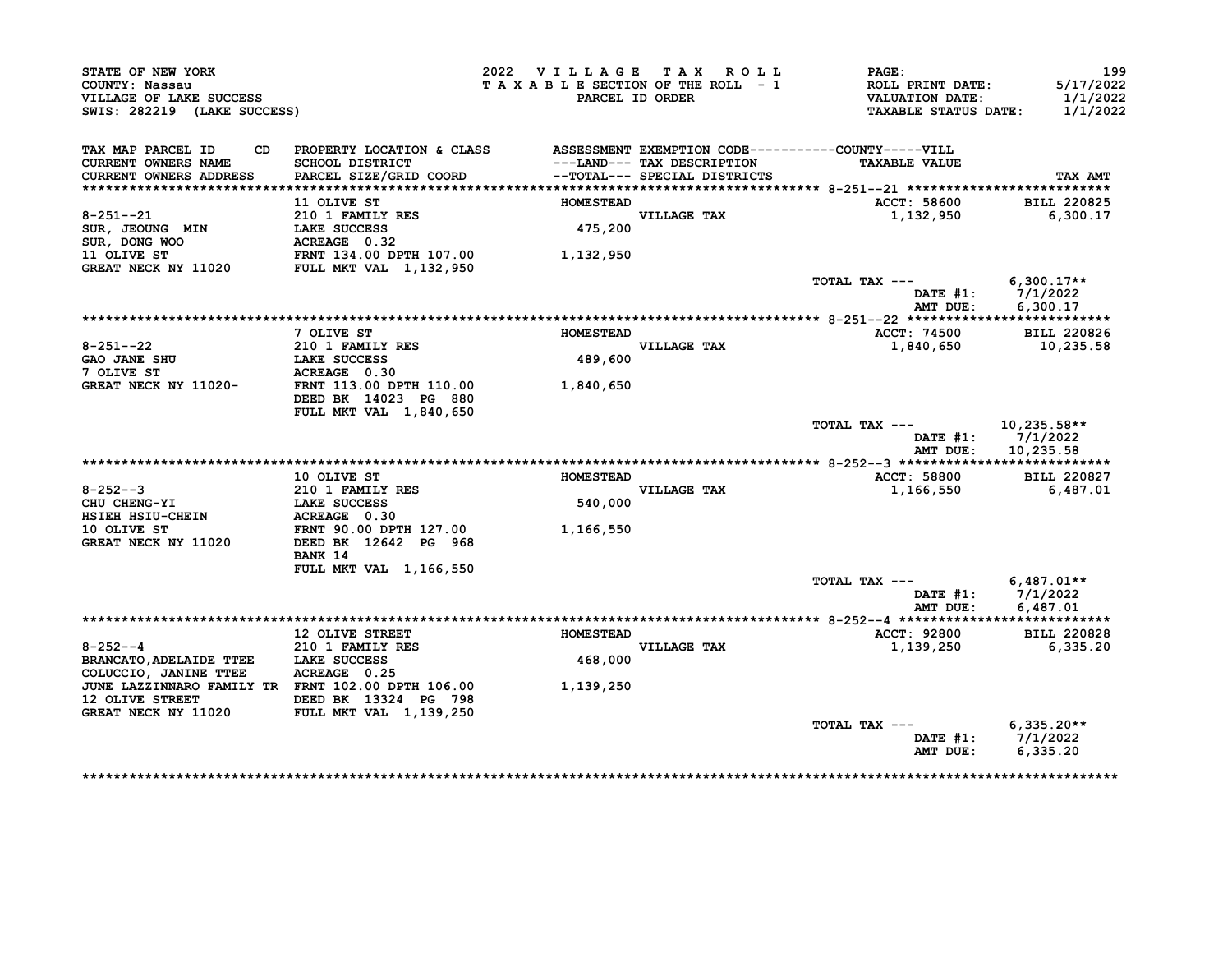| STATE OF NEW YORK<br>COUNTY: Nassau<br>VILLAGE OF LAKE SUCCESS<br>SWIS: 282219 (LAKE SUCCESS) |                                                                                  | 2022 VILLAGE TAX ROLL<br>TAXABLE SECTION OF THE ROLL - 1 | PARCEL ID ORDER                                                                                                  | PAGE:<br>ROLL PRINT DATE:<br><b>VALUATION DATE:</b><br><b>TAXABLE STATUS DATE:</b> | 200<br>5/17/2022<br>1/1/2022<br>1/1/2022 |
|-----------------------------------------------------------------------------------------------|----------------------------------------------------------------------------------|----------------------------------------------------------|------------------------------------------------------------------------------------------------------------------|------------------------------------------------------------------------------------|------------------------------------------|
| TAX MAP PARCEL ID<br>CD.<br>CURRENT OWNERS NAME<br><b>CURRENT OWNERS ADDRESS</b>              | PROPERTY LOCATION & CLASS<br>SCHOOL DISTRICT<br>PARCEL SIZE/GRID COORD           |                                                          | ASSESSMENT EXEMPTION CODE----------COUNTY-----VILL<br>---LAND--- TAX DESCRIPTION<br>--TOTAL--- SPECIAL DISTRICTS | <b>TAXABLE VALUE</b>                                                               | TAX AMT                                  |
|                                                                                               |                                                                                  |                                                          |                                                                                                                  |                                                                                    |                                          |
|                                                                                               | 22 OLIVE ST                                                                      | <b>HOMESTEAD</b>                                         |                                                                                                                  | ACCT: 92900                                                                        | <b>BILL 220829</b>                       |
| $8 - 252 - 6$                                                                                 | 210 1 FAMILY RES                                                                 |                                                          | VILLAGE TAX                                                                                                      | 1,004,850                                                                          | 5,587.82                                 |
| <b>ZADE INNA</b>                                                                              | LAKE SUCCESS                                                                     | 475,200                                                  |                                                                                                                  |                                                                                    |                                          |
| LIBERSTEIN ALIA                                                                               | ACREAGE 0.23                                                                     |                                                          |                                                                                                                  |                                                                                    |                                          |
| 22 OLIVE ST<br>GREAT NECK NY 11020-                                                           | FRNT 100.00 DPTH 105.00<br>DEED BK 13543 PG 272<br>BANK <sub>2</sub>             | 1,004,850                                                |                                                                                                                  |                                                                                    |                                          |
|                                                                                               | FULL MKT VAL 1,004,850                                                           |                                                          |                                                                                                                  |                                                                                    |                                          |
|                                                                                               |                                                                                  |                                                          |                                                                                                                  | TOTAL TAX ---<br>DATE #1:                                                          | 5,587.82**<br>7/1/2022                   |
|                                                                                               |                                                                                  |                                                          |                                                                                                                  | AMT DUE:                                                                           | 5,587.82                                 |
|                                                                                               | 26 OLIVE ST                                                                      | <b>HOMESTEAD</b>                                         |                                                                                                                  | <b>ACCT: 59000</b>                                                                 | <b>BILL 220830</b>                       |
| $8 - 252 - -7$                                                                                | 210 1 FAMILY RES                                                                 |                                                          | 41101 ELGBL VETERANS                                                                                             | 363,082 363,082                                                                    |                                          |
| DECKER, EVE MRS                                                                               | LAKE SUCCESS                                                                     |                                                          | 475,200 VILLAGE TAX                                                                                              | 674,318                                                                            | 3,749.78                                 |
| 26 OLIVE ST                                                                                   | ACREAGE 0.25                                                                     |                                                          |                                                                                                                  |                                                                                    |                                          |
| GREAT NECK NY 11020                                                                           | FRNT 100.00 DPTH 110.00<br><b>FULL MKT VAL 1,037,400</b>                         | 1,037,400                                                |                                                                                                                  |                                                                                    |                                          |
|                                                                                               |                                                                                  |                                                          |                                                                                                                  | TOTAL TAX ---<br>DATE $#1$ :<br>AMT DUE:                                           | $3,749.78**$<br>7/1/2022<br>3,749.78     |
|                                                                                               |                                                                                  |                                                          |                                                                                                                  |                                                                                    |                                          |
|                                                                                               | 30 OLIVE ST                                                                      | <b>HOMESTEAD</b>                                         |                                                                                                                  | ACCT: 74600                                                                        | <b>BILL 220831</b>                       |
| $8 - 252 - -8$                                                                                | 210 1 FAMILY RES                                                                 |                                                          | VILLAGE TAX                                                                                                      | 1,141,350                                                                          | 6,346.88                                 |
| ONGG, SUN-YI                                                                                  | LAKE SUCCESS                                                                     | 525,600                                                  |                                                                                                                  |                                                                                    |                                          |
| ONGG, SU-YING                                                                                 | ACREAGE 0.26                                                                     |                                                          |                                                                                                                  |                                                                                    |                                          |
| 30 OLIVE ST<br>GREAT NECK NY 11020-                                                           | FRNT 100.00 DPTH 115.00<br>FULL MKT VAL 1,141,350                                | 1,141,350                                                |                                                                                                                  |                                                                                    |                                          |
|                                                                                               |                                                                                  |                                                          |                                                                                                                  | TOTAL TAX ---                                                                      | $6,346.88**$                             |
|                                                                                               |                                                                                  |                                                          |                                                                                                                  | AMT DUE:                                                                           | DATE #1: 7/1/2022<br>6,346.88            |
|                                                                                               |                                                                                  |                                                          |                                                                                                                  |                                                                                    |                                          |
| $8 - 252 - -9$                                                                                | 34 OLIVE ST<br>210 1 FAMILY RES                                                  | <b>HOMESTEAD</b>                                         | VILLAGE TAX                                                                                                      | ACCT: 59100<br>1,126,650                                                           | <b>BILL 220832</b><br>6,265.13           |
| WANG JIE & HELENA                                                                             | LAKE SUCCESS                                                                     | 504,000                                                  |                                                                                                                  |                                                                                    |                                          |
| 34 OLIVE ST                                                                                   | ACREAGE 0.27                                                                     |                                                          |                                                                                                                  |                                                                                    |                                          |
| GREAT NECK NY 11020                                                                           | FRNT 100.00 DPTH 119.00<br>DEED BK 12513 PG 265<br><b>FULL MKT VAL 1,126,650</b> | 1,126,650                                                |                                                                                                                  |                                                                                    |                                          |
|                                                                                               |                                                                                  |                                                          |                                                                                                                  | TOTAL TAX ---                                                                      | $6,265.13**$                             |
|                                                                                               |                                                                                  |                                                          |                                                                                                                  | DATE #1:<br>AMT DUE:                                                               | 7/1/2022<br>6,265.13                     |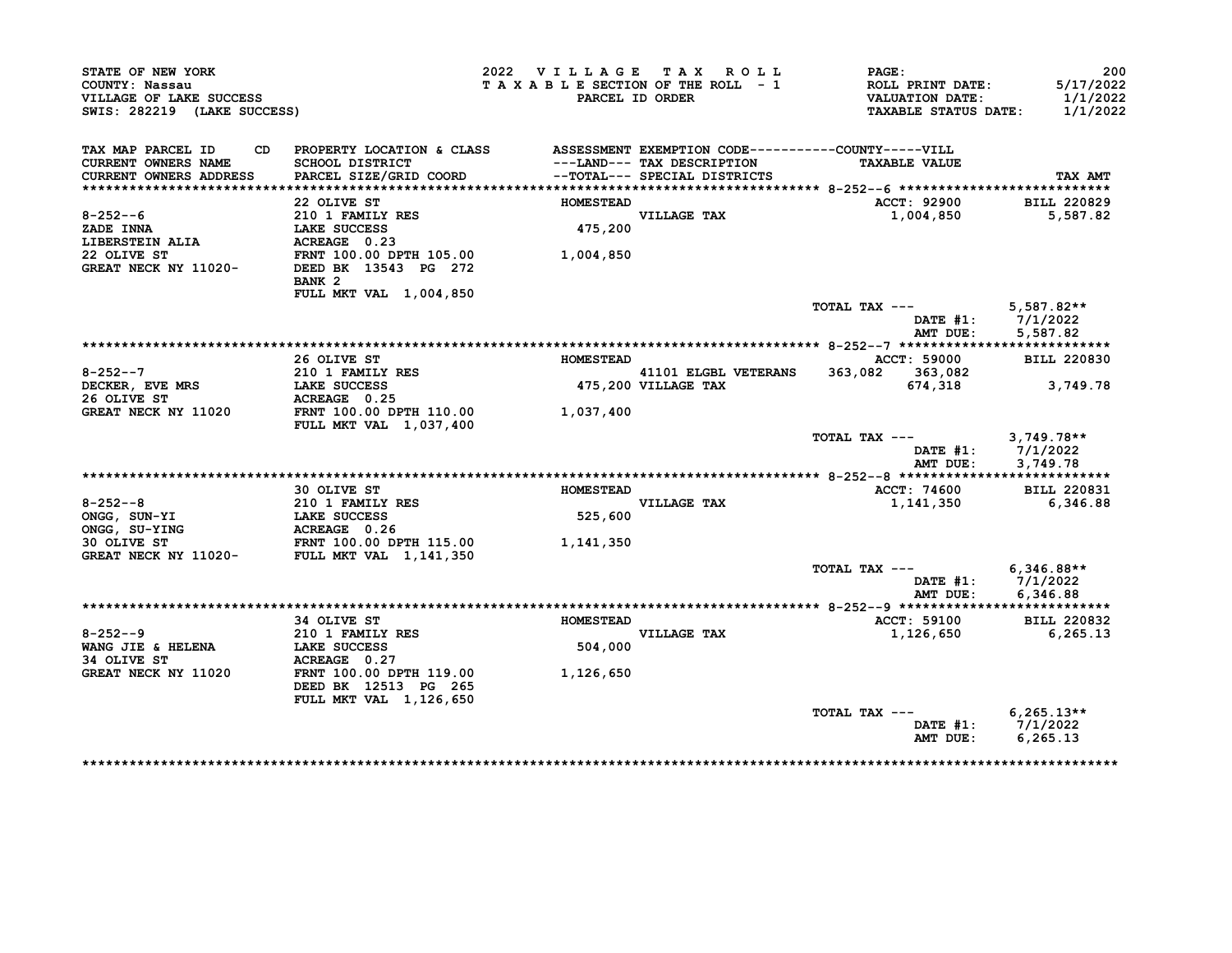| STATE OF NEW YORK<br>COUNTY: Nassau<br>VILLAGE OF LAKE SUCCESS<br>SWIS: 282219 (LAKE SUCCESS) |                                                                                 | 2022 VILLAGE TAX ROLL<br>TAXABLE SECTION OF THE ROLL - 1 | PARCEL ID ORDER              | PAGE:<br>ROLL PRINT DATE:<br><b>VALUATION DATE:</b><br><b>TAXABLE STATUS DATE:</b> | 201<br>5/17/2022<br>1/1/2022<br>1/1/2022 |
|-----------------------------------------------------------------------------------------------|---------------------------------------------------------------------------------|----------------------------------------------------------|------------------------------|------------------------------------------------------------------------------------|------------------------------------------|
| TAX MAP PARCEL ID<br><b>CURRENT OWNERS NAME</b>                                               | CD PROPERTY LOCATION & CLASS ASSESSMENT EXEMPTION CODE----------COUNTY-----VILL |                                                          | ---LAND--- TAX DESCRIPTION   | <b>TAXABLE VALUE</b>                                                               |                                          |
| CURRENT OWNERS ADDRESS                                                                        | SCHOOL DISTRICT<br>PARCEL SIZE/GRID COORD                                       |                                                          | --TOTAL--- SPECIAL DISTRICTS |                                                                                    | TAX AMT                                  |
|                                                                                               |                                                                                 |                                                          |                              |                                                                                    |                                          |
|                                                                                               | 38 OLIVE ST                                                                     | <b>HOMESTEAD</b>                                         |                              | <b>ACCT: 59200</b>                                                                 | <b>BILL 220833</b>                       |
| $8 - 252 - 10$                                                                                | 210 1 FAMILY RES<br>LAKE SUCCESS <sup>----</sup>                                | 468,000                                                  | VILLAGE TAX                  | 975,450                                                                            | 5,424.33                                 |
| <b>TRINKOFF, HAROLD</b><br>TRINKOFF, PAUL                                                     | ACREAGE 0.28                                                                    |                                                          |                              |                                                                                    |                                          |
| 38 OLIVE ST                                                                                   | FRNT 100.00 DPTH 120.00                                                         | 975,450                                                  |                              |                                                                                    |                                          |
| GREAT NECK NY 11020                                                                           | DEED BK 12691 PG 792                                                            |                                                          |                              |                                                                                    |                                          |
|                                                                                               | FULL MKT VAL 975,450                                                            |                                                          |                              |                                                                                    |                                          |
|                                                                                               |                                                                                 |                                                          |                              | TOTAL TAX ---                                                                      | $5,424.33**$                             |
|                                                                                               |                                                                                 |                                                          |                              |                                                                                    | DATE #1: 7/1/2022                        |
|                                                                                               |                                                                                 |                                                          |                              | AMT DUE:                                                                           | 5,424.33                                 |
|                                                                                               |                                                                                 |                                                          |                              |                                                                                    |                                          |
|                                                                                               | 42 OLIVE ST                                                                     | <b>HOMESTEAD</b>                                         |                              | ACCT: 59300                                                                        | <b>BILL 220834</b>                       |
| $8 - 252 - -11$<br>JIN KELLEY YINGJI                                                          | 210 1 FAMILY RES<br>LAKE SUCCESS                                                | 496,800                                                  | VILLAGE TAX                  | 962,850                                                                            | 5,354.26                                 |
| LI JOHN GUANGZHE                                                                              | ACREAGE 0.28                                                                    |                                                          |                              |                                                                                    |                                          |
| 42 OLIVE ST                                                                                   | FRNT 100.00 DPTH 120.00                                                         | 962,850                                                  |                              |                                                                                    |                                          |
| GREAT NECK NY 11020-                                                                          | DEED BK 13852 PG 184                                                            |                                                          |                              |                                                                                    |                                          |
|                                                                                               | BANK 8                                                                          |                                                          |                              |                                                                                    |                                          |
|                                                                                               | FULL MKT VAL 962,850                                                            |                                                          |                              |                                                                                    |                                          |
|                                                                                               |                                                                                 |                                                          |                              | TOTAL TAX ---                                                                      | $5,354.26**$                             |
|                                                                                               |                                                                                 |                                                          |                              |                                                                                    | DATE #1: 7/1/2022                        |
|                                                                                               |                                                                                 |                                                          |                              | AMT DUE:                                                                           | 5,354.26                                 |
|                                                                                               | 46 OLIVE ST                                                                     | <b>HOMESTEAD</b>                                         |                              | ACCT: 59400                                                                        | <b>BILL 220835</b>                       |
| $8 - 252 - -12$                                                                               | 210 1 FAMILY RES                                                                |                                                          | VILLAGE TAX                  | 1,020,600                                                                          | 5,675.40                                 |
| GARZIA, REGGIE & DEBORAH LAKE SUCCESS                                                         |                                                                                 | 468,000                                                  |                              |                                                                                    |                                          |
| 46 OLIVE ST                                                                                   | ACREAGE 0.28                                                                    |                                                          |                              |                                                                                    |                                          |
| GREAT NECK NY 11020                                                                           | FRNT 100.00 DPTH 120.00                                                         | 1,020,600                                                |                              |                                                                                    |                                          |
|                                                                                               | FULL MKT VAL 1,020,600                                                          |                                                          |                              |                                                                                    |                                          |
|                                                                                               |                                                                                 |                                                          |                              | TOTAL TAX ---                                                                      | $5,675.40**$                             |
|                                                                                               |                                                                                 |                                                          |                              |                                                                                    | DATE #1: 7/1/2022                        |
|                                                                                               |                                                                                 |                                                          |                              | AMT DUE:                                                                           | 5,675.40                                 |
|                                                                                               |                                                                                 |                                                          |                              |                                                                                    |                                          |
|                                                                                               | 50 OLIVE ST                                                                     | <b>HOMESTEAD</b>                                         |                              | ACCT: 59500                                                                        | <b>BILL 220836</b>                       |
| $8 - 252 - 13$<br><b>WU CHIA-HENG</b>                                                         | 210 1 FAMILY RES<br><b>LAKE SUCCESS</b>                                         | 547,200                                                  | VILLAGE TAX                  | 1,040,550                                                                          | 5,786.34                                 |
| 50 OLIVE ST                                                                                   | ACREAGE 0.28                                                                    |                                                          |                              |                                                                                    |                                          |
| GREAT NECK NY 11020                                                                           | FRNT 100.00 DPTH 120.00                                                         | 1,040,550                                                |                              |                                                                                    |                                          |
|                                                                                               | DEED BK 13361 PG 441                                                            |                                                          |                              |                                                                                    |                                          |
|                                                                                               | FULL MKT VAL 1,040,550                                                          |                                                          |                              |                                                                                    |                                          |
|                                                                                               |                                                                                 |                                                          |                              | TOTAL TAX ---                                                                      | $5,786.34**$                             |
|                                                                                               |                                                                                 |                                                          |                              |                                                                                    | DATE #1: 7/1/2022                        |
|                                                                                               |                                                                                 |                                                          |                              | AMT DUE:                                                                           | 5,786.34                                 |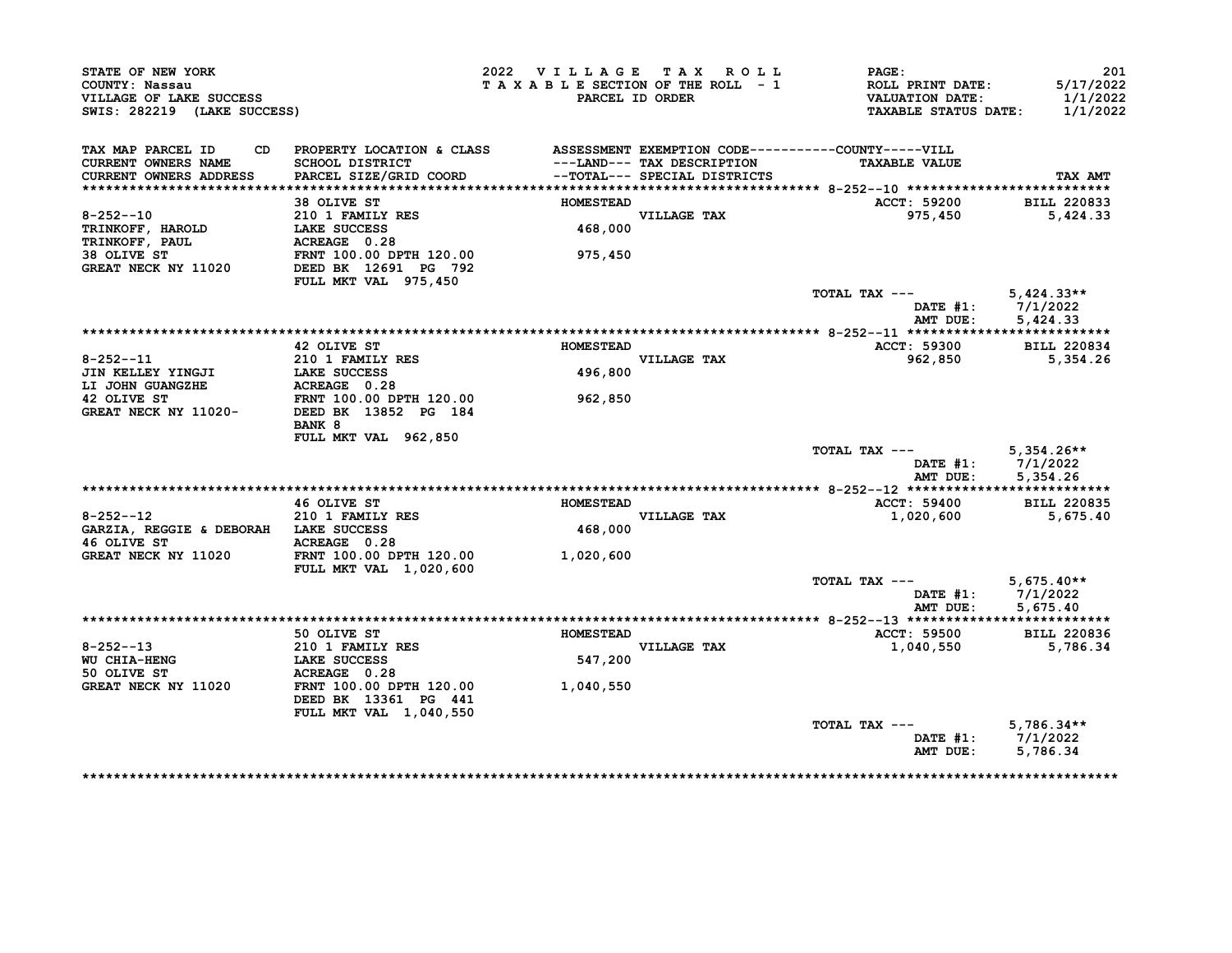| STATE OF NEW YORK<br>COUNTY: Nassau<br>VILLAGE OF LAKE SUCCESS<br>SWIS: 282219 (LAKE SUCCESS) |                                                                             | 2022 VILLAGE TAX ROLL<br>TAXABLE SECTION OF THE ROLL - 1 | PARCEL ID ORDER                                            | PAGE:<br>ROLL PRINT DATE:<br><b>VALUATION DATE:</b><br><b>TAXABLE STATUS DATE:</b> | 202<br>5/17/2022<br>1/1/2022<br>1/1/2022      |
|-----------------------------------------------------------------------------------------------|-----------------------------------------------------------------------------|----------------------------------------------------------|------------------------------------------------------------|------------------------------------------------------------------------------------|-----------------------------------------------|
| TAX MAP PARCEL ID<br>CD.<br>CURRENT OWNERS NAME<br><b>CURRENT OWNERS ADDRESS</b>              | PROPERTY LOCATION & CLASS<br>SCHOOL DISTRICT<br>PARCEL SIZE/GRID COORD      |                                                          | ---LAND--- TAX DESCRIPTION<br>--TOTAL--- SPECIAL DISTRICTS | ASSESSMENT EXEMPTION CODE----------COUNTY-----VILL<br><b>TAXABLE VALUE</b>         | TAX AMT                                       |
|                                                                                               | 54 OLIVE ST                                                                 | <b>HOMESTEAD</b>                                         |                                                            | ACCT: 87200                                                                        | <b>BILL 220837</b>                            |
| $8 - 252 - -14$<br>YEH, JAMES<br>54 OLIVE ST                                                  | 210 1 FAMILY RES<br>LAKE SUCCESS<br>ACREAGE 0.29                            |                                                          | VILLAGE TAX<br>424,800                                     | 1,056,300                                                                          | 5,873.93                                      |
| GREAT NECK NY 11020-                                                                          | FRNT 71.00 DPTH 142.00<br>FULL MKT VAL 1,056,300                            | 1,056,300                                                |                                                            |                                                                                    |                                               |
|                                                                                               |                                                                             |                                                          |                                                            | TOTAL TAX ---<br>$\mathtt{DATE}$ #1:<br>AMT DUE:                                   | $5,873.93**$<br>7/1/2022<br>5,873.93          |
|                                                                                               |                                                                             |                                                          |                                                            |                                                                                    |                                               |
|                                                                                               | 56 OLIVE ST                                                                 | <b>HOMESTEAD</b>                                         |                                                            | ACCT: 59600                                                                        | <b>BILL 220838</b>                            |
| $8 - 252 - 15$                                                                                | 210 1 FAMILY RES                                                            |                                                          | 41121 ALT WAR VET                                          | 54,000<br>54,000                                                                   |                                               |
| LEVINSON, MARILYN<br>56 OLIVE ST                                                              | LAKE SUCCESS<br>ACREAGE 0.30                                                |                                                          | 446,400 VILLAGE TAX                                        | 998,100                                                                            | 5,550.28                                      |
| GREAT NECK NY 11020                                                                           | FRNT 51.00 DPTH 145.00<br>DEED BK 13804 PG 924<br>FULL MKT VAL 1,052,100    | 1,052,100                                                |                                                            |                                                                                    |                                               |
|                                                                                               |                                                                             |                                                          |                                                            | TOTAL TAX ---<br>AMT DUE:                                                          | $5,550.28**$<br>DATE #1: 7/1/2022<br>5,550.28 |
|                                                                                               |                                                                             |                                                          |                                                            |                                                                                    |                                               |
| $8 - 252 - -16$                                                                               | 62 OLIVE ST<br>210 1 FAMILY RES                                             | <b>HOMESTEAD</b>                                         | VILLAGE TAX                                                | <b>ACCT: 59700</b><br>1,081,500                                                    | <b>BILL 220839</b><br>6,014.06                |
| KAM, WILLIAM & SUE LEE<br>62 OLIVE ST                                                         | <b>LAKE SUCCESS</b><br>ACREAGE 0.31                                         | 496,800                                                  |                                                            |                                                                                    |                                               |
| <b>GREAT NECK NY 11020</b>                                                                    | FRNT 70.00 DPTH 140.00<br><b>FULL MKT VAL 1,081,500</b>                     | 1,081,500                                                |                                                            |                                                                                    |                                               |
|                                                                                               |                                                                             |                                                          |                                                            | TOTAL TAX ---<br>DATE #1:<br>AMT DUE:                                              | $6.014.06**$<br>7/1/2022<br>6,014.06          |
|                                                                                               |                                                                             |                                                          |                                                            |                                                                                    |                                               |
|                                                                                               | 66 OLIVE ST                                                                 | <b>HOMESTEAD</b>                                         |                                                            | ACCT: 59800                                                                        | <b>BILL 220840</b>                            |
| $8 - 252 - -17$<br>YU, DESHENG<br>ZHAO, ZIRU                                                  | 210 1 FAMILY RES<br><b>LAKE SUCCESS</b><br>ACREAGE 0.32                     | 496,800                                                  | VILLAGE TAX                                                | 1,050,000                                                                          | 5,838.89                                      |
| 66 OLIVE ST<br>GREAT NECK NY 11020-                                                           | FRNT 100.00 DPTH 140.00<br>DEED BK 13075 PG 13075<br>FULL MKT VAL 1,050,000 | 1,050,000                                                |                                                            |                                                                                    |                                               |
|                                                                                               |                                                                             |                                                          |                                                            | TOTAL TAX ---<br>DATE $#1$ :<br>AMT DUE:                                           | $5,838.89**$<br>7/1/2022<br>5,838.89          |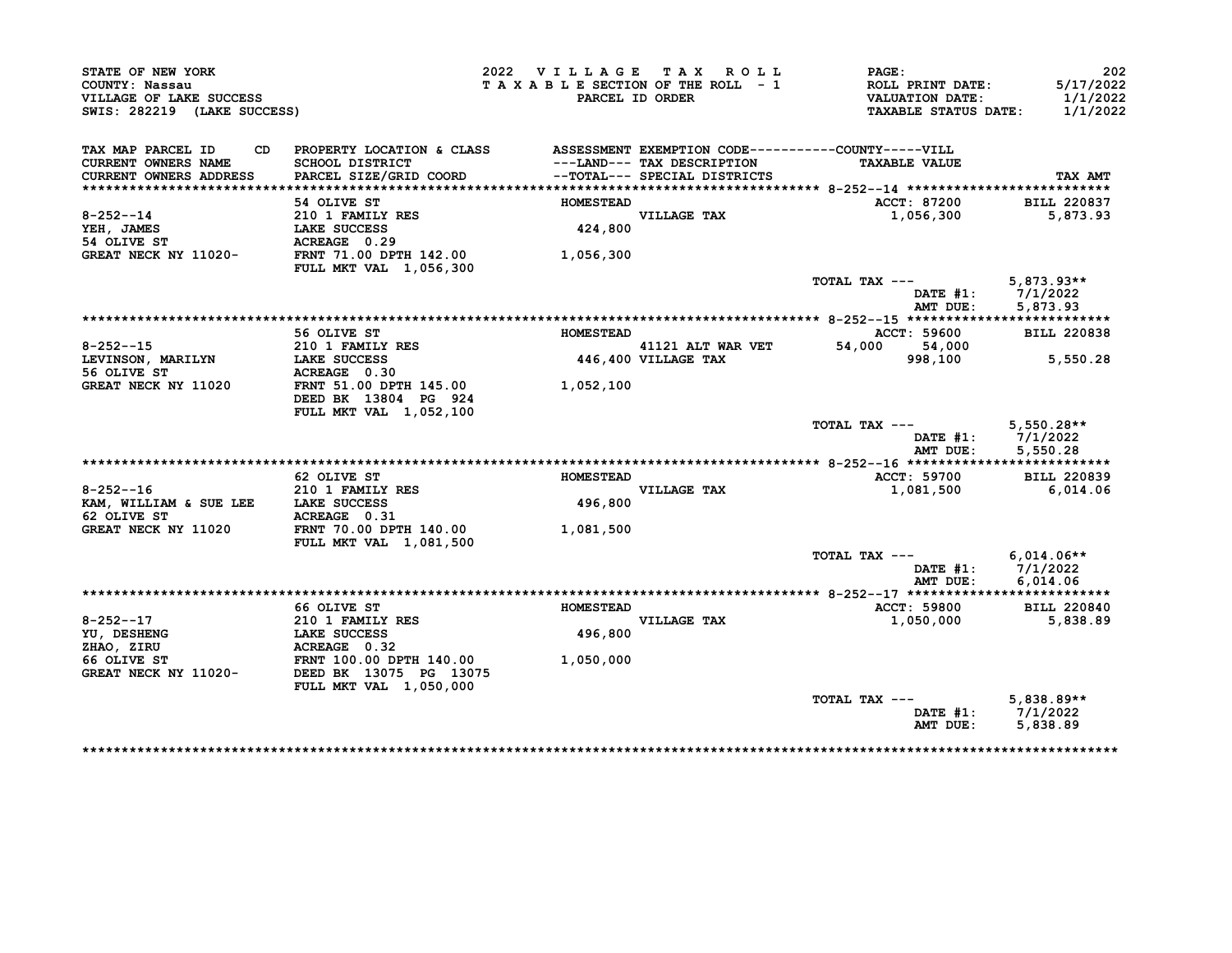| STATE OF NEW YORK<br>COUNTY: Nassau<br>VILLAGE OF LAKE SUCCESS<br>SWIS: 282219 (LAKE SUCCESS) |                                                                                                                                     | 2022 VILLAGE TAX ROLL<br>TAXABLE SECTION OF THE ROLL - 1 | PARCEL ID ORDER                                            | <b>PAGE:</b><br><b>ROLL PRINT DATE:</b><br><b>VALUATION DATE:</b><br><b>TAXABLE STATUS DATE:</b> | 203<br>5/17/2022<br>1/1/2022<br>1/1/2022        |
|-----------------------------------------------------------------------------------------------|-------------------------------------------------------------------------------------------------------------------------------------|----------------------------------------------------------|------------------------------------------------------------|--------------------------------------------------------------------------------------------------|-------------------------------------------------|
| TAX MAP PARCEL ID<br><b>CURRENT OWNERS NAME</b><br>CURRENT OWNERS ADDRESS                     | CD PROPERTY LOCATION & CLASS ASSESSMENT EXEMPTION CODE----------COUNTY-----VILL<br><b>SCHOOL DISTRICT</b><br>PARCEL SIZE/GRID COORD |                                                          | ---LAND--- TAX DESCRIPTION<br>--TOTAL--- SPECIAL DISTRICTS | <b>TAXABLE VALUE</b>                                                                             | TAX AMT                                         |
|                                                                                               | 50 TANNERS RD                                                                                                                       | <b>HOMESTEAD</b>                                         |                                                            | ACCT: 59900                                                                                      | <b>BILL 220841</b>                              |
| $8 - 252 - -18$<br><b>SHAO SHERRY XIAN</b><br>50 TANNERS RD                                   | 210 1 FAMILY RES<br>LAKE SUCCESS<br>ACREAGE 0.33                                                                                    | 489,600                                                  | VILLAGE TAX                                                | 1,286,250                                                                                        | 7,152.64                                        |
| GREAT NECK NY 11020                                                                           | FRNT 93.00 DPTH 139.00<br>DEED BK 13823 PG 742<br>BANK <sub>2</sub><br><b>FULL MKT VAL 1,286,250</b>                                | 1,286,250                                                |                                                            |                                                                                                  |                                                 |
|                                                                                               |                                                                                                                                     |                                                          |                                                            | TOTAL TAX $---$ 7,152.64**                                                                       | DATE #1: 7/1/2022                               |
|                                                                                               |                                                                                                                                     |                                                          |                                                            | AMT DUE:                                                                                         | 7,152.64                                        |
|                                                                                               | 54 TANNERS RD                                                                                                                       | <b>HOMESTEAD</b>                                         |                                                            | <b>ACCT: 60000</b>                                                                               | <b>BILL 220842</b>                              |
| $8 - 252 - 19$                                                                                | 210 1 FAMILY RES                                                                                                                    |                                                          | <b>VILLAGE TAX</b>                                         | 1,161,300                                                                                        | 6,457.82                                        |
| WONG MUNG                                                                                     | <b>LAKE SUCCESS</b>                                                                                                                 | 496,800                                                  |                                                            |                                                                                                  |                                                 |
| ZHANG HONG                                                                                    | ACREAGE 0.26                                                                                                                        |                                                          |                                                            |                                                                                                  |                                                 |
| 54 TANNERS RD<br>GREAT NECK NY 11020                                                          | FRNT 108.00 DPTH 110.00<br>DEED BK 12697 PG 957<br>FULL MKT VAL 1,161,300                                                           | 1,161,300                                                |                                                            |                                                                                                  |                                                 |
|                                                                                               |                                                                                                                                     |                                                          |                                                            | TOTAL TAX ---<br>AMT DUE:                                                                        | $6,457.82**$<br>DATE $#1: 7/1/2022$<br>6,457.82 |
|                                                                                               |                                                                                                                                     |                                                          |                                                            |                                                                                                  |                                                 |
|                                                                                               | 6 OLIVE ST                                                                                                                          | <b>HOMESTEAD</b>                                         |                                                            | ACCT: 60300                                                                                      | <b>BILL 220843</b>                              |
| $8 - 252 - -22$                                                                               | 210 1 FAMILY RES                                                                                                                    |                                                          | VILLAGE TAX                                                | 1,565,550                                                                                        | 8,705.79                                        |
| <b>HUSSAIN, AFTABA</b><br>6 OLIVE ST                                                          | <b>LAKE SUCCESS</b><br>ACREAGE 0.64                                                                                                 | 489,600                                                  |                                                            |                                                                                                  |                                                 |
| GREAT NECK NY 11020                                                                           | FRNT 83.00 DPTH 160.00<br>DEED BK 12982 PG 859<br>BANK <sub>2</sub>                                                                 | 1,565,550                                                |                                                            |                                                                                                  |                                                 |
|                                                                                               | FULL MKT VAL 1,565,550                                                                                                              |                                                          |                                                            |                                                                                                  |                                                 |
|                                                                                               |                                                                                                                                     |                                                          |                                                            | TOTAL TAX ---<br>AMT DUE:                                                                        | 8,705.79**<br>DATE $#1: 7/1/2022$<br>8,705.79   |
|                                                                                               |                                                                                                                                     |                                                          |                                                            |                                                                                                  |                                                 |
| $8 - 267 - -1$                                                                                | 2 JEFFREY LA                                                                                                                        | <b>HOMESTEAD</b>                                         |                                                            | ACCT: 87300                                                                                      | <b>BILL 220844</b><br>6,697.21                  |
| PECORA, MR & MRS FRANK LAKE SUCCESS<br>2 JEFFREY LA                                           | <b>210 1 FAMILY RES</b>                                                                                                             |                                                          | VILLAGE TAX<br>489,600 SWR1 SEWER 1                        | 1,204,350<br>1.00 UN                                                                             | 1,056.00                                        |
| GREAT NECK NY 11020-                                                                          | <b>ACREAGE</b> 0.42<br>FRNT   104.00 DPTH   150.00<br><b>FULL MKT VAL 1,204,350</b>                                                 | 1,204,350                                                |                                                            |                                                                                                  |                                                 |
|                                                                                               |                                                                                                                                     |                                                          |                                                            | TOTAL TAX ---<br>DATE $#1$ :<br>AMT DUE:                                                         | $7,753.21**$<br>7/1/2022<br>7,753.21            |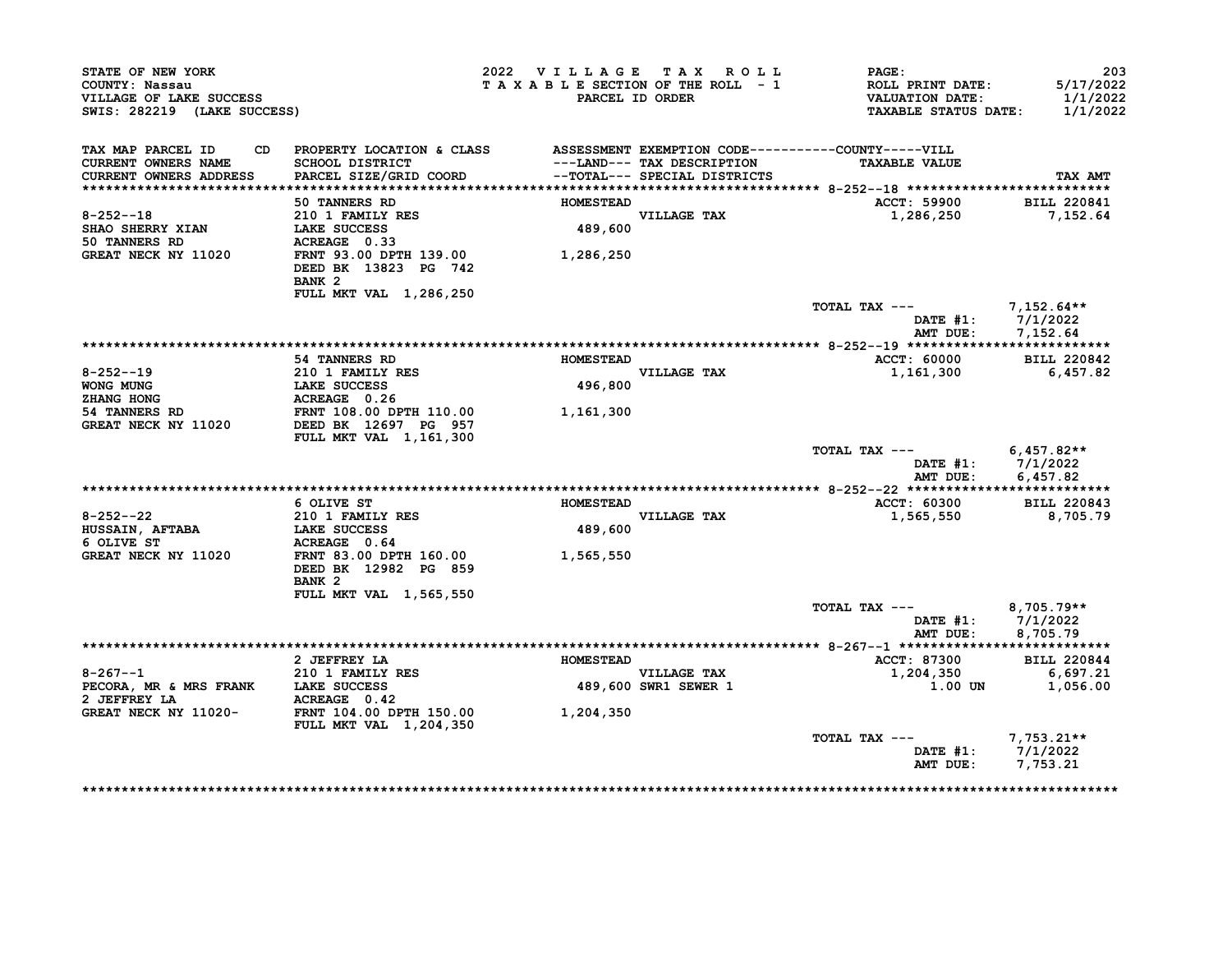| STATE OF NEW YORK<br>COUNTY: Nassau<br>VILLAGE OF LAKE SUCCESS<br>SWIS: 282219 (LAKE SUCCESS)                                                                                             |                                                                                                                                                     | 2022 VILLAGE TAX ROLL |                                                           | PAGE:<br>T A X A B L E SECTION OF THE ROLL - 1 ROLL PRINT DATE:<br>PARCEL ID ORDER VALUATION DATE:<br>TAXABLE STATUS DATE: | 204<br>5/17/2022<br>1/1/2022<br>1/1/2022 |
|-------------------------------------------------------------------------------------------------------------------------------------------------------------------------------------------|-----------------------------------------------------------------------------------------------------------------------------------------------------|-----------------------|-----------------------------------------------------------|----------------------------------------------------------------------------------------------------------------------------|------------------------------------------|
| TAX MAP PARCEL ID                                                                                                                                                                         | CD PROPERTY LOCATION & CLASS ASSESSMENT EXEMPTION CODE----------COUNTY-----VILL                                                                     |                       |                                                           |                                                                                                                            |                                          |
| CURRENT OWNERS NAME                                                                                                                                                                       | SCHOOL DISTRICT                                     ---LAND--- TAX DESCRIPTION<br>PARCEL SIZE/GRID COORD               --TOTAL--- SPECIAL DISTRICTS |                       |                                                           | <b>TAXABLE VALUE</b>                                                                                                       |                                          |
| <b>CURRENT OWNERS ADDRESS</b>                                                                                                                                                             |                                                                                                                                                     |                       |                                                           |                                                                                                                            | TAX AMT                                  |
|                                                                                                                                                                                           | 4 JEFFREY LA                                                                                                                                        | <b>HOMESTEAD</b>      |                                                           | <b>ACCT: 60400</b>                                                                                                         | <b>BILL 220845</b>                       |
| 8-267--2<br>MAK, JACKSON 210 1 FAMILY RES<br>MAK, JACKSON LAKE SUCCESS 432,000<br>432,000<br>4 JEFFREY LA FRNT 126.00 DPTH 150.00 2,139,900<br>GREAT NECK NY 11020 FULL MKT VAL 2,139,900 |                                                                                                                                                     |                       |                                                           | 2,139,900                                                                                                                  | 11,899.66                                |
|                                                                                                                                                                                           |                                                                                                                                                     |                       | VILLAGE TAX<br>432,000 SWR1 SEWER 1                       | $1.00$ UN $1,056.00$                                                                                                       |                                          |
|                                                                                                                                                                                           |                                                                                                                                                     |                       |                                                           |                                                                                                                            |                                          |
|                                                                                                                                                                                           |                                                                                                                                                     |                       |                                                           |                                                                                                                            |                                          |
|                                                                                                                                                                                           |                                                                                                                                                     |                       |                                                           |                                                                                                                            |                                          |
|                                                                                                                                                                                           |                                                                                                                                                     |                       |                                                           | TOTAL TAX --- $12,955.66**$                                                                                                | DATE #1: 7/1/2022                        |
|                                                                                                                                                                                           |                                                                                                                                                     |                       |                                                           |                                                                                                                            | AMT DUE: 12,955.66                       |
|                                                                                                                                                                                           |                                                                                                                                                     |                       |                                                           |                                                                                                                            |                                          |
|                                                                                                                                                                                           | 6 JEFFREY LA                                                                                                                                        | <b>HOMESTEAD</b>      |                                                           | ACCT: 60500                                                                                                                | <b>BILL 220846</b>                       |
|                                                                                                                                                                                           |                                                                                                                                                     |                       | <b>VILLAGE TAX</b><br>VILLAGE TAX<br>518,400 SWR1 SEWER 1 | $1,408,050$<br>1.00 UN 1,056.00                                                                                            |                                          |
|                                                                                                                                                                                           |                                                                                                                                                     |                       |                                                           |                                                                                                                            |                                          |
|                                                                                                                                                                                           |                                                                                                                                                     |                       |                                                           |                                                                                                                            |                                          |
| 8-267--3<br>SANG , KWOK LIBERT<br>LAKE SUCCESS<br>LOOK, DOREEN<br>6 JEFFREY LA FRNT 100.00 DPTH 150.00<br>GREAT NECK NY 11020<br>DEED BK 12393 PG 963<br>1,408,050                        |                                                                                                                                                     |                       |                                                           |                                                                                                                            |                                          |
|                                                                                                                                                                                           | BANK <sub>2</sub>                                                                                                                                   |                       |                                                           |                                                                                                                            |                                          |
|                                                                                                                                                                                           | FULL MKT VAL 1,408,050                                                                                                                              |                       |                                                           |                                                                                                                            |                                          |
|                                                                                                                                                                                           |                                                                                                                                                     |                       |                                                           | TOTAL TAX --- 8,885.95**                                                                                                   |                                          |
|                                                                                                                                                                                           |                                                                                                                                                     |                       |                                                           |                                                                                                                            | DATE #1: 7/1/2022                        |
|                                                                                                                                                                                           |                                                                                                                                                     |                       |                                                           |                                                                                                                            | AMT DUE: 8,885.95                        |
|                                                                                                                                                                                           |                                                                                                                                                     |                       |                                                           |                                                                                                                            |                                          |
|                                                                                                                                                                                           | 8 JEFFREY LA                                                                                                                                        | <b>HOMESTEAD</b>      |                                                           | ACCT: 60600 BILL 220847                                                                                                    |                                          |
| $8 - 267 - -4$                                                                                                                                                                            | 210 1 FAMILY RES<br>LAKE SUCCESS<br>ACREAGE 0.68                                                                                                    |                       | VILLAGE TAX<br>532,800 SWR1 SEWER 1                       | 1,330,350                                                                                                                  | 7,397.88                                 |
| WANG, YUAN CONG<br>WANG, XIANG YUN                                                                                                                                                        |                                                                                                                                                     |                       |                                                           |                                                                                                                            | 1.00 UN 1,056.00                         |
|                                                                                                                                                                                           |                                                                                                                                                     |                       |                                                           |                                                                                                                            |                                          |
| 8 JEFFREY LA                                                                                                                                                                              | FRNT 60.00 DPTH 144.00 1,330,350                                                                                                                    |                       |                                                           |                                                                                                                            |                                          |
| GREAT NECK NY 11020                                                                                                                                                                       | BANK 2                                                                                                                                              |                       |                                                           |                                                                                                                            |                                          |
|                                                                                                                                                                                           | <b>FULL MKT VAL 1,330,350</b>                                                                                                                       |                       |                                                           |                                                                                                                            |                                          |
|                                                                                                                                                                                           |                                                                                                                                                     |                       |                                                           | TOTAL TAX $---$ 8,453.88**                                                                                                 |                                          |
|                                                                                                                                                                                           |                                                                                                                                                     |                       |                                                           |                                                                                                                            | DATE #1: 7/1/2022                        |
|                                                                                                                                                                                           |                                                                                                                                                     |                       |                                                           |                                                                                                                            | AMT DUE: 8,453.88                        |
|                                                                                                                                                                                           |                                                                                                                                                     |                       |                                                           | <b>ACCT: 87400</b>                                                                                                         | <b>BILL 220848</b>                       |
|                                                                                                                                                                                           | 10 JEFFREY LA <b>MESTEAD</b>                                                                                                                        |                       |                                                           | 1,305,150                                                                                                                  | 7,257.74                                 |
|                                                                                                                                                                                           |                                                                                                                                                     |                       | VILLAGE TAX<br>439,200 SWR1 SEWER 1                       |                                                                                                                            | 1.00 UN 1,056.00                         |
|                                                                                                                                                                                           |                                                                                                                                                     |                       |                                                           |                                                                                                                            |                                          |
|                                                                                                                                                                                           |                                                                                                                                                     |                       |                                                           |                                                                                                                            |                                          |
|                                                                                                                                                                                           | DEED BK 12541 PG 180                                                                                                                                |                       |                                                           |                                                                                                                            |                                          |
|                                                                                                                                                                                           | FULL MKT VAL 1,305,150                                                                                                                              |                       |                                                           |                                                                                                                            |                                          |
|                                                                                                                                                                                           |                                                                                                                                                     |                       |                                                           |                                                                                                                            |                                          |
|                                                                                                                                                                                           |                                                                                                                                                     |                       |                                                           | TOTAL TAX ---                                                                                                              | $8,313.74**$                             |
|                                                                                                                                                                                           |                                                                                                                                                     |                       |                                                           |                                                                                                                            | DATE #1: 7/1/2022                        |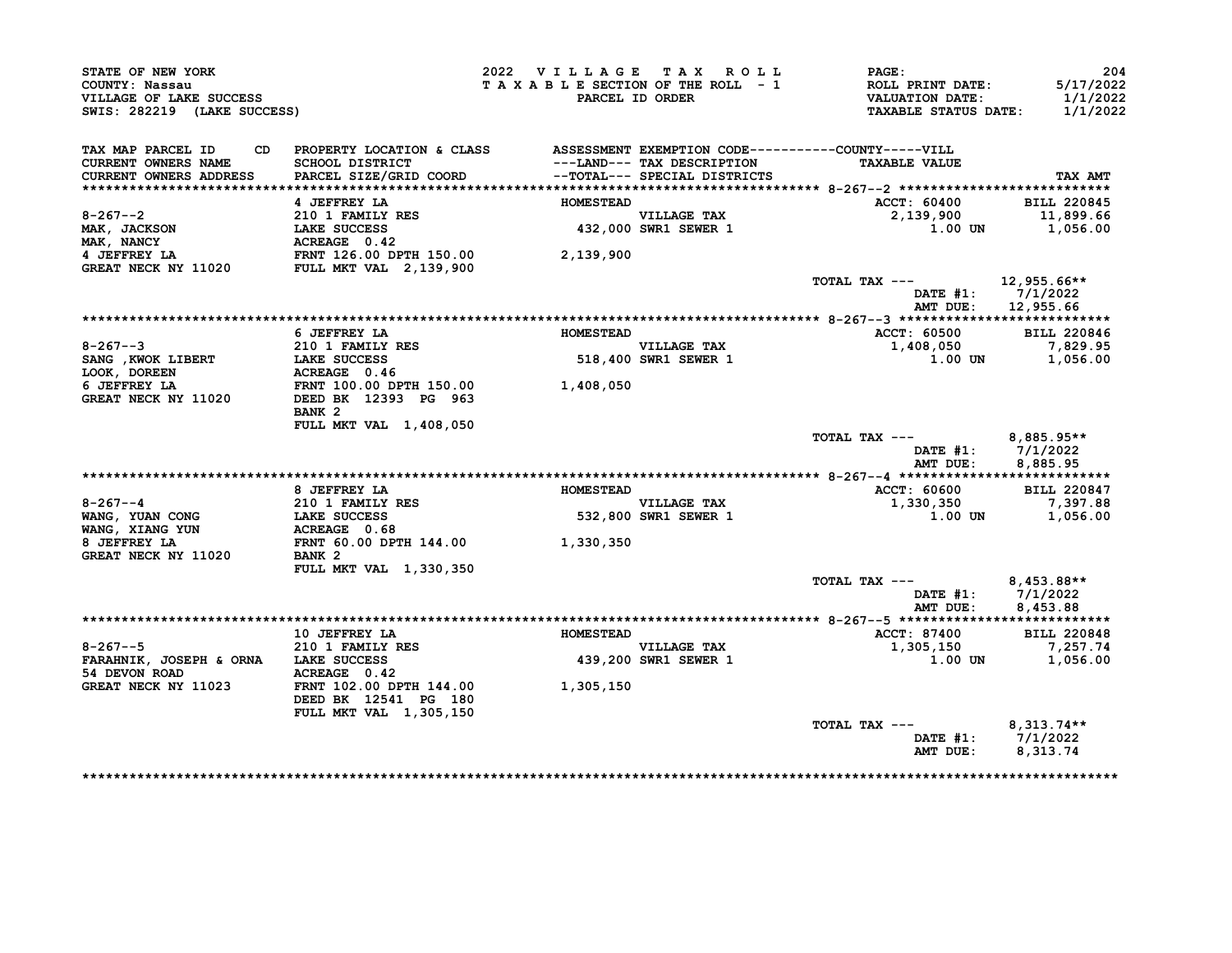| STATE OF NEW YORK<br>COUNTY: Nassau<br>VILLAGE OF LAKE SUCCESS<br>SWIS: 282219 (LAKE SUCCESS) |                                                                                                                                     | 2022 VILLAGE TAX ROLL<br>TAXABLE SECTION OF THE ROLL - 1 | PARCEL ID ORDER                                            | PAGE:<br>ROLL PRINT DATE:<br><b>VALUATION DATE:</b><br><b>TAXABLE STATUS DATE:</b> | 205<br>5/17/2022<br>1/1/2022<br>1/1/2022             |
|-----------------------------------------------------------------------------------------------|-------------------------------------------------------------------------------------------------------------------------------------|----------------------------------------------------------|------------------------------------------------------------|------------------------------------------------------------------------------------|------------------------------------------------------|
| TAX MAP PARCEL ID<br><b>CURRENT OWNERS NAME</b><br><b>CURRENT OWNERS ADDRESS</b>              | CD PROPERTY LOCATION & CLASS ASSESSMENT EXEMPTION CODE----------COUNTY-----VILL<br><b>SCHOOL DISTRICT</b><br>PARCEL SIZE/GRID COORD |                                                          | ---LAND--- TAX DESCRIPTION<br>--TOTAL--- SPECIAL DISTRICTS | <b>TAXABLE VALUE</b>                                                               | TAX AMT                                              |
|                                                                                               | 12 JEFFREY LA                                                                                                                       | <b>HOMESTEAD</b>                                         |                                                            | ACCT: 60700                                                                        | <b>BILL 220849</b>                                   |
| $8 - 267 - -6$<br>DONG JIAN QIN<br><b>ZHAO MIN</b>                                            | 210 1 FAMILY RES<br>LAKE SUCCESS<br>ACREAGE 0.42                                                                                    |                                                          | VILLAGE TAX<br>439,200 SWR1 SEWER 1                        | 995,400<br>1.00 UN                                                                 | 5,535.27<br>1,056.00                                 |
| 12 JEFFREY LA<br>GREAT NECK NY 11020                                                          | FRNT 114.00 DPTH 155.00<br>DEED BK 13930 PG 58<br>FULL MKT VAL 995,400                                                              | 995,400                                                  |                                                            |                                                                                    |                                                      |
|                                                                                               |                                                                                                                                     |                                                          |                                                            | TOTAL TAX ---<br>AMT DUE:                                                          | $6,591.27**$<br>DATE #1: 7/1/2022<br>6,591.27        |
|                                                                                               |                                                                                                                                     |                                                          |                                                            |                                                                                    |                                                      |
|                                                                                               | 14 JEFFREY LA                                                                                                                       | <b>HOMESTEAD</b>                                         |                                                            | <b>ACCT: 60800</b>                                                                 | <b>BILL 220850</b>                                   |
| $8 - 267 - -7$<br>AMAK-1 & CO. LLC                                                            | <b>210 1 FAMILY RES</b><br>LAKE SUCCESS                                                                                             |                                                          | <b>VILLAGE TAX</b>                                         | 951,300<br>1.00 UN                                                                 | 5,290.04                                             |
| <b>37A ORCHARD STREET</b>                                                                     | ACREAGE 0.42                                                                                                                        |                                                          | 432,000 SWR1 SEWER 1                                       |                                                                                    | 1,056.00                                             |
| NEW YORK NY 10002                                                                             | <b>FRNT 114.00 DPTH 155.00</b><br>DEED BK 13694 PG 89<br>BANK <sub>2</sub>                                                          | 951,300                                                  |                                                            |                                                                                    |                                                      |
|                                                                                               | FULL MKT VAL 951,300                                                                                                                |                                                          |                                                            | TOTAL TAX ---                                                                      | $6,346.04**$<br>DATE #1: 7/1/2022                    |
|                                                                                               |                                                                                                                                     |                                                          |                                                            | AMT DUE:                                                                           | 6,346.04                                             |
|                                                                                               | 16 JEFFREY LA                                                                                                                       | <b>HOMESTEAD</b>                                         |                                                            |                                                                                    | <b>BILL 220851</b>                                   |
| $8 - 267 - -8$                                                                                | 210 1 FAMILY RES                                                                                                                    |                                                          | <b>VILLAGE TAX</b>                                         | ACCT: 96300<br>1,305,150                                                           | 7,257.74                                             |
| BRIAMONTE, PAUL<br>16 JEFFREY LANE                                                            | LAKE SUCCESS<br>ACREAGE 0.44                                                                                                        |                                                          | 410,400 SWR1 SEWER 1                                       | <b>1.00 UN</b>                                                                     | 1,056.00                                             |
| GREAT NECK NY 11020-                                                                          | FRNT 119.00 DPTH 155.00<br>FULL MKT VAL 1,305,150                                                                                   | 1,305,150                                                |                                                            |                                                                                    |                                                      |
|                                                                                               |                                                                                                                                     |                                                          |                                                            | TOTAL TAX $---$                                                                    | 8,313.74**<br>DATE #1: 7/1/2022<br>AMT DUE: 8,313.74 |
|                                                                                               |                                                                                                                                     | <b>HOMESTEAD</b>                                         |                                                            |                                                                                    |                                                      |
| $8 - 267 - -9$                                                                                | 18 JEFFREY LA<br>210 1 FAMILY RES                                                                                                   |                                                          | <b>VILLAGE TAX</b>                                         | <b>ACCT: 87500</b><br>964,950                                                      | <b>BILL 220852</b><br>5,365.94                       |
| WAXMAN DAVIS LISA<br>18 JEFFREY LA                                                            | LAKE SUCCESS<br>ACREAGE 0.42                                                                                                        |                                                          | 496,800 SWR1 SEWER 1                                       | 1.00 UN                                                                            | 1,056.00                                             |
| GREAT NECK NY 11020-                                                                          | FRNT 114.00 DPTH 155.00<br>DEED BK 13507 PG 575<br>BANK <sub>2</sub>                                                                | 964,950                                                  |                                                            |                                                                                    |                                                      |
|                                                                                               | FULL MKT VAL 964,950                                                                                                                |                                                          |                                                            | TOTAL TAX ---                                                                      | $6,421.94**$                                         |
|                                                                                               |                                                                                                                                     |                                                          |                                                            | AMT DUE:                                                                           | DATE #1: 7/1/2022<br>6,421.94                        |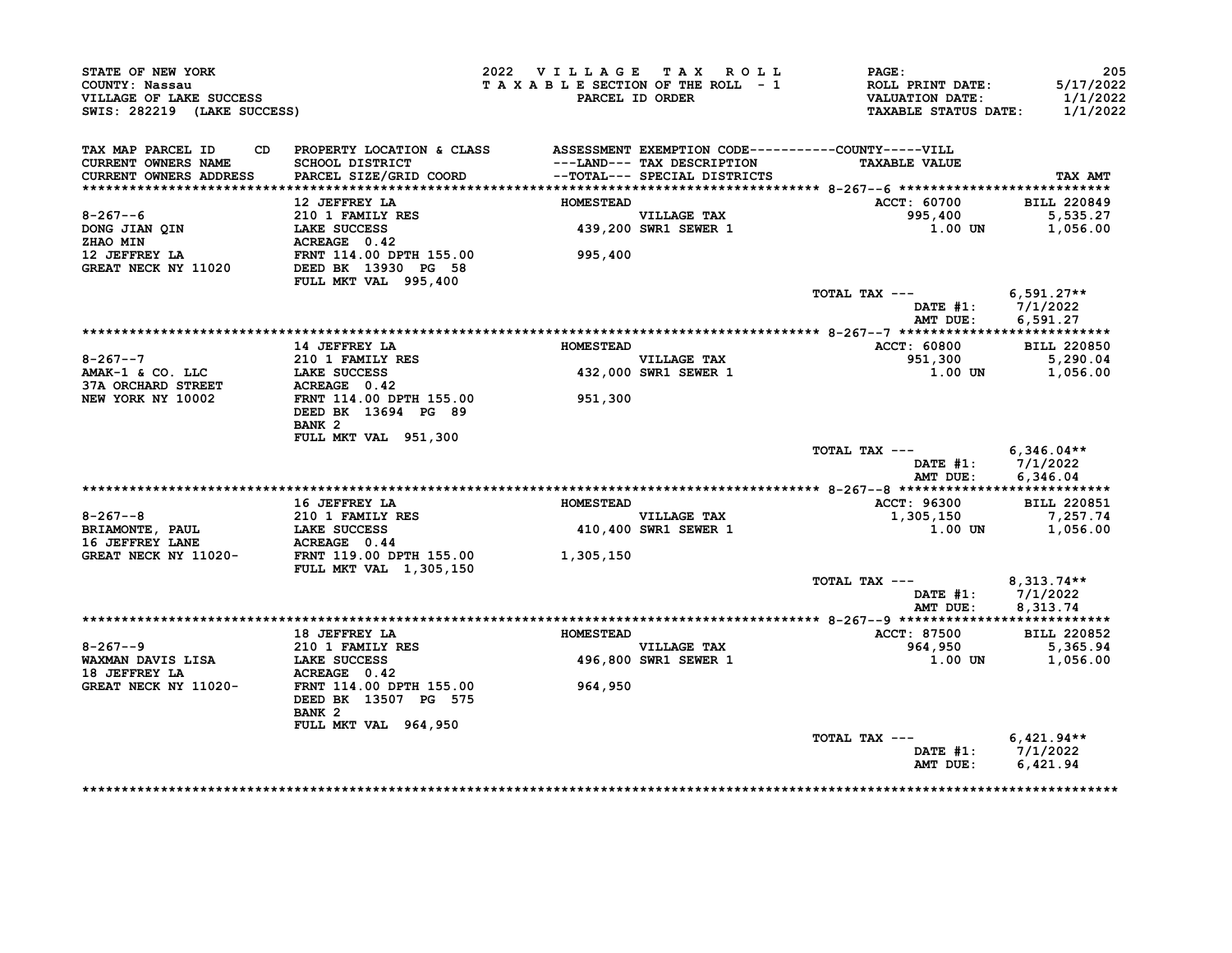| STATE OF NEW YORK<br>COUNTY: Nassau<br>VILLAGE OF LAKE SUCCESS<br>SWIS: 282219 (LAKE SUCCESS) |                                                                              | 2022 VILLAGE TAX ROLL<br>TAXABLE SECTION OF THE ROLL - 1 | PARCEL ID ORDER                     | PAGE:<br>ROLL PRINT DATE:<br><b>VALUATION DATE:</b><br><b>TAXABLE STATUS DATE:</b> | 206<br>5/17/2022<br>1/1/2022<br>1/1/2022 |
|-----------------------------------------------------------------------------------------------|------------------------------------------------------------------------------|----------------------------------------------------------|-------------------------------------|------------------------------------------------------------------------------------|------------------------------------------|
| TAX MAP PARCEL ID<br>CD.                                                                      | PROPERTY LOCATION & CLASS ASSESSMENT EXEMPTION CODE----------COUNTY-----VILL |                                                          |                                     |                                                                                    |                                          |
| <b>CURRENT OWNERS NAME</b>                                                                    | SCHOOL DISTRICT                                                              |                                                          | ---LAND--- TAX DESCRIPTION          | <b>TAXABLE VALUE</b>                                                               |                                          |
| CURRENT OWNERS ADDRESS                                                                        | PARCEL SIZE/GRID COORD                                                       |                                                          | --TOTAL--- SPECIAL DISTRICTS        |                                                                                    | TAX AMT                                  |
|                                                                                               | 20 JEFFREY LA                                                                | <b>HOMESTEAD</b>                                         |                                     | <b>ACCT: 87600</b>                                                                 | <b>BILL 220853</b>                       |
| $8 - 267 - -10$                                                                               | $210$ 1 FAMILY RES                                                           |                                                          | <b>VILLAGE TAX</b>                  | 1,299,900                                                                          | 7,228.55                                 |
| HERNANDEZ, CARMEN                                                                             | LAKE SUCCESS                                                                 |                                                          | VILLAGE TAX<br>432,000 SWR1 SEWER 1 | 1.00 UN                                                                            | 1,056.00                                 |
| 20 JEFFREY LA                                                                                 | ACREAGE 0.42                                                                 |                                                          |                                     |                                                                                    |                                          |
| GREAT NECK NY 11020-                                                                          | FRNT 114.00 DPTH 155.00 1,299,900<br>BANK 8                                  |                                                          |                                     |                                                                                    |                                          |
|                                                                                               | FULL MKT VAL 1,299,900                                                       |                                                          |                                     |                                                                                    |                                          |
|                                                                                               |                                                                              |                                                          |                                     | TOTAL TAX ---                                                                      | $8,284.55**$                             |
|                                                                                               |                                                                              |                                                          |                                     | DATE #1:                                                                           | 7/1/2022                                 |
|                                                                                               |                                                                              |                                                          |                                     | AMT DUE:                                                                           | 8,284.55                                 |
|                                                                                               |                                                                              |                                                          |                                     |                                                                                    |                                          |
|                                                                                               | 22 JEFFREY LA<br><b>210 1 FAMILY RES</b>                                     | <b>HOMESTEAD</b>                                         | VILLAGE TAX                         | ACCT: 93000<br>975,450                                                             | <b>BILL 220854</b><br>5,424.33           |
| $8 - 267 - -11$<br>YEUN, HENRY                                                                | <b>LAKE SUCCESS</b>                                                          |                                                          | 468,000 SWR1 SEWER 1                | 1.00 UN                                                                            | 1,056.00                                 |
| 122 TIMBER RIDGE RD. ACREAGE 0.44                                                             |                                                                              |                                                          |                                     |                                                                                    |                                          |
| E. STROUDSBURG PA 18301                                                                       | FRNT 88.00 DPTH 155.00<br>BANK 8                                             | 975,450                                                  |                                     |                                                                                    |                                          |
|                                                                                               | FULL MKT VAL 975,450                                                         |                                                          |                                     |                                                                                    |                                          |
|                                                                                               |                                                                              |                                                          |                                     | TOTAL TAX ---                                                                      | $6,480.33**$                             |
|                                                                                               |                                                                              |                                                          |                                     | AMT DUE:                                                                           | DATE #1: 7/1/2022<br>6,480.33            |
|                                                                                               |                                                                              |                                                          |                                     |                                                                                    |                                          |
|                                                                                               | 24 JEFFREY LA                                                                | <b>HOMESTEAD</b>                                         |                                     | ACCT: 60900                                                                        | <b>BILL 220855</b>                       |
| $8 - 267 - 12$                                                                                | <b>210 1 FAMILY RES</b>                                                      | $\overline{a}$                                           | <b>VILLAGE TAX</b>                  | 1,296,750                                                                          | 7,211.03                                 |
| SIT MICHAEL<br>SIT MARIA ROLINA                                                               | <b>LAKE SUCCESS<br/>ACREAGE 0.52</b>                                         |                                                          | 496,800 SWR1 SEWER 1                | 1.00 UN                                                                            | 1,056.00                                 |
| 24 JEFFREY LA<br>GREAT NECK NY 11020                                                          | FRNT 89.00 DPTH 160.00<br>DEED BK 14105 PG 716<br>FULL MKT VAL 1,296,750     | 1,296,750                                                |                                     |                                                                                    |                                          |
|                                                                                               |                                                                              |                                                          |                                     | TOTAL TAX ---                                                                      | $8,267.03**$                             |
|                                                                                               |                                                                              |                                                          |                                     |                                                                                    | DATE $#1: 7/1/2022$                      |
|                                                                                               |                                                                              |                                                          |                                     | AMT DUE:                                                                           | 8.267.03                                 |
|                                                                                               |                                                                              |                                                          |                                     |                                                                                    |                                          |
|                                                                                               | 26 JEFFREY LA                                                                | <b>HOMESTEAD</b>                                         |                                     | ACCT: 61000                                                                        | <b>BILL 220856</b>                       |
| 8-267--13                                                                                     | 210 1 FAMILY RES                                                             | 504,000                                                  | <b>VILLAGE TAX</b>                  | 1,209,600                                                                          | 6,726.40                                 |
| IANNONE, JOELYN                                                                               | <b>LAKE SUCCESS</b>                                                          |                                                          | 504,000 SWR1 SEWER 1                | <b>1.00 UN</b>                                                                     | 1,056.00                                 |
| 26 JEFFREY LA<br>GREAT NECK NY 11020                                                          | ACREAGE 0.58                                                                 |                                                          |                                     |                                                                                    |                                          |
|                                                                                               | FRNT 88.00 DPTH 145.00<br><b>FULL MKT VAL 1,209,600</b>                      | 1,209,600                                                |                                     |                                                                                    |                                          |
|                                                                                               |                                                                              |                                                          |                                     | TOTAL TAX ---                                                                      | $7,782.40**$                             |
|                                                                                               |                                                                              |                                                          |                                     | DATE #1: 7/1/2022                                                                  |                                          |
|                                                                                               |                                                                              |                                                          |                                     |                                                                                    |                                          |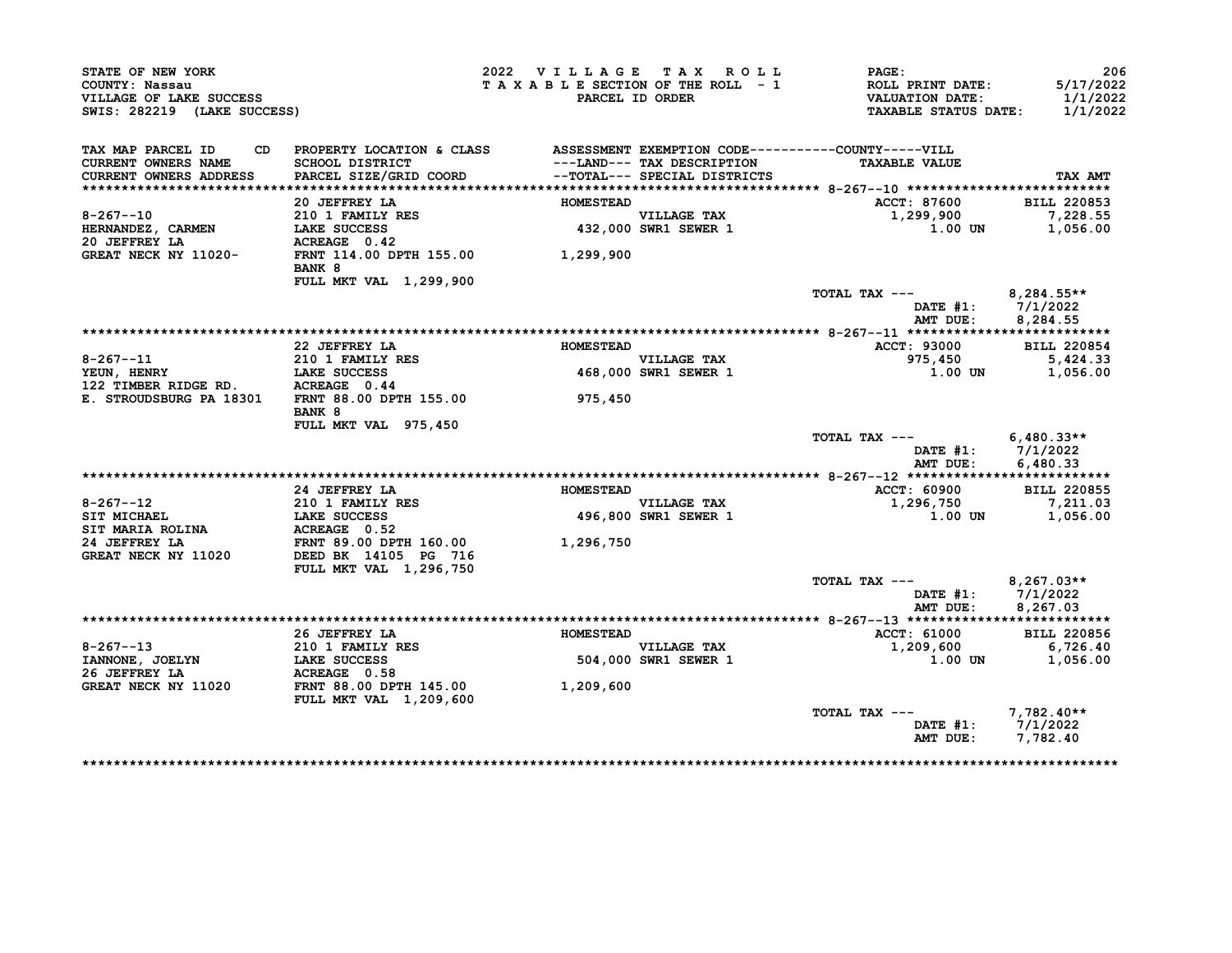| STATE OF NEW YORK<br>COUNTY: Nassau<br>VILLAGE OF LAKE SUCCESS<br>SWIS: 282219 (LAKE SUCCESS) |                                                                                                                              | 2022 VILLAGE TAX ROLL<br>TAXABLE SECTION OF THE ROLL - 1 | PARCEL ID ORDER                                            | <b>PAGE:</b><br>ROLL PRINT DATE:<br>VALUATION DATE:<br><b>TAXABLE STATUS DATE:</b> | 207<br>5/17/2022<br>1/1/2022<br>1/1/2022    |
|-----------------------------------------------------------------------------------------------|------------------------------------------------------------------------------------------------------------------------------|----------------------------------------------------------|------------------------------------------------------------|------------------------------------------------------------------------------------|---------------------------------------------|
| TAX MAP PARCEL ID<br><b>CURRENT OWNERS NAME</b><br><b>CURRENT OWNERS ADDRESS</b>              | CD PROPERTY LOCATION & CLASS ASSESSMENT EXEMPTION CODE----------COUNTY-----VILL<br>SCHOOL DISTRICT<br>PARCEL SIZE/GRID COORD |                                                          | ---LAND--- TAX DESCRIPTION<br>--TOTAL--- SPECIAL DISTRICTS | <b>TAXABLE VALUE</b>                                                               | TAX AMT                                     |
|                                                                                               | 28 JEFFREY LA                                                                                                                | <b>HOMESTEAD</b>                                         |                                                            |                                                                                    | <b>BILL 220857</b>                          |
| $8 - 267 - 14$                                                                                | 210 1 FAMILY RES                                                                                                             |                                                          |                                                            | <b>ACCT: 74700</b><br>1,431,150                                                    | 7,958.41                                    |
| XIE CHUN HUA<br>28 JEFFREY LANE                                                               | LAKE SUCCESS<br>LAKE SUCCESS 489,600<br>ACREAGE 0.44 FRNT 111.00 DPTH 145.00 1,431,150                                       |                                                          | VILLAGE TAX<br>489,600 SWR1 SEWER 1                        | 1.00 UN                                                                            | 1,056.00                                    |
| GREAT NECK NY 11020-                                                                          | DEED BK 14080 PG 740<br><b>BANK 8</b><br>FULL MKT VAL 1,431,150                                                              |                                                          |                                                            |                                                                                    |                                             |
|                                                                                               |                                                                                                                              |                                                          |                                                            | TOTAL TAX ---                                                                      | $9,014.41**$<br>DATE #1: 7/1/2022           |
|                                                                                               |                                                                                                                              |                                                          |                                                            | AMT DUE:                                                                           | 9,014.41                                    |
|                                                                                               |                                                                                                                              |                                                          |                                                            |                                                                                    |                                             |
|                                                                                               | 30 JEFFREY LA                                                                                                                | <b>HOMESTEAD</b>                                         |                                                            | <b>ACCT: 61100</b>                                                                 | <b>BILL 220858</b>                          |
| $8 - 267 - -15$                                                                               | 210 1 FAMILY RES                                                                                                             |                                                          | <b>VILLAGE TAX</b><br>VILLAGE TAX<br>554,400 SWR1 SEWER 1  | 1,338,750                                                                          | 7,444.59                                    |
| XAVIRE MONTINI<br>LIANES CYNTHIA                                                              | LAKE SUCCESS<br>ACREAGE 0.48                                                                                                 |                                                          |                                                            | 1.00 UN                                                                            | 1,056.00                                    |
| <b>30 JEFFREY LANE</b>                                                                        | FRNT 71.00 DPTH 150.00                                                                                                       | 1,338,750                                                |                                                            |                                                                                    |                                             |
| GREAT NECK NY 11020                                                                           | DEED BK 13684 PG 560                                                                                                         |                                                          |                                                            |                                                                                    |                                             |
|                                                                                               | BANK <sub>2</sub><br>FULL MKT VAL 1,338,750                                                                                  |                                                          |                                                            |                                                                                    |                                             |
|                                                                                               |                                                                                                                              |                                                          |                                                            | TOTAL TAX --- $8,500.59**$                                                         | DATE #1: 7/1/2022<br>AMT DUE: 8,500.59      |
|                                                                                               |                                                                                                                              |                                                          |                                                            |                                                                                    |                                             |
|                                                                                               | 15 JEFFREY LA                                                                                                                | <b>HOMESTEAD</b>                                         |                                                            | ACCT: 61200 BILL 220859                                                            |                                             |
| $8 - 267 - -16$                                                                               | <b>210 1 FAMILY RES</b>                                                                                                      |                                                          | VILLAGE TAX                                                | 1,324,050                                                                          | 7,362.84                                    |
| SIKANDER KHALILULL LAKE SUCCESS                                                               |                                                                                                                              |                                                          | 568,800 SWR1 SEWER 1                                       | 1.00 UN                                                                            | 1,056.00                                    |
| <b>15 JEFFREY LANE</b>                                                                        | ACREAGE 0.66                                                                                                                 |                                                          |                                                            |                                                                                    |                                             |
| GREAT NECK NY 11020                                                                           | FRNT 56.00 DPTH 176.00<br>DEED BK 13573 PG 339<br>BANK <sub>2</sub>                                                          | 1,324,050                                                |                                                            |                                                                                    |                                             |
|                                                                                               | FULL MKT VAL 1,324,050                                                                                                       |                                                          |                                                            |                                                                                    |                                             |
|                                                                                               |                                                                                                                              |                                                          |                                                            | TOTAL TAX ---<br>AMT DUE:                                                          | 8,418.84**<br>DATE #1: 7/1/2022<br>8,418.84 |
|                                                                                               |                                                                                                                              |                                                          |                                                            |                                                                                    |                                             |
|                                                                                               | 13 JEFFREY LA                                                                                                                | <b>HOMESTEAD</b>                                         |                                                            | ACCT: 61300                                                                        | <b>BILL 220860</b>                          |
| $8 - 267 - -17$                                                                               | 210 1 FAMILY RES<br>LAKE SUCCESS                                                                                             |                                                          | <b>VILLAGE TAX</b>                                         | 1,731,450 9,628.33<br>1 00 TN 1,056,00                                             |                                             |
| <b>WEN XIAO</b>                                                                               |                                                                                                                              |                                                          | 532,800 SWR1 SEWER 1                                       | 1.00 UN                                                                            | 1,056.00                                    |
| 13 JEFFREY LA                                                                                 | <b>ACREAGE</b> 0.51<br>FRNT 130.00 DPTH 116.00                                                                               |                                                          |                                                            |                                                                                    |                                             |
| <b>GREAT NECK NY 11020</b>                                                                    | DEED BK 13037 PG 724<br>BANK 8                                                                                               | 1,731,450                                                |                                                            |                                                                                    |                                             |
|                                                                                               | FULL MKT VAL 1,731,450                                                                                                       |                                                          |                                                            |                                                                                    |                                             |
|                                                                                               |                                                                                                                              |                                                          |                                                            | TOTAL TAX ---                                                                      | 10,684.33**                                 |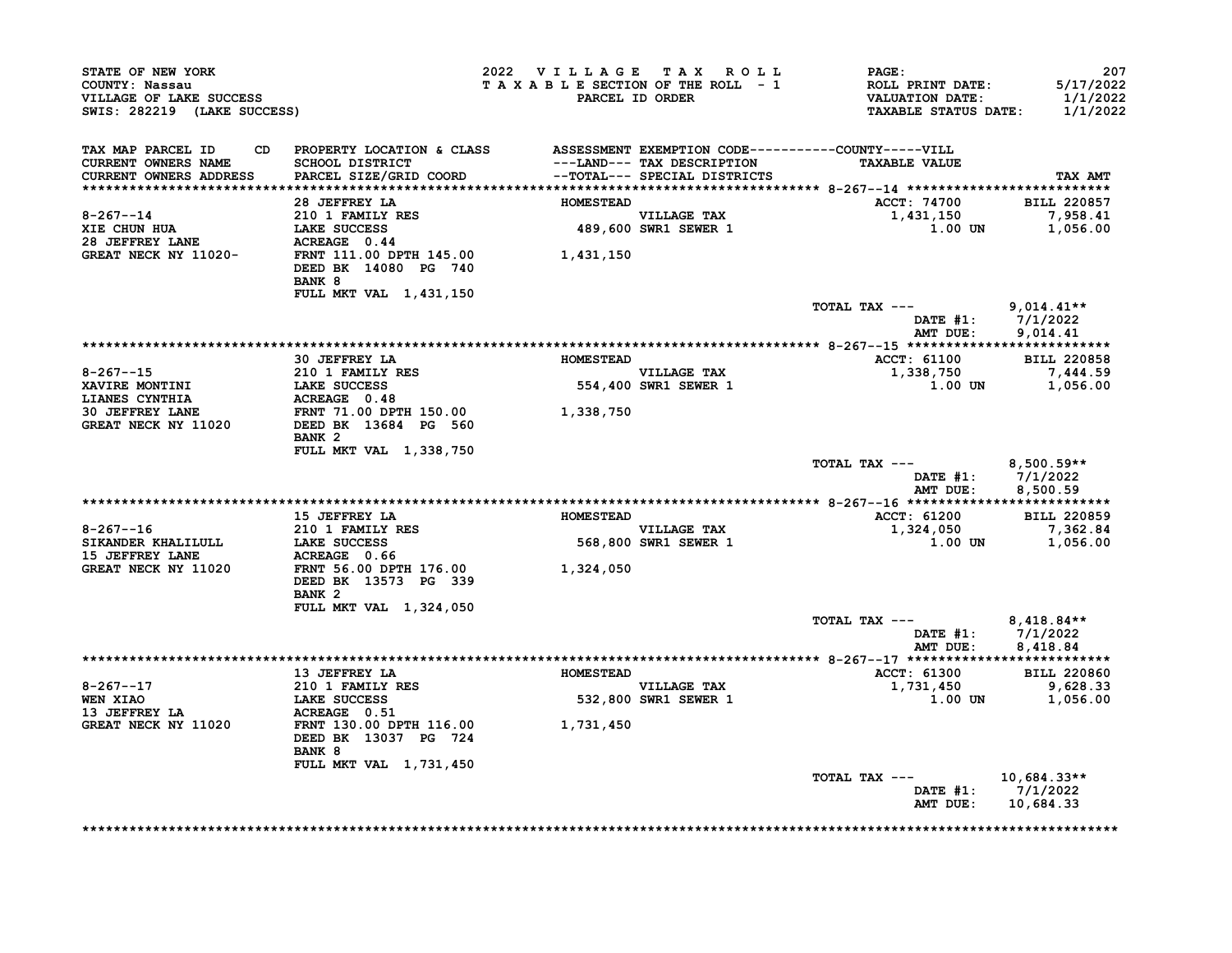| STATE OF NEW YORK<br>COUNTY: Nassau<br>VILLAGE OF LAKE SUCCESS<br>SWIS: 282219 (LAKE SUCCESS) |                                                                                                 | 2022 VILLAGE TAX ROLL<br>TAXABLE SECTION OF THE ROLL - 1 | PARCEL ID ORDER                     | PAGE:<br>ROLL PRINT DATE:<br><b>VALUATION DATE:</b><br><b>TAXABLE STATUS DATE:</b> | 208<br>5/17/2022<br>1/1/2022<br>1/1/2022 |
|-----------------------------------------------------------------------------------------------|-------------------------------------------------------------------------------------------------|----------------------------------------------------------|-------------------------------------|------------------------------------------------------------------------------------|------------------------------------------|
| TAX MAP PARCEL ID<br>CD.<br>CURRENT OWNERS NAME                                               | PROPERTY LOCATION & CLASS ASSESSMENT EXEMPTION CODE----------COUNTY-----VILL<br>SCHOOL DISTRICT |                                                          | ---LAND--- TAX DESCRIPTION          | <b>TAXABLE VALUE</b>                                                               |                                          |
| CURRENT OWNERS ADDRESS                                                                        | PARCEL SIZE/GRID COORD                                                                          |                                                          | --TOTAL--- SPECIAL DISTRICTS        |                                                                                    | TAX AMT                                  |
|                                                                                               | 3 JEFFREY LA                                                                                    | <b>HOMESTEAD</b>                                         |                                     | ACCT: 87700                                                                        | <b>BILL 220861</b>                       |
| $8 - 267 - -23$                                                                               | $210$ 1 FAMILY RES                                                                              |                                                          | 41400 CLERGY                        | 1,500<br>1,500                                                                     |                                          |
| SCHMIDT, THOMAS                                                                               | LAKE SUCCESS                                                                                    |                                                          | 511,200 VILLAGE TAX                 | 1,014,900                                                                          | 5,643.71                                 |
| 3 JEFFREY LA                                                                                  | ACREAGE 0.42                                                                                    |                                                          | SWR1 SEWER 1                        | 1.00 UN                                                                            | 1,056.00                                 |
| GREAT NECK NY 11020-                                                                          | FRNT 131.00 DPTH 110.00 1,016,400<br>BANK <sub>2</sub>                                          |                                                          |                                     |                                                                                    |                                          |
|                                                                                               | FULL MKT VAL 1,016,400                                                                          |                                                          |                                     |                                                                                    |                                          |
|                                                                                               |                                                                                                 |                                                          |                                     | TOTAL TAX ---                                                                      | $6,699.71**$                             |
|                                                                                               |                                                                                                 |                                                          |                                     | AMT DUE:                                                                           | DATE $#1: 7/1/2022$<br>6,699.71          |
|                                                                                               |                                                                                                 |                                                          |                                     |                                                                                    |                                          |
|                                                                                               | 1 JEFFREY LA                                                                                    | <b>HOMESTEAD</b>                                         |                                     | <b>ACCT: 61400</b>                                                                 | <b>BILL 220862</b>                       |
| $8 - 267 - -24$                                                                               | 210 1 FAMILY RES                                                                                |                                                          | <b>VILLAGE TAX</b>                  | 1,660,050                                                                          | 9,231.29                                 |
| SUN, FA-LIANG & MENGFEI LAKE SUCCESS                                                          |                                                                                                 |                                                          | VILLAGE TAX<br>424,800 SWR1 SEWER 1 | 1.00 UN                                                                            | 1,056.00                                 |
| WANG, YAN                                                                                     | ACREAGE 0.43                                                                                    |                                                          |                                     |                                                                                    |                                          |
| 1 JEFFREY LA                                                                                  | FRNT 195.00 DPTH 127.00                                                                         | 1,660,050                                                |                                     |                                                                                    |                                          |
| GREAT NECK NY 11020                                                                           | DEED BK 12958 PG 416                                                                            |                                                          |                                     |                                                                                    |                                          |
|                                                                                               | FULL MKT VAL 1,660,050                                                                          |                                                          |                                     | TOTAL TAX ---                                                                      | 10,287.29**                              |
|                                                                                               |                                                                                                 |                                                          |                                     | DATE #1:<br>AMT DUE:                                                               | 7/1/2022<br>10,287.29                    |
|                                                                                               |                                                                                                 |                                                          |                                     |                                                                                    |                                          |
|                                                                                               | 335 OLD LAKEVILLE RD                                                                            | <b>HOMESTEAD</b>                                         |                                     | ACCT: 61500                                                                        | <b>BILL 220863</b>                       |
| $8 - 267 - -25$                                                                               | 210 1 FAMILY RES                                                                                |                                                          | <b>VILLAGE TAX</b>                  | 1,140,300                                                                          | 6,341.04                                 |
| SUSSMAN, RUTH E. & DANIEL LAKE SUCCESS<br>335 OLD LAKEVILLE RD                                | ACREAGE 0.51                                                                                    |                                                          | 460,800 SWR1 SEWER 1                | 1.00 UN                                                                            | 1,056.00                                 |
| GREAT NECK NY 11020                                                                           | FRNT 120.00 DPTH 132.00<br>DEED BK 13315 PG 709<br>FULL MKT VAL 1,140,300                       | 1,140,300                                                |                                     |                                                                                    |                                          |
|                                                                                               |                                                                                                 |                                                          |                                     | TOTAL TAX ---                                                                      | 7,397.04**                               |
|                                                                                               |                                                                                                 |                                                          |                                     |                                                                                    | DATE #1: 7/1/2022<br>AMT DUE: 7,397.04   |
|                                                                                               |                                                                                                 |                                                          |                                     |                                                                                    |                                          |
|                                                                                               | 11 JEFFREY LA                                                                                   | <b>HOMESTEAD</b>                                         |                                     | ACCT: 87800                                                                        | <b>BILL 220864</b>                       |
| $8 - 267 - -27$                                                                               | <b>210 1 FAMILY RES<br/>LAKE SUCCESS</b>                                                        |                                                          | VILLAGE TAX<br>532,800 SWR1 SEWER 1 | 1,437,450                                                                          | 7,993.44                                 |
| TISCHLER, HENRY & FRANCES LAKE SUCCESS                                                        |                                                                                                 |                                                          |                                     | <b>1.00 UN</b>                                                                     | 1,056.00                                 |
|                                                                                               |                                                                                                 | 1,437,450                                                |                                     |                                                                                    |                                          |
|                                                                                               | <b>FULL MKT VAL 1,437,450</b>                                                                   |                                                          |                                     | TOTAL TAX ---                                                                      | $9,049.44**$                             |
|                                                                                               |                                                                                                 |                                                          |                                     | AMT DUE:                                                                           | DATE #1: 7/1/2022<br>9,049.44            |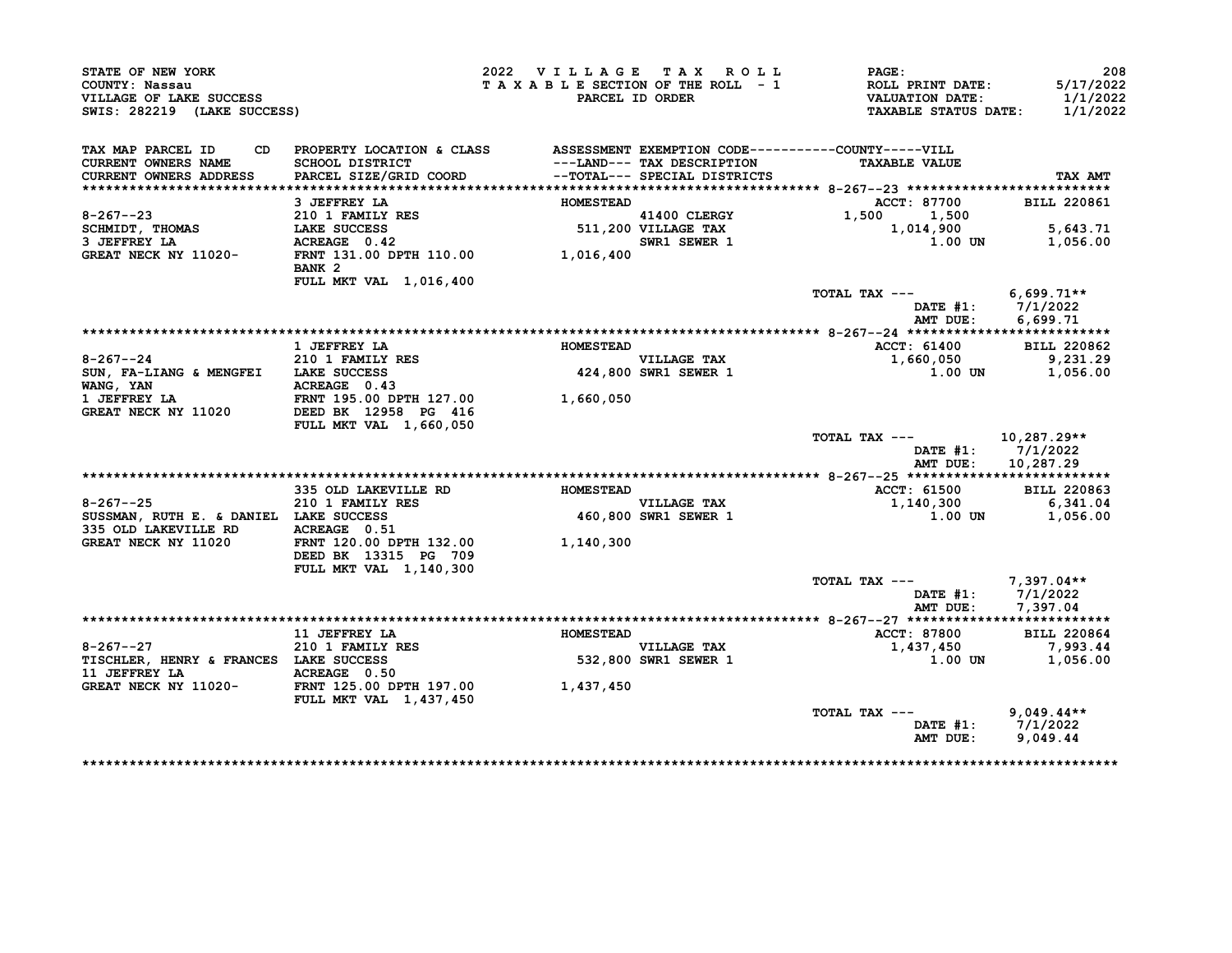| STATE OF NEW YORK<br>COUNTY: Nassau<br>VILLAGE OF LAKE SUCCESS<br>SWIS: 282219 (LAKE SUCCESS)                                                                                                                                |                                                                                                        | 2022 VILLAGE TAX ROLL | TAXABLE SECTION OF THE ROLL - 1<br>PARCEL ID ORDER | <b>PAGE:</b><br>ROLL PRINT DATE:<br><b>VALUATION DATE:</b><br><b>TAXABLE STATUS DATE:</b> | 209<br>5/17/2022<br>1/1/2022<br>1/1/2022 |
|------------------------------------------------------------------------------------------------------------------------------------------------------------------------------------------------------------------------------|--------------------------------------------------------------------------------------------------------|-----------------------|----------------------------------------------------|-------------------------------------------------------------------------------------------|------------------------------------------|
| TAX MAP PARCEL ID<br><b>CURRENT OWNERS NAME</b>                                                                                                                                                                              | PROPERTY LOCATION & CLASS ASSESSMENT EXEMPTION CODE----------COUNTY-----VILL<br><b>SCHOOL DISTRICT</b> |                       | ---LAND--- TAX DESCRIPTION                         | <b>TAXABLE VALUE</b>                                                                      |                                          |
| <b>CURRENT OWNERS ADDRESS</b>                                                                                                                                                                                                | PARCEL SIZE/GRID COORD                                                                                 |                       | --TOTAL--- SPECIAL DISTRICTS                       |                                                                                           | TAX AMT                                  |
|                                                                                                                                                                                                                              |                                                                                                        |                       |                                                    |                                                                                           |                                          |
|                                                                                                                                                                                                                              | 7 JEFFREY LA                                                                                           | <b>HOMESTEAD</b>      |                                                    | <b>ACCT: 74800</b>                                                                        | <b>BILL 220865</b>                       |
|                                                                                                                                                                                                                              |                                                                                                        |                       | VILLAGE TAX<br>475,200 SWR1 SEWER 1                | 1,376,550                                                                                 | 7,654.79                                 |
|                                                                                                                                                                                                                              |                                                                                                        |                       |                                                    | 1.00 UN                                                                                   | 1,056.00                                 |
|                                                                                                                                                                                                                              |                                                                                                        |                       |                                                    |                                                                                           |                                          |
| 8-267--29<br>SU, MICHELLE AYEWIN<br>SU, YEE SHIN<br>TAKE SUCCESS<br>TO 1 FAMILY RES<br>SU, YEE SHIN<br>TAKE SUCCESS<br>TO 160<br>TOLEFFREY LANE<br>FRNT 129.00 DPTH 181.00<br>GREAT NECK NY 11020-<br>FULL MKT VAL 1,376,550 |                                                                                                        | 1,376,550             |                                                    |                                                                                           |                                          |
|                                                                                                                                                                                                                              |                                                                                                        |                       |                                                    | TOTAL TAX --- 8,710.79**                                                                  |                                          |
|                                                                                                                                                                                                                              |                                                                                                        |                       |                                                    | DATE #1: 7/1/2022                                                                         |                                          |
|                                                                                                                                                                                                                              |                                                                                                        |                       |                                                    | AMT DUE:                                                                                  | 8,710.79                                 |
|                                                                                                                                                                                                                              |                                                                                                        |                       |                                                    |                                                                                           |                                          |
|                                                                                                                                                                                                                              | 5 JEFFREY LA                                                                                           | <b>HOMESTEAD</b>      |                                                    | ACCT: 61700                                                                               | <b>BILL 220866</b>                       |
| 8-267--30                                                                                                                                                                                                                    |                                                                                                        |                       | <b>VILLAGE TAX</b>                                 | 1,017,450                                                                                 | 5,657.89                                 |
| CHEN, DING                                                                                                                                                                                                                   | 210 1 FAMILY RES<br>LAKE SUCCESS<br>ACTO LES                                                           |                       | VILLAGE TAX<br>540,000 SWR1 SEWER 1                | $1.00$ UN                                                                                 | 1,056.00                                 |
| <b>MAI KAI</b>                                                                                                                                                                                                               | ACREAGE 0.44                                                                                           |                       |                                                    |                                                                                           |                                          |
| 5 JEFFREY LANE FRNT 110.00 DPTH 145.00 $1,017,450$<br>GREAT NECK NY 11020- BANK 2                                                                                                                                            |                                                                                                        |                       |                                                    |                                                                                           |                                          |
|                                                                                                                                                                                                                              |                                                                                                        |                       |                                                    |                                                                                           |                                          |
|                                                                                                                                                                                                                              | FULL MKT VAL 1,017,450                                                                                 |                       |                                                    |                                                                                           |                                          |
|                                                                                                                                                                                                                              |                                                                                                        |                       |                                                    | TOTAL TAX --- 6,713.89**                                                                  | DATE #1: 7/1/2022                        |
|                                                                                                                                                                                                                              |                                                                                                        |                       |                                                    | AMT DUE:                                                                                  | 6,713.89                                 |
|                                                                                                                                                                                                                              |                                                                                                        |                       |                                                    |                                                                                           |                                          |
|                                                                                                                                                                                                                              | 9 JEFFREY LA                                                                                           | <b>HOMESTEAD</b>      |                                                    | <b>ACCT: 61800</b>                                                                        | <b>BILL 220867</b>                       |
|                                                                                                                                                                                                                              |                                                                                                        |                       | <b>VILLAGE TAX</b>                                 | 1,073,100                                                                                 | 5,967.35                                 |
|                                                                                                                                                                                                                              |                                                                                                        |                       | 504,000 SWR1 SEWER 1                               | 1.00 UN                                                                                   | 1,056.00                                 |
| SADAKA, SELIM 210 1 FAMILY RES<br>9 JEFFREY LA LAKE SUCCESS<br>CDEAR ACDEAR ACDEAR CONTROL                                                                                                                                   | ACREAGE 0.53                                                                                           |                       |                                                    |                                                                                           |                                          |
| GREAT NECK NY 11020                                                                                                                                                                                                          | FRNT 125.00 DPTH 203.00                                                                                | 1,073,100             |                                                    |                                                                                           |                                          |
|                                                                                                                                                                                                                              | <b>FULL MKT VAL 1,073,100</b>                                                                          |                       |                                                    |                                                                                           |                                          |
|                                                                                                                                                                                                                              |                                                                                                        |                       |                                                    | TOTAL TAX ---                                                                             | 7,023.35**                               |
|                                                                                                                                                                                                                              |                                                                                                        |                       |                                                    | DATE #1: 7/1/2022                                                                         |                                          |
|                                                                                                                                                                                                                              |                                                                                                        |                       |                                                    |                                                                                           |                                          |
|                                                                                                                                                                                                                              |                                                                                                        |                       |                                                    | AMT DUE: 7,023.35                                                                         |                                          |
|                                                                                                                                                                                                                              |                                                                                                        |                       |                                                    |                                                                                           |                                          |
|                                                                                                                                                                                                                              |                                                                                                        |                       |                                                    | <b>ACCT: 61900</b>                                                                        | <b>BILL 220868</b>                       |
|                                                                                                                                                                                                                              |                                                                                                        |                       |                                                    | 1,375,500                                                                                 | 7,648.95                                 |
|                                                                                                                                                                                                                              |                                                                                                        |                       | VILLAGE TAX<br>540,000 SWR1 SEWER 1                | 1.00 UN                                                                                   | 1,056.00                                 |
|                                                                                                                                                                                                                              |                                                                                                        |                       |                                                    |                                                                                           |                                          |
| 8-267--33<br>548 HANCOCOK LLC<br>325 OLD LAKEVILLE RD<br>GREAT NECK NY 11020-<br>CREAT NECK NY 11020-<br>GREAT NECK NY 11020-                                                                                                | FRNT 230.00 DPTH 145.00 1,375,500                                                                      |                       |                                                    |                                                                                           |                                          |
|                                                                                                                                                                                                                              | DEED BK 13626 PG 166                                                                                   |                       |                                                    |                                                                                           |                                          |
|                                                                                                                                                                                                                              | BANK <sub>2</sub>                                                                                      |                       |                                                    |                                                                                           |                                          |
|                                                                                                                                                                                                                              | FULL MKT VAL 1,375,500                                                                                 |                       |                                                    |                                                                                           |                                          |
|                                                                                                                                                                                                                              |                                                                                                        |                       |                                                    | TOTAL TAX ---<br>DATE #1: 7/1/2022                                                        | $8,704.95**$                             |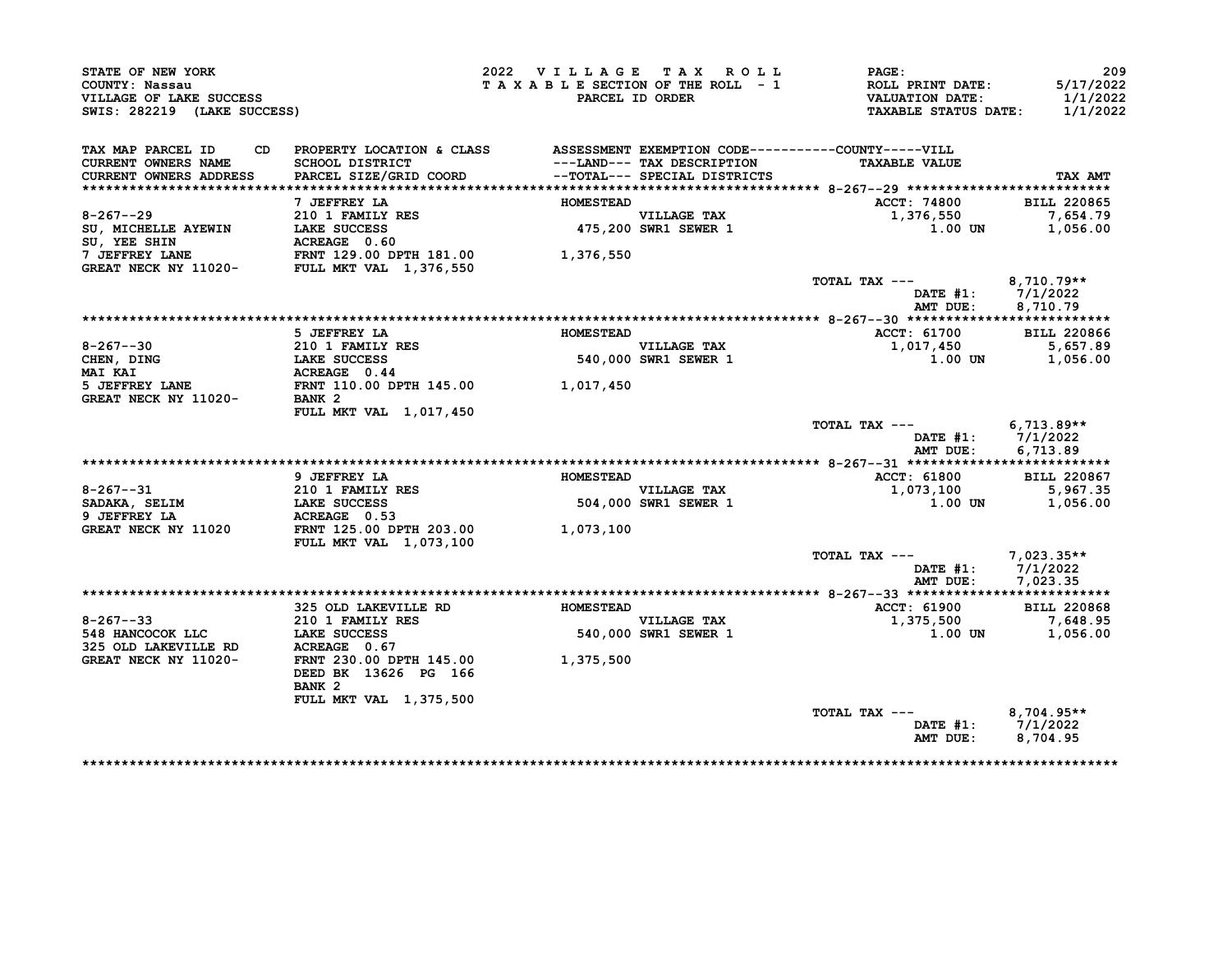| STATE OF NEW YORK                                                     |                                  | 2022 VILLAGE TAX ROLL |                                            | PAGE:                                               | 210                      |
|-----------------------------------------------------------------------|----------------------------------|-----------------------|--------------------------------------------|-----------------------------------------------------|--------------------------|
| COUNTY: Nassau                                                        |                                  |                       | TAXABLE SECTION OF THE ROLL - 1            | ROLL PRINT DATE:                                    | 5/17/2022                |
| VILLAGE OF LAKE SUCCESS                                               |                                  |                       | PARCEL ID ORDER                            | <b>VALUATION DATE:</b>                              | 1/1/2022                 |
| SWIS: 282219 (LAKE SUCCESS)                                           |                                  |                       |                                            | <b>TAXABLE STATUS DATE:</b>                         | 1/1/2022                 |
| TAX MAP PARCEL ID<br>CD                                               | PROPERTY LOCATION & CLASS        |                       |                                            | ASSESSMENT EXEMPTION CODE-----------COUNTY-----VILL |                          |
| <b>CURRENT OWNERS NAME</b>                                            | SCHOOL DISTRICT                  |                       | ---LAND--- TAX DESCRIPTION                 | <b>TAXABLE VALUE</b>                                |                          |
| <b>CURRENT OWNERS ADDRESS</b>                                         | PARCEL SIZE/GRID COORD           |                       | --TOTAL--- SPECIAL DISTRICTS               |                                                     | TAX AMT                  |
|                                                                       | 329 OLD LAKEVILLE RD             | <b>HOMESTEAD</b>      |                                            | ACCT: 87900                                         | <b>BILL 220869</b>       |
| $8 - 267 - -34$                                                       | 210 1 FAMILY RES                 |                       | <b>VILLAGE TAX</b>                         | 1,294,650                                           | 7,199.35                 |
| WEBER KENNETH TRSTE RVC                                               | LAKE SUCCESS                     |                       | 525,600 SWR1 SEWER 1                       | $1.00$ UN                                           | 1,056.00                 |
| WEBER NEELANTHI TRST RVC                                              | ACREAGE 0.63                     |                       |                                            |                                                     |                          |
| 329 OLD LAKEVILLE RD                                                  | FRNT 133.00 DPTH 180.00          | 1,294,650             |                                            |                                                     |                          |
| GREAT NECK NY 11020-                                                  | DEED BK 14015 PG 797             |                       |                                            |                                                     |                          |
|                                                                       | FULL MKT VAL 1,294,650           |                       |                                            |                                                     |                          |
|                                                                       |                                  |                       |                                            | TOTAL TAX ---                                       | $8,255.35**$             |
|                                                                       |                                  |                       |                                            | DATE #1: 7/1/2022                                   |                          |
|                                                                       |                                  |                       |                                            | AMT DUE:                                            | 8,255.35                 |
|                                                                       |                                  |                       |                                            |                                                     |                          |
|                                                                       | 331 OLD LAKEVILLE RD             | <b>HOMESTEAD</b>      |                                            | ACCT: 62000                                         | <b>BILL 220870</b>       |
| $8 - 267 - -35$<br>WU YIM MAN                                         | 210 1 FAMILY RES<br>LAKE SUCCESS |                       | <b>VILLAGE TAX</b><br>547,200 SWR1 SEWER 1 | 1,249,500<br>1.00 UN                                | 6,948.28<br>1,056.00     |
| YUNG BIG CHUN                                                         | ACREAGE 0.47                     |                       |                                            |                                                     |                          |
| 331 OLD LAKEVILLE RD                                                  | FRNT 15.00 DPTH 282.00           | 1,249,500             |                                            |                                                     |                          |
| GREAT NECK NY 11020                                                   | DEED BK 12822 PG 946             |                       |                                            |                                                     |                          |
|                                                                       | BANK <sub>2</sub>                |                       |                                            |                                                     |                          |
|                                                                       |                                  |                       |                                            |                                                     |                          |
|                                                                       |                                  |                       |                                            |                                                     |                          |
|                                                                       | FULL MKT VAL 1,249,500           |                       |                                            | TOTAL TAX ---                                       | $8.004.28**$             |
|                                                                       |                                  |                       |                                            | DATE #1:                                            | 7/1/2022                 |
|                                                                       |                                  |                       |                                            | AMT DUE:                                            | 8,004.28                 |
|                                                                       |                                  |                       |                                            |                                                     |                          |
|                                                                       | 1111 MARCUS AVE 300H 1           | <b>NON-HOMESTEAD</b>  |                                            | ACCT: 62200                                         | <b>BILL 220871</b>       |
|                                                                       | GD 710 MANUFACTURING & PROC      |                       | 18020 IND DEVEL                            | 13,979,630 13,979,630                               |                          |
| 8-B18--300-H1<br>1111 MARCUS AVE                                      | LAKE SUCCESS                     |                       | 13,176,000 VILLAGE TAX                     | 38,575,370                                          | 601,924.13               |
|                                                                       | DEED BK 13441 PG 937             |                       |                                            |                                                     |                          |
| <b>GRANTOR TRUST</b><br>C/O WATERSTONE RETAIL<br>322 RESERVOIR STREET | FULL MKT VAL 52,555,000          | 52,555,000            |                                            |                                                     |                          |
| NEEDHAM MA 02494                                                      |                                  |                       |                                            |                                                     |                          |
|                                                                       |                                  |                       |                                            | TOTAL TAX ---<br>$\texttt{DATE}$ #1:                | 601,924.13**<br>7/1/2022 |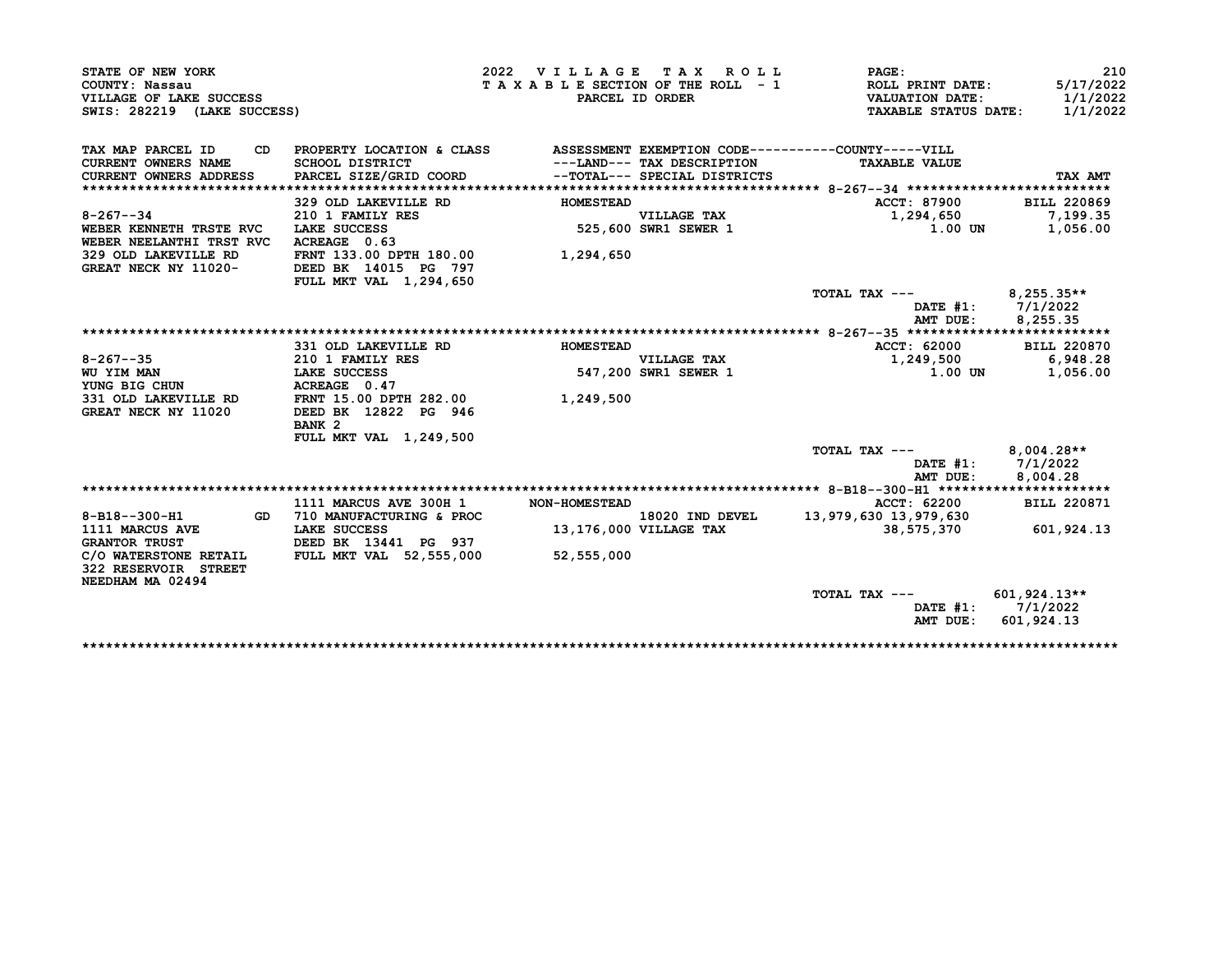| STATE OF NEW YORK           |
|-----------------------------|
| COUNTY: Nassau              |
| VILLAGE OF LAKE SUCCESS     |
| SWIS: 282219 (LAKE SUCCESS) |

### ROLL SECTION TOTALS

# \*\*\* S P E C I A L D I S T R I C T S U M M A R Y \*\*\*

| CODE             | DISTRICT NAME          | TOTAL<br><b>PARCELS</b> | <b>EXTENSION</b><br>TYPE | <b>EXTENSION</b><br><b>VALUE</b> | AD VALOREM<br><b>VALUE</b> | <b>EXEMPT</b><br><b>AMOUNT</b> | <b>TAXABLE</b><br><b>VALUE</b> | <b>TAX</b><br><b>RATE</b> | TOTAL<br>TAX |
|------------------|------------------------|-------------------------|--------------------------|----------------------------------|----------------------------|--------------------------------|--------------------------------|---------------------------|--------------|
| <b>EXREM</b>     | <b>EXEMPTION REMOV</b> |                         | <b>MOVE</b>              | 519.42                           |                            |                                | 519.00                         | 1.000000                  | 519.42       |
| SWR1             | SEWER 1                | 733                     | UNITS                    | 733.00                           |                            |                                | 733.00                         | 1,056.000000              | 774,048.00   |
| SWR <sub>2</sub> | SEWER 2                |                         | UNITS                    | 1.00                             |                            |                                | 1.00                           | 429.000000                | 429.00       |
| SWR3             | SEWER <sub>3</sub>     |                         | UNITS                    | 1.00                             |                            |                                | 1.00                           | 28,994.000000             | 28,994.00    |
| SWR4             | SEWER 4                | $\mathbf{2}$            | UNITS                    | 2.00                             |                            |                                | 2.00                           | 1,432.000000              | 2,864.00     |
| SWR <sub>5</sub> | SEWER 5                |                         | UNITS                    | 1.00                             |                            |                                |                                | 1.00 22,494.000000        | 22,494.00    |
| TOTAL            |                        |                         |                          |                                  |                            |                                |                                |                           | 829,348.42   |

# \*\*\* S C H O O L S U M M A R Y \*\*\*

| SCHL<br>CODE | <b>DESCRIPTION</b> | TOTAL<br><b>PARCELS</b> | <b>ASSESSED</b><br>LAND | <b>ASSESSED</b><br><b>TOTAL</b> | <b>EXEMPT</b><br><b>AMOUNT</b> | TOTAL<br>TAXABLE              |
|--------------|--------------------|-------------------------|-------------------------|---------------------------------|--------------------------------|-------------------------------|
| 282201       | Lake Success       | 871                     |                         | 555, 657, 186 1, 532, 625, 148  |                                | 16, 483, 280 1, 516, 141, 868 |
|              | TOTAL              | 871                     |                         | 555, 657, 186 1, 532, 625, 148  |                                | 16,483,280 1,516,141,868      |
|              |                    |                         | ***                     | <b>EXEMPTION</b>                | SUMMARY ***                    |                               |

|       |                    | TOTAL          |               |            |
|-------|--------------------|----------------|---------------|------------|
| CODE  | <b>DESCRIPTION</b> | <b>PARCELS</b> | <b>COUNTY</b> | CITY       |
| 18020 | IND DEVEL          | 1              | 13,979,630    | 13,979,630 |
| 41101 | ELGBL VETERANS     | 12             | 1,656,669     | 1,656,669  |
| 41121 | ALT WAR VET        | 11             | 594,000       | 594,000    |
| 41131 | ALT WAR COMBAT     | 5              | 450,000       | 450,000    |
| 41141 | DIS VET            | 1              | 68,933        | 68,933     |
| 41400 | <b>CLERGY</b>      | 1              | 1,500         | 1,500      |
| 41800 | SENIOR-ALL         | 4              | 2,502,150     | 2,502,150  |
|       | TOTAL              | 35             | 19,252,882    | 19,252,882 |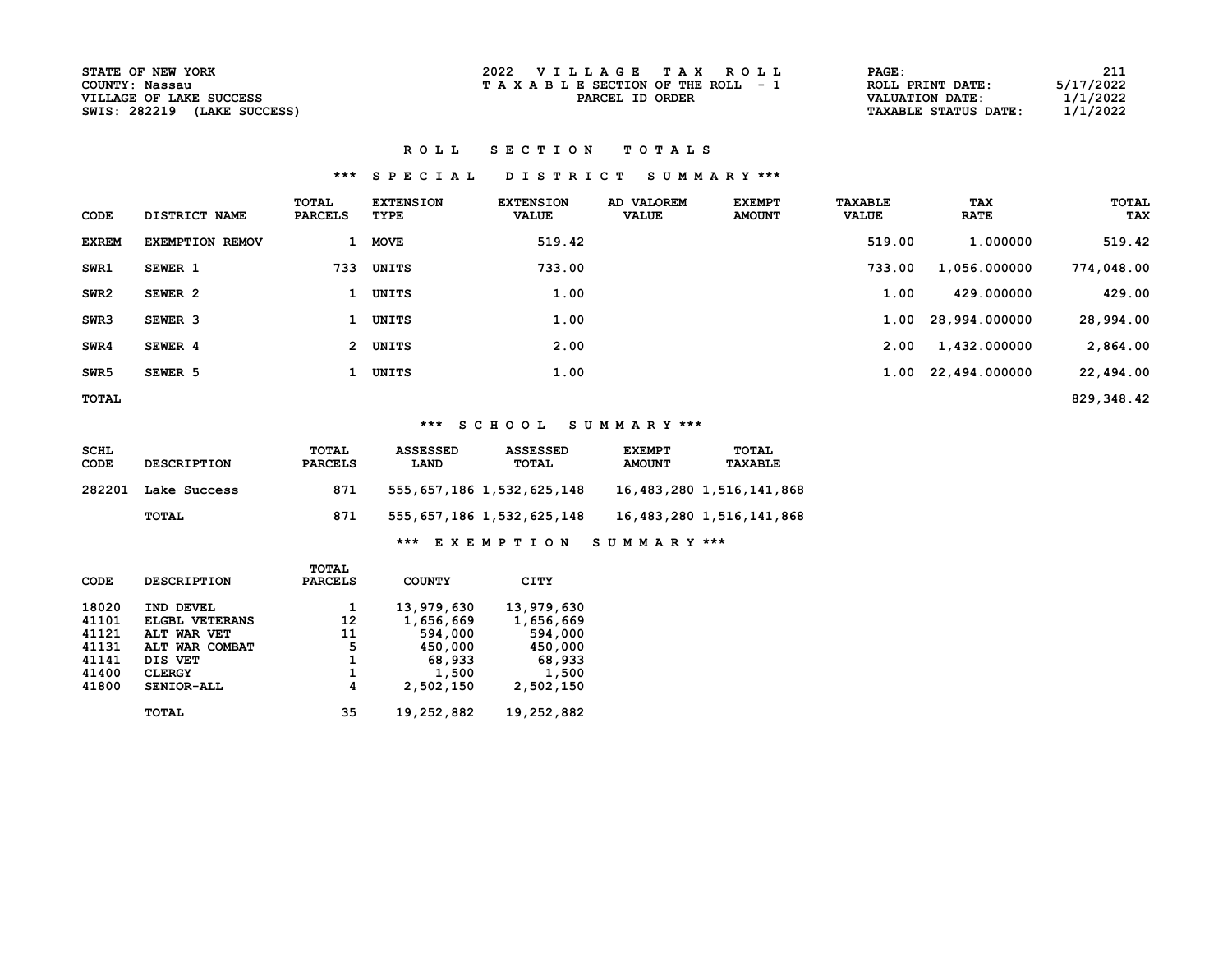| STATE OF NEW YORK              | 2022 VILLAGE TAX ROLL           | PAGE:                       | 212       |
|--------------------------------|---------------------------------|-----------------------------|-----------|
| COUNTY: Nassau                 | TAXABLE SECTION OF THE ROLL - 1 | ROLL PRINT DATE:            | 5/17/2022 |
| VILLAGE OF LAKE SUCCESS        | PARCEL ID ORDER                 | VALUATION DATE:             | l/1/2022  |
| SWIS: 282219<br>(LAKE SUCCESS) |                                 | <b>TAXABLE STATUS DATE:</b> | 1/1/2022  |

| <b>AGE :</b>               | 212       |
|----------------------------|-----------|
| OLL PRINT DATE:            | 5/17/2022 |
| <b>ALUATION DATE:</b>      | 1/1/2022  |
| <b>AXABLE STATUS DATE:</b> | 1/1/2022  |

# \*\*\* G R A N D T O T A L S \*\*\*

| <b>ROLL</b> |                    | TOTAL          | <b>ASSESSED</b> | <b>ASSESSED</b>                | <b>EXEMPT</b> | TOTAL                    | <b>TAX</b>  | TOTAL         |
|-------------|--------------------|----------------|-----------------|--------------------------------|---------------|--------------------------|-------------|---------------|
| <b>SEC</b>  | <b>DESCRIPTION</b> | <b>PARCELS</b> | <b>LAND</b>     | TOTAL                          | <b>AMOUNT</b> | <b>TAXABLE</b>           | <b>RATE</b> | <b>TAX</b>    |
|             | VILLAGE TAX        | 871            |                 | 555, 657, 186 1, 532, 625, 148 |               | 19,252,882 1,513,372,266 |             | 10,800,635.96 |
|             | SP DIST TAXES      |                |                 |                                |               |                          |             | 829,348.42    |
|             | * TAXABLE          | 871            |                 |                                |               |                          |             | 11,629,984.38 |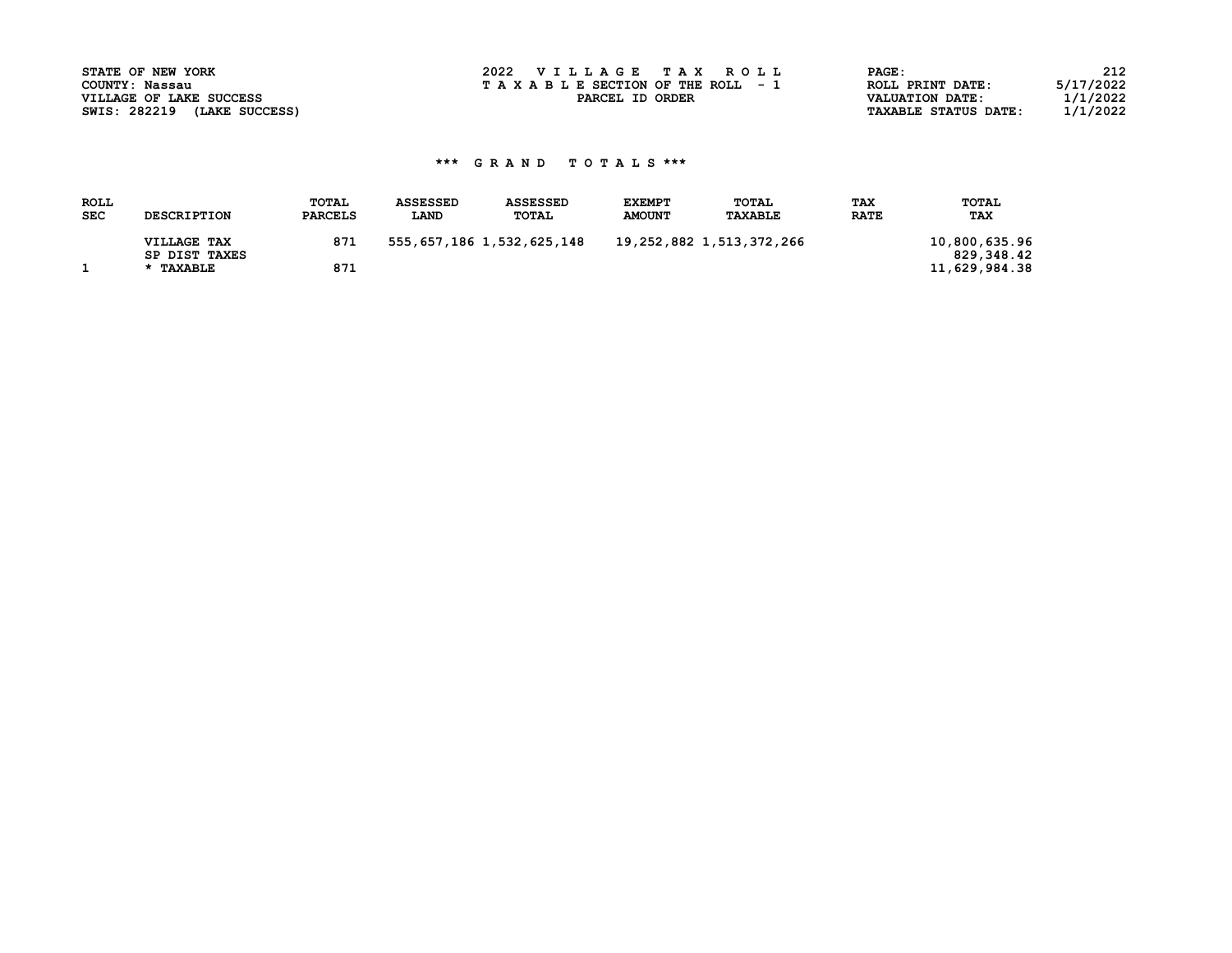| SWIS: 282219 (LAKE SUCCESS)                                                                                                                             |                                                                                                                    |                            |                         | 2022 VILLAGE TAX ROLL PAGE:<br>EVEL FRANCHISE SECTION OF THE ROLL - 5<br>SPECIAL FRANCHISE SECTION OF THE ROLL - 5<br>PARCEL ID ORDER TAXABLE STATUS DATE: 1/1/2022 | 213                                              |
|---------------------------------------------------------------------------------------------------------------------------------------------------------|--------------------------------------------------------------------------------------------------------------------|----------------------------|-------------------------|---------------------------------------------------------------------------------------------------------------------------------------------------------------------|--------------------------------------------------|
| CURRENT OWNERS NAME<br>CURRENT OWNERS ADDRESS                                                                                                           | TAX MAP PARCEL ID CD PROPERTY LOCATION & CLASS ASSESSMENT EXEMPTION CODE----------COUNTY-----VILL<br>127410-282219 | <b>NON-HOMESTEAD</b>       |                         | ACCT: 52400 BILL 220872                                                                                                                                             | TAX AMT                                          |
| <b>MELLVILLE NY 11747</b>                                                                                                                               | $5-1--1$<br>ELECTRIC & GAS<br>EXSPAN ENERGY, CORP. LAKE SUCCESS 0<br>25 HUB DRIVE                                  | 12,960,035                 |                         | 12,960,035 202,226.39<br>TOTAL TAX --- 202,226.39**                                                                                                                 | DATE #1: 7/1/2022<br>AMT DUE: 202,226.39         |
|                                                                                                                                                         |                                                                                                                    |                            |                         |                                                                                                                                                                     |                                                  |
| PO BOX 2749                                                                                                                                             | 631900-282219<br>5-2--1<br>VERIZON NEW YORK INC, LAKE SUCCESS<br>C/O DUFF & PHELPS FULL MKT VAL 1,964,433          | NON-HOMESTEAD<br>1,964,433 | VILLAGE TAX<br>0        | ACCT: 52500 BILL 220873<br>1,964,433 30,652.71                                                                                                                      |                                                  |
| ADDISON TX 75001                                                                                                                                        |                                                                                                                    |                            |                         | TOTAL TAX --- 30,652.71**<br>DATE $#1:$ 7/1/2022                                                                                                                    | AMT DUE: 30,652.71                               |
|                                                                                                                                                         |                                                                                                                    |                            |                         |                                                                                                                                                                     |                                                  |
| C/O BROWN SMITH WALLACE FULL MKT VAL 32,180<br>6 CITYPLACE DR, STE 800<br>ST.LOUIS MO 63141                                                             | 5-3--1 869 TELEVISION<br>CABLEVISION, SYSTEMS CORP LAKE SUCCESS                                                    | 32,180                     | VILLAGE TAX<br>$\Omega$ |                                                                                                                                                                     |                                                  |
|                                                                                                                                                         |                                                                                                                    |                            |                         | TOTAL TAX $---$ 502.13**                                                                                                                                            | DATE #1: 7/1/2022<br>AMT DUE: 502.13             |
|                                                                                                                                                         | 739500-282219                                                                                                      | NON-HOMESTEAD              |                         | ACCT: 97300 BILL 220875                                                                                                                                             |                                                  |
| $5-5-1$ 869 TELEVISION<br>ABOVENET, COMMUNICATIONS LAKE SUCCESS<br>ZAYO GROUP LLC FULL MKT VAL 12,702<br>C/O COMPLIANCE SOLUTIONS<br>242 RANGELINE ROAD |                                                                                                                    | VILLAGE TAX<br>12,702      | $\Omega$                | 12,702                                                                                                                                                              | 198.20                                           |
| LONGWOOD FL 32750                                                                                                                                       |                                                                                                                    |                            |                         |                                                                                                                                                                     |                                                  |
|                                                                                                                                                         |                                                                                                                    |                            |                         | TOTAL TAX ---                                                                                                                                                       | 198.20**<br>DATE #1: 7/1/2022<br>AMT DUE: 198.20 |
|                                                                                                                                                         |                                                                                                                    |                            |                         |                                                                                                                                                                     |                                                  |
| ATTN: PROPERTY TAX DEPT. FULL MKT VAL 398,978<br>1010 PINE, 9E-L-01<br>ST. LOUIS MO 63101                                                               | 5-6--1<br>TELEPORT COMMUNICATIONS LAKE SUCCESS                                                                     | 398,978                    | VILLAGE TAX             |                                                                                                                                                                     |                                                  |
|                                                                                                                                                         |                                                                                                                    |                            |                         | TOTAL TAX --- 6,225.59**<br>DATE #1: 7/1/2022                                                                                                                       | AMT DUE: 6,225.59                                |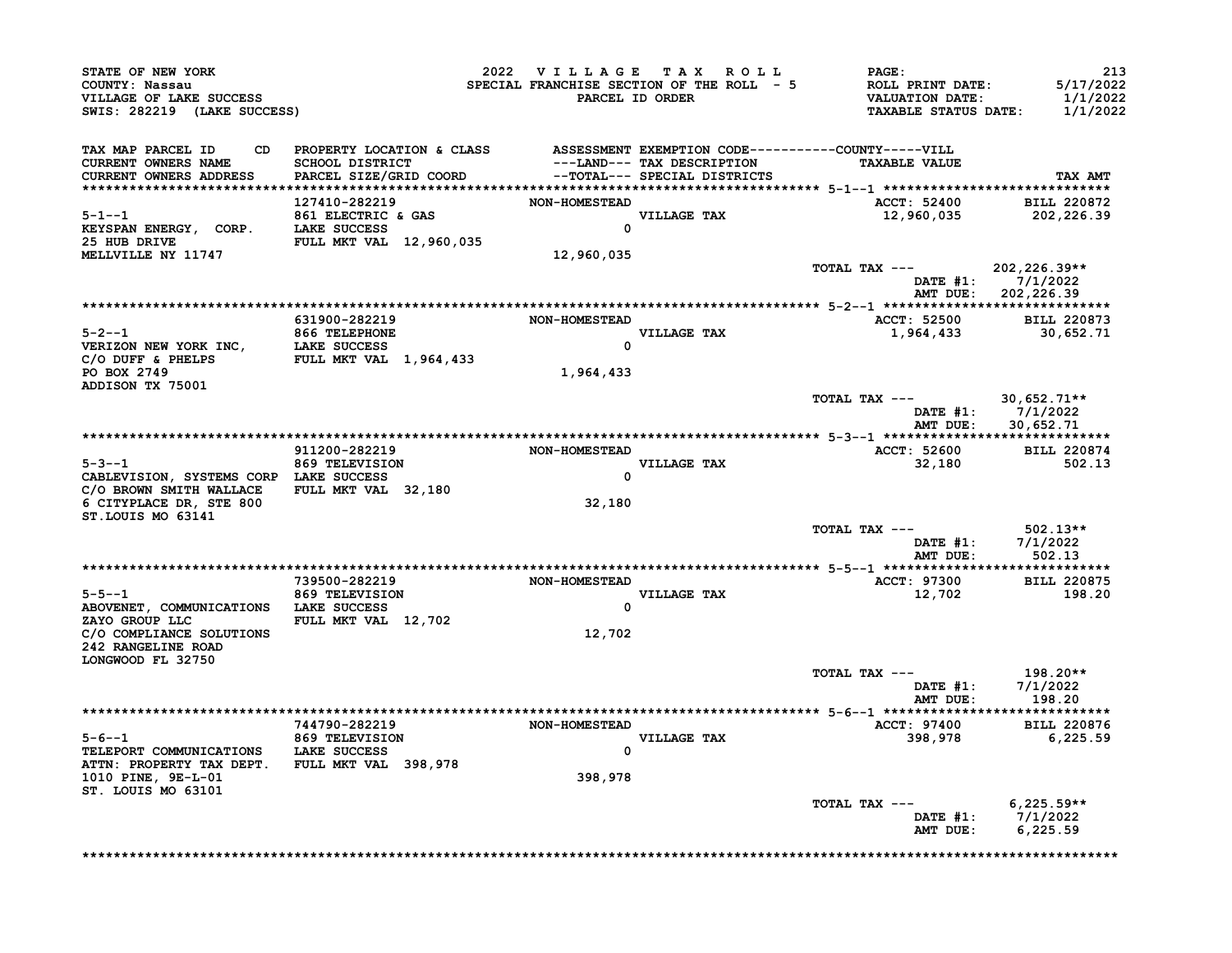|                                                                                                                                                                                                              |                                                                                 |                      | 2022 VILLAGE TAX ROLL                     | <b>PAGE:</b>           |                                         |
|--------------------------------------------------------------------------------------------------------------------------------------------------------------------------------------------------------------|---------------------------------------------------------------------------------|----------------------|-------------------------------------------|------------------------|-----------------------------------------|
| COUNTY: Nassau                                                                                                                                                                                               |                                                                                 |                      | SPECIAL FRANCHISE SECTION OF THE ROLL - 5 | ROLL PRINT DATE:       | 5/17/2022                               |
| VILLAGE OF LAKE SUCCESS                                                                                                                                                                                      |                                                                                 |                      | PARCEL ID ORDER                           | <b>VALUATION DATE:</b> | 1/1/2022                                |
| SWIS: 282219 (LAKE SUCCESS)                                                                                                                                                                                  |                                                                                 |                      |                                           |                        | 1/1/2022<br><b>TAXABLE STATUS DATE:</b> |
| TAX MAP PARCEL ID                                                                                                                                                                                            | CD PROPERTY LOCATION & CLASS ASSESSMENT EXEMPTION CODE----------COUNTY-----VILL |                      |                                           |                        |                                         |
| <b>CURRENT OWNERS NAME</b>                                                                                                                                                                                   | SCHOOL DISTRICT                                                                 |                      | ---LAND--- TAX DESCRIPTION                | <b>TAXABLE VALUE</b>   |                                         |
| CURRENT OWNERS ADDRESS                                                                                                                                                                                       | PARCEL SIZE/GRID COORD --TOTAL--- SPECIAL DISTRICTS                             |                      |                                           |                        | TAX AMT                                 |
|                                                                                                                                                                                                              |                                                                                 |                      |                                           |                        |                                         |
|                                                                                                                                                                                                              | 701000-282219                                                                   | <b>NON-HOMESTEAD</b> |                                           |                        | <b>BILL 220877</b>                      |
| $5 - 10 - -1$                                                                                                                                                                                                | JZ 836 TELECOMMUNICATIONS                                                       |                      | VILLAGE TAX                               |                        | 1,048.53<br>67,197                      |
| LEVEL 3 TELECOM NY                                                                                                                                                                                           | LAKE SUCCESS                                                                    | $\Omega$             |                                           |                        |                                         |
|                                                                                                                                                                                                              | CENTURYLINK PROP TX DEPT special franchise property                             |                      |                                           |                        |                                         |
| 1025 ELDORADO BLVD.                                                                                                                                                                                          | FULL MKT VAL 67,197                                                             | 67,197               |                                           |                        |                                         |
| BROOMFIELD CO 80021                                                                                                                                                                                          |                                                                                 |                      |                                           |                        |                                         |
|                                                                                                                                                                                                              |                                                                                 |                      |                                           |                        | TOTAL TAX $---$ 1,048.53**              |
|                                                                                                                                                                                                              |                                                                                 |                      |                                           |                        | DATE #1: 7/1/2022                       |
|                                                                                                                                                                                                              |                                                                                 |                      |                                           |                        |                                         |
|                                                                                                                                                                                                              |                                                                                 |                      |                                           |                        | AMT DUE:<br>1,048.53                    |
|                                                                                                                                                                                                              |                                                                                 |                      |                                           |                        |                                         |
|                                                                                                                                                                                                              | 797400-2822                                                                     | <b>NON-HOMESTEAD</b> |                                           |                        | <b>BILL 220878</b>                      |
|                                                                                                                                                                                                              | KV 836 TELECOMMUNICATIONS                                                       |                      | VILLAGE TAX                               |                        | 34,397<br>536.73                        |
| $5 - 11 - -1$<br>CROWN CASTLE FIBER LLC LAKE SUCCESS                                                                                                                                                         |                                                                                 | <sup>0</sup>         |                                           |                        |                                         |
| ATTN: TAX DEPARTMENT                                                                                                                                                                                         | FULL MKT VAL 34,397                                                             |                      |                                           |                        |                                         |
|                                                                                                                                                                                                              |                                                                                 | 34,397               |                                           |                        |                                         |
|                                                                                                                                                                                                              |                                                                                 |                      |                                           |                        |                                         |
|                                                                                                                                                                                                              |                                                                                 |                      |                                           |                        | TOTAL TAX $---$ 536.73**                |
|                                                                                                                                                                                                              |                                                                                 |                      |                                           |                        | DATE #1: 7/1/2022                       |
|                                                                                                                                                                                                              |                                                                                 |                      |                                           |                        | AMT DUE:<br>536.73                      |
|                                                                                                                                                                                                              |                                                                                 |                      |                                           |                        |                                         |
|                                                                                                                                                                                                              | 725500-2822                                                                     | <b>NON-HOMESTEAD</b> |                                           |                        | <b>BILL 220879</b>                      |
|                                                                                                                                                                                                              | LF 866 TELEPHONE                                                                | $\Omega$             | VILLAGE TAX                               |                        | 289.20<br>18,534                        |
|                                                                                                                                                                                                              |                                                                                 |                      |                                           |                        |                                         |
|                                                                                                                                                                                                              | New account for 2022                                                            |                      |                                           |                        |                                         |
|                                                                                                                                                                                                              |                                                                                 | 18,534               |                                           |                        |                                         |
|                                                                                                                                                                                                              |                                                                                 |                      |                                           | TOTAL TAX ---          | 289.20**                                |
| 2000 CORPORATE DRIVE<br>CANONSBURG PA 15317<br>$5 - 12 - -1$<br>CABLE SYSTEM LIGHTPATH LAKE SUCCESS<br>SPECIAL FRANCHISE<br>1CT SQUARE, 33 FLOOR 725500-2822<br>LONG ISLAN CITY NY 11101 FULL MKT VAL 18,534 |                                                                                 |                      |                                           |                        | $\mathtt{DATE}$ #1:<br>7/1/2022         |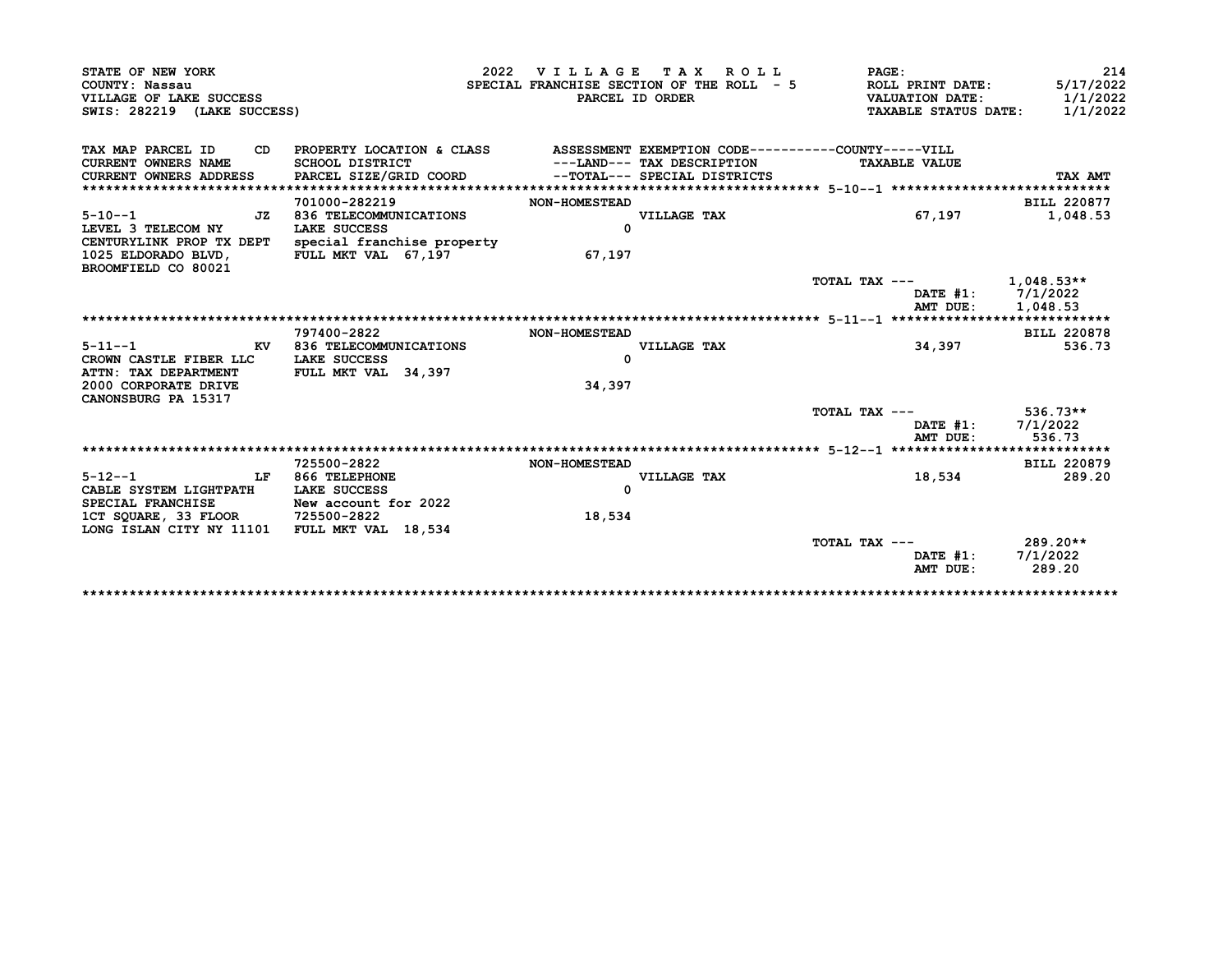| <b>STATE OF NEW YORK</b>       | 2022<br>VILLAGE TAX ROLL              | PAGE:                       | 215       |
|--------------------------------|---------------------------------------|-----------------------------|-----------|
| COUNTY: Nassau                 | SPECIAL FRANCHISE SECTION OF THE ROLL | ROLL PRINT DATE:            | 5/17/2022 |
| VILLAGE OF LAKE SUCCESS        | PARCEL ID ORDER                       | VALUATION DATE:             | 1/1/2022  |
| SWIS: 282219<br>(LAKE SUCCESS) |                                       | <b>TAXABLE STATUS DATE:</b> | 1/1/2022  |

### ROLL SECTION TOTALS

# \*\*\* S P E C I A L D I S T R I C T S U M M A R Y \*\*\*

|      |                                            | <b>TOTAL</b>   | <b>EXTENSION</b> | pvn          | <b>VALOREM</b> | <b>EXEMPT</b> | <b>AXABLE</b> | TAX         | <b>TOTAL</b> |
|------|--------------------------------------------|----------------|------------------|--------------|----------------|---------------|---------------|-------------|--------------|
| CODE | $T$ $C$ $T$ $D$ $T$ $C$ $T$<br><b>NAME</b> | <b>PARCELS</b> | TYPE             | <b>VALUE</b> | <b>VALUE</b>   | <b>AMOUNT</b> | <b>VALUE</b>  | <b>RATE</b> | <b>TAX</b>   |
|      |                                            |                |                  |              |                |               |               |             |              |

## NO SPECIAL DISTRICT TOTALS AT THIS LEVEL

# \*\*\* S C H O O L S U M M A R Y \*\*\*

| <b>SCHL</b><br>CODE | <b>DESCRIPTION</b> | TOTAL<br><b>PARCELS</b> | <b>ASSESSED</b><br><b>LAND</b> | <b>ASSESSED</b><br>TOTAL | <b>EXEMPT</b><br><b>AMOUNT</b> | <b>TOTAL</b><br><b>TAXABLE</b> |
|---------------------|--------------------|-------------------------|--------------------------------|--------------------------|--------------------------------|--------------------------------|
| 282201              | Lake Success       | 8                       |                                | 15,488,456               |                                | 15,488,456                     |
|                     | TOTAL              | 8                       |                                | 15,488,456               |                                | 15,488,456                     |

# \*\*\* E X E M P T I O N S U M M A R Y \*\*\*

|      |                    | TOTAL          |               |      |  |
|------|--------------------|----------------|---------------|------|--|
| CODE | <b>DESCRIPTION</b> | <b>PARCELS</b> | <b>COUNTY</b> | CITY |  |

NO EXEMPTIONS AT THIS LEVEL

### \*\*\* G R A N D T O T A L S \*\*\*

| <b>ROLL</b><br><b>SEC</b> | <b>DESCRIPTION</b>    | TOTAL<br><b>PARCELS</b> | <b>ASSESSED</b><br><b>LAND</b> | <b>ASSESSED</b><br>TOTAL | <b>EXEMPT</b><br><b>AMOUNT</b> | TOTAL<br><b>TAXABLE</b> | <b>TAX</b><br><b>RATE</b> | TOTAL<br><b>TAX</b> |
|---------------------------|-----------------------|-------------------------|--------------------------------|--------------------------|--------------------------------|-------------------------|---------------------------|---------------------|
|                           |                       |                         |                                |                          |                                |                         |                           |                     |
|                           | VILLAGE TAX           |                         |                                | 15,488,456               |                                | 15,488,456              |                           | 241,679.48          |
|                           | SP DIST TAXES         |                         |                                |                          |                                |                         |                           | 0.00                |
|                           | <b>SPCL FRANCHISE</b> |                         |                                |                          |                                |                         |                           | 241,679.48          |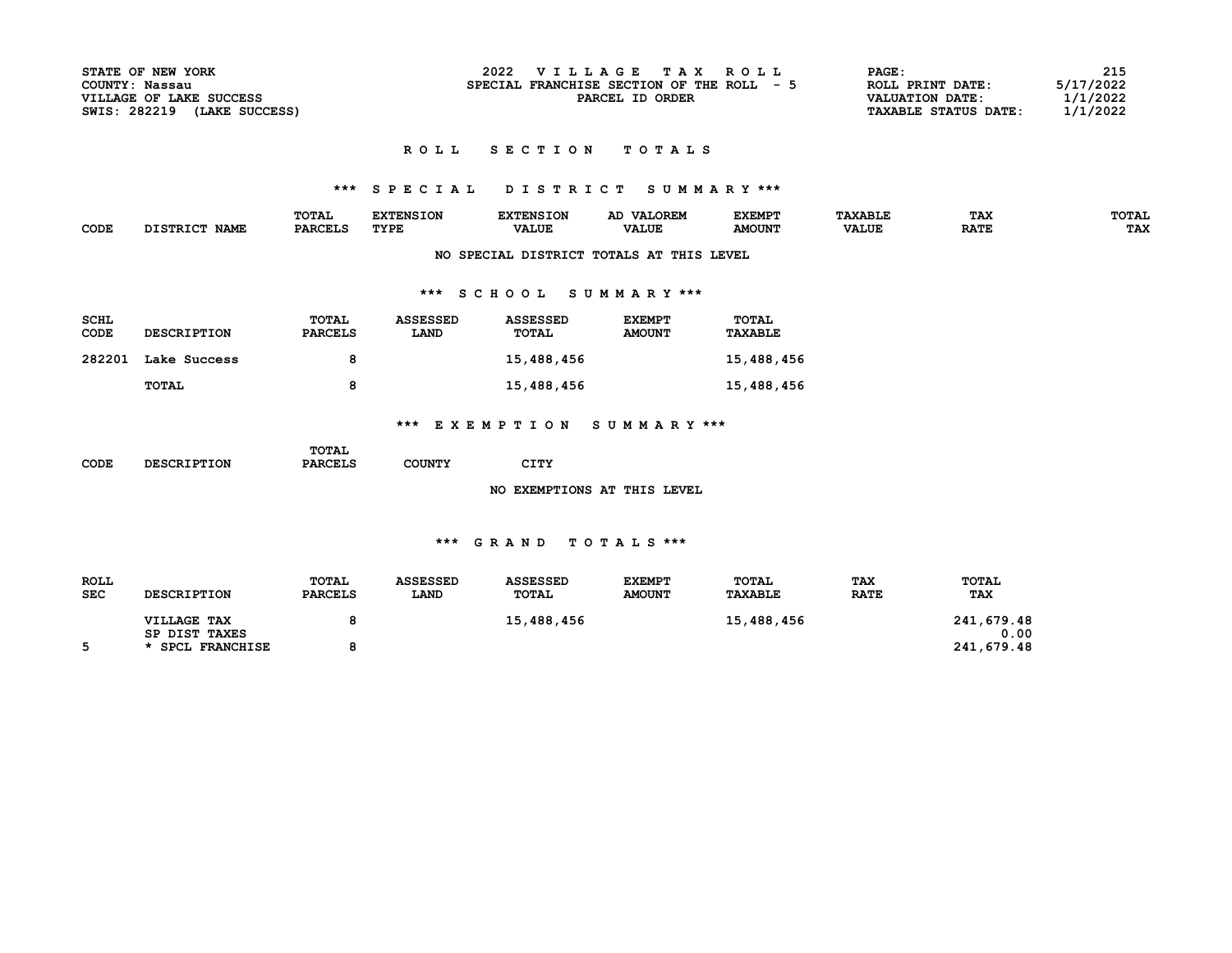| TAX MAP PARCEL ID<br><b>CURRENT OWNERS NAME</b><br><b>CURRENT OWNERS ADDRESS</b><br>6-8--1 GD 836 TELECOMMUNICATIONS<br>VERIZON NEW YORK INC. LAKE SUCCESS<br>C/O DUFF AND PHELPS, LLC Telecommunications Ceiling<br>PO BOX 2749 <b>FULL MKT VAL</b> 566,785<br>ADDISON TX 75001 | CD PROPERTY LOCATION & CLASS ASSESSMENT EXEMPTION CODE-----------COUNTY-----VILL<br>SCHOOL DISTRICT<br>PARCEL SIZE/GRID COORD | --TOTAL--- SPECIAL DISTRICTS<br><b>NON-HOMESTEAD</b><br>VILLAGE TAX<br>$\Omega$<br>566,785 | ---LAND--- TAX DESCRIPTION | <b>TAXABLE VALUE</b><br>ACCT: 97900 BILL 220880<br>566,785 8,844.03<br>TOTAL TAX --- $8,844.03**$ | <b>TAX AMT</b>                                     |
|----------------------------------------------------------------------------------------------------------------------------------------------------------------------------------------------------------------------------------------------------------------------------------|-------------------------------------------------------------------------------------------------------------------------------|--------------------------------------------------------------------------------------------|----------------------------|---------------------------------------------------------------------------------------------------|----------------------------------------------------|
|                                                                                                                                                                                                                                                                                  |                                                                                                                               |                                                                                            |                            |                                                                                                   |                                                    |
|                                                                                                                                                                                                                                                                                  |                                                                                                                               |                                                                                            |                            |                                                                                                   |                                                    |
|                                                                                                                                                                                                                                                                                  |                                                                                                                               |                                                                                            |                            |                                                                                                   |                                                    |
|                                                                                                                                                                                                                                                                                  |                                                                                                                               |                                                                                            |                            |                                                                                                   |                                                    |
|                                                                                                                                                                                                                                                                                  |                                                                                                                               |                                                                                            |                            |                                                                                                   | DATE #1: 7/1/2022<br>AMT DUE: 8,844.03             |
|                                                                                                                                                                                                                                                                                  |                                                                                                                               |                                                                                            |                            |                                                                                                   |                                                    |
| $6 - 9 - -1$<br>KEY SPAN EAST CORP. LAKE SUCCESS<br>25 HUB DRIVE 127410                                                                                                                                                                                                          | 127410<br>GD 885 GAS DISTRIBUTION-OUT                                                                                         | <b>NON-HOMESTEAD</b><br>$\Omega$                                                           | <b>VILLAGE TAX</b>         | ACCT: 97800 BILL 220881<br>176,414                                                                | 2,752.74                                           |
| MELLVILLE NY 11747 FULL MKT VAL 176,414 176,414                                                                                                                                                                                                                                  |                                                                                                                               |                                                                                            |                            | TOTAL TAX $---$ 2,752.74**                                                                        | DATE #1: 7/1/2022<br>AMT DUE: 2,752.74             |
|                                                                                                                                                                                                                                                                                  |                                                                                                                               |                                                                                            |                            |                                                                                                   |                                                    |
|                                                                                                                                                                                                                                                                                  | 628350-2822                                                                                                                   | <b>NON-HOMESTEAD</b>                                                                       |                            |                                                                                                   | <b>BILL 220882</b>                                 |
| 6-10--1 KP 836 TELECOMMUNICATIONS<br>MCI COMMUNICATIONS SERVIC LAKE SUCCESS                                                                                                                                                                                                      |                                                                                                                               | $\Omega$                                                                                   | VILLAGE TAX                | 2,677                                                                                             | 41.77                                              |
| P.O. BOX 521807<br>LONGWOOD FL 32752<br>FULL MKT VAL 2,677                                                                                                                                                                                                                       |                                                                                                                               | 2,677                                                                                      |                            |                                                                                                   |                                                    |
|                                                                                                                                                                                                                                                                                  |                                                                                                                               |                                                                                            |                            | TOTAL TAX $---$ 41.77**                                                                           | DATE #1: 7/1/2022<br>AMT DUE: 41.77                |
|                                                                                                                                                                                                                                                                                  |                                                                                                                               |                                                                                            |                            |                                                                                                   |                                                    |
|                                                                                                                                                                                                                                                                                  | 739500-2822 NON-HOMESTEAD                                                                                                     |                                                                                            |                            |                                                                                                   | <b>BILL 220883</b>                                 |
| 6-11--1 LD 836 TELECOMMUNICATIONS<br>CABLESYSTEMS LIGHTPATH LAKE SUCCESS<br>CABLESYSTEMS LIGHTPATH LAKE SUCCESS<br>1 CT SQUARE 33RD FL. Telecommunicatons Ceilng Value                                                                                                           |                                                                                                                               | $\Omega$                                                                                   | <b>VILLAGE TAX</b>         | 5,012                                                                                             | 78.21                                              |
| LONG ISLAND CITY NY 11101 FULL MKT VAL 5,012                                                                                                                                                                                                                                     |                                                                                                                               | 5,012                                                                                      |                            |                                                                                                   |                                                    |
|                                                                                                                                                                                                                                                                                  |                                                                                                                               |                                                                                            |                            | TOTAL TAX ---<br>DATE #1:<br>AMT DUE:                                                             | 78.21**<br>7/1/2022<br>78.21                       |
|                                                                                                                                                                                                                                                                                  |                                                                                                                               |                                                                                            |                            |                                                                                                   |                                                    |
| $6 - 12 - -1$                                                                                                                                                                                                                                                                    | 739500-2822 NON-HOMESTEAD<br>LR 836 TELECOMMUNICATIONS                                                                        |                                                                                            | <b>VILLAGE TAX</b>         | 11,302                                                                                            | <b>BILL 220884</b><br>176.35                       |
| XAYO GROUP LLC LAKE SUCCESS (2010)<br>1401 WYNKOOP STREET, telecommunications ceiling val<br>21,302 11,302                                                                                                                                                                       |                                                                                                                               |                                                                                            | $\mathbf{0}$               |                                                                                                   |                                                    |
| DENVER CO 80202                                                                                                                                                                                                                                                                  |                                                                                                                               |                                                                                            |                            |                                                                                                   |                                                    |
|                                                                                                                                                                                                                                                                                  |                                                                                                                               |                                                                                            |                            | TOTAL TAX ---                                                                                     | $176.35**$<br>DATE #1: 7/1/2022<br>AMT DUE: 176.35 |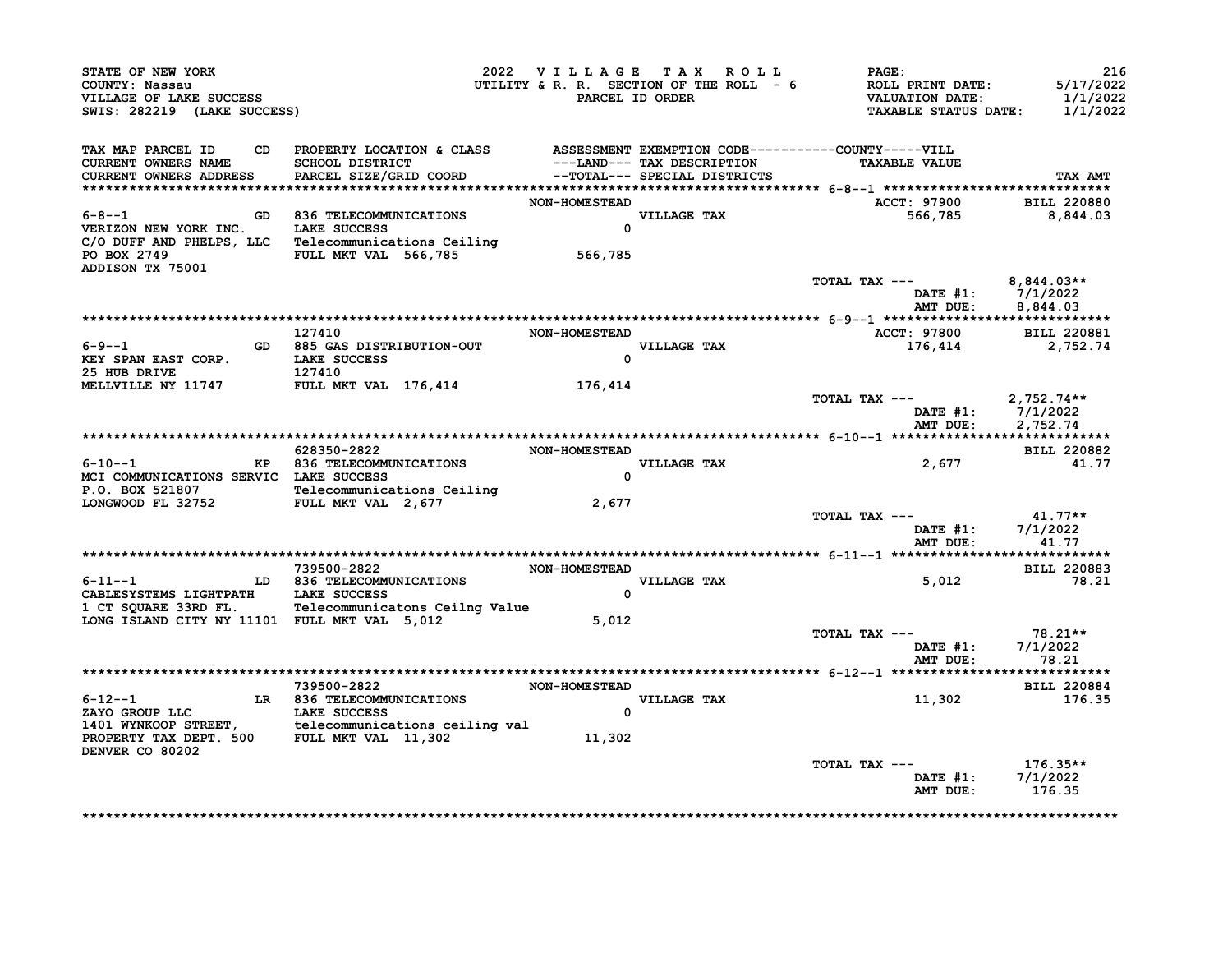| STATE OF NEW YORK                           |                                                                            |                      | 2022 VILLAGE TAX ROLL      | <b>PAGE:</b>                                              |                             | 217                |
|---------------------------------------------|----------------------------------------------------------------------------|----------------------|----------------------------|-----------------------------------------------------------|-----------------------------|--------------------|
| COUNTY: Nassau                              |                                                                            |                      |                            | UTILITY & R. R. SECTION OF THE ROLL $-6$ ROLL PRINT DATE: |                             | 5/17/2022          |
| VILLAGE OF LAKE SUCCESS                     |                                                                            |                      | PARCEL ID ORDER            |                                                           | VALUATION DATE:             | 1/1/2022           |
| SWIS: 282219 (LAKE SUCCESS)                 |                                                                            |                      |                            |                                                           | <b>TAXABLE STATUS DATE:</b> | 1/1/2022           |
| TAX MAP PARCEL ID<br><b>CD</b>              | PROPERTY LOCATION & CLASS                                                  |                      |                            | ASSESSMENT EXEMPTION CODE-----------COUNTY-----VILL       |                             |                    |
| <b>CURRENT OWNERS NAME</b>                  | SCHOOL DISTRICT                                                            |                      | ---LAND--- TAX DESCRIPTION |                                                           | <b>TAXABLE VALUE</b>        |                    |
|                                             | CURRENT OWNERS ADDRESS PARCEL SIZE/GRID COORD --TOTAL--- SPECIAL DISTRICTS |                      |                            |                                                           |                             | TAX AMT            |
|                                             |                                                                            |                      |                            |                                                           |                             |                    |
|                                             | 744790-2822                                                                | <b>NON-HOMESTEAD</b> |                            |                                                           |                             | <b>BILL 220885</b> |
| $6 - 13 - -1$<br>MF                         | 836 TELECOMMUNICATIONS                                                     |                      | <b>VILLAGE TAX</b>         |                                                           | 232,241                     | 3,623.85           |
| TELEPORT COMMUNICATIONS                     | LAKE SUCCESS                                                               |                      |                            |                                                           |                             |                    |
|                                             | 1010 PINE ST, telecommunications ceiling val                               |                      |                            |                                                           |                             |                    |
| $C/O$ AT&T $9E-L-01$ FULL MKT VAL $232.241$ |                                                                            | 232,241              |                            |                                                           |                             |                    |
| STLOUIS MO 63101                            |                                                                            |                      |                            |                                                           |                             |                    |
|                                             |                                                                            |                      |                            | TOTAL TAX $---$                                           |                             | $3,623.85**$       |
|                                             |                                                                            |                      |                            |                                                           | DATE #1: 7/1/2022           |                    |
|                                             |                                                                            |                      |                            |                                                           | AMT DUE:                    | 3,623.85           |
|                                             |                                                                            |                      |                            |                                                           |                             |                    |
|                                             |                                                                            |                      |                            |                                                           |                             |                    |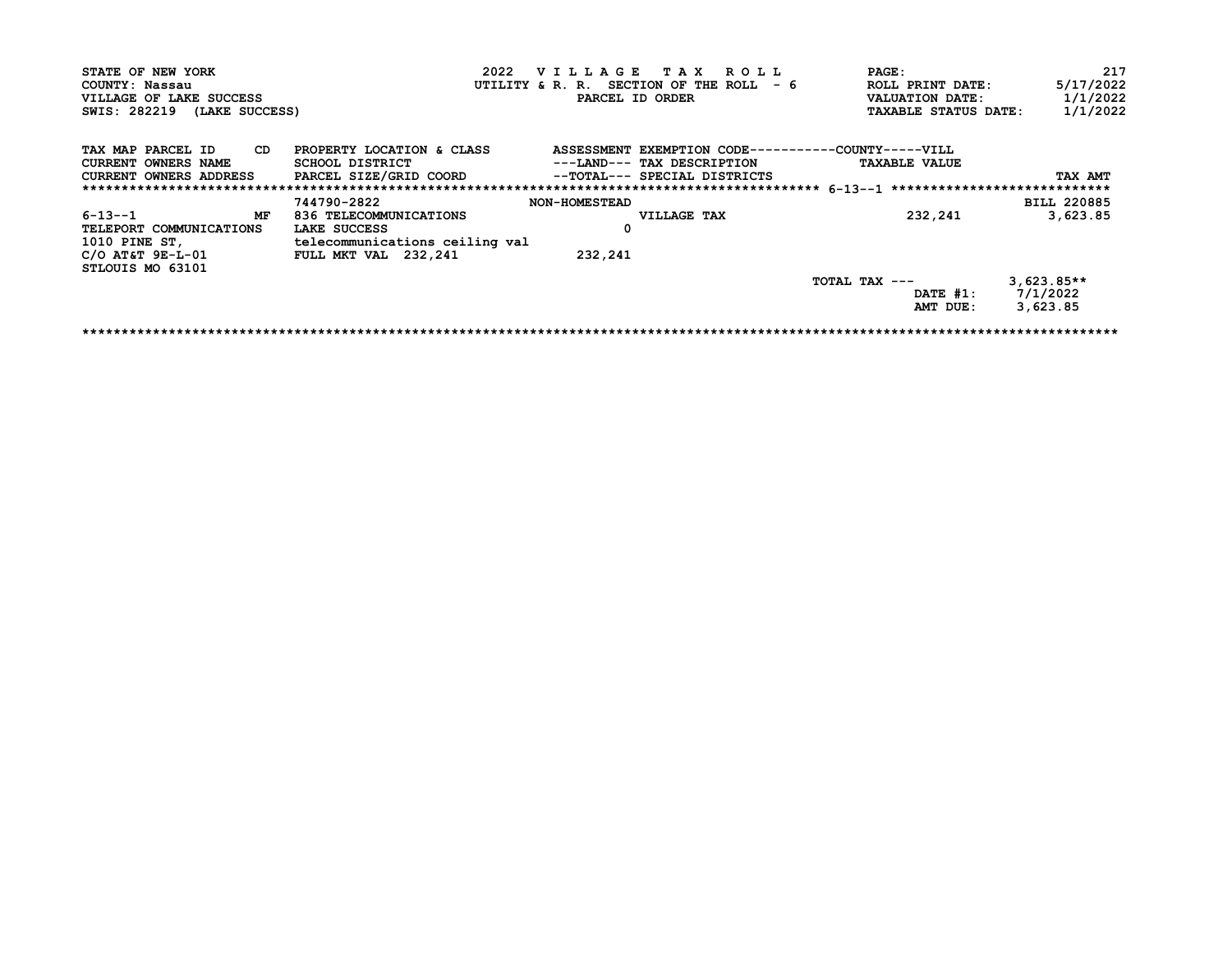| STATE OF NEW YORK              | 2022<br>VILLAGE TAX ROLL                   | PAGE:                       | 218       |
|--------------------------------|--------------------------------------------|-----------------------------|-----------|
| COUNTY: Nassau                 | UTILITY & R. R. SECTION OF THE ROLL<br>- 6 | ROLL PRINT DATE:            | 5/17/2022 |
| VILLAGE OF LAKE SUCCESS        | PARCEL ID ORDER                            | VALUATION DATE:             | ./1/2022  |
| SWIS: 282219<br>(LAKE SUCCESS) |                                            | <b>TAXABLE STATUS DATE:</b> | 1/1/2022  |

#### ROLL SECTION TOTALS

## \*\*\* S P E C I A L D I S T R I C T S U M M A R Y \*\*\*

|      |                       | mom <sub>n</sub><br><b>LVIAL</b> |           | --       |              | CACMP.        | יינ          | may<br>--        | エヘエス                 |
|------|-----------------------|----------------------------------|-----------|----------|--------------|---------------|--------------|------------------|----------------------|
| CODE | <b>NAME</b><br>.cmp+c |                                  | TYDR<br>. | ייוטענג. | <b>VALUE</b> | <b>AMOUN'</b> | <b>VALUE</b> | <b>DATE</b><br>. | TAY<br>$\frac{1}{2}$ |
|      |                       |                                  |           |          |              |               |              |                  |                      |

### NO SPECIAL DISTRICT TOTALS AT THIS LEVEL

### \*\*\* S C H O O L S U M M A R Y \*\*\*

| <b>SCHL</b><br>CODE | <b>DESCRIPTION</b> | TOTAL<br><b>PARCELS</b> | <b>ASSESSED</b><br><b>LAND</b> | <b>ASSESSED</b><br>TOTAL | <b>EXEMPT</b><br><b>AMOUNT</b> | <b>TOTAL</b><br><b>TAXABLE</b> |
|---------------------|--------------------|-------------------------|--------------------------------|--------------------------|--------------------------------|--------------------------------|
| 282201              | Lake Success       | 6                       |                                | 994,431                  |                                | 994,431                        |
|                     | TOTAL              | 6                       |                                | 994,431                  |                                | 994,431                        |

### \*\*\* E X E M P T I O N S U M M A R Y \*\*\*

|      |                    | TOTAL          |               |      |  |
|------|--------------------|----------------|---------------|------|--|
| CODE | <b>DESCRIPTION</b> | <b>PARCELS</b> | <b>COUNTY</b> | CITY |  |

NO EXEMPTIONS AT THIS LEVEL

| <b>ROLL</b> |                    | TOTAL          | <b>ASSESSED</b> | <b>ASSESSED</b> | <b>EXEMPT</b> | TOTAL          | <b>TAX</b>  | <b>TOTAL</b> |
|-------------|--------------------|----------------|-----------------|-----------------|---------------|----------------|-------------|--------------|
| <b>SEC</b>  | <b>DESCRIPTION</b> | <b>PARCELS</b> | <b>LAND</b>     | TOTAL           | <b>AMOUNT</b> | <b>TAXABLE</b> | <b>RATE</b> | <b>TAX</b>   |
|             | VILLAGE TAX        |                |                 | 994,431         |               | 994,431        |             | 15,516.95    |
|             | SP DIST TAXES      |                |                 |                 |               |                |             | 0.00         |
|             | * UTILITY & R.R.   |                |                 |                 |               |                |             | 15,516.95    |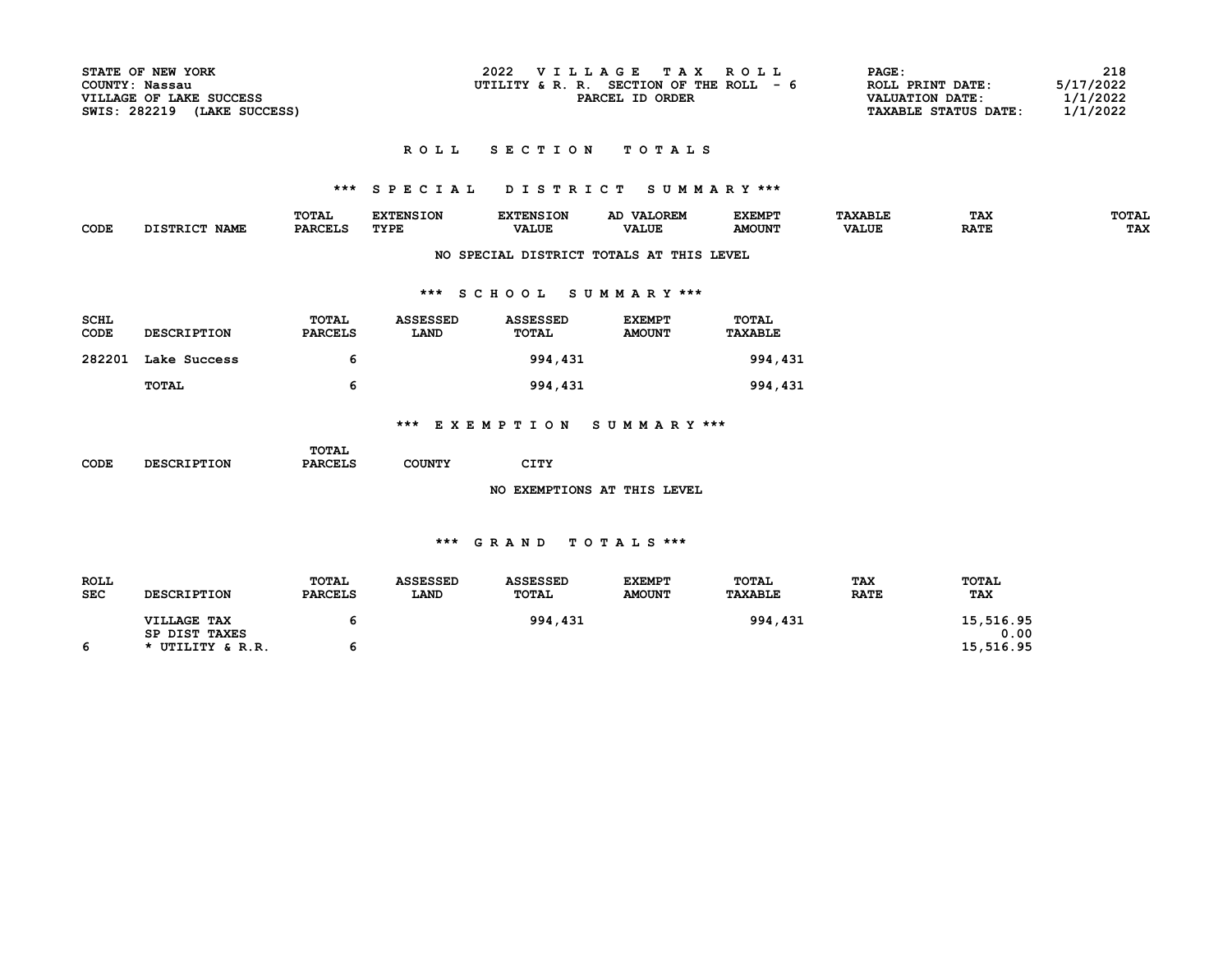| PARCEL ID ORDER<br><b>NON-HOMESTEAD</b><br>$311$ RES VACANT LAND<br>390,550 VILLAGE TAX<br>390,550<br><b>NON-HOMESTEAD</b><br>13100 CTY OW<br>385,526 VILLAGE TAX<br>385,526 | ---LAND--- TAX DESCRIPTION<br>PARCEL SIZE/GRID COORD --TOTAL--- SPECIAL DISTRICTS<br>13100 CTY OWNED | WHOLLY EXEMPT SECTION OF THE ROLL $-8$ ROLL PRINT DATE:<br>CD PROPERTY LOCATION & CLASS ASSESSMENT EXEMPTION CODE----------COUNTY-----VILL<br><b>TAXABLE VALUE</b><br>ACCT: 2100<br>13650 VIL WTHIN 390,550<br>TOTAL TAX ---<br>ACCT: 2900<br>385,526 385,526<br>TOTAL TAX --- | <b>VALUATION DATE:<br/>TAXABLE STATUS DATE:</b><br>390,550 | 5/17/2022<br>1/1/2022<br>TAX AMT<br>$0.00**$<br>$0.00**$ |
|------------------------------------------------------------------------------------------------------------------------------------------------------------------------------|------------------------------------------------------------------------------------------------------|--------------------------------------------------------------------------------------------------------------------------------------------------------------------------------------------------------------------------------------------------------------------------------|------------------------------------------------------------|----------------------------------------------------------|
|                                                                                                                                                                              |                                                                                                      |                                                                                                                                                                                                                                                                                |                                                            | 1/1/2022                                                 |
|                                                                                                                                                                              |                                                                                                      |                                                                                                                                                                                                                                                                                |                                                            |                                                          |
|                                                                                                                                                                              |                                                                                                      |                                                                                                                                                                                                                                                                                |                                                            |                                                          |
|                                                                                                                                                                              |                                                                                                      |                                                                                                                                                                                                                                                                                |                                                            |                                                          |
|                                                                                                                                                                              |                                                                                                      |                                                                                                                                                                                                                                                                                |                                                            |                                                          |
|                                                                                                                                                                              |                                                                                                      |                                                                                                                                                                                                                                                                                |                                                            |                                                          |
|                                                                                                                                                                              |                                                                                                      |                                                                                                                                                                                                                                                                                |                                                            |                                                          |
|                                                                                                                                                                              |                                                                                                      |                                                                                                                                                                                                                                                                                |                                                            |                                                          |
|                                                                                                                                                                              |                                                                                                      |                                                                                                                                                                                                                                                                                |                                                            |                                                          |
|                                                                                                                                                                              |                                                                                                      |                                                                                                                                                                                                                                                                                |                                                            |                                                          |
|                                                                                                                                                                              |                                                                                                      |                                                                                                                                                                                                                                                                                |                                                            |                                                          |
|                                                                                                                                                                              |                                                                                                      |                                                                                                                                                                                                                                                                                |                                                            |                                                          |
|                                                                                                                                                                              |                                                                                                      |                                                                                                                                                                                                                                                                                |                                                            |                                                          |
|                                                                                                                                                                              |                                                                                                      |                                                                                                                                                                                                                                                                                |                                                            |                                                          |
|                                                                                                                                                                              |                                                                                                      |                                                                                                                                                                                                                                                                                |                                                            |                                                          |
|                                                                                                                                                                              |                                                                                                      |                                                                                                                                                                                                                                                                                |                                                            |                                                          |
|                                                                                                                                                                              |                                                                                                      |                                                                                                                                                                                                                                                                                |                                                            |                                                          |
|                                                                                                                                                                              |                                                                                                      |                                                                                                                                                                                                                                                                                |                                                            |                                                          |
|                                                                                                                                                                              |                                                                                                      |                                                                                                                                                                                                                                                                                |                                                            |                                                          |
|                                                                                                                                                                              |                                                                                                      |                                                                                                                                                                                                                                                                                |                                                            |                                                          |
|                                                                                                                                                                              |                                                                                                      |                                                                                                                                                                                                                                                                                |                                                            |                                                          |
| <b>NON-HOMESTEAD</b>                                                                                                                                                         |                                                                                                      | ACCT: 5600                                                                                                                                                                                                                                                                     |                                                            |                                                          |
|                                                                                                                                                                              |                                                                                                      | 13650 VIL WTHIN 17,679,028 17,679,028                                                                                                                                                                                                                                          |                                                            |                                                          |
| 907,632 VILLAGE TAX                                                                                                                                                          |                                                                                                      |                                                                                                                                                                                                                                                                                | 0                                                          |                                                          |
|                                                                                                                                                                              |                                                                                                      |                                                                                                                                                                                                                                                                                |                                                            |                                                          |
| 17,679,028                                                                                                                                                                   |                                                                                                      |                                                                                                                                                                                                                                                                                |                                                            |                                                          |
|                                                                                                                                                                              |                                                                                                      |                                                                                                                                                                                                                                                                                |                                                            |                                                          |
|                                                                                                                                                                              |                                                                                                      | TOTAL TAX ---                                                                                                                                                                                                                                                                  |                                                            | $0.00**$                                                 |
|                                                                                                                                                                              |                                                                                                      | ACCT: 10800                                                                                                                                                                                                                                                                    |                                                            |                                                          |
| <b>NON-HOMESTEAD</b>                                                                                                                                                         | 13800 SCHOOL DIS                                                                                     | 171,200 171,200                                                                                                                                                                                                                                                                |                                                            |                                                          |
| 13800 SCHOOL<br>171,200 VILLAGE TAX                                                                                                                                          |                                                                                                      |                                                                                                                                                                                                                                                                                |                                                            |                                                          |
|                                                                                                                                                                              |                                                                                                      |                                                                                                                                                                                                                                                                                |                                                            |                                                          |
|                                                                                                                                                                              |                                                                                                      |                                                                                                                                                                                                                                                                                |                                                            |                                                          |
|                                                                                                                                                                              |                                                                                                      | $TOTAL$ $TAX$ $---$                                                                                                                                                                                                                                                            |                                                            | $0.00**$                                                 |
| 171,200                                                                                                                                                                      |                                                                                                      |                                                                                                                                                                                                                                                                                |                                                            |                                                          |
|                                                                                                                                                                              |                                                                                                      |                                                                                                                                                                                                                                                                                |                                                            |                                                          |
|                                                                                                                                                                              |                                                                                                      |                                                                                                                                                                                                                                                                                |                                                            |                                                          |
| <b>NON-HOMESTEAD</b>                                                                                                                                                         |                                                                                                      |                                                                                                                                                                                                                                                                                |                                                            |                                                          |
|                                                                                                                                                                              |                                                                                                      |                                                                                                                                                                                                                                                                                |                                                            |                                                          |
|                                                                                                                                                                              |                                                                                                      |                                                                                                                                                                                                                                                                                |                                                            |                                                          |
| 32,100                                                                                                                                                                       |                                                                                                      |                                                                                                                                                                                                                                                                                |                                                            |                                                          |
|                                                                                                                                                                              |                                                                                                      |                                                                                                                                                                                                                                                                                | 13800 SCHOOL DIS 32,100<br>32,100 VILLAGE TAX              | ACCT: 11400<br>32,100<br>0                               |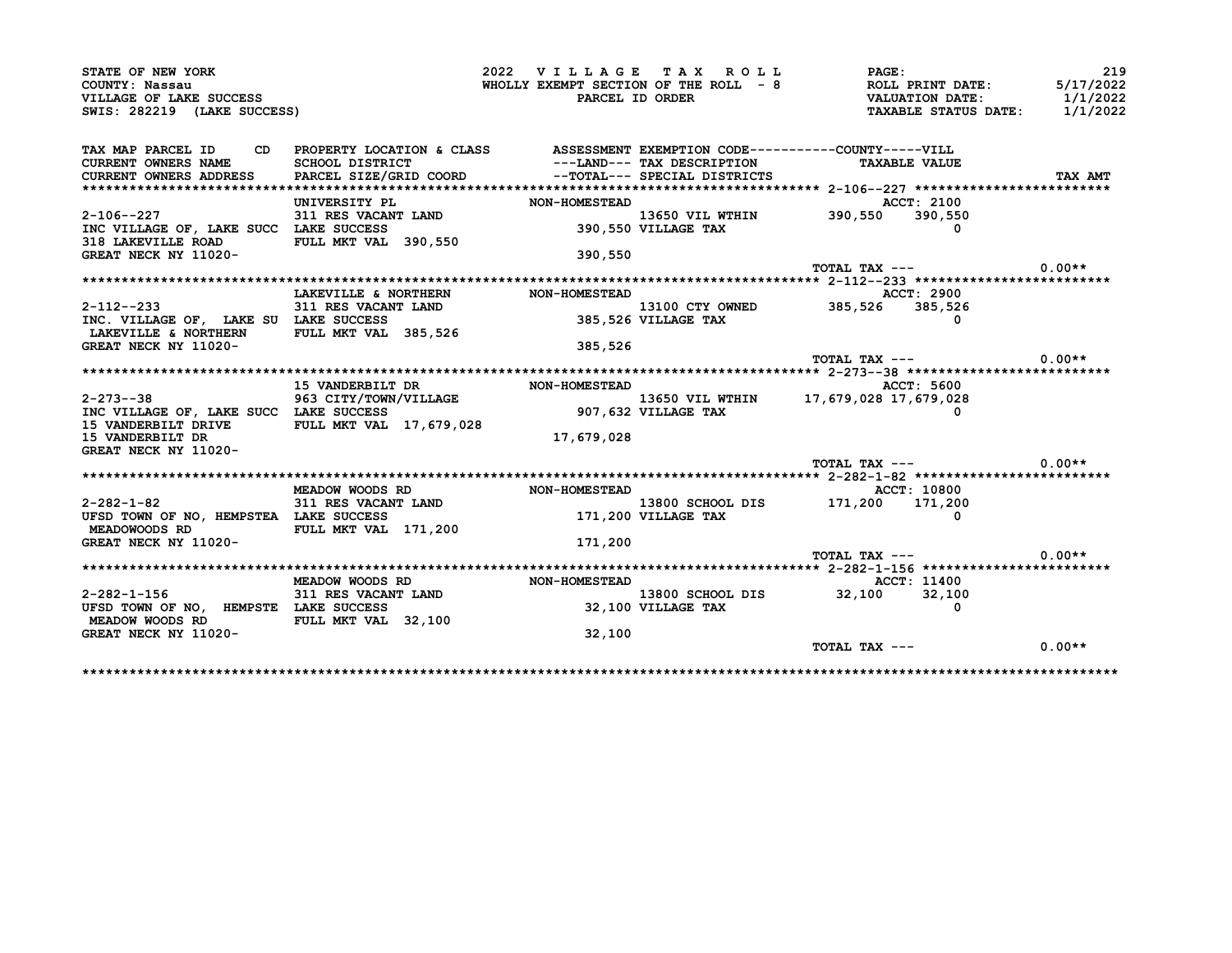| STATE OF NEW YORK                                                                                                                                                                                              |                                                                                                     |                                       | 2022 VILLAGE TAX ROLL        | <b>PAGE:</b>                                                                                                                                                        | 220      |
|----------------------------------------------------------------------------------------------------------------------------------------------------------------------------------------------------------------|-----------------------------------------------------------------------------------------------------|---------------------------------------|------------------------------|---------------------------------------------------------------------------------------------------------------------------------------------------------------------|----------|
| COUNTY: Nassau                                                                                                                                                                                                 |                                                                                                     |                                       |                              | WHOLLY EXEMPT SECTION OF THE ROLL - 8<br>WHOLLY EXEMPT SECTION OF THE ROLL - 8<br>PARCEL ID ORDER<br>TAXABLE STATUS DATE: 1/1/2022<br>TAXABLE STATUS DATE: 1/1/2022 |          |
| VILLAGE OF LAKE SUCCESS                                                                                                                                                                                        |                                                                                                     |                                       |                              |                                                                                                                                                                     |          |
| SWIS: 282219 (LAKE SUCCESS)                                                                                                                                                                                    |                                                                                                     |                                       |                              |                                                                                                                                                                     |          |
| TAX MAP PARCEL ID CD PROPERTY LOCATION & CLASS ASSESSMENT EXEMPTION CODE----------COUNTY-----VILL                                                                                                              |                                                                                                     |                                       |                              |                                                                                                                                                                     |          |
| CURRENT OWNERS NAME                                                                                                                                                                                            | SCHOOL DISTRICT                                                                                     |                                       | ---LAND--- TAX DESCRIPTION   | <b>TAXABLE VALUE</b>                                                                                                                                                |          |
| CURRENT OWNERS ADDRESS                                                                                                                                                                                         | PARCEL SIZE/GRID COORD                                                                              |                                       | --TOTAL--- SPECIAL DISTRICTS |                                                                                                                                                                     | TAX AMT  |
|                                                                                                                                                                                                                |                                                                                                     |                                       |                              |                                                                                                                                                                     |          |
|                                                                                                                                                                                                                | OLDFIELD LANE                                                                                       | <b>NON-HOMESTEAD</b>                  |                              | ACCT: 12200                                                                                                                                                         |          |
| $2 - 282 - 1 - 263$                                                                                                                                                                                            | 311 RES VACANT LAND<br>LAKE SUCCESS                                                                 |                                       |                              | 13650 VIL WTHIN $2,140$ $2,140$ $2,140$                                                                                                                             |          |
| INC VILLAGE OF, LAKE SUCC LAKE SUCCESS                                                                                                                                                                         |                                                                                                     |                                       | 2,140 VILLAGE TAX            |                                                                                                                                                                     |          |
| 318 LAKEVILLE ROAD FULL MKT VAL 2,140                                                                                                                                                                          |                                                                                                     |                                       |                              |                                                                                                                                                                     |          |
| GREAT NECK NY 11020-                                                                                                                                                                                           |                                                                                                     | 2,140                                 |                              |                                                                                                                                                                     |          |
|                                                                                                                                                                                                                |                                                                                                     |                                       |                              | TOTAL TAX $---$ 0.00**                                                                                                                                              |          |
|                                                                                                                                                                                                                |                                                                                                     |                                       |                              |                                                                                                                                                                     |          |
|                                                                                                                                                                                                                | <b>LAKEVILLE SCHOOL</b>                                                                             | <b>NON-HOMESTEAD</b>                  |                              | <b>ACCT: 21800</b>                                                                                                                                                  |          |
| $2-285--49$<br>$0+295--49$<br>$0+295--49$<br>$0+295--49$<br>$0+295--49$<br>$0+295--49$<br>$0+295--49$<br>$0+295--49$<br>$0+295--49$<br>$0+295--49$<br>$0+295--49$<br>$0+295--49$<br>$0+295--49$<br>$0+295--49$ |                                                                                                     |                                       |                              |                                                                                                                                                                     |          |
|                                                                                                                                                                                                                |                                                                                                     |                                       |                              |                                                                                                                                                                     |          |
| LAKEVILLE SCHOOL FULL MKT VAL 729,991                                                                                                                                                                          |                                                                                                     |                                       |                              |                                                                                                                                                                     |          |
| GREAT NECK NY 11020-                                                                                                                                                                                           |                                                                                                     | 729,991                               |                              |                                                                                                                                                                     |          |
|                                                                                                                                                                                                                |                                                                                                     |                                       |                              | TOTAL TAX $---$ 0.00**                                                                                                                                              |          |
|                                                                                                                                                                                                                |                                                                                                     |                                       |                              |                                                                                                                                                                     |          |
|                                                                                                                                                                                                                | LAKEVILLE SCHOOL NON-HOMESTEAD                                                                      |                                       |                              | ACCT: 22500                                                                                                                                                         |          |
|                                                                                                                                                                                                                |                                                                                                     | 13800 SCHOOL<br>88,416 VILLAGE TAX    |                              | 13800 SCHOOL DIS 1,347,816 1,347,816                                                                                                                                |          |
| 2-285--141 612 SCHOOLS<br>UFSD TOWN OF NO, HEMPSTE LAKE SUCCESS                                                                                                                                                |                                                                                                     |                                       |                              |                                                                                                                                                                     |          |
| LAKEVILLE SCHOOL FULL MKT VAL 1,347,816                                                                                                                                                                        |                                                                                                     |                                       |                              |                                                                                                                                                                     |          |
| GREAT NECK NY 11020-                                                                                                                                                                                           |                                                                                                     | 1,347,816                             |                              |                                                                                                                                                                     |          |
|                                                                                                                                                                                                                |                                                                                                     |                                       |                              | $TOTAL$ $TAX$ $---$                                                                                                                                                 | $0.00**$ |
|                                                                                                                                                                                                                |                                                                                                     |                                       |                              |                                                                                                                                                                     |          |
|                                                                                                                                                                                                                | LAKEVILLE SCHOOL NON-HOMESTEAD                                                                      |                                       |                              | ACCT: 22600                                                                                                                                                         |          |
| $2-200=-142$<br>UFSD TOWN OF NO, HEMPSTEA LAKE SUCCESS                                                                                                                                                         |                                                                                                     | 13800 SCHOOL<br>5,345,000 VILLAGE TAX |                              | 13800 SCHOOL DIS 24,060,320 24,060,320                                                                                                                              |          |
|                                                                                                                                                                                                                |                                                                                                     |                                       |                              |                                                                                                                                                                     |          |
| LAKEVILLE SCHOOL FULL MKT VAL 24,060,320                                                                                                                                                                       |                                                                                                     |                                       |                              |                                                                                                                                                                     |          |
| GREAT NECK NY 11020-                                                                                                                                                                                           |                                                                                                     | 24,060,320                            |                              |                                                                                                                                                                     |          |
|                                                                                                                                                                                                                |                                                                                                     |                                       |                              | TOTAL TAX ---                                                                                                                                                       | $0.00**$ |
|                                                                                                                                                                                                                |                                                                                                     |                                       |                              |                                                                                                                                                                     |          |
|                                                                                                                                                                                                                | <b>LAKEVILLE</b>                                                                                    | <b>NON-HOMESTEAD</b>                  |                              | ACCT: 22900                                                                                                                                                         |          |
| $2 - 285 - -145$                                                                                                                                                                                               | 612 SCHOOLS<br>612 SCHOOLS 13800 SCHOOL DIS 1,743,012 1,743,012<br>LAKE SUCCESS 350,000 VILLAGE TAX |                                       |                              |                                                                                                                                                                     |          |
| TOWN OF NORTH, HEMPSTEAD LAKE SUCCESS                                                                                                                                                                          |                                                                                                     |                                       |                              |                                                                                                                                                                     |          |
| LAKEVILLE FULL MKT VAL 1,743,012                                                                                                                                                                               |                                                                                                     |                                       |                              |                                                                                                                                                                     |          |
| GREAT NECK NY 11020-                                                                                                                                                                                           |                                                                                                     | 1,743,012                             |                              |                                                                                                                                                                     |          |
|                                                                                                                                                                                                                |                                                                                                     |                                       |                              | TOTAL TAX ---                                                                                                                                                       | $0.00**$ |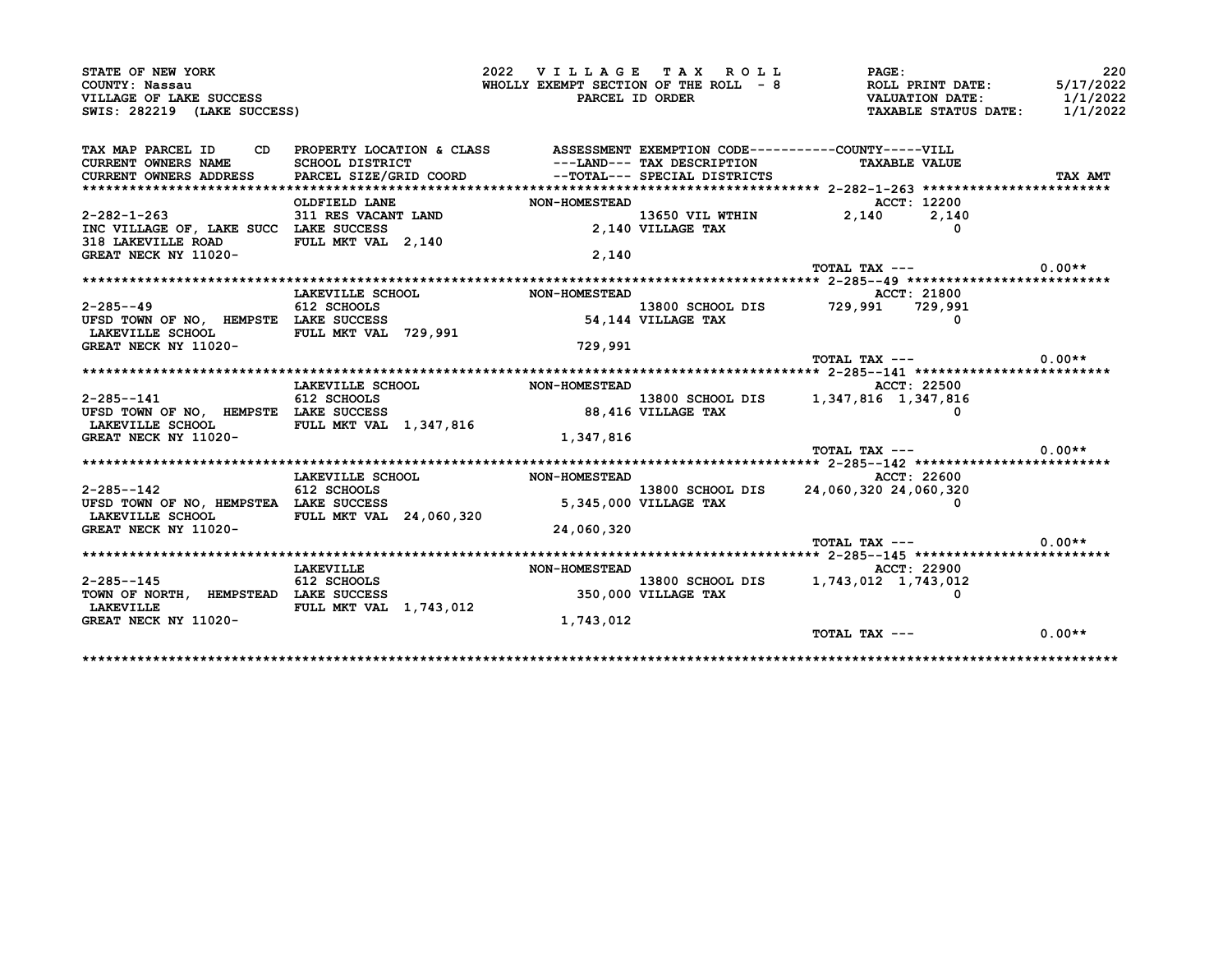| STATE OF NEW YORK<br>COUNTY: Nassau                                                                            |                                                                                 | 2022 VILLAGE TAX ROLL |                            | PAGE:<br>WHOLLY EXEMPT SECTION OF THE ROLL $-8$ ROLL PRINT DATE: | 221<br>5/17/2022   |
|----------------------------------------------------------------------------------------------------------------|---------------------------------------------------------------------------------|-----------------------|----------------------------|------------------------------------------------------------------|--------------------|
| VILLAGE OF LAKE SUCCESS<br>SWIS: 282219 (LAKE SUCCESS)                                                         |                                                                                 |                       | PARCEL ID ORDER            | <b>VALUATION DATE:</b><br>TAXABLE STATUS DATE: 1/1/2022          | 1/1/2022           |
| TAX MAP PARCEL ID                                                                                              | CD PROPERTY LOCATION & CLASS ASSESSMENT EXEMPTION CODE----------COUNTY-----VILL |                       |                            |                                                                  |                    |
| <b>CURRENT OWNERS NAME</b>                                                                                     | SCHOOL DISTRICT                                                                 |                       | ---LAND--- TAX DESCRIPTION | <b>TAXABLE VALUE</b>                                             |                    |
| <b>CURRENT OWNERS ADDRESS</b>                                                                                  | PARCEL SIZE/GRID COORD --TOTAL--- SPECIAL DISTRICTS                             |                       |                            |                                                                  | TAX AMT            |
|                                                                                                                | <b>GRENFELL DR</b>                                                              | <b>NON-HOMESTEAD</b>  |                            | <b>ACCT: 29400</b>                                               |                    |
| 2-321--21                                                                                                      | 311 RES VACANT LAND                                                             |                       |                            |                                                                  |                    |
| UFSD TOWN OF NO, HEMPSTE LAKE SUCCESS<br>GRENFELL DRIVE FULL MKT VAL 171,200                                   |                                                                                 |                       |                            | 13800 SCHOOL DIS 171,200 171,200<br>171,200 VILLAGE TAX 0        |                    |
| GREAT NECK NY 11020-                                                                                           |                                                                                 | 171,200               |                            |                                                                  |                    |
|                                                                                                                |                                                                                 |                       |                            | TOTAL TAX ---                                                    | $0.00**$           |
|                                                                                                                |                                                                                 |                       |                            |                                                                  |                    |
|                                                                                                                | BIRCH HILL & PINE HILL                                                          | <b>NON-HOMESTEAD</b>  |                            | ACCT: 35400                                                      |                    |
| $2 - 329 - -16$                                                                                                | 311 RES VACANT LAND                                                             |                       | 310,300 VILLAGE TAX        | 13650 VIL WTHIN 310,300 310,300                                  |                    |
| INC VILLAGE OF, LAKE SUC LAKE SUCCESS<br>BIRCH HILL & PINE HILL FULL MKT VAL 310,300                           |                                                                                 |                       |                            |                                                                  |                    |
| GREAT NECK NY 11020-                                                                                           |                                                                                 | 310,300               |                            |                                                                  |                    |
|                                                                                                                |                                                                                 |                       |                            | TOTAL TAX ---                                                    | $0.00**$           |
|                                                                                                                |                                                                                 |                       |                            |                                                                  |                    |
|                                                                                                                | 354 LAKEVILLE RD                                                                | NON-HOMESTEAD         |                            | <b>ACCT: 41900</b>                                               | <b>BILL 220886</b> |
| $2-343$ --22 $2$ 620 RELIGIOUS $25110$ N P RELIGIC 1.4XE SUCCESS JEWISH CTR LAKE SUCCESS $613,800$ VILLAGE TAX |                                                                                 |                       |                            | 25110 N P RELIGIOUS 5,662,569 5,662,569                          |                    |
|                                                                                                                |                                                                                 |                       |                            | 459,127                                                          | 7,164.15           |
| <b>354 LAKEVILLE RD</b><br><b>GREAT NECK NY 11020-</b>                                                         | FULL MKT VAL 6,121,696                                                          | 6,121,696             |                            |                                                                  |                    |
|                                                                                                                |                                                                                 |                       |                            | TOTAL TAX $---$ 7,164.15**                                       |                    |
|                                                                                                                |                                                                                 |                       |                            | DATE #1: 7/1/2022                                                |                    |
|                                                                                                                |                                                                                 |                       |                            | AMT DUE: 7,164.15                                                |                    |
|                                                                                                                |                                                                                 |                       |                            |                                                                  |                    |
|                                                                                                                | LAKEVILLE RD                                                                    | <b>NON-HOMESTEAD</b>  |                            | ACCT: 42000                                                      |                    |
| 2-343--25                                                                                                      | 910 PRVT FRST LND NO HNT                                                        |                       |                            | 25110 N P RELIGIOUS 6, 147, 180 6, 147, 180                      |                    |
| NORTH SHORE LAND ALLIANCE LAKE SUCCESS                                                                         |                                                                                 |                       | 417,600 VILLAGE TAX        |                                                                  |                    |
|                                                                                                                |                                                                                 |                       |                            |                                                                  |                    |
|                                                                                                                |                                                                                 |                       |                            | TOTAL TAX ---                                                    | $0.00**$           |
|                                                                                                                |                                                                                 |                       |                            |                                                                  |                    |
|                                                                                                                | LAKE RD N                                                                       | <b>NON-HOMESTEAD</b>  |                            | <b>ACCT: 44600</b>                                               |                    |
| $2 - 346 - -10$                                                                                                | 311 RES VACANT LAND<br>LAKE SUCCESS                                             |                       |                            | 13650 VIL WTHIN 449,400 449,400                                  |                    |
| INC VILLAGE OF, LAKE SUC LAKE SUCCESS                                                                          |                                                                                 |                       | 449,400 VILLAGE TAX        |                                                                  |                    |
| LAKE ROAD NORTH<br>GREAT NECK NY 11020-                                                                        | FULL MKT VAL 449,400                                                            | 449,400               |                            |                                                                  |                    |
|                                                                                                                |                                                                                 |                       |                            | TOTAL TAX ---                                                    | $0.00**$           |
|                                                                                                                |                                                                                 |                       |                            |                                                                  |                    |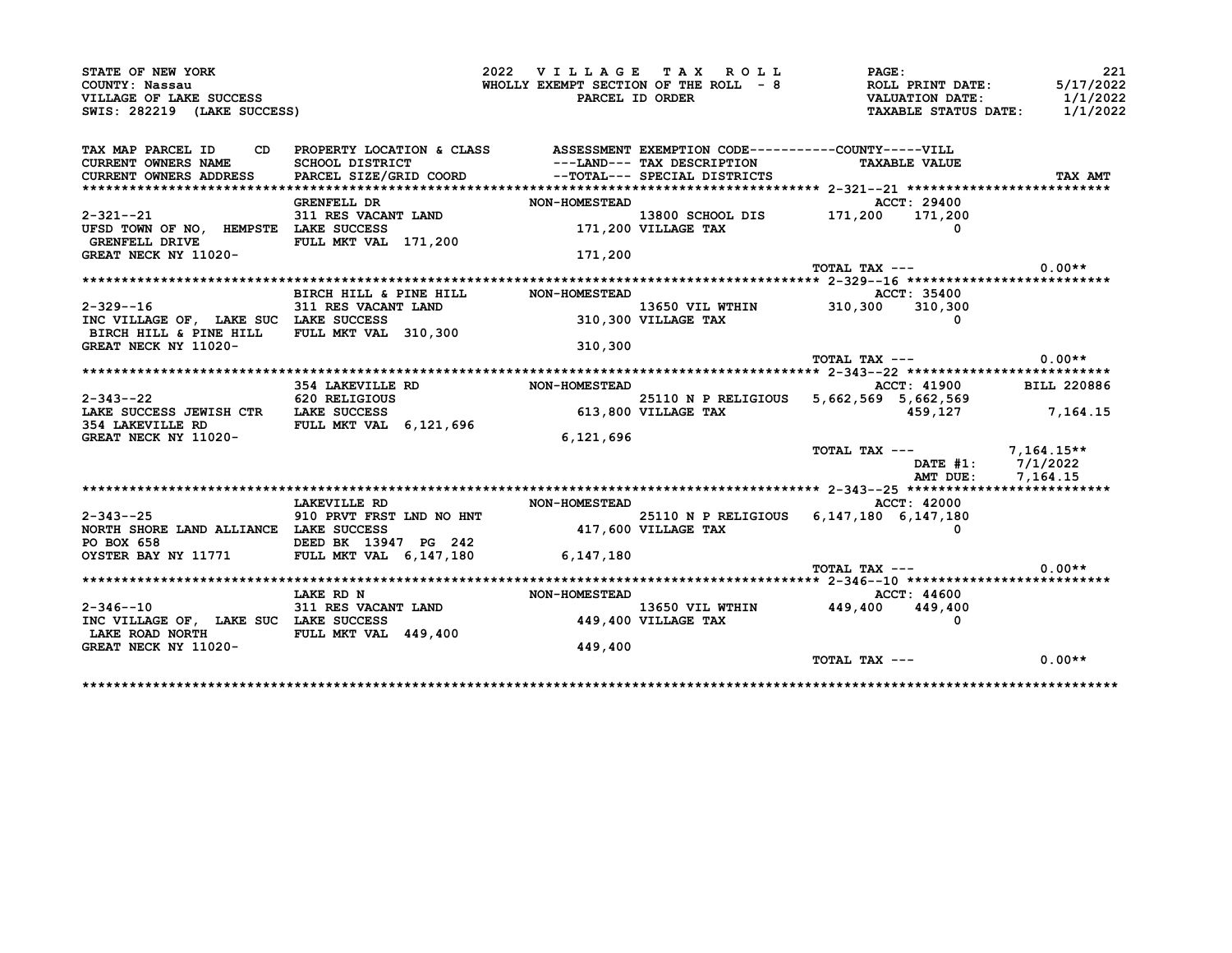| STATE OF NEW YORK                                                                                                 |                                                                                                                                                                                                              |                      | 2022 VILLAGE TAX ROLL        | <b>PAGE:</b>                                                                                                                    | 222      |
|-------------------------------------------------------------------------------------------------------------------|--------------------------------------------------------------------------------------------------------------------------------------------------------------------------------------------------------------|----------------------|------------------------------|---------------------------------------------------------------------------------------------------------------------------------|----------|
| COUNTY: Nassau                                                                                                    |                                                                                                                                                                                                              |                      |                              | WHOLLY EXEMPT SECTION OF THE ROLL - 8<br>WHOLLY EXEMPT SECTION OF THE ROLL - 8<br>PARCEL ID ORDER TANABLE STATUS DATE: 1/1/2022 |          |
| VILLAGE OF LAKE SUCCESS                                                                                           |                                                                                                                                                                                                              |                      |                              |                                                                                                                                 |          |
| SWIS: 282219 (LAKE SUCCESS)                                                                                       |                                                                                                                                                                                                              |                      |                              |                                                                                                                                 |          |
| TAX MAP PARCEL ID CD PROPERTY LOCATION & CLASS ASSESSMENT EXEMPTION CODE----------COUNTY-----VILL                 |                                                                                                                                                                                                              |                      |                              |                                                                                                                                 |          |
| CURRENT OWNERS NAME                                                                                               | SCHOOL DISTRICT                                                                                                                                                                                              |                      | ---LAND--- TAX DESCRIPTION   | <b>TAXABLE VALUE</b>                                                                                                            |          |
| CURRENT OWNERS ADDRESS                                                                                            | PARCEL SIZE/GRID COORD                                                                                                                                                                                       |                      | --TOTAL--- SPECIAL DISTRICTS |                                                                                                                                 | TAX AMT  |
|                                                                                                                   |                                                                                                                                                                                                              |                      |                              |                                                                                                                                 |          |
|                                                                                                                   |                                                                                                                                                                                                              |                      |                              |                                                                                                                                 |          |
| $2 - 346 - -13$                                                                                                   |                                                                                                                                                                                                              |                      |                              |                                                                                                                                 |          |
| INC. VILLAGE OF, LAKE SU LAKE SUCCESS                                                                             |                                                                                                                                                                                                              |                      |                              |                                                                                                                                 |          |
| 318 LAKEVILLE ROAD FULL MKT VAL 240,842                                                                           |                                                                                                                                                                                                              |                      |                              |                                                                                                                                 |          |
| GREAT NECK NY 11020-                                                                                              |                                                                                                                                                                                                              | 240,842              |                              |                                                                                                                                 |          |
|                                                                                                                   |                                                                                                                                                                                                              |                      |                              | TOTAL TAX $---$ 0.00**                                                                                                          |          |
|                                                                                                                   |                                                                                                                                                                                                              |                      |                              |                                                                                                                                 |          |
|                                                                                                                   | LAKE RD W                                                                                                                                                                                                    | <b>NON-HOMESTEAD</b> |                              | <b>ACCT: 44900</b>                                                                                                              |          |
| $2 - 346 - 17$                                                                                                    |                                                                                                                                                                                                              |                      |                              |                                                                                                                                 |          |
| INC. VILLAGE OF, LAKE SU LAKE SUCCESS                                                                             | 311 RES VACANT LAND $13650$ VIL WTHIN $438,700$ $438,700$ $438,700$                                                                                                                                          |                      |                              |                                                                                                                                 |          |
| LAKE ROAD WEST FULL MKT VAL 438,700                                                                               |                                                                                                                                                                                                              |                      |                              |                                                                                                                                 |          |
| GREAT NECK NY 11020-                                                                                              |                                                                                                                                                                                                              | 438,700              |                              |                                                                                                                                 |          |
|                                                                                                                   |                                                                                                                                                                                                              |                      |                              | TOTAL TAX $---$ 0.00**                                                                                                          |          |
|                                                                                                                   |                                                                                                                                                                                                              |                      |                              |                                                                                                                                 |          |
|                                                                                                                   | <b>GARRISON LAKE</b>                                                                                                                                                                                         | <b>NON-HOMESTEAD</b> |                              | ACCT: 46400                                                                                                                     |          |
|                                                                                                                   |                                                                                                                                                                                                              |                      |                              |                                                                                                                                 |          |
| $2-346-43$ 692 ROADS, STREETS, HWYS $2-346-43$ 12100 NY STATE 1,922,708 1,922,708 1,922,708 1,922,708 1,922,708 0 |                                                                                                                                                                                                              |                      |                              |                                                                                                                                 |          |
| GARRISON LAKE FULL MKT VAL 1,922,708                                                                              |                                                                                                                                                                                                              |                      |                              |                                                                                                                                 |          |
| GREAT NECK NY 11020-                                                                                              |                                                                                                                                                                                                              | 1,922,708            |                              |                                                                                                                                 |          |
|                                                                                                                   |                                                                                                                                                                                                              |                      |                              | TOTAL TAX ---                                                                                                                   | $0.00**$ |
|                                                                                                                   |                                                                                                                                                                                                              |                      |                              |                                                                                                                                 |          |
|                                                                                                                   | 318 LAKEVILLE RD<br>552 PUBLIC GOLF COURSES                                                                                                                                                                  | <b>NON-HOMESTEAD</b> |                              | ACCT: 46500                                                                                                                     |          |
| $2 - 346 - - 45$                                                                                                  |                                                                                                                                                                                                              |                      |                              | 13650 VIL WTHIN 8,797,378 8,797,378                                                                                             |          |
| INC VILLAGE OF, LAKE SUC LAKE SUCCESS                                                                             |                                                                                                                                                                                                              |                      | 2,935,000 VILLAGE TAX        |                                                                                                                                 |          |
| 318 LAKEVILLE ROAD FULL MKT VAL 8,797,378                                                                         |                                                                                                                                                                                                              |                      |                              |                                                                                                                                 |          |
| GREAT NECK NY 11020-                                                                                              |                                                                                                                                                                                                              | 8,797,378            |                              |                                                                                                                                 |          |
|                                                                                                                   |                                                                                                                                                                                                              |                      |                              | TOTAL TAX ---                                                                                                                   | $0.00**$ |
|                                                                                                                   |                                                                                                                                                                                                              |                      |                              |                                                                                                                                 |          |
|                                                                                                                   | LAKE SUCCESS                                                                                                                                                                                                 | <b>NON-HOMESTEAD</b> |                              | ACCT: 46600                                                                                                                     |          |
| $2 - 346 - - 46$                                                                                                  | 971 WETLANDS SUB TO SPEC $1,066,680$ VILLAGE TAX $16,497,036$ 16,497,036 16,497,036 16,497,036 16,497,036 16,497,036 16,497,036 16,497,036 16,497,036 16,497,036 16,497,036 16,497,036 1,066,680 VILLAGE TAX |                      |                              |                                                                                                                                 |          |
|                                                                                                                   |                                                                                                                                                                                                              |                      |                              |                                                                                                                                 |          |
| TOWN OF NORTH, HEMPSTEAD LAKE SUCCESS                                                                             |                                                                                                                                                                                                              |                      |                              |                                                                                                                                 |          |
| LAKE SUCCESS FULL MKT VAL 16,497,036                                                                              |                                                                                                                                                                                                              |                      |                              |                                                                                                                                 |          |
| GREAT NECK NY 11020-                                                                                              |                                                                                                                                                                                                              | 16,497,036           |                              | TOTAL TAX ---                                                                                                                   | $0.00**$ |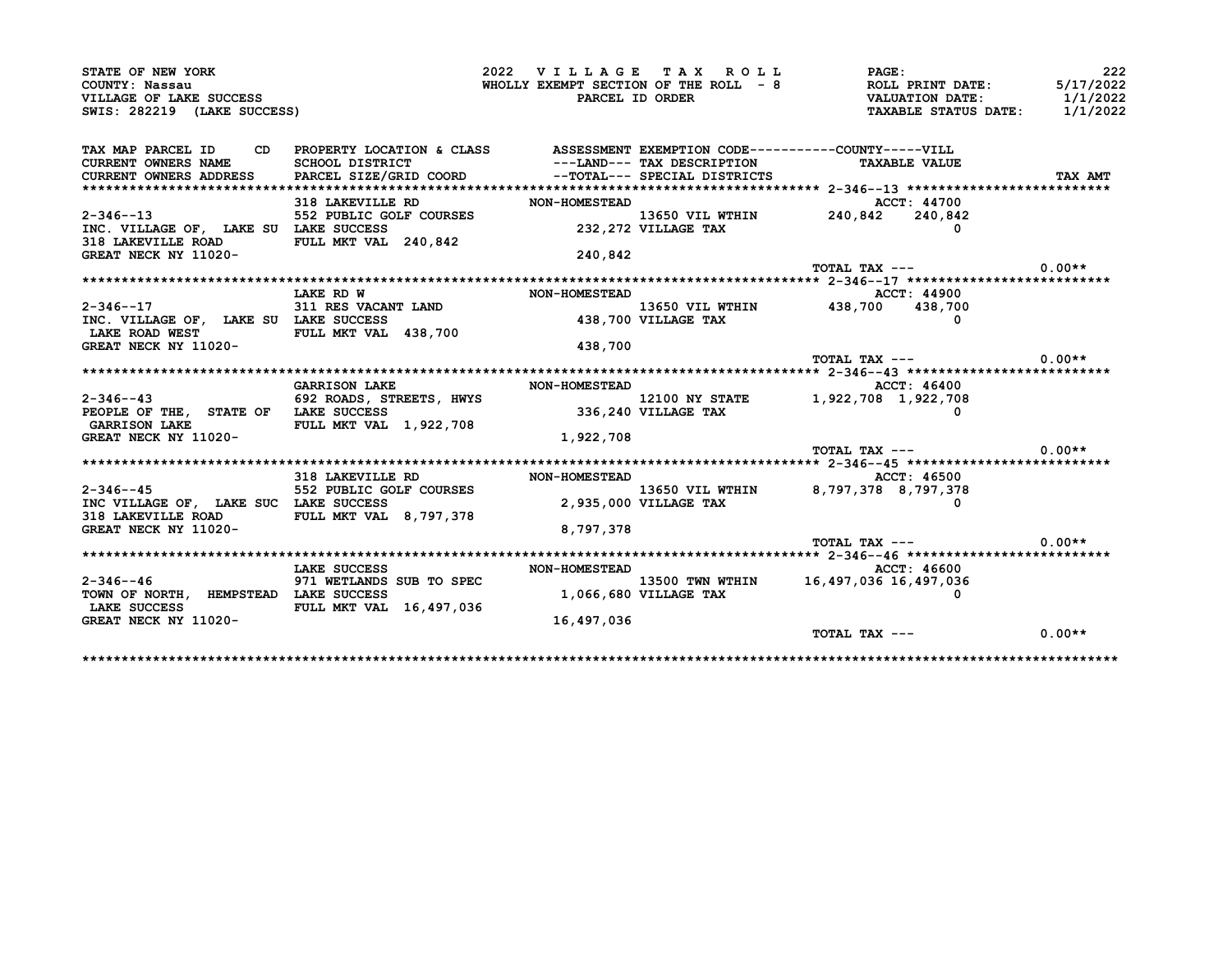| STATE OF NEW YORK                                                                                                                                                                                                                                          |                                                                                                                                             | 2022 VILLAGE TAX ROLL |                     | <b>PAGE :</b>                                                                                                                   | 223                |
|------------------------------------------------------------------------------------------------------------------------------------------------------------------------------------------------------------------------------------------------------------|---------------------------------------------------------------------------------------------------------------------------------------------|-----------------------|---------------------|---------------------------------------------------------------------------------------------------------------------------------|--------------------|
| COUNTY: Nassau                                                                                                                                                                                                                                             |                                                                                                                                             |                       |                     | WHOLLY EXEMPT SECTION OF THE ROLL - 8<br>WHOLLY EXEMPT SECTION OF THE ROLL - 8<br>PARCEL ID ORDER TAXABLE STATUS DATE: 1/1/2022 |                    |
| VILLAGE OF LAKE SUCCESS                                                                                                                                                                                                                                    |                                                                                                                                             |                       |                     |                                                                                                                                 |                    |
| SWIS: 282219 (LAKE SUCCESS)                                                                                                                                                                                                                                |                                                                                                                                             |                       |                     |                                                                                                                                 |                    |
| TAX MAP PARCEL ID                                                                                                                                                                                                                                          |                                                                                                                                             |                       |                     |                                                                                                                                 |                    |
| CURRENT OWNERS NAME SCHOOL DISTRICT                                                                                                                                                                                                                        | CD PROPERTY LOCATION & CLASS ASSESSMENT EXEMPTION CODE----------COUNTY-----VILL<br>SCHOOL DISTRICT ---LAND--- TAX DESCRIPTION TAXABLE VALUE |                       |                     | <b>TAXABLE VALUE</b>                                                                                                            |                    |
| CURRENT OWNERS ADDRESS PARCEL SIZE/GRID COORD --TOTAL--- SPECIAL DISTRICTS                                                                                                                                                                                 |                                                                                                                                             |                       |                     |                                                                                                                                 | TAX AMT            |
|                                                                                                                                                                                                                                                            |                                                                                                                                             |                       |                     |                                                                                                                                 |                    |
|                                                                                                                                                                                                                                                            | <b>LAKEVILLE RD</b>                                                                                                                         |                       | NON-HOMESTEAD       | ACCT: 46700                                                                                                                     |                    |
| $2 - 346 - - 47$<br>$\begin{array}{lllllllllll} 2-346 & -47 & 971 & \text{WETLANDS SUB TO SPEC} & 13500 & \text{TWN WITH UN} & 1,438,520 & 1,438,520 \\ \text{TOWN OF NORTH, HEMPSTEAD LAKE SUCCESS & & & 320,000 VILLAGE TAX & & & 0 \\ \end{array}$      |                                                                                                                                             |                       |                     |                                                                                                                                 |                    |
|                                                                                                                                                                                                                                                            |                                                                                                                                             |                       |                     |                                                                                                                                 |                    |
| LAKEVILLE ROAD FULL MKT VAL 1,438,520                                                                                                                                                                                                                      |                                                                                                                                             |                       |                     |                                                                                                                                 |                    |
| GREAT NECK NY 11020-                                                                                                                                                                                                                                       |                                                                                                                                             | 1,438,520             |                     |                                                                                                                                 |                    |
|                                                                                                                                                                                                                                                            |                                                                                                                                             |                       |                     | TOTAL TAX $---$ 0.00**                                                                                                          |                    |
|                                                                                                                                                                                                                                                            | LAKEVILLE RD                                                                                                                                | <b>NON-HOMESTEAD</b>  |                     | ACCT: 46800                                                                                                                     |                    |
| $2 - 346 - -48$                                                                                                                                                                                                                                            |                                                                                                                                             |                       |                     |                                                                                                                                 |                    |
|                                                                                                                                                                                                                                                            | 971 WETLANDS SUB TO SPEC<br>LAKE SUCCESS 25,056 VILLAGE TAX 403,176 403,176                                                                 |                       |                     |                                                                                                                                 |                    |
| TOWN OF NORTH, HEMPSTEAD LAKE SUCCESS<br>LAKEVILLE ROAD FULL MKT VAL 403,176                                                                                                                                                                               |                                                                                                                                             |                       |                     |                                                                                                                                 |                    |
| GREAT NECK NY 11020-                                                                                                                                                                                                                                       |                                                                                                                                             | 403,176               |                     |                                                                                                                                 |                    |
|                                                                                                                                                                                                                                                            |                                                                                                                                             |                       |                     | TOTAL TAX $---$ 0.00**                                                                                                          |                    |
|                                                                                                                                                                                                                                                            |                                                                                                                                             |                       |                     |                                                                                                                                 |                    |
|                                                                                                                                                                                                                                                            | <b>LAKE RD</b>                                                                                                                              |                       |                     | <b>ACCT: 47200</b>                                                                                                              |                    |
|                                                                                                                                                                                                                                                            |                                                                                                                                             |                       |                     |                                                                                                                                 |                    |
|                                                                                                                                                                                                                                                            |                                                                                                                                             | NON-HOMESTEAD         |                     |                                                                                                                                 |                    |
|                                                                                                                                                                                                                                                            |                                                                                                                                             |                       |                     | 13500 TWN WTHIN 72,760 72,760                                                                                                   |                    |
|                                                                                                                                                                                                                                                            |                                                                                                                                             |                       | 72,760 VILLAGE TAX  |                                                                                                                                 |                    |
| LAKE ROAD FULL MKT VAL 72,760                                                                                                                                                                                                                              |                                                                                                                                             | 72,760                |                     |                                                                                                                                 |                    |
|                                                                                                                                                                                                                                                            |                                                                                                                                             |                       |                     | TOTAL TAX ---                                                                                                                   | $0.00**$           |
|                                                                                                                                                                                                                                                            |                                                                                                                                             |                       |                     |                                                                                                                                 |                    |
|                                                                                                                                                                                                                                                            |                                                                                                                                             |                       |                     | ACCT: 47700 BILL 220887                                                                                                         |                    |
|                                                                                                                                                                                                                                                            |                                                                                                                                             |                       |                     |                                                                                                                                 |                    |
|                                                                                                                                                                                                                                                            |                                                                                                                                             |                       |                     |                                                                                                                                 |                    |
|                                                                                                                                                                                                                                                            |                                                                                                                                             |                       |                     |                                                                                                                                 | 1.00 UN 13,279.00  |
|                                                                                                                                                                                                                                                            |                                                                                                                                             |                       |                     |                                                                                                                                 |                    |
| $2 - 346 - -52$<br>2-346--52 311 RES VACANT LAND<br>TOWN OF NORTH, HEMPSTEAD LAKE SUCCESS<br><b>GREAT NECK NY 11020-</b><br>ATIN: EILEEN RAINER<br>3355 VETERANS MEMORIAL HW DEED BK 9999 PG 999 12,300,000<br>RINKONKOMA NY 11779 FULL MKT VAL 12,300,000 |                                                                                                                                             |                       |                     |                                                                                                                                 |                    |
|                                                                                                                                                                                                                                                            |                                                                                                                                             |                       |                     | TOTAL TAX --- $13,279.00**$                                                                                                     |                    |
|                                                                                                                                                                                                                                                            |                                                                                                                                             |                       |                     |                                                                                                                                 | DATE #1: 7/1/2022  |
|                                                                                                                                                                                                                                                            |                                                                                                                                             |                       |                     |                                                                                                                                 | AMT DUE: 13,279.00 |
|                                                                                                                                                                                                                                                            |                                                                                                                                             |                       |                     |                                                                                                                                 |                    |
|                                                                                                                                                                                                                                                            | NORTH SERVICE ROAD NON-HOMESTEAD                                                                                                            |                       |                     | ACCT: 47800                                                                                                                     |                    |
|                                                                                                                                                                                                                                                            |                                                                                                                                             |                       |                     | 25110 N P RELIGIOUS 377, 775 377, 775<br>$\Omega$                                                                               |                    |
|                                                                                                                                                                                                                                                            |                                                                                                                                             |                       | 377,775 VILLAGE TAX |                                                                                                                                 |                    |
| $2 - 358 - -29$<br>2-358--29 330 VACANT LAND IN COMME<br>JAIN CENTER OF AMERICA LAKE SUCCESS<br>43-11 ITHACA STREET FULL MKT VAL 377,775<br><b>ELMHURST NY 11373-</b>                                                                                      |                                                                                                                                             | 377,775               |                     | TOTAL TAX ---                                                                                                                   |                    |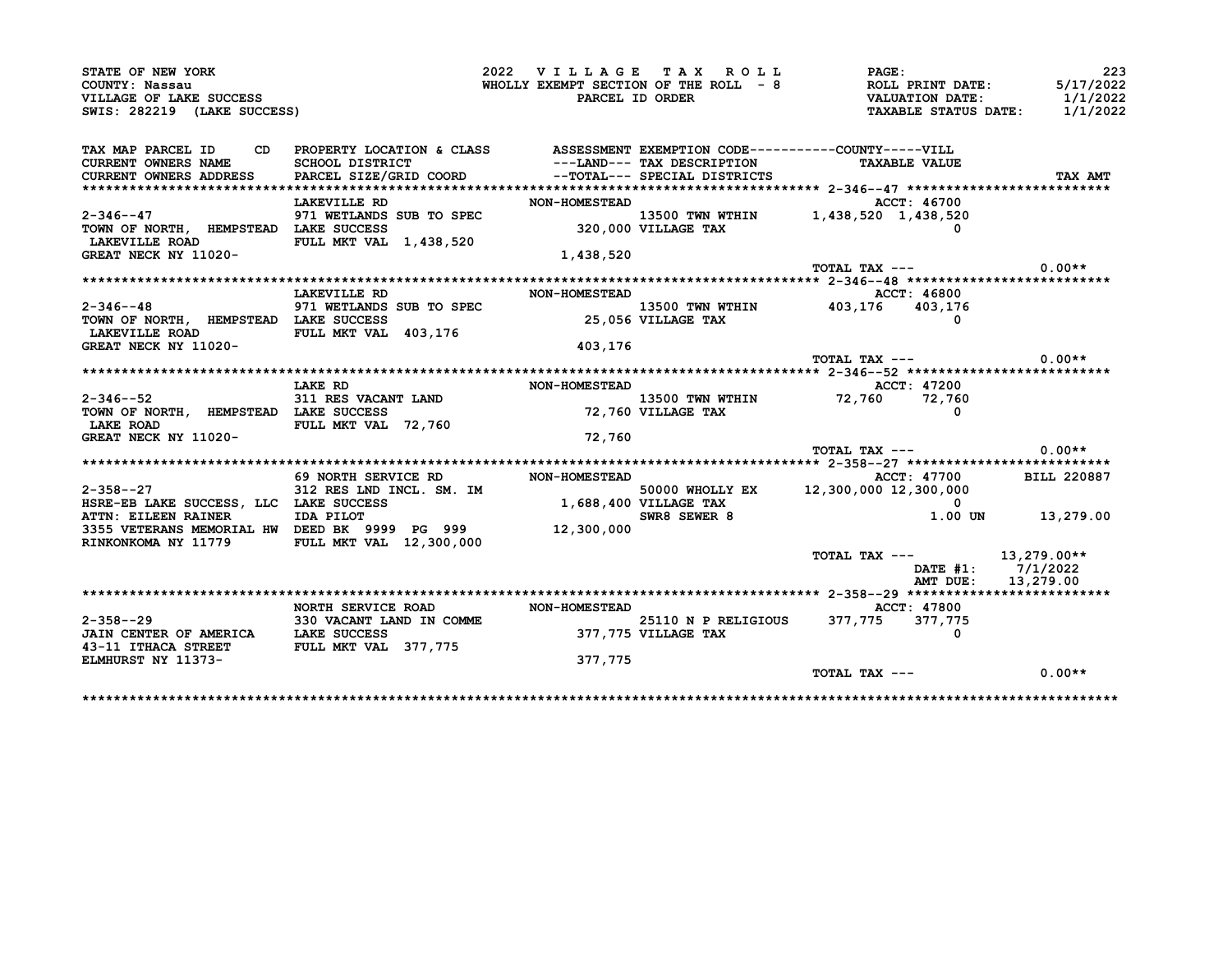| STATE OF NEW YORK<br>COUNTY: Nassau<br>VILLAGE OF LAKE SUCCESS                                                                                                                                                                                                                                                                                             |                                                                                 | 2022 VILLAGE TAX ROLL | PAGE:                                                                                                                                         | 224                |
|------------------------------------------------------------------------------------------------------------------------------------------------------------------------------------------------------------------------------------------------------------------------------------------------------------------------------------------------------------|---------------------------------------------------------------------------------|-----------------------|-----------------------------------------------------------------------------------------------------------------------------------------------|--------------------|
|                                                                                                                                                                                                                                                                                                                                                            |                                                                                 |                       |                                                                                                                                               |                    |
| SWIS: 282219 (LAKE SUCCESS)                                                                                                                                                                                                                                                                                                                                |                                                                                 |                       | WHOLLY EXEMPT SECTION OF THE ROLL - 8 ROLL PRINT DATE: 5/17/2022<br>PARCEL ID ORDER VALUATION DATE: 1/1/2022<br>TAXABLE STATUS DATE: 1/1/2022 |                    |
|                                                                                                                                                                                                                                                                                                                                                            |                                                                                 |                       |                                                                                                                                               |                    |
| TAX MAP PARCEL ID                                                                                                                                                                                                                                                                                                                                          | CD PROPERTY LOCATION & CLASS ASSESSMENT EXEMPTION CODE----------COUNTY-----VILL |                       |                                                                                                                                               |                    |
| <b>CURRENT OWNERS NAME</b><br>CURRENT OWNERS ADDRESS                                                                                                                                                                                                                                                                                                       |                                                                                 |                       |                                                                                                                                               | TAX AMT            |
|                                                                                                                                                                                                                                                                                                                                                            |                                                                                 |                       |                                                                                                                                               |                    |
|                                                                                                                                                                                                                                                                                                                                                            |                                                                                 |                       | ACCT: 48000                                                                                                                                   | <b>BILL 220888</b> |
|                                                                                                                                                                                                                                                                                                                                                            |                                                                                 |                       |                                                                                                                                               |                    |
|                                                                                                                                                                                                                                                                                                                                                            |                                                                                 |                       |                                                                                                                                               |                    |
|                                                                                                                                                                                                                                                                                                                                                            |                                                                                 |                       |                                                                                                                                               | 1.00 UN 1,573.00   |
|                                                                                                                                                                                                                                                                                                                                                            |                                                                                 |                       |                                                                                                                                               |                    |
|                                                                                                                                                                                                                                                                                                                                                            |                                                                                 |                       | TOTAL TAX --- 1,573.00**                                                                                                                      |                    |
|                                                                                                                                                                                                                                                                                                                                                            |                                                                                 |                       |                                                                                                                                               | DATE #1: 7/1/2022  |
|                                                                                                                                                                                                                                                                                                                                                            |                                                                                 |                       |                                                                                                                                               | AMT DUE: 1,573.00  |
|                                                                                                                                                                                                                                                                                                                                                            |                                                                                 |                       |                                                                                                                                               |                    |
|                                                                                                                                                                                                                                                                                                                                                            | <b>CUMBERLAND AVENUE</b>                                                        | <b>NON-HOMESTEAD</b>  | <b>ACCT: 48100</b>                                                                                                                            |                    |
|                                                                                                                                                                                                                                                                                                                                                            |                                                                                 |                       |                                                                                                                                               |                    |
| 2-358--32<br>$612$ SCHOOLS<br>TEXT: 2010<br>UFSD 7 TOWN OF, NORTH HE LAKE SUCCESS<br>$528,552$ VILLAGE TAX<br>$528,552$ VILLAGE TAX                                                                                                                                                                                                                        |                                                                                 |                       |                                                                                                                                               |                    |
| CUMBERLAND AVENUE FULL MKT VAL 18,096,070                                                                                                                                                                                                                                                                                                                  |                                                                                 |                       |                                                                                                                                               |                    |
| GREAT NECK NY 11020-                                                                                                                                                                                                                                                                                                                                       |                                                                                 | 18,096,070            |                                                                                                                                               |                    |
|                                                                                                                                                                                                                                                                                                                                                            |                                                                                 |                       | TOTAL TAX ---                                                                                                                                 | $0.00**$           |
|                                                                                                                                                                                                                                                                                                                                                            |                                                                                 |                       |                                                                                                                                               |                    |
|                                                                                                                                                                                                                                                                                                                                                            |                                                                                 |                       |                                                                                                                                               |                    |
|                                                                                                                                                                                                                                                                                                                                                            |                                                                                 |                       |                                                                                                                                               |                    |
|                                                                                                                                                                                                                                                                                                                                                            |                                                                                 |                       |                                                                                                                                               |                    |
| $\begin{array}{cccc} & & \text{CUMBERTE} & \text{QUMBERTE} & \text{QUMBERTE} & \text{QUMBERTE} \\ & & 822 \text{ WATER SUPPLY} & & 13870 \text{ SPEC DIST} & 2,271,088 \text{ Z},271,088 \\ & & 822 \text{ WATER SUPPLY} & & 13870 \text{ SPEC DIST} & 2,271,088 \text{ Z},271,088 \\ & & 116,640 \text{ VILLAGE TAX} & & 2,271,088 \text{ Z} \end{array}$ |                                                                                 |                       |                                                                                                                                               |                    |
| GREAT NECK NY 11020-                                                                                                                                                                                                                                                                                                                                       |                                                                                 | 2,271,088             |                                                                                                                                               |                    |
|                                                                                                                                                                                                                                                                                                                                                            |                                                                                 |                       | TOTAL TAX $---$ 0.00**                                                                                                                        |                    |
|                                                                                                                                                                                                                                                                                                                                                            |                                                                                 |                       |                                                                                                                                               |                    |
|                                                                                                                                                                                                                                                                                                                                                            | 340 NORTH SERVICE RD. NON-HOMESTEAD                                             |                       | ACCT: 48300 BILL 220889                                                                                                                       |                    |
|                                                                                                                                                                                                                                                                                                                                                            |                                                                                 |                       |                                                                                                                                               |                    |
|                                                                                                                                                                                                                                                                                                                                                            |                                                                                 |                       |                                                                                                                                               |                    |
| 2-358--37 612 SCHOOLS<br>NORTH SHORE HEBREW LAKE SUCCESS 21600 ON LILAGE TAX<br>ACADEMY HIGH SCHOOL FULL MKT VAL 31,500,000<br>ACADEMY HIGH SCHOOL FULL MKT VAL 31,500,000 31,500,000 SWR7 SEWER 7 1.00 UN                                                                                                                                                 |                                                                                 |                       |                                                                                                                                               | 1.00 UN 36,179.00  |
| 400 NORTH SERVICE ROAD<br>GREAT NECK NY 11020                                                                                                                                                                                                                                                                                                              |                                                                                 | 31,500,000            |                                                                                                                                               |                    |
|                                                                                                                                                                                                                                                                                                                                                            |                                                                                 |                       | TOTAL TAX --- $36,179.00**$                                                                                                                   |                    |
|                                                                                                                                                                                                                                                                                                                                                            |                                                                                 |                       |                                                                                                                                               | DATE #1: 7/1/2022  |
|                                                                                                                                                                                                                                                                                                                                                            |                                                                                 |                       | AMT DUE:                                                                                                                                      | 36,179.00          |
|                                                                                                                                                                                                                                                                                                                                                            |                                                                                 |                       |                                                                                                                                               |                    |
|                                                                                                                                                                                                                                                                                                                                                            |                                                                                 |                       |                                                                                                                                               |                    |
| NORTH SERVICE ROAD<br>25110 N P RELIGIOUS ACCT: 48400<br>311 RES VACANT LAND 25110 N P RELIGIOUS 42,800<br>311 ALN CTR OF AMERICA INC LAKE SUCCESS 42,800 42,800 VILLAGE TAX                                                                                                                                                                               |                                                                                 |                       |                                                                                                                                               |                    |
|                                                                                                                                                                                                                                                                                                                                                            |                                                                                 |                       |                                                                                                                                               |                    |
| 43-11 ITHACA STREET FULL MKT VAL 42,800                                                                                                                                                                                                                                                                                                                    |                                                                                 |                       |                                                                                                                                               |                    |
| <b>ELMHURST NY 11373-</b>                                                                                                                                                                                                                                                                                                                                  |                                                                                 | 42,800                |                                                                                                                                               |                    |
|                                                                                                                                                                                                                                                                                                                                                            |                                                                                 |                       | TOTAL TAX ---                                                                                                                                 | $0.00**$           |
|                                                                                                                                                                                                                                                                                                                                                            |                                                                                 |                       |                                                                                                                                               |                    |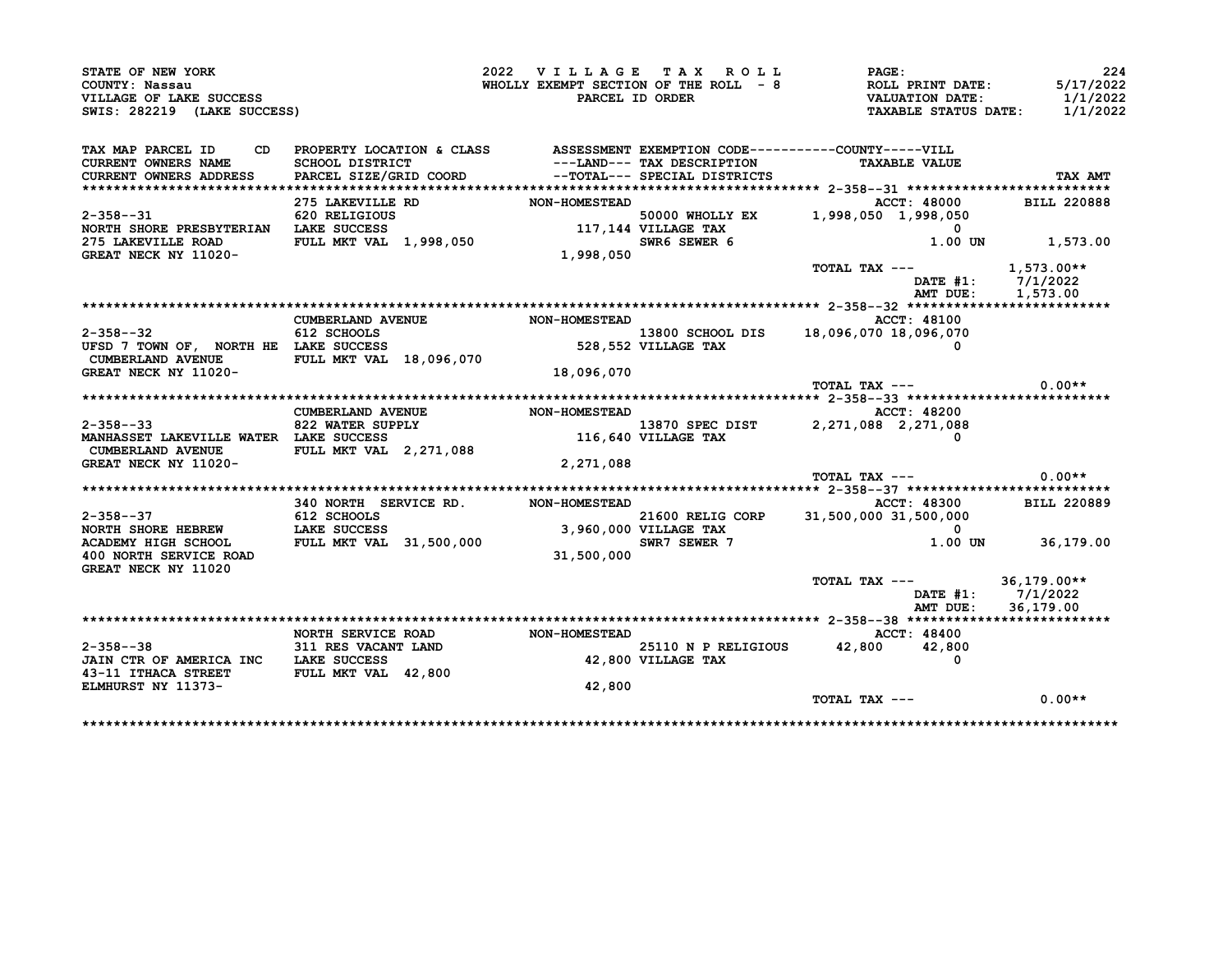| STATE OF NEW YORK                                      |                                                                                 | 2022 VILLAGE TAX ROLL |                              | PAGE:                                                                                                         | 225                  |
|--------------------------------------------------------|---------------------------------------------------------------------------------|-----------------------|------------------------------|---------------------------------------------------------------------------------------------------------------|----------------------|
| COUNTY: Nassau                                         |                                                                                 |                       |                              |                                                                                                               | 5/17/2022            |
| VILLAGE OF LAKE SUCCESS<br>SWIS: 282219 (LAKE SUCCESS) |                                                                                 |                       |                              | WHOLLY EXEMPT SECTION OF THE ROLL - 8<br>PARCEL ID ORDER THE ROLL - 8<br>PARCEL ID ORDER TAXABLE STATUS DATE: | 1/1/2022<br>1/1/2022 |
|                                                        |                                                                                 |                       |                              |                                                                                                               |                      |
| TAX MAP PARCEL ID                                      | CD PROPERTY LOCATION & CLASS ASSESSMENT EXEMPTION CODE----------COUNTY-----VILL |                       |                              |                                                                                                               |                      |
| <b>CURRENT OWNERS NAME</b>                             | <b>SCHOOL DISTRICT</b>                                                          |                       | ---LAND--- TAX DESCRIPTION   | <b>TAXABLE VALUE</b>                                                                                          |                      |
| <b>CURRENT OWNERS ADDRESS</b>                          | PARCEL SIZE/GRID COORD                                                          |                       | --TOTAL--- SPECIAL DISTRICTS |                                                                                                               | TAX AMT              |
|                                                        |                                                                                 |                       |                              |                                                                                                               |                      |
|                                                        | NORTH SERVICE ROAD                                                              | <b>NON-HOMESTEAD</b>  |                              | ACCT: 48500                                                                                                   |                      |
| $2 - 358 - -39$                                        | 311 RES VACANT LAND                                                             |                       |                              | 25110 N P RELIGIOUS 42,800 42,800                                                                             |                      |
| JAIN CTR OF AMERICA INC                                | <b>LAKE SUCCESS</b><br>FULL MKT VAL 42,800                                      |                       | 42,800 VILLAGE TAX           | 0                                                                                                             |                      |
| 43-11 ITHACA STREET<br>ELMHURST NY 11373-              |                                                                                 | 42,800                |                              |                                                                                                               |                      |
|                                                        |                                                                                 |                       |                              | TOTAL TAX ---                                                                                                 | $0.00**$             |
|                                                        |                                                                                 |                       |                              |                                                                                                               |                      |
|                                                        | NORTH SERVICE ROAD                                                              | <b>NON-HOMESTEAD</b>  |                              | <b>ACCT: 48600</b>                                                                                            |                      |
| $2 - 358 - -40$                                        | 311 RES VACANT LAND<br>----- avecuses                                           |                       |                              | 25110 N P RELIGIOUS 930,900 930,900                                                                           |                      |
| JAIN CTR OF AMERICA INC LAKE SUCCESS                   |                                                                                 |                       | 930,900 VILLAGE TAX          |                                                                                                               |                      |
| 43-11 ITHACA STREET                                    | FULL MKT VAL 930,900                                                            |                       |                              |                                                                                                               |                      |
| <b>ELMHURST NY 11373-</b>                              |                                                                                 | 930,900               |                              |                                                                                                               |                      |
|                                                        |                                                                                 |                       |                              | TOTAL TAX ---                                                                                                 | $0.00**$             |
|                                                        |                                                                                 |                       |                              |                                                                                                               |                      |
|                                                        | NORTH SERVICE ROAD NON-HOMESTEAD                                                |                       |                              | ACCT: 48700                                                                                                   |                      |
| $2 - 358 - -41$                                        | 311 RES VACANT LAND                                                             |                       | 25110 N P RELIGIOUS 914,850  | 914,850                                                                                                       |                      |
| JAIN CTR OF AMERICA INC LAKE SUCCESS                   |                                                                                 |                       | 914,850 VILLAGE TAX          |                                                                                                               |                      |
| 43-11 ITHACA STREET                                    | <b>FULL MKT VAL 914,850</b>                                                     |                       |                              |                                                                                                               |                      |
| <b>ELMHURST NY 11373-</b>                              |                                                                                 | 914,850               |                              |                                                                                                               |                      |
|                                                        |                                                                                 |                       |                              | $TOTAL$ $TAX$ $---$                                                                                           | $0.00**$             |
|                                                        |                                                                                 |                       |                              |                                                                                                               |                      |
| $2 - 358 - -42$                                        | <b>NORTH SERVICE ROAD</b><br><b>311 RES VACANT LAND</b>                         | <b>NON-HOMESTEAD</b>  |                              | ACCT: 48800<br>25110 N P RELIGIOUS 973,700 973,700                                                            |                      |
| JAIN CTR OF AMERICA INC LAKE SUCCESS                   |                                                                                 |                       | 973,700 VILLAGE TAX          |                                                                                                               |                      |
| 43-11 ITHACA STREET FULL MKT VAL 973,700               |                                                                                 |                       |                              |                                                                                                               |                      |
| <b>ELMHURST NY 11373-</b>                              |                                                                                 | 973,700               |                              |                                                                                                               |                      |
|                                                        |                                                                                 |                       |                              | TOTAL TAX ---                                                                                                 | $0.00**$             |
|                                                        |                                                                                 |                       |                              |                                                                                                               |                      |
|                                                        | NORTH SERVICE ROAD                                                              | <b>NON-HOMESTEAD</b>  |                              | ACCT: 48900                                                                                                   |                      |
|                                                        |                                                                                 |                       | 25110 N P RELIGIOUS 893,450  | 893,450                                                                                                       |                      |
| $2 - 358 - -43$                                        |                                                                                 |                       |                              | $\Omega$                                                                                                      |                      |
| JAIN CTR OF AMERICA INC                                | 311 RES VACANT LAND<br>LAKE SUCCESS                                             |                       | 893,450 VILLAGE TAX          |                                                                                                               |                      |
| 43-11 ITHACA STREET                                    | <b>FULL MKT VAL 893,450</b>                                                     |                       |                              |                                                                                                               |                      |
| ELMHURST NY 11373-                                     |                                                                                 | 893,450               |                              |                                                                                                               |                      |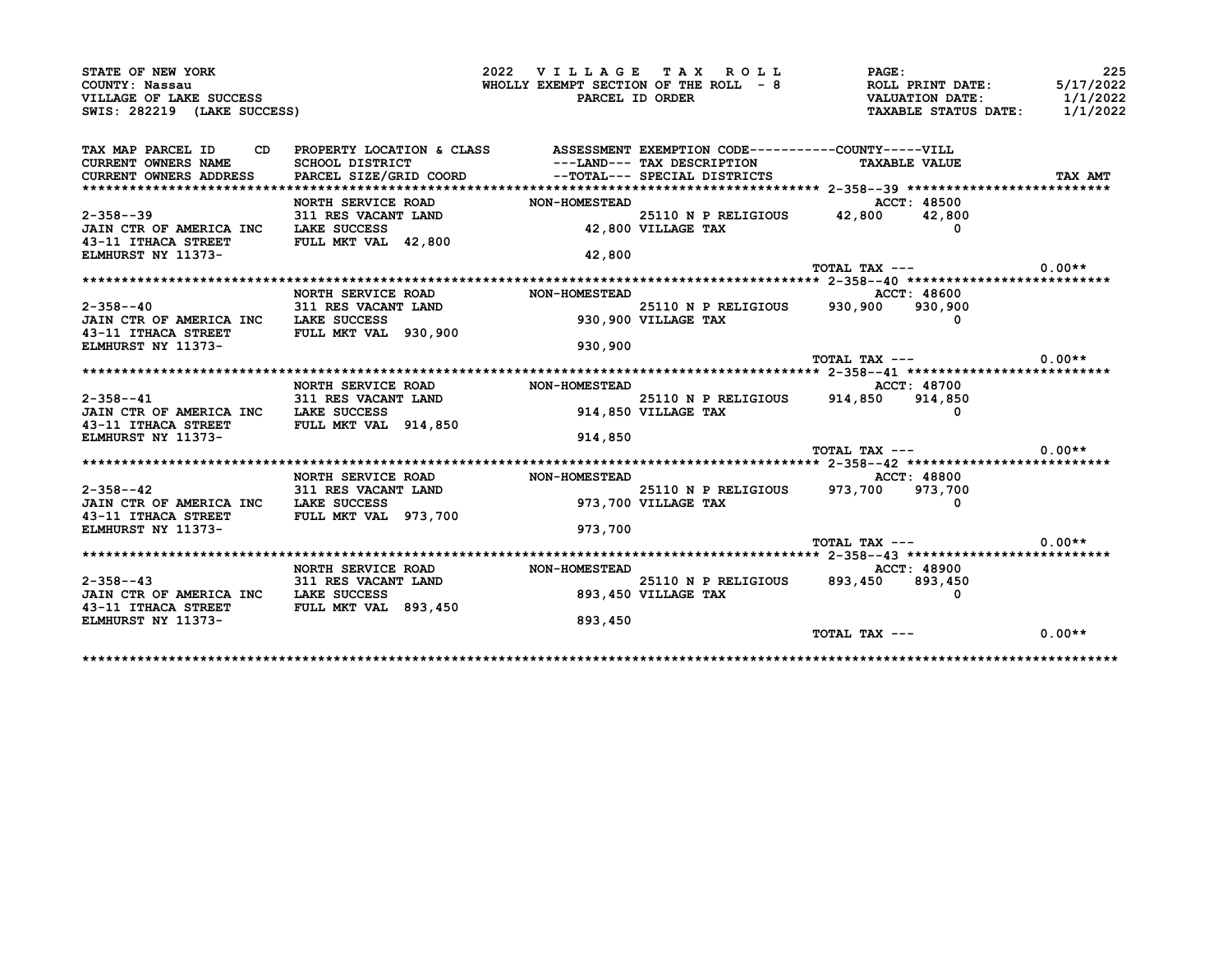| STATE OF NEW YORK<br>COUNTY: Nassau                                                                          |                                                                                                                                        | 2022 VILLAGE TAX ROLL                             |                            | <b>PAGE:</b><br>WHOLLY EXEMPT SECTION OF THE ROLL $-8$ ROLL PRINT DATE: | 226<br>5/17/2022 |
|--------------------------------------------------------------------------------------------------------------|----------------------------------------------------------------------------------------------------------------------------------------|---------------------------------------------------|----------------------------|-------------------------------------------------------------------------|------------------|
| VILLAGE OF LAKE SUCCESS<br>SWIS: 282219 (LAKE SUCCESS)                                                       |                                                                                                                                        |                                                   | PARCEL ID ORDER            | VALUATION DATE: 1/1/2022<br>TAXABLE STATUS DATE: 1/1/2022               |                  |
|                                                                                                              |                                                                                                                                        |                                                   |                            |                                                                         |                  |
| TAX MAP PARCEL ID<br><b>CURRENT OWNERS NAME</b>                                                              | CD PROPERTY LOCATION & CLASS ASSESSMENT EXEMPTION CODE----------COUNTY-----VILL<br>SCHOOL DISTRICT                                     |                                                   | ---LAND--- TAX DESCRIPTION | <b>TAXABLE VALUE</b>                                                    |                  |
| <b>CURRENT OWNERS ADDRESS</b>                                                                                | PARCEL SIZE/GRID COORD --TOTAL--- SPECIAL DISTRICTS                                                                                    |                                                   |                            |                                                                         | TAX AMT          |
|                                                                                                              | NORTH SERVICE ROAD                                                                                                                     | NON-HOMESTEAD                                     |                            | ACCT: 49000                                                             |                  |
| $2 - 358 - -44$                                                                                              | 311 RES VACANT LAND                                                                                                                    | T LAND 25110 N P RELIGIOUS<br>909,500 VILLAGE TAX |                            | 909,500 909,500                                                         |                  |
| JAIN CTR OF AMERICA INC LAKE SUCCESS                                                                         |                                                                                                                                        |                                                   |                            |                                                                         |                  |
| 43-11 ITHACA STREET FULL MKT VAL 909,500<br><b>ELMHURST NY 11373-</b>                                        |                                                                                                                                        | 909,500                                           |                            |                                                                         |                  |
|                                                                                                              |                                                                                                                                        |                                                   |                            | TOTAL TAX $---$ 0.00**                                                  |                  |
|                                                                                                              |                                                                                                                                        |                                                   |                            |                                                                         |                  |
|                                                                                                              | NORTH SERVICE ROAD                                                                                                                     | <b>NON-HOMESTEAD</b>                              |                            | ACCT: 49100                                                             |                  |
| $2 - 358 - - 45$                                                                                             | 311 RES VACANT LAND $\begin{array}{ccc}\n 25110 \text{ N} & P \text{ RELIGIOUS} \\  \hline\n 11 \text{ KES VACANT LAND} & \end{array}$ |                                                   |                            |                                                                         |                  |
| JAIN CTR OF AMERICA INC LAKE SUCCESS                                                                         |                                                                                                                                        |                                                   | 941,600 VILLAGE TAX        | $\Omega$                                                                |                  |
| 43-11 ITHACA STREET FULL MKT VAL 941,600                                                                     |                                                                                                                                        |                                                   |                            |                                                                         |                  |
| <b>ELMHURST NY 11373-</b>                                                                                    |                                                                                                                                        | 941,600                                           |                            | TOTAL TAX ---                                                           | $0.00**$         |
|                                                                                                              |                                                                                                                                        |                                                   |                            |                                                                         |                  |
|                                                                                                              |                                                                                                                                        |                                                   |                            | <b>ACCT: 49200</b>                                                      |                  |
| $2 - 358 - -46$                                                                                              | 311 RES VACANT LAND<br>Ille success                                                                                                    |                                                   |                            | 25110 N P RELIGIOUS 936,250 936,250                                     |                  |
| JAIN CTR OF AMERICA INC LAKE SUCCESS                                                                         |                                                                                                                                        |                                                   | 936,250 VILLAGE TAX        |                                                                         |                  |
| 43-11 ITHACA STREET FULL MKT VAL 936,250                                                                     |                                                                                                                                        |                                                   |                            |                                                                         |                  |
| ELMHURST NY 11373-                                                                                           |                                                                                                                                        | 936,250                                           |                            | TOTAL TAX ---                                                           | $0.00**$         |
|                                                                                                              |                                                                                                                                        |                                                   |                            |                                                                         |                  |
|                                                                                                              | 100-160 COMMUNITY DR                                                                                                                   | <b>NON-HOMESTEAD</b>                              |                            | ACCT: 49600 BILL 220890                                                 |                  |
| $2 - 358 - -49$                                                                                              | 710 MANUFACTURING & PROC 50000 WHOLLY EX<br>LAKE SUCCESS 8,460,000 VILLAGE TAX<br>FULL MKT VAL 17,730,800 SWR4 SEWER 4                 |                                                   |                            | 50000 WHOLLY EX 17,730,800 17,730,800                                   |                  |
| NORTH SHORE UNIVERSITY LAKE SUCCESS                                                                          |                                                                                                                                        |                                                   |                            |                                                                         |                  |
| HOSPITAL                                                                                                     |                                                                                                                                        |                                                   |                            |                                                                         | 1.00 UN 1,432.00 |
| 100-160 COMMUNITY DR.                                                                                        |                                                                                                                                        | 17,730,800                                        |                            |                                                                         |                  |
| GREAT NECK NY 11021-                                                                                         |                                                                                                                                        |                                                   |                            |                                                                         |                  |
|                                                                                                              |                                                                                                                                        |                                                   |                            | TOTAL TAX ---<br>DATE #1: 7/1/2022                                      |                  |
|                                                                                                              |                                                                                                                                        |                                                   |                            |                                                                         |                  |
|                                                                                                              |                                                                                                                                        |                                                   |                            | AMT DUE:                                                                | 1,432.00         |
|                                                                                                              |                                                                                                                                        |                                                   |                            |                                                                         |                  |
|                                                                                                              |                                                                                                                                        | <b>HOMESTEAD</b>                                  |                            | ACCT: 52300                                                             |                  |
|                                                                                                              | <b>311 RES VACANT LAND</b>                                                                                                             |                                                   |                            | 50000 WHOLLY EX 25,412 25,412                                           |                  |
|                                                                                                              |                                                                                                                                        |                                                   | 25,412 VILLAGE TAX         | $\Omega$                                                                |                  |
| $3 - E - - 458 - C$<br>GREENTREE FOUNDATION LAKE SUCCESS<br>220 COMMUNITY DRIVE<br><b>MANHASSET NY 11030</b> | FULL MKT VAL 25,412                                                                                                                    | 25,412                                            |                            |                                                                         |                  |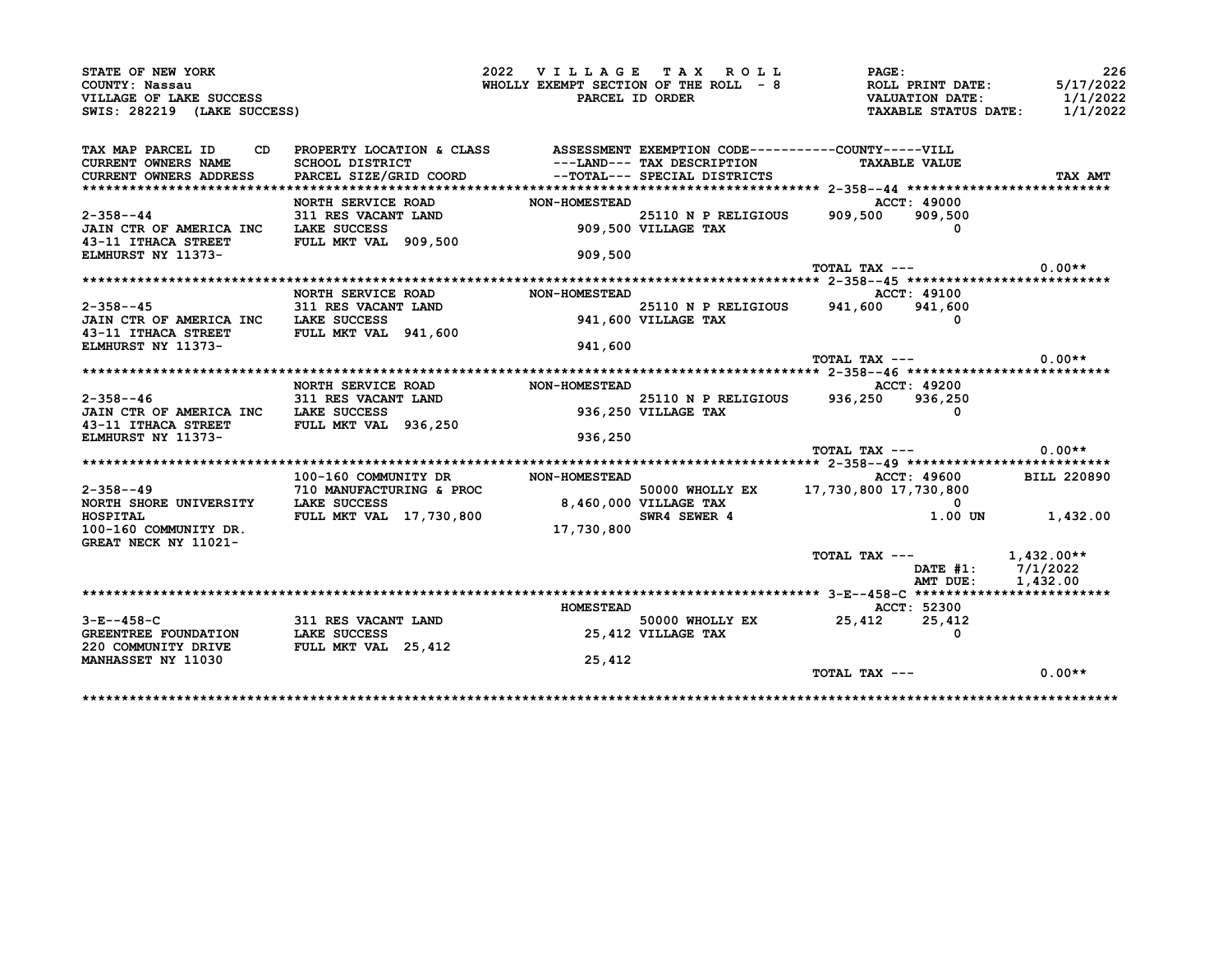| STATE OF NEW YORK                                                                                 |                                                                                           | 2022 VILLAGE TAX ROLL                 |                            | <b>PAGE :</b>                                                                            | 227       |
|---------------------------------------------------------------------------------------------------|-------------------------------------------------------------------------------------------|---------------------------------------|----------------------------|------------------------------------------------------------------------------------------|-----------|
| COUNTY: Nassau                                                                                    |                                                                                           |                                       |                            | WHOLLY EXEMPT SECTION OF THE ROLL $-8$<br>PARCEL ID ORDER $\overline{V}$ VALUATION DATE: | 5/17/2022 |
| VILLAGE OF LAKE SUCCESS                                                                           |                                                                                           |                                       |                            |                                                                                          | 1/1/2022  |
| SWIS: 282219 (LAKE SUCCESS)                                                                       |                                                                                           |                                       |                            | TAXABLE STATUS DATE: 1/1/2022                                                            |           |
| TAX MAP PARCEL ID CD PROPERTY LOCATION & CLASS ASSESSMENT EXEMPTION CODE----------COUNTY-----VILL |                                                                                           |                                       |                            |                                                                                          |           |
| CURRENT OWNERS NAME SCHOOL DISTRICT                                                               |                                                                                           |                                       | ---LAND--- TAX DESCRIPTION | <b>TAXABLE VALUE</b>                                                                     |           |
| CURRENT OWNERS ADDRESS PARCEL SIZE/GRID COORD --TOTAL--- SPECIAL DISTRICTS                        |                                                                                           |                                       |                            |                                                                                          |           |
|                                                                                                   |                                                                                           |                                       |                            |                                                                                          | TAX AMT   |
|                                                                                                   |                                                                                           | <b>HOMESTEAD</b>                      |                            | ACCT: 52200                                                                              |           |
| $3 - E - - 458 - E$                                                                               | 311 RES VACANT LAND                                                                       |                                       |                            |                                                                                          |           |
|                                                                                                   |                                                                                           |                                       |                            | 50000 WHOLLY EX 35,578 35,578<br>35,578 35,578 JILLAGE TAX                               |           |
| GREENTREE FOUNDATION LAKE SUCCESS<br>220 COMMUNITY DRIVE FULL MKT VAL 35,578                      |                                                                                           |                                       |                            |                                                                                          |           |
| <b>MANHASSET NY 11030</b>                                                                         |                                                                                           | 35,578                                |                            |                                                                                          |           |
|                                                                                                   |                                                                                           |                                       |                            | TOTAL TAX $---$ 0.00**                                                                   |           |
|                                                                                                   |                                                                                           |                                       |                            |                                                                                          |           |
|                                                                                                   |                                                                                           |                                       |                            |                                                                                          |           |
| $5 - 4 - 1$                                                                                       | 127400-282219 EX                                                                          | <b>NON-HOMESTEAD</b>                  |                            | ACCT: 97100                                                                              |           |
| 5-4--1<br>LONG ISLAND POWER 10000 UAKE SUCCESS                                                    |                                                                                           |                                       |                            | 10000 UNKNOWN 14,644,600 14,644,600                                                      |           |
|                                                                                                   |                                                                                           |                                       | 0 VILLAGE TAX              |                                                                                          |           |
| 175 EAST OLD COUNTRY ROAD Great Neck                                                              |                                                                                           |                                       |                            |                                                                                          |           |
| HICKSVILLE NY 11801- FULL MKT VAL 14,644,600 14,644,600                                           |                                                                                           |                                       |                            |                                                                                          |           |
|                                                                                                   |                                                                                           |                                       |                            | TOTAL TAX ---                                                                            | $0.00**$  |
|                                                                                                   |                                                                                           |                                       |                            |                                                                                          |           |
|                                                                                                   | 127400 TXBL                                                                               | <b>NON-HOMESTEAD</b>                  |                            | <b>ACCT: 97600</b>                                                                       |           |
| 6-7--1 GD 884 ELECTRIC DSTRBTN-OUT                                                                |                                                                                           | 50000 WHOLLY<br>0 VILLAGE TAX         |                            | 50000 WHOLLY EX 2,964,485 2,964,485                                                      |           |
| LONG ISLAND LIGHTING LAKE SUCCESS                                                                 |                                                                                           |                                       |                            |                                                                                          |           |
| PROPERTY TAX DEPARTMENT PILOT as of 2016<br>PSEG-LONG ISLAND as per NYS Law                       |                                                                                           |                                       |                            |                                                                                          |           |
|                                                                                                   |                                                                                           | 2,964,485                             |                            |                                                                                          |           |
| 999 STEWART AVENUE FULL MKT VAL 2,964,485                                                         |                                                                                           |                                       |                            |                                                                                          |           |
| BETHPAGE NY 11714                                                                                 |                                                                                           |                                       |                            |                                                                                          |           |
|                                                                                                   |                                                                                           |                                       |                            | TOTAL TAX $---$ 0.00**                                                                   |           |
|                                                                                                   |                                                                                           |                                       |                            |                                                                                          |           |
|                                                                                                   | 345 LAKEVILLE RD NON-HOMESTEAD                                                            |                                       |                            | ACCT: 53000                                                                              |           |
| $8 - G - 105$                                                                                     | 612 SCHOOLS                                                                               |                                       |                            | 13800 SCHOOL DIS 230, 797, 099230, 797, 099                                              |           |
| TOWN OF NORTH, HEMPSTEAD LAKE SUCCESS                                                             |                                                                                           | 13800 SCHOOL<br>6,560,136 VILLAGE TAX |                            |                                                                                          |           |
| 345 LAKEVILLE RD FULL MKT VAL 230,797,099                                                         |                                                                                           |                                       |                            |                                                                                          |           |
| <b>GREAT NECK NY 11020-</b>                                                                       |                                                                                           | 230,797,099                           |                            |                                                                                          |           |
|                                                                                                   |                                                                                           |                                       |                            | $\text{TOTAL TAX}$ --- 0.00**                                                            |           |
|                                                                                                   |                                                                                           |                                       |                            |                                                                                          |           |
|                                                                                                   | NORTHERN ST PKWY                                                                          | <b>NON-HOMESTEAD</b>                  |                            | <b>ACCT: 53100</b>                                                                       |           |
| $8 - G - 132$                                                                                     | 822 WATER SUPPLY <b>13870 SPEC DIST</b> 3,814,167 3,814,167 3,814,167 120,024 VILLAGE TAX |                                       |                            |                                                                                          |           |
| MANHASSET LAKEV, ILLE WAT LAKE SUCCESS                                                            |                                                                                           |                                       |                            |                                                                                          |           |
| 351 LAKEVILLE RD FULL MKT VAL 3,814,167                                                           |                                                                                           |                                       |                            |                                                                                          |           |
| NORTHERN ST PKWY                                                                                  |                                                                                           | 3,814,167                             |                            |                                                                                          |           |
|                                                                                                   |                                                                                           |                                       |                            |                                                                                          |           |
| GREAT NECK NY 11020-                                                                              |                                                                                           |                                       |                            |                                                                                          |           |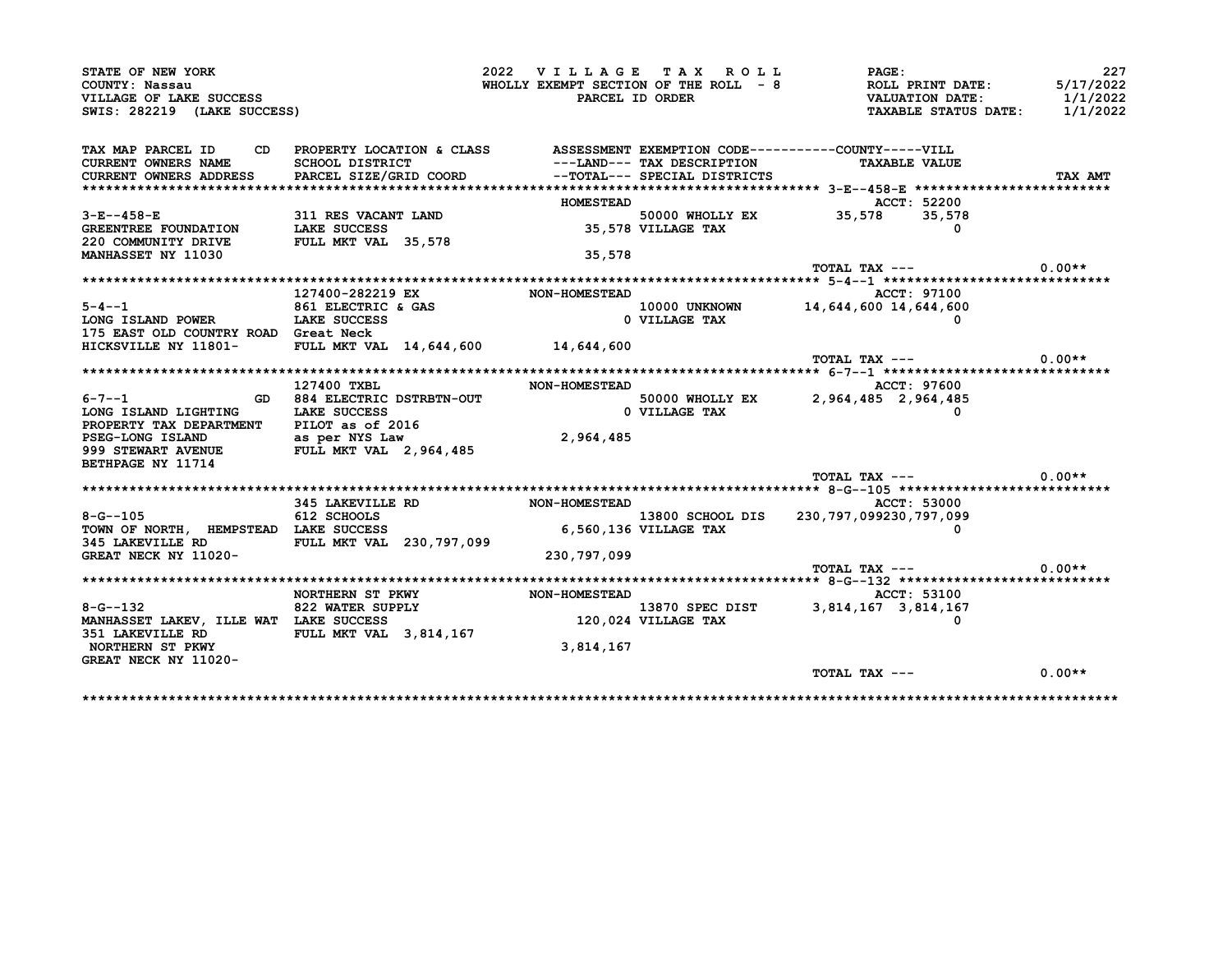| STATE OF NEW YORK                                    |                                                                                 | 2022 VILLAGE TAX ROLL                                      |                 | PAGE:                                   | 228       |
|------------------------------------------------------|---------------------------------------------------------------------------------|------------------------------------------------------------|-----------------|-----------------------------------------|-----------|
| COUNTY: Nassau                                       |                                                                                 | WHOLLY EXEMPT SECTION OF THE ROLL - 8                      |                 | ROLL PRINT DATE:                        | 5/17/2022 |
| VILLAGE OF LAKE SUCCESS                              |                                                                                 | PARCEL ID ORDER                                            |                 | <b>VALUATION DATE:</b>                  | 1/1/2022  |
| SWIS: 282219 (LAKE SUCCESS)                          |                                                                                 |                                                            |                 | TAXABLE STATUS DATE:                    | 1/1/2022  |
| TAX MAP PARCEL ID                                    | CD PROPERTY LOCATION & CLASS ASSESSMENT EXEMPTION CODE----------COUNTY-----VILL |                                                            |                 |                                         |           |
| <b>CURRENT OWNERS NAME</b>                           | SCHOOL DISTRICT                                                                 | ---LAND--- TAX DESCRIPTION<br>--TOTAL--- SPECIAL DISTRICTS |                 | <b>TAXABLE VALUE</b>                    |           |
| CURRENT OWNERS ADDRESS                               | PARCEL SIZE/GRID COORD                                                          |                                                            |                 |                                         | TAX AMT   |
|                                                      |                                                                                 |                                                            |                 |                                         |           |
|                                                      | SOUTH SERVICE ROAD NON-HOMESTEAD                                                |                                                            |                 | ACCT: 53200                             |           |
| $8 - G - 139$                                        | <b>311 RES VACANT LAND<br/>LAKE SUCCESS</b>                                     |                                                            |                 | 12100 NY STATE 13,910,000 13,910,000    |           |
| PEOPLE OF THE, STATE OF LAKE SUCCESS                 |                                                                                 | 13,910,000 VILLAGE TAX                                     |                 |                                         |           |
| SOUTH SERVICE ROAD                                   | FULL MKT VAL 13,910,000                                                         |                                                            |                 |                                         |           |
| GREAT NECK NY 11020-                                 |                                                                                 | 13,910,000                                                 |                 |                                         |           |
|                                                      |                                                                                 |                                                            |                 | TOTAL TAX ---                           | $0.00**$  |
|                                                      |                                                                                 |                                                            |                 |                                         |           |
|                                                      | 3000 MARCUS AVE 1 DAKOTA                                                        | NON-HOMESTEAD                                              |                 | ACCT: 53600                             |           |
| $8 - G - 929$                                        | 464 OFFICE BUILDING                                                             | 18020 IND DE<br>10,087,200 VILLAGE TAX                     |                 | $18020$ IND DEVEL 30,300,000 30,300,000 |           |
| 1 DAKOTA DRIVE LLC LAKE SUCCESS                      |                                                                                 |                                                            |                 |                                         |           |
| 100 JERICO QUADRANGLE                                | 1 DAKOTA DRIVE                                                                  |                                                            |                 |                                         |           |
| JERICHO NY 11753-                                    | (1 PROHEALTH PLAZA)                                                             | 30,300,000                                                 |                 |                                         |           |
|                                                      | DEED BK 13008 PG 0242                                                           |                                                            |                 |                                         |           |
|                                                      | FULL MKT VAL 30,300,000                                                         |                                                            |                 |                                         |           |
|                                                      |                                                                                 |                                                            |                 | TOTAL TAX ---                           | $0.00**$  |
|                                                      |                                                                                 | NON-HOMESTEAD                                              |                 | ACCT: 53700                             |           |
|                                                      | 3000 MARCUS AVE 3 DAKOTA                                                        |                                                            | 18020 IND DEVEL | 31,200,000 31,200,000                   |           |
| 8-G--930<br>3 DAKOTA DRIVE LLC<br>1.AKE SUCCESS      |                                                                                 | 12,333,600 VILLAGE TAX                                     |                 |                                         |           |
| 100 JERICHO QUADRANGLE 3 DAKOTA DRIVE                |                                                                                 |                                                            |                 |                                         |           |
| JERICHO NY 11753-                                    | DEED BK 12008 PG 0205 31,200,000                                                |                                                            |                 |                                         |           |
|                                                      | FULL MKT VAL 31,200,000                                                         |                                                            |                 |                                         |           |
|                                                      |                                                                                 |                                                            |                 | TOTAL TAX ---                           | $0.00**$  |
|                                                      |                                                                                 |                                                            |                 |                                         |           |
|                                                      | 3000 MARCUS AVE 4 OHIO                                                          | <b>NON-HOMESTEAD</b>                                       |                 | ACCT: 53900                             |           |
|                                                      |                                                                                 |                                                            |                 |                                         |           |
|                                                      |                                                                                 |                                                            |                 |                                         |           |
|                                                      |                                                                                 |                                                            | 18020 IND DEVEL | 12,500,000 12,500,000                   |           |
|                                                      | 8-G--933 464 OFFICE BUILDING<br>4 OHIO DRIVE LLC LAKE SUCCESS                   |                                                            |                 |                                         |           |
|                                                      |                                                                                 | $18020$ $18020$ $1802$<br>5,119,200 VILLAGE TAX            |                 |                                         |           |
| JERICHO NY 11753-                                    | DEED BK 13006 PG 0920 12,500,000                                                |                                                            |                 |                                         |           |
|                                                      | FULL MKT VAL 12,500,000                                                         |                                                            |                 | TOTAL TAX ---                           | $0.00**$  |
|                                                      |                                                                                 |                                                            |                 |                                         |           |
|                                                      | <b>MARCUS AVE</b>                                                               | <b>NON-HOMESTEAD</b>                                       |                 | <b>ACCT: 54300</b>                      |           |
| 100 JERICO QUADRANGLE 4 OHIO DRIVE<br>$8 - G - -947$ |                                                                                 |                                                            | 13870 SPEC DIST | 176,418 176,418                         |           |
| MANHASSET LAKEV, ILLE WAT LAKE SUCCESS               | 822 WATER SUPPLY<br>LAKE SUCCESS                                                | 3,744 VILLAGE TAX                                          |                 |                                         |           |
| <b>MARCUS AVENUE</b>                                 | FULL MKT VAL 176,418                                                            |                                                            |                 |                                         |           |
| GREAT NECK NY 11020-                                 |                                                                                 | 176,418                                                    |                 | TOTAL TAX ---                           | $0.00**$  |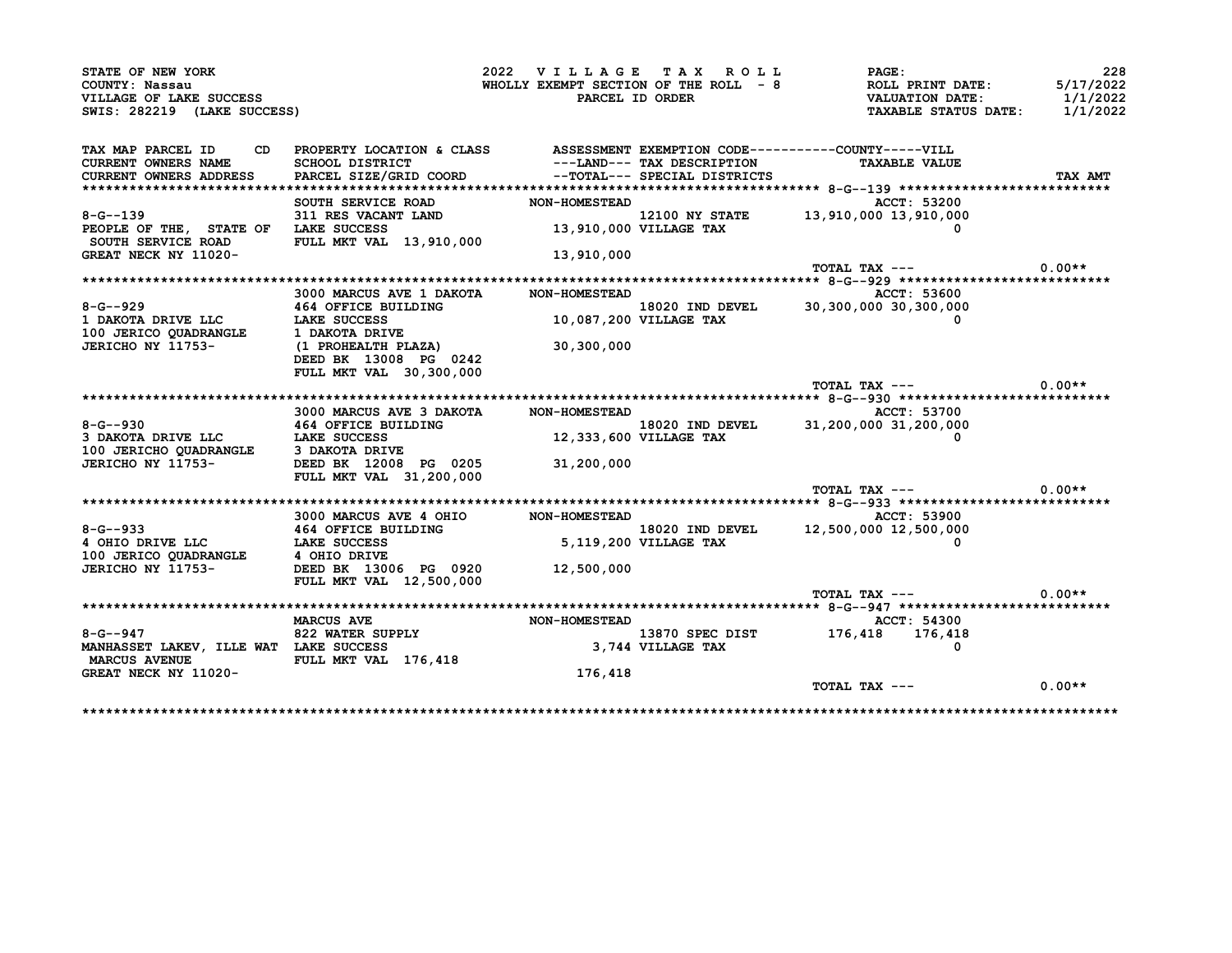| STATE OF NEW YORK                                                                      |                                                                                 | 2022 VILLAGE TAX ROLL                 |                            | <b>PAGE:</b>                                                   | 229      |
|----------------------------------------------------------------------------------------|---------------------------------------------------------------------------------|---------------------------------------|----------------------------|----------------------------------------------------------------|----------|
| COUNTY: Nassau                                                                         |                                                                                 |                                       |                            |                                                                |          |
| VILLAGE OF LAKE SUCCESS                                                                |                                                                                 |                                       |                            |                                                                |          |
| SWIS: 282219 (LAKE SUCCESS)                                                            |                                                                                 |                                       |                            |                                                                |          |
| TAX MAP PARCEL ID                                                                      | CD PROPERTY LOCATION & CLASS ASSESSMENT EXEMPTION CODE----------COUNTY-----VILL |                                       |                            |                                                                |          |
| CURRENT OWNERS NAME SCHOOL DISTRICT                                                    |                                                                                 |                                       | ---LAND--- TAX DESCRIPTION | <b>TAXABLE VALUE</b>                                           |          |
| <b>CURRENT OWNERS ADDRESS</b>                                                          | PARCEL SIZE/GRID COORD --TOTAL--- SPECIAL DISTRICTS                             |                                       |                            |                                                                | TAX AMT  |
|                                                                                        |                                                                                 |                                       |                            |                                                                |          |
|                                                                                        | <b>MARCUS AVE</b>                                                               | <b>NON-HOMESTEAD</b>                  |                            | <b>ACCT: 55100</b>                                             |          |
|                                                                                        |                                                                                 |                                       |                            |                                                                |          |
| 8-G--952<br>COUNTY OF, NASSAU B22 WATER SUPPLY<br>MARCUS AVENUE FULL MKT VAL 5,161,588 |                                                                                 |                                       |                            | 13100 CTY OWNED 5,161,588 5,161,588<br>1,107,216 VILLAGE TAX 6 |          |
|                                                                                        |                                                                                 |                                       |                            |                                                                |          |
| <b>GREAT NECK NY 11020-</b>                                                            |                                                                                 | 5,161,588                             |                            |                                                                |          |
|                                                                                        |                                                                                 |                                       |                            | TOTAL TAX $---$ 0.00**                                         |          |
|                                                                                        |                                                                                 |                                       |                            |                                                                |          |
|                                                                                        | <b>MARCUS AVE</b>                                                               | <b>NON-HOMESTEAD</b>                  |                            | ACCT: 55200                                                    |          |
| $8 - G - 953$                                                                          | 592 ATHLETIC FIELDS                                                             |                                       |                            |                                                                |          |
| TOWN OF NORTH, HEMPSTEAD LAKE SUCCESS                                                  |                                                                                 |                                       |                            | 13500 TWN WTHIN 4,615,889 4,615,889<br>990,936 VILLAGE TAX 0   |          |
| MARCUS AVENUE FULL MKT VAL 4,615,889                                                   |                                                                                 |                                       |                            |                                                                |          |
| GREAT NECK NY 11020-                                                                   |                                                                                 | 4,615,889                             |                            |                                                                |          |
|                                                                                        |                                                                                 |                                       |                            | TOTAL TAX ---                                                  | $0.00**$ |
|                                                                                        |                                                                                 |                                       |                            |                                                                |          |
|                                                                                        | 2000 MARCUS AVE                                                                 | <b>NON-HOMESTEAD</b>                  |                            | ACCT: 54200                                                    |          |
| 8-G--946U-100                                                                          | GD 464 OFFICE BUILDING                                                          |                                       |                            | 50000 WHOLLY EX 5,669,190 5,669,190                            |          |
| NORTH SHORE UNIV HOSPITAL LAKE SUCCESS                                                 |                                                                                 | ـسىمس 50000<br>2,664,000 VILLAGE TAX  |                            |                                                                |          |
| 300 COMMUNITY DRIVE FILOT as of 2016                                                   |                                                                                 |                                       |                            |                                                                |          |
| MANHASSET NY 11030 DEED BK 13299 PG 0039                                               |                                                                                 | 5,669,190                             |                            |                                                                |          |
|                                                                                        | <b>FULL MKT VAL 5,669,190</b>                                                   |                                       |                            |                                                                |          |
|                                                                                        |                                                                                 |                                       |                            | TOTAL TAX $---$ 0.00**                                         |          |
|                                                                                        | 2000 MARCUS AVE                                                                 |                                       |                            |                                                                |          |
|                                                                                        |                                                                                 | <b>NON-HOMESTEAD</b>                  |                            | ACCT: 54200                                                    |          |
| 8-G--946U-200 GD 464 OFFICE BUILDING                                                   |                                                                                 | 50000 WHOLLY<br>2,664,000 VILLAGE TAX |                            | 50000 WHOLLY EX 5,669,190 5,669,190                            |          |
| NORTH SHORE UNIV HOSPITAL LAKE SUCCESS                                                 |                                                                                 |                                       |                            |                                                                |          |
|                                                                                        |                                                                                 |                                       |                            |                                                                |          |
| <b>MANHASSET NY 11030</b>                                                              | FULL MKT VAL 5,669,190                                                          |                                       |                            |                                                                |          |
|                                                                                        |                                                                                 |                                       |                            | TOTAL TAX $---$ 0.00**                                         |          |
|                                                                                        |                                                                                 |                                       |                            |                                                                |          |
|                                                                                        | 2000 MARCUS AVE                                                                 | <b>NON-HOMESTEAD</b>                  |                            | <b>ACCT: 54200</b>                                             |          |
| $8 - G - 946U - 300$                                                                   | GD 464 OFFICE BUILDING                                                          |                                       |                            | 50000 WHOLLY EX 5,669,190 5,669,190                            |          |
| NORTH SHORE UNIV HOSPITAL LAKE SUCCESS                                                 |                                                                                 | 50000 WHOLLY<br>2,664,000 VILLAGE TAX |                            |                                                                |          |
| 300 COMMUNITY DRIVE PILOT as of 2016                                                   |                                                                                 |                                       |                            |                                                                |          |
| MANHASSET NY 11030 DEED BK 13299 PG 0039                                               |                                                                                 | 5,669,190                             |                            |                                                                |          |
|                                                                                        | <b>FULL MKT VAL 5,669,190</b>                                                   |                                       |                            |                                                                |          |
|                                                                                        |                                                                                 |                                       |                            |                                                                |          |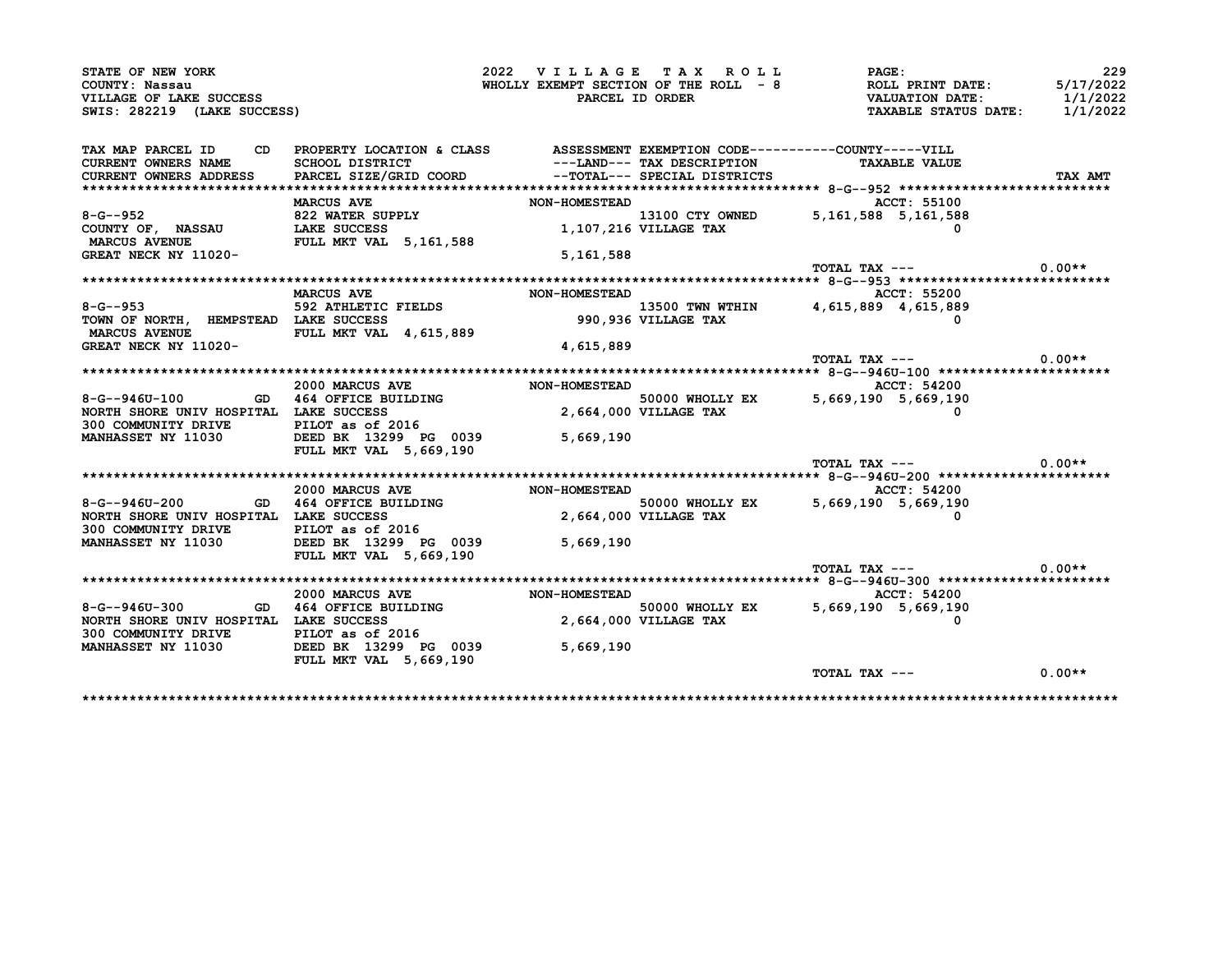| COUNTY: Nassau                                                                                                                                                                                                                                        |                                                                                                                              | 2022 VILLAGE TAX ROLL                 |                    | <b>PAGE:</b><br>WHOLLY EXEMPT SECTION OF THE ROLL $-8$<br>PARCEL ID ORDER WALUATION DATE:    | 230<br>5/17/2022 |
|-------------------------------------------------------------------------------------------------------------------------------------------------------------------------------------------------------------------------------------------------------|------------------------------------------------------------------------------------------------------------------------------|---------------------------------------|--------------------|----------------------------------------------------------------------------------------------|------------------|
| VILLAGE OF LAKE SUCCESS<br>SWIS: 282219 (LAKE SUCCESS)                                                                                                                                                                                                |                                                                                                                              |                                       |                    | TAXABLE STATUS DATE: 1/1/2022                                                                | 1/1/2022         |
| TAX MAP PARCEL ID                                                                                                                                                                                                                                     | CD PROPERTY LOCATION & CLASS ASSESSMENT EXEMPTION CODE----------COUNTY-----VILL                                              |                                       |                    |                                                                                              |                  |
|                                                                                                                                                                                                                                                       |                                                                                                                              |                                       |                    | ---LAND--- TAX DESCRIPTION TAXABLE VALUE                                                     |                  |
|                                                                                                                                                                                                                                                       |                                                                                                                              |                                       |                    |                                                                                              | TAX AMT          |
|                                                                                                                                                                                                                                                       |                                                                                                                              |                                       |                    |                                                                                              |                  |
|                                                                                                                                                                                                                                                       | 1 MARCUS AVE                                                                                                                 |                                       |                    | NON-HOMESTEAD 50000 WHOLLY EX 630,000 630,000<br>630,000 630,000 630,000 615,600 VILLAGE TAX |                  |
| $8 - J - 10$<br>$8-J-10$ $464$ OFFICE BUILDING<br>LIJMC ONE MARCUS AVE LLC LAKE SUCCESS                                                                                                                                                               |                                                                                                                              |                                       |                    |                                                                                              |                  |
|                                                                                                                                                                                                                                                       |                                                                                                                              |                                       |                    |                                                                                              |                  |
|                                                                                                                                                                                                                                                       |                                                                                                                              |                                       |                    |                                                                                              |                  |
|                                                                                                                                                                                                                                                       |                                                                                                                              |                                       |                    |                                                                                              |                  |
|                                                                                                                                                                                                                                                       |                                                                                                                              |                                       |                    | TOTAL TAX ---                                                                                | $0.00**$         |
|                                                                                                                                                                                                                                                       |                                                                                                                              |                                       |                    |                                                                                              |                  |
|                                                                                                                                                                                                                                                       | 553 LAKEVILLE RD NON-HOMESTEAD                                                                                               |                                       |                    | ACCT: 55300                                                                                  |                  |
| $8 - J - 14$                                                                                                                                                                                                                                          | ACCT: 55300<br>LAKE SUCCESS HEALTH FAC 25600 NON-PR MED 28,407,723 28,407,723<br>PULL MET UAL OR 103 300 388,776 VILLAGE TAX |                                       |                    |                                                                                              |                  |
| PARKER JEWISH, INSTITUTE LAKE SUCCESS                                                                                                                                                                                                                 |                                                                                                                              |                                       |                    |                                                                                              |                  |
| 271-11 76TH AVENUE FULL MKT VAL 28,407,723                                                                                                                                                                                                            |                                                                                                                              |                                       |                    |                                                                                              |                  |
| <b>LAKEVILLE ROAD</b>                                                                                                                                                                                                                                 |                                                                                                                              | 28,407,723                            |                    |                                                                                              |                  |
| NEW HYDE PARK NY 11040-                                                                                                                                                                                                                               |                                                                                                                              |                                       |                    | TOTAL TAX $---$ 0.00**                                                                       |                  |
|                                                                                                                                                                                                                                                       |                                                                                                                              |                                       |                    |                                                                                              |                  |
|                                                                                                                                                                                                                                                       | 410 LAKEVILLE RD NON-HOMESTEAD                                                                                               |                                       |                    | <b>ACCT: 55400</b>                                                                           |                  |
|                                                                                                                                                                                                                                                       |                                                                                                                              |                                       |                    |                                                                                              |                  |
|                                                                                                                                                                                                                                                       |                                                                                                                              |                                       |                    |                                                                                              |                  |
| $8 - J - -411$                                                                                                                                                                                                                                        |                                                                                                                              |                                       |                    | $25600$ NON-PR MED 10,703,805 10,703,805                                                     |                  |
| 8-J--411 641 HOSPITALS<br>LIJ HILLSIDE, MEDICAL CE LAKE SUCCESS                                                                                                                                                                                       |                                                                                                                              | 25600 NON-PR<br>7,850,000 VILLAGE TAX |                    | $\Omega$                                                                                     |                  |
| 410 LAKEVILLE ROAD FULL MKT VAL 10,703,805                                                                                                                                                                                                            |                                                                                                                              |                                       |                    |                                                                                              |                  |
|                                                                                                                                                                                                                                                       |                                                                                                                              | 10,703,805                            |                    |                                                                                              |                  |
|                                                                                                                                                                                                                                                       |                                                                                                                              |                                       |                    | $\text{TOTAL TAX}$ --- 0.00**                                                                |                  |
| NEW HYDE PARK NY 11042-                                                                                                                                                                                                                               |                                                                                                                              |                                       |                    |                                                                                              |                  |
|                                                                                                                                                                                                                                                       | 410 LAKEVILLE RD NON-HOMESTEAD                                                                                               |                                       |                    | <b>ACCT: 86500</b>                                                                           |                  |
| $8 - J - 412$                                                                                                                                                                                                                                         |                                                                                                                              |                                       |                    | D<br>50000 WHOLLY EX 15,617,100 15,617,100 \$                                                |                  |
| LI JEWISH MEDICAL CENTER LAKE SUCCESS                                                                                                                                                                                                                 | <b>464 OFFICE BUILDING<br/>LAKE SUCCESS</b>                                                                                  | 50000 WHOLLY<br>9,172,800 VILLAGE TAX |                    |                                                                                              |                  |
| NORTH SHORE COMMUNITY SRV DEED BK 12816 PG 692                                                                                                                                                                                                        |                                                                                                                              |                                       |                    |                                                                                              |                  |
| ATTN:LORI VAKNIN FULL MKT VAL 15,617,100 15,617,100                                                                                                                                                                                                   |                                                                                                                              |                                       |                    |                                                                                              |                  |
| 600 COMMUNITY DRIVE                                                                                                                                                                                                                                   |                                                                                                                              |                                       |                    |                                                                                              |                  |
|                                                                                                                                                                                                                                                       |                                                                                                                              |                                       |                    |                                                                                              |                  |
|                                                                                                                                                                                                                                                       |                                                                                                                              |                                       |                    | TOTAL TAX ---                                                                                | $0.00**$         |
| <b>MANHASSET NY 11030</b>                                                                                                                                                                                                                             |                                                                                                                              |                                       |                    |                                                                                              |                  |
|                                                                                                                                                                                                                                                       |                                                                                                                              |                                       |                    |                                                                                              |                  |
|                                                                                                                                                                                                                                                       |                                                                                                                              |                                       | 93,600 VILLAGE TAX |                                                                                              |                  |
|                                                                                                                                                                                                                                                       |                                                                                                                              |                                       |                    |                                                                                              |                  |
| ACCLE RD ACCLESS ACCT: 55500<br>464 OFFICE BUILDING MON-HOMESTEAD 50000 WHOLLY EX 177,425 177,425<br>0 ACCLESS ACCRESS ACCRETIC DULLOING A AND VILLAGE TAX<br>LI JEWISH MEDICAL CENTER LAKE SUCCESS<br>NORTH SHORE COMMUNITY SRV DEED BK 12861 PG 692 |                                                                                                                              |                                       |                    |                                                                                              |                  |
| ATTN: LORI VAKNIN FULL MKT VAL 177,425<br>600 COMMUNITY DR                                                                                                                                                                                            |                                                                                                                              | 177,425                               |                    |                                                                                              |                  |
| <b>MANHASSET NY 11030</b>                                                                                                                                                                                                                             |                                                                                                                              |                                       |                    |                                                                                              |                  |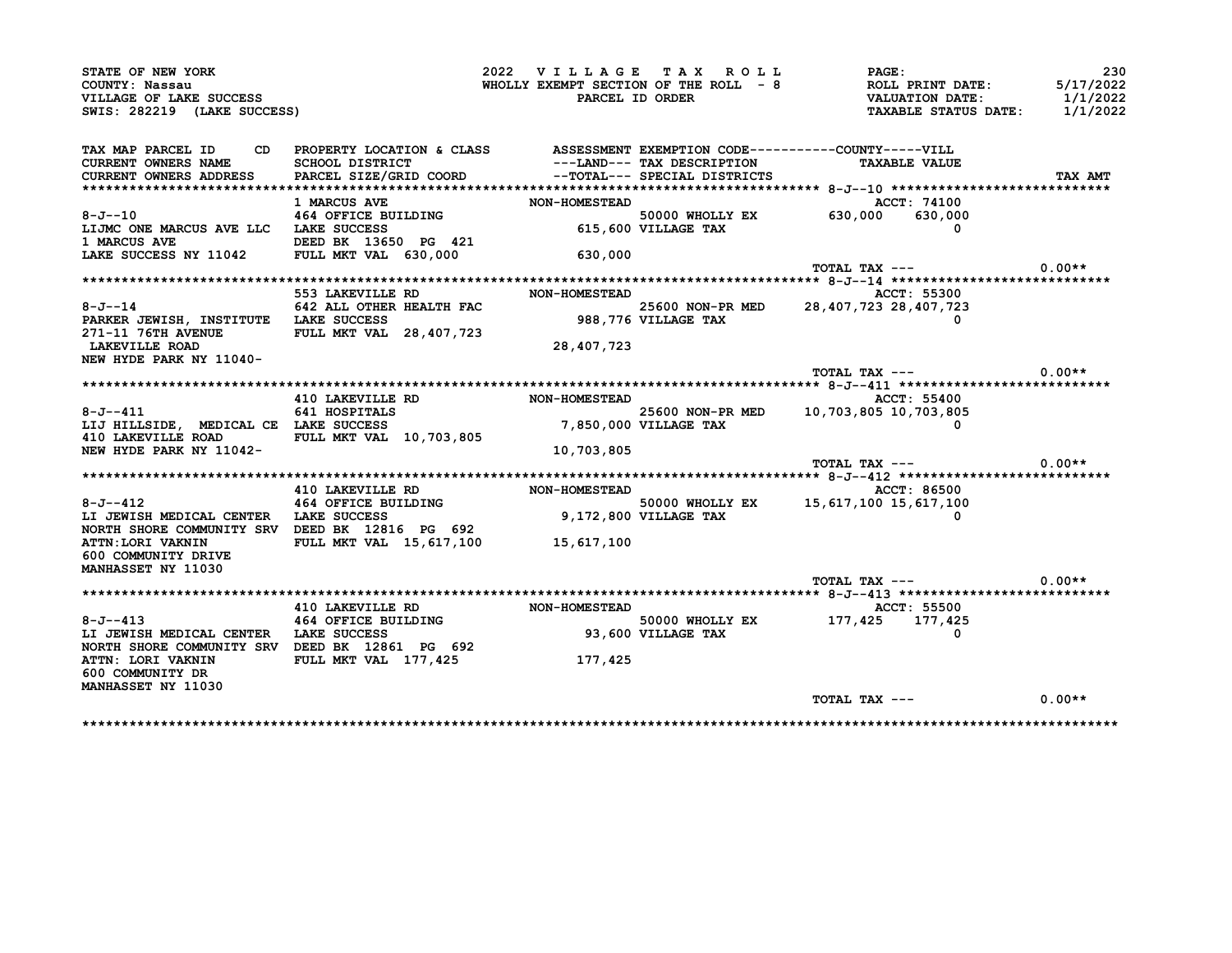| STATE OF NEW YORK<br>COUNTY: Nassau                              |                                                                                  |                                        | 2022 VILLAGE TAX ROLL        | PAGE:                                                                     | 231<br>5/17/2022 |
|------------------------------------------------------------------|----------------------------------------------------------------------------------|----------------------------------------|------------------------------|---------------------------------------------------------------------------|------------------|
| VILLAGE OF LAKE SUCCESS                                          |                                                                                  |                                        |                              | WHOLLY EXEMPT SECTION OF THE ROLL $-8$<br>PARCEL ID ORDER VALUATION DATE: | 1/1/2022         |
| SWIS: 282219 (LAKE SUCCESS)                                      |                                                                                  |                                        |                              | TAXABLE STATUS DATE: 1/1/2022                                             |                  |
| TAX MAP PARCEL ID                                                | CD PROPERTY LOCATION & CLASS ASSESSMENT EXEMPTION CODE----------COUNTY-----VILL  |                                        |                              |                                                                           |                  |
| CURRENT OWNERS NAME SCHOOL DISTRICT                              |                                                                                  |                                        |                              | ---LAND--- TAX DESCRIPTION TAXABLE VALUE                                  |                  |
|                                                                  | CURRENT OWNERS ADDRESS PARCEL SIZE/GRID COORD                                    |                                        | --TOTAL--- SPECIAL DISTRICTS |                                                                           | TAX AMT          |
|                                                                  |                                                                                  |                                        |                              |                                                                           |                  |
|                                                                  | <b>1 MARCUS AVE</b>                                                              | <b>NON-HOMESTEAD</b>                   |                              | ACCT: 55700                                                               |                  |
| $8 - J - - 416$                                                  | 464 OFFICE BUILDING                                                              |                                        |                              | 50000 WHOLLY EX 19,849,075 19,849,075                                     |                  |
| LONG ISLAND JEWISH                                               | LAKE SUCCESS                                                                     |                                        | 9,284,400 VILLAGE TAX        |                                                                           |                  |
|                                                                  |                                                                                  |                                        |                              |                                                                           |                  |
| LAKE SUCCESS NY 11042                                            |                                                                                  |                                        |                              |                                                                           |                  |
|                                                                  |                                                                                  |                                        |                              | TOTAL TAX ---                                                             | $0.00**$         |
|                                                                  |                                                                                  |                                        |                              |                                                                           |                  |
|                                                                  | 432 LAKEVILLE RD NON-HOMESTEAD                                                   |                                        |                              | ACCT: 55900                                                               |                  |
| $8 - J - -418$                                                   | 620 RELIGIOUS<br>LAKE SUCCESS                                                    |                                        |                              | 25110 N P RELIGIOUS 2,479,630 2,479,630                                   |                  |
| CHURCH OF ST PHILIP & LAKE SUCCESS                               |                                                                                  | 25110 N P RE<br>364,824 VILLAGE TAX    |                              |                                                                           |                  |
| ST. JAMES                                                        | FULL MKT VAL 2,479,630                                                           |                                        |                              |                                                                           |                  |
| 432 LAKEVILLE ROAD                                               |                                                                                  | 2,479,630                              |                              |                                                                           |                  |
| LAKE SUCCESS NY 11042                                            |                                                                                  |                                        |                              |                                                                           |                  |
|                                                                  |                                                                                  |                                        |                              | TOTAL TAX $---$ 0.00**                                                    |                  |
|                                                                  |                                                                                  |                                        |                              |                                                                           |                  |
|                                                                  | 420 LAKEVILLE RD NON-HOMESTEAD                                                   |                                        |                              | ACCT: 56000                                                               |                  |
| $8 - J - -423$                                                   | 465 PROFESSIONAL BUILDIN                                                         |                                        |                              | 25600 NON-PR MED 10,801,790 10,801,790                                    |                  |
|                                                                  |                                                                                  | - - אשא 25600<br>5,184,000 VILLAGE TAX |                              |                                                                           |                  |
|                                                                  | C-O-420<br>MEDICAL CENTER<br>420 LAKEVILLE RD FULL MKT VAL 10,801,790 10,801,790 |                                        |                              |                                                                           |                  |
|                                                                  |                                                                                  |                                        |                              |                                                                           |                  |
| LAKE SUCCESS NY 11020-                                           |                                                                                  |                                        |                              | TOTAL TAX ---                                                             | $0.00**$         |
|                                                                  |                                                                                  |                                        |                              |                                                                           |                  |
|                                                                  | 410 LAKEVILLE RD NON-HOMESTEAD                                                   |                                        |                              | ACCT: 56200                                                               |                  |
|                                                                  |                                                                                  |                                        |                              | 50000 WHOLLY EX 928,535 928,535                                           |                  |
|                                                                  |                                                                                  |                                        |                              |                                                                           |                  |
|                                                                  |                                                                                  |                                        |                              | 0                                                                         |                  |
| 8-J--425 641 HOSPITALS<br>LIJ MEDICAL, CENTER LAKE SUCCESS       |                                                                                  |                                        | 137,664 VILLAGE TAX          |                                                                           |                  |
| 270-05 76 AVENUE FULL MKT VAL 928,535<br>NEW HYDE PARK NY 11042- |                                                                                  |                                        |                              |                                                                           |                  |
|                                                                  |                                                                                  | 928,535                                |                              | $TOTAL$ $TAX$ $---$                                                       | $0.00**$         |
|                                                                  |                                                                                  |                                        |                              |                                                                           |                  |
|                                                                  |                                                                                  |                                        |                              | ACCT: 56300                                                               |                  |
| $8 - J - - 426$                                                  | <b>LAKEVILLE RD</b><br>641 HOSPITALS                                             | NON-HOMESTEAD                          |                              |                                                                           |                  |
| LIJ MEDICAL, CENTER                                              |                                                                                  |                                        | 60,480 VILLAGE TAX           | 50000 WHOLLY EX 163,310 163,310                                           |                  |
| <b>LAKEVILLE</b>                                                 | LAKE SUCCESS<br>FULL MKT VAL 163,310                                             |                                        |                              |                                                                           |                  |
| <b>270 05 76 AVENUE</b>                                          |                                                                                  | 163,310                                |                              |                                                                           |                  |
| NEW HYDE PARK NY 11042-                                          |                                                                                  |                                        |                              |                                                                           |                  |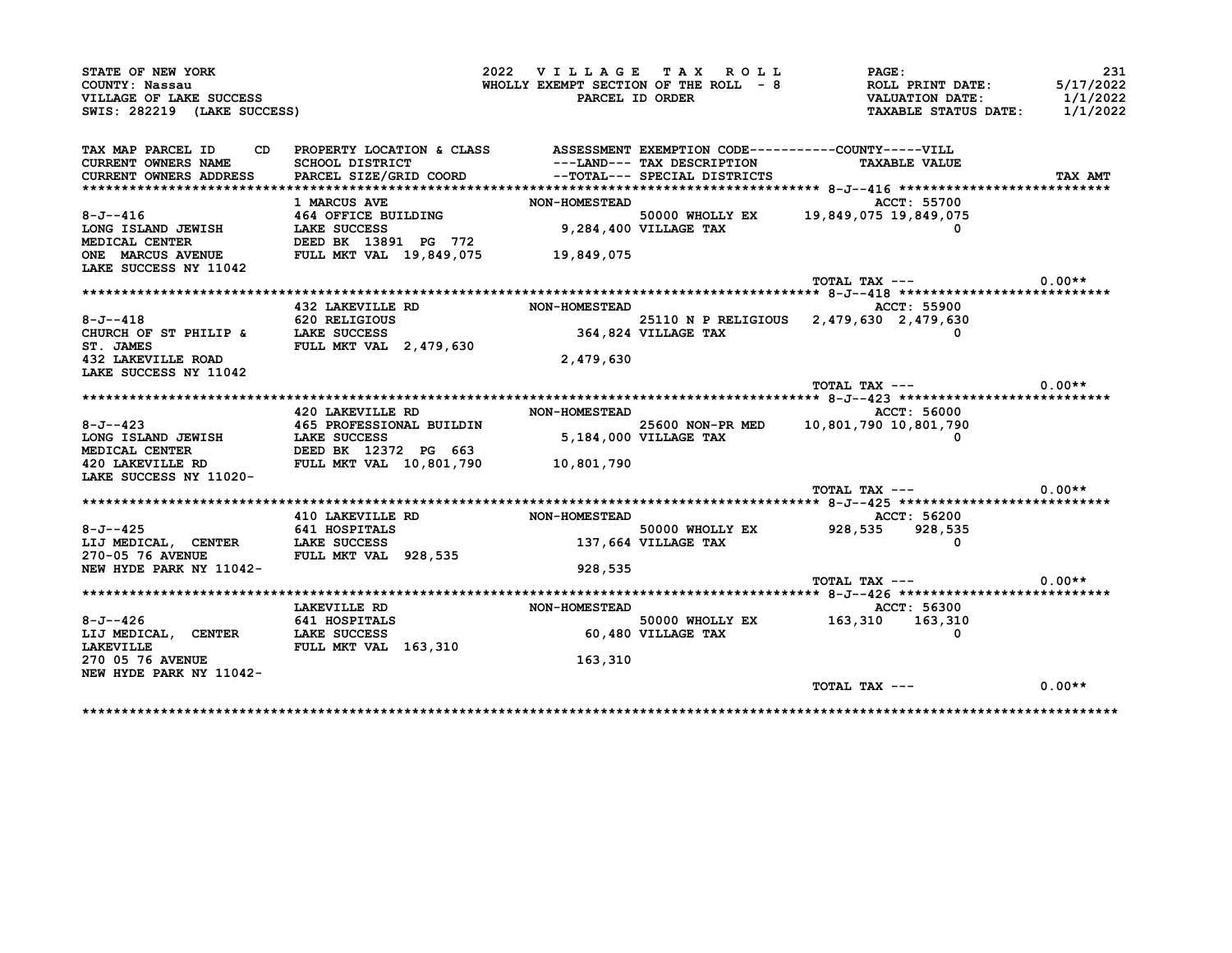| STATE OF NEW YORK<br>COUNTY: Nassau<br>VILLAGE OF LAKE SUCCESS<br>SWIS: 282219 (LAKE SUCCESS)         |                                                                                                                                    | 2022 VILLAGE TAX ROLL<br>WHOLLY EXEMPT SECTION OF THE ROLL - 8<br>PARCEL ID ORDER |                                                            | PAGE:<br>ROLL PRINT DATE:<br><b>VALUATION DATE:</b><br>TAXABLE STATUS DATE: | 232<br>5/17/2022<br>1/1/2022<br>1/1/2022 |
|-------------------------------------------------------------------------------------------------------|------------------------------------------------------------------------------------------------------------------------------------|-----------------------------------------------------------------------------------|------------------------------------------------------------|-----------------------------------------------------------------------------|------------------------------------------|
| TAX MAP PARCEL ID<br>CD.<br><b>CURRENT OWNERS NAME</b><br><b>CURRENT OWNERS ADDRESS</b>               | PROPERTY LOCATION & CLASS<br>SCHOOL DISTRICT<br>PARCEL SIZE/GRID COORD                                                             |                                                                                   | ---LAND--- TAX DESCRIPTION<br>--TOTAL--- SPECIAL DISTRICTS | ASSESSMENT EXEMPTION CODE----------COUNTY-----VILL<br><b>TAXABLE VALUE</b>  | TAX AMT                                  |
| 8-J--427<br>LIJ MEDICAL, CENTER<br>270-05 76 AVENUE FULL MKT VAL 3,065,565<br>NEW HYDE PARK NY 11042- | 430 LAKEVILLE RD<br>641 HOSPITALS<br>LAKE SUCCESS                                                                                  | <b>NON-HOMESTEAD</b><br>3,065,565                                                 | 1,325,880 VILLAGE TAX                                      | ACCT: 56400<br>25600 NON-PR MED 3,065,565 3,065,565                         |                                          |
|                                                                                                       |                                                                                                                                    |                                                                                   |                                                            | TOTAL TAX ---                                                               | $0.00**$                                 |
| 8-252--5 620 RELIGIOUS<br>LAKE SUCCESS JEWISH, CENT LAKE SUCCESS<br>18 OLIVE ST                       | 18 OLIVE ST<br>FULL MKT VAL 771,271                                                                                                | <b>NON-HOMESTEAD</b>                                                              | 21600 RELIG CORP<br>48,456 VILLAGE TAX                     | ACCT: 58900<br>771,271 771,271<br>$\Omega$                                  |                                          |
| GREAT NECK NY 11020                                                                                   |                                                                                                                                    | 771,271                                                                           |                                                            | TOTAL TAX ---                                                               | $0.00**$                                 |
| $8 - 252 - -20$<br>COUNTY OF, NASSAU<br>OLIVE STREET<br>GREAT NECK NY 11020-                          | OLIVE STREET<br>822 WATER SUPPLY<br><b>LAKE SUCCESS</b><br><b>FULL MKT VAL 1,305,000</b>                                           | <b>NON-HOMESTEAD</b><br>1,305,000                                                 | 580,000 VILLAGE TAX                                        | ACCT: 60100<br>13100 CTY OWNED 1,305,000 1,305,000                          |                                          |
|                                                                                                       |                                                                                                                                    |                                                                                   |                                                            | TOTAL TAX ---                                                               | $0.00**$                                 |
| $8 - 252 - -21$<br>PEOPLE OF THE, STATE OF LAKE SUCCESS<br>LAKEVILLE ROAD<br>GREAT NECK NY 11020-     | LAKEVILLE RD<br>311 RES VACANT LAND<br>FULL MKT VAL 267,500                                                                        | <b>NON-HOMESTEAD</b><br>267,500                                                   | <b>12100 NY STATE</b><br>267,500 VILLAGE TAX               | ACCT: 60200<br>267,500 267,500                                              |                                          |
|                                                                                                       |                                                                                                                                    |                                                                                   |                                                            | TOTAL TAX ---                                                               | $0.00**$                                 |
| 8-B18--300-H2<br>LIJ MEDICAL CENTER<br>1111 MARCUS AVE<br>LAKE SUCCESS NY 11042                       | 1111 MARCUS AVE 300L 2<br>GD 710 MANUFACTURING & PROC<br>LAKE SUCCESS<br>Wholly Exempt<br>PILOT as of 2016<br>DEED BK 13208 PG 310 | <b>NON-HOMESTEAD</b><br>25,728,325                                                | 50000 WHOLLY EX<br>8,424,000 VILLAGE TAX                   | ACCT: 62200<br>25, 728, 325 25, 728, 325                                    |                                          |
|                                                                                                       | FULL MKT VAL 25, 728, 325                                                                                                          |                                                                                   |                                                            | TOTAL TAX ---                                                               | $0.00**$                                 |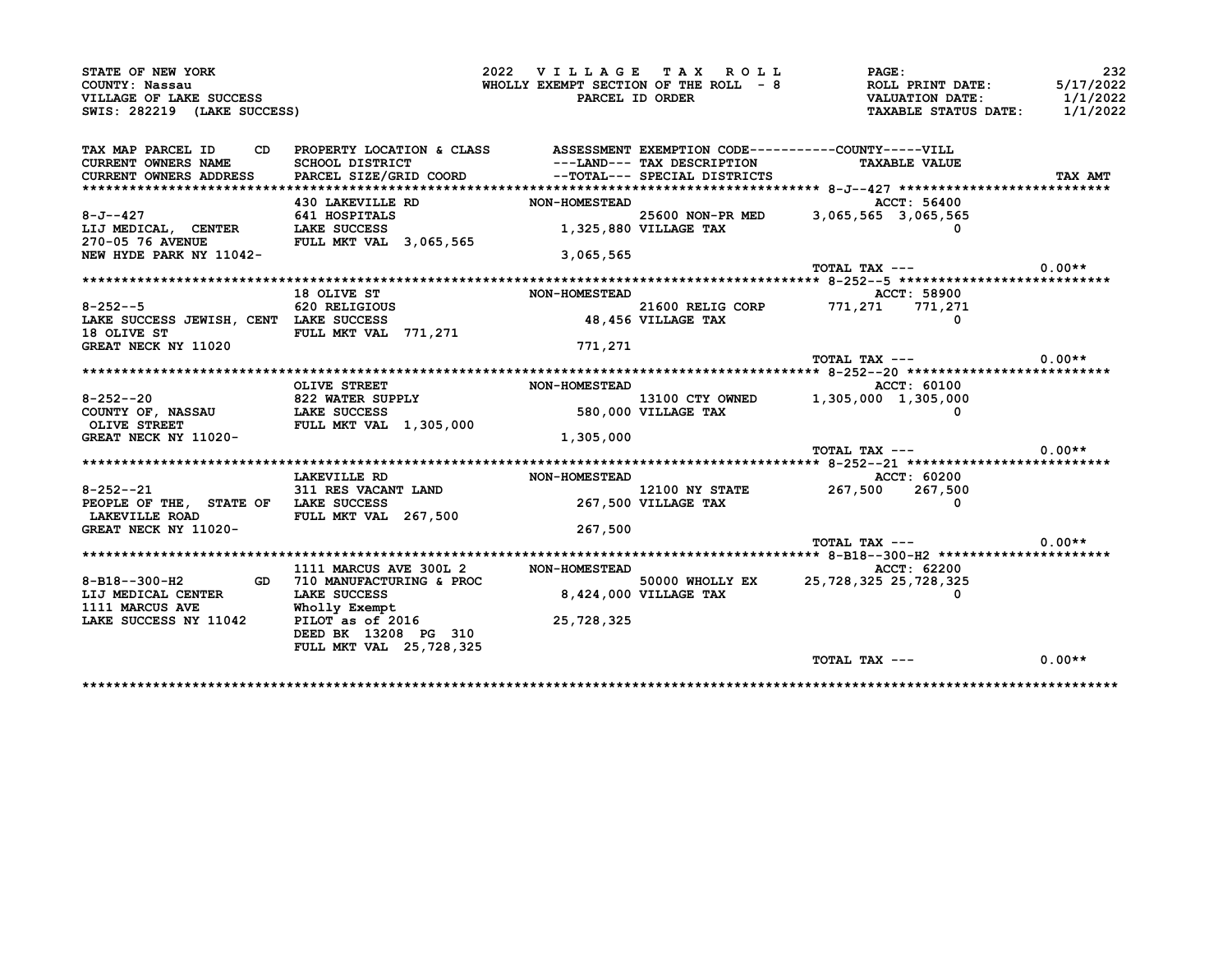| <b>STATE OF NEW YORK</b>       | 2022 VILLAGE TAX ROLL                  | <b>PAGE:</b>                | 233       |
|--------------------------------|----------------------------------------|-----------------------------|-----------|
| COUNTY: Nassau                 | WHOLLY EXEMPT SECTION OF THE ROLL $-8$ | ROLL PRINT DATE:            | 5/17/2022 |
| VILLAGE OF LAKE SUCCESS        | PARCEL ID ORDER                        | VALUATION DATE:             | 1/1/2022  |
| SWIS: 282219<br>(LAKE SUCCESS) |                                        | <b>TAXABLE STATUS DATE:</b> | 1/1/2022  |

#### ROLL SECTION TOTALS

## \*\*\* S P E C I A L D I S T R I C T S U M M A R Y \*\*\*

| <b>CODE</b>      | DISTRICT NAME | TOTAL<br><b>PARCELS</b> | <b>EXTENSION</b><br>TYPE | <b>EXTENSION</b><br><b>VALUE</b> | AD VALOREM<br><b>VALUE</b> | <b>EXEMPT</b><br><b>AMOUNT</b> | <b>TAXABLE</b><br><b>VALUE</b> | <b>TAX</b><br><b>RATE</b> | TOTAL<br><b>TAX</b> |
|------------------|---------------|-------------------------|--------------------------|----------------------------------|----------------------------|--------------------------------|--------------------------------|---------------------------|---------------------|
| SWR4             | SEWER 4       |                         | UNITS                    | 1.00                             |                            |                                | 1.00                           | 1,432.000000              | 1,432.00            |
| SWR <sub>6</sub> | SEWER 6       |                         | UNITS                    | 1.00                             |                            |                                | 1.00                           | 1,573.000000              | 1,573.00            |
| SWR7             | SEWER 7       |                         | 1 UNITS                  | 1.00                             |                            |                                |                                | 1.00 36,179.000000        | 36,179.00           |
| SWR8             | SEWER 8       |                         | UNITS                    | 1.00                             |                            |                                |                                | 1.00 13,279.000000        | 13,279.00           |

TOTAL 52,463.00

## \*\*\* S C H O O L S U M M A R Y \*\*\*

| SCHL<br>CODE | <b>DESCRIPTION</b> | TOTAL<br><b>PARCELS</b> | <b>ASSESSED</b><br>LAND | <b>ASSESSED</b><br>TOTAL | <b>EXEMPT</b><br><b>AMOUNT</b> | TOTAL<br><b>TAXABLE</b> |
|--------------|--------------------|-------------------------|-------------------------|--------------------------|--------------------------------|-------------------------|
| 282201       | Lake Success       | 70                      | 139,633,103             | 668,461,072              | 668,001,945                    | 459,127                 |
|              | TOTAL              | 70                      | 139,633,103             | 668,461,072              | 668,001,945                    | 459,127                 |
|              |                    |                         |                         |                          |                                |                         |

\*\*\* E X E M P T I O N S U M M A R Y \*\*\*

|             |                    | TOTAL          |               |               |
|-------------|--------------------|----------------|---------------|---------------|
| <b>CODE</b> | <b>DESCRIPTION</b> | <b>PARCELS</b> | <b>COUNTY</b> | CITY          |
| 10000       | <b>UNKNOWN</b>     |                | 14,644,600    | 14,644,600    |
| 12100       | <b>NY STATE</b>    | 3              | 16,100,208    | 16,100,208    |
| 13100       | CTY OWNED          | з              | 6,852,114     | 6,852,114     |
| 13500       | TWN WTHIN          | 5              | 23,027,381    | 23,027,381    |
| 13650       | VIL WTHIN          | 8              | 28,308,338    | 28,308,338    |
| 13800       | <b>SCHOOL DIS</b>  | 9              | 277,148,808   | 277,148,808   |
| 13870       | SPEC DIST          | 3              | 6,261,673     | 6,261,673     |
| 18020       | IND DEVEL          | 3              | 74,000,000    | 74,000,000    |
| 21600       | <b>RELIG CORP</b>  | $\mathbf{2}$   | 32, 271, 271  | 32, 271, 271  |
| 25110       | N P RELIGIOUS      | 13             | 21, 253, 004  | 21,253,004    |
| 25600       | NON-PR MED         | 4              | 52,978,883    | 52,978,883    |
| 50000       | WHOLLY EX          | 16             | 115, 155, 665 | 115, 155, 665 |
|             | TOTAL              | 70             | 668,001,945   | 668,001,945   |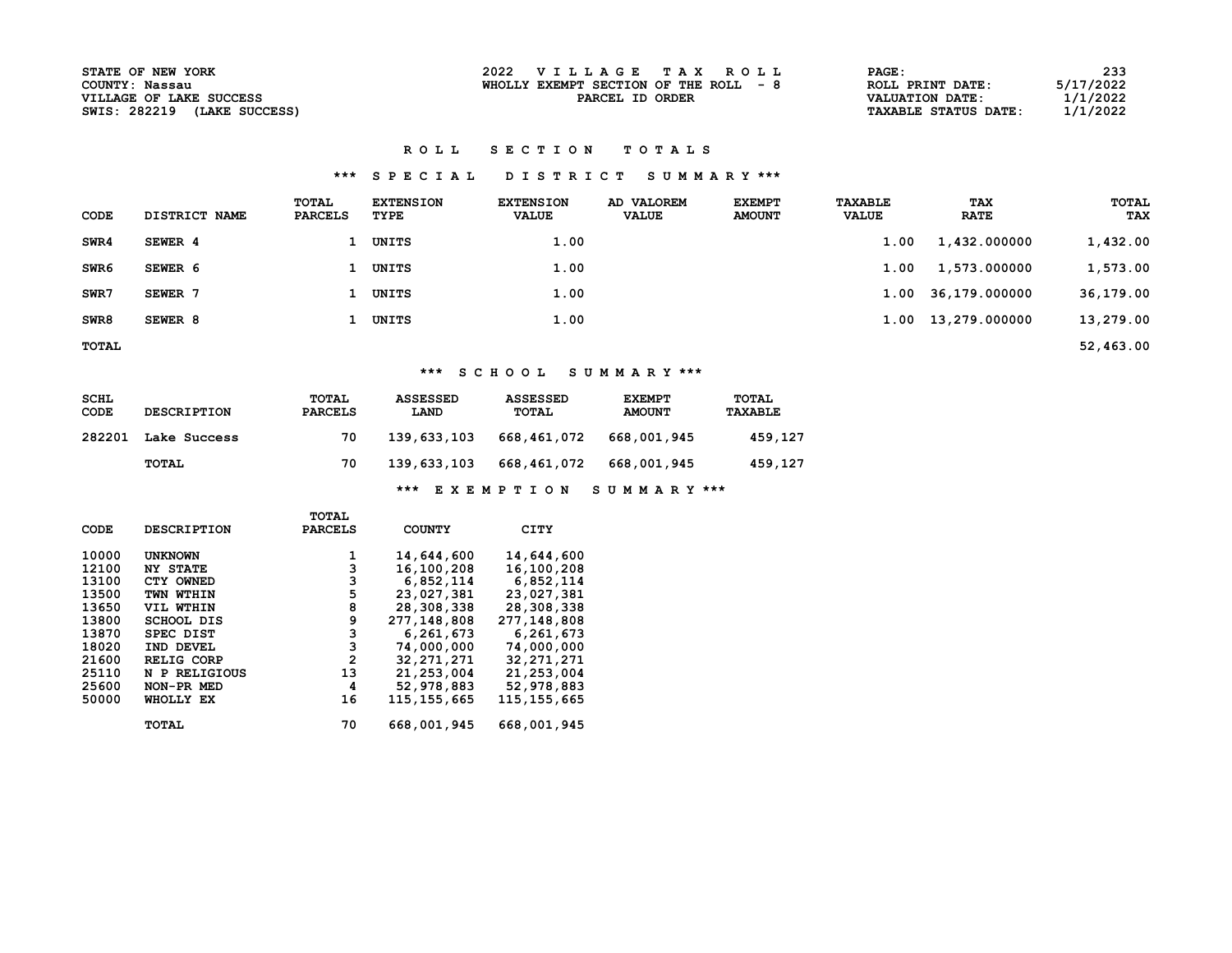| STATE OF NEW YORK              | 2022 VILLAGE TAX ROLL                 | PAGE:                                   | 234 |
|--------------------------------|---------------------------------------|-----------------------------------------|-----|
| COUNTY: Nassau                 | WHOLLY EXEMPT SECTION OF THE ROLL - 8 | 5/17/2022<br>ROLL PRINT DATE:           |     |
| VILLAGE OF LAKE SUCCESS        | PARCEL ID ORDER                       | 1/1/2022<br>VALUATION DATE:             |     |
| SWIS: 282219<br>(LAKE SUCCESS) |                                       | 1/1/2022<br><b>TAXABLE STATUS DATE:</b> |     |

| <b>ROLL</b><br><b>SEC</b> | <b>DESCRIPTION</b>           | TOTAL<br><b>PARCELS</b> | <b>ASSESSED</b><br>LAND | <b>ASSESSED</b><br>TOTAL | <b>EXEMPT</b><br><b>AMOUNT</b> | TOTAL<br><b>TAXABLE</b> | <b>TAX</b><br><b>RATE</b> | <b>TOTAL</b><br>TAX   |
|---------------------------|------------------------------|-------------------------|-------------------------|--------------------------|--------------------------------|-------------------------|---------------------------|-----------------------|
|                           | VILLAGE TAX<br>SP DIST TAXES | 70                      | 139,633,103             | 668,461,072              | 668,001,945                    | 459,127                 |                           | 7,164.15<br>52,463.00 |
|                           | * WHOLLY EXEMPT              | 70                      |                         |                          |                                |                         |                           | 59,627.15             |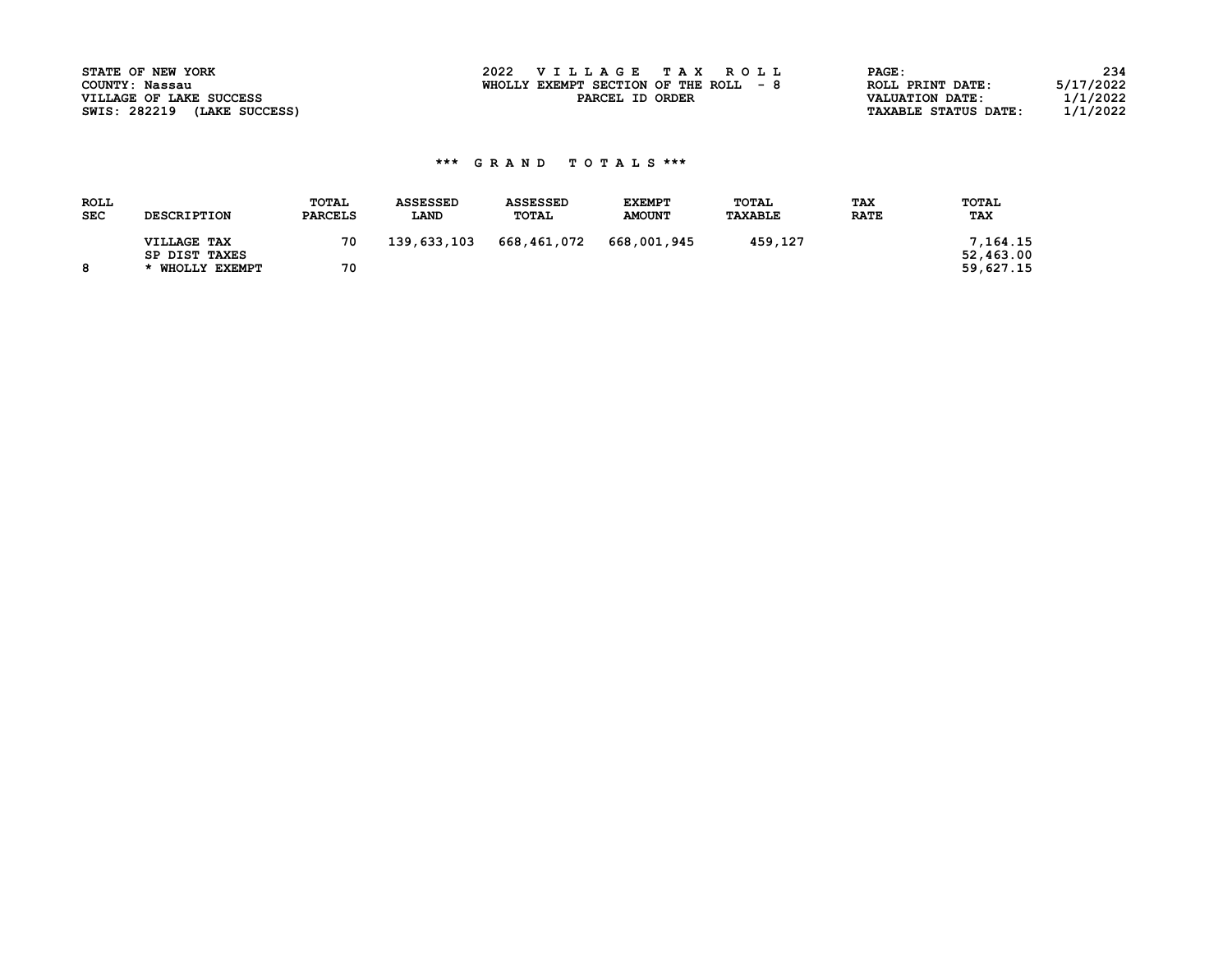| STATE OF NEW YORK           | 2022<br>VILLAGE TAX ROLL | PAGE:                       | 235       |
|-----------------------------|--------------------------|-----------------------------|-----------|
| COUNTY: Nassau              | SWIS TOTALS              | ROLL PRINT DATE:            | 5/17/2022 |
| VILLAGE OF LAKE SUCCESS     | PARCEL ID ORDER          | <b>VALUATION DATE:</b>      | 1/1/2022  |
| SWIS: 282219 (LAKE SUCCESS) |                          | <b>TAXABLE STATUS DATE:</b> | 1/1/2022  |

#### S W I S T O T A L S

## \*\*\* S P E C I A L D I S T R I C T S U M M A R Y \*\*\*

## \*\*\* H O M E S T E A D \*\*\*

|      |                                | TOTAL          | <b>FYTFNCTON</b> | <b>EXTENSION</b> | <b>VALOREM</b> | <b>EXEMPT</b> | <b>TAXABLE</b> | TAX         | <b>TOTAL</b> |
|------|--------------------------------|----------------|------------------|------------------|----------------|---------------|----------------|-------------|--------------|
| CODE | <b>DISTRICT</b><br><b>NAME</b> | <b>PARCELS</b> | <b>TYPE</b>      | <b>VALUE</b>     | <b>VALUE</b>   | <b>AMOUNT</b> | <b>VALUE</b>   | <b>RATE</b> | <b>TAX</b>   |
|      |                                | <b>PARTS</b>   |                  |                  |                |               |                |             |              |

### NO SPECIAL DISTRICT TOTALS AT THIS LEVEL

#### \*\*\* S P E C I A L D I S T R I C T S U M M A R Y \*\*\*

#### \*\*\* N O N - H O M E S T E A D \*\*\*

|      |                                                | TOTAL                               | <b><i>EVERICTON</i></b> |              | <b>VALOREM</b><br>AD. | EXEMP"        | <b>AXABLE</b> | <b>TAX</b>  | TOTAI |
|------|------------------------------------------------|-------------------------------------|-------------------------|--------------|-----------------------|---------------|---------------|-------------|-------|
| CODE | <b>NAME</b><br>$r$ c to $\tau$ $\sigma$ $\tau$ | <b>DADCET.C</b><br>rnrccu.<br>PARTS | TYPE                    | <b>VALUE</b> | <b>VALUE</b>          | <b>AMOUNT</b> | <b>VALUE</b>  | <b>RATE</b> | TAX   |

#### NO SPECIAL DISTRICT TOTALS AT THIS LEVEL

### \*\*\* S P E C I A L D I S T R I C T S U M M A R Y \*\*\*

### \*\*\* S W I S \*\*\*

| CODE             | DISTRICT NAME          | TOTAL<br><b>PARCELS</b> | <b>EXTENSION</b><br>TYPE | <b>EXTENSION</b><br><b>VALUE</b> | AD VALOREM<br><b>VALUE</b> | <b>EXEMPT</b><br><b>AMOUNT</b> | <b>TAXABLE</b><br><b>VALUE</b> | <b>TAX</b><br><b>RATE</b> | <b>TOTAL</b><br>TAX |
|------------------|------------------------|-------------------------|--------------------------|----------------------------------|----------------------------|--------------------------------|--------------------------------|---------------------------|---------------------|
| <b>EXREM</b>     | <b>EXEMPTION REMOV</b> |                         | <b>MOVE</b>              | 519.42                           |                            |                                | 519.00                         | 1.000000                  | 519.42              |
| SWR1             | SEWER 1                | 733                     | UNITS                    | 733.00                           |                            |                                | 733.00                         | 1,056.000000              | 774,048.00          |
| SWR <sub>2</sub> | SEWER 2                | 1                       | UNITS                    | 1.00                             |                            |                                | 1.00                           | 429.000000                | 429.00              |
| SWR3             | SEWER 3                | $\mathbf{1}$            | UNITS                    | 1.00                             |                            |                                |                                | 1.00 28,994.000000        | 28,994.00           |
| SWR4             | SEWER 4                |                         | 3 UNITS                  | 3.00                             |                            |                                | 3.00                           | 1,432.000000              | 4,296.00            |
| SWR <sub>5</sub> | SEWER 5                |                         | UNITS                    | 1.00                             |                            |                                |                                | 1.00 22,494.000000        | 22,494.00           |
| SWR <sub>6</sub> | SEWER 6                |                         | UNITS                    | 1.00                             |                            |                                | 1.00                           | 1,573.000000              | 1,573.00            |
| SWR7             | SEWER 7                |                         | UNITS                    | 1.00                             |                            |                                |                                | 1.00 36,179.000000        | 36,179.00           |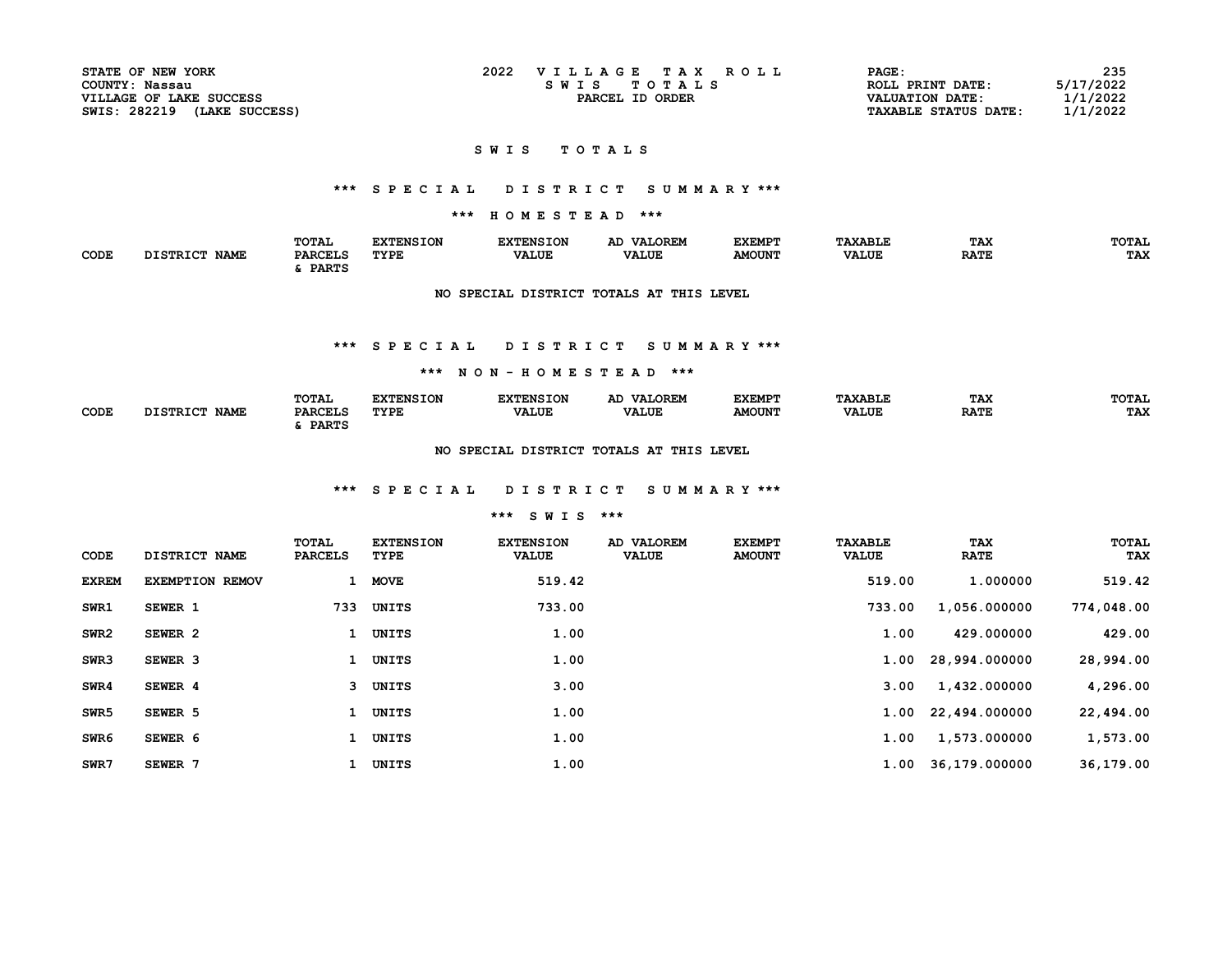| 2022<br>VILLAGE TAX ROLL<br><b>STATE OF NEW YORK</b><br>PAGE: | 236                         |
|---------------------------------------------------------------|-----------------------------|
| COUNTY: Nassau                                                | 5/17/2022                   |
| SWIS TOTALS                                                   | ROLL PRINT DATE:            |
| VILLAGE OF LAKE SUCCESS                                       | 1/1/2022                    |
| PARCEL ID ORDER                                               | <b>VALUATION DATE:</b>      |
| SWIS: 282219                                                  | 1/1/2022                    |
| (LAKE SUCCESS)                                                | <b>TAXABLE STATUS DATE:</b> |

#### S W I S T O T A L S

# \*\*\* S P E C I A L D I S T R I C T S U M M A R Y \*\*\*

### \*\*\* S W I S \*\*\*

| CODE         | DISTRICT NAME | TOTAL<br><b>PARCELS</b> | <b>EXTENSION</b><br>TYPE | <b>EXTENSION</b><br><b>VALUE</b> | AD VALOREM<br><b>VALUE</b> | <b>EXEMPT</b><br><b>AMOUNT</b> | <b>TAXABLE</b><br><b>VALUE</b> | <b>TAX</b><br><b>RATE</b> | TOTAL<br>TAX |
|--------------|---------------|-------------------------|--------------------------|----------------------------------|----------------------------|--------------------------------|--------------------------------|---------------------------|--------------|
| SWR8         | SEWER 8       |                         | UNITS                    | $\overline{100}$                 |                            |                                |                                | 1.00 13,279.000000        | 13,279.00    |
| <b>TOTAL</b> |               |                         |                          |                                  |                            |                                |                                |                           | 881,811.42   |

\*\*\* S C H O O L S U M M A R Y \*\*\*

### \*\*\* H O M E S T E A D \*\*\*

| SCHL<br>CODE | <b>DESCRIPTION</b> | TOTAL<br><b>PARCELS</b><br>& PARTS | <b>ASSESSED</b><br>LAND | <b>ASSESSED</b><br>TOTAL  | <b>EXEMPT</b><br><b>AMOUNT</b> | <b>TOTAL</b><br><b>TAXABLE</b> |
|--------------|--------------------|------------------------------------|-------------------------|---------------------------|--------------------------------|--------------------------------|
| 282201       | Lake Success       | 834                                |                         | 435,614,546 1,281,227,596 |                                | 2,564,640 1,278,662,956        |
|              | TOTAL              | 834                                |                         | 435,614,546 1,281,227,596 |                                | 2,564,640 1,278,662,956        |
|              |                    |                                    |                         |                           |                                |                                |

\*\*\* N O N - H O M E S T E A D \*\*\*

| SCHL<br>CODE | <b>DESCRIPTION</b> | TOTAL<br><b>PARCELS</b><br>& PARTS | <b>ASSESSED</b><br>LAND | <b>ASSESSED</b><br><b>TOTAL</b> | <b>EXEMPT</b><br><b>AMOUNT</b> | TOTAL<br>TAXABLE |
|--------------|--------------------|------------------------------------|-------------------------|---------------------------------|--------------------------------|------------------|
| 282201       | Lake Success       | 121                                | 259,675,743             | 936,341,511                     | 681,920,585                    | 254,420,926      |
|              | TOTAL              | 121                                | 259,675,743             | 936,341,511                     | 681,920,585                    | 254,420,926      |

### \*\*\* S W I S \*\*\*

| SCHL<br>CODE | <b>DESCRIPTION</b> | TOTAL<br><b>PARCELS</b> | <b>ASSESSED</b><br>LAND | <b>ASSESSED</b><br>TOTAL  | <b>EXEMPT</b><br><b>AMOUNT</b> | TOTAL<br>TAXABLE               |
|--------------|--------------------|-------------------------|-------------------------|---------------------------|--------------------------------|--------------------------------|
| 282201       | Lake Success       | 955                     |                         | 695,290,289 2,217,569,107 |                                | 684, 485, 225 1, 533, 083, 882 |
|              | TOTAL              | 955                     |                         | 695,290,289 2,217,569,107 |                                | 684, 485, 225 1, 533, 083, 882 |
|              |                    |                         |                         | *** EXEMPTION SUMMARY *** |                                |                                |

#### \*\*\* H O M E S T E A D \*\*\*

| CODE  | <b>DESCRIPTION</b> | TOTAL<br><b>PARCELS</b><br>& PARTS | <b>COUNTY</b> | CITY      |  |
|-------|--------------------|------------------------------------|---------------|-----------|--|
| 41101 | ELGBL VETERANS     | 12                                 | 1,656,669     | 1,656,669 |  |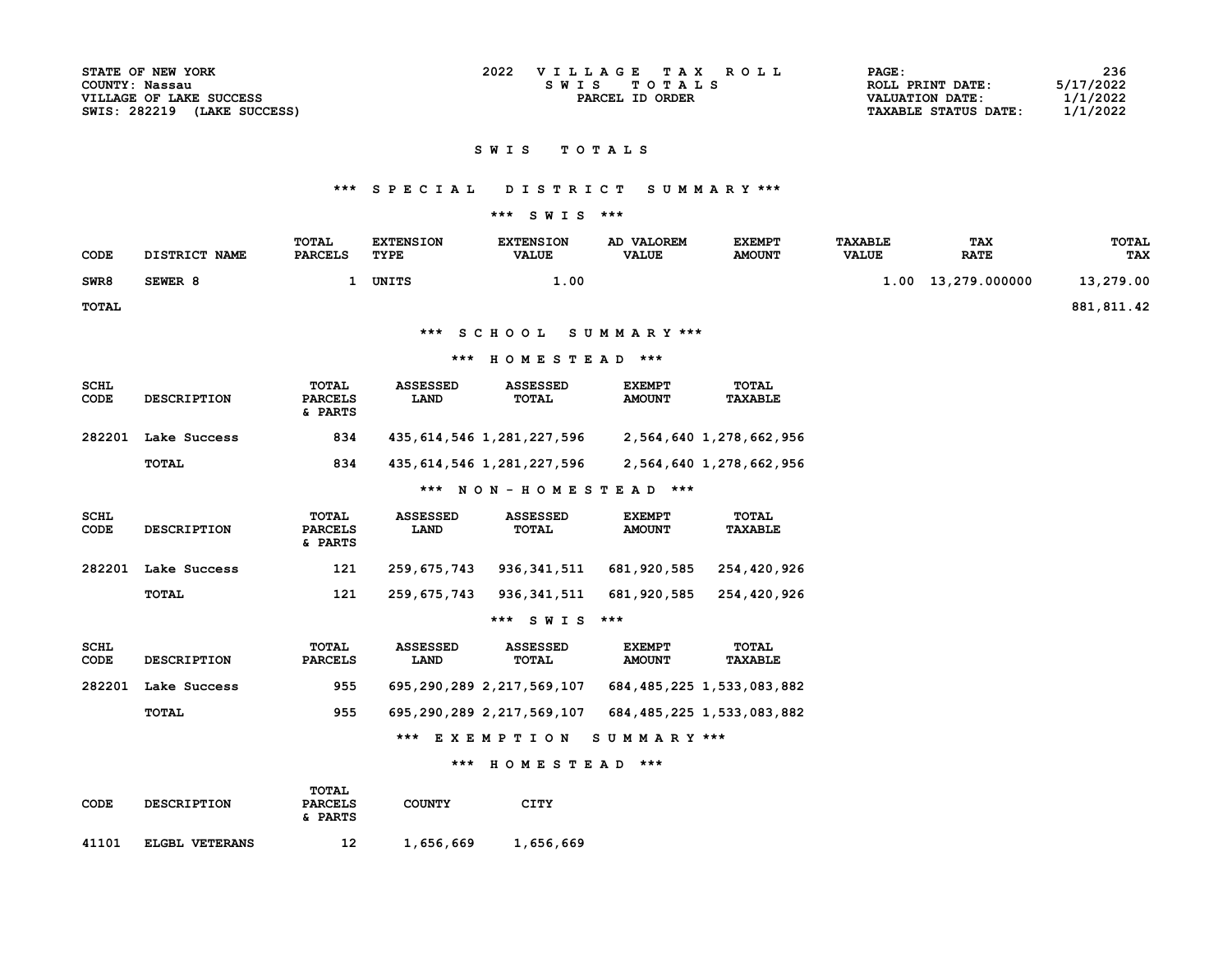| <b>PAGE :</b>               | 237       |
|-----------------------------|-----------|
| ROLL PRINT DATE:            | 5/17/2022 |
| <b>VALUATION DATE:</b>      | 1/1/2022  |
| <b>TAXABLE STATUS DATE:</b> | 1/1/2022  |

#### SWIS TOTALS

### \*\*\* E X E M P T I O N S U M M A R Y \*\*\*

### \*\*\* H O M E S T E A D \*\*\*

| ALT WAR VET<br>ALT WAR COMBAT | 11 | 594,000   | 594,000   |
|-------------------------------|----|-----------|-----------|
|                               |    |           |           |
|                               | 5  | 450,000   | 450,000   |
| DIS VET                       | 1  | 68,933    | 68,933    |
| <b>CLERGY</b>                 | 1  | 1,500     | 1,500     |
| SENIOR-ALL                    | 4  | 2,502,150 | 2,502,150 |
| WHOLLY EX                     | 2  | 60,990    | 60,990    |
| <b>TOTAL</b>                  | 36 | 5,334,242 | 5,334,242 |
|                               |    |           |           |

### \*\*\* N O N - H O M E S T E A D \*\*\*

|       |                    | <b>TOTAL</b>       |               |               |  |
|-------|--------------------|--------------------|---------------|---------------|--|
| CODE  | <b>DESCRIPTION</b> | <b>PARCELS</b>     | <b>COUNTY</b> | CITY          |  |
|       |                    | <b>&amp; PARTS</b> |               |               |  |
|       |                    |                    |               |               |  |
| 10000 | <b>UNKNOWN</b>     | 1                  | 14,644,600    | 14,644,600    |  |
| 12100 | <b>NY STATE</b>    | 3                  | 16,100,208    | 16,100,208    |  |
| 13100 | CTY OWNED          | 3                  | 6,852,114     | 6,852,114     |  |
| 13500 | TWN WTHIN          | 5                  | 23,027,381    | 23,027,381    |  |
| 13650 | VIL WTHIN          | 8                  | 28,308,338    | 28,308,338    |  |
| 13800 | <b>SCHOOL DIS</b>  | 9                  | 277,148,808   | 277,148,808   |  |
| 13870 | <b>SPEC DIST</b>   | 3                  | 6,261,673     | 6,261,673     |  |
| 18020 | IND DEVEL          | 4                  | 87,979,630    | 87,979,630    |  |
| 21600 | <b>RELIG CORP</b>  | 2                  | 32, 271, 271  | 32, 271, 271  |  |
| 25110 | N P RELIGIOUS      | 13                 | 21, 253, 004  | 21,253,004    |  |
| 25600 | NON-PR MED         | 4                  | 52,978,883    | 52,978,883    |  |
| 50000 | WHOLLY EX          | 14                 | 115,094,675   | 115,094,675   |  |
|       |                    |                    |               |               |  |
|       | <b>TOTAL</b>       | 69                 | 681,920,585   | 681, 920, 585 |  |
|       |                    |                    |               |               |  |

\*\*\* SWIS \*\*\*

|       |                    | <b>TOTAL</b>   |               |             |
|-------|--------------------|----------------|---------------|-------------|
| CODE  | <b>DESCRIPTION</b> | <b>PARCELS</b> | <b>COUNTY</b> | CITY        |
| 10000 | <b>UNKNOWN</b>     | 1              | 14,644,600    | 14,644,600  |
| 12100 | <b>NY STATE</b>    | 3              | 16,100,208    | 16,100,208  |
| 13100 | CTY OWNED          | 3              | 6,852,114     | 6,852,114   |
| 13500 | TWN WTHIN          | 5              | 23,027,381    | 23,027,381  |
| 13650 | VIL WTHIN          | 8              | 28,308,338    | 28,308,338  |
| 13800 | <b>SCHOOL DIS</b>  | 9              | 277,148,808   | 277,148,808 |
| 13870 | SPEC DIST          | з              | 6,261,673     | 6,261,673   |
| 18020 | IND DEVEL          | 4              | 87,979,630    | 87,979,630  |
|       |                    |                |               |             |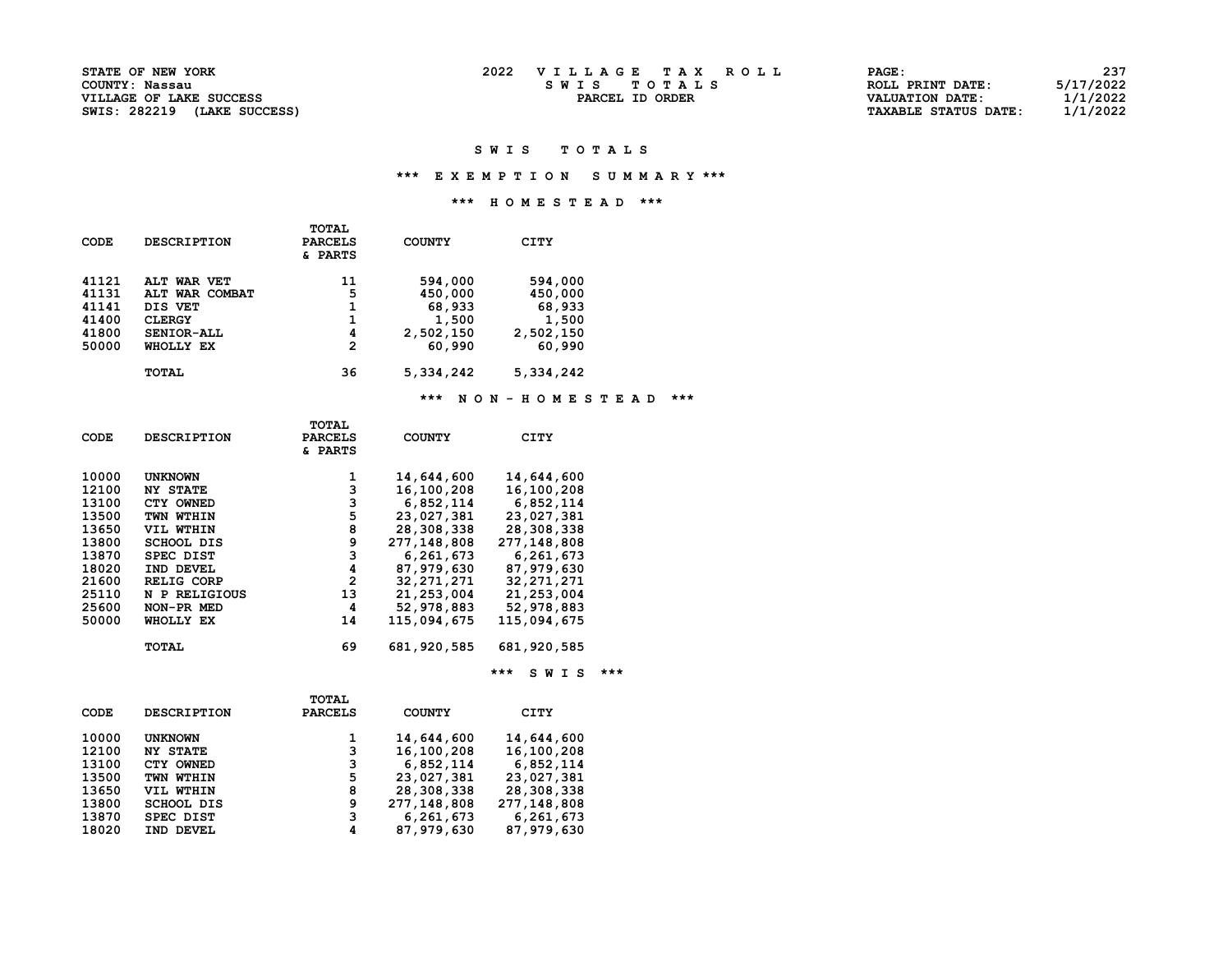| <b>PAGE :</b>        | 238       |
|----------------------|-----------|
| ROLL PRINT DATE:     | 5/17/2022 |
| VALUATION DATE:      | 1/1/2022  |
| TAXABLE STATUS DATE: | 1/1/2022  |

#### SWIS TOTALS

### \*\*\* E X E M P T I O N S U M M A R Y \*\*\*

### \*\*\* S W I S \*\*\*

|             |                        |                       | <b>TOTAL</b>   |               |               |
|-------------|------------------------|-----------------------|----------------|---------------|---------------|
| <b>CODE</b> |                        | <b>DESCRIPTION</b>    | <b>PARCELS</b> | <b>COUNTY</b> | <b>CITY</b>   |
|             | 21600                  | RELIG CORP            | 2              | 32, 271, 271  | 32, 271, 271  |
|             | 25110                  | N P RELIGIOUS         | 13             | 21, 253, 004  | 21, 253, 004  |
|             | 25600                  | NON-PR MED            | 4              | 52,978,883    | 52,978,883    |
|             | 41101                  | <b>ELGBL VETERANS</b> | 12             | 1,656,669     | 1,656,669     |
|             | 41121                  | ALT WAR VET           | 11             | 594,000       | 594,000       |
|             | 41131                  | ALT WAR COMBAT        | 5              | 450,000       | 450,000       |
|             | 41141<br>DIS VET       |                       |                | 68,933        | 68,933        |
|             | 41400<br><b>CLERGY</b> |                       | 1              | 1,500         | 1,500         |
|             | 41800                  | SENIOR-ALL            | 4              | 2,502,150     | 2,502,150     |
|             | 50000                  | WHOLLY EX             | 16             | 115, 155, 665 | 115, 155, 665 |
|             | <b>TOTAL</b>           |                       | 105            | 687, 254, 827 | 687, 254, 827 |

### \*\*\* G R A N D T O T A L S \*\*\*

#### \*\*\* H O M E S T E A D \*\*\*

| <b>ROLL</b><br><b>SEC</b> | <b>DESCRIPTION</b>             | TOTAL<br><b>PARCELS</b><br>& PARTS | <b>ASSESSED</b><br>LAND | <b>ASSESSED</b><br>TOTAL       | <b>EXEMPT</b><br><b>AMOUNT</b> | TOTAL<br><b>TAXABLE</b>      | <b>TAX</b><br><b>RATE</b> | TOTAL<br><b>TAX</b>          |
|---------------------------|--------------------------------|------------------------------------|-------------------------|--------------------------------|--------------------------------|------------------------------|---------------------------|------------------------------|
|                           | VILLAGE TAX<br>* TAXABLE       | 832<br>832                         |                         | 435, 553, 556 1, 281, 166, 606 |                                | 5, 273, 252 1, 275, 893, 354 | 5.560850                  | 7,095,051.62<br>7,095,051.62 |
| 8                         | VILLAGE TAX<br>* WHOLLY EXEMPT | 2                                  | 60,990                  | 60,990                         | 60,990                         |                              | 5.560850                  | 0.00<br>0.00                 |
|                           | VILLAGE TAX<br>* GRAND TOTAL * | 834<br>834                         |                         | 435, 614, 546 1, 281, 227, 596 |                                | 5, 334, 242 1, 275, 893, 354 |                           | 7,095,051.62<br>7,095,051.62 |

| <b>ROLL</b><br><b>SEC</b> | <b>DESCRIPTION</b> | TOTAL<br><b>PARCELS</b><br><b>PARTS</b> | <b>ASSESSED</b><br>LAND | <b>ASSESSED</b><br>TOTAL | <b>EXEMPT</b><br><b>AMOUNT</b> | TOTAL<br><b>TAXABLE</b> | TAX<br><b>RATE</b> | TOTAL<br><b>TAX</b> |
|---------------------------|--------------------|-----------------------------------------|-------------------------|--------------------------|--------------------------------|-------------------------|--------------------|---------------------|
|                           | VILLAGE TAX        | 39                                      | 120,103,630             | 251,458,542              | 13,979,630                     | 237,478,912             | 15.603846          | 3,705,584.34        |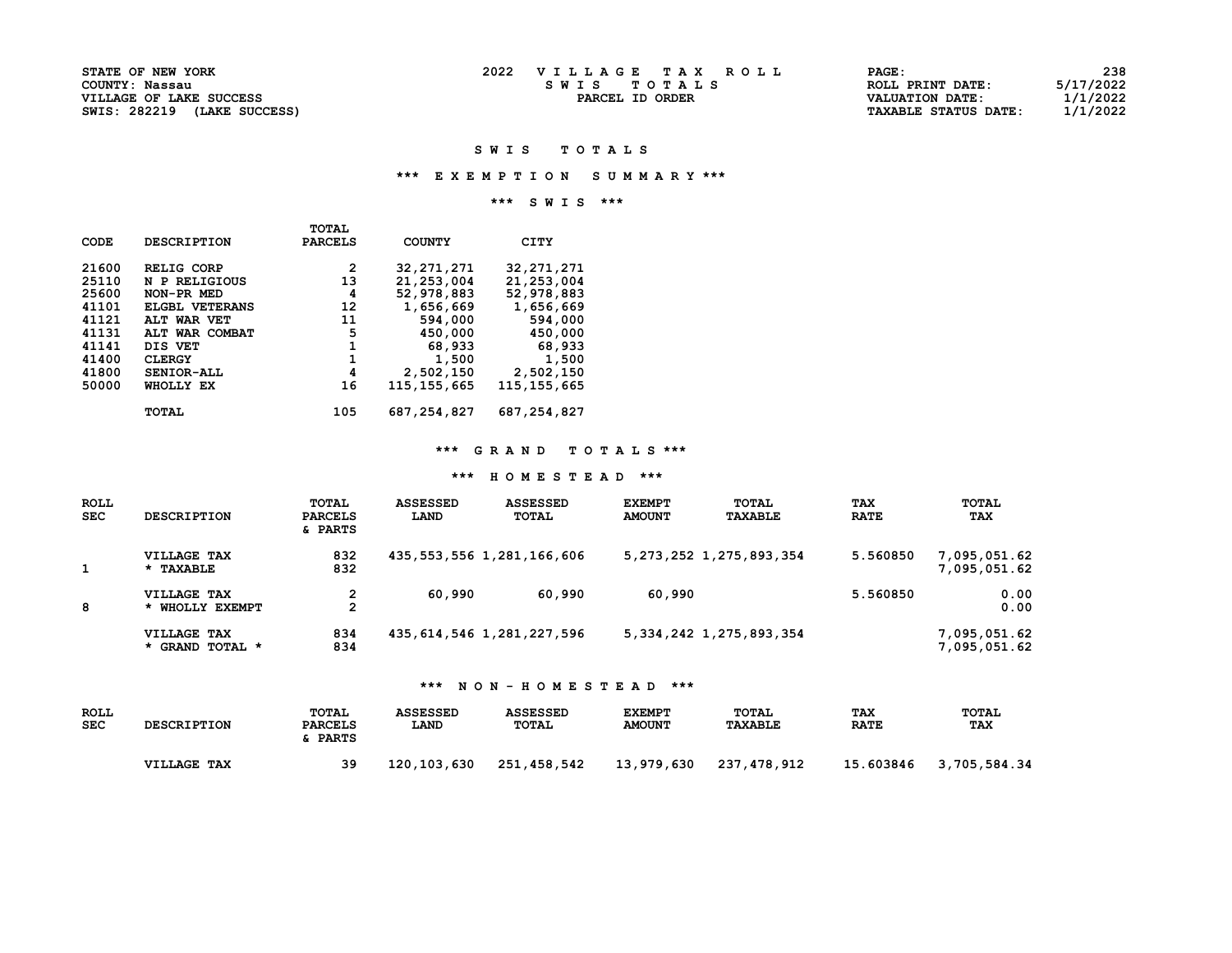| STATE OF NEW YORK              | 2022 | VILLAGE TAX ROLL | PAGE:                       | 239       |
|--------------------------------|------|------------------|-----------------------------|-----------|
| COUNTY: Nassau                 |      | SWIS TOTALS      | ROLL PRINT DATE:            | 5/17/2022 |
| VILLAGE OF LAKE SUCCESS        |      | PARCEL ID ORDER  | VALUATION DATE:             | 1/1/2022  |
| SWIS: 282219<br>(LAKE SUCCESS) |      |                  | <b>TAXABLE STATUS DATE:</b> | 1/1/2022  |

 $1 \quad * \text{ TAXABLE} \quad 39 \quad 3,705,584.34$ 

\*\*\* G R A N D T O T A L S \*\*\*

| <b>ROLL</b><br><b>SEC</b> | <b>DESCRIPTION</b>              | TOTAL<br><b>PARCELS</b><br>& PARTS | <b>ASSESSED</b><br>LAND | <b>ASSESSED</b><br>TOTAL | <b>EXEMPT</b><br><b>AMOUNT</b> | TOTAL<br><b>TAXABLE</b> | <b>TAX</b><br><b>RATE</b> | TOTAL<br>TAX                 |
|---------------------------|---------------------------------|------------------------------------|-------------------------|--------------------------|--------------------------------|-------------------------|---------------------------|------------------------------|
| 5                         | VILLAGE TAX<br>* SPCL FRANCHISE | 8<br>8                             |                         | 15,488,456               |                                | 15,488,456              | 15.603846                 | 241,679.48<br>241,679.48     |
| 6                         | VILLAGE TAX<br>* UTILITY & R.R. | 6<br>6                             |                         | 994,431                  |                                | 994,431                 | 15.603846                 | 15,516.95<br>15,516.95       |
| 8                         | VILLAGE TAX<br>* WHOLLY EXEMPT  | 68<br>68                           | 139,572,113             | 668,400,082              | 667,940,955                    | 459,127                 | 15.603846                 | 7,164.15<br>7.164.15         |
|                           | VILLAGE TAX<br>* GRAND TOTAL *  | 121<br>121                         | 259,675,743             | 936, 341, 511            | 681,920,585                    | 254,420,926             |                           | 3,969,944.92<br>3,969,944.92 |

| <b>ROLL</b><br><b>SEC</b> | <b>DESCRIPTION</b>           | TOTAL<br><b>PARCELS</b> | <b>ASSESSED</b><br>LAND | <b>ASSESSED</b><br>TOTAL       | <b>EXEMPT</b><br><b>AMOUNT</b> | TOTAL<br><b>TAXABLE</b>       | <b>TAX</b><br><b>RATE</b> | TOTAL<br>TAX                |
|---------------------------|------------------------------|-------------------------|-------------------------|--------------------------------|--------------------------------|-------------------------------|---------------------------|-----------------------------|
|                           | VILLAGE TAX<br>SP DIST TAXES | 871                     |                         | 555, 657, 186 1, 532, 625, 148 |                                | 19, 252, 882 1, 513, 372, 266 |                           | 10,800,635.96<br>829,348.42 |
|                           | * TAXABLE                    | 871                     |                         |                                |                                |                               |                           | 11,629,984.38               |
|                           | VILLAGE TAX<br>SP DIST TAXES | 8                       |                         | 15,488,456                     |                                | 15,488,456                    |                           | 241,679.48<br>0.00          |
| 5                         | * SPCL FRANCHISE             | 8                       |                         |                                |                                |                               |                           | 241,679.48                  |
|                           | VILLAGE TAX<br>SP DIST TAXES | 6                       |                         | 994,431                        |                                | 994,431                       |                           | 15,516.95<br>0.00           |
| 6                         | * UTILITY & R.R.             | 6                       |                         |                                |                                |                               |                           | 15,516.95                   |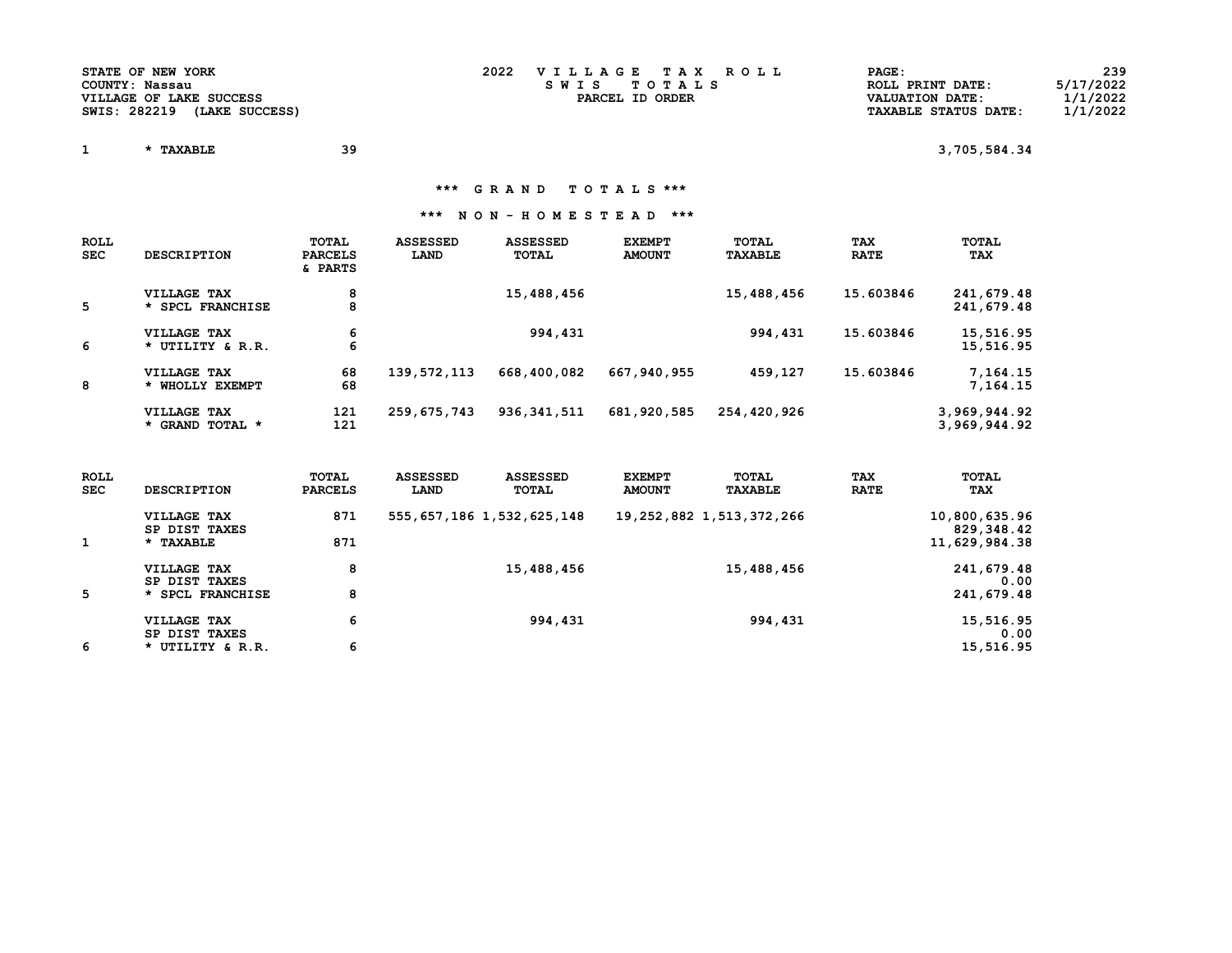| STATE OF NEW YORK              | 2022<br>VILLAGE TAX ROLL | $\mathtt{PAGE}$ :           | 240       |
|--------------------------------|--------------------------|-----------------------------|-----------|
| COUNTY: Nassau                 | TOTALS<br>S W T S        | ROLL PRINT DATE:            | 5/17/2022 |
| VILLAGE OF LAKE SUCCESS        | PARCEL ID ORDER          | VALUATION DATE:             | 11/2022   |
| SWIS: 282219<br>(LAKE SUCCESS) |                          | <b>TAXABLE STATUS DATE:</b> | 1/1/2022  |

| <b>ROLL</b><br><b>SEC</b> | <b>DESCRIPTION</b> | <b>TOTAL</b><br><b>PARCELS</b> | <b>ASSESSED</b><br>LAND | <b>ASSESSED</b><br><b>TOTAL</b> | <b>EXEMPT</b><br><b>AMOUNT</b> | TOTAL<br>TAXABLE | <b>TAX</b><br><b>RATE</b> | <b>TOTAL</b><br>TAX |
|---------------------------|--------------------|--------------------------------|-------------------------|---------------------------------|--------------------------------|------------------|---------------------------|---------------------|
|                           | VILLAGE TAX        | 70                             | 139,633,103             | 668,461,072                     | 668,001,945                    | 459,127          |                           | 7, 164, 15          |
|                           | SP DIST TAXES      |                                |                         |                                 |                                |                  |                           | 52,463.00           |
| 8                         | * WHOLLY EXEMPT    | 70                             |                         |                                 |                                |                  |                           | 59,627.15           |
|                           | VILLAGE TAX        | 955                            |                         | 695,290,289 2,217,569,107       | 687, 254, 827 1, 530, 314, 280 |                  |                           | 11,064,996.54       |
|                           | SP DIST TAXES      |                                |                         |                                 |                                |                  |                           | 881,811.42          |
|                           | * GRAND TOTAL *    | 955                            |                         |                                 |                                |                  |                           | 11,946,807.96       |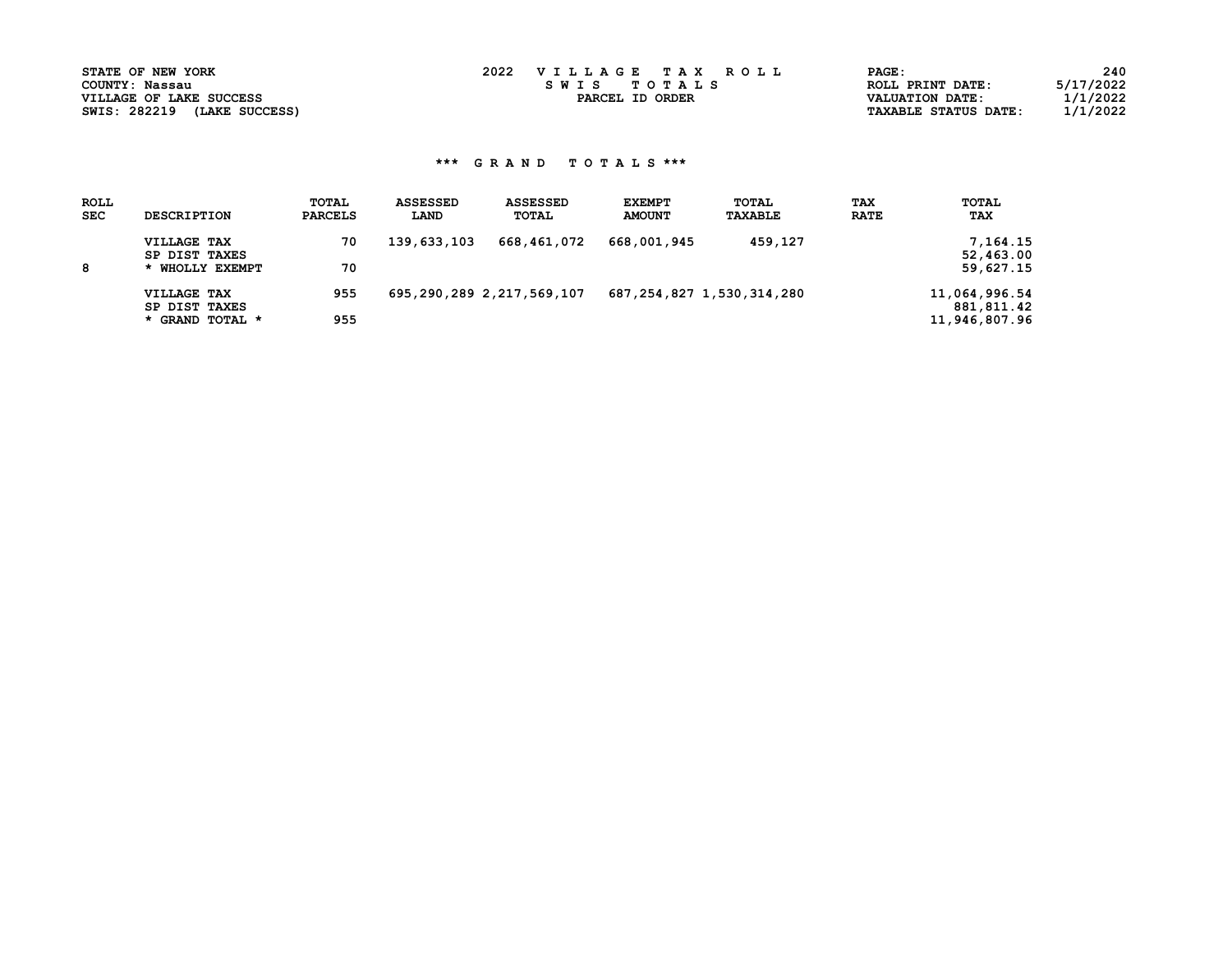| STATE OF NEW YORK       |
|-------------------------|
| COUNTY: Nassau          |
| VILLAGE OF LAKE SUCCESS |
| <b>SWIS: 2822</b>       |

| STATE OF NEW YORK       | 2022<br>VILLAGE<br>T A Y<br>ROLL. | PAGE:                       | 241       |
|-------------------------|-----------------------------------|-----------------------------|-----------|
| COUNTY:<br>Nassau       | MUNICIPALITY<br>TOTAL S           | ROLL PRINT DATE:            | 5/17/2022 |
| VILLAGE OF LAKE SUCCESS | PARCEL<br>ORDER<br>ID             | <b>VALUATION DATE:</b>      | 1/1/2022  |
| SWIS: 2822              |                                   | <b>TAXABLE STATUS DATE:</b> | 1/1/2022  |

#### MUNICIPALITY TOTALS

## \*\*\* S P E C I A L D I S T R I C T S U M M A R Y \*\*\*

## \*\*\* H O M E S T E A D \*\*\*

|      |                                | <b>TOTAL</b>   | <b>EXTENSION</b> | RYTRNSTON    | AD VALOREM   | <b>EXEMPT</b> | <b>"AXABLE</b> | TAX         | TOTAL      |
|------|--------------------------------|----------------|------------------|--------------|--------------|---------------|----------------|-------------|------------|
| CODE | <b>DISTRICT</b><br><b>NAME</b> | <b>PARCELS</b> | <b>TYPE</b>      | <b>VALUE</b> | <b>VALUE</b> | <b>AMOUNT</b> | <b>VALUE</b>   | <b>RATE</b> | <b>TAX</b> |
|      |                                | <b>PARTS</b>   |                  |              |              |               |                |             |            |

### NO SPECIAL DISTRICT TOTALS AT THIS LEVEL

#### \*\*\* S P E C I A L D I S T R I C T S U M M A R Y \*\*\*

#### \*\*\* N O N - H O M E S T E A D \*\*\*

|      |                         | TOTAL                                     | <b>BYBRICTON</b> | <b>EXTENSION</b> | <b>VALOREM</b><br>AD. | <b>EXEMPT</b> | <b><i>FAXABLE</i></b> | TAX         | TOTAL |
|------|-------------------------|-------------------------------------------|------------------|------------------|-----------------------|---------------|-----------------------|-------------|-------|
| CODE | ימד מחסז<br><b>NAME</b> | <b>DADCET.C</b><br>PARCEL<br><b>PARTS</b> | <b>TYPE</b>      | <b>VALUE</b>     | <b>VALUE</b>          | <b>AMOUNT</b> | <b>VALUE</b>          | <b>RATE</b> | TAX   |

#### NO SPECIAL DISTRICT TOTALS AT THIS LEVEL

### \*\*\* S P E C I A L D I S T R I C T S U M M A R Y \*\*\*

### \*\*\* M U N I C I P A L I T Y \*\*\*

| CODE             | DISTRICT NAME          | TOTAL<br><b>PARCELS</b> | <b>EXTENSION</b><br>TYPE | <b>EXTENSION</b><br><b>VALUE</b> | AD VALOREM<br><b>VALUE</b> | <b>EXEMPT</b><br><b>AMOUNT</b> | <b>TAXABLE</b><br><b>VALUE</b> | TAX<br><b>RATE</b> | <b>TOTAL</b><br>TAX |
|------------------|------------------------|-------------------------|--------------------------|----------------------------------|----------------------------|--------------------------------|--------------------------------|--------------------|---------------------|
| <b>EXREM</b>     | <b>EXEMPTION REMOV</b> | $\mathbf{1}$            | <b>MOVE</b>              | 519.42                           |                            |                                | 519.00                         | 1,000000           | 519.42              |
| SWR1             | SEWER 1                | 733                     | UNITS                    | 733.00                           |                            |                                | 733.00                         | 1,056.000000       | 774,048.00          |
| SWR <sub>2</sub> | SEWER 2                | 1                       | <b>UNITS</b>             | 1.00                             |                            |                                | 1.00                           | 429.000000         | 429.00              |
| SWR3             | SEWER <sub>3</sub>     | $\mathbf{1}$            | UNITS                    | 1.00                             |                            |                                |                                | 1.00 28,994.000000 | 28,994.00           |
| SWR4             | SEWER 4                |                         | 3 UNITS                  | 3.00                             |                            |                                | 3.00                           | 1,432.000000       | 4,296.00            |
| SWR <sub>5</sub> | SEWER 5                |                         | UNITS                    | 1.00                             |                            |                                |                                | 1.00 22,494.000000 | 22,494.00           |
| SWR6             | SEWER 6                | 1                       | UNITS                    | 1.00                             |                            |                                | 1.00                           | 1,573.000000       | 1,573.00            |
| SWR7             | SEWER 7                |                         | UNITS                    | 1.00                             |                            |                                |                                | 1.00 36,179.000000 | 36,179.00           |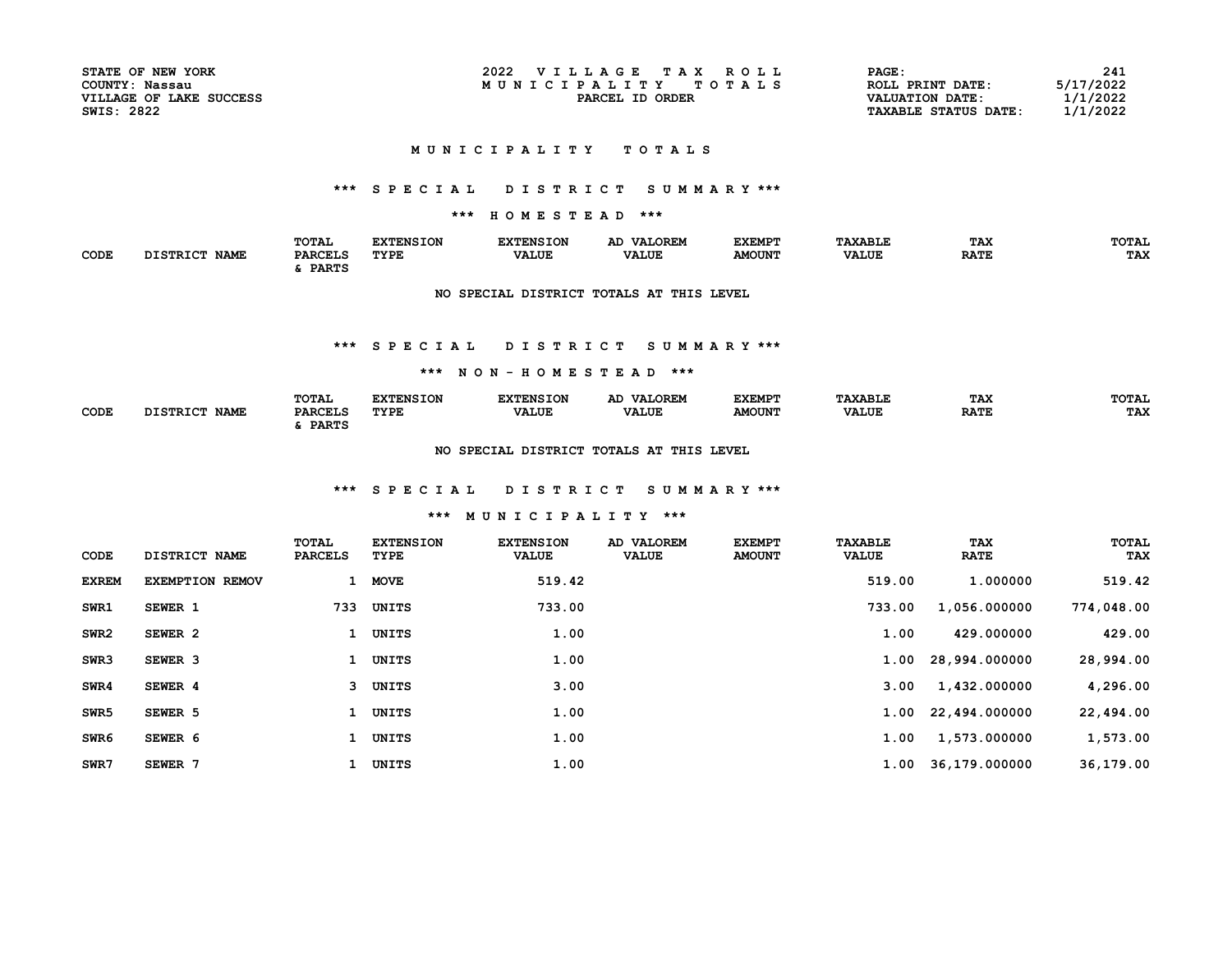| STATE OF NEW YORK       |
|-------------------------|
| COUNTY: Nassau          |
| VILLAGE OF LAKE SUCCESS |
| <b>SWIS: 2822</b>       |

### MUNICIPALITY TOTALS

### \*\*\* S P E C I A L D I S T R I C T S U M M A R Y \*\*\*

## \*\*\* M U N I C I P A L I T Y \*\*\*

| <b>CODE</b>         | DISTRICT NAME      | <b>TOTAL</b><br><b>PARCELS</b>     | <b>EXTENSION</b><br>TYPE | <b>EXTENSION</b><br><b>VALUE</b> | AD VALOREM<br><b>VALUE</b>     | <b>EXEMPT</b><br><b>AMOUNT</b> | <b>TAXABLE</b><br><b>VALUE</b> | <b>TAX</b><br><b>RATE</b> | <b>TOTAL</b><br><b>TAX</b> |
|---------------------|--------------------|------------------------------------|--------------------------|----------------------------------|--------------------------------|--------------------------------|--------------------------------|---------------------------|----------------------------|
| SWR8                | SEWER 8            | $\mathbf{1}$                       | UNITS                    | 1.00                             |                                |                                | 1.00                           | 13,279.000000             | 13,279.00                  |
| TOTAL               |                    |                                    |                          |                                  |                                |                                |                                |                           | 881, 811.42                |
|                     |                    |                                    |                          | *** SCHOOL                       | SUMMARY ***                    |                                |                                |                           |                            |
|                     |                    |                                    | ***                      | HOMESTEAD ***                    |                                |                                |                                |                           |                            |
| <b>SCHL</b><br>CODE | <b>DESCRIPTION</b> | TOTAL<br><b>PARCELS</b><br>& PARTS | <b>ASSESSED</b><br>LAND  | <b>ASSESSED</b><br><b>TOTAL</b>  | <b>EXEMPT</b><br><b>AMOUNT</b> | <b>TOTAL</b><br><b>TAXABLE</b> |                                |                           |                            |
| 282201              | Lake Success       | 834                                |                          | 435, 614, 546 1, 281, 227, 596   |                                | 2,564,640 1,278,662,956        |                                |                           |                            |
|                     | <b>TOTAL</b>       | 834                                |                          | 435, 614, 546 1, 281, 227, 596   |                                | 2,564,640 1,278,662,956        |                                |                           |                            |
|                     |                    |                                    |                          | *** NON-HOMESTEAD ***            |                                |                                |                                |                           |                            |
| <b>SCHL</b><br>CODE | <b>DESCRIPTION</b> | TOTAL<br><b>PARCELS</b><br>& PARTS | <b>ASSESSED</b><br>LAND  | <b>ASSESSED</b><br>TOTAL         | <b>EXEMPT</b><br><b>AMOUNT</b> | <b>TOTAL</b><br><b>TAXABLE</b> |                                |                           |                            |
| 282201              | Lake Success       | 121                                | 259,675,743              | 936,341,511                      | 681,920,585                    | 254,420,926                    |                                |                           |                            |
|                     | <b>TOTAL</b>       | 121                                | 259,675,743              | 936, 341, 511                    | 681,920,585                    | 254,420,926                    |                                |                           |                            |
|                     |                    |                                    |                          | *** MUNICIPALITY ***             |                                |                                |                                |                           |                            |
| <b>SCHL</b><br>CODE | <b>DESCRIPTION</b> | TOTAL<br><b>PARCELS</b>            | <b>ASSESSED</b><br>LAND  | <b>ASSESSED</b><br><b>TOTAL</b>  | <b>EXEMPT</b><br><b>AMOUNT</b> | <b>TOTAL</b><br><b>TAXABLE</b> |                                |                           |                            |
| 282201              | Lake Success       | 955                                |                          | 695,290,289 2,217,569,107        |                                | 684, 485, 225 1, 533, 083, 882 |                                |                           |                            |

TOTAL 955 695,290,289 2,217,569,107 684,485,225 1,533,083,882

\*\*\* E X E M P T I O N S U M M A R Y \*\*\*

#### \*\*\* H O M E S T E A D \*\*\*

| CODE  | <b>DESCRIPTION</b> | TOTAL<br><b>PARCELS</b><br>& PARTS | <b>COUNTY</b> | CITY      |  |
|-------|--------------------|------------------------------------|---------------|-----------|--|
| 41101 | ELGBL VETERANS     | 12                                 | 1,656,669     | 1,656,669 |  |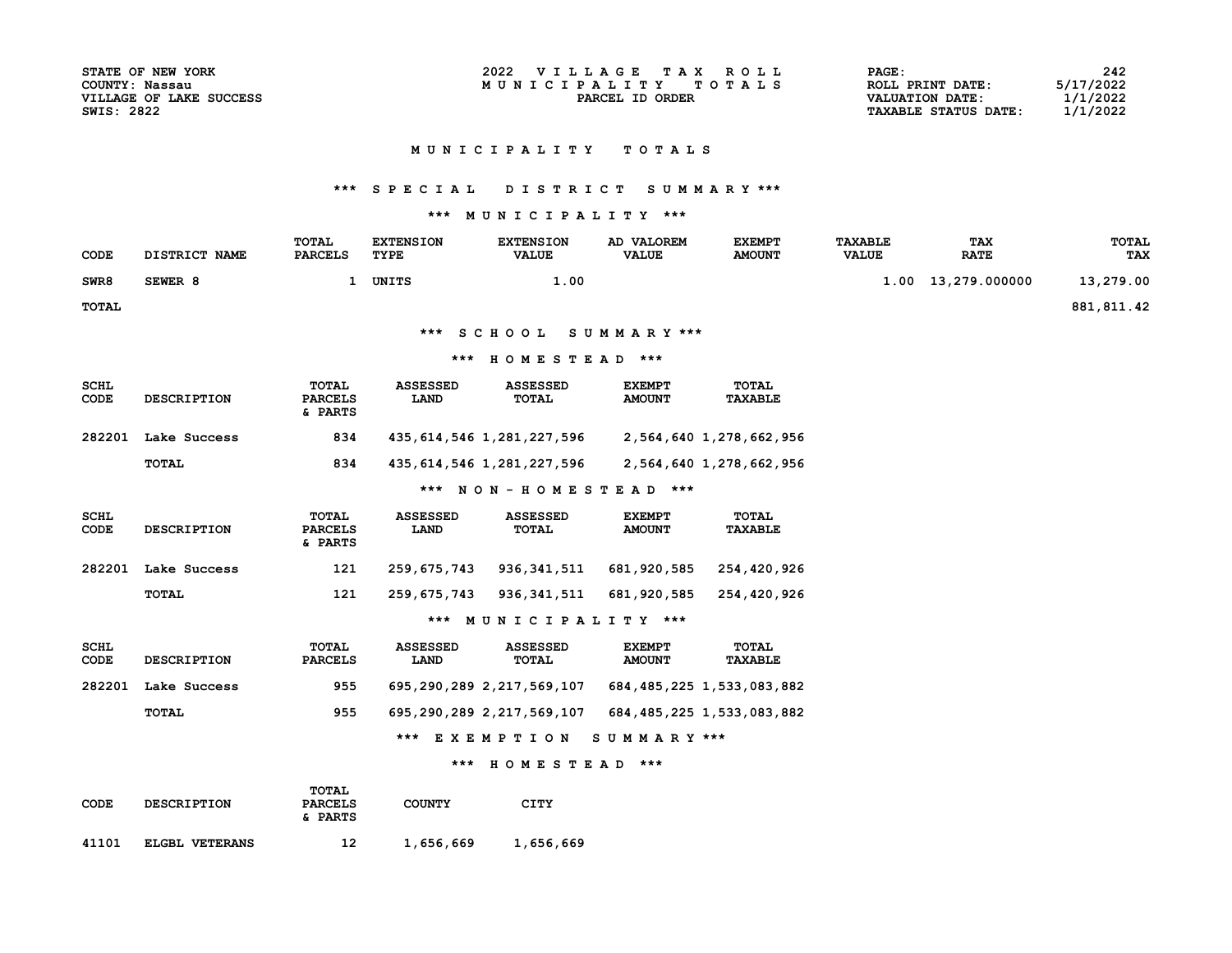| <b>STATE OF NEW YORK</b> | 2022<br>VILLAGE TAX ROLL | PAGE             | 243       |
|--------------------------|--------------------------|------------------|-----------|
| COUNTY: Nassau           | MUNICIPALITY TOTALS      | ROLL PRINT DATE: | 5/17/2022 |
| VILLAGE OF LAKE SHCCESS  | PARCEL ID<br>ORDER       | VALUATION DATE:  | 1/1/2022  |

| <b>STATE OF NEW YORK</b> | 2022<br>VILLAGE TAX ROLL | PAGE:                       | 243       |
|--------------------------|--------------------------|-----------------------------|-----------|
| COUNTY: Nassau           | MUNICIPALITY TOTALS      | ROLL PRINT DATE:            | 5/17/2022 |
| VILLAGE OF LAKE SUCCESS  | PARCEL ID ORDER          | <b>VALUATION DATE:</b>      | 1/1/2022  |
| SWIS: 2822               |                          | <b>TAXABLE STATUS DATE:</b> | 1/1/2022  |

#### M U N I C I P A L I T Y T O T A L S

### \*\*\* E X E M P T I O N S U M M A R Y \*\*\*

### \*\*\* H O M E S T E A D \*\*\*

| CODE  | <b>DESCRIPTION</b> | TOTAL<br><b>PARCELS</b><br>& PARTS | <b>COUNTY</b> | CITY      |
|-------|--------------------|------------------------------------|---------------|-----------|
| 41121 | ALT WAR VET        | 11                                 | 594,000       | 594,000   |
| 41131 | ALT WAR COMBAT     | 5                                  | 450,000       | 450,000   |
| 41141 | DIS VET            |                                    | 68,933        | 68,933    |
| 41400 | <b>CLERGY</b>      |                                    | 1,500         | 1,500     |
| 41800 | SENIOR-ALL         | 4                                  | 2,502,150     | 2,502,150 |
| 50000 | WHOLLY EX          | 2                                  | 60,990        | 60,990    |
|       | <b>TOTAL</b>       | 36                                 | 5,334,242     | 5,334,242 |

### \*\*\* N O N - H O M E S T E A D \*\*\*

|             |                    | TOTAL          |               |              |  |
|-------------|--------------------|----------------|---------------|--------------|--|
| <b>CODE</b> | <b>DESCRIPTION</b> | <b>PARCELS</b> | <b>COUNTY</b> | CITY         |  |
|             |                    | & PARTS        |               |              |  |
|             |                    |                |               |              |  |
| 10000       | <b>UNKNOWN</b>     | 1              | 14,644,600    | 14,644,600   |  |
| 12100       | <b>NY STATE</b>    | 3              | 16,100,208    | 16,100,208   |  |
| 13100       | CTY OWNED          | 3              | 6,852,114     | 6,852,114    |  |
| 13500       | TWN WTHIN          | 5              | 23,027,381    | 23,027,381   |  |
| 13650       | VIL WTHIN          | 8              | 28,308,338    | 28,308,338   |  |
| 13800       | <b>SCHOOL DIS</b>  | 9              | 277,148,808   | 277,148,808  |  |
| 13870       | <b>SPEC DIST</b>   | 3              | 6,261,673     | 6,261,673    |  |
| 18020       | IND DEVEL          | 4              | 87,979,630    | 87,979,630   |  |
| 21600       | <b>RELIG CORP</b>  | $\overline{2}$ | 32, 271, 271  | 32, 271, 271 |  |
| 25110       | N P RELIGIOUS      | 13             | 21,253,004    | 21,253,004   |  |
| 25600       | NON-PR MED         | 4              | 52,978,883    | 52,978,883   |  |
| 50000       | WHOLLY EX          | 14             | 115,094,675   | 115,094,675  |  |
|             |                    |                |               |              |  |
|             | TOTAL              | 69             | 681,920,585   | 681,920,585  |  |
|             |                    |                |               |              |  |
|             |                    |                |               |              |  |

\*\*\* M U N I C I P A L I T Y \*\*\*

|       |                    | <b>TOTAL</b>   |               |             |
|-------|--------------------|----------------|---------------|-------------|
| CODE  | <b>DESCRIPTION</b> | <b>PARCELS</b> | <b>COUNTY</b> | CITY        |
| 10000 | <b>UNKNOWN</b>     | 1              | 14,644,600    | 14,644,600  |
| 12100 | <b>NY STATE</b>    | 3              | 16,100,208    | 16,100,208  |
| 13100 | CTY OWNED          | 3              | 6,852,114     | 6,852,114   |
| 13500 | TWN WTHIN          | 5              | 23,027,381    | 23,027,381  |
| 13650 | VIL WTHIN          | 8              | 28,308,338    | 28,308,338  |
| 13800 | <b>SCHOOL DIS</b>  | 9              | 277,148,808   | 277,148,808 |
| 13870 | SPEC DIST          | 3              | 6,261,673     | 6,261,673   |
| 18020 | IND DEVEL          | 4              | 87,979,630    | 87,979,630  |
|       |                    |                |               |             |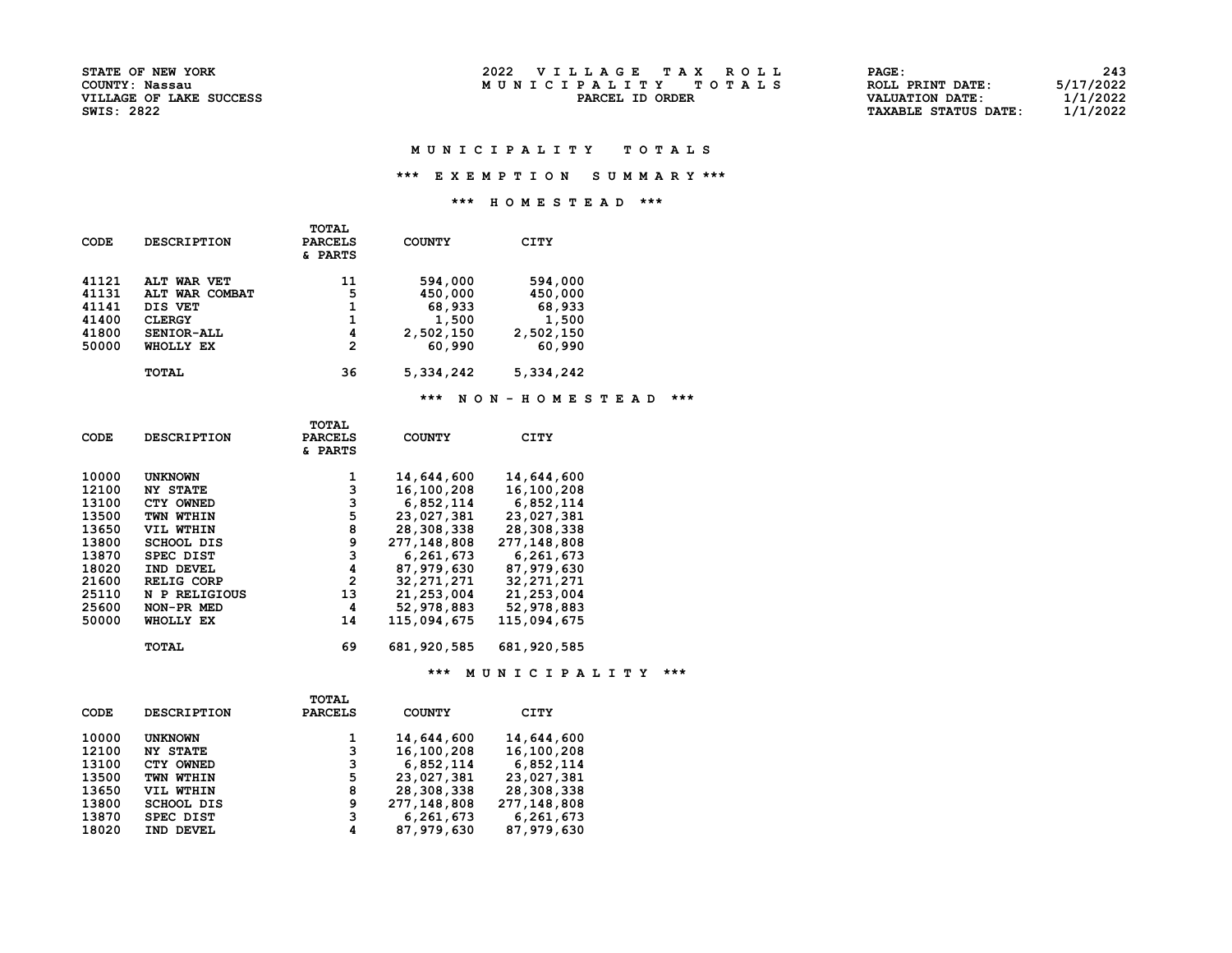STATE OF NEW YORK 2022 V I L L A G E T A X R O L L PAGE: 244 M U N I C I P A L I T Y T O T A L S RORDER TO TALL S

| <b>STATE OF NEW YORK</b> | 2022<br>VILLAGE TAX ROLL | PAGE:                       | 244       |
|--------------------------|--------------------------|-----------------------------|-----------|
| COUNTY: Nassau           | MUNICIPALITY TOTALS      | ROLL PRINT DATE:            | 5/17/2022 |
| VILLAGE OF LAKE SUCCESS  | PARCEL ID ORDER          | VALUATION DATE:             | l/1/2022  |
| SWIS: 2822               |                          | <b>TAXABLE STATUS DATE:</b> | 1/1/2022  |

#### M U N I C I P A L I T Y T O T A L S

\*\*\* E X E M P T I O N S U M M A R Y \*\*\*

\*\*\* M U N I C I P A L I T Y \*\*\*

|             |                       | <b>TOTAL</b>   |               |               |
|-------------|-----------------------|----------------|---------------|---------------|
| <b>CODE</b> | <b>DESCRIPTION</b>    | <b>PARCELS</b> | <b>COUNTY</b> | <b>CITY</b>   |
| 21600       | RELIG CORP            | 2              | 32, 271, 271  | 32, 271, 271  |
| 25110       | N P RELIGIOUS         | 13             | 21, 253, 004  | 21, 253, 004  |
| 25600       | NON-PR MED            | 4              | 52,978,883    | 52,978,883    |
| 41101       | <b>ELGBL VETERANS</b> | 12             | 1,656,669     | 1,656,669     |
| 41121       | ALT WAR VET           | 11             | 594,000       | 594,000       |
| 41131       | ALT WAR COMBAT        | 5              | 450,000       | 450,000       |
| 41141       | DIS VET               | 1              | 68,933        | 68,933        |
| 41400       | <b>CLERGY</b>         | 1              | 1,500         | 1,500         |
| 41800       | SENIOR-ALL            | 4              | 2,502,150     | 2,502,150     |
| 50000       | WHOLLY EX             | 16             | 115,155,665   | 115, 155, 665 |
|             | TOTAL                 | 105            | 687, 254, 827 | 687, 254, 827 |

### \*\*\* G R A N D T O T A L S \*\*\*

#### \*\*\* H O M E S T E A D \*\*\*

| <b>ROLL</b><br><b>SEC</b> | <b>DESCRIPTION</b>             | TOTAL<br><b>PARCELS</b><br>& PARTS | <b>ASSESSED</b><br>LAND | <b>ASSESSED</b><br><b>TOTAL</b> | <b>EXEMPT</b><br><b>AMOUNT</b> | <b>TOTAL</b><br><b>TAXABLE</b> | <b>TAX</b><br><b>RATE</b> | TOTAL<br><b>TAX</b>          |
|---------------------------|--------------------------------|------------------------------------|-------------------------|---------------------------------|--------------------------------|--------------------------------|---------------------------|------------------------------|
|                           | VILLAGE TAX<br>* TAXABLE       | 832<br>832                         |                         | 435, 553, 556 1, 281, 166, 606  |                                | 5, 273, 252 1, 275, 893, 354   | 5.560850                  | 7,095,051.62<br>7,095,051.62 |
| 8                         | VILLAGE TAX<br>* WHOLLY EXEMPT | 2                                  | 60,990                  | 60,990                          | 60,990                         |                                | 5.560850                  | 0.00<br>0.00                 |
|                           | VILLAGE TAX<br>* GRAND TOTAL * | 834<br>834                         |                         | 435, 614, 546 1, 281, 227, 596  |                                | 5, 334, 242 1, 275, 893, 354   |                           | 7,095,051.62<br>7,095,051.62 |

| <b>ROLL</b><br><b>SEC</b> | <b>DESCRIPTION</b> | TOTAL<br>PARCELS<br><b>PARTS</b> | <b>ASSESSED</b><br>LAND | <b>ASSESSED</b><br>TOTAL | <b>EXEMPT</b><br><b>AMOUNT</b> | TOTAL<br><b>TAXABLE</b> | <b>TAX</b><br><b>RATE</b> | TOTAL<br><b>TAX</b> |
|---------------------------|--------------------|----------------------------------|-------------------------|--------------------------|--------------------------------|-------------------------|---------------------------|---------------------|
|                           | VILLAGE TAX        | 39                               | 120,103,630             | 251,458,542              | 13,979,630                     | 237,478,912             | 15.603846                 | 3,705,584.34        |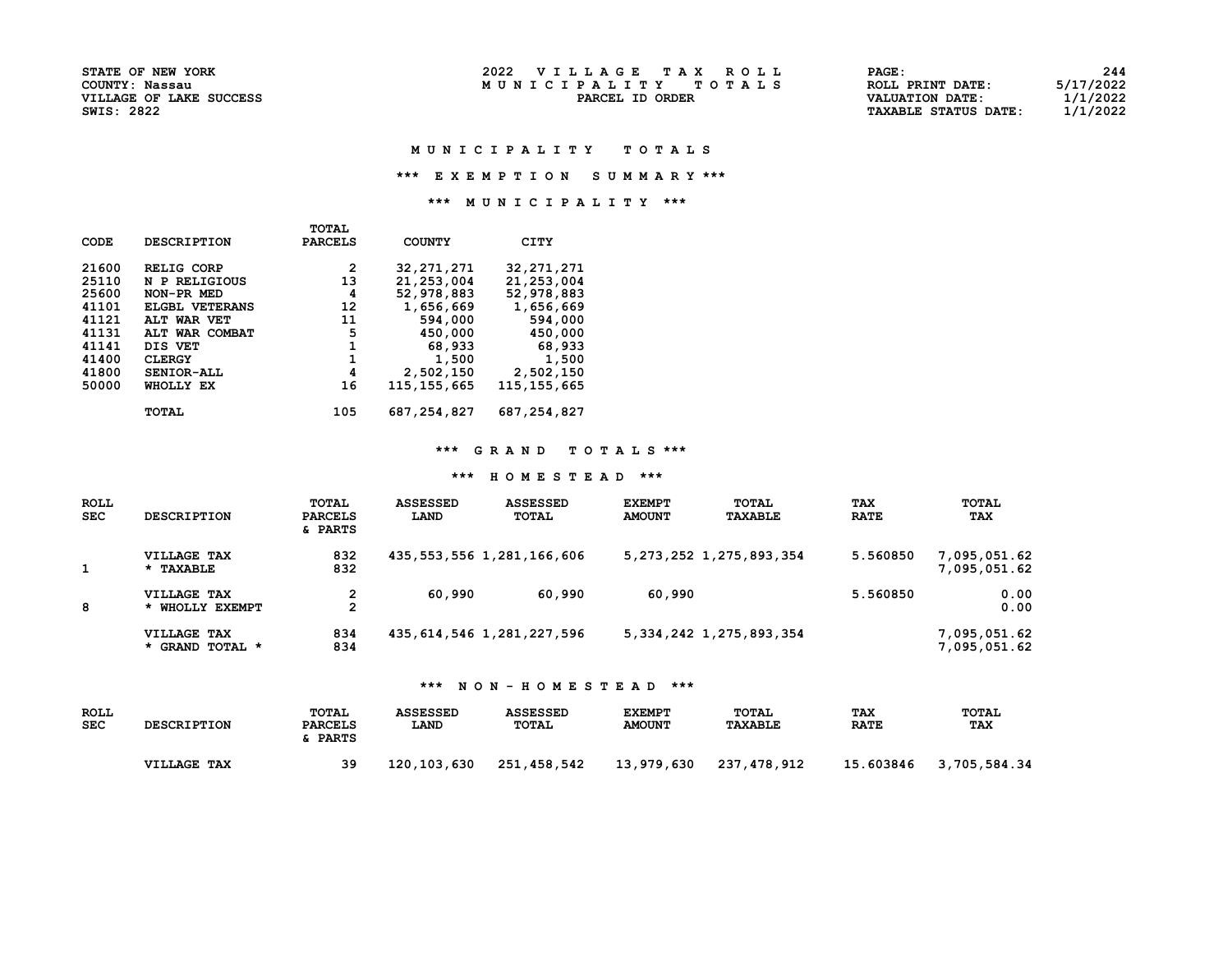| <b>STATE OF NEW YORK</b> | 2022<br>VILLAGE TAX ROLL | PAGE:                       | 245       |
|--------------------------|--------------------------|-----------------------------|-----------|
| COUNTY: Nassau           | MUNICIPALITY TOTALS      | ROLL PRINT DATE:            | 5/17/2022 |
| VILLAGE OF LAKE SUCCESS  | PARCEL ID ORDER          | <b>VALUATION DATE:</b>      | 1/1/2022  |
| SWIS: 2822               |                          | <b>TAXABLE STATUS DATE:</b> | 1/1/2022  |

 $1 \quad * \text{ TAXABLE} \quad 39 \quad 3,705,584.34$ 

\*\*\* G R A N D T O T A L S \*\*\*

| <b>ROLL</b><br><b>SEC</b> | <b>DESCRIPTION</b>              | TOTAL<br><b>PARCELS</b><br>& PARTS | <b>ASSESSED</b><br>LAND | <b>ASSESSED</b><br>TOTAL | <b>EXEMPT</b><br><b>AMOUNT</b> | TOTAL<br><b>TAXABLE</b> | <b>TAX</b><br><b>RATE</b> | TOTAL<br><b>TAX</b>          |
|---------------------------|---------------------------------|------------------------------------|-------------------------|--------------------------|--------------------------------|-------------------------|---------------------------|------------------------------|
| 5                         | VILLAGE TAX<br>* SPCL FRANCHISE | 8<br>8                             |                         | 15,488,456               |                                | 15,488,456              | 15.603846                 | 241,679.48<br>241,679.48     |
| 6                         | VILLAGE TAX<br>* UTILITY & R.R. | 6<br>6                             |                         | 994,431                  |                                | 994,431                 | 15.603846                 | 15,516.95<br>15,516.95       |
| 8                         | VILLAGE TAX<br>* WHOLLY EXEMPT  | 68<br>68                           | 139,572,113             | 668,400,082              | 667,940,955                    | 459,127                 | 15.603846                 | 7,164.15<br>7,164.15         |
|                           | VILLAGE TAX<br>* GRAND TOTAL *  | 121<br>121                         | 259,675,743             | 936, 341, 511            | 681,920,585                    | 254,420,926             |                           | 3,969,944.92<br>3,969,944.92 |

| <b>ROLL</b><br><b>SEC</b> | <b>DESCRIPTION</b>           | TOTAL<br><b>PARCELS</b> | <b>ASSESSED</b><br>LAND | <b>ASSESSED</b><br>TOTAL       | <b>EXEMPT</b><br><b>AMOUNT</b> | TOTAL<br><b>TAXABLE</b>       | <b>TAX</b><br><b>RATE</b> | TOTAL<br>TAX                |
|---------------------------|------------------------------|-------------------------|-------------------------|--------------------------------|--------------------------------|-------------------------------|---------------------------|-----------------------------|
|                           | VILLAGE TAX<br>SP DIST TAXES | 871                     |                         | 555, 657, 186 1, 532, 625, 148 |                                | 19, 252, 882 1, 513, 372, 266 |                           | 10,800,635.96<br>829,348.42 |
|                           | * TAXABLE                    | 871                     |                         |                                |                                |                               |                           | 11,629,984.38               |
|                           | VILLAGE TAX<br>SP DIST TAXES | 8                       |                         | 15,488,456                     |                                | 15,488,456                    |                           | 241,679.48<br>0.00          |
| 5                         | * SPCL FRANCHISE             | 8                       |                         |                                |                                |                               |                           | 241,679.48                  |
|                           | VILLAGE TAX<br>SP DIST TAXES | 6                       |                         | 994,431                        |                                | 994,431                       |                           | 15,516.95<br>0.00           |
| 6                         | * UTILITY & R.R.             | 6                       |                         |                                |                                |                               |                           | 15,516.95                   |